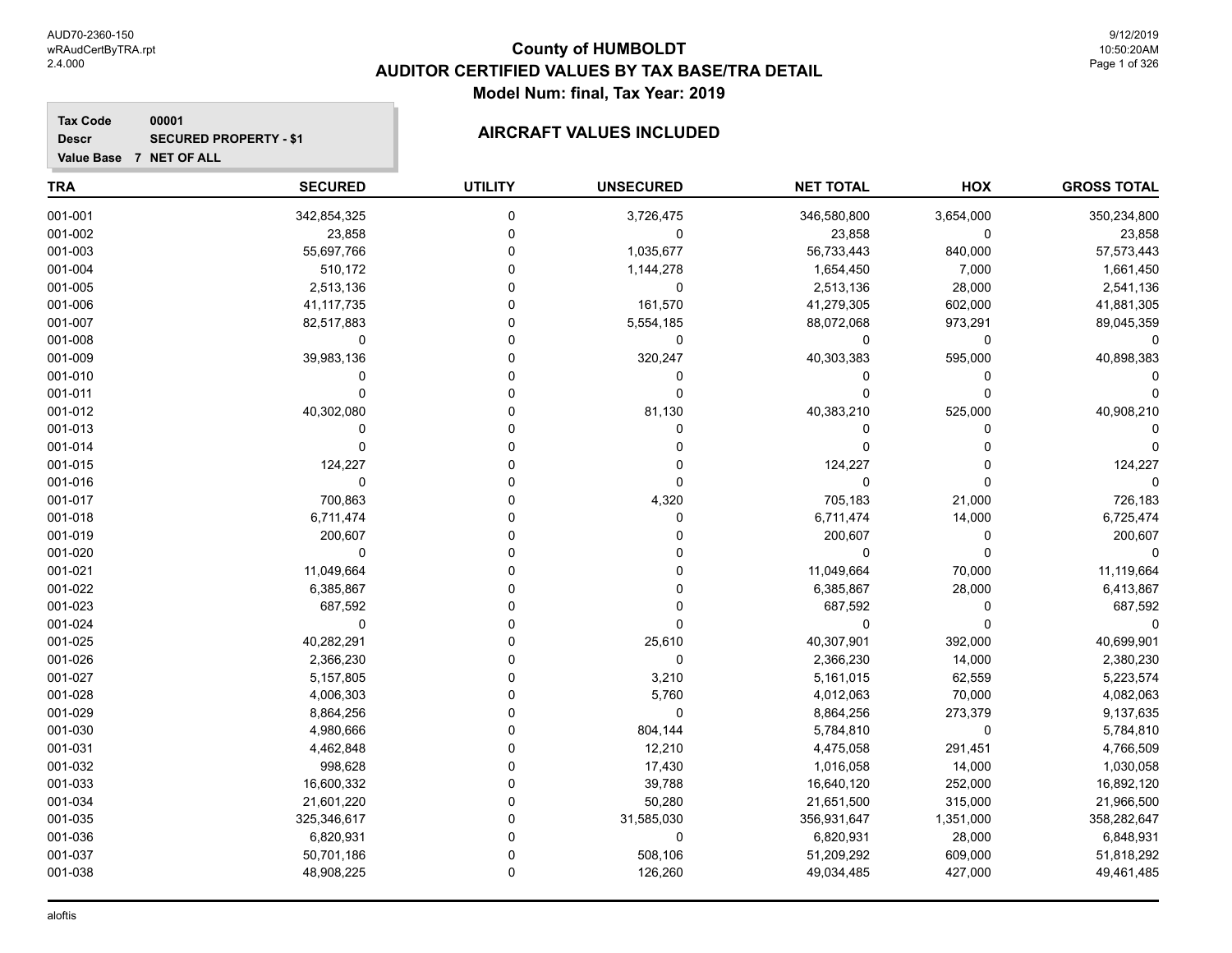#### **Tax Code 00001 Descr**

## **SECURED PROPERTY - \$1 AIRCRAFT VALUES INCLUDED**

| <b>TRA</b> | <b>SECURED</b> | <b>UTILITY</b> | <b>UNSECURED</b> | <b>NET TOTAL</b> | <b>HOX</b>  | <b>GROSS TOTAL</b> |
|------------|----------------|----------------|------------------|------------------|-------------|--------------------|
| 001-039    | 92,338,573     | $\mathbf 0$    | 11,619,037       | 103,957,610      | 851,655     | 104,809,265        |
| 001-040    | 2,016,599      | 16,800         | 109,000          | 2,142,399        | 0           | 2,142,399          |
| 001-041    | 57,771         | 0              | 0                | 57,771           | 0           | 57,771             |
| 001-042    | 7,429,099      | $\mathbf{0}$   | 16,410           | 7,445,509        | 0           | 7,445,509          |
| 001-043    | 29,987,142     | $\Omega$       | 13,383,116       | 43,370,258       | $\Omega$    | 43,370,258         |
| 001-044    | 5,304,196      | $\Omega$       | 2,490,564        | 7,794,760        | $\Omega$    | 7,794,760          |
| 001-045    | 16,826,474     | $\Omega$       | $\mathbf 0$      | 16,826,474       | 105,000     | 16,931,474         |
| 001-046    | 4,258,035      | $\Omega$       | 31,240           | 4,289,275        | 77,000      | 4,366,275          |
| 001-047    | 1,971,527      | $\Omega$       | $\mathbf 0$      | 1,971,527        | 35,000      | 2,006,527          |
| 001-048    | 14,246,223     | $\Omega$       | 99,850           | 14,346,073       | 196,000     | 14,542,073         |
| 001-049    | 876,209        | $\Omega$       | 28,820           | 905,029          | 14,000      | 919,029            |
| 001-050    | $\Omega$       | $\Omega$       | 0                | 0                | $\mathbf 0$ |                    |
| 001-051    | 21,464,718     | $\Omega$       | 4,230            | 21,468,948       | 266,000     | 21,734,948         |
| 001-052    | 1,065,074      | 0              | 0                | 1,065,074        | 14,000      | 1,079,074          |
| 001-053    | 1,288,800      | 0              | $\mathbf 0$      | 1,288,800        | 21,000      | 1,309,800          |
| 001-054    | 11,082,851     | $\Omega$       | 11,130           | 11,093,981       | 182,000     | 11,275,981         |
| 001-055    | 169,330        | $\Omega$       | $\pmb{0}$        | 169,330          | 7,000       | 176,330            |
| 001-056    | 26,470,533     | $\Omega$       | 17,750           | 26,488,283       | 287,000     | 26,775,283         |
| 001-057    | $\mathbf 0$    | $\Omega$       | 0                | $\Omega$         | $\Omega$    | $\Omega$           |
| 001-058    | 3,439,534      | $\Omega$       | $\mathbf 0$      | 3,439,534        | 21,000      | 3,460,534          |
| 001-059    | 1,581,000      | $\Omega$       | 795,050          | 2,376,050        | 0           | 2,376,050          |
| 001-060    | 615,298        | $\Omega$       | 0                | 615,298          | 14,000      | 629,298            |
| 001-061    | 3,393,205      | $\Omega$       | $\Omega$         | 3,393,205        | 70,000      | 3,463,205          |
| 002-000    | 79,787,579     | $\Omega$       | 2,743,498        | 82,531,077       | 1,582,443   | 84,113,520         |
| 002-001    | 13,713,697     | $\Omega$       | 4,150,561        | 17,864,258       | 133,000     | 17,997,258         |
| 002-002    | 756,660        | $\Omega$       | 247,350          | 1,004,010        | 0           | 1,004,010          |
| 002-003    | $\mathbf 0$    | $\Omega$       | $\mathbf 0$      | $\Omega$         | $\Omega$    |                    |
| 002-004    | $\mathbf 0$    | $\Omega$       | $\Omega$         | $\Omega$         | $\Omega$    |                    |
| 002-005    | 55,502         | $\Omega$       | 0                | 55,502           | 0           | 55,502             |
| 002-006    | $\Omega$       | $\Omega$       | $\Omega$         | $\mathbf 0$      | 0           |                    |
| 003-000    | 1,511,215,611  | $\Omega$       | 72,151,882       | 1,583,367,493    | 23,166,654  | 1,606,534,147      |
| 003-001    | 19,522,746     | $\mathbf 0$    | 7,831,143        | 27,353,889       | 42,876      | 27,396,765         |
| 003-002    | 113,194,436    | $\Omega$       | 14,180,664       | 127,375,100      | 7,000       | 127,382,100        |
| 003-003    | 0              | $\Omega$       | 0                | 0                | 0           | 0                  |
| 003-004    | 143,351        | $\Omega$       | 66,132           | 209,483          | $\mathbf 0$ | 209,483            |
| 003-005    | 752,983        | $\Omega$       | 0                | 752,983          | 7,000       | 759,983            |
| 003-006    | 7,215,202      | $\Omega$       | 467,513          | 7,682,715        | 0           | 7,682,715          |
| 003-007    | 69,585,959     | $\mathbf 0$    | 622,297          | 70,208,256       | 1,145,200   | 71,353,456         |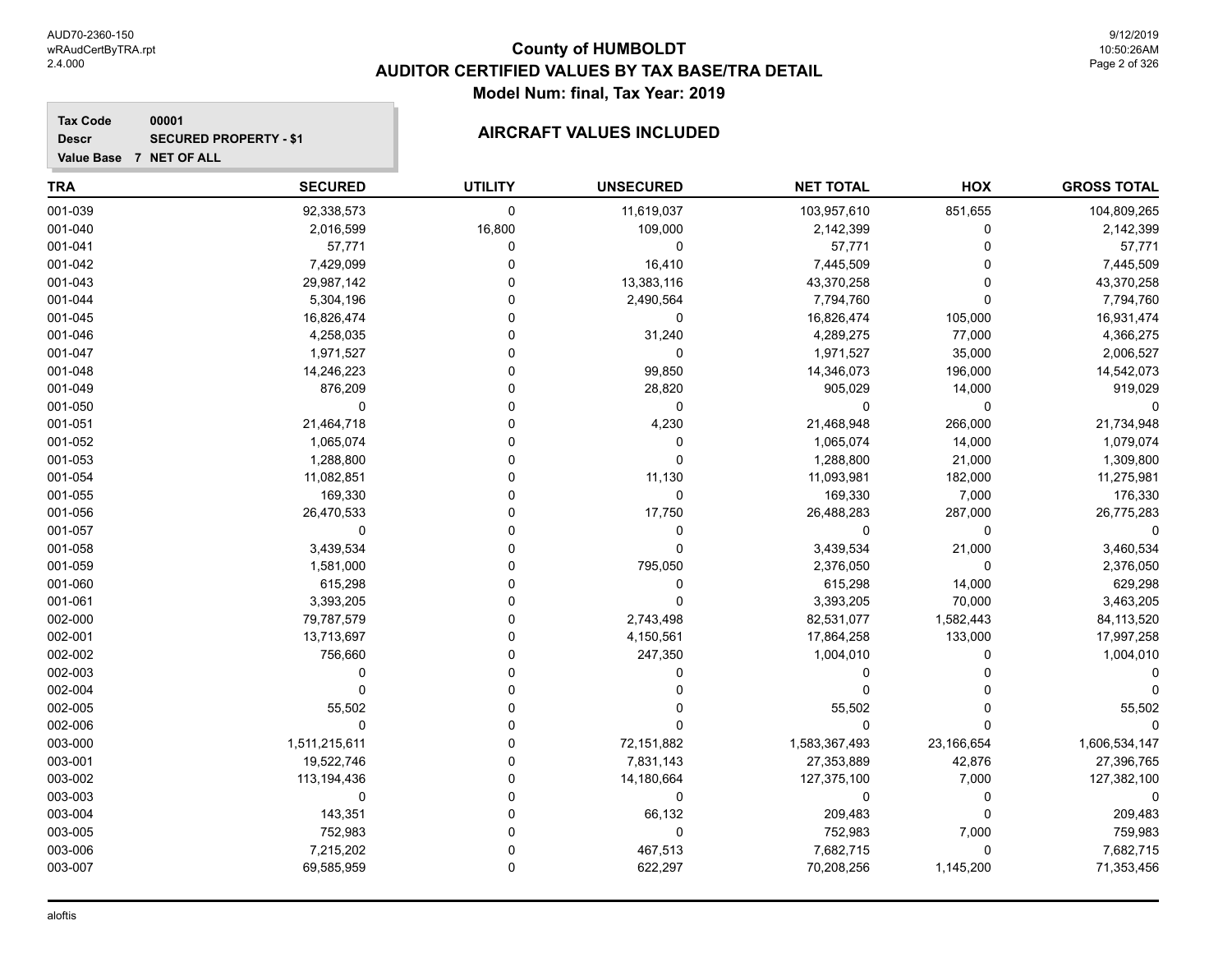#### **Tax Code 00001 Descr**

## **SECURED PROPERTY - \$1 AIRCRAFT VALUES INCLUDED**

| <b>TRA</b> | <b>SECURED</b> | <b>UTILITY</b> | <b>UNSECURED</b> | <b>NET TOTAL</b> | HOX         | <b>GROSS TOTAL</b> |
|------------|----------------|----------------|------------------|------------------|-------------|--------------------|
| 003-008    | 1,402,590      | $\mathbf 0$    | 3,430            | 1,406,020        | 42,000      | 1,448,020          |
| 003-009    | 4,999,826      | $\Omega$       | 338,900          | 5,338,726        | 21,000      | 5,359,726          |
| 003-010    | 403,102,457    | 393,350        | 49,018,015       | 452,513,822      | 1,502,080   | 454,015,902        |
| 003-011    | 43,746,691     | 0              | 21,881,702       | 65,628,393       | $\mathbf 0$ | 65,628,393         |
| 003-012    | 18,901,646     | 0              | 38,210           | 18,939,856       | 357,000     | 19,296,856         |
| 003-013    | 4,018,894      |                | 5,260            | 4,024,154        | 42,000      | 4,066,154          |
| 003-014    | 234,679        |                | $\mathbf 0$      | 234,679          | 14,000      | 248,679            |
| 003-015    | 3,138,744      | $\Omega$       | 33,870           | 3,172,614        | $\mathbf 0$ | 3,172,614          |
| 003-016    | 28,108,043     | $\Omega$       | 502,689          | 28,610,732       | 42,000      | 28,652,732         |
| 003-017    | 23,154,915     | $\Omega$       | 1,674,074        | 24,828,989       | $\Omega$    | 24,828,989         |
| 003-018    | 19,839,813     | 194,060        | 984,325          | 21,018,198       | $\Omega$    | 21,018,198         |
| 003-019    | 945,163        | 0              | 0                | 945,163          | 0           | 945,163            |
| 003-020    | 0              | 0              | 0                | 0                | 0           |                    |
| 003-021    | $\Omega$       |                | 0                | $\Omega$         | 0           |                    |
| 003-022    | 5,168,263      | 0              | 22,600           | 5,190,863        | 0           | 5,190,863          |
| 003-023    | 0              |                | 0                | 0                | $\Omega$    | 0                  |
| 003-024    | 3,601,834      | 0              | 1,263,127        | 4,864,961        | $\Omega$    | 4,864,961          |
| 003-025    | $\Omega$       | O              | 49,743           | 49,743           | $\Omega$    | 49,743             |
| 003-026    | $\mathbf 0$    | 0              | 0                | 0                | $\Omega$    | $\Omega$           |
| 003-027    | 13,767         | 0              | 0                | 13,767           | $\Omega$    | 13,767             |
| 004-000    | 169,355,966    | 0              | 4,572,371        | 173,928,337      | 2,219,000   | 176, 147, 337      |
| 004-001    | $\mathbf 0$    | 0              | 0                | $\mathbf 0$      | $\mathbf 0$ |                    |
| 005-000    | 305,391,176    | $\Omega$       | 8,771,733        | 314,162,909      | 4,473,542   | 318,636,451        |
| 005-001    | 10,923,534     | 0              | 9,390            | 10,932,924       | 903,987     | 11,836,911         |
| 005-002    | 32,362,762     | 0              | 10,117,170       | 42,479,932       | 473,200     | 42,953,132         |
| 005-003    | 115,223,165    | 0              | 224,100          | 115,447,265      | 1,684,200   | 117, 131, 465      |
| 005-004    | 70,286,875     | $\Omega$       | 3,859,437        | 74,146,312       | 1,132,600   | 75,278,912         |
| 005-005    | 822,205        | 0              | 1,387,420        | 2,209,625        | $\mathbf 0$ | 2,209,625          |
| 005-006    | 108,153,572    | 0              | 13,169,771       | 121,323,343      | 1,447,600   | 122,770,943        |
| 005-007    | 51,911,175     | 0              | 123,580          | 52,034,755       | 833,000     | 52,867,755         |
| 005-008    | 8,646,885      | 0              | 23,750           | 8,670,635        | 217,000     | 8,887,635          |
| 005-009    | 10,199,673     | $\Omega$       | 139,705          | 10,339,378       | 175,000     | 10,514,378         |
| 005-010    | 545,059        | 0              | 0                | 545,059          | $\mathbf 0$ | 545,059            |
| 005-011    | 16,586,057     | $\Omega$       | 46,050           | 16,632,107       | 175,000     | 16,807,107         |
| 005-012    | 1,375,879      | 0              | 0                | 1,375,879        | 21,000      | 1,396,879          |
| 005-013    | 4,232,190      | $\Omega$       | 97,720           | 4,329,910        | 28,000      | 4,357,910          |
| 005-014    | 1,049,203      | 0              | 874,500          | 1,923,703        | 28,000      | 1,951,703          |
| 005-015    | 337,867        | $\Omega$       | 37,340           | 375,207          | $\mathbf 0$ | 375,207            |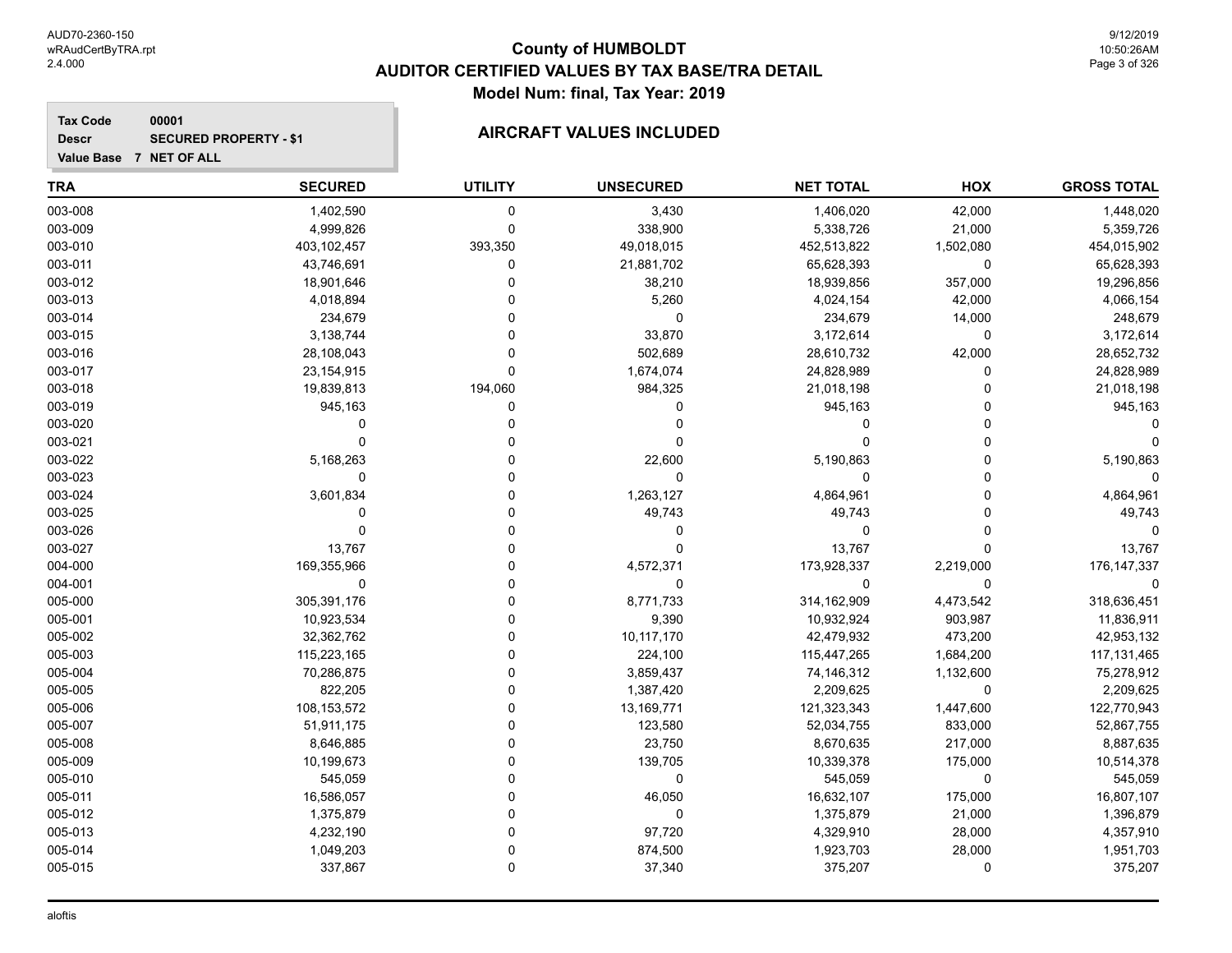**Tax Code 00001 Descr**

## **SECURED PROPERTY - \$1 AIRCRAFT VALUES INCLUDED**

| <b>TRA</b> | <b>SECURED</b> | <b>UTILITY</b> | <b>UNSECURED</b> | <b>NET TOTAL</b> | HOX       | <b>GROSS TOTAL</b> |
|------------|----------------|----------------|------------------|------------------|-----------|--------------------|
| 005-016    | $\mathbf 0$    | $\mathbf 0$    | $\mathbf 0$      | 0                | 0         |                    |
| 005-017    | $\mathbf 0$    | $\mathbf 0$    | $\mathbf 0$      | $\Omega$         | 0         | ∩                  |
| 005-018    | 90,304,912     | $\mathbf 0$    | 7,042,205        | 97,347,117       | 560,000   | 97,907,117         |
| 005-019    | 21,711,369     | $\Omega$       | 3,932,828        | 25,644,197       | 217,000   | 25,861,197         |
| 005-020    | 248,448        | $\Omega$       | $\mathbf 0$      | 248,448          | 14,000    | 262,448            |
| 005-021    | 80,533,666     | $\Omega$       | 1,072,428        | 81,606,094       | 1,439,200 | 83,045,294         |
| 005-022    | 7,034,927      | $\Omega$       | 413,173          | 7,448,100        | 14,000    | 7,462,100          |
| 005-023    | 55,804,000     | $\Omega$       | 247,792          | 56,051,792       | 1,253,000 | 57,304,792         |
| 005-024    | 23,448,492     | $\Omega$       | 594,930          | 24,043,422       | 7,000     | 24,050,422         |
| 005-025    | $\pmb{0}$      | $\Omega$       | $\pmb{0}$        | $\mathbf 0$      | 0         | 0                  |
| 005-026    | 172,704        | $\Omega$       | $\mathbf 0$      | 172,704          | 0         | 172,704            |
| 005-027    | $\mathbf 0$    | $\Omega$       | 13,111           | 13,111           | 0         | 13,111             |
| 005-028    | 9,209,863      | $\Omega$       | 1,506,510        | 10,716,373       | $\Omega$  | 10,716,373         |
| 005-029    | 3,930,650      | $\Omega$       | 28,790           | 3,959,440        | 91,000    | 4,050,440          |
| 005-030    | 2,308,603      | $\Omega$       | 0                | 2,308,603        | 42,000    | 2,350,603          |
| 006-000    | 89,257,550     | $\Omega$       | 3,465,985        | 92,723,535       | 336,000   | 93,059,535         |
| 006-001    | 5,415,176      | $\mathbf 0$    | 9,300            | 5,424,476        | 49,000    | 5,473,476          |
| 006-002    | $\mathbf{0}$   | $\Omega$       | O                | 0                | 0         |                    |
| 006-003    | $\Omega$       | $\Omega$       |                  | $\Omega$         | 0         | ∩                  |
| 006-004    | 562,102        | $\Omega$       | $\Omega$         | 562,102          | 7,000     | 569,102            |
| 006-005    | 712,310        | $\Omega$       | $\Omega$         | 712,310          | 7,000     | 719,310            |
| 007-001    | 51,397,751     | $\Omega$       | 1,035,092        | 52,432,843       | 963,200   | 53,396,043         |
| 007-002    | 15,646,796     | $\Omega$       | 95,540           | 15,742,336       | 252,000   | 15,994,336         |
| 007-003    | 106,294,333    | $\Omega$       | 3,056,304        | 109,350,637      | 2,502,057 | 111,852,694        |
| 007-004    | 3,509,137      | $\Omega$       | 24,240           | 3,533,377        | 0         | 3,533,377          |
| 007-005    | 180,460        | $\Omega$       | $\pmb{0}$        | 180,460          | 7,000     | 187,460            |
| 007-006    | 2,175,265      | $\Omega$       | 14,670           | 2,189,935        | 21,000    | 2,210,935          |
| 007-007    | 529,261        | $\Omega$       | 6,930            | 536,191          | 21,000    | 557,191            |
| 007-008    | 1,636,597      | $\Omega$       | $\mathbf 0$      | 1,636,597        | 0         | 1,636,597          |
| 007-009    | 7,025,774      | $\Omega$       | 199,840          | 7,225,614        | 0         | 7,225,614          |
| 051-001    | 3,001,076      | $\Omega$       | 170,540          | 3,171,616        | 14,000    | 3,185,616          |
| 051-002    | 20,572,884     | $\Omega$       | 137,137          | 20,710,021       | 224,000   | 20,934,021         |
| 051-003    | 0              | $\Omega$       | 0                | 0                | 0         | 0                  |
| 051-004    | 8,691,272      | $\Omega$       | 621,050          | 9,312,322        | 28,000    | 9,340,322          |
| 051-005    | $\mathbf 0$    | $\mathbf 0$    | $\mathbf 0$      | $\mathbf 0$      | 0         | $\Omega$           |
| 051-006    | 27,562         | $\Omega$       | $\Omega$         | 27,562           | 0         | 27,562             |
| 051-007    | 15,147,551     | $\Omega$       | 2,027,484        | 17,175,035       | 175,000   | 17,350,035         |
| 051-008    | 30,246,404     | $\Omega$       | 272,609          | 30,519,013       | 539,000   | 31,058,013         |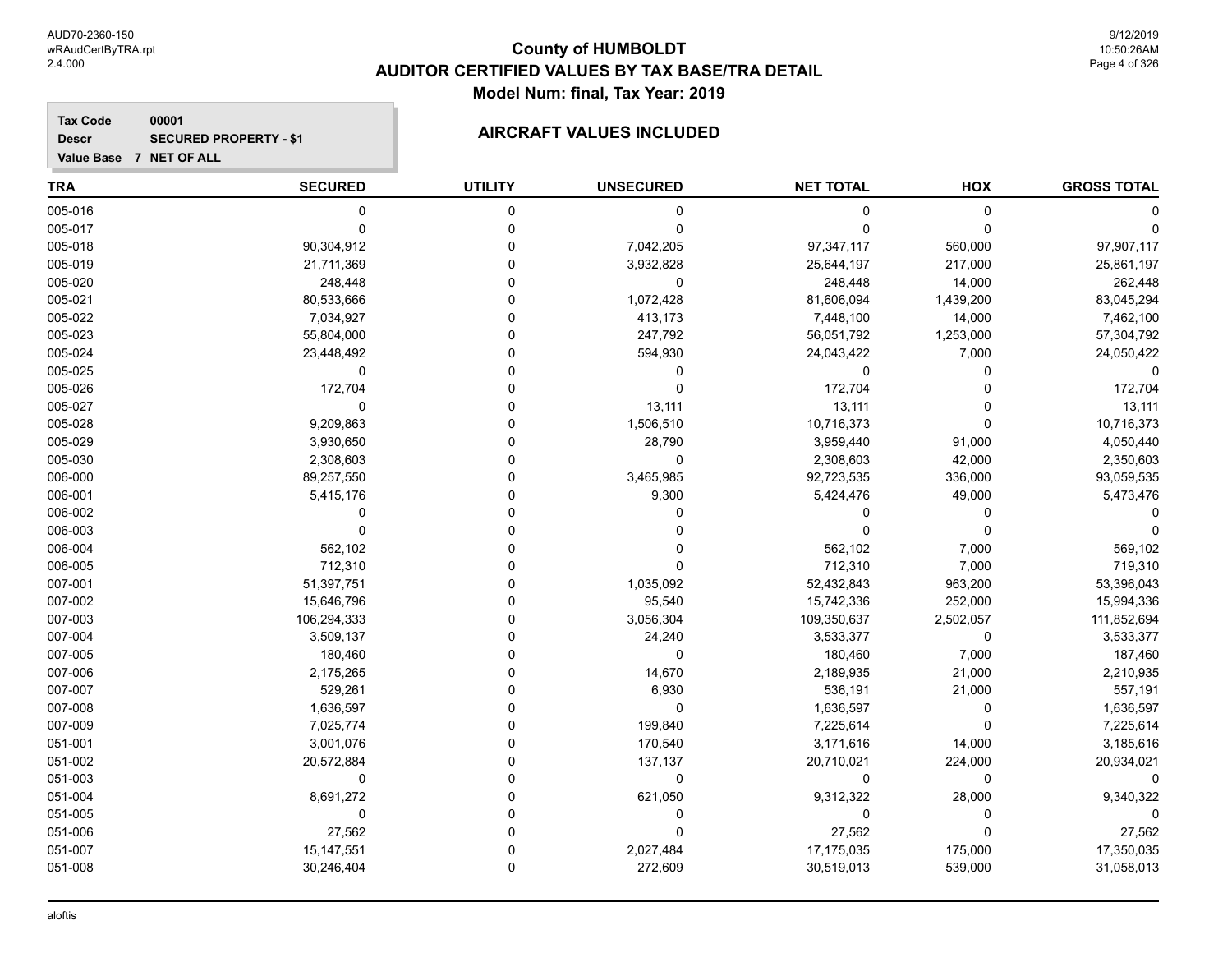**Value Base 7 NET OF ALL**

### **County of HUMBOLDT AUDITOR CERTIFIED VALUES BY TAX BASE/TRA DETAIL Model Num: final, Tax Year: 2019**

9/12/2019 10:50:26AM Page 5 of 326

**Tax Code 00001 Descr**

## **SECURED PROPERTY - \$1 AIRCRAFT VALUES INCLUDED**

| <b>TRA</b> | <b>SECURED</b> | <b>UTILITY</b> | <b>UNSECURED</b> | <b>NET TOTAL</b> | HOX      | <b>GROSS TOTAL</b> |
|------------|----------------|----------------|------------------|------------------|----------|--------------------|
| 051-009    | 22,362,364     | 0              | 34,970           | 22,397,334       | 224,000  | 22,621,334         |
| 051-010    | 1,598,772      | 0              | 1,653,580        | 3,252,352        | 7,000    | 3,259,352          |
| 051-011    | 4,765,318      | 14,133         | 190,980          | 4,970,431        | 49,000   | 5,019,431          |
| 051-012    | 5,443,418      | 0              | 959,790          | 6,403,208        | 35,000   | 6,438,208          |
| 051-013    | 27,900         | $\Omega$       | 0                | 27,900           | 0        | 27,900             |
| 051-014    | 16,216,304     | $\Omega$       | 222,040          | 16,438,344       | 231,000  | 16,669,344         |
| 051-015    | 1,889,394      | 0              | 0                | 1,889,394        | 0        | 1,889,394          |
| 051-016    | 45,810         | 0              | 0                | 45,810           | 0        | 45,810             |
| 051-017    | 61,237,154     | 0              | 2,282,795        | 63,519,949       | 665,000  | 64,184,949         |
| 051-018    | 7,182,266      | 0              | 26,790           | 7,209,056        | 119,000  | 7,328,056          |
| 051-019    | 3,426          | U              | 0                | 3,426            | 0        | 3,426              |
| 051-020    | 1,604,731      | O              | 0                | 1,604,731        | 0        | 1,604,731          |
| 051-021    | $\Omega$       | $\Omega$       |                  | $\Omega$         | 0        |                    |
| 053-001    | $\mathbf 0$    | ŋ              | 0                | $\Omega$         | $\Omega$ |                    |
| 053-002    | 1,316,276      | $\Omega$       | 0                | 1,316,276        | 14,000   | 1,330,276          |
| 053-003    | 104,521        | 0              | 0                | 104,521          | 0        | 104,521            |
| 053-004    | 552,098        | U              | 0                | 552,098          | 0        | 552,098            |
| 053-005    | 165,870        | 0              | 0                | 165,870          | 0        | 165,870            |
| 053-006    | 5,684,008      | 0              | 30,979           | 5,714,987        | 42,000   | 5,756,987          |
| 053-007    | 396,643        | 0              | 442,234          | 838,877          | 0        | 838,877            |
| 053-008    | 13,538,188     | 0              | 111,760          | 13,649,948       | 189,000  | 13,838,948         |
| 053-009    | 35,820,639     | U              | 75,947           | 35,896,586       | 612,488  | 36,509,074         |
| 053-010    | 189,866        | 0              | 170,514          | 360,380          | 0        | 360,380            |
| 053-011    | 1,299,795      | 0              | 0                | 1,299,795        | 14,000   | 1,313,795          |
| 053-013    | 10,377,039     | 0              | 94,010           | 10,471,049       | 119,000  | 10,590,049         |
| 053-014    | 0              | 0              | 0                | $\Omega$         | 0        |                    |
| 053-015    | 6,160,029      | 0              | 47,530           | 6,207,559        | 161,000  | 6,368,559          |
| 053-016    | 602,530        | 0              | 0                | 602,530          | 0        | 602,530            |
| 053-017    | 18,253,961     | 0              | 26,770           | 18,280,731       | 252,000  | 18,532,731         |
| 053-018    | 748,651        | 0              | 3,999            | 752,650          | 7,000    | 759,650            |
| 053-019    | 765,074        | 0              | 11,380           | 776,454          | 0        | 776,454            |
| 053-020    | 6,667,993      | U              | 139,420          | 6,807,413        | 56,000   | 6,863,413          |
| 053-021    | 0              | $\Omega$       | 0                | 0                | 0        |                    |
| 053-024    | $\mathbf 0$    | $\Omega$       | 0                | $\Omega$         | 0        |                    |
| 053-025    | 3,983,917      | 0              | 10,720           | 3,994,637        | 137,120  | 4,131,757          |
| 053-026    | 387,605        | 0              | 13,580           | 401,185          | 0        | 401,185            |
| 053-028    | 11,982,748     | 0              | 46,340           | 12,029,088       | 140,000  | 12,169,088         |
| 053-029    | 381,222        | $\Omega$       | 33,476           | 414,698          | 0        | 414,698            |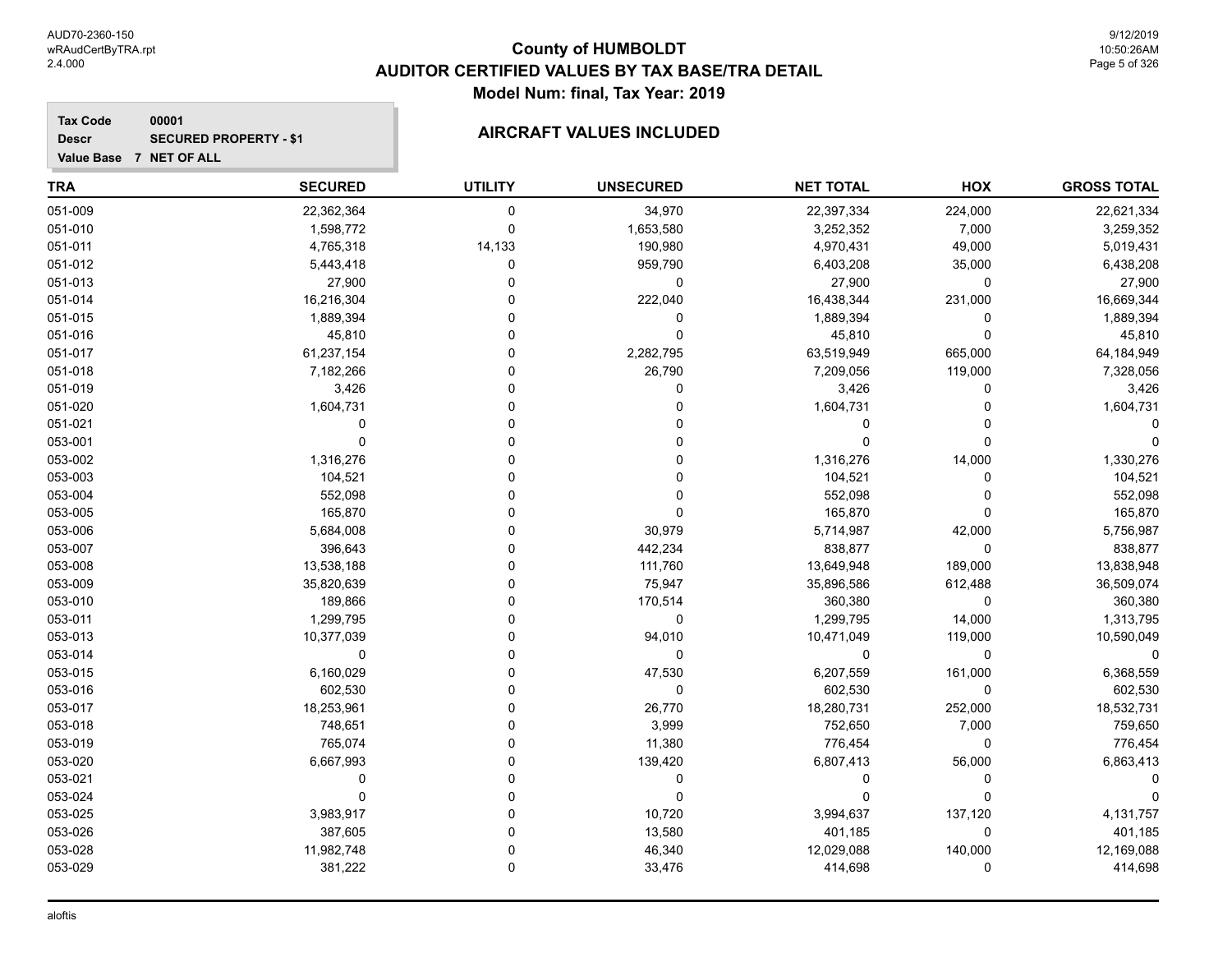**Tax Code 00001 Descr**

## **SECURED PROPERTY - \$1 AIRCRAFT VALUES INCLUDED**

| <b>TRA</b> | <b>SECURED</b> | <b>UTILITY</b> | <b>UNSECURED</b> | <b>NET TOTAL</b> | HOX         | <b>GROSS TOTAL</b> |
|------------|----------------|----------------|------------------|------------------|-------------|--------------------|
| 053-030    | 222,902        | $\mathbf 0$    | 0                | 222,902          | 7,000       | 229,902            |
| 056-000    | 9,427,369      | $\mathbf 0$    | 13,650           | 9,441,019        | 42,000      | 9,483,019          |
| 056-001    | 22,291,924     | $\mathbf 0$    | 34,390           | 22,326,314       | 161,000     | 22,487,314         |
| 056-002    | 68,852,517     | $\mathbf 0$    | 419,385          | 69,271,902       | 490,525     | 69,762,427         |
| 056-003    | 12,466,886     | $\Omega$       | 24,610           | 12,491,496       | 112,000     | 12,603,496         |
| 057-000    | 14,780,486     | $\Omega$       | 47,339,836       | 62,120,322       | 14,000      | 62,134,322         |
| 057-001    | 12,799,770     | $\Omega$       | 806,423          | 13,606,193       | 56,000      | 13,662,193         |
| 057-002    | 25,578,121     | $\overline{0}$ | 326,300          | 25,904,421       | 397,600     | 26,302,021         |
| 057-003    | 163,777        | $\Omega$       | 0                | 163,777          | $\mathbf 0$ | 163,777            |
| 057-004    | 17,523,692     | $\Omega$       | 104,657          | 17,628,349       | 70,000      | 17,698,349         |
| 057-006    | 44,651,435     | $\Omega$       | 379,644          | 45,031,079       | 691,600     | 45,722,679         |
| 057-008    | 7,477,443      | $\Omega$       | 9,562,910        | 17,040,353       | 14,000      | 17,054,353         |
| 057-009    | 33,774,176     | $\mathbf 0$    | 942,932          | 34,717,108       | 497,000     | 35,214,108         |
| 060-000    | 156,213,422    | 0              | 2,682,570        | 158,895,992      | 714,000     | 159,609,992        |
| 071-000    | 15,012,003     | $\mathbf 0$    | 75,212           | 15,087,215       | 87,915      | 15,175,130         |
| 071-001    | 22,996,121     | 52,580         | 1,561,686        | 24,610,387       | 294,000     | 24,904,387         |
| 071-002    | 46,340,689     | 0              | 1,215,150        | 47,555,839       | 775,600     | 48,331,439         |
| 071-003    | 20,233         | $\Omega$       | $\mathbf 0$      | 20,233           | $\mathbf 0$ | 20,233             |
| 071-004    | 4,191,269      | $\Omega$       | 1,578,830        | 5,770,099        | 91,000      | 5,861,099          |
| 073-001    | 497,391        | $\Omega$       | 0                | 497,391          | $\Omega$    | 497,391            |
| 073-002    | 650,681        | $\Omega$       | $\mathbf 0$      | 650,681          | $\Omega$    | 650,681            |
| 073-003    | 9,203,847      | $\Omega$       | 60,880           | 9,264,727        | 147,000     | 9,411,727          |
| 073-004    | 428,891,283    | $\Omega$       | 8,129,952        | 437,021,235      | 7,030,800   | 444,052,035        |
| 073-005    | 24,940,195     | $\Omega$       | 68,920           | 25,009,115       | 418,600     | 25,427,715         |
| 073-006    | 143,049        | $\Omega$       | $\mathbf 0$      | 143,049          | 0           | 143,049            |
| 074-001    | 1,254,248      | $\Omega$       | $\mathbf 0$      | 1,254,248        | 28,000      | 1,282,248          |
| 074-002    | 111,411,232    | $\Omega$       | 843,874          | 112,255,106      | 1,556,554   | 113,811,660        |
| 074-003    | 95,450         | $\Omega$       | $\mathbf 0$      | 95,450           | $\mathbf 0$ | 95,450             |
| 074-004    | 27,540         | $\Omega$       | $\mathbf 0$      | 27,540           | $\Omega$    | 27,540             |
| 074-005    | 41,182,358     | $\Omega$       | 214,200          | 41,396,558       | 728,000     | 42,124,558         |
| 074-006    | 197,005        | $\Omega$       | 0                | 197,005          | 7,000       | 204,005            |
| 074-007    | 410,958        | $\mathbf 0$    | 0                | 410,958          | $\mathbf 0$ | 410,958            |
| 074-008    | 1,551,318      | $\Omega$       | 160,050          | 1,711,368        | 7,000       | 1,718,368          |
| 074-009    | 6,587,813      | $\Omega$       | $\pmb{0}$        | 6,587,813        | 105,000     | 6,692,813          |
| 074-010    | 800,956        | 0              | $\mathbf 0$      | 800,956          | 14,000      | 814,956            |
| 074-011    | 2,443,476      | $\Omega$       | 8,060            | 2,451,536        | 42,000      | 2,493,536          |
| 074-012    | 45,546,992     | $\Omega$       | 247,486          | 45,794,478       | 607,600     | 46,402,078         |
| 074-013    | 49,985,139     | $\Omega$       | 324,031          | 50,309,170       | 691,600     | 51,000,770         |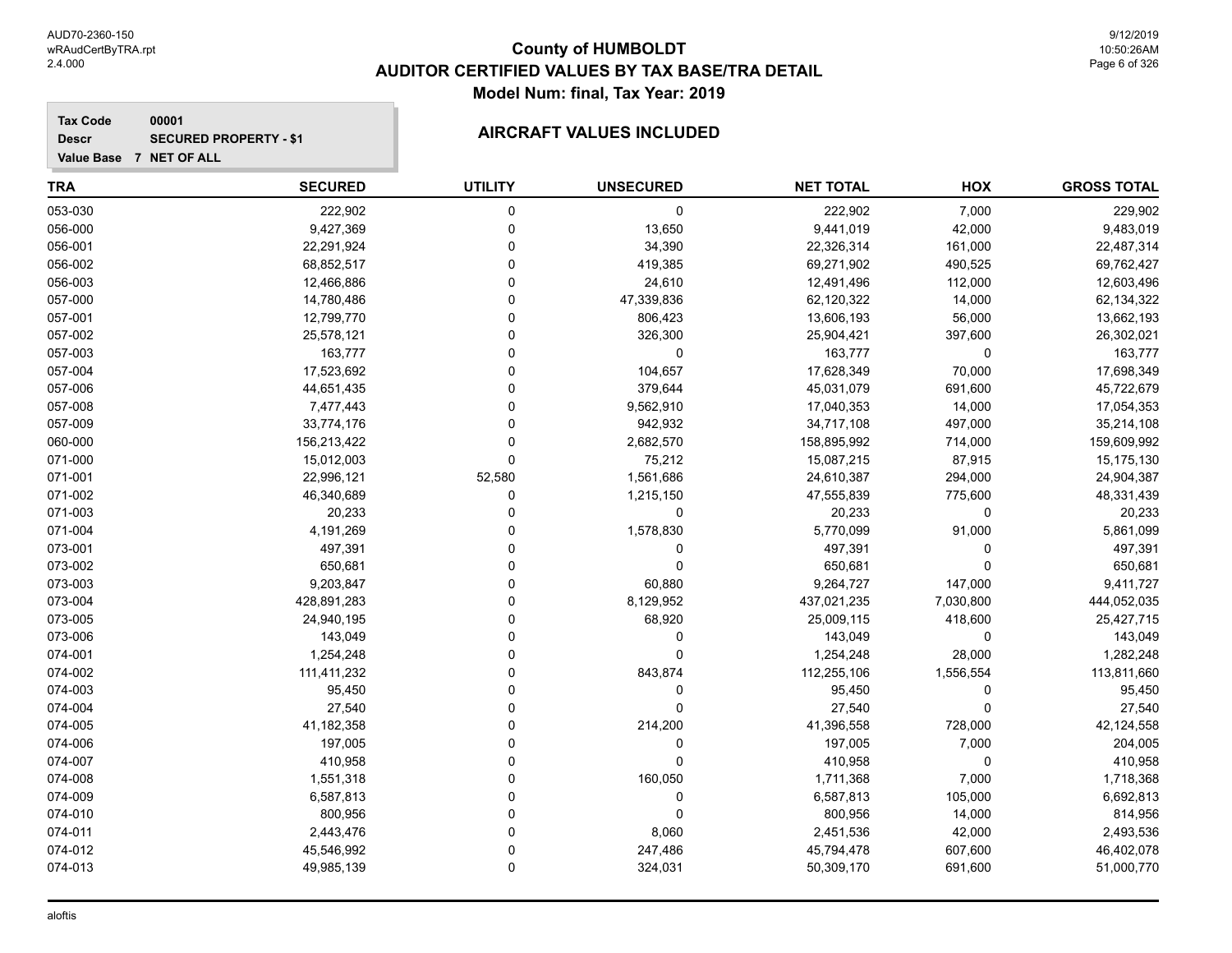**Tax Code 00001 Descr**

## **SECURED PROPERTY - \$1 AIRCRAFT VALUES INCLUDED**

| <b>TRA</b> | <b>SECURED</b> | <b>UTILITY</b> | <b>UNSECURED</b> | <b>NET TOTAL</b> | HOX         | <b>GROSS TOTAL</b> |
|------------|----------------|----------------|------------------|------------------|-------------|--------------------|
| 074-014    | 1,951,276      | $\mathbf 0$    | 0                | 1,951,276        | 49,000      | 2,000,276          |
| 074-015    | 7,366          | $\mathbf 0$    | 0                | 7,366            | $\mathbf 0$ | 7,366              |
| 074-016    | $\pmb{0}$      | $\mathbf 0$    | $\mathbf 0$      | 0                | $\Omega$    | $\Omega$           |
| 075-001    | 7,300,651      | $\Omega$       | 0                | 7,300,651        | 28,000      | 7,328,651          |
| 075-002    | 3,578,614      | $\Omega$       | 4,740            | 3,583,354        | 49,000      | 3,632,354          |
| 075-003    | 46,800         | $\Omega$       | 0                | 46,800           | $\Omega$    | 46,800             |
| 075-004    | 278,840        | $\Omega$       | 0                | 278,840          | $\Omega$    | 278,840            |
| 075-005    | 478,440        | $\Omega$       | 0                | 478,440          | $\Omega$    | 478,440            |
| 075-006    | 31,122,610     | $\Omega$       | 173,037          | 31,295,647       | 469,000     | 31,764,647         |
| 076-001    | 20,528,616     | $\Omega$       | 1,288,995        | 21,817,611       | 63,000      | 21,880,611         |
| 076-002    | 53,791,796     | $\Omega$       | 1,021,719        | 54,813,515       | 511,000     | 55,324,515         |
| 077-001    | 2,807,175      | $\Omega$       | 81,110           | 2,888,285        | 35,000      | 2,923,285          |
| 077-002    | 11,934,311     | $\Omega$       | 61,920           | 11,996,231       | 189,000     | 12,185,231         |
| 077-003    | $\mathbf 0$    | $\Omega$       | $\mathbf 0$      | 0                | $\Omega$    |                    |
| 077-004    | 12,093,578     | $\Omega$       | 12,240           | 12,105,818       | 175,000     | 12,280,818         |
| 077-005    | 598,046        | $\Omega$       | $\mathbf 0$      | 598,046          | $\Omega$    | 598,046            |
| 077-006    | 150,484,479    | $\Omega$       | 442,080          | 150,926,559      | 2,986,577   | 153,913,136        |
| 077-007    | 8,834,119      | $\Omega$       | 887,050          | 9,721,169        | 63,000      | 9,784,169          |
| 077-008    | 19,639,700     | 376,860        | 810,179          | 20,826,739       | 203,000     | 21,029,739         |
| 077-009    | 0              | $\mathbf 0$    | 144,561          | 144,561          | 0           | 144,561            |
| 077-010    | 25,957,925     | $\Omega$       | 182,940          | 26,140,865       | 343,000     | 26,483,865         |
| 077-011    | 794,878        | $\Omega$       | $\mathbf 0$      | 794,878          | 0           | 794,878            |
| 077-012    | 10,622,431     | $\Omega$       | 68,320           | 10,690,751       | 168,000     | 10,858,751         |
| 077-013    | 22,856,603     | $\Omega$       | 196,643          | 23,053,246       | 265,440     | 23,318,686         |
| 077-014    | 0              | $\Omega$       | $\mathbf 0$      | 0                | 0           |                    |
| 077-015    | 4,707,427      | $\Omega$       | 277,603          | 4,985,030        | 49,000      | 5,034,030          |
| 077-016    | 2,419,716      | $\mathbf 0$    | 823,477          | 3,243,193        | 0           | 3,243,193          |
| 077-017    | 2,337,362      | $\Omega$       | 44,998           | 2,382,360        | 7,000       | 2,389,360          |
| 077-018    | 5,571,030      | $\Omega$       | 37,120           | 5,608,150        | 91,000      | 5,699,150          |
| 077-019    | 2,607,034      | $\Omega$       | 0                | 2,607,034        | 14,000      | 2,621,034          |
| 077-020    | 5,972,768      | $\Omega$       | 10,637           | 5,983,405        | 77,000      | 6,060,405          |
| 077-021    | 224,145        | $\Omega$       | 0                | 224,145          | $\mathbf 0$ | 224,145            |
| 077-022    | 48,600         | $\Omega$       | 0                | 48,600           | $\Omega$    | 48,600             |
| 077-023    | 194,328        | $\Omega$       | $\mathbf 0$      | 194,328          | 7,000       | 201,328            |
| 077-024    | 246,861,526    | $\mathbf 0$    | 3,457,168        | 250,318,694      | 4,756,256   | 255,074,950        |
| 077-025    | 290,618        | $\Omega$       | 402,538          | 693,156          | $\mathbf 0$ | 693,156            |
| 077-026    | 5,506,441      | 99,925         | 0                | 5,606,366        | 21,000      | 5,627,366          |
| 077-027    | $\mathbf 0$    | $\mathbf 0$    | 0                | 0                | 0           | ∩                  |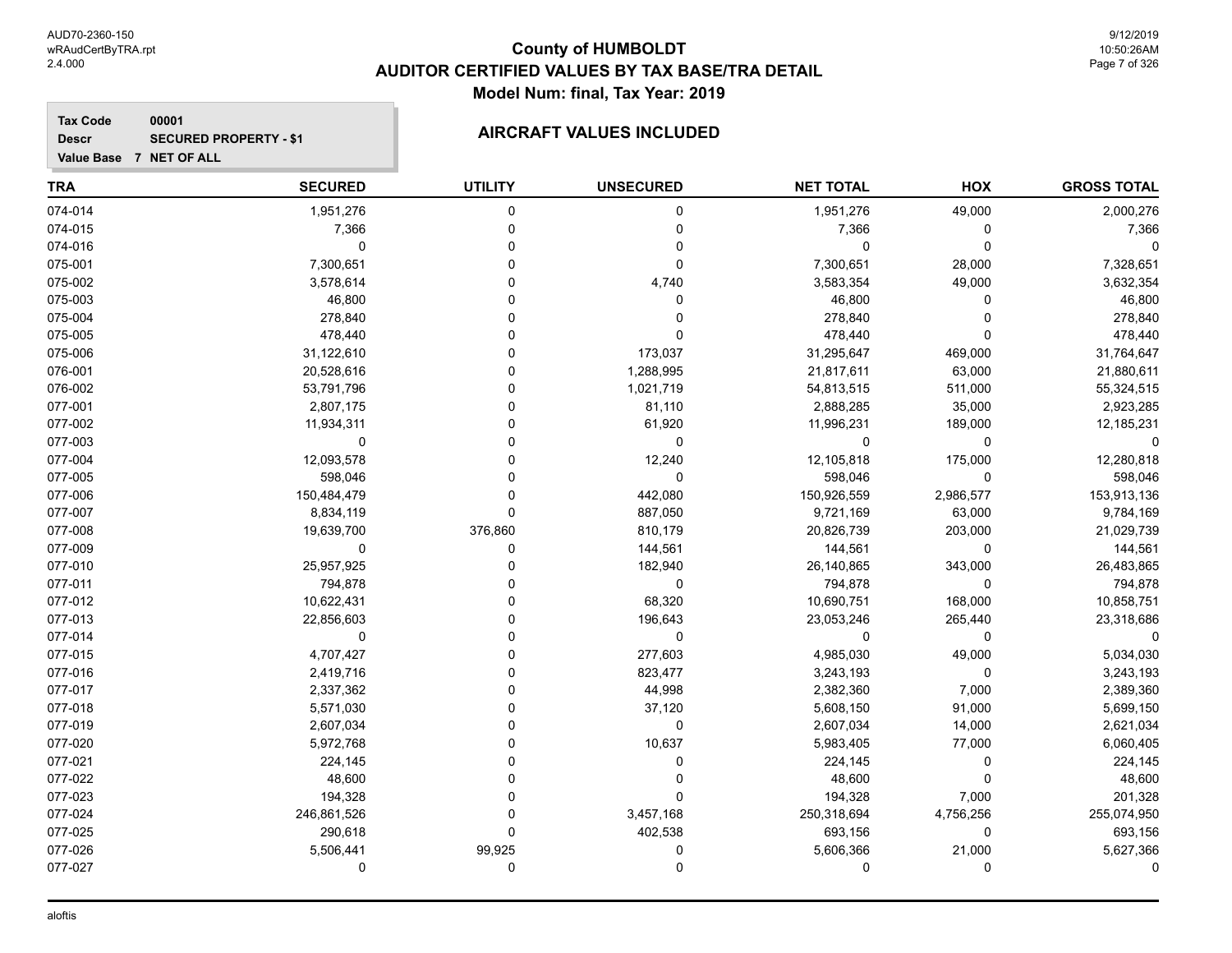**Tax Code 00001 Descr**

## **SECURED PROPERTY - \$1 AIRCRAFT VALUES INCLUDED**

| Value Base 7 NET OF ALL |                |                |                  |                  |             |                    |
|-------------------------|----------------|----------------|------------------|------------------|-------------|--------------------|
| <b>TRA</b>              | <b>SECURED</b> | <b>UTILITY</b> | <b>UNSECURED</b> | <b>NET TOTAL</b> | HOX         | <b>GROSS TOTAL</b> |
| 077-028                 | 3,907,374      | 0              | 36,330           | 3,943,704        | 42,000      | 3,985,704          |
| 077-029                 | $\mathbf 0$    | 0              | 0                | 0                | $\mathbf 0$ | $\Omega$           |
| 077-030                 | 4,286,590      | 0              | 13,650           | 4,300,240        | 70,000      | 4,370,240          |
| 077-031                 | 403,000        | 0              | $\mathbf 0$      | 403,000          | 7,000       | 410,000            |
| 077-032                 | 1,431,079      | 0              | $\mathbf 0$      | 1,431,079        | 14,000      | 1,445,079          |
| 077-033                 | 2,169,241      | 0              | 14,801           | 2,184,042        | 35,000      | 2,219,042          |
| 081-001                 | $\mathbf 0$    | $\Omega$       | 89,176           | 89,176           | 0           | 89,176             |
| 081-002                 | 43,462,094     | $\Omega$       | 963,920          | 44,426,014       | 823,200     | 45,249,214         |
| 081-003                 | 18,248,993     | 0              | 1,867,480        | 20,116,473       | 329,000     | 20,445,473         |
| 081-004                 | 4,600,291      | 0              | $\mathbf 0$      | 4,600,291        | 0           | 4,600,291          |
| 081-005                 | 5,790,243      | 0              | 828,580          | 6,618,823        | 21,000      | 6,639,823          |
| 081-006                 | 1,301,622      | O              | $\mathbf 0$      | 1,301,622        | $\Omega$    | 1,301,622          |
| 081-007                 | 31,379         | O              | $\Omega$         | 31,379           | $\Omega$    | 31,379             |
| 081-008                 | 70,404         | O              | $\Omega$         | 70,404           | $\Omega$    | 70,404             |
| 081-009                 | 367,493,133    | 0              | 11,083,081       | 378,576,214      | 4,775,400   | 383,351,614        |
| 081-010                 | 441,890        | 0              | 9,090            | 450,980          | 7,000       | 457,980            |
| 081-011                 | 0              | 0              | $\mathbf 0$      | $\mathbf 0$      | 0           | $\Omega$           |
| 081-012                 | 7,309,548      | 0              | 108,080          | 7,417,628        | 168,000     | 7,585,628          |
| 081-013                 | 168,576        | 0              | 463,008          | 631,584          | 0           | 631,584            |
| 081-014                 | 732,226        | 0              | 532,186          | 1,264,412        | 0           | 1,264,412          |
| 081-015                 | 19,001         | 0              | $\mathbf 0$      | 19,001           | 0           | 19,001             |
| 081-016                 | $\mathbf 0$    | 0              | $\mathbf 0$      | 0                | 0           | $\mathbf 0$        |
| 081-017                 | 129,645,418    | 0              | 570,180          | 130,215,598      | 2,523,570   | 132,739,168        |
| 081-018                 | 424,342        | U              | $\Omega$         | 424,342          | 7,000       | 431,342            |
| 081-019                 | 422,436        | U              | $\mathbf 0$      | 422,436          | 7,000       | 429,436            |
| 081-020                 | 1,133,435      | U              | $\mathbf 0$      | 1,133,435        | 7,000       | 1,140,435          |
| 081-021                 | 10,266,456     | U              | $\Omega$         | 10,266,456       | 168,000     | 10,434,456         |
| 081-022                 | 11,807,218     | U              | 28,590           | 11,835,808       | 182,000     | 12,017,808         |
| 081-023                 | 9,269,273      | 0              | $\mathbf 0$      | 9,269,273        | 119,000     | 9,388,273          |
| 081-024                 | 4,695,243      | ი              | 19,950           | 4,715,193        | 42,000      | 4,757,193          |
| 081-025                 | $\Omega$       | O              | $\Omega$         | $\mathbf 0$      | 0           |                    |
| 081-026                 | 0              | 0              | $\Omega$         | 0                | 0           |                    |
| 081-027                 |                | 0              | <sup>0</sup>     | $\Omega$         | U           |                    |
| 081-028                 | U              | 0              | $\Omega$         | $\Omega$         | 0           |                    |
| 081-029                 | U              | U              |                  | $\Omega$         | 0           |                    |
| 081-030                 | U              | 0              |                  | $\Omega$         | 0           |                    |
| 081-031                 | $\Omega$       | $\Omega$       | $\Omega$         | $\Omega$         | $\Omega$    |                    |

081-032 0 0 0 0 0 0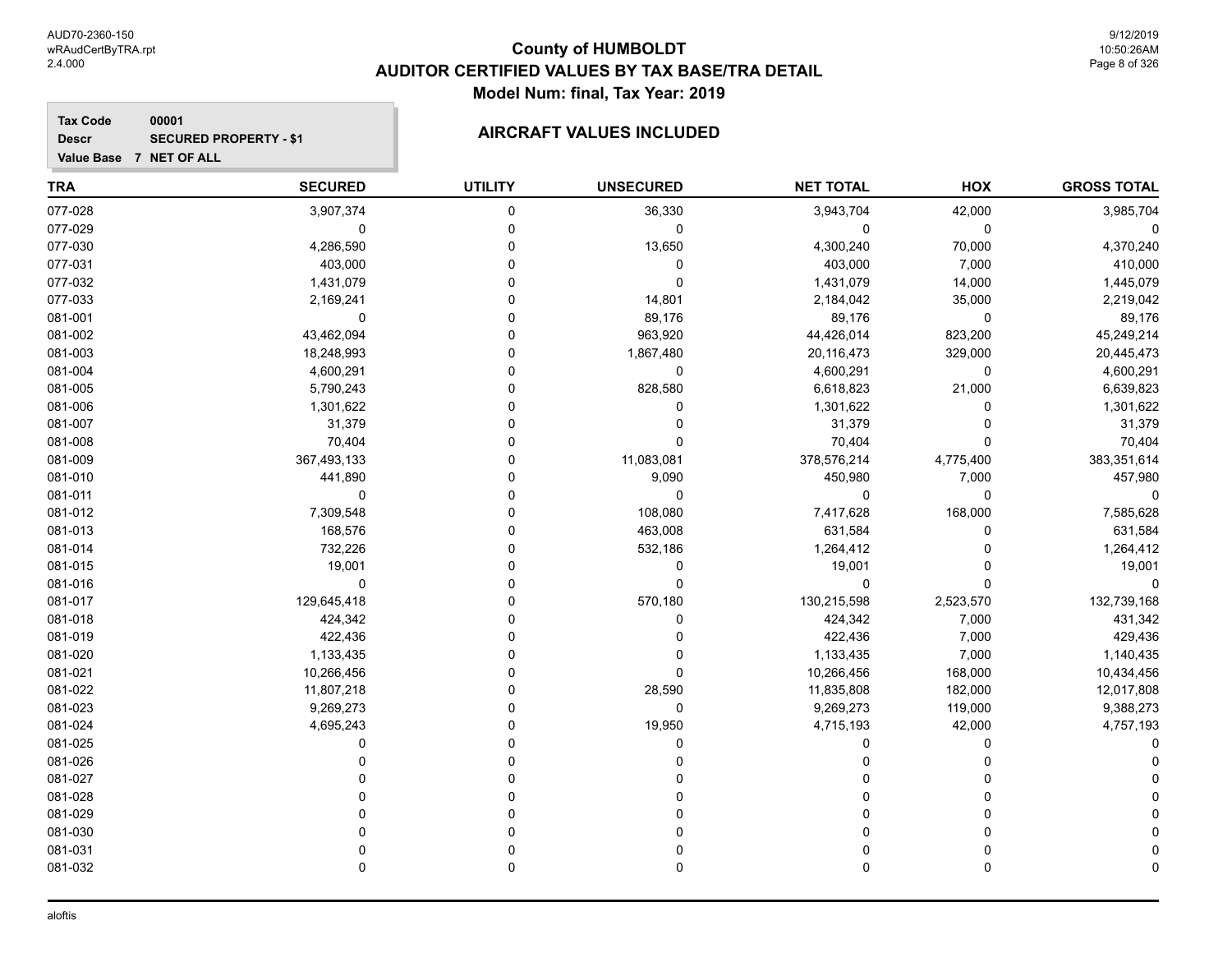AUD70-2360-150 wRAudCertByTRA.rpt 2.4.000

### **County of HUMBOLDT AUDITOR CERTIFIED VALUES BY TAX BASE/TRA DETAIL Model Num: final, Tax Year: 2019**

9/12/2019 10:50:26AM Page 9 of 326

**Tax Code Value Base 7 NET OF ALL 00001 Descr SECURED PROPERTY - \$1 AIRCRAFT VALUES INCLUDED** 

| TRA     | <b>SECURED</b> | <b>UTILITY</b> | <b>UNSECURED</b> | <b>NET TOTAL</b> | HOX         | <b>GROSS TOTAL</b> |
|---------|----------------|----------------|------------------|------------------|-------------|--------------------|
| 081-033 | 0              | $\pmb{0}$      | $\pmb{0}$        | 0                | $\pmb{0}$   | $\Omega$           |
| 081-034 | $\Omega$       | $\Omega$       | $\Omega$         | 0                | $\mathbf 0$ |                    |
| 081-035 | 0              | 0              |                  | 0                | $\Omega$    |                    |
| 081-036 | 0              | 0              |                  | 0                | 0           |                    |
| 081-037 | 0              | 0              |                  | 0                | ∩           |                    |
| 081-038 | 0              | $\Omega$       |                  | 0                | ∩           |                    |
| 081-039 | $\Omega$       | ∩              |                  | U                | n           |                    |
| 081-040 | 0              | $\Omega$       |                  | 0                | $\Omega$    |                    |
| 081-041 | 0              | ∩              |                  | U                | ∩           |                    |
| 081-042 | 0              | ∩              |                  | U                | n           |                    |
| 081-043 | 0              | 0              |                  | 0                | n           |                    |
| 081-044 | $\Omega$       | n              |                  | <sup>0</sup>     | n           |                    |
| 081-045 | 0              |                |                  | ი                |             |                    |
| 081-046 | $\Omega$       |                |                  | n                | n           |                    |
| 081-047 | 0              |                |                  | n                |             |                    |
| 081-048 | U              |                |                  | <sup>0</sup>     |             |                    |
| 081-049 | 0              | $\Omega$       |                  | <sup>0</sup>     |             |                    |
| 081-050 | 0              | n              |                  | 0                | n           |                    |
| 081-051 | 0              | n              |                  | <sup>0</sup>     | n           |                    |
| 081-052 | 0              |                |                  | U                |             |                    |
| 081-053 | 0              | n              |                  | <sup>0</sup>     | n           |                    |
| 081-054 | $\Omega$       | 0              |                  | 0                | ∩           |                    |
| 081-055 | U              | n              |                  | n                |             |                    |
| 081-056 | 0              | n              |                  | O                | n           |                    |
| 081-057 | 0              | 0              |                  | 0                | n           |                    |
| 081-058 | 0              | n              |                  | O                | n           |                    |
| 081-059 | 0              | 0              |                  | 0                | n           |                    |
| 081-060 | 0              | 0              | $\mathbf 0$      | 0                | 0           | 0                  |
| 081-061 | 0              | 0              | 13,660           | 13,660           | 0           | 13,660             |
| 081-062 | 0              | 0              | $\mathbf 0$      | 0                | ∩           | 0                  |
| 081-063 | 0              | 0              |                  | 0                | n           |                    |
| 081-064 | 0              | 0              |                  | 0                |             |                    |
| 081-065 | 0              | $\Omega$       |                  | 0                | 0           |                    |
| 081-066 | 2,917,817      | 0              |                  | 2,917,817        | 0           | 2,917,817          |
| 081-067 | 0              | 0              |                  | 0                | O           |                    |
| 081-068 | $\Omega$       | 0              | n                | 0                | $\Omega$    |                    |

081-069 0 0 0 0 0 0 081-070 0 0 0 0 0 0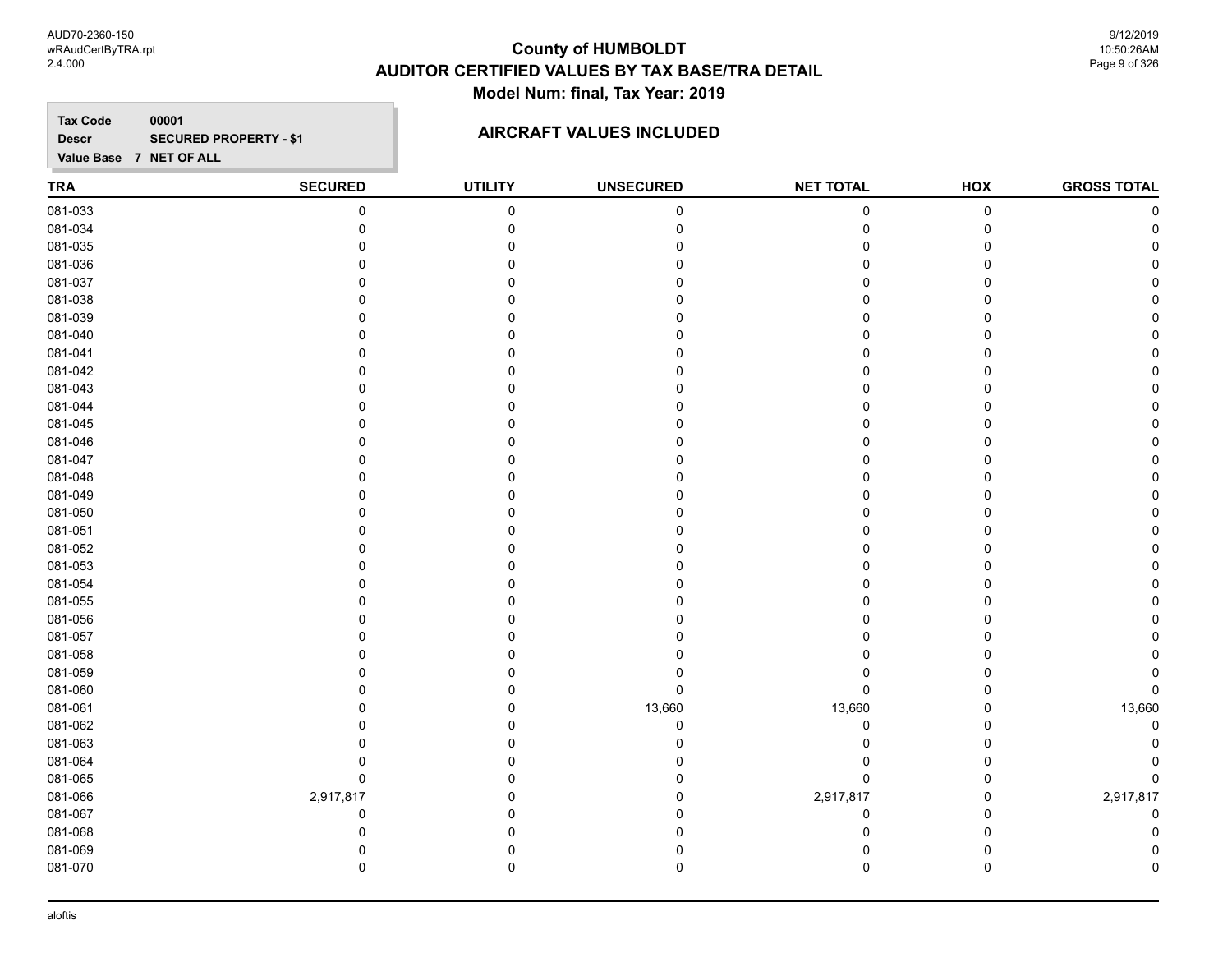AUD70-2360-150 wRAudCertByTRA.rpt 2.4.000

#### **County of HUMBOLDT AUDITOR CERTIFIED VALUES BY TAX BASE/TRA DETAIL Model Num: final, Tax Year: 2019**

9/12/2019 10:50:26AM Page 10 of 326

**Tax Code 00001 Descr**

### **SECURED PROPERTY - \$1 AIRCRAFT VALUES INCLUDED**

**Value Base 7 NET OF ALL**

#### **TRA SECURED UTILITY UNSECURED HOX GROSS TOTAL NET TOTAL** 081-071 0 0 0 0 0 0 081-072 0 0 0 0 0 0 081-073 0 0 0 0 0 0 081-074 0 0 0 0 0 0 081-075 0 0 0 0 0 0 081-076 0 0 0 0 0 0 081-077 0 0 0 0 0 0 081-078 0 0 0 0 0 0 081-079 0 0 0 0 0 0 081-080 0 0 0 0 0 0 081-081 0 0 0 0 0 0 081-082 0 0 0 0 0 0 081-083 0 0 0 0 0 0 081-084 0 0 0 0 0 0 081-085 0 0 0 0 0 0 081-086 0 0 0 0 0 0 081-087 0 0 0 0 0 0 083-000 21,275,444 0 1,138,153 22,413,597 231,000 22,644,597 083-001 106,982,640 0 7,128,994 114,111,634 665,000 114,776,634 083-002 43,322,731 0 1,902,909 45,225,640 203,000 45,428,640 083-003 360,165 0 0 360,165 0 360,165 083-004 3,672,946 0 20,180 3,693,126 7,000 3,700,126 083-005 23,767,078 0 2,403,760 26,170,838 224,000 26,394,838 083-006 4,679,363 0 5,420 4,684,783 77,000 4,761,783 083-007 2,722,301 0 0 2,722,301 35,000 2,757,301 083-008 16,802,001 0 495,823 17,297,824 218,020 17,515,844 085-000 104,052,581 0 800,499 104,853,080 1,603,000 106,456,080 085-001 7,348,821 0 38,620 7,387,441 84,000 7,471,441 088-001 0 0 0 0 0 0 088-002 0 0 0 0 0 0 088-003 0 0 0 0 0 0 088-004 0 0 0 0 0 0 088-005 0 0 0 0 0 0 088-006 0 0 0 0 0 0 088-007 0 0 0 0 0 0 088-008 0 0 0 0 0 0 088-010 0 0 0 0 0 0 088-012 0 0 0 0 0 0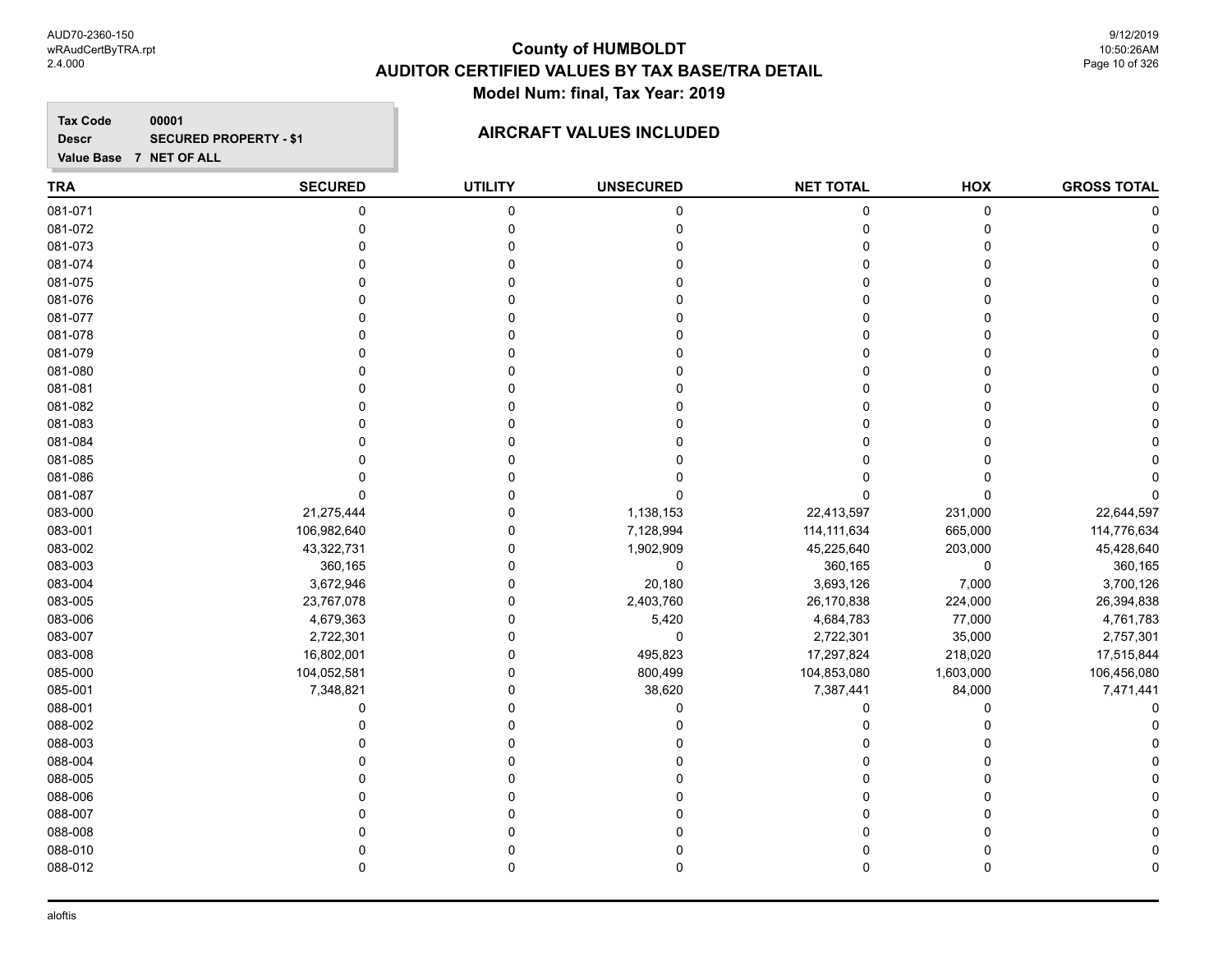**Tax Code 00001 Descr**

#### **SECURED PROPERTY - \$1 AIRCRAFT VALUES INCLUDED**

**Value Base 7 NET OF ALL**

#### **TRA SECURED UTILITY UNSECURED HOX GROSS TOTAL NET TOTAL** 088-013 0 0 0 0 0 0 088-014 0 0 0 0 0 0 088-015 0 0 0 0 0 0 088-016 0 0 0 0 0 0 088-017 0 0 0 0 0 0 088-019 0 0 0 0 0 0 095-001 51,724,666 0 618,874 52,343,540 322,000 52,665,540 100-001 3,503,592 0 0 3,503,592 0 3,503,592 100-002 28,108,719 0 3,055,110 31,163,829 287,000 31,450,829 100-003 20,656,967 0 800,376 21,457,343 356,000 21,813,343 100-004 802,182 0 0 802,182 0 802,182 100-005 8,263,990 40,500 40,820 8,345,310 70,000 8,415,310 100-006 179,410 0 0 179,410 0 179,410 100-007 52,178,750 0 393,774 52,572,524 838,600 53,411,124 100-008 44,350,952 0 304,690 44,655,642 595,000 45,250,642 100-009 1,401,269 0 0 1,401,269 7,000 1,408,269 100-010 1,147,459 0 0 1,147,459 7,000 1,154,459 100-011 222,921 0 0 222,921 0 222,921 102-001 3,142,346 0 0 3,142,346 3,600 3,175,946 102-002 65,160 0 0 65,160 0 65,160 102-003 116,828,155 0 932,444 117,760,599 1,190,000 118,950,599 102-004 37,938 0 0 37,938 0 37,938 102-005 13,457,916 0 58,030 13,515,946 189,000 13,704,946 102-006 10,289,693 0 216,850 10,506,543 98,000 10,604,543 102-007 31,140 0 0 31,140 0 31,140 102-008 101,604,916 0 379,394 101,984,310 1,414,000 103,398,310 102-009 30,060 0 0 30,060 0 30,060 102-010 5,902,326 0 0 5,902,326 56,000 5,958,326 102-011 12,481,791 0 4,290 12,486,081 84,000 12,570,081 102-012 0 0 0 0 0 0 102-013 10,279 0 0 10,279 0 10,279 103-000 33,515,957 0 212,434 33,728,391 406,000 34,134,391 103-001 94,767,574 0 455,395 95,222,969 259,000 95,481,969 103-002 1,796,660 0 0 1,796,660 28,000 1,824,660 103-003 687,600 0 0 687,600 7,000 694,600 103-004 118,038 0 0 118,038 0 118,038 103-005 8,634,599 0 3,820 8,638,419 224,000 8,862,419 103-006 9,283 0 0 9,283 0 9,283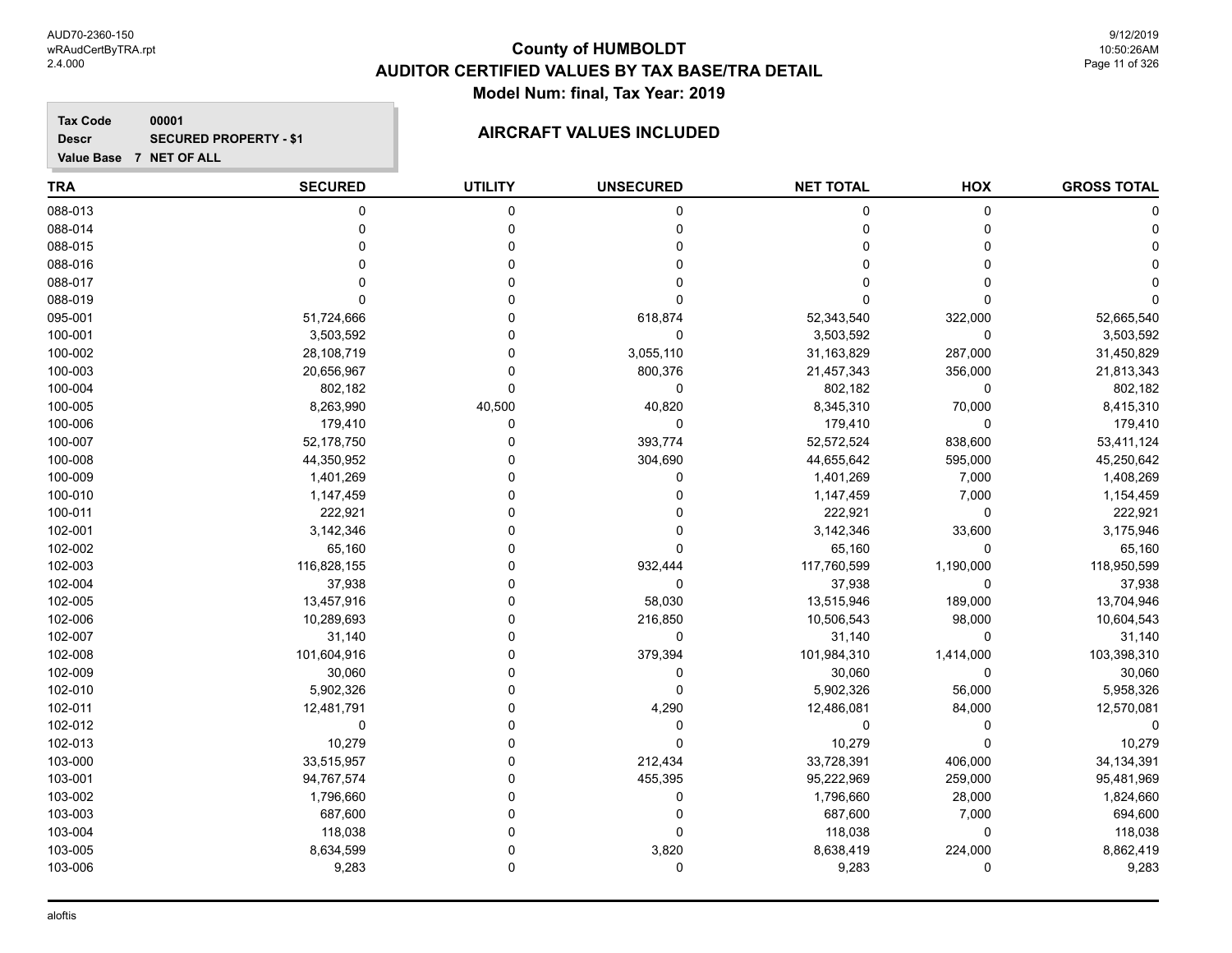**Tax Code 00001 Descr SECURED PROPERTY - \$1 AIRCRAFT VALUES INCLUDED** 

| <b>TRA</b> | <b>SECURED</b> | <b>UTILITY</b> | <b>UNSECURED</b> | <b>NET TOTAL</b> | HOX          | <b>GROSS TOTAL</b> |
|------------|----------------|----------------|------------------|------------------|--------------|--------------------|
| 103-007    | 7,470          | $\mathbf 0$    | 0                | 7,470            | $\pmb{0}$    | 7,470              |
| 103-008    | 69,219,479     | $\mathbf 0$    | 5,361,943        | 74,581,422       | 882,000      | 75,463,422         |
| 103-009    | $\mathbf 0$    | $\mathbf 0$    | $\pmb{0}$        | 0                | $\mathbf 0$  |                    |
| 103-012    | $\mathbf 0$    | $\Omega$       | $\mathbf 0$      | 0                | $\Omega$     |                    |
| 103-013    | 4,910,910      | $\Omega$       | 40,300           | 4,951,210        | 63,000       | 5,014,210          |
| 103-014    | 515,187        | $\Omega$       | 32,830           | 548,017          | 7,000        | 555,017            |
| 103-015    | 13,255,039     | $\Omega$       | 10,820           | 13,265,859       | 154,000      | 13,419,859         |
| 109-001    | 33,336,473     | 0              | 669,230          | 34,005,703       | 635,000      | 34,640,703         |
| 109-002    | $\mathbf 0$    | $\Omega$       | 0                | 0                | 0            | $\Omega$           |
| 109-003    | 1,646,973      | $\Omega$       | $\mathbf 0$      | 1,646,973        | $\Omega$     | 1,646,973          |
| 109-004    | 19,740,888     | $\Omega$       | 324,790          | 20,065,678       | 35,000       | 20,100,678         |
| 109-005    | 7,613,795      | $\Omega$       | 540,090          | 8,153,885        | $\mathbf 0$  | 8,153,885          |
| 109-006    | 71,285,499     | $\Omega$       | 1,202,486        | 72,487,985       | 656,600      | 73,144,585         |
| 109-007    | 29,430         | $\Omega$       | 0                | 29,430           | 7,000        | 36,430             |
| 109-008    | 52,733         | $\Omega$       | 0                | 52,733           | $\mathbf 0$  | 52,733             |
| 109-010    | 0              | $\Omega$       | 0                | 0                | $\mathbf{0}$ |                    |
| 109-011    | 169,651        | $\Omega$       | 0                | 169,651          | $\Omega$     | 169,651            |
| 109-012    | 1,076,214      | $\Omega$       | 0                | 1,076,214        | 28,000       | 1,104,214          |
| 109-013    | 12,419,827     | $\Omega$       | 17,537           | 12,437,364       | 196,000      | 12,633,364         |
| 111-000    | 26,457,928     | $\Omega$       | 53,870           | 26,511,798       | 21,000       | 26,532,798         |
| 111-001    | 5,430,053      | $\Omega$       | 16,233           | 5,446,286        | 28,000       | 5,474,286          |
| 112-000    | 49,867,565     | $\Omega$       | 326,619          | 50,194,184       | 122,323      | 50,316,507         |
| 112-001    | 39,547,452     | $\mathbf 0$    | 1,280,800        | 40,828,252       | 327,600      | 41,155,852         |
| 112-002    | 77,666,993     | 6,534          | 1,332,724        | 79,006,251       | 371,000      | 79,377,251         |
| 115-001    | 4,037,237      | $\mathbf 0$    | 394,564          | 4,431,801        | 7,000        | 4,438,801          |
| 115-002    | 1,551,719,523  | $\Omega$       | 44,552,700       | 1,596,272,223    | 20,899,835   | 1,617,172,058      |
| 115-004    | 14,734,640     | $\Omega$       | 25,150           | 14,759,790       | 196,000      | 14,955,790         |
| 115-005    | 55,275         | $\Omega$       | 0                | 55,275           | 0            | 55,275             |
| 115-006    | 3,692,075      | $\Omega$       | 5,510            | 3,697,585        | 49,000       | 3,746,585          |
| 115-008    | 1,679,857      | $\mathbf{0}$   | 673,246          | 2,353,103        | 21,000       | 2,374,103          |
| 115-009    | 1,721,455      | $\Omega$       | $\mathbf 0$      | 1,721,455        | 21,000       | 1,742,455          |
| 121-000    | 5,356,389      | $\Omega$       | 53,300           | 5,409,689        | 42,000       | 5,451,689          |
| 121-001    | 2,094,688      | $\Omega$       | 221,188          | 2,315,876        | 14,000       | 2,329,876          |
| 121-002    | 4,134,846      | $\Omega$       | 2,090            | 4,136,936        | 28,000       | 4,164,936          |
| 121-003    | 19,802,968     | $\mathbf 0$    | 365,630          | 20,168,598       | 238,000      | 20,406,598         |
| 121-004    | 2,082,461      | $\Omega$       | 2,044,489        | 4,126,950        | 0            | 4,126,950          |
| 123-001    | 10,553,831     | 31,799         | 275,348          | 10,860,978       | $\Omega$     | 10,860,978         |
| 123-002    | 44,573         | 0              | 0                | 44,573           | $\Omega$     | 44,573             |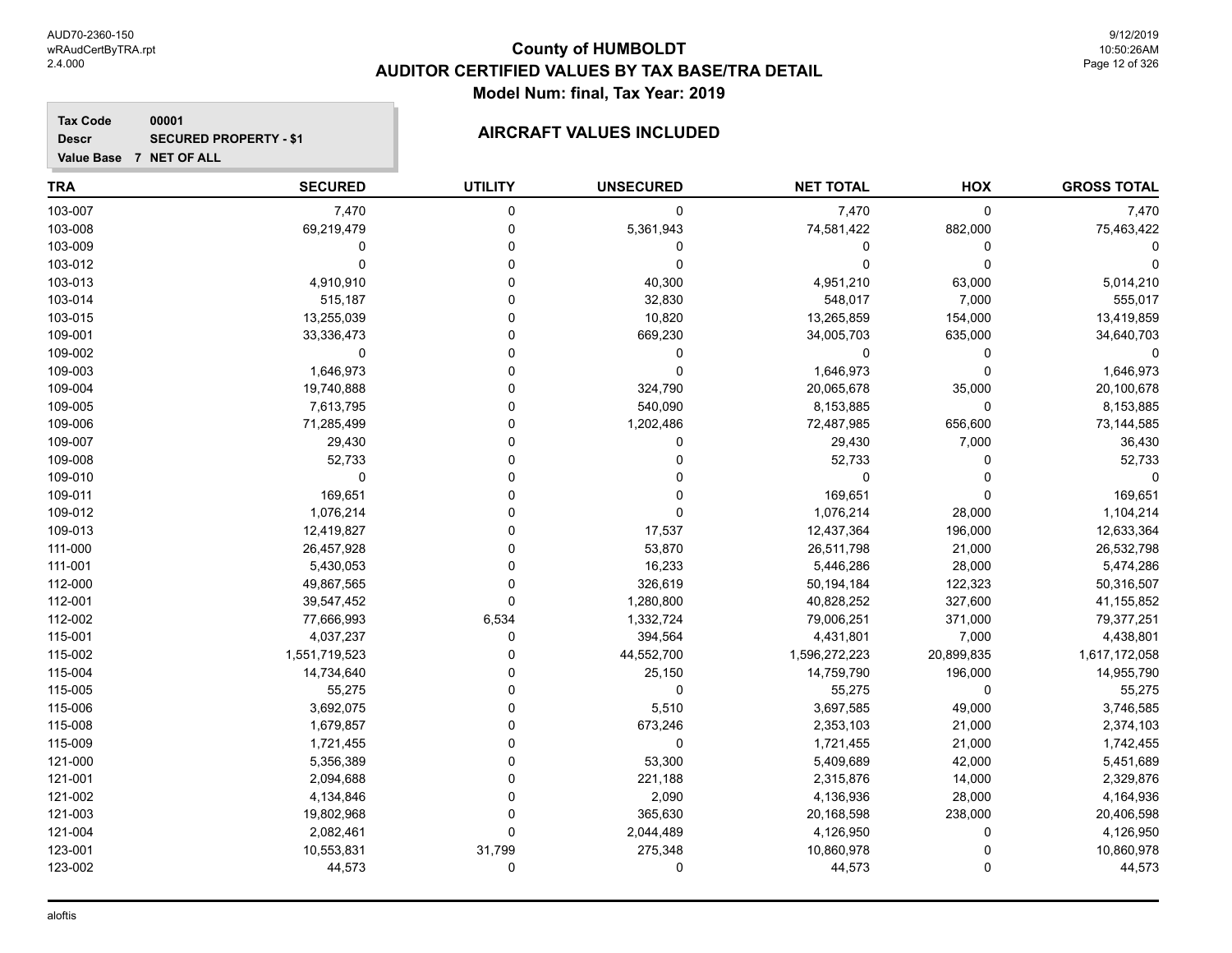**Value Base 7 NET OF ALL**

**Tax Code**

**Descr**

### **County of HUMBOLDT AUDITOR CERTIFIED VALUES BY TAX BASE/TRA DETAIL Model Num: final, Tax Year: 2019**

#### **00001 SECURED PROPERTY - \$1 AIRCRAFT VALUES INCLUDED**

| <b>TRA</b> | <b>SECURED</b> | <b>UTILITY</b> | <b>UNSECURED</b> | <b>NET TOTAL</b> | HOX       | <b>GROSS TOTAL</b> |
|------------|----------------|----------------|------------------|------------------|-----------|--------------------|
| 123-003    | 0              | 0              | 0                | $\mathbf 0$      | 0         |                    |
| 123-004    | 24,527,406     | 76,062         | 6,142,066        | 30,745,534       | 196,000   | 30,941,534         |
| 123-005    | 4,179,195      | 0              | 0                | 4,179,195        | 35,000    | 4,214,195          |
| 123-006    | 12,775,254     | 0              | 4,677,457        | 17,452,711       | 0         | 17,452,711         |
| 123-007    | 0              | 0              | 0                | 0                | $\Omega$  |                    |
| 123-008    |                | U              | 0                | $\Omega$         | U         |                    |
| 123-009    |                | 0              | 41,000           | 41,000           | $\Omega$  | 41,000             |
| 131-001    | 38,633         | $\Omega$       | $\mathbf{0}$     | 38,633           | $\Omega$  | 38,633             |
| 131-002    | 6,269,846      | 0              | 154,933          | 6,424,779        | 35,000    | 6,459,779          |
| 131-003    | 3,844,802      | 0              | 3,320            | 3,848,122        | 28,000    | 3,876,122          |
| 131-007    | 5,278,222      | 0              | 33,470           | 5,311,692        | 84,000    | 5,395,692          |
| 132-001    | 0              | 0              | 0                | 0                | 0         |                    |
| 132-002    | O              | 0              | 0                | 0                | $\Omega$  |                    |
| 132-003    |                | O              |                  |                  | U         |                    |
| 132-006    |                | 0              |                  |                  | U         |                    |
| 132-010    | O              | $\Omega$       | 0                | $\Omega$         | $\Omega$  |                    |
| 136-000    | 136,370,095    | 0              | 2,721,559        | 139,091,654      | 635,600   | 139,727,254        |
| 136-001    | 4,706,173      | 0              | 15,100           | 4,721,273        | 77,000    | 4,798,273          |
| 141-000    | 7,347,073      | 0              | 899,436          | 8,246,509        | 0         | 8,246,509          |
| 141-001    | 108,378,078    | 0              | 828,193          | 109,206,271      | 1,062,600 | 110,268,871        |
| 141-002    | 54,915,760     | 0              | 139,037          | 55,054,797       | 464,796   | 55,519,593         |
| 141-003    | 69,668,787     | 0              | 74,814           | 69,743,601       | 959,000   | 70,702,601         |
| 156-001    | 731,517,866    | 0              | 15,485,128       | 747,002,994      | 5,201,153 | 752,204,147        |
| 156-002    | 23,382,072     | U              | 196,300          | 23,578,372       | 203,000   | 23,781,372         |
| 156-003    | 1,226,034      |                | 0                | 1,226,034        | 0         | 1,226,034          |
| 156-004    | 830,181        | 0              | O                | 830,181          | $\Omega$  | 830,181            |
| 156-005    | 12,745,840     | 0              | 335,340          | 13,081,180       | 70,000    | 13,151,180         |
| 156-006    | 25,547,239     | $\Omega$       | 185,720          | 25,732,959       | 264,536   | 25,997,495         |
| 156-007    | 60,519,929     | 0              | 5,138,753        | 65,658,682       | 224,000   | 65,882,682         |
| 156-008    | 174,538        | 0              | 12,350           | 186,888          | 0         | 186,888            |
| 156-009    | 7,681,145      | 0              | 149,270          | 7,830,415        | 201,835   | 8,032,250          |
| 156-010    | 3,856,576      | 0              | 0                | 3,856,576        | 7,000     | 3,863,576          |
| 156-011    | 91,905,360     | 0              | 5,082,098        | 96,987,458       | 1,006,186 | 97,993,644         |
| 156-012    | 36,248,229     | 0              | 222,081          | 36,470,310       | 392,000   | 36,862,310         |
| 156-013    | 255,838,411    | 0              | 2,106,613        | 257,945,024      | 1,104,600 | 259,049,624        |
| 156-014    | 20,465,519     | 0              | 131,061          | 20,596,580       | 313,600   | 20,910,180         |
| 156-015    | 37,822,367     | 0              | 1,713,692        | 39,536,059       | 375,808   | 39,911,867         |
| 156-016    | 2,255,680      | $\Omega$       | 8,890            | 2,264,570        | 124,829   | 2,389,399          |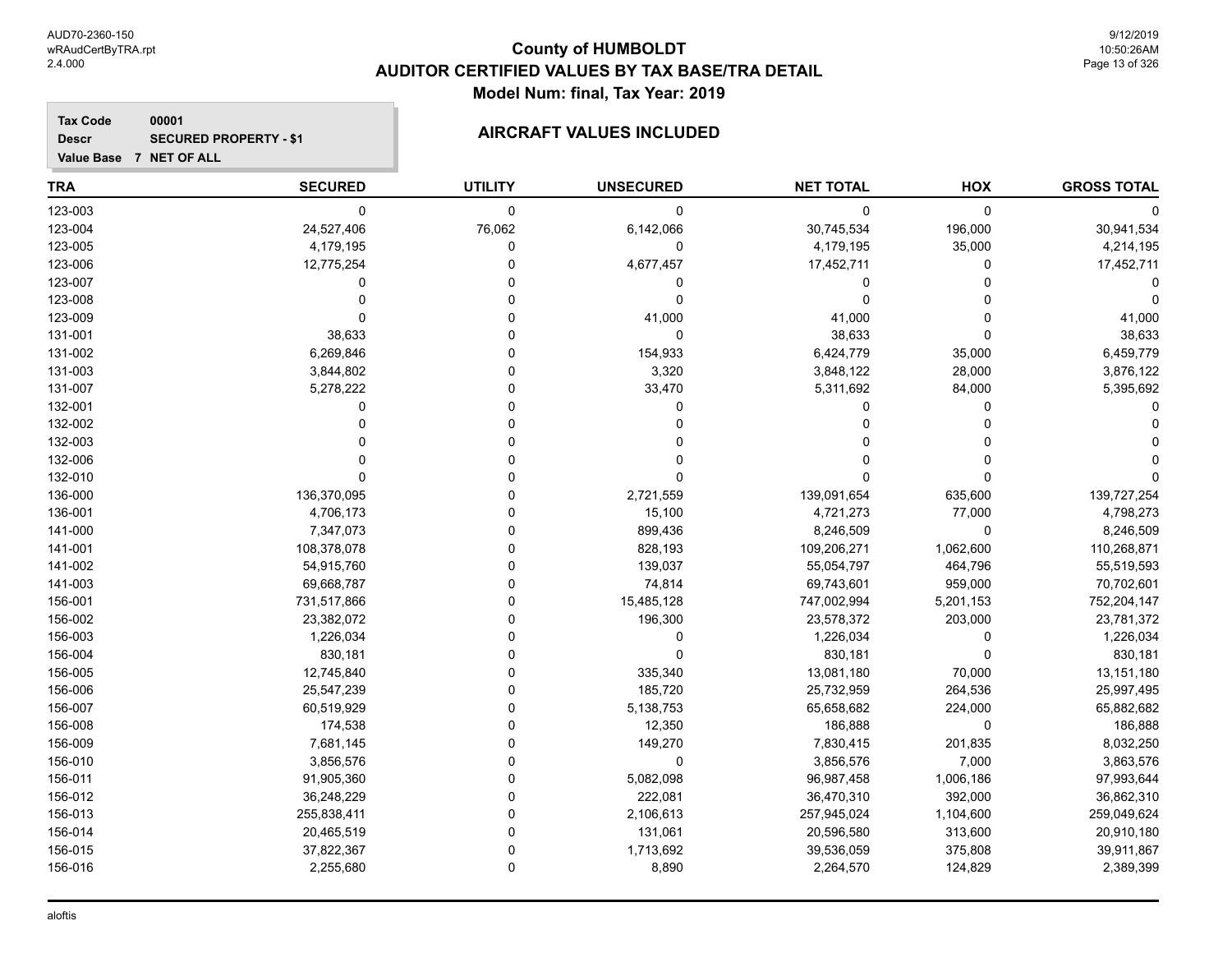**Tax Code 00001 Descr**

## **SECURED PROPERTY - \$1 AIRCRAFT VALUES INCLUDED**

| <b>TRA</b> | <b>SECURED</b> | <b>UTILITY</b> | <b>UNSECURED</b> | <b>NET TOTAL</b> | HOX       | <b>GROSS TOTAL</b> |
|------------|----------------|----------------|------------------|------------------|-----------|--------------------|
| 156-017    | 4,694,295      | $\pmb{0}$      | 394,817          | 5,089,112        | 35,000    | 5,124,112          |
| 156-018    | 3,244,948      | 0              | 315,180          | 3,560,128        | 61,600    | 3,621,728          |
| 156-019    | 12,832,445     | $\mathbf 0$    | 131,520          | 12,963,965       | 112,000   | 13,075,965         |
| 156-020    | 43,254,977     | $\mathbf 0$    | 583,196          | 43,838,173       | 384,489   | 44,222,662         |
| 156-021    | 16,910,770     | 0              | 1,542,541        | 18,453,311       | 0         | 18,453,311         |
| 156-022    | 1,026,851      | $\Omega$       | 0                | 1,026,851        | 0         | 1,026,851          |
| 156-023    | 2,991,127      | $\mathbf 0$    | 0                | 2,991,127        | 35,000    | 3,026,127          |
| 156-024    | 2,786,908      | $\mathbf 0$    | 4,000            | 2,790,908        | 7,000     | 2,797,908          |
| 157-000    | 28,424,915     | 2,810          | 405,377          | 28,833,102       | 726,600   | 29,559,702         |
| 157-001    | 1,201,661      | $\mathbf 0$    | $\mathbf 0$      | 1,201,661        | 0         | 1,201,661          |
| 157-002    | 20,579,086     | $\mathbf 0$    | 286,532          | 20,865,618       | 336,000   | 21,201,618         |
| 157-003    | 65,865,758     | 0              | 940,461          | 66,806,219       | 637,000   | 67,443,219         |
| 157-004    | 0              | $\mathbf 0$    | 0                | 0                | 0         | $\mathbf{0}$       |
| 157-006    | 39,909,602     | $\mathbf 0$    | 209,409          | 40,119,011       | 203,000   | 40,322,011         |
| 157-008    | 199,794,509    | 0              | 6,708,175        | 206,502,684      | 2,237,130 | 208,739,814        |
| 158-000    | 41,817,637     | $\mathbf 0$    | 116,950          | 41,934,587       | 82,585    | 42,017,172         |
| 900-000    | 0              | $\mathbf 0$    | 0                | 0                | 0         | C                  |
| 900-001    | $\Omega$       | $\Omega$       | 0                | $\mathbf{0}$     | 0         |                    |
| 900-002    | $\Omega$       | $\mathbf 0$    |                  |                  | 0         |                    |
| 900-003    | $\Omega$       | $\Omega$       |                  | O                | 0         |                    |
| 900-004    | $\Omega$       | 0              |                  |                  | 0         |                    |
| 900-005    | 0              | 0              |                  |                  | 0         |                    |
| 900-006    | $\Omega$       | 0              |                  |                  | 0         |                    |
| 900-007    | $\Omega$       | $\Omega$       |                  |                  | 0         |                    |
| 900-008    | $\Omega$       | $\Omega$       |                  |                  | 0         |                    |
| 900-009    | $\Omega$       | $\Omega$       |                  | $\Omega$         | 0         |                    |
| 900-010    | $\Omega$       | $\mathbf 0$    |                  | O                | 0         |                    |
| 900-011    | $\Omega$       | $\Omega$       |                  | O                | 0         |                    |
| 900-012    | $\Omega$       | 0              |                  | 0                | 0         |                    |
| 900-013    |                | 0              |                  | 0                | 0         |                    |
| 900-014    | $\Omega$       | 0              |                  |                  | 0         |                    |
| 900-015    | $\Omega$       | 0              |                  |                  | 0         |                    |
| 900-016    | $\Omega$       | $\Omega$       |                  |                  | 0         |                    |
| 900-017    | $\Omega$       | $\Omega$       |                  | $\Omega$         | 0         |                    |
| 900-018    | $\Omega$       | O              |                  | O                | 0         |                    |
| 900-019    | $\Omega$       | $\Omega$       |                  | O                | 0         |                    |
| 900-020    | 0              | 0              |                  | 0                | 0         |                    |
| 900-021    | $\Omega$       | $\mathbf 0$    | $\mathbf 0$      | $\mathbf 0$      | 0         | C                  |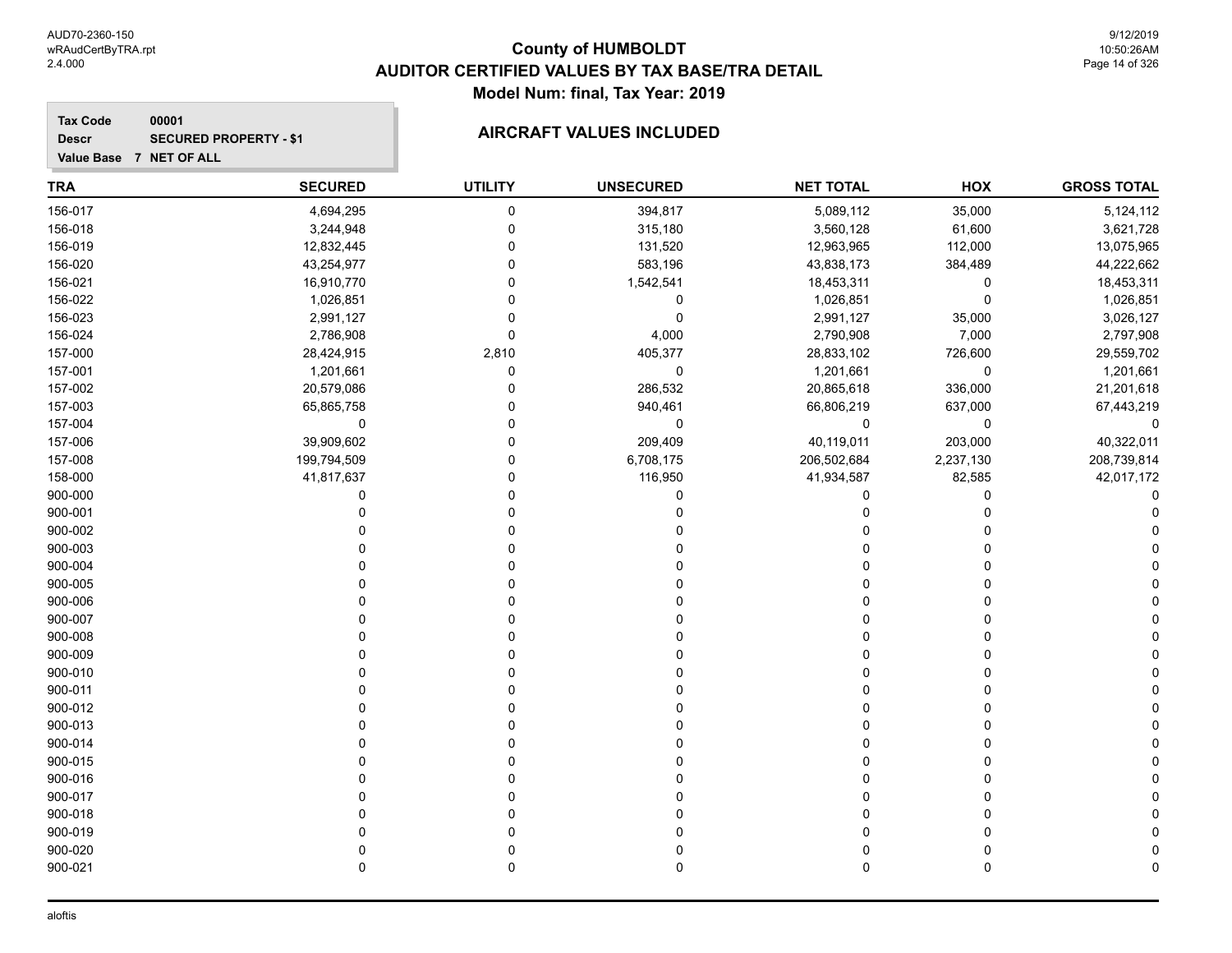| 00001<br><b>Tax Code</b><br><b>Descr</b><br><b>Value Base</b> | <b>SECURED PROPERTY - \$1</b><br><b>NET OF ALL</b> |                | <b>AIRCRAFT VALUES INCLUDED</b> |                  |             |                    |
|---------------------------------------------------------------|----------------------------------------------------|----------------|---------------------------------|------------------|-------------|--------------------|
| <b>TRA</b>                                                    | <b>SECURED</b>                                     | <b>UTILITY</b> | <b>UNSECURED</b>                | <b>NET TOTAL</b> | <b>HOX</b>  | <b>GROSS TOTAL</b> |
| 900-022                                                       |                                                    |                |                                 |                  |             |                    |
| 900-023                                                       |                                                    |                |                                 |                  |             |                    |
| 900-024                                                       |                                                    |                |                                 |                  |             |                    |
| 900-025                                                       |                                                    |                |                                 |                  |             | 0                  |
| 900-026                                                       |                                                    |                |                                 |                  |             |                    |
| 900-027                                                       |                                                    |                |                                 |                  |             |                    |
| 900-028                                                       |                                                    |                |                                 |                  |             |                    |
| 00001<br>Tax Code                                             | 13,378,629,125<br><b>Total</b>                     | 1,305,413      | 571,727,481                     | 13,951,662,019   | 156,044,144 | 14,107,706,163     |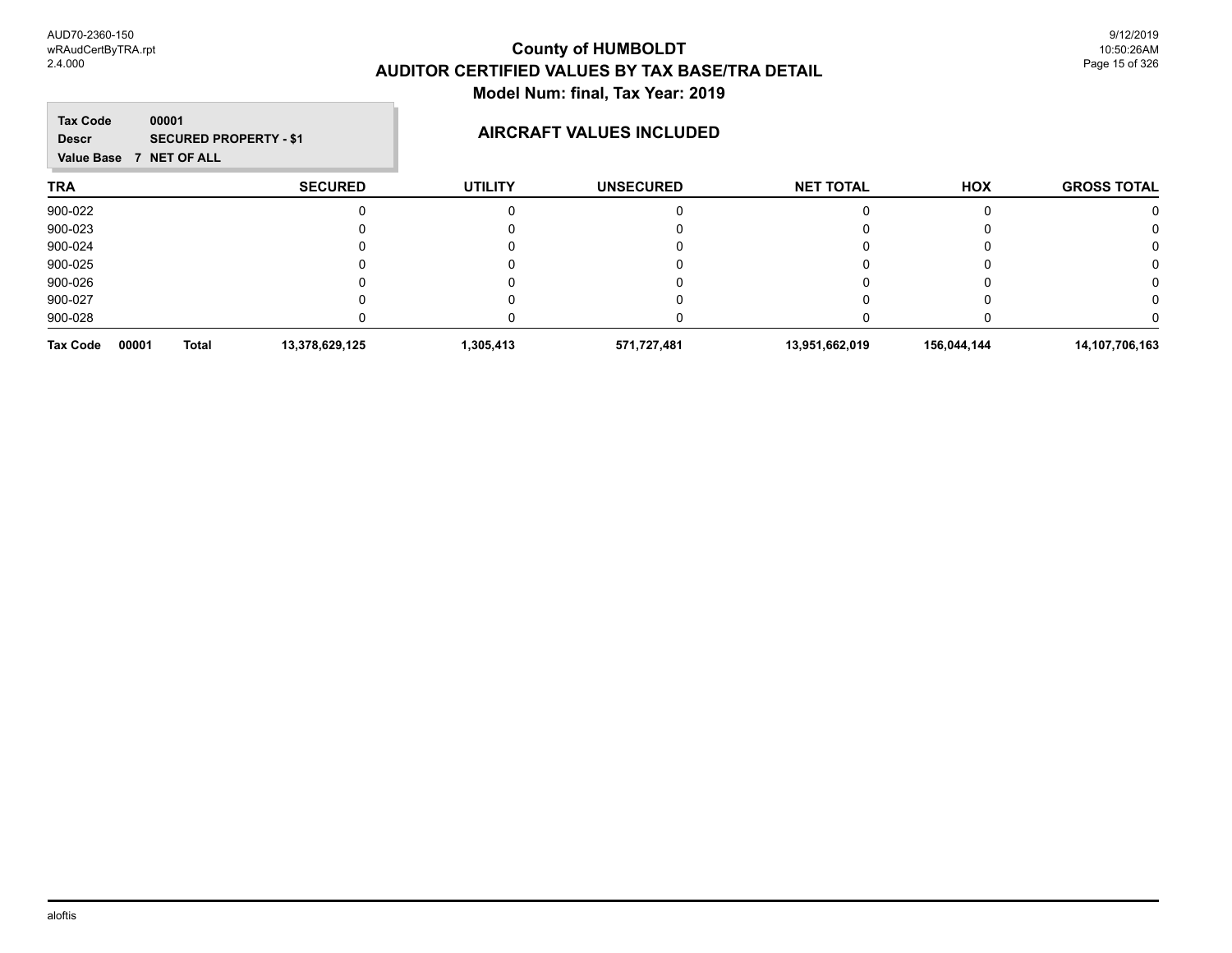#### **TRA SECURED UTILITY UNSECURED HOX Tax Code Value Base 7 NET OF ALL 00002 GROSS TOTAL NET TOTAL Descr UNITARY \$1 RATE AIRCRAFT VALUES INCLUDED** 000-001 0 534,445,240 0 534,445,240 534,445,240 **Tax Code 00002 Total 0 534,445,240 0 534,445,240 0 534,445,240**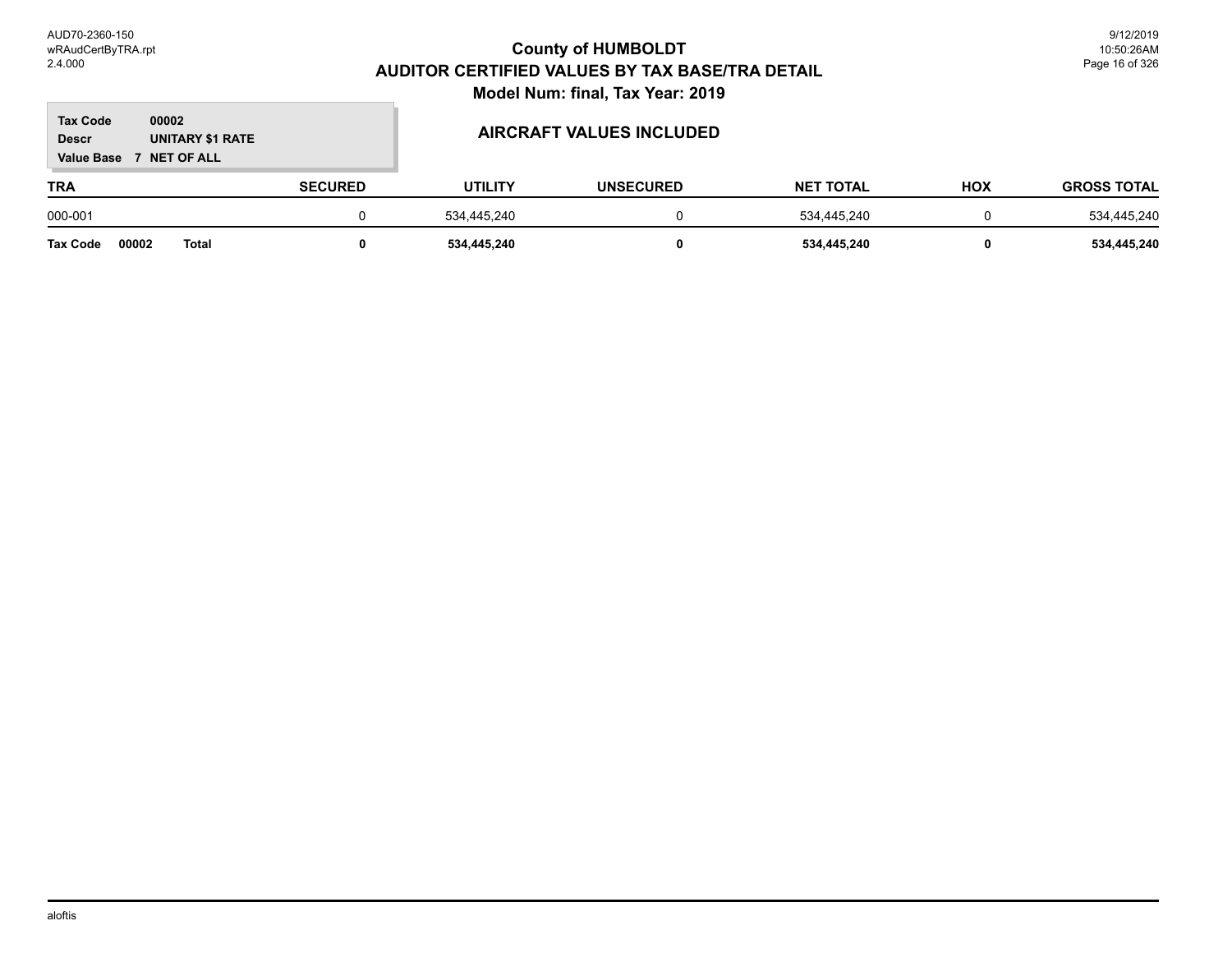#### **TRA SECURED UTILITY UNSECURED HOX Tax Code Value Base 7 NET OF ALL 00003 GROSS TOTAL NET TOTAL Descr SECURED UNITARY-VOTED DEBT AIRCRAFT VALUES INCLUDED** 000-001 0 534,445,240 0 534,445,240 534,445,240 **Tax Code 00003 Total 0 534,445,240 0 534,445,240 0 534,445,240**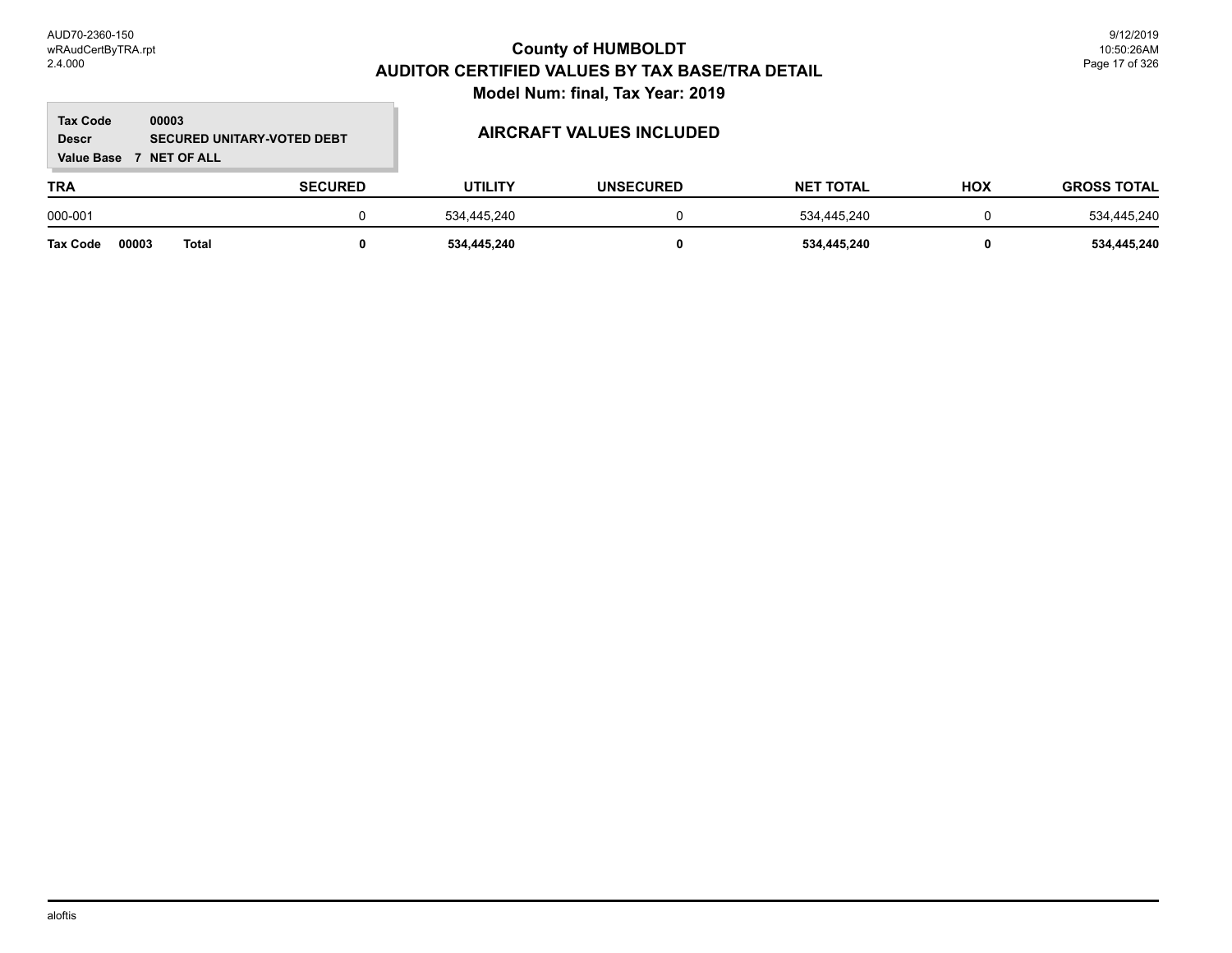**Tax Code 08000 Descr**

**Value Base 7 NET OF ALL**

### **AIRCRAFT VALUES INCLUDED**

| <b>TRA</b> | <b>SECURED</b> | <b>UTILITY</b> | <b>UNSECURED</b> | <b>NET TOTAL</b> | HOX          | <b>GROSS TOTAL</b> |
|------------|----------------|----------------|------------------|------------------|--------------|--------------------|
| 001-001    | 342,854,325    | 0              | 3,726,475        | 346,580,800      | 3,654,000    | 350,234,800        |
| 001-002    | 23,858         | 0              | 0                | 23,858           | 0            | 23,858             |
| 001-003    | 55,697,766     | 0              | 1,035,677        | 56,733,443       | 840,000      | 57,573,443         |
| 001-004    | 510,172        | $\Omega$       | 1,144,278        | 1,654,450        | 7,000        | 1,661,450          |
| 001-005    | 2,513,136      | $\Omega$       | $\mathbf 0$      | 2,513,136        | 28,000       | 2,541,136          |
| 001-006    | 41, 117, 735   | 0              | 161,570          | 41,279,305       | 602,000      | 41,881,305         |
| 001-007    | 82,517,883     | 0              | 5,554,185        | 88,072,068       | 973,291      | 89,045,359         |
| 001-008    | 0              | 0              | 0                | 0                | 0            |                    |
| 001-009    | 39,983,136     | 0              | 320,247          | 40,303,383       | 595,000      | 40,898,383         |
| 001-010    | 0              |                | 0                | $\Omega$         | 0            |                    |
| 001-011    | $\Omega$       | 0              | $\Omega$         | $\Omega$         | $\mathbf{0}$ |                    |
| 001-012    | 40,302,080     | 0              | 81,130           | 40,383,210       | 525,000      | 40,908,210         |
| 001-013    | 0              | U              | 0                | $\Omega$         | 0            |                    |
| 001-014    | 0              | 0              | 0                | $\mathbf{0}$     | 0            |                    |
| 001-015    | 124,227        | 0              | 0                | 124,227          | 0            | 124,227            |
| 001-016    | 0              | U              | $\mathbf 0$      | $\Omega$         | 0            |                    |
| 001-017    | 700,863        | 0              | 4,320            | 705,183          | 21,000       | 726,183            |
| 001-018    | 6,711,474      | 0              | $\mathbf 0$      | 6,711,474        | 14,000       | 6,725,474          |
| 001-019    | 200,607        | 0              |                  | 200,607          | 0            | 200,607            |
| 001-020    | 0              | 0              |                  | $\mathbf 0$      | 0            |                    |
| 001-021    | 11,049,664     | U              |                  | 11,049,664       | 70,000       | 11,119,664         |
| 001-022    | 6,385,867      |                | 0                | 6,385,867        | 28,000       | 6,413,867          |
| 001-023    | 687,592        | U              | $\Omega$         | 687,592          | 0            | 687,592            |
| 001-024    | $\Omega$       | 0              | $\Omega$         | $\Omega$         | 0            |                    |
| 001-025    | 40,282,291     | U              | 25,610           | 40,307,901       | 392,000      | 40,699,901         |
| 001-026    | 2,366,230      | 0              | $\mathbf 0$      | 2,366,230        | 14,000       | 2,380,230          |
| 001-027    | 5,157,805      | 0              | 3,210            | 5,161,015        | 62,559       | 5,223,574          |
| 001-028    | 4,006,303      | 0              | 5,760            | 4,012,063        | 70,000       | 4,082,063          |
| 001-029    | 8,864,256      | 0              | $\mathbf 0$      | 8,864,256        | 273,379      | 9,137,635          |
| 001-030    | 4,980,666      | $\Omega$       | 804,144          | 5,784,810        | 0            | 5,784,810          |
| 001-031    | 4,462,848      | $\Omega$       | 12,210           | 4,475,058        | 291,451      | 4,766,509          |
| 001-032    | 998,628        | 0              | 17,430           | 1,016,058        | 14,000       | 1,030,058          |
| 001-033    | 16,600,332     | 0              | 39,788           | 16,640,120       | 252,000      | 16,892,120         |
| 001-034    | 21,601,220     | 0              | 50,280           | 21,651,500       | 315,000      | 21,966,500         |
| 001-035    | 325,346,617    | 0              | 31,585,030       | 356,931,647      | 1,351,000    | 358,282,647        |
| 001-036    | 6,820,931      | 0              | $\mathbf 0$      | 6,820,931        | 28,000       | 6,848,931          |
| 001-037    | 50,701,186     | 0              | 508,106          | 51,209,292       | 609,000      | 51,818,292         |
| 001-038    | 48,908,225     | 0              | 126,260          | 49,034,485       | 427,000      | 49,461,485         |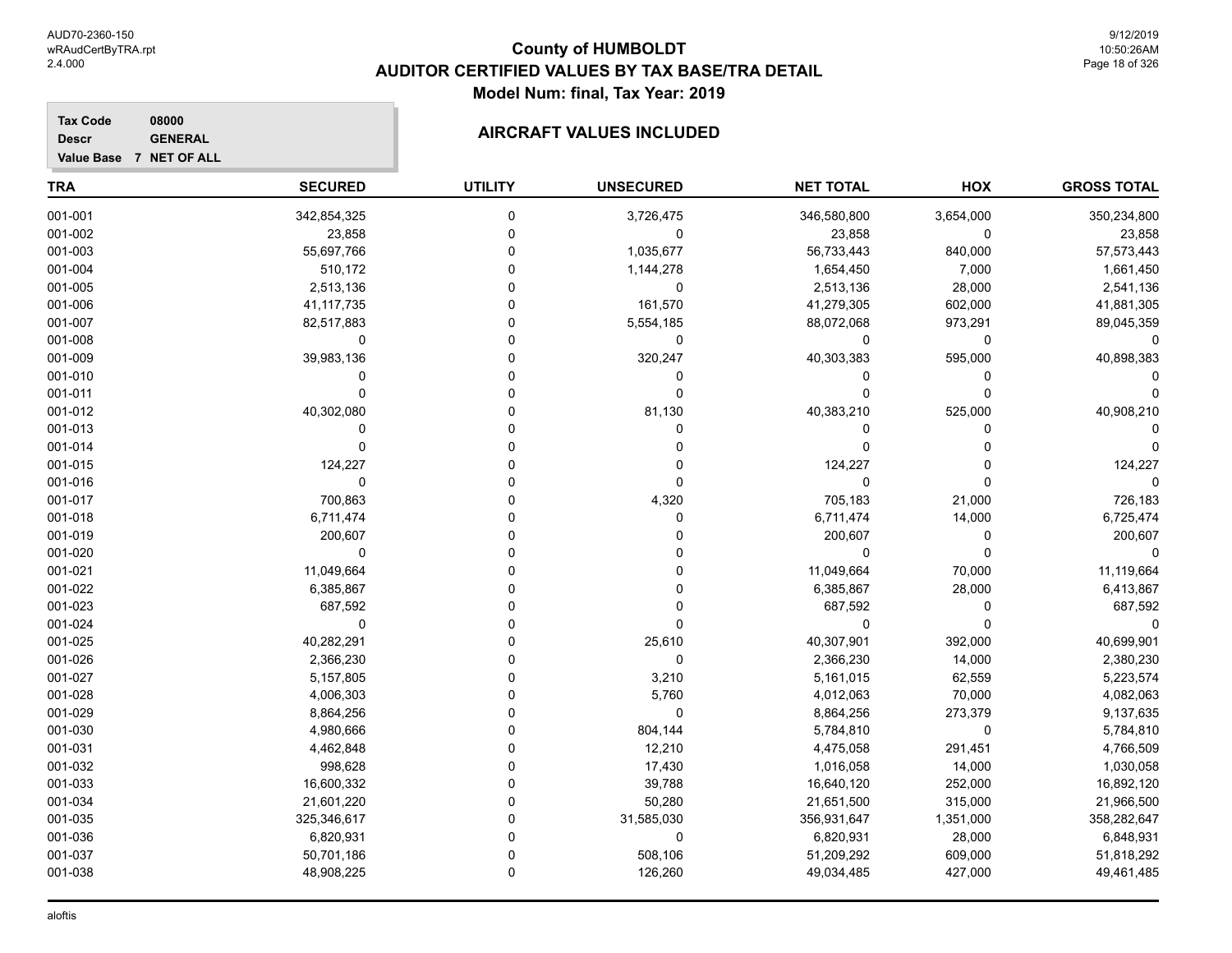**Tax Code 08000 Descr**

### **AIRCRAFT VALUES INCLUDED**

| Value Base 7 NET OF ALL |  |  |  |  |  |  |
|-------------------------|--|--|--|--|--|--|
|-------------------------|--|--|--|--|--|--|

| <b>TRA</b> | <b>SECURED</b> | <b>UTILITY</b> | <b>UNSECURED</b> | <b>NET TOTAL</b> | HOX         | <b>GROSS TOTAL</b> |
|------------|----------------|----------------|------------------|------------------|-------------|--------------------|
| 001-039    | 92,338,573     | 0              | 11,619,037       | 103,957,610      | 851,655     | 104,809,265        |
| 001-040    | 2,016,599      | 16,800         | 109,000          | 2,142,399        | $\Omega$    | 2,142,399          |
| 001-041    | 57,771         | 0              | $\mathbf 0$      | 57,771           | $\Omega$    | 57,771             |
| 001-042    | 7,429,099      | 0              | 16,410           | 7,445,509        | 0           | 7,445,509          |
| 001-043    | 29,987,142     | ۵              | 13,383,116       | 43,370,258       | 0           | 43,370,258         |
| 001-044    | 5,304,196      | 0              | 2,490,564        | 7,794,760        | $\Omega$    | 7,794,760          |
| 001-045    | 16,826,474     | U              | 0                | 16,826,474       | 105,000     | 16,931,474         |
| 001-046    | 4,258,035      | $\Omega$       | 31,240           | 4,289,275        | 77,000      | 4,366,275          |
| 001-047    | 1,971,527      | $\Omega$       | 0                | 1,971,527        | 35,000      | 2,006,527          |
| 001-048    | 14,246,223     | $\Omega$       | 99,850           | 14,346,073       | 196,000     | 14,542,073         |
| 001-049    | 876,209        | $\Omega$       | 28,820           | 905,029          | 14,000      | 919,029            |
| 001-050    | $\Omega$       | O              | $\mathbf 0$      | $\Omega$         | $\mathbf 0$ |                    |
| 001-051    | 21,464,718     | ۵              | 4,230            | 21,468,948       | 266,000     | 21,734,948         |
| 001-052    | 1,065,074      | 0              | 0                | 1,065,074        | 14,000      | 1,079,074          |
| 001-053    | 1,288,800      | U              | $\Omega$         | 1,288,800        | 21,000      | 1,309,800          |
| 001-054    | 11,082,851     | U              | 11,130           | 11,093,981       | 182,000     | 11,275,981         |
| 001-055    | 169,330        | 0              | 0                | 169,330          | 7,000       | 176,330            |
| 001-056    | 26,470,533     | 0              | 17,750           | 26,488,283       | 287,000     | 26,775,283         |
| 001-057    | $\Omega$       | U              | 0                | $\Omega$         | $\Omega$    |                    |
| 001-058    | 3,439,534      | U              | $\mathbf 0$      | 3,439,534        | 21,000      | 3,460,534          |
| 001-059    | 1,581,000      | O              | 795,050          | 2,376,050        | 0           | 2,376,050          |
| 001-060    | 615,298        | ۵              | 0                | 615,298          | 14,000      | 629,298            |
| 001-061    | 3,393,205      | 0              | $\Omega$         | 3,393,205        | 70,000      | 3,463,205          |
| 002-000    | 79,787,579     | 0              | 2,743,498        | 82,531,077       | 1,582,443   | 84,113,520         |
| 002-001    | 13,713,697     | O              | 4,150,561        | 17,864,258       | 133,000     | 17,997,258         |
| 002-002    | 756,660        | 0              | 247,350          | 1,004,010        | 0           | 1,004,010          |
| 002-003    | 0              | $\Omega$       | 0                | 0                | O           |                    |
| 002-004    | $\mathbf 0$    | U              | 0                | $\Omega$         |             |                    |
| 002-005    | 55,502         | U              | 0                | 55,502           | 0           | 55,502             |
| 002-006    | $\mathbf 0$    | $\Omega$       | $\Omega$         | $\Omega$         | $\Omega$    |                    |
| 003-000    | 1,511,215,611  | 0              | 72,151,882       | 1,583,367,493    | 23,166,654  | 1,606,534,147      |
| 003-001    | 19,522,746     | $\Omega$       | 7,831,143        | 27,353,889       | 42,876      | 27,396,765         |
| 003-002    | 113, 194, 436  | 0              | 14,180,664       | 127,375,100      | 7,000       | 127,382,100        |
| 003-003    | $\Omega$       | $\Omega$       | 0                | 0                | $\Omega$    | $\Omega$           |
| 003-004    | 143,351        | ۵              | 66,132           | 209,483          | $\Omega$    | 209,483            |
| 003-005    | 752,983        | $\Omega$       | $\mathbf 0$      | 752,983          | 7,000       | 759,983            |
| 003-006    | 7,215,202      | 0              | 467,513          | 7,682,715        | $\Omega$    | 7,682,715          |
| 003-007    | 69,585,959     | $\Omega$       | 622,297          | 70,208,256       | 1,145,200   | 71,353,456         |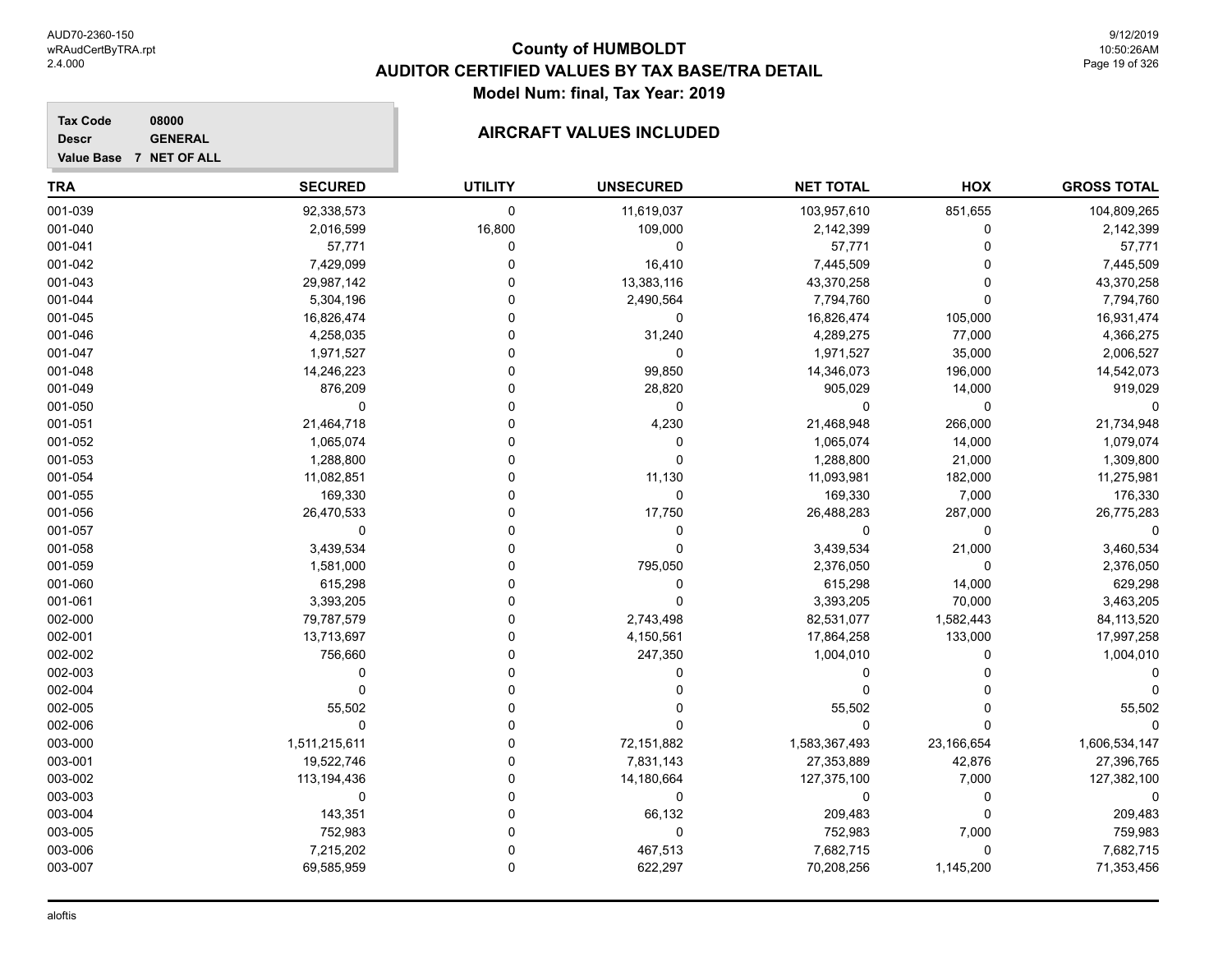**Tax Code 08000 Descr**

#### **GENERAL GENERAL AIRCRAFT VALUES INCLUDED**

| Value Base 7 NET OF ALL |                |                |                  |                  |           |                    |
|-------------------------|----------------|----------------|------------------|------------------|-----------|--------------------|
| <b>TRA</b>              | <b>SECURED</b> | <b>UTILITY</b> | <b>UNSECURED</b> | <b>NET TOTAL</b> | HOX       | <b>GROSS TOTAL</b> |
| 003-008                 | 1,402,590      | 0              | 3,430            | 1,406,020        | 42,000    | 1,448,020          |
| 003-009                 | 4,999,826      | $\Omega$       | 338,900          | 5,338,726        | 21,000    | 5,359,726          |
| 003-010                 | 403,102,457    | 393,350        | 49,018,015       | 452,513,822      | 1,502,080 | 454,015,902        |
| 003-011                 | 43,746,691     | 0              | 21,881,702       | 65,628,393       | 0         | 65,628,393         |
| 003-012                 | 18,901,646     | 0              | 38,210           | 18,939,856       | 357,000   | 19,296,856         |
| 003-013                 | 4,018,894      | 0              | 5,260            | 4,024,154        | 42,000    | 4,066,154          |
| 003-014                 | 234,679        | 0              | 0                | 234,679          | 14,000    | 248,679            |
| 003-015                 | 3,138,744      |                | 33,870           | 3,172,614        | 0         | 3,172,614          |
| 003-016                 | 28,108,043     | 0              | 502,689          | 28,610,732       | 42,000    | 28,652,732         |
| 003-017                 | 23,154,915     | 0              | 1,674,074        | 24,828,989       | O         | 24,828,989         |
| 003-018                 | 19,839,813     | 194,060        | 984,325          | 21,018,198       | O         | 21,018,198         |
| 003-019                 | 945,163        | 0              | 0                | 945,163          | O         | 945,163            |
| 003-020                 | 0              | $\Omega$       | 0                | 0                | 0         |                    |
| 003-021                 | $\Omega$       | $\Omega$       | 0                | $\Omega$         | O         |                    |
| 003-022                 | 5,168,263      | U              | 22,600           | 5,190,863        | 0         | 5,190,863          |
| 003-023                 | $\Omega$       | U              | 0                | 0                | 0         |                    |
| 003-024                 | 3,601,834      | 0              | 1,263,127        | 4,864,961        | 0         | 4,864,961          |
| 003-025                 | 0              | 0              | 49,743           | 49,743           | 0         | 49,743             |
| 003-026                 | $\Omega$       | 0              | 0                | 0                | 0         |                    |
| 003-027                 | 13,767         | 0              | U                | 13,767           | O         | 13,767             |
| 004-000                 | 169,355,966    | 0              | 4,572,371        | 173,928,337      | 2,219,000 | 176, 147, 337      |
| 004-001                 | $\Omega$       | 0              | 0                | $\Omega$         | 0         |                    |
| 005-000                 | 305,391,176    | 0              | 8,771,733        | 314,162,909      | 4,473,542 | 318,636,451        |
| 005-001                 | 10,923,534     | U              | 9,390            | 10,932,924       | 903,987   | 11,836,911         |
| 005-002                 | 32,362,762     | O              | 10,117,170       | 42,479,932       | 473,200   | 42,953,132         |
| 005-003                 | 115,223,165    | 0              | 224,100          | 115,447,265      | 1,684,200 | 117, 131, 465      |
| 005-004                 | 70,286,875     | $\Omega$       | 3,859,437        | 74,146,312       | 1,132,600 | 75,278,912         |
| 005-005                 | 822,205        | 0              | 1,387,420        | 2,209,625        | 0         | 2,209,625          |
| 005-006                 | 108,153,572    | U              | 13,169,771       | 121,323,343      | 1,447,600 | 122,770,943        |
| 005-007                 | 51,911,175     | 0              | 123,580          | 52,034,755       | 833,000   | 52,867,755         |
| 005-008                 | 8,646,885      | U              | 23,750           | 8,670,635        | 217,000   | 8,887,635          |
| 005-009                 | 10,199,673     | 0              | 139,705          | 10,339,378       | 175,000   | 10,514,378         |
| 005-010                 | 545,059        | 0              | 0                | 545,059          | 0         | 545,059            |
| 005-011                 | 16,586,057     | 0              | 46,050           | 16,632,107       | 175,000   | 16,807,107         |
| 005-012                 | 1,375,879      | 0              | 0                | 1,375,879        | 21,000    | 1,396,879          |
| 005-013                 | 4,232,190      | 0              | 97,720           | 4,329,910        | 28,000    | 4,357,910          |

005-014 1,049,203 0 874,500 1,923,703 28,000 1,951,703 005-015 337,867 0 37,340 375,207 0 375,207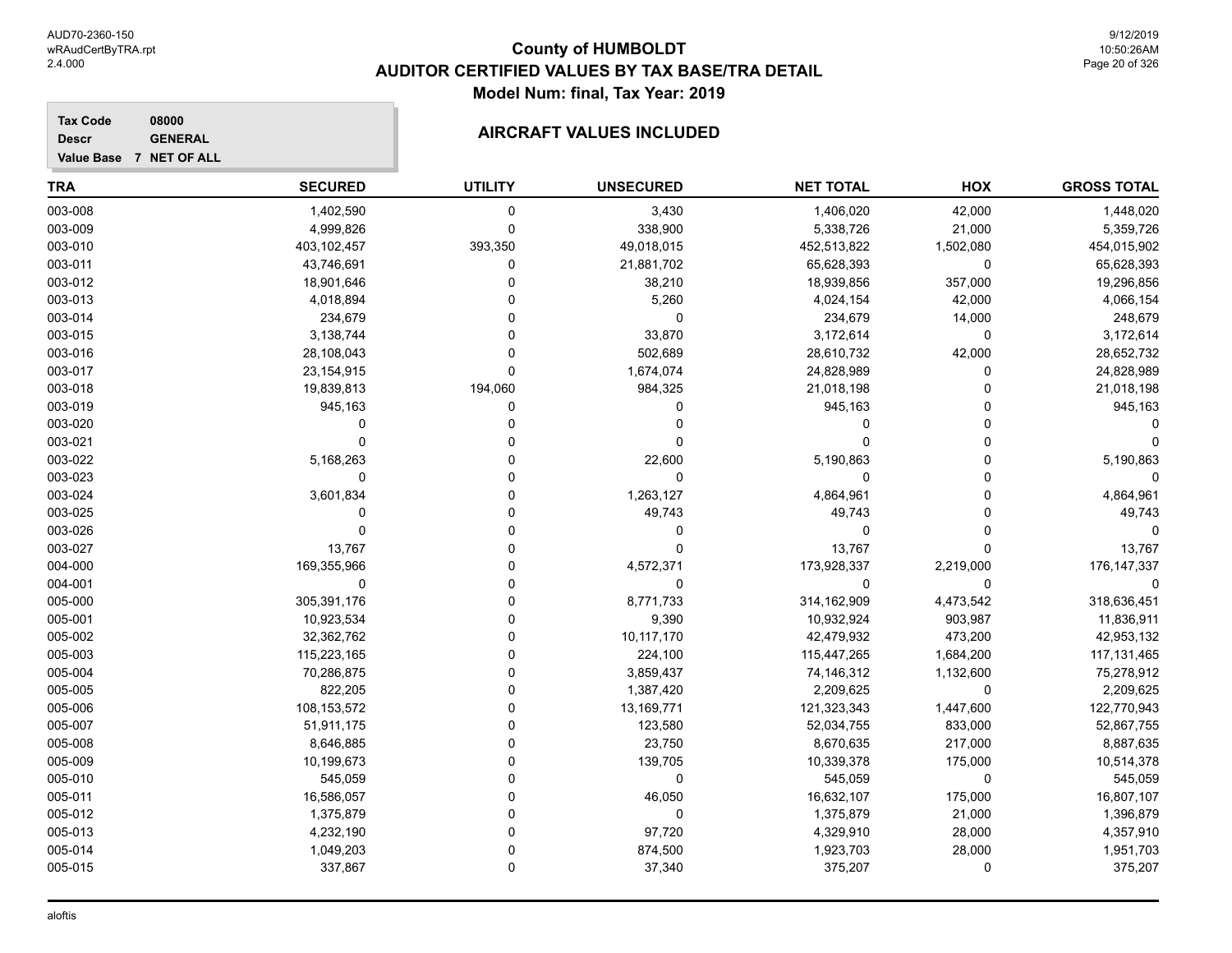9/12/2019 10:50:26AM Page 21 of 326

#### **Tax Code 08000 Descr**

**AIRCRAFT VALUES INCLUDED** 

| ------                  | ------------ |
|-------------------------|--------------|
| Value Base 7 NET OF ALL |              |

| <b>TRA</b> | <b>SECURED</b> | <b>UTILITY</b> | <b>UNSECURED</b> | <b>NET TOTAL</b> | HOX         | <b>GROSS TOTAL</b> |
|------------|----------------|----------------|------------------|------------------|-------------|--------------------|
| 005-016    | 0              | 0              | 0                | 0                | $\mathbf 0$ |                    |
| 005-017    | $\Omega$       | 0              | 0                | 0                | $\mathbf 0$ |                    |
| 005-018    | 90,304,912     | 0              | 7,042,205        | 97,347,117       | 560,000     | 97,907,117         |
| 005-019    | 21,711,369     | 0              | 3,932,828        | 25,644,197       | 217,000     | 25,861,197         |
| 005-020    | 248,448        | $\Omega$       | 0                | 248,448          | 14,000      | 262,448            |
| 005-021    | 80,533,666     | O              | 1,072,428        | 81,606,094       | 1,439,200   | 83,045,294         |
| 005-022    | 7,034,927      | $\Omega$       | 413,173          | 7,448,100        | 14,000      | 7,462,100          |
| 005-023    | 55,804,000     | $\Omega$       | 247,792          | 56,051,792       | 1,253,000   | 57,304,792         |
| 005-024    | 23,448,492     | $\Omega$       | 594,930          | 24,043,422       | 7,000       | 24,050,422         |
| 005-025    | 0              | 0              | 0                | 0                | 0           |                    |
| 005-026    | 172,704        | 0              | 0                | 172,704          | $\Omega$    | 172,704            |
| 005-027    | 0              | 0              | 13,111           | 13,111           | O           | 13,111             |
| 005-028    | 9,209,863      | 0              | 1,506,510        | 10,716,373       | $\Omega$    | 10,716,373         |
| 005-029    | 3,930,650      | $\Omega$       | 28,790           | 3,959,440        | 91,000      | 4,050,440          |
| 005-030    | 2,308,603      | $\Omega$       | 0                | 2,308,603        | 42,000      | 2,350,603          |
| 006-000    | 89,257,550     | O              | 3,465,985        | 92,723,535       | 336,000     | 93,059,535         |
| 006-001    | 5,415,176      | $\Omega$       | 9,300            | 5,424,476        | 49,000      | 5,473,476          |
| 006-002    | $\Omega$       | $\Omega$       | 0                | 0                | $\Omega$    |                    |
| 006-003    | $\mathbf 0$    | $\Omega$       | 0                | 0                | $\mathbf 0$ |                    |
| 006-004    | 562,102        | U              |                  | 562,102          | 7,000       | 569,102            |
| 006-005    | 712,310        | U              | 0                | 712,310          | 7,000       | 719,310            |
| 007-001    | 51,397,751     | 0              | 1,035,092        | 52,432,843       | 963,200     | 53,396,043         |
| 007-002    | 15,646,796     | 0              | 95,540           | 15,742,336       | 252,000     | 15,994,336         |
| 007-003    | 106,294,333    | $\Omega$       | 3,056,304        | 109,350,637      | 2,502,057   | 111,852,694        |
| 007-004    | 3,509,137      | 0              | 24,240           | 3,533,377        | $\mathbf 0$ | 3,533,377          |
| 007-005    | 180,460        | $\Omega$       | $\mathbf 0$      | 180,460          | 7,000       | 187,460            |
| 007-006    | 2,175,265      | $\Omega$       | 14,670           | 2,189,935        | 21,000      | 2,210,935          |
| 007-007    | 529,261        | $\Omega$       | 6,930            | 536,191          | 21,000      | 557,191            |
| 007-008    | 1,636,597      | 0              | $\mathbf 0$      | 1,636,597        | 0           | 1,636,597          |
| 007-009    | 7,025,774      | 0              | 199,840          | 7,225,614        | $\mathbf 0$ | 7,225,614          |
| 051-001    | 3,001,076      | 0              | 170,540          | 3,171,616        | 14,000      | 3,185,616          |
| 051-002    | 20,572,884     | 0              | 137,137          | 20,710,021       | 224,000     | 20,934,021         |
| 051-003    | 0              | $\Omega$       | 0                | 0                | 0           | $\Omega$           |
| 051-004    | 8,691,272      | 0              | 621,050          | 9,312,322        | 28,000      | 9,340,322          |
| 051-005    | $\mathbf 0$    | n              | 0                | 0                | $\mathbf 0$ | $\Omega$           |
| 051-006    | 27,562         | $\Omega$       | $\Omega$         | 27,562           | $\Omega$    | 27,562             |
| 051-007    | 15, 147, 551   | $\Omega$       | 2,027,484        | 17,175,035       | 175,000     | 17,350,035         |
| 051-008    | 30,246,404     | $\mathbf{0}$   | 272,609          | 30,519,013       | 539,000     | 31,058,013         |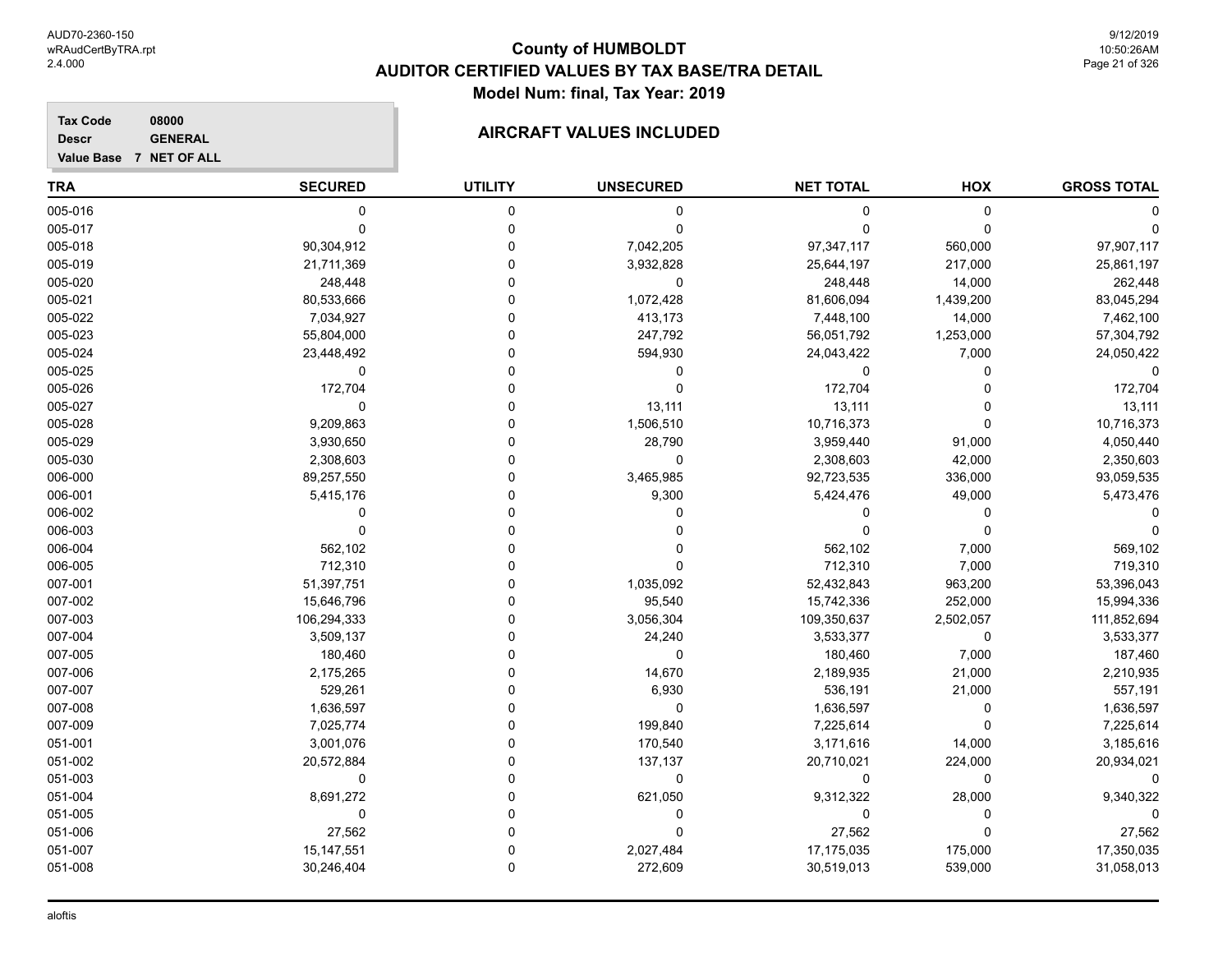**Tax Code 08000 Descr**

**Value Base 7 NET OF ALL**

### **AIRCRAFT VALUES INCLUDED**

| <b>TRA</b> | <b>SECURED</b> | <b>UTILITY</b> | <b>UNSECURED</b> | <b>NET TOTAL</b> | HOX         | <b>GROSS TOTAL</b> |
|------------|----------------|----------------|------------------|------------------|-------------|--------------------|
| 051-009    | 22,362,364     | $\mathbf 0$    | 34,970           | 22,397,334       | 224,000     | 22,621,334         |
| 051-010    | 1,598,772      | $\mathbf 0$    | 1,653,580        | 3,252,352        | 7,000       | 3,259,352          |
| 051-011    | 4,765,318      | 14,133         | 190,980          | 4,970,431        | 49,000      | 5,019,431          |
| 051-012    | 5,443,418      | 0              | 959,790          | 6,403,208        | 35,000      | 6,438,208          |
| 051-013    | 27,900         | 0              | 0                | 27,900           | 0           | 27,900             |
| 051-014    | 16,216,304     | C              | 222,040          | 16,438,344       | 231,000     | 16,669,344         |
| 051-015    | 1,889,394      |                | 0                | 1,889,394        | $\Omega$    | 1,889,394          |
| 051-016    | 45,810         | $\Omega$       | $\Omega$         | 45,810           | $\mathbf 0$ | 45,810             |
| 051-017    | 61,237,154     | C              | 2,282,795        | 63,519,949       | 665,000     | 64,184,949         |
| 051-018    | 7,182,266      |                | 26,790           | 7,209,056        | 119,000     | 7,328,056          |
| 051-019    | 3,426          | C              | 0                | 3,426            | 0           | 3,426              |
| 051-020    | 1,604,731      | $\Omega$       | 0                | 1,604,731        | O           | 1,604,731          |
| 051-021    | $\Omega$       | $\Omega$       |                  | $\Omega$         |             |                    |
| 053-001    | $\Omega$       | C              |                  | $\Omega$         | $\Omega$    |                    |
| 053-002    | 1,316,276      | C              |                  | 1,316,276        | 14,000      | 1,330,276          |
| 053-003    | 104,521        |                |                  | 104,521          | 0           | 104,521            |
| 053-004    | 552,098        | O              | 0                | 552,098          | 0           | 552,098            |
| 053-005    | 165,870        | 0              | 0                | 165,870          | $\Omega$    | 165,870            |
| 053-006    | 5,684,008      | O              | 30,979           | 5,714,987        | 42,000      | 5,756,987          |
| 053-007    | 396,643        |                | 442,234          | 838,877          | $\mathbf 0$ | 838,877            |
| 053-008    | 13,538,188     |                | 111,760          | 13,649,948       | 189,000     | 13,838,948         |
| 053-009    | 35,820,639     | C              | 75,947           | 35,896,586       | 612,488     | 36,509,074         |
| 053-010    | 189,866        | $\Omega$       | 170,514          | 360,380          | 0           | 360,380            |
| 053-011    | 1,299,795      | O              | 0                | 1,299,795        | 14,000      | 1,313,795          |
| 053-013    | 10,377,039     | O              | 94,010           | 10,471,049       | 119,000     | 10,590,049         |
| 053-014    | $\Omega$       | $\Omega$       | $\mathbf 0$      | $\mathbf 0$      | 0           | 0                  |
| 053-015    | 6,160,029      | O              | 47,530           | 6,207,559        | 161,000     | 6,368,559          |
| 053-016    | 602,530        | 0              | 0                | 602,530          | 0           | 602,530            |
| 053-017    | 18,253,961     | 0              | 26,770           | 18,280,731       | 252,000     | 18,532,731         |
| 053-018    | 748,651        | $\Omega$       | 3,999            | 752,650          | 7,000       | 759,650            |
| 053-019    | 765,074        | C              | 11,380           | 776,454          | 0           | 776,454            |
| 053-020    | 6,667,993      | $\Omega$       | 139,420          | 6,807,413        | 56,000      | 6,863,413          |
| 053-021    | $\Omega$       | $\Omega$       | 0                | $\Omega$         | $\Omega$    |                    |
| 053-024    | $\Omega$       | $\Omega$       | 0                | $\Omega$         | $\Omega$    |                    |
| 053-025    | 3,983,917      | $\Omega$       | 10,720           | 3,994,637        | 137,120     | 4,131,757          |
| 053-026    | 387,605        | 0              | 13,580           | 401,185          | 0           | 401,185            |
| 053-028    | 11,982,748     | 0              | 46,340           | 12,029,088       | 140,000     | 12,169,088         |
| 053-029    | 381,222        | $\Omega$       | 33,476           | 414,698          | 0           | 414,698            |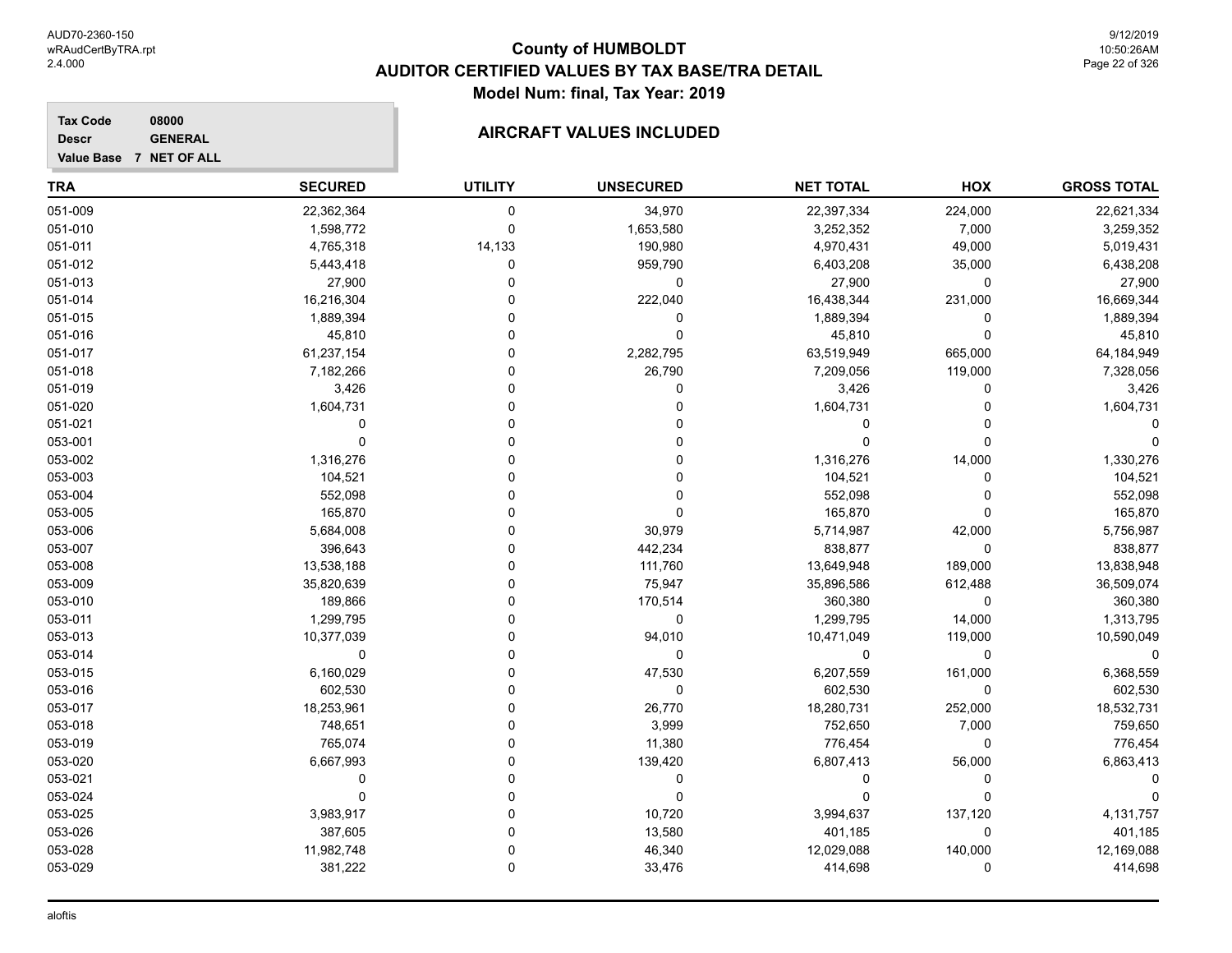#### **Tax Code 08000 Descr**

### **AIRCRAFT VALUES INCLUDED**

| <b>TRA</b> | <b>SECURED</b> | <b>UTILITY</b> | <b>UNSECURED</b> | <b>NET TOTAL</b> | HOX         | <b>GROSS TOTAL</b> |
|------------|----------------|----------------|------------------|------------------|-------------|--------------------|
| 053-030    | 222,902        | 0              | 0                | 222,902          | 7,000       | 229,902            |
| 056-000    | 9,427,369      | 0              | 13,650           | 9,441,019        | 42,000      | 9,483,019          |
| 056-001    | 22,291,924     | $\Omega$       | 34,390           | 22,326,314       | 161,000     | 22,487,314         |
| 056-002    | 68,852,517     | $\mathbf 0$    | 419,385          | 69,271,902       | 490,525     | 69,762,427         |
| 056-003    | 12,466,886     | $\Omega$       | 24,610           | 12,491,496       | 112,000     | 12,603,496         |
| 057-000    | 14,780,486     | $\Omega$       | 47,339,836       | 62,120,322       | 14,000      | 62,134,322         |
| 057-001    | 12,799,770     | $\Omega$       | 806,423          | 13,606,193       | 56,000      | 13,662,193         |
| 057-002    | 25,578,121     | $\Omega$       | 326,300          | 25,904,421       | 397,600     | 26,302,021         |
| 057-003    | 163,777        | $\Omega$       | 0                | 163,777          | 0           | 163,777            |
| 057-004    | 17,523,692     | $\Omega$       | 104,657          | 17,628,349       | 70,000      | 17,698,349         |
| 057-006    | 44,651,435     | $\Omega$       | 379,644          | 45,031,079       | 691,600     | 45,722,679         |
| 057-008    | 7,477,443      | $\Omega$       | 9,562,910        | 17,040,353       | 14,000      | 17,054,353         |
| 057-009    | 33,774,176     | $\mathbf 0$    | 942,932          | 34,717,108       | 497,000     | 35,214,108         |
| 060-000    | 156,213,422    | 0              | 2,682,570        | 158,895,992      | 714,000     | 159,609,992        |
| 071-000    | 15,012,003     | $\mathbf 0$    | 75,212           | 15,087,215       | 87,915      | 15,175,130         |
| 071-001    | 22,996,121     | 52,580         | 1,561,686        | 24,610,387       | 294,000     | 24,904,387         |
| 071-002    | 46,340,689     | $\mathbf 0$    | 1,215,150        | 47,555,839       | 775,600     | 48,331,439         |
| 071-003    | 20,233         | $\Omega$       | 0                | 20,233           | 0           | 20,233             |
| 071-004    | 4,191,269      | $\Omega$       | 1,578,830        | 5,770,099        | 91,000      | 5,861,099          |
| 073-001    | 497,391        | $\Omega$       | 0                | 497,391          | 0           | 497,391            |
| 073-002    | 650,681        | $\Omega$       | $\Omega$         | 650,681          | $\Omega$    | 650,681            |
| 073-003    | 9,203,847      | $\Omega$       | 60,880           | 9,264,727        | 147,000     | 9,411,727          |
| 073-004    | 428,891,283    | $\Omega$       | 8,129,952        | 437,021,235      | 7,030,800   | 444,052,035        |
| 073-005    | 24,940,195     | $\Omega$       | 68,920           | 25,009,115       | 418,600     | 25,427,715         |
| 073-006    | 143,049        | $\Omega$       | $\mathbf 0$      | 143,049          | $\Omega$    | 143,049            |
| 074-001    | 1,254,248      | $\Omega$       | 0                | 1,254,248        | 28,000      | 1,282,248          |
| 074-002    | 111,411,232    | 0              | 843,874          | 112,255,106      | 1,556,554   | 113,811,660        |
| 074-003    | 95,450         | $\Omega$       | 0                | 95,450           | 0           | 95,450             |
| 074-004    | 27,540         | $\Omega$       | $\mathbf 0$      | 27,540           | $\Omega$    | 27,540             |
| 074-005    | 41,182,358     | $\mathbf 0$    | 214,200          | 41,396,558       | 728,000     | 42,124,558         |
| 074-006    | 197,005        | $\Omega$       | 0                | 197,005          | 7,000       | 204,005            |
| 074-007    | 410,958        | $\Omega$       | $\mathbf 0$      | 410,958          | $\mathbf 0$ | 410,958            |
| 074-008    | 1,551,318      | $\Omega$       | 160,050          | 1,711,368        | 7,000       | 1,718,368          |
| 074-009    | 6,587,813      | $\Omega$       | 0                | 6,587,813        | 105,000     | 6,692,813          |
| 074-010    | 800,956        | $\Omega$       | 0                | 800,956          | 14,000      | 814,956            |
| 074-011    | 2,443,476      | $\Omega$       | 8,060            | 2,451,536        | 42,000      | 2,493,536          |
| 074-012    | 45,546,992     | $\mathbf 0$    | 247,486          | 45,794,478       | 607,600     | 46,402,078         |
| 074-013    | 49,985,139     | $\mathbf 0$    | 324,031          | 50,309,170       | 691,600     | 51,000,770         |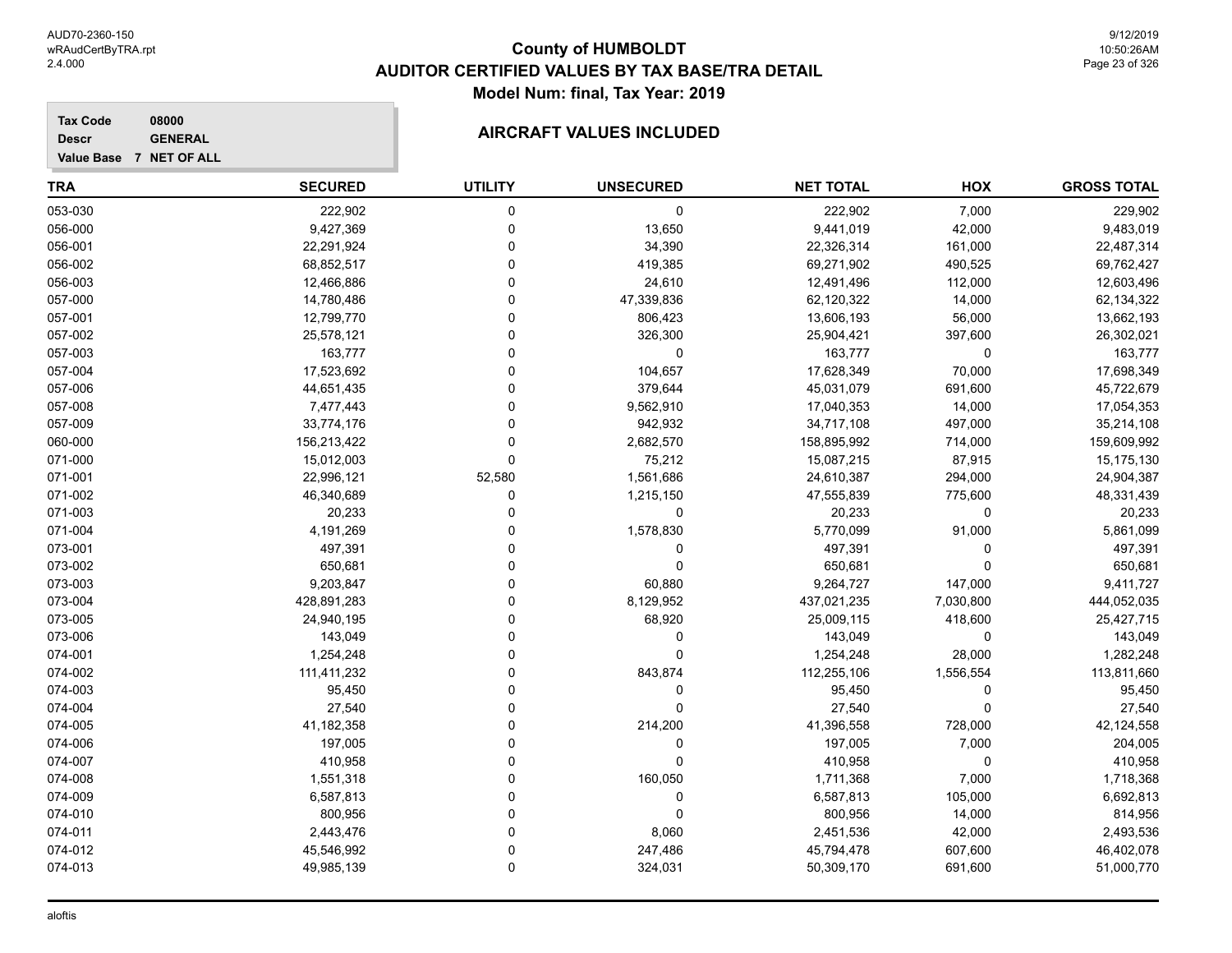#### **Tax Code 08000**

**Value Base 7 NET OF ALL Descr**

### **AIRCRAFT VALUES INCLUDED**

| <b>TRA</b> | <b>SECURED</b> | <b>UTILITY</b> | <b>UNSECURED</b> | <b>NET TOTAL</b> | <b>HOX</b> | <b>GROSS TOTAL</b> |
|------------|----------------|----------------|------------------|------------------|------------|--------------------|
| 074-014    | 1,951,276      | $\Omega$       | $\mathbf 0$      | 1,951,276        | 49,000     | 2,000,276          |
| 074-015    | 7,366          | 0              | 0                | 7,366            | 0          | 7,366              |
| 074-016    | 0              |                | 0                | 0                | 0          |                    |
| 075-001    | 7,300,651      |                | 0                | 7,300,651        | 28,000     | 7,328,651          |
| 075-002    | 3,578,614      |                | 4,740            | 3,583,354        | 49,000     | 3,632,354          |
| 075-003    | 46,800         |                | 0                | 46,800           | O          | 46,800             |
| 075-004    | 278,840        |                | 0                | 278,840          | ∩          | 278,840            |
| 075-005    | 478,440        |                | $\Omega$         | 478,440          | O          | 478,440            |
| 075-006    | 31,122,610     |                | 173,037          | 31,295,647       | 469,000    | 31,764,647         |
| 076-001    | 20,528,616     |                | 1,288,995        | 21,817,611       | 63,000     | 21,880,611         |
| 076-002    | 53,791,796     |                | 1,021,719        | 54,813,515       | 511,000    | 55,324,515         |
| 077-001    | 2,807,175      |                | 81,110           | 2,888,285        | 35,000     | 2,923,285          |
| 077-002    | 11,934,311     | U              | 61,920           | 11,996,231       | 189,000    | 12,185,231         |
| 077-003    | 0              |                | $\mathbf 0$      | 0                | $\Omega$   |                    |
| 077-004    | 12,093,578     |                | 12,240           | 12,105,818       | 175,000    | 12,280,818         |
| 077-005    | 598,046        |                | $\mathbf 0$      | 598,046          | 0          | 598,046            |
| 077-006    | 150,484,479    | $\Omega$       | 442,080          | 150,926,559      | 2,986,577  | 153,913,136        |
| 077-007    | 8,834,119      | $\Omega$       | 887,050          | 9,721,169        | 63,000     | 9,784,169          |
| 077-008    | 19,639,700     | 376,860        | 810,179          | 20,826,739       | 203,000    | 21,029,739         |
| 077-009    | 0              | $\Omega$       | 144,561          | 144,561          | $\Omega$   | 144,561            |
| 077-010    | 25,957,925     | O              | 182,940          | 26,140,865       | 343,000    | 26,483,865         |
| 077-011    | 794,878        |                | $\Omega$         | 794,878          | 0          | 794,878            |
| 077-012    | 10,622,431     |                | 68,320           | 10,690,751       | 168,000    | 10,858,751         |
| 077-013    | 22,856,603     |                | 196,643          | 23,053,246       | 265,440    | 23,318,686         |
| 077-014    | 0              |                | 0                | 0                | 0          |                    |
| 077-015    | 4,707,427      |                | 277,603          | 4,985,030        | 49,000     | 5,034,030          |
| 077-016    | 2,419,716      |                | 823,477          | 3,243,193        | 0          | 3,243,193          |
| 077-017    | 2,337,362      |                | 44,998           | 2,382,360        | 7,000      | 2,389,360          |
| 077-018    | 5,571,030      |                | 37,120           | 5,608,150        | 91,000     | 5,699,150          |
| 077-019    | 2,607,034      |                | 0                | 2,607,034        | 14,000     | 2,621,034          |
| 077-020    | 5,972,768      |                | 10,637           | 5,983,405        | 77,000     | 6,060,405          |
| 077-021    | 224,145        |                | 0                | 224,145          | 0          | 224,145            |
| 077-022    | 48,600         |                | 0                | 48,600           | $\Omega$   | 48,600             |
| 077-023    | 194,328        | U              | 0                | 194,328          | 7,000      | 201,328            |
| 077-024    | 246,861,526    | O              | 3,457,168        | 250,318,694      | 4,756,256  | 255,074,950        |
| 077-025    | 290,618        | O              | 402,538          | 693,156          | 0          | 693,156            |
| 077-026    | 5,506,441      | 99,925         | 0                | 5,606,366        | 21,000     | 5,627,366          |
| 077-027    | 0              | 0              | 0                | 0                | 0          |                    |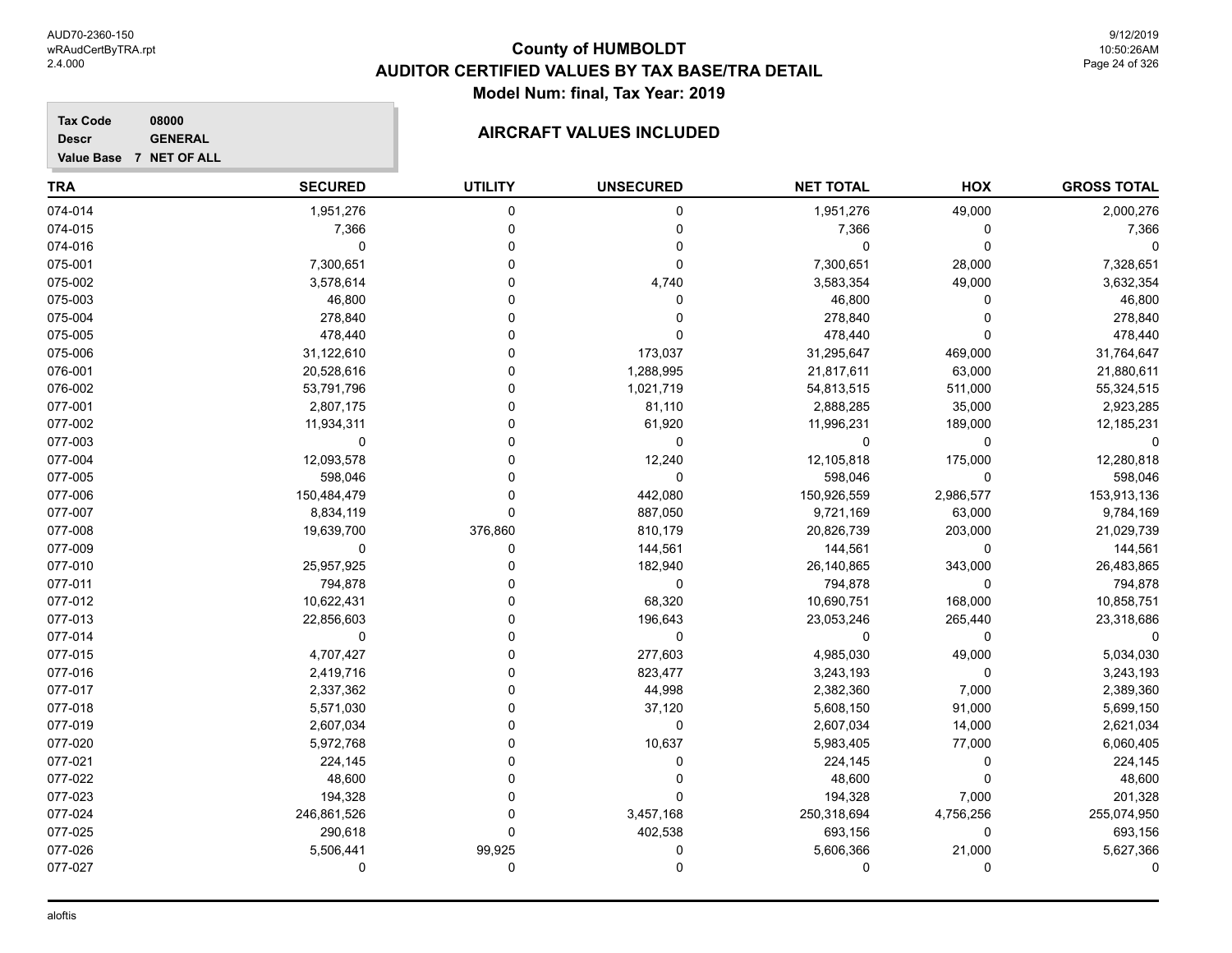#### **Tax Code 08000 Descr**

**Value Base 7 NET OF ALL**

### **AIRCRAFT VALUES INCLUDED**

| <b>GROSS TOTAL</b> | HOX         | <b>NET TOTAL</b> | <b>UNSECURED</b> | <b>UTILITY</b> | <b>SECURED</b> | TRA     |
|--------------------|-------------|------------------|------------------|----------------|----------------|---------|
| 3,985,704          | 42,000      | 3,943,704        | 36,330           | 0              | 3,907,374      | 077-028 |
| 0                  | 0           | 0                | 0                | $\Omega$       | 0              | 077-029 |
| 4,370,240          | 70,000      | 4,300,240        | 13,650           | 0              | 4,286,590      | 077-030 |
| 410,000            | 7,000       | 403,000          | 0                | 0              | 403,000        | 077-031 |
| 1,445,079          | 14,000      | 1,431,079        | $\mathbf 0$      | 0              | 1,431,079      | 077-032 |
| 2,219,042          | 35,000      | 2,184,042        | 14,801           |                | 2,169,241      | 077-033 |
| 89,176             | $\mathbf 0$ | 89,176           | 89,176           | ∩              | 0              | 081-001 |
| 45,249,214         | 823,200     | 44,426,014       | 963,920          | ∩              | 43,462,094     | 081-002 |
| 20,445,473         | 329,000     | 20,116,473       | 1,867,480        | ∩              | 18,248,993     | 081-003 |
| 4,600,291          | 0           | 4,600,291        | $\mathbf 0$      |                | 4,600,291      | 081-004 |
| 6,639,823          | 21,000      | 6,618,823        | 828,580          | ∩              | 5,790,243      | 081-005 |
| 1,301,622          | 0           | 1,301,622        | 0                | 0              | 1,301,622      | 081-006 |
| 31,379             | 0           | 31,379           | 0                | 0              | 31,379         | 081-007 |
| 70,404             | $\Omega$    | 70,404           | $\Omega$         |                | 70,404         | 081-008 |
| 383,351,614        | 4,775,400   | 378,576,214      | 11,083,081       |                | 367,493,133    | 081-009 |
| 457,980            | 7,000       | 450,980          | 9,090            | ∩              | 441,890        | 081-010 |
| $\mathbf 0$        | $\mathbf 0$ | 0                | $\Omega$         | ∩              | 0              | 081-011 |
| 7,585,628          | 168,000     | 7,417,628        | 108,080          |                | 7,309,548      | 081-012 |
| 631,584            | $\Omega$    | 631,584          | 463,008          |                | 168,576        | 081-013 |
| 1,264,412          | 0           | 1,264,412        | 532,186          | U              | 732,226        | 081-014 |
| 19,001             | 0           | 19,001           | 0                |                | 19,001         | 081-015 |
| 0                  | $\Omega$    | 0                | $\mathbf 0$      |                | 0              | 081-016 |
| 132,739,168        | 2,523,570   | 130,215,598      | 570,180          |                | 129,645,418    | 081-017 |
| 431,342            | 7,000       | 424,342          | 0                |                | 424,342        | 081-018 |
| 429,436            | 7,000       | 422,436          | 0                |                | 422,436        | 081-019 |
| 1,140,435          | 7,000       | 1,133,435        | $\Omega$         |                | 1,133,435      | 081-020 |
| 10,434,456         | 168,000     | 10,266,456       | $\Omega$         |                | 10,266,456     | 081-021 |
| 12,017,808         | 182,000     | 11,835,808       | 28,590           | U              | 11,807,218     | 081-022 |
| 9,388,273          | 119,000     | 9,269,273        | $\mathbf 0$      | U              | 9,269,273      | 081-023 |
| 4,757,193          | 42,000      | 4,715,193        | 19,950           | 0              | 4,695,243      | 081-024 |
|                    | 0           | 0                | 0                |                | 0              | 081-025 |
|                    | ∩           | 0                |                  | ∩              | 0              | 081-026 |
|                    |             | 0                |                  | $\Omega$       | U              | 081-027 |
|                    | ∩           | 0                |                  | 0              | U              | 081-028 |
|                    |             |                  |                  | ∩              |                | 081-029 |
|                    | 0           | 0                |                  | $\Omega$       | U              | 081-030 |
|                    | 0           | 0                |                  | 0              | 0              | 081-031 |
|                    | $\Omega$    | $\Omega$         | $\Omega$         | 0              | 0              | 081-032 |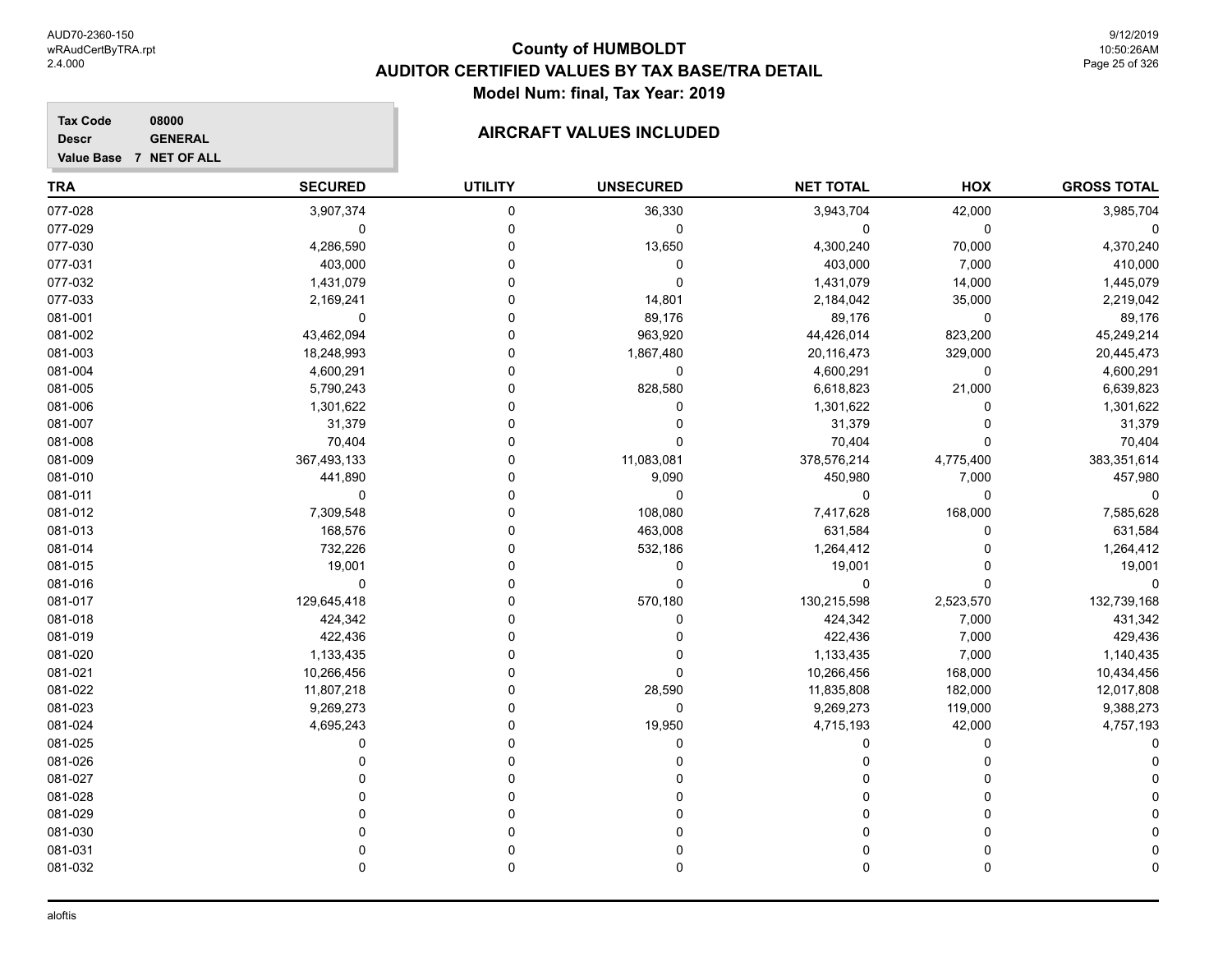9/12/2019 10:50:26AM Page 26 of 326

**Tax Code 08000 Descr**

### **AIRCRAFT VALUES INCLUDED**

| <b>TRA</b> | <b>SECURED</b> | <b>UTILITY</b> | <b>UNSECURED</b> | <b>NET TOTAL</b> | HOX | <b>GROSS TOTAL</b> |
|------------|----------------|----------------|------------------|------------------|-----|--------------------|
| 081-033    | $\pmb{0}$      | $\pmb{0}$      | $\pmb{0}$        | 0                | 0   | C                  |
| 081-034    | $\Omega$       | $\Omega$       |                  | $\Omega$         | 0   |                    |
| 081-035    | $\Omega$       | $\Omega$       |                  |                  | 0   |                    |
| 081-036    | $\Omega$       | $\Omega$       |                  |                  | 0   |                    |
| 081-037    | $\Omega$       | $\Omega$       |                  |                  | 0   |                    |
| 081-038    | $\Omega$       | U              |                  |                  | 0   |                    |
| 081-039    | $\Omega$       | ∩              |                  |                  | 0   |                    |
| 081-040    | 0              | 0              |                  |                  | 0   |                    |
| 081-041    | $\Omega$       | 0              |                  |                  | 0   |                    |
| 081-042    | $\Omega$       | $\Omega$       |                  |                  | 0   |                    |
| 081-043    | $\Omega$       | $\Omega$       |                  | U                | 0   |                    |
| 081-044    | 0              | 0              |                  | ∩                | 0   |                    |
| 081-045    | 0              | 0              |                  | $\Omega$         | 0   |                    |
| 081-046    | 0              | 0              |                  | U                | 0   |                    |
| 081-047    | $\Omega$       | $\Omega$       |                  |                  | 0   |                    |
| 081-048    | 0              | 0              |                  | 0                | 0   |                    |
| 081-049    | 0              | 0              |                  |                  | 0   |                    |
| 081-050    | $\Omega$       | $\Omega$       |                  |                  | 0   |                    |
| 081-051    | $\Omega$       | $\Omega$       |                  | O                | 0   |                    |
| 081-052    | 0              | $\Omega$       |                  | O                | 0   |                    |
| 081-053    | $\Omega$       | $\Omega$       |                  |                  | 0   |                    |
| 081-054    | $\Omega$       | $\Omega$       |                  |                  | 0   |                    |
| 081-055    | 0              | 0              |                  |                  | 0   |                    |
| 081-056    | $\Omega$       | $\Omega$       |                  |                  | 0   |                    |
| 081-057    | 0              | 0              |                  |                  | 0   |                    |
| 081-058    | $\Omega$       | $\Omega$       |                  |                  | 0   |                    |
| 081-059    | $\Omega$       | $\Omega$       |                  | O                | 0   |                    |
| 081-060    | $\Omega$       | $\Omega$       | 0                | $\Omega$         | 0   | $\Omega$           |
| 081-061    | $\Omega$       | $\Omega$       | 13,660           | 13,660           | 0   | 13,660             |
| 081-062    | $\Omega$       | $\Omega$       | $\Omega$         | 0                | 0   |                    |
| 081-063    | 0              | 0              |                  | 0                | 0   |                    |
| 081-064    | 0              | 0              |                  | 0                | 0   |                    |
| 081-065    | $\pmb{0}$      | 0              |                  | $\Omega$         | 0   |                    |
| 081-066    | 2,917,817      | $\Omega$       |                  | 2,917,817        | 0   | 2,917,817          |
| 081-067    | 0              | $\Omega$       |                  | $\Omega$         | 0   | $\Omega$           |
| 081-068    | $\Omega$       | $\Omega$       |                  | $\Omega$         | 0   |                    |
| 081-069    | $\Omega$       | 0              |                  | $\Omega$         | 0   |                    |
| 081-070    | $\mathbf 0$    | $\mathbf 0$    | 0                | $\mathbf 0$      | 0   | O                  |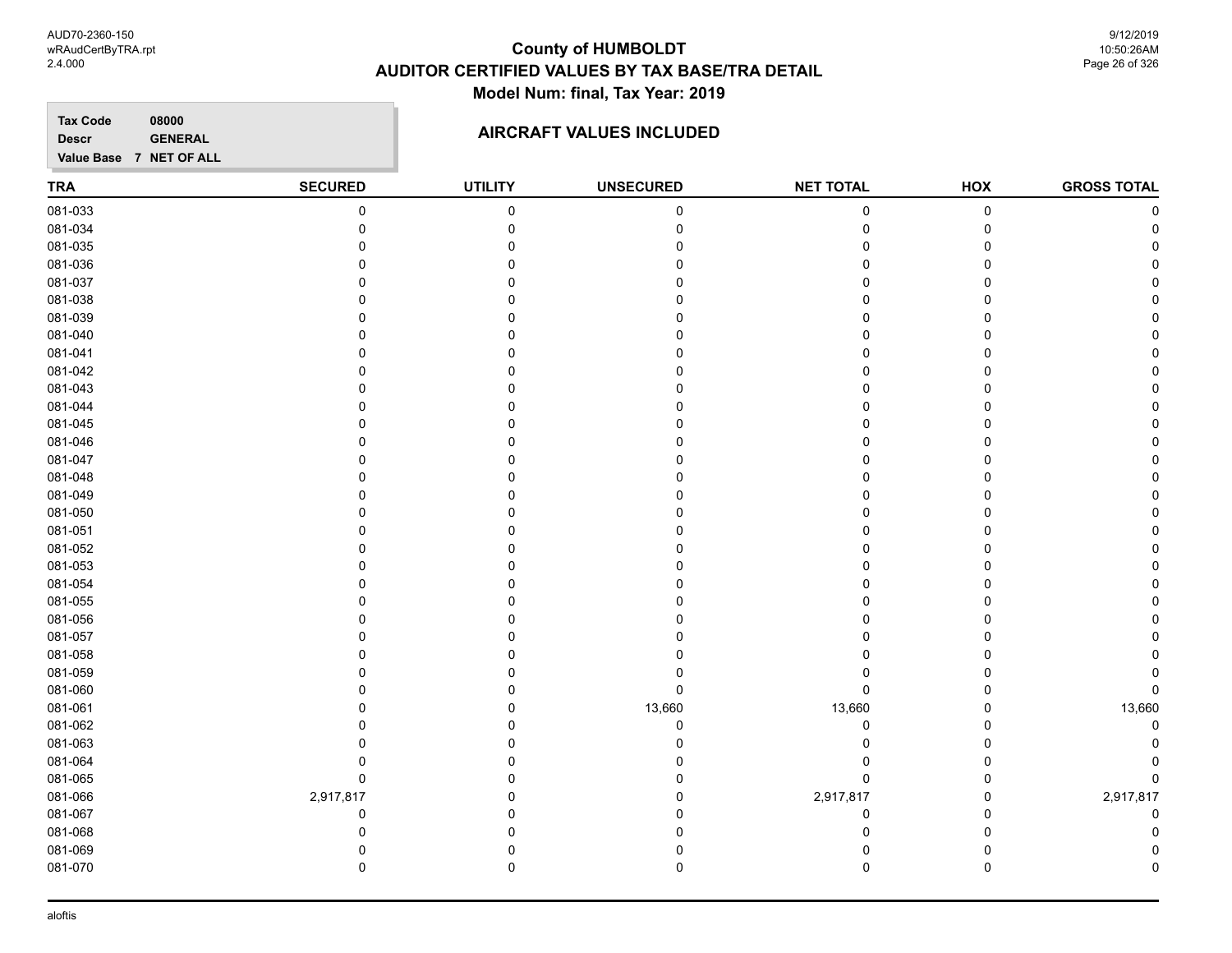**Tax Code 08000 Descr**

### **AIRCRAFT VALUES INCLUDED**

| <b>TRA</b> | <b>SECURED</b> | <b>UTILITY</b> | <b>UNSECURED</b> | <b>NET TOTAL</b> | HOX       | <b>GROSS TOTAL</b> |
|------------|----------------|----------------|------------------|------------------|-----------|--------------------|
| 081-071    | 0              | $\mathbf 0$    | $\pmb{0}$        | 0                | 0         |                    |
| 081-072    | 0              | $\mathbf 0$    | $\mathbf 0$      | 0                | 0         |                    |
| 081-073    | 0              | 0              | 0                | 0                | 0         |                    |
| 081-074    | $\Omega$       | $\Omega$       | $\Omega$         | $\Omega$         | 0         |                    |
| 081-075    | $\Omega$       | $\Omega$       | 0                | $\Omega$         | 0         |                    |
| 081-076    | $\Omega$       | $\Omega$       | O                | $\Omega$         | 0         |                    |
| 081-077    | U              | U              | 0                | 0                | 0         |                    |
| 081-078    | $\Omega$       | 0              |                  | $\Omega$         | 0         |                    |
| 081-079    | $\Omega$       | $\Omega$       |                  | 0                | 0         |                    |
| 081-080    | $\Omega$       | $\Omega$       | O                | $\Omega$         | 0         |                    |
| 081-081    | $\Omega$       | $\Omega$       | $\Omega$         | 0                | 0         |                    |
| 081-082    | $\Omega$       | $\Omega$       | $\Omega$         | $\Omega$         | 0         |                    |
| 081-083    | $\Omega$       | $\Omega$       | 0                | 0                | 0         |                    |
| 081-084    | $\Omega$       | $\Omega$       | 0                | 0                | 0         |                    |
| 081-085    | $\Omega$       | 0              | U                | 0                | 0         |                    |
| 081-086    | 0              | 0              |                  | $\Omega$         | 0         |                    |
| 081-087    | $\mathbf{0}$   | $\Omega$       | $\Omega$         | $\Omega$         | $\Omega$  |                    |
| 083-000    | 21,275,444     | $\Omega$       | 1,138,153        | 22,413,597       | 231,000   | 22,644,597         |
| 083-001    | 106,982,640    | $\Omega$       | 7,128,994        | 114, 111, 634    | 665,000   | 114,776,634        |
| 083-002    | 43,322,731     | $\Omega$       | 1,902,909        | 45,225,640       | 203,000   | 45,428,640         |
| 083-003    | 360,165        | $\Omega$       | $\mathbf 0$      | 360,165          | 0         | 360,165            |
| 083-004    | 3,672,946      | $\Omega$       | 20,180           | 3,693,126        | 7,000     | 3,700,126          |
| 083-005    | 23,767,078     | $\Omega$       | 2,403,760        | 26,170,838       | 224,000   | 26,394,838         |
| 083-006    | 4,679,363      | $\mathbf 0$    | 5,420            | 4,684,783        | 77,000    | 4,761,783          |
| 083-007    | 2,722,301      | $\Omega$       | $\mathbf 0$      | 2,722,301        | 35,000    | 2,757,301          |
| 083-008    | 16,802,001     | $\Omega$       | 495,823          | 17,297,824       | 218,020   | 17,515,844         |
| 085-000    | 104,052,581    | $\mathbf 0$    | 800,499          | 104,853,080      | 1,603,000 | 106,456,080        |
| 085-001    | 7,348,821      | $\mathbf 0$    | 38,620           | 7,387,441        | 84,000    | 7,471,441          |
| 088-001    | $\mathbf 0$    | $\Omega$       | $\mathbf 0$      | 0                | 0         |                    |
| 088-002    | 0              | 0              | 0                | 0                | 0         |                    |
| 088-003    | $\Omega$       | $\Omega$       | 0                | $\Omega$         | 0         |                    |
| 088-004    | $\Omega$       | $\Omega$       | 0                | $\Omega$         | 0         |                    |
| 088-005    | $\Omega$       | $\Omega$       | ŋ                | 0                | 0         |                    |
| 088-006    | $\Omega$       | $\Omega$       | $\Omega$         | $\Omega$         | 0         |                    |
| 088-007    | $\Omega$       | $\Omega$       | $\mathbf 0$      | $\mathbf 0$      | 0         |                    |
| 088-008    | $\Omega$       | $\Omega$       | O                | $\Omega$         | 0         |                    |
| 088-010    | $\Omega$       | $\mathbf 0$    | 0                | 0                | 0         |                    |
| 088-012    | $\mathbf 0$    | $\mathbf 0$    | $\mathbf 0$      | $\mathbf 0$      | 0         | n                  |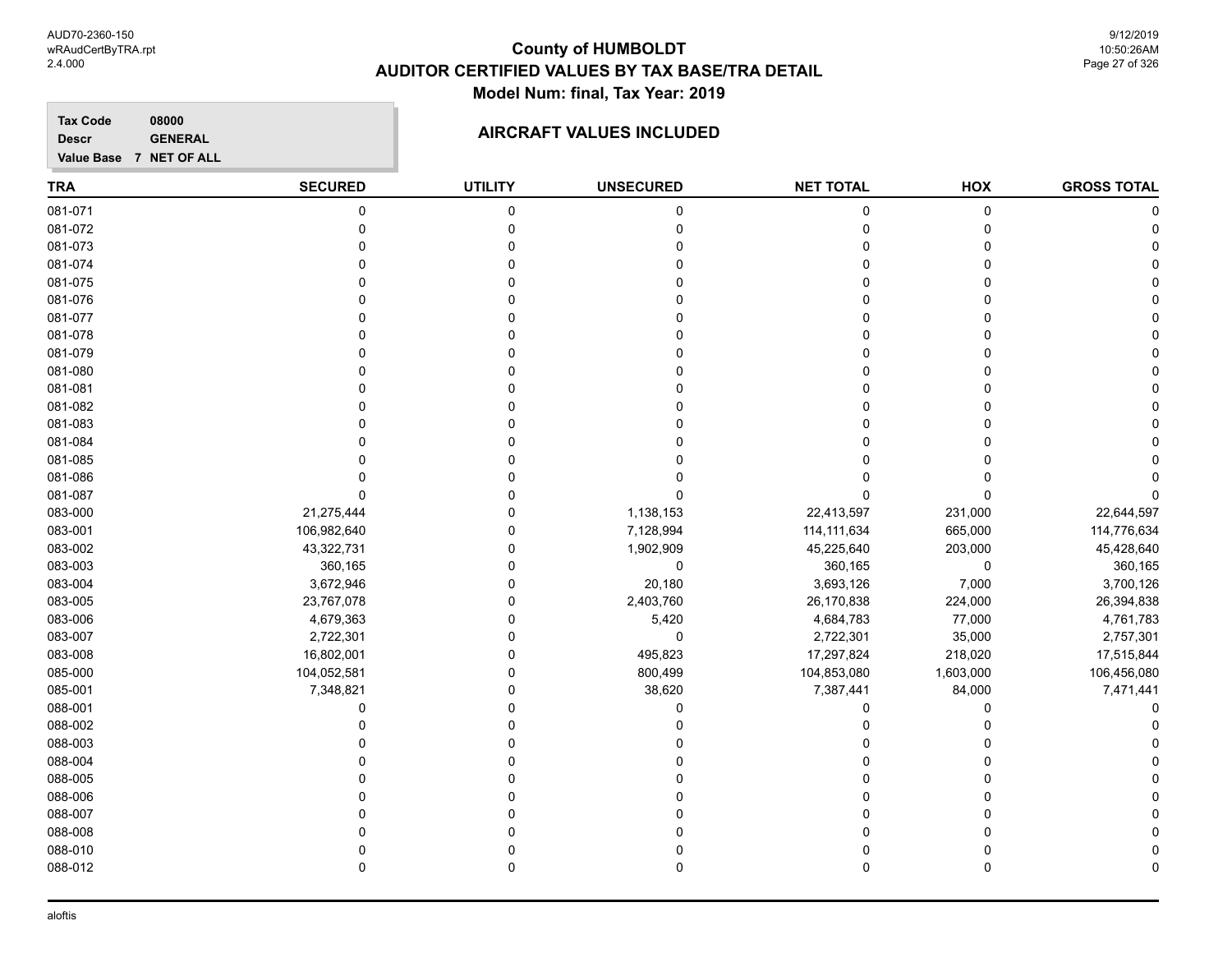**Tax Code 08000 Descr**

### **AIRCRAFT VALUES INCLUDED**

| <b>TRA</b> | <b>SECURED</b> | <b>UTILITY</b> | <b>UNSECURED</b> | <b>NET TOTAL</b> | HOX         | <b>GROSS TOTAL</b> |
|------------|----------------|----------------|------------------|------------------|-------------|--------------------|
| 088-013    | 0              | 0              | 0                | 0                | 0           |                    |
| 088-014    | $\Omega$       | $\mathbf 0$    | 0                | 0                | $\Omega$    |                    |
| 088-015    | $\Omega$       | $\mathbf 0$    | 0                | 0                | $\Omega$    |                    |
| 088-016    | n              | $\Omega$       | 0                | 0                | $\Omega$    |                    |
| 088-017    | ∩              | $\Omega$       | 0                | 0                | $\Omega$    |                    |
| 088-019    | $\Omega$       | $\Omega$       | 0                | 0                | $\Omega$    |                    |
| 095-001    | 51,724,666     | $\Omega$       | 618,874          | 52,343,540       | 322,000     | 52,665,540         |
| 100-001    | 3,503,592      | $\Omega$       | 0                | 3,503,592        | 0           | 3,503,592          |
| 100-002    | 28,108,719     | $\Omega$       | 3,055,110        | 31,163,829       | 287,000     | 31,450,829         |
| 100-003    | 20,656,967     | $\Omega$       | 800,376          | 21,457,343       | 356,000     | 21,813,343         |
| 100-004    | 802,182        | $\mathbf 0$    | 0                | 802,182          | 0           | 802,182            |
| 100-005    | 8,263,990      | 40,500         | 40,820           | 8,345,310        | 70,000      | 8,415,310          |
| 100-006    | 179,410        | 0              | 0                | 179,410          | $\mathbf 0$ | 179,410            |
| 100-007    | 52,178,750     | $\Omega$       | 393,774          | 52,572,524       | 838,600     | 53,411,124         |
| 100-008    | 44,350,952     | 0              | 304,690          | 44,655,642       | 595,000     | 45,250,642         |
| 100-009    | 1,401,269      | $\Omega$       | 0                | 1,401,269        | 7,000       | 1,408,269          |
| 100-010    | 1,147,459      | $\Omega$       | 0                | 1,147,459        | 7,000       | 1,154,459          |
| 100-011    | 222,921        | $\Omega$       | 0                | 222,921          | $\Omega$    | 222,921            |
| 102-001    | 3,142,346      | $\Omega$       | 0                | 3,142,346        | 33,600      | 3,175,946          |
| 102-002    | 65,160         | $\Omega$       | 0                | 65,160           | $\mathbf 0$ | 65,160             |
| 102-003    | 116,828,155    | $\Omega$       | 932,444          | 117,760,599      | 1,190,000   | 118,950,599        |
| 102-004    | 37,938         | $\Omega$       | $\mathbf 0$      | 37,938           | $\Omega$    | 37,938             |
| 102-005    | 13,457,916     | $\Omega$       | 58,030           | 13,515,946       | 189,000     | 13,704,946         |
| 102-006    | 10,289,693     | $\Omega$       | 216,850          | 10,506,543       | 98,000      | 10,604,543         |
| 102-007    | 31,140         | $\Omega$       | 0                | 31,140           | 0           | 31,140             |
| 102-008    | 101,604,916    | $\Omega$       | 379,394          | 101,984,310      | 1,414,000   | 103,398,310        |
| 102-009    | 30,060         | $\Omega$       | 0                | 30,060           | $\Omega$    | 30,060             |
| 102-010    | 5,902,326      | $\mathbf 0$    | $\mathbf 0$      | 5,902,326        | 56,000      | 5,958,326          |
| 102-011    | 12,481,791     | $\Omega$       | 4,290            | 12,486,081       | 84,000      | 12,570,081         |
| 102-012    | 0              | $\Omega$       | 0                | 0                | $\Omega$    |                    |
| 102-013    | 10,279         | $\Omega$       | 0                | 10,279           | $\Omega$    | 10,279             |
| 103-000    | 33,515,957     | $\mathbf 0$    | 212,434          | 33,728,391       | 406,000     | 34, 134, 391       |
| 103-001    | 94,767,574     | $\Omega$       | 455,395          | 95,222,969       | 259,000     | 95,481,969         |
| 103-002    | 1,796,660      | $\Omega$       | 0                | 1,796,660        | 28,000      | 1,824,660          |
| 103-003    | 687,600        | $\Omega$       | 0                | 687,600          | 7,000       | 694,600            |
| 103-004    | 118,038        | $\mathbf 0$    | 0                | 118,038          | 0           | 118,038            |
| 103-005    | 8,634,599      | $\mathbf 0$    | 3,820            | 8,638,419        | 224,000     | 8,862,419          |
| 103-006    | 9,283          | 0              | 0                | 9,283            | $\Omega$    | 9,283              |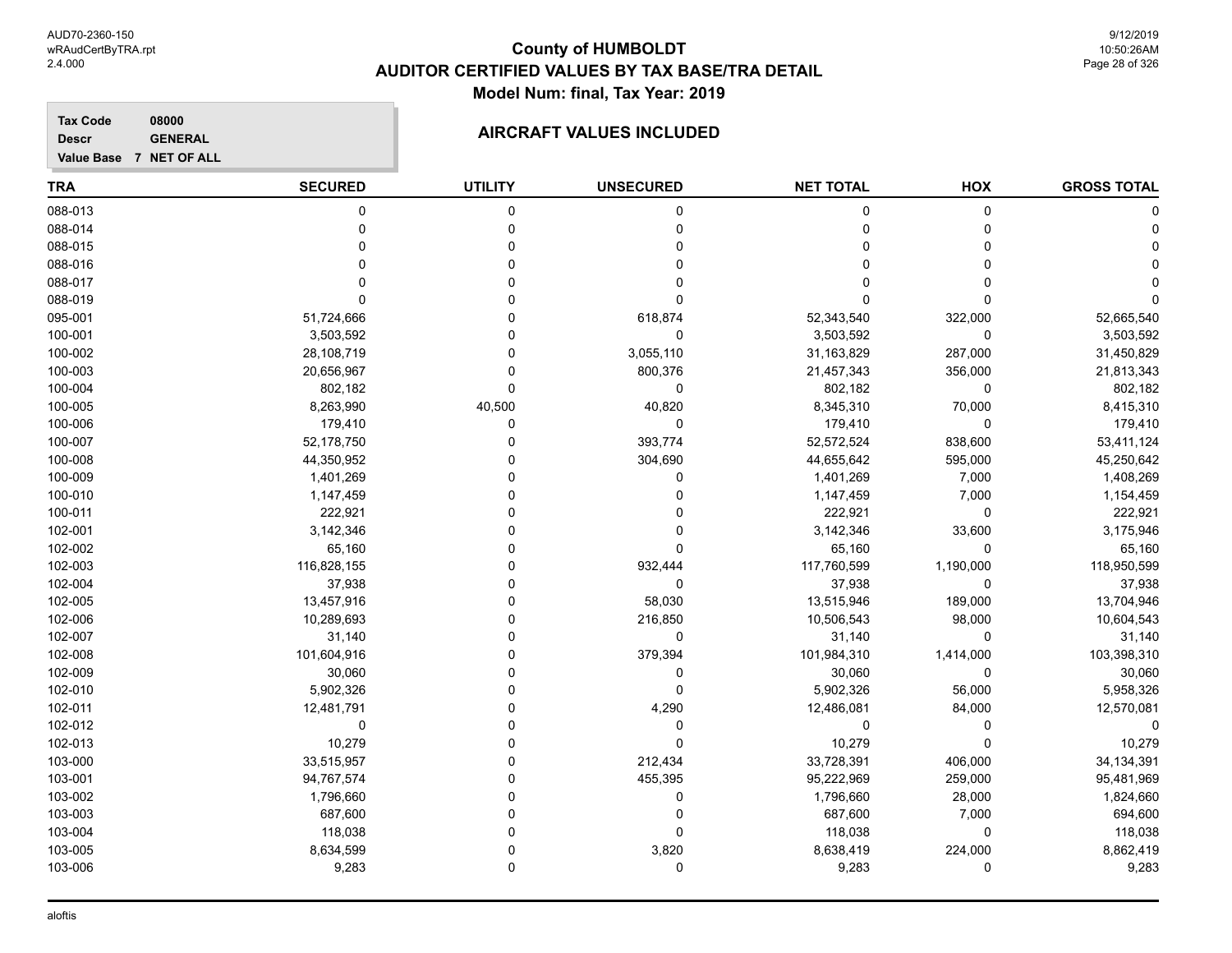**Tax Code 08000 Descr**

### **AIRCRAFT VALUES INCLUDED**

| ------- | ------------            |
|---------|-------------------------|
|         | Value Base 7 NET OF ALL |

| <b>TRA</b> | <b>SECURED</b> | <b>UTILITY</b> | <b>UNSECURED</b> | <b>NET TOTAL</b> | HOX         | <b>GROSS TOTAL</b> |
|------------|----------------|----------------|------------------|------------------|-------------|--------------------|
| 103-007    | 7,470          | 0              | 0                | 7,470            | $\mathbf 0$ | 7,470              |
| 103-008    | 69,219,479     | $\Omega$       | 5,361,943        | 74,581,422       | 882,000     | 75,463,422         |
| 103-009    | $\Omega$       | $\Omega$       | 0                | 0                | 0           |                    |
| 103-012    | 0              | $\Omega$       | 0                | 0                | $\mathbf 0$ |                    |
| 103-013    | 4,910,910      | 0              | 40,300           | 4,951,210        | 63,000      | 5,014,210          |
| 103-014    | 515,187        | 0              | 32,830           | 548,017          | 7,000       | 555,017            |
| 103-015    | 13,255,039     | O              | 10,820           | 13,265,859       | 154,000     | 13,419,859         |
| 109-001    | 33,336,473     | $\Omega$       | 669,230          | 34,005,703       | 635,000     | 34,640,703         |
| 109-002    | 0              | $\Omega$       | 0                | 0                | 0           | $\Omega$           |
| 109-003    | 1,646,973      | $\Omega$       | 0                | 1,646,973        | $\mathbf 0$ | 1,646,973          |
| 109-004    | 19,740,888     | 0              | 324,790          | 20,065,678       | 35,000      | 20,100,678         |
| 109-005    | 7,613,795      | $\Omega$       | 540,090          | 8,153,885        | $\mathbf 0$ | 8,153,885          |
| 109-006    | 71,285,499     | $\Omega$       | 1,202,486        | 72,487,985       | 656,600     | 73,144,585         |
| 109-007    | 29,430         | $\Omega$       | 0                | 29,430           | 7,000       | 36,430             |
| 109-008    | 52,733         | 0              | 0                | 52,733           | $\mathbf 0$ | 52,733             |
| 109-010    | 0              | O              | 0                | 0                | $\Omega$    | $\Omega$           |
| 109-011    | 169,651        | $\Omega$       | 0                | 169,651          | $\Omega$    | 169,651            |
| 109-012    | 1,076,214      | $\Omega$       | $\mathbf 0$      | 1,076,214        | 28,000      | 1,104,214          |
| 109-013    | 12,419,827     | $\Omega$       | 17,537           | 12,437,364       | 196,000     | 12,633,364         |
| 111-000    | 26,457,928     | 0              | 53,870           | 26,511,798       | 21,000      | 26,532,798         |
| 111-001    | 5,430,053      | 0              | 16,233           | 5,446,286        | 28,000      | 5,474,286          |
| 112-000    | 49,867,565     | 0              | 326,619          | 50,194,184       | 122,323     | 50,316,507         |
| 112-001    | 39,547,452     | $\Omega$       | 1,280,800        | 40,828,252       | 327,600     | 41,155,852         |
| 112-002    | 77,666,993     | 6,534          | 1,332,724        | 79,006,251       | 371,000     | 79,377,251         |
| 115-001    | 4,037,237      | $\Omega$       | 394,564          | 4,431,801        | 7,000       | 4,438,801          |
| 115-002    | 1,551,719,523  | 0              | 44,552,700       | 1,596,272,223    | 20,899,835  | 1,617,172,058      |
| 115-004    | 14,734,640     | 0              | 25,150           | 14,759,790       | 196,000     | 14,955,790         |
| 115-005    | 55,275         | $\Omega$       | 0                | 55,275           | $\mathbf 0$ | 55,275             |
| 115-006    | 3,692,075      | 0              | 5,510            | 3,697,585        | 49,000      | 3,746,585          |
| 115-008    | 1,679,857      | 0              | 673,246          | 2,353,103        | 21,000      | 2,374,103          |
| 115-009    | 1,721,455      | 0              | 0                | 1,721,455        | 21,000      | 1,742,455          |
| 121-000    | 5,356,389      | $\Omega$       | 53,300           | 5,409,689        | 42,000      | 5,451,689          |
| 121-001    | 2,094,688      | 0              | 221,188          | 2,315,876        | 14,000      | 2,329,876          |
| 121-002    | 4,134,846      | 0              | 2,090            | 4,136,936        | 28,000      | 4,164,936          |
| 121-003    | 19,802,968     | $\Omega$       | 365,630          | 20,168,598       | 238,000     | 20,406,598         |
| 121-004    | 2,082,461      | 0              | 2,044,489        | 4,126,950        | 0           | 4,126,950          |
| 123-001    | 10,553,831     | 31,799         | 275,348          | 10,860,978       | $\Omega$    | 10,860,978         |
| 123-002    | 44,573         | 0              | 0                | 44,573           | $\mathbf 0$ | 44,573             |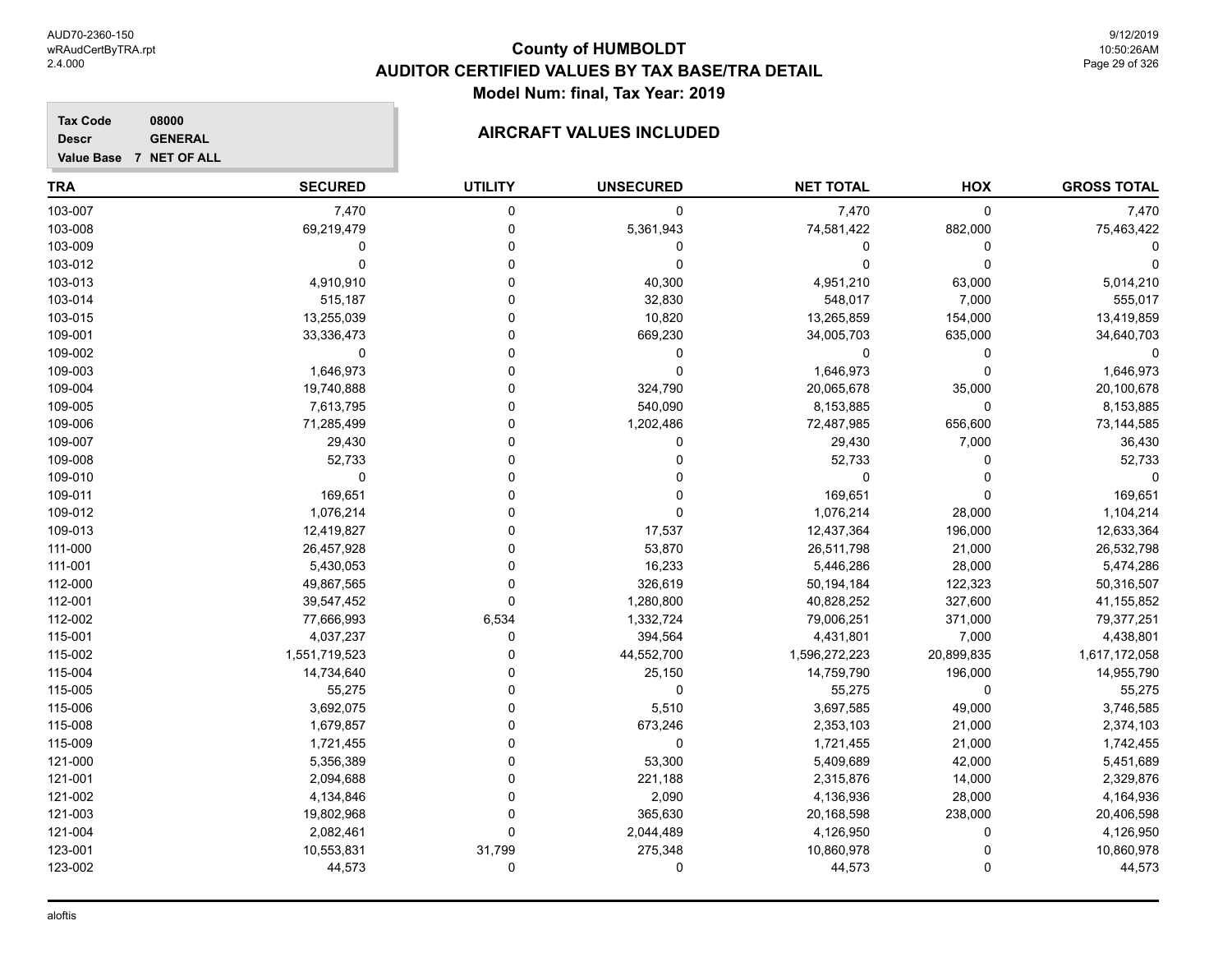9/12/2019 10:50:26AM Page 30 of 326

#### **Tax Code 08000 Descr**

## **GENERAL GENERAL AIRCRAFT VALUES INCLUDED**

|  |  | Value Base 7 NET OF ALL |
|--|--|-------------------------|

| <b>TRA</b> | <b>SECURED</b> | <b>UTILITY</b> | <b>UNSECURED</b> | <b>NET TOTAL</b> | HOX         | <b>GROSS TOTAL</b> |
|------------|----------------|----------------|------------------|------------------|-------------|--------------------|
| 123-003    | 0              | $\mathbf 0$    | 0                | 0                | 0           | 0                  |
| 123-004    | 24,527,406     | 76,062         | 6,142,066        | 30,745,534       | 196,000     | 30,941,534         |
| 123-005    | 4,179,195      | $\mathbf 0$    | 0                | 4,179,195        | 35,000      | 4,214,195          |
| 123-006    | 12,775,254     | $\Omega$       | 4,677,457        | 17,452,711       | 0           | 17,452,711         |
| 123-007    | 0              | $\Omega$       | 0                | 0                | $\Omega$    |                    |
| 123-008    | $\Omega$       | O              | $\mathbf 0$      | 0                | $\Omega$    |                    |
| 123-009    | $\Omega$       | $\Omega$       | 41,000           | 41,000           | $\Omega$    | 41,000             |
| 131-001    | 38,633         | 0              | 0                | 38,633           | $\Omega$    | 38,633             |
| 131-002    | 6,269,846      | $\Omega$       | 154,933          | 6,424,779        | 35,000      | 6,459,779          |
| 131-003    | 3,844,802      | $\Omega$       | 3,320            | 3,848,122        | 28,000      | 3,876,122          |
| 131-007    | 5,278,222      | 0              | 33,470           | 5,311,692        | 84,000      | 5,395,692          |
| 132-001    | 0              | 0              | 0                | 0                | 0           |                    |
| 132-002    | $\Omega$       | 0              | 0                | 0                | 0           |                    |
| 132-003    |                | $\Omega$       | 0                | $\Omega$         | $\Omega$    |                    |
| 132-006    |                | $\Omega$       | 0                | 0                | $\Omega$    |                    |
| 132-010    | $\Omega$       | O              | 0                | 0                | $\Omega$    |                    |
| 136-000    | 136,370,095    | 0              | 2,721,559        | 139,091,654      | 635,600     | 139,727,254        |
| 136-001    | 4,706,173      | 0              | 15,100           | 4,721,273        | 77,000      | 4,798,273          |
| 141-000    | 7,347,073      | 0              | 899,436          | 8,246,509        | $\mathbf 0$ | 8,246,509          |
| 141-001    | 108,378,078    | 0              | 828,193          | 109,206,271      | 1,062,600   | 110,268,871        |
| 141-002    | 54,915,760     | $\Omega$       | 139,037          | 55,054,797       | 464,796     | 55,519,593         |
| 141-003    | 69,668,787     | $\Omega$       | 74,814           | 69,743,601       | 959,000     | 70,702,601         |
| 156-001    | 731,517,866    | $\Omega$       | 15,485,128       | 747,002,994      | 5,201,153   | 752,204,147        |
| 156-002    | 23,382,072     | 0              | 196,300          | 23,578,372       | 203,000     | 23,781,372         |
| 156-003    | 1,226,034      | 0              | 0                | 1,226,034        | 0           | 1,226,034          |
| 156-004    | 830,181        | $\Omega$       | $\mathbf 0$      | 830,181          | $\Omega$    | 830,181            |
| 156-005    | 12,745,840     | $\Omega$       | 335,340          | 13,081,180       | 70,000      | 13,151,180         |
| 156-006    | 25,547,239     | $\Omega$       | 185,720          | 25,732,959       | 264,536     | 25,997,495         |
| 156-007    | 60,519,929     | 0              | 5,138,753        | 65,658,682       | 224,000     | 65,882,682         |
| 156-008    | 174,538        | 0              | 12,350           | 186,888          | $\mathbf 0$ | 186,888            |
| 156-009    | 7,681,145      | 0              | 149,270          | 7,830,415        | 201,835     | 8,032,250          |
| 156-010    | 3,856,576      | 0              | 0                | 3,856,576        | 7,000       | 3,863,576          |
| 156-011    | 91,905,360     | 0              | 5,082,098        | 96,987,458       | 1,006,186   | 97,993,644         |
| 156-012    | 36,248,229     | 0              | 222,081          | 36,470,310       | 392,000     | 36,862,310         |
| 156-013    | 255,838,411    | $\Omega$       | 2,106,613        | 257,945,024      | 1,104,600   | 259,049,624        |
| 156-014    | 20,465,519     | $\Omega$       | 131,061          | 20,596,580       | 313,600     | 20,910,180         |
| 156-015    | 37,822,367     | $\Omega$       | 1,713,692        | 39,536,059       | 375,808     | 39,911,867         |
| 156-016    | 2,255,680      | $\Omega$       | 8,890            | 2,264,570        | 124,829     | 2,389,399          |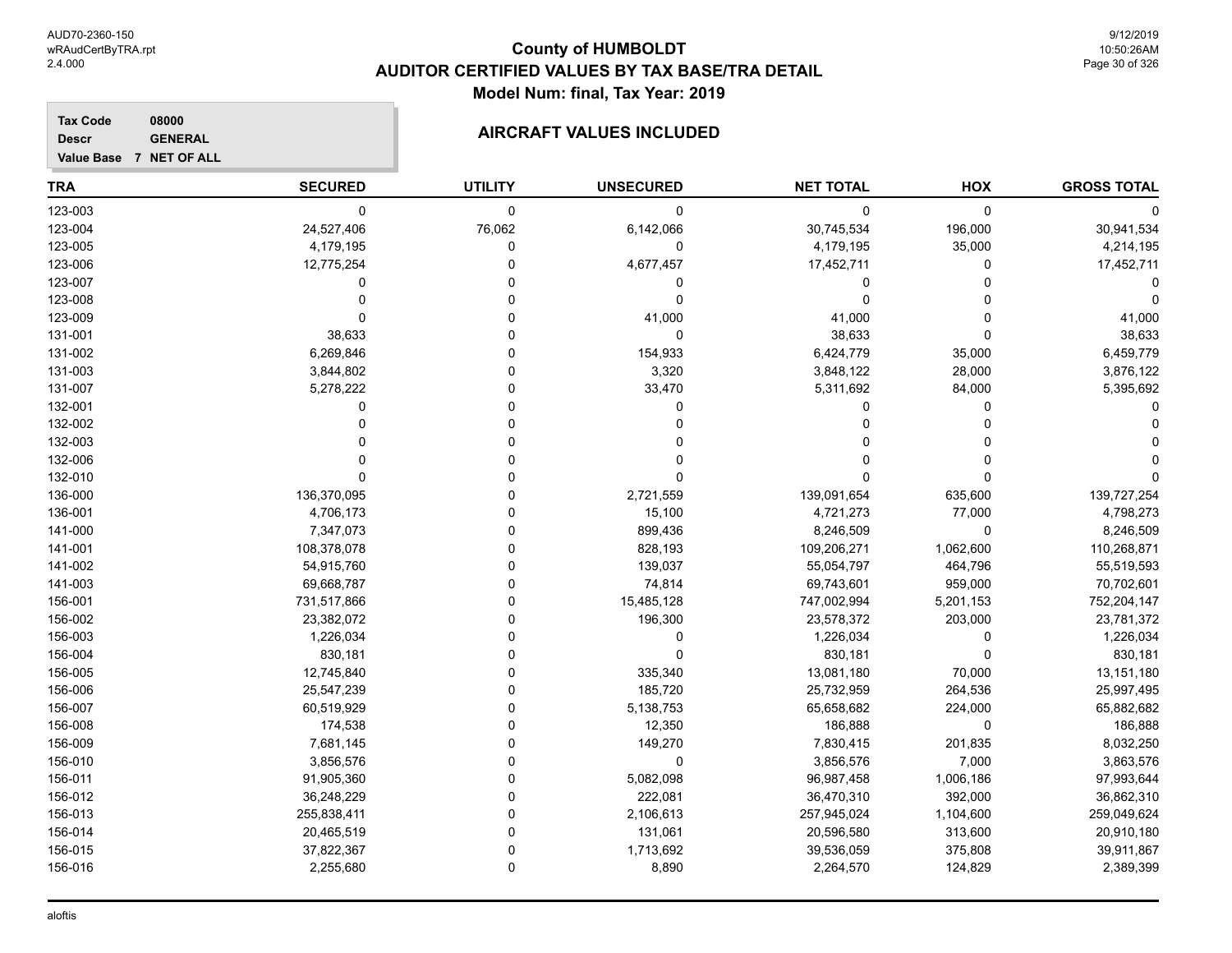**Tax Code 08000 Descr**

## **GENERAL GENERAL AIRCRAFT VALUES INCLUDED**

| Value Base 7 NET OF ALL |  |  |
|-------------------------|--|--|
|                         |  |  |

| <b>TRA</b> | <b>SECURED</b> | <b>UTILITY</b> | <b>UNSECURED</b> | <b>NET TOTAL</b> | HOX       | <b>GROSS TOTAL</b> |
|------------|----------------|----------------|------------------|------------------|-----------|--------------------|
| 156-017    | 4,694,295      | $\pmb{0}$      | 394,817          | 5,089,112        | 35,000    | 5,124,112          |
| 156-018    | 3,244,948      | $\mathbf 0$    | 315,180          | 3,560,128        | 61,600    | 3,621,728          |
| 156-019    | 12,832,445     | $\Omega$       | 131,520          | 12,963,965       | 112,000   | 13,075,965         |
| 156-020    | 43,254,977     | $\mathbf 0$    | 583,196          | 43,838,173       | 384,489   | 44,222,662         |
| 156-021    | 16,910,770     | $\Omega$       | 1,542,541        | 18,453,311       | 0         | 18,453,311         |
| 156-022    | 1,026,851      | $\Omega$       | $\mathbf 0$      | 1,026,851        | 0         | 1,026,851          |
| 156-023    | 2,991,127      | $\Omega$       | $\mathbf 0$      | 2,991,127        | 35,000    | 3,026,127          |
| 156-024    | 2,786,908      | $\mathbf 0$    | 4,000            | 2,790,908        | 7,000     | 2,797,908          |
| 157-000    | 28,424,915     | 2,810          | 405,377          | 28,833,102       | 726,600   | 29,559,702         |
| 157-001    | 1,201,661      | $\mathbf 0$    | 0                | 1,201,661        | 0         | 1,201,661          |
| 157-002    | 20,579,086     | $\Omega$       | 286,532          | 20,865,618       | 336,000   | 21,201,618         |
| 157-003    | 65,865,758     | 0              | 940,461          | 66,806,219       | 637,000   | 67,443,219         |
| 157-004    | 0              | $\Omega$       | $\mathbf 0$      | 0                | 0         | $\mathbf 0$        |
| 157-006    | 39,909,602     | $\mathbf 0$    | 209,409          | 40,119,011       | 203,000   | 40,322,011         |
| 157-008    | 199,794,509    | $\Omega$       | 6,708,175        | 206,502,684      | 2,237,130 | 208,739,814        |
| 158-000    | 41,817,637     | $\mathbf 0$    | 116,950          | 41,934,587       | 82,585    | 42,017,172         |
| 900-000    | 0              | $\Omega$       | 0                | 0                | $\Omega$  |                    |
| 900-001    | $\mathbf{0}$   | $\Omega$       | 0                | 0                | $\Omega$  |                    |
| 900-002    | U              | 0              | 0                | 0                | 0         |                    |
| 900-003    | 0              | $\Omega$       | 0                | 0                | 0         |                    |
| 900-004    | $\Omega$       | $\Omega$       |                  | $\Omega$         | 0         |                    |
| 900-005    | $\Omega$       | $\Omega$       | O                | $\Omega$         | $\Omega$  |                    |
| 900-006    | $\Omega$       | $\Omega$       | $\Omega$         | $\Omega$         | 0         |                    |
| 900-007    | $\Omega$       | $\Omega$       | $\Omega$         | $\Omega$         | $\Omega$  |                    |
| 900-008    | $\Omega$       | $\Omega$       | 0                | $\Omega$         | $\Omega$  |                    |
| 900-009    | $\Omega$       | $\Omega$       | 0                | $\Omega$         | $\Omega$  |                    |
| 900-010    | 0              | $\mathbf{0}$   | 0                | 0                | 0         |                    |
| 900-011    | 0              | $\Omega$       | 0                | $\Omega$         | 0         |                    |
| 900-012    | $\Omega$       | $\Omega$       |                  | $\Omega$         | 0         |                    |
| 900-013    | C              | $\Omega$       |                  | $\Omega$         | $\Omega$  |                    |
| 900-014    | $\Omega$       | $\Omega$       | 0                | 0                | 0         |                    |
| 900-015    | $\Omega$       | $\Omega$       | 0                | $\Omega$         | $\Omega$  |                    |
| 900-016    | $\Omega$       | $\Omega$       | O                | $\Omega$         | $\Omega$  |                    |
| 900-017    | O              | 0              | ŋ                | 0                | $\Omega$  |                    |
| 900-018    | 0              | $\Omega$       | 0                | 0                | 0         |                    |
| 900-019    | 0              | $\Omega$       | 0                | 0                | 0         |                    |
| 900-020    | $\mathbf 0$    | $\mathbf 0$    | 0                | 0                | 0         |                    |
| 900-021    | $\Omega$       | $\Omega$       | 0                | 0                | 0         |                    |
|            |                |                |                  |                  |           |                    |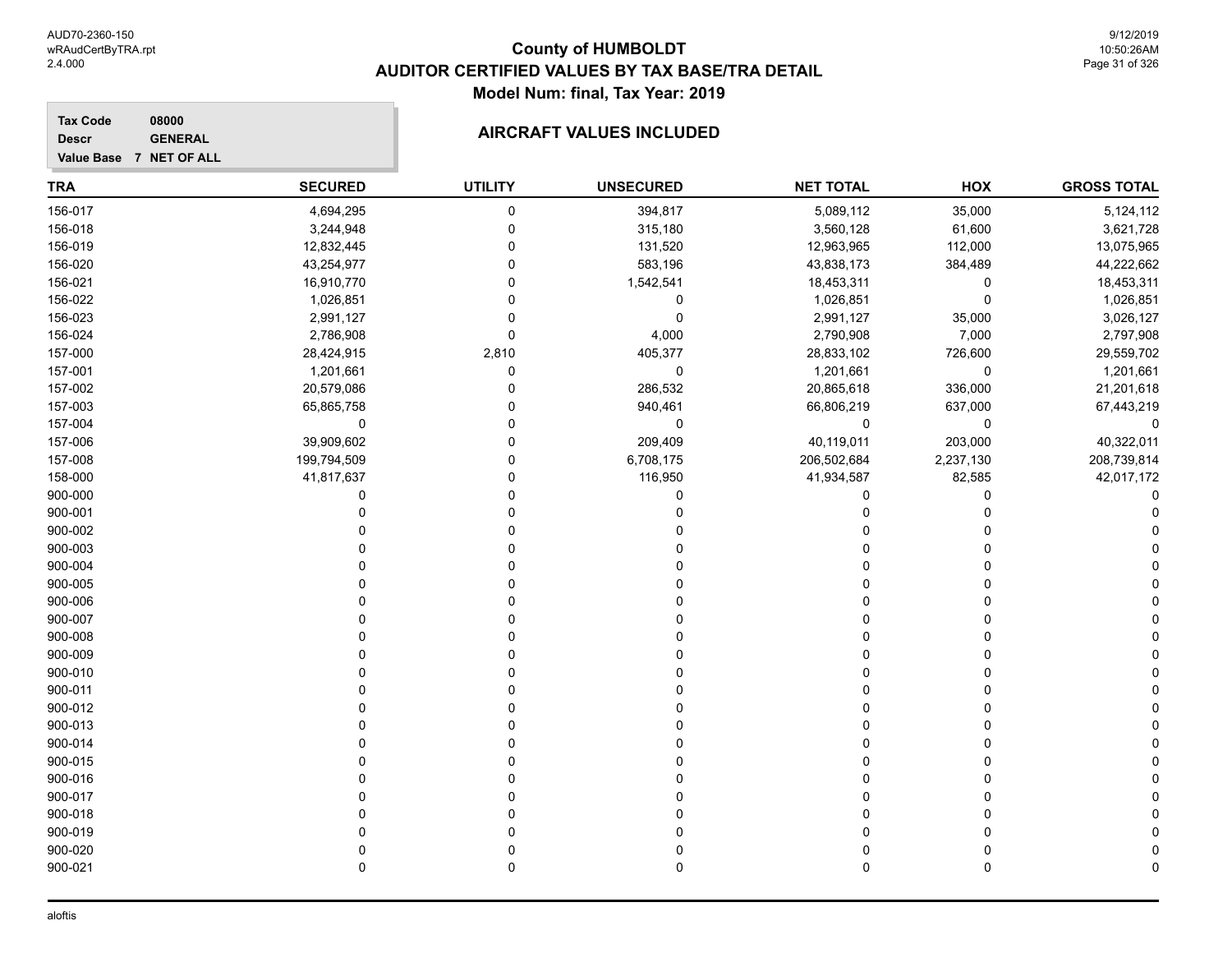**TRA SECURED UTILITY UNSECURED HOX Tax Code Value Base 7 NET OF ALL 08000 GROSS TOTAL NET TOTAL Descr AIRCRAFT VALUES INCLUDED** 900-022 0 0 0 0 0 0 900-023 0 0 0 0 0 0 900-024 0 0 0 0 0 0 900-025 0 0 0 0 0 0 900-026 0 0 0 0 0 0 900-027 0 0 0 0 0 0 900-028 0 0 0 0 0 0 **Tax Code 08000 Total 13,378,629,125 1,305,413 571,727,481 13,951,662,019 156,044,144 14,107,706,163**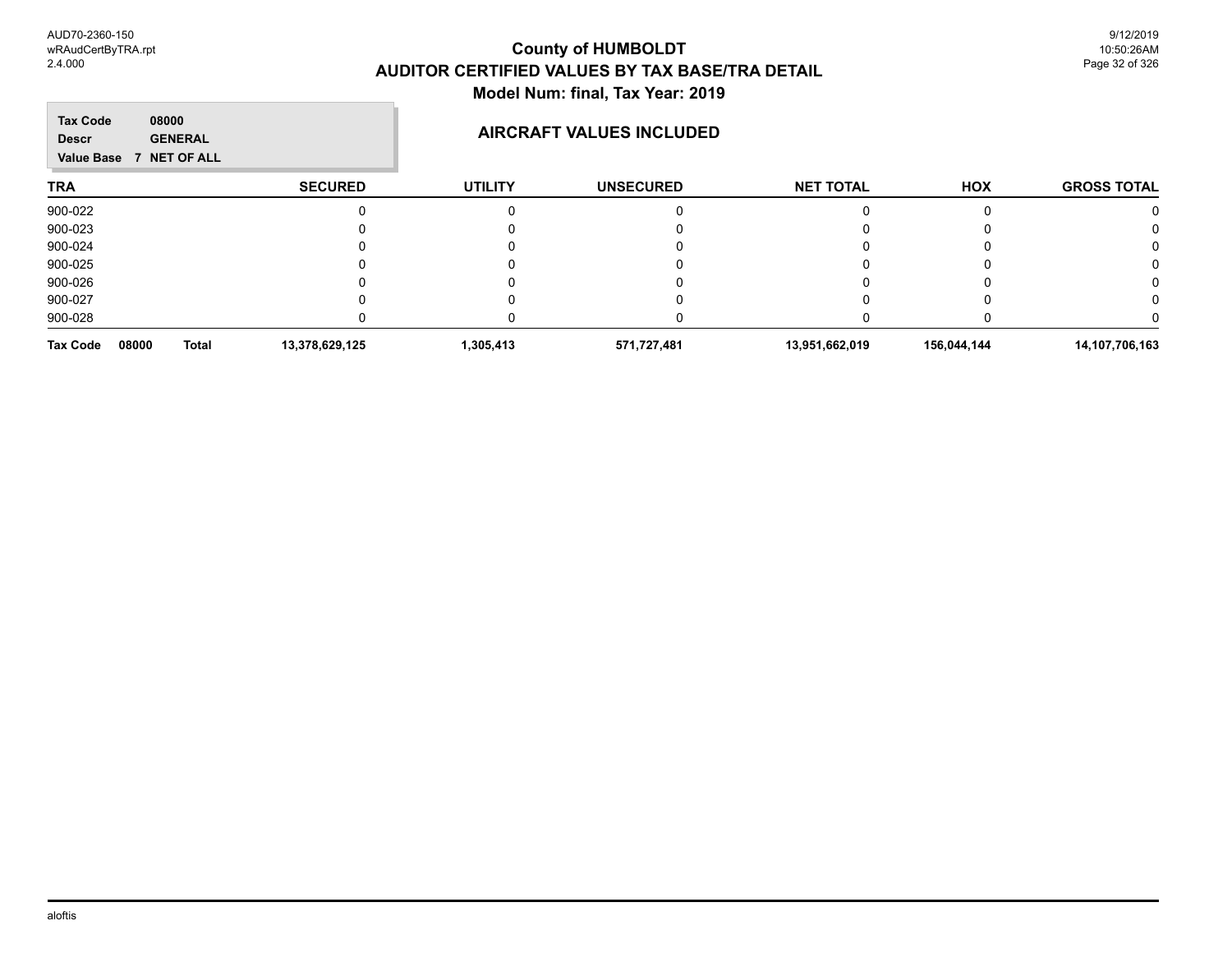#### **TRA SECURED UTILITY UNSECURED HOX Tax Code Value Base 7 NET OF ALL 08100 GROSS TOTAL NET TOTAL Descr COUNTY ROADS COUNTY ROADS** 002-000 79,787,579 0 2,743,498 82,531,077 1,582,443 84,113,520 002-002 756,660 0 247,350 1,004,010 0 1,004,010 002-006 0 0 0 0 0 0 004-000 169,355,966 0 4,572,371 173,928,337 2,219,000 176,147,337 005-006 108,153,572 0 13,169,771 121,323,343 1,447,600 122,770,943 051-001 3,001,076 0 170,540 3,171,616 14,000 3,185,616 051-002 20,572,884 0 137,137 20,710,021 224,000 20,934,021 051-003 0 0 0 0 0 0 051-004 8,691,272 0 621,050 9,312,322 28,000 9,340,322 051-005 0 0 0 0 0 0 051-006 27,562 0 0 27,562 0 27,562 051-007 15,147,551 0 2,027,484 17,175,035 175,000 17,350,035 051-008 30,246,404 0 272,609 30,519,013 539,000 31,058,013 051-009 22,362,364 0 34,970 22,397,334 224,000 22,621,334 051-010 1,598,772 0 1,653,580 3,252,352 7,000 3,259,352 051-011 4,765,318 14,133 190,980 4,970,431 49,000 5,019,431 051-012 5,443,418 0 959,790 6,403,208 35,000 6,438,208 051-013 27,900 0 0 27,900 0 27,900 051-014 16,216,304 0 222,040 16,438,344 231,000 16,669,344 051-015 1,889,394 0 0 1,889,394 0 1,889,394 051-016 45,810 0 0 45,810 0 45,810 051-017 61,237,154 0 2,282,795 63,519,949 665,000 64,184,949 051-018 7,182,266 0 26,790 7,209,056 119,000 7,328,056 051-019 3,426 0 0 3,426 0 3,426 051-020 1,604,731 0 0 1,604,731 0 1,604,731 051-021 0 0 0 0 0 0 053-001 0 0 0 0 0 0 053-002 1,316,276 0 0 1,316,276 14,000 1,330,276

053-003 104,521 0 0 104,521 0 104,521 053-004 552,098 0 0 552,098 0 552,098 053-005 165,870 0 165,870 0 165,870 053-006 5,684,008 0 30,979 5,714,987 42,000 5,756,987 053-007 396,643 0 442,234 838,877 0 838,877 053-008 13,538,188 0 111,760 13,649,948 189,000 13,838,948 053-009 35,820,639 0 75,947 35,896,586 612,488 36,509,074 053-010 189,866 0 170,514 360,380 0 360,380 053-011 1,299,795 0 0 1,299,795 14,000 1,313,795 053-013 10,377,039 0 10,471,049 119,000 10,590,049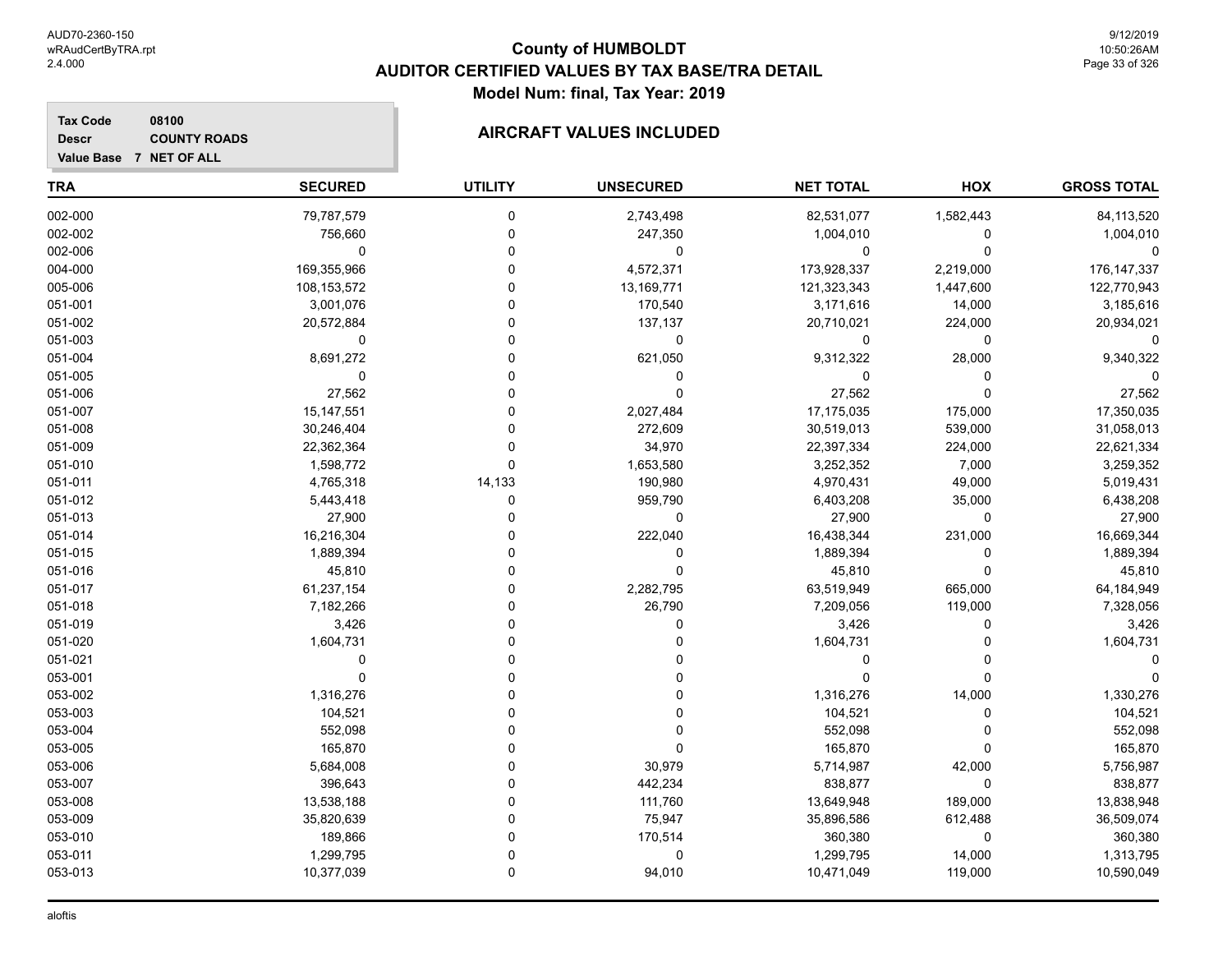#### **Tax Code 08100 Descr**

### **COUNTY ROADS**

| Value Base 7 NET OF ALL |                |                |                  |                  | HOX         | <b>GROSS TOTAL</b> |  |
|-------------------------|----------------|----------------|------------------|------------------|-------------|--------------------|--|
| <b>TRA</b>              | <b>SECURED</b> | <b>UTILITY</b> | <b>UNSECURED</b> | <b>NET TOTAL</b> |             |                    |  |
| 053-014                 | 0              | 0              | 0                | 0                | $\mathbf 0$ |                    |  |
| 053-015                 | 6,160,029      | 0              | 47,530           | 6,207,559        | 161,000     | 6,368,559          |  |
| 053-016                 | 602,530        | $\Omega$       | $\mathbf 0$      | 602,530          | 0           | 602,530            |  |
| 053-017                 | 18,253,961     | O              | 26,770           | 18,280,731       | 252,000     | 18,532,731         |  |
| 053-018                 | 748,651        | C              | 3,999            | 752,650          | 7,000       | 759,650            |  |
| 053-019                 | 765,074        |                | 11,380           | 776,454          | 0           | 776,454            |  |
| 053-020                 | 6,667,993      | O              | 139,420          | 6,807,413        | 56,000      | 6,863,413          |  |
| 053-021                 | $\Omega$       | O              | 0                | 0                | $\Omega$    |                    |  |
| 053-024                 | $\mathbf 0$    | 0              | 0                | 0                | $\mathbf 0$ |                    |  |
| 053-025                 | 3,983,917      | 0              | 10,720           | 3,994,637        | 137,120     | 4,131,757          |  |
| 053-026                 | 387,605        | 0              | 13,580           | 401,185          | 0           | 401,185            |  |
| 053-028                 | 11,982,748     | 0              | 46,340           | 12,029,088       | 140,000     | 12,169,088         |  |
| 053-029                 | 381,222        | C              | 33,476           | 414,698          | $\mathbf 0$ | 414,698            |  |
| 053-030                 | 222,902        | O              | $\mathbf 0$      | 222,902          | 7,000       | 229,902            |  |
| 056-000                 | 9,427,369      | 0              | 13,650           | 9,441,019        | 42,000      | 9,483,019          |  |
| 056-001                 | 22,291,924     | 0              | 34,390           | 22,326,314       | 161,000     | 22,487,314         |  |
| 056-002                 | 68,852,517     | $\Omega$       | 419,385          | 69,271,902       | 490,525     | 69,762,427         |  |
| 056-003                 | 12,466,886     | 0              | 24,610           | 12,491,496       | 112,000     | 12,603,496         |  |
| 057-000                 | 14,780,486     | 0              | 47,339,836       | 62,120,322       | 14,000      | 62,134,322         |  |
| 057-001                 | 12,799,770     | 0              | 806,423          | 13,606,193       | 56,000      | 13,662,193         |  |
| 057-002                 | 25,578,121     | 0              | 326,300          | 25,904,421       | 397,600     | 26,302,021         |  |
| 057-003                 | 163,777        | O              | 0                | 163,777          | 0           | 163,777            |  |
| 057-004                 | 17,523,692     |                | 104,657          | 17,628,349       | 70,000      | 17,698,349         |  |
| 057-006                 | 44,651,435     | C              | 379,644          | 45,031,079       | 691,600     | 45,722,679         |  |
| 057-008                 | 7,477,443      | O              | 9,562,910        | 17,040,353       | 14,000      | 17,054,353         |  |
| 057-009                 | 33,774,176     | $\Omega$       | 942,932          | 34,717,108       | 497,000     | 35,214,108         |  |
| 060-000                 | 156,213,422    | 0              | 2,682,570        | 158,895,992      | 714,000     | 159,609,992        |  |
| 071-000                 | 15,012,003     | 0              | 75,212           | 15,087,215       | 87,915      | 15, 175, 130       |  |
| 071-001                 | 22,996,121     | 52,580         | 1,561,686        | 24,610,387       | 294,000     | 24,904,387         |  |
| 071-002                 | 46,340,689     | 0              | 1,215,150        | 47,555,839       | 775,600     | 48,331,439         |  |
| 071-003                 | 20,233         | 0              | 0                | 20,233           | $\mathbf 0$ | 20,233             |  |
| 071-004                 | 4,191,269      |                | 1,578,830        | 5,770,099        | 91,000      | 5,861,099          |  |
| 073-001                 | 497,391        | 0              | 0                | 497,391          | $\mathbf 0$ | 497,391            |  |
| 073-002                 | 650,681        | 0              | 0                | 650,681          | $\Omega$    | 650,681            |  |
| 073-003                 | 9,203,847      | $\Omega$       | 60,880           | 9,264,727        | 147,000     | 9,411,727          |  |
| 073-004                 | 428,891,283    | $\Omega$       | 8,129,952        | 437,021,235      | 7,030,800   | 444,052,035        |  |
| 073-005                 | 24,940,195     | $\Omega$       | 68,920           | 25,009,115       | 418,600     | 25,427,715         |  |

073-006 143,049 0 0 143,049 0 143,049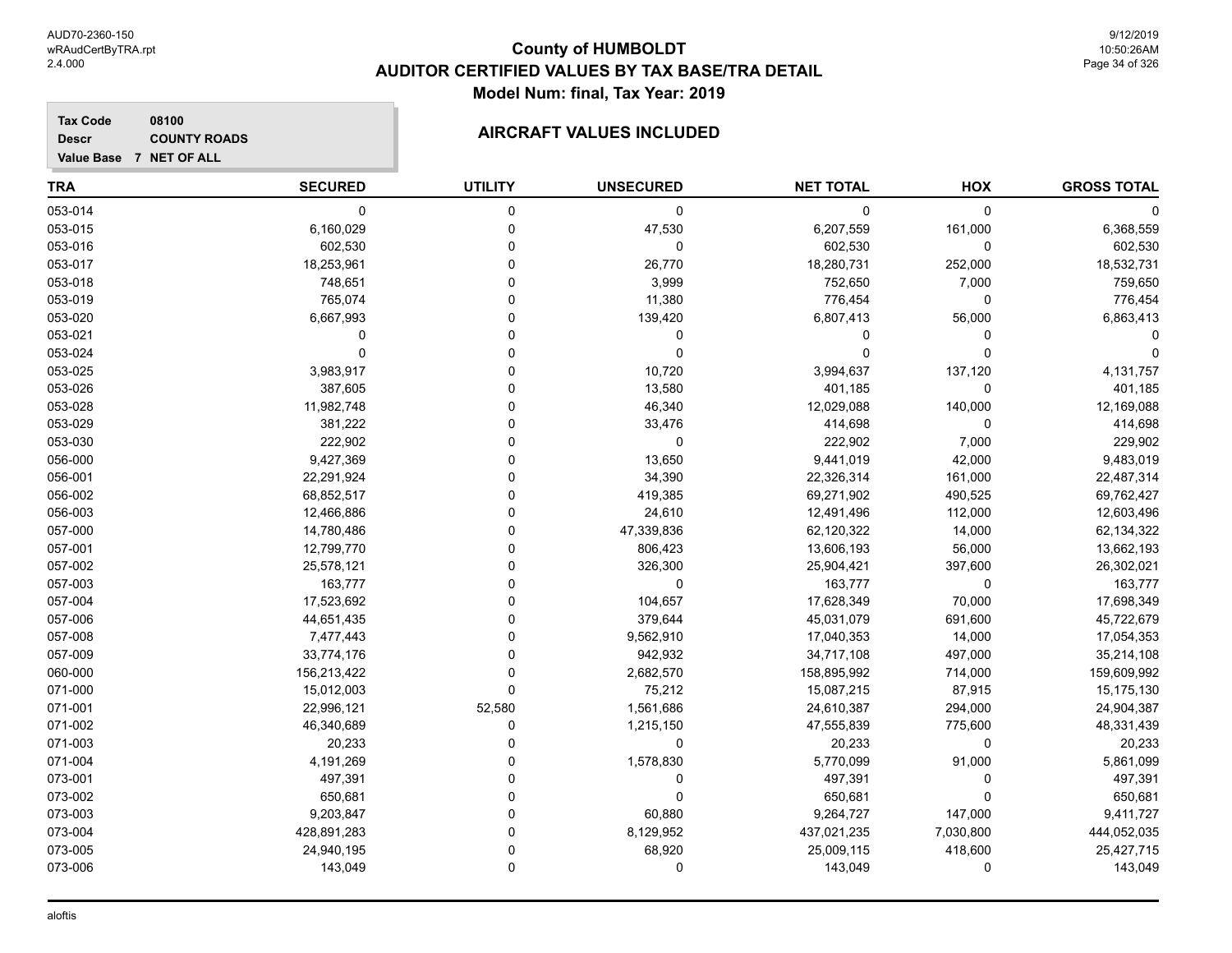**Value Base 7 NET OF ALL**

### **County of HUMBOLDT AUDITOR CERTIFIED VALUES BY TAX BASE/TRA DETAIL Model Num: final, Tax Year: 2019**

9/12/2019 10:50:26AM Page 35 of 326

#### **Tax Code 08100 Descr**

### **COUNTY ROADS COUNTY ROADS**

| TRA     | <b>SECURED</b> | <b>UTILITY</b> | <b>UNSECURED</b> | <b>NET TOTAL</b> | HOX       | <b>GROSS TOTAL</b> |
|---------|----------------|----------------|------------------|------------------|-----------|--------------------|
| 074-001 | 1,254,248      | 0              | 0                | 1,254,248        | 28,000    | 1,282,248          |
| 074-002 | 111,411,232    | 0              | 843,874          | 112,255,106      | 1,556,554 | 113,811,660        |
| 074-003 | 95,450         |                | 0                | 95,450           | 0         | 95,450             |
| 074-004 | 27,540         |                | $\Omega$         | 27,540           | $\Omega$  | 27,540             |
| 074-005 | 41,182,358     |                | 214,200          | 41,396,558       | 728,000   | 42,124,558         |
| 074-006 | 197,005        |                | 0                | 197,005          | 7,000     | 204,005            |
| 074-007 | 410,958        |                | O                | 410,958          | $\Omega$  | 410,958            |
| 074-008 | 1,551,318      |                | 160,050          | 1,711,368        | 7,000     | 1,718,368          |
| 074-009 | 6,587,813      |                | 0                | 6,587,813        | 105,000   | 6,692,813          |
| 074-010 | 800,956        |                | 0                | 800,956          | 14,000    | 814,956            |
| 074-011 | 2,443,476      |                | 8,060            | 2,451,536        | 42,000    | 2,493,536          |
| 074-012 | 45,546,992     |                | 247,486          | 45,794,478       | 607,600   | 46,402,078         |
| 074-013 | 49,985,139     |                | 324,031          | 50,309,170       | 691,600   | 51,000,770         |
| 074-014 | 1,951,276      |                | 0                | 1,951,276        | 49,000    | 2,000,276          |
| 074-015 | 7,366          |                | 0                | 7,366            | 0         | 7,366              |
| 074-016 | $\mathbf 0$    |                |                  | $\mathbf 0$      | $\Omega$  |                    |
| 075-001 | 7,300,651      |                | $\Omega$         | 7,300,651        | 28,000    | 7,328,651          |
| 075-002 | 3,578,614      |                | 4,740            | 3,583,354        | 49,000    | 3,632,354          |
| 075-003 | 46,800         |                | 0                | 46,800           | O         | 46,800             |
| 075-004 | 278,840        |                | 0                | 278,840          | ∩         | 278,840            |
| 075-005 | 478,440        |                | 0                | 478,440          | O         | 478,440            |
| 075-006 | 31,122,610     |                | 173,037          | 31,295,647       | 469,000   | 31,764,647         |
| 076-001 | 20,528,616     |                | 1,288,995        | 21,817,611       | 63,000    | 21,880,611         |
| 076-002 | 53,791,796     |                | 1,021,719        | 54,813,515       | 511,000   | 55,324,515         |
| 077-001 | 2,807,175      |                | 81,110           | 2,888,285        | 35,000    | 2,923,285          |
| 077-002 | 11,934,311     |                | 61,920           | 11,996,231       | 189,000   | 12,185,231         |
| 077-003 | $\Omega$       |                | $\mathbf 0$      | $\Omega$         | $\Omega$  |                    |
| 077-004 | 12,093,578     |                | 12,240           | 12,105,818       | 175,000   | 12,280,818         |
| 077-005 | 598,046        |                | $\mathbf 0$      | 598,046          | 0         | 598,046            |
| 077-006 | 150,484,479    | 0              | 442,080          | 150,926,559      | 2,986,577 | 153,913,136        |
| 077-007 | 8,834,119      | $\Omega$       | 887,050          | 9,721,169        | 63,000    | 9,784,169          |
| 077-008 | 19,639,700     | 376,860        | 810,179          | 20,826,739       | 203,000   | 21,029,739         |
| 077-009 | 0              | 0              | 144,561          | 144,561          | 0         | 144,561            |
| 077-010 | 25,957,925     |                | 182,940          | 26,140,865       | 343,000   | 26,483,865         |
| 077-011 | 794,878        |                | $\Omega$         | 794,878          | $\Omega$  | 794,878            |
| 077-012 | 10,622,431     |                | 68,320           | 10,690,751       | 168,000   | 10,858,751         |
| 077-013 | 22,856,603     |                | 196,643          | 23,053,246       | 265,440   | 23,318,686         |
| 077-014 | 0              | O              | 0                | O                | 0         |                    |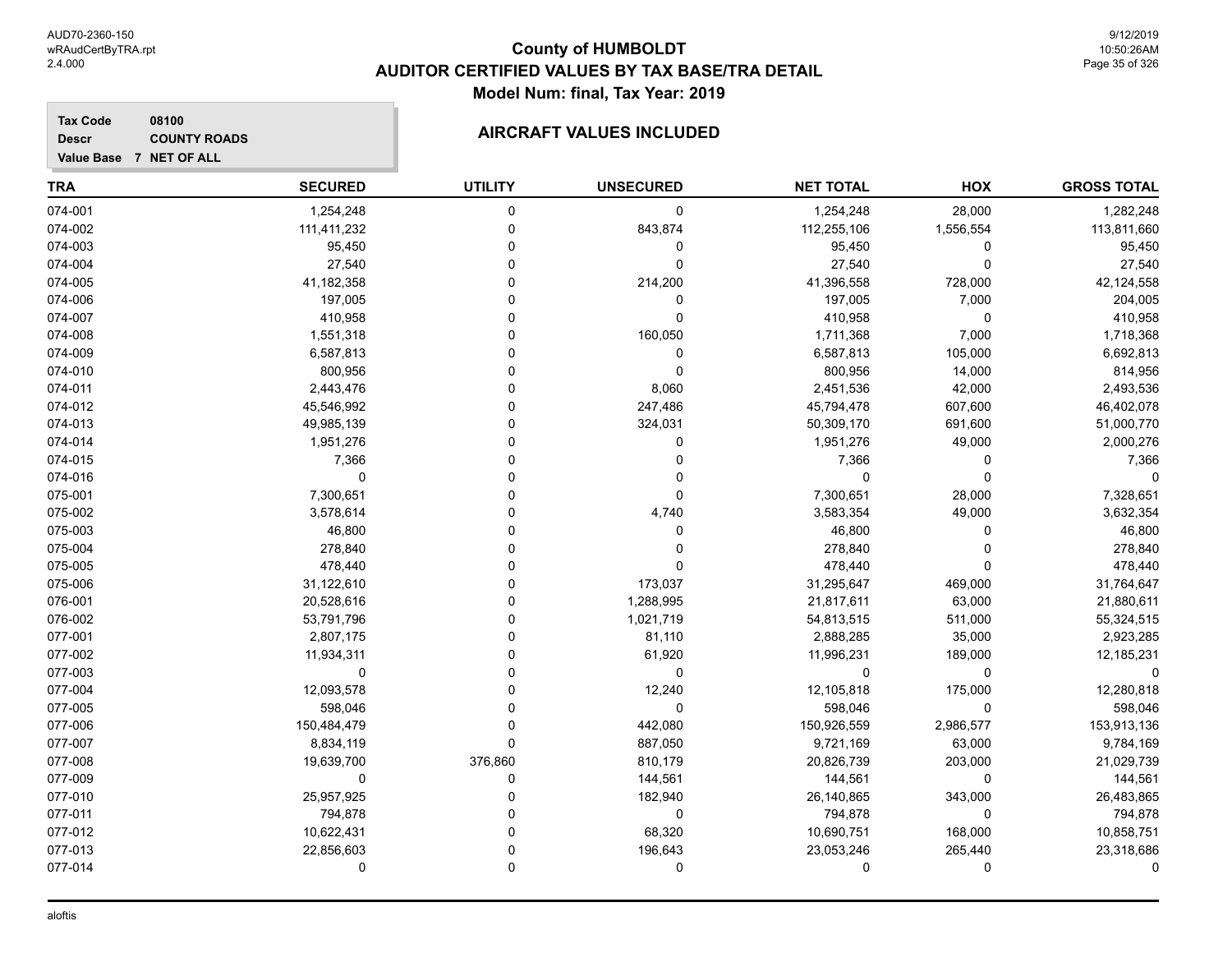**GROSS TOTAL**

## **TRA SECURED UTILITY UNSECURED HOX Tax Code Value Base 7 NET OF ALL 08100 NET TOTAL Descr COUNTY ROADS COUNTY ROADS** 077-015 4,707,427 0 277,603 4,985,030 49,000 5,034,030 077-016 2,419,716 0 823,477 3,243,193 0 3,243,193 077-017 2,337,362 0 44,998 2,382,360 7,000 2,389,360

| 5,608,150<br>91,000<br>5,699,150<br>2,607,034<br>14,000<br>2,621,034<br>6,060,405<br>5,983,405<br>77,000<br>224,145<br>224,145<br>0<br>48,600<br>48,600<br>0<br>201,328<br>194,328<br>7,000<br>250,318,694<br>255,074,950<br>4,756,256<br>693,156<br>693,156<br>0<br>5,606,366<br>21,000<br>5,627,366<br>0<br>0<br>0<br>3,943,704<br>42,000<br>3,985,704<br>$\Omega$<br>$\Omega$<br>4,370,240<br>4,300,240<br>70,000<br>410,000<br>403,000<br>7,000<br>1,445,079<br>1,431,079<br>14,000<br>2,184,042<br>35,000<br>2,219,042<br>89,176<br>89,176<br>$\Omega$<br>44,426,014<br>823,200<br>45,249,214<br>20,116,473<br>329,000<br>20,445,473<br>4,600,291<br>4,600,291<br>$\Omega$<br>6,618,823<br>21,000<br>6,639,823<br>1,301,622<br>1,301,622<br>31,379<br>31,379<br>70,404<br>70,404<br>378,576,214<br>4,775,400<br>383,351,614<br>7,000<br>457,980<br>450,980<br>$\Omega$<br>0<br>0<br>7,417,628<br>168,000<br>7,585,628<br>631,584<br>631,584<br>1,264,412<br>1,264,412<br>19,001<br>19,001 |          |              |        |             |         |
|------------------------------------------------------------------------------------------------------------------------------------------------------------------------------------------------------------------------------------------------------------------------------------------------------------------------------------------------------------------------------------------------------------------------------------------------------------------------------------------------------------------------------------------------------------------------------------------------------------------------------------------------------------------------------------------------------------------------------------------------------------------------------------------------------------------------------------------------------------------------------------------------------------------------------------------------------------------------------------------------|----------|--------------|--------|-------------|---------|
|                                                                                                                                                                                                                                                                                                                                                                                                                                                                                                                                                                                                                                                                                                                                                                                                                                                                                                                                                                                                |          | 37,120       |        | 5,571,030   | 077-018 |
|                                                                                                                                                                                                                                                                                                                                                                                                                                                                                                                                                                                                                                                                                                                                                                                                                                                                                                                                                                                                |          | $\Omega$     |        | 2,607,034   | 077-019 |
|                                                                                                                                                                                                                                                                                                                                                                                                                                                                                                                                                                                                                                                                                                                                                                                                                                                                                                                                                                                                |          | 10,637       |        | 5,972,768   | 077-020 |
|                                                                                                                                                                                                                                                                                                                                                                                                                                                                                                                                                                                                                                                                                                                                                                                                                                                                                                                                                                                                |          | O            |        | 224,145     | 077-021 |
|                                                                                                                                                                                                                                                                                                                                                                                                                                                                                                                                                                                                                                                                                                                                                                                                                                                                                                                                                                                                |          |              |        | 48,600      | 077-022 |
|                                                                                                                                                                                                                                                                                                                                                                                                                                                                                                                                                                                                                                                                                                                                                                                                                                                                                                                                                                                                |          |              |        | 194,328     | 077-023 |
|                                                                                                                                                                                                                                                                                                                                                                                                                                                                                                                                                                                                                                                                                                                                                                                                                                                                                                                                                                                                |          | 3,457,168    |        | 246,861,526 | 077-024 |
|                                                                                                                                                                                                                                                                                                                                                                                                                                                                                                                                                                                                                                                                                                                                                                                                                                                                                                                                                                                                |          | 402,538      |        | 290,618     | 077-025 |
|                                                                                                                                                                                                                                                                                                                                                                                                                                                                                                                                                                                                                                                                                                                                                                                                                                                                                                                                                                                                |          |              | 99,925 | 5,506,441   | 077-026 |
|                                                                                                                                                                                                                                                                                                                                                                                                                                                                                                                                                                                                                                                                                                                                                                                                                                                                                                                                                                                                |          |              |        | U           | 077-027 |
|                                                                                                                                                                                                                                                                                                                                                                                                                                                                                                                                                                                                                                                                                                                                                                                                                                                                                                                                                                                                |          | 36,330       |        | 3,907,374   | 077-028 |
|                                                                                                                                                                                                                                                                                                                                                                                                                                                                                                                                                                                                                                                                                                                                                                                                                                                                                                                                                                                                |          | $\Omega$     |        | $\Omega$    | 077-029 |
|                                                                                                                                                                                                                                                                                                                                                                                                                                                                                                                                                                                                                                                                                                                                                                                                                                                                                                                                                                                                |          | 13,650       |        | 4,286,590   | 077-030 |
|                                                                                                                                                                                                                                                                                                                                                                                                                                                                                                                                                                                                                                                                                                                                                                                                                                                                                                                                                                                                |          | $\Omega$     |        | 403,000     | 077-031 |
|                                                                                                                                                                                                                                                                                                                                                                                                                                                                                                                                                                                                                                                                                                                                                                                                                                                                                                                                                                                                |          |              |        | 1,431,079   | 077-032 |
|                                                                                                                                                                                                                                                                                                                                                                                                                                                                                                                                                                                                                                                                                                                                                                                                                                                                                                                                                                                                |          | 14,801       |        | 2,169,241   | 077-033 |
|                                                                                                                                                                                                                                                                                                                                                                                                                                                                                                                                                                                                                                                                                                                                                                                                                                                                                                                                                                                                |          | 89,176       |        | O           | 081-001 |
|                                                                                                                                                                                                                                                                                                                                                                                                                                                                                                                                                                                                                                                                                                                                                                                                                                                                                                                                                                                                |          | 963,920      |        | 43,462,094  | 081-002 |
|                                                                                                                                                                                                                                                                                                                                                                                                                                                                                                                                                                                                                                                                                                                                                                                                                                                                                                                                                                                                |          | 1,867,480    |        | 18,248,993  | 081-003 |
|                                                                                                                                                                                                                                                                                                                                                                                                                                                                                                                                                                                                                                                                                                                                                                                                                                                                                                                                                                                                |          | $\Omega$     |        | 4,600,291   | 081-004 |
|                                                                                                                                                                                                                                                                                                                                                                                                                                                                                                                                                                                                                                                                                                                                                                                                                                                                                                                                                                                                |          | 828,580      |        | 5,790,243   | 081-005 |
|                                                                                                                                                                                                                                                                                                                                                                                                                                                                                                                                                                                                                                                                                                                                                                                                                                                                                                                                                                                                |          |              |        | 1,301,622   | 081-006 |
|                                                                                                                                                                                                                                                                                                                                                                                                                                                                                                                                                                                                                                                                                                                                                                                                                                                                                                                                                                                                |          |              |        | 31,379      | 081-007 |
|                                                                                                                                                                                                                                                                                                                                                                                                                                                                                                                                                                                                                                                                                                                                                                                                                                                                                                                                                                                                |          |              |        | 70,404      | 081-008 |
|                                                                                                                                                                                                                                                                                                                                                                                                                                                                                                                                                                                                                                                                                                                                                                                                                                                                                                                                                                                                |          | 11,083,081   |        | 367,493,133 | 081-009 |
|                                                                                                                                                                                                                                                                                                                                                                                                                                                                                                                                                                                                                                                                                                                                                                                                                                                                                                                                                                                                |          | 9,090        |        | 441,890     | 081-010 |
|                                                                                                                                                                                                                                                                                                                                                                                                                                                                                                                                                                                                                                                                                                                                                                                                                                                                                                                                                                                                |          | $\mathbf{0}$ |        | $\Omega$    | 081-011 |
|                                                                                                                                                                                                                                                                                                                                                                                                                                                                                                                                                                                                                                                                                                                                                                                                                                                                                                                                                                                                |          | 108,080      |        | 7,309,548   | 081-012 |
|                                                                                                                                                                                                                                                                                                                                                                                                                                                                                                                                                                                                                                                                                                                                                                                                                                                                                                                                                                                                |          | 463,008      |        | 168,576     | 081-013 |
|                                                                                                                                                                                                                                                                                                                                                                                                                                                                                                                                                                                                                                                                                                                                                                                                                                                                                                                                                                                                |          | 532,186      |        | 732,226     | 081-014 |
|                                                                                                                                                                                                                                                                                                                                                                                                                                                                                                                                                                                                                                                                                                                                                                                                                                                                                                                                                                                                |          |              |        | 19,001      | 081-015 |
|                                                                                                                                                                                                                                                                                                                                                                                                                                                                                                                                                                                                                                                                                                                                                                                                                                                                                                                                                                                                | $\Omega$ |              |        | $\Omega$    | 081-016 |
| 132,739,168<br>130,215,598<br>2,523,570                                                                                                                                                                                                                                                                                                                                                                                                                                                                                                                                                                                                                                                                                                                                                                                                                                                                                                                                                        |          | 570,180      |        | 129,645,418 | 081-017 |
| 424,342<br>7,000<br>431,342                                                                                                                                                                                                                                                                                                                                                                                                                                                                                                                                                                                                                                                                                                                                                                                                                                                                                                                                                                    |          |              |        | 424,342     | 081-018 |
| 7,000<br>429,436<br>422,436                                                                                                                                                                                                                                                                                                                                                                                                                                                                                                                                                                                                                                                                                                                                                                                                                                                                                                                                                                    |          |              |        | 422,436     | 081-019 |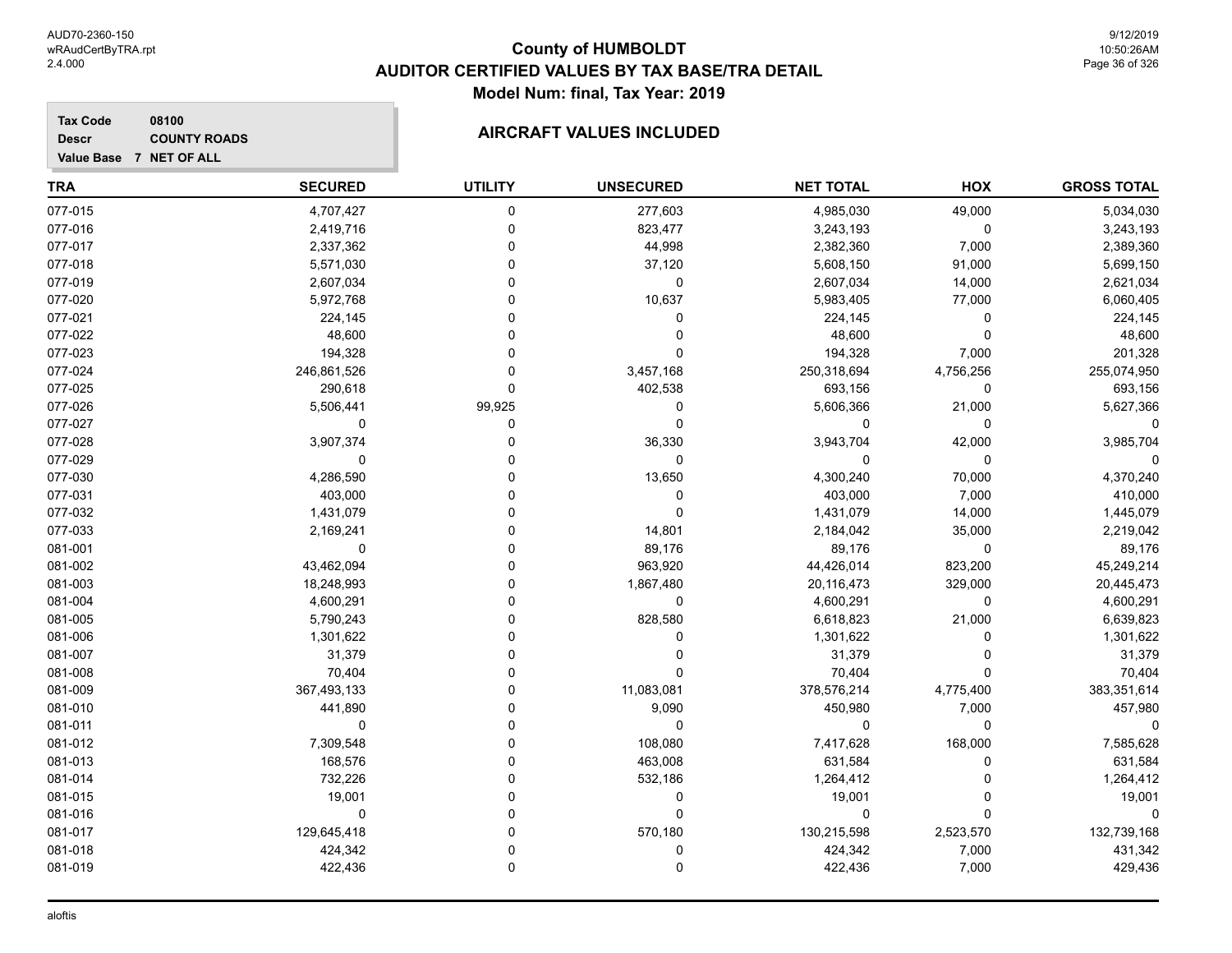9/12/2019 10:50:26AM Page 37 of 326

#### **TRA SECURED UTILITY UNSECURED HOX Tax Code Value Base 7 NET OF ALL 08100 GROSS TOTAL NET TOTAL Descr COUNTY ROADS COUNTY ROADS** 081-020 1,133,435 0 0 1,133,435 7,000 1,140,435 081-021 10,266,456 0 10,266,456 168,000 10,434,456 081-022 11,807,218 0 28,590 11,835,808 182,000 12,017,808 081-023 9,269,273 0 0 9,269,273 119,000 9,388,273 081-024 4,695,243 0 19,950 4,715,193 42,000 4,757,193 081-025 0 0 0 0 0 0 081-026 0 0 0 0 0 0 081-027 0 0 0 0 0 0 081-028 0 0 0 0 0 0 081-029 0 0 0 0 0 0 081-030 0 0 0 0 0 0 081-031 0 0 0 0 0 0 081-032 0 0 0 0 0 0 081-033 0 0 0 0 0 0 081-034 0 0 0 0 0 0 081-035 0 0 0 0 0 0 081-036 0 0 0 0 0 0 081-037 0 0 0 0 0 0 081-038 0 0 0 0 0 0 081-039 0 0 0 0 0 0 081-040 0 0 0 0 0 0 081-041 0 0 0 0 0 0 081-042 0 0 0 0 0 0 081-043 0 0 0 0 0 0 081-044 0 0 0 0 0 0 081-045 0 0 0 0 0 0 081-046 0 0 0 0 0 0 081-047 0 0 0 0 0 0 081-048 0 0 0 0 0 0 081-049 0 0 0 0 0 0 081-050 0 0 0 0 0 0 081-051 0 0 0 0 0 0 081-052 0 0 0 0 0 0 081-053 0 0 0 0 0 0 081-054 0 0 0 0 0 0 081-055 0 0 0 0 0 0

081-056 0 0 0 0 0 0 081-057 0 0 0 0 0 0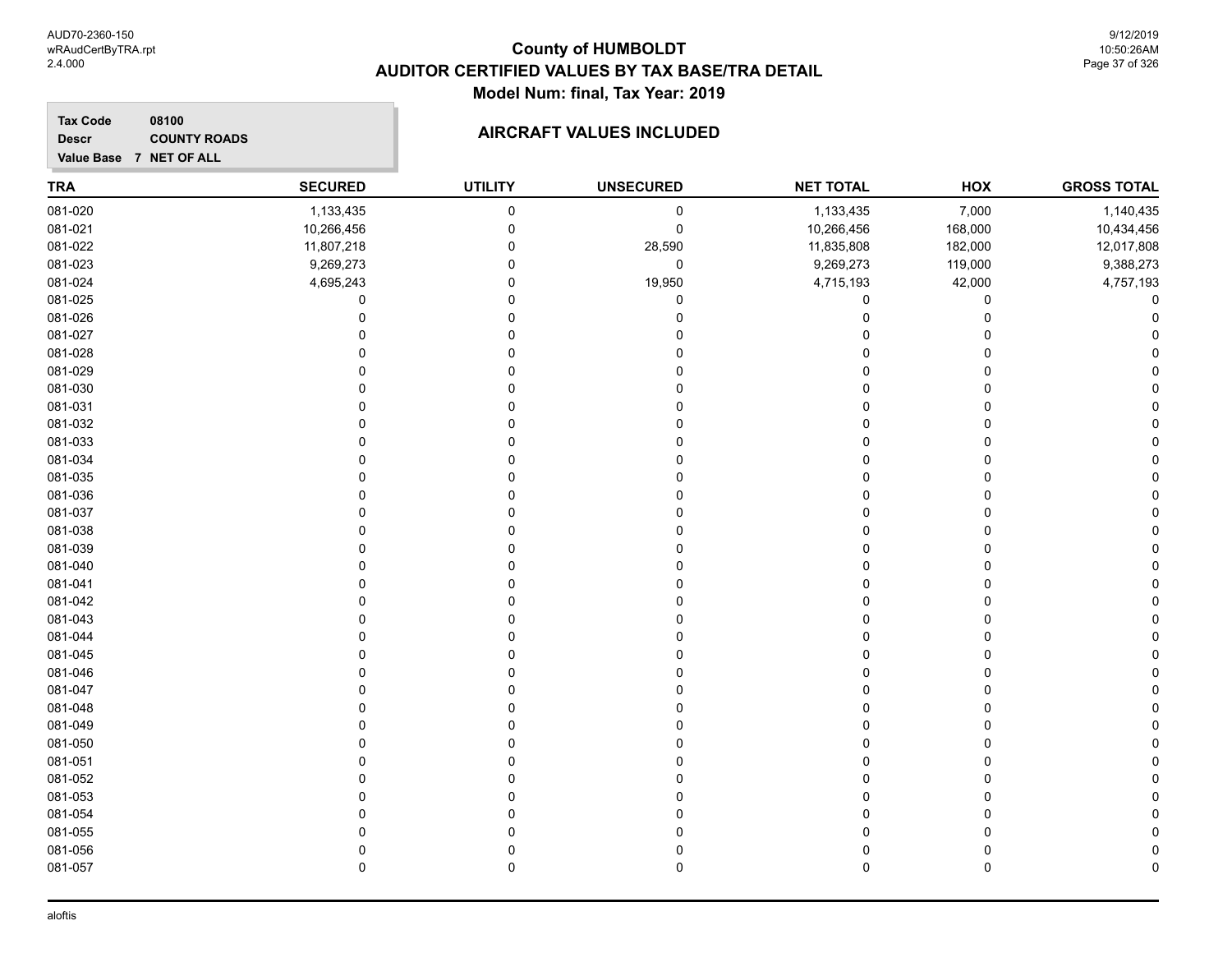**TRA SECURED UTILITY UNSECURED HOX Tax Code Value Base 7 NET OF ALL 08100 GROSS TOTAL NET TOTAL Descr COUNTY ROADS COUNTY ROADS** 081-058 0 0 0 0 0 0 081-059 0 0 0 0 0 0 081-060 0 0 0 0 0 0 081-061 0 0 13,660 13,660 0 13,660 081-062 0 0 0 0 0 0 081-063 0 0 0 0 0 0 081-064 0 0 0 0 0 0 081-065 0 0 0 0 0 0 081-066 2,917,817 0 0 2,917,817 0 2,917,817 081-067 0 0 0 0 0 0 081-068 0 0 0 0 0 0 081-069 0 0 0 0 0 0 081-070 0 0 0 0 0 0 081-071 0 0 0 0 0 0 081-072 0 0 0 0 0 0 081-073 0 0 0 0 0 0 081-074 0 0 0 0 0 0 081-075 0 0 0 0 0 0 081-076 0 0 0 0 0 0 081-077 0 0 0 0 0 0 081-078 0 0 0 0 0 0 081-079 0 0 0 0 0 0 081-080 0 0 0 0 0 0 081-081 0 0 0 0 0 0 081-082 0 0 0 0 0 0 081-083 0 0 0 0 0 0 081-084 0 0 0 0 0 0 081-085 0 0 0 0 0 0 081-086 0 0 0 0 0 0 081-087 0 0 0 0 0 0 083-000 21,275,444 0 1,138,153 22,413,597 231,000 22,644,597 083-001 106,982,640 0 7,128,994 114,111,634 665,000 114,776,634 083-002 43,322,731 0 1,902,909 45,225,640 203,000 45,428,640 083-003 360,165 0 0 360,165 0 360,165 083-004 3,672,946 0 20,180 3,693,126 7,000 3,700,126 083-005 23,767,078 0 2,403,760 26,170,838 224,000 26,394,838 083-006 4,679,363 0 5,420 4,684,783 77,000 4,761,783 083-007 2,722,301 0 0 2,722,301 35,000 2,757,301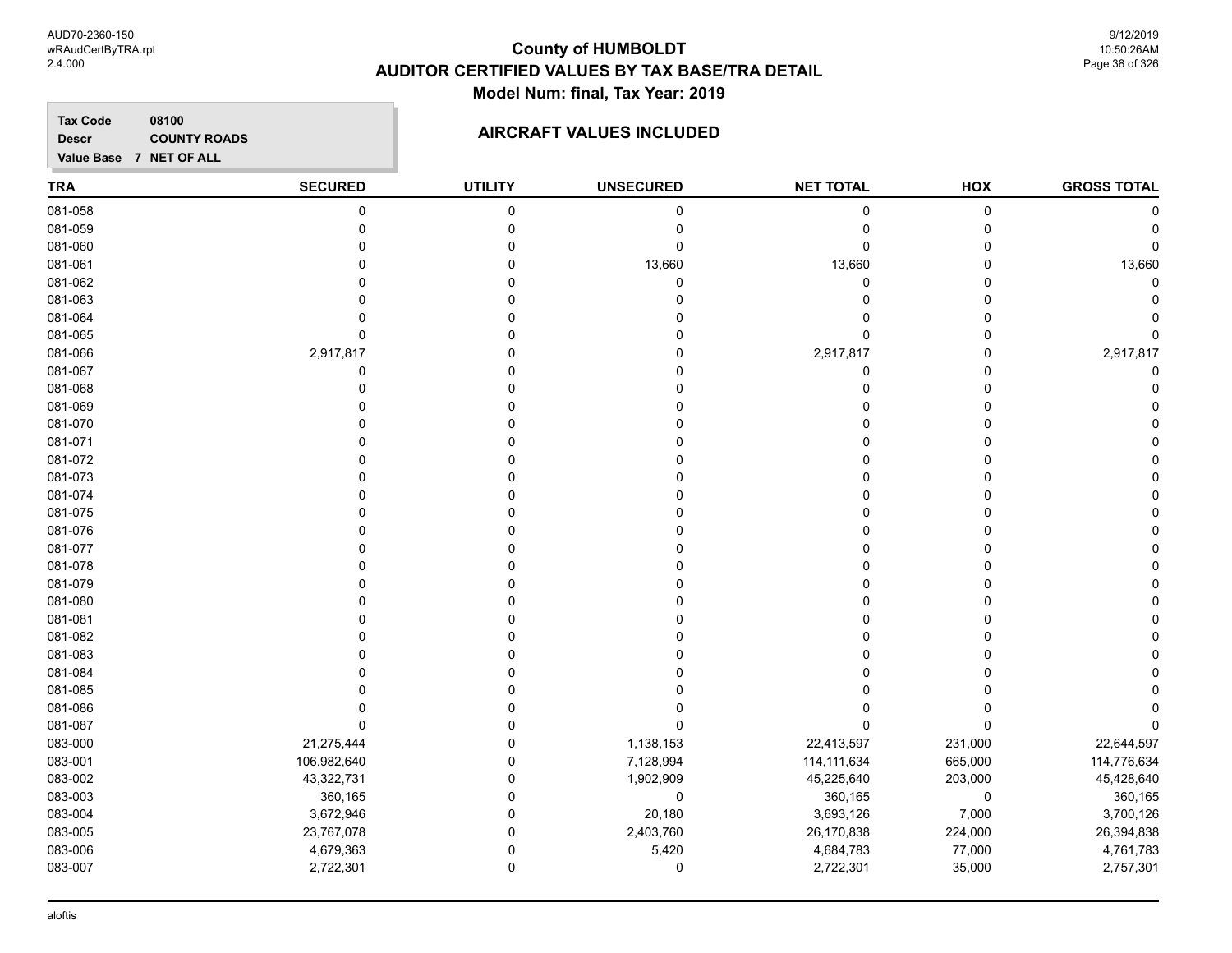9/12/2019 10:50:26AM Page 39 of 326

**GROSS TOTAL**

# **TRA SECURED UTILITY UNSECURED HOX Tax Code Value Base 7 NET OF ALL 08100 NET TOTAL Descr COUNTY ROADS** 083-008 16,802,001 0 495,823 17,297,824 218,020 17,515,844 085-000 104,052,581 0 800,499 104,853,080 1,603,000 106,456,080

| 085-001 | 7,348,821   |        | 38,620      | 7,387,441   | 84,000    | 7,471,441   |
|---------|-------------|--------|-------------|-------------|-----------|-------------|
| 088-001 |             |        | $\Omega$    | O           | $\Omega$  |             |
| 088-002 |             |        |             |             |           |             |
| 088-003 |             |        |             |             |           |             |
| 088-004 |             |        |             |             |           |             |
| 088-005 |             |        |             |             |           |             |
| 088-006 |             |        |             |             |           |             |
| 088-007 |             |        |             |             |           |             |
| 088-008 |             |        |             |             |           |             |
| 088-010 |             |        |             |             |           |             |
| 088-012 |             |        |             |             |           |             |
| 088-013 |             |        |             |             |           |             |
| 088-014 |             |        |             |             |           |             |
| 088-015 |             |        |             |             |           |             |
| 088-016 |             |        |             |             |           |             |
| 088-017 |             |        |             |             |           |             |
| 088-019 |             |        |             | O           |           |             |
| 095-001 | 51,724,666  |        | 618,874     | 52,343,540  | 322,000   | 52,665,540  |
| 100-001 | 3,503,592   |        | $\Omega$    | 3,503,592   | 0         | 3,503,592   |
| 100-002 | 28,108,719  |        | 3,055,110   | 31,163,829  | 287,000   | 31,450,829  |
| 100-003 | 20,656,967  |        | 800,376     | 21,457,343  | 356,000   | 21,813,343  |
| 100-004 | 802,182     |        | 0           | 802,182     | 0         | 802,182     |
| 100-005 | 8,263,990   | 40,500 | 40,820      | 8,345,310   | 70,000    | 8,415,310   |
| 100-006 | 179,410     |        | $\mathbf 0$ | 179,410     | 0         | 179,410     |
| 100-007 | 52,178,750  |        | 393,774     | 52,572,524  | 838,600   | 53,411,124  |
| 100-008 | 44,350,952  |        | 304,690     | 44,655,642  | 595,000   | 45,250,642  |
| 100-009 | 1,401,269   |        | $\Omega$    | 1,401,269   | 7,000     | 1,408,269   |
| 100-010 | 1,147,459   |        |             | 1,147,459   | 7,000     | 1,154,459   |
| 100-011 | 222,921     |        |             | 222,921     | 0         | 222,921     |
| 102-001 | 3,142,346   |        |             | 3,142,346   | 33,600    | 3,175,946   |
| 102-002 | 65,160      |        |             | 65,160      | 0         | 65,160      |
| 102-003 | 116,828,155 |        | 932,444     | 117,760,599 | 1,190,000 | 118,950,599 |
| 102-004 | 37,938      |        | $\Omega$    | 37,938      | $\Omega$  | 37,938      |
| 102-005 | 13,457,916  |        | 58,030      | 13,515,946  | 189,000   | 13,704,946  |
| 102-006 | 10,289,693  |        | 216,850     | 10,506,543  | 98,000    | 10,604,543  |
| 102-007 | 31,140      |        | 0           | 31,140      | 0         | 31,140      |
|         |             |        |             |             |           |             |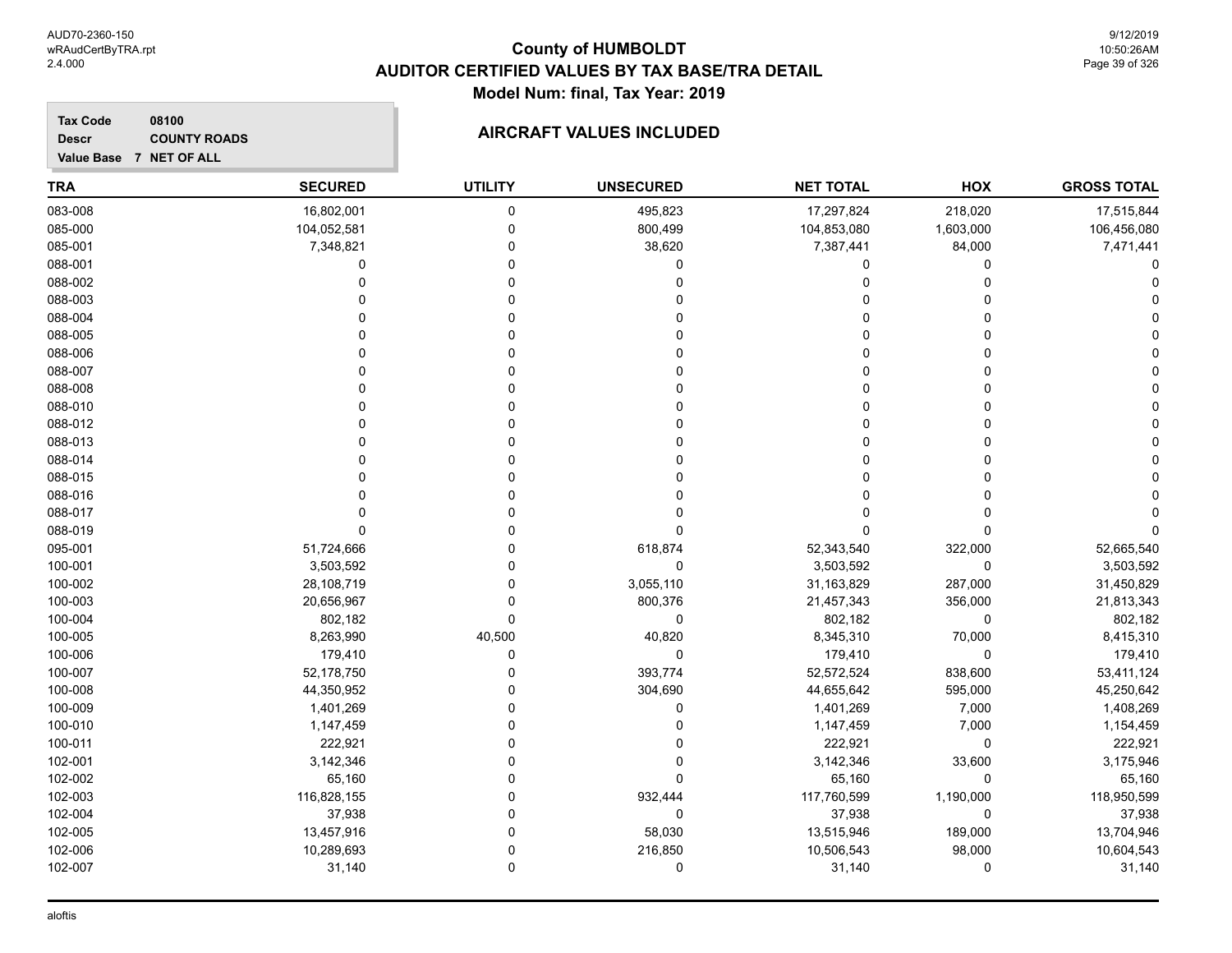9/12/2019 10:50:26AM Page 40 of 326

#### **Tax Code 08100 Descr**

# **COUNTY ROADS COUNTY ROADS**

**Value Base 7 NET OF ALL**

| <b>TRA</b> | <b>SECURED</b> | <b>UTILITY</b> | <b>UNSECURED</b> | <b>NET TOTAL</b> | HOX          | <b>GROSS TOTAL</b> |
|------------|----------------|----------------|------------------|------------------|--------------|--------------------|
| 102-008    | 101,604,916    | 0              | 379,394          | 101,984,310      | 1,414,000    | 103,398,310        |
| 102-009    | 30,060         | $\mathbf 0$    | $\mathbf 0$      | 30,060           | 0            | 30,060             |
| 102-010    | 5,902,326      | $\Omega$       | 0                | 5,902,326        | 56,000       | 5,958,326          |
| 102-011    | 12,481,791     | 0              | 4,290            | 12,486,081       | 84,000       | 12,570,081         |
| 102-012    | 0              | 0              | $\mathbf 0$      | 0                | 0            | $\Omega$           |
| 102-013    | 10,279         | $\Omega$       | $\mathbf 0$      | 10,279           | 0            | 10,279             |
| 103-000    | 33,515,957     | $\Omega$       | 212,434          | 33,728,391       | 406,000      | 34, 134, 391       |
| 103-001    | 94,767,574     | $\Omega$       | 455,395          | 95,222,969       | 259,000      | 95,481,969         |
| 103-002    | 1,796,660      | $\Omega$       | 0                | 1,796,660        | 28,000       | 1,824,660          |
| 103-003    | 687,600        | 0              | 0                | 687,600          | 7,000        | 694,600            |
| 103-004    | 118,038        | $\Omega$       | 0                | 118,038          | 0            | 118,038            |
| 103-005    | 8,634,599      | $\Omega$       | 3,820            | 8,638,419        | 224,000      | 8,862,419          |
| 103-006    | 9,283          | $\Omega$       | $\mathbf 0$      | 9,283            | 0            | 9,283              |
| 103-007    | 7,470          | $\Omega$       | $\Omega$         | 7,470            | 0            | 7,470              |
| 103-008    | 69,219,479     | 0              | 5,361,943        | 74,581,422       | 882,000      | 75,463,422         |
| 103-009    | $\Omega$       | $\Omega$       | 0                | 0                | 0            | ∩                  |
| 103-012    | $\Omega$       | $\Omega$       | $\mathbf 0$      | O                | $\mathbf{0}$ | $\Omega$           |
| 103-013    | 4,910,910      | $\Omega$       | 40,300           | 4,951,210        | 63,000       | 5,014,210          |
| 103-014    | 515,187        | $\Omega$       | 32,830           | 548,017          | 7,000        | 555,017            |
| 103-015    | 13,255,039     | 0              | 10,820           | 13,265,859       | 154,000      | 13,419,859         |
| 109-001    | 33,336,473     | 0              | 669,230          | 34,005,703       | 635,000      | 34,640,703         |
| 109-002    | 0              | 0              | $\mathbf 0$      | 0                | 0            | $\Omega$           |
| 109-003    | 1,646,973      | $\Omega$       | $\Omega$         | 1,646,973        | $\Omega$     | 1,646,973          |
| 109-004    | 19,740,888     | $\Omega$       | 324,790          | 20,065,678       | 35,000       | 20,100,678         |
| 109-005    | 7,613,795      | $\Omega$       | 540,090          | 8,153,885        | 0            | 8,153,885          |
| 109-006    | 71,285,499     | $\Omega$       | 1,202,486        | 72,487,985       | 656,600      | 73,144,585         |
| 109-007    | 29,430         | $\Omega$       | 0                | 29,430           | 7,000        | 36,430             |
| 109-008    | 52,733         | O              | <sup>0</sup>     | 52,733           | 0            | 52,733             |
| 109-010    | 0              | $\Omega$       | 0                | 0                | 0            | $\Omega$           |
| 109-011    | 169,651        | 0              |                  | 169,651          | 0            | 169,651            |
| 109-012    | 1,076,214      | 0              | $\Omega$         | 1,076,214        | 28,000       | 1,104,214          |
| 109-013    | 12,419,827     | $\Omega$       | 17,537           | 12,437,364       | 196,000      | 12,633,364         |
| 111-000    | 26,457,928     | $\Omega$       | 53,870           | 26,511,798       | 21,000       | 26,532,798         |
| 111-001    | 5,430,053      | $\Omega$       | 16,233           | 5,446,286        | 28,000       | 5,474,286          |
| 112-000    | 49,867,565     | $\Omega$       | 326,619          | 50,194,184       | 122,323      | 50,316,507         |
| 112-001    | 39,547,452     | $\Omega$       | 1,280,800        | 40,828,252       | 327,600      | 41,155,852         |
| 112-002    | 77,666,993     | 6,534          | 1,332,724        | 79,006,251       | 371,000      | 79,377,251         |
| 115-001    | 4,037,237      | $\mathbf 0$    | 394,564          | 4,431,801        | 7,000        | 4,438,801          |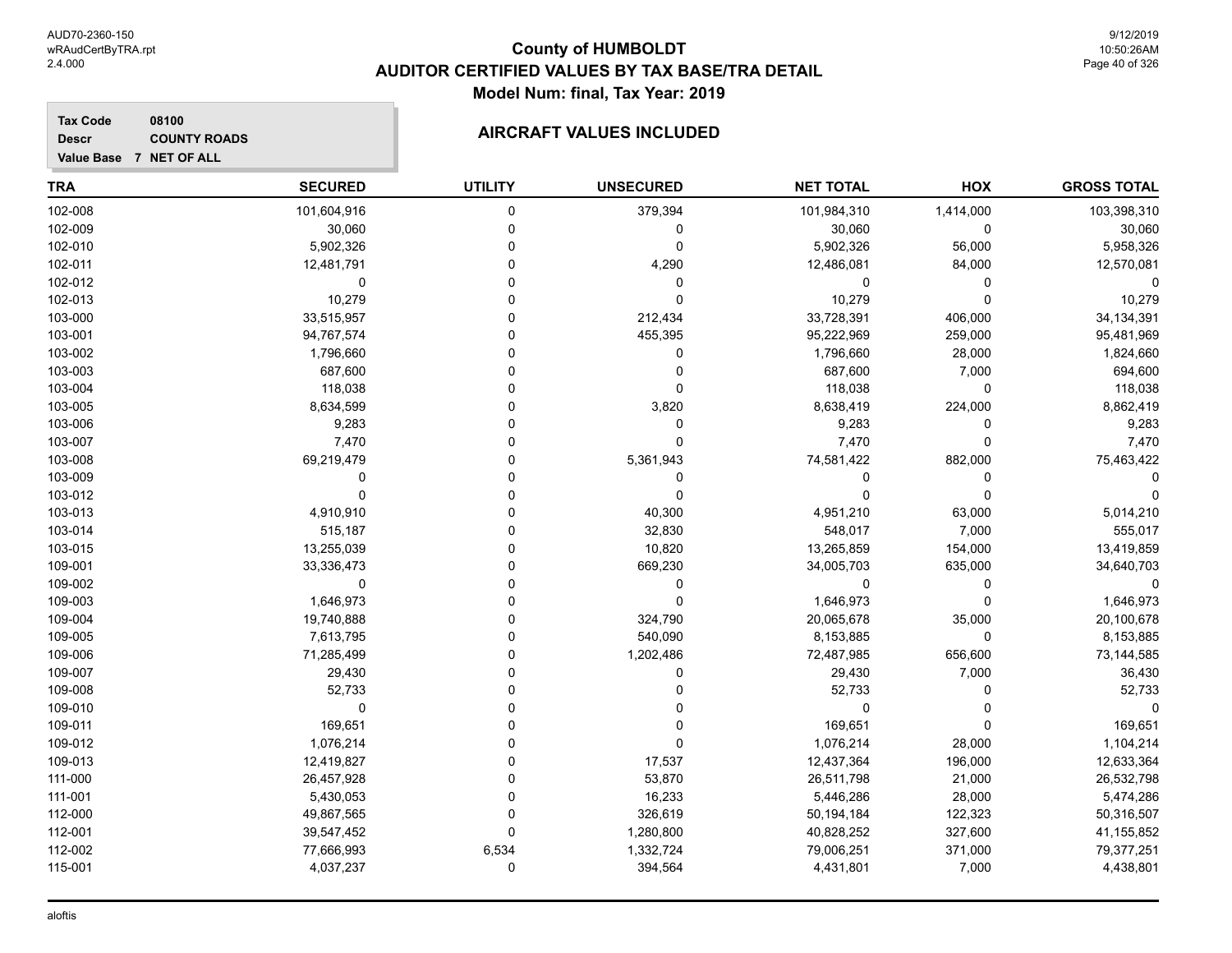**Descr**

# **County of HUMBOLDT AUDITOR CERTIFIED VALUES BY TAX BASE/TRA DETAIL Model Num: final, Tax Year: 2019**

#### **Value Base 7 NET OF ALL 08100 COUNTY ROADS COUNTY ROADS**

| TRA     | <b>SECURED</b> | <b>UTILITY</b> | <b>UNSECURED</b> | <b>NET TOTAL</b> | HOX         | <b>GROSS TOTAL</b> |
|---------|----------------|----------------|------------------|------------------|-------------|--------------------|
| 115-002 | 1,551,719,523  | $\Omega$       | 44,552,700       | 1,596,272,223    | 20,899,835  | 1,617,172,058      |
| 115-004 | 14,734,640     | $\Omega$       | 25,150           | 14,759,790       | 196,000     | 14,955,790         |
| 115-005 | 55,275         | 0              | $\mathbf 0$      | 55,275           | $\mathbf 0$ | 55,275             |
| 115-006 | 3,692,075      |                | 5,510            | 3,697,585        | 49,000      | 3,746,585          |
| 115-008 | 1,679,857      |                | 673,246          | 2,353,103        | 21,000      | 2,374,103          |
| 115-009 | 1,721,455      |                | 0                | 1,721,455        | 21,000      | 1,742,455          |
| 121-000 | 5,356,389      | U              | 53,300           | 5,409,689        | 42,000      | 5,451,689          |
| 121-001 | 2,094,688      | ŋ              | 221,188          | 2,315,876        | 14,000      | 2,329,876          |
| 121-002 | 4,134,846      | $\Omega$       | 2,090            | 4,136,936        | 28,000      | 4,164,936          |
| 121-003 | 19,802,968     | $\Omega$       | 365,630          | 20,168,598       | 238,000     | 20,406,598         |
| 121-004 | 2,082,461      | $\Omega$       | 2,044,489        | 4,126,950        | 0           | 4,126,950          |
| 123-001 | 10,553,831     | 31,799         | 275,348          | 10,860,978       | 0           | 10,860,978         |
| 123-002 | 44,573         | 0              | 0                | 44,573           | 0           | 44,573             |
| 123-003 | 0              | $\Omega$       | $\Omega$         | $\Omega$         | $\Omega$    | U                  |
| 123-004 | 24,527,406     | 76,062         | 6,142,066        | 30,745,534       | 196,000     | 30,941,534         |
| 123-005 | 4,179,195      | 0              | 0                | 4,179,195        | 35,000      | 4,214,195          |
| 123-006 | 12,775,254     | 0              | 4,677,457        | 17,452,711       | 0           | 17,452,711         |
| 123-007 | 0              |                | 0                | 0                | n           |                    |
| 123-008 | O              |                | 0                | $\Omega$         |             | 0                  |
| 123-009 | O              |                | 41,000           | 41,000           | n           | 41,000             |
| 131-001 | 38,633         |                | $\Omega$         | 38,633           | $\Omega$    | 38,633             |
| 131-002 | 6,269,846      |                | 154,933          | 6,424,779        | 35,000      | 6,459,779          |
| 131-003 | 3,844,802      | 0              | 3,320            | 3,848,122        | 28,000      | 3,876,122          |
| 131-007 | 5,278,222      |                | 33,470           | 5,311,692        | 84,000      | 5,395,692          |
| 132-001 | 0              | U              | $\Omega$         | 0                | $\Omega$    |                    |
| 132-002 | O              | $\Omega$       |                  | O                |             |                    |
| 132-003 |                | $\Omega$       |                  |                  |             |                    |
| 132-006 |                |                |                  |                  | n           |                    |
| 132-010 | O              |                | ∩                | U                | $\Omega$    |                    |
| 136-000 | 136,370,095    | 0              | 2,721,559        | 139,091,654      | 635,600     | 139,727,254        |
| 136-001 | 4,706,173      |                | 15,100           | 4,721,273        | 77,000      | 4,798,273          |
| 141-000 | 7,347,073      | 0              | 899,436          | 8,246,509        | 0           | 8,246,509          |
| 141-001 | 108,378,078    |                | 828,193          | 109,206,271      | 1,062,600   | 110,268,871        |
| 141-002 | 54,915,760     | 0              | 139,037          | 55,054,797       | 464,796     | 55,519,593         |
| 141-003 | 69,668,787     | U              | 74,814           | 69,743,601       | 959,000     | 70,702,601         |
| 156-001 | 731,517,866    | ∩              | 15,485,128       | 747,002,994      | 5,201,153   | 752,204,147        |
| 156-002 | 23,382,072     | $\Omega$       | 196,300          | 23,578,372       | 203,000     | 23,781,372         |
| 156-003 | 1,226,034      | $\Omega$       | $\mathbf 0$      | 1,226,034        | $\Omega$    | 1,226,034          |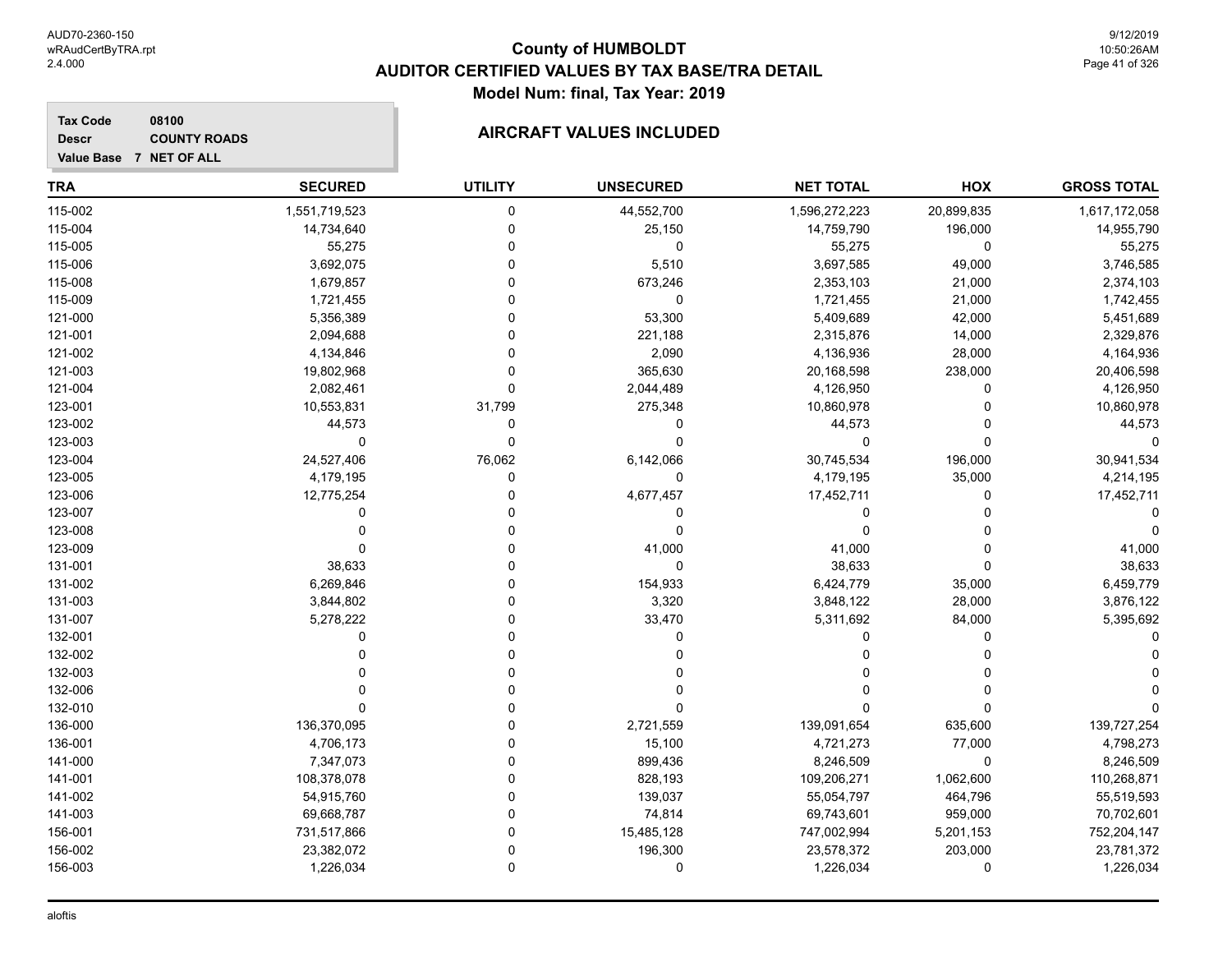#### **Tax Code 08100 Descr**

**COUNTY ROADS** 

| Value Base 7 NET OF ALL |                |                |                  |                  |           |                    |
|-------------------------|----------------|----------------|------------------|------------------|-----------|--------------------|
| <b>TRA</b>              | <b>SECURED</b> | <b>UTILITY</b> | <b>UNSECURED</b> | <b>NET TOTAL</b> | HOX       | <b>GROSS TOTAL</b> |
| 156-004                 | 830,181        | 0              | $\mathbf 0$      | 830,181          | 0         | 830,181            |
| 156-005                 | 12,745,840     | $\mathbf 0$    | 335,340          | 13,081,180       | 70,000    | 13,151,180         |
| 156-006                 | 25,547,239     | $\Omega$       | 185,720          | 25,732,959       | 264,536   | 25,997,495         |
| 156-007                 | 60,519,929     | $\Omega$       | 5,138,753        | 65,658,682       | 224,000   | 65,882,682         |
| 156-008                 | 174,538        | $\Omega$       | 12,350           | 186,888          | 0         | 186,888            |
| 156-009                 | 7,681,145      | $\Omega$       | 149,270          | 7,830,415        | 201,835   | 8,032,250          |
| 156-010                 | 3,856,576      | 0              | $\mathbf 0$      | 3,856,576        | 7,000     | 3,863,576          |
| 156-011                 | 91,905,360     | 0              | 5,082,098        | 96,987,458       | 1,006,186 | 97,993,644         |
| 156-012                 | 36,248,229     | $\Omega$       | 222,081          | 36,470,310       | 392,000   | 36,862,310         |
| 156-013                 | 255,838,411    | $\Omega$       | 2,106,613        | 257,945,024      | 1,104,600 | 259,049,624        |
| 156-014                 | 20,465,519     | $\Omega$       | 131,061          | 20,596,580       | 313,600   | 20,910,180         |
| 156-015                 | 37,822,367     | ŋ              | 1,713,692        | 39,536,059       | 375,808   | 39,911,867         |
| 156-016                 | 2,255,680      | 0              | 8,890            | 2,264,570        | 124,829   | 2,389,399          |
| 156-017                 | 4,694,295      | $\Omega$       | 394,817          | 5,089,112        | 35,000    | 5,124,112          |
| 156-018                 | 3,244,948      | 0              | 315,180          | 3,560,128        | 61,600    | 3,621,728          |
| 156-019                 | 12,832,445     | ŋ              | 131,520          | 12,963,965       | 112,000   | 13,075,965         |
| 156-020                 | 43,254,977     | $\Omega$       | 583,196          | 43,838,173       | 384,489   | 44,222,662         |
| 156-021                 | 16,910,770     | $\Omega$       | 1,542,541        | 18,453,311       | 0         | 18,453,311         |
| 156-022                 | 1,026,851      | $\Omega$       | 0                | 1,026,851        | 0         | 1,026,851          |
| 156-023                 | 2,991,127      | ŋ              | $\Omega$         | 2,991,127        | 35,000    | 3,026,127          |
| 156-024                 | 2,786,908      | 0              | 4,000            | 2,790,908        | 7,000     | 2,797,908          |
| 157-000                 | 28,424,915     | 2,810          | 405,377          | 28,833,102       | 726,600   | 29,559,702         |
| 157-001                 | 1,201,661      | 0              | 0                | 1,201,661        | 0         | 1,201,661          |
| 157-002                 | 20,579,086     | $\Omega$       | 286,532          | 20,865,618       | 336,000   | 21,201,618         |
| 157-003                 | 65,865,758     | 0              | 940,461          | 66,806,219       | 637,000   | 67,443,219         |
| 157-004                 | $\mathbf 0$    | $\Omega$       | 0                | 0                | 0         | 0                  |
| 157-006                 | 39,909,602     | $\Omega$       | 209,409          | 40,119,011       | 203,000   | 40,322,011         |
| 157-008                 | 199,794,509    | U              | 6,708,175        | 206,502,684      | 2,237,130 | 208,739,814        |
| 158-000                 | 41,817,637     | 0              | 116,950          | 41,934,587       | 82,585    | 42,017,172         |
| 900-000                 | 0              | $\Omega$       | $\mathbf 0$      | 0                | 0         |                    |
| 900-008                 |                |                | 0                | $\Omega$         | 0         |                    |
| 900-009                 |                |                |                  | $\Omega$         | $\Omega$  |                    |
| 900-010                 |                | 0              |                  | $\Omega$         | $\Omega$  |                    |
| 900-011                 |                | $\Omega$       | $\Omega$         | $\Omega$         | 0         |                    |
| 900-012                 |                | $\Omega$       | $\Omega$         | $\Omega$         | $\Omega$  |                    |
| 900-013                 |                | U              |                  | $\Omega$         | 0         |                    |
| 900-014                 | $\Omega$       | $\Omega$       | $\Omega$         | $\Omega$         | $\Omega$  |                    |

900-015 0 0 0 0 0 0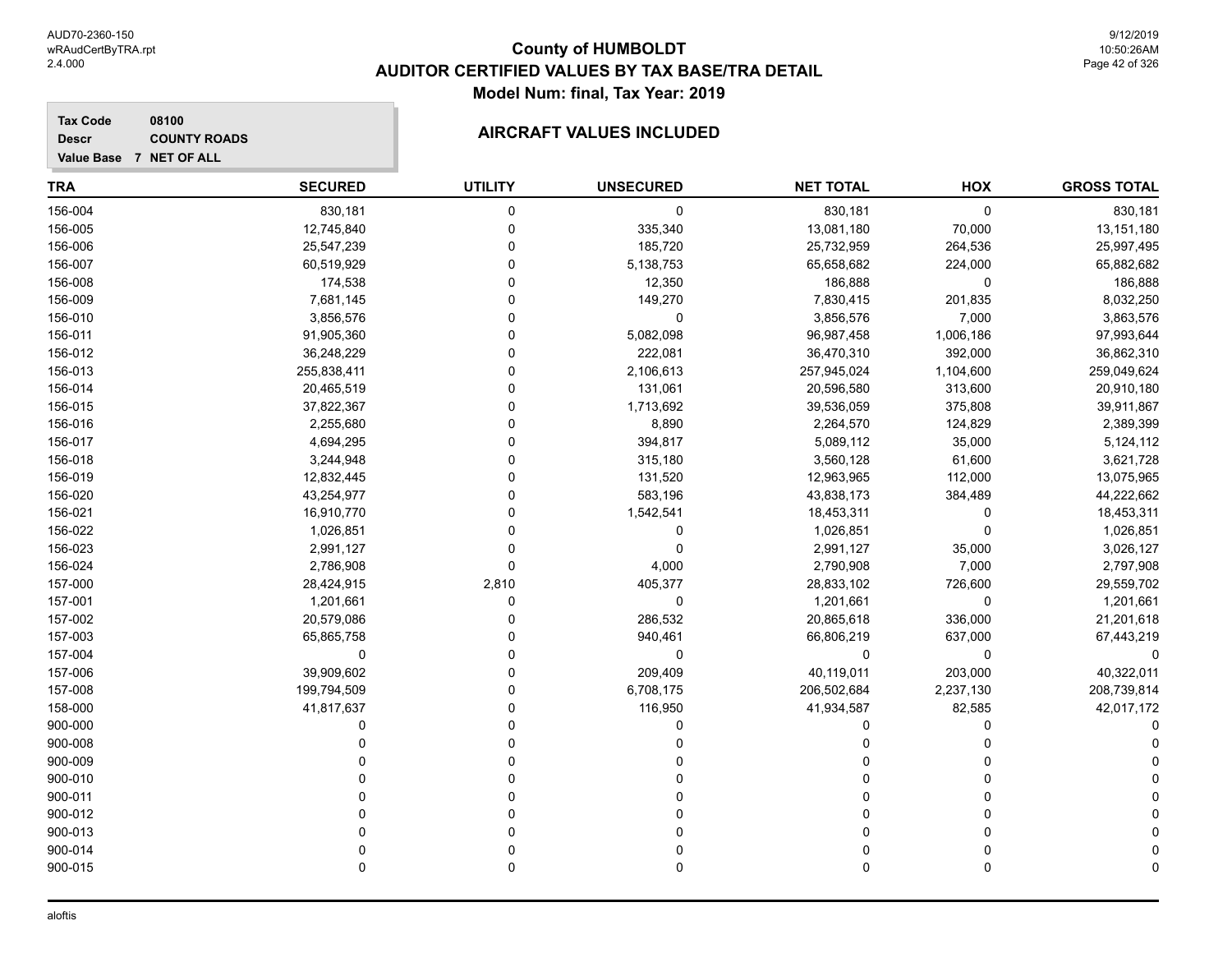#### **County of HUMBOLDT AUDITOR CERTIFIED VALUES BY TAX BASE/TRA DETAIL Model Num: final, Tax Year: 2019**  $\overline{\phantom{a}}$

| <b>Tax Code</b><br>08100<br><b>COUNTY ROADS</b><br><b>Descr</b><br>Value Base 7 NET OF ALL |                |                | <b>AIRCRAFT VALUES INCLUDED</b> |                  |            |                    |
|--------------------------------------------------------------------------------------------|----------------|----------------|---------------------------------|------------------|------------|--------------------|
| <b>TRA</b>                                                                                 | <b>SECURED</b> | <b>UTILITY</b> | <b>UNSECURED</b>                | <b>NET TOTAL</b> | HOX        | <b>GROSS TOTAL</b> |
| 900-016                                                                                    |                |                |                                 |                  |            |                    |
| 900-017                                                                                    |                |                |                                 |                  |            |                    |
| 900-018                                                                                    |                |                |                                 |                  |            |                    |
| 900-019                                                                                    |                |                |                                 |                  |            |                    |
| 900-020                                                                                    |                |                |                                 |                  |            |                    |
| 900-021                                                                                    |                |                |                                 |                  |            |                    |
| 900-022                                                                                    |                |                |                                 |                  |            |                    |
| 900-023                                                                                    |                |                |                                 |                  |            |                    |
| 900-026                                                                                    |                |                |                                 |                  |            |                    |
| 08100<br><b>Tax Code</b><br><b>Total</b>                                                   | 8,455,548,348  | 701,203        | 274, 157, 874                   | 8,730,407,425    | 97,958,013 | 8,828,365,438      |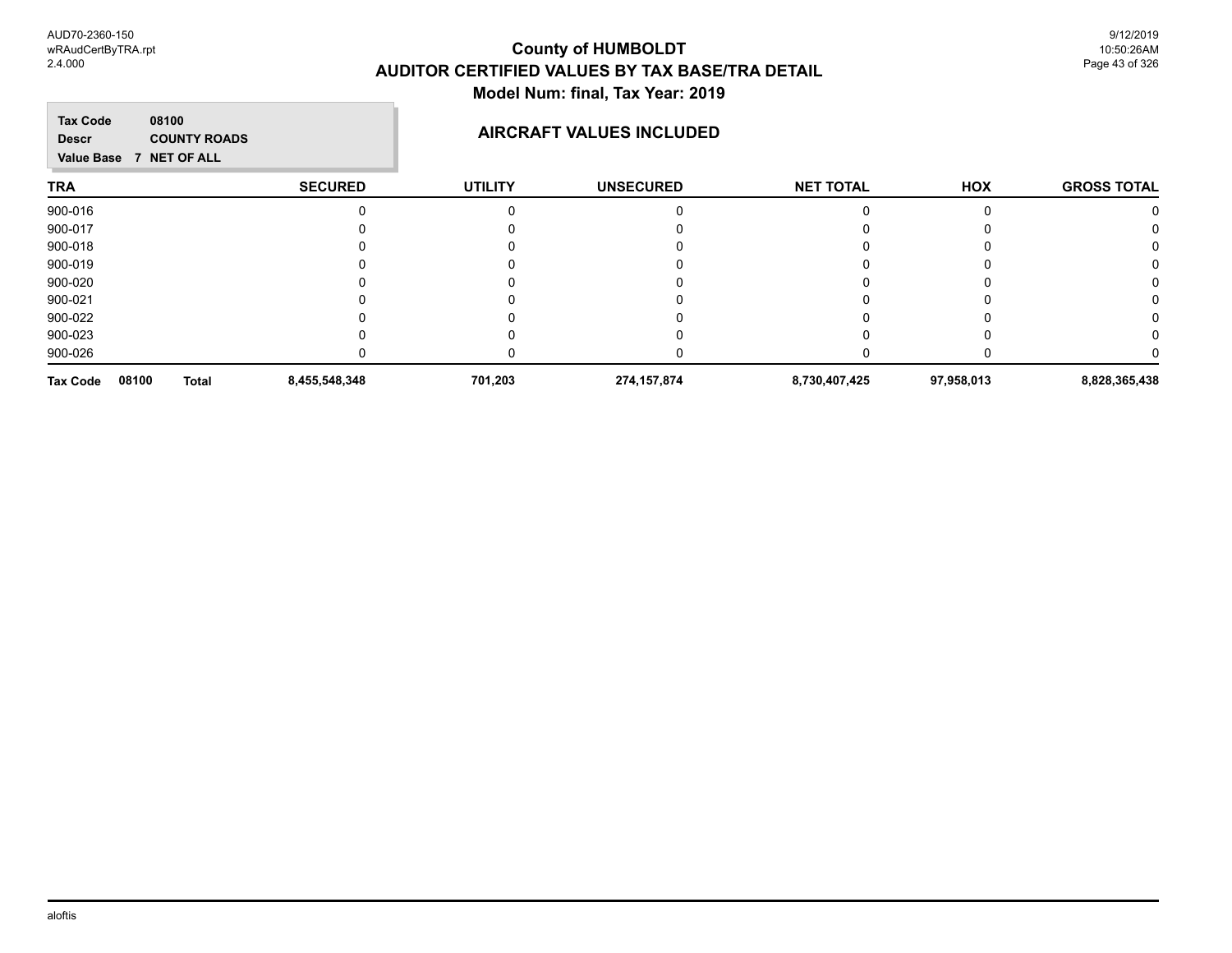**GROSS TOTAL**

#### **TRA SECURED UTILITY UNSECURED HOX Tax Code Value Base 7 NET OF ALL 08200 NET TOTAL Descr COUNTY LIBRARY COUNTY LIBRARY AIRCRAFT VALUES INCLUDED** 001-001 342,854,325 0 3,726,475 346,580,800 3,654,000 350,234,800  $001\hbox{-}002$  , the contract the contract of the contract of  $0$  , the contract of  $23,858$  ,  $0$  ,  $23,858$  ,  $23,858$ 001-003 55,697,766 0 1,035,677 56,733,443 840,000 57,573,443 001-004 510,172 0 1,144,278 1,654,450 7,000 1,661,450 001-005 2,513,136 0 0 2,513,136 28,000 2,541,136 001-006 41,117,735 0 161,570 41,279,305 602,000 41,881,305 001-007 82,517,883 0 5,554,185 88,072,068 973,291 89,045,359 001-008 0 0 0 0 0 0 001-009 39,983,136 0 320,247 40,303,383 595,000 40,898,383 001-010 0 0 0 0 0 0 001-011 0 0 0 0 0 0 001-012 40,302,080 0 81,130 40,383,210 525,000 40,908,210 001-013 0 0 0 0 0 0 001-014 0 0 0 0 0 0 001-015 124,227 0 0 124,227 0 124,227 001-016 0 0 0 0 0 0 001-017 700,863 0 4,320 705,183 21,000 726,183 001-018 6,711,474 0 0 6,711,474 14,000 6,725,474

| 001-019 | 200,607     |   |            | 200,607     |           | 200,607     |
|---------|-------------|---|------------|-------------|-----------|-------------|
| 001-020 |             |   |            |             |           |             |
| 001-021 | 11,049,664  |   |            | 11,049,664  | 70,000    | 11,119,664  |
| 001-022 | 6,385,867   |   |            | 6,385,867   | 28,000    | 6,413,867   |
| 001-023 | 687,592     |   |            | 687,592     |           | 687,592     |
| 001-024 |             |   |            |             |           |             |
| 001-025 | 40,282,291  |   | 25,610     | 40,307,901  | 392,000   | 40,699,901  |
| 001-026 | 2,366,230   |   |            | 2,366,230   | 14,000    | 2,380,230   |
| 001-027 | 5,157,805   |   | 3,210      | 5,161,015   | 62,559    | 5,223,574   |
| 001-028 | 4,006,303   |   | 5,760      | 4,012,063   | 70,000    | 4,082,063   |
| 001-029 | 8,864,256   |   |            | 8,864,256   | 273,379   | 9,137,635   |
| 001-030 | 4,980,666   |   | 804,144    | 5,784,810   |           | 5,784,810   |
| 001-031 | 4,462,848   |   | 12,210     | 4,475,058   | 291,451   | 4,766,509   |
| 001-032 | 998,628     |   | 17,430     | 1,016,058   | 14,000    | 1,030,058   |
| 001-033 | 16,600,332  |   | 39,788     | 16,640,120  | 252,000   | 16,892,120  |
| 001-034 | 21,601,220  |   | 50,280     | 21,651,500  | 315,000   | 21,966,500  |
| 001-035 | 325,346,617 |   | 31,585,030 | 356,931,647 | 1,351,000 | 358,282,647 |
| 001-036 | 6,820,931   |   |            | 6,820,931   | 28,000    | 6,848,931   |
| 001-037 | 50,701,186  |   | 508,106    | 51,209,292  | 609,000   | 51,818,292  |
| 001-038 | 48,908,225  | 0 | 126,260    | 49,034,485  | 427,000   | 49,461,485  |
|         |             |   |            |             |           |             |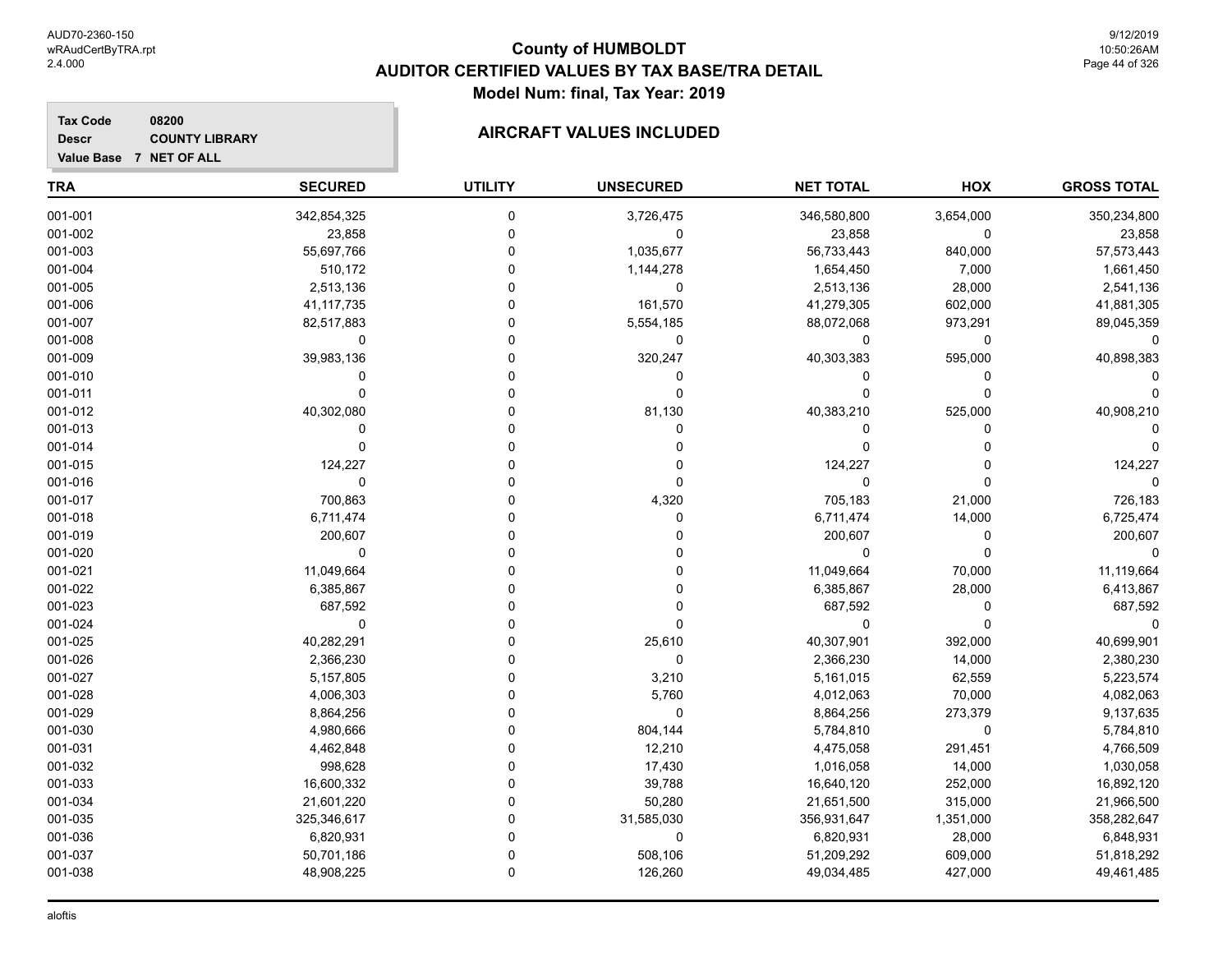**Descr**

# **County of HUMBOLDT AUDITOR CERTIFIED VALUES BY TAX BASE/TRA DETAIL Model Num: final, Tax Year: 2019**

| <b>TRA</b> | <b>SECURED</b> | <b>UTILITY</b> | <b>UNSECURED</b> | <b>NET TOTAL</b> | <b>HOX</b> | <b>GROSS TOTAL</b> |
|------------|----------------|----------------|------------------|------------------|------------|--------------------|
| 001-039    | 92,338,573     | $\mathbf 0$    | 11,619,037       | 103,957,610      | 851,655    | 104,809,265        |
| 001-040    | 2,016,599      | 16,800         | 109,000          | 2,142,399        | 0          | 2,142,399          |
| 001-041    | 57,771         | 0              | 0                | 57,771           | 0          | 57,771             |
| 001-042    | 7,429,099      | 0              | 16,410           | 7,445,509        | 0          | 7,445,509          |
| 001-043    | 29,987,142     | 0              | 13,383,116       | 43,370,258       | $\Omega$   | 43,370,258         |
| 001-044    | 5,304,196      | $\Omega$       | 2,490,564        | 7,794,760        | 0          | 7,794,760          |
| 001-045    | 16,826,474     | 0              | 0                | 16,826,474       | 105,000    | 16,931,474         |
| 001-046    | 4,258,035      | $\Omega$       | 31,240           | 4,289,275        | 77,000     | 4,366,275          |
| 001-047    | 1,971,527      | $\Omega$       | $\mathbf 0$      | 1,971,527        | 35,000     | 2,006,527          |
| 001-048    | 14,246,223     | $\Omega$       | 99,850           | 14,346,073       | 196,000    | 14,542,073         |
| 001-049    | 876,209        | 0              | 28,820           | 905,029          | 14,000     | 919,029            |
| 001-050    | $\Omega$       | O              | 0                | <sup>0</sup>     | 0          |                    |
| 001-051    | 21,464,718     | 0              | 4,230            | 21,468,948       | 266,000    | 21,734,948         |
| 001-052    | 1,065,074      | 0              | 0                | 1,065,074        | 14,000     | 1,079,074          |
| 001-053    | 1,288,800      | 0              | $\Omega$         | 1,288,800        | 21,000     | 1,309,800          |
| 001-054    | 11,082,851     | $\Omega$       | 11,130           | 11,093,981       | 182,000    | 11,275,981         |
| 001-055    | 169,330        | $\Omega$       | $\pmb{0}$        | 169,330          | 7,000      | 176,330            |
| 001-056    | 26,470,533     | O              | 17,750           | 26,488,283       | 287,000    | 26,775,283         |
| 001-057    | $\mathbf 0$    | $\Omega$       | 0                | $\Omega$         | 0          | $\Omega$           |
| 001-058    | 3,439,534      | $\Omega$       | $\mathbf 0$      | 3,439,534        | 21,000     | 3,460,534          |
| 001-059    | 1,581,000      | 0              | 795,050          | 2,376,050        | 0          | 2,376,050          |
| 001-060    | 615,298        | 0              | 0                | 615,298          | 14,000     | 629,298            |
| 001-061    | 3,393,205      | 0              |                  | 3,393,205        | 70,000     | 3,463,205          |
| 002-000    | 79,787,579     | $\Omega$       | 2,743,498        | 82,531,077       | 1,582,443  | 84,113,520         |
| 002-001    | 13,713,697     | O              | 4,150,561        | 17,864,258       | 133,000    | 17,997,258         |
| 002-002    | 756,660        | $\Omega$       | 247,350          | 1,004,010        | 0          | 1,004,010          |
| 002-003    | $\Omega$       | $\Omega$       | 0                | 0                | O          |                    |
| 002-004    | $\mathbf 0$    | $\Omega$       |                  |                  |            |                    |
| 002-005    | 55,502         | 0              |                  | 55,502           | ი          | 55,502             |
| 002-006    | $\mathbf 0$    | 0              |                  | $\Omega$         | 0          |                    |
| 003-000    | 1,511,215,611  | $\Omega$       | 72,151,882       | 1,583,367,493    | 23,166,654 | 1,606,534,147      |
| 003-001    | 19,522,746     | 0              | 7,831,143        | 27,353,889       | 42,876     | 27,396,765         |
| 003-002    | 113,194,436    | $\Omega$       | 14,180,664       | 127,375,100      | 7,000      | 127,382,100        |
| 003-003    | $\mathbf 0$    | $\Omega$       | 0                | $\Omega$         | 0          | $\Omega$           |
| 003-004    | 143,351        | $\Omega$       | 66,132           | 209,483          | $\Omega$   | 209,483            |
| 003-005    | 752,983        | $\Omega$       | $\mathbf 0$      | 752,983          | 7,000      | 759,983            |
| 003-006    | 7,215,202      | $\mathbf 0$    | 467,513          | 7,682,715        | 0          | 7,682,715          |
| 003-007    | 69,585,959     | $\mathbf 0$    | 622,297          | 70,208,256       | 1,145,200  | 71,353,456         |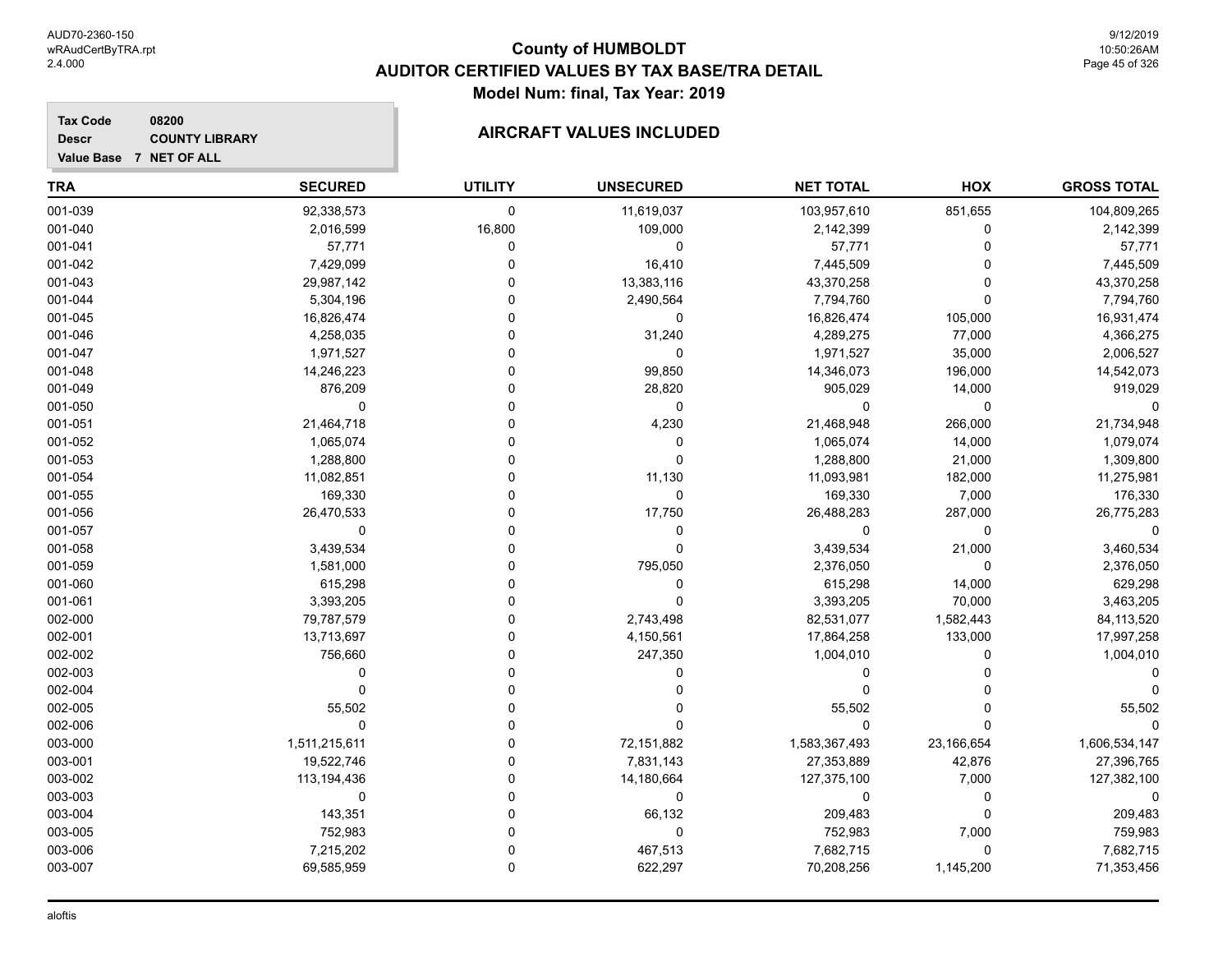**Descr**

**Value Base 7 NET OF ALL**

# **County of HUMBOLDT AUDITOR CERTIFIED VALUES BY TAX BASE/TRA DETAIL Model Num: final, Tax Year: 2019**

#### **Tax Code 08200 COUNTY LIBRARY COUNTY LIBRARY COUNTY LIBRARY**

| <b>TRA</b> | <b>SECURED</b> | <b>UTILITY</b> | <b>UNSECURED</b> | <b>NET TOTAL</b> | HOX         | <b>GROSS TOTAL</b> |
|------------|----------------|----------------|------------------|------------------|-------------|--------------------|
| 003-008    | 1,402,590      | 0              | 3,430            | 1,406,020        | 42,000      | 1,448,020          |
| 003-009    | 4,999,826      | 0              | 338,900          | 5,338,726        | 21,000      | 5,359,726          |
| 003-010    | 403,102,457    | 393,350        | 49,018,015       | 452,513,822      | 1,502,080   | 454,015,902        |
| 003-011    | 43,746,691     | 0              | 21,881,702       | 65,628,393       | 0           | 65,628,393         |
| 003-012    | 18,901,646     | O              | 38,210           | 18,939,856       | 357,000     | 19,296,856         |
| 003-013    | 4,018,894      |                | 5,260            | 4,024,154        | 42,000      | 4,066,154          |
| 003-014    | 234,679        |                | 0                | 234,679          | 14,000      | 248,679            |
| 003-015    | 3,138,744      |                | 33,870           | 3,172,614        | 0           | 3,172,614          |
| 003-016    | 28,108,043     | 0              | 502,689          | 28,610,732       | 42,000      | 28,652,732         |
| 003-017    | 23, 154, 915   | O              | 1,674,074        | 24,828,989       | O           | 24,828,989         |
| 003-018    | 19,839,813     | 194,060        | 984,325          | 21,018,198       | U           | 21,018,198         |
| 003-019    | 945,163        | 0              | 0                | 945,163          | O           | 945,163            |
| 003-020    | $\Omega$       | O              | 0                | $\Omega$         | $\Omega$    |                    |
| 003-021    | $\Omega$       | O              | 0                | $\Omega$         | O           |                    |
| 003-022    | 5,168,263      | O              | 22,600           | 5,190,863        | 0           | 5,190,863          |
| 003-023    | $\mathbf 0$    | 0              | 0                | $\Omega$         | $\Omega$    | $\Omega$           |
| 003-024    | 3,601,834      | 0              | 1,263,127        | 4,864,961        | $\Omega$    | 4,864,961          |
| 003-025    | $\Omega$       | $\Omega$       | 49,743           | 49,743           | $\Omega$    | 49,743             |
| 003-026    | $\Omega$       | 0              | 0                | 0                | $\Omega$    | $\Omega$           |
| 003-027    | 13,767         |                | 0                | 13,767           | 0           | 13,767             |
| 004-000    | 169,355,966    | O              | 4,572,371        | 173,928,337      | 2,219,000   | 176, 147, 337      |
| 004-001    | $\mathbf 0$    | O              | 0                | $\Omega$         | 0           |                    |
| 005-000    | 305,391,176    | 0              | 8,771,733        | 314,162,909      | 4,473,542   | 318,636,451        |
| 005-001    | 10,923,534     | U              | 9,390            | 10,932,924       | 903,987     | 11,836,911         |
| 005-002    | 32,362,762     | 0              | 10,117,170       | 42,479,932       | 473,200     | 42,953,132         |
| 005-003    | 115,223,165    | 0              | 224,100          | 115,447,265      | 1,684,200   | 117,131,465        |
| 005-004    | 70,286,875     | 0              | 3,859,437        | 74,146,312       | 1,132,600   | 75,278,912         |
| 005-005    | 822,205        |                | 1,387,420        | 2,209,625        | 0           | 2,209,625          |
| 005-006    | 108, 153, 572  |                | 13,169,771       | 121,323,343      | 1,447,600   | 122,770,943        |
| 005-007    | 51,911,175     |                | 123,580          | 52,034,755       | 833,000     | 52,867,755         |
| 005-008    | 8,646,885      | O              | 23,750           | 8,670,635        | 217,000     | 8,887,635          |
| 005-009    | 10,199,673     | O              | 139,705          | 10,339,378       | 175,000     | 10,514,378         |
| 005-010    | 545,059        | O              | 0                | 545,059          | $\mathbf 0$ | 545,059            |
| 005-011    | 16,586,057     | O              | 46,050           | 16,632,107       | 175,000     | 16,807,107         |
| 005-012    | 1,375,879      | 0              | 0                | 1,375,879        | 21,000      | 1,396,879          |
| 005-013    | 4,232,190      | 0              | 97,720           | 4,329,910        | 28,000      | 4,357,910          |
| 005-014    | 1,049,203      | $\Omega$       | 874,500          | 1,923,703        | 28,000      | 1,951,703          |
| 005-015    | 337,867        | $\Omega$       | 37,340           | 375,207          | $\mathbf 0$ | 375,207            |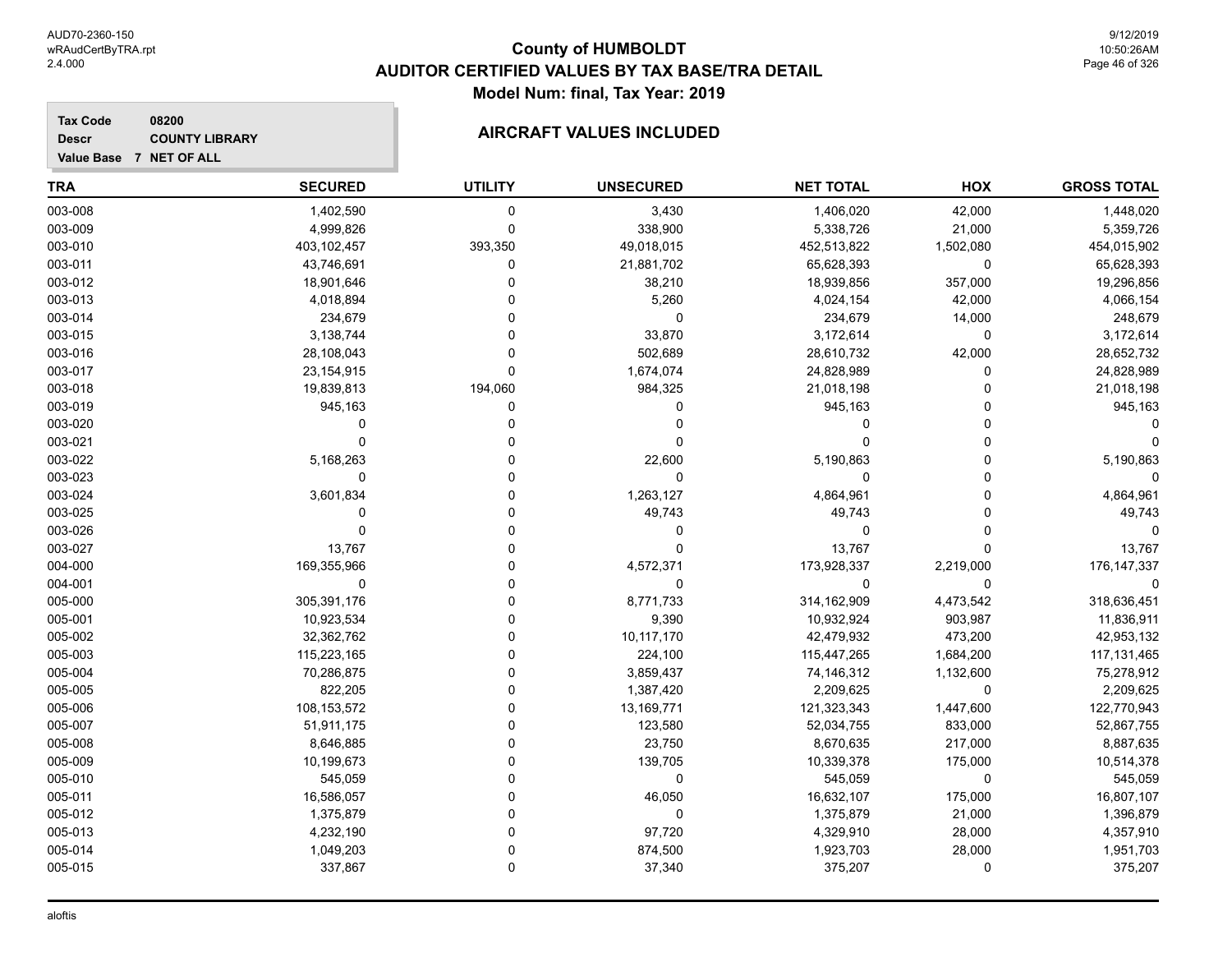#### **Tax Code 08200 Descr**

# **COUNTY LIBRARY COUNTY LIBRARY COUNTY LIBRARY**

**Value Base 7 NET OF ALL**

| <b>TRA</b> | <b>SECURED</b> | <b>UTILITY</b> | <b>UNSECURED</b> | <b>NET TOTAL</b> | HOX       | <b>GROSS TOTAL</b> |
|------------|----------------|----------------|------------------|------------------|-----------|--------------------|
| 005-016    | 0              | 0              | 0                | 0                | 0         |                    |
| 005-017    | $\Omega$       | $\mathbf 0$    | $\Omega$         | $\Omega$         | $\Omega$  |                    |
| 005-018    | 90,304,912     | $\Omega$       | 7,042,205        | 97,347,117       | 560,000   | 97,907,117         |
| 005-019    | 21,711,369     | 0              | 3,932,828        | 25,644,197       | 217,000   | 25,861,197         |
| 005-020    | 248,448        | 0              | $\mathbf 0$      | 248,448          | 14,000    | 262,448            |
| 005-021    | 80,533,666     | 0              | 1,072,428        | 81,606,094       | 1,439,200 | 83,045,294         |
| 005-022    | 7,034,927      | 0              | 413,173          | 7,448,100        | 14,000    | 7,462,100          |
| 005-023    | 55,804,000     | 0              | 247,792          | 56,051,792       | 1,253,000 | 57,304,792         |
| 005-024    | 23,448,492     | O              | 594,930          | 24,043,422       | 7,000     | 24,050,422         |
| 005-025    | $\mathbf 0$    | $\Omega$       | 0                | 0                | $\Omega$  | $\Omega$           |
| 005-026    | 172,704        | $\Omega$       | 0                | 172,704          | $\Omega$  | 172,704            |
| 005-027    | $\Omega$       | $\Omega$       | 13,111           | 13,111           | $\Omega$  | 13,111             |
| 005-028    | 9,209,863      | $\Omega$       | 1,506,510        | 10,716,373       | $\Omega$  | 10,716,373         |
| 005-029    | 3,930,650      | $\Omega$       | 28,790           | 3,959,440        | 91,000    | 4,050,440          |
| 005-030    | 2,308,603      | $\Omega$       | 0                | 2,308,603        | 42,000    | 2,350,603          |
| 006-000    | 89,257,550     | $\Omega$       | 3,465,985        | 92,723,535       | 336,000   | 93,059,535         |
| 006-001    | 5,415,176      | 0              | 9,300            | 5,424,476        | 49,000    | 5,473,476          |
| 006-002    | 0              | 0              | 0                | 0                | 0         | ∩                  |
| 006-003    | 0              | 0              | 0                | $\Omega$         | $\Omega$  | ∩                  |
| 006-004    | 562,102        | O              | $\Omega$         | 562,102          | 7,000     | 569,102            |
| 006-005    | 712,310        | 0              | 0                | 712,310          | 7,000     | 719,310            |
| 007-001    | 51,397,751     | 0              | 1,035,092        | 52,432,843       | 963,200   | 53,396,043         |
| 007-002    | 15,646,796     | 0              | 95,540           | 15,742,336       | 252,000   | 15,994,336         |
| 007-003    | 106,294,333    | 0              | 3,056,304        | 109,350,637      | 2,502,057 | 111,852,694        |
| 007-004    | 3,509,137      | $\Omega$       | 24,240           | 3,533,377        | 0         | 3,533,377          |
| 007-005    | 180,460        | 0              | 0                | 180,460          | 7,000     | 187,460            |
| 007-006    | 2,175,265      | 0              | 14,670           | 2,189,935        | 21,000    | 2,210,935          |
| 007-007    | 529,261        | $\Omega$       | 6,930            | 536,191          | 21,000    | 557,191            |
| 007-008    | 1,636,597      | $\Omega$       | $\mathbf 0$      | 1,636,597        | 0         | 1,636,597          |
| 007-009    | 7,025,774      | $\Omega$       | 199,840          | 7,225,614        | $\Omega$  | 7,225,614          |
| 051-001    | 3,001,076      | $\Omega$       | 170,540          | 3,171,616        | 14,000    | 3,185,616          |
| 051-002    | 20,572,884     | ۵              | 137,137          | 20,710,021       | 224,000   | 20,934,021         |
| 051-003    | 0              | 0              | 0                | 0                | 0         | $\Omega$           |
| 051-004    | 8,691,272      | 0              | 621,050          | 9,312,322        | 28,000    | 9,340,322          |
| 051-005    | 0              | O              | 0                | 0                | 0         | $\Omega$           |
| 051-006    | 27,562         | 0              | $\Omega$         | 27,562           | $\Omega$  | 27,562             |
| 051-007    | 15,147,551     | $\Omega$       | 2,027,484        | 17,175,035       | 175,000   | 17,350,035         |
| 051-008    | 30,246,404     | $\Omega$       | 272,609          | 30,519,013       | 539,000   | 31,058,013         |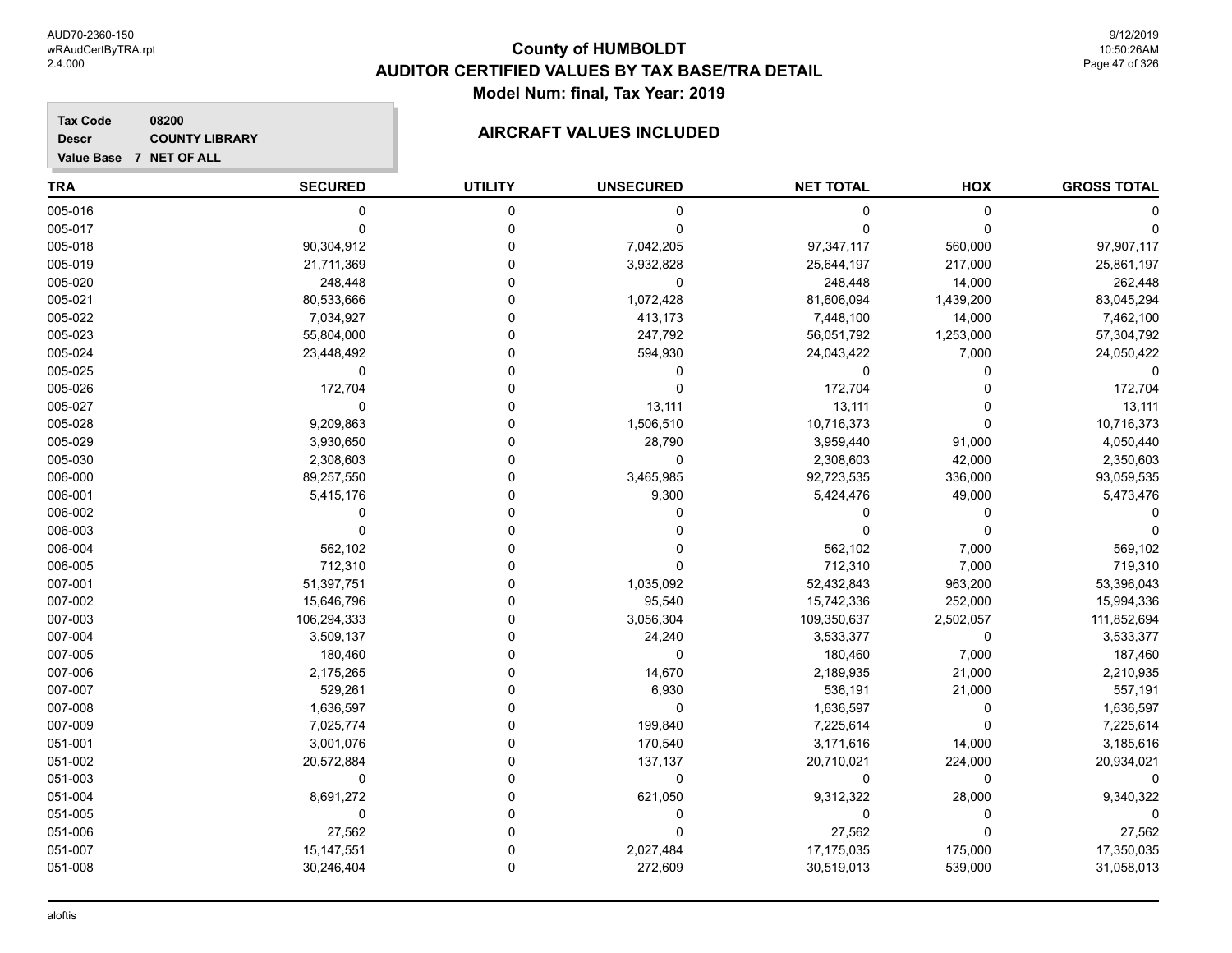**Descr**

# **County of HUMBOLDT AUDITOR CERTIFIED VALUES BY TAX BASE/TRA DETAIL Model Num: final, Tax Year: 2019**

9/12/2019 10:50:26AM Page 48 of 326

| <b>TRA</b> | <b>SECURED</b> | <b>UTILITY</b> | <b>UNSECURED</b> | <b>NET TOTAL</b> | HOX     | <b>GROSS TOTAL</b> |
|------------|----------------|----------------|------------------|------------------|---------|--------------------|
| 051-009    | 22,362,364     | 0              | 34,970           | 22,397,334       | 224,000 | 22,621,334         |
| 051-010    | 1,598,772      | 0              | 1,653,580        | 3,252,352        | 7,000   | 3,259,352          |
| 051-011    | 4,765,318      | 14,133         | 190,980          | 4,970,431        | 49,000  | 5,019,431          |
| 051-012    | 5,443,418      | $\Omega$       | 959,790          | 6,403,208        | 35,000  | 6,438,208          |
| 051-013    | 27,900         | 0              | 0                | 27,900           | 0       | 27,900             |
| 051-014    | 16,216,304     | 0              | 222,040          | 16,438,344       | 231,000 | 16,669,344         |
| 051-015    | 1,889,394      | $\Omega$       | $\mathbf 0$      | 1,889,394        | 0       | 1,889,394          |
| 051-016    | 45,810         | $\Omega$       | $\Omega$         | 45,810           | 0       | 45,810             |
| 051-017    | 61,237,154     | $\Omega$       | 2,282,795        | 63,519,949       | 665,000 | 64,184,949         |
| 051-018    | 7,182,266      | $\mathbf 0$    | 26,790           | 7,209,056        | 119,000 | 7,328,056          |
| 051-019    | 3,426          | $\Omega$       | $\Omega$         | 3,426            | 0       | 3,426              |
| 051-020    | 1,604,731      | $\Omega$       | 0                | 1,604,731        | 0       | 1,604,731          |
| 051-021    | 0              | $\mathbf 0$    | 0                | 0                | 0       |                    |
| 053-001    | 0              | $\mathbf 0$    | $\Omega$         | $\Omega$         | 0       |                    |
| 053-002    | 1,316,276      | $\mathbf 0$    | $\Omega$         | 1,316,276        | 14,000  | 1,330,276          |
| 053-003    | 104,521        | $\mathbf 0$    | $\Omega$         | 104,521          | 0       | 104,521            |
| 053-004    | 552,098        | $\Omega$       | 0                | 552,098          | 0       | 552,098            |
| 053-005    | 165,870        | $\Omega$       | 0                | 165,870          | 0       | 165,870            |
| 053-006    | 5,684,008      | $\Omega$       | 30,979           | 5,714,987        | 42,000  | 5,756,987          |
| 053-007    | 396,643        | $\Omega$       | 442,234          | 838,877          | 0       | 838,877            |
| 053-008    | 13,538,188     | $\mathbf 0$    | 111,760          | 13,649,948       | 189,000 | 13,838,948         |
| 053-009    | 35,820,639     | $\mathbf 0$    | 75,947           | 35,896,586       | 612,488 | 36,509,074         |
| 053-010    | 189,866        | $\overline{0}$ | 170,514          | 360,380          | 0       | 360,380            |
| 053-011    | 1,299,795      | $\Omega$       | 0                | 1,299,795        | 14,000  | 1,313,795          |
| 053-013    | 10,377,039     | $\Omega$       | 94,010           | 10,471,049       | 119,000 | 10,590,049         |
| 053-014    | 0              | $\mathbf 0$    | 0                | 0                | 0       | 0                  |
| 053-015    | 6,160,029      | $\Omega$       | 47,530           | 6,207,559        | 161,000 | 6,368,559          |
| 053-016    | 602,530        | $\Omega$       | $\mathbf 0$      | 602,530          | 0       | 602,530            |
| 053-017    | 18,253,961     | $\mathbf 0$    | 26,770           | 18,280,731       | 252,000 | 18,532,731         |
| 053-018    | 748,651        | $\mathbf 0$    | 3,999            | 752,650          | 7,000   | 759,650            |
| 053-019    | 765,074        | $\overline{0}$ | 11,380           | 776,454          | 0       | 776,454            |
| 053-020    | 6,667,993      | $\mathbf 0$    | 139,420          | 6,807,413        | 56,000  | 6,863,413          |
| 053-021    | $\Omega$       | $\Omega$       | 0                | $\Omega$         | 0       | 0                  |
| 053-024    | 0              | $\Omega$       | 0                | 0                | 0       | 0                  |
| 053-025    | 3,983,917      | $\Omega$       | 10,720           | 3,994,637        | 137,120 | 4,131,757          |
| 053-026    | 387,605        | $\Omega$       | 13,580           | 401,185          | 0       | 401,185            |
| 053-028    | 11,982,748     | $\mathbf 0$    | 46,340           | 12,029,088       | 140,000 | 12,169,088         |
| 053-029    | 381,222        | 0              | 33,476           | 414,698          | 0       | 414,698            |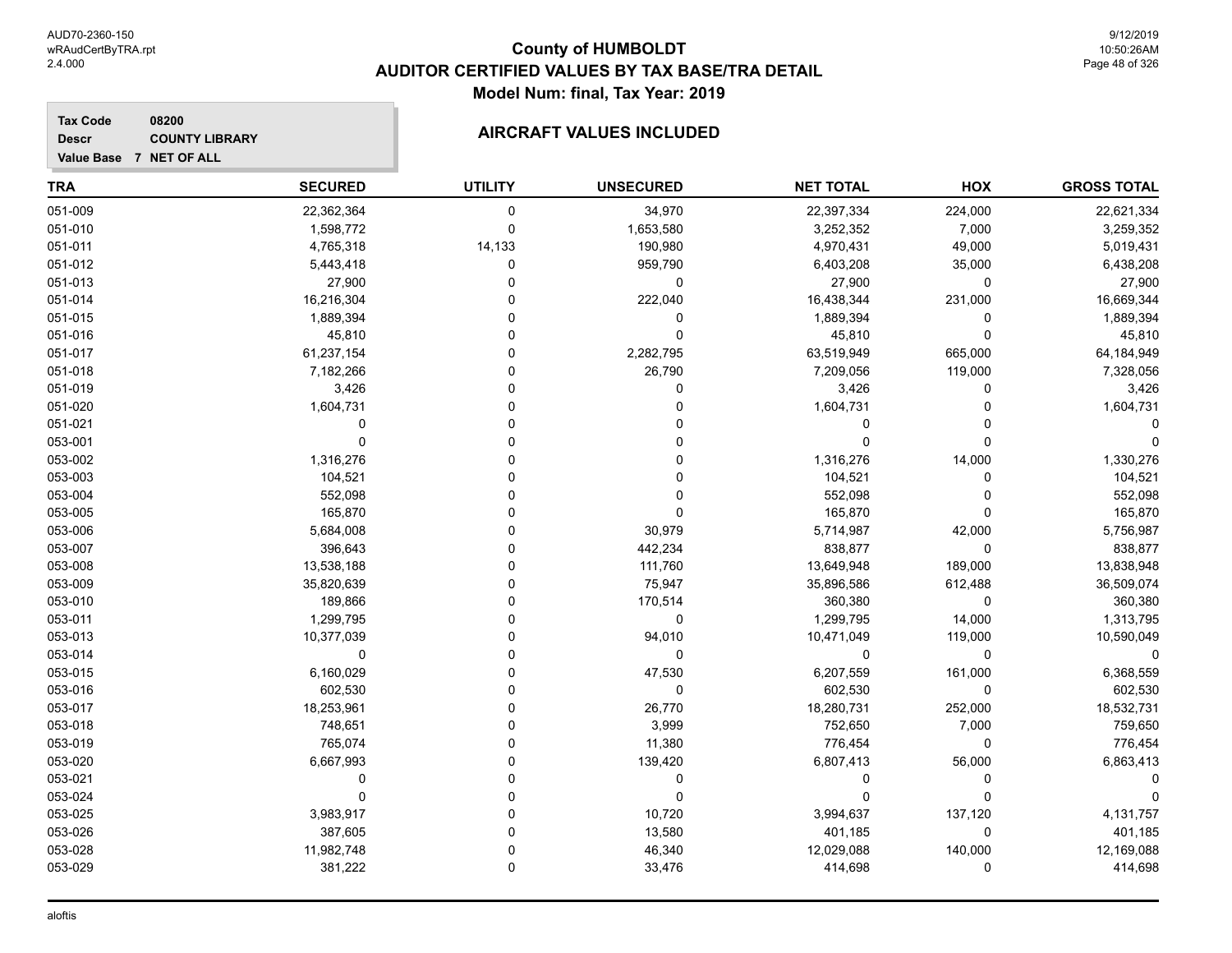**Descr**

# **County of HUMBOLDT AUDITOR CERTIFIED VALUES BY TAX BASE/TRA DETAIL Model Num: final, Tax Year: 2019**

| TRA     | <b>SECURED</b> | <b>UTILITY</b> | <b>UNSECURED</b> | <b>NET TOTAL</b> | HOX       | <b>GROSS TOTAL</b> |
|---------|----------------|----------------|------------------|------------------|-----------|--------------------|
| 053-030 | 222,902        | 0              | 0                | 222,902          | 7,000     | 229,902            |
| 056-000 | 9,427,369      | 0              | 13,650           | 9,441,019        | 42,000    | 9,483,019          |
| 056-001 | 22,291,924     | 0              | 34,390           | 22,326,314       | 161,000   | 22,487,314         |
| 056-002 | 68,852,517     | 0              | 419,385          | 69,271,902       | 490,525   | 69,762,427         |
| 056-003 | 12,466,886     | 0              | 24,610           | 12,491,496       | 112,000   | 12,603,496         |
| 057-000 | 14,780,486     | 0              | 47,339,836       | 62,120,322       | 14,000    | 62,134,322         |
| 057-001 | 12,799,770     | 0              | 806,423          | 13,606,193       | 56,000    | 13,662,193         |
| 057-002 | 25,578,121     | 0              | 326,300          | 25,904,421       | 397,600   | 26,302,021         |
| 057-003 | 163,777        | 0              | 0                | 163,777          | 0         | 163,777            |
| 057-004 | 17,523,692     | 0              | 104,657          | 17,628,349       | 70,000    | 17,698,349         |
| 057-006 | 44,651,435     | 0              | 379,644          | 45,031,079       | 691,600   | 45,722,679         |
| 057-008 | 7,477,443      | 0              | 9,562,910        | 17,040,353       | 14,000    | 17,054,353         |
| 057-009 | 33,774,176     | 0              | 942,932          | 34,717,108       | 497,000   | 35,214,108         |
| 060-000 | 156,213,422    | 0              | 2,682,570        | 158,895,992      | 714,000   | 159,609,992        |
| 071-000 | 15,012,003     | 0              | 75,212           | 15,087,215       | 87,915    | 15,175,130         |
| 071-001 | 22,996,121     | 52,580         | 1,561,686        | 24,610,387       | 294,000   | 24,904,387         |
| 071-002 | 46,340,689     | 0              | 1,215,150        | 47,555,839       | 775,600   | 48,331,439         |
| 071-003 | 20,233         | 0              | 0                | 20,233           | 0         | 20,233             |
| 071-004 | 4,191,269      | 0              | 1,578,830        | 5,770,099        | 91,000    | 5,861,099          |
| 073-001 | 497,391        | 0              | 0                | 497,391          | 0         | 497,391            |
| 073-002 | 650,681        | 0              | 0                | 650,681          | 0         | 650,681            |
| 073-003 | 9,203,847      | 0              | 60,880           | 9,264,727        | 147,000   | 9,411,727          |
| 073-004 | 428,891,283    | 0              | 8,129,952        | 437,021,235      | 7,030,800 | 444,052,035        |
| 073-005 | 24,940,195     | 0              | 68,920           | 25,009,115       | 418,600   | 25,427,715         |
| 073-006 | 143,049        | 0              | 0                | 143,049          | 0         | 143,049            |
| 074-001 | 1,254,248      | 0              | 0                | 1,254,248        | 28,000    | 1,282,248          |
| 074-002 | 111,411,232    | 0              | 843,874          | 112,255,106      | 1,556,554 | 113,811,660        |
| 074-003 | 95,450         | 0              | 0                | 95,450           | 0         | 95,450             |
| 074-004 | 27,540         | 0              | 0                | 27,540           | 0         | 27,540             |
| 074-005 | 41,182,358     | 0              | 214,200          | 41,396,558       | 728,000   | 42,124,558         |
| 074-006 | 197,005        | 0              | 0                | 197,005          | 7,000     | 204,005            |
| 074-007 | 410,958        | 0              | 0                | 410,958          | 0         | 410,958            |
| 074-008 | 1,551,318      | 0              | 160,050          | 1,711,368        | 7,000     | 1,718,368          |
| 074-009 | 6,587,813      | 0              | 0                | 6,587,813        | 105,000   | 6,692,813          |
| 074-010 | 800,956        | 0              | 0                | 800,956          | 14,000    | 814,956            |
| 074-011 | 2,443,476      | 0              | 8,060            | 2,451,536        | 42,000    | 2,493,536          |
| 074-012 | 45,546,992     | 0              | 247,486          | 45,794,478       | 607,600   | 46,402,078         |
| 074-013 | 49,985,139     | $\Omega$       | 324,031          | 50,309,170       | 691,600   | 51,000,770         |
|         |                |                |                  |                  |           |                    |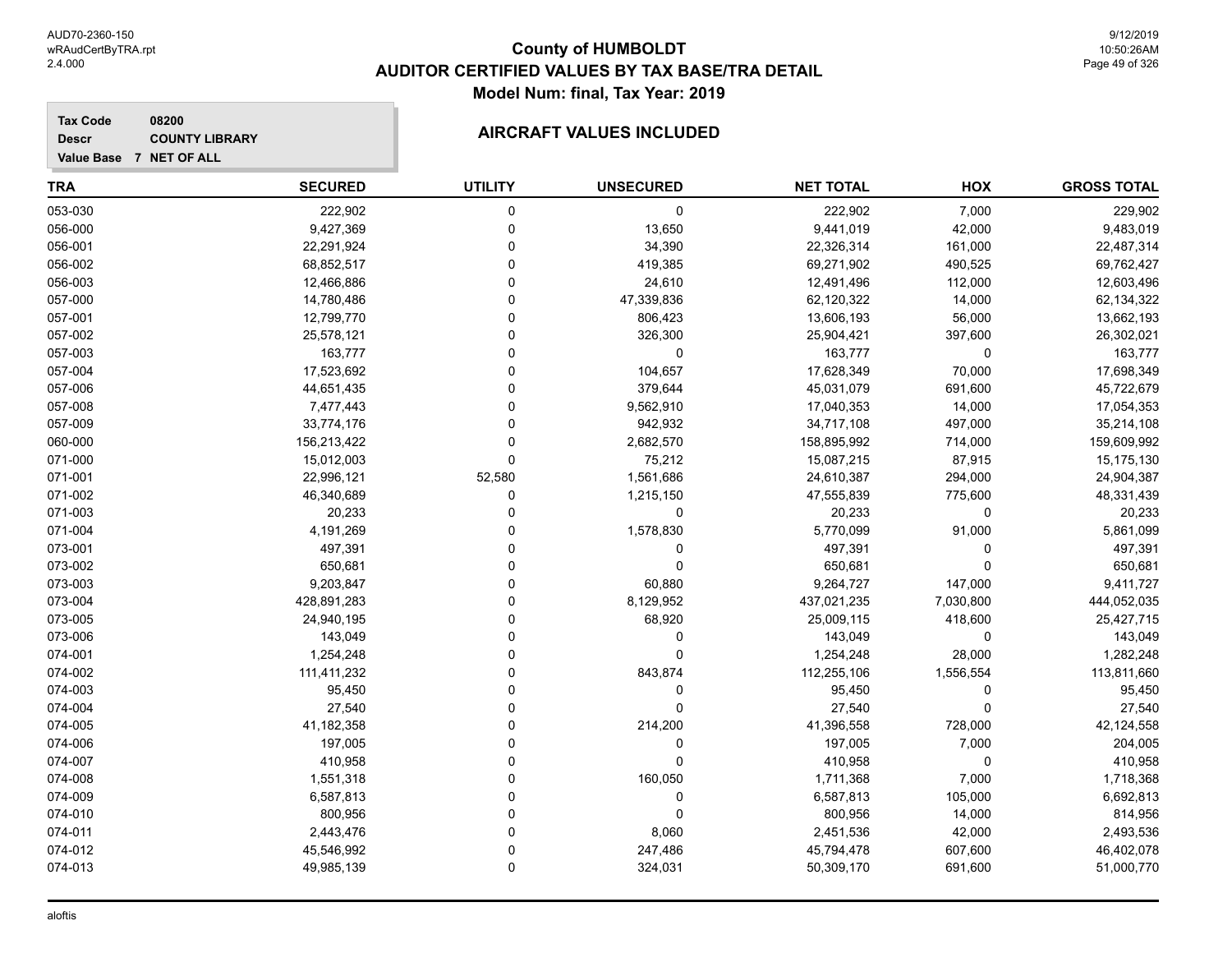**Descr**

# **County of HUMBOLDT AUDITOR CERTIFIED VALUES BY TAX BASE/TRA DETAIL Model Num: final, Tax Year: 2019**

| <b>TRA</b> | <b>SECURED</b> | <b>UTILITY</b> | <b>UNSECURED</b> | <b>NET TOTAL</b> | HOX         | <b>GROSS TOTAL</b> |
|------------|----------------|----------------|------------------|------------------|-------------|--------------------|
| 074-014    | 1,951,276      | 0              | 0                | 1,951,276        | 49,000      | 2,000,276          |
| 074-015    | 7,366          | $\Omega$       | 0                | 7,366            | 0           | 7,366              |
| 074-016    | 0              | 0              | 0                | 0                | $\mathbf 0$ |                    |
| 075-001    | 7,300,651      | 0              | $\Omega$         | 7,300,651        | 28,000      | 7,328,651          |
| 075-002    | 3,578,614      |                | 4,740            | 3,583,354        | 49,000      | 3,632,354          |
| 075-003    | 46,800         |                | 0                | 46,800           | 0           | 46,800             |
| 075-004    | 278,840        |                | 0                | 278,840          |             | 278,840            |
| 075-005    | 478,440        |                | $\Omega$         | 478,440          | $\Omega$    | 478,440            |
| 075-006    | 31,122,610     | ŋ              | 173,037          | 31,295,647       | 469,000     | 31,764,647         |
| 076-001    | 20,528,616     | ŋ              | 1,288,995        | 21,817,611       | 63,000      | 21,880,611         |
| 076-002    | 53,791,796     | U              | 1,021,719        | 54,813,515       | 511,000     | 55,324,515         |
| 077-001    | 2,807,175      | U              | 81,110           | 2,888,285        | 35,000      | 2,923,285          |
| 077-002    | 11,934,311     |                | 61,920           | 11,996,231       | 189,000     | 12,185,231         |
| 077-003    | 0              | 0              | 0                | 0                | 0           | 0                  |
| 077-004    | 12,093,578     | U              | 12,240           | 12,105,818       | 175,000     | 12,280,818         |
| 077-005    | 598,046        |                | 0                | 598,046          | $\mathbf 0$ | 598,046            |
| 077-006    | 150,484,479    | 0              | 442,080          | 150,926,559      | 2,986,577   | 153,913,136        |
| 077-007    | 8,834,119      | 0              | 887,050          | 9,721,169        | 63,000      | 9,784,169          |
| 077-008    | 19,639,700     | 376,860        | 810,179          | 20,826,739       | 203,000     | 21,029,739         |
| 077-009    | $\mathbf 0$    | 0              | 144,561          | 144,561          | $\mathbf 0$ | 144,561            |
| 077-010    | 25,957,925     | 0              | 182,940          | 26,140,865       | 343,000     | 26,483,865         |
| 077-011    | 794,878        |                | 0                | 794,878          | 0           | 794,878            |
| 077-012    | 10,622,431     | U              | 68,320           | 10,690,751       | 168,000     | 10,858,751         |
| 077-013    | 22,856,603     | U              | 196,643          | 23,053,246       | 265,440     | 23,318,686         |
| 077-014    | 0              | 0              | $\mathbf 0$      | $\Omega$         | $\mathbf 0$ |                    |
| 077-015    | 4,707,427      | 0              | 277,603          | 4,985,030        | 49,000      | 5,034,030          |
| 077-016    | 2,419,716      | 0              | 823,477          | 3,243,193        | 0           | 3,243,193          |
| 077-017    | 2,337,362      |                | 44,998           | 2,382,360        | 7,000       | 2,389,360          |
| 077-018    | 5,571,030      |                | 37,120           | 5,608,150        | 91,000      | 5,699,150          |
| 077-019    | 2,607,034      |                | 0                | 2,607,034        | 14,000      | 2,621,034          |
| 077-020    | 5,972,768      | U              | 10,637           | 5,983,405        | 77,000      | 6,060,405          |
| 077-021    | 224,145        |                | 0                | 224,145          | $\Omega$    | 224,145            |
| 077-022    | 48,600         |                | 0                | 48,600           | $\mathbf 0$ | 48,600             |
| 077-023    | 194,328        | U              | $\Omega$         | 194,328          | 7,000       | 201,328            |
| 077-024    | 246,861,526    | 0              | 3,457,168        | 250,318,694      | 4,756,256   | 255,074,950        |
| 077-025    | 290,618        | $\Omega$       | 402,538          | 693,156          | 0           | 693,156            |
| 077-026    | 5,506,441      | 99,925         | 0                | 5,606,366        | 21,000      | 5,627,366          |
| 077-027    | 0              | 0              | 0                | 0                | 0           | 0                  |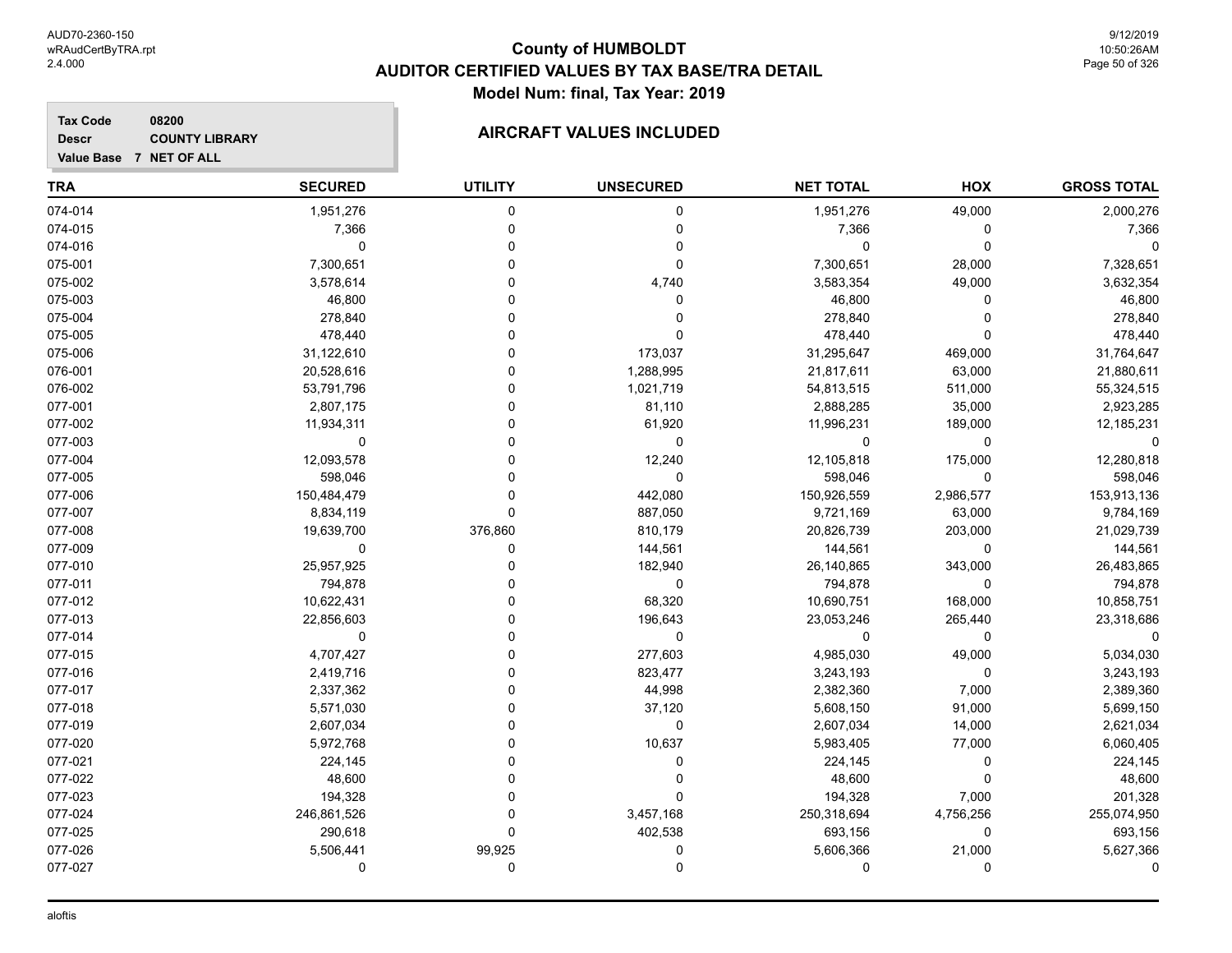9/12/2019 10:50:26AM Page 51 of 326

#### **TRA SECURED UTILITY UNSECURED HOX Tax Code Value Base 7 NET OF ALL 08200 GROSS TOTAL NET TOTAL Descr COUNTY LIBRARY COUNTY LIBRARY AIRCRAFT VALUES INCLUDED** 077-028 3,907,374 0 36,330 3,943,704 42,000 3,985,704 077-029 0 0 0 0 0 0 077-030 4,286,590 0 13,650 4,300,240 70,000 4,370,240 077-031 403,000 0 0 403,000 7,000 410,000 077-032 1,431,079 0 0 1,431,079 14,000 1,445,079 077-033 2,169,241 0 14,801 2,184,042 35,000 2,219,042 081-001 0 0 89,176 89,176 0 89,176 081-002 43,462,094 0 963,920 44,426,014 823,200 45,249,214 081-003 18,248,993 0 1,867,480 20,116,473 329,000 20,445,473 081-004 4,600,291 0 0 4,600,291 0 4,600,291 081-005 5,790,243 0 828,580 6,618,823 21,000 6,639,823 081-006 1,301,622 0 0 1,301,622 0 1,301,622 081-007 31,379 0 0 31,379 0 31,379 081-008 70,404 0 0 70,404 0 70,404 081-009 367,493,133 0 11,083,081 378,576,214 4,775,400 383,351,614 081-010 441,890 0 9,090 450,980 7,000 457,980 081-011 0 0 0 0 0 0 081-012 7,309,548 0 108,080 7,417,628 168,000 7,585,628 081-013 168,576 0 463,008 631,584 0 631,584 081-014 732,226 0 532,186 1,264,412 0 1,264,412 081-015 19,001 0 0 19,001 0 19,001 081-016 0 0 0 0 0 0 081-017 129,645,418 0 570,180 130,215,598 2,523,570 132,739,168 081-018 424,342 0 0 424,342 7,000 431,342 081-019 422,436 0 0 422,436 7,000 429,436 081-020 1,133,435 0 0 1,133,435 7,000 1,140,435 081-021 10,266,456 0 10,266,456 168,000 10,434,456 081-022 11,807,218 0 28,590 11,835,808 182,000 12,017,808 081-023 9,269,273 0 0 9,269,273 119,000 9,388,273 081-024 4,695,243 0 19,950 4,715,193 42,000 4,757,193 081-025 0 0 0 0 0 0 081-026 0 0 0 0 0 0 081-027 0 0 0 0 0 0 081-028 0 0 0 0 0 0

081-029 0 0 0 0 0 0 081-030 0 0 0 0 0 0 081-031 0 0 0 0 0 0 081-032 0 0 0 0 0 0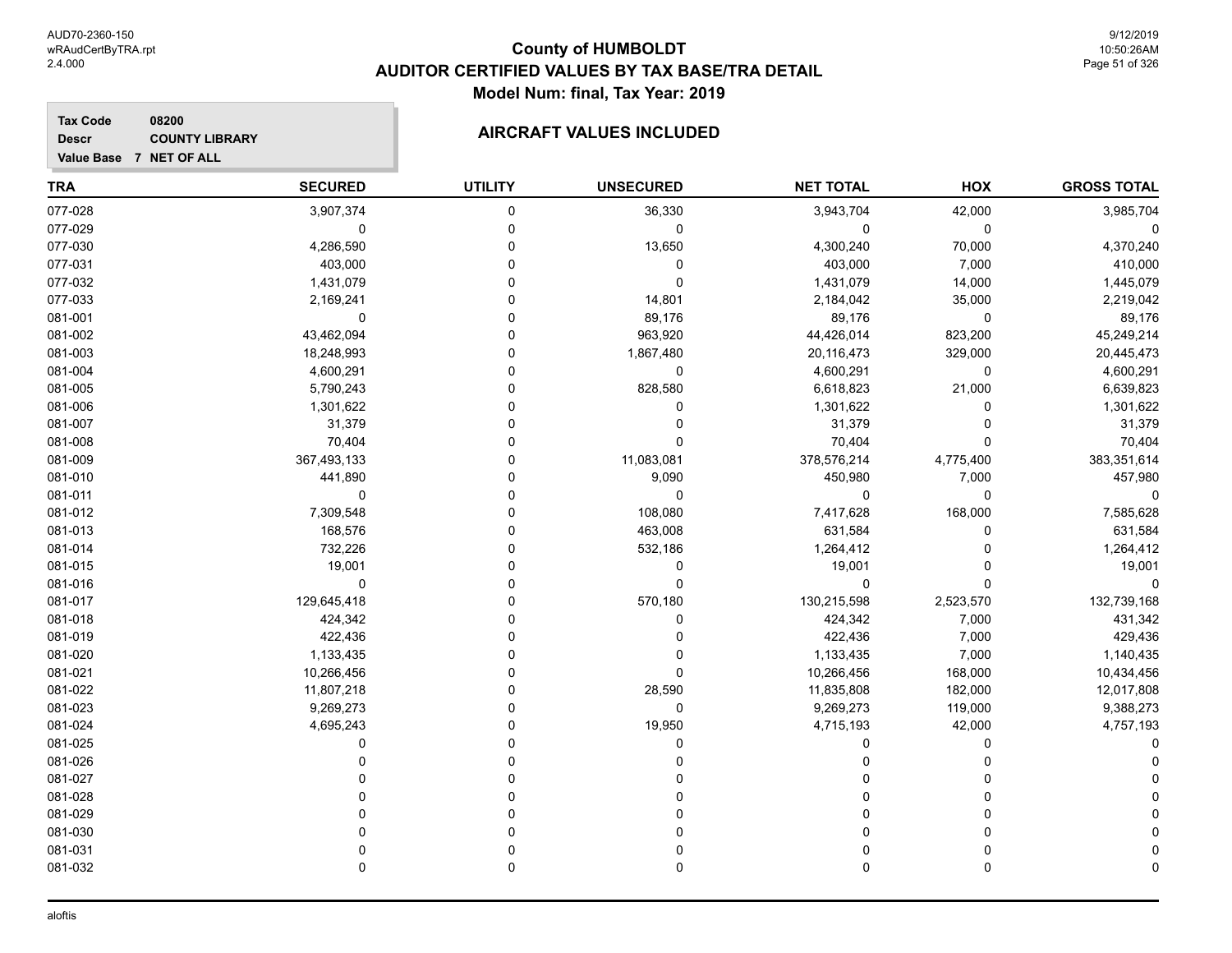9/12/2019 10:50:26AM Page 52 of 326

**TRA SECURED UTILITY UNSECURED HOX Tax Code Value Base 7 NET OF ALL 08200 GROSS TOTAL NET TOTAL Descr COUNTY LIBRARY COUNTY LIBRARY AIRCRAFT VALUES INCLUDED** 081-033 0 0 0 0 0 0 081-034 0 0 0 0 0 0 081-035 0 0 0 0 0 0 081-036 0 0 0 0 0 0 081-037 0 0 0 0 0 0 081-038 0 0 0 0 0 0 081-039 0 0 0 0 0 0 081-040 0 0 0 0 0 0 081-041 0 0 0 0 0 0 081-042 0 0 0 0 0 0 081-043 0 0 0 0 0 0 081-044 0 0 0 0 0 0 081-045 0 0 0 0 0 0 081-046 0 0 0 0 0 0 081-047 0 0 0 0 0 0 081-048 0 0 0 0 0 0 081-049 0 0 0 0 0 0 081-050 0 0 0 0 0 0 081-051 0 0 0 0 0 0 081-052 0 0 0 0 0 0 081-053 0 0 0 0 0 0 081-054 0 0 0 0 0 0 081-055 0 0 0 0 0 0 081-056 0 0 0 0 0 0 081-057 0 0 0 0 0 0 081-058 0 0 0 0 0 0 081-059 0 0 0 0 0 0 081-060 0 0 0 0 0 0 081-061 0 0 13,660 13,660 0 13,660 081-062 0 0 0 0 0 0 081-063 0 0 0 0 0 0 081-064 0 0 0 0 0 0 081-065 0 0 0 0 0 0 081-066 2,917,817 0 0 2,917,817 0 2,917,817 081-067 0 0 0 0 0 0 081-068 0 0 0 0 0 0 081-069 0 0 0 0 0 0 081-070 0 0 0 0 0 0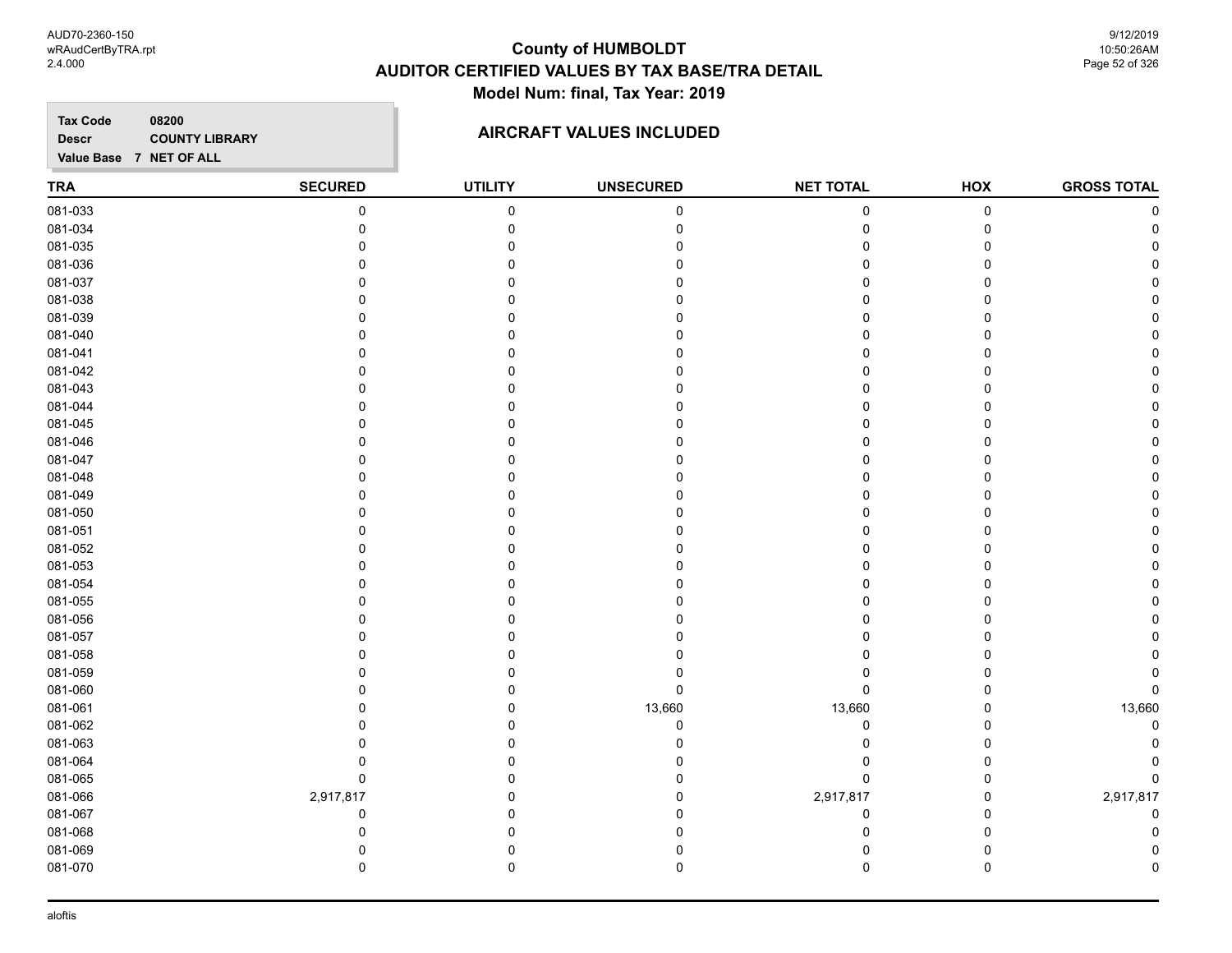#### **TRA SECURED UTILITY UNSECURED HOX Tax Code Value Base 7 NET OF ALL 08200 GROSS TOTAL NET TOTAL Descr COUNTY LIBRARY COUNTY LIBRARY AIRCRAFT VALUES INCLUDED** 081-071 0 0 0 0 0 0 081-072 0 0 0 0 0 0 081-073 0 0 0 0 0 0 081-074 0 0 0 0 0 0 081-075 0 0 0 0 0 0 081-076 0 0 0 0 0 0 081-077 0 0 0 0 0 0 081-078 0 0 0 0 0 0 081-079 0 0 0 0 0 0 081-080 0 0 0 0 0 0 081-081 0 0 0 0 0 0 081-082 0 0 0 0 0 0 081-083 0 0 0 0 0 0 081-084 0 0 0 0 0 0 081-085 0 0 0 0 0 0 081-086 0 0 0 0 0 0 081-087 0 0 0 0 0 0 083-000 21,275,444 0 1,138,153 22,413,597 231,000 22,644,597 083-001 106,982,640 0 7,128,994 114,111,634 665,000 114,776,634 083-002 43,322,731 0 1,902,909 45,225,640 203,000 45,428,640 083-003 360,165 0 0 360,165 0 360,165 083-004 3,672,946 0 20,180 3,693,126 7,000 3,700,126 083-005 23,767,078 0 2,403,760 26,170,838 224,000 26,394,838 083-006 4,679,363 0 5,420 4,684,783 77,000 4,761,783 083-007 2,722,301 0 0 2,722,301 35,000 2,757,301 083-008 16,802,001 0 495,823 17,297,824 218,020 17,515,844 085-000 104,052,581 0 800,499 104,853,080 1,603,000 106,456,080 085-001 7,348,821 0 38,620 7,387,441 84,000 7,471,441 088-001 0 0 0 0 0 0 088-002 0 0 0 0 0 0 088-003 0 0 0 0 0 0 088-004 0 0 0 0 0 0 088-005 0 0 0 0 0 0 088-006 0 0 0 0 0 0 088-007 0 0 0 0 0 0 088-008 0 0 0 0 0 0 088-010 0 0 0 0 0 0 088-012 0 0 0 0 0 0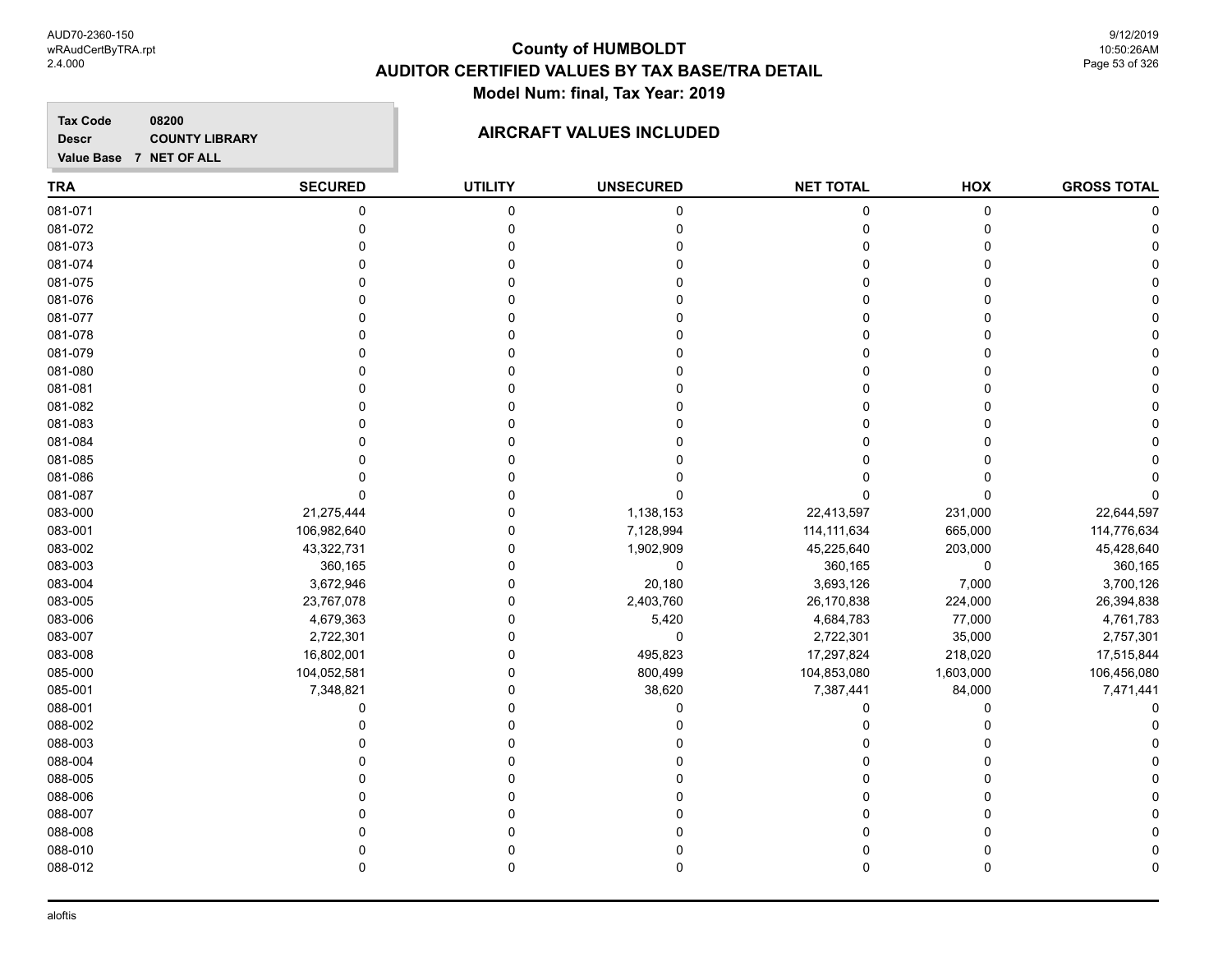#### **Tax Code 08200 Descr**

# **COUNTY LIBRARY COUNTY LIBRARY COUNTY LIBRARY**

**Value Base 7 NET OF ALL**

| <b>TRA</b> | <b>SECURED</b> | <b>UTILITY</b> | <b>UNSECURED</b> | <b>NET TOTAL</b> | HOX         | <b>GROSS TOTAL</b> |
|------------|----------------|----------------|------------------|------------------|-------------|--------------------|
| 088-013    | $\mathbf 0$    | 0              | 0                | 0                | $\mathsf 0$ |                    |
| 088-014    | $\mathbf 0$    | $\mathbf 0$    | 0                | 0                | $\mathbf 0$ |                    |
| 088-015    | $\Omega$       | $\mathbf 0$    | 0                | 0                | $\Omega$    |                    |
| 088-016    | $\Omega$       | $\mathbf{0}$   | 0                | $\Omega$         | $\Omega$    |                    |
| 088-017    | $\Omega$       | $\mathbf 0$    | 0                | 0                | $\Omega$    |                    |
| 088-019    | $\Omega$       | $\Omega$       | 0                | 0                | $\Omega$    |                    |
| 095-001    | 51,724,666     | $\Omega$       | 618,874          | 52,343,540       | 322,000     | 52,665,540         |
| 100-001    | 3,503,592      | 0              | 0                | 3,503,592        | 0           | 3,503,592          |
| 100-002    | 28,108,719     | $\Omega$       | 3,055,110        | 31,163,829       | 287,000     | 31,450,829         |
| 100-003    | 20,656,967     | $\Omega$       | 800,376          | 21,457,343       | 356,000     | 21,813,343         |
| 100-004    | 802,182        | $\mathbf 0$    | 0                | 802,182          | 0           | 802,182            |
| 100-005    | 8,263,990      | 40,500         | 40,820           | 8,345,310        | 70,000      | 8,415,310          |
| 100-006    | 179,410        | $\Omega$       | 0                | 179,410          | $\Omega$    | 179,410            |
| 100-007    | 52,178,750     | $\mathbf 0$    | 393,774          | 52,572,524       | 838,600     | 53,411,124         |
| 100-008    | 44,350,952     | 0              | 304,690          | 44,655,642       | 595,000     | 45,250,642         |
| 100-009    | 1,401,269      | $\Omega$       | 0                | 1,401,269        | 7,000       | 1,408,269          |
| 100-010    | 1,147,459      | $\Omega$       | $\Omega$         | 1,147,459        | 7,000       | 1,154,459          |
| 100-011    | 222,921        | 0              | 0                | 222,921          | $\mathbf 0$ | 222,921            |
| 102-001    | 3,142,346      | $\Omega$       | 0                | 3,142,346        | 33,600      | 3,175,946          |
| 102-002    | 65,160         | $\Omega$       | 0                | 65,160           | $\Omega$    | 65,160             |
| 102-003    | 116,828,155    | $\Omega$       | 932,444          | 117,760,599      | 1,190,000   | 118,950,599        |
| 102-004    | 37,938         | $\Omega$       | 0                | 37,938           | $\mathbf 0$ | 37,938             |
| 102-005    | 13,457,916     | $\Omega$       | 58,030           | 13,515,946       | 189,000     | 13,704,946         |
| 102-006    | 10,289,693     | 0              | 216,850          | 10,506,543       | 98,000      | 10,604,543         |
| 102-007    | 31,140         | $\Omega$       | 0                | 31,140           | 0           | 31,140             |
| 102-008    | 101,604,916    | $\Omega$       | 379,394          | 101,984,310      | 1,414,000   | 103,398,310        |
| 102-009    | 30,060         | $\Omega$       | 0                | 30,060           | $\Omega$    | 30,060             |
| 102-010    | 5,902,326      | $\mathbf 0$    | $\mathbf 0$      | 5,902,326        | 56,000      | 5,958,326          |
| 102-011    | 12,481,791     | $\mathbf{0}$   | 4,290            | 12,486,081       | 84,000      | 12,570,081         |
| 102-012    | 0              | $\mathbf 0$    | 0                | 0                | $\mathbf 0$ |                    |
| 102-013    | 10,279         | $\mathbf 0$    | 0                | 10,279           | $\Omega$    | 10,279             |
| 103-000    | 33,515,957     | $\mathbf 0$    | 212,434          | 33,728,391       | 406,000     | 34, 134, 391       |
| 103-001    | 94,767,574     | 0              | 455,395          | 95,222,969       | 259,000     | 95,481,969         |
| 103-002    | 1,796,660      | $\mathbf 0$    | 0                | 1,796,660        | 28,000      | 1,824,660          |
| 103-003    | 687,600        | $\Omega$       | 0                | 687,600          | 7,000       | 694,600            |
| 103-004    | 118,038        | $\mathbf 0$    | 0                | 118,038          | 0           | 118,038            |
| 103-005    | 8,634,599      | $\mathbf 0$    | 3,820            | 8,638,419        | 224,000     | 8,862,419          |
| 103-006    | 9,283          | 0              | 0                | 9,283            | $\Omega$    | 9,283              |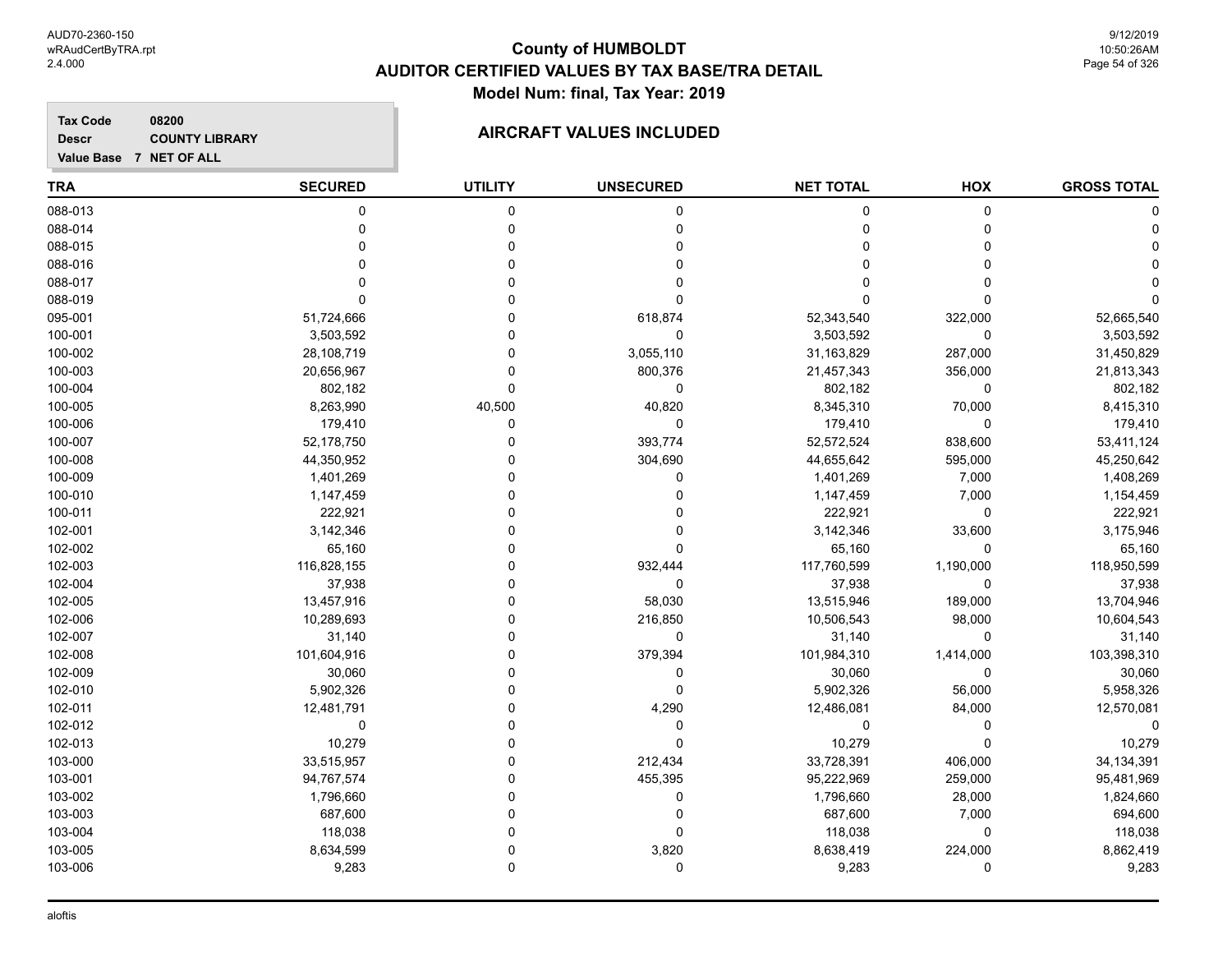9/12/2019 10:50:26AM Page 55 of 326

**GROSS TOTAL**

# **TRA SECURED UTILITY UNSECURED HOX Tax Code Value Base 7 NET OF ALL 08200 NET TOTAL Descr COUNTY LIBRARY COUNTY LIBRARY AIRCRAFT VALUES INCLUDED** 103-007 7,470 0 0 7,470 0 7,470 103-008 69,219,479 0 5,361,943 74,581,422 882,000 75,463,422 103-009 0 0 0 0 0 0 103-012 0 0 0 0 0 0 103-013 4,910,910 0 40,300 4,951,210 63,000 5,014,210 103-014 515,187 0 32,830 548,017 7,000 555,017 103-015 13,255,039 0 10,820 13,265,859 154,000 13,419,859 109-001 33,336,473 0 669,230 34,005,703 635,000 34,640,703 109-002 0 0 0 0 0 0 109-003 1,646,973 0 0 1,646,973 0 1,646,973 109-004 19,740,888 0 324,790 20,065,678 35,000 20,100,678 109-005 7,613,795 0 540,090 8,153,885 0 8,153,885 109-006 71,285,499 0 1,202,486 72,487,985 656,600 73,144,585 109-007 29,430 0 0 29,430 7,000 36,430 109-008 52,733 0 0 52,733 0 52,733 109-010 0 0 0 0 0 0 109-011 169,651 0 0 169,651 0 169,651

| 109-012 | 1,076,214     |          | 0          | 1,076,214     | 28,000     | 1,104,214     |
|---------|---------------|----------|------------|---------------|------------|---------------|
| 109-013 | 12,419,827    |          | 17,537     | 12,437,364    | 196,000    | 12,633,364    |
| 111-000 | 26,457,928    |          | 53,870     | 26,511,798    | 21,000     | 26,532,798    |
| 111-001 | 5,430,053     |          | 16,233     | 5,446,286     | 28,000     | 5,474,286     |
| 112-000 | 49,867,565    |          | 326,619    | 50,194,184    | 122,323    | 50,316,507    |
| 112-001 | 39,547,452    | $\Omega$ | 1,280,800  | 40,828,252    | 327,600    | 41,155,852    |
| 112-002 | 77,666,993    | 6,534    | 1,332,724  | 79,006,251    | 371,000    | 79,377,251    |
| 115-001 | 4,037,237     |          | 394,564    | 4,431,801     | 7,000      | 4,438,801     |
| 115-002 | 1,551,719,523 |          | 44,552,700 | 1,596,272,223 | 20,899,835 | 1,617,172,058 |
| 115-004 | 14,734,640    |          | 25,150     | 14,759,790    | 196,000    | 14,955,790    |
| 115-005 | 55,275        |          | 0          | 55,275        |            | 55,275        |
| 115-006 | 3,692,075     |          | 5,510      | 3,697,585     | 49,000     | 3,746,585     |
| 115-008 | 1,679,857     |          | 673,246    | 2,353,103     | 21,000     | 2,374,103     |
| 115-009 | 1,721,455     |          |            | 1,721,455     | 21,000     | 1,742,455     |
| 121-000 | 5,356,389     |          | 53,300     | 5,409,689     | 42,000     | 5,451,689     |
| 121-001 | 2,094,688     |          | 221,188    | 2,315,876     | 14,000     | 2,329,876     |
| 121-002 | 4,134,846     |          | 2,090      | 4,136,936     | 28,000     | 4,164,936     |
| 121-003 | 19,802,968    |          | 365,630    | 20,168,598    | 238,000    | 20,406,598    |
| 121-004 | 2,082,461     |          | 2,044,489  | 4,126,950     |            | 4,126,950     |
| 123-001 | 10,553,831    | 31,799   | 275,348    | 10,860,978    |            | 10,860,978    |
| 123-002 | 44,573        | 0        | 0          | 44,573        | 0          | 44,573        |
|         |               |          |            |               |            |               |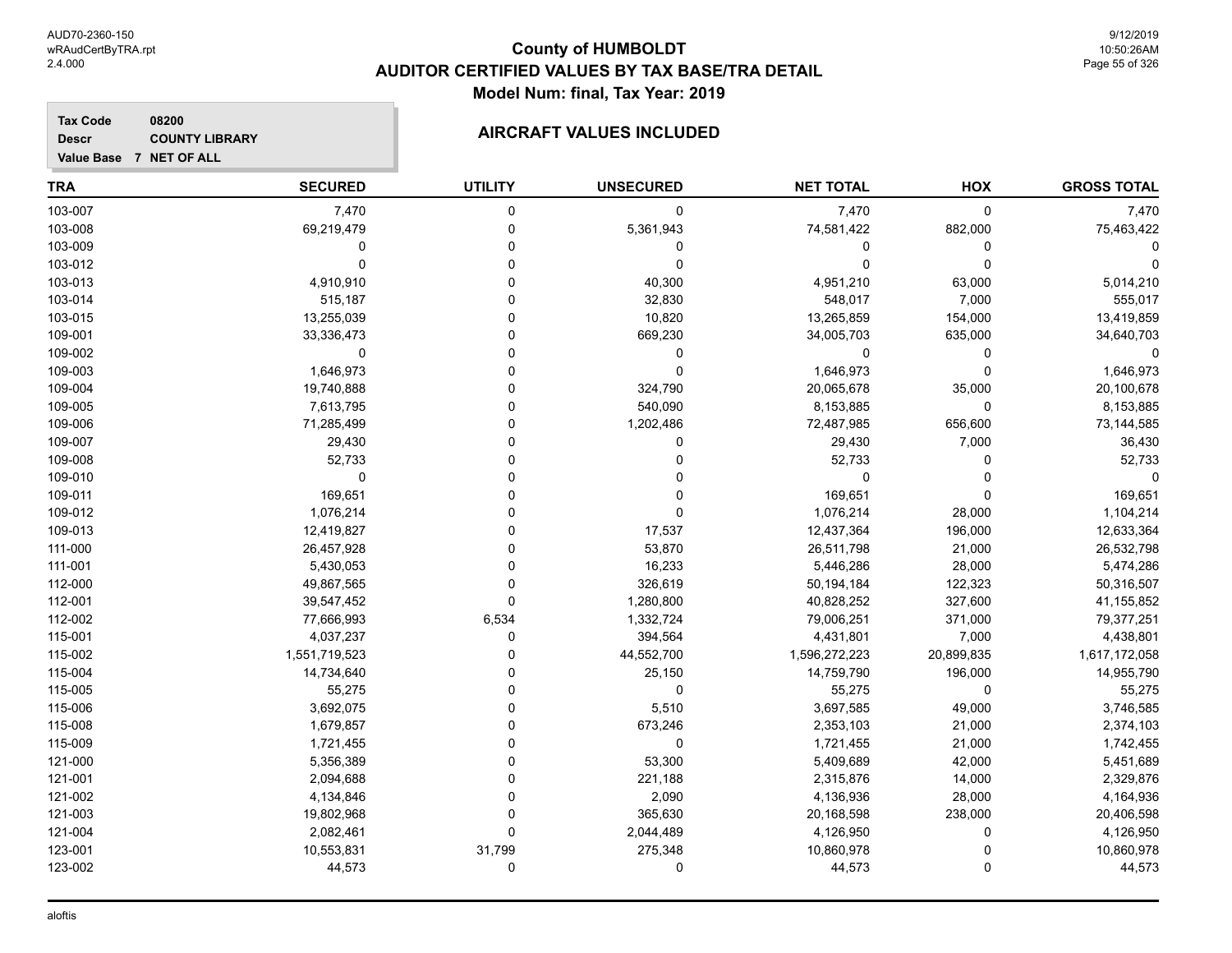#### **TRA SECURED UTILITY UNSECURED HOX Tax Code Value Base 7 NET OF ALL 08200 GROSS TOTAL NET TOTAL Descr COUNTY LIBRARY COUNTY LIBRARY AIRCRAFT VALUES INCLUDED** 123-003 0 0 0 0 0 0 123-004 24,527,406 76,062 6,142,066 30,745,534 196,000 30,941,534 123-005 4,179,195 0 0 4,179,195 35,000 4,214,195 123-006 12,775,254 0 4,677,457 17,452,711 0 17,452,711 123-007 0 0 0 0 0 0 123-008 0 0 0 0 0 0 123-009 0 0 41,000 41,000 0 41,000 131-001 38,633 0 0 38,633 0 38,633 131-002 6,269,846 0 154,933 6,424,779 35,000 6,459,779 131-003 3,844,802 0 3,320 3,848,122 28,000 3,876,122 131-007 5,278,222 0 33,470 5,311,692 84,000 5,395,692 132-001 0 0 0 0 0 0 132-002 0 0 0 0 0 0 132-003 0 0 0 0 0 0 132-006 0 0 0 0 0 0 132-010 0 0 0 0 0 0 136-000 136,370,095 0 2,721,559 139,091,654 635,600 139,727,254 136-001 4,706,173 0 15,100 4,721,273 77,000 4,798,273 141-000 7,347,073 0 899,436 8,246,509 0 8,246,509 141-001 108,378,078 0 828,193 109,206,271 1,062,600 110,268,871 141-002 54,915,760 0 139,037 55,054,797 464,796 55,519,593 141-003 69,668,787 0 74,814 69,743,601 959,000 70,702,601 156-001 731,517,866 0 15,485,128 747,002,994 5,201,153 752,204,147 156-002 23,382,072 0 196,300 23,578,372 203,000 23,781,372 156-003 1,226,034 0 0 1,226,034 0 1,226,034 156-004 830,181 0 0 830,181 0 830,181 156-005 12,745,840 0 335,340 13,081,180 70,000 13,151,180 156-006 25,547,239 0 185,720 25,732,959 264,536 25,997,495 156-007 60,519,929 0 5,138,753 65,658,682 224,000 65,882,682 156-008 174,538 0 12,350 186,888 0 186,888 156-009 7,681,145 0 149,270 7,830,415 201,835 8,032,250 156-010 3,856,576 0 0 3,856,576 7,000 3,863,576 156-011 91,905,360 0 5,082,098 96,987,458 1,006,186 97,993,644 156-012 36,248,229 0 222,081 36,470,310 392,000 36,862,310 156-013 255,838,411 0 2,106,613 257,945,024 1,104,600 259,049,624

156-014 20,465,519 0 131,061 20,596,580 313,600 20,910,180 156-015 37,822,367 0 1,713,692 39,536,059 375,808 39,911,867 156-016 2,255,680 0 8,890 2,264,570 124,829 2,389,399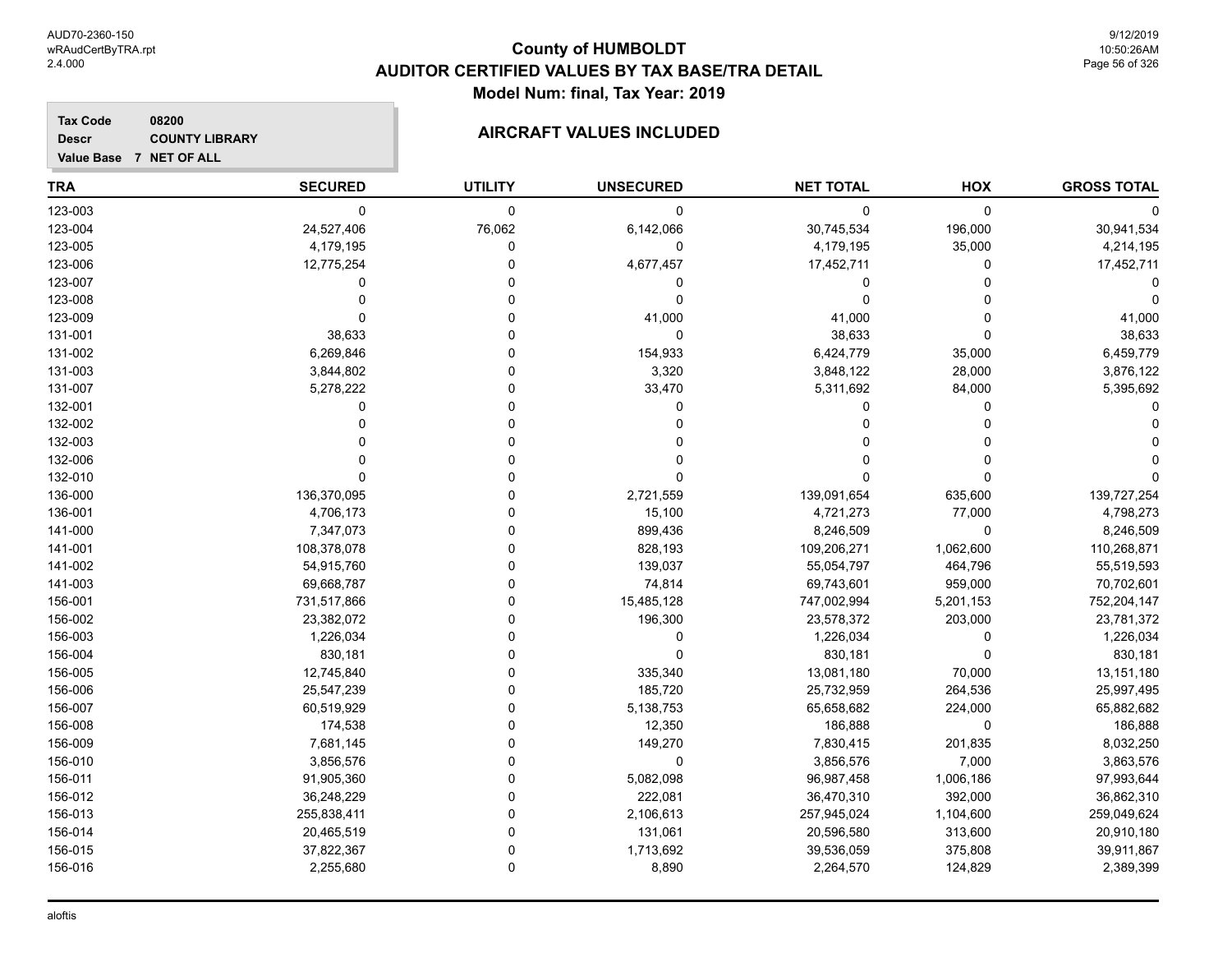**Value Base 7 NET OF ALL**

**Tax Code**

**Descr**

# **County of HUMBOLDT AUDITOR CERTIFIED VALUES BY TAX BASE/TRA DETAIL Model Num: final, Tax Year: 2019**

#### **08200 COUNTY LIBRARY COUNTY LIBRARY COUNTY LIBRARY**

| <b>TRA</b> | <b>SECURED</b> | <b>UTILITY</b> | <b>UNSECURED</b> | <b>NET TOTAL</b> | HOX         | <b>GROSS TOTAL</b> |
|------------|----------------|----------------|------------------|------------------|-------------|--------------------|
| 156-017    | 4,694,295      | 0              | 394,817          | 5,089,112        | 35,000      | 5,124,112          |
| 156-018    | 3,244,948      | $\mathbf 0$    | 315,180          | 3,560,128        | 61,600      | 3,621,728          |
| 156-019    | 12,832,445     | $\Omega$       | 131,520          | 12,963,965       | 112,000     | 13,075,965         |
| 156-020    | 43,254,977     | $\Omega$       | 583,196          | 43,838,173       | 384,489     | 44,222,662         |
| 156-021    | 16,910,770     | $\Omega$       | 1,542,541        | 18,453,311       | $\mathbf 0$ | 18,453,311         |
| 156-022    | 1,026,851      | 0              | 0                | 1,026,851        | 0           | 1,026,851          |
| 156-023    | 2,991,127      | 0              | 0                | 2,991,127        | 35,000      | 3,026,127          |
| 156-024    | 2,786,908      | 0              | 4,000            | 2,790,908        | 7,000       | 2,797,908          |
| 157-000    | 28,424,915     | 2,810          | 405,377          | 28,833,102       | 726,600     | 29,559,702         |
| 157-001    | 1,201,661      | $\mathbf 0$    | $\mathbf 0$      | 1,201,661        | $\pmb{0}$   | 1,201,661          |
| 157-002    | 20,579,086     | $\Omega$       | 286,532          | 20,865,618       | 336,000     | 21,201,618         |
| 157-003    | 65,865,758     | $\Omega$       | 940,461          | 66,806,219       | 637,000     | 67,443,219         |
| 157-004    | 0              | $\Omega$       | 0                | 0                | $\mathbf 0$ | 0                  |
| 157-006    | 39,909,602     | $\Omega$       | 209,409          | 40,119,011       | 203,000     | 40,322,011         |
| 157-008    | 199,794,509    | $\Omega$       | 6,708,175        | 206,502,684      | 2,237,130   | 208,739,814        |
| 158-000    | 41,817,637     | 0              | 116,950          | 41,934,587       | 82,585      | 42,017,172         |
| 900-000    | 0              | $\Omega$       | 0                | 0                | $\mathbf 0$ |                    |
| 900-001    | $\Omega$       | $\Omega$       | 0                | 0                | $\Omega$    |                    |
| 900-002    |                | $\Omega$       |                  | 0                | $\Omega$    |                    |
| 900-003    | 0              |                |                  | 0                | O           |                    |
| 900-004    | $\Omega$       |                | U                | 0                | $\Omega$    |                    |
| 900-005    | $\Omega$       | $\Omega$       | U                | 0                | $\Omega$    |                    |
| 900-006    |                | $\Omega$       |                  | 0                | $\Omega$    |                    |
| 900-007    | n              | $\Omega$       |                  | 0                | $\Omega$    |                    |
| 900-008    | ŋ              | n              |                  | 0                | $\Omega$    |                    |
| 900-009    |                | 0              |                  | 0                | 0           |                    |
| 900-010    |                | $\Omega$       |                  | 0                | $\mathbf 0$ |                    |
| 900-011    | $\Omega$       | $\Omega$       |                  | 0                | $\Omega$    |                    |
| 900-012    | $\Omega$       | $\Omega$       |                  | 0                | $\Omega$    |                    |
| 900-013    | $\Omega$       | $\Omega$       | U                | 0                | $\Omega$    |                    |
| 900-014    | $\Omega$       | $\Omega$       | O                | 0                | $\Omega$    |                    |
| 900-015    | $\Omega$       | $\Omega$       | U                | 0                | $\Omega$    |                    |
| 900-016    |                |                |                  | 0                | 0           |                    |
| 900-017    | U              |                |                  | 0                | $\Omega$    |                    |
| 900-018    |                |                |                  | 0                | 0           |                    |
| 900-019    | 0              |                |                  | 0                | $\Omega$    |                    |
| 900-020    |                |                |                  | 0                | $\mathbf 0$ |                    |
| 900-021    | $\Omega$       | $\mathbf{0}$   | $\Omega$         | 0                | $\mathbf 0$ | 0                  |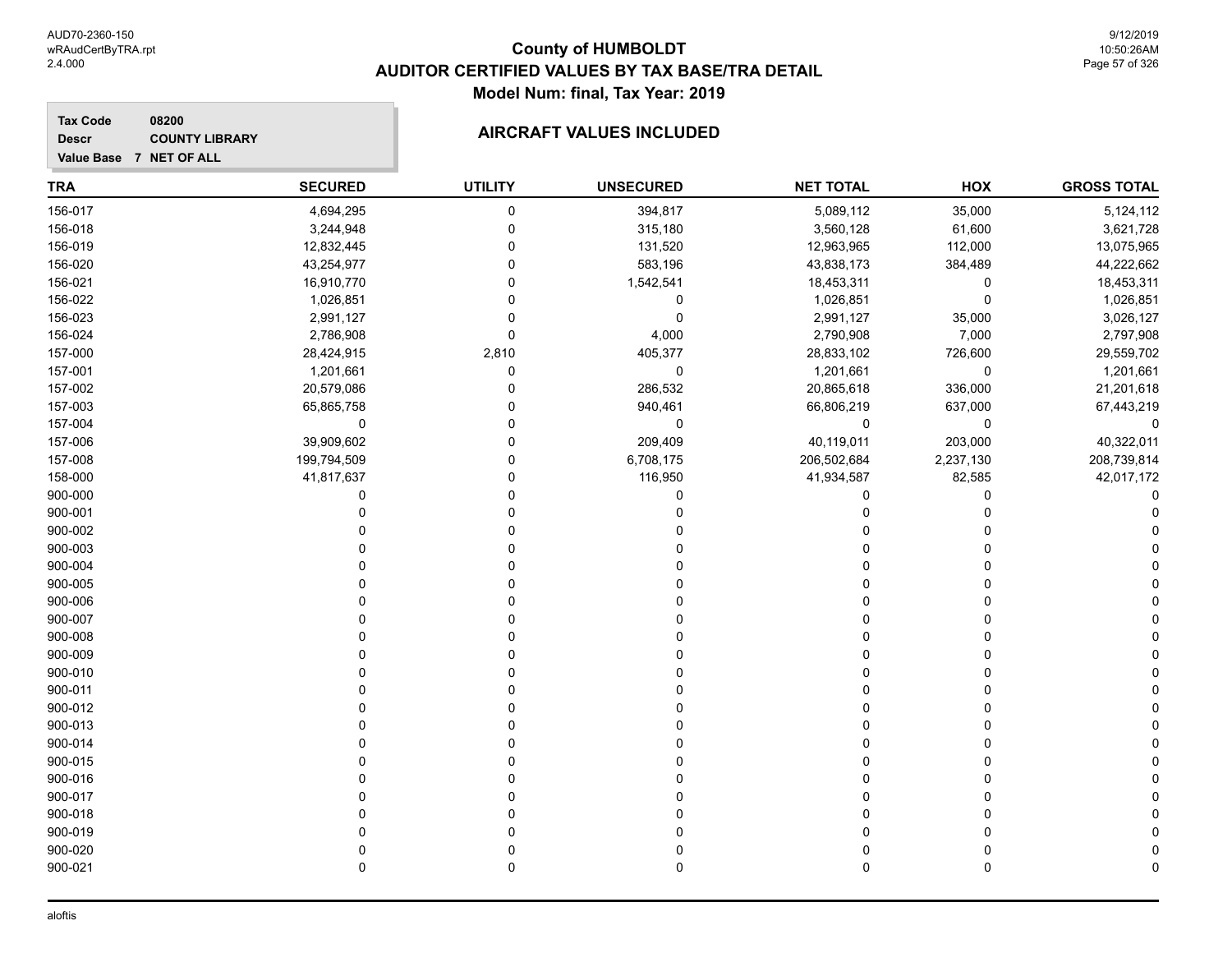| <b>Tax Code</b><br><b>Descr</b> | 08200<br><b>COUNTY LIBRARY</b><br>Value Base 7 NET OF ALL |              |                |                | <b>AIRCRAFT VALUES INCLUDED</b> |                  |             |                    |
|---------------------------------|-----------------------------------------------------------|--------------|----------------|----------------|---------------------------------|------------------|-------------|--------------------|
| <b>TRA</b>                      |                                                           |              | <b>SECURED</b> | <b>UTILITY</b> | <b>UNSECURED</b>                | <b>NET TOTAL</b> | HOX         | <b>GROSS TOTAL</b> |
| 900-022                         |                                                           |              |                |                |                                 |                  |             |                    |
| 900-023                         |                                                           |              |                |                |                                 |                  |             |                    |
| 900-024                         |                                                           |              |                |                |                                 |                  |             |                    |
| 900-025                         |                                                           |              |                |                |                                 |                  |             |                    |
| 900-026                         |                                                           |              |                |                |                                 |                  |             |                    |
| 900-027                         |                                                           |              |                |                |                                 |                  |             |                    |
| 900-028                         |                                                           |              |                |                |                                 |                  |             |                    |
| <b>Tax Code</b>                 | 08200                                                     | <b>Total</b> | 13,378,629,125 | 1,305,413      | 571,727,481                     | 13,951,662,019   | 156,044,144 | 14,107,706,163     |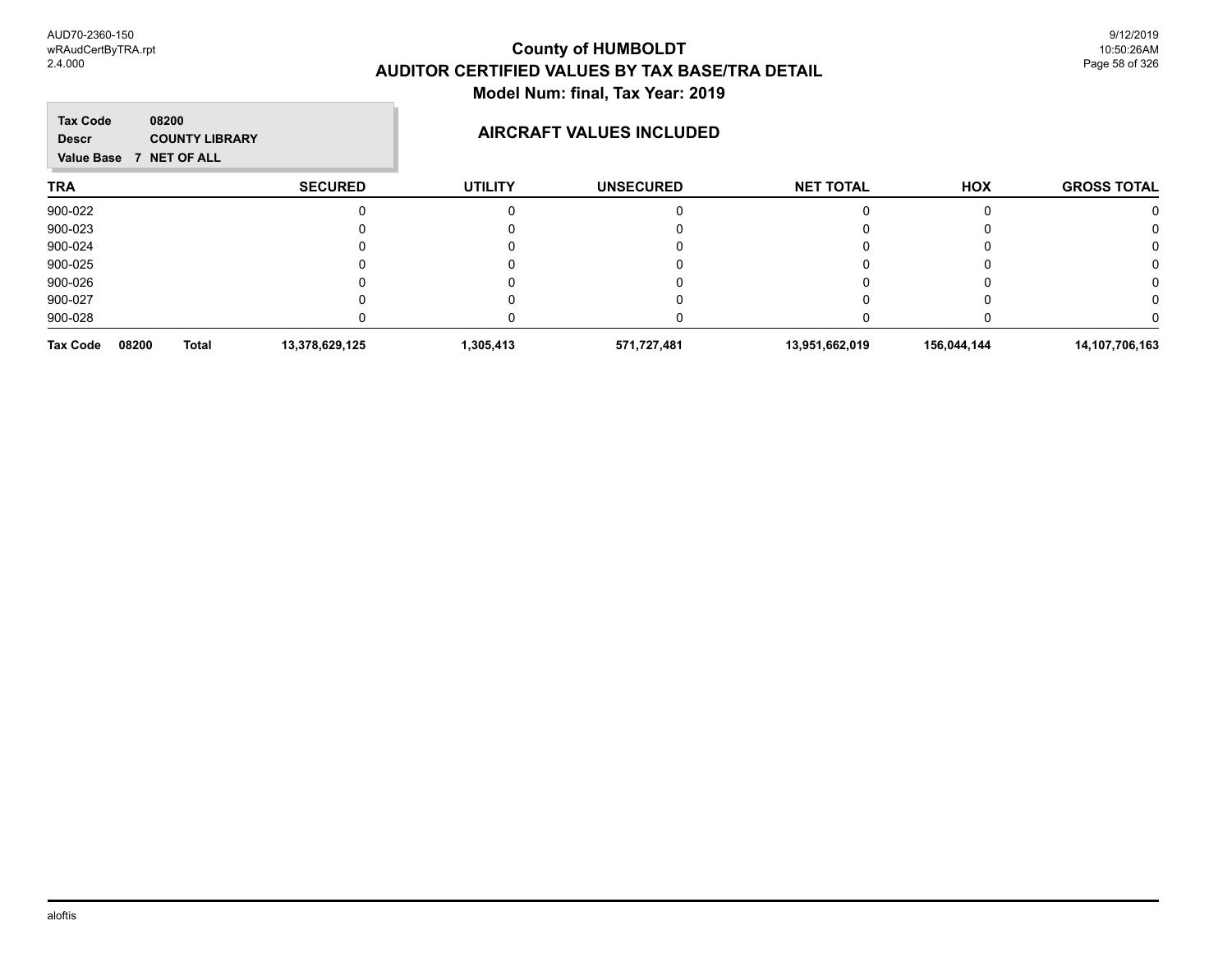**Descr**

# **County of HUMBOLDT AUDITOR CERTIFIED VALUES BY TAX BASE/TRA DETAIL Model Num: final, Tax Year: 2019**

# **Value Base 7 NET OF ALL 10000 ARCATA FIRE PROTECTION AIRCRAFT VALUES INCLUDED**

| <b>TRA</b> | <b>SECURED</b> | <b>UTILITY</b> | <b>UNSECURED</b> | <b>NET TOTAL</b> | <b>HOX</b>  | <b>GROSS TOTAL</b> |
|------------|----------------|----------------|------------------|------------------|-------------|--------------------|
| 001-001    | 342,854,325    | 0              | 3,726,475        | 346,580,800      | 3,654,000   | 350,234,800        |
| 001-002    | 23,858         | 0              | 0                | 23,858           | 0           | 23,858             |
| 001-003    | 55,697,766     | $\mathbf 0$    | 1,035,677        | 56,733,443       | 840,000     | 57,573,443         |
| 001-004    | 510,172        | $\mathbf 0$    | 1,144,278        | 1,654,450        | 7,000       | 1,661,450          |
| 001-005    | 2,513,136      | $\Omega$       | $\mathbf 0$      | 2,513,136        | 28,000      | 2,541,136          |
| 001-006    | 41, 117, 735   | $\Omega$       | 161,570          | 41,279,305       | 602,000     | 41,881,305         |
| 001-007    | 82,517,883     | $\Omega$       | 5,554,185        | 88,072,068       | 973,291     | 89,045,359         |
| 001-009    | 39,983,136     | $\Omega$       | 320,247          | 40,303,383       | 595,000     | 40,898,383         |
| 001-010    | $\mathbf 0$    | $\Omega$       | $\mathbf 0$      | 0                | 0           |                    |
| 001-011    | $\mathbf 0$    | $\Omega$       | $\mathbf 0$      | $\mathbf 0$      | $\mathbf 0$ |                    |
| 001-012    | 40,302,080     | $\Omega$       | 81,130           | 40,383,210       | 525,000     | 40,908,210         |
| 001-014    | $\mathbf 0$    | $\Omega$       | 0                | $\Omega$         | $\Omega$    |                    |
| 001-015    | 124,227        | $\Omega$       | 0                | 124,227          | $\Omega$    | 124,227            |
| 001-016    | $\mathbf 0$    | $\Omega$       | $\mathbf 0$      | $\mathbf 0$      | $\Omega$    |                    |
| 001-017    | 700,863        | $\Omega$       | 4,320            | 705,183          | 21,000      | 726,183            |
| 001-018    | 6,711,474      | $\Omega$       | 0                | 6,711,474        | 14,000      | 6,725,474          |
| 001-019    | 200,607        | $\mathbf 0$    | $\Omega$         | 200,607          | $\pmb{0}$   | 200,607            |
| 001-020    | $\mathbf 0$    | $\Omega$       | $\Omega$         | 0                | $\pmb{0}$   | $\mathbf 0$        |
| 001-021    | 11,049,664     | $\Omega$       | $\mathbf 0$      | 11,049,664       | 70,000      | 11,119,664         |
| 001-022    | 6,385,867      | $\Omega$       | 0                | 6,385,867        | 28,000      | 6,413,867          |
| 001-023    | 687,592        | $\Omega$       | $\mathbf 0$      | 687,592          | $\mathbf 0$ | 687,592            |
| 001-024    | $\mathbf 0$    | $\Omega$       | $\mathbf 0$      | $\mathbf 0$      | $\mathbf 0$ |                    |
| 001-025    | 40,282,291     | $\Omega$       | 25,610           | 40,307,901       | 392,000     | 40,699,901         |
| 001-026    | 2,366,230      | $\Omega$       | $\pmb{0}$        | 2,366,230        | 14,000      | 2,380,230          |
| 001-027    | 5,157,805      | $\Omega$       | 3,210            | 5,161,015        | 62,559      | 5,223,574          |
| 001-028    | 4,006,303      | $\Omega$       | 5,760            | 4,012,063        | 70,000      | 4,082,063          |
| 001-029    | 8,864,256      | $\Omega$       | 0                | 8,864,256        | 273,379     | 9,137,635          |
| 001-030    | 4,980,666      | $\Omega$       | 804,144          | 5,784,810        | $\mathbf 0$ | 5,784,810          |
| 001-031    | 4,462,848      | $\Omega$       | 12,210           | 4,475,058        | 291,451     | 4,766,509          |
| 001-032    | 998,628        | $\Omega$       | 17,430           | 1,016,058        | 14,000      | 1,030,058          |
| 001-033    | 16,600,332     | $\Omega$       | 39,788           | 16,640,120       | 252,000     | 16,892,120         |
| 001-034    | 21,601,220     | $\Omega$       | 50,280           | 21,651,500       | 315,000     | 21,966,500         |
| 001-035    | 325,346,617    | $\Omega$       | 31,585,030       | 356,931,647      | 1,351,000   | 358,282,647        |
| 001-036    | 6,820,931      | $\Omega$       | $\mathbf 0$      | 6,820,931        | 28,000      | 6,848,931          |
| 001-037    | 50,701,186     | $\Omega$       | 508,106          | 51,209,292       | 609,000     | 51,818,292         |
| 001-038    | 48,908,225     | $\Omega$       | 126,260          | 49,034,485       | 427,000     | 49,461,485         |
| 001-039    | 92,338,573     | $\Omega$       | 11,619,037       | 103,957,610      | 851,655     | 104,809,265        |
| 001-040    | 2,016,599      | 16,800         | 109,000          | 2,142,399        | $\mathbf 0$ | 2,142,399          |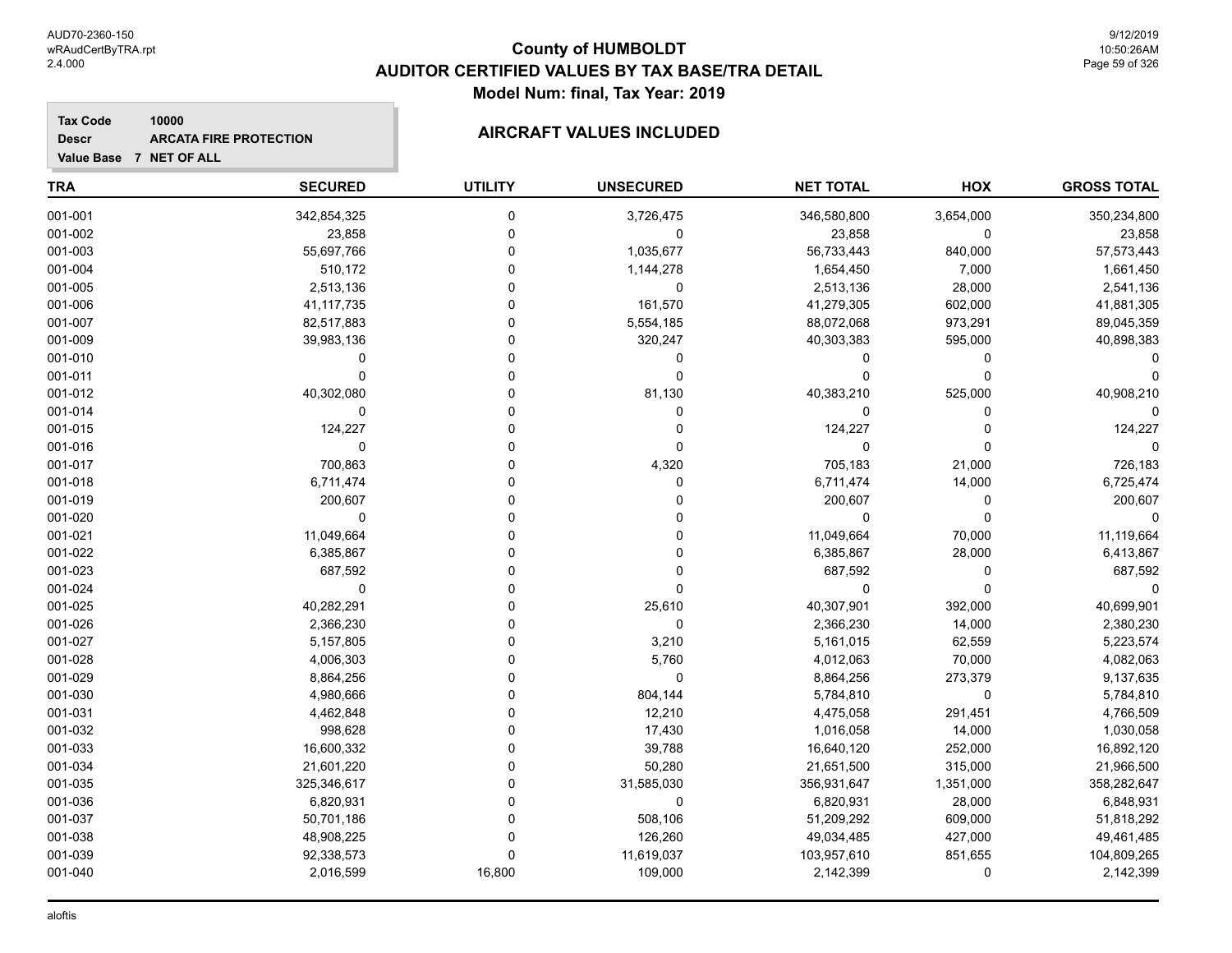#### **Tax Code 10000 Descr ARCATA FIRE PROTECTION AIRCRAFT VALUES INCLUDED**

| Value Base 7 NET OF ALL |                |                |                  |                  |          |                    |
|-------------------------|----------------|----------------|------------------|------------------|----------|--------------------|
| <b>TRA</b>              | <b>SECURED</b> | <b>UTILITY</b> | <b>UNSECURED</b> | <b>NET TOTAL</b> | HOX      | <b>GROSS TOTAL</b> |
| 001-041                 | 57,771         | $\pmb{0}$      | $\mathbf 0$      | 57,771           | 0        | 57,771             |
| 001-042                 | 7,429,099      | 0              | 16,410           | 7,445,509        | 0        | 7,445,509          |
| 001-043                 | 29,987,142     | $\Omega$       | 13,383,116       | 43,370,258       | 0        | 43,370,258         |
| 001-044                 | 5,304,196      | $\Omega$       | 2,490,564        | 7,794,760        | 0        | 7,794,760          |
| 001-045                 | 16,826,474     | U              | 0                | 16,826,474       | 105,000  | 16,931,474         |
| 001-046                 | 4,258,035      |                | 31,240           | 4,289,275        | 77,000   | 4,366,275          |
| 001-047                 | 1,971,527      |                | $\mathbf 0$      | 1,971,527        | 35,000   | 2,006,527          |
| 001-048                 | 14,246,223     |                | 99,850           | 14,346,073       | 196,000  | 14,542,073         |
| 001-049                 | 876,209        |                | 28,820           | 905,029          | 14,000   | 919,029            |
| 001-050                 | $\mathbf 0$    | ŋ              | $\mathbf 0$      | $\mathbf 0$      | 0        |                    |
| 001-051                 | 21,464,718     | ŋ              | 4,230            | 21,468,948       | 266,000  | 21,734,948         |
| 001-052                 | 1,065,074      | ŋ              | 0                | 1,065,074        | 14,000   | 1,079,074          |
| 001-053                 | 1,288,800      |                | 0                | 1,288,800        | 21,000   | 1,309,800          |
| 001-054                 | 11,082,851     |                | 11,130           | 11,093,981       | 182,000  | 11,275,981         |
| 001-055                 | 169,330        |                | $\mathbf 0$      | 169,330          | 7,000    | 176,330            |
| 001-056                 | 26,470,533     |                | 17,750           | 26,488,283       | 287,000  | 26,775,283         |
| 001-057                 | $\mathbf 0$    | O              | 0                | 0                | 0        | 0                  |
| 001-058                 | 3,439,534      |                | $\mathbf 0$      | 3,439,534        | 21,000   | 3,460,534          |
| 001-059                 | 1,581,000      |                | 795,050          | 2,376,050        | 0        | 2,376,050          |
| 001-060                 | 615,298        |                | 0                | 615,298          | 14,000   | 629,298            |
| 001-061                 | 3,393,205      |                |                  | 3,393,205        | 70,000   | 3,463,205          |
| 003-003                 | $\mathbf 0$    | O              |                  | $\mathbf 0$      | 0        |                    |
| 053-002                 | 1,316,276      | U              | $\Omega$         | 1,316,276        | 14,000   | 1,330,276          |
| 053-003                 | 104,521        |                | $\Omega$         | 104,521          | 0        | 104,521            |
| 053-005                 | 165,870        | ŋ              | 0                | 165,870          | 0        | 165,870            |
| 053-006                 | 5,684,008      |                | 30,979           | 5,714,987        | 42,000   | 5,756,987          |
| 053-008                 | 13,538,188     |                | 111,760          | 13,649,948       | 189,000  | 13,838,948         |
| 053-009                 | 35,820,639     |                | 75,947           | 35,896,586       | 612,488  | 36,509,074         |
| 053-011                 | 1,299,795      | O              | 0                | 1,299,795        | 14,000   | 1,313,795          |
| 053-015                 | 6,160,029      |                | 47,530           | 6,207,559        | 161,000  | 6,368,559          |
| 053-016                 | 602,530        |                | $\mathbf 0$      | 602,530          | 0        | 602,530            |
| 053-017                 | 18,253,961     |                | 26,770           | 18,280,731       | 252,000  | 18,532,731         |
| 053-018                 | 748,651        |                | 3,999            | 752,650          | 7,000    | 759,650            |
| 053-019                 | 765,074        |                | 11,380           | 776,454          | 0        | 776,454            |
| 053-025                 | 3,983,917      | 0              | 10,720           | 3,994,637        | 137,120  | 4,131,757          |
| 053-026                 | 387,605        | ŋ              | 13,580           | 401,185          | 0        | 401,185            |
| 053-028                 | 11,982,748     | ŋ              | 46,340           | 12,029,088       | 140,000  | 12,169,088         |
| 053-029                 | 381,222        | $\Omega$       | 33,476           | 414,698          | $\Omega$ | 414,698            |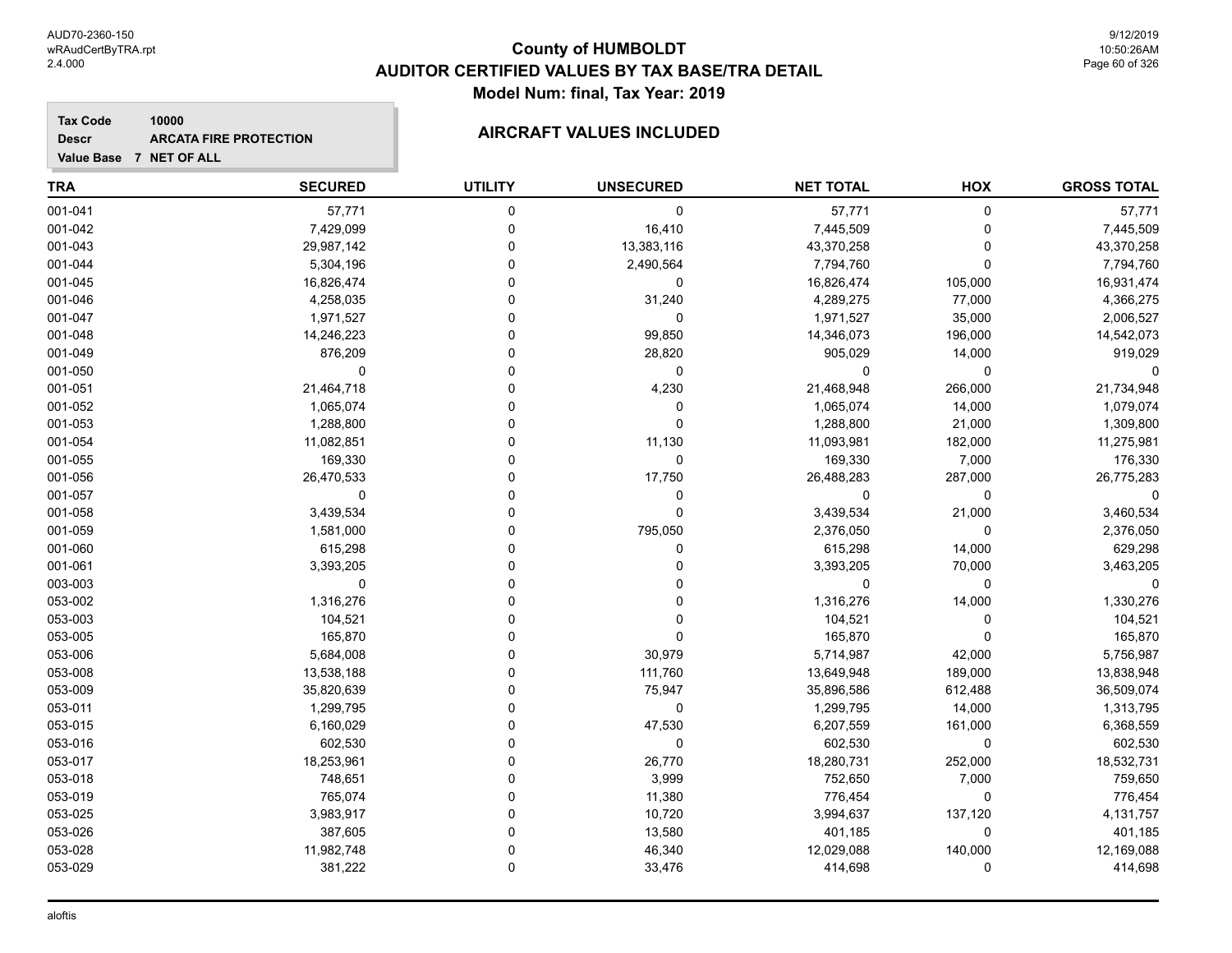#### **Tax Code 10000 Descr**

# **ARCATA FIRE PROTECTION AIRCRAFT VALUES INCLUDED**

**Value Base 7 NET OF ALL**

| <b>TRA</b> | <b>SECURED</b> | <b>UTILITY</b> | <b>UNSECURED</b> | <b>NET TOTAL</b> | <b>HOX</b>  | <b>GROSS TOTAL</b> |
|------------|----------------|----------------|------------------|------------------|-------------|--------------------|
| 053-030    | 222,902        | $\pmb{0}$      | $\mathbf 0$      | 222,902          | 7,000       | 229,902            |
| 081-008    | 70,404         | 0              | 0                | 70,404           | 0           | 70,404             |
| 102-002    | 65,160         | $\mathbf 0$    | $\mathbf 0$      | 65,160           | $\Omega$    | 65,160             |
| 102-003    | 116,828,155    | $\Omega$       | 932,444          | 117,760,599      | 1,190,000   | 118,950,599        |
| 102-007    | 31,140         | $\Omega$       | $\mathbf 0$      | 31,140           | $\Omega$    | 31,140             |
| 102-008    | 101,604,916    | $\Omega$       | 379,394          | 101,984,310      | 1,414,000   | 103,398,310        |
| 102-010    | 5,902,326      | $\mathbf 0$    | $\mathbf 0$      | 5,902,326        | 56,000      | 5,958,326          |
| 102-011    | 12,481,791     | $\Omega$       | 4,290            | 12,486,081       | 84,000      | 12,570,081         |
| 102-012    | $\mathbf 0$    | $\Omega$       | $\mathbf 0$      | 0                | $\mathbf 0$ | $\mathbf 0$        |
| 103-000    | 33,515,957     | $\Omega$       | 212,434          | 33,728,391       | 406,000     | 34,134,391         |
| 103-001    | 94,767,574     | $\Omega$       | 455,395          | 95,222,969       | 259,000     | 95,481,969         |
| 103-002    | 1,796,660      | $\Omega$       | $\mathbf 0$      | 1,796,660        | 28,000      | 1,824,660          |
| 103-003    | 687,600        | $\Omega$       | 0                | 687,600          | 7,000       | 694,600            |
| 103-004    | 118,038        | $\Omega$       | 0                | 118,038          | 0           | 118,038            |
| 103-005    | 8,634,599      | $\mathbf 0$    | 3,820            | 8,638,419        | 224,000     | 8,862,419          |
| 103-006    | 9,283          | $\Omega$       | 0                | 9,283            | $\mathbf 0$ | 9,283              |
| 103-007    | 7,470          | $\Omega$       | $\mathbf 0$      | 7,470            | $\Omega$    | 7,470              |
| 103-008    | 69,219,479     | $\Omega$       | 5,361,943        | 74,581,422       | 882,000     | 75,463,422         |
| 103-009    | 0              | $\Omega$       | 0                | 0                | 0           | 0                  |
| 103-012    | $\mathbf 0$    | $\Omega$       | $\mathbf 0$      | $\Omega$         | 0           | $\Omega$           |
| 103-013    | 4,910,910      | $\Omega$       | 40,300           | 4,951,210        | 63,000      | 5,014,210          |
| 103-014    | 515,187        | $\Omega$       | 32,830           | 548,017          | 7,000       | 555,017            |
| 103-015    | 13,255,039     | $\mathbf 0$    | 10,820           | 13,265,859       | 154,000     | 13,419,859         |
| 115-002    | 1,551,719,523  | $\Omega$       | 44,552,700       | 1,596,272,223    | 20,899,835  | 1,617,172,058      |
| 115-004    | 14,734,640     | $\Omega$       | 25,150           | 14,759,790       | 196,000     | 14,955,790         |
| 115-006    | 3,692,075      | $\Omega$       | 5,510            | 3,697,585        | 49,000      | 3,746,585          |
| 115-008    | 1,679,857      | $\mathbf 0$    | 673,246          | 2,353,103        | 21,000      | 2,374,103          |
| 115-009    | 1,721,455      | $\Omega$       | 0                | 1,721,455        | 21,000      | 1,742,455          |
| 123-005    | 4,179,195      | $\Omega$       | 0                | 4,179,195        | 35,000      | 4,214,195          |
| 900-000    | 0              | $\Omega$       | 0                | 0                | 0           |                    |
| 900-001    | 0              | $\Omega$       | 0                | 0                | 0           |                    |
| 900-002    |                | $\Omega$       |                  | 0                | $\Omega$    |                    |
| 900-003    |                | $\Omega$       |                  | 0                | $\Omega$    |                    |
| 900-004    |                | $\Omega$       | $\Omega$         | 0                | $\Omega$    |                    |
| 900-008    |                | $\Omega$       | 0                | 0                | $\Omega$    |                    |
| 900-018    | $\Omega$       | $\Omega$       | $\mathbf 0$      | 0                | $\Omega$    |                    |
| 900-024    | $\Omega$       | 0              | 0                | 0                | 0           |                    |
| 900-027    | $\mathbf 0$    | $\mathbf 0$    | $\mathbf 0$      | 0                | 0           |                    |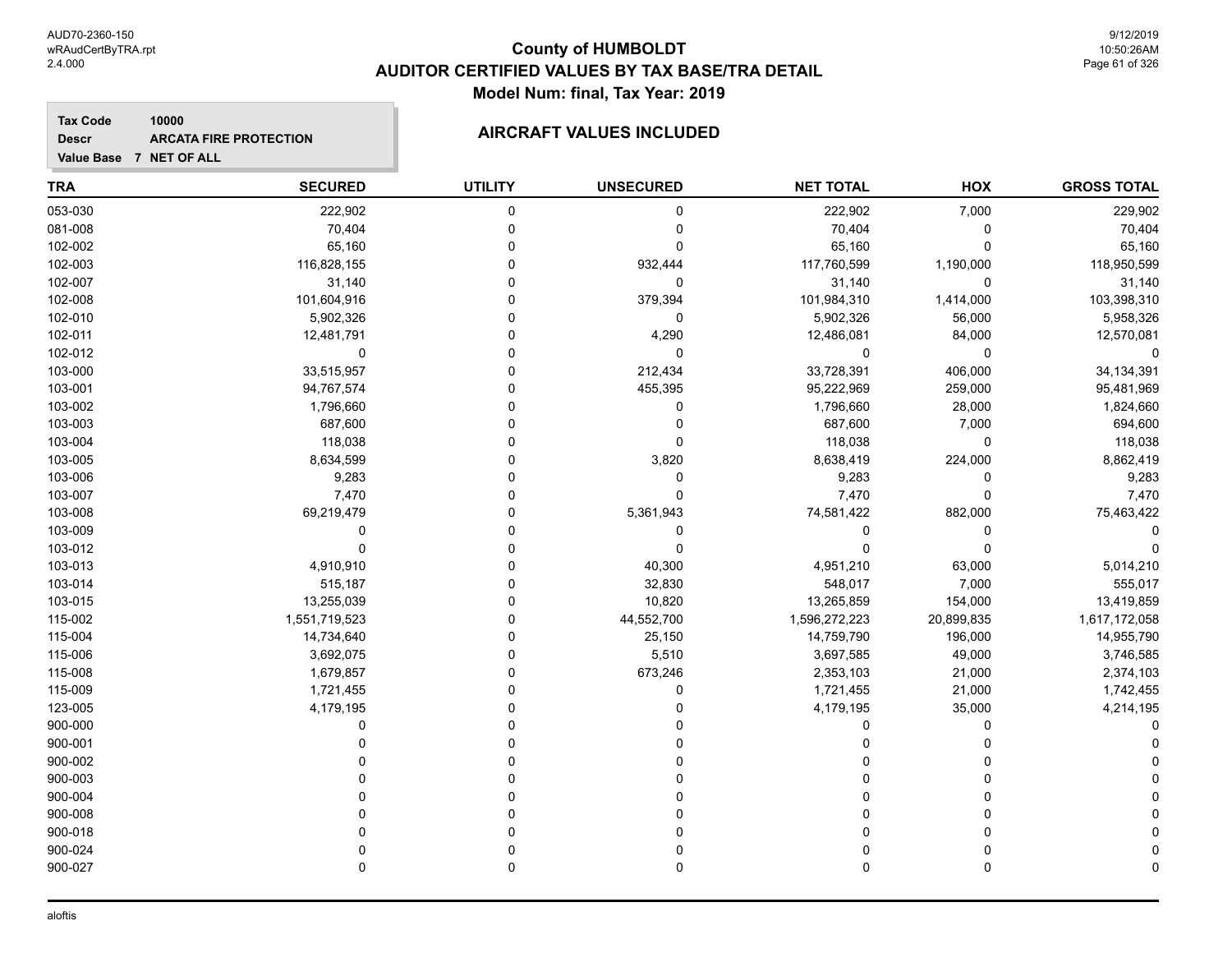#### **TRA SECURED UTILITY UNSECURED HOX Tax Code Value Base 7 NET OF ALL 10000 GROSS TOTAL NET TOTAL Descr ARCATA FIRE PROTECTION AIRCRAFT VALUES INCLUDED** 900-028 0 0 0 0 0 0 **Tax Code 10000 Total 3,561,926,483 16,800 126,914,664 3,688,857,947 41,188,778 3,730,046,725**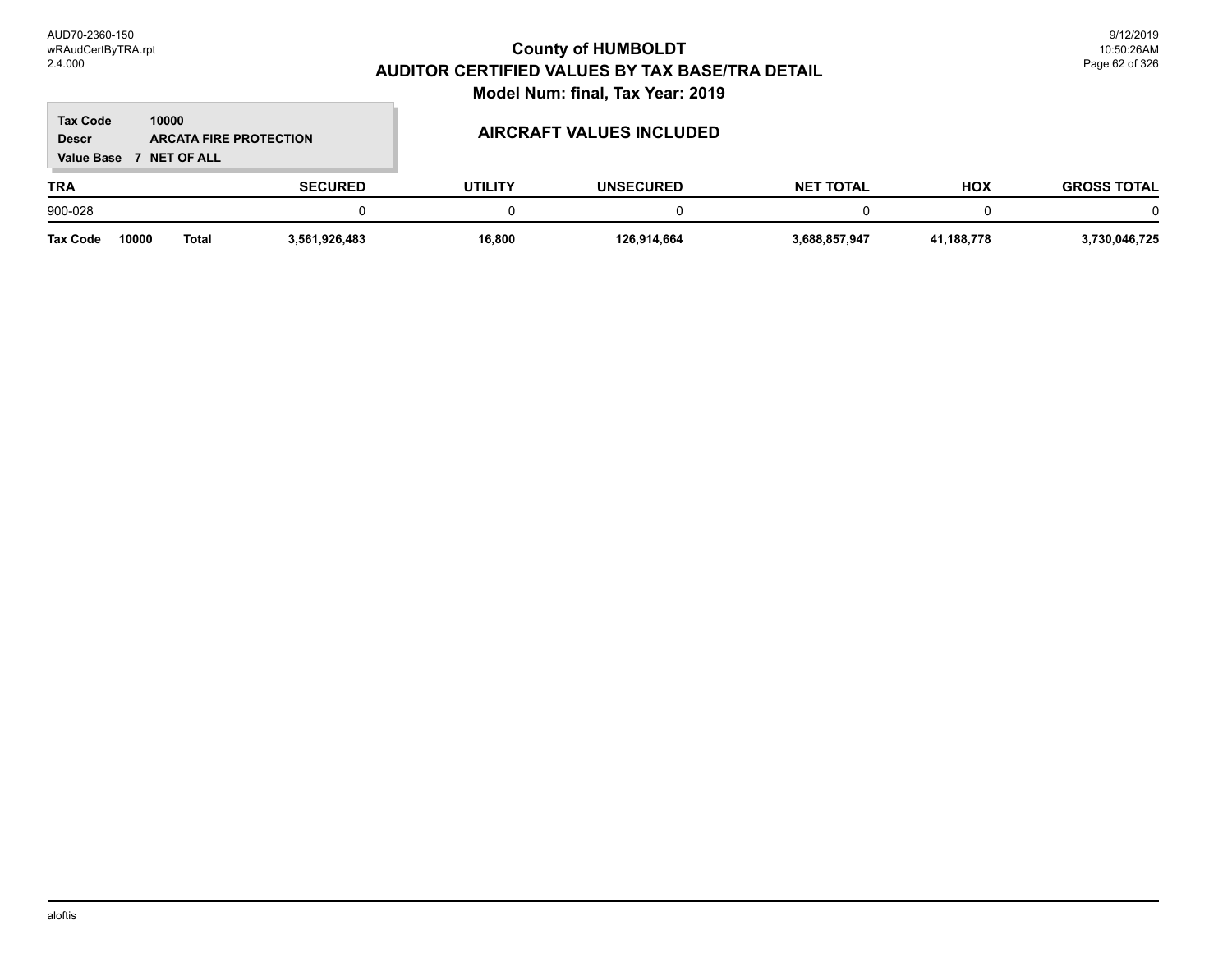| <b>Tax Code</b><br><b>Descr</b><br><b>Value Base</b> | 10100<br><b>BLUE LAKE FIRE PROTEC</b><br>7 NET OF ALL |                | <b>AIRCRAFT VALUES INCLUDED</b> |                  |           |                    |
|------------------------------------------------------|-------------------------------------------------------|----------------|---------------------------------|------------------|-----------|--------------------|
| TRA                                                  | <b>SECURED</b>                                        | <b>UTILITY</b> | <b>UNSECURED</b>                | <b>NET TOTAL</b> | HOX       | <b>GROSS TOTAL</b> |
| 002-000                                              | 79,787,579                                            |                | 2,743,498                       | 82,531,077       | 1,582,443 | 84,113,520         |
| 002-001                                              | 13,713,697                                            |                | 4,150,561                       | 17,864,258       | 133,000   | 17,997,258         |
| 002-002                                              | 756,660                                               |                | 247,350                         | 1,004,010        |           | 1,004,010          |
| 002-003                                              |                                                       |                |                                 |                  |           |                    |
| 002-004                                              |                                                       |                |                                 |                  |           |                    |
| 002-005                                              | 55,502                                                |                |                                 | 55,502           |           | 55,502             |
| 002-006                                              |                                                       |                |                                 |                  |           |                    |
| 053-010                                              | 189,866                                               |                | 170,514                         | 360,380          |           | 360,380            |
| 053-013                                              | 10,377,039                                            |                | 94,010                          | 10,471,049       | 119,000   | 10,590,049         |
| 053-020                                              | 6,667,993                                             |                | 139,420                         | 6,807,413        | 56,000    | 6,863,413          |
| 053-021                                              |                                                       |                |                                 |                  |           |                    |
| 053-024                                              |                                                       |                |                                 |                  |           |                    |
| 057-001                                              | 12,799,770                                            |                | 806,423                         | 13,606,193       | 56,000    | 13,662,193         |
| 057-006                                              | 44,651,435                                            |                | 379,644                         | 45,031,079       | 691,600   | 45,722,679         |
| 057-008                                              | 7,477,443                                             |                | 9,562,910                       | 17,040,353       | 14,000    | 17,054,353         |
| 057-009                                              | 33,774,176                                            |                | 942,932                         | 34,717,108       | 497,000   | 35,214,108         |
| 900-009                                              |                                                       |                |                                 |                  |           |                    |
| 900-010                                              |                                                       |                |                                 |                  |           |                    |

**Tax Code 10100 Total 210,251,160 0 19,237,262 229,488,422 3,149,043 232,637,465**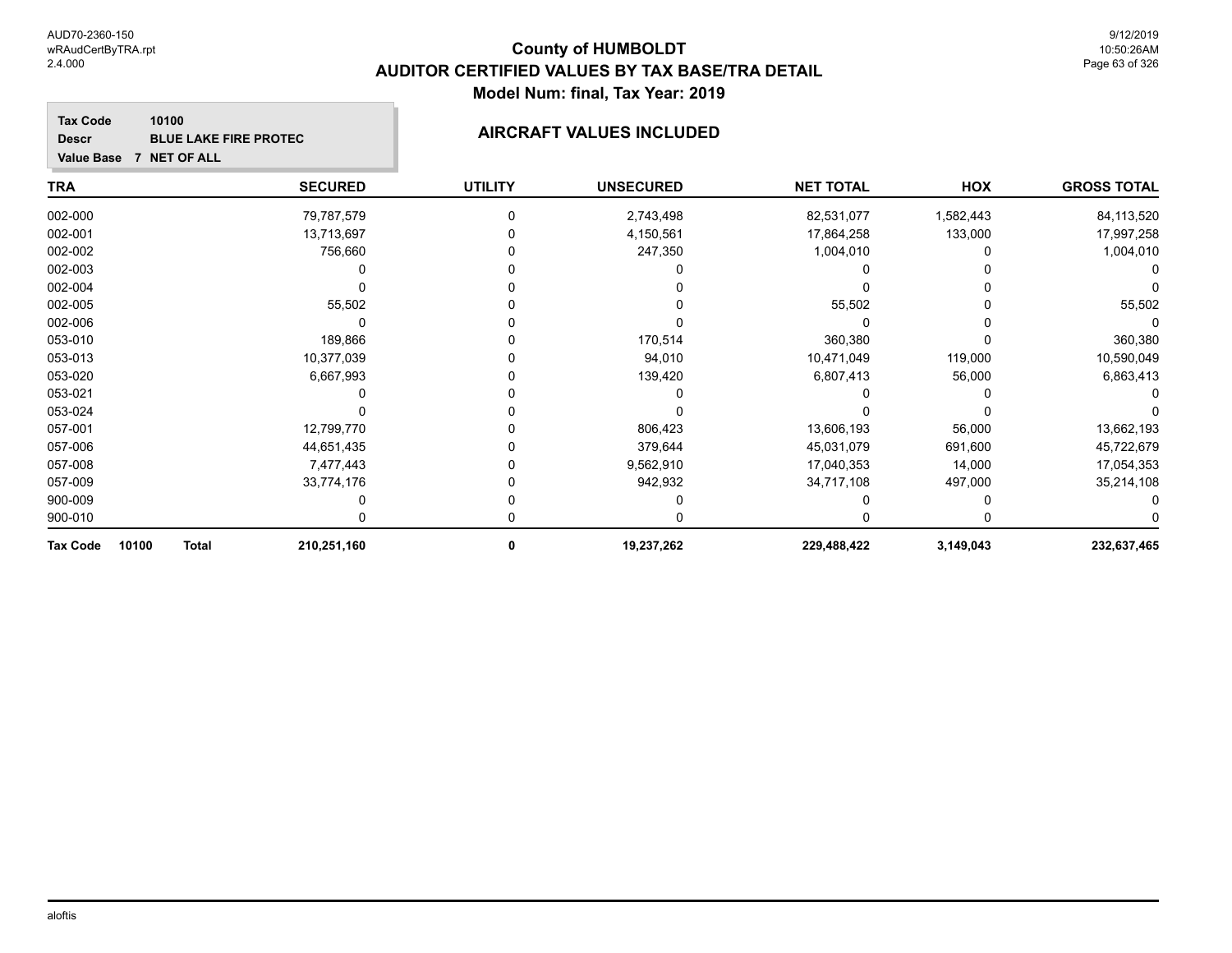#### **TRA SECURED UTILITY UNSECURED HOX Tax Code Value Base 7 NET OF ALL 10200 GROSS TOTAL NET TOTAL Descr SAMOA PENINSULA FIRE AIRCRAFT VALUES INCLUDED** 081-013 168,576 0 463,008 631,584 0 631,584 081-014 732,226 0 532,186 1,264,412 0 1,264,412 081-015 19,001 0 0 19,001 0 19,001 123-001 10,553,831 31,799 275,348 10,860,978 0 10,860,978 123-004 24,527,406 76,062 6,142,066 30,745,534 196,000 30,941,534 123-006 12,775,254 0 4,677,457 17,452,711 0 17,452,711 123-008 0 0 0 0 0 0 **Tax Code 10200 Total 48,776,294 107,861 12,090,065 60,974,220 196,000 61,170,220**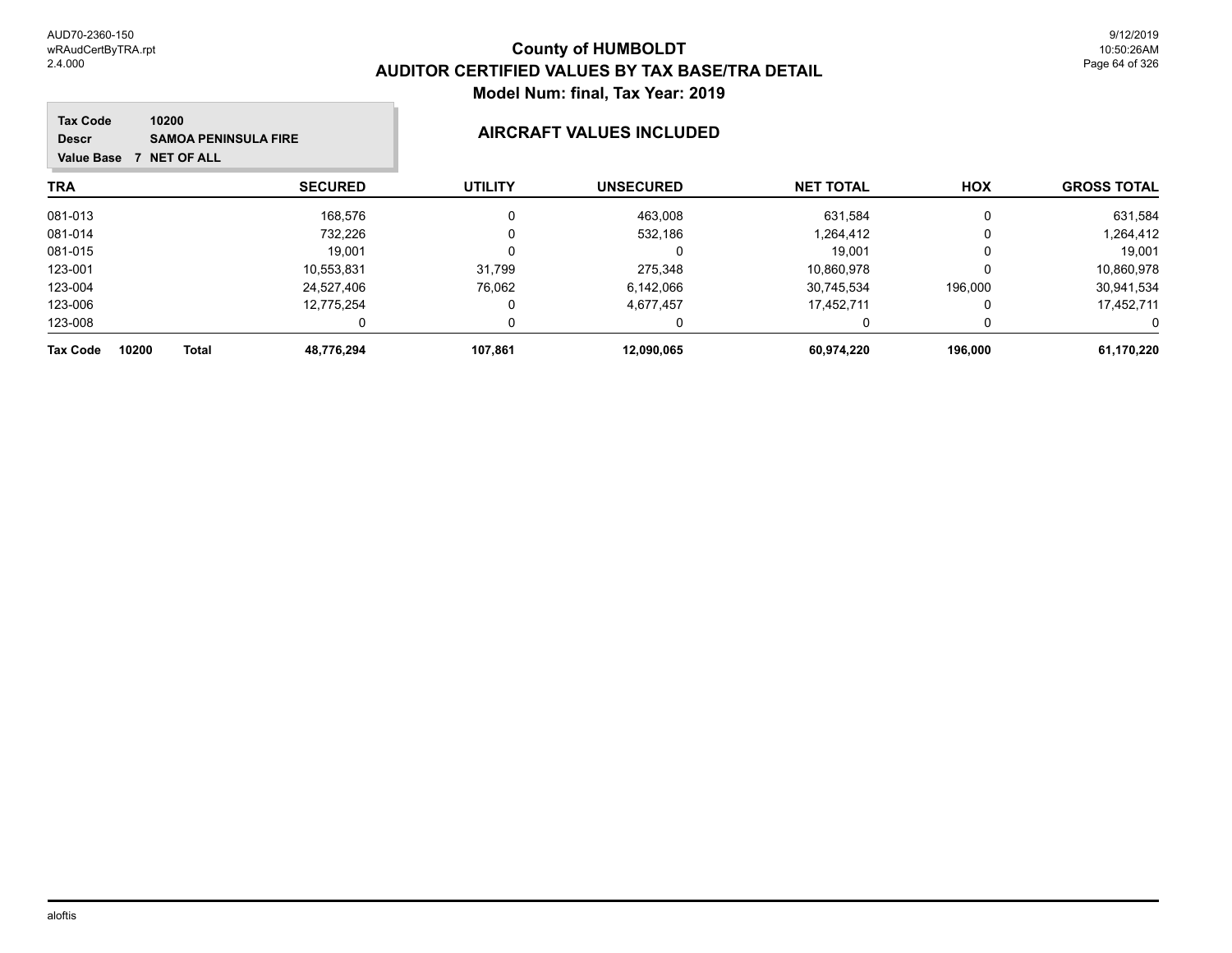| 10300<br><b>Tax Code</b><br><b>FERNDALE FIRE PROTECT</b><br><b>Descr</b><br>7 NET OF ALL<br><b>Value Base</b> |                | <b>AIRCRAFT VALUES INCLUDED</b> |                  |                  |            |                    |  |
|---------------------------------------------------------------------------------------------------------------|----------------|---------------------------------|------------------|------------------|------------|--------------------|--|
| TRA                                                                                                           | <b>SECURED</b> | <b>UTILITY</b>                  | <b>UNSECURED</b> | <b>NET TOTAL</b> | <b>HOX</b> | <b>GROSS TOTAL</b> |  |
| 004-000                                                                                                       | 169,355,966    | 0                               | 4,572,371        | 173.928.337      | 2,219,000  | 176,147,337        |  |
| 004-001                                                                                                       |                | 0                               |                  |                  | $\Omega$   | 0                  |  |
| 083-000                                                                                                       | 21,275,444     | 0                               | 1,138,153        | 22,413,597       | 231,000    | 22,644,597         |  |
| 083-001                                                                                                       | 106,982,640    | 0                               | 7,128,994        | 114.111.634      | 665,000    | 114,776,634        |  |
| 083-004                                                                                                       | 3,672,946      | 0                               | 20,180           | 3,693,126        | 7,000      | 3,700,126          |  |
| 083-005                                                                                                       | 23,767,078     | 0                               | 2,403,760        | 26.170.838       | 224,000    | 26,394,838         |  |
| 083-007                                                                                                       | 2,722,301      | 0                               |                  | 2,722,301        | 35,000     | 2,757,301          |  |
| 083-008                                                                                                       | 16,802,001     |                                 | 495,823          | 17.297.824       | 218,020    | 17,515,844         |  |
| 10300<br><b>Tax Code</b><br><b>Total</b>                                                                      | 344,578,376    | 0                               | 15,759,281       | 360,337,657      | 3,599,020  | 363,936,677        |  |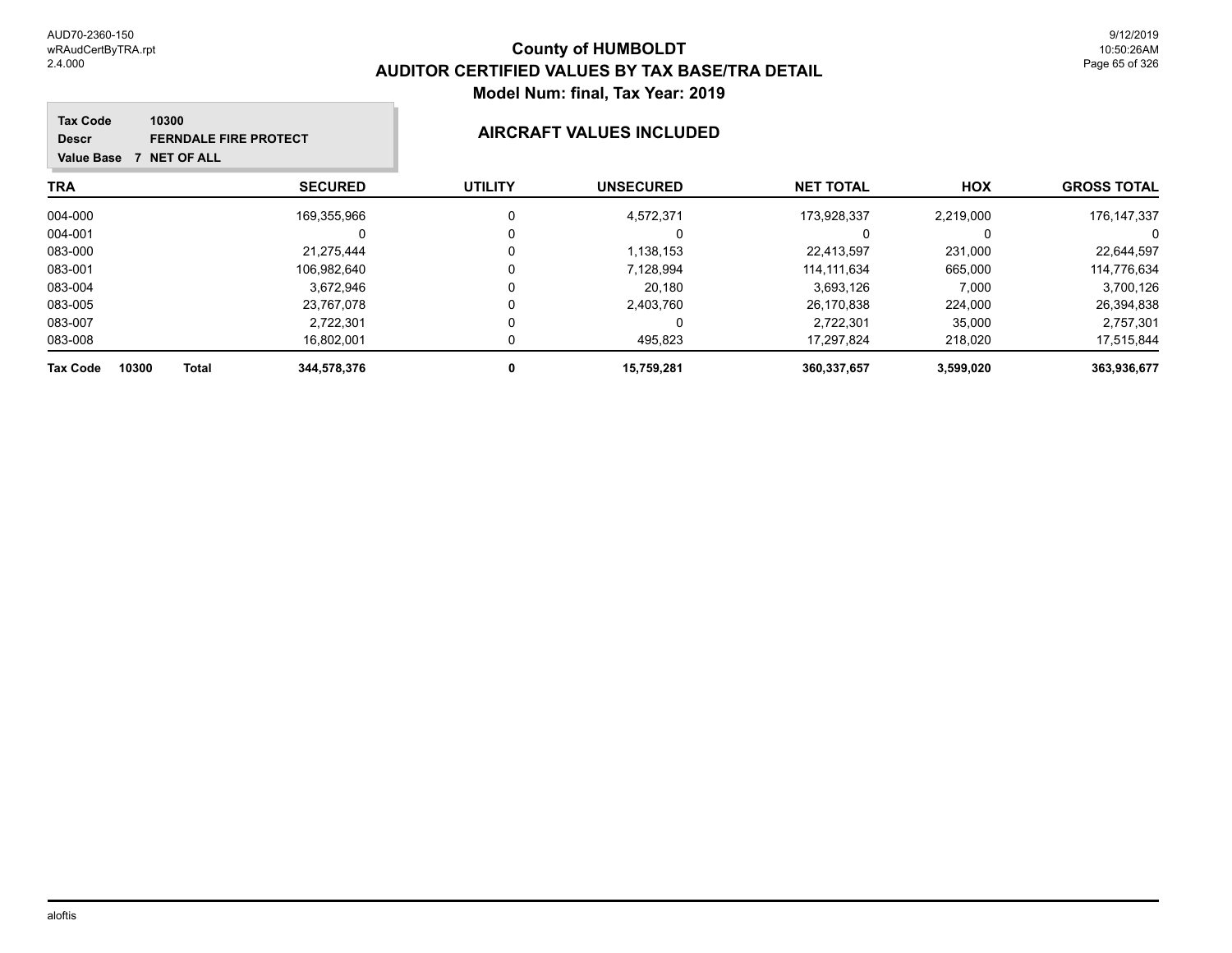**Descr**

# **County of HUMBOLDT AUDITOR CERTIFIED VALUES BY TAX BASE/TRA DETAIL Model Num: final, Tax Year: 2019**

#### **Value Base 7 NET OF ALL 10400** FORTUNA FIRE PROTECTI**NG AIRCRAFT VALUES INCLUDED**

| <b>TRA</b> | <b>SECURED</b> | <b>UTILITY</b> | <b>UNSECURED</b> | <b>NET TOTAL</b> | HOX         | <b>GROSS TOTAL</b> |
|------------|----------------|----------------|------------------|------------------|-------------|--------------------|
| 005-000    | 305,391,176    | 0              | 8,771,733        | 314,162,909      | 4,473,542   | 318,636,451        |
| 005-001    | 10,923,534     | 0              | 9,390            | 10,932,924       | 903,987     | 11,836,911         |
| 005-002    | 32,362,762     | $\mathbf 0$    | 10,117,170       | 42,479,932       | 473,200     | 42,953,132         |
| 005-003    | 115,223,165    | $\mathbf 0$    | 224,100          | 115,447,265      | 1,684,200   | 117, 131, 465      |
| 005-004    | 70,286,875     | $\Omega$       | 3,859,437        | 74,146,312       | 1,132,600   | 75,278,912         |
| 005-005    | 822,205        | $\Omega$       | 1,387,420        | 2,209,625        | 0           | 2,209,625          |
| 005-006    | 108,153,572    | $\Omega$       | 13,169,771       | 121,323,343      | 1,447,600   | 122,770,943        |
| 005-007    | 51,911,175     | $\Omega$       | 123,580          | 52,034,755       | 833,000     | 52,867,755         |
| 005-008    | 8,646,885      | $\Omega$       | 23,750           | 8,670,635        | 217,000     | 8,887,635          |
| 005-009    | 10,199,673     | $\mathbf 0$    | 139,705          | 10,339,378       | 175,000     | 10,514,378         |
| 005-010    | 545,059        | $\Omega$       | $\pmb{0}$        | 545,059          | $\mathbf 0$ | 545,059            |
| 005-011    | 16,586,057     | $\Omega$       | 46,050           | 16,632,107       | 175,000     | 16,807,107         |
| 005-012    | 1,375,879      | $\Omega$       | 0                | 1,375,879        | 21,000      | 1,396,879          |
| 005-013    | 4,232,190      | $\Omega$       | 97,720           | 4,329,910        | 28,000      | 4,357,910          |
| 005-014    | 1,049,203      | $\Omega$       | 874,500          | 1,923,703        | 28,000      | 1,951,703          |
| 005-015    | 337,867        | $\mathbf 0$    | 37,340           | 375,207          | 0           | 375,207            |
| 005-016    | $\Omega$       | $\mathbf 0$    | $\mathbf 0$      | $\Omega$         | 0           |                    |
| 005-017    | $\Omega$       | $\Omega$       | $\Omega$         | $\Omega$         | 0           |                    |
| 005-018    | 90,304,912     | $\Omega$       | 7,042,205        | 97, 347, 117     | 560,000     | 97,907,117         |
| 005-019    | 21,711,369     | $\Omega$       | 3,932,828        | 25,644,197       | 217,000     | 25,861,197         |
| 005-020    | 248,448        | $\Omega$       | 0                | 248,448          | 14,000      | 262,448            |
| 005-021    | 80,533,666     | $\Omega$       | 1,072,428        | 81,606,094       | 1,439,200   | 83,045,294         |
| 005-022    | 7,034,927      | $\Omega$       | 413,173          | 7,448,100        | 14,000      | 7,462,100          |
| 005-023    | 55,804,000     | $\mathbf 0$    | 247,792          | 56,051,792       | 1,253,000   | 57,304,792         |
| 005-024    | 23,448,492     | $\Omega$       | 594,930          | 24,043,422       | 7,000       | 24,050,422         |
| 005-025    | 0              | $\Omega$       | 0                | $\Omega$         | 0           | $\Omega$           |
| 005-026    | 172,704        | $\Omega$       | $\Omega$         | 172,704          | 0           | 172,704            |
| 005-027    | $\Omega$       | $\Omega$       | 13,111           | 13,111           | $\Omega$    | 13,111             |
| 005-028    | 9,209,863      | $\Omega$       | 1,506,510        | 10,716,373       | 0           | 10,716,373         |
| 005-029    | 3,930,650      | $\Omega$       | 28,790           | 3,959,440        | 91,000      | 4,050,440          |
| 005-030    | 2,308,603      | $\mathbf 0$    | 0                | 2,308,603        | 42,000      | 2,350,603          |
| 007-008    | 1,636,597      | $\Omega$       | $\Omega$         | 1,636,597        | 0           | 1,636,597          |
| 007-009    | 7,025,774      | $\Omega$       | 199,840          | 7,225,614        | 0           | 7,225,614          |
| 051-001    | 3,001,076      | $\Omega$       | 170,540          | 3,171,616        | 14,000      | 3,185,616          |
| 051-002    | 20,572,884     | $\Omega$       | 137,137          | 20,710,021       | 224,000     | 20,934,021         |
| 051-003    | 0              | $\Omega$       | 0                | $\Omega$         | 0           |                    |
| 051-004    | 8,691,272      | $\mathbf 0$    | 621,050          | 9,312,322        | 28,000      | 9,340,322          |
| 051-006    | 27,562         | $\mathsf 0$    | 0                | 27,562           | 0           | 27,562             |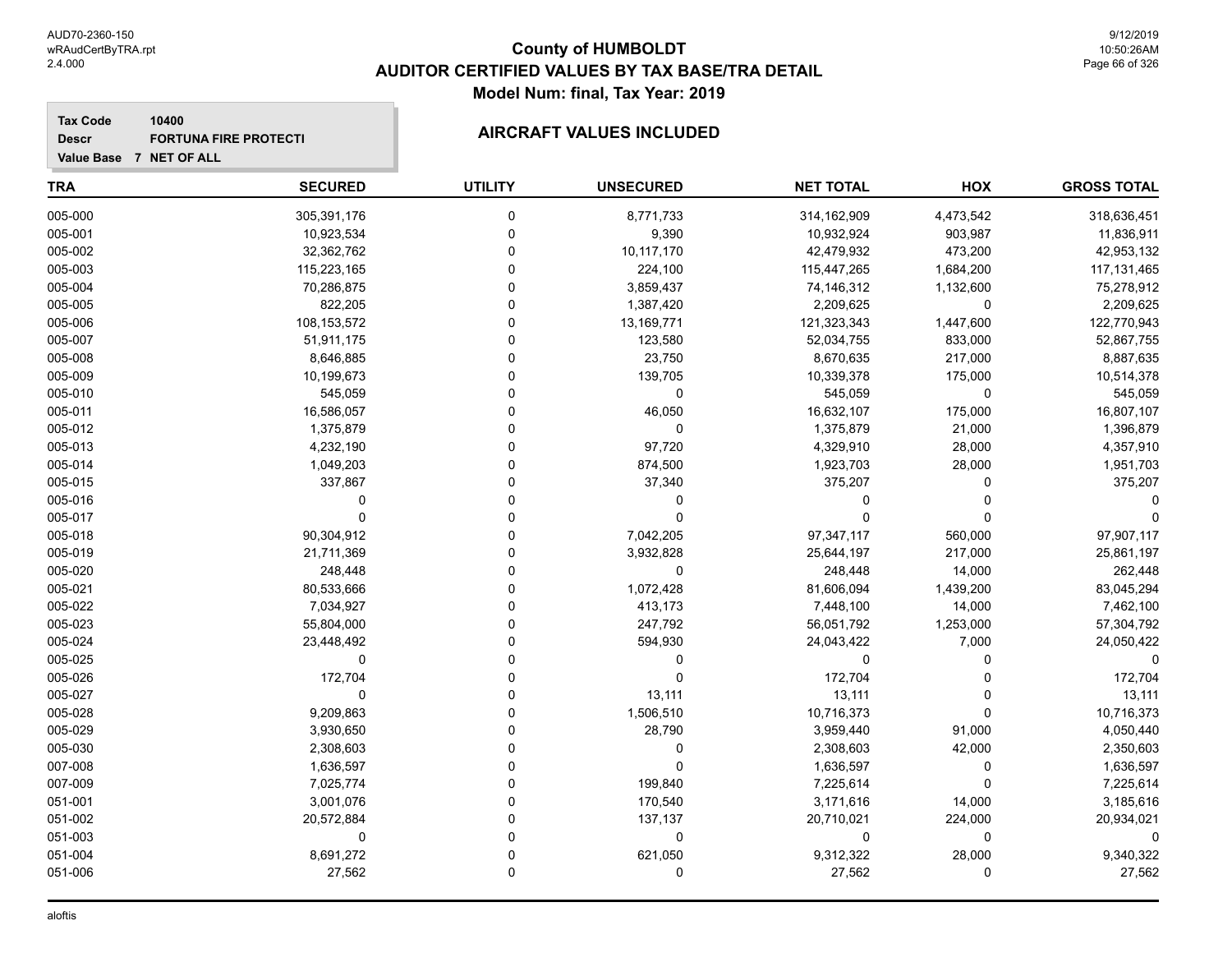#### **Tax Code 10400 Descr** FORTUNA FIRE PROTECTI**NG THE PROTECTIC CONSUMING AIRCRAFT VALUES INCLUDED**

| <b>Value Base</b><br><b>7 NET OF ALL</b> |                |                |                  |                  |            |                    |
|------------------------------------------|----------------|----------------|------------------|------------------|------------|--------------------|
| TRA                                      | <b>SECURED</b> | <b>UTILITY</b> | <b>UNSECURED</b> | <b>NET TOTAL</b> | <b>HOX</b> | <b>GROSS TOTAL</b> |
| 051-007                                  | 15,147,551     | 0              | 2,027,484        | 17,175,035       | 175,000    | 17,350,035         |
| 051-008                                  | 30,246,404     |                | 272,609          | 30,519,013       | 539,000    | 31,058,013         |
| 051-011                                  | 4,765,318      | 14,133         | 190,980          | 4,970,431        | 49,000     | 5,019,431          |
| 051-012                                  | 5,443,418      |                | 959,790          | 6,403,208        | 35,000     | 6,438,208          |
| 051-014                                  | 16,216,304     |                | 222,040          | 16,438,344       | 231,000    | 16,669,344         |
| 051-015                                  | 1,889,394      |                |                  | 1,889,394        | 0          | 1,889,394          |
| 051-017                                  | 61,237,154     |                | 2,282,795        | 63,519,949       | 665,000    | 64,184,949         |
| 051-018                                  | 7,182,266      |                | 26,790           | 7,209,056        | 119,000    | 7,328,056          |
| 051-019                                  | 3,426          |                |                  | 3,426            |            | 3,426              |
| 051-020                                  | 1,604,731      |                |                  | 1,604,731        |            | 1,604,731          |
| 051-021                                  |                |                |                  |                  |            |                    |
| 100-002                                  | 28,108,719     |                | 3,055,110        | 31,163,829       | 287,000    | 31,450,829         |
| 100-003                                  | 20,656,967     |                | 800,376          | 21,457,343       | 356,000    | 21,813,343         |
| 100-005                                  | 8,263,990      | 40,500         | 40,820           | 8,345,310        | 70,000     | 8,415,310          |
| 100-007                                  | 52,178,750     |                | 393,774          | 52,572,524       | 838,600    | 53,411,124         |
| 100-008                                  | 44,350,952     |                | 304,690          | 44,655,642       | 595,000    | 45,250,642         |
| 100-009                                  | 1,401,269      |                |                  | 1,401,269        | 7,000      | 1,408,269          |
| 100-010                                  | 1,147,459      |                |                  | 1,147,459        | 7,000      | 1,154,459          |
| 100-011                                  | 222,921        |                |                  | 222,921          |            | 222,921            |
| 900-025                                  |                |                |                  |                  |            |                    |
| 900-026                                  |                |                |                  | O                |            |                    |
| 10400<br><b>Total</b><br>Tax Code        | 1,373,777,069  | 54,633         | 65,439,258       | 1,439,270,960    | 19,468,929 | 1,458,739,889      |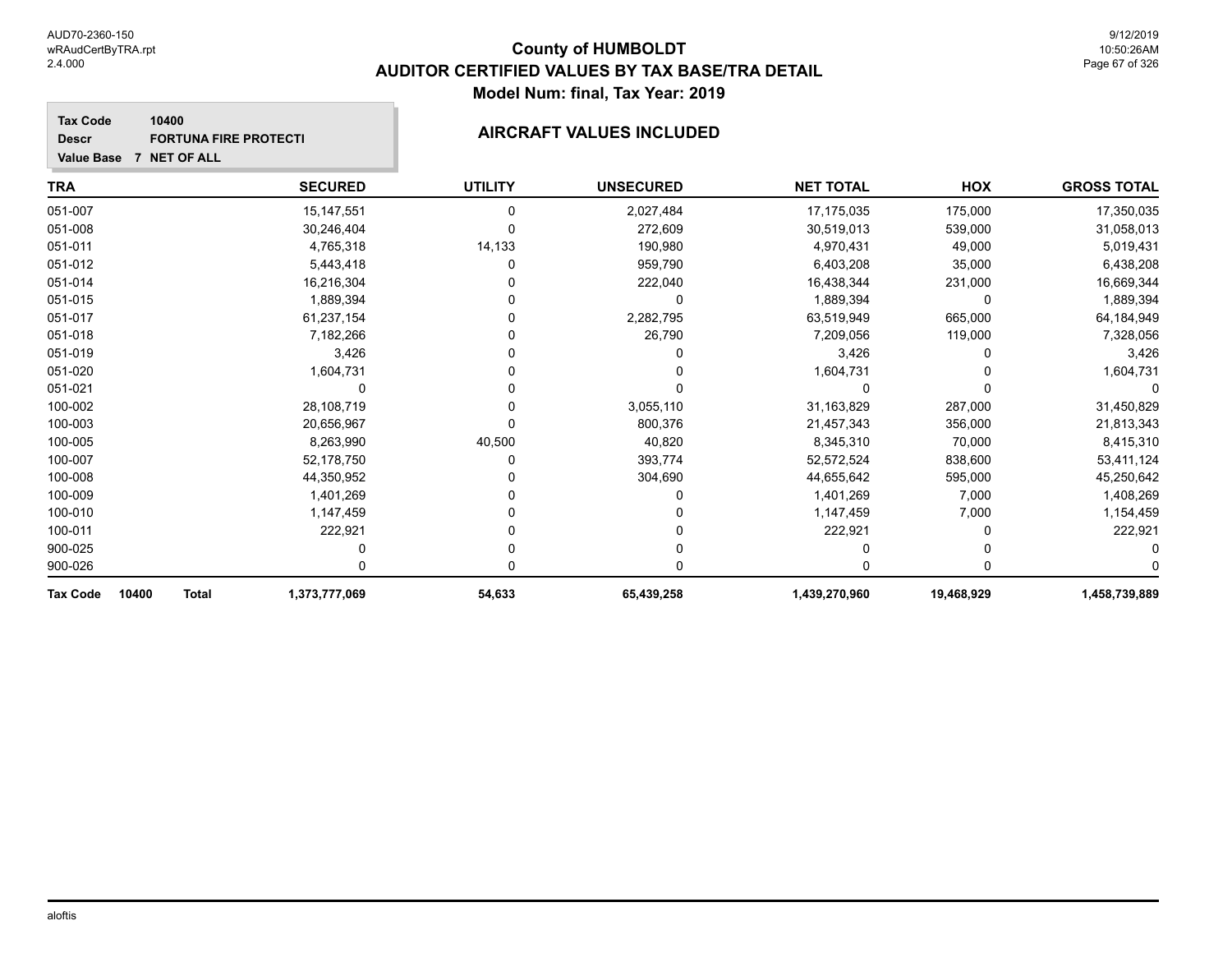#### **TRA SECURED UTILITY UNSECURED HOX Tax Code Value Base 7 NET OF ALL 10500 GROSS TOTAL NET TOTAL Descr GARBERVILLE FIRE PROT AIRCRAFT VALUES INCLUDED** 156-002 23,382,072 0 196,300 23,578,372 203,000 23,781,372 156-007 60,519,929 0 5,138,753 65,658,682 224,000 65,882,682 156-010 3,856,576 0 0 3,856,576 7,000 3,863,576 156-024 2,786,908 0 4,000 2,790,908 7,000 2,797,908 **Tax Code 10500 Total 90,545,485 0 5,339,053 95,884,538 441,000 96,325,538**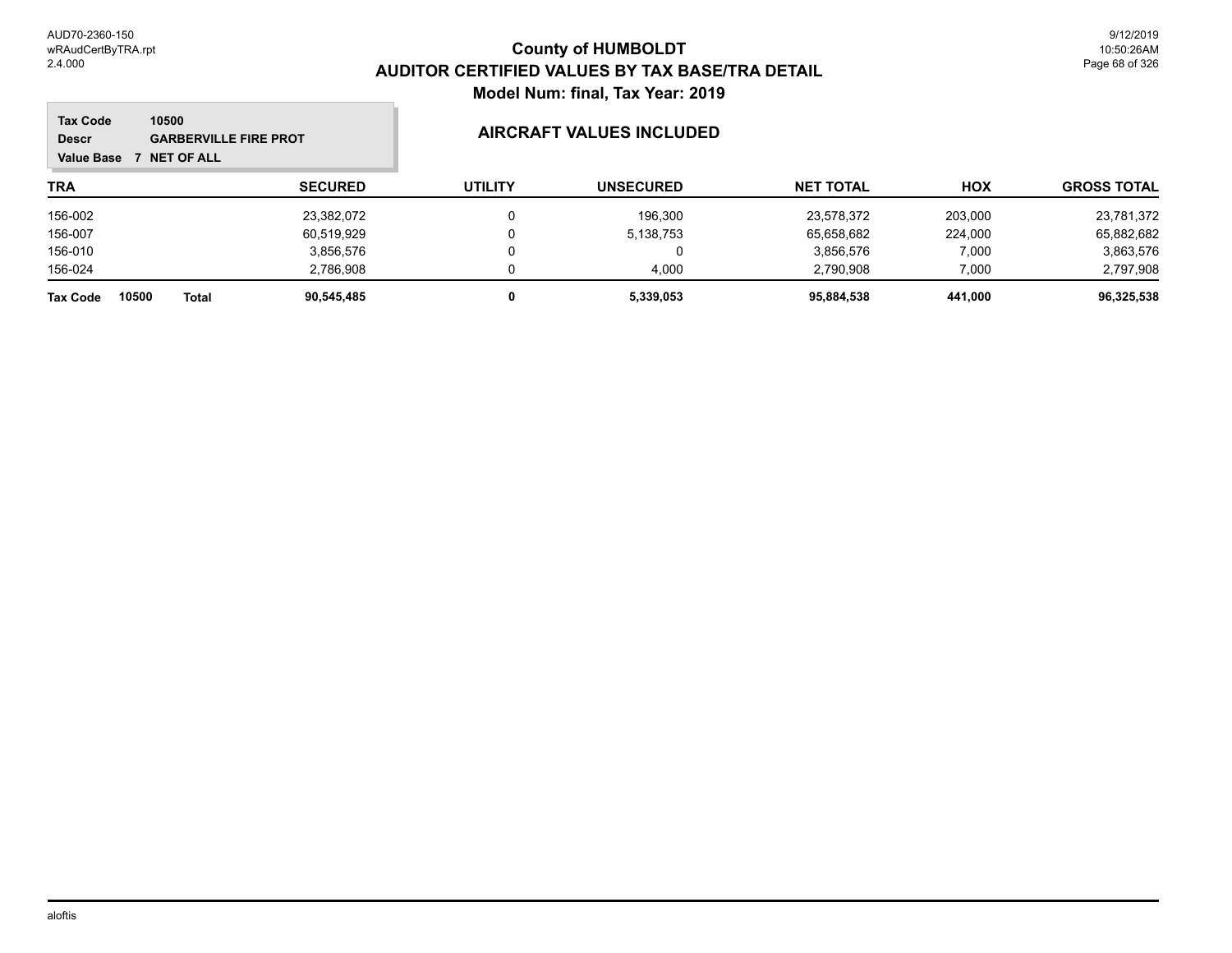**Descr**

# **County of HUMBOLDT AUDITOR CERTIFIED VALUES BY TAX BASE/TRA DETAIL Model Num: final, Tax Year: 2019**

#### **Value Base 7 NET OF ALL 10600 HUMB NO 1 FIRE PROTEC**

| <b>TRA</b> | <b>SECURED</b> | <b>UTILITY</b> | <b>UNSECURED</b> | <b>NET TOTAL</b> | HOX       | <b>GROSS TOTAL</b> |
|------------|----------------|----------------|------------------|------------------|-----------|--------------------|
| 003-019    | 945,163        | 0              | $\mathbf 0$      | 945,163          | 0         | 945,163            |
| 003-024    | 3,601,834      | $\mathbf 0$    | 1,263,127        | 4,864,961        | 0         | 4,864,961          |
| 003-025    | $\mathbf 0$    | $\pmb{0}$      | 49,743           | 49,743           | 0         | 49,743             |
| 003-026    | $\mathbf 0$    | $\Omega$       | $\Omega$         | 0                | 0         | $\Omega$           |
| 003-027    | 13,767         | $\Omega$       | $\mathbf 0$      | 13,767           | 0         | 13,767             |
| 073-001    | 497,391        | $\Omega$       | $\mathbf 0$      | 497,391          | 0         | 497,391            |
| 073-003    | 9,203,847      | $\Omega$       | 60,880           | 9,264,727        | 147,000   | 9,411,727          |
| 073-004    | 428,891,283    | $\Omega$       | 8,129,952        | 437,021,235      | 7,030,800 | 444,052,035        |
| 073-005    | 24,940,195     | $\mathbf 0$    | 68,920           | 25,009,115       | 418,600   | 25,427,715         |
| 074-001    | 1,254,248      | $\Omega$       | $\mathbf 0$      | 1,254,248        | 28,000    | 1,282,248          |
| 074-002    | 111,411,232    | $\Omega$       | 843,874          | 112,255,106      | 1,556,554 | 113,811,660        |
| 074-005    | 41,182,358     | $\Omega$       | 214,200          | 41,396,558       | 728,000   | 42,124,558         |
| 074-006    | 197,005        | $\Omega$       | 0                | 197,005          | 7,000     | 204,005            |
| 074-007    | 410,958        | $\mathbf 0$    | $\mathbf 0$      | 410,958          | 0         | 410,958            |
| 074-008    | 1,551,318      | $\mathbf 0$    | 160,050          | 1,711,368        | 7,000     | 1,718,368          |
| 074-009    | 6,587,813      | $\Omega$       | 0                | 6,587,813        | 105,000   | 6,692,813          |
| 074-010    | 800,956        | $\mathbf 0$    | $\mathbf 0$      | 800,956          | 14,000    | 814,956            |
| 074-011    | 2,443,476      | $\Omega$       | 8,060            | 2,451,536        | 42,000    | 2,493,536          |
| 074-013    | 49,985,139     | $\Omega$       | 324,031          | 50,309,170       | 691,600   | 51,000,770         |
| 074-014    | 1,951,276      | $\Omega$       | 0                | 1,951,276        | 49,000    | 2,000,276          |
| 074-015    | 7,366          | $\Omega$       | 0                | 7,366            | 0         | 7,366              |
| 074-016    | $\mathbf 0$    | $\Omega$       | $\Omega$         | $\Omega$         | 0         | $\Omega$           |
| 075-002    | 3,578,614      | $\Omega$       | 4,740            | 3,583,354        | 49,000    | 3,632,354          |
| 075-006    | 31,122,610     | $\mathbf 0$    | 173,037          | 31,295,647       | 469,000   | 31,764,647         |
| 077-001    | 2,807,175      | $\Omega$       | 81,110           | 2,888,285        | 35,000    | 2,923,285          |
| 077-002    | 11,934,311     | $\Omega$       | 61,920           | 11,996,231       | 189,000   | 12,185,231         |
| 077-004    | 12,093,578     | $\Omega$       | 12,240           | 12,105,818       | 175,000   | 12,280,818         |
| 077-005    | 598,046        | $\mathbf 0$    | $\mathbf 0$      | 598,046          | 0         | 598,046            |
| 077-006    | 150,484,479    | $\mathbf 0$    | 442,080          | 150,926,559      | 2,986,577 | 153,913,136        |
| 077-008    | 19,639,700     | 376,860        | 810,179          | 20,826,739       | 203,000   | 21,029,739         |
| 077-009    | 0              | $\mathbf 0$    | 144,561          | 144,561          | 0         | 144,561            |
| 077-010    | 25,957,925     | $\Omega$       | 182,940          | 26,140,865       | 343,000   | 26,483,865         |
| 077-012    | 10,622,431     | $\Omega$       | 68,320           | 10,690,751       | 168,000   | 10,858,751         |
| 077-013    | 22,856,603     | $\Omega$       | 196,643          | 23,053,246       | 265,440   | 23,318,686         |
| 077-016    | 2,419,716      | $\Omega$       | 823,477          | 3,243,193        | 0         | 3,243,193          |
| 077-018    | 5,571,030      | $\mathbf 0$    | 37,120           | 5,608,150        | 91,000    | 5,699,150          |
| 077-020    | 5,972,768      | 0              | 10,637           | 5,983,405        | 77,000    | 6,060,405          |
| 077-023    | 194,328        | $\mathbf 0$    | $\mathbf 0$      | 194,328          | 7,000     | 201,328            |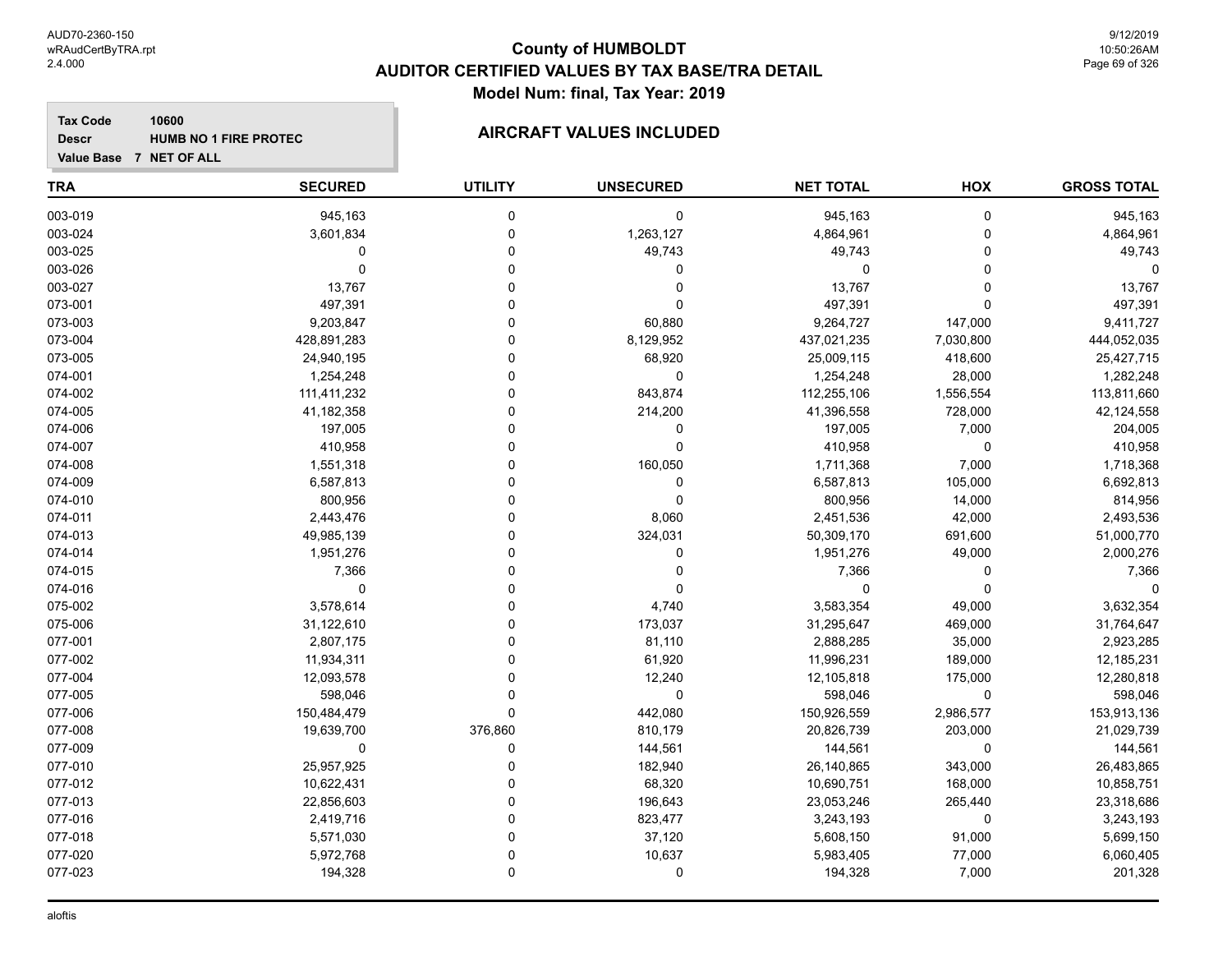#### **Tax Code 10600 Descr**

# **HUMB NO 1 FIRE PROTEC**

**Value Base 7 NET OF ALL**

| <b>TRA</b>               | <b>SECURED</b>                | <b>UTILITY</b> | <b>UNSECURED</b> | <b>NET TOTAL</b> | HOX         | <b>GROSS TOTAL</b> |
|--------------------------|-------------------------------|----------------|------------------|------------------|-------------|--------------------|
| 077-024                  | 246,861,526                   | $\mathbf 0$    | 3,457,168        | 250,318,694      | 4,756,256   | 255,074,950        |
| 077-026                  | 5,506,441                     | 99,925         | 0                | 5,606,366        | 21,000      | 5,627,366          |
| 077-027                  | 0                             | 0              | 0                | 0                | 0           |                    |
| 077-028                  | 3,907,374                     |                | 36,330           | 3,943,704        | 42,000      | 3,985,704          |
| 077-029                  | 0                             |                | 0                | 0                | 0           | $\Omega$           |
| 077-030                  | 4,286,590                     |                | 13,650           | 4,300,240        | 70,000      | 4,370,240          |
| 077-031                  | 403,000                       |                | 0                | 403,000          | 7,000       | 410,000            |
| 077-032                  | 1,431,079                     |                | 0                | 1,431,079        | 14,000      | 1,445,079          |
| 077-033                  | 2,169,241                     |                | 14,801           | 2,184,042        | 35,000      | 2,219,042          |
| 081-002                  | 43,462,094                    |                | 963,920          | 44,426,014       | 823,200     | 45,249,214         |
| 081-003                  | 18,248,993                    |                | 1,867,480        | 20,116,473       | 329,000     | 20,445,473         |
| 081-005                  | 5,790,243                     |                | 828,580          | 6,618,823        | 21,000      | 6,639,823          |
| 081-006                  | 1,301,622                     |                | 0                | 1,301,622        | 0           | 1,301,622          |
| 081-009                  | 367,493,133                   |                | 11,083,081       | 378,576,214      | 4,775,400   | 383,351,614        |
| 081-010                  | 441,890                       |                | 9,090            | 450,980          | 7,000       | 457,980            |
| 081-012                  | 7,309,548                     |                | 108,080          | 7,417,628        | 168,000     | 7,585,628          |
| 081-016                  | 0                             |                | 0                | 0                | $\mathbf 0$ |                    |
| 081-017                  | 129,645,418                   |                | 570,180          | 130,215,598      | 2,523,570   | 132,739,168        |
| 081-018                  | 424,342                       |                | 0                | 424,342          | 7,000       | 431,342            |
| 081-019                  | 422,436                       |                |                  | 422,436          | 7,000       | 429,436            |
| 081-020                  | 1,133,435                     |                |                  | 1,133,435        | 7,000       | 1,140,435          |
| 081-021                  | 10,266,456                    |                | 0                | 10,266,456       | 168,000     | 10,434,456         |
| 081-022                  | 11,807,218                    |                | 28,590           | 11,835,808       | 182,000     | 12,017,808         |
| 081-023                  | 9,269,273                     |                | 0                | 9,269,273        | 119,000     | 9,388,273          |
| 081-024                  | 4,695,243                     |                | 19,950           | 4,715,193        | 42,000      | 4,757,193          |
| 900-011                  | U                             |                | 0                | 0                | $\Omega$    |                    |
| 900-012                  |                               |                |                  | 0                | 0           |                    |
| 900-013                  |                               |                |                  |                  |             |                    |
| 900-014                  |                               |                |                  |                  |             |                    |
| 900-015                  |                               |                | ი                | 0                | 0           |                    |
| 900-016                  |                               | O              | 0                | 0                | 0           |                    |
| 900-017                  | 0                             | 0              | 0                | 0                | 0           |                    |
| 10600<br><b>Tax Code</b> | 1,868,006,534<br><b>Total</b> | 476,785        | 33, 172, 741     | 1,901,656,060    | 30,006,997  | 1,931,663,057      |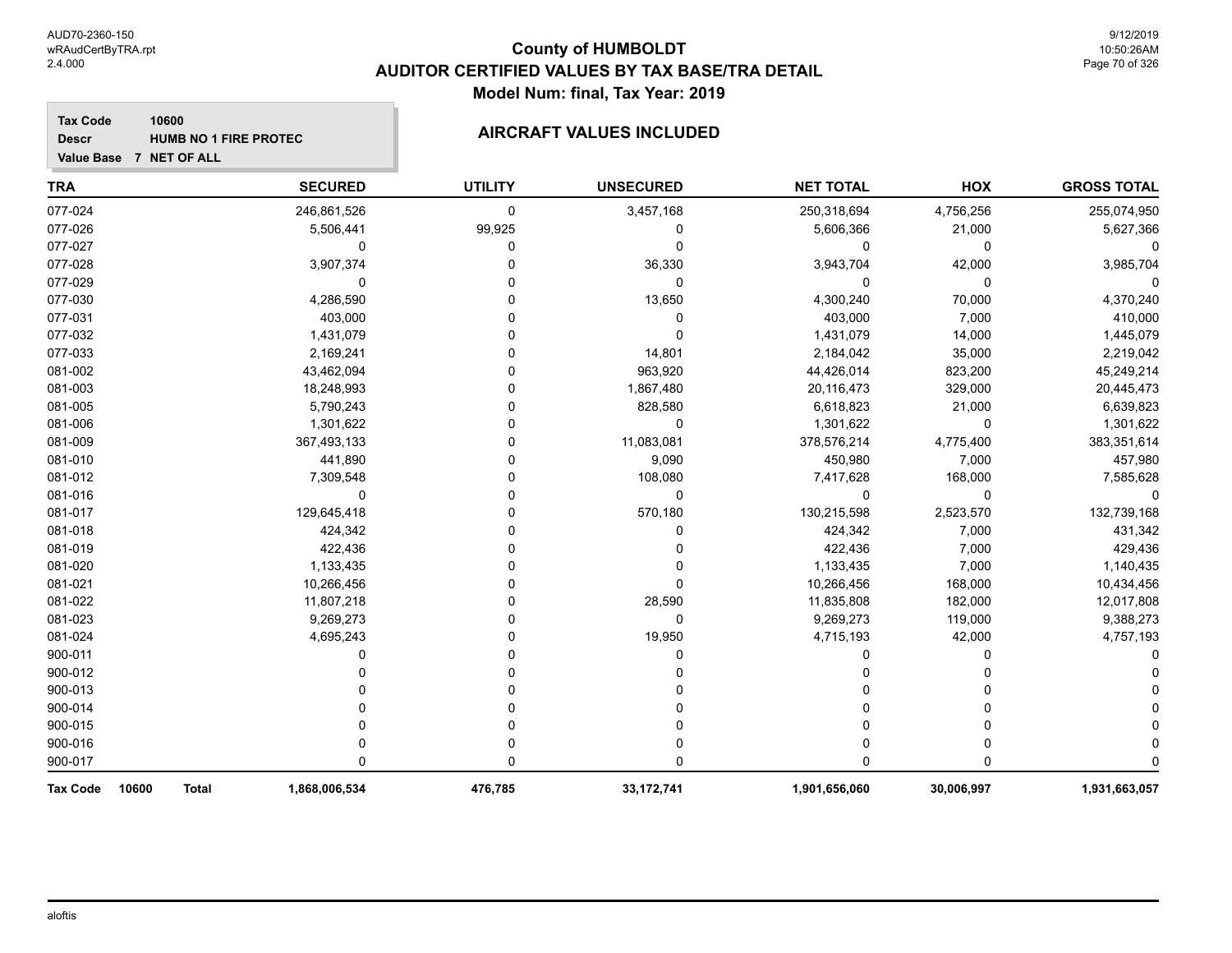#### **TRA SECURED UTILITY UNSECURED HOX Tax Code Value Base 7 NET OF ALL 10700 GROSS TOTAL NET TOTAL Descr KNEELAND FIRE PROTECT AIRCRAFT VALUES INCLUDED** 074-012 45,546,992 0 247,486 45,794,478 607,600 46,402,078 075-005 478,440 0 0 478,440 0 478,440 076-002 53,791,796 0 1,021,719 54,813,515 511,000 55,324,515 102-013 10,279 0 0 10,279 0 10,279 **Tax Code 10700 Total 99,827,507 0 1,269,205 101,096,712 1,118,600 102,215,312**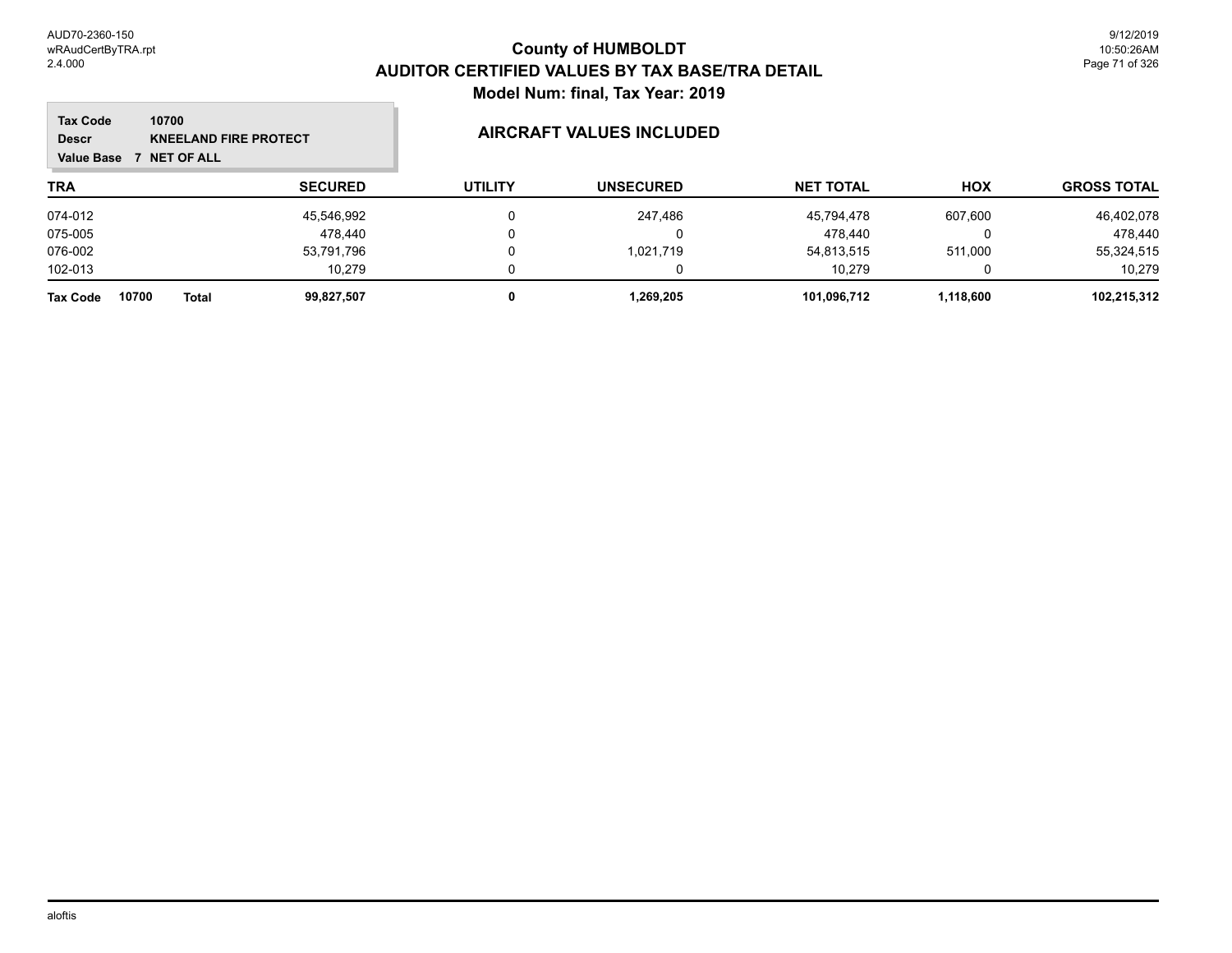**GROSS TOTAL**

#### **TRA SECURED UTILITY UNSECURED HOX Tax Code Value Base 7 NET OF ALL 10800 NET TOTAL Descr LOLETA FIRE PROTECTIO AIRCRAFT VALUES INCLUDED** 051-009 22,362,364 0 34,970 22,397,334 224,000 22,621,334 051-016 45,810 0 0 45,810 0 45,810 077-007 8,834,119 0 887,050 9,721,169 63,000 9,784,169 077-017 2,337,362 0 44,998 2,382,360 7,000 2,389,360 083-003 360,165 0 0 360,165 0 360,165 109-001 33,336,473 0 669,230 34,005,703 635,000 34,640,703 109-002 0 0 0 0 0 0 109-003 1,646,973 0 0 1,646,973 0 1,646,973 109-004 19,740,888 0 324,790 20,065,678 35,000 20,100,678 109-005 7,613,795 0 540,090 8,153,885 0 8,153,885 109-006 71,285,499 0 1,202,486 72,487,985 656,600 73,144,585 109-007 29,430 0 0 29,430 7,000 36,430 109-008 52,733 0 0 52,733 0 52,733 109-010 0 0 0 0 0 0 109-011 169,651 0 0 169,651 0 169,651

| <b>Tax Code</b><br>10800 | <b>Total</b> | 181,311,303 | 3,721,151 | 185,032,454 | ,851,600 | 186,884,054 |
|--------------------------|--------------|-------------|-----------|-------------|----------|-------------|
| 109-013                  |              | 12.419.827  | 17.537    | 12.437.364  | 196.000  | 12.633.364  |
| 109-012                  |              | 076,214.ا   |           | .076,214    | 28,000   | ,104,214    |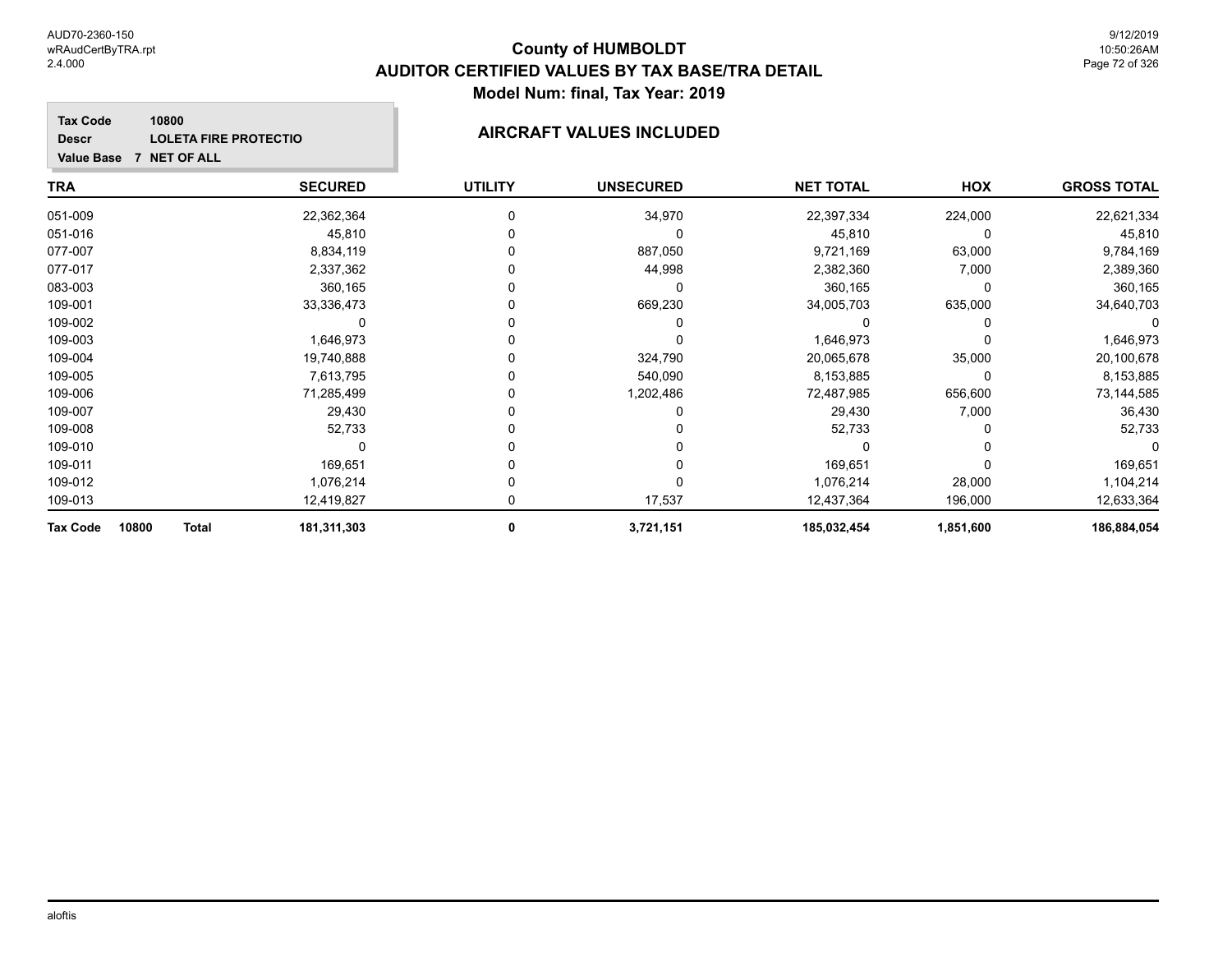#### **TRA SECURED UTILITY UNSECURED HOX Tax Code Value Base 7 NET OF ALL 10900 GROSS TOTAL NET TOTAL Descr MYERS FIRE PROTECTION** 156-005 12,745,840 0 335,340 13,081,180 70,000 13,151,180

**Tax Code 10900 Total 12,745,840 0 335,340 13,081,180 70,000 13,151,180**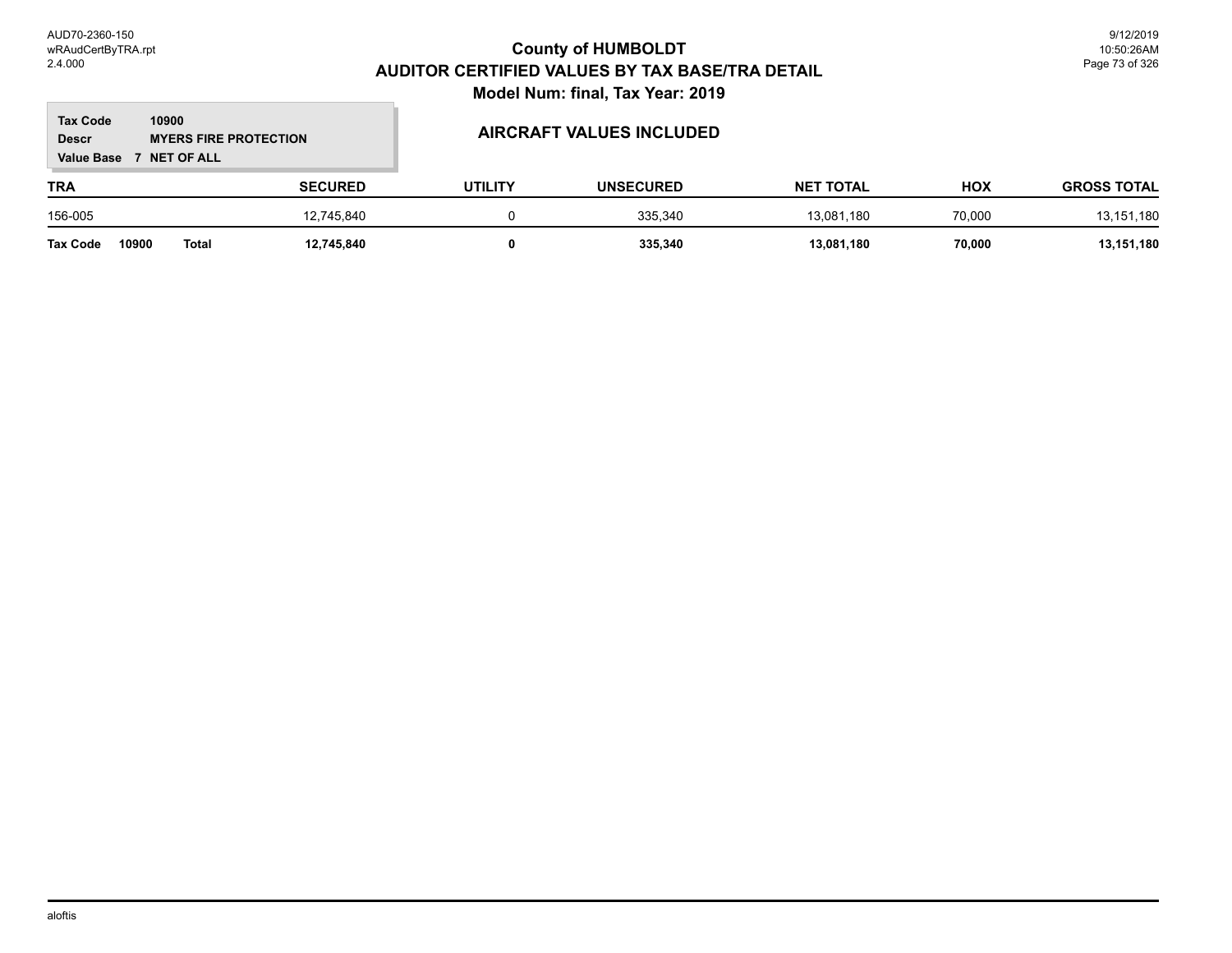#### **TRA SECURED UTILITY UNSECURED HOX Tax Code Value Base 7 NET OF ALL 11000 GROSS TOTAL NET TOTAL Descr PETROLIA FIRE PROTECT AIRCRAFT VALUES INCLUDED** 112-001 39,547,452 0 1,280,800 40,828,252 327,600 41,155,852

**Tax Code 11000 Total 39,547,452 0 1,280,800 40,828,252 327,600 41,155,852**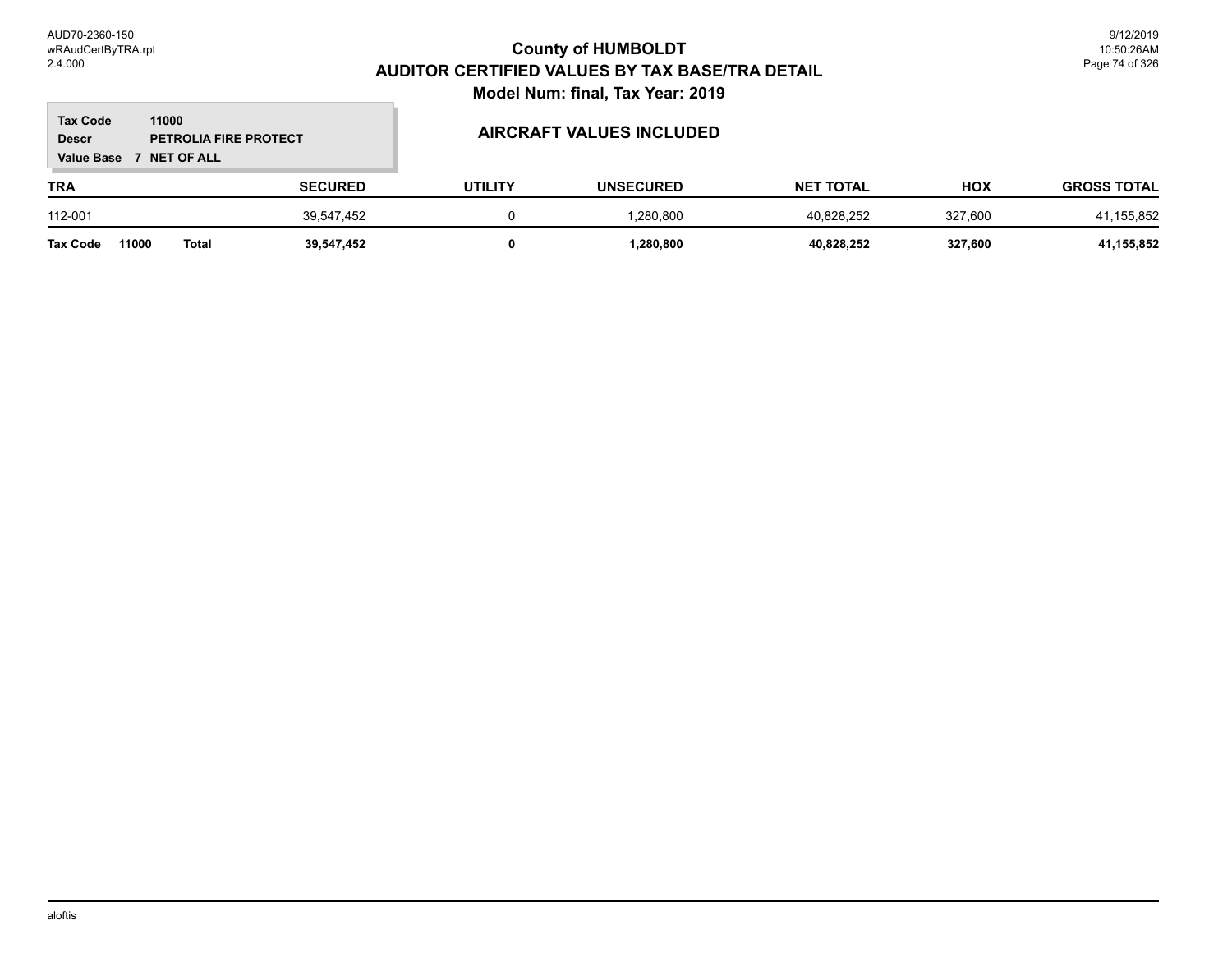#### **TRA SECURED UTILITY UNSECURED HOX Tax Code Value Base 7 NET OF ALL 11100 GROSS TOTAL NET TOTAL Descr REDWAY FIRE PROTECTIO AIRCRAFT VALUES INCLUDED** 156-006 25,547,239 0 185,720 25,732,959 264,536 25,997,495 156-008 174,538 0 12,350 186,888 0 186,888 156-011 91,905,360 0 5,082,098 96,987,458 1,006,186 97,993,644 156-016 2,255,680 0 8,890 2,264,570 124,829 2,389,399 156-021 16,910,770 0 1,542,541 18,453,311 0 18,453,311 900-019 0 0 0 0 0 0 900-020 0 0 0 0 0 0 900-022 0 0 0 0 0 0 **Tax Code 11100 Total 136,793,587 0 6,831,599 143,625,186 1,395,551 145,020,737**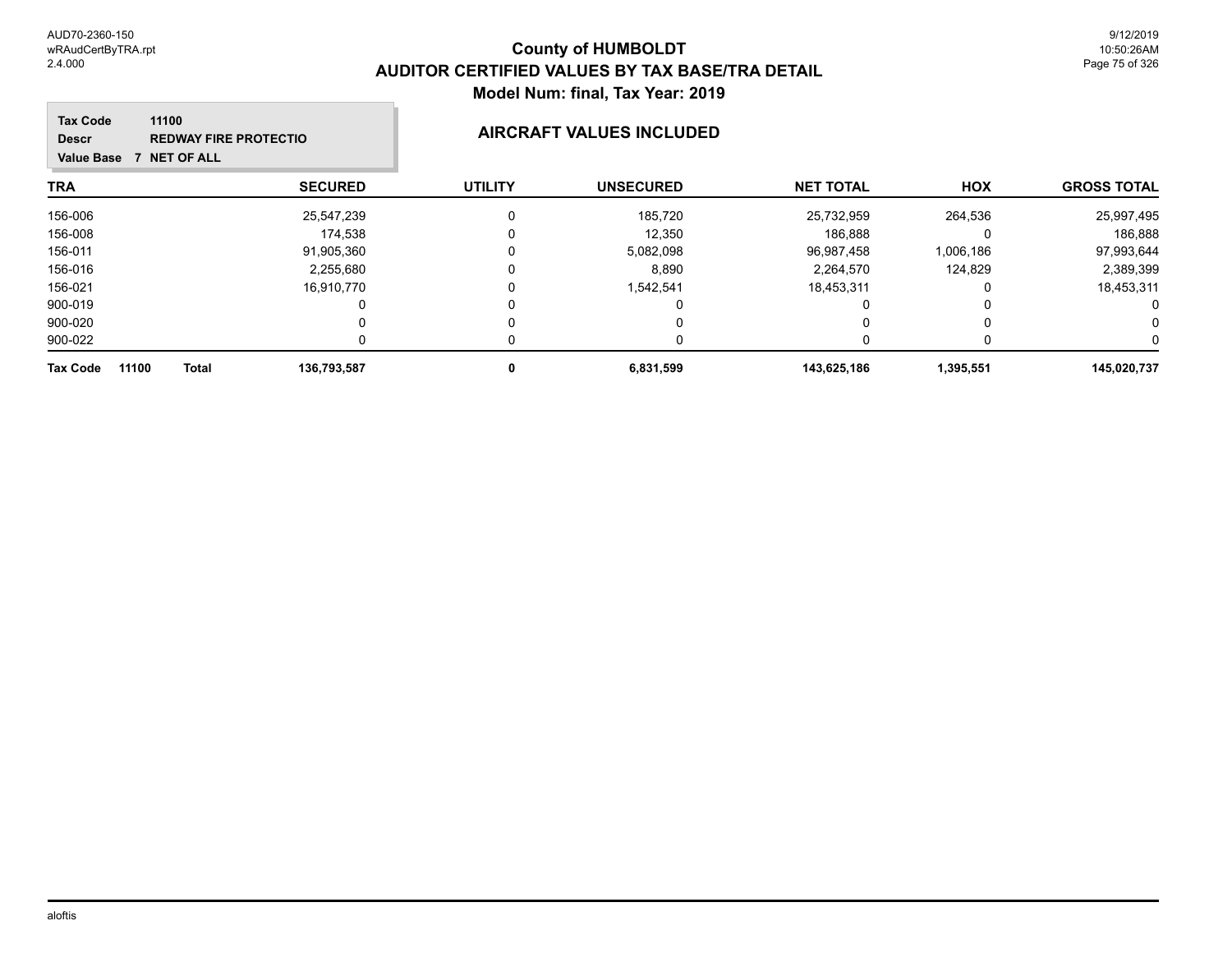#### **TRA SECURED UTILITY UNSECURED HOX Tax Code Value Base 7 NET OF ALL 11200 GROSS TOTAL NET TOTAL Descr RIO DELL FIRE PROTECT AIRCRAFT VALUES INCLUDED** 007-001 51,397,751 0 1,035,092 52,432,843 963,200 53,396,043 007-002 15,646,796 0 15,742,336 252,000 15,994,336 007-003 106,294,333 0 3,056,304 109,350,637 2,502,057 111,852,694 007-004 3,509,137 0 24,240 3,533,377 0 3,533,377 007-005 180,460 0 0 180,460 7,000 187,460 007-006 2,175,265 0 14,670 2,189,935 21,000 2,210,935 007-007 529,261 0 6,930 536,191 21,000 557,191 083-006 4,679,363 0 5,420 4,684,783 77,000 4,761,783 131-001 38,633 0 0 38,633 0 38,633 131-003 3,844,802 0 3,320 3,848,122 28,000 3,876,122 131-007 5,278,222 0 33,470 5,311,692 84,000 5,395,692 **Tax Code 11200 Total 193,574,023 0 4,274,986 197,849,009 3,955,257 201,804,266**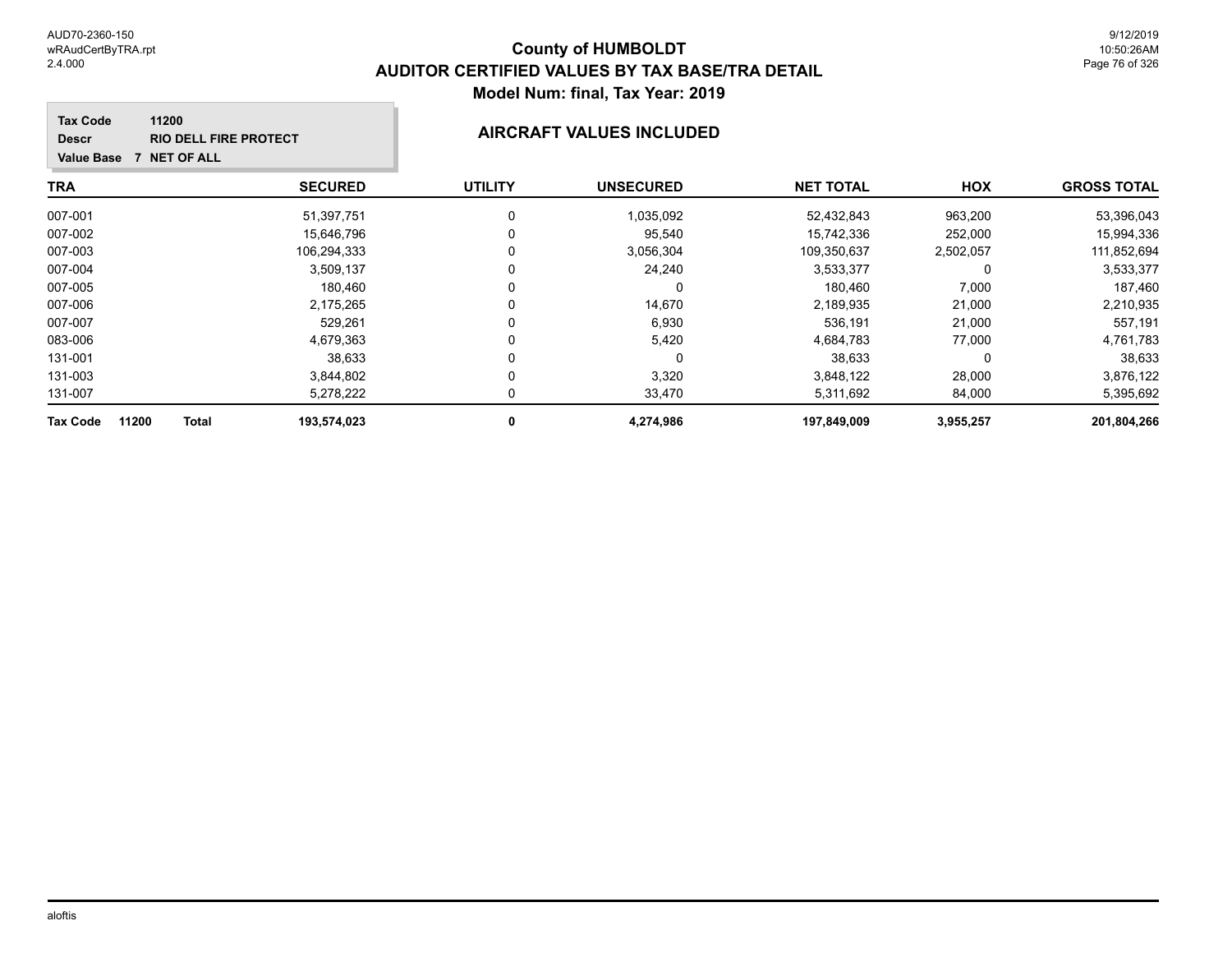#### **TRA SECURED UTILITY UNSECURED HOX Tax Code Value Base 7 NET OF ALL 11300 GROSS TOTAL NET TOTAL Descr TELEGRAPH RIDGE FIRE AIRCRAFT VALUES INCLUDED** 156-020 43,254,977 0 583,196 43,838,173 384,489 44,222,662 **Tax Code 11300 Total 43,254,977 0 583,196 43,838,173 384,489 44,222,662**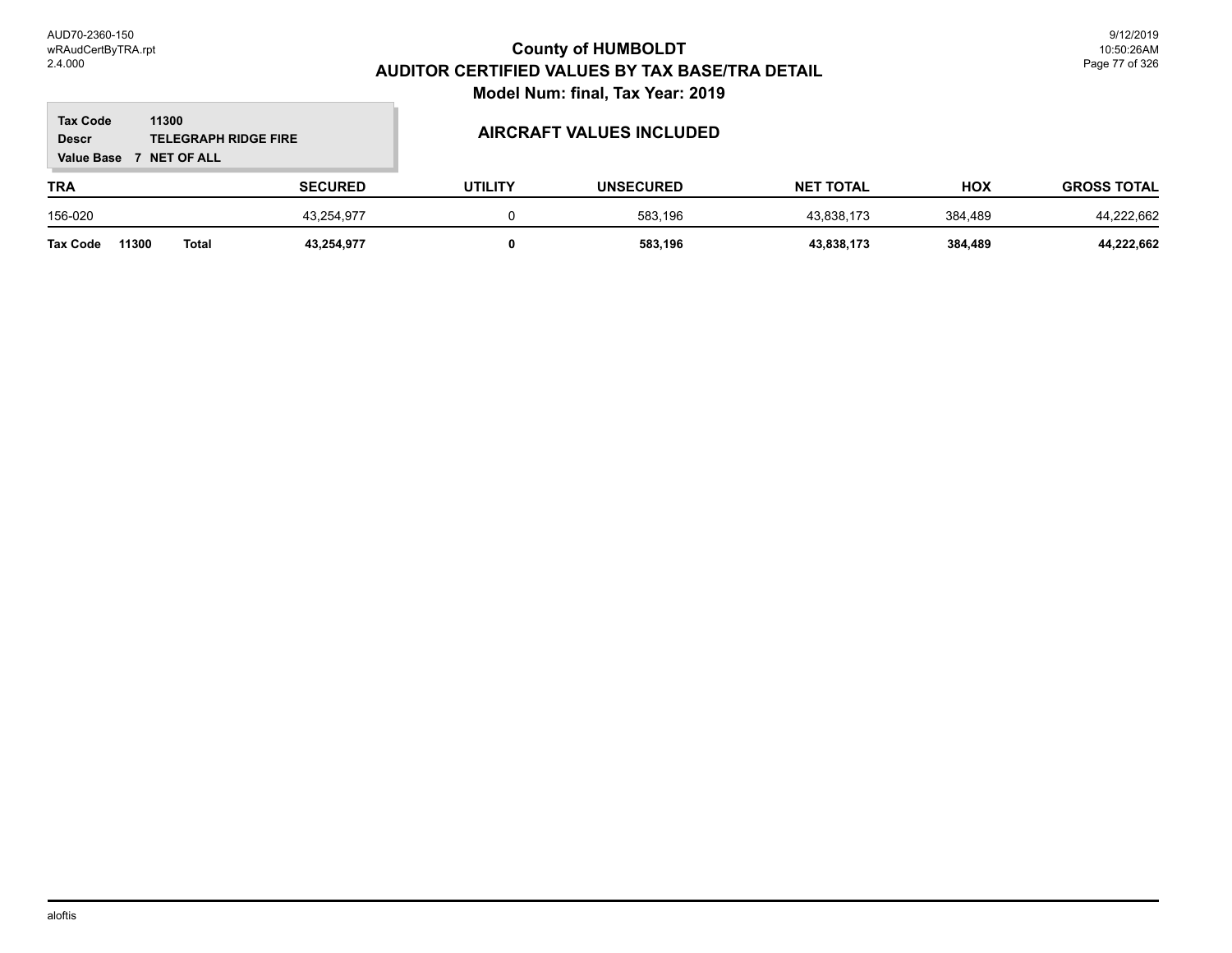#### **TRA SECURED UTILITY UNSECURED HOX Tax Code Value Base 7 NET OF ALL 11400 GROSS TOTAL NET TOTAL Descr WILLOW CREEK FIRE PRO AIRCRAFT VALUES INCLUDED** 157-008 199,794,509 0 6,708,175 206,502,684 2,237,130 208,739,814 900-023 0 0 0 0 0 0 **Tax Code 11400 Total 199,794,509 0 6,708,175 206,502,684 2,237,130 208,739,814**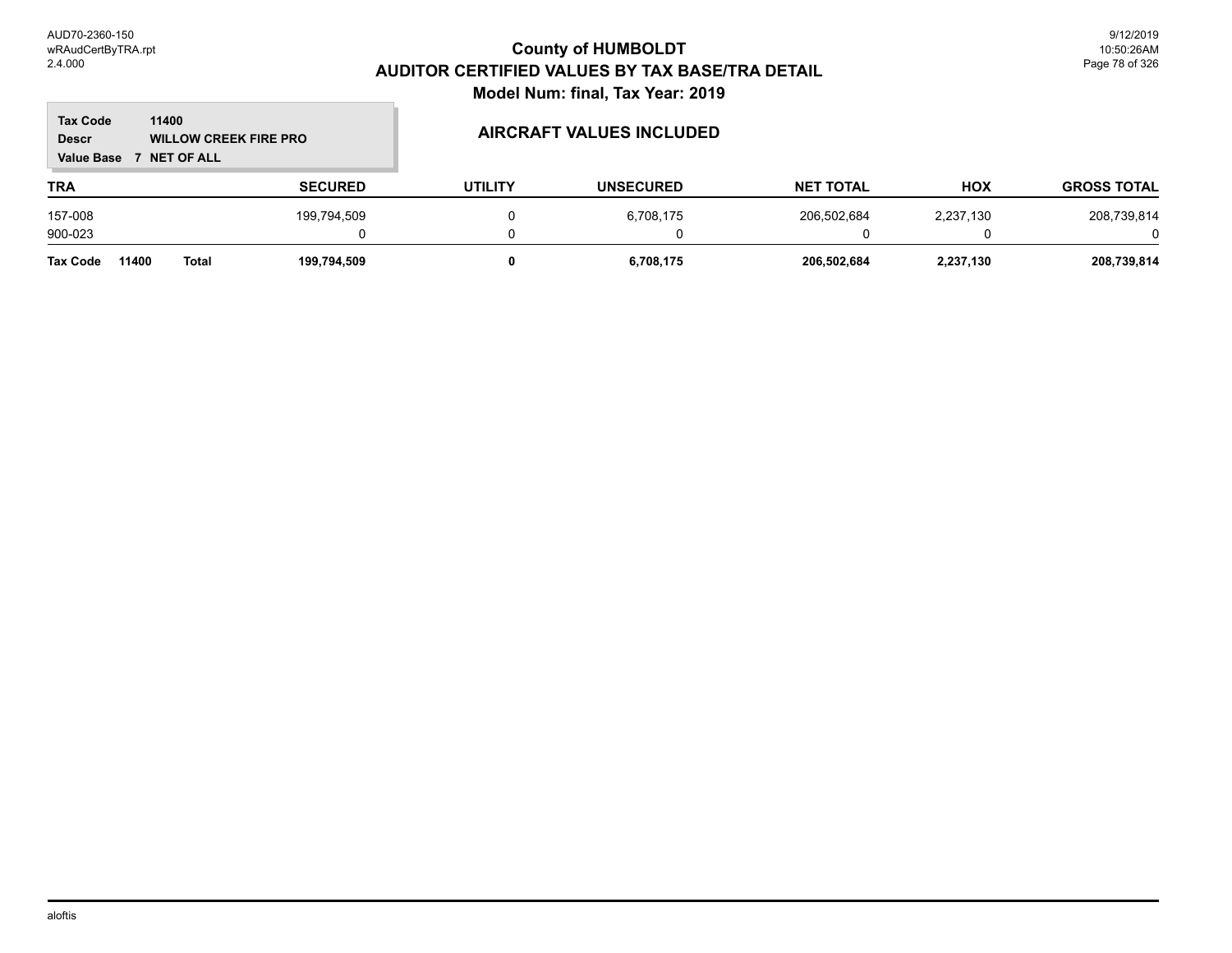#### **TRA SECURED UTILITY UNSECURED HOX Tax Code Value Base 7 NET OF ALL 11500 GROSS TOTAL NET TOTAL Descr WHITETHORN FIRE PROTE** 156-015 37,822,367 0 1,713,692 39,536,059 375,808 39,911,867

**Tax Code 11500 Total 37,822,367 0 1,713,692 39,536,059 375,808 39,911,867**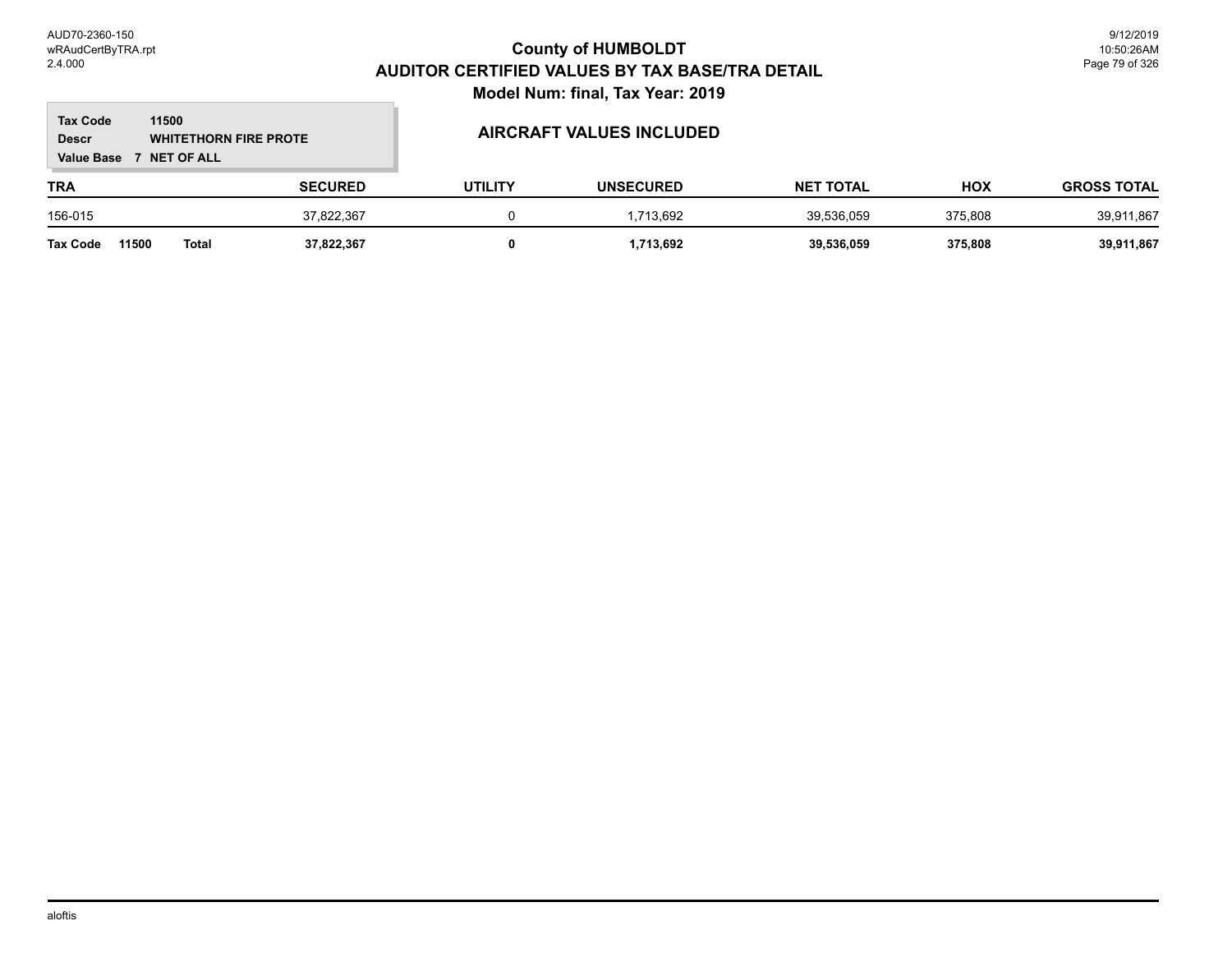#### **TRA SECURED UTILITY UNSECURED HOX Tax Code Value Base 7 NET OF ALL 17500 GROSS TOTAL NET TOTAL Descr GARBERVILLE LIGHTING AIRCRAFT VALUES INCLUDED** 156-007 60,519,929 0 5,138,753 65,658,682 224,000 65,882,682 156-010 3,856,576 0 0 3,856,576 7,000 3,863,576 156-024 2,786,908 0 4,000 2,790,908 7,000 2,797,908 **Tax Code 17500 Total 67,163,413 0 5,142,753 72,306,166 238,000 72,544,166**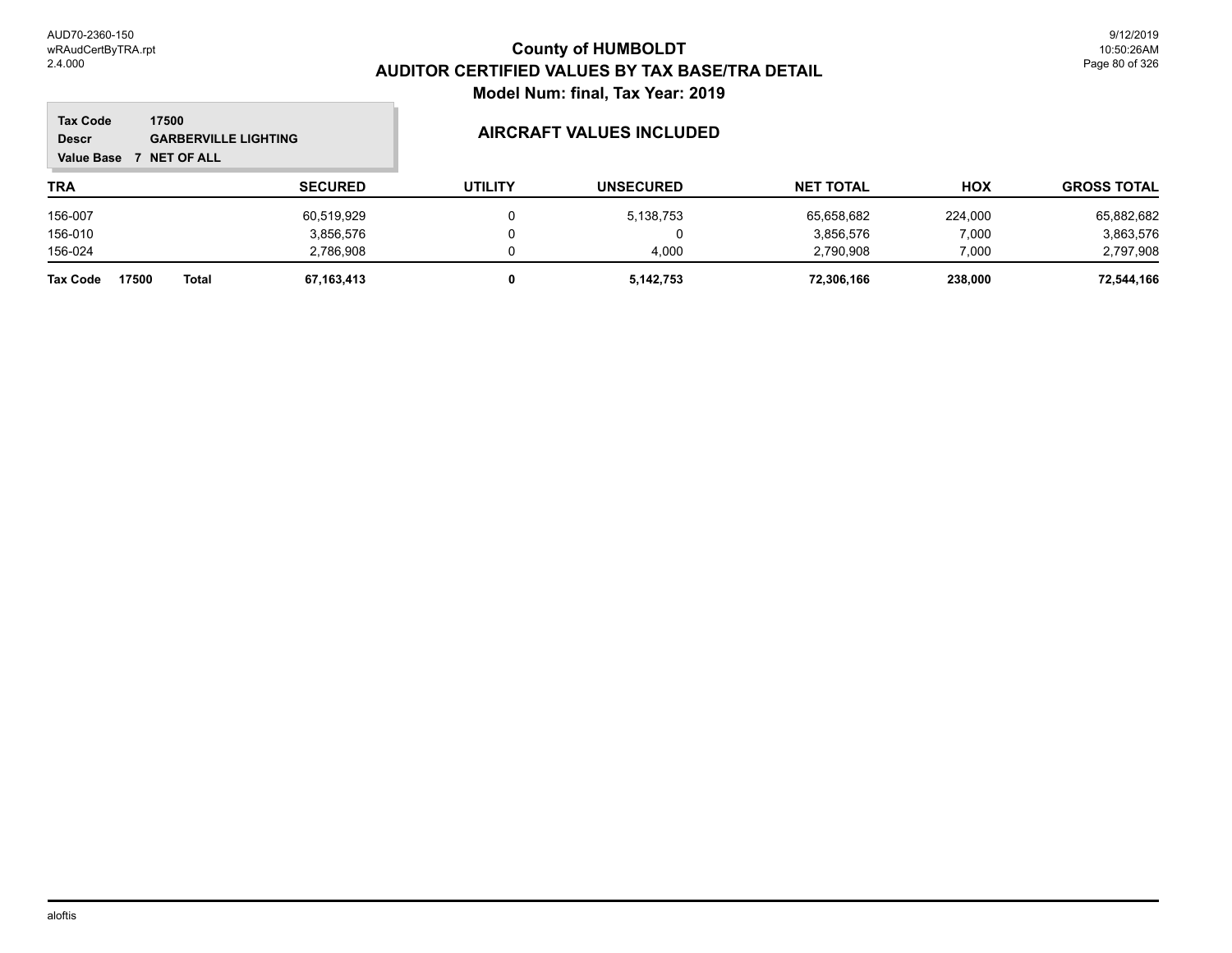#### **TRA SECURED UTILITY UNSECURED HOX Tax Code Value Base 7 NET OF ALL 17600 GROSS TOTAL NET TOTAL Descr HYDESVILLE LIGHTING D AIRCRAFT VALUES INCLUDED** 100-003 20,656,967 0 800,376 21,457,343 356,000 21,813,343

**Tax Code 17600 Total 20,656,967 0 800,376 21,457,343 356,000 21,813,343**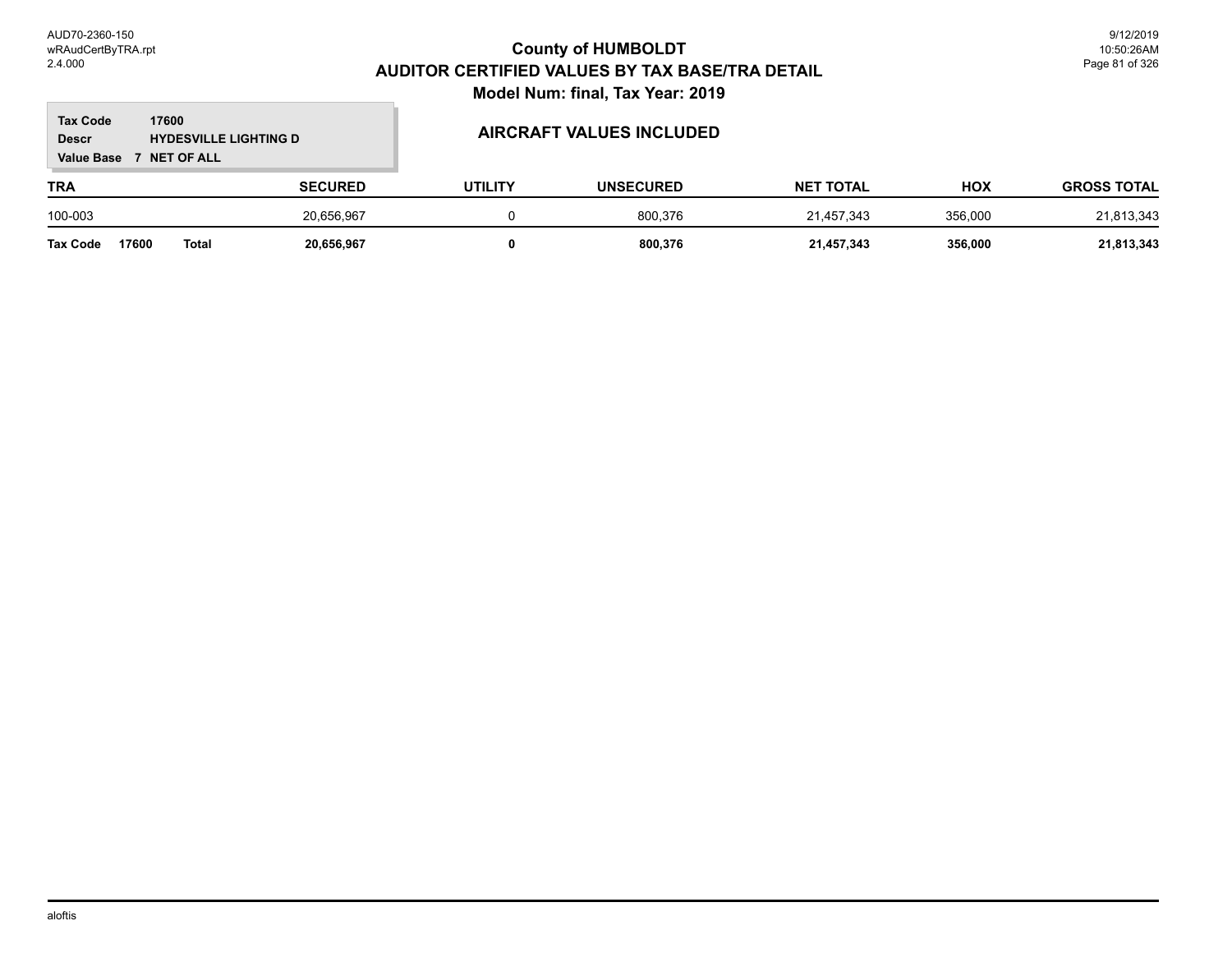| <b>Tax Code</b><br>17700<br><b>LOLETA LIGHTING DISTR</b><br><b>Descr</b><br><b>NET OF ALL</b><br><b>Value Base</b> |                |                |                | <b>AIRCRAFT VALUES INCLUDED</b> |                  |            |                    |
|--------------------------------------------------------------------------------------------------------------------|----------------|----------------|----------------|---------------------------------|------------------|------------|--------------------|
| TRA                                                                                                                |                | <b>SECURED</b> | <b>UTILITY</b> | <b>UNSECURED</b>                | <b>NET TOTAL</b> | <b>HOX</b> | <b>GROSS TOTAL</b> |
| 109-001                                                                                                            |                | 33,336,473     |                | 669,230                         | 34,005,703       | 635,000    | 34,640,703         |
| 109-002                                                                                                            |                |                |                |                                 |                  |            |                    |
| <b>Tax Code</b>                                                                                                    | 17700<br>Total | 33,336,473     |                | 669.230                         | 34,005,703       | 635.000    | 34,640,703         |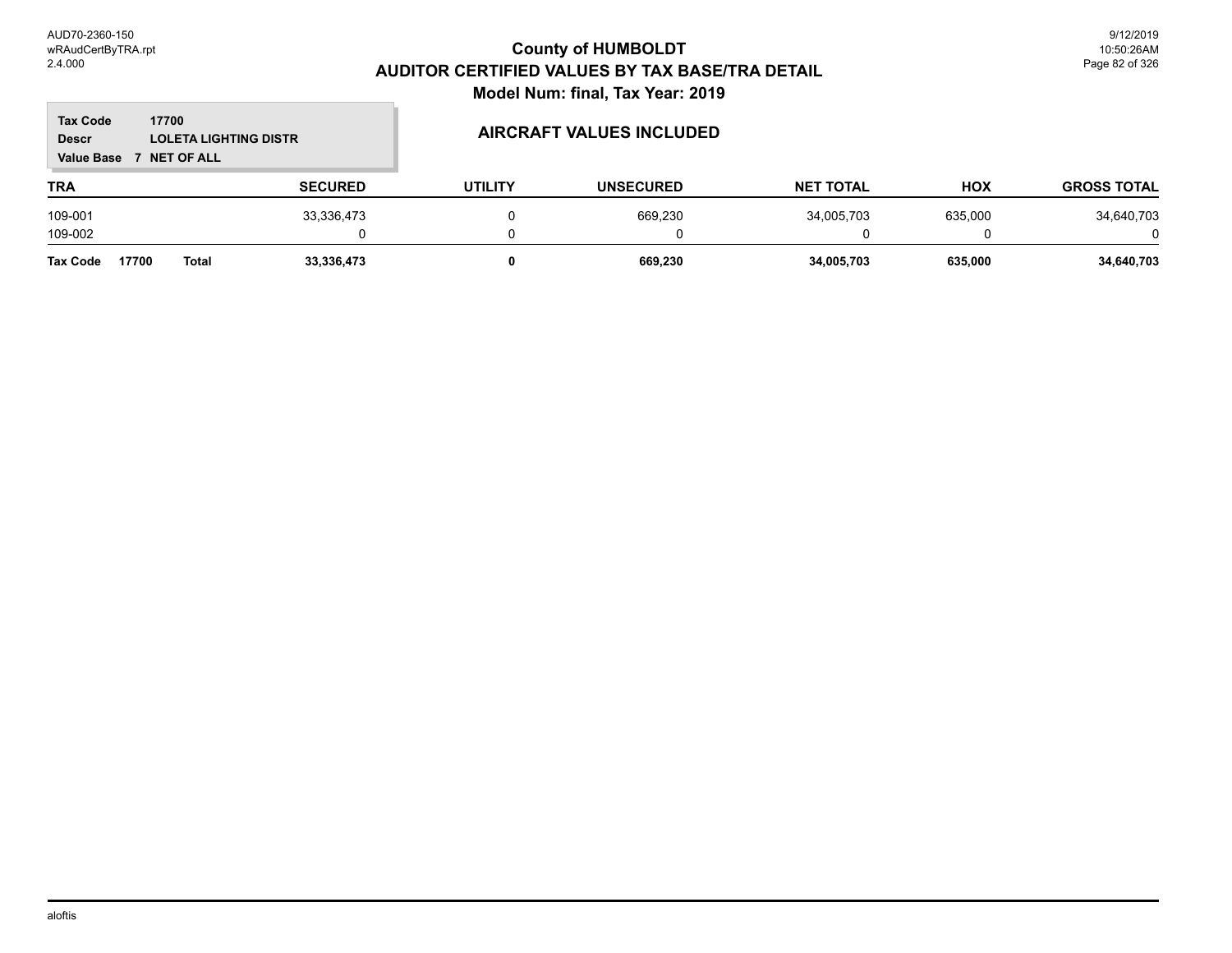#### **TRA SECURED UTILITY UNSECURED HOX Tax Code Value Base 7 NET OF ALL 17800 GROSS TOTAL NET TOTAL Descr ROHNERVILLE LIGHTING AIRCRAFT VALUES INCLUDED** 051-018 7,182,266 0 26,790 7,209,056 119,000 7,328,056

**Tax Code 17800 Total 7,182,266 0 26,790 7,209,056 119,000 7,328,056**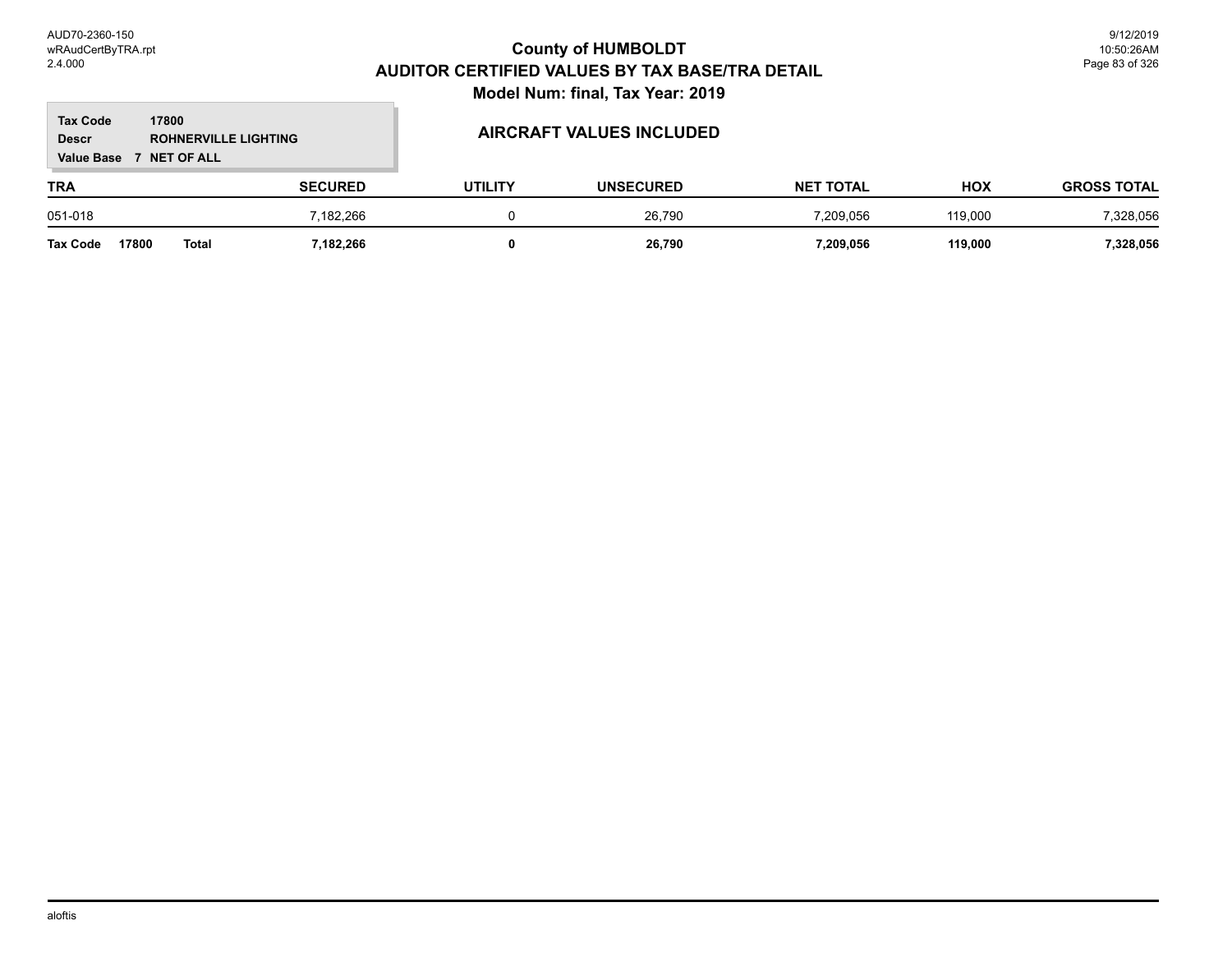m.

| 17900<br><b>Tax Code</b><br><b>Descr</b><br>*WEOTT COUNTY LIGHTIN<br><b>NET OF ALL</b><br><b>Value Base</b> |                |                | <b>AIRCRAFT VALUES INCLUDED</b> |                  |            |                    |  |
|-------------------------------------------------------------------------------------------------------------|----------------|----------------|---------------------------------|------------------|------------|--------------------|--|
| TRA                                                                                                         | <b>SECURED</b> | <b>UTILITY</b> | <b>UNSECURED</b>                | <b>NET TOTAL</b> | <b>HOX</b> | <b>GROSS TOTAL</b> |  |
| 156-003                                                                                                     | 1,226,034      |                | 0                               | 1,226,034        | 0          | 1,226,034          |  |
| 156-014                                                                                                     | 20.465.519     |                | 131.061                         | 20.596.580       | 313.600    | 20,910,180         |  |
| 17900<br><b>Total</b><br><b>Tax Code</b>                                                                    | 21,691,553     |                | 131,061                         | 21,822,614       | 313,600    | 22,136,214         |  |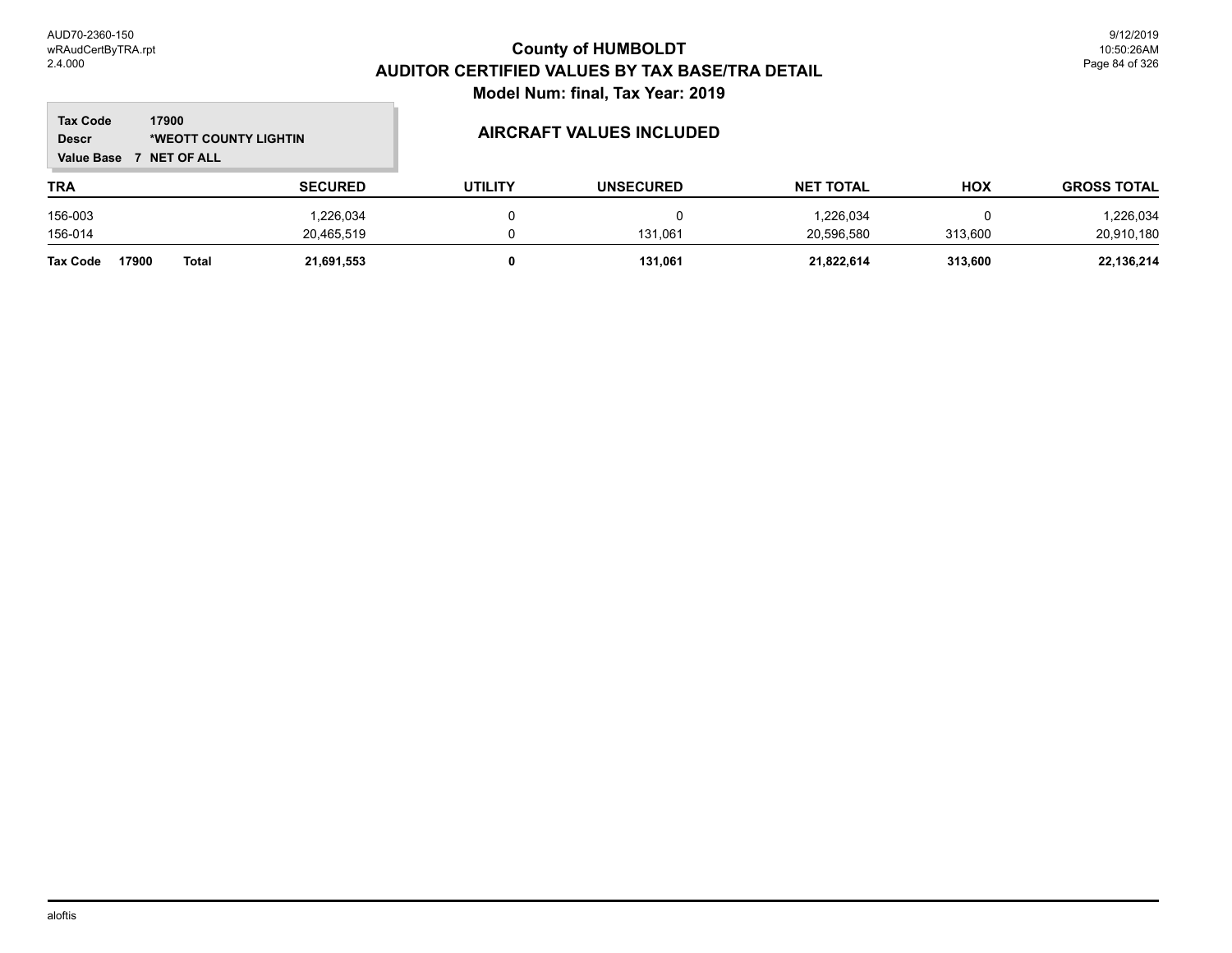#### **TRA SECURED UTILITY UNSECURED HOX Tax Code Value Base 7 NET OF ALL 18000 GROSS TOTAL NET TOTAL Descr \*REDCREST LIGHTING MA AIRCRAFT VALUES INCLUDED** 136-001 4,706,173 0 15,100 4,721,273 77,000 4,798,273 **Tax Code 18000 Total 4,706,173 0 15,100 4,721,273 77,000 4,798,273**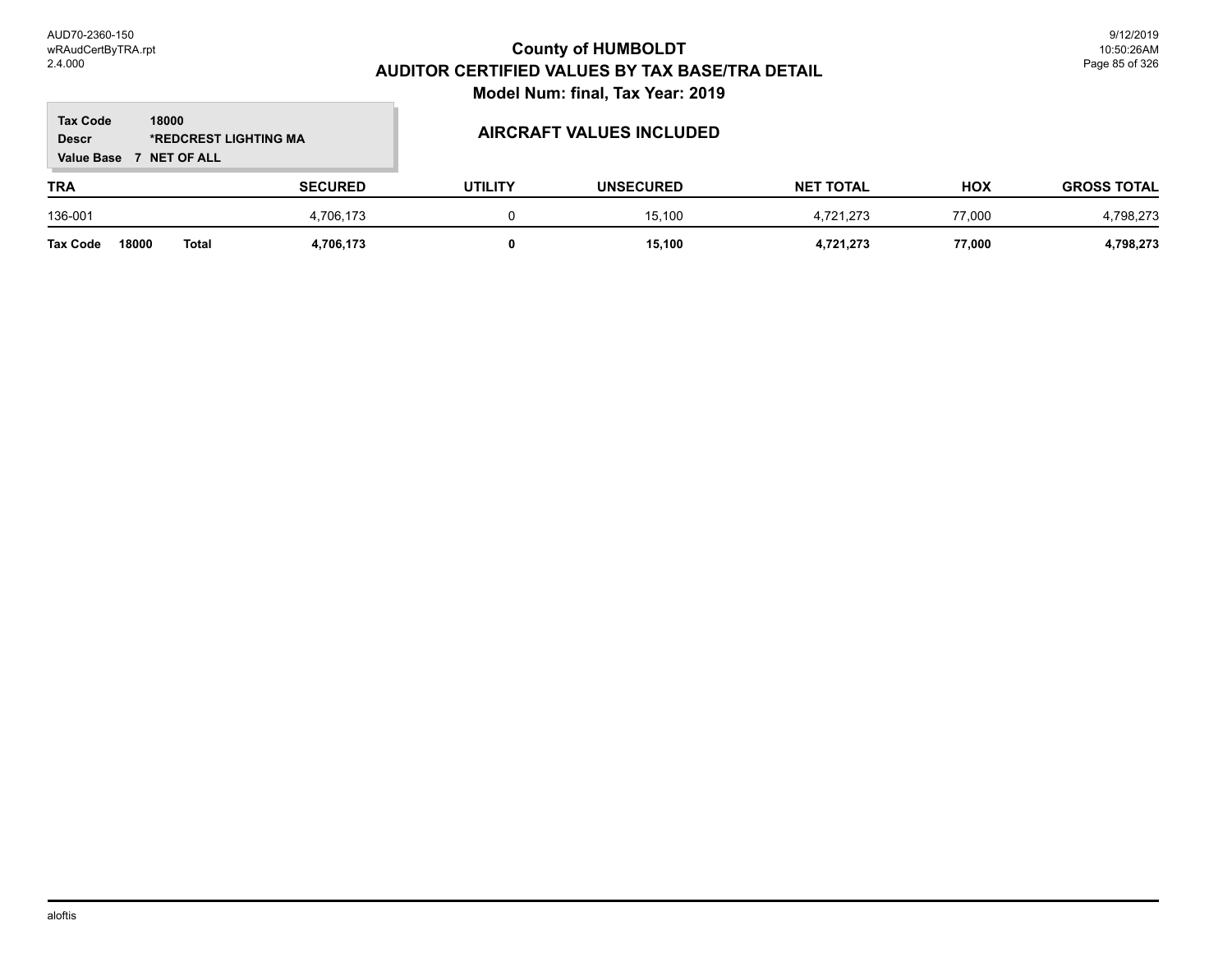#### **TRA SECURED UTILITY UNSECURED HOX Tax Code Value Base 7 NET OF ALL 18100 GROSS TOTAL NET TOTAL Descr \*MYERS FLAT STREET LI AIRCRAFT VALUES INCLUDED** 156-005 12,745,840 0 335,340 13,081,180 70,000 13,151,180 **Tax Code 18100 Total 12,745,840 0 335,340 13,081,180 70,000 13,151,180**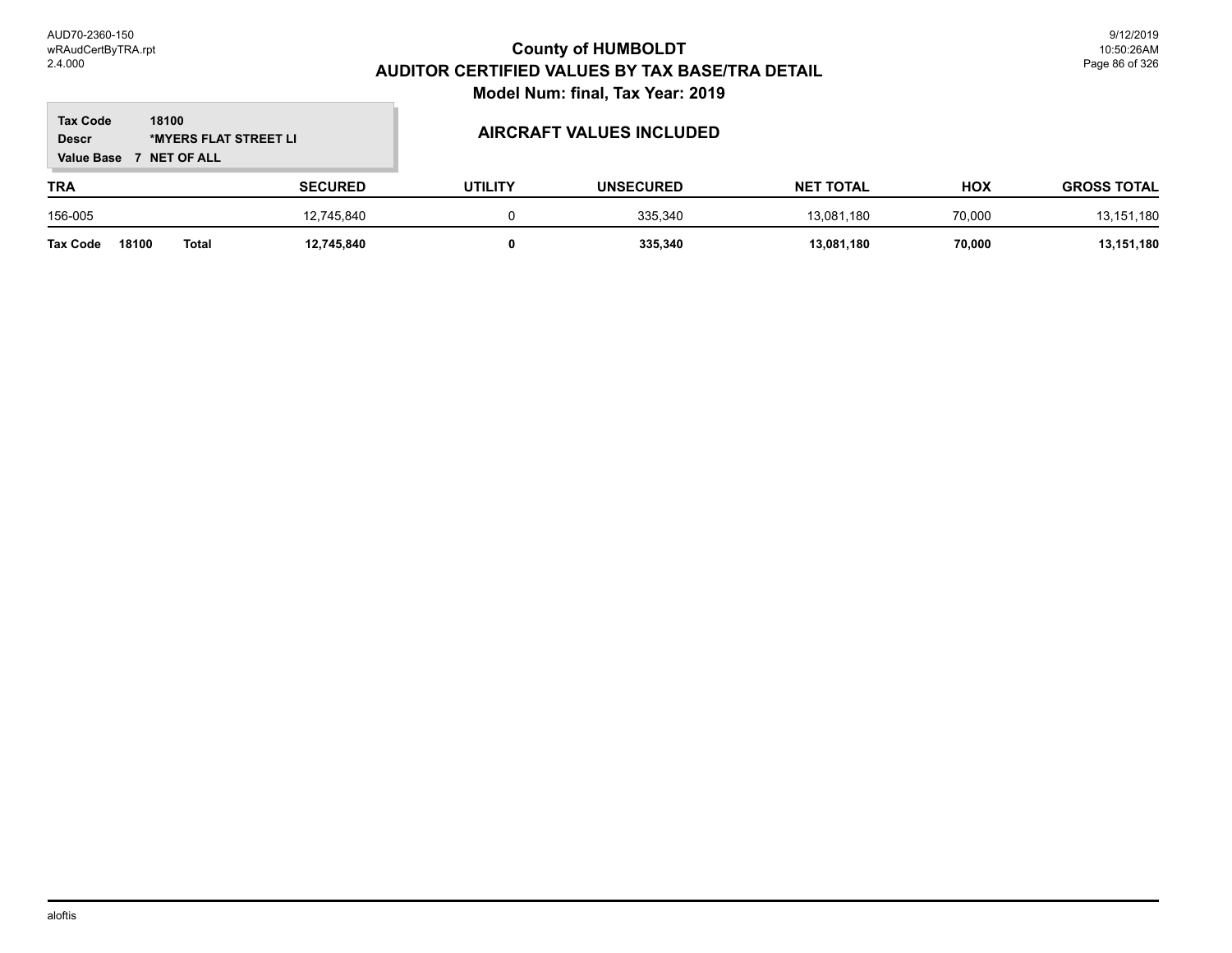#### **TRA SECURED UTILITY UNSECURED HOX Tax Code Value Base 7 NET OF ALL 18200 GROSS TOTAL NET TOTAL Descr \*PACIFIC MANOR STREET AIRCRAFT VALUES INCLUDED** 103-005 8,634,599 0 3,820 8,638,419 224,000 8,862,419

**Tax Code 18200 Total 8,634,599 0 3,820 8,638,419 224,000 8,862,419**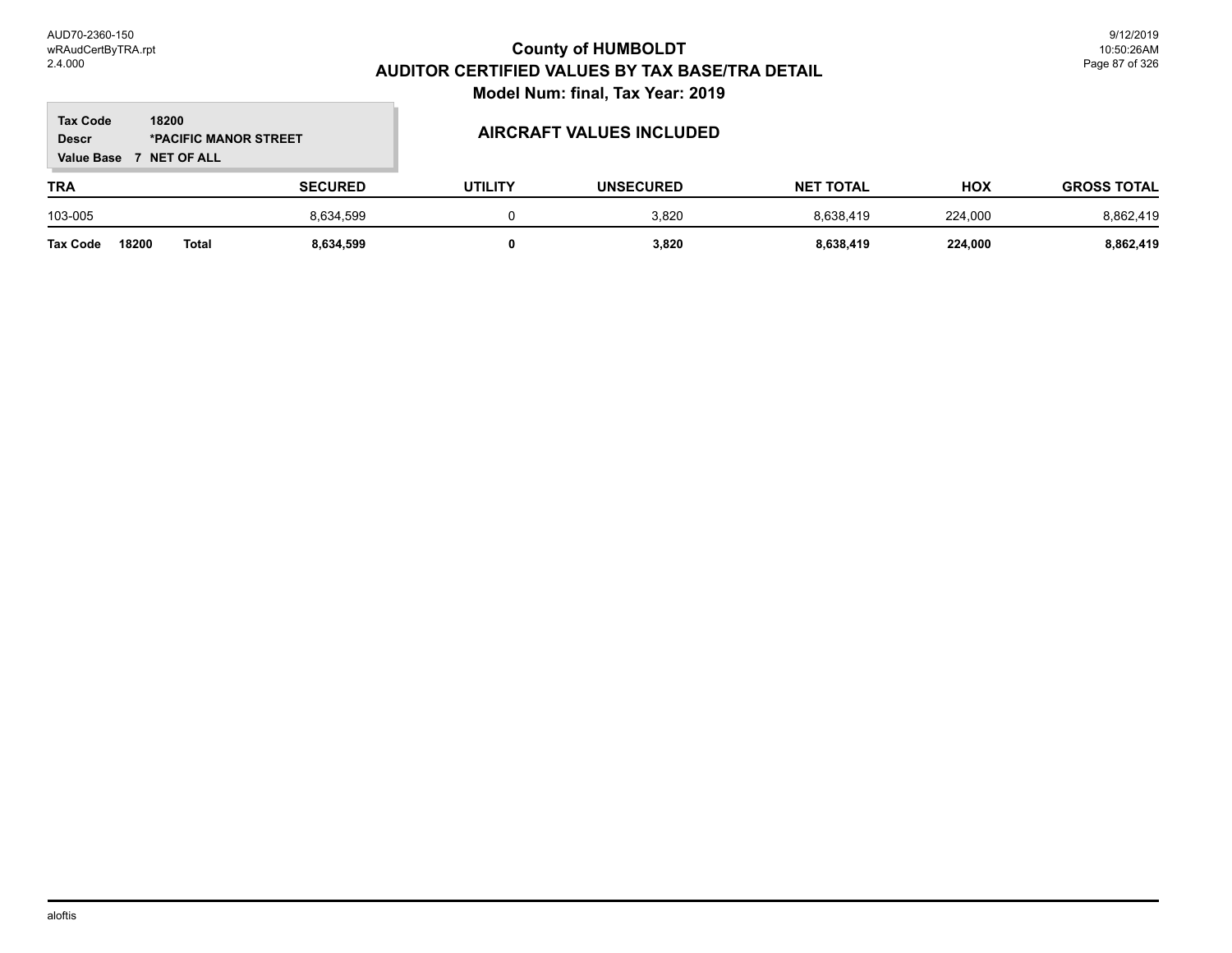| <b>Tax Code</b><br>20000<br><b>Descr</b><br><b>WILLOW CREEK COMMUNIT</b><br><b>Value Base</b><br><b>7 NET OF ALL</b> |                |                | <b>AIRCRAFT VALUES INCLUDED</b> |                  |            |                    |
|----------------------------------------------------------------------------------------------------------------------|----------------|----------------|---------------------------------|------------------|------------|--------------------|
| <b>TRA</b>                                                                                                           | <b>SECURED</b> | <b>UTILITY</b> | <b>UNSECURED</b>                | <b>NET TOTAL</b> | <b>HOX</b> | <b>GROSS TOTAL</b> |
| 157-001                                                                                                              | 1,201,661      |                |                                 | 1,201,661        |            | 1,201,661          |
| 157-008                                                                                                              | 199,794,509    |                | 6,708,175                       | 206,502,684      | 2,237,130  | 208,739,814        |
| 900-023                                                                                                              |                |                |                                 |                  |            |                    |
| 20000<br><b>Tax Code</b><br><b>Total</b>                                                                             | 200,996,170    |                | 6,708,175                       | 207,704,345      | 2,237,130  | 209,941,475        |

aloftis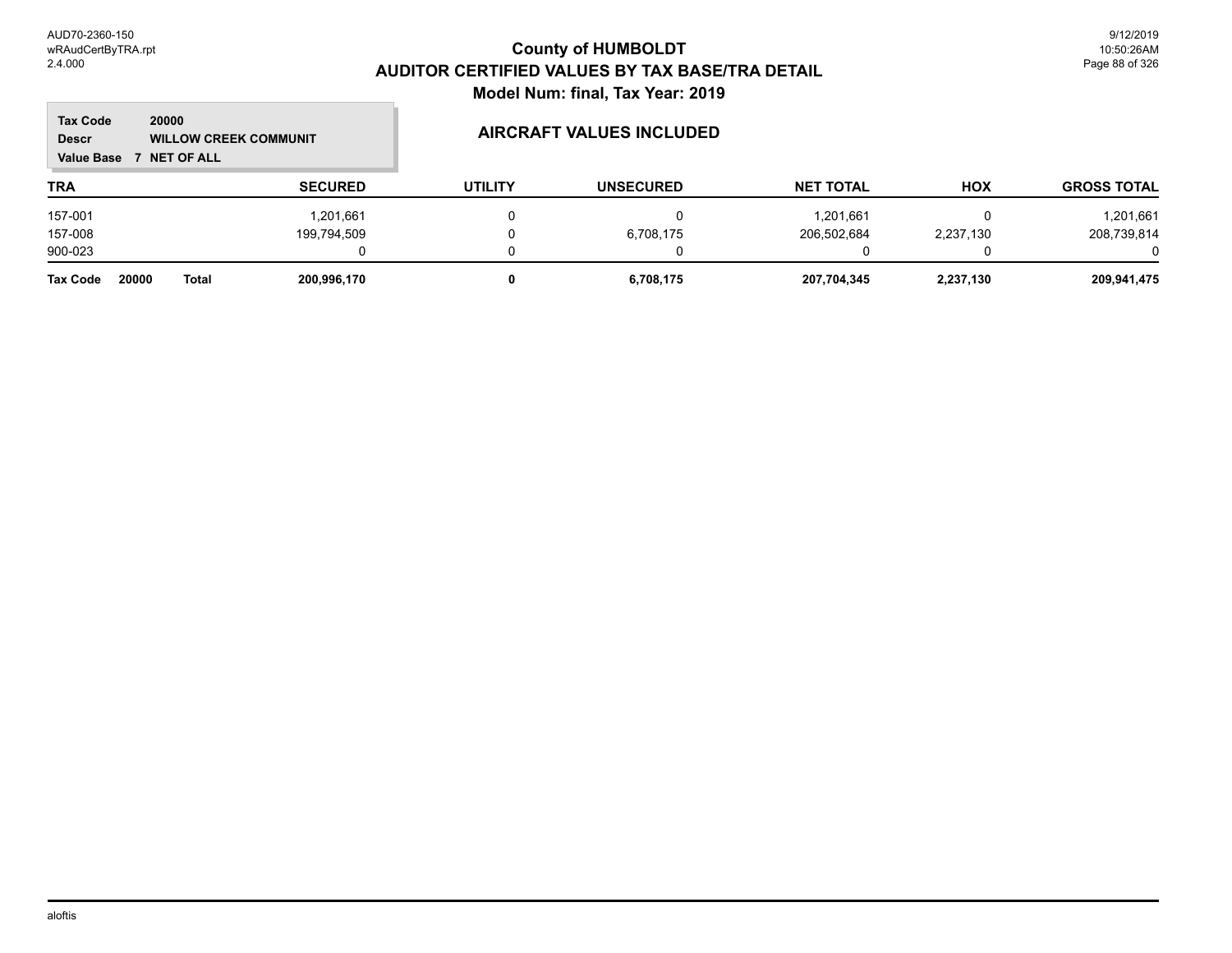m.

| <b>Tax Code</b><br>20100<br><b>MANILA COMMUNITY SERV</b><br><b>Descr</b><br><b>NET OF ALL</b><br>Value Base 7 |                     |                | AIRCRAFT VALUES INCLUDED |                  |            |                    |  |
|---------------------------------------------------------------------------------------------------------------|---------------------|----------------|--------------------------|------------------|------------|--------------------|--|
| <b>TRA</b>                                                                                                    | <b>SECURED</b>      | <b>UTILITY</b> | <b>UNSECURED</b>         | <b>NET TOTAL</b> | <b>HOX</b> | <b>GROSS TOTAL</b> |  |
| 053-009                                                                                                       | 35,820,639          | $\Omega$       | 75,947                   | 35,896,586       | 612,488    | 36,509,074         |  |
| 053-011                                                                                                       | 1,299,795           | 0              | 0                        | 1,299,795        | 14.000     | 1,313,795          |  |
| 053-014                                                                                                       |                     | 0              | 0                        |                  |            | 0                  |  |
| 053-015                                                                                                       | 6,160,029           | 0              | 47,530                   | 6,207,559        | 161,000    | 6,368,559          |  |
| 103-004                                                                                                       | 118,038             |                | 0                        | 118.038          |            | 118,038            |  |
| 123-002                                                                                                       | 44,573              | 0              | 0                        | 44,573           |            | 44,573             |  |
| 123-005                                                                                                       | 4,179,195           |                | 0                        | 4.179.195        | 35,000     | 4,214,195          |  |
| 20100<br><b>Tax Code</b>                                                                                      | 47,622,269<br>Total | 0              | 123,477                  | 47,745,746       | 822,488    | 48,568,234         |  |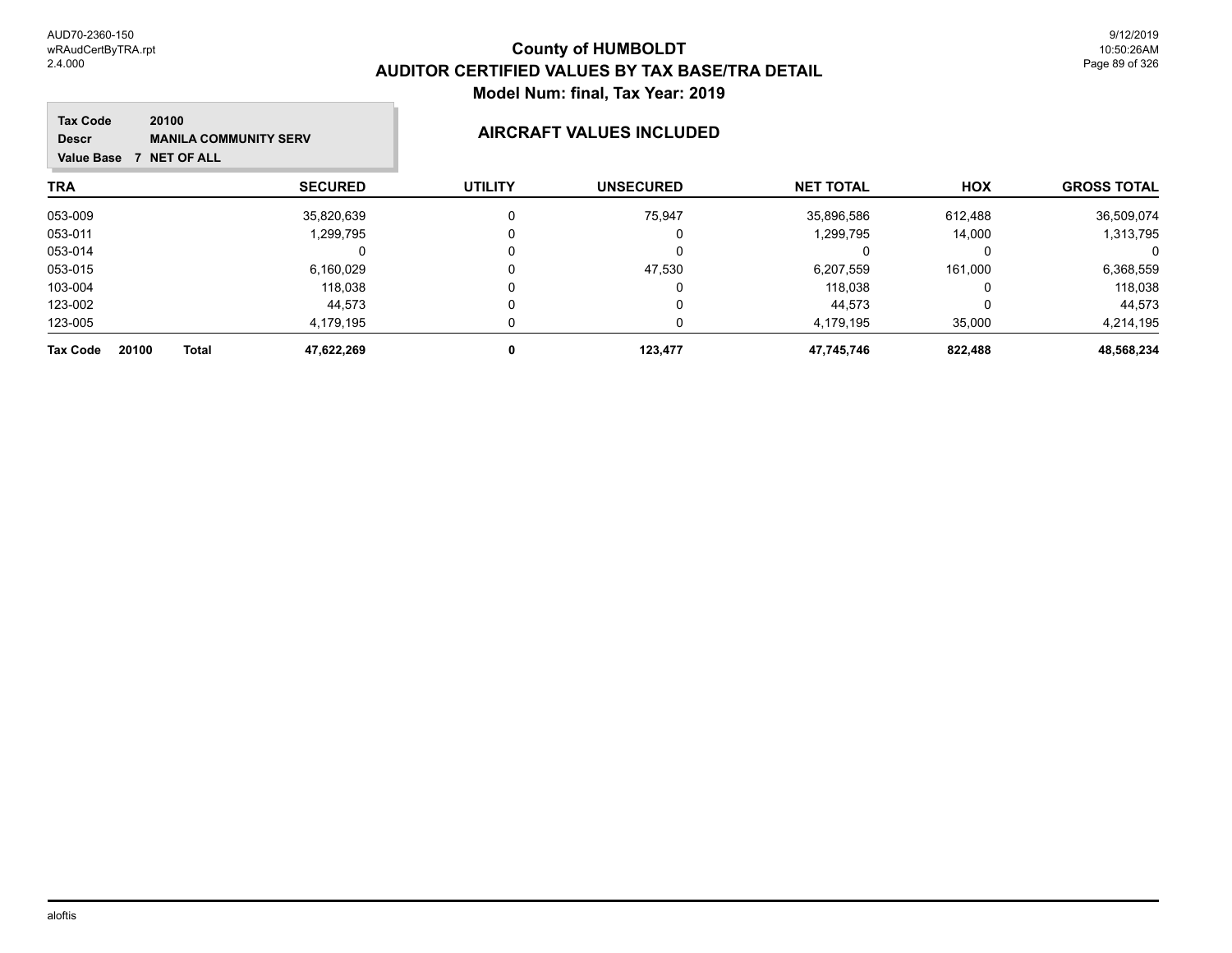#### **TRA SECURED UTILITY UNSECURED HOX Tax Code Value Base 7 NET OF ALL 20200 GROSS TOTAL NET TOTAL Descr MIRANDA COMMUNITY SER AIRCRAFT VALUES INCLUDED** 156-012 36,248,229 0 222,081 36,470,310 392,000 36,862,310 900-021 0 0 0 0 0 0 **Tax Code 20200 Total 36,248,229 0 222,081 36,470,310 392,000 36,862,310**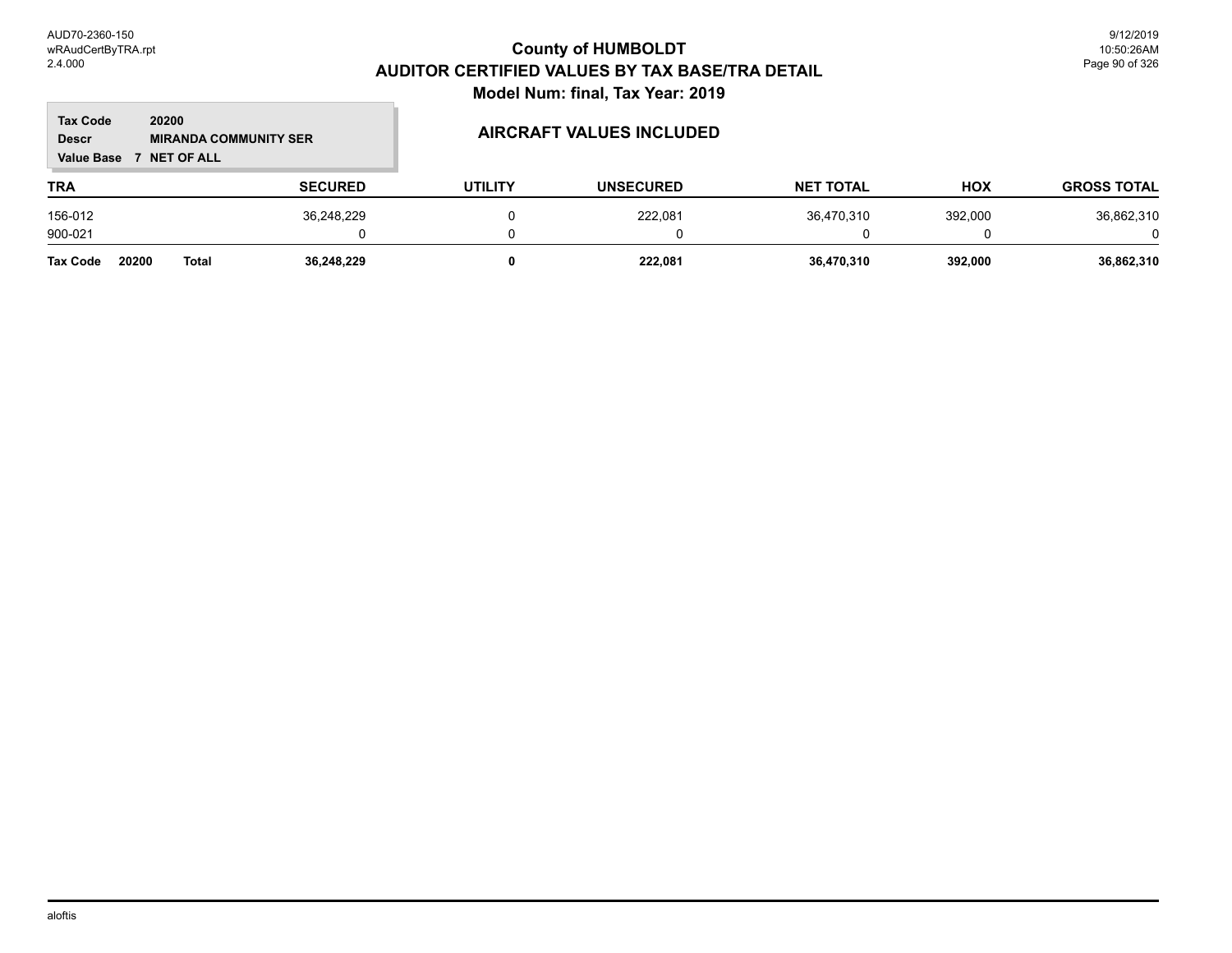| <b>Tax Code</b><br>20300<br><b>LOLETA COMMUNITY SERV</b><br><b>Descr</b><br><b>NET OF ALL</b><br><b>Value Base</b><br>7 |                |                | <b>AIRCRAFT VALUES INCLUDED</b> |                  |            |                    |
|-------------------------------------------------------------------------------------------------------------------------|----------------|----------------|---------------------------------|------------------|------------|--------------------|
| <b>TRA</b>                                                                                                              | <b>SECURED</b> | <b>UTILITY</b> | <b>UNSECURED</b>                | <b>NET TOTAL</b> | <b>HOX</b> | <b>GROSS TOTAL</b> |
| 109-001                                                                                                                 | 33,336,473     | 0              | 669,230                         | 34,005,703       | 635,000    | 34,640,703         |
| 109-002                                                                                                                 |                | 0              | O                               |                  |            | 0                  |
| 109-008                                                                                                                 | 52,733         |                | 0                               | 52,733           |            | 52,733             |
| 109-011                                                                                                                 | 169.651        | 0              | 0                               | 169.651          |            | 169,651            |
| 109-012                                                                                                                 | 1.076.214      |                | 0                               | 1.076.214        | 28,000     | 1,104,214          |
| 109-013                                                                                                                 | 12.419.827     | 0              | 17,537                          | 12.437.364       | 196,000    | 12,633,364         |
| 20300<br><b>Total</b><br><b>Tax Code</b>                                                                                | 47,054,898     | 0              | 686,767                         | 47,741,665       | 859,000    | 48,600,665         |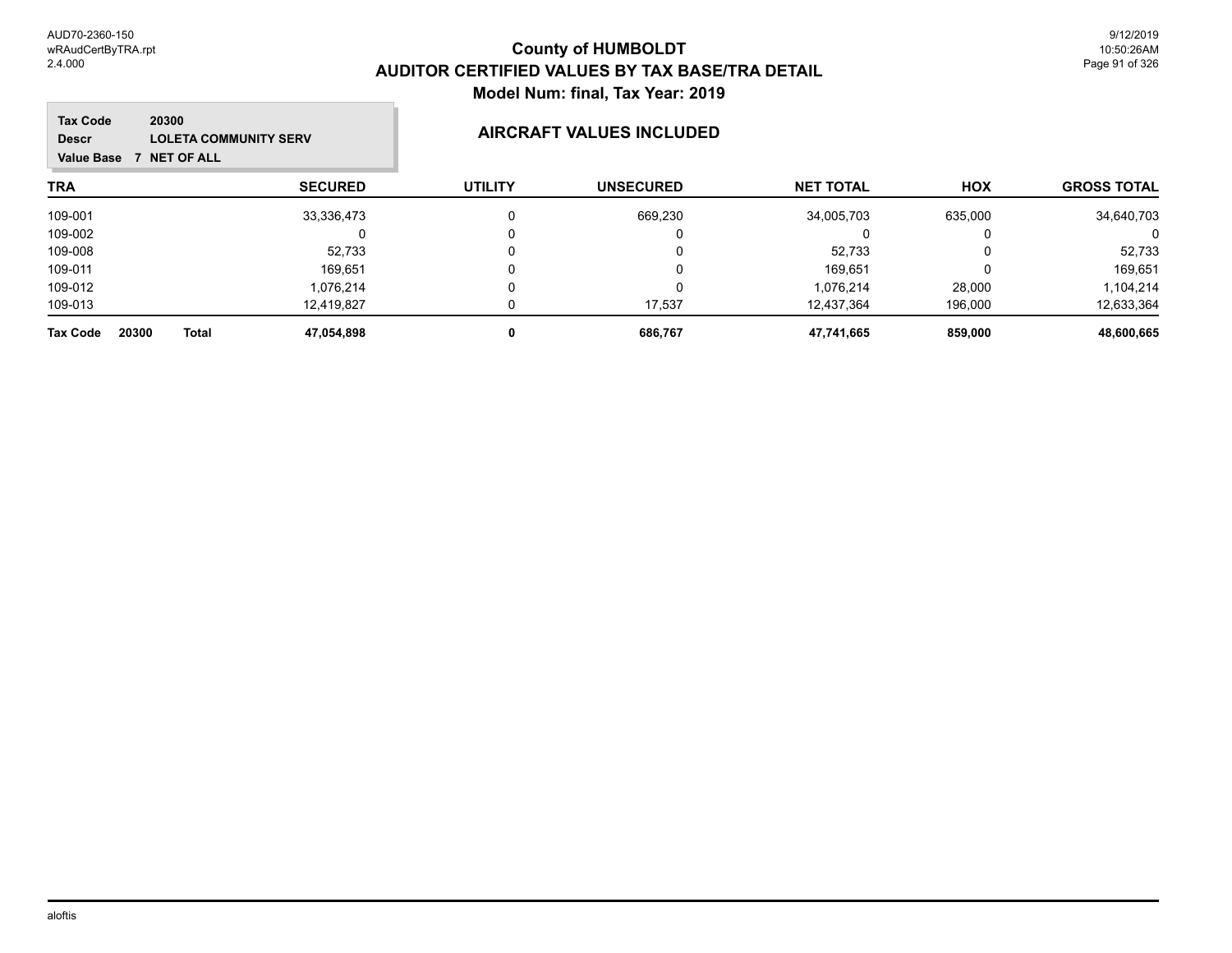**The State** 

| <b>Tax Code</b><br>20400<br><b>PATRICK CREEK COMMUNI</b><br><b>Descr</b><br><b>NET OF ALL</b><br><b>Value Base</b> |                       |                | <b>AIRCRAFT VALUES INCLUDED</b> |                  |                  |            |                    |
|--------------------------------------------------------------------------------------------------------------------|-----------------------|----------------|---------------------------------|------------------|------------------|------------|--------------------|
| <b>TRA</b>                                                                                                         |                       | <b>SECURED</b> | <b>UTILITY</b>                  | <b>UNSECURED</b> | <b>NET TOTAL</b> | <b>HOX</b> | <b>GROSS TOTAL</b> |
| 115-006                                                                                                            |                       | 3,692,075      |                                 | 5,510            | 3,697,585        | 49.000     | 3,746,585          |
| 115-009                                                                                                            |                       | 1.721.455      |                                 | 0                | 1.721.455        | 21.000     | 1,742,455          |
| <b>Tax Code</b>                                                                                                    | 20400<br><b>Total</b> | 5,413,530      |                                 | 5,510            | 5,419,040        | 70.000     | 5,489,040          |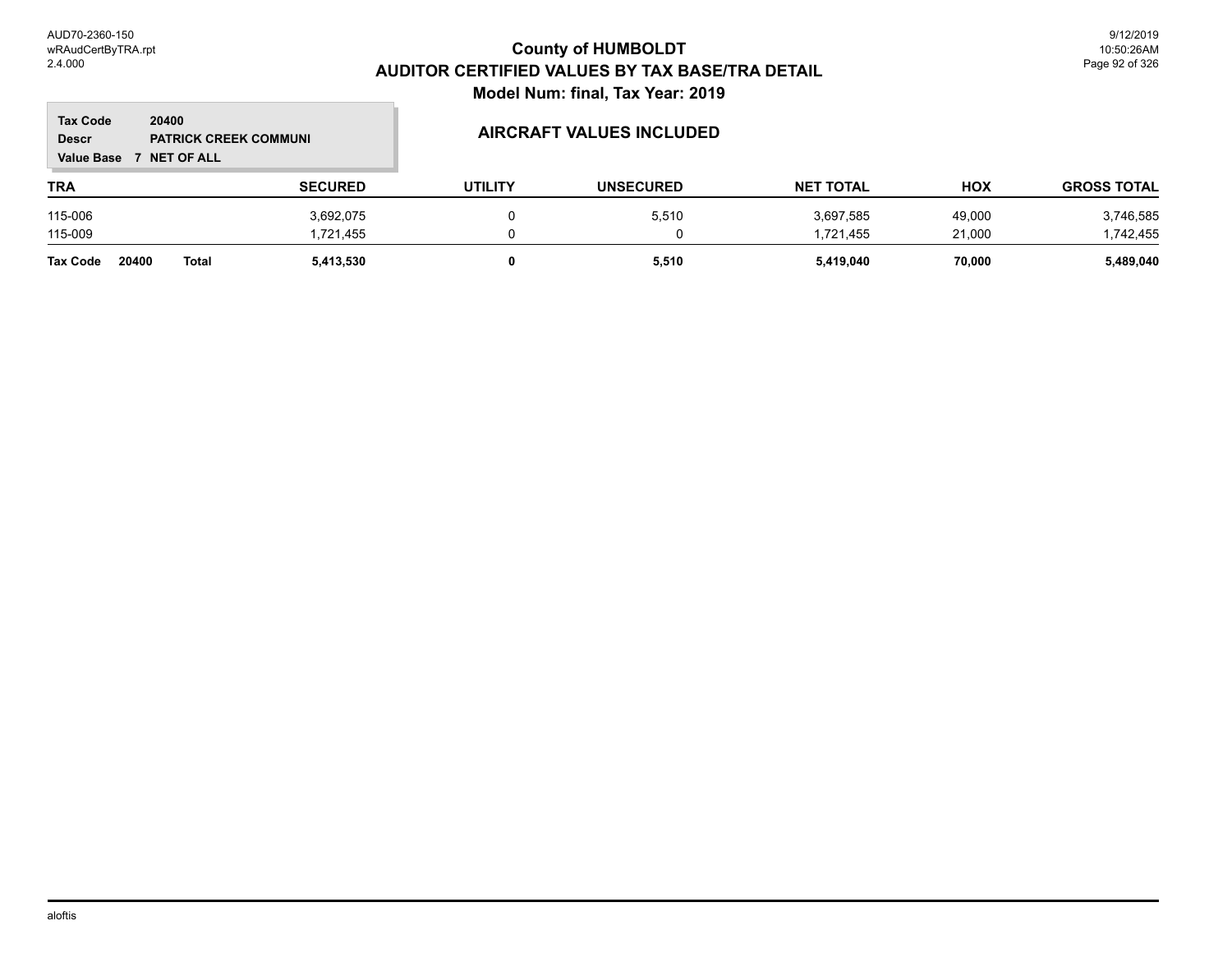#### **TRA SECURED UTILITY UNSECURED HOX Tax Code Value Base 7 NET OF ALL 20500 GROSS TOTAL NET TOTAL Descr FIELDBROOK COMMUNITY AIRCRAFT VALUES INCLUDED** 053-004 552,098 0 0 552,098 0 552,098 053-024 0 0 0 0 0 0 053-025 3,983,917 0 10,720 3,994,637 137,120 4,131,757 053-026 387,605 0 13,580 401,185 0 401,185 057-002 25,578,121 0 326,300 25,904,421 397,600 26,302,021 057-008 7,477,443 0 9,562,910 17,040,353 14,000 17,054,353 057-009 33,774,176 0 942,932 34,717,108 497,000 35,214,108 085-000 104,052,581 0 800,499 104,853,080 1,603,000 106,456,080 103-012 0 0 0 0 0 0 115-005 55,275 0 0 55,275 0 55,275 900-008 0 0 0 0 0 0 900-010 0 0 0 0 0 0

**Tax Code 20500 Total 175,861,216 0 11,656,941 187,518,157 2,648,720 190,166,877**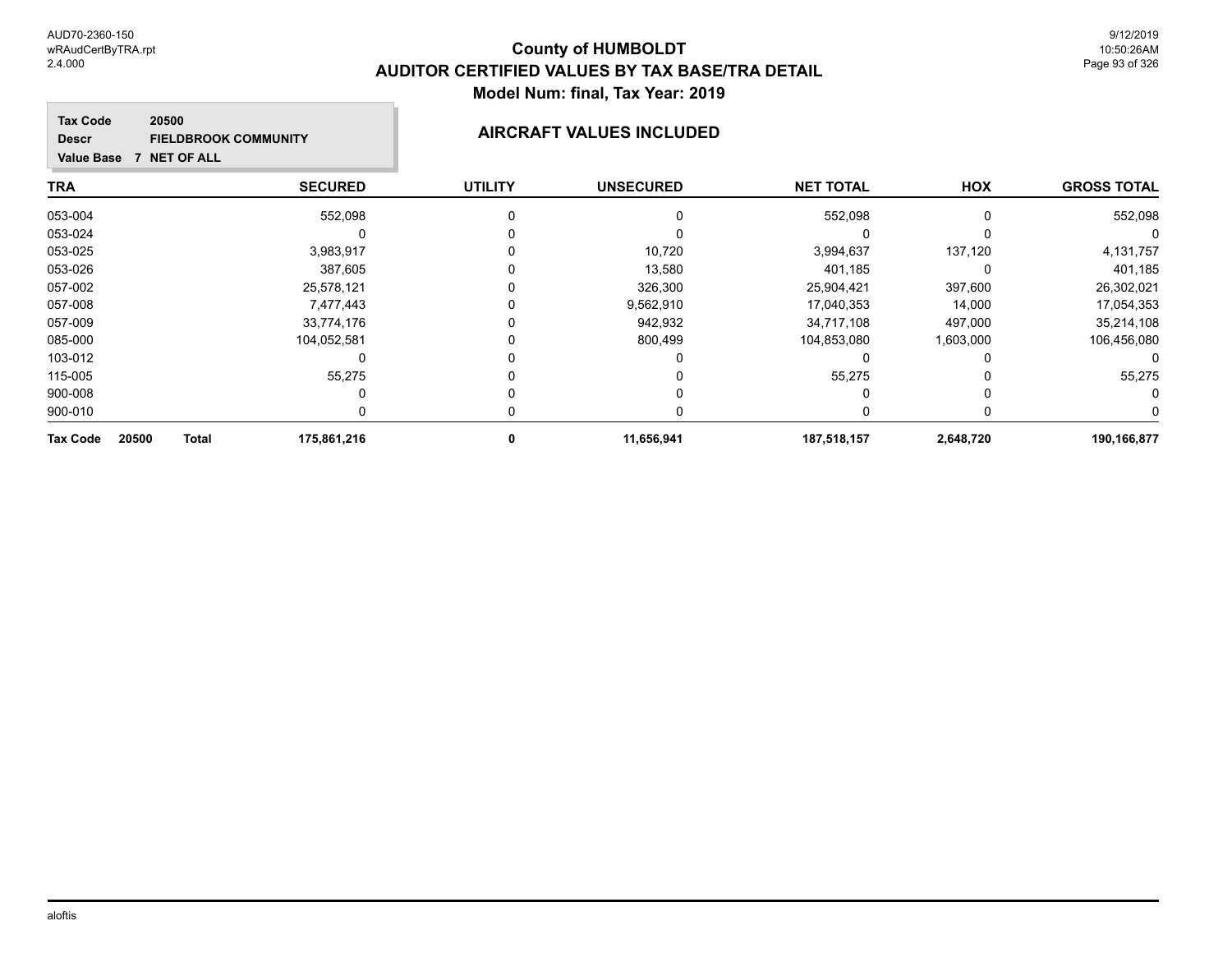#### **Tax Code 20600 Descr HUMB COMMUNITY SERVIC AIRCRAFT VALUES INCLUDED**

| Value Base 7 NET OF ALL |  |
|-------------------------|--|
|                         |  |

| <b>TRA</b> | <b>SECURED</b> | <b>UTILITY</b> | <b>UNSECURED</b> | <b>NET TOTAL</b> | HOX         | <b>GROSS TOTAL</b> |
|------------|----------------|----------------|------------------|------------------|-------------|--------------------|
| 003-026    | $\mathbf 0$    | 0              | 0                | 0                | $\mathbf 0$ |                    |
| 073-003    | 9,203,847      | $\mathbf 0$    | 60,880           | 9,264,727        | 147,000     | 9,411,727          |
| 073-004    | 428,891,283    | $\Omega$       | 8,129,952        | 437,021,235      | 7,030,800   | 444,052,035        |
| 073-005    | 24,940,195     | $\Omega$       | 68,920           | 25,009,115       | 418,600     | 25,427,715         |
| 073-006    | 143,049        | $\Omega$       | 0                | 143,049          | $\Omega$    | 143,049            |
| 074-001    | 1,254,248      | O              | 0                | 1,254,248        | 28,000      | 1,282,248          |
| 074-005    | 41,182,358     | U              | 214,200          | 41,396,558       | 728,000     | 42,124,558         |
| 074-006    | 197,005        | $\Omega$       | 0                | 197,005          | 7,000       | 204,005            |
| 074-007    | 410,958        | $\Omega$       | 0                | 410,958          | 0           | 410,958            |
| 074-008    | 1,551,318      |                | 160,050          | 1,711,368        | 7,000       | 1,718,368          |
| 074-009    | 6,587,813      | $\Omega$       | 0                | 6,587,813        | 105,000     | 6,692,813          |
| 074-010    | 800,956        | O              | 0                | 800,956          | 14,000      | 814,956            |
| 074-011    | 2,443,476      | O              | 8,060            | 2,451,536        | 42,000      | 2,493,536          |
| 074-013    | 49,985,139     | U              | 324,031          | 50,309,170       | 691,600     | 51,000,770         |
| 074-014    | 1,951,276      | 0              | 0                | 1,951,276        | 49,000      | 2,000,276          |
| 074-015    | 7,366          | 0              | 0                | 7,366            | $\mathbf 0$ | 7,366              |
| 074-016    | $\mathbf 0$    | U              | 0                | 0                | $\Omega$    | $\Omega$           |
| 075-006    | 31,122,610     | 0              | 173,037          | 31,295,647       | 469,000     | 31,764,647         |
| 077-004    | 12,093,578     | $\Omega$       | 12,240           | 12,105,818       | 175,000     | 12,280,818         |
| 077-006    | 150,484,479    | $\Omega$       | 442,080          | 150,926,559      | 2,986,577   | 153,913,136        |
| 077-008    | 19,639,700     | 376,860        | 810,179          | 20,826,739       | 203,000     | 21,029,739         |
| 077-009    | 0              | 0              | 144,561          | 144,561          | 0           | 144,561            |
| 077-012    | 10,622,431     | 0              | 68,320           | 10,690,751       | 168,000     | 10,858,751         |
| 077-013    | 22,856,603     |                | 196,643          | 23,053,246       | 265,440     | 23,318,686         |
| 077-014    | $\mathbf 0$    | $\Omega$       | 0                | 0                | $\Omega$    |                    |
| 077-016    | 2,419,716      | 0              | 823,477          | 3,243,193        | $\Omega$    | 3,243,193          |
| 077-018    | 5,571,030      | 0              | 37,120           | 5,608,150        | 91,000      | 5,699,150          |
| 077-023    | 194,328        | 0              | $\mathbf 0$      | 194,328          | 7,000       | 201,328            |
| 077-024    | 246,861,526    | 0              | 3,457,168        | 250,318,694      | 4,756,256   | 255,074,950        |
| 077-025    | 290,618        | 0              | 402,538          | 693,156          | $\mathbf 0$ | 693,156            |
| 077-026    | 5,506,441      | 99,925         | 0                | 5,606,366        | 21,000      | 5,627,366          |
| 077-029    | 0              | 0              | 0                | 0                | 0           | 0                  |
| 077-030    | 4,286,590      | $\Omega$       | 13,650           | 4,300,240        | 70,000      | 4,370,240          |
| 077-031    | 403,000        | U              | 0                | 403,000          | 7,000       | 410,000            |
| 077-032    | 1,431,079      | 0              | 0                | 1,431,079        | 14,000      | 1,445,079          |
| 077-033    | 2,169,241      | $\mathbf 0$    | 14,801           | 2,184,042        | 35,000      | 2,219,042          |
| 081-002    | 43,462,094     | $\Omega$       | 963,920          | 44,426,014       | 823,200     | 45,249,214         |
| 081-003    | 18,248,993     | 0              | 1,867,480        | 20,116,473       | 329,000     | 20,445,473         |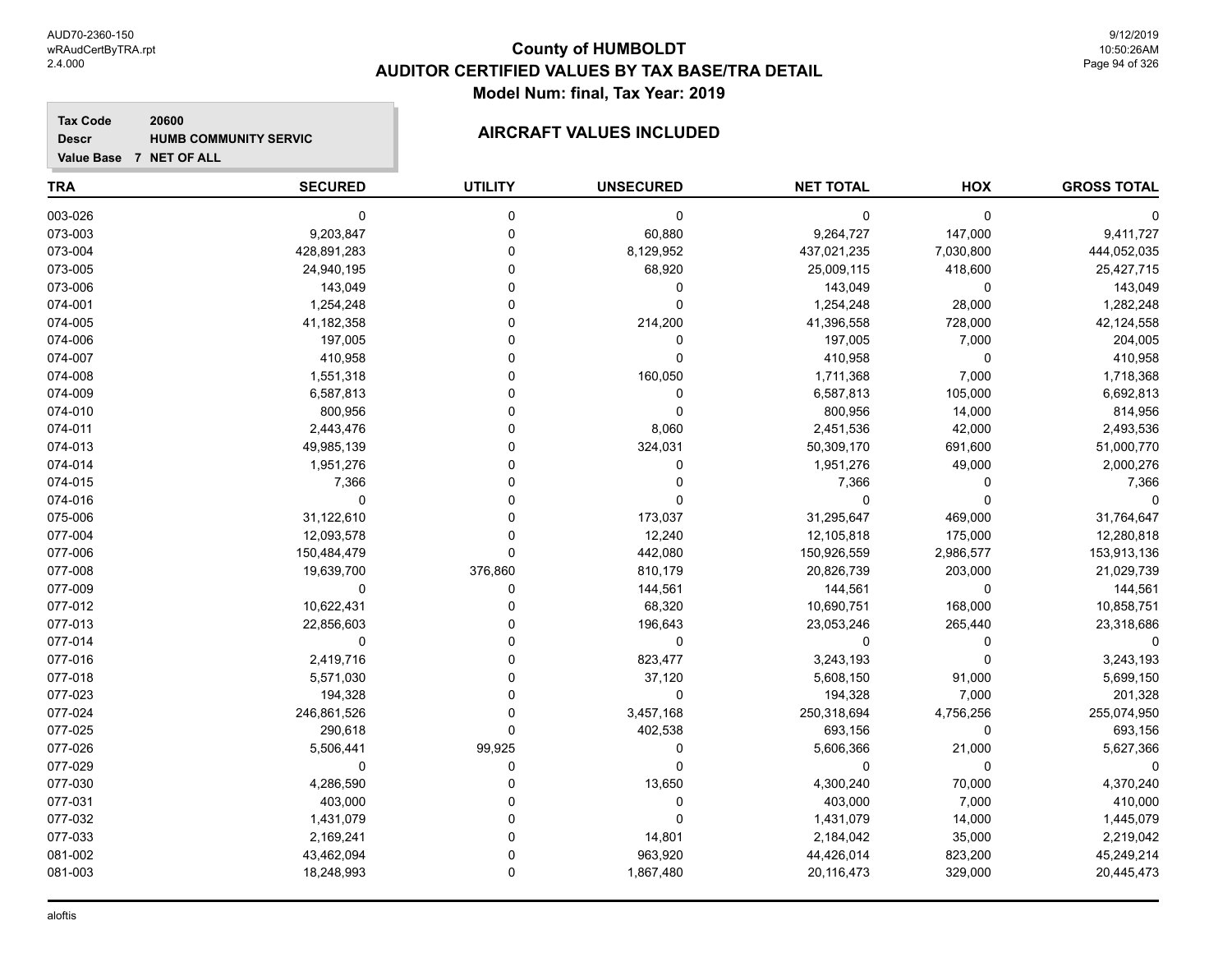9/12/2019 10:50:26AM Page 95 of 326

#### **Tax Code 20600 Descr**

# **HUMB COMMUNITY SERVIC AIRCRAFT VALUES INCLUDED**

**Value Base 7 NET OF ALL**

| <b>GROSS TOTAL</b> | HOX       | <b>NET TOTAL</b> | <b>UNSECURED</b> | <b>UTILITY</b> | <b>SECURED</b> | <b>TRA</b> |
|--------------------|-----------|------------------|------------------|----------------|----------------|------------|
| 383,351,614        | 4,775,400 | 378,576,214      | 11,083,081       | $\pmb{0}$      | 367,493,133    | 081-009    |
| 457,980            | 7,000     | 450,980          | 9,090            | $\mathbf 0$    | 441,890        | 081-010    |
| 7,585,628          | 168,000   | 7,417,628        | 108,080          | 0              | 7,309,548      | 081-012    |
| 132,739,168        | 2,523,570 | 130,215,598      | 570,180          | $\mathbf 0$    | 129,645,418    | 081-017    |
| 431,342            | 7,000     | 424,342          | 0                | $\mathbf 0$    | 424,342        | 081-018    |
| 429,436            | 7,000     | 422,436          | $\Omega$         | $\Omega$       | 422,436        | 081-019    |
| 1,140,435          | 7,000     | 1,133,435        | $\Omega$         | $\Omega$       | 1,133,435      | 081-020    |
| 10,434,456         | 168,000   | 10,266,456       | $\mathbf 0$      | $\Omega$       | 10,266,456     | 081-021    |
| 12,017,808         | 182,000   | 11,835,808       | 28,590           | $\mathbf 0$    | 11,807,218     | 081-022    |
| 9,388,273          | 119,000   | 9,269,273        | $\mathbf 0$      | $\Omega$       | 9,269,273      | 081-023    |
| 4,757,193          | 42,000    | 4,715,193        | 19,950           | 0              | 4,695,243      | 081-024    |
| C                  | 0         | 0                | $\Omega$         | $\Omega$       | 0              | 081-028    |
|                    | 0         | 0                |                  | $\Omega$       | $\Omega$       | 081-030    |
|                    | 0         |                  |                  | $\Omega$       |                | 081-032    |
|                    | 0         |                  |                  | $\Omega$       | C              | 081-033    |
|                    | $\Omega$  |                  |                  | $\Omega$       | $\Omega$       | 081-036    |
|                    | 0         |                  |                  | $\Omega$       | $\Omega$       | 081-037    |
|                    | 0         |                  |                  | $\Omega$       | C              | 081-038    |
|                    | 0         |                  |                  | $\Omega$       | 0              | 081-040    |
|                    | 0         |                  |                  | 0              |                | 081-042    |
|                    | 0         |                  |                  | $\Omega$       | 0              | 081-047    |
|                    | 0         |                  |                  | $\Omega$       | $\Omega$       | 081-048    |
|                    | 0         |                  |                  | $\Omega$       | C              | 081-049    |
|                    | 0         | O                |                  | $\Omega$       | $\Omega$       | 081-050    |
|                    | 0         |                  |                  | $\Omega$       | $\Omega$       | 081-053    |
|                    | 0         |                  |                  | $\Omega$       | $\bigcap$      | 081-054    |
|                    | 0         |                  |                  | $\Omega$       | $\Omega$       | 081-055    |
|                    | 0         |                  |                  | 0              | O              | 081-056    |
|                    | 0         |                  |                  | $\Omega$       | $\Omega$       | 081-057    |
|                    | 0         | $\Omega$         | $\mathbf 0$      | $\Omega$       | $\Omega$       | 081-060    |
| 13,660             | 0         | 13,660           | 13,660           | $\Omega$       | $\Omega$       | 081-061    |
| $\Omega$           | 0         | $\Omega$         | $\mathbf 0$      | $\Omega$       | $\Omega$       | 081-062    |
|                    | 0         | O                |                  | $\Omega$       | $\Omega$       | 081-063    |
|                    | 0         |                  |                  | $\Omega$       | $\Omega$       | 081-064    |
|                    | 0         |                  |                  | n              | O              | 081-068    |
|                    | 0         | U                |                  | $\Omega$       | $\Omega$       | 081-069    |
|                    | 0         | 0                |                  | $\mathbf 0$    | $\mathbf 0$    | 081-070    |
| C                  | 0         | $\mathbf 0$      | $\mathbf 0$      | $\mathbf 0$    | $\mathbf 0$    | 081-071    |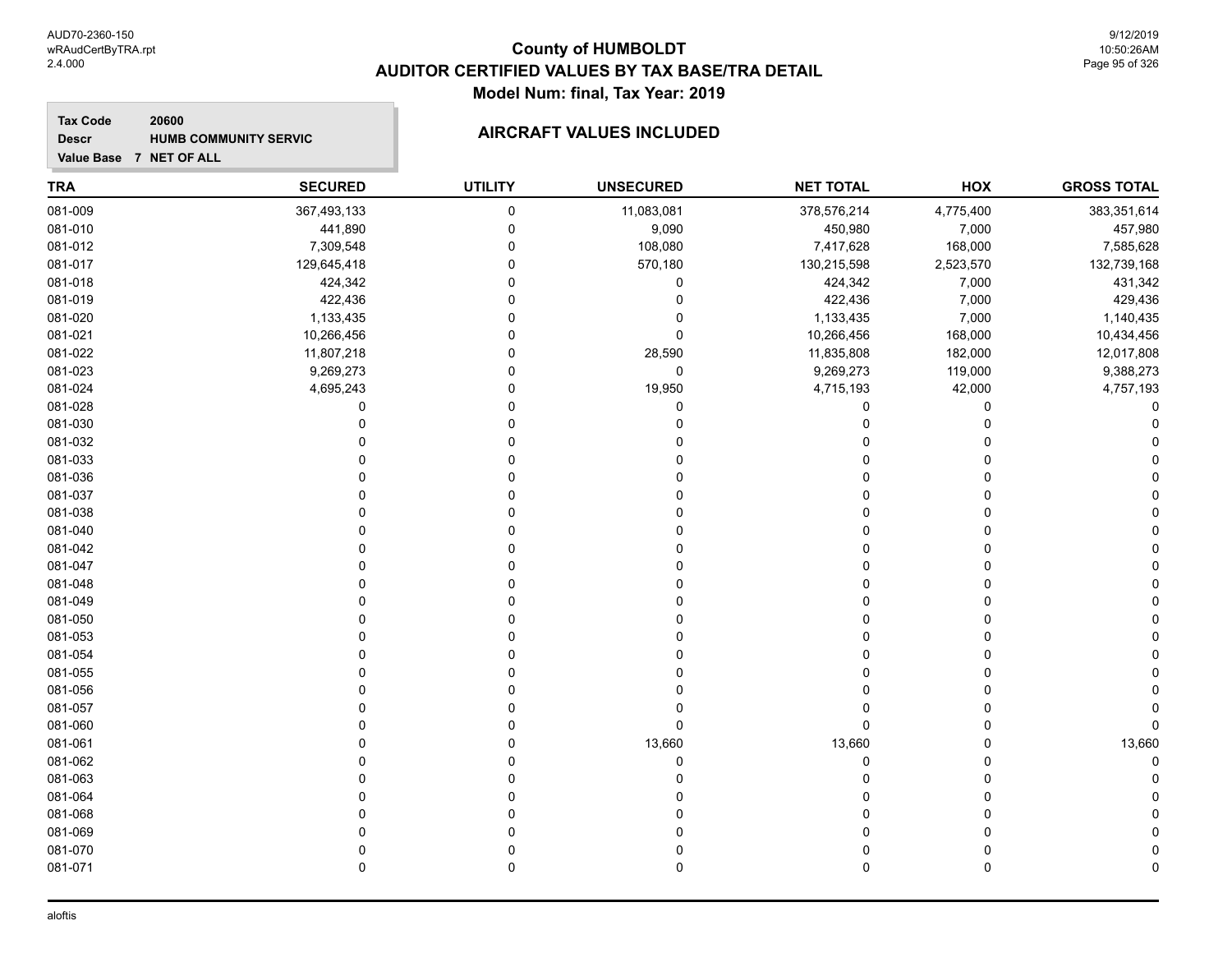**Tax Code 20600 Descr**

## **HUMB COMMUNITY SERVIC AIRCRAFT VALUES INCLUDED**

**Value Base 7 NET OF ALL**

#### **TRA SECURED UTILITY UNSECURED HOX GROSS TOTAL NET TOTAL** 081-072 0 0 0 0 0 0 081-073 0 0 0 0 0 0 081-074 0 0 0 0 0 0 081-076 0 0 0 0 0 0 081-077 0 0 0 0 0 0 081-078 0 0 0 0 0 0 081-079 0 0 0 0 0 0 081-085 0 0 0 0 0 0 900-011 0 0 0 0 0 0 900-012 0 0 0 0 0 0 900-013 0 0 0 0 0 0 900-014 0 0 0 0 0 0 900-015 0 0 0 0 0 0 900-016 0 0 0 0 0 0 **Tax Code 20600 Total 1,690,122,736 476,785 30,225,938 1,720,825,459 27,694,443 1,748,519,902**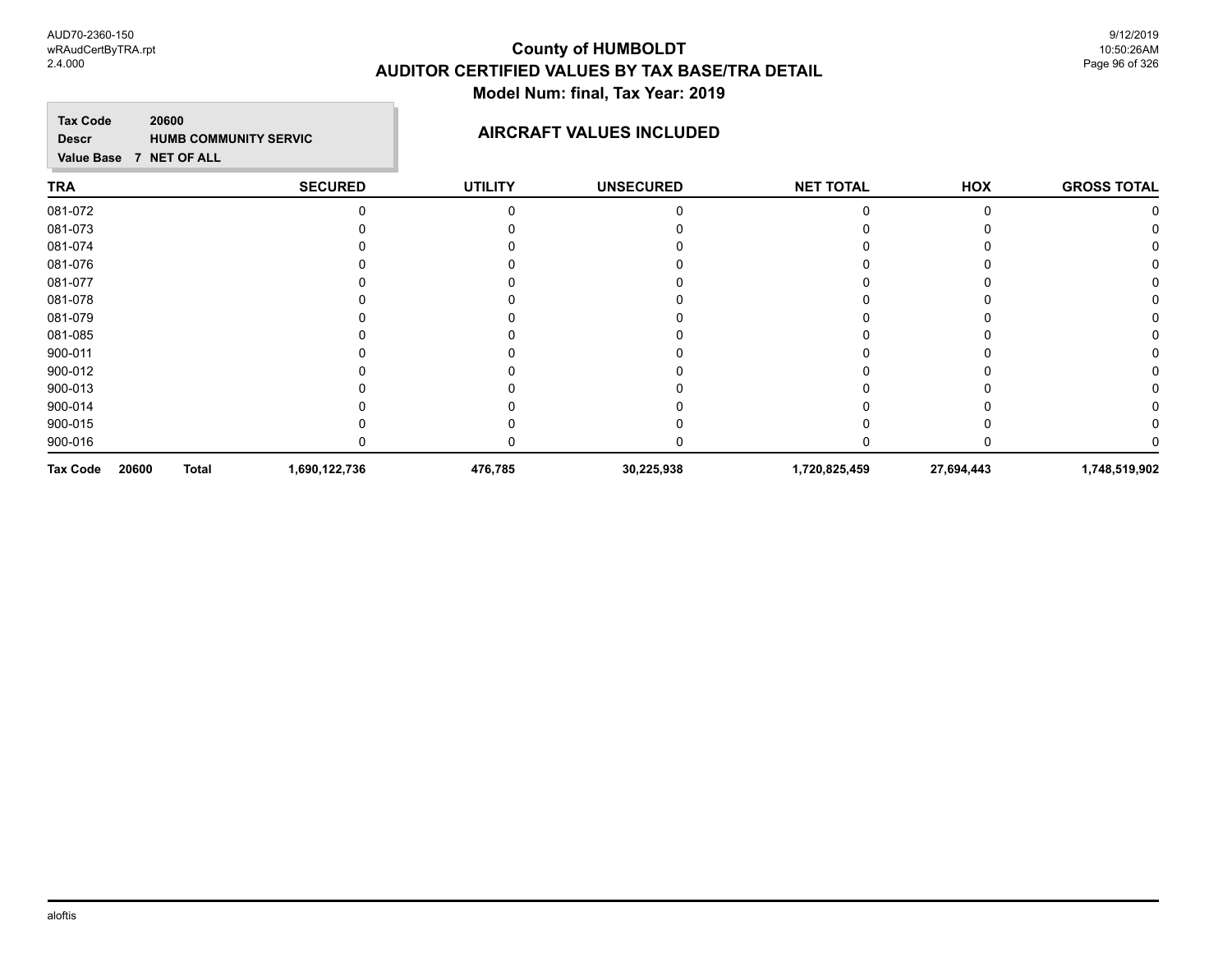9/12/2019 10:50:26AM Page 97 of 326

| <b>Tax Code</b><br>20700<br><b>Descr</b><br><b>Value Base</b> | <b>REDWAY COMM SERV DIST</b><br><b>NET OF ALL</b> |                | <b>AIRCRAFT VALUES INCLUDED</b> |                  |            |                    |  |
|---------------------------------------------------------------|---------------------------------------------------|----------------|---------------------------------|------------------|------------|--------------------|--|
| <b>TRA</b>                                                    | <b>SECURED</b>                                    | <b>UTILITY</b> | <b>UNSECURED</b>                | <b>NET TOTAL</b> | <b>HOX</b> | <b>GROSS TOTAL</b> |  |
| 156-006                                                       | 25,547,239                                        |                | 185,720                         | 25,732,959       | 264,536    | 25,997,495         |  |
| 156-008                                                       | 174.538                                           |                | 12,350                          | 186,888          |            | 186,888            |  |
| 156-011                                                       | 91,905,360                                        |                | 5,082,098                       | 96,987,458       | 1,006,186  | 97,993,644         |  |
| 156-016                                                       | 2,255,680                                         |                | 8,890                           | 2.264.570        | 124.829    | 2,389,399          |  |
| 156-021                                                       | 16,910,770                                        |                | 1,542,541                       | 18,453,311       |            | 18,453,311         |  |
| 900-019                                                       |                                                   |                |                                 |                  |            | 0                  |  |
| 900-020                                                       |                                                   |                |                                 |                  |            | 0                  |  |
| 900-022                                                       |                                                   |                |                                 |                  |            |                    |  |
| <b>Tax Code</b><br>20700                                      | <b>Total</b><br>136,793,587                       |                | 6,831,599                       | 143,625,186      | 1,395,551  | 145,020,737        |  |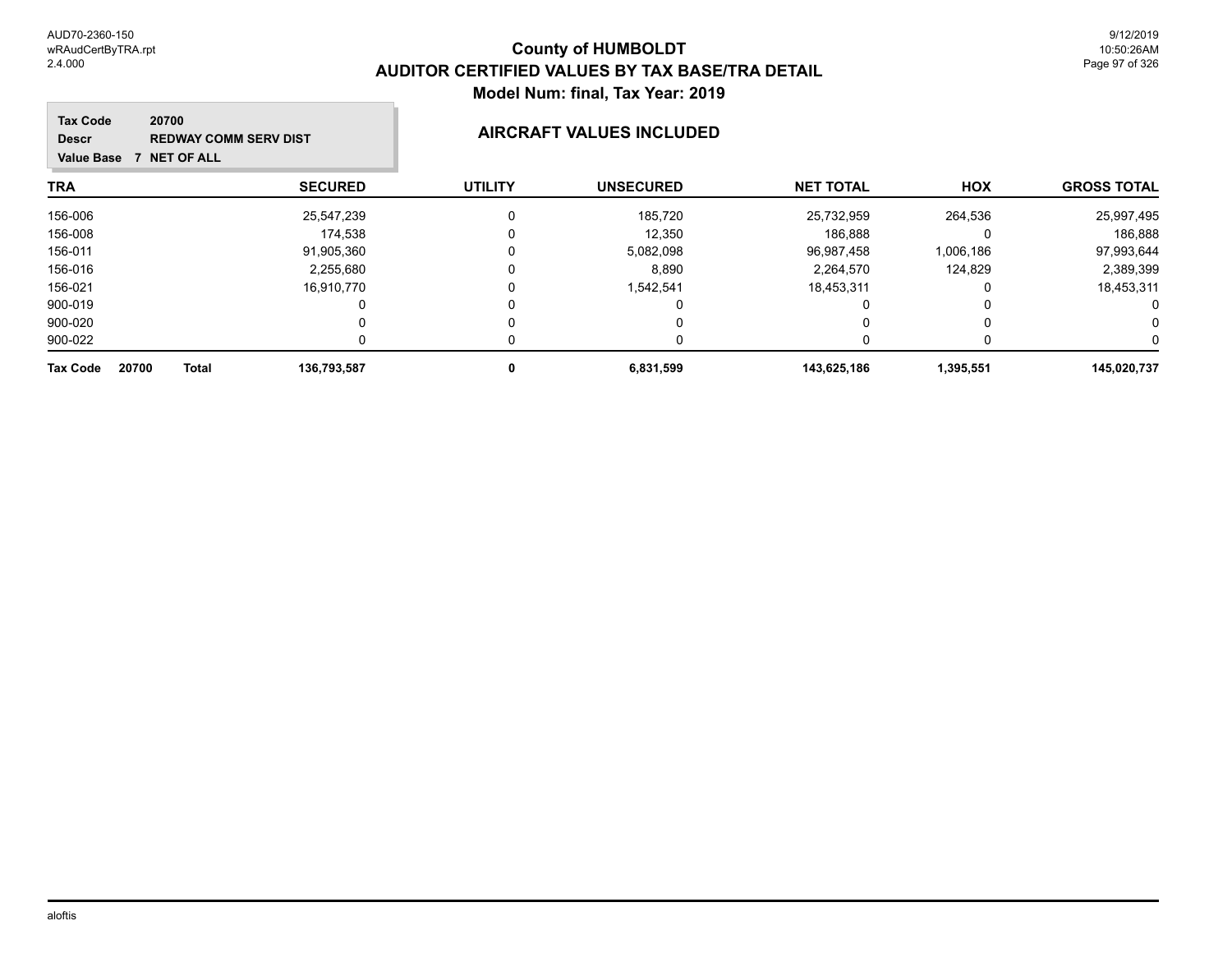| <b>Tax Code</b><br>20800<br><b>Descr</b><br><b>7 NET OF ALL</b><br>Value Base | <b>REDWAY COMMUNITY SERV</b> |                | <b>AIRCRAFT VALUES INCLUDED</b> |                  |            |                    |
|-------------------------------------------------------------------------------|------------------------------|----------------|---------------------------------|------------------|------------|--------------------|
| <b>TRA</b>                                                                    | <b>SECURED</b>               | <b>UTILITY</b> | <b>UNSECURED</b>                | <b>NET TOTAL</b> | <b>HOX</b> | <b>GROSS TOTAL</b> |
| 156-008                                                                       | 174,538                      |                | 12,350                          | 186,888          |            | 186,888            |
| 156-011                                                                       | 91,905,360                   |                | 5,082,098                       | 96,987,458       | 1,006,186  | 97,993,644         |
| 156-016                                                                       | 2,255,680                    |                | 8,890                           | 2,264,570        | 124,829    | 2,389,399          |
| 900-020                                                                       |                              |                | U                               |                  |            | 0                  |
| 900-022                                                                       | <sup>n</sup>                 |                | n                               |                  |            | 0                  |
| 20800<br><b>Total</b><br><b>Tax Code</b>                                      | 94,335,578                   | 0              | 5,103,338                       | 99,438,916       | 1,131,015  | 100,569,931        |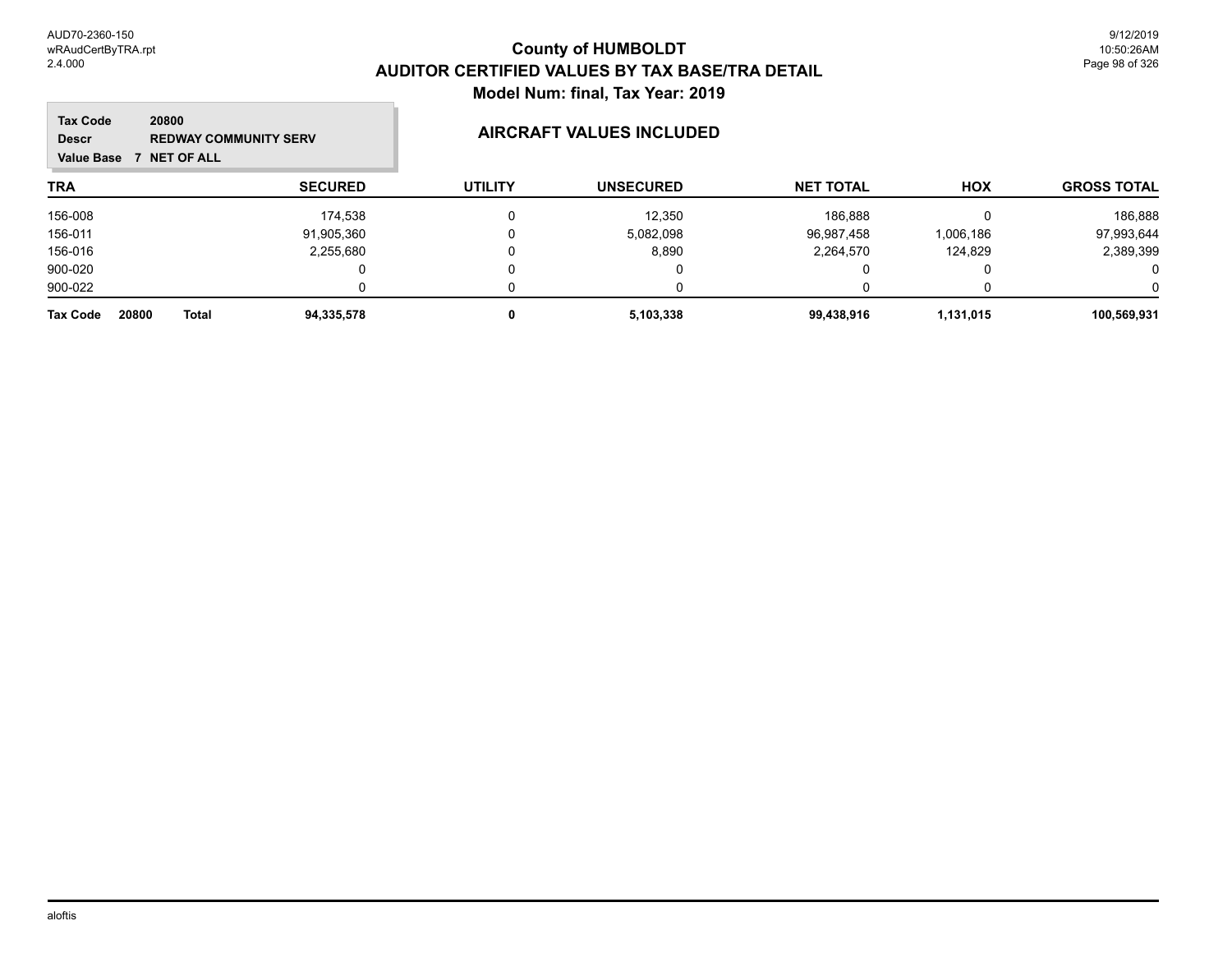| <b>Tax Code</b><br>20900<br><b>MCKINLEYVILLE COMMUNI</b><br><b>Descr</b><br><b>NET OF ALL</b><br><b>Value Base</b> |                |                | <b>AIRCRAFT VALUES INCLUDED</b> |                  |            |                    |
|--------------------------------------------------------------------------------------------------------------------|----------------|----------------|---------------------------------|------------------|------------|--------------------|
| TRA                                                                                                                | <b>SECURED</b> | <b>UTILITY</b> | <b>UNSECURED</b>                | <b>NET TOTAL</b> | <b>HOX</b> | <b>GROSS TOTAL</b> |
| 103-002                                                                                                            | 1,796,660      | 0              | 0                               | 1,796,660        | 28,000     | 1,824,660          |
| 103-003                                                                                                            | 687,600        |                |                                 | 687,600          | 7,000      | 694,600            |
| 103-013                                                                                                            | 4,910,910      |                | 40,300                          | 4,951,210        | 63,000     | 5,014,210          |
| 103-015                                                                                                            | 13.255.039     |                | 10,820                          | 13.265.859       | 154,000    | 13,419,859         |
| 115-002                                                                                                            | 1.551.719.523  |                | 44,552,700                      | 1,596,272,223    | 20,899,835 | 1,617,172,058      |
| 115-004                                                                                                            | 14,734,640     |                | 25,150                          | 14.759.790       | 196,000    | 14,955,790         |
| 115-008                                                                                                            | 1.679.857      | O              | 673,246                         | 2,353,103        | 21.000     | 2,374,103          |
| 900-018                                                                                                            |                |                |                                 |                  |            | 0                  |
| 20900<br><b>Total</b><br><b>Tax Code</b>                                                                           | 1,588,784,229  |                | 45,302,216                      | 1,634,086,445    | 21,368,835 | 1,655,455,280      |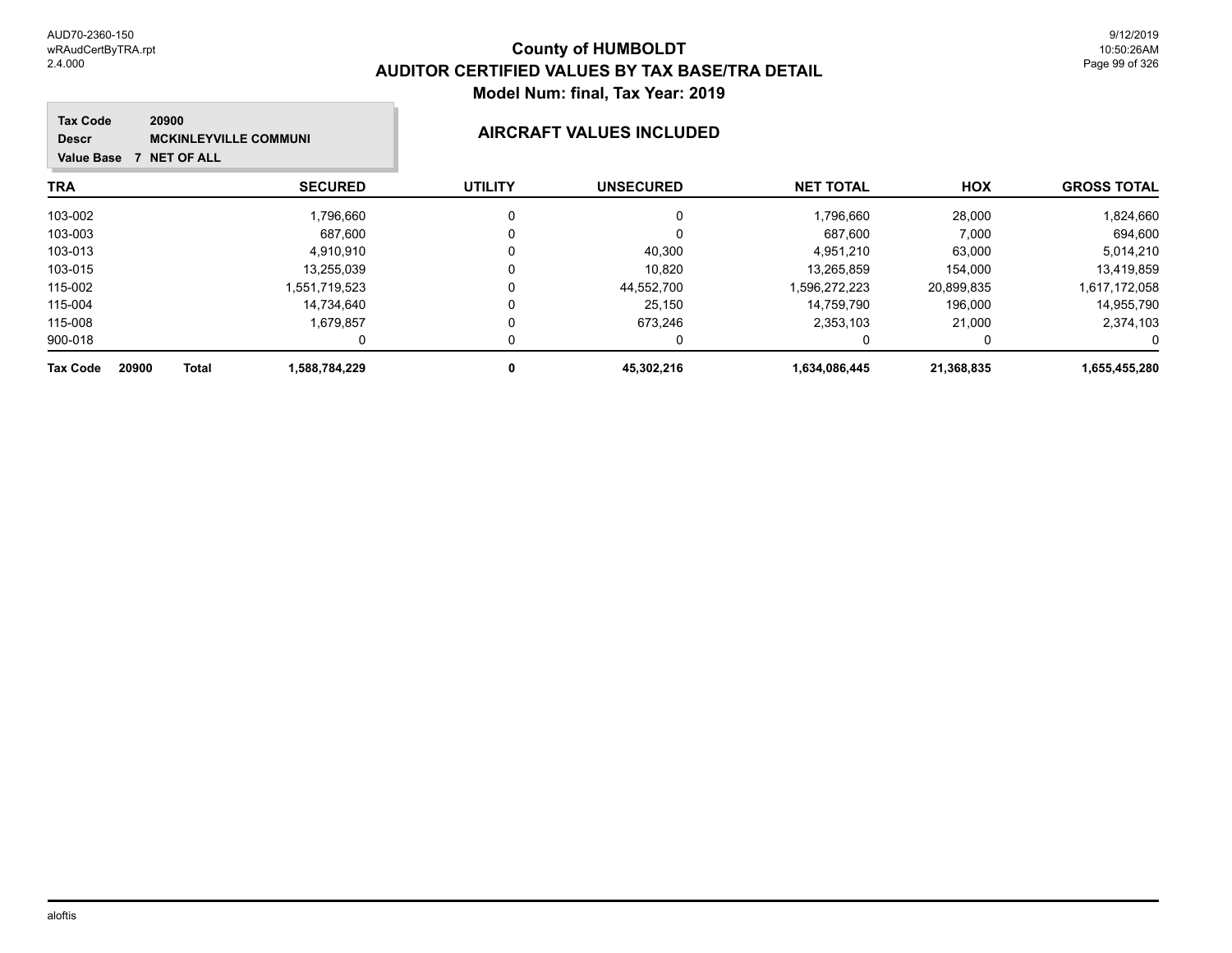#### **TRA SECURED UTILITY UNSECURED HOX Tax Code Value Base 7 NET OF ALL 21000 GROSS TOTAL NET TOTAL Descr WEOTT COMMUNITY SERVI AIRCRAFT VALUES INCLUDED** 156-014 20,465,519 0 131,061 20,596,580 313,600 20,910,180

**Tax Code 21000 Total 20,465,519 0 131,061 20,596,580 313,600 20,910,180**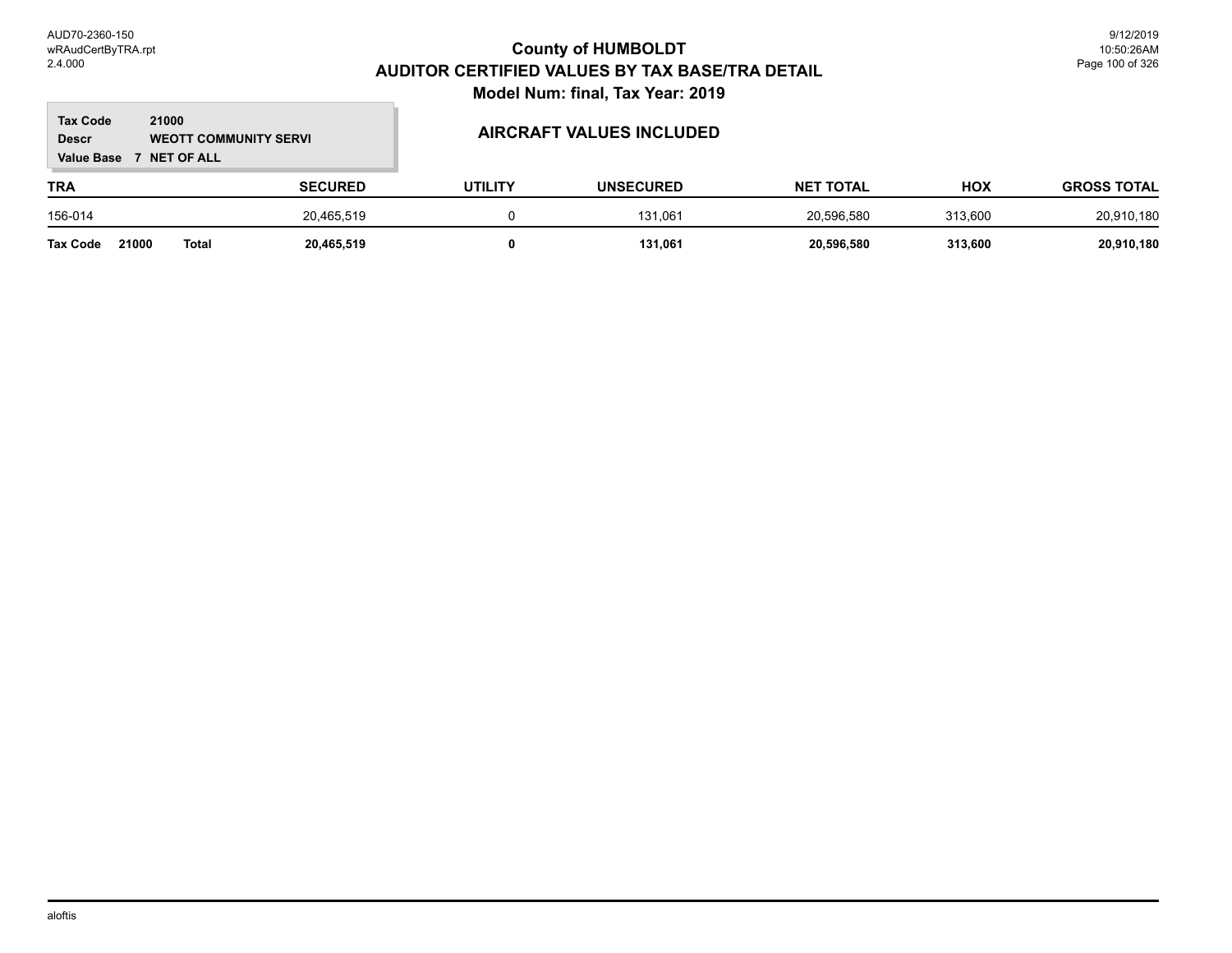#### **TRA SECURED UTILITY UNSECURED HOX Tax Code Value Base 7 NET OF ALL 21100 GROSS TOTAL NET TOTAL Descr ORLEANS COMMUNITY SER AIRCRAFT VALUES INCLUDED** 157-002 20,579,086 0 286,532 20,865,618 336,000 21,201,618 **Tax Code 21100 Total 20,579,086 0 286,532 20,865,618 336,000 21,201,618**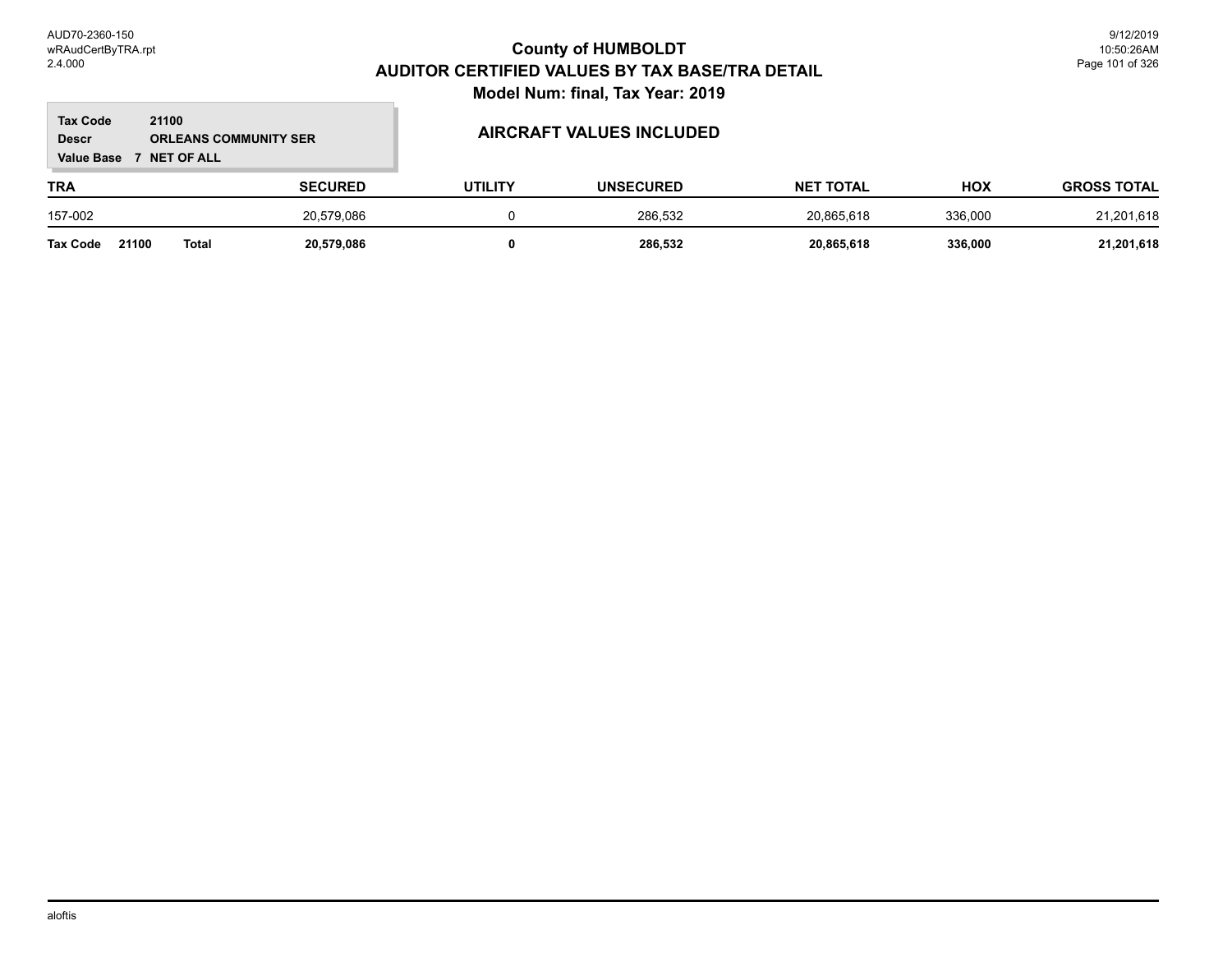$\mathbb{R}^2$ 

| 21200<br><b>Tax Code</b><br><b>ORICK COMMUNITY SERVI</b><br><b>Descr</b><br><b>NET OF ALL</b><br><b>Value Base</b> |              |                | <b>AIRCRAFT VALUES INCLUDED</b> |                  |                  |            |                    |
|--------------------------------------------------------------------------------------------------------------------|--------------|----------------|---------------------------------|------------------|------------------|------------|--------------------|
| <b>TRA</b>                                                                                                         |              | <b>SECURED</b> | <b>UTILITY</b>                  | <b>UNSECURED</b> | <b>NET TOTAL</b> | <b>HOX</b> | <b>GROSS TOTAL</b> |
| 121-002                                                                                                            |              | 4,134,846      | 0                               | 2,090            | 4,136,936        | 28,000     | 4,164,936          |
| 121-003                                                                                                            |              | 19,802,968     |                                 | 365.630          | 20.168.598       | 238.000    | 20,406,598         |
| 21200<br><b>Tax Code</b>                                                                                           | <b>Total</b> | 23,937,814     | 0                               | 367.720          | 24,305,534       | 266,000    | 24,571,534         |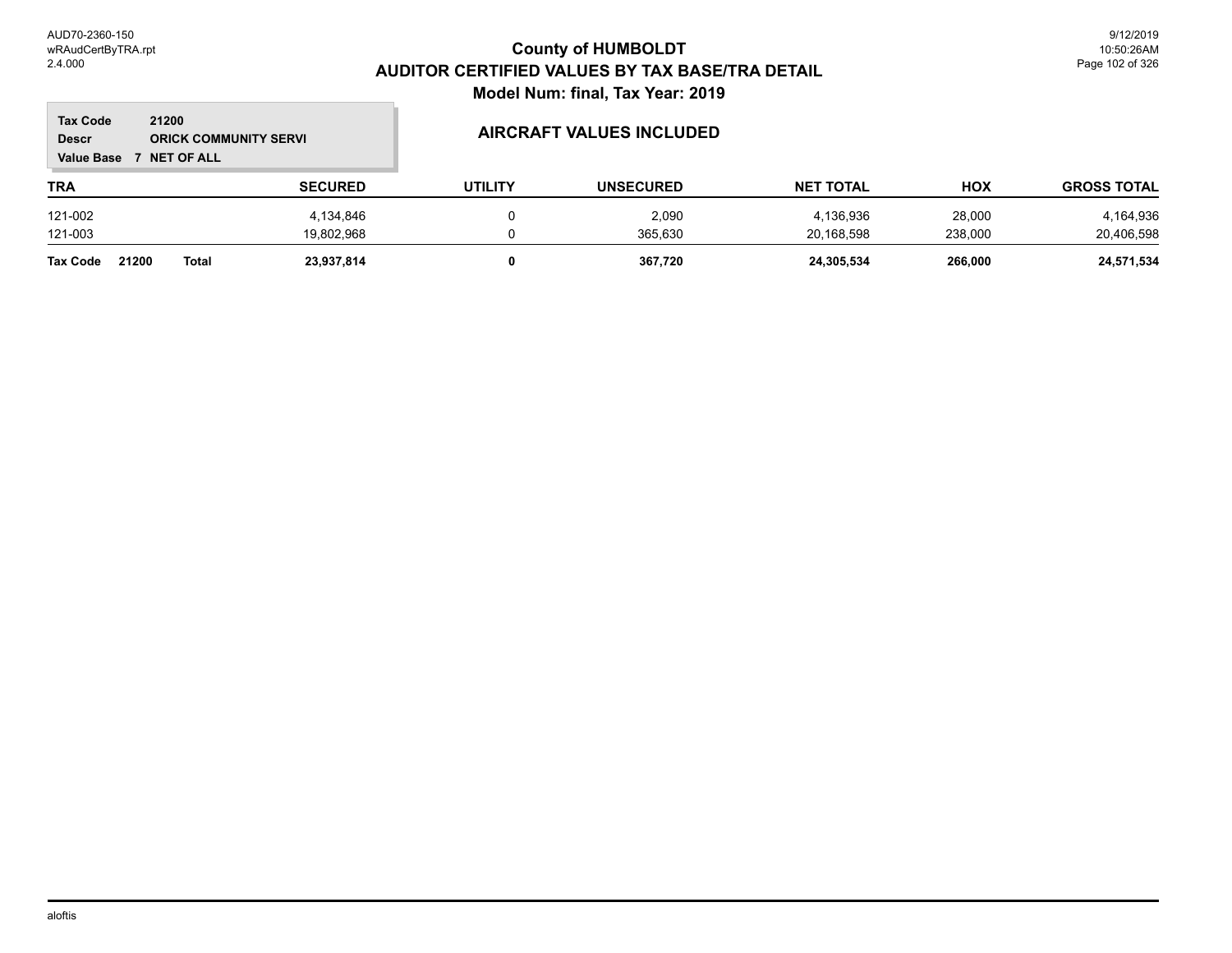#### **TRA SECURED UTILITY UNSECURED HOX Tax Code Value Base 7 NET OF ALL 21300 GROSS TOTAL NET TOTAL Descr CARLOTTA COMMUNITY SE AIRCRAFT VALUES INCLUDED** 071-001 22,996,121 52,580 1,561,686 24,610,387 294,000 24,904,387 071-002 46,340,689 0 1,215,150 47,555,839 775,600 48,331,439 071-004 4,191,269 0 1,578,830 5,770,099 91,000 5,861,099 **Tax Code 21300 Total 73,528,079 52,580 4,355,666 77,936,325 1,160,600 79,096,925**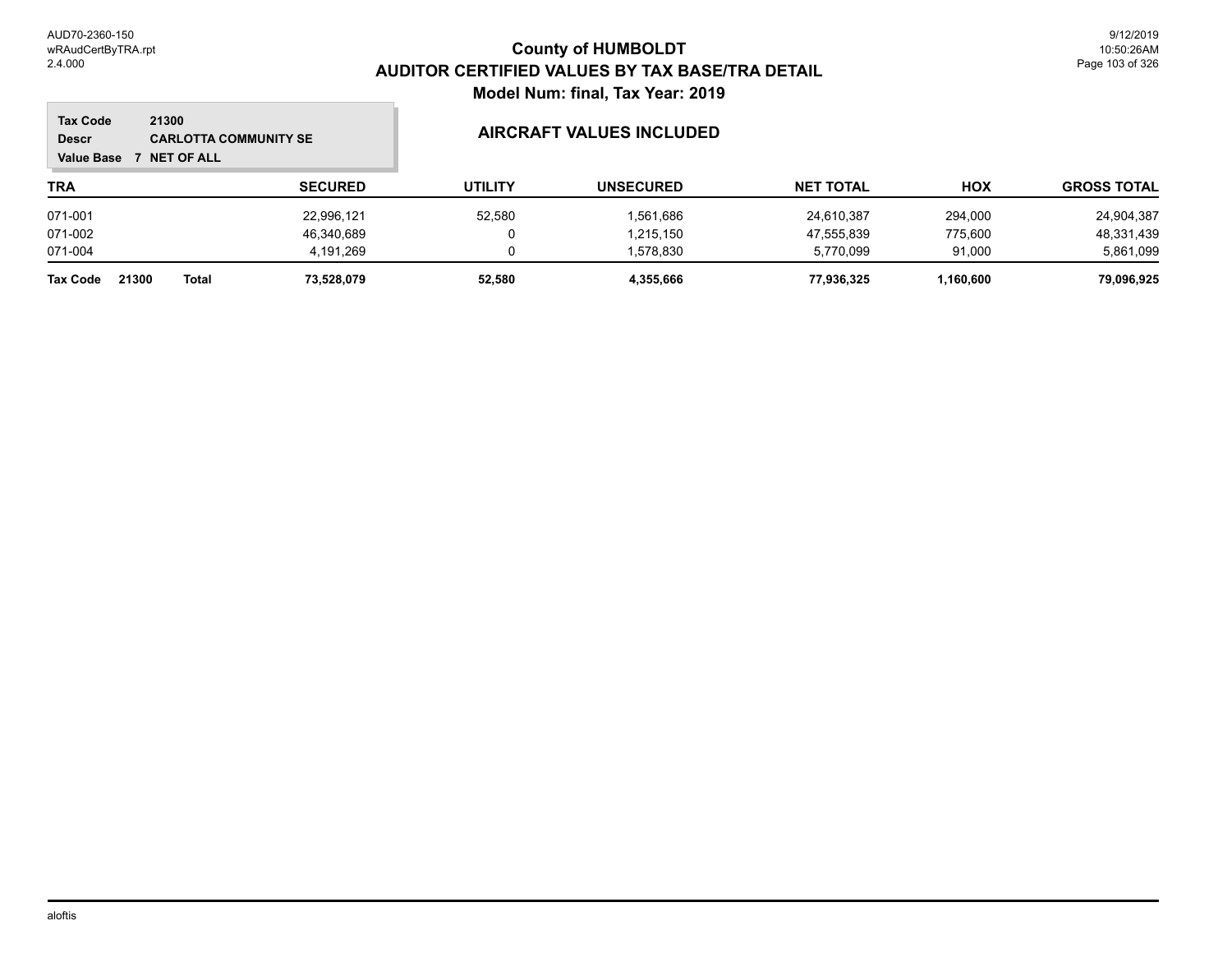#### **TRA SECURED UTILITY UNSECURED HOX Tax Code Value Base 7 NET OF ALL 21400 GROSS TOTAL NET TOTAL Descr BRICELAND COMMUNITY S AIRCRAFT VALUES INCLUDED** 156-018 3,244,948 0 315,180 3,560,128 61,600 3,621,728

**Tax Code 21400 Total 3,244,948 0 315,180 3,560,128 61,600 3,621,728**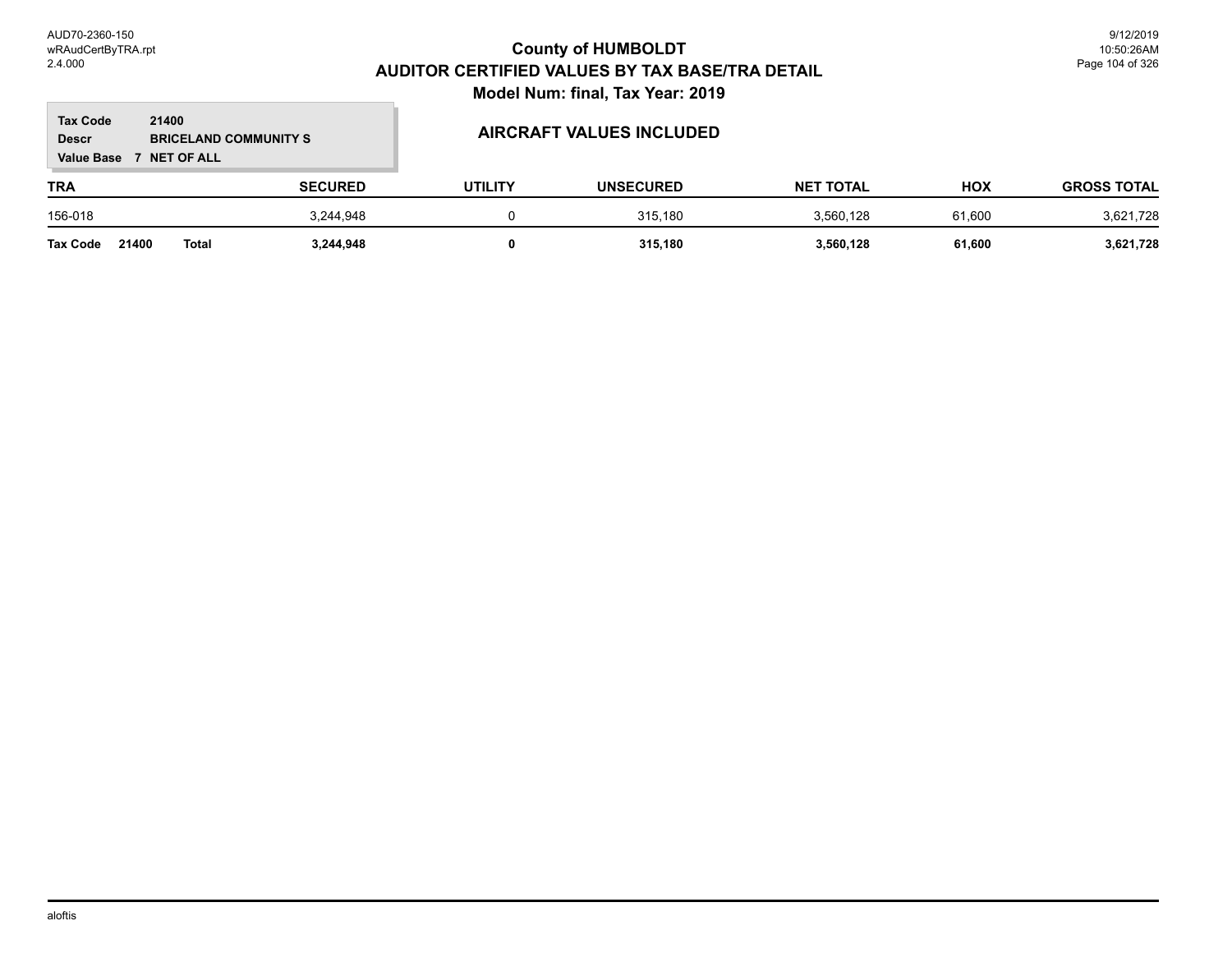$\mathbb{R}^2$ 

| <b>Tax Code</b><br>21500<br><b>Descr</b><br><b>RIVERSIDE COMMUNITY S</b><br><b>Value Base</b><br><b>7 NET OF ALL</b> |                       |                |                | AIRCRAFT VALUES INCLUDED |                  |         |                    |
|----------------------------------------------------------------------------------------------------------------------|-----------------------|----------------|----------------|--------------------------|------------------|---------|--------------------|
| <b>TRA</b>                                                                                                           |                       | <b>SECURED</b> | <b>UTILITY</b> | <b>UNSECURED</b>         | <b>NET TOTAL</b> | HOX     | <b>GROSS TOTAL</b> |
| 083-007                                                                                                              |                       | 2,722,301      |                |                          | 2,722,301        | 35,000  | 2,757,301          |
| 083-008                                                                                                              |                       | 16.802.001     |                | 495.823                  | 17.297.824       | 218.020 | 17,515,844         |
| <b>Tax Code</b>                                                                                                      | 21500<br><b>Total</b> | 19,524,302     |                | 495.823                  | 20.020.125       | 253.020 | 20,273,145         |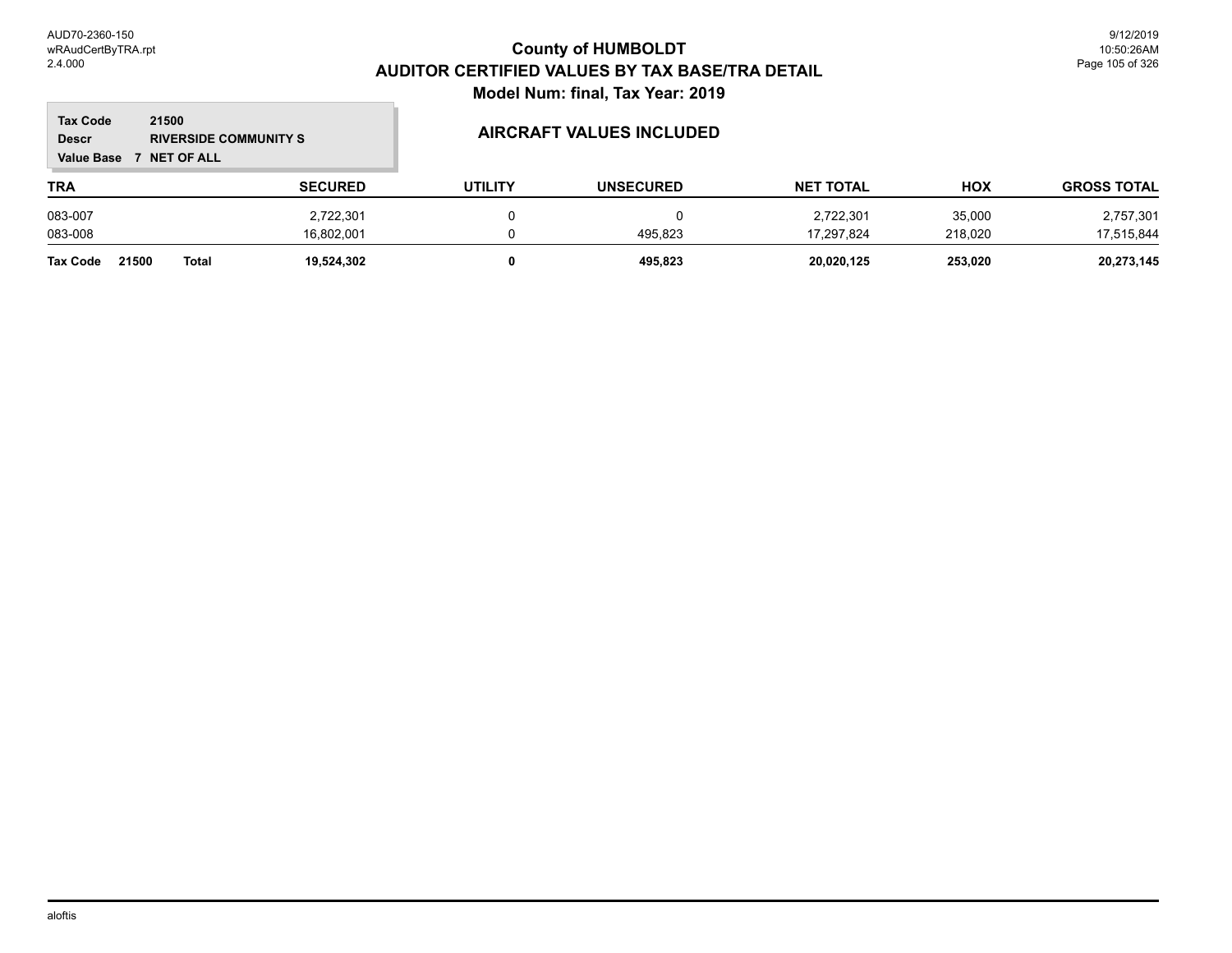#### **TRA SECURED UTILITY UNSECURED HOX Tax Code Value Base 7 NET OF ALL 21600 GROSS TOTAL NET TOTAL Descr PHILLIPSVILLE COMMUNI AIRCRAFT VALUES INCLUDED** 156-019 12,832,445 0 131,520 12,963,965 112,000 13,075,965 **Tax Code 21600 Total 12,832,445 0 131,520 12,963,965 112,000 13,075,965**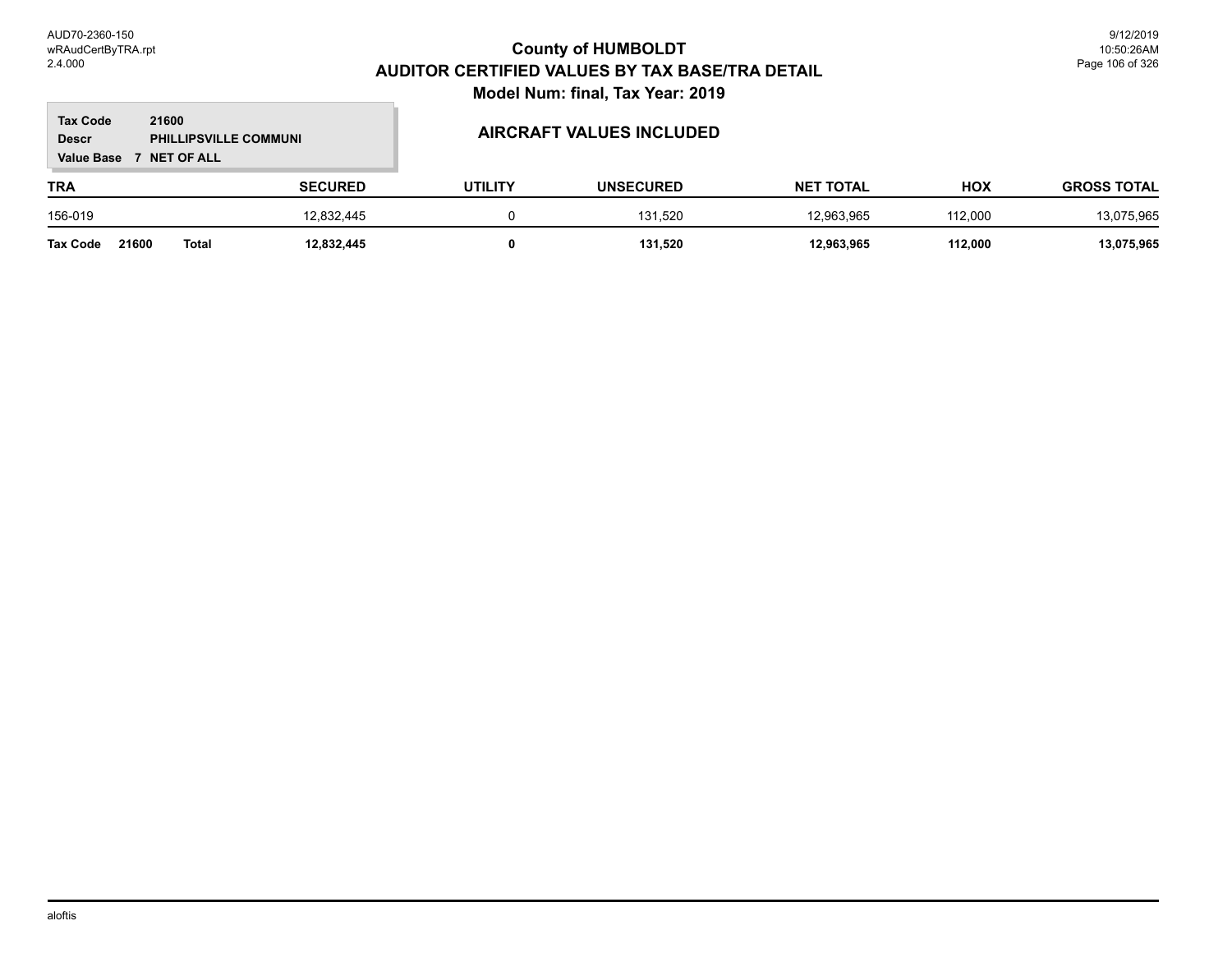#### **TRA SECURED UTILITY UNSECURED HOX Tax Code Value Base 7 NET OF ALL 26600 GROSS TOTAL NET TOTAL Descr WILLOW CREEK CSD DAVIS-GRUNSKY LOAN AIRCRAFT VALUES INCLUDED** 157-001 1,201,661 0 0 1,201,661 0 1,201,661 157-004 0 0 0 0 0 0 157-008 199,794,509 0 6,708,175 206,502,684 2,237,130 208,739,814 900-023 0 0 0 0 0 0 **Tax Code 26600 Total 200,996,170 0 6,708,175 207,704,345 2,237,130 209,941,475**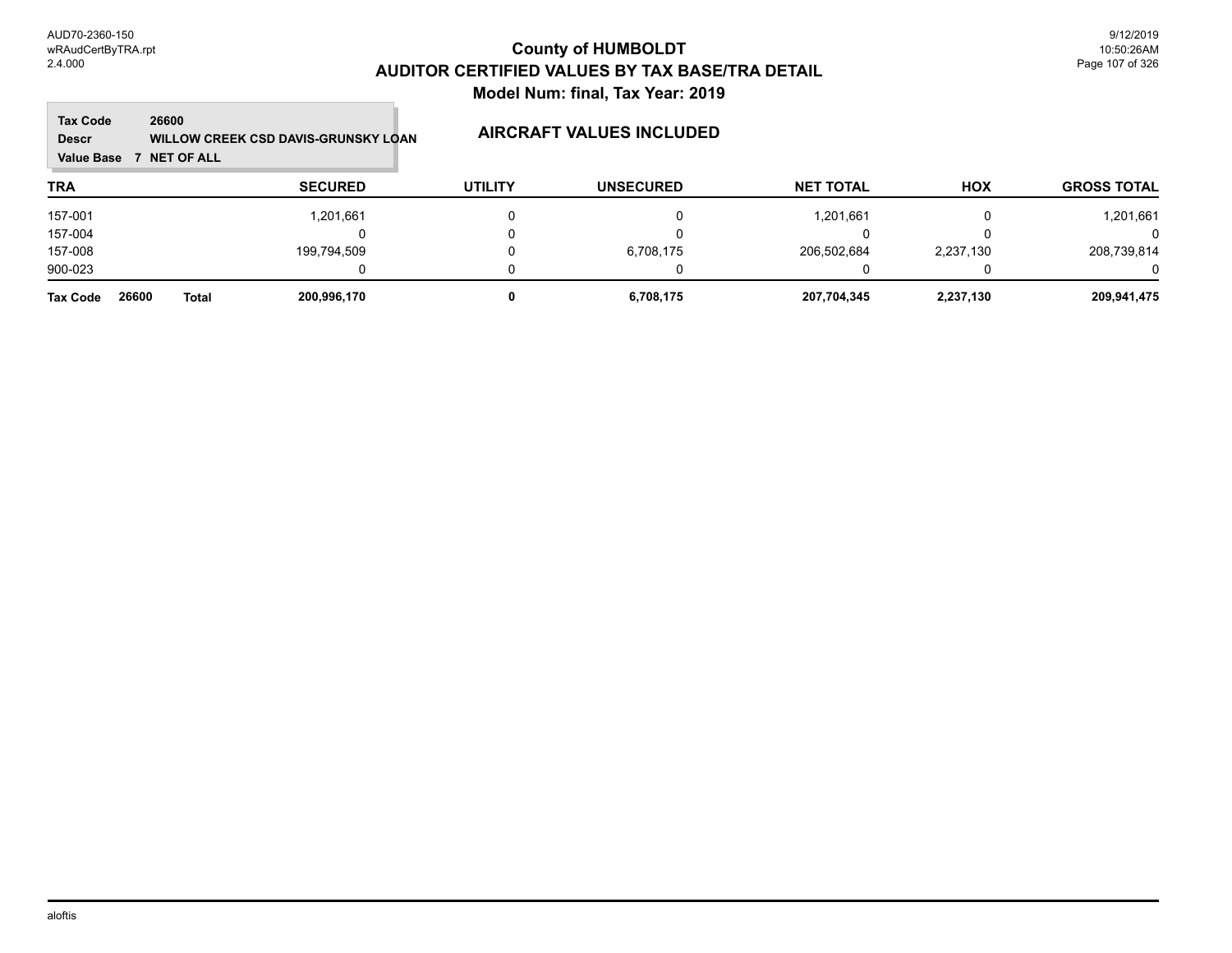| <b>Tax Code</b><br>26700<br><b>CO. SVC. AREA #3-SOUTH BAY</b><br><b>Descr</b><br>7 NET OF ALL<br><b>Value Base</b> |                | <b>AIRCRAFT VALUES INCLUDED</b> |                  |                  |          |                    |  |
|--------------------------------------------------------------------------------------------------------------------|----------------|---------------------------------|------------------|------------------|----------|--------------------|--|
| <b>TRA</b>                                                                                                         | <b>SECURED</b> | <b>UTILITY</b>                  | <b>UNSECURED</b> | <b>NET TOTAL</b> | HOX      | <b>GROSS TOTAL</b> |  |
| 077-008                                                                                                            | 19,639,700     | 376,860                         | 810,179          | 20,826,739       | 203,000  | 21,029,739         |  |
| 077-009                                                                                                            |                |                                 | 144,561          | 144.561          | $\Omega$ | 144.561            |  |
| 077-018                                                                                                            | 5,571,030      |                                 | 37,120           | 5,608,150        | 91,000   | 5,699,150          |  |
| 081-032                                                                                                            |                |                                 |                  |                  | 0        | 0                  |  |
| 081-033                                                                                                            |                |                                 |                  |                  |          | 0                  |  |
| 081-042                                                                                                            |                |                                 |                  |                  |          | 0                  |  |
| 26700<br><b>Tax Code</b><br><b>Total</b>                                                                           | 25,210,730     | 376,860                         | 991,860          | 26,579,450       | 294.000  | 26,873,450         |  |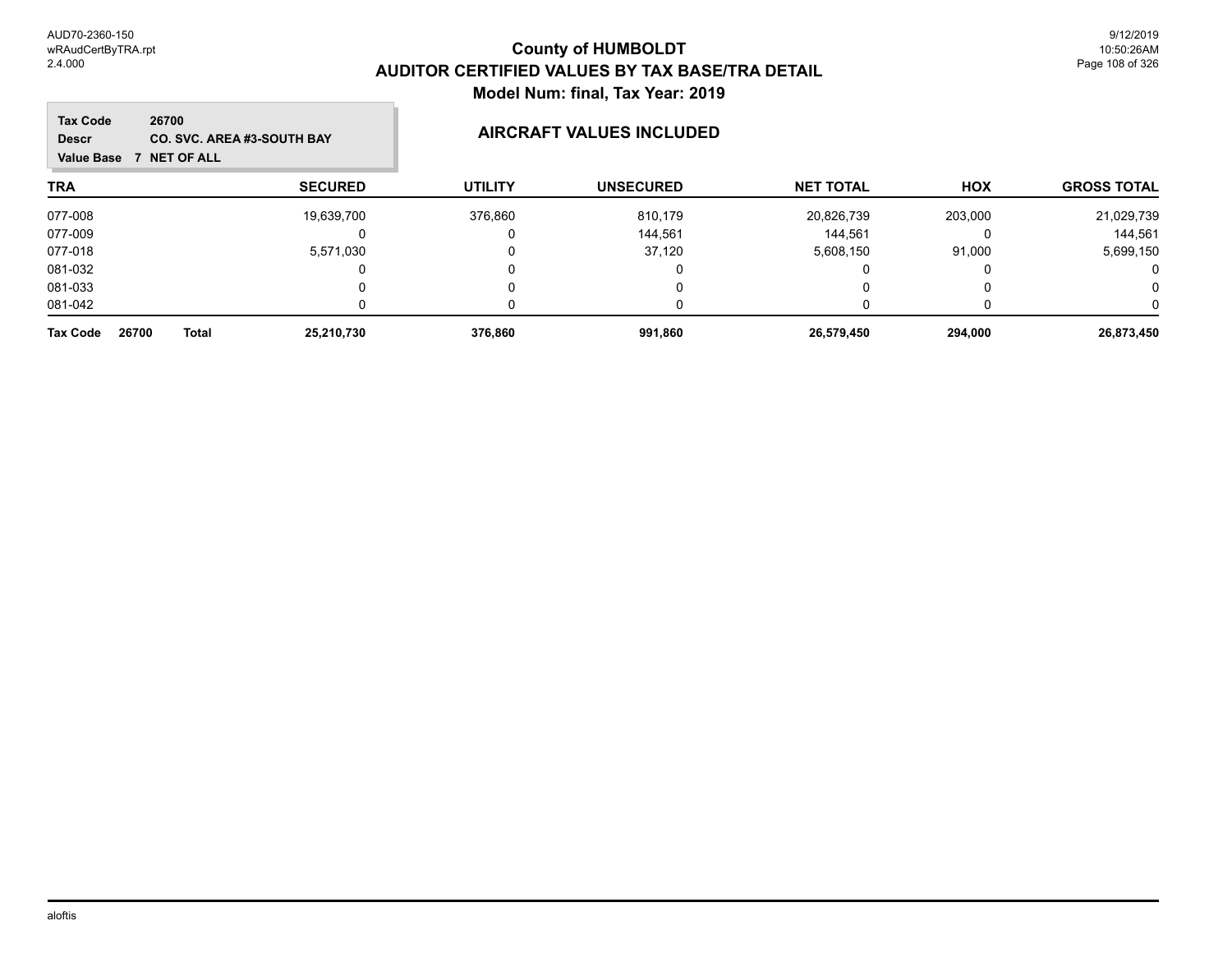m.

| <b>Tax Code</b><br>26800<br><b>Descr</b><br><b>NET OF ALL</b><br><b>Value Base</b> | <b>CO. SVC. AREA #3-KING SALMON</b> | AIRCRAFT VALUES INCLUDED |                  |                  |            |                    |
|------------------------------------------------------------------------------------|-------------------------------------|--------------------------|------------------|------------------|------------|--------------------|
| <b>TRA</b>                                                                         | <b>SECURED</b>                      | <b>UTILITY</b>           | <b>UNSECURED</b> | <b>NET TOTAL</b> | <b>HOX</b> | <b>GROSS TOTAL</b> |
| 077-013                                                                            | 22,856,603                          |                          | 196,643          | 23,053,246       | 265,440    | 23,318,686         |
| 077-014                                                                            |                                     |                          |                  |                  |            | O                  |
| 081-037                                                                            |                                     |                          |                  |                  |            | 0                  |
| 081-038                                                                            |                                     |                          |                  |                  |            | 0                  |
| 900-012                                                                            |                                     |                          |                  |                  |            |                    |
| 26800<br><b>Tax Code</b><br>Total                                                  | 22,856,603                          |                          | 196,643          | 23,053,246       | 265,440    | 23,318,686         |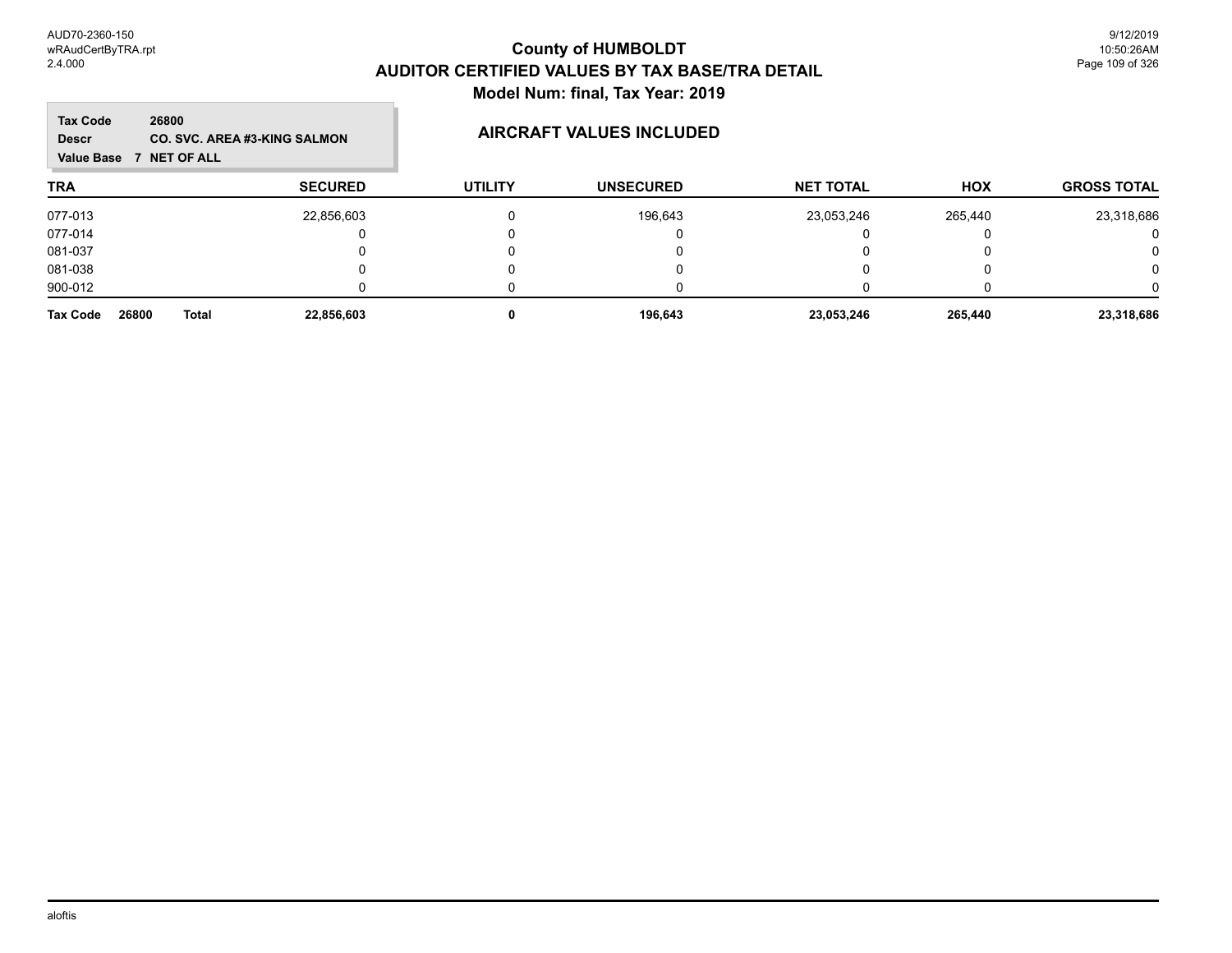m.

| <b>Tax Code</b><br><b>Descr</b><br><b>Value Base</b> | 26900<br><b>REDWAY COMMUNITY SERV</b><br><b>NET OF ALL</b> |                | <b>AIRCRAFT VALUES INCLUDED</b> |                  |                  |            |                    |
|------------------------------------------------------|------------------------------------------------------------|----------------|---------------------------------|------------------|------------------|------------|--------------------|
| <b>TRA</b>                                           |                                                            | <b>SECURED</b> | <b>UTILITY</b>                  | <b>UNSECURED</b> | <b>NET TOTAL</b> | <b>HOX</b> | <b>GROSS TOTAL</b> |
| 156-008                                              |                                                            | 174,538        | 0                               | 12,350           | 186,888          |            | 186,888            |
| 156-011                                              |                                                            | 91,905,360     |                                 | 5,082,098        | 96,987,458       | 1,006,186  | 97,993,644         |
| 156-016                                              |                                                            | 2,255,680      | 0                               | 8,890            | 2,264,570        | 124,829    | 2,389,399          |
| 900-020                                              |                                                            |                |                                 |                  | 0                |            | 0                  |
| 900-022                                              |                                                            |                |                                 |                  |                  |            | 0                  |
| 26900<br><b>Tax Code</b>                             | <b>Total</b>                                               | 94,335,578     | 0                               | 5,103,338        | 99,438,916       | 1,131,015  | 100,569,931        |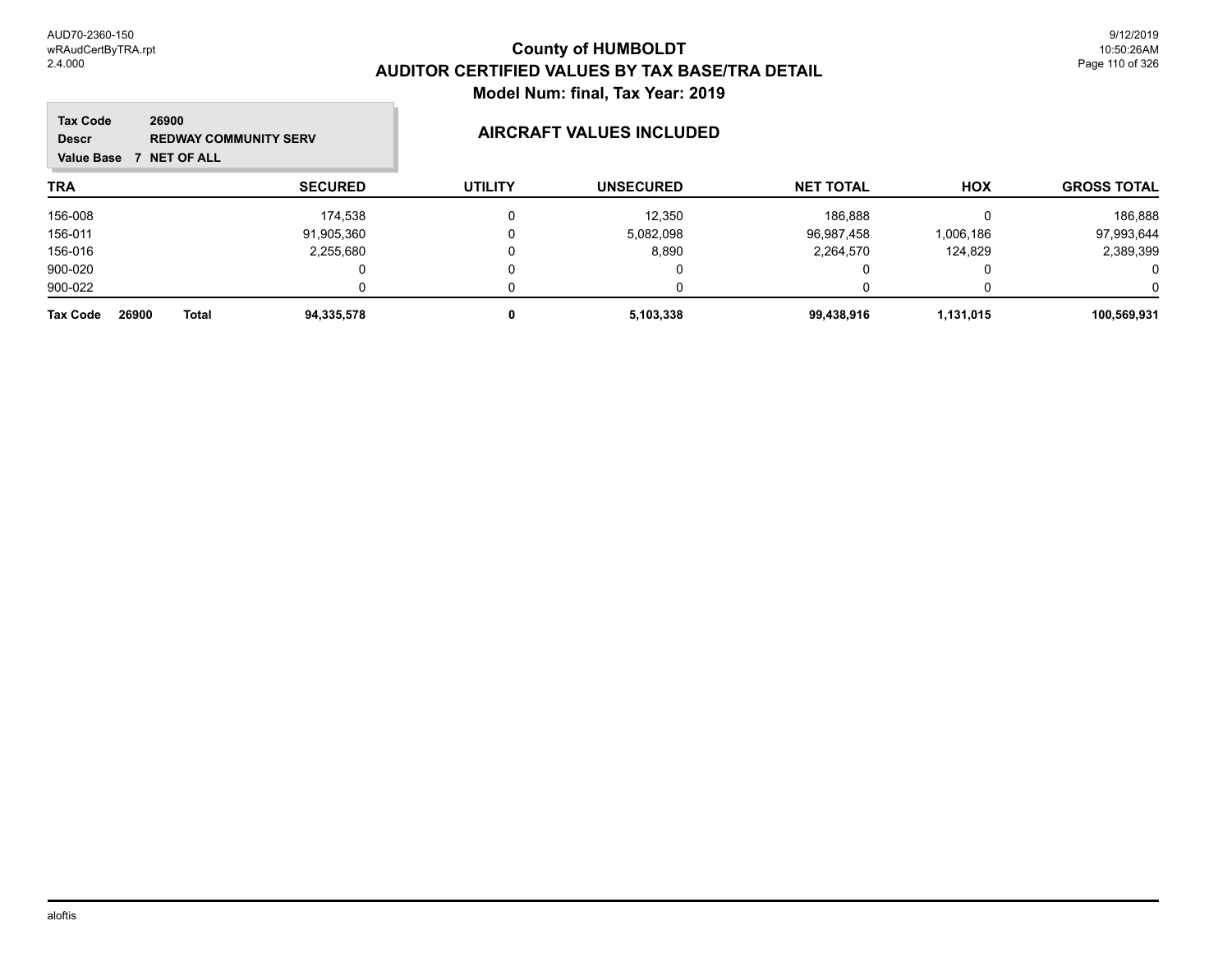| <b>Tax Code</b><br>27000<br><b>Descr</b><br><b>NET OF ALL</b><br><b>Value Base</b> | <b>REDWAY COMM SERV DIST</b> | <b>AIRCRAFT VALUES INCLUDED</b> |                  |                  |            |                    |
|------------------------------------------------------------------------------------|------------------------------|---------------------------------|------------------|------------------|------------|--------------------|
| <b>TRA</b>                                                                         | <b>SECURED</b>               | <b>UTILITY</b>                  | <b>UNSECURED</b> | <b>NET TOTAL</b> | <b>HOX</b> | <b>GROSS TOTAL</b> |
| 156-006                                                                            | 25,547,239                   | 0                               | 185,720          | 25,732,959       | 264,536    | 25,997,495         |
| 156-008                                                                            | 174.538                      |                                 | 12,350           | 186.888          | 0          | 186,888            |
| 156-011                                                                            | 91,905,360                   | 0                               | 5,082,098        | 96,987,458       | 1,006,186  | 97,993,644         |
| 156-016                                                                            | 2,255,680                    |                                 | 8,890            | 2.264.570        | 124,829    | 2,389,399          |
| 156-021                                                                            | 16,910,770                   |                                 | 1,542,541        | 18,453,311       | 0          | 18,453,311         |
| 900-019                                                                            |                              |                                 | O                |                  |            | 0                  |
| 900-020                                                                            |                              |                                 | O                |                  | 0          | 0                  |
| 900-022                                                                            |                              |                                 | $\mathbf{0}$     |                  |            |                    |
| 27000<br><b>Total</b><br><b>Tax Code</b>                                           | 136,793,587                  | 0                               | 6,831,599        | 143,625,186      | 1,395,551  | 145,020,737        |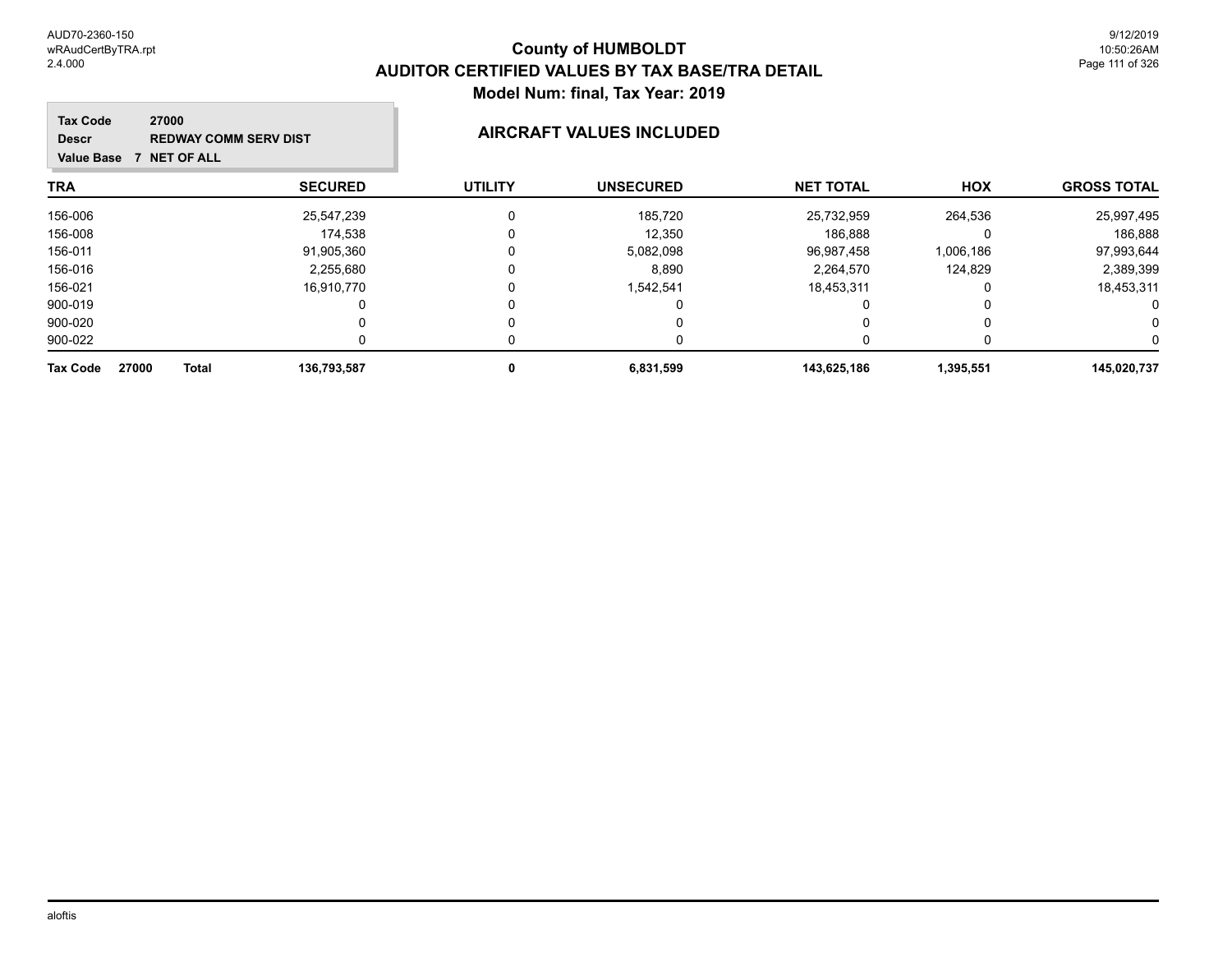| <b>Tax Code</b><br>27100<br><b>Descr</b><br><b>NET OF ALL</b><br>Value Base | *HUMB COMM SERV-CO SE |                | <b>AIRCRAFT VALUES INCLUDED</b> |                  |            |                    |
|-----------------------------------------------------------------------------|-----------------------|----------------|---------------------------------|------------------|------------|--------------------|
| <b>TRA</b>                                                                  | <b>SECURED</b>        | <b>UTILITY</b> | <b>UNSECURED</b>                | <b>NET TOTAL</b> | <b>HOX</b> | <b>GROSS TOTAL</b> |
| 077-013                                                                     | 22,856,603            | 0              | 196,643                         | 23,053,246       | 265,440    | 23,318,686         |
| 077-014                                                                     |                       |                |                                 |                  |            | 0                  |
| 081-037                                                                     |                       |                |                                 |                  |            | 0                  |
| 081-038                                                                     |                       |                |                                 |                  |            | 0                  |
| 900-012                                                                     |                       |                |                                 |                  |            | n                  |
| 27100<br><b>Total</b><br>Tax Code                                           | 22,856,603            | 0              | 196,643                         | 23,053,246       | 265,440    | 23,318,686         |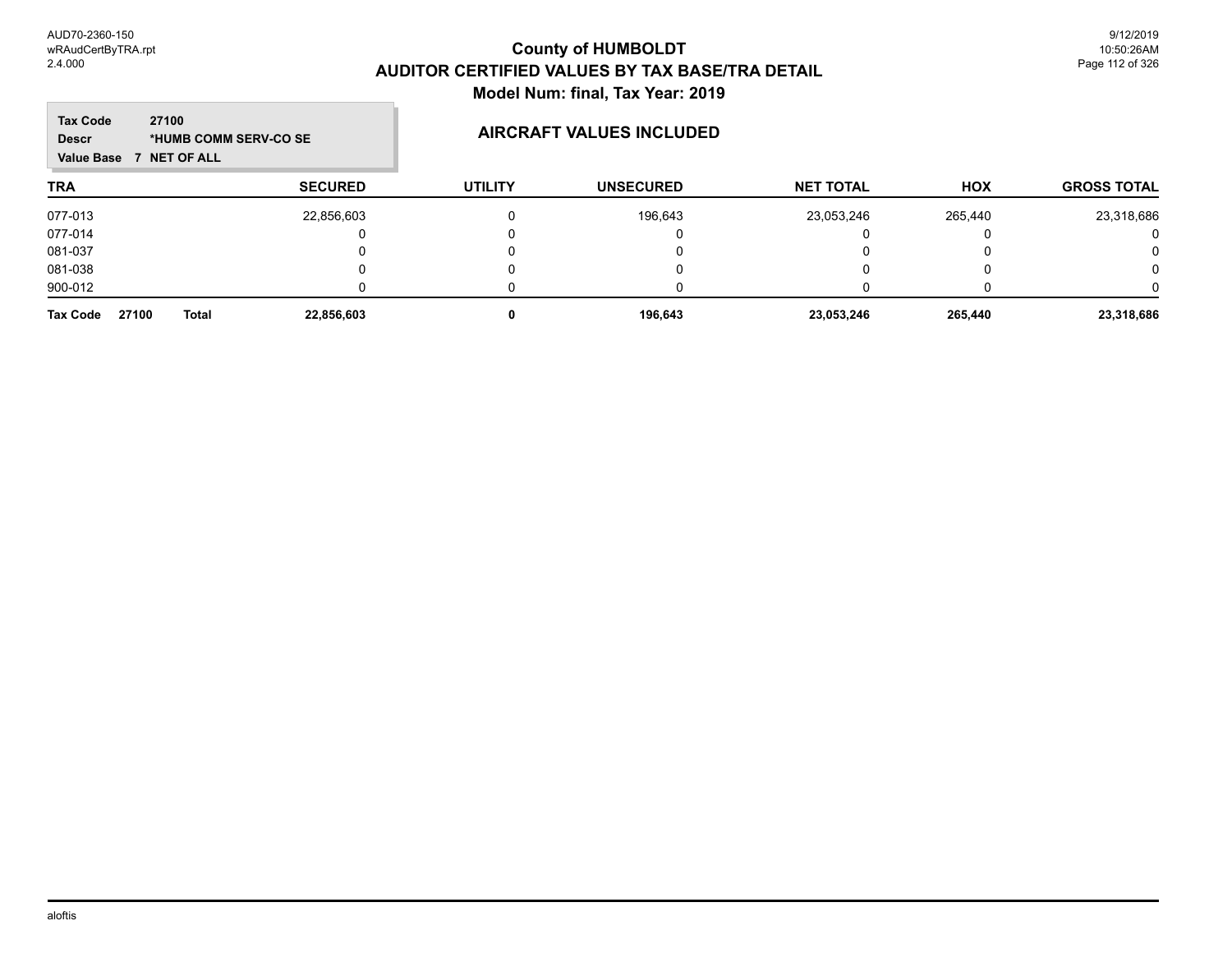### **TRA SECURED UTILITY UNSECURED HOX Tax Code Value Base 7 NET OF ALL 27300 GROSS TOTAL NET TOTAL Descr MANILA COMMUNITY SERVICES DISTRICT AIRCRAFT VALUES INCLUDED** 053-009 35,820,639 0 75,947 35,896,586 612,488 36,509,074 053-011 1,299,795 0 0 1,299,795 14,000 1,313,795 053-014 0 0 0 0 0 0 053-015 6,160,029 0 47,530 6,207,559 161,000 6,368,559 103-004 118,038 0 0 118,038 0 118,038 123-002 44,573 0 0 44,573 0 44,573 123-005 4,179,195 0 0 4,179,195 35,000 4,214,195 **Tax Code 27300 Total 47,622,269 0 123,477 47,745,746 822,488 48,568,234**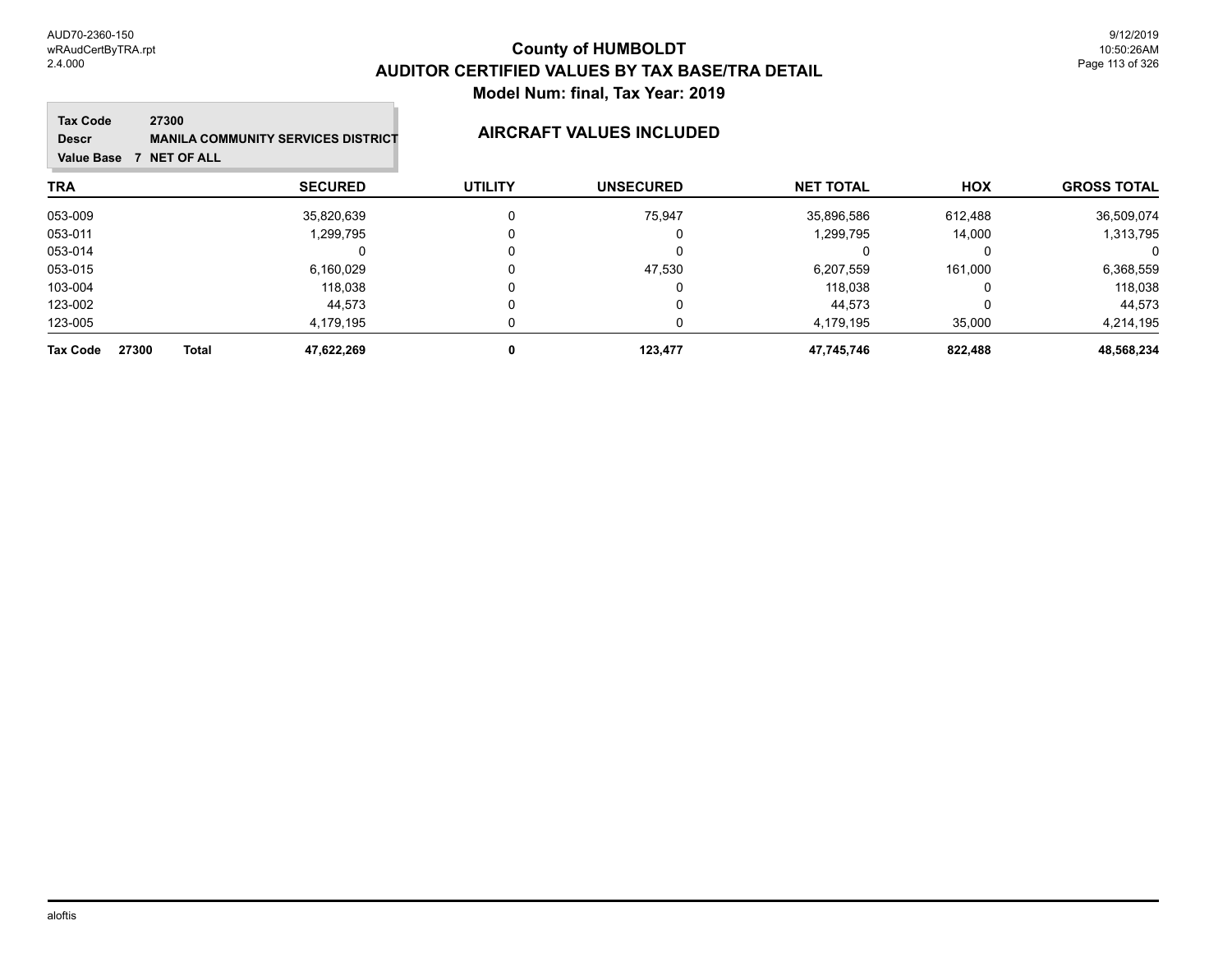### **TRA SECURED UTILITY UNSECURED HOX Tax Code Value Base 7 NET OF ALL 27500 GROSS TOTAL NET TOTAL Descr CITY OF ARCATA AIRCRAFT VALUES INCLUDED** 001-001 342,854,325 0 3,726,475 346,580,800 3,654,000 350,234,800  $001\hbox{-}002$  , the contract the contract of the contract of  $0$  , the contract of  $23,858$  ,  $0$  ,  $23,858$  ,  $23,858$ 001-003 55,697,766 0 1,035,677 56,733,443 840,000 57,573,443 001-004 510,172 0 1,144,278 1,654,450 7,000 1,661,450 001-005 2,513,136 0 0 2,513,136 28,000 2,541,136 001-006 41,117,735 0 161,570 41,279,305 602,000 41,881,305 001-007 82,517,883 0 5,554,185 88,072,068 973,291 89,045,359 001-008 0 0 0 0 0 0 001-009 39,983,136 0 320,247 40,303,383 595,000 40,898,383 001-010 0 0 0 0 0 0 001-011 0 0 0 0 0 0 001-012 40,302,080 0 81,130 40,383,210 525,000 40,908,210 001-013 0 0 0 0 0 0 001-014 0 0 0 0 0 0 001-015 124,227 0 0 124,227 0 124,227 001-016 0 0 0 0 0 0 001-017 700,863 0 4,320 705,183 21,000 726,183 001-018 6,711,474 0 0 6,711,474 14,000 6,725,474 001-019 200,607 0 0 200,607 0 200,607 001-020 0 0 0 0 0 0 001-021 11,049,664 0 11,049,664 70,000 11,119,664 001-022 6,385,867 0 0 6,385,867 28,000 6,413,867 001-023 687,592 0 0 687,592 0 687,592 001-024 0 0 0 0 0 0 001-025 40,282,291 0 25,610 40,307,901 392,000 40,699,901 001-026 2,366,230 0 0 2,366,230 14,000 2,380,230 001-027 5,157,805 0 3,210 5,161,015 62,559 5,223,574 001-028 4,006,303 0 5,760 4,012,063 70,000 4,082,063 001-029 8,864,256 0 0 8,864,256 273,379 9,137,635 001-030 4,980,666 0 804,144 5,784,810 0 5,784,810

001-031 4,462,848 0 12,210 4,475,058 291,451 4,766,509 001-032 998,628 0 17,430 1,016,058 1,000 1,030,058 001-033 16,600,332 0 39,788 16,640,120 252,000 16,892,120 001-034 21,601,220 0 50,280 21,651,500 315,000 21,966,500 001-035 325,346,617 0 31,585,030 356,931,647 1,351,000 358,282,647 001-036 6,820,931 0 0 6,820,931 28,000 6,848,931 001-037 50,701,186 0 508,106 51,209,292 609,000 51,818,292 001-038 48,908,225 0 126,260 49,034,485 427,000 49,461,485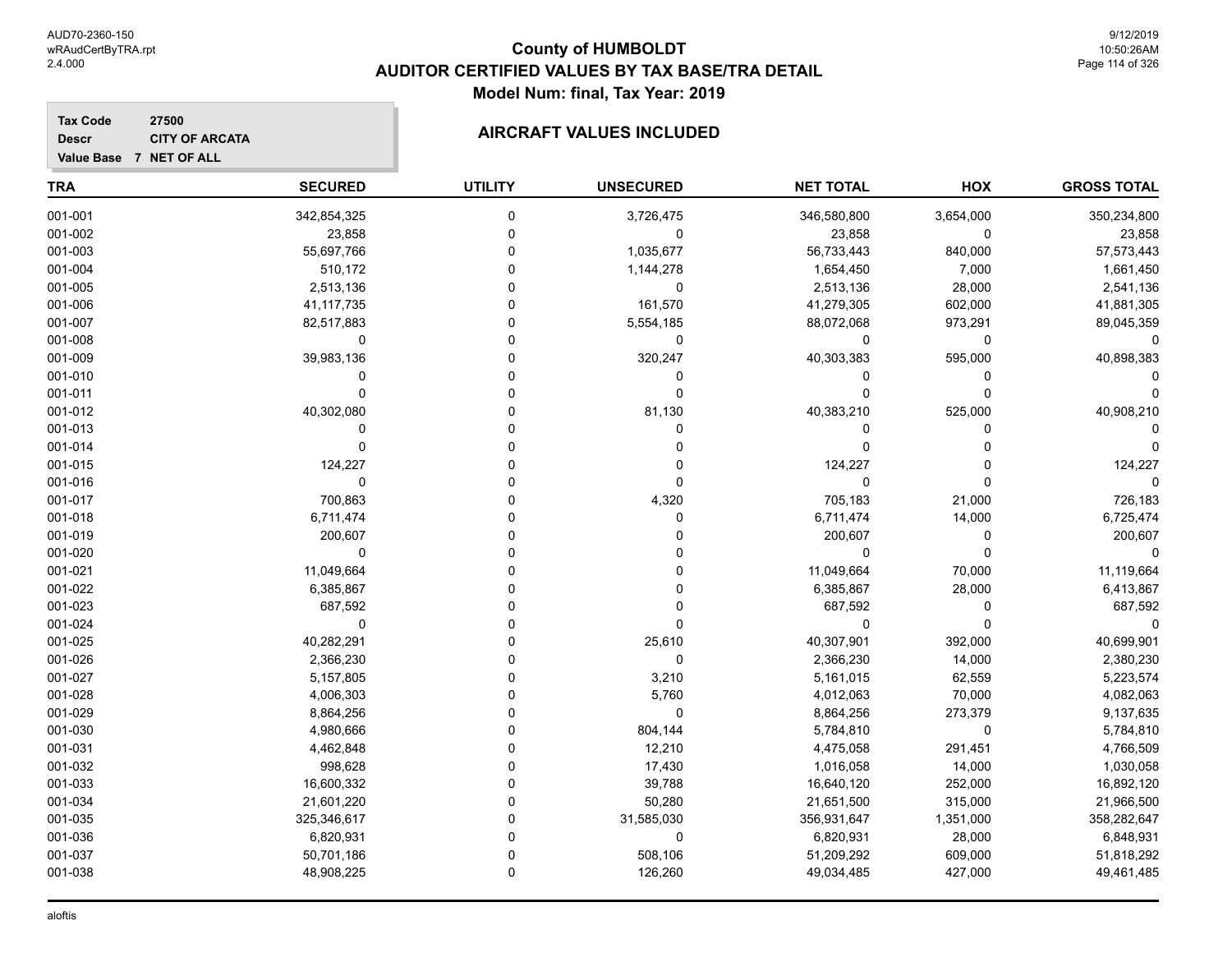001-052 1,065,074 0 0 1,065,074 14,000 1,079,074 001-053 1,288,800 0 0 1,288,800 1,309,800 001-054 11,082,851 0 11,130 11,093,981 182,000 11,275,981 001-055 169,330 0 0 169,330 7,000 176,330 001-056 26,470,533 0 17,750 26,488,283 287,000 26,775,283 001-057 0 0 0 0 0 0 001-058 3,439,534 0 0 3,439,534 21,000 3,460,534 001-059 1,581,000 0 795,050 2,376,050 0 2,376,050 001-060 615,298 0 0 615,298 14,000 629,298 001-061 3,393,205 0 0 3,393,205 70,000 3,463,205 900-000 0 0 0 0 0 0 900-001 0 0 0 0 0 0 900-002 0 0 0 0 0 0 900-003 0 0 0 0 0 0 900-004 0 0 0 0 0 0 900-024 0 0 0 0 0 0 900-027 0 0 0 0 0 0 900-028 0 0 0 0 0 0 **Tax Code 27500 Total 1,418,360,114 16,800 73,811,907 1,492,188,821 13,617,335 1,505,806,156**

| 27500<br><b>Tax Code</b><br><b>CITY OF ARCATA</b><br><b>Descr</b><br><b>NET OF ALL</b><br><b>Value Base</b> |                | <b>AIRCRAFT VALUES INCLUDED</b> |                  |                  |         |                    |
|-------------------------------------------------------------------------------------------------------------|----------------|---------------------------------|------------------|------------------|---------|--------------------|
| TRA                                                                                                         | <b>SECURED</b> | <b>UTILITY</b>                  | <b>UNSECURED</b> | <b>NET TOTAL</b> | HOX     | <b>GROSS TOTAL</b> |
| 001-039                                                                                                     | 92,338,573     | $\Omega$                        | 11,619,037       | 103,957,610      | 851,655 | 104,809,265        |
| 001-040                                                                                                     | 2,016,599      | 16,800                          | 109,000          | 2,142,399        |         | 2,142,399          |
| 001-041                                                                                                     | 57,771         |                                 |                  | 57,771           |         | 57,771             |
| 001-042                                                                                                     | 7,429,099      |                                 | 16,410           | 7,445,509        |         | 7,445,509          |
| 001-043                                                                                                     | 29,987,142     | 0                               | 13,383,116       | 43,370,258       |         | 43,370,258         |
| 001-044                                                                                                     | 5,304,196      | 0                               | 2,490,564        | 7,794,760        |         | 7,794,760          |
| 001-045                                                                                                     | 16,826,474     | 0                               |                  | 16,826,474       | 105,000 | 16,931,474         |
| 001-046                                                                                                     | 4,258,035      |                                 | 31,240           | 4,289,275        | 77,000  | 4,366,275          |
| 001-047                                                                                                     | 1,971,527      |                                 |                  | 1,971,527        | 35,000  | 2,006,527          |
| 001-048                                                                                                     | 14,246,223     |                                 | 99,850           | 14,346,073       | 196,000 | 14,542,073         |
| 001-049                                                                                                     | 876,209        |                                 | 28,820           | 905,029          | 14,000  | 919,029            |
| 001-050                                                                                                     |                |                                 |                  |                  |         |                    |
| 001-051                                                                                                     | 21,464,718     | 0                               | 4,230            | 21,468,948       | 266,000 | 21,734,948         |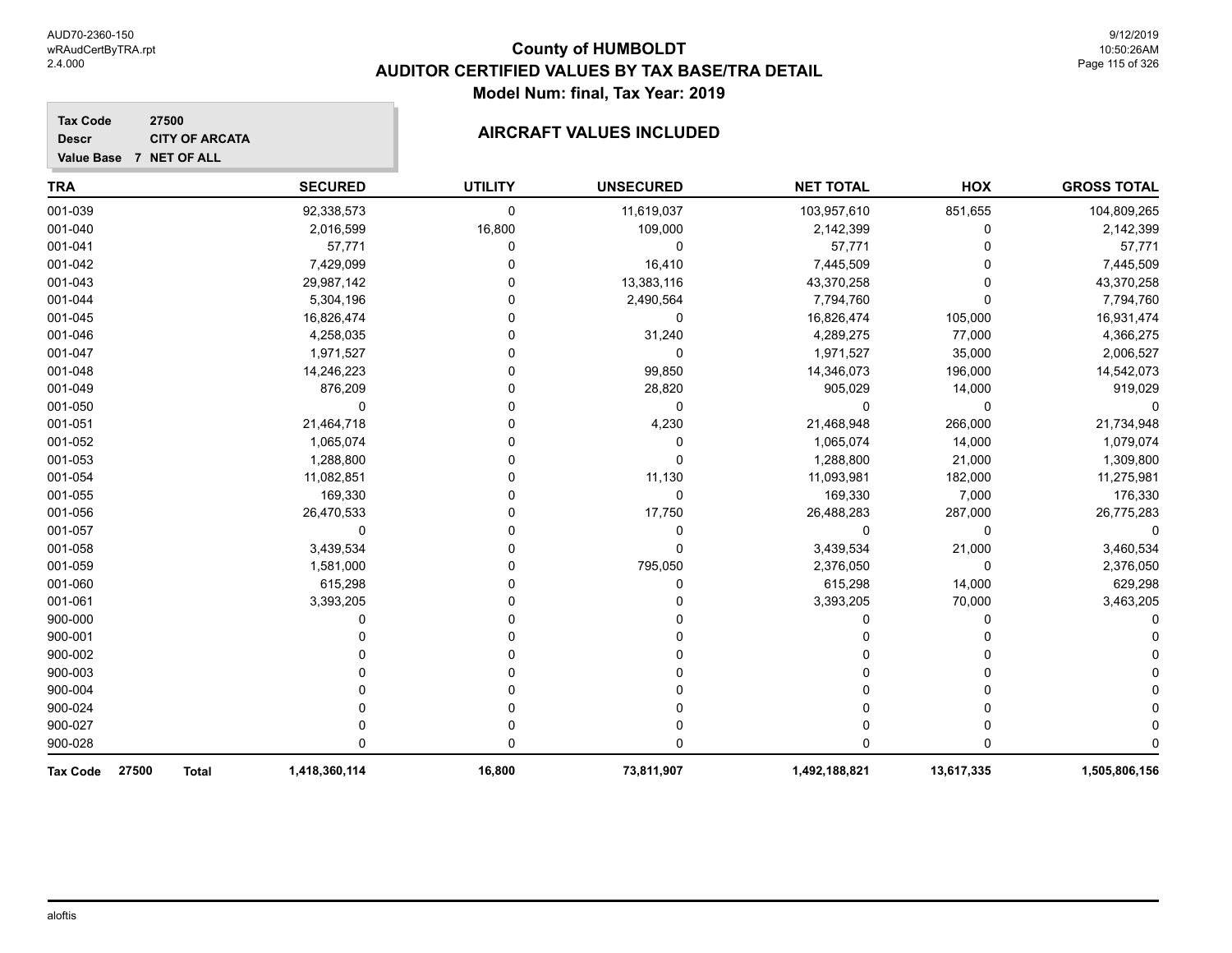| <b>Tax Code</b><br><b>Descr</b><br><b>Value Base</b> | 27600<br><b>CITY OF BLUE LAKE</b><br>NET OF ALL |                | <b>AIRCRAFT VALUES INCLUDED</b> |                  |           |                    |
|------------------------------------------------------|-------------------------------------------------|----------------|---------------------------------|------------------|-----------|--------------------|
| <b>TRA</b>                                           | <b>SECURED</b>                                  | <b>UTILITY</b> | <b>UNSECURED</b>                | <b>NET TOTAL</b> | HOX       | <b>GROSS TOTAL</b> |
| 002-000                                              | 79,787,579                                      |                | 2,743,498                       | 82,531,077       | 1,582,443 | 84,113,520         |
| 002-001                                              | 13,713,697                                      |                | 4,150,561                       | 17,864,258       | 133,000   | 17,997,258         |
| 002-002                                              | 756,660                                         |                | 247,350                         | 1,004,010        | 0         | 1,004,010          |
| 002-003                                              | $\Omega$                                        |                | 0                               | U                | 0         | 0                  |
| 002-004                                              |                                                 |                | 0                               |                  | 0         | 0                  |
| 002-005                                              | 55,502                                          |                | 0                               | 55,502           | 0         | 55,502             |
| 002-006                                              | 0                                               |                | 0                               | 0                | 0         | 0                  |
| 27600<br>Tax Code                                    | <b>Total</b><br>94,313,438                      | 0              | 7,141,409                       | 101,454,847      | 1,715,443 | 103,170,290        |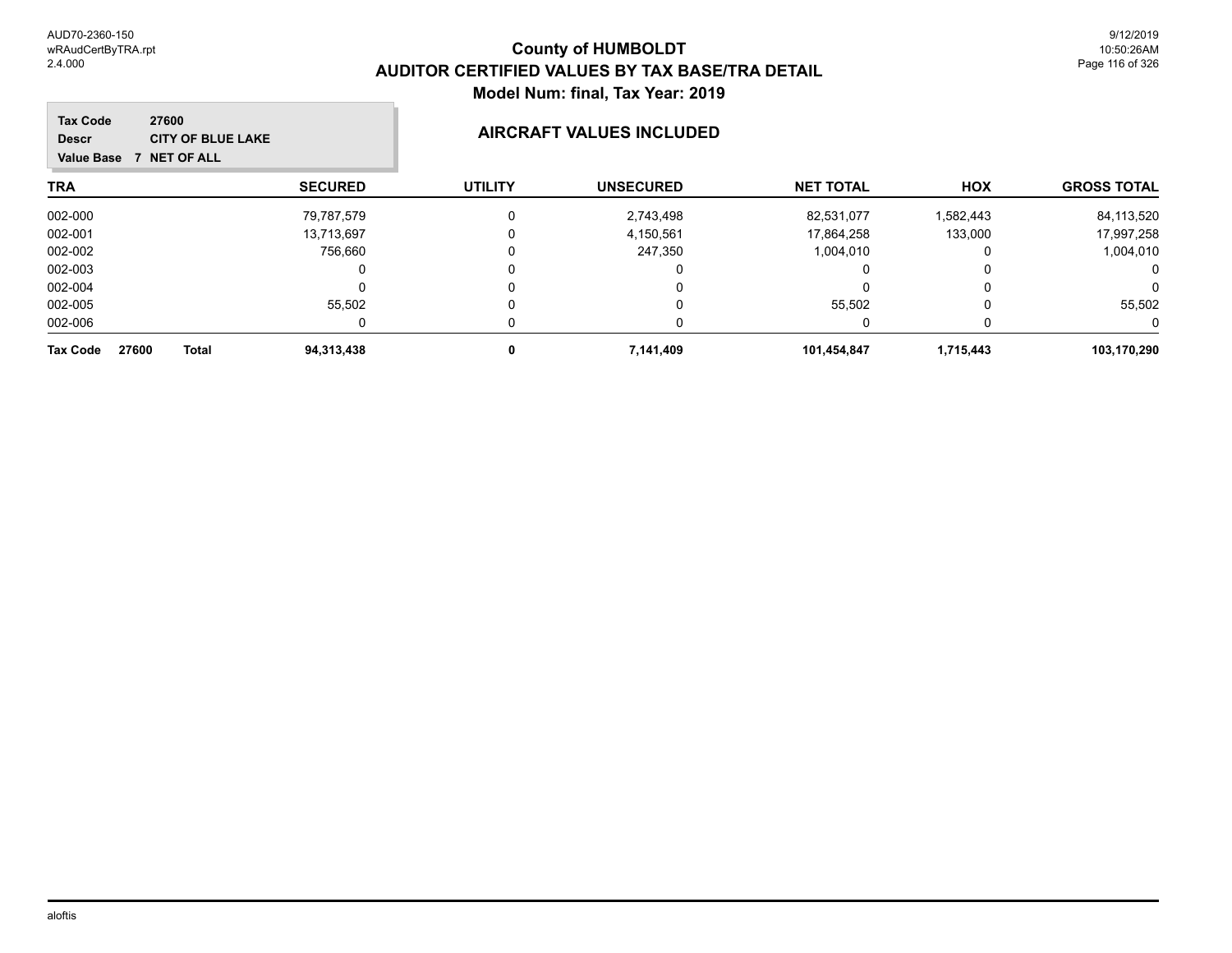| <b>Tax Code</b><br>27700<br><b>CITY OF EUREKA</b><br><b>Descr</b><br>Value Base 7 NET OF ALL |                |                | <b>AIRCRAFT VALUES INCLUDED</b> |                  |            |                    |
|----------------------------------------------------------------------------------------------|----------------|----------------|---------------------------------|------------------|------------|--------------------|
| <b>TRA</b>                                                                                   | <b>SECURED</b> | <b>UTILITY</b> | <b>UNSECURED</b>                | <b>NET TOTAL</b> | <b>HOX</b> | <b>GROSS TOTAL</b> |
| 003-000                                                                                      | 1,511,215,611  | $\Omega$       | 72,151,882                      | 1,583,367,493    | 23,166,654 | 1,606,534,147      |
| 003-001                                                                                      | 19,522,746     |                | 7,831,143                       | 27,353,889       | 42,876     | 27,396,765         |
| 003-002                                                                                      | 113,194,436    |                | 14,180,664                      | 127,375,100      | 7,000      | 127,382,100        |
| 003-003                                                                                      | $\mathbf 0$    |                | 0                               | 0                | 0          | 0                  |
| 003-004                                                                                      | 143,351        |                | 66,132                          | 209,483          | $\Omega$   | 209,483            |
| 003-005                                                                                      | 752,983        |                | $\Omega$                        | 752,983          | 7,000      | 759,983            |
| 003-006                                                                                      | 7,215,202      |                | 467,513                         | 7,682,715        | 0          | 7,682,715          |
| 003-007                                                                                      | 69,585,959     |                | 622,297                         | 70,208,256       | 1,145,200  | 71,353,456         |
| 003-008                                                                                      | 1,402,590      |                | 3,430                           | 1,406,020        | 42,000     | 1,448,020          |
| 003-009                                                                                      | 4,999,826      | <sup>0</sup>   | 338,900                         | 5,338,726        | 21,000     | 5,359,726          |
| 003-010                                                                                      | 403,102,457    | 393,350        | 49,018,015                      | 452,513,822      | 1,502,080  | 454,015,902        |
| 003-011                                                                                      | 43,746,691     | 0              | 21,881,702                      | 65,628,393       | 0          | 65,628,393         |
| 003-012                                                                                      | 18,901,646     |                | 38,210                          | 18,939,856       | 357,000    | 19,296,856         |
| 003-013                                                                                      | 4,018,894      |                | 5,260                           | 4,024,154        | 42,000     | 4,066,154          |
| 003-014                                                                                      | 234,679        |                | $\Omega$                        | 234,679          | 14,000     | 248,679            |
| 003-015                                                                                      | 3,138,744      |                | 33,870                          | 3,172,614        | 0          | 3,172,614          |
| 003-016                                                                                      | 28,108,043     |                | 502,689                         | 28,610,732       | 42,000     | 28,652,732         |
| 003-017                                                                                      | 23,154,915     | $\Omega$       | 1,674,074                       | 24,828,989       | $\Omega$   | 24,828,989         |
| 003-018                                                                                      | 19,839,813     | 194,060        | 984,325                         | 21,018,198       | 0          | 21,018,198         |
| 003-019                                                                                      | 945,163        | 0              | 0                               | 945,163          | 0          | 945,163            |
| 003-020                                                                                      | 0              |                | 0                               | 0                | 0          | 0                  |
| 003-021                                                                                      | 0              |                | $\Omega$                        | 0                | 0          |                    |
| 003-022                                                                                      | 5,168,263      |                | 22,600                          | 5,190,863        | 0          | 5,190,863          |
| 003-023                                                                                      | 0              |                | $\Omega$                        | 0                | 0          | 0                  |
| 003-024                                                                                      | 3,601,834      |                | 1,263,127                       | 4,864,961        | $\Omega$   | 4,864,961          |
| 003-025                                                                                      | 0              |                | 49,743                          | 49,743           | $\Omega$   | 49,743             |
| 003-026                                                                                      | 0              |                | 0                               | 0                | 0          | $\Omega$           |
| 003-027                                                                                      | 13,767         |                | 0                               | 13,767           | 0          | 13,767             |
| 900-005                                                                                      | 0              |                | 0                               | 0                | 0          | 0                  |
| 900-006                                                                                      |                |                | 0                               |                  | $\Omega$   | 0                  |
| 900-007                                                                                      | ŋ              |                | $\Omega$                        | U                | $\Omega$   | $\Omega$           |
| 27700<br><b>Tax Code</b><br><b>Total</b>                                                     | 2,282,007,613  | 587,410        | 171,135,576                     | 2,453,730,599    | 26,388,810 | 2,480,119,409      |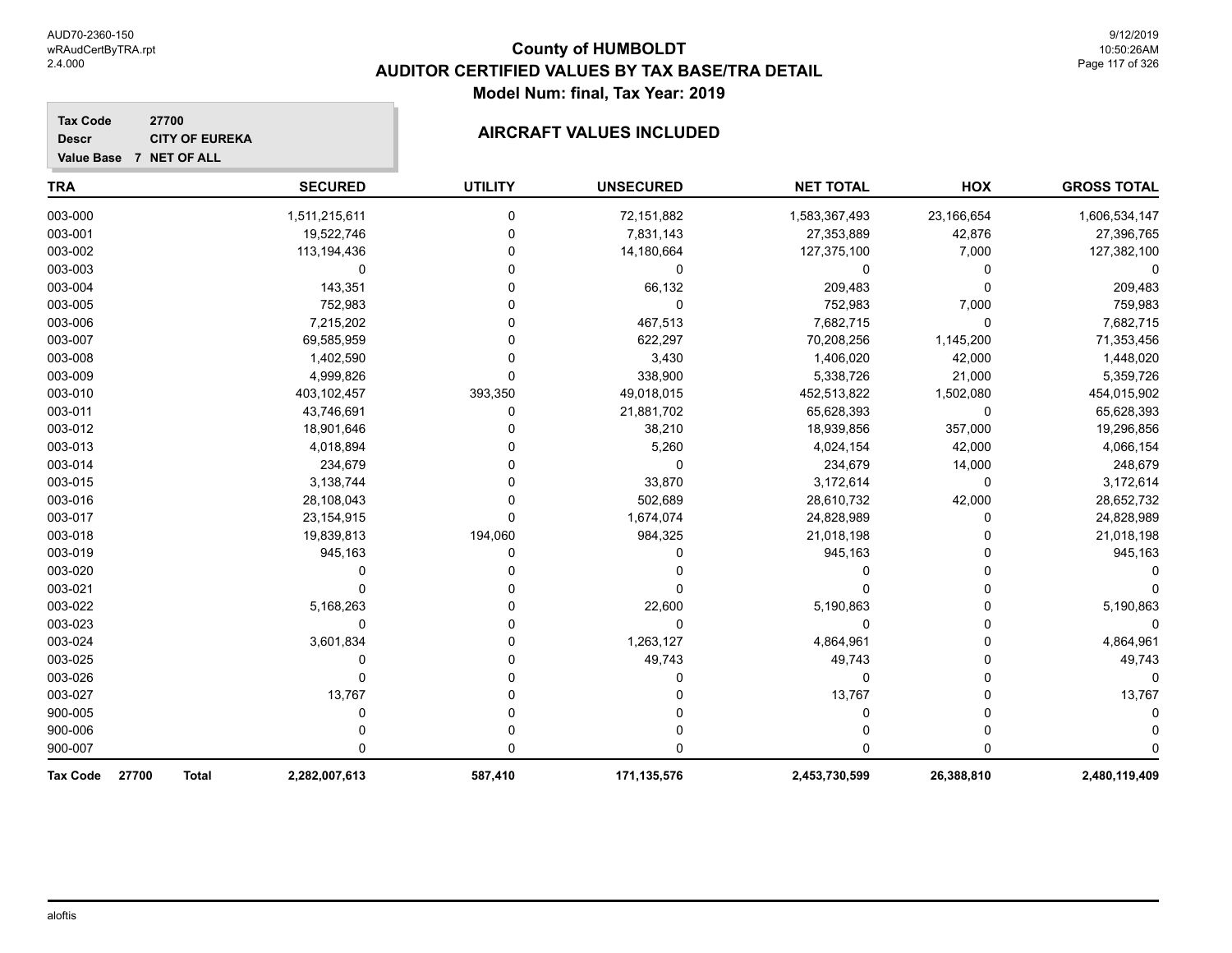| <b>Tax Code</b><br><b>Descr</b><br><b>Value Base</b> | 27800<br><b>CITY OF FERNDALE</b><br><b>NET OF ALL</b> |                |                | <b>AIRCRAFT VALUES INCLUDED</b> |                  |            |                    |
|------------------------------------------------------|-------------------------------------------------------|----------------|----------------|---------------------------------|------------------|------------|--------------------|
| <b>TRA</b>                                           |                                                       | <b>SECURED</b> | <b>UTILITY</b> | <b>UNSECURED</b>                | <b>NET TOTAL</b> | <b>HOX</b> | <b>GROSS TOTAL</b> |
| 004-000                                              |                                                       | 169,355,966    |                | 4,572,371                       | 173,928,337      | 2,219,000  | 176, 147, 337      |
| 004-001                                              |                                                       |                |                |                                 |                  |            |                    |
| <b>Tax Code</b>                                      | 27800<br><b>Total</b>                                 | 169,355,966    |                | 4,572,371                       | 173,928,337      | 2,219,000  | 176,147,337        |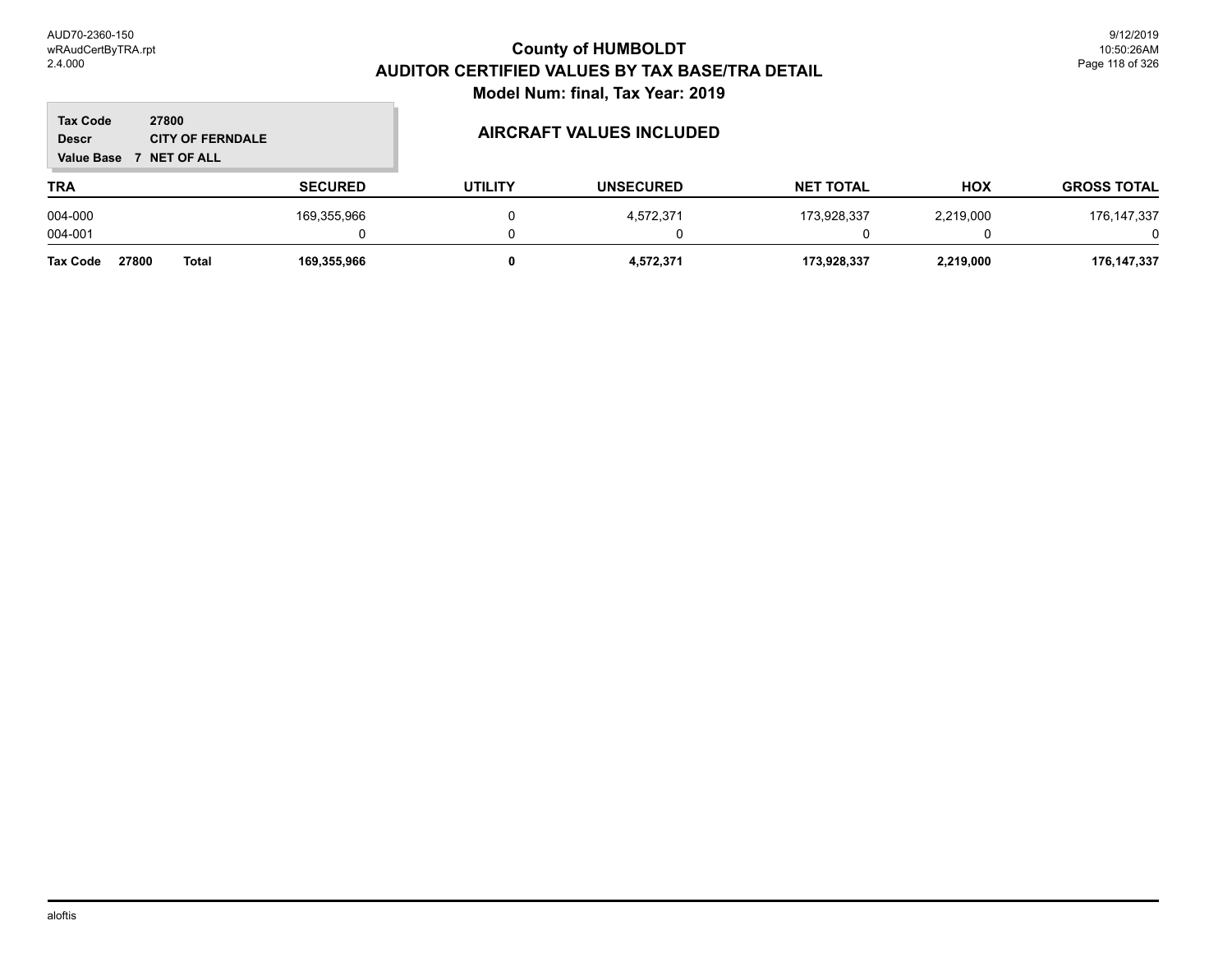| <b>Tax Code</b><br>27900<br><b>CITY OF FORTUNA</b><br><b>Descr</b><br>Value Base 7 NET OF ALL |                |                | <b>AIRCRAFT VALUES INCLUDED</b> |                  |            |                    |
|-----------------------------------------------------------------------------------------------|----------------|----------------|---------------------------------|------------------|------------|--------------------|
| TRA                                                                                           | <b>SECURED</b> | <b>UTILITY</b> | <b>UNSECURED</b>                | <b>NET TOTAL</b> | <b>HOX</b> | <b>GROSS TOTAL</b> |
| 005-000                                                                                       | 305,391,176    | $\Omega$       | 8,771,733                       | 314,162,909      | 4,473,542  | 318,636,451        |
| 005-001                                                                                       | 10,923,534     | 0              | 9,390                           | 10,932,924       | 903,987    | 11,836,911         |
| 005-002                                                                                       | 32,362,762     |                | 10,117,170                      | 42,479,932       | 473,200    | 42,953,132         |
| 005-003                                                                                       | 115,223,165    |                | 224,100                         | 115,447,265      | 1,684,200  | 117, 131, 465      |
| 005-004                                                                                       | 70,286,875     |                | 3,859,437                       | 74,146,312       | 1,132,600  | 75,278,912         |
| 005-005                                                                                       | 822,205        |                | 1,387,420                       | 2,209,625        | $\Omega$   | 2,209,625          |
| 005-006                                                                                       | 108,153,572    |                | 13,169,771                      | 121,323,343      | 1,447,600  | 122,770,943        |
| 005-007                                                                                       | 51,911,175     |                | 123,580                         | 52,034,755       | 833,000    | 52,867,755         |
| 005-008                                                                                       | 8,646,885      |                | 23,750                          | 8,670,635        | 217,000    | 8,887,635          |
| 005-009                                                                                       | 10,199,673     |                | 139,705                         | 10,339,378       | 175,000    | 10,514,378         |
| 005-010                                                                                       | 545,059        |                | $\Omega$                        | 545,059          | 0          | 545,059            |
| 005-011                                                                                       | 16,586,057     |                | 46,050                          | 16,632,107       | 175,000    | 16,807,107         |
| 005-012                                                                                       | 1,375,879      |                | $\Omega$                        | 1,375,879        | 21,000     | 1,396,879          |
| 005-013                                                                                       | 4,232,190      |                | 97,720                          | 4,329,910        | 28,000     | 4,357,910          |
| 005-014                                                                                       | 1,049,203      |                | 874,500                         | 1,923,703        | 28,000     | 1,951,703          |
| 005-015                                                                                       | 337,867        |                | 37,340                          | 375,207          | U          | 375,207            |
| 005-016                                                                                       |                |                | $\Omega$                        | 0                | n          |                    |
| 005-017                                                                                       | n              |                | $\Omega$                        | $\Omega$         | 0          |                    |
| 005-018                                                                                       | 90,304,912     |                | 7,042,205                       | 97,347,117       | 560,000    | 97,907,117         |
| 005-019                                                                                       | 21,711,369     |                | 3,932,828                       | 25,644,197       | 217,000    | 25,861,197         |
| 005-020                                                                                       | 248,448        |                | $\Omega$                        | 248,448          | 14,000     | 262,448            |
| 005-021                                                                                       | 80,533,666     |                | 1,072,428                       | 81,606,094       | 1,439,200  | 83,045,294         |
| 005-022                                                                                       | 7,034,927      |                | 413,173                         | 7,448,100        | 14,000     | 7,462,100          |
| 005-023                                                                                       | 55,804,000     |                | 247,792                         | 56,051,792       | 1,253,000  | 57,304,792         |
| 005-024                                                                                       | 23,448,492     |                | 594,930                         | 24,043,422       | 7,000      | 24,050,422         |
| 005-025                                                                                       | $\Omega$       |                | $\Omega$                        | $\Omega$         | 0          | 0                  |
| 005-026                                                                                       | 172,704        |                | $\Omega$                        | 172,704          | 0          | 172,704            |
| 005-027                                                                                       | $\Omega$       |                | 13,111                          | 13,111           | n          | 13,111             |
| 005-028                                                                                       | 9,209,863      |                | 1,506,510                       | 10,716,373       | 0          | 10,716,373         |
| 005-029                                                                                       | 3,930,650      |                | 28,790                          | 3,959,440        | 91,000     | 4,050,440          |
| 005-030                                                                                       | 2,308,603      | U              | 0                               | 2,308,603        | 42,000     | 2,350,603          |
| 900-025                                                                                       | $\Omega$       | 0              | ∩                               | 0                | ∩          | 0                  |
| 27900<br>Tax Code<br>Total                                                                    | 1,032,754,911  | 0              | 53,733,433                      | 1,086,488,344    | 15,229,329 | 1,101,717,673      |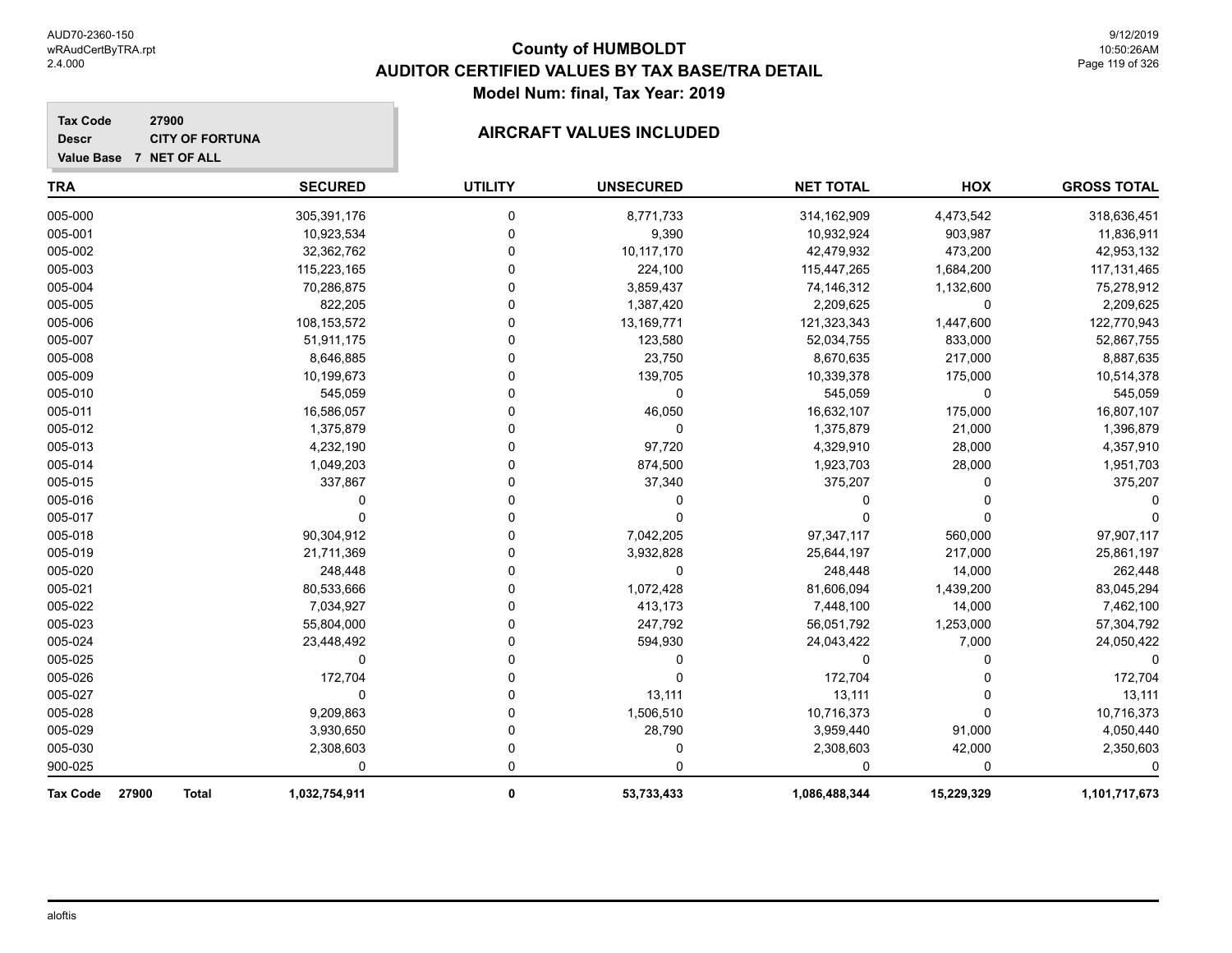| 28000<br><b>Tax Code</b><br><b>CITY OF RIO DELL</b><br><b>Descr</b><br><b>NET OF ALL</b><br><b>Value Base</b> |                |                | AIRCRAFT VALUES INCLUDED |                  |           |                    |
|---------------------------------------------------------------------------------------------------------------|----------------|----------------|--------------------------|------------------|-----------|--------------------|
| <b>TRA</b>                                                                                                    | <b>SECURED</b> | <b>UTILITY</b> | <b>UNSECURED</b>         | <b>NET TOTAL</b> | HOX       | <b>GROSS TOTAL</b> |
| 007-001                                                                                                       | 51,397,751     | 0              | 1,035,092                | 52,432,843       | 963,200   | 53,396,043         |
| 007-002                                                                                                       | 15,646,796     | 0              | 95,540                   | 15,742,336       | 252,000   | 15,994,336         |
| 007-003                                                                                                       | 106,294,333    | 0              | 3,056,304                | 109,350,637      | 2,502,057 | 111,852,694        |
| 007-004                                                                                                       | 3,509,137      | 0              | 24,240                   | 3,533,377        | 0         | 3,533,377          |
| 007-005                                                                                                       | 180,460        | $\Omega$       | 0                        | 180,460          | 7,000     | 187,460            |
| 007-006                                                                                                       | 2,175,265      | 0              | 14,670                   | 2,189,935        | 21,000    | 2,210,935          |
| 007-007                                                                                                       | 529.261        | 0              | 6,930                    | 536,191          | 21,000    | 557,191            |
| 007-008                                                                                                       | 1,636,597      | 0              | 0                        | 1,636,597        | 0         | 1,636,597          |
| 007-009                                                                                                       | 7,025,774      | 0              | 199,840                  | 7,225,614        | 0         | 7,225,614          |
| 28000<br><b>Tax Code</b><br>Total                                                                             | 188,395,374    | 0              | 4,432,616                | 192,827,990      | 3,766,257 | 196,594,247        |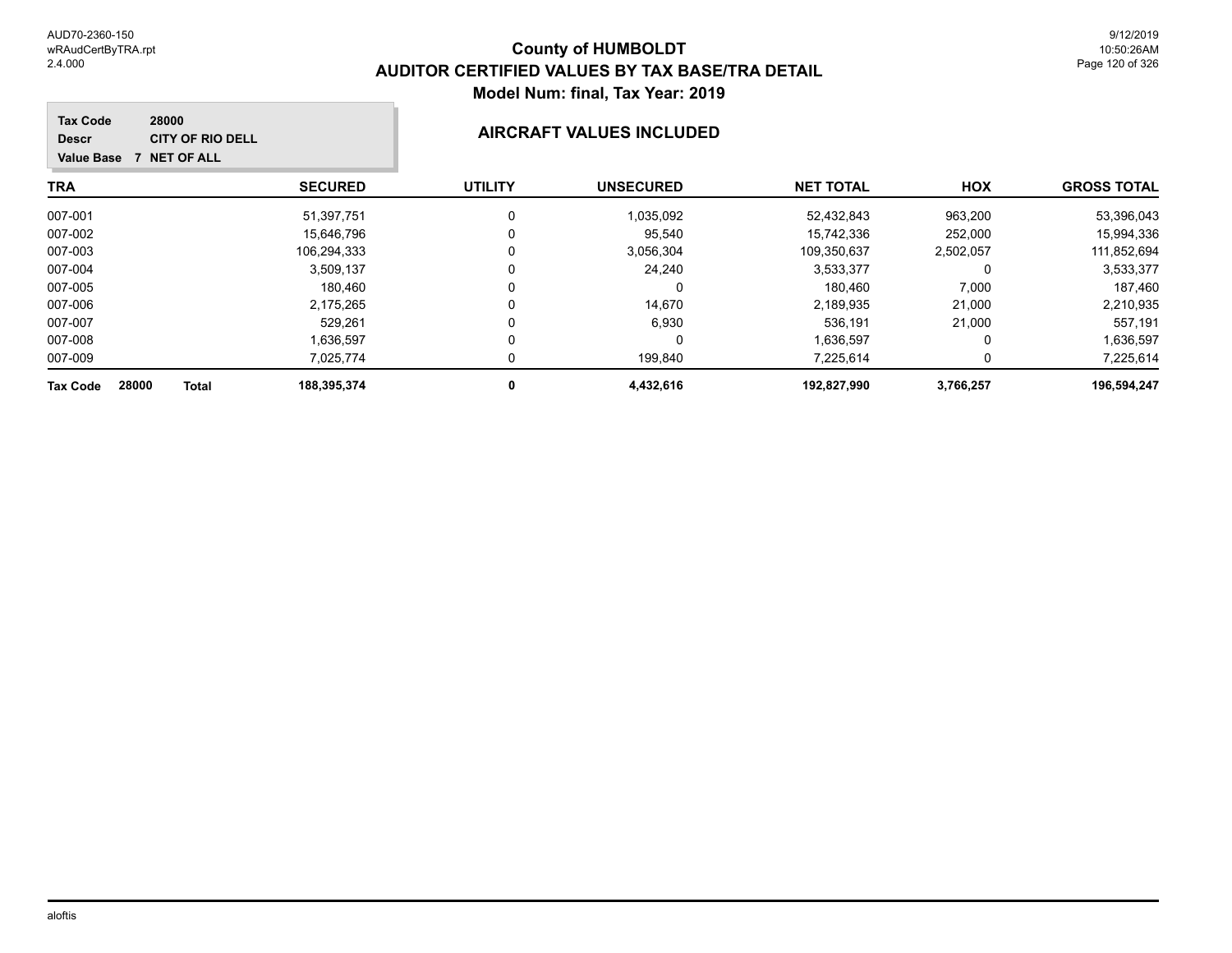| 28100<br><b>Tax Code</b><br><b>Descr</b><br>NET OF ALL<br><b>Value Base</b> | <b>CITY OF TRINIDAD</b>    | AIRCRAFT VALUES INCLUDED |                  |                  |            |                    |
|-----------------------------------------------------------------------------|----------------------------|--------------------------|------------------|------------------|------------|--------------------|
| <b>TRA</b>                                                                  | <b>SECURED</b>             | <b>UTILITY</b>           | <b>UNSECURED</b> | <b>NET TOTAL</b> | <b>HOX</b> | <b>GROSS TOTAL</b> |
| 006-000                                                                     | 89,257,550                 | $\mathbf{0}$             | 3,465,985        | 92,723,535       | 336,000    | 93,059,535         |
| 006-001                                                                     | 5,415,176                  | 0                        | 9,300            | 5,424,476        | 49,000     | 5,473,476          |
| 006-002                                                                     | 0                          | 0                        |                  | 0                | 0          | 0                  |
| 006-003                                                                     |                            | 0                        | 0                |                  | 0          | $\mathbf 0$        |
| 006-004                                                                     | 562,102                    | 0                        |                  | 562,102          | 7,000      | 569,102            |
| 006-005                                                                     | 712.310                    |                          |                  | 712.310          | 7,000      | 719,310            |
| 28100<br><b>Tax Code</b>                                                    | 95,947,138<br><b>Total</b> | 0                        | 3,475,285        | 99,422,423       | 399,000    | 99,821,423         |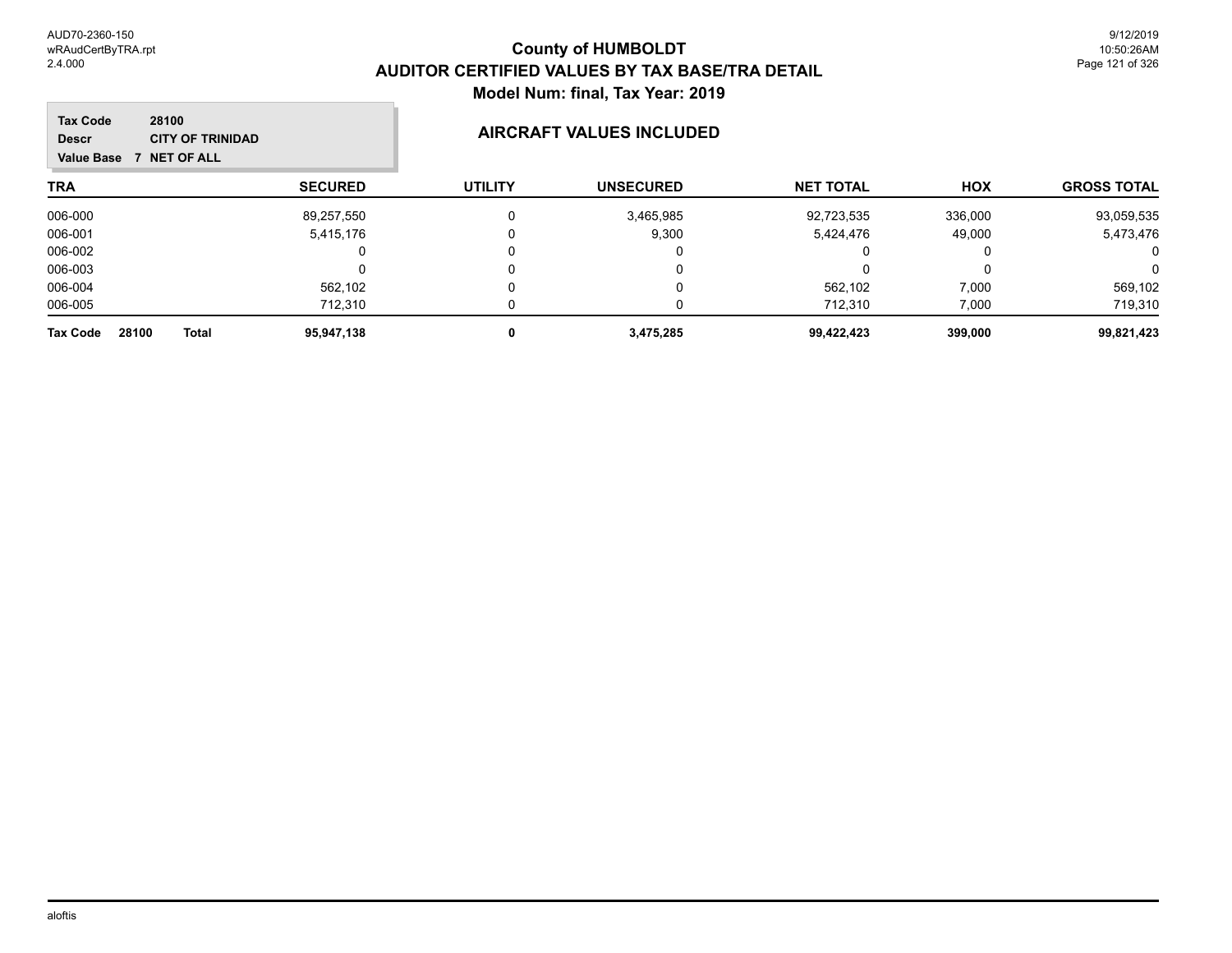### **Tax Code 30000 Descr**

# **JACOBY CREEK ELEMENTA AIRCRAFT VALUES INCLUDED**

**Value Base 7 NET OF ALL**

| <b>TRA</b>                               | <b>SECURED</b> | <b>UTILITY</b> | <b>UNSECURED</b> | <b>NET TOTAL</b> | HOX       | <b>GROSS TOTAL</b> |
|------------------------------------------|----------------|----------------|------------------|------------------|-----------|--------------------|
| 001-009                                  | 39,983,136     | 0              | 320,247          | 40,303,383       | 595,000   | 40,898,383         |
| 001-013                                  | 0              |                | 0                | ი                | 0         |                    |
| 001-016                                  |                |                | 0                |                  | ∩         |                    |
| 001-017                                  | 700,863        |                | 4,320            | 705,183          | 21,000    | 726,183            |
| 001-033                                  | 16,600,332     |                | 39,788           | 16,640,120       | 252,000   | 16,892,120         |
| 001-034                                  | 21,601,220     |                | 50,280           | 21,651,500       | 315,000   | 21,966,500         |
| 001-040                                  | 2,016,599      | 16,800         | 109,000          | 2,142,399        | $\Omega$  | 2,142,399          |
| 001-046                                  | 4,258,035      | 0              | 31,240           | 4,289,275        | 77,000    | 4,366,275          |
| 001-047                                  | 1,971,527      |                | 0                | 1,971,527        | 35,000    | 2,006,527          |
| 001-054                                  | 11,082,851     |                | 11,130           | 11,093,981       | 182,000   | 11,275,981         |
| 001-055                                  | 169,330        |                | 0                | 169,330          | 7,000     | 176,330            |
| 001-060                                  | 615,298        |                | 0                | 615,298          | 14,000    | 629,298            |
| 003-006                                  | 7,215,202      |                | 467,513          | 7,682,715        | $\Omega$  | 7,682,715          |
| 102-001                                  | 3,142,346      |                | 0                | 3,142,346        | 33,600    | 3,175,946          |
| 102-002                                  | 65,160         |                | 0                | 65,160           | $\Omega$  | 65,160             |
| 102-003                                  | 116,828,155    |                | 932,444          | 117,760,599      | 1,190,000 | 118,950,599        |
| 102-004                                  | 37,938         |                | 0                | 37,938           | $\Omega$  | 37,938             |
| 102-005                                  | 13,457,916     |                | 58,030           | 13,515,946       | 189,000   | 13,704,946         |
| 102-006                                  | 10,289,693     |                | 216,850          | 10,506,543       | 98,000    | 10,604,543         |
| 102-007                                  | 31,140         |                | 0                | 31,140           | 0         | 31,140             |
| 102-008                                  | 101,604,916    |                | 379,394          | 101,984,310      | 1,414,000 | 103,398,310        |
| 102-009                                  | 30,060         |                | 0                | 30,060           | $\Omega$  | 30,060             |
| 102-010                                  | 5,902,326      |                | 0                | 5,902,326        | 56,000    | 5,958,326          |
| 102-011                                  | 12,481,791     |                | 4,290            | 12,486,081       | 84,000    | 12,570,081         |
| 102-012                                  | 0              |                | 0                | 0                | 0         |                    |
| 102-013                                  | 10,279         | 0              | 0                | 10,279           | O         | 10,279             |
| 30000<br><b>Total</b><br><b>Tax Code</b> | 370,096,113    | 16,800         | 2,624,526        | 372,737,439      | 4,562,600 | 377,300,039        |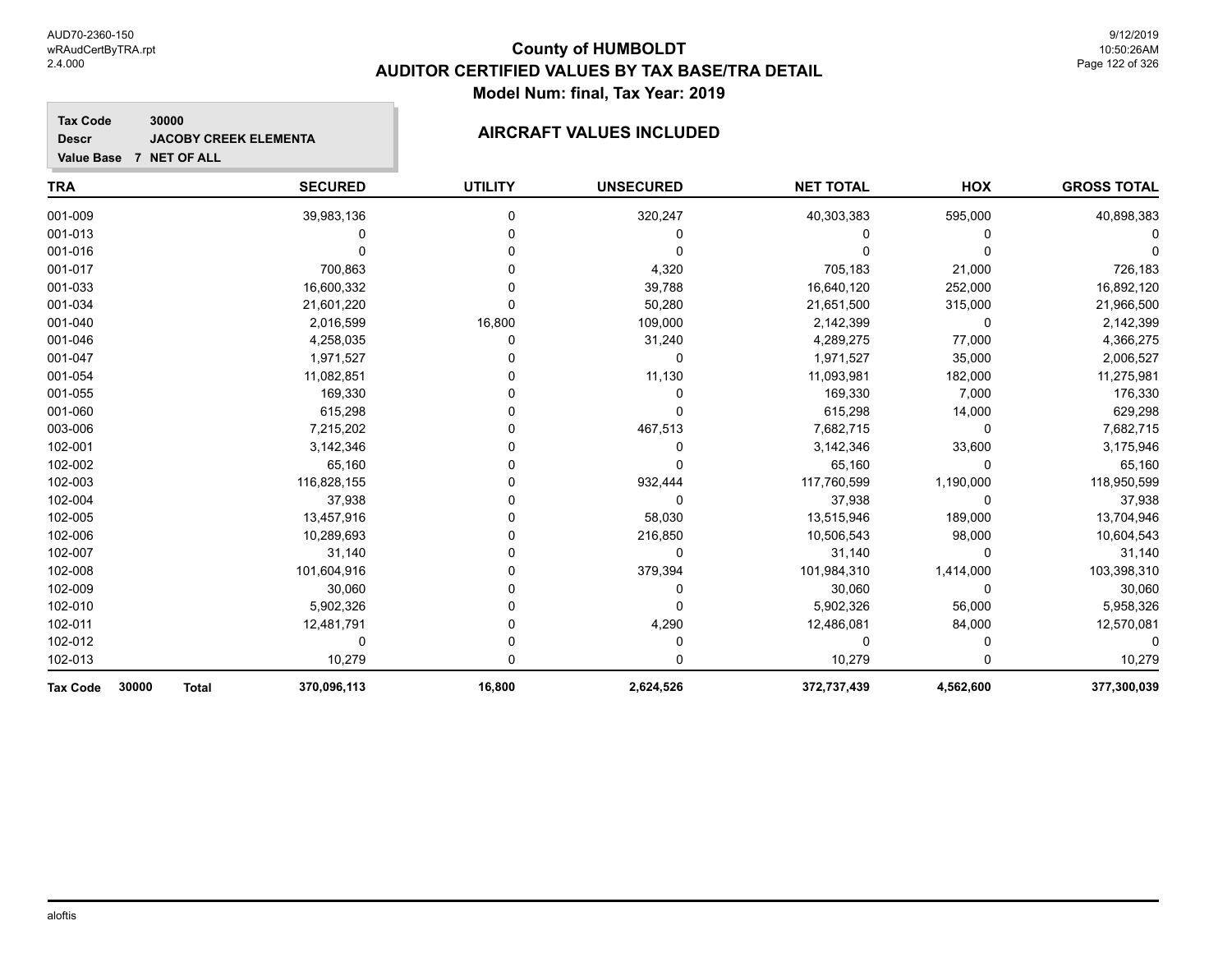**GROSS TOTAL**

# **TRA SECURED UTILITY UNSECURED HOX Tax Code Value Base 7 NET OF ALL 30100 NET TOTAL Descr ARCATA ELEMENTARY AIRCRAFT VALUES INCLUDED** 001-001 342,854,325 0 3,726,475 346,580,800 3,654,000 350,234,800  $001\hbox{-}002$  , the contract the contract of the contract of  $0$  , the contract of  $23,858$  ,  $0$  ,  $23,858$  ,  $23,858$ 001-003 55,697,766 0 1,035,677 56,733,443 840,000 57,573,443 001-004 510,172 0 1,144,278 1,654,450 7,000 1,661,450 001-005 2,513,136 0 0 2,513,136 28,000 2,541,136

| 001-006 | 41, 117, 735 |   | 161,570    | 41,279,305  | 602,000      | 41,881,305  |
|---------|--------------|---|------------|-------------|--------------|-------------|
| 001-010 |              |   |            |             |              |             |
| 001-011 |              |   |            |             |              |             |
| 001-014 |              |   |            |             |              |             |
| 001-020 |              |   |            |             |              |             |
| 001-021 | 11,049,664   |   |            | 11,049,664  | 70,000       | 11,119,664  |
| 001-022 | 6,385,867    |   |            | 6,385,867   | 28,000       | 6,413,867   |
| 001-023 | 687,592      |   |            | 687,592     | $\Omega$     | 687,592     |
| 001-032 | 998,628      |   | 17,430     | 1,016,058   | 14,000       | 1,030,058   |
| 001-035 | 325,346,617  |   | 31,585,030 | 356,931,647 | 1,351,000    | 358,282,647 |
| 001-036 | 6,820,931    |   | 0          | 6,820,931   | 28,000       | 6,848,931   |
| 001-037 | 50,701,186   |   | 508,106    | 51,209,292  | 609,000      | 51,818,292  |
| 001-038 | 48,908,225   |   | 126,260    | 49,034,485  | 427,000      | 49,461,485  |
| 001-041 | 57,771       |   | 0          | 57,771      | $\Omega$     | 57,771      |
| 001-048 | 14,246,223   |   | 99,850     | 14,346,073  | 196,000      | 14,542,073  |
| 001-049 | 876,209      |   | 28,820     | 905,029     | 14,000       | 919,029     |
| 001-050 | 0            |   | 0          | O           | $\Omega$     |             |
| 001-051 | 21,464,718   |   | 4,230      | 21,468,948  | 266,000      | 21,734,948  |
| 001-052 | 1,065,074    |   | 0          | 1,065,074   | 14,000       | 1,079,074   |
| 001-056 | 26,470,533   |   | 17,750     | 26,488,283  | 287,000      | 26,775,283  |
| 001-061 | 3,393,205    |   |            | 3,393,205   | 70,000       | 3,463,205   |
| 002-006 |              |   |            |             |              |             |
| 053-001 |              |   |            |             |              |             |
| 053-002 | 1,316,276    |   |            | 1,316,276   | 14,000       | 1,330,276   |
| 053-003 | 104,521      |   |            | 104,521     |              | 104,521     |
| 053-004 | 552,098      |   |            | 552,098     |              | 552,098     |
| 053-005 | 165,870      |   |            | 165,870     |              | 165,870     |
| 053-006 | 5,684,008    |   | 30,979     | 5,714,987   | 42,000       | 5,756,987   |
| 053-007 | 396,643      |   | 442,234    | 838,877     | <sup>0</sup> | 838,877     |
| 053-008 | 13,538,188   |   | 111,760    | 13,649,948  | 189,000      | 13,838,948  |
| 053-009 | 35,820,639   |   | 75,947     | 35,896,586  | 612,488      | 36,509,074  |
| 053-010 | 189,866      |   | 170,514    | 360,380     | 0            | 360,380     |
| 053-011 | 1,299,795    | 0 | 0          | 1,299,795   | 14,000       | 1,313,795   |
|         |              |   |            |             |              |             |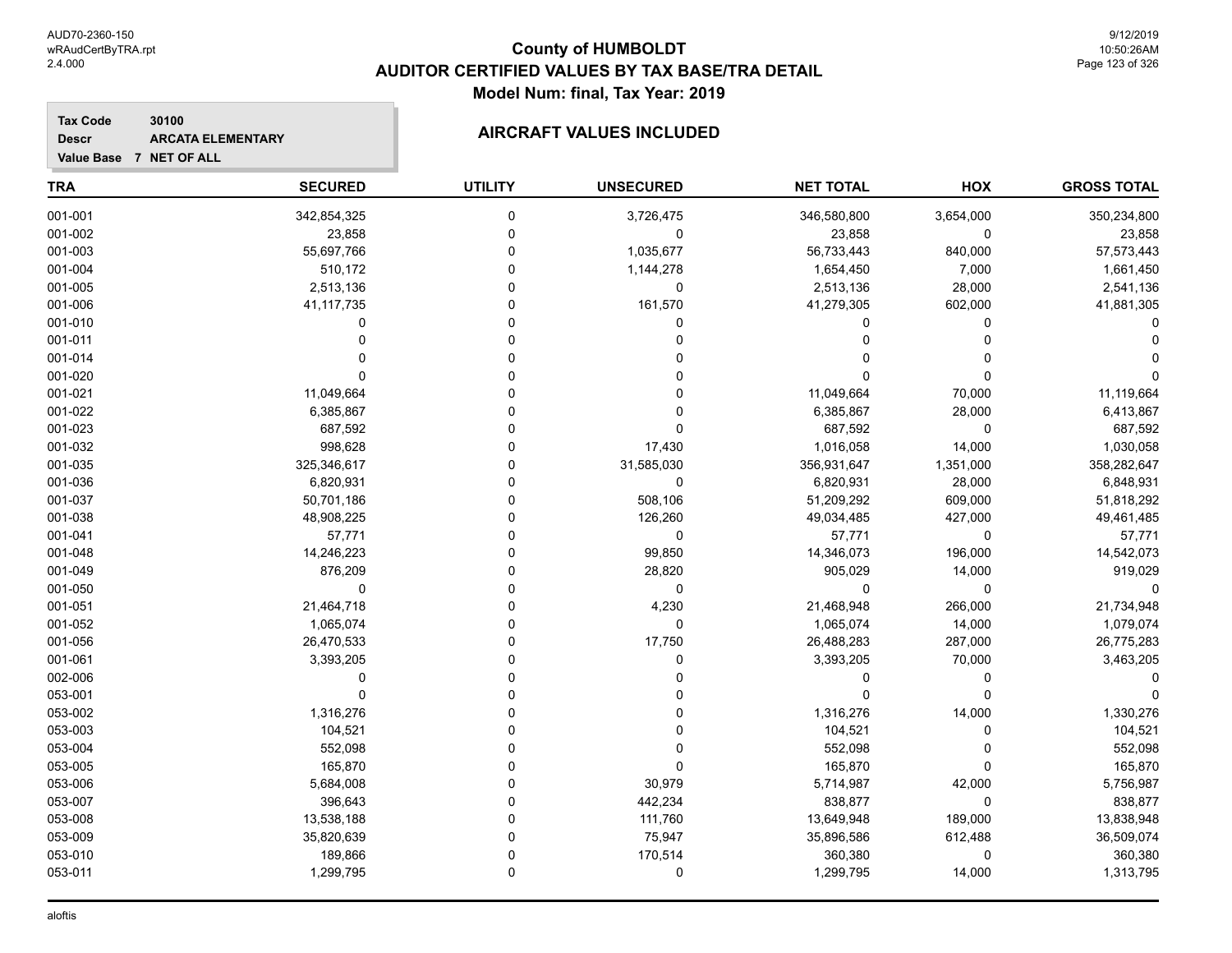**Descr**

# **County of HUMBOLDT AUDITOR CERTIFIED VALUES BY TAX BASE/TRA DETAIL Model Num: final, Tax Year: 2019**

### **Tax Code 30100 ARCATA ELEMENTARY AIRCRAFT VALUES INCLUDED**

**Value Base 7 NET OF ALL**

| TRA               |              | <b>SECURED</b> | <b>UTILITY</b> | <b>UNSECURED</b> | <b>NET TOTAL</b> | HOX        | <b>GROSS TOTAL</b> |
|-------------------|--------------|----------------|----------------|------------------|------------------|------------|--------------------|
| 053-013           |              | 10,377,039     |                | 94,010           | 10,471,049       | 119,000    | 10,590,049         |
| 053-014           |              |                |                | 0                |                  | 0          |                    |
| 053-015           |              | 6,160,029      |                | 47,530           | 6,207,559        | 161,000    | 6,368,559          |
| 053-016           |              | 602,530        |                | 0                | 602,530          | 0          | 602,530            |
| 053-017           |              | 18,253,961     |                | 26,770           | 18,280,731       | 252,000    | 18,532,731         |
| 053-018           |              | 748,651        |                | 3,999            | 752,650          | 7,000      | 759,650            |
| 053-019           |              | 765,074        |                | 11,380           | 776,454          | $\Omega$   | 776,454            |
| 053-020           |              | 6,667,993      |                | 139,420          | 6,807,413        | 56,000     | 6,863,413          |
| 053-021           |              |                |                |                  |                  |            |                    |
| 053-024           |              |                |                |                  |                  |            |                    |
| 053-025           |              | 3,983,917      |                | 10,720           | 3,994,637        | 137,120    | 4,131,757          |
| 053-026           |              | 387,605        |                | 13,580           | 401,185          | 0          | 401,185            |
| 053-028           |              | 11,982,748     |                | 46,340           | 12,029,088       | 140,000    | 12,169,088         |
| 053-029           |              | 381,222        |                | 33,476           | 414,698          | 0          | 414,698            |
| 053-030           |              | 222,902        |                |                  | 222,902          | 7,000      | 229,902            |
| 900-000           |              |                |                |                  |                  |            |                    |
| 900-008           |              |                |                |                  |                  |            |                    |
| 900-024           |              |                |                |                  |                  |            |                    |
| 900-027           |              |                |                |                  |                  |            |                    |
| 30100<br>Tax Code | <b>Total</b> | 1,080,791,010  | 0              | 39,714,135       | 1,120,505,145    | 10,255,608 | 1,130,760,753      |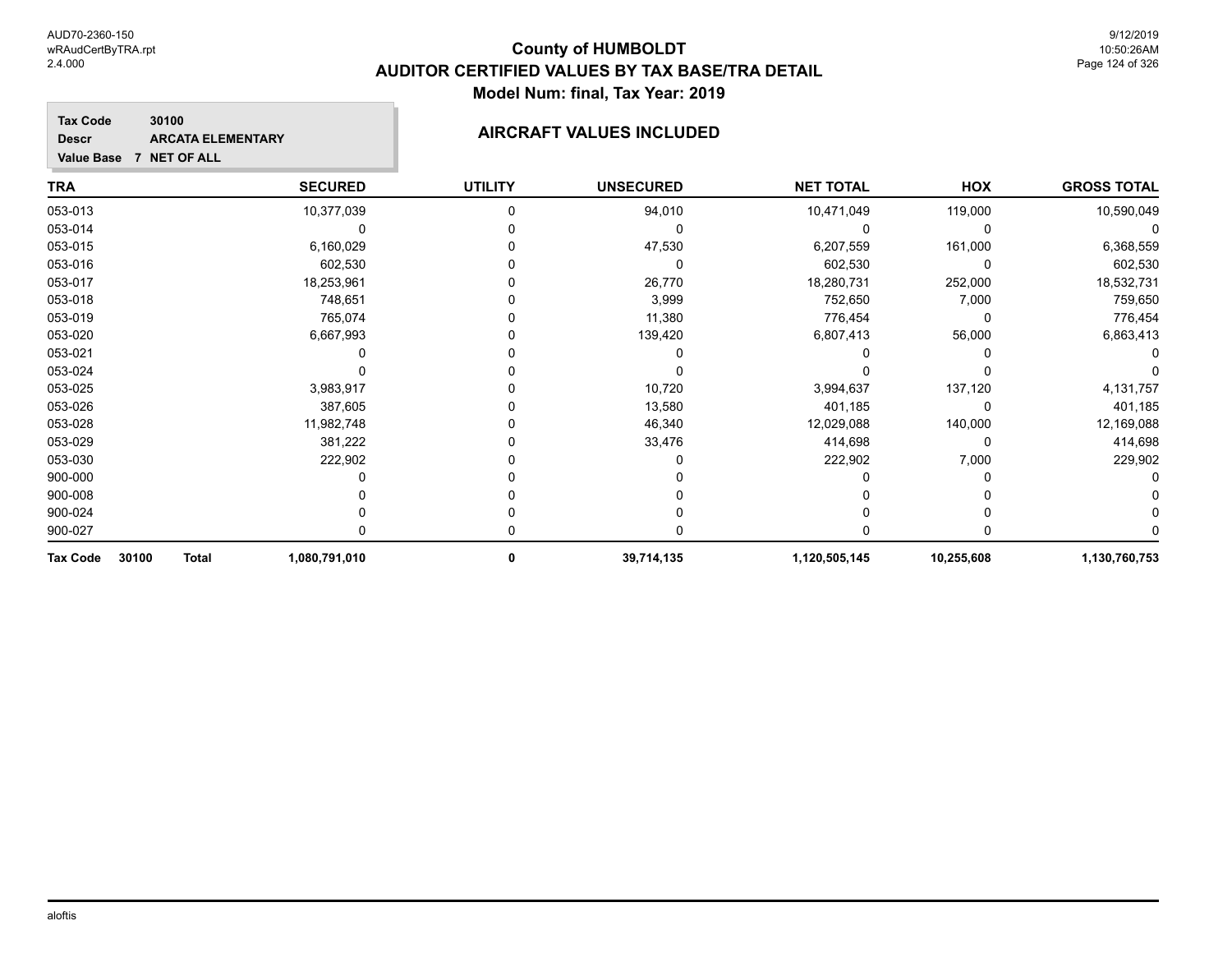**Tale** 

| <b>Tax Code</b><br>30300<br><b>Descr</b><br><b>NET OF ALL</b><br><b>Value Base</b> | <b>BIG LAGOON UNION ELEM</b> | <b>AIRCRAFT VALUES INCLUDED</b> |                  |                  |            |                    |
|------------------------------------------------------------------------------------|------------------------------|---------------------------------|------------------|------------------|------------|--------------------|
| TRA                                                                                | <b>SECURED</b>               | <b>UTILITY</b>                  | <b>UNSECURED</b> | <b>NET TOTAL</b> | <b>HOX</b> | <b>GROSS TOTAL</b> |
| 056-000                                                                            | 9,427,369                    | 0                               | 13.650           | 9.441.019        | 42.000     | 9,483,019          |
| 056-001                                                                            | 22,291,924                   | 0                               | 34,390           | 22,326,314       | 161.000    | 22,487,314         |
| 056-002                                                                            | 68,852,517                   | 0                               | 419,385          | 69,271,902       | 490,525    | 69,762,427         |
| 056-003                                                                            | 12.466.886                   | 0                               | 24.610           | 12.491.496       | 112.000    | 12,603,496         |
| 30300<br><b>Total</b><br><b>Tax Code</b>                                           | 113.038.696                  |                                 | 492.035          | 113.530.731      | 805.525    | 114,336,256        |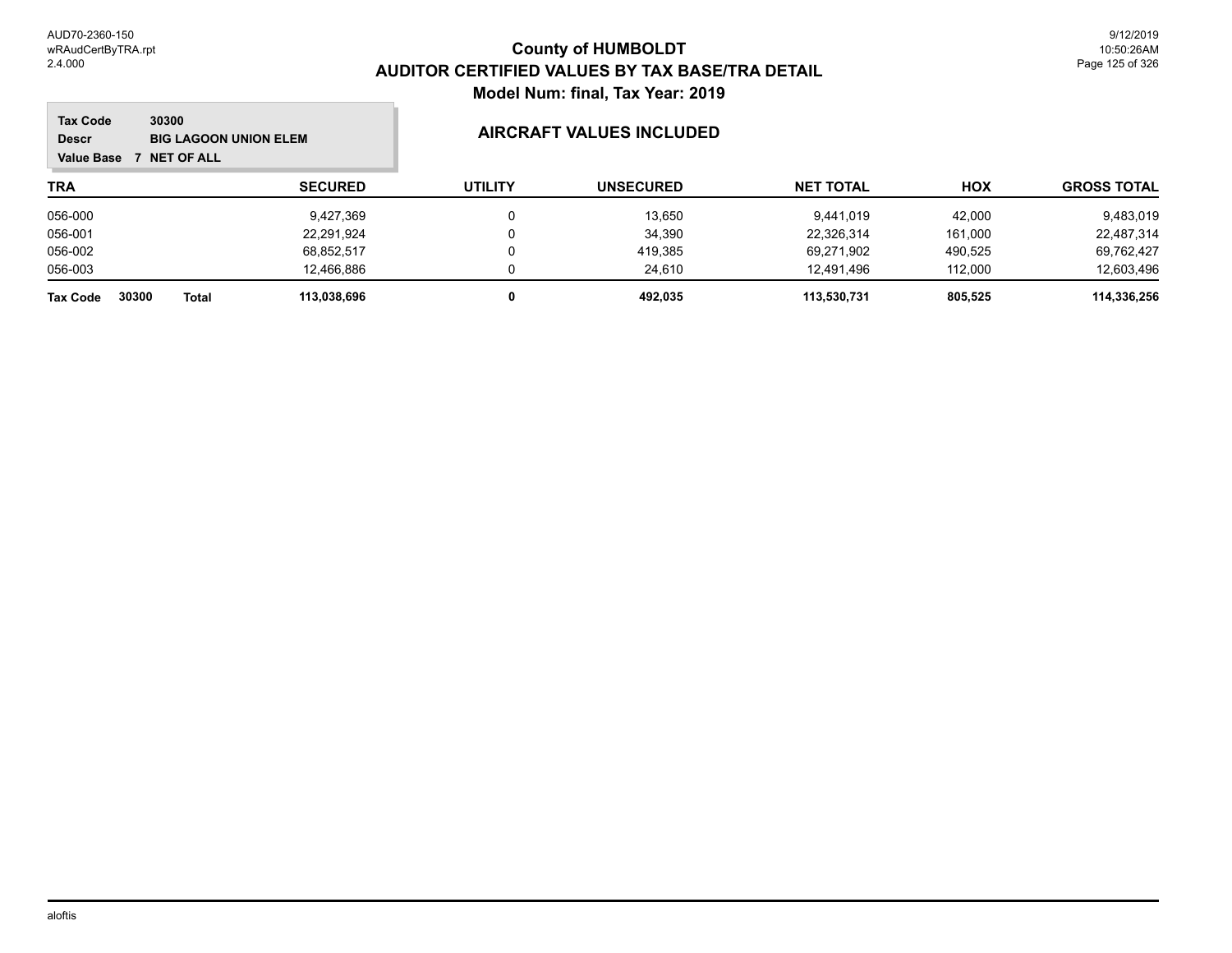**GROSS TOTAL**

### **TRA SECURED UTILITY UNSECURED HOX Tax Code Value Base 7 NET OF ALL 30400 NET TOTAL Descr BLUE LAKE UNION ELEME AIRCRAFT VALUES INCLUDED** 002-000 79,787,579 0 2,743,498 82,531,077 1,582,443 84,113,520 002-001 13,713,697 0 4,150,561 17,864,258 133,000 17,997,258 002-002 756,660 0 247,350 1,004,010 0 1,004,010  $\begin{matrix} 0 & 0 & 0 \ 0 & 0 & 0 \end{matrix}$

| 30400<br><b>Total</b><br>Tax Code | 251,062,338 | 66,604,111 | 317,666,449 | 3,455,643 | 321,122,092 |
|-----------------------------------|-------------|------------|-------------|-----------|-------------|
| 900-010                           |             |            |             |           |             |
| 900-009                           |             |            |             |           |             |
| 057-009                           | 33,774,176  | 942,932    | 34,717,108  | 497,000   | 35,214,108  |
| 057-008                           | 7.477.443   | 9,562,910  | 17.040.353  | 14,000    | 17,054,353  |
| 057-006                           | 44.651.435  | 379.644    | 45.031.079  | 691.600   | 45,722,679  |
| 057-004                           | 17,523,692  | 104,657    | 17,628,349  | 70,000    | 17,698,349  |
| 057-003                           | 163.777     |            | 163,777     |           | 163,777     |
| 057-002                           | 25.578.121  | 326,300    | 25,904,421  | 397,600   | 26,302,021  |
| 057-001                           | 12,799,770  | 806,423    | 13,606,193  | 56,000    | 13,662,193  |
| 057-000                           | 14.780.486  | 47,339,836 | 62,120,322  | 14.000    | 62,134,322  |
| 002-005                           | 55,502      |            | 55,502      |           | 55,502      |
| 002-004                           |             |            |             |           |             |
| uuz-uus                           |             |            |             |           |             |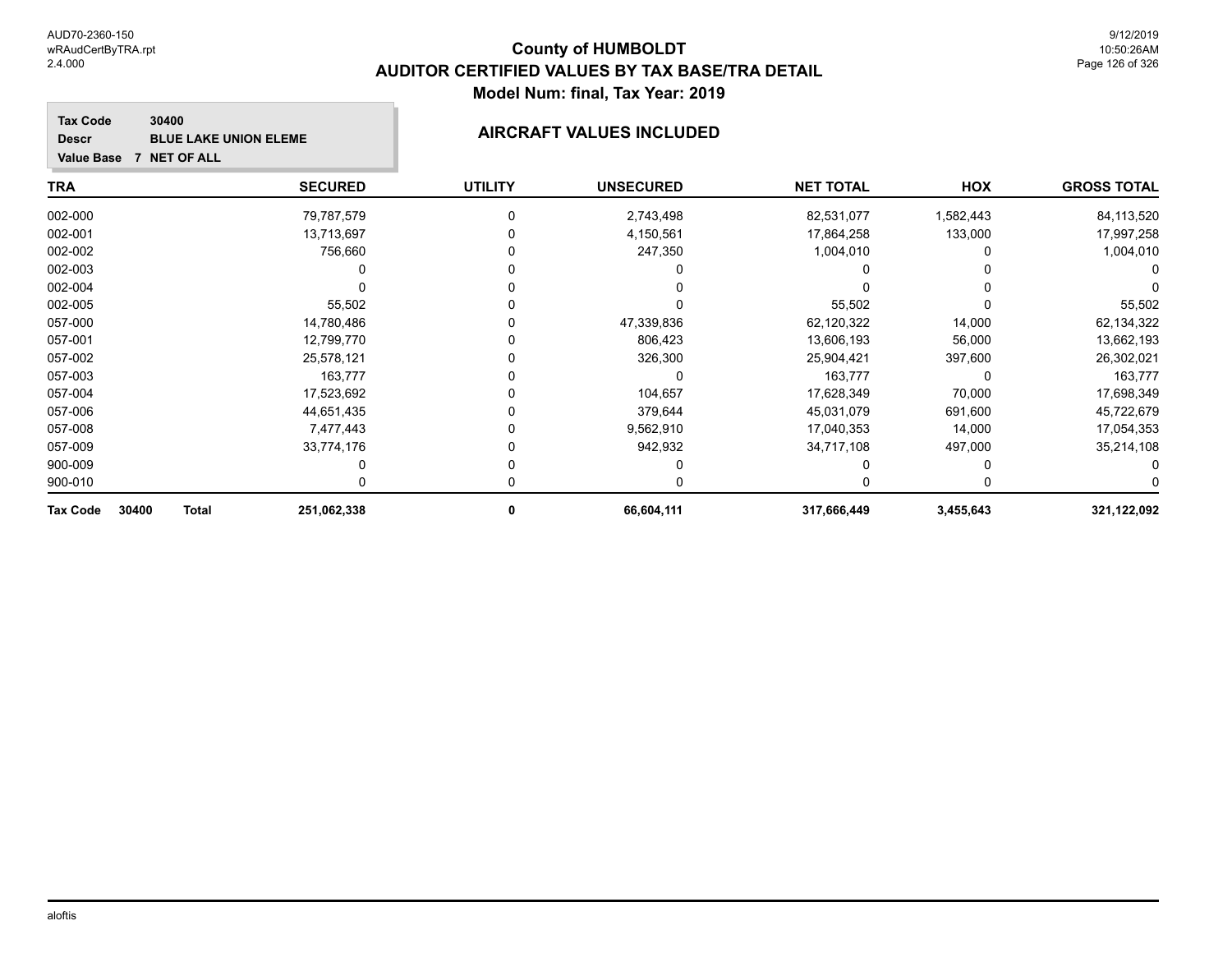### **TRA SECURED UTILITY UNSECURED HOX Tax Code Value Base 7 NET OF ALL 30500 GROSS TOTAL NET TOTAL Descr BRIDGEVILLE ELEMENTAR AIRCRAFT VALUES INCLUDED** 060-000 156,213,422 0 2,682,570 158,895,992 714,000 159,609,992

**Tax Code 30500 Total 156,213,422 0 2,682,570 158,895,992 714,000 159,609,992**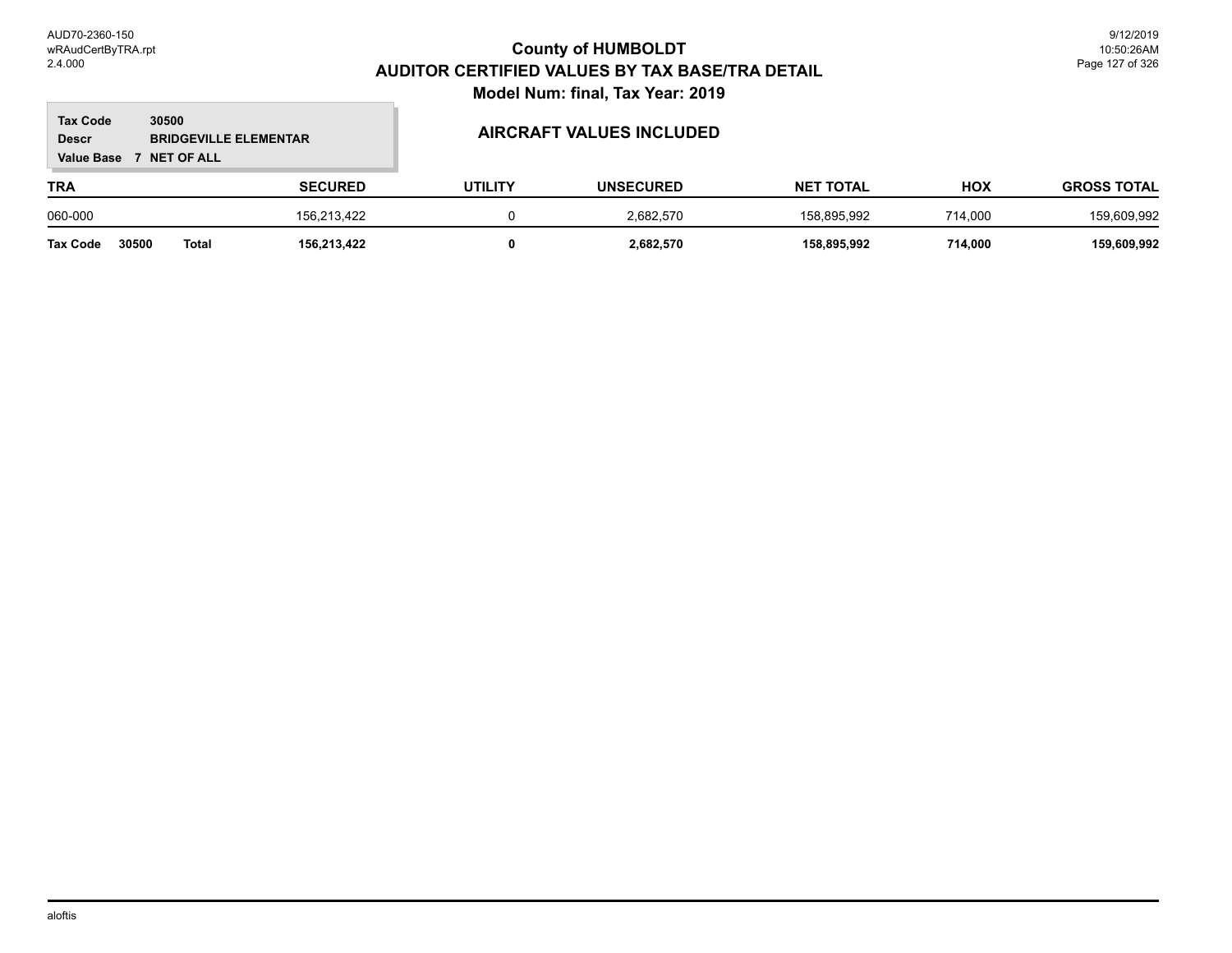m.

| Tax Code<br>30600<br><b>CUDDEBACK UNION ELEME</b><br><b>Descr</b><br><b>NET OF ALL</b><br><b>Value Base</b> |                |                | <b>AIRCRAFT VALUES INCLUDED</b> |                  |           |                    |  |
|-------------------------------------------------------------------------------------------------------------|----------------|----------------|---------------------------------|------------------|-----------|--------------------|--|
| <b>TRA</b>                                                                                                  | <b>SECURED</b> | <b>UTILITY</b> | <b>UNSECURED</b>                | <b>NET TOTAL</b> | HOX       | <b>GROSS TOTAL</b> |  |
| 071-000                                                                                                     | 15,012,003     | $\Omega$       | 75.212                          | 15.087.215       | 87.915    | 15,175,130         |  |
| 071-001                                                                                                     | 22,996,121     | 52.580         | 1,561,686                       | 24.610.387       | 294.000   | 24,904,387         |  |
| 071-002                                                                                                     | 46,340,689     | 0              | 1,215,150                       | 47,555,839       | 775.600   | 48,331,439         |  |
| 071-003                                                                                                     | 20.233         | 0              |                                 | 20.233           | 0         | 20,233             |  |
| 071-004                                                                                                     | 4.191.269      | 0              | 1,578,830                       | 5,770,099        | 91.000    | 5,861,099          |  |
| <b>Total</b><br><b>Tax Code</b><br>30600                                                                    | 88.560.315     | 52.580         | 4,430,878                       | 93.043.773       | 1,248,515 | 94,292,288         |  |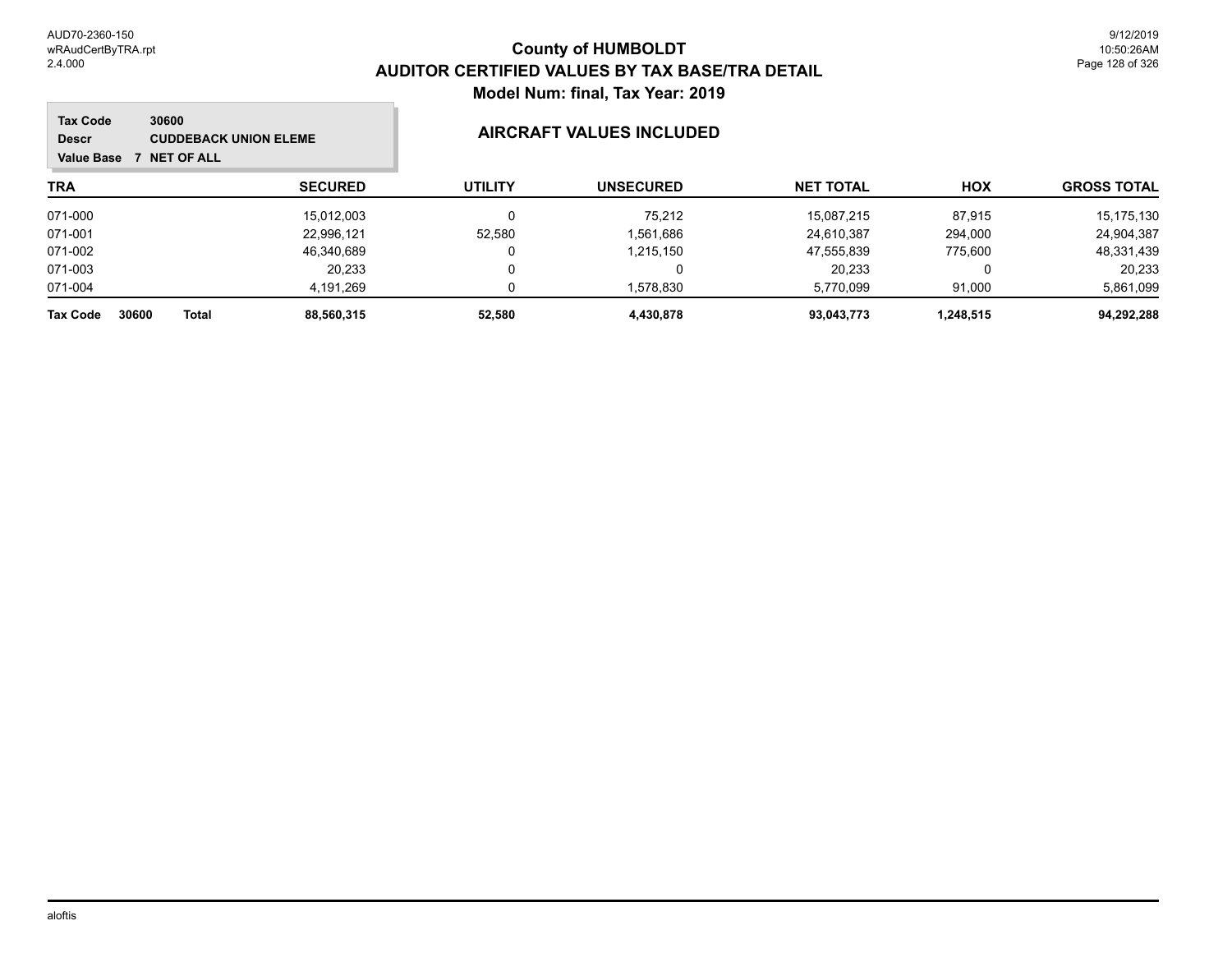| 30700<br><b>Tax Code</b><br><b>CUTTEN ELEMENTARY SCH</b><br><b>Descr</b><br>Value Base 7 NET OF ALL |                |                | <b>AIRCRAFT VALUES INCLUDED</b> |                  |           |                    |
|-----------------------------------------------------------------------------------------------------|----------------|----------------|---------------------------------|------------------|-----------|--------------------|
| TRA                                                                                                 | <b>SECURED</b> | <b>UTILITY</b> | <b>UNSECURED</b>                | <b>NET TOTAL</b> | HOX       | <b>GROSS TOTAL</b> |
| 073-001                                                                                             | 497,391        |                |                                 | 497,391          | 0         | 497,391            |
| 073-002                                                                                             | 650,681        |                |                                 | 650,681          |           | 650,681            |
| 073-003                                                                                             | 9,203,847      |                | 60,880                          | 9,264,727        | 147,000   | 9,411,727          |
| 073-004                                                                                             | 428,891,283    |                | 8,129,952                       | 437.021.235      | 7,030,800 | 444,052,035        |
| 073-005                                                                                             | 24,940,195     |                | 68,920                          | 25,009,115       | 418,600   | 25,427,715         |
| 073-006                                                                                             | 143,049        |                |                                 | 143,049          |           | 143,049            |
| 900-014                                                                                             | 0              |                |                                 | 0                | n         |                    |
| 900-015                                                                                             |                |                |                                 |                  |           |                    |
| 30700<br><b>Total</b><br><b>Tax Code</b>                                                            | 464,326,446    |                | 8,259,752                       | 472,586,198      | 7,596,400 | 480,182,598        |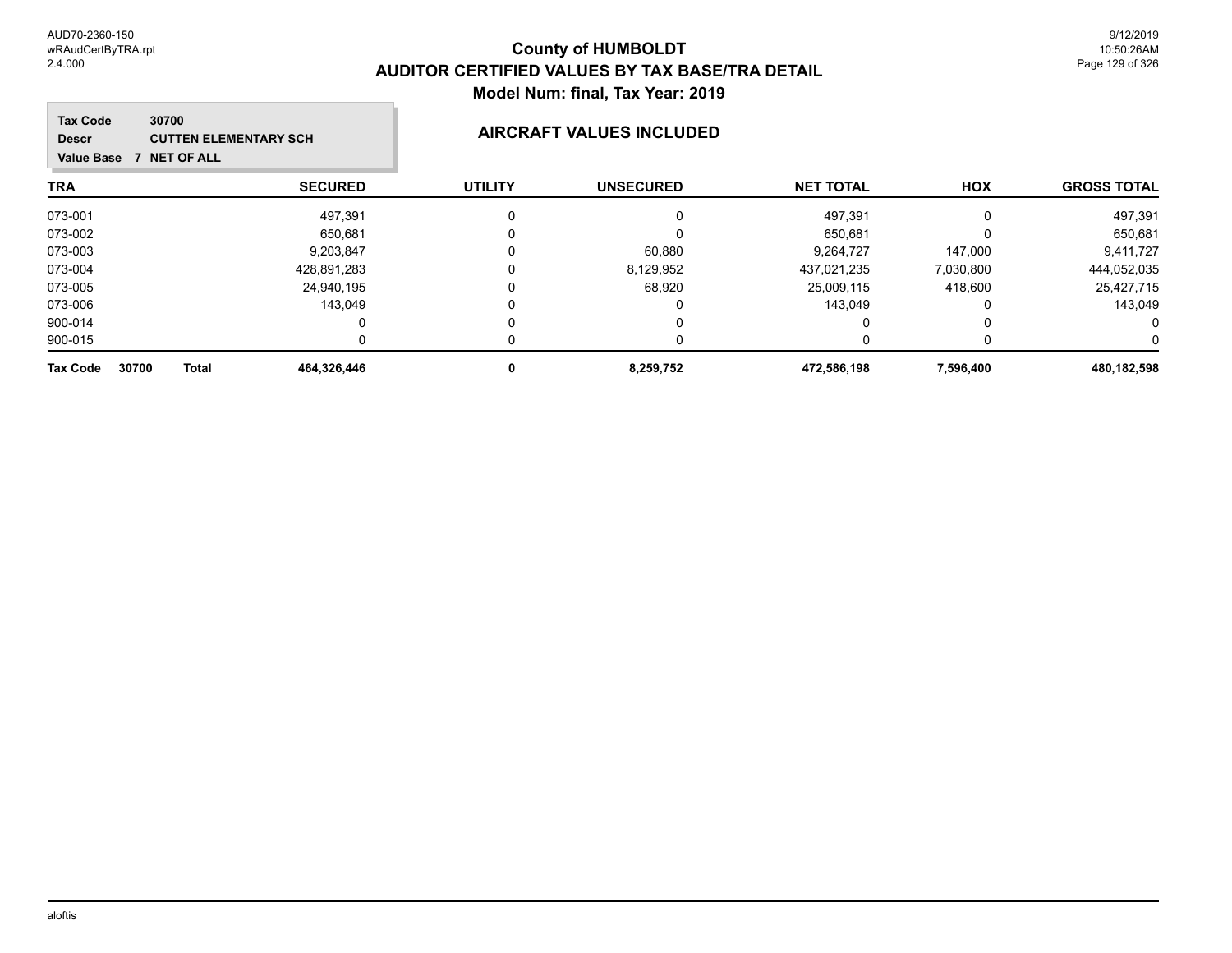**Value Base 7 NET OF ALL**

# **County of HUMBOLDT AUDITOR CERTIFIED VALUES BY TAX BASE/TRA DETAIL Model Num: final, Tax Year: 2019**

### **Tax Code 30800 Descr EUREKA ELEMENTARY SCH AIRCRAFT VALUES INCLUDED**

| <b>TRA</b> | <b>SECURED</b> | <b>UTILITY</b> | <b>UNSECURED</b> | <b>NET TOTAL</b> | HOX         | <b>GROSS TOTAL</b> |
|------------|----------------|----------------|------------------|------------------|-------------|--------------------|
| 001-008    | $\mathbf 0$    | $\mathbf 0$    | $\mathbf 0$      | $\mathbf 0$      | $\mathbf 0$ |                    |
| 003-000    | 1,511,215,611  | $\mathbf 0$    | 72,151,882       | 1,583,367,493    | 23,166,654  | 1,606,534,147      |
| 003-001    | 19,522,746     | $\mathbf 0$    | 7,831,143        | 27,353,889       | 42,876      | 27,396,765         |
| 003-002    | 113,194,436    | $\Omega$       | 14,180,664       | 127,375,100      | 7,000       | 127,382,100        |
| 003-003    | 0              | $\Omega$       | 0                | 0                | 0           |                    |
| 003-004    | 143,351        | $\Omega$       | 66,132           | 209,483          | $\Omega$    | 209,483            |
| 003-007    | 69,585,959     | $\Omega$       | 622,297          | 70,208,256       | 1,145,200   | 71,353,456         |
| 003-008    | 1,402,590      | $\Omega$       | 3,430            | 1,406,020        | 42,000      | 1,448,020          |
| 003-009    | 4,999,826      | $\Omega$       | 338,900          | 5,338,726        | 21,000      | 5,359,726          |
| 003-010    | 403,102,457    | 393,350        | 49,018,015       | 452,513,822      | 1,502,080   | 454,015,902        |
| 003-011    | 43,746,691     | $\mathbf 0$    | 21,881,702       | 65,628,393       | 0           | 65,628,393         |
| 003-012    | 18,901,646     | $\Omega$       | 38,210           | 18,939,856       | 357,000     | 19,296,856         |
| 003-013    | 4,018,894      | $\Omega$       | 5,260            | 4,024,154        | 42,000      | 4,066,154          |
| 003-015    | 3,138,744      | $\Omega$       | 33,870           | 3,172,614        | 0           | 3,172,614          |
| 003-016    | 28,108,043     | $\Omega$       | 502,689          | 28,610,732       | 42,000      | 28,652,732         |
| 003-017    | 23,154,915     | $\Omega$       | 1,674,074        | 24,828,989       | 0           | 24,828,989         |
| 003-018    | 19,839,813     | 194,060        | 984,325          | 21,018,198       |             | 21,018,198         |
| 003-023    | $\mathbf 0$    | $\Omega$       | $\Omega$         | 0                |             | 0                  |
| 003-027    | 13,767         | $\Omega$       | 0                | 13,767           |             | 13,767             |
| 081-001    | $\mathbf 0$    | $\Omega$       | 89,176           | 89,176           | $\Omega$    | 89,176             |
| 081-002    | 43,462,094     | $\Omega$       | 963,920          | 44,426,014       | 823,200     | 45,249,214         |
| 081-003    | 18,248,993     | $\Omega$       | 1,867,480        | 20,116,473       | 329,000     | 20,445,473         |
| 081-004    | 4,600,291      | $\Omega$       | 0                | 4,600,291        | $\mathbf 0$ | 4,600,291          |
| 081-005    | 5,790,243      | $\Omega$       | 828,580          | 6,618,823        | 21,000      | 6,639,823          |
| 081-006    | 1,301,622      | $\Omega$       | 0                | 1,301,622        | $\Omega$    | 1,301,622          |
| 081-007    | 31,379         | $\Omega$       | $\Omega$         | 31,379           | $\Omega$    | 31,379             |
| 081-008    | 70,404         | $\Omega$       | $\Omega$         | 70,404           | $\Omega$    | 70,404             |
| 081-009    | 367,493,133    | $\Omega$       | 11,083,081       | 378,576,214      | 4,775,400   | 383,351,614        |
| 081-010    | 441,890        | $\Omega$       | 9,090            | 450,980          | 7,000       | 457,980            |
| 081-011    | $\mathbf 0$    | $\Omega$       | $\mathbf 0$      | 0                | $\mathbf 0$ | O                  |
| 081-012    | 7,309,548      | $\Omega$       | 108,080          | 7,417,628        | 168,000     | 7,585,628          |
| 081-013    | 168,576        | $\Omega$       | 463,008          | 631,584          | 0           | 631,584            |
| 081-014    | 732,226        | $\Omega$       | 532,186          | 1,264,412        | $\Omega$    | 1,264,412          |
| 081-015    | 19,001         | $\Omega$       | 0                | 19,001           | $\Omega$    | 19,001             |
| 081-016    | $\Omega$       | $\Omega$       | $\Omega$         | 0                | $\Omega$    |                    |
| 081-017    | 129,645,418    | $\Omega$       | 570,180          | 130,215,598      | 2,523,570   | 132,739,168        |
| 081-018    | 424,342        |                | 0                | 424,342          | 7,000       | 431,342            |
| 081-019    | 422,436        | $\Omega$       | $\Omega$         | 422,436          | 7,000       | 429,436            |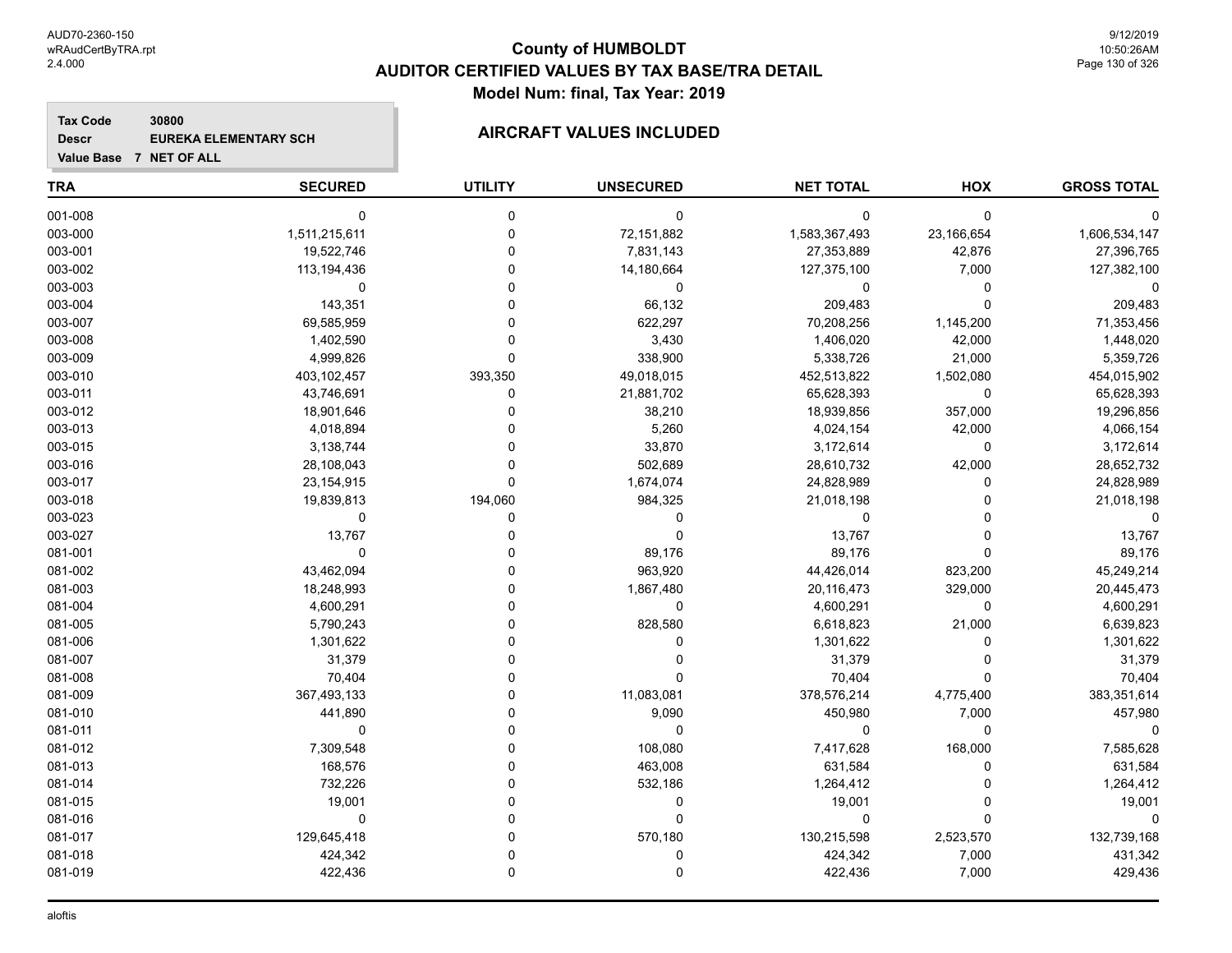### **TRA SECURED UTILITY UNSECURED HOX Tax Code Value Base 7 NET OF ALL 30800 GROSS TOTAL NET TOTAL Descr EUREKA ELEMENTARY SCH AIRCRAFT VALUES INCLUDED** 081-020 1,133,435 0 0 1,133,435 7,000 1,140,435 081-021 10,266,456 0 10,266,456 168,000 10,434,456 081-022 11,807,218 0 28,590 11,835,808 182,000 12,017,808 081-023 9,269,273 0 0 9,269,273 119,000 9,388,273 081-024 4,695,243 0 19,950 4,715,193 42,000 4,757,193 900-005 0 0 0 0 0 0 900-006 0 0 0 0 0 0 900-007 0 0 0 0 0 0 900-016 0 0 0 0 0 0 **Tax Code 30800 Total 2,881,422,710 587,410 185,895,914 3,067,906,034 35,546,980 3,103,453,014**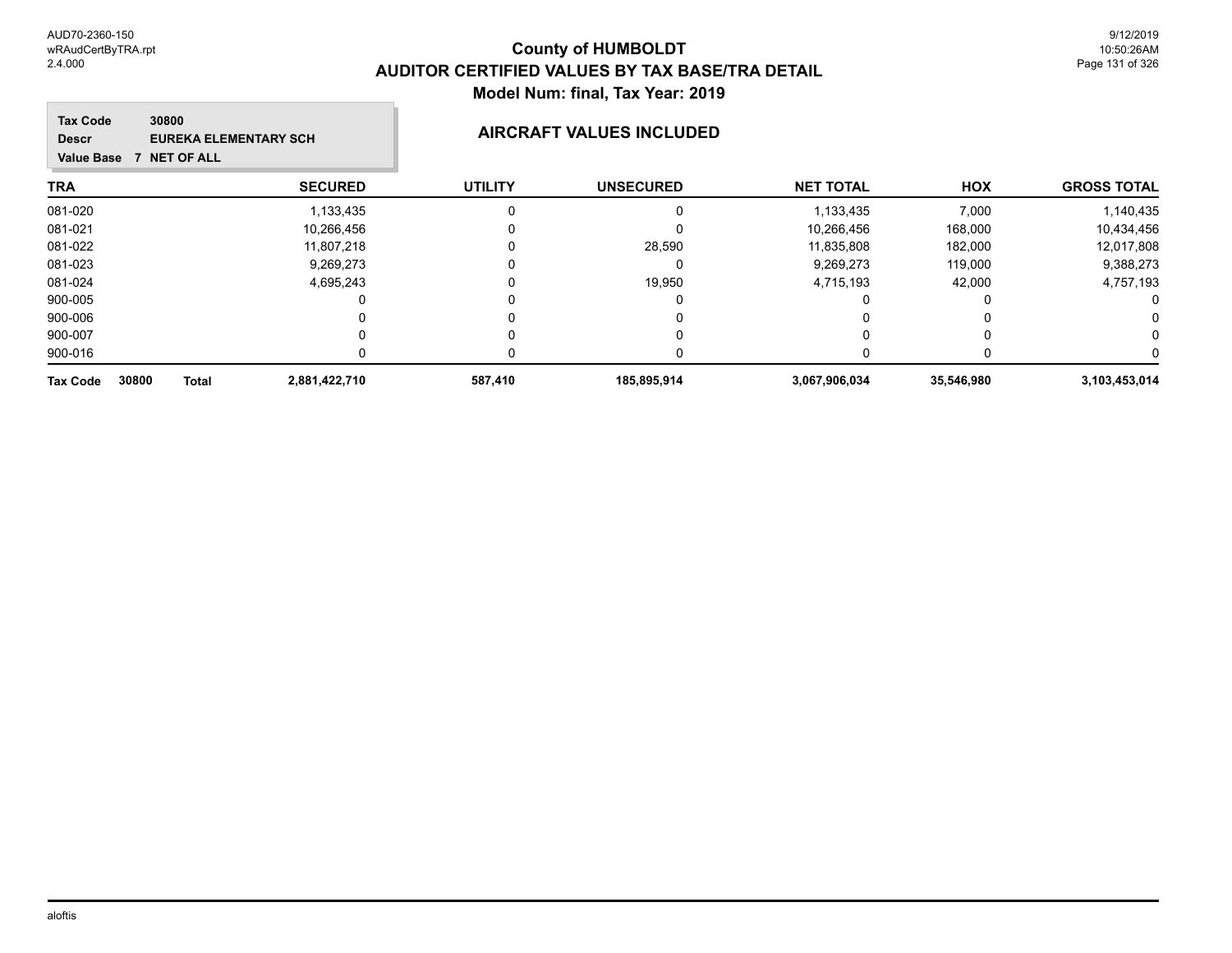### **TRA SECURED UTILITY UNSECURED HOX Tax Code Value Base 7 NET OF ALL 30900 GROSS TOTAL NET TOTAL Descr FIELDBROOK ELEMENTARY AIRCRAFT VALUES INCLUDED** 085-000 104,052,581 0 800,499 104,853,080 1,603,000 106,456,080 085-001 7,348,821 0 38,620 7,387,441 84,000 7,471,441 **Tax Code 30900 Total 111,401,402 0 839,119 112,240,521 1,687,000 113,927,521**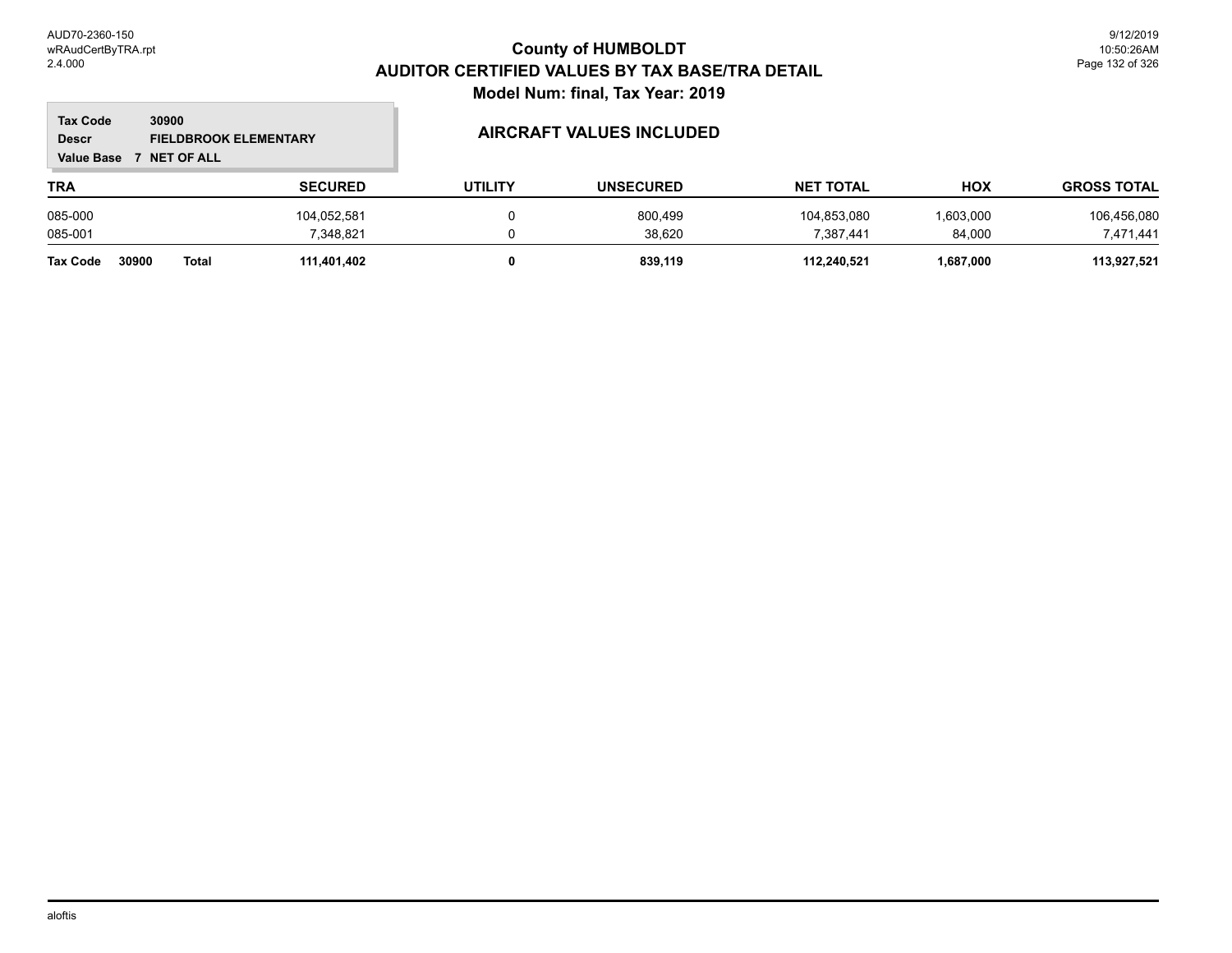**Value Base 7 NET OF ALL**

**Tax Code**

**Descr**

# **County of HUMBOLDT AUDITOR CERTIFIED VALUES BY TAX BASE/TRA DETAIL Model Num: final, Tax Year: 2019**

# **31000** FORTUNA SCHOOL DIST **AIRCRAFT VALUES INCLUDED**

| <b>TRA</b> | <b>SECURED</b> | <b>UTILITY</b> | <b>UNSECURED</b> | <b>NET TOTAL</b> | HOX         | <b>GROSS TOTAL</b> |
|------------|----------------|----------------|------------------|------------------|-------------|--------------------|
| 005-000    | 305,391,176    | 0              | 8,771,733        | 314,162,909      | 4,473,542   | 318,636,451        |
| 005-001    | 10,923,534     | 0              | 9,390            | 10,932,924       | 903,987     | 11,836,911         |
| 005-002    | 32,362,762     | 0              | 10,117,170       | 42,479,932       | 473,200     | 42,953,132         |
| 005-006    | 108,153,572    | 0              | 13,169,771       | 121,323,343      | 1,447,600   | 122,770,943        |
| 005-009    | 10,199,673     | 0              | 139,705          | 10,339,378       | 175,000     | 10,514,378         |
| 005-010    | 545,059        | $\Omega$       | 0                | 545,059          | 0           | 545,059            |
| 005-013    | 4,232,190      | $\Omega$       | 97,720           | 4,329,910        | 28,000      | 4,357,910          |
| 005-014    | 1,049,203      | 0              | 874,500          | 1,923,703        | 28,000      | 1,951,703          |
| 005-015    | 337,867        | 0              | 37,340           | 375,207          | 0           | 375,207            |
| 005-018    | 90,304,912     | 0              | 7,042,205        | 97,347,117       | 560,000     | 97,907,117         |
| 005-019    | 21,711,369     | 0              | 3,932,828        | 25,644,197       | 217,000     | 25,861,197         |
| 005-024    | 23,448,492     | 0              | 594,930          | 24,043,422       | 7,000       | 24,050,422         |
| 005-026    | 172,704        | $\Omega$       | 0                | 172,704          | $\Omega$    | 172,704            |
| 005-027    | 0              | $\Omega$       | 13,111           | 13,111           | $\Omega$    | 13,111             |
| 005-028    | 9,209,863      | 0              | 1,506,510        | 10,716,373       | $\Omega$    | 10,716,373         |
| 005-029    | 3,930,650      | $\Omega$       | 28,790           | 3,959,440        | 91,000      | 4,050,440          |
| 005-030    | 2,308,603      | 0              | 0                | 2,308,603        | 42,000      | 2,350,603          |
| 007-008    | 1,636,597      | 0              | 0                | 1,636,597        | $\mathbf 0$ | 1,636,597          |
| 007-009    | 7,025,774      | 0              | 199,840          | 7,225,614        | $\mathbf 0$ | 7,225,614          |
| 051-001    | 3,001,076      | $\Omega$       | 170,540          | 3,171,616        | 14,000      | 3,185,616          |
| 051-002    | 20,572,884     | O              | 137,137          | 20,710,021       | 224,000     | 20,934,021         |
| 051-003    | $\mathbf 0$    | $\Omega$       | $\mathbf 0$      | $\mathbf 0$      | $\mathbf 0$ | $\Omega$           |
| 051-004    | 8,691,272      | $\Omega$       | 621,050          | 9,312,322        | 28,000      | 9,340,322          |
| 051-005    | $\Omega$       | 0              | 0                | $\mathbf 0$      | $\mathbf 0$ | 0                  |
| 051-006    | 27,562         | $\Omega$       | $\Omega$         | 27,562           | $\mathbf 0$ | 27,562             |
| 051-007    | 15, 147, 551   | 0              | 2,027,484        | 17,175,035       | 175,000     | 17,350,035         |
| 051-008    | 30,246,404     | 0              | 272,609          | 30,519,013       | 539,000     | 31,058,013         |
| 051-009    | 22,362,364     | 0              | 34,970           | 22,397,334       | 224,000     | 22,621,334         |
| 051-010    | 1,598,772      | $\Omega$       | 1,653,580        | 3,252,352        | 7,000       | 3,259,352          |
| 051-011    | 4,765,318      | 14,133         | 190,980          | 4,970,431        | 49,000      | 5,019,431          |
| 051-012    | 5,443,418      | 0              | 959,790          | 6,403,208        | 35,000      | 6,438,208          |
| 051-013    | 27,900         | $\Omega$       | 0                | 27,900           | 0           | 27,900             |
| 051-014    | 16,216,304     | 0              | 222,040          | 16,438,344       | 231,000     | 16,669,344         |
| 051-015    | 1,889,394      | 0              | 0                | 1,889,394        | $\mathbf 0$ | 1,889,394          |
| 051-016    | 45,810         | 0              | $\Omega$         | 45,810           | $\mathbf 0$ | 45,810             |
| 051-017    | 61,237,154     | 0              | 2,282,795        | 63,519,949       | 665,000     | 64,184,949         |
| 051-020    | 1,604,731      | $\Omega$       | 0                | 1,604,731        | $\mathbf 0$ | 1,604,731          |
| 900-025    | $\Omega$       | 0              | 0                | $\mathbf 0$      | $\Omega$    | 0                  |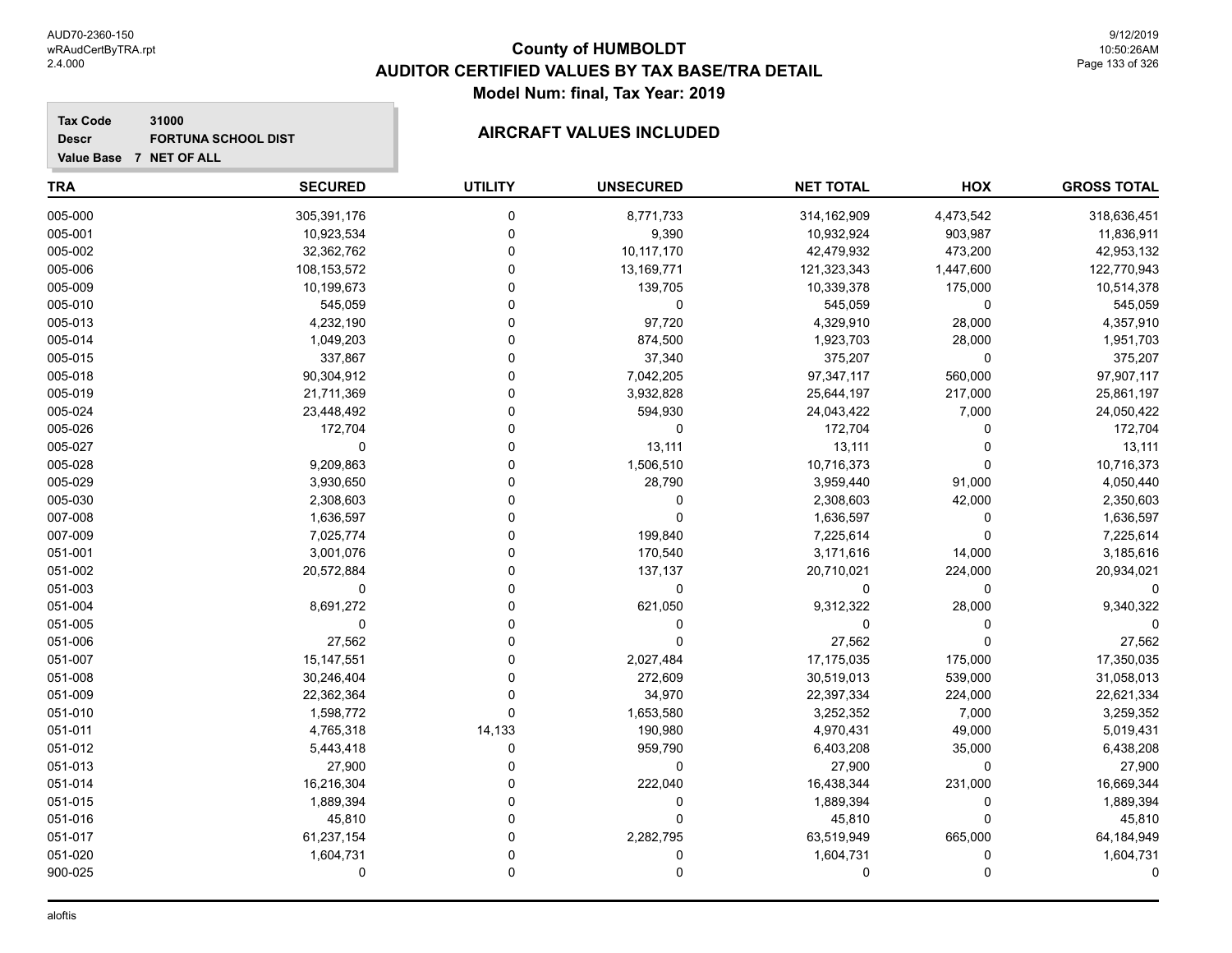### **TRA SECURED UTILITY UNSECURED HOX Tax Code Value Base 7 NET OF ALL 31000 GROSS TOTAL NET TOTAL Descr** FORTUNA SCHOOL DIST **AIRCRAFT VALUES INCLUDED** 900-026 0 0 0 0 0 0 **Tax Code 31000 Total 825,821,914 14,133 55,108,518 880,944,565 10,637,329 891,581,894**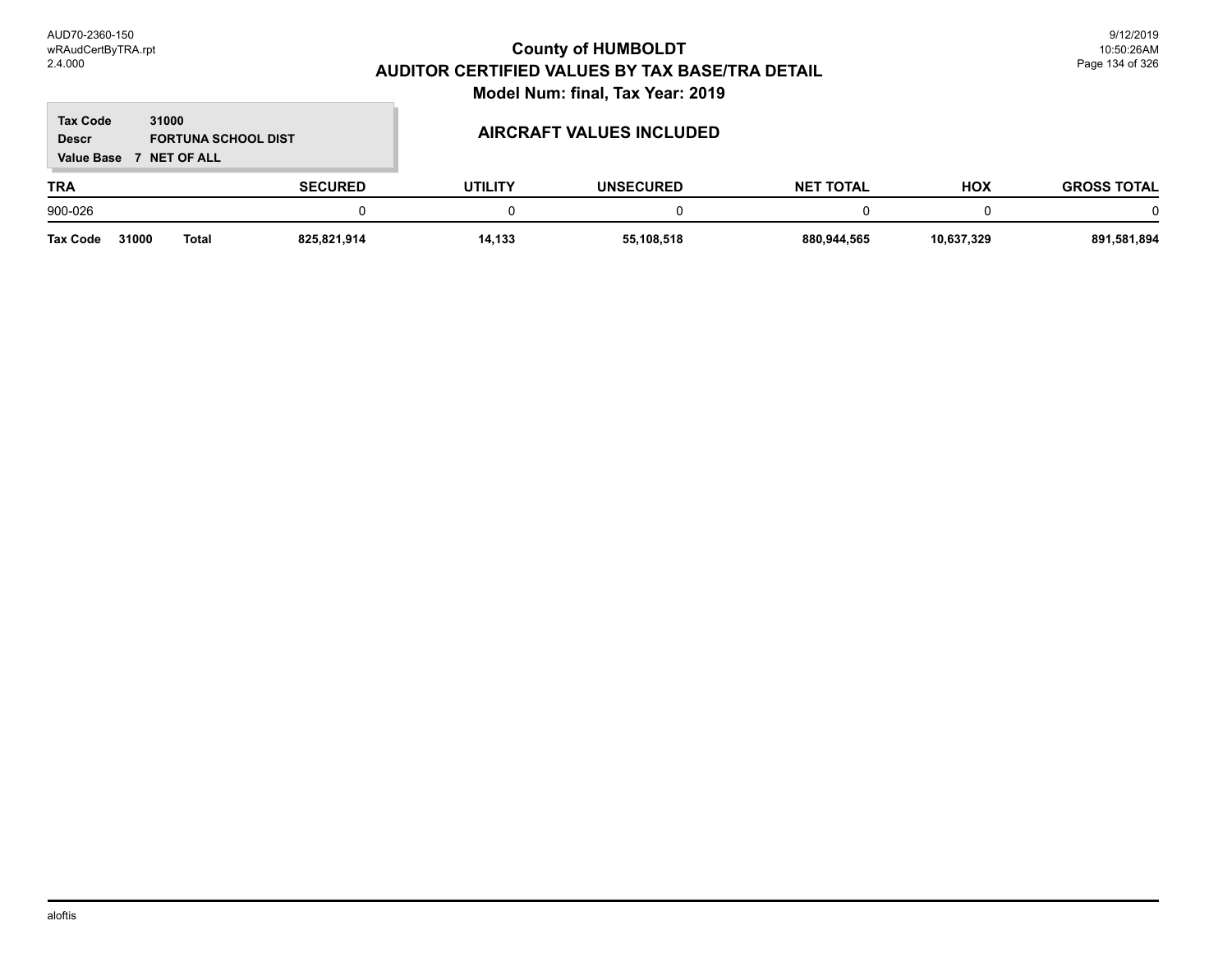### **Tax Code 31100 Descr FRESHWATER ELEMENTARY AIRCRAFT VALUES INCLUDED**

**Value Base 7 NET OF ALL**

| <b>TRA</b>                 | <b>SECURED</b> | <b>UTILITY</b> | <b>UNSECURED</b> | <b>NET TOTAL</b> | HOX       | <b>GROSS TOTAL</b> |
|----------------------------|----------------|----------------|------------------|------------------|-----------|--------------------|
| 003-005                    | 752,983        |                | 0                | 752,983          | 7,000     | 759,983            |
| 003-014                    | 234,679        |                |                  | 234,679          | 14,000    | 248,679            |
| 074-001                    | 1,254,248      |                |                  | 1,254,248        | 28,000    | 1,282,248          |
| 074-002                    | 111,411,232    |                | 843,874          | 112,255,106      | 1,556,554 | 113,811,660        |
| 074-003                    | 95,450         |                | 0                | 95,450           |           | 95,450             |
| 074-004                    | 27,540         |                | 0                | 27,540           |           | 27,540             |
| 074-005                    | 41,182,358     |                | 214,200          | 41,396,558       | 728,000   | 42,124,558         |
| 074-006                    | 197,005        |                |                  | 197,005          | 7,000     | 204,005            |
| 074-007                    | 410,958        |                | 0                | 410,958          | 0         | 410,958            |
| 074-008                    | 1,551,318      |                | 160,050          | 1,711,368        | 7,000     | 1,718,368          |
| 074-009                    | 6,587,813      |                | 0                | 6,587,813        | 105,000   | 6,692,813          |
| 074-010                    | 800,956        |                |                  | 800,956          | 14,000    | 814,956            |
| 074-011                    | 2,443,476      |                | 8,060            | 2,451,536        | 42,000    | 2,493,536          |
| 074-012                    | 45,546,992     |                | 247,486          | 45,794,478       | 607,600   | 46,402,078         |
| 074-013                    | 49,985,139     |                | 324,031          | 50,309,170       | 691,600   | 51,000,770         |
| 074-014                    | 1,951,276      |                |                  | 1,951,276        | 49,000    | 2,000,276          |
| 074-015                    | 7,366          |                |                  | 7,366            |           | 7,366              |
| 074-016                    |                |                |                  |                  |           |                    |
| 900-017                    |                | 0              | 0                | 0                | 0         |                    |
| 31100<br>Tax Code<br>Total | 264,440,789    | $\bf{0}$       | 1,797,701        | 266,238,490      | 3,856,754 | 270,095,244        |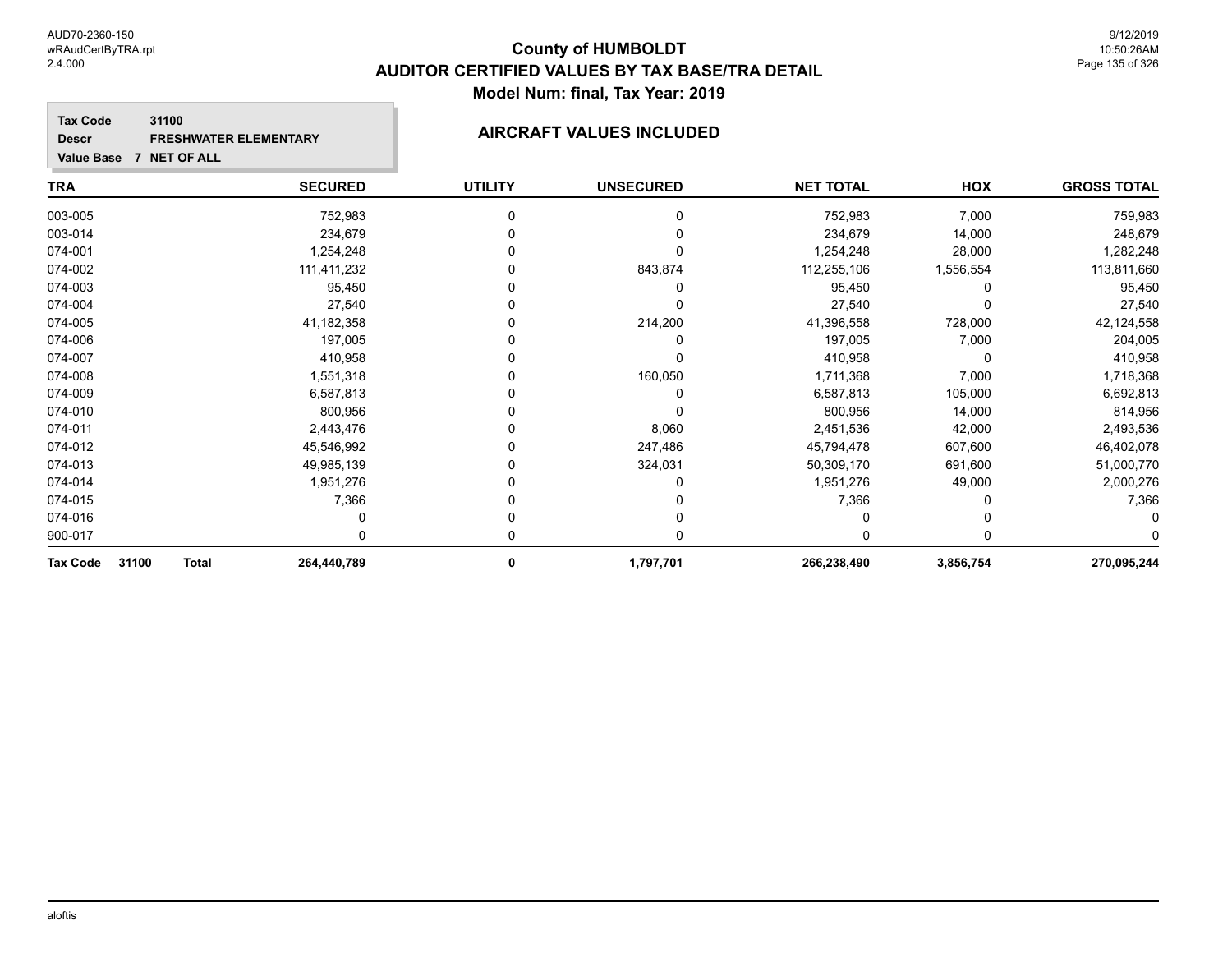| 31200<br><b>Tax Code</b><br><b>GARFIELD ELEMENTARY S</b><br><b>Descr</b><br><b>NET OF ALL</b><br><b>Value Base</b> |                | AIRCRAFT VALUES INCLUDED |                  |                  |            |                    |  |
|--------------------------------------------------------------------------------------------------------------------|----------------|--------------------------|------------------|------------------|------------|--------------------|--|
| <b>TRA</b>                                                                                                         | <b>SECURED</b> | <b>UTILITY</b>           | <b>UNSECURED</b> | <b>NET TOTAL</b> | <b>HOX</b> | <b>GROSS TOTAL</b> |  |
| 075-001                                                                                                            | 7,300,651      | 0                        | 0                | 7,300,651        | 28,000     | 7,328,651          |  |
| 075-002                                                                                                            | 3,578,614      | 0                        | 4,740            | 3,583,354        | 49,000     | 3,632,354          |  |
| 075-003                                                                                                            | 46,800         | 0                        | 0                | 46,800           | 0          | 46,800             |  |
| 075-004                                                                                                            | 278.840        | $\Omega$                 | 0                | 278.840          |            | 278,840            |  |
| 075-005                                                                                                            | 478.440        | 0                        | 0                | 478.440          |            | 478,440            |  |
| 075-006                                                                                                            | 31,122,610     |                          | 173.037          | 31.295.647       | 469,000    | 31,764,647         |  |
| 31200<br>Total<br><b>Tax Code</b>                                                                                  | 42,805,955     | 0                        | 177,777          | 42,983,732       | 546,000    | 43,529,732         |  |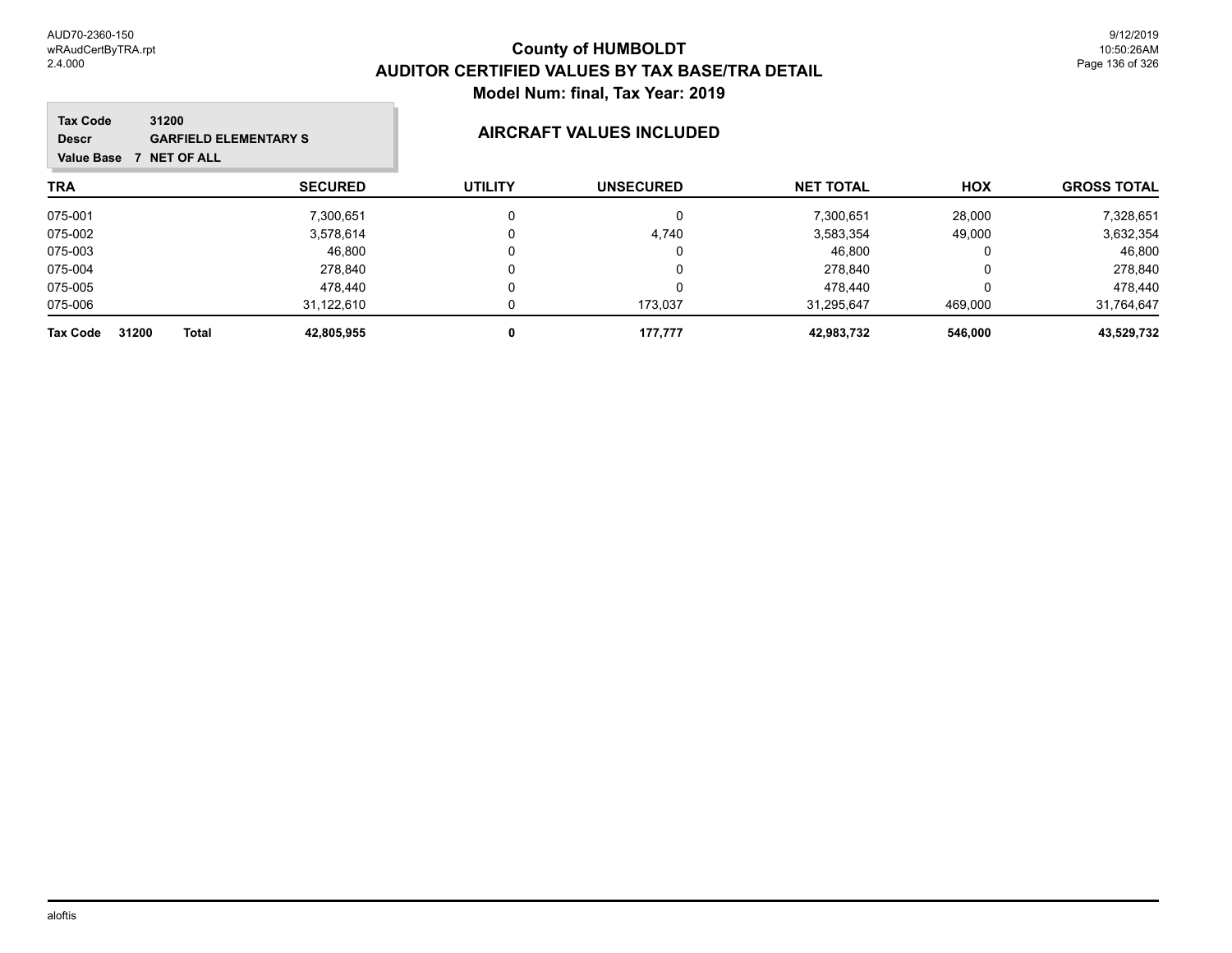### **TRA SECURED UTILITY UNSECURED HOX Tax Code Value Base 7 NET OF ALL 31300 GROSS TOTAL NET TOTAL Descr GREEN POINT ELEMENTAR AIRCRAFT VALUES INCLUDED** 095-001 51,724,666 0 618,874 52,343,540 322,000 52,665,540 **Tax Code 31300 Total 51,724,666 0 618,874 52,343,540 322,000 52,665,540**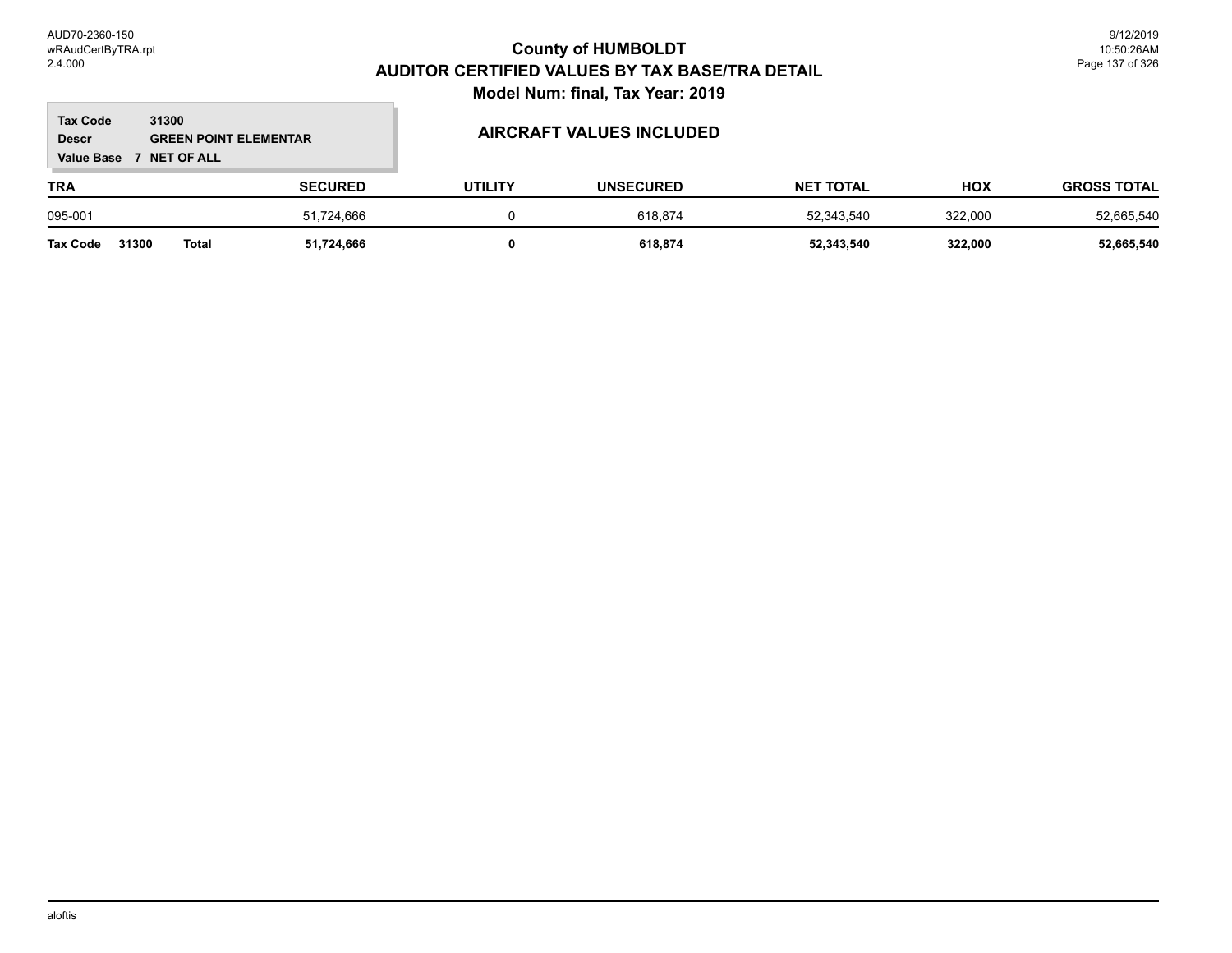100-005 8,263,990 40,500 40,820 8,345,310 70,000 8,415,310 100-006 179,410 0 0 179,410 0 179,410 100-007 52,178,750 0 393,774 52,572,524 838,600 53,411,124 100-008 44,350,952 0 304,690 44,655,642 595,000 45,250,642 100-009 1,401,269 0 0 1,401,269 7,000 1,408,269 100-010 1,147,459 0 0 1,147,459 7,000 1,154,459 100-011 222,921 0 0 222,921 0 222,921 **Tax Code 31400 Total 160,816,211 40,500 4,594,770 165,451,481 2,160,600 167,612,081**

### **TRA SECURED UTILITY UNSECURED HOX Tax Code Value Base 7 NET OF ALL 31400 GROSS TOTAL NET TOTAL Descr HYDESVILLE ELEMENTARY AIRCRAFT VALUES INCLUDED** 100-001 3,503,592 0 0 3,503,592 0 3,503,592 100-002 28,108,719 0 3,055,110 31,163,829 287,000 31,450,829 100-003 20,656,967 0 800,376 21,457,343 356,000 21,813,343 100-004 802,182 0 0 802,182 0 802,182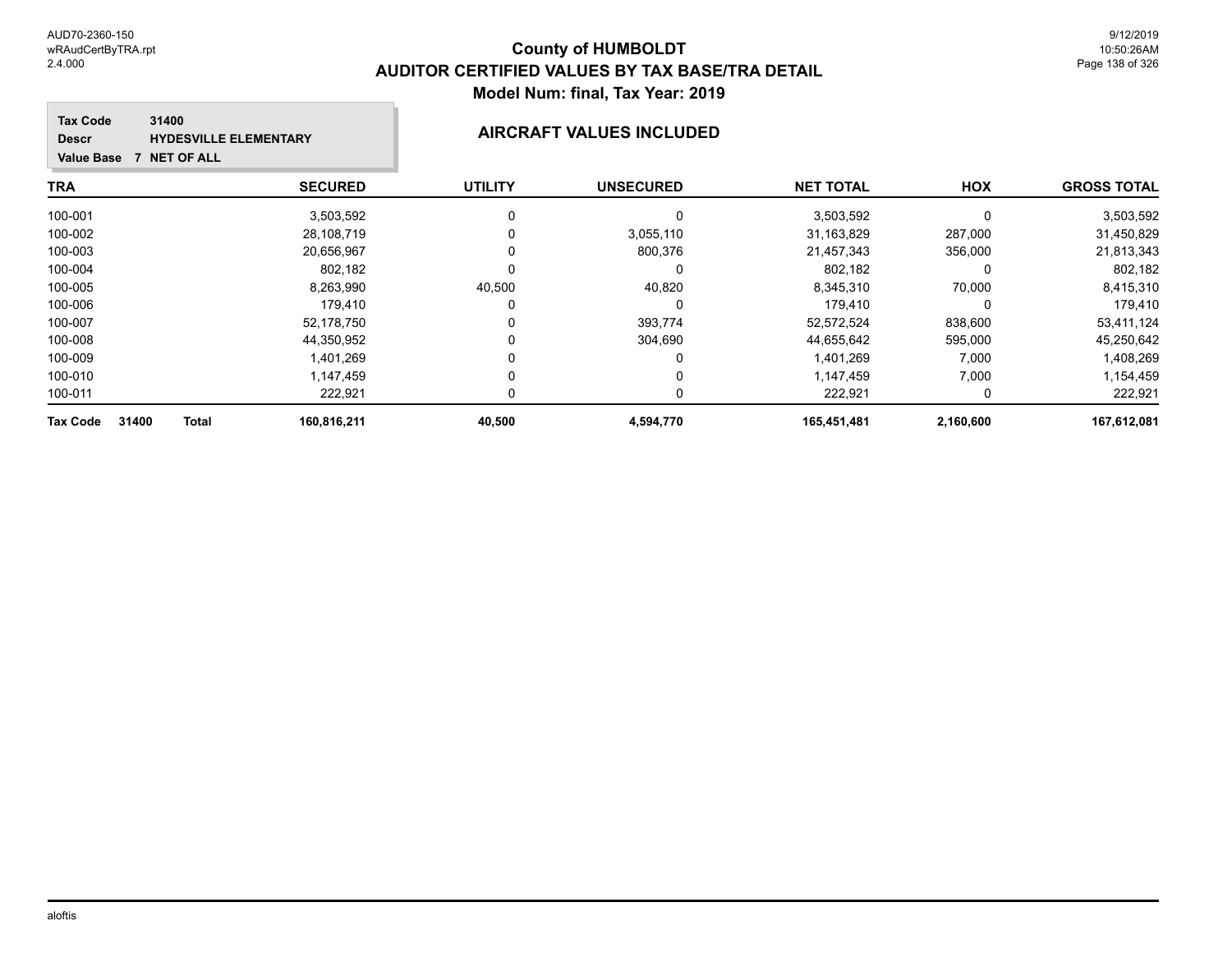### **TRA SECURED UTILITY UNSECURED HOX Tax Code Value Base 7 NET OF ALL 31600 GROSS TOTAL NET TOTAL Descr KNEELAND ELEMENTARY S AIRCRAFT VALUES INCLUDED** 076-001 20,528,616 0 1,288,995 21,817,611 63,000 21,880,611 076-002 53,791,796 0 1,021,719 54,813,515 511,000 55,324,515 **Tax Code 31600 Total 74,320,412 0 2,310,714 76,631,126 574,000 77,205,126**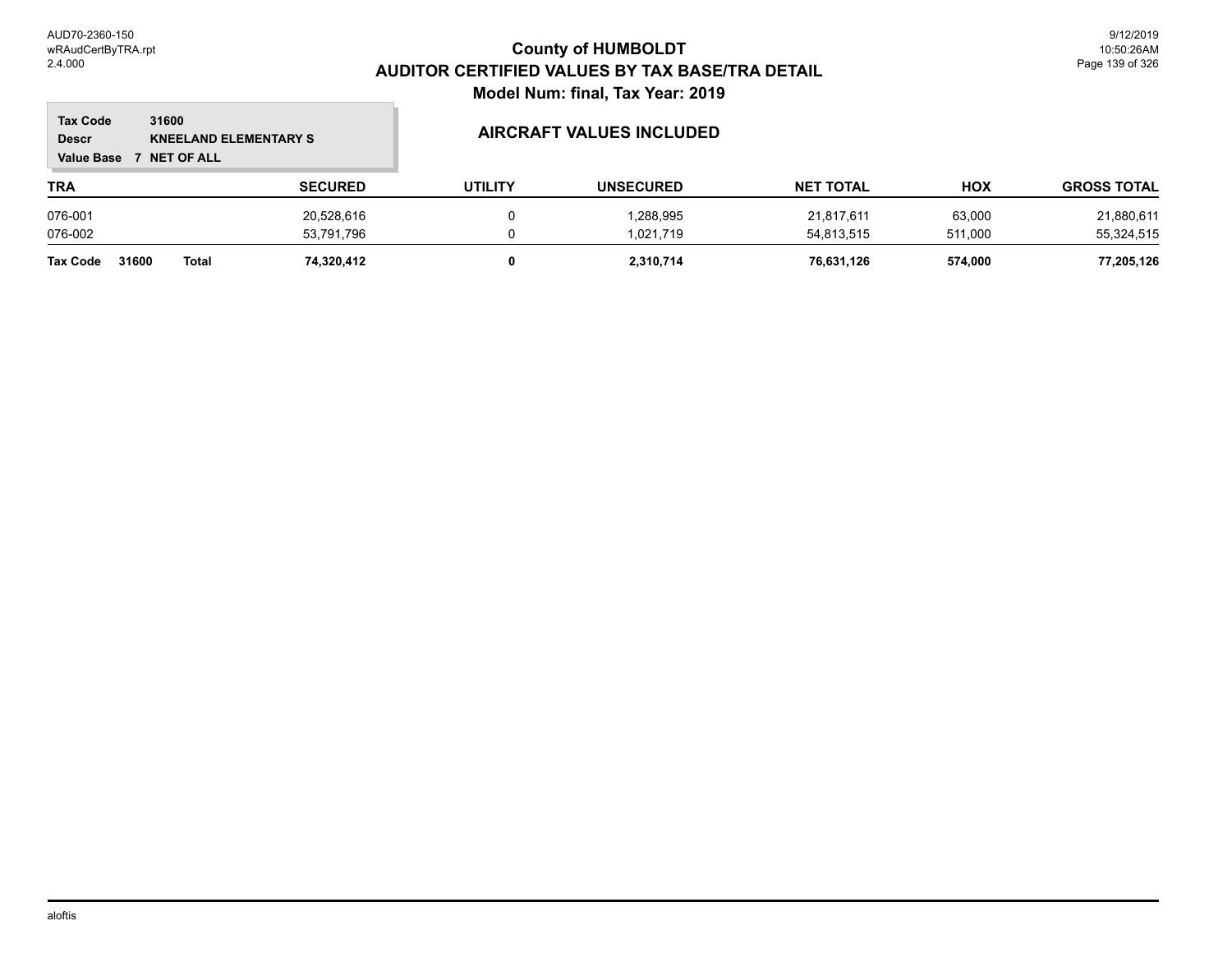### **TRA SECURED UTILITY UNSECURED HOX Tax Code Value Base 7 NET OF ALL 31700 GROSS TOTAL NET TOTAL Descr LOLETA UNION ELEMENTA AIRCRAFT VALUES INCLUDED** 109-001 33,336,473 0 669,230 34,005,703 635,000 34,640,703 109-002 0 0 0 0 0 0 109-003 1,646,973 0 0 1,646,973 0 1,646,973 109-004 19,740,888 0 324,790 20,065,678 35,000 20,100,678 109-005 7,613,795 0 540,090 8,153,885 0 8,153,885 109-006 71,285,499 0 1,202,486 72,487,985 656,600 73,144,585

| 31700<br><b>Tax Code</b><br><b>Total</b> | 147,371,483 | 2,754,133 | 150,125,616 | 1,557,600 | 151,683,216 |
|------------------------------------------|-------------|-----------|-------------|-----------|-------------|
| 109-013                                  | 12.419.827  | 17.537    | 12.437.364  | 196.000   | 12,633,364  |
| 109-012                                  | 1,076,214   |           | 1.076.214   | 28,000    | 1,104,214   |
| 109-011                                  | 169.651     |           | 169.651     |           | 169,651     |
| 109-010                                  |             |           |             |           | $\Omega$    |
| 109-008                                  | 52.733      |           | 52,733      |           | 52,733      |
| 109-007                                  | 29,430      |           | 29,430      | 7,000     | 36,430      |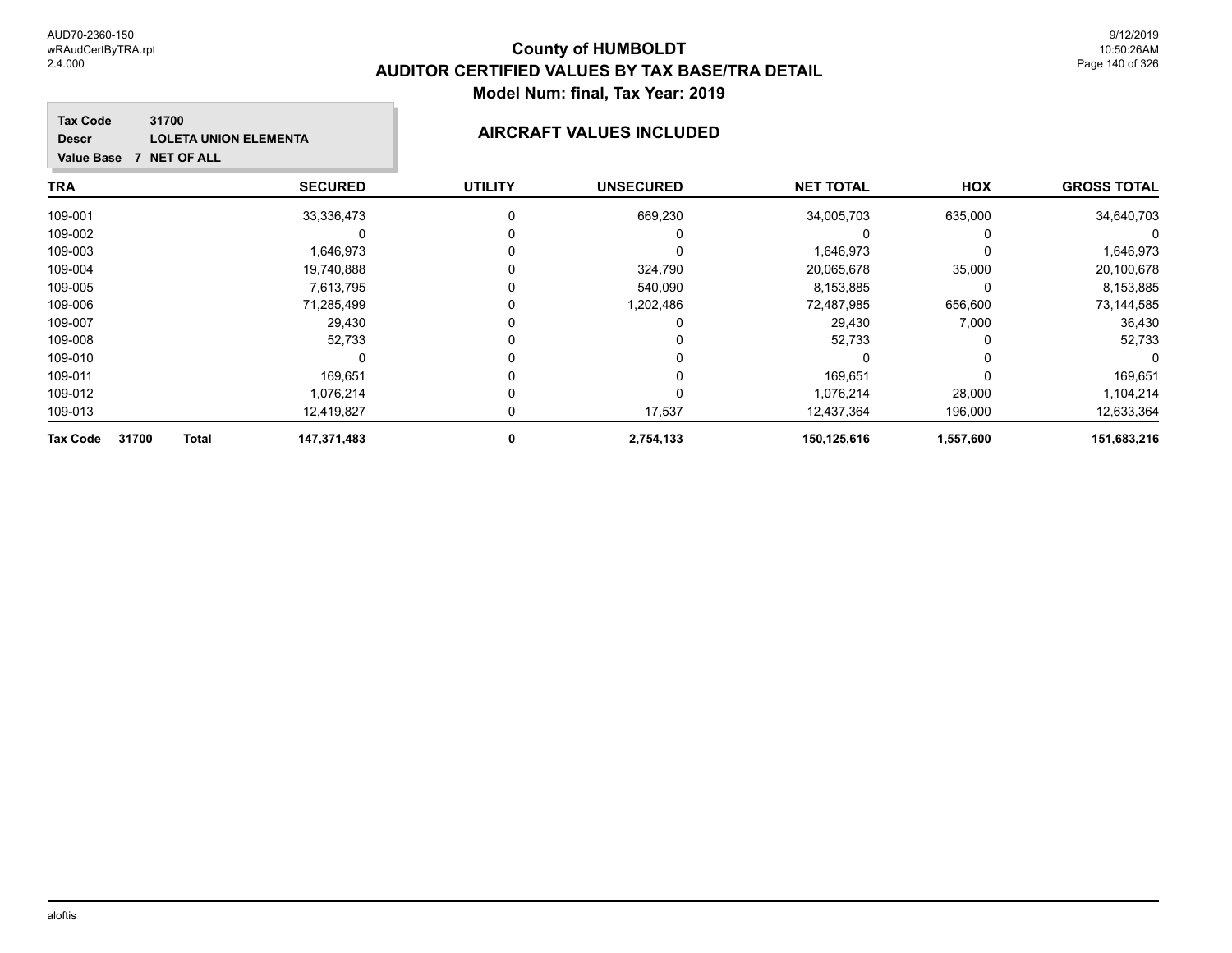$\overline{\phantom{a}}$ 

| 31800<br><b>Tax Code</b><br><b>MAPLE CREEK ELEMENTAR</b><br><b>Descr</b><br><b>Value Base</b><br>7 NET OF ALL |       |                | <b>AIRCRAFT VALUES INCLUDED</b> |                  |                  |            |                    |
|---------------------------------------------------------------------------------------------------------------|-------|----------------|---------------------------------|------------------|------------------|------------|--------------------|
| TRA                                                                                                           |       | <b>SECURED</b> | <b>UTILITY</b>                  | <b>UNSECURED</b> | <b>NET TOTAL</b> | <b>HOX</b> | <b>GROSS TOTAL</b> |
| 111-000                                                                                                       |       | 26,457,928     |                                 | 53,870           | 26,511,798       | 21,000     | 26,532,798         |
| 111-001                                                                                                       |       | 5,430,053      |                                 | 16,233           | 5,446,286        | 28,000     | 5,474,286          |
| 31800<br><b>Tax Code</b>                                                                                      | Total | 31.887.981     |                                 | 70.103           | 31,958,084       | 49.000     | 32,007,084         |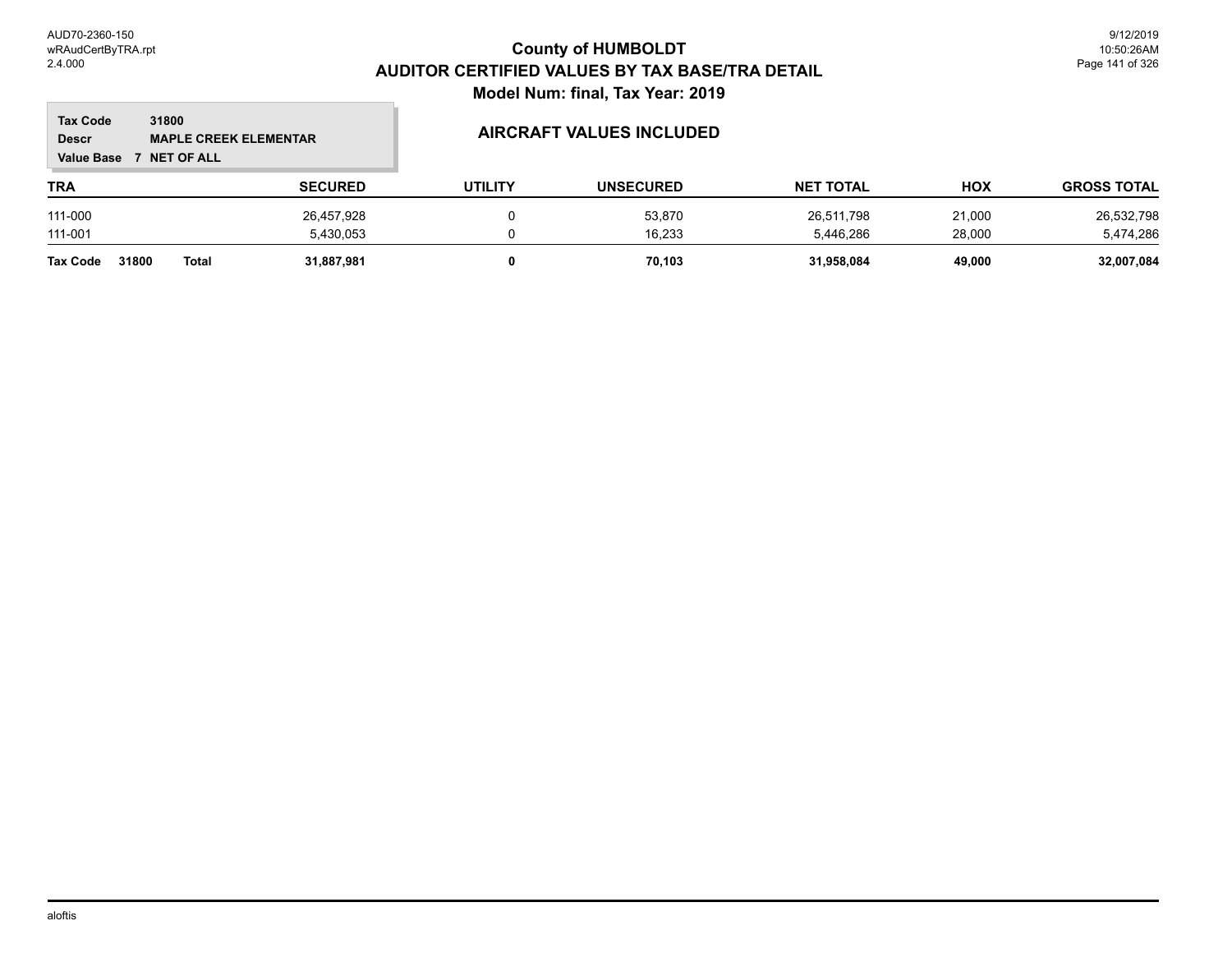| 31900<br><b>Tax Code</b><br><b>MCKINLEYVILLE UNION E</b><br><b>Descr</b><br>7 NET OF ALL<br><b>Value Base</b> |                | <b>AIRCRAFT VALUES INCLUDED</b> |                  |                  |            |                    |
|---------------------------------------------------------------------------------------------------------------|----------------|---------------------------------|------------------|------------------|------------|--------------------|
| TRA                                                                                                           | <b>SECURED</b> | <b>UTILITY</b>                  | <b>UNSECURED</b> | <b>NET TOTAL</b> | <b>HOX</b> | <b>GROSS TOTAL</b> |
| 115-001                                                                                                       | 4,037,237      | $\Omega$                        | 394,564          | 4,431,801        | 7,000      | 4,438,801          |
| 115-002                                                                                                       | 1,551,719,523  | 0                               | 44,552,700       | 1,596,272,223    | 20,899,835 | 1,617,172,058      |
| 115-004                                                                                                       | 14.734.640     | 0                               | 25,150           | 14.759.790       | 196,000    | 14,955,790         |
| 115-005                                                                                                       | 55.275         | 0                               |                  | 55.275           |            | 55,275             |
| 115-006                                                                                                       | 3,692,075      | 0                               | 5,510            | 3,697,585        | 49,000     | 3,746,585          |
| 115-008                                                                                                       | 1,679,857      | 0                               | 673,246          | 2,353,103        | 21,000     | 2,374,103          |
| 115-009                                                                                                       | 1,721,455      | 0                               |                  | 1,721,455        | 21,000     | 1,742,455          |
| 900-018                                                                                                       | 0              | O                               |                  |                  |            |                    |
| 31900<br><b>Total</b><br><b>Tax Code</b>                                                                      | 1,577,640,062  | 0                               | 45,651,170       | 1,623,291,232    | 21,193,835 | 1,644,485,067      |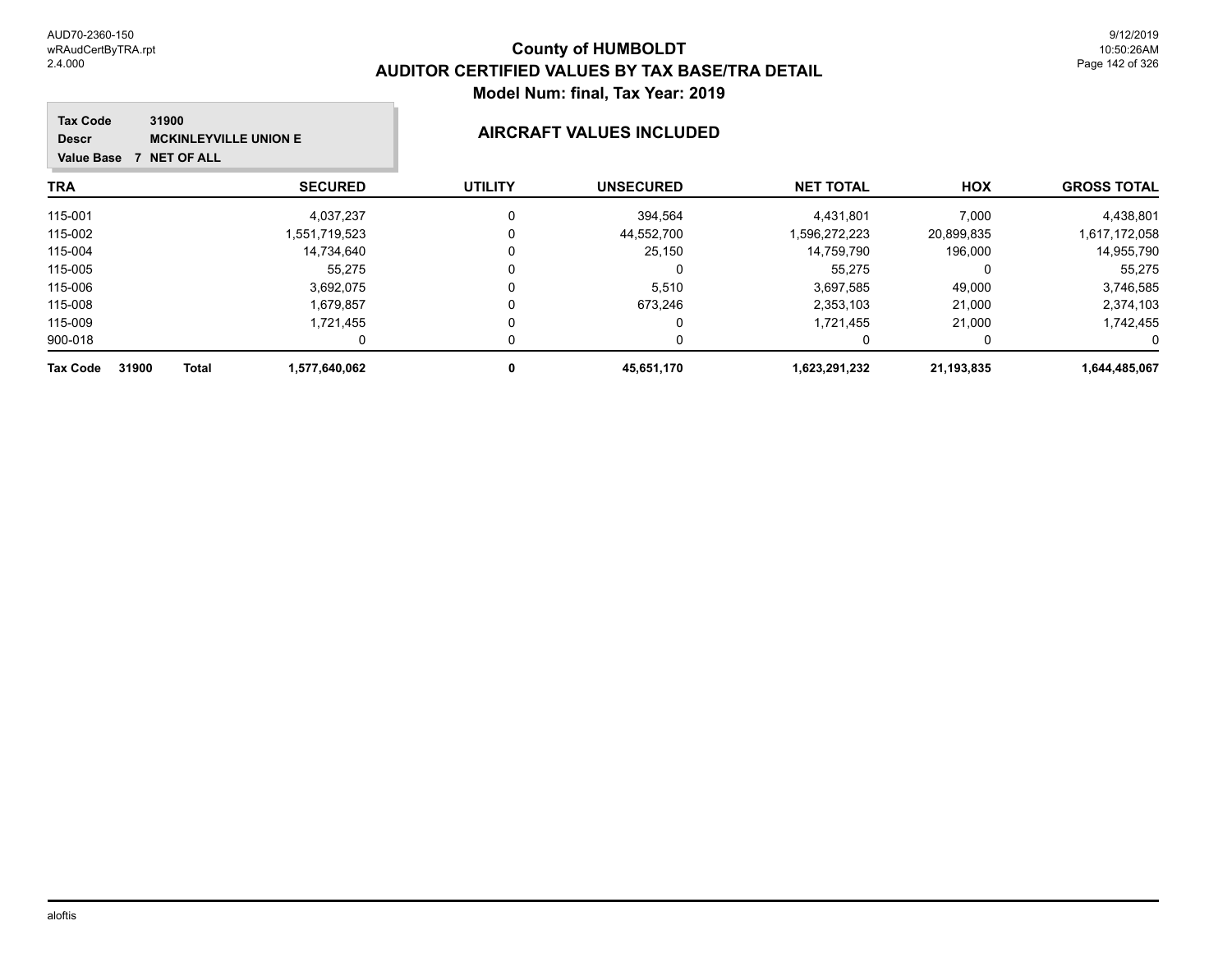### **TRA SECURED UTILITY UNSECURED HOX Tax Code Value Base 7 NET OF ALL 32000 GROSS TOTAL NET TOTAL Descr ORICK ELEMENTARY SCHO AIRCRAFT VALUES INCLUDED** 121-000 5,356,389 0 53,300 5,409,689 42,000 5,451,689 121-001 2,094,688 0 221,188 2,315,876 14,000 2,329,876 121-002 4,134,846 0 2,090 4,136,936 28,000 4,164,936 121-003 19,802,968 0 365,630 20,168,598 238,000 20,406,598 121-004 2,082,461 0 2,044,489 4,126,950 0 4,126,950 **Tax Code 32000 Total 33,471,352 0 2,686,697 36,158,049 322,000 36,480,049**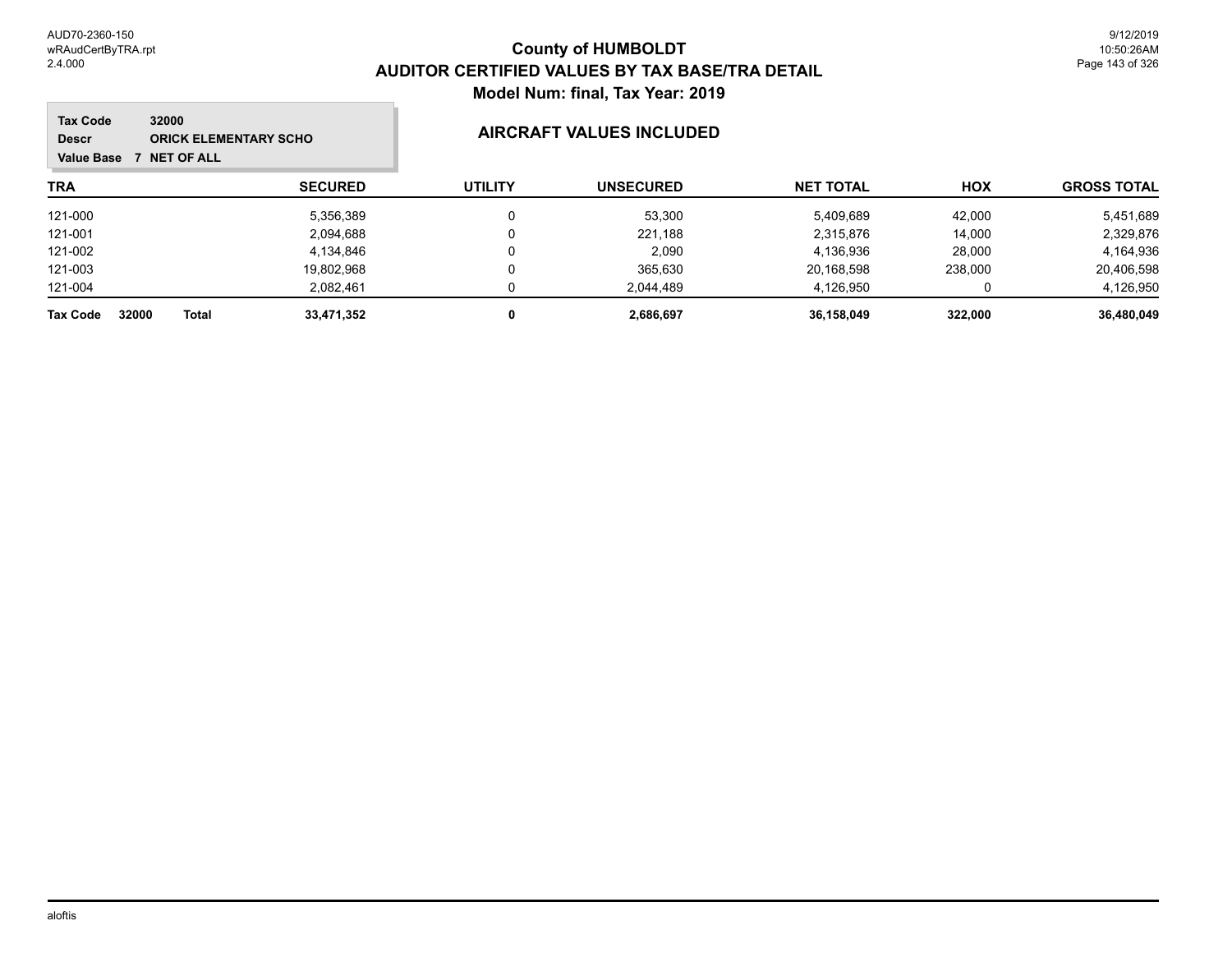**Tax Code**

**Descr**

# **County of HUMBOLDT AUDITOR CERTIFIED VALUES BY TAX BASE/TRA DETAIL Model Num: final, Tax Year: 2019**

# **Value Base 7 NET OF ALL 32100 PACIFIC UNION ELEMENT MAIRCRAFT VALUES INCLUDED**

| <b>TRA</b> | <b>SECURED</b> | <b>UTILITY</b> | <b>UNSECURED</b> | <b>NET TOTAL</b> | <b>HOX</b> | <b>GROSS TOTAL</b> |
|------------|----------------|----------------|------------------|------------------|------------|--------------------|
| 001-007    | 82,517,883     | 0              | 5,554,185        | 88,072,068       | 973,291    | 89,045,359         |
| 001-012    | 40,302,080     | 0              | 81,130           | 40,383,210       | 525,000    | 40,908,210         |
| 001-015    | 124,227        | 0              | 0                | 124,227          | 0          | 124,227            |
| 001-018    | 6,711,474      | 0              | 0                | 6,711,474        | 14,000     | 6,725,474          |
| 001-019    | 200,607        | 0              | 0                | 200,607          | $\Omega$   | 200,607            |
| 001-024    | $\Omega$       | $\Omega$       | 0                | 0                | $\Omega$   | $\Omega$           |
| 001-025    | 40,282,291     | 0              | 25,610           | 40,307,901       | 392,000    | 40,699,901         |
| 001-026    | 2,366,230      | 0              | 0                | 2,366,230        | 14,000     | 2,380,230          |
| 001-027    | 5,157,805      | 0              | 3,210            | 5,161,015        | 62,559     | 5,223,574          |
| 001-028    | 4,006,303      | 0              | 5,760            | 4,012,063        | 70,000     | 4,082,063          |
| 001-029    | 8,864,256      | $\Omega$       | 0                | 8,864,256        | 273,379    | 9,137,635          |
| 001-030    | 4,980,666      | $\Omega$       | 804,144          | 5,784,810        | 0          | 5,784,810          |
| 001-031    | 4,462,848      | 0              | 12,210           | 4,475,058        | 291,451    | 4,766,509          |
| 001-039    | 92,338,573     | 0              | 11,619,037       | 103,957,610      | 851,655    | 104,809,265        |
| 001-042    | 7,429,099      | 0              | 16,410           | 7,445,509        | 0          | 7,445,509          |
| 001-043    | 29,987,142     | 0              | 13,383,116       | 43,370,258       | $\Omega$   | 43,370,258         |
| 001-044    | 5,304,196      | 0              | 2,490,564        | 7,794,760        | $\Omega$   | 7,794,760          |
| 001-045    | 16,826,474     | 0              | 0                | 16,826,474       | 105,000    | 16,931,474         |
| 001-053    | 1,288,800      | 0              | 0                | 1,288,800        | 21,000     | 1,309,800          |
| 001-057    | 0              | 0              | 0                | $\mathbf 0$      | 0          | $\mathbf 0$        |
| 001-058    | 3,439,534      | $\Omega$       | 0                | 3,439,534        | 21,000     | 3,460,534          |
| 001-059    | 1,581,000      | 0              | 795,050          | 2,376,050        | 0          | 2,376,050          |
| 103-000    | 33,515,957     | 0              | 212,434          | 33,728,391       | 406,000    | 34,134,391         |
| 103-001    | 94,767,574     | 0              | 455,395          | 95,222,969       | 259,000    | 95,481,969         |
| 103-002    | 1,796,660      | $\Omega$       | 0                | 1,796,660        | 28,000     | 1,824,660          |
| 103-003    | 687,600        | $\Omega$       | 0                | 687,600          | 7,000      | 694,600            |
| 103-004    | 118,038        | 0              | 0                | 118,038          | $\Omega$   | 118,038            |
| 103-005    | 8,634,599      | 0              | 3,820            | 8,638,419        | 224,000    | 8,862,419          |
| 103-006    | 9,283          | 0              | 0                | 9,283            | 0          | 9,283              |
| 103-007    | 7,470          | $\Omega$       | $\Omega$         | 7,470            | $\Omega$   | 7,470              |
| 103-008    | 69,219,479     | 0              | 5,361,943        | 74,581,422       | 882,000    | 75,463,422         |
| 103-009    | 0              | 0              | 0                | 0                | $\Omega$   | 0                  |
| 103-012    | $\Omega$       | $\Omega$       | 0                | $\mathbf 0$      | $\Omega$   | $\Omega$           |
| 103-013    | 4,910,910      | 0              | 40,300           | 4,951,210        | 63,000     | 5,014,210          |
| 103-014    | 515,187        | $\Omega$       | 32,830           | 548,017          | 7,000      | 555,017            |
| 103-015    | 13,255,039     | 0              | 10,820           | 13,265,859       | 154,000    | 13,419,859         |
| 900-001    | 0              | 0              | 0                | 0                | $\Omega$   | 0                  |
| 900-002    | $\mathbf 0$    | 0              | 0                | $\mathbf 0$      | $\Omega$   | $\Omega$           |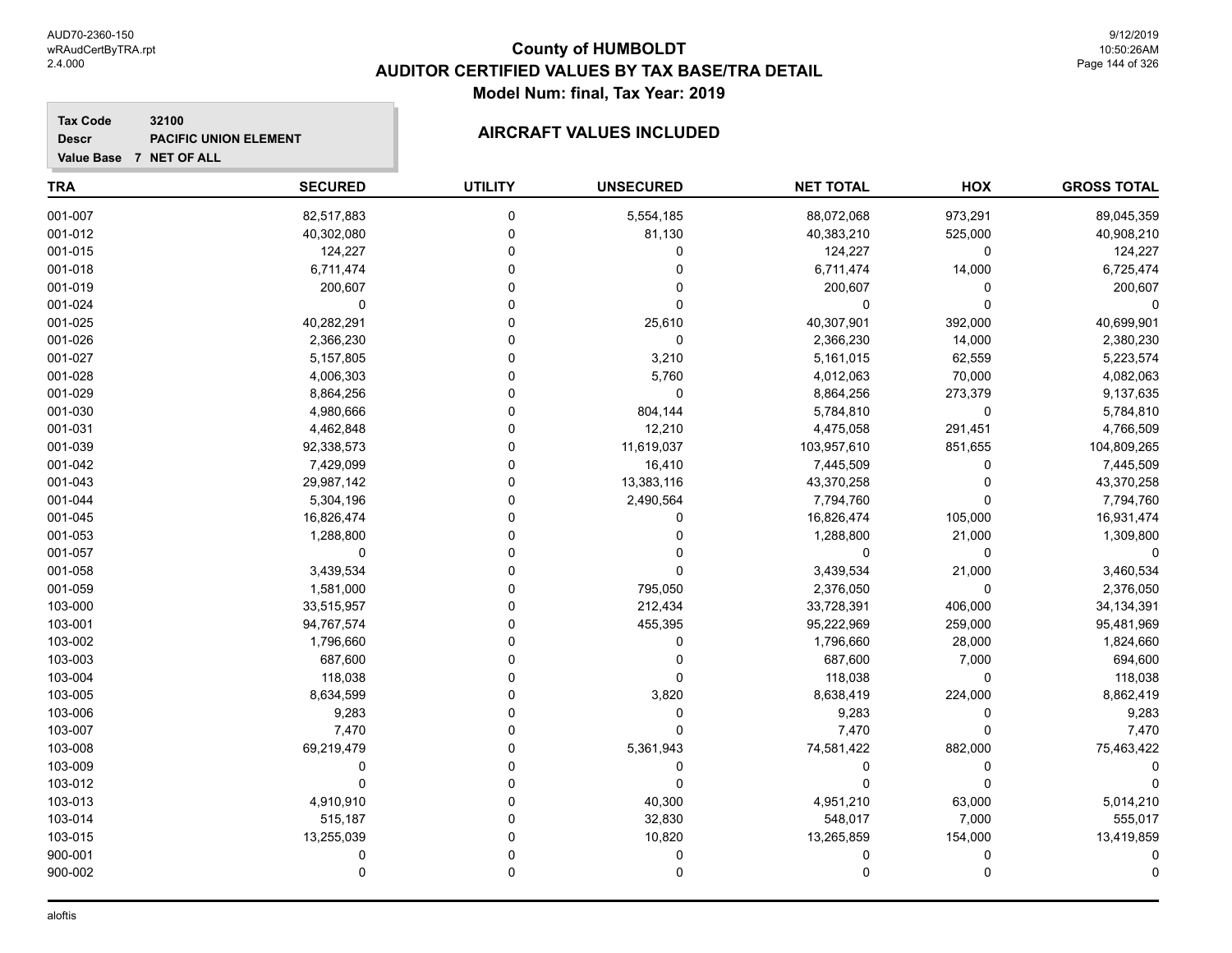m.

| <b>Tax Code</b><br><b>Descr</b><br><b>Value Base</b> | 32100<br><b>PACIFIC UNION ELEMENT</b><br><b>NET OF ALL</b><br>$\overline{ }$ |                |                | AIRCRAFT VALUES INCLUDED |                  |            |                    |
|------------------------------------------------------|------------------------------------------------------------------------------|----------------|----------------|--------------------------|------------------|------------|--------------------|
| <b>TRA</b>                                           |                                                                              | <b>SECURED</b> | <b>UTILITY</b> | <b>UNSECURED</b>         | <b>NET TOTAL</b> | <b>HOX</b> | <b>GROSS TOTAL</b> |
| 900-003                                              |                                                                              |                |                |                          |                  |            |                    |
| 900-004                                              |                                                                              |                |                |                          |                  |            |                    |
| 900-028                                              |                                                                              |                |                |                          |                  |            |                    |
| <b>Tax Code</b>                                      | 32100<br><b>Total</b>                                                        | 585,609,284    | 0              | 40,907,968               | 626,517,252      | 5,644,335  | 632,161,587        |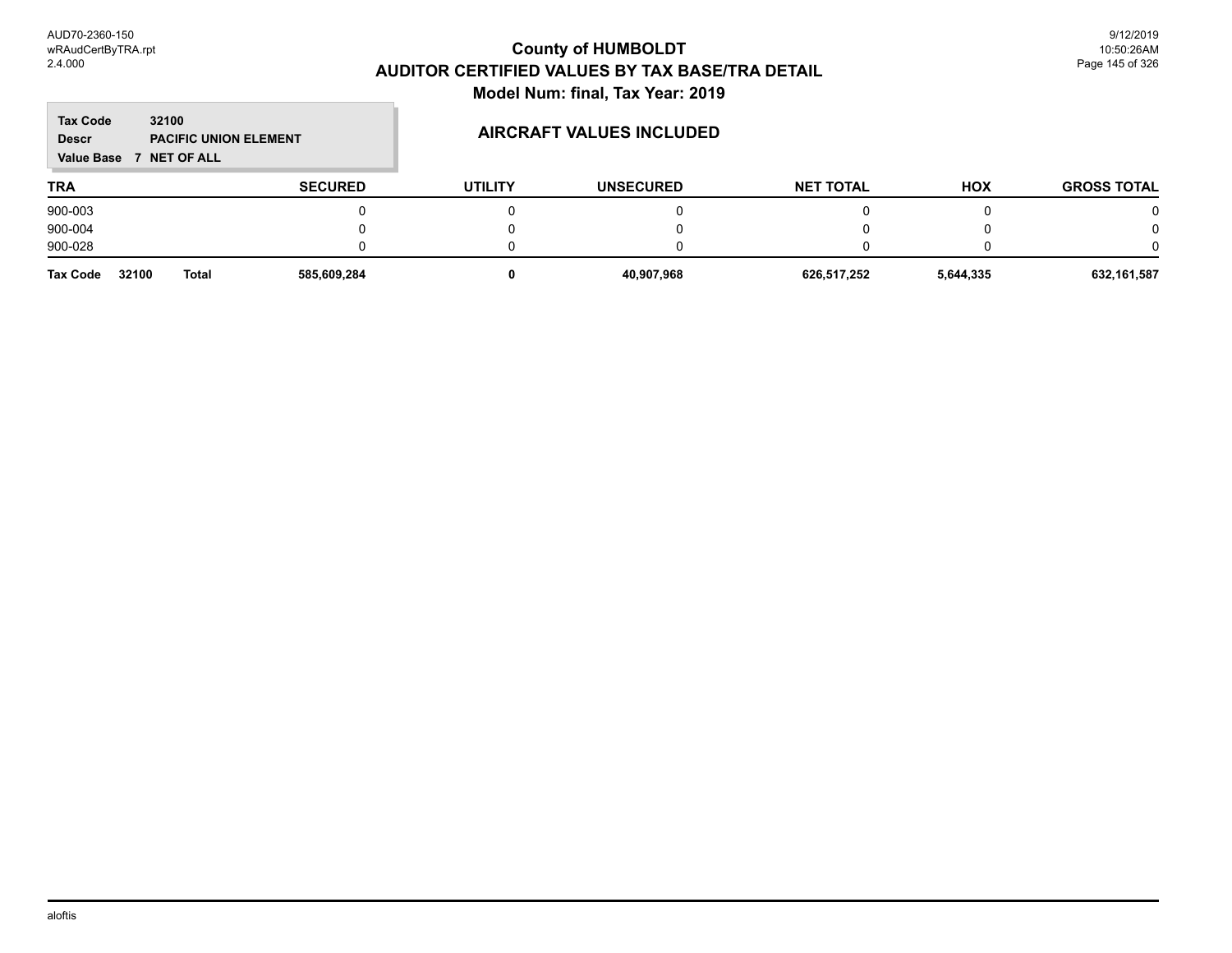#### **County of HUMBOLDT AUDITOR CERTIFIED VALUES BY TAX BASE/TRA DETAIL Model Num: final, Tax Year: 2019**  $\overline{\phantom{a}}$

| 32200<br><b>Tax Code</b><br><b>PENINSULA UNION ELEME</b><br><b>Descr</b><br>7 NET OF ALL<br><b>Value Base</b> |                | AIRCRAFT VALUES INCLUDED |                  |                  |            |                    |
|---------------------------------------------------------------------------------------------------------------|----------------|--------------------------|------------------|------------------|------------|--------------------|
| TRA                                                                                                           | <b>SECURED</b> | <b>UTILITY</b>           | <b>UNSECURED</b> | <b>NET TOTAL</b> | <b>HOX</b> | <b>GROSS TOTAL</b> |
| 123-001                                                                                                       | 10,553,831     | 31,799                   | 275,348          | 10,860,978       | $\Omega$   | 10,860,978         |
| 123-002                                                                                                       | 44.573         |                          | U                | 44,573           |            | 44,573             |
| 123-004                                                                                                       | 24,527,406     | 76,062                   | 6,142,066        | 30,745,534       | 196,000    | 30,941,534         |
| 123-005                                                                                                       | 4,179,195      |                          | O                | 4,179,195        | 35,000     | 4,214,195          |
| 123-006                                                                                                       | 12,775,254     |                          | 4,677,457        | 17,452,711       |            | 17,452,711         |
| 123-007                                                                                                       |                |                          | $\mathbf{0}$     | 0                |            | 0                  |
| 123-008                                                                                                       |                |                          | 0                | 0                | 0          | 0                  |
| 123-009                                                                                                       |                |                          | 41,000           | 41,000           |            | 41,000             |
| 32200<br><b>Total</b><br><b>Tax Code</b>                                                                      | 52,080,259     | 107.861                  | 11,135,871       | 63,323,991       | 231,000    | 63,554,991         |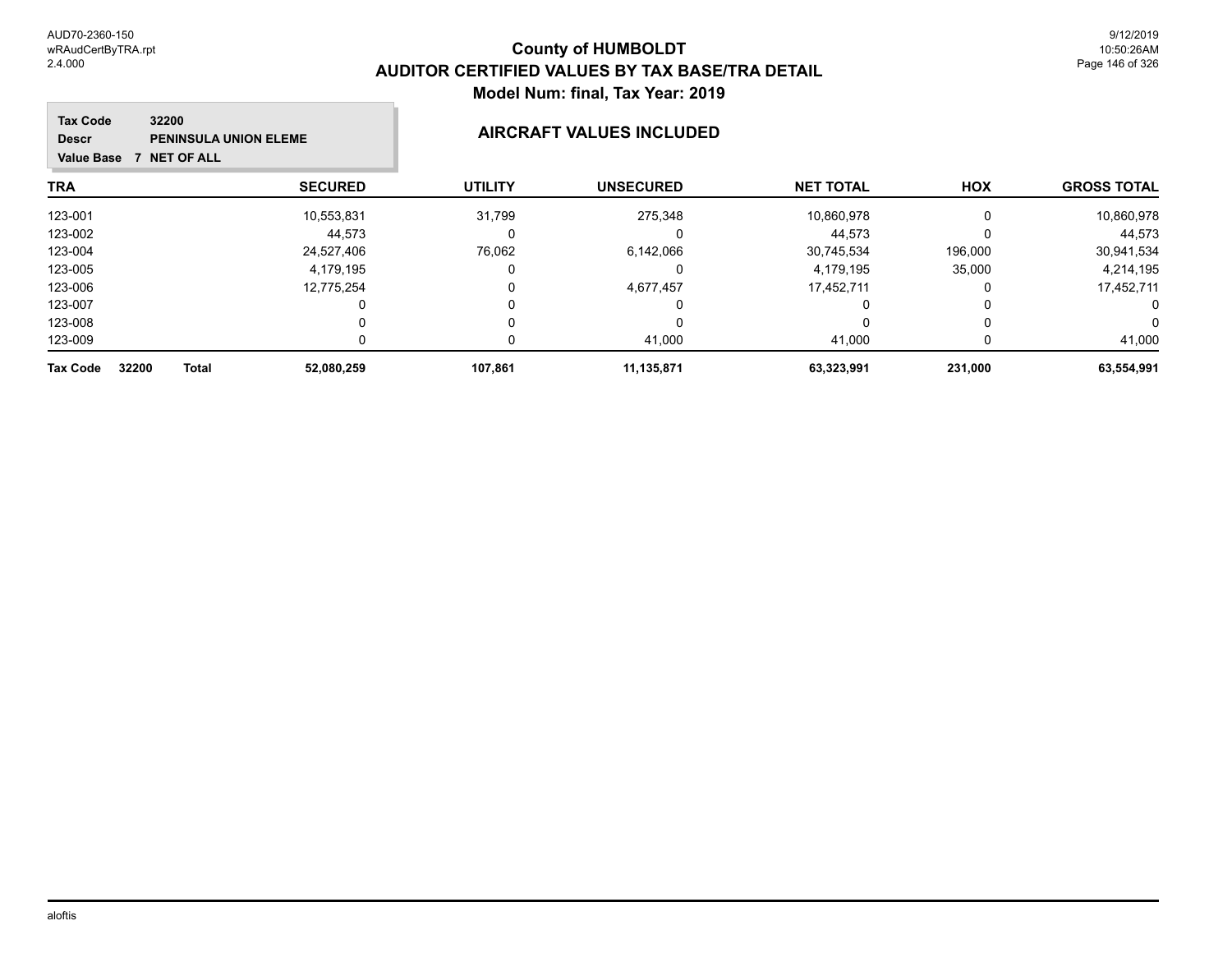#### **TRA SECURED UTILITY UNSECURED HOX Tax Code Value Base 7 NET OF ALL 32300 GROSS TOTAL NET TOTAL Descr RIO DELL ELEMENTARY S AIRCRAFT VALUES INCLUDED** 007-001 51,397,751 0 1,035,092 52,432,843 963,200 53,396,043 007-002 15,646,796 0 15,742,336 252,000 15,994,336 007-003 106,294,333 0 3,056,304 109,350,637 2,502,057 111,852,694 007-004 3,509,137 0 24,240 3,533,377 0 3,533,377 007-005 180,460 0 0 180,460 7,000 187,460 007-006 2,175,265 0 14,670 2,189,935 21,000 2,210,935 007-007 529,261 0 6,930 536,191 21,000 557,191 131-001 38,633 0 0 38,633 0 38,633 131-002 6,269,846 0 154,933 6,424,779 35,000 6,459,779 131-003 3,844,802 0 3,320 3,848,122 28,000 3,876,122

131-007 5,278,222 0 33,470 5,311,692 84,000 5,395,692 **Tax Code 32300 Total 195,164,506 0 4,424,499 199,589,005 3,913,257 203,502,262**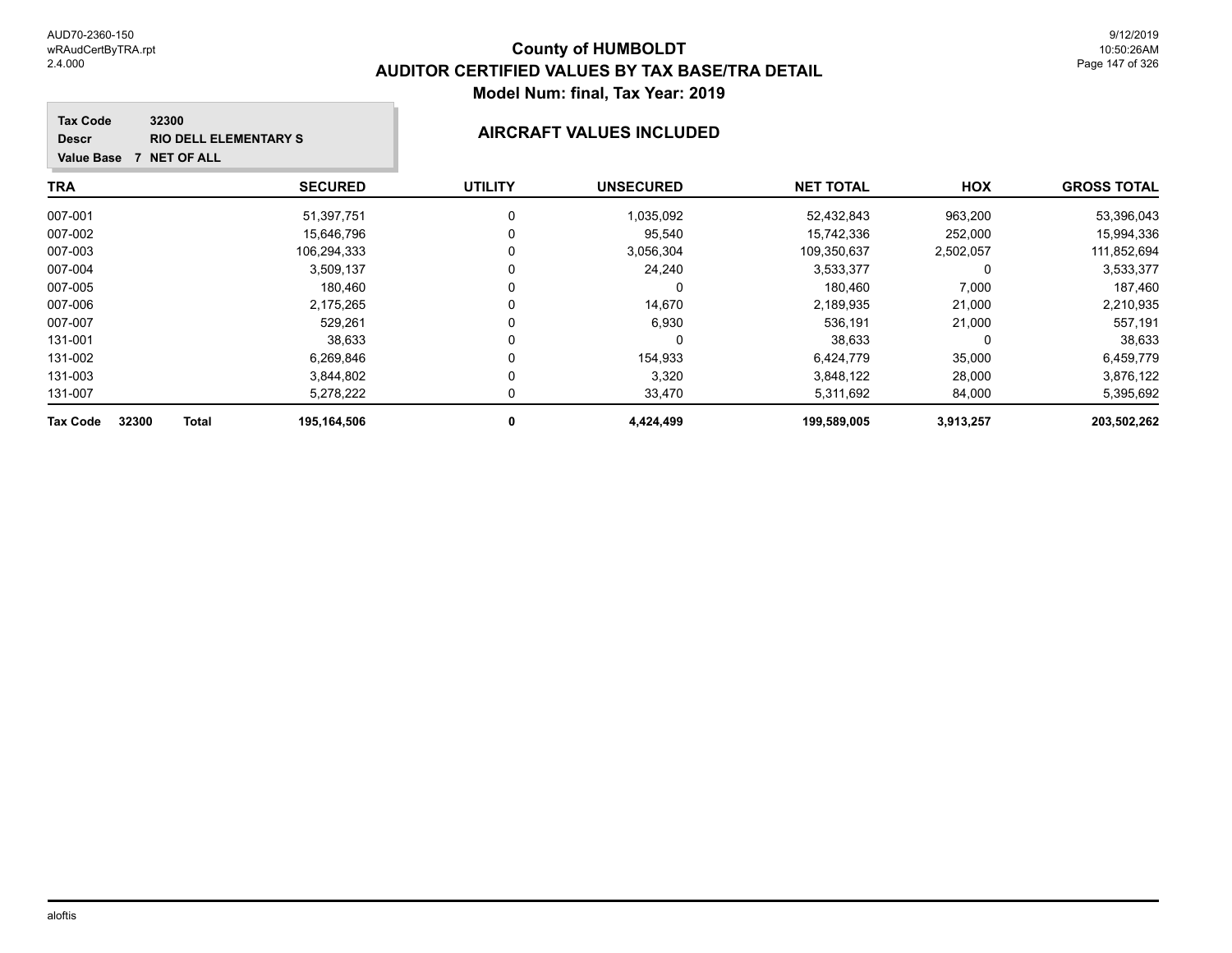| 32400<br><b>Tax Code</b><br><b>Descr</b><br><b>Value Base</b><br>7 NET OF ALL | <b>ROHNERVILLE ELEMENTAR</b> | <b>AIRCRAFT VALUES INCLUDED</b> |                  |                  |           |                    |
|-------------------------------------------------------------------------------|------------------------------|---------------------------------|------------------|------------------|-----------|--------------------|
| <b>TRA</b>                                                                    | <b>SECURED</b>               | <b>UTILITY</b>                  | <b>UNSECURED</b> | <b>NET TOTAL</b> | HOX       | <b>GROSS TOTAL</b> |
| 005-003                                                                       | 115,223,165                  | $\Omega$                        | 224,100          | 115,447,265      | 1,684,200 | 117, 131, 465      |
| 005-004                                                                       | 70,286,875                   |                                 | 3,859,437        | 74,146,312       | 1,132,600 | 75,278,912         |
| 005-005                                                                       | 822,205                      |                                 | 1,387,420        | 2,209,625        | 0         | 2,209,625          |
| 005-007                                                                       | 51,911,175                   |                                 | 123,580          | 52,034,755       | 833,000   | 52,867,755         |
| 005-008                                                                       | 8,646,885                    |                                 | 23,750           | 8,670,635        | 217,000   | 8,887,635          |
| 005-011                                                                       | 16,586,057                   |                                 | 46,050           | 16,632,107       | 175,000   | 16,807,107         |
| 005-012                                                                       | 1,375,879                    |                                 |                  | 1,375,879        | 21,000    | 1,396,879          |
| 005-016                                                                       |                              |                                 |                  |                  |           |                    |
| 005-017                                                                       |                              |                                 |                  |                  |           |                    |
| 005-020                                                                       | 248,448                      |                                 |                  | 248,448          | 14,000    | 262,448            |
| 005-021                                                                       | 80,533,666                   |                                 | 1,072,428        | 81,606,094       | 1,439,200 | 83,045,294         |
| 005-022                                                                       | 7,034,927                    |                                 | 413,173          | 7,448,100        | 14,000    | 7,462,100          |
| 005-023                                                                       | 55,804,000                   |                                 | 247,792          | 56,051,792       | 1,253,000 | 57,304,792         |
| 005-025                                                                       | 0                            |                                 | 0                | 0                | 0         | 0                  |
| 051-018                                                                       | 7,182,266                    |                                 | 26,790           | 7,209,056        | 119,000   | 7,328,056          |
| 051-019                                                                       | 3,426                        |                                 |                  | 3,426            |           | 3,426              |
| 051-021                                                                       | 0                            |                                 | 0                | 0                | 0         |                    |
| Tax Code<br>32400<br><b>Total</b>                                             | 415,658,974                  | 0                               | 7,424,520        | 423,083,494      | 6,902,000 | 429,985,494        |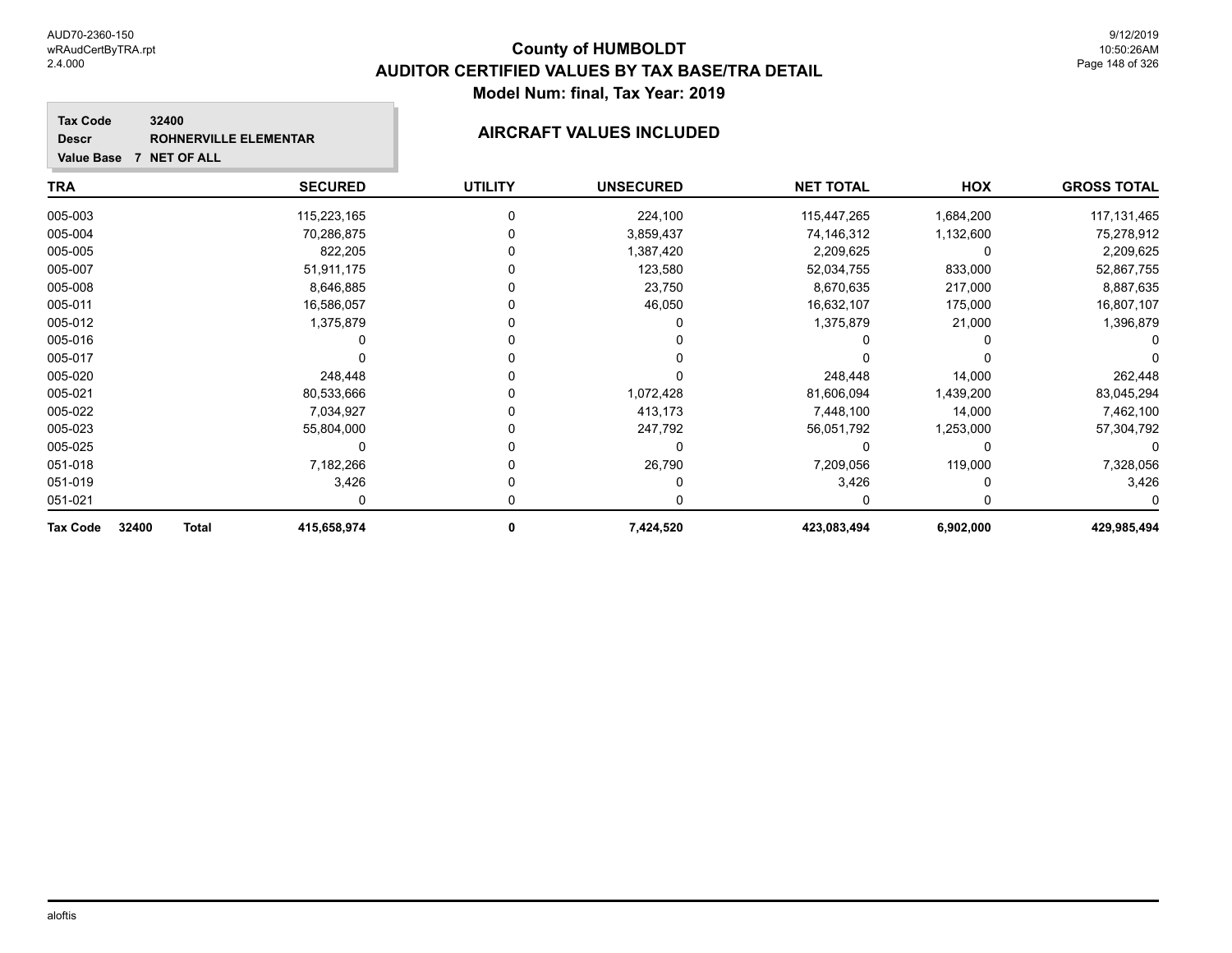$\overline{\phantom{a}}$ 

| <b>Tax Code</b><br><b>Descr</b><br><b>Value Base</b> | 32500<br><b>SCOTIA UNION ELEMENTA</b><br><b>NET OF ALL</b> |                | <b>AIRCRAFT VALUES INCLUDED</b> |                  |                  |         |                    |
|------------------------------------------------------|------------------------------------------------------------|----------------|---------------------------------|------------------|------------------|---------|--------------------|
| <b>TRA</b>                                           |                                                            | <b>SECURED</b> | <b>UTILITY</b>                  | <b>UNSECURED</b> | <b>NET TOTAL</b> | HOX     | <b>GROSS TOTAL</b> |
| 136-000                                              |                                                            | 136,370,095    | 0                               | 2,721,559        | 139,091,654      | 635,600 | 139,727,254        |
| 136-001                                              |                                                            | 4.706.173      |                                 | 15.100           | 4,721,273        | 77.000  | 4,798,273          |
| <b>Tax Code</b>                                      | 32500<br><b>Total</b>                                      | 141.076.268    | 0                               | 2,736,659        | 143.812.927      | 712.600 | 144,525,527        |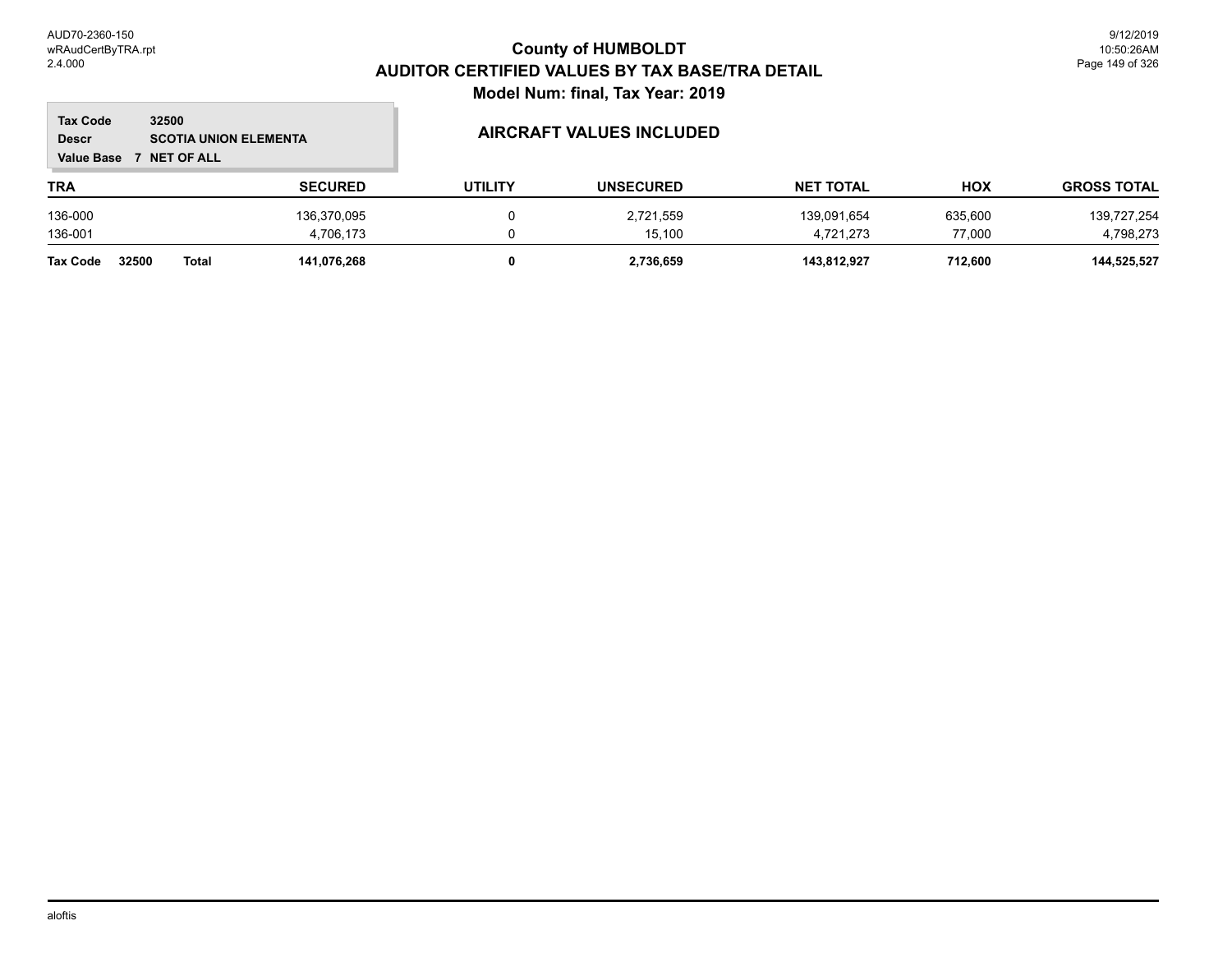**Descr**

## **County of HUMBOLDT AUDITOR CERTIFIED VALUES BY TAX BASE/TRA DETAIL Model Num: final, Tax Year: 2019**

#### **Tax Code 32600** SOUTH BAY UNION ELEME **AIRCRAFT VALUES INCLUDED**

| <b>TRA</b> | <b>SECURED</b> | <b>UTILITY</b> | <b>UNSECURED</b> | <b>NET TOTAL</b> | HOX       | <b>GROSS TOTAL</b> |
|------------|----------------|----------------|------------------|------------------|-----------|--------------------|
| 003-019    | 945,163        | $\mathbf 0$    | 0                | 945,163          | 0         | 945,163            |
| 003-020    | 0              | 0              | 0                | $\Omega$         | 0         |                    |
| 003-021    | $\mathbf 0$    | $\mathbf 0$    | $\mathbf 0$      | $\Omega$         | 0         |                    |
| 003-022    | 5,168,263      | $\Omega$       | 22,600           | 5,190,863        | 0         | 5,190,863          |
| 003-024    | 3,601,834      | $\Omega$       | 1,263,127        | 4,864,961        | 0         | 4,864,961          |
| 003-025    | $\mathbf 0$    | $\mathbf 0$    | 49,743           | 49,743           | 0         | 49,743             |
| 003-026    | $\mathbf{0}$   | $\Omega$       | $\mathbf 0$      | $\Omega$         | $\Omega$  | $\Omega$           |
| 077-001    | 2,807,175      | $\Omega$       | 81,110           | 2,888,285        | 35,000    | 2,923,285          |
| 077-002    | 11,934,311     | $\Omega$       | 61,920           | 11,996,231       | 189,000   | 12,185,231         |
| 077-003    | 0              | $\Omega$       | 0                | 0                | 0         | 0                  |
| 077-004    | 12,093,578     | $\Omega$       | 12,240           | 12,105,818       | 175,000   | 12,280,818         |
| 077-005    | 598,046        | $\Omega$       | $\mathbf 0$      | 598,046          | 0         | 598,046            |
| 077-006    | 150,484,479    | $\mathbf 0$    | 442,080          | 150,926,559      | 2,986,577 | 153,913,136        |
| 077-007    | 8,834,119      | $\mathbf{0}$   | 887,050          | 9,721,169        | 63,000    | 9,784,169          |
| 077-008    | 19,639,700     | 376,860        | 810,179          | 20,826,739       | 203,000   | 21,029,739         |
| 077-009    | 0              | 0              | 144,561          | 144,561          | 0         | 144,561            |
| 077-010    | 25,957,925     | $\Omega$       | 182,940          | 26,140,865       | 343,000   | 26,483,865         |
| 077-011    | 794,878        | $\Omega$       | 0                | 794,878          | 0         | 794,878            |
| 077-012    | 10,622,431     | $\Omega$       | 68,320           | 10,690,751       | 168,000   | 10,858,751         |
| 077-013    | 22,856,603     | $\Omega$       | 196,643          | 23,053,246       | 265,440   | 23,318,686         |
| 077-014    | $\mathbf 0$    | $\Omega$       | $\mathbf 0$      | $\mathbf 0$      | 0         | 0                  |
| 077-015    | 4,707,427      | $\Omega$       | 277,603          | 4,985,030        | 49,000    | 5,034,030          |
| 077-016    | 2,419,716      | $\Omega$       | 823,477          | 3,243,193        | 0         | 3,243,193          |
| 077-017    | 2,337,362      | $\Omega$       | 44,998           | 2,382,360        | 7,000     | 2,389,360          |
| 077-018    | 5,571,030      | $\Omega$       | 37,120           | 5,608,150        | 91,000    | 5,699,150          |
| 077-019    | 2,607,034      | $\Omega$       | $\mathbf 0$      | 2,607,034        | 14,000    | 2,621,034          |
| 077-020    | 5,972,768      | $\Omega$       | 10,637           | 5,983,405        | 77,000    | 6,060,405          |
| 077-021    | 224,145        | $\Omega$       | 0                | 224,145          | 0         | 224,145            |
| 077-022    | 48,600         | $\Omega$       | 0                | 48,600           | 0         | 48,600             |
| 077-023    | 194,328        | $\Omega$       | $\Omega$         | 194,328          | 7,000     | 201,328            |
| 077-024    | 246,861,526    | $\mathbf 0$    | 3,457,168        | 250,318,694      | 4,756,256 | 255,074,950        |
| 077-025    | 290,618        | $\mathbf{0}$   | 402,538          | 693,156          | 0         | 693,156            |
| 077-026    | 5,506,441      | 99,925         | $\mathbf 0$      | 5,606,366        | 21,000    | 5,627,366          |
| 077-027    | $\mathbf 0$    | $\mathbf 0$    | $\mathbf 0$      | $\Omega$         | 0         | 0                  |
| 077-028    | 3,907,374      | $\mathbf 0$    | 36,330           | 3,943,704        | 42,000    | 3,985,704          |
| 077-029    | 0              | $\mathbf 0$    | $\mathbf 0$      | $\mathbf 0$      | 0         | $\Omega$           |
| 077-030    | 4,286,590      | $\mathbf 0$    | 13,650           | 4,300,240        | 70,000    | 4,370,240          |
| 077-031    | 403,000        | $\mathbf 0$    | 0                | 403,000          | 7,000     | 410,000            |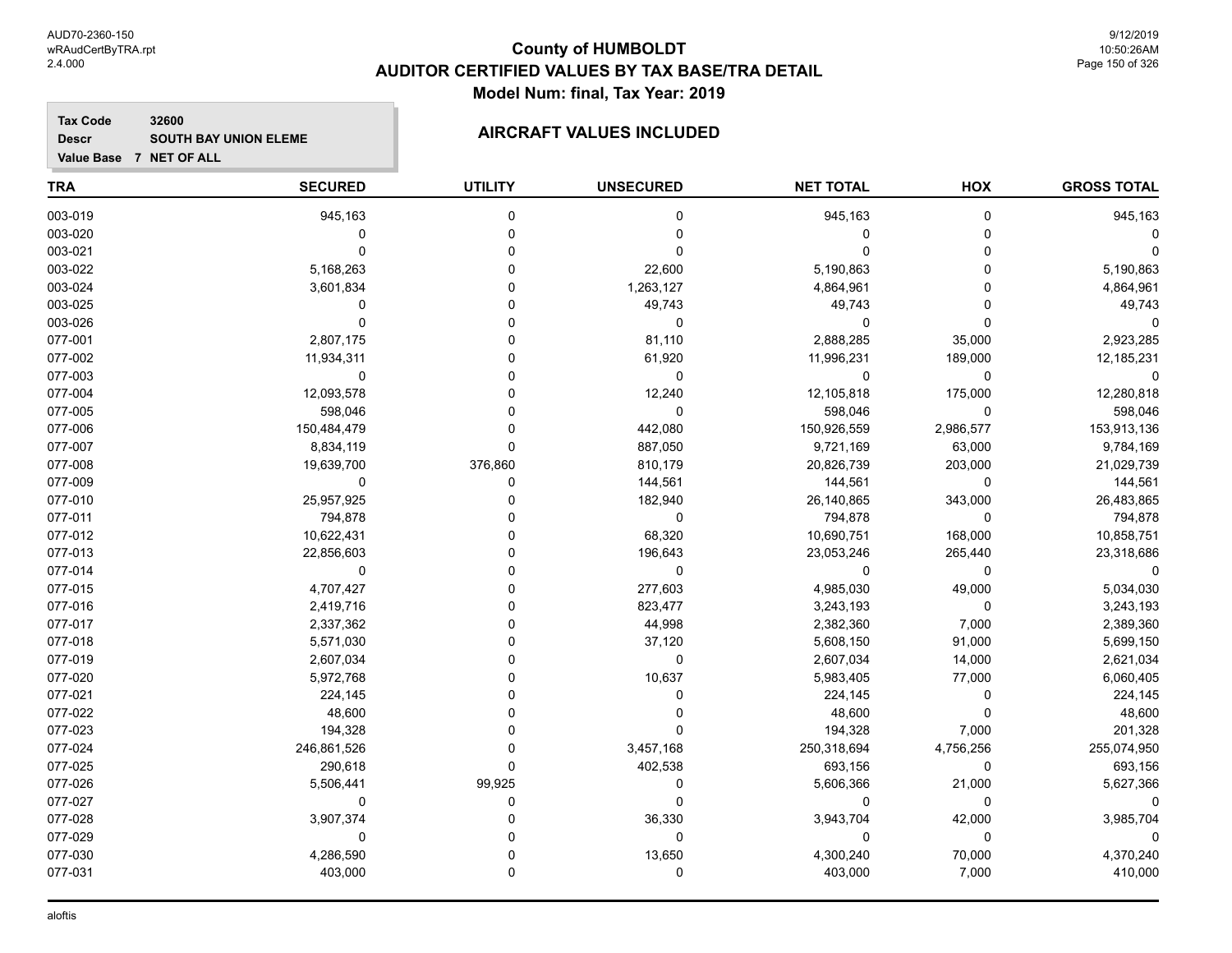#### **TRA SECURED UTILITY UNSECURED HOX Tax Code Value Base 7 NET OF ALL 32600 GROSS TOTAL NET TOTAL Descr** SOUTH BAY UNION ELEME **AIRCRAFT VALUES INCLUDED** 077-032 1,431,079 0 0 1,431,079 14,000 1,445,079 077-033 2,169,241 0 14,801 2,184,042 35,000 2,219,042 900-011 0 0 0 0 0 0 900-012 0 0 0 0 0 0 900-013 0 0 0 0 0 0 **Tax Code 32600 Total 565,276,784 476,785 9,340,835 575,094,404 9,618,273 584,712,677**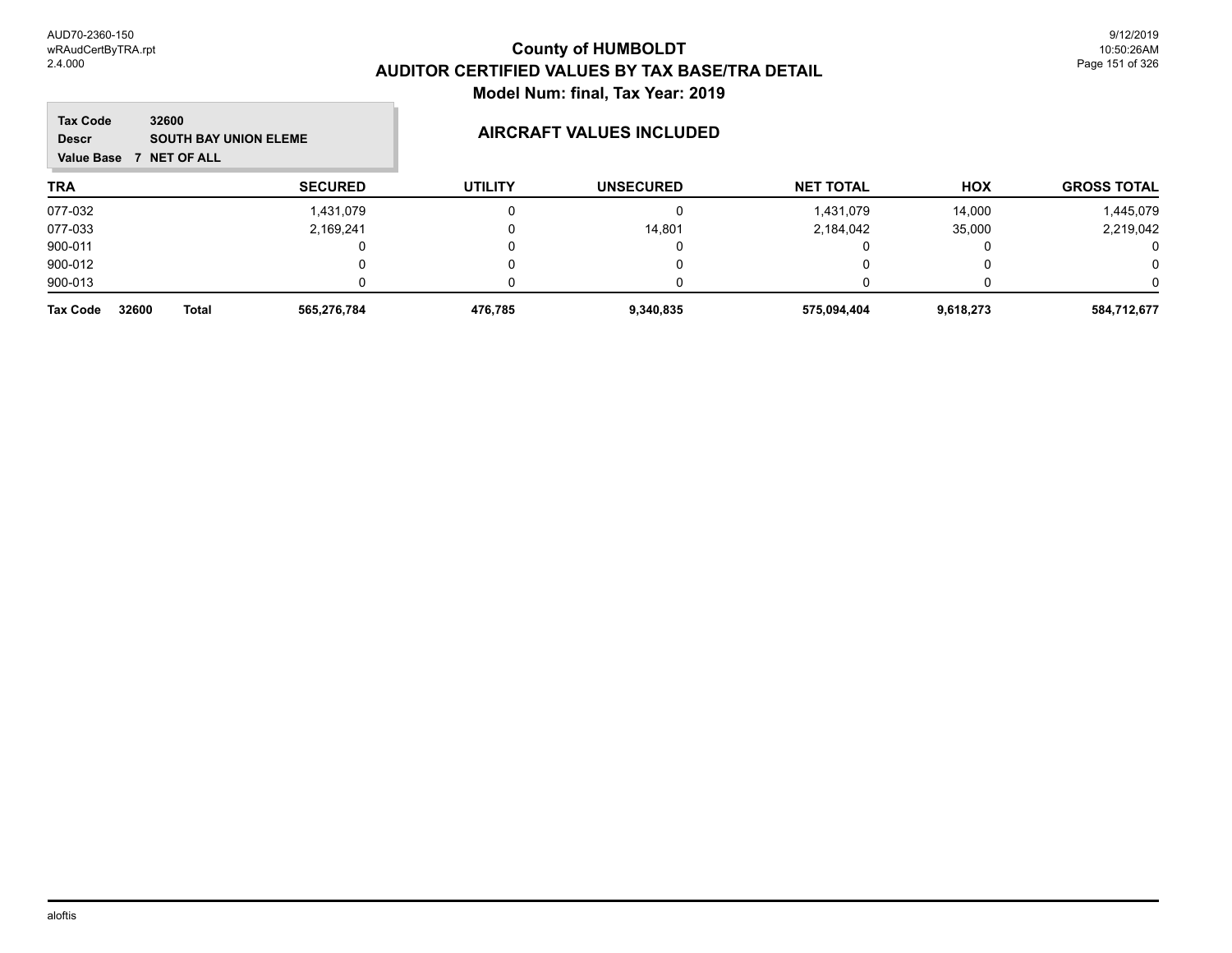#### **TRA SECURED UTILITY UNSECURED HOX Tax Code Value Base 7 NET OF ALL 32700 GROSS TOTAL NET TOTAL Descr TRINIDAD UNION ELEMEN AIRCRAFT VALUES INCLUDED** 006-000 89,257,550 0 3,465,985 92,723,535 336,000 93,059,535 006-001 5,415,176 0 9,300 5,424,476 49,000 5,473,476 006-002 0 0 0 0 0 0 006-003 0 0 0 0 0 0 006-004 562,102 0 0 562,102 7,000 569,102 006-005 712,310 0 0 712,310 7,000 719,310 141-000 7,347,073 0 899,436 8,246,509 0 8,246,509 141-001 108,378,078 0 828,193 109,206,271 1,062,600 110,268,871 141-002 54,915,760 0 139,037 55,054,797 464,796 55,519,593 141-003 69,668,787 0 74,814 69,743,601 959,000 70,702,601

**Tax Code 32700 Total 336,256,836 0 5,416,765 341,673,601 2,885,396 344,558,997**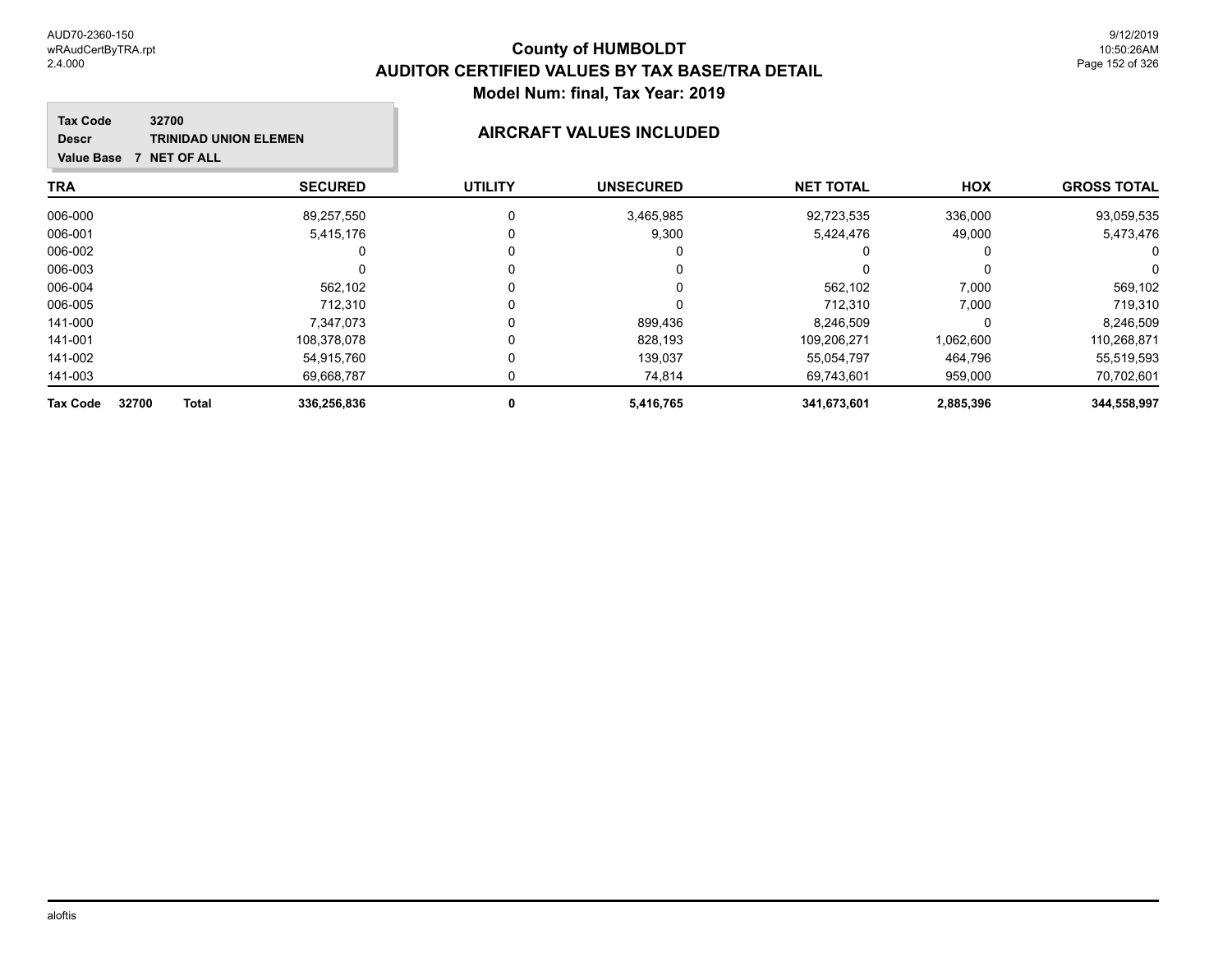#### **TRA SECURED UTILITY UNSECURED HOX Tax Code Value Base 7 NET OF ALL 32800 GROSS TOTAL NET TOTAL Descr KLAMATH-TRINITY UNIFI AIRCRAFT VALUES INCLUDED** 157-000 28,424,915 2,810 405,377 28,833,102 726,600 29,559,702 157-001 1,201,661 0 0 1,201,661 0 1,201,661 157-002 20,579,086 0 286,532 20,865,618 336,000 21,201,618 157-003 65,865,758 0 940,461 66,806,219 637,000 67,443,219 157-004 0 0 0 0 0 0 157-006 39,909,602 0 209,409 40,119,011 203,000 40,322,011 157-008 199,794,509 0 6,708,175 206,502,684 2,237,130 208,739,814 900-023 0 0 0 0 0 0 **Tax Code 32800 Total 355,775,531 2,810 8,549,954 364,328,295 4,139,730 368,468,025**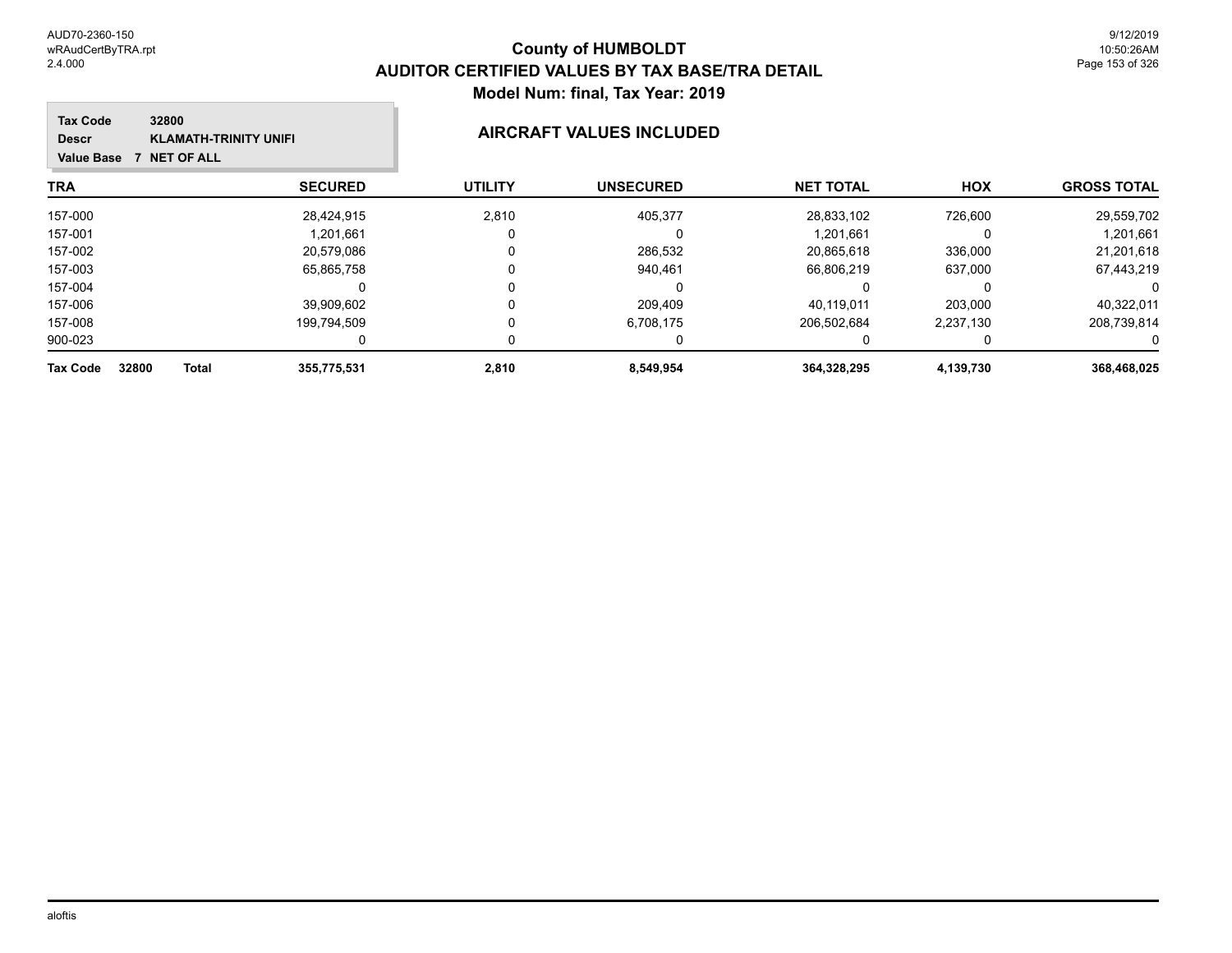**Tax Code**

**Descr**

## **County of HUMBOLDT AUDITOR CERTIFIED VALUES BY TAX BASE/TRA DETAIL Model Num: final, Tax Year: 2019**

#### **Value Base 7 NET OF ALL 32900 FERNDALE UNIFIED SCH AIRCRAFT VALUES INCLUDED**

| <b>TRA</b>                               | <b>SECURED</b> | <b>UTILITY</b> | <b>UNSECURED</b> | <b>NET TOTAL</b> | <b>HOX</b> | <b>GROSS TOTAL</b> |
|------------------------------------------|----------------|----------------|------------------|------------------|------------|--------------------|
| 004-000                                  | 169,355,966    | 0              | 4,572,371        | 173,928,337      | 2,219,000  | 176, 147, 337      |
| 004-001                                  | 0              | 0              | O                |                  | 0          | 0                  |
| 083-000                                  | 21.275.444     | 0              | 1,138,153        | 22,413,597       | 231,000    | 22,644,597         |
| 083-001                                  | 106.982.640    | 0              | 7.128.994        | 114.111.634      | 665,000    | 114,776,634        |
| 083-002                                  | 43.322.731     | 0              | 1,902,909        | 45,225,640       | 203,000    | 45,428,640         |
| 083-003                                  | 360.165        | 0              | 0                | 360,165          | 0          | 360,165            |
| 083-004                                  | 3,672,946      | 0              | 20.180           | 3,693,126        | 7,000      | 3,700,126          |
| 083-005                                  | 23,767,078     | 0              | 2,403,760        | 26,170,838       | 224,000    | 26,394,838         |
| 083-006                                  | 4,679,363      | $\Omega$       | 5,420            | 4.684.783        | 77.000     | 4,761,783          |
| 083-007                                  | 2.722.301      | 0              | 0                | 2,722,301        | 35,000     | 2,757,301          |
| 083-008                                  | 16,802,001     | 0              | 495,823          | 17,297,824       | 218,020    | 17,515,844         |
| 32900<br><b>Tax Code</b><br><b>Total</b> | 392,940,635    | 0              | 17,667,610       | 410.608.245      | 3,879,020  | 414,487,265        |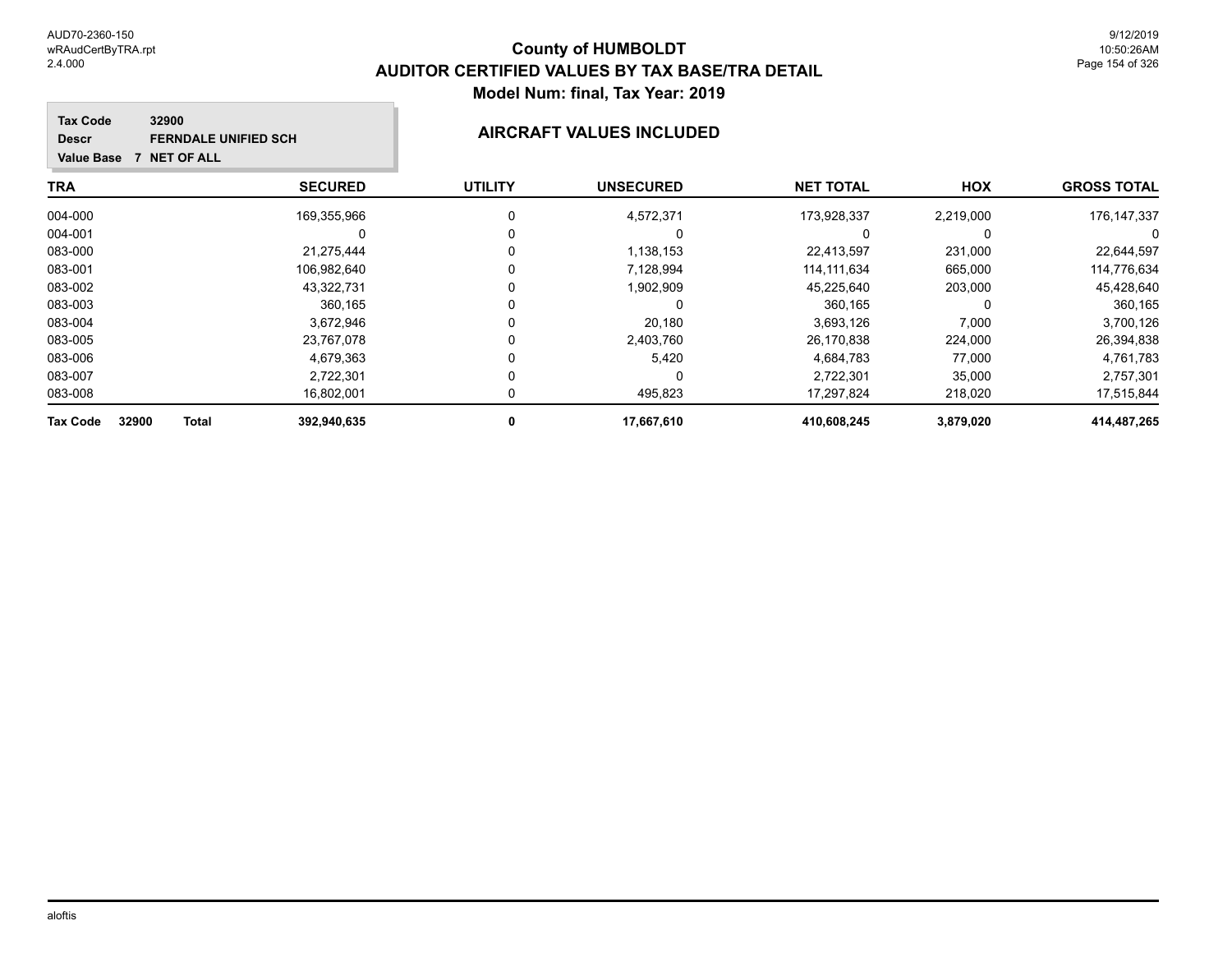**Tax Code**

**Descr**

## **County of HUMBOLDT AUDITOR CERTIFIED VALUES BY TAX BASE/TRA DETAIL Model Num: final, Tax Year: 2019**

#### **Value Base 7 NET OF ALL 33000** SOUTH HUMBOLDT JOINT **AIRCRAFT VALUES INCLUDED**

| <b>TRA</b>                               | <b>SECURED</b> | <b>UTILITY</b> | <b>UNSECURED</b> | <b>NET TOTAL</b> | HOX        | <b>GROSS TOTAL</b> |
|------------------------------------------|----------------|----------------|------------------|------------------|------------|--------------------|
| 156-001                                  | 731,517,866    | 0              | 15,485,128       | 747,002,994      | 5,201,153  | 752,204,147        |
| 156-002                                  | 23,382,072     | n              | 196,300          | 23,578,372       | 203,000    | 23,781,372         |
| 156-003                                  | 1,226,034      |                | 0                | 1,226,034        | 0          | 1,226,034          |
| 156-004                                  | 830,181        |                | $\Omega$         | 830,181          | 0          | 830,181            |
| 156-005                                  | 12,745,840     |                | 335,340          | 13,081,180       | 70,000     | 13,151,180         |
| 156-006                                  | 25,547,239     |                | 185,720          | 25,732,959       | 264,536    | 25,997,495         |
| 156-007                                  | 60,519,929     |                | 5,138,753        | 65,658,682       | 224,000    | 65,882,682         |
| 156-008                                  | 174,538        | U              | 12,350           | 186,888          | 0          | 186,888            |
| 156-009                                  | 7,681,145      |                | 149,270          | 7,830,415        | 201,835    | 8,032,250          |
| 156-010                                  | 3,856,576      |                | 0                | 3,856,576        | 7,000      | 3,863,576          |
| 156-011                                  | 91,905,360     |                | 5,082,098        | 96,987,458       | 1,006,186  | 97,993,644         |
| 156-012                                  | 36,248,229     |                | 222,081          | 36,470,310       | 392,000    | 36,862,310         |
| 156-013                                  | 255,838,411    |                | 2,106,613        | 257,945,024      | 1,104,600  | 259,049,624        |
| 156-014                                  | 20,465,519     |                | 131,061          | 20,596,580       | 313,600    | 20,910,180         |
| 156-015                                  | 37,822,367     |                | 1,713,692        | 39,536,059       | 375,808    | 39,911,867         |
| 156-016                                  | 2,255,680      |                | 8,890            | 2,264,570        | 124,829    | 2,389,399          |
| 156-017                                  | 4,694,295      |                | 394,817          | 5,089,112        | 35,000     | 5,124,112          |
| 156-018                                  | 3,244,948      |                | 315,180          | 3,560,128        | 61,600     | 3,621,728          |
| 156-019                                  | 12,832,445     |                | 131,520          | 12,963,965       | 112,000    | 13,075,965         |
| 156-020                                  | 43,254,977     |                | 583,196          | 43,838,173       | 384,489    | 44,222,662         |
| 156-021                                  | 16,910,770     |                | 1,542,541        | 18,453,311       | 0          | 18,453,311         |
| 156-022                                  | 1,026,851      |                | 0                | 1,026,851        | $\Omega$   | 1,026,851          |
| 156-023                                  | 2,991,127      |                | 0                | 2,991,127        | 35,000     | 3,026,127          |
| 156-024                                  | 2,786,908      |                | 4,000            | 2,790,908        | 7,000      | 2,797,908          |
| 158-000                                  | 41,817,637     |                | 116,950          | 41,934,587       | 82,585     | 42,017,172         |
| 900-019                                  |                |                |                  |                  | 0          |                    |
| 900-020                                  |                |                |                  |                  | 0          |                    |
| 900-021                                  |                |                |                  |                  |            |                    |
| 900-022                                  | U              | 0              | 0                | 0                | 0          |                    |
| 33000<br><b>Tax Code</b><br><b>Total</b> | 1,441,576,944  | 0              | 33,855,500       | 1,475,432,444    | 10,206,221 | 1,485,638,665      |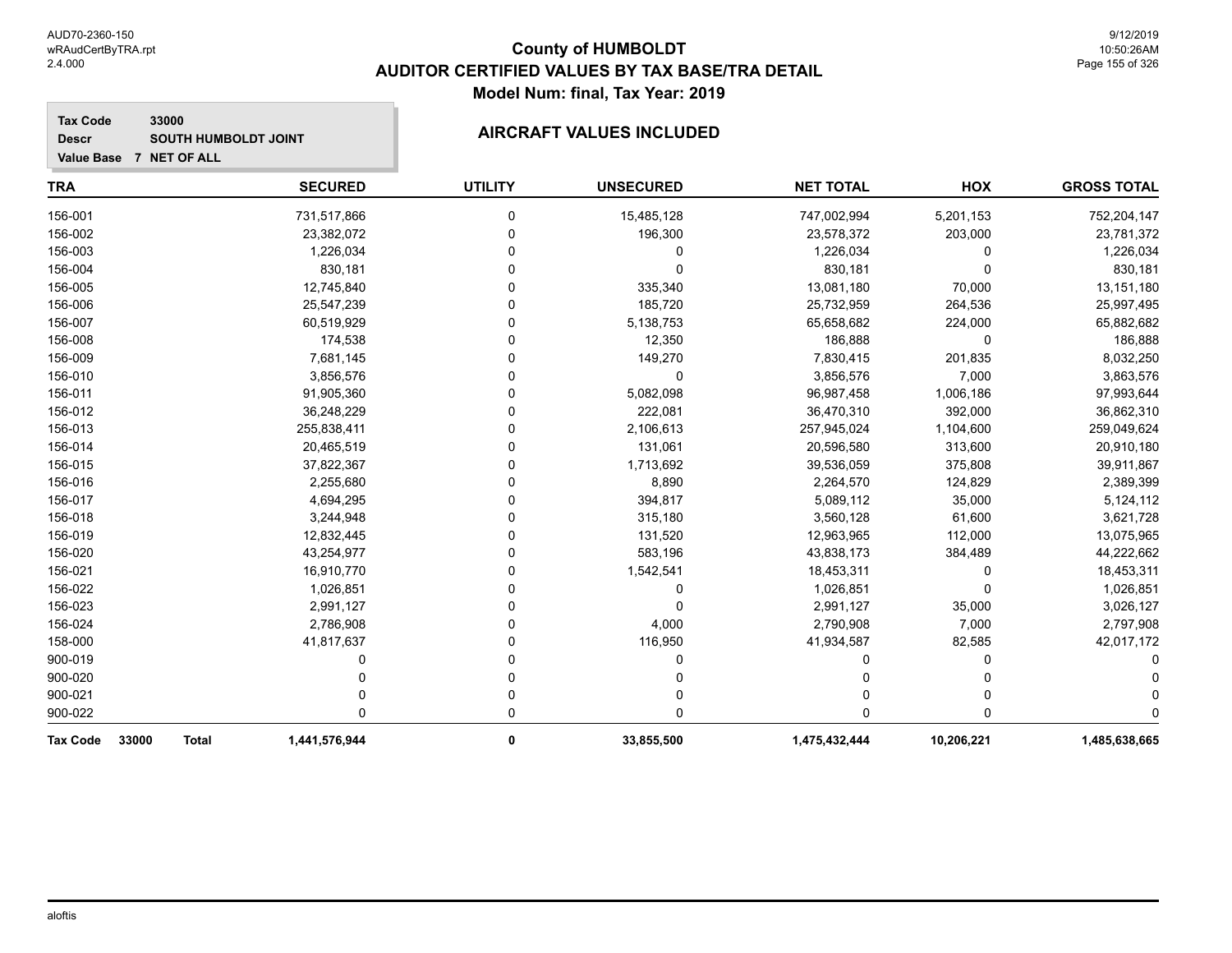#### **TRA SECURED UTILITY UNSECURED HOX Tax Code Value Base 7 NET OF ALL 33100 GROSS TOTAL NET TOTAL Descr** MATTOLE UNIFIED SCH D<br>
MATTOLE UNIFIED SCH D 112-000 49,867,565 0 326,619 50,194,184 122,323 50,316,507 112-001 39,547,452 0 1,280,800 40,828,252 327,600 41,155,852 112-002 77,666,993 6,534 1,332,724 79,006,251 371,000 79,377,251 **Tax Code 33100 Total 167,082,010 6,534 2,940,143 170,028,687 820,923 170,849,610**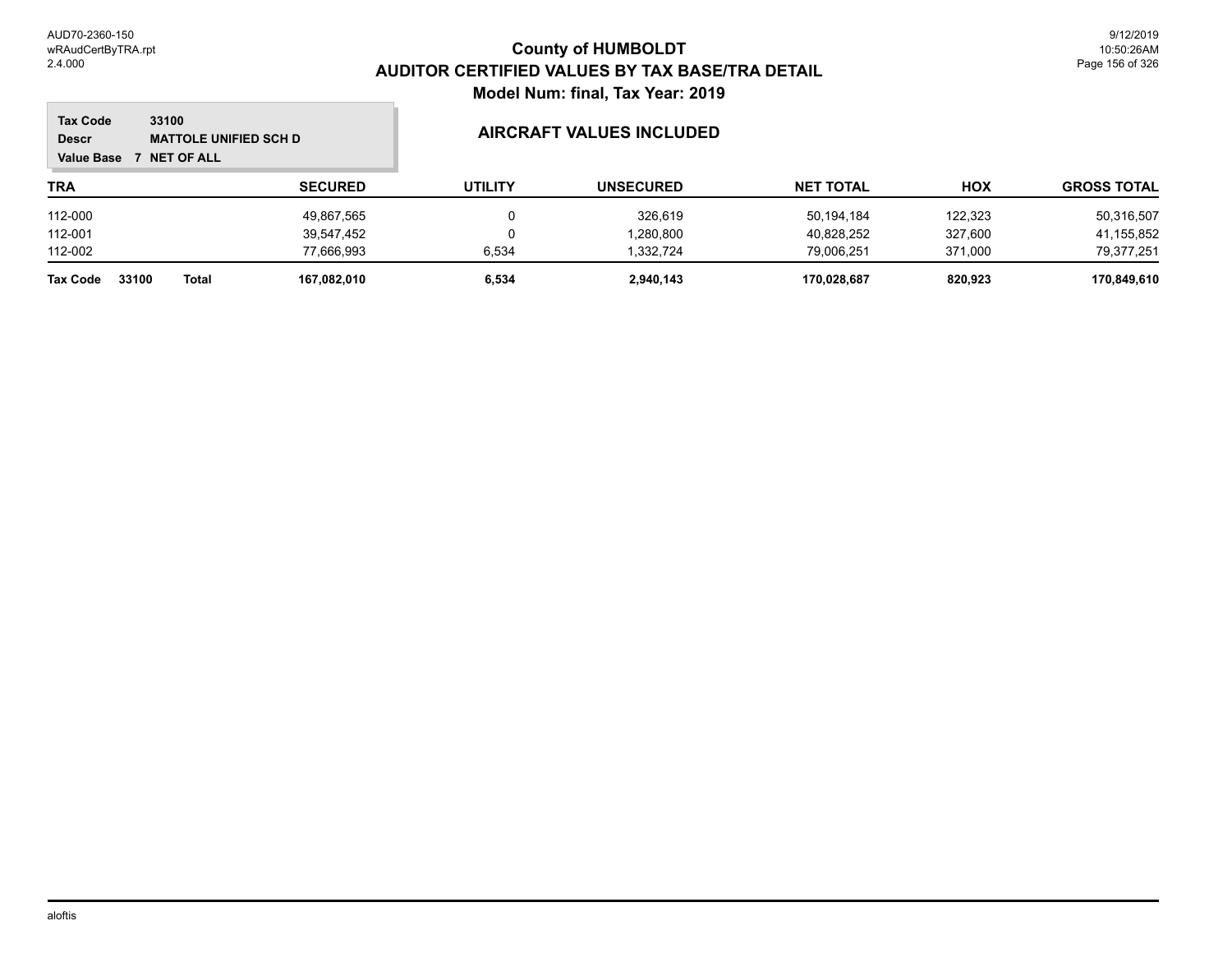**Descr**

**Value Base 7 NET OF ALL**

## **County of HUMBOLDT AUDITOR CERTIFIED VALUES BY TAX BASE/TRA DETAIL Model Num: final, Tax Year: 2019**

#### **Tax Code 33200** NORTHERN HUMBOLDT UNI**NICELY SERVICE AIRCRAFT VALUES INCLUDED**

| <b>TRA</b> | <b>SECURED</b> | <b>UTILITY</b> | <b>UNSECURED</b> | <b>NET TOTAL</b> | HOX         | <b>GROSS TOTAL</b> |
|------------|----------------|----------------|------------------|------------------|-------------|--------------------|
| 001-001    | 342,854,325    | 0              | 3,726,475        | 346,580,800      | 3,654,000   | 350,234,800        |
| 001-002    | 23,858         | 0              | $\mathbf 0$      | 23,858           | $\mathbf 0$ | 23,858             |
| 001-003    | 55,697,766     | 0              | 1,035,677        | 56,733,443       | 840,000     | 57,573,443         |
| 001-004    | 510,172        | 0              | 1,144,278        | 1,654,450        | 7,000       | 1,661,450          |
| 001-005    | 2,513,136      | 0              | 0                | 2,513,136        | 28,000      | 2,541,136          |
| 001-006    | 41, 117, 735   | U              | 161,570          | 41,279,305       | 602,000     | 41,881,305         |
| 001-007    | 82,517,883     | 0              | 5,554,185        | 88,072,068       | 973,291     | 89,045,359         |
| 001-009    | 39,983,136     | 0              | 320,247          | 40,303,383       | 595,000     | 40,898,383         |
| 001-010    | 0              | O              | 0                | 0                | 0           |                    |
| 001-011    | U              |                | $\Omega$         | $\Omega$         | $\Omega$    |                    |
| 001-012    | 40,302,080     |                | 81,130           | 40,383,210       | 525,000     | 40,908,210         |
| 001-013    | 0              |                | O                | 0                | $\Omega$    |                    |
| 001-014    | 0              |                | O                | 0                |             |                    |
| 001-015    | 124,227        |                | O                | 124,227          |             | 124,227            |
| 001-016    | $\Omega$       |                | O                | 0                | $\Omega$    |                    |
| 001-017    | 700,863        |                | 4,320            | 705,183          | 21,000      | 726,183            |
| 001-018    | 6,711,474      |                | $\Omega$         | 6,711,474        | 14,000      | 6,725,474          |
| 001-019    | 200,607        |                |                  | 200,607          | 0           | 200,607            |
| 001-020    | 0              |                |                  | $\mathbf 0$      | $\mathbf 0$ |                    |
| 001-021    | 11,049,664     |                |                  | 11,049,664       | 70,000      | 11,119,664         |
| 001-022    | 6,385,867      | U              |                  | 6,385,867        | 28,000      | 6,413,867          |
| 001-023    | 687,592        | U              |                  | 687,592          | $\Omega$    | 687,592            |
| 001-024    | $\mathbf 0$    | U              |                  | 0                | $\Omega$    |                    |
| 001-025    | 40,282,291     |                | 25,610           | 40,307,901       | 392,000     | 40,699,901         |
| 001-026    | 2,366,230      |                | $\Omega$         | 2,366,230        | 14,000      | 2,380,230          |
| 001-027    | 5,157,805      |                | 3,210            | 5,161,015        | 62,559      | 5,223,574          |
| 001-028    | 4,006,303      |                | 5,760            | 4,012,063        | 70,000      | 4,082,063          |
| 001-029    | 8,864,256      |                | $\mathbf 0$      | 8,864,256        | 273,379     | 9,137,635          |
| 001-030    | 4,980,666      | U              | 804,144          | 5,784,810        | $\mathbf 0$ | 5,784,810          |
| 001-031    | 4,462,848      | U              | 12,210           | 4,475,058        | 291,451     | 4,766,509          |
| 001-032    | 998,628        |                | 17,430           | 1,016,058        | 14,000      | 1,030,058          |
| 001-033    | 16,600,332     |                | 39,788           | 16,640,120       | 252,000     | 16,892,120         |
| 001-034    | 21,601,220     | O              | 50,280           | 21,651,500       | 315,000     | 21,966,500         |
| 001-035    | 325,346,617    | 0              | 31,585,030       | 356,931,647      | 1,351,000   | 358,282,647        |
| 001-036    | 6,820,931      | 0              | 0                | 6,820,931        | 28,000      | 6,848,931          |
| 001-037    | 50,701,186     | 0              | 508,106          | 51,209,292       | 609,000     | 51,818,292         |
| 001-038    | 48,908,225     | 0              | 126,260          | 49,034,485       | 427,000     | 49,461,485         |
| 001-039    | 92,338,573     | 0              | 11,619,037       | 103,957,610      | 851,655     | 104,809,265        |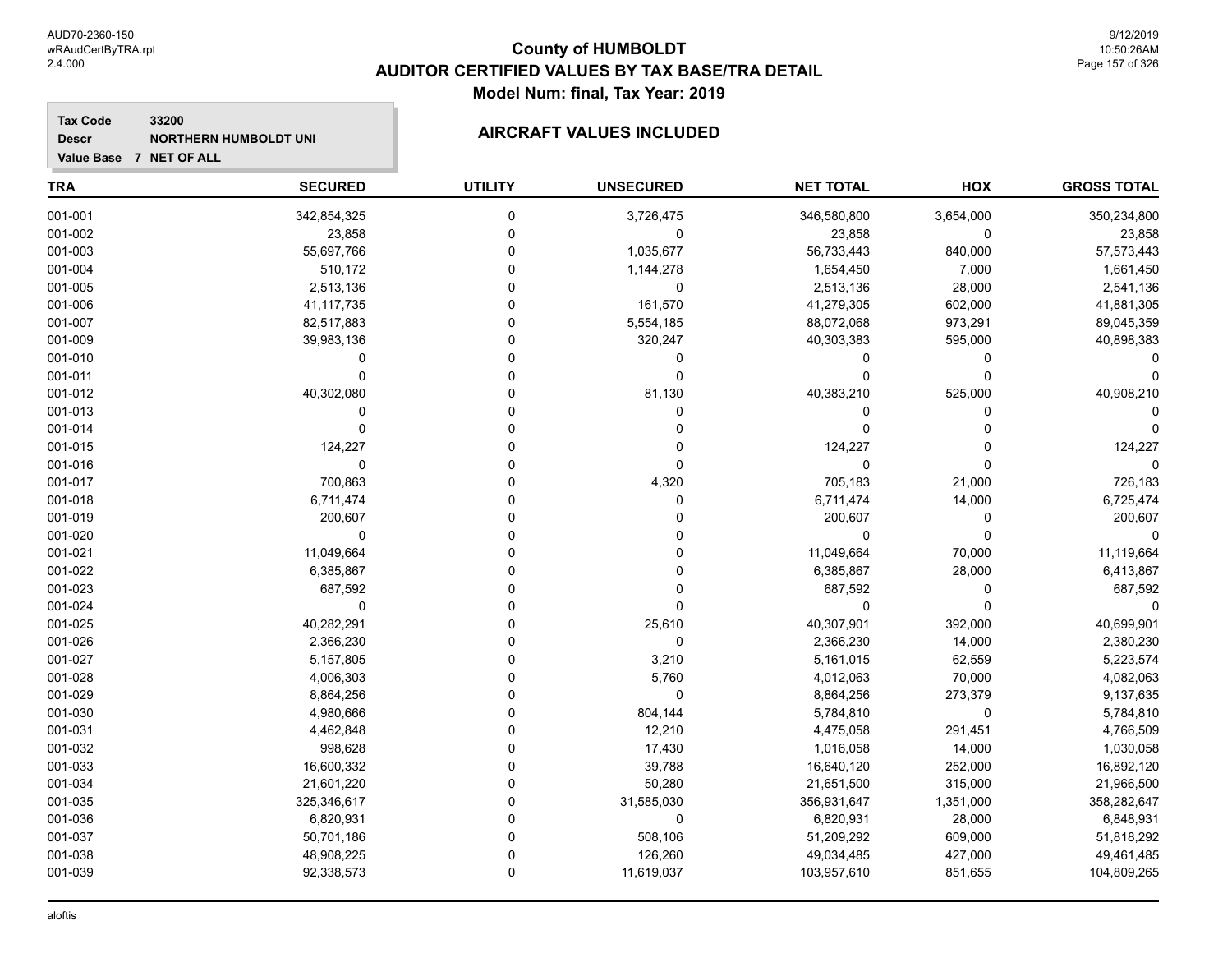#### **Tax Code 33200 Descr**

# NORTHERN HUMBOLDT UNI**NICELY SERVICE AIRCRAFT VALUES INCLUDED**

| <b>TRA</b> | <b>SECURED</b> | <b>UTILITY</b> | <b>UNSECURED</b> | <b>NET TOTAL</b> | HOX       | <b>GROSS TOTAL</b> |
|------------|----------------|----------------|------------------|------------------|-----------|--------------------|
| 001-040    | 2,016,599      | 16,800         | 109,000          | 2,142,399        | 0         | 2,142,399          |
| 001-041    | 57,771         | 0              | 0                | 57,771           | $\Omega$  | 57,771             |
| 001-042    | 7,429,099      | 0              | 16,410           | 7,445,509        | $\Omega$  | 7,445,509          |
| 001-043    | 29,987,142     | ۵              | 13,383,116       | 43,370,258       | 0         | 43,370,258         |
| 001-044    | 5,304,196      | ۵              | 2,490,564        | 7,794,760        | 0         | 7,794,760          |
| 001-045    | 16,826,474     | 0              | $\mathbf 0$      | 16,826,474       | 105,000   | 16,931,474         |
| 001-046    | 4,258,035      | 0              | 31,240           | 4,289,275        | 77,000    | 4,366,275          |
| 001-047    | 1,971,527      | O              | 0                | 1,971,527        | 35,000    | 2,006,527          |
| 001-048    | 14,246,223     | 0              | 99,850           | 14,346,073       | 196,000   | 14,542,073         |
| 001-049    | 876,209        | 0              | 28,820           | 905,029          | 14,000    | 919,029            |
| 001-050    | $\Omega$       | $\Omega$       | 0                | $\Omega$         | $\Omega$  |                    |
| 001-051    | 21,464,718     | 0              | 4,230            | 21,468,948       | 266,000   | 21,734,948         |
| 001-052    | 1,065,074      | ۵              | 0                | 1,065,074        | 14,000    | 1,079,074          |
| 001-053    | 1,288,800      | 0              | 0                | 1,288,800        | 21,000    | 1,309,800          |
| 001-054    | 11,082,851     | 0              | 11,130           | 11,093,981       | 182,000   | 11,275,981         |
| 001-055    | 169,330        | 0              | 0                | 169,330          | 7,000     | 176,330            |
| 001-056    | 26,470,533     | $\Omega$       | 17,750           | 26,488,283       | 287,000   | 26,775,283         |
| 001-057    | 0              | 0              | 0                | $\Omega$         | $\Omega$  | 0                  |
| 001-058    | 3,439,534      | 0              | 0                | 3,439,534        | 21,000    | 3,460,534          |
| 001-059    | 1,581,000      | 0              | 795,050          | 2,376,050        | $\Omega$  | 2,376,050          |
| 001-060    | 615,298        | ۵              | 0                | 615,298          | 14,000    | 629,298            |
| 001-061    | 3,393,205      | ۵              | 0                | 3,393,205        | 70,000    | 3,463,205          |
| 002-000    | 79,787,579     | ۵              | 2,743,498        | 82,531,077       | 1,582,443 | 84,113,520         |
| 002-001    | 13,713,697     | 0              | 4,150,561        | 17,864,258       | 133,000   | 17,997,258         |
| 002-002    | 756,660        | 0              | 247,350          | 1,004,010        | $\Omega$  | 1,004,010          |
| 002-003    | 0              | $\Omega$       | 0                | 0                | 0         |                    |
| 002-004    | $\mathbf 0$    | $\Omega$       | 0                | $\Omega$         | 0         |                    |
| 002-005    | 55,502         | $\Omega$       | 0                | 55,502           | $\Omega$  | 55,502             |
| 002-006    | $\mathbf 0$    | $\Omega$       | $\mathbf 0$      | $\Omega$         | $\Omega$  |                    |
| 003-006    | 7,215,202      | 0              | 467,513          | 7,682,715        | 0         | 7,682,715          |
| 006-000    | 89,257,550     | 0              | 3,465,985        | 92,723,535       | 336,000   | 93,059,535         |
| 006-001    | 5,415,176      | 0              | 9,300            | 5,424,476        | 49,000    | 5,473,476          |
| 006-002    | ۵              | 0              | ۵                | 0                | 0         |                    |
| 006-003    | $\Omega$       | O              | $\Omega$         | $\Omega$         | $\Omega$  |                    |
| 006-004    | 562,102        | $\Omega$       | 0                | 562,102          | 7,000     | 569,102            |
| 006-005    | 712,310        | 0              | 0                | 712,310          | 7,000     | 719,310            |
| 053-001    | 0              | $\Omega$       | 0                | 0                | $\Omega$  |                    |
| 053-002    | 1,316,276      | $\mathbf 0$    | 0                | 1,316,276        | 14,000    | 1,330,276          |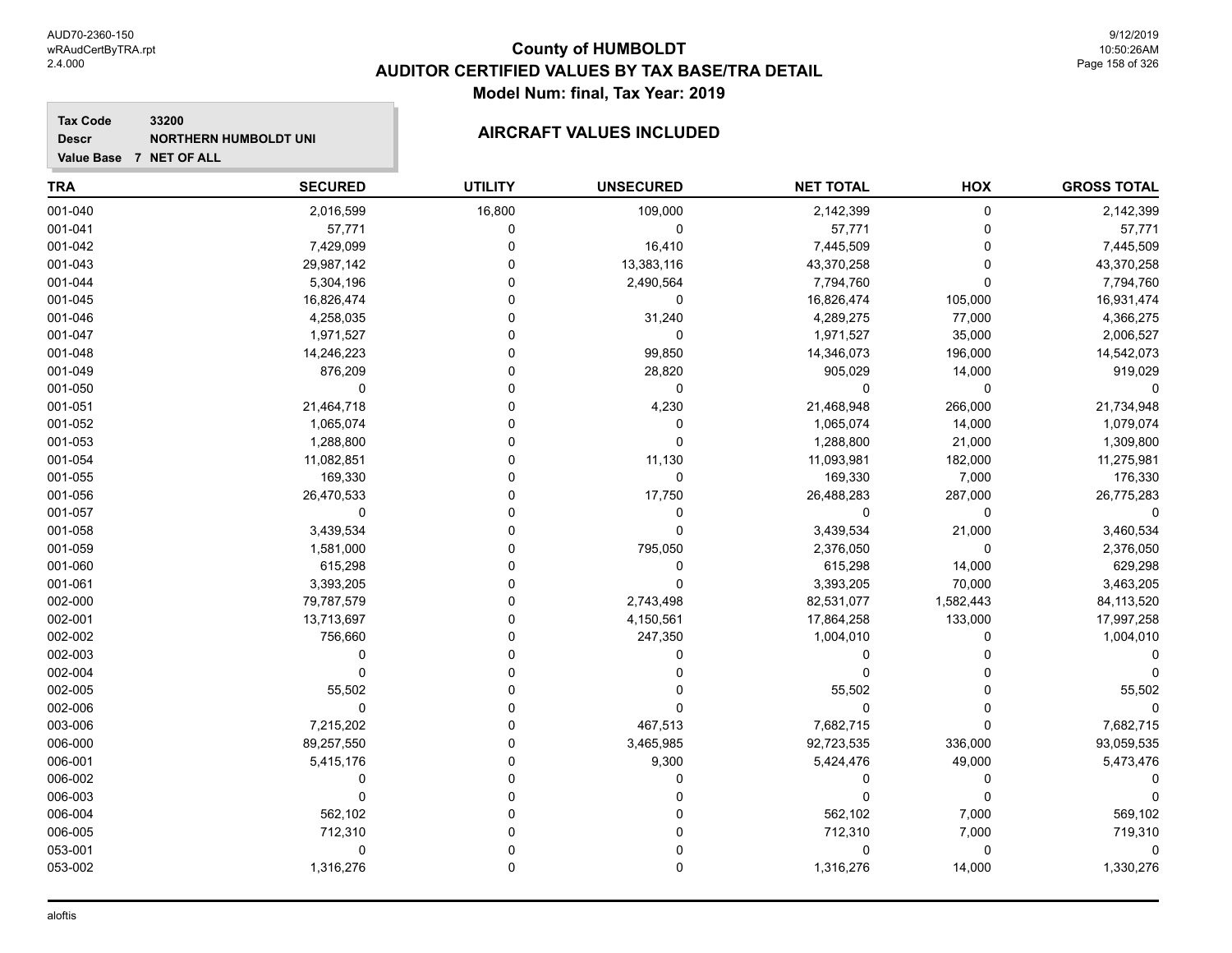#### **Tax Code 33200 Descr**

# NORTHERN HUMBOLDT UNI**NICELY SERVICE AIRCRAFT VALUES INCLUDED**

| <b>TRA</b> | <b>SECURED</b> | <b>UTILITY</b> | <b>UNSECURED</b> | <b>NET TOTAL</b> | HOX         | <b>GROSS TOTAL</b> |
|------------|----------------|----------------|------------------|------------------|-------------|--------------------|
| 053-003    | 104,521        | 0              | 0                | 104,521          | 0           | 104,521            |
| 053-004    | 552,098        | $\mathbf 0$    | 0                | 552,098          | $\Omega$    | 552,098            |
| 053-005    | 165,870        | $\Omega$       | $\mathbf 0$      | 165,870          | $\Omega$    | 165,870            |
| 053-006    | 5,684,008      | $\Omega$       | 30,979           | 5,714,987        | 42,000      | 5,756,987          |
| 053-007    | 396,643        | $\Omega$       | 442,234          | 838,877          | $\mathbf 0$ | 838,877            |
| 053-008    | 13,538,188     | $\Omega$       | 111,760          | 13,649,948       | 189,000     | 13,838,948         |
| 053-009    | 35,820,639     | $\Omega$       | 75,947           | 35,896,586       | 612,488     | 36,509,074         |
| 053-010    | 189,866        | $\Omega$       | 170,514          | 360,380          | $\Omega$    | 360,380            |
| 053-011    | 1,299,795      | $\Omega$       | $\pmb{0}$        | 1,299,795        | 14,000      | 1,313,795          |
| 053-013    | 10,377,039     | $\Omega$       | 94,010           | 10,471,049       | 119,000     | 10,590,049         |
| 053-014    | 0              | $\Omega$       | 0                | 0                | $\mathbf 0$ |                    |
| 053-015    | 6,160,029      | $\Omega$       | 47,530           | 6,207,559        | 161,000     | 6,368,559          |
| 053-016    | 602,530        | $\Omega$       | 0                | 602,530          | $\Omega$    | 602,530            |
| 053-017    | 18,253,961     | $\mathbf 0$    | 26,770           | 18,280,731       | 252,000     | 18,532,731         |
| 053-018    | 748,651        | $\mathbf 0$    | 3,999            | 752,650          | 7,000       | 759,650            |
| 053-019    | 765,074        | $\Omega$       | 11,380           | 776,454          | $\mathbf 0$ | 776,454            |
| 053-020    | 6,667,993      | $\Omega$       | 139,420          | 6,807,413        | 56,000      | 6,863,413          |
| 053-021    | $\Omega$       | $\Omega$       | 0                | 0                | 0           |                    |
| 053-024    | $\mathbf 0$    | $\Omega$       | $\mathbf 0$      | $\Omega$         | $\Omega$    |                    |
| 053-025    | 3,983,917      | $\Omega$       | 10,720           | 3,994,637        | 137,120     | 4,131,757          |
| 053-026    | 387,605        | $\Omega$       | 13,580           | 401,185          | 0           | 401,185            |
| 053-028    | 11,982,748     | 0              | 46,340           | 12,029,088       | 140,000     | 12,169,088         |
| 053-029    | 381,222        | $\Omega$       | 33,476           | 414,698          | 0           | 414,698            |
| 053-030    | 222,902        | $\mathbf 0$    | $\pmb{0}$        | 222,902          | 7,000       | 229,902            |
| 056-000    | 9,427,369      | $\Omega$       | 13,650           | 9,441,019        | 42,000      | 9,483,019          |
| 056-001    | 22,291,924     | $\Omega$       | 34,390           | 22,326,314       | 161,000     | 22,487,314         |
| 056-002    | 68,852,517     | $\Omega$       | 419,385          | 69,271,902       | 490,525     | 69,762,427         |
| 056-003    | 12,466,886     | $\Omega$       | 24,610           | 12,491,496       | 112,000     | 12,603,496         |
| 057-000    | 14,780,486     | $\Omega$       | 47,339,836       | 62,120,322       | 14,000      | 62,134,322         |
| 057-001    | 12,799,770     | 0              | 806,423          | 13,606,193       | 56,000      | 13,662,193         |
| 057-002    | 25,578,121     | 0              | 326,300          | 25,904,421       | 397,600     | 26,302,021         |
| 057-003    | 163,777        | $\Omega$       | 0                | 163,777          | 0           | 163,777            |
| 057-004    | 17,523,692     | $\Omega$       | 104,657          | 17,628,349       | 70,000      | 17,698,349         |
| 057-006    | 44,651,435     | $\Omega$       | 379,644          | 45,031,079       | 691,600     | 45,722,679         |
| 057-008    | 7,477,443      | $\Omega$       | 9,562,910        | 17,040,353       | 14,000      | 17,054,353         |
| 057-009    | 33,774,176     | $\Omega$       | 942,932          | 34,717,108       | 497,000     | 35,214,108         |
| 085-000    | 104,052,581    | $\mathbf 0$    | 800,499          | 104,853,080      | 1,603,000   | 106,456,080        |
| 085-001    | 7,348,821      | $\mathbf 0$    | 38,620           | 7,387,441        | 84,000      | 7,471,441          |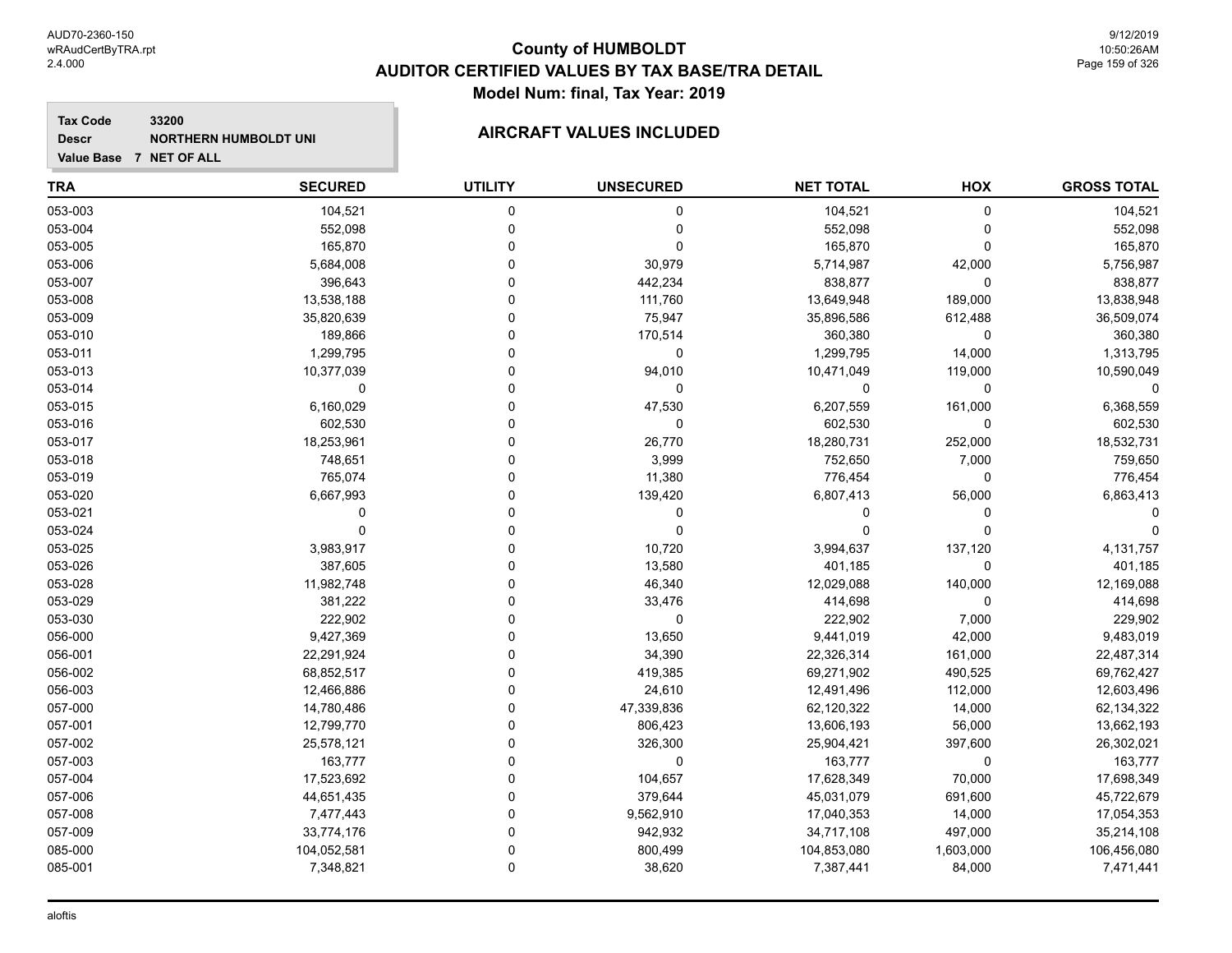#### **Tax Code 33200 Descr**

# NORTHERN HUMBOLDT UNI**NICELY SERVICE AIRCRAFT VALUES INCLUDED**

| <b>TRA</b> | <b>SECURED</b> | <b>UTILITY</b> | <b>UNSECURED</b> | <b>NET TOTAL</b> | HOX         | <b>GROSS TOTAL</b> |
|------------|----------------|----------------|------------------|------------------|-------------|--------------------|
| 095-001    | 51,724,666     | $\mathbf 0$    | 618,874          | 52,343,540       | 322,000     | 52,665,540         |
| 102-001    | 3,142,346      | $\mathbf 0$    | $\mathbf 0$      | 3,142,346        | 33,600      | 3,175,946          |
| 102-002    | 65,160         | 0              | 0                | 65,160           | 0           | 65,160             |
| 102-003    | 116,828,155    | $\Omega$       | 932,444          | 117,760,599      | 1,190,000   | 118,950,599        |
| 102-004    | 37,938         | $\Omega$       | $\mathbf 0$      | 37,938           | $\mathbf 0$ | 37,938             |
| 102-005    | 13,457,916     | $\Omega$       | 58,030           | 13,515,946       | 189,000     | 13,704,946         |
| 102-006    | 10,289,693     | $\Omega$       | 216,850          | 10,506,543       | 98,000      | 10,604,543         |
| 102-007    | 31,140         | $\Omega$       | $\mathbf 0$      | 31,140           | 0           | 31,140             |
| 102-008    | 101,604,916    | $\Omega$       | 379,394          | 101,984,310      | 1,414,000   | 103,398,310        |
| 102-009    | 30,060         | $\Omega$       | 0                | 30,060           | 0           | 30,060             |
| 102-010    | 5,902,326      | $\Omega$       | $\mathbf 0$      | 5,902,326        | 56,000      | 5,958,326          |
| 102-011    | 12,481,791     | $\Omega$       | 4,290            | 12,486,081       | 84,000      | 12,570,081         |
| 102-012    | 0              | 0              | 0                | 0                | 0           |                    |
| 102-013    | 10,279         | $\Omega$       | $\mathbf 0$      | 10,279           | $\mathbf 0$ | 10,279             |
| 103-000    | 33,515,957     | $\Omega$       | 212,434          | 33,728,391       | 406,000     | 34, 134, 391       |
| 103-001    | 94,767,574     | $\Omega$       | 455,395          | 95,222,969       | 259,000     | 95,481,969         |
| 103-002    | 1,796,660      | $\Omega$       | 0                | 1,796,660        | 28,000      | 1,824,660          |
| 103-003    | 687,600        | $\Omega$       | 0                | 687,600          | 7,000       | 694,600            |
| 103-004    | 118,038        | $\Omega$       | $\mathbf 0$      | 118,038          | $\mathbf 0$ | 118,038            |
| 103-005    | 8,634,599      | $\Omega$       | 3,820            | 8,638,419        | 224,000     | 8,862,419          |
| 103-006    | 9,283          | $\Omega$       | 0                | 9,283            | 0           | 9,283              |
| 103-007    | 7,470          | $\Omega$       | $\Omega$         | 7,470            | 0           | 7,470              |
| 103-008    | 69,219,479     | 0              | 5,361,943        | 74,581,422       | 882,000     | 75,463,422         |
| 103-009    | 0              | $\Omega$       | $\Omega$         | $\Omega$         | $\mathbf 0$ |                    |
| 103-012    | $\Omega$       | $\Omega$       | $\Omega$         | $\Omega$         | $\Omega$    |                    |
| 103-013    | 4,910,910      | $\Omega$       | 40,300           | 4,951,210        | 63,000      | 5,014,210          |
| 103-014    | 515,187        | $\Omega$       | 32,830           | 548,017          | 7,000       | 555,017            |
| 103-015    | 13,255,039     | $\Omega$       | 10,820           | 13,265,859       | 154,000     | 13,419,859         |
| 111-000    | 26,457,928     | $\mathbf 0$    | 53,870           | 26,511,798       | 21,000      | 26,532,798         |
| 111-001    | 5,430,053      | $\mathbf 0$    | 16,233           | 5,446,286        | 28,000      | 5,474,286          |
| 115-001    | 4,037,237      | $\Omega$       | 394,564          | 4,431,801        | 7,000       | 4,438,801          |
| 115-002    | 1,551,719,523  | $\mathbf 0$    | 44,552,700       | 1,596,272,223    | 20,899,835  | 1,617,172,058      |
| 115-004    | 14,734,640     | $\Omega$       | 25,150           | 14,759,790       | 196,000     | 14,955,790         |
| 115-005    | 55,275         | $\Omega$       | 0                | 55,275           | 0           | 55,275             |
| 115-006    | 3,692,075      | $\Omega$       | 5,510            | 3,697,585        | 49,000      | 3,746,585          |
| 115-008    | 1,679,857      | $\Omega$       | 673,246          | 2,353,103        | 21,000      | 2,374,103          |
| 115-009    | 1,721,455      | $\mathbf 0$    | 0                | 1,721,455        | 21,000      | 1,742,455          |
| 121-000    | 5,356,389      | $\mathbf 0$    | 53,300           | 5,409,689        | 42,000      | 5,451,689          |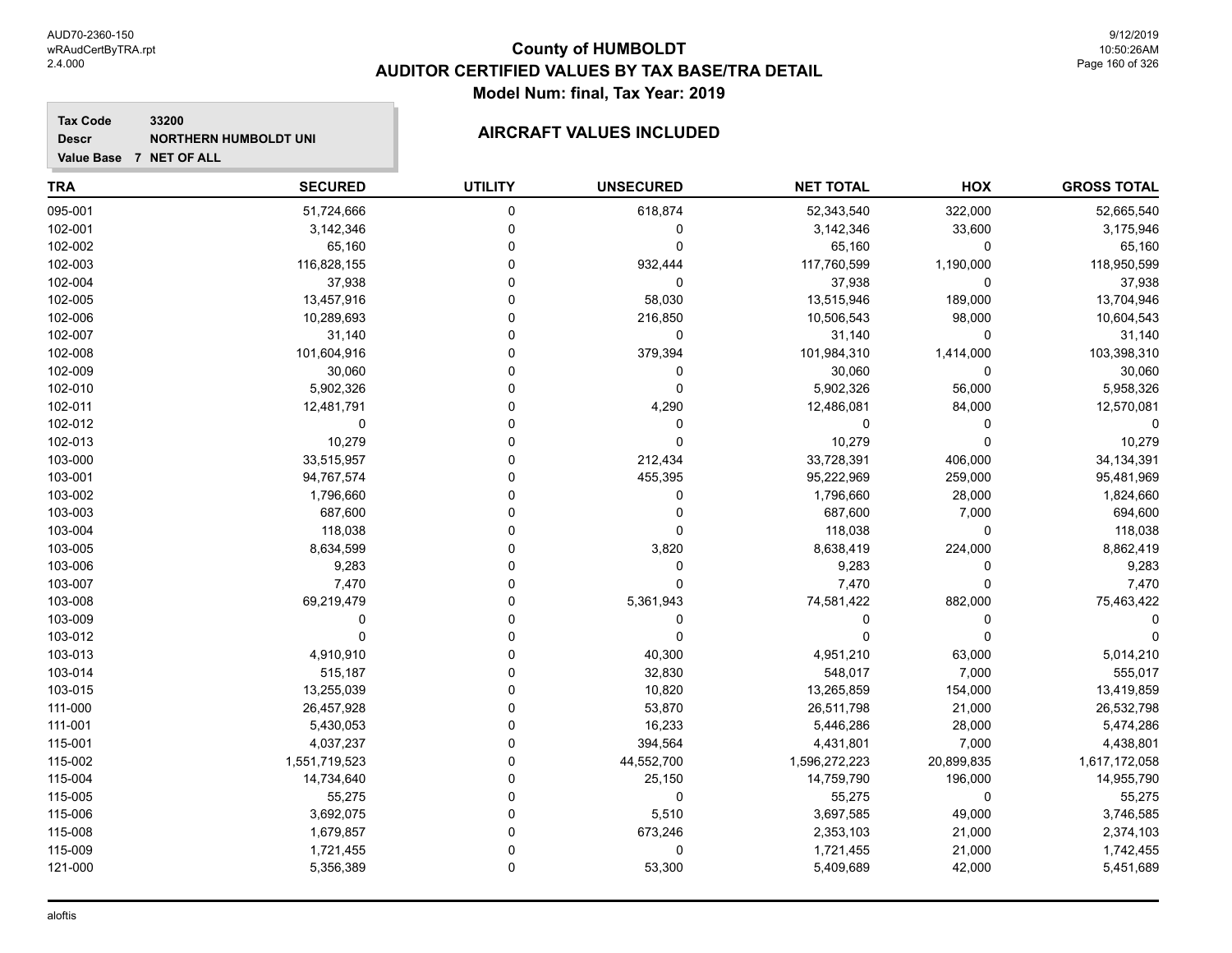**Descr**

## **County of HUMBOLDT AUDITOR CERTIFIED VALUES BY TAX BASE/TRA DETAIL Model Num: final, Tax Year: 2019**

#### **Tax Code Value Base 7 NET OF ALL 33200** NORTHERN HUMBOLDT UNI**NICELY SERVICE AIRCRAFT VALUES INCLUDED**

| TRA                               | <b>SECURED</b> | <b>UTILITY</b> | <b>UNSECURED</b> | <b>NET TOTAL</b> | HOX        | <b>GROSS TOTAL</b> |
|-----------------------------------|----------------|----------------|------------------|------------------|------------|--------------------|
| 121-001                           | 2,094,688      |                | 221,188          | 2,315,876        | 14,000     | 2,329,876          |
| 121-002                           | 4,134,846      |                | 2,090            | 4,136,936        | 28,000     | 4,164,936          |
| 121-003                           | 19,802,968     |                | 365,630          | 20,168,598       | 238,000    | 20,406,598         |
| 121-004                           | 2,082,461      |                | 2,044,489        | 4,126,950        |            | 4,126,950          |
| 123-001                           | 10,553,831     | 31,799         | 275,348          | 10,860,978       |            | 10,860,978         |
| 123-002                           | 44,573         | $\Omega$       |                  | 44,573           |            | 44,573             |
| 123-004                           | 24,527,406     | 76,062         | 6,142,066        | 30,745,534       | 196,000    | 30,941,534         |
| 123-005                           | 4,179,195      |                | 0                | 4,179,195        | 35,000     | 4,214,195          |
| 123-006                           | 12,775,254     |                | 4,677,457        | 17,452,711       |            | 17,452,711         |
| 123-007                           |                |                |                  |                  |            |                    |
| 123-008                           |                |                |                  |                  |            |                    |
| 123-009                           |                |                | 41,000           | 41,000           |            | 41,000             |
| 141-000                           | 7,347,073      |                | 899,436          | 8,246,509        |            | 8,246,509          |
| 141-001                           | 108,378,078    |                | 828,193          | 109,206,271      | 1,062,600  | 110,268,871        |
| 141-002                           | 54,915,760     |                | 139,037          | 55,054,797       | 464,796    | 55,519,593         |
| 141-003                           | 69,668,787     |                | 74,814           | 69,743,601       | 959,000    | 70,702,601         |
| 900-000                           |                |                |                  |                  |            |                    |
| 900-008                           |                |                |                  |                  |            |                    |
| 900-009                           |                |                |                  |                  |            |                    |
| 900-018                           |                |                |                  |                  |            |                    |
| 33200<br><b>Total</b><br>Tax Code | 4,595,059,999  | 124,661        | 216,761,374      | 4,811,946,034    | 51,413,942 | 4,863,359,976      |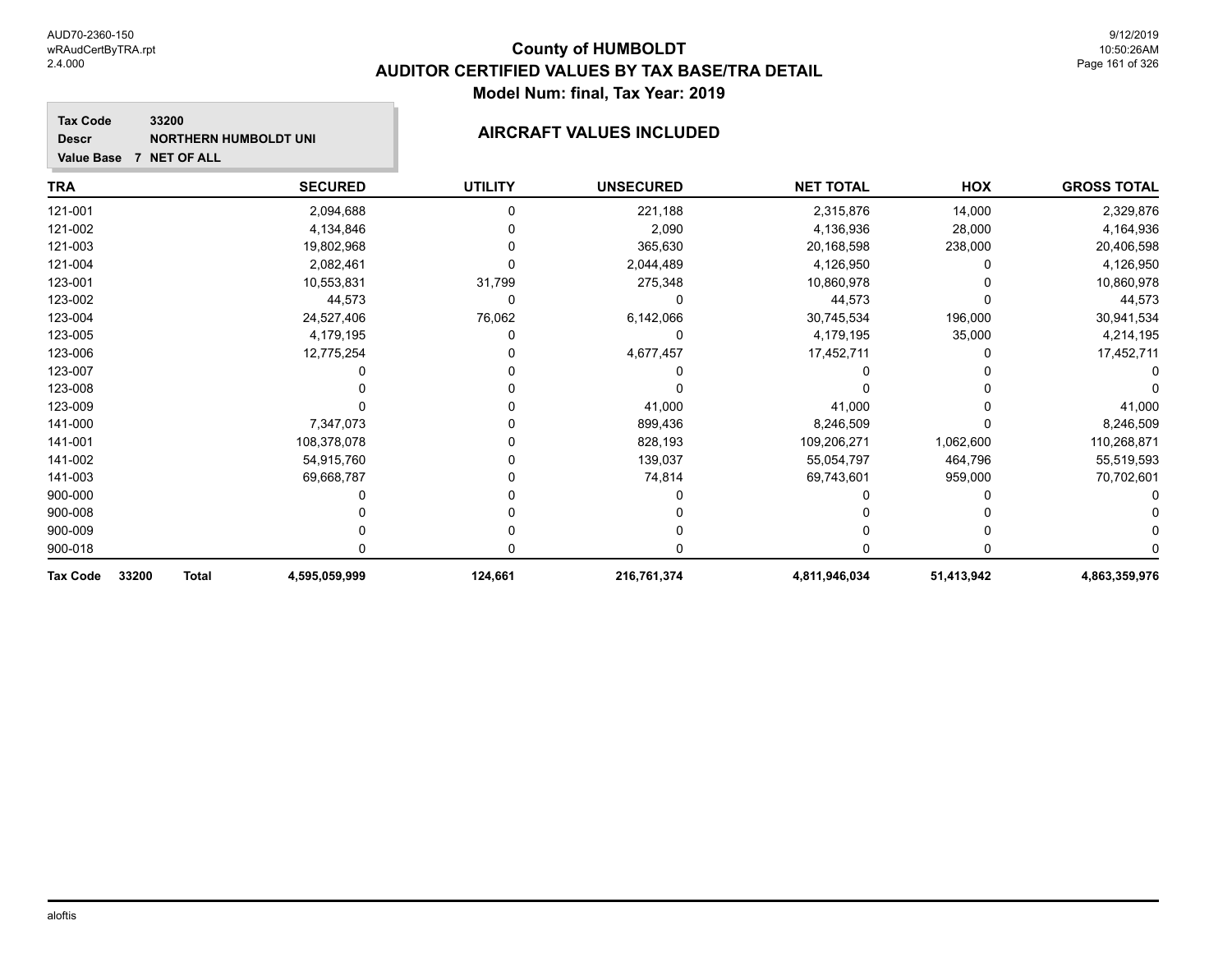#### **Tax Code 33300 Descr**

# **EUREKA HIGH SCHOOL AIRCRAFT VALUES INCLUDED**

| <b>TRA</b> | <b>SECURED</b> | <b>UTILITY</b> | <b>UNSECURED</b> | <b>NET TOTAL</b> | HOX         | <b>GROSS TOTAL</b> |
|------------|----------------|----------------|------------------|------------------|-------------|--------------------|
| 001-008    | 0              | 0              | 0                | $\mathbf 0$      | $\mathbf 0$ |                    |
| 003-000    | 1,511,215,611  | $\mathbf 0$    | 72,151,882       | 1,583,367,493    | 23,166,654  | 1,606,534,147      |
| 003-001    | 19,522,746     | $\mathbf 0$    | 7,831,143        | 27,353,889       | 42,876      | 27,396,765         |
| 003-002    | 113,194,436    | $\Omega$       | 14,180,664       | 127,375,100      | 7,000       | 127,382,100        |
| 003-003    | $\mathbf 0$    | $\Omega$       | 0                | 0                | $\mathbf 0$ | $\Omega$           |
| 003-004    | 143,351        | $\Omega$       | 66,132           | 209,483          | $\Omega$    | 209,483            |
| 003-007    | 69,585,959     | $\Omega$       | 622,297          | 70,208,256       | 1,145,200   | 71,353,456         |
| 003-008    | 1,402,590      | $\Omega$       | 3,430            | 1,406,020        | 42,000      | 1,448,020          |
| 003-009    | 4,999,826      | $\Omega$       | 338,900          | 5,338,726        | 21,000      | 5,359,726          |
| 003-010    | 403,102,457    | 393,350        | 49,018,015       | 452,513,822      | 1,502,080   | 454,015,902        |
| 003-011    | 43,746,691     | $\mathbf 0$    | 21,881,702       | 65,628,393       | $\mathbf 0$ | 65,628,393         |
| 003-012    | 18,901,646     | $\Omega$       | 38,210           | 18,939,856       | 357,000     | 19,296,856         |
| 003-013    | 4,018,894      | $\Omega$       | 5,260            | 4,024,154        | 42,000      | 4,066,154          |
| 003-015    | 3,138,744      | $\Omega$       | 33,870           | 3,172,614        | $\mathbf 0$ | 3,172,614          |
| 003-016    | 28,108,043     | $\Omega$       | 502,689          | 28,610,732       | 42,000      | 28,652,732         |
| 003-017    | 23, 154, 915   | $\Omega$       | 1,674,074        | 24,828,989       | 0           | 24,828,989         |
| 003-018    | 19,839,813     | 194,060        | 984,325          | 21,018,198       | $\Omega$    | 21,018,198         |
| 003-023    | 0              | 0              | 0                | 0                | $\Omega$    | $\mathbf 0$        |
| 003-027    | 13,767         | 0              | 0                | 13,767           | $\Omega$    | 13,767             |
| 073-001    | 497,391        | $\Omega$       | 0                | 497,391          | $\Omega$    | 497,391            |
| 073-002    | 650,681        | 0              | 0                | 650,681          | $\Omega$    | 650,681            |
| 073-003    | 9,203,847      | 0              | 60,880           | 9,264,727        | 147,000     | 9,411,727          |
| 073-004    | 428,891,283    | $\Omega$       | 8,129,952        | 437,021,235      | 7,030,800   | 444,052,035        |
| 073-005    | 24,940,195     | 0              | 68,920           | 25,009,115       | 418,600     | 25,427,715         |
| 073-006    | 143,049        | 0              | $\pmb{0}$        | 143,049          | $\mathbf 0$ | 143,049            |
| 074-001    | 1,254,248      | $\Omega$       | 0                | 1,254,248        | 28,000      | 1,282,248          |
| 074-002    | 111,411,232    | $\Omega$       | 843,874          | 112,255,106      | 1,556,554   | 113,811,660        |
| 074-003    | 95,450         | $\Omega$       | 0                | 95,450           | $\mathbf 0$ | 95,450             |
| 074-004    | 27,540         | $\Omega$       | 0                | 27,540           | $\mathbf 0$ | 27,540             |
| 074-005    | 41,182,358     | 0              | 214,200          | 41,396,558       | 728,000     | 42,124,558         |
| 074-006    | 197,005        | $\Omega$       | 0                | 197,005          | 7,000       | 204,005            |
| 074-007    | 410,958        | $\Omega$       | $\mathbf 0$      | 410,958          | 0           | 410,958            |
| 074-008    | 1,551,318      | $\Omega$       | 160,050          | 1,711,368        | 7,000       | 1,718,368          |
| 074-009    | 6,587,813      | $\Omega$       | 0                | 6,587,813        | 105,000     | 6,692,813          |
| 074-010    | 800,956        | $\Omega$       | 0                | 800,956          | 14,000      | 814,956            |
| 074-011    | 2,443,476      | $\Omega$       | 8,060            | 2,451,536        | 42,000      | 2,493,536          |
| 074-012    | 45,546,992     | $\Omega$       | 247,486          | 45,794,478       | 607,600     | 46,402,078         |
| 074-013    | 49,985,139     | $\mathbf 0$    | 324,031          | 50,309,170       | 691,600     | 51,000,770         |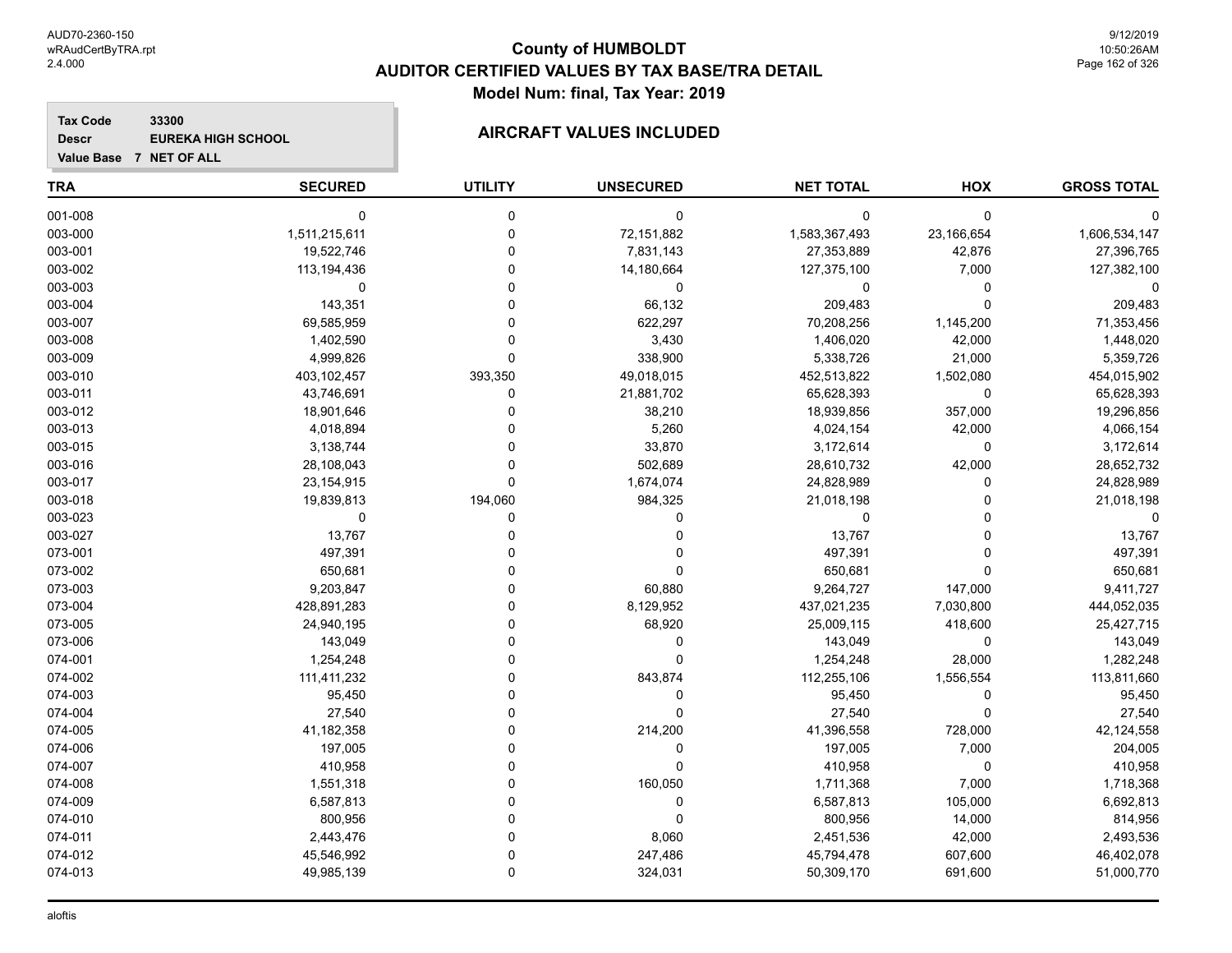#### **Tax Code 33300 Descr**

# **EUREKA HIGH SCHOOL AIRCRAFT VALUES INCLUDED**

| <b>TRA</b> | <b>SECURED</b> | <b>UTILITY</b> | <b>UNSECURED</b> | <b>NET TOTAL</b> | HOX         | <b>GROSS TOTAL</b> |
|------------|----------------|----------------|------------------|------------------|-------------|--------------------|
| 074-014    | 1,951,276      | 0              | 0                | 1,951,276        | 49,000      | 2,000,276          |
| 074-015    | 7,366          | $\Omega$       | 0                | 7,366            | $\mathbf 0$ | 7,366              |
| 074-016    | $\mathbf 0$    | O              | 0                | 0                | $\mathbf 0$ | $\Omega$           |
| 075-001    | 7,300,651      | U              | $\Omega$         | 7,300,651        | 28,000      | 7,328,651          |
| 075-002    | 3,578,614      |                | 4,740            | 3,583,354        | 49,000      | 3,632,354          |
| 075-003    | 46,800         |                | 0                | 46,800           | 0           | 46,800             |
| 075-004    | 278,840        |                | 0                | 278,840          | $\Omega$    | 278,840            |
| 075-005    | 478,440        |                | 0                | 478,440          | $\Omega$    | 478,440            |
| 075-006    | 31,122,610     | ŋ              | 173,037          | 31,295,647       | 469,000     | 31,764,647         |
| 076-001    | 20,528,616     | $\Omega$       | 1,288,995        | 21,817,611       | 63,000      | 21,880,611         |
| 076-002    | 53,791,796     | 0              | 1,021,719        | 54,813,515       | 511,000     | 55,324,515         |
| 077-001    | 2,807,175      | O              | 81,110           | 2,888,285        | 35,000      | 2,923,285          |
| 077-002    | 11,934,311     | 0              | 61,920           | 11,996,231       | 189,000     | 12,185,231         |
| 077-003    | 0              | U              | $\mathbf 0$      | 0                | $\mathbf 0$ | $\Omega$           |
| 077-004    | 12,093,578     | ŋ              | 12,240           | 12,105,818       | 175,000     | 12,280,818         |
| 077-005    | 598,046        |                | $\mathbf 0$      | 598,046          | $\mathbf 0$ | 598,046            |
| 077-006    | 150,484,479    | U              | 442,080          | 150,926,559      | 2,986,577   | 153,913,136        |
| 077-007    | 8,834,119      | $\Omega$       | 887,050          | 9,721,169        | 63,000      | 9,784,169          |
| 077-008    | 19,639,700     | 376,860        | 810,179          | 20,826,739       | 203,000     | 21,029,739         |
| 077-009    | 0              | 0              | 144,561          | 144,561          | $\mathbf 0$ | 144,561            |
| 077-010    | 25,957,925     | 0              | 182,940          | 26,140,865       | 343,000     | 26,483,865         |
| 077-011    | 794,878        | 0              | $\mathbf 0$      | 794,878          | 0           | 794,878            |
| 077-012    | 10,622,431     | 0              | 68,320           | 10,690,751       | 168,000     | 10,858,751         |
| 077-013    | 22,856,603     | 0              | 196,643          | 23,053,246       | 265,440     | 23,318,686         |
| 077-014    | $\mathbf 0$    | 0              | $\mathbf 0$      | 0                | $\mathbf 0$ | $\Omega$           |
| 077-015    | 4,707,427      | ŋ              | 277,603          | 4,985,030        | 49,000      | 5,034,030          |
| 077-016    | 2,419,716      | $\Omega$       | 823,477          | 3,243,193        | $\Omega$    | 3,243,193          |
| 077-017    | 2,337,362      | 0              | 44,998           | 2,382,360        | 7,000       | 2,389,360          |
| 077-018    | 5,571,030      | 0              | 37,120           | 5,608,150        | 91,000      | 5,699,150          |
| 077-019    | 2,607,034      | O              | 0                | 2,607,034        | 14,000      | 2,621,034          |
| 077-020    | 5,972,768      | 0              | 10,637           | 5,983,405        | 77,000      | 6,060,405          |
| 077-021    | 224,145        | 0              | 0                | 224,145          | $\mathbf 0$ | 224,145            |
| 077-022    | 48,600         | 0              | 0                | 48,600           | $\mathbf 0$ | 48,600             |
| 077-023    | 194,328        | 0              | 0                | 194,328          | 7,000       | 201,328            |
| 077-024    | 246,861,526    | U              | 3,457,168        | 250,318,694      | 4,756,256   | 255,074,950        |
| 077-025    | 290,618        | $\Omega$       | 402,538          | 693,156          | $\mathbf 0$ | 693,156            |
| 077-026    | 5,506,441      | 99,925         | 0                | 5,606,366        | 21,000      | 5,627,366          |
| 077-027    | $\Omega$       | $\mathbf 0$    | 0                | 0                | $\mathbf 0$ | $\Omega$           |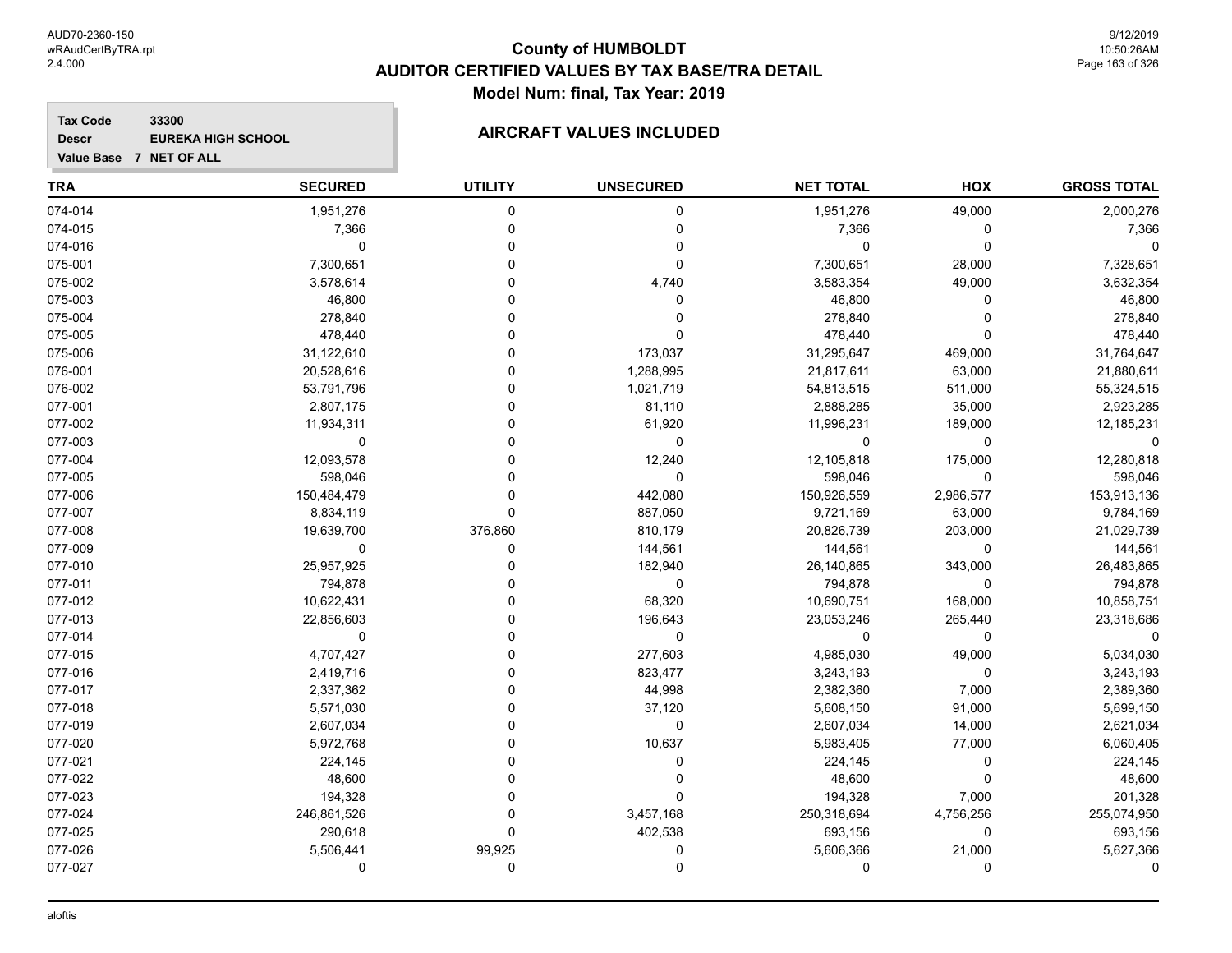#### **Tax Code 33300 Descr**

# **EUREKA HIGH SCHOOL AIRCRAFT VALUES INCLUDED**

| Value Base 7 NET OF ALL |                |                |                  |                  |           |
|-------------------------|----------------|----------------|------------------|------------------|-----------|
| TRA                     | <b>SECURED</b> | <b>UTILITY</b> | <b>UNSECURED</b> | <b>NET TOTAL</b> | HOX       |
| 077-028                 | 3,907,374      |                | 36,330           | 3,943,704        | 42,000    |
| 077-029                 |                |                |                  |                  |           |
| 077-030                 | 4,286,590      |                | 13,650           | 4,300,240        | 70,000    |
| 077-031                 | 403,000        |                |                  | 403,000          | 7,000     |
| 077-032                 | 1,431,079      |                |                  | 1,431,079        | 14,000    |
| 077-033                 | 2,169,241      |                | 14,801           | 2,184,042        | 35,000    |
| 081-001                 |                |                | 89,176           | 89,176           |           |
| 081-002                 | 43,462,094     |                | 963,920          | 44,426,014       | 823,200   |
| 081-003                 | 18,248,993     |                | 1,867,480        | 20,116,473       | 329,000   |
| 081-004                 | 4,600,291      |                | 0                | 4,600,291        |           |
| 081-005                 | 5,790,243      |                | 828,580          | 6,618,823        | 21,000    |
| 081-006                 | 1,301,622      |                |                  | 1,301,622        |           |
| 081-007                 | 31,379         |                |                  | 31,379           |           |
| 081-008                 | 70,404         |                |                  | 70,404           |           |
| 081-009                 | 367,493,133    |                | 11,083,081       | 378,576,214      | 4,775,400 |
| 081-010                 | 441,890        |                | 9,090            | 450,980          | 7,000     |
| 081-011                 |                |                | 0                |                  |           |
| 081-012                 | 7,309,548      |                | 108,080          | 7,417,628        | 168,000   |
|                         |                |                |                  |                  |           |

| <b>GROSS TOTAL</b> | HOX          | <b>NET TOTAL</b> | <b>UNSECURED</b> | <b>UTILITY</b> | <b>SECURED</b> | TRA     |
|--------------------|--------------|------------------|------------------|----------------|----------------|---------|
| 3,985,704          | 42,000       | 3,943,704        | 36,330           | 0              | 3,907,374      | 077-028 |
| 0                  | $\mathbf 0$  | 0                | 0                | $\mathbf{0}$   | 0              | 077-029 |
| 4,370,240          | 70,000       | 4,300,240        | 13,650           |                | 4,286,590      | 077-030 |
| 410,000            | 7,000        | 403,000          | 0                |                | 403,000        | 077-031 |
| 1,445,079          | 14,000       | 1,431,079        | $\Omega$         |                | 1,431,079      | 077-032 |
| 2,219,042          | 35,000       | 2,184,042        | 14,801           |                | 2,169,241      | 077-033 |
| 89,176             | $\pmb{0}$    | 89,176           | 89,176           |                | $\mathbf 0$    | 081-001 |
| 45,249,214         | 823,200      | 44,426,014       | 963,920          |                | 43,462,094     | 081-002 |
| 20,445,473         | 329,000      | 20,116,473       | 1,867,480        |                | 18,248,993     | 081-003 |
| 4,600,291          | 0            | 4,600,291        | $\Omega$         |                | 4,600,291      | 081-004 |
| 6,639,823          | 21,000       | 6,618,823        | 828,580          |                | 5,790,243      | 081-005 |
| 1,301,622          | $\mathbf{0}$ | 1,301,622        | 0                |                | 1,301,622      | 081-006 |
| 31,379             | $\Omega$     | 31,379           |                  |                | 31,379         | 081-007 |
| 70,404             | $\mathbf{0}$ | 70,404           |                  |                | 70,404         | 081-008 |
| 383,351,614        | 4,775,400    | 378,576,214      | 11,083,081       |                | 367,493,133    | 081-009 |
| 457,980            | 7,000        | 450,980          | 9,090            |                | 441,890        | 081-010 |
| 0                  | 0            | 0                | $\Omega$         |                | $\Omega$       | 081-011 |
| 7,585,628          | 168,000      | 7,417,628        | 108,080          |                | 7,309,548      | 081-012 |
| 631,584            | $\mathbf{0}$ | 631,584          | 463,008          |                | 168,576        | 081-013 |
| 1,264,412          | $\Omega$     | 1,264,412        | 532,186          |                | 732,226        | 081-014 |
| 19,001             | $\Omega$     | 19,001           | 0                |                | 19,001         | 081-015 |
| 0                  | $\Omega$     | $\Omega$         | O                |                | $\Omega$       | 081-016 |
| 132,739,168        | 2,523,570    | 130,215,598      | 570,180          |                | 129,645,418    | 081-017 |
| 431,342            | 7,000        | 424,342          | 0                |                | 424,342        | 081-018 |
| 429,436            | 7,000        | 422,436          |                  |                | 422,436        | 081-019 |
| 1,140,435          | 7,000        | 1,133,435        |                  |                | 1,133,435      | 081-020 |
| 10,434,456         | 168,000      | 10,266,456       | O                |                | 10,266,456     | 081-021 |
| 12,017,808         | 182,000      | 11,835,808       | 28,590           |                | 11,807,218     | 081-022 |
| 9,388,273          | 119,000      | 9,269,273        | 0                |                | 9,269,273      | 081-023 |
| 4,757,193          | 42,000       | 4,715,193        | 19,950           |                | 4,695,243      | 081-024 |
| 0                  | $\mathbf{0}$ | 0                | 0                |                | $\Omega$       | 900-005 |
|                    | O            |                  |                  |                |                | 900-006 |
|                    | $\Omega$     | O                |                  |                |                | 900-007 |
|                    | $\Omega$     | O                |                  |                |                | 900-011 |
|                    | $\Omega$     | O                |                  |                |                | 900-012 |
|                    | $\Omega$     | O                |                  |                |                | 900-013 |
|                    | $\mathbf{0}$ |                  |                  |                |                | 900-014 |
| $\Omega$           | $\Omega$     |                  | O                | $\Omega$       | $\Omega$       | 900-015 |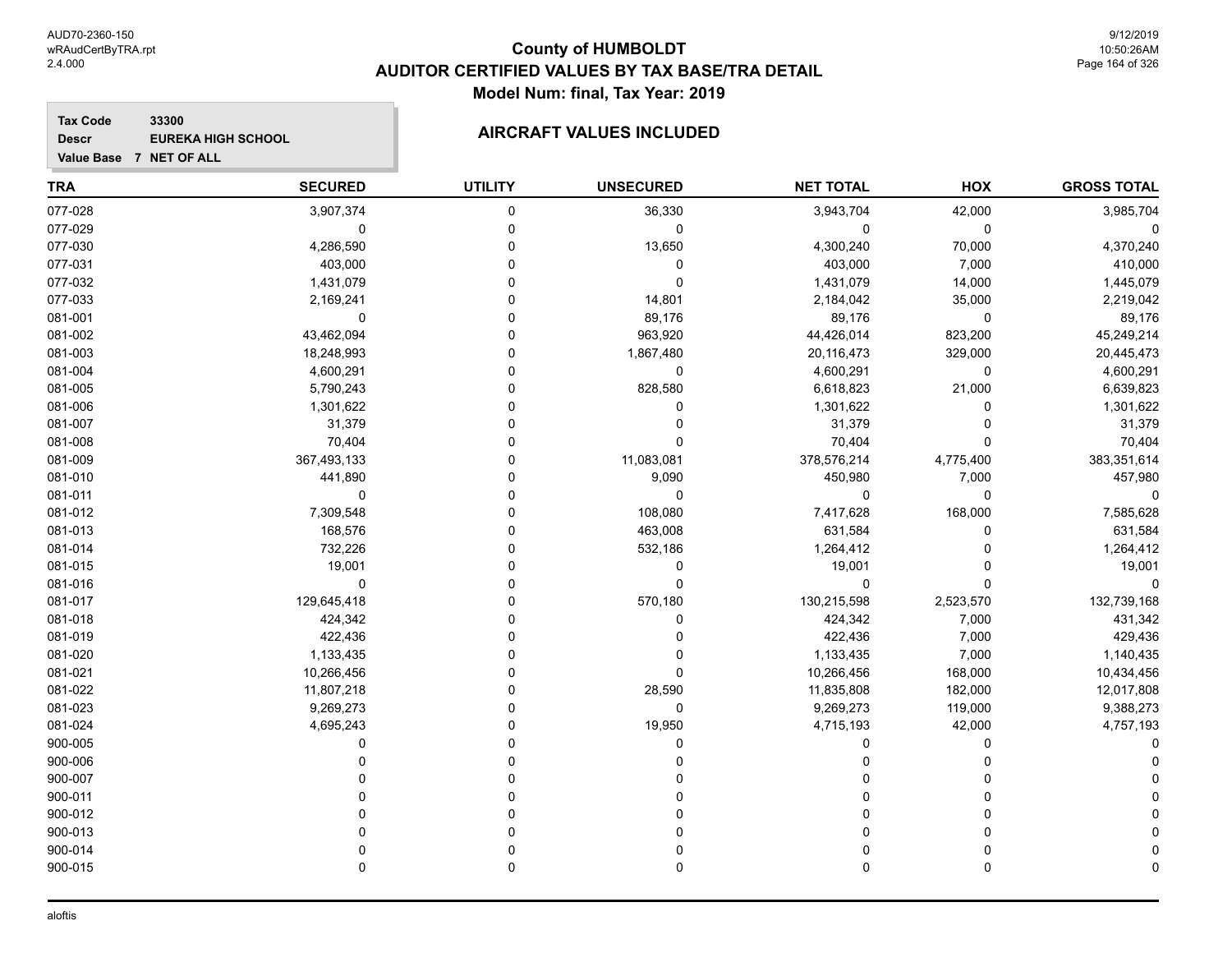#### **TRA SECURED UTILITY UNSECURED HOX Tax Code Value Base 7 NET OF ALL 33300 GROSS TOTAL NET TOTAL Descr EUREKA HIGH SCHOOL AIRCRAFT VALUES INCLUDED** 900-016 0 0 0 0 0 0 900-017 0 0 0 0 0 0

| <b>Tax Code</b> | 33300 | Total | 4.281.890.174 | 064,195،، | 206.447.223 | 4,489,401,592 | 57.717.407 | 4,547,118,999 |
|-----------------|-------|-------|---------------|-----------|-------------|---------------|------------|---------------|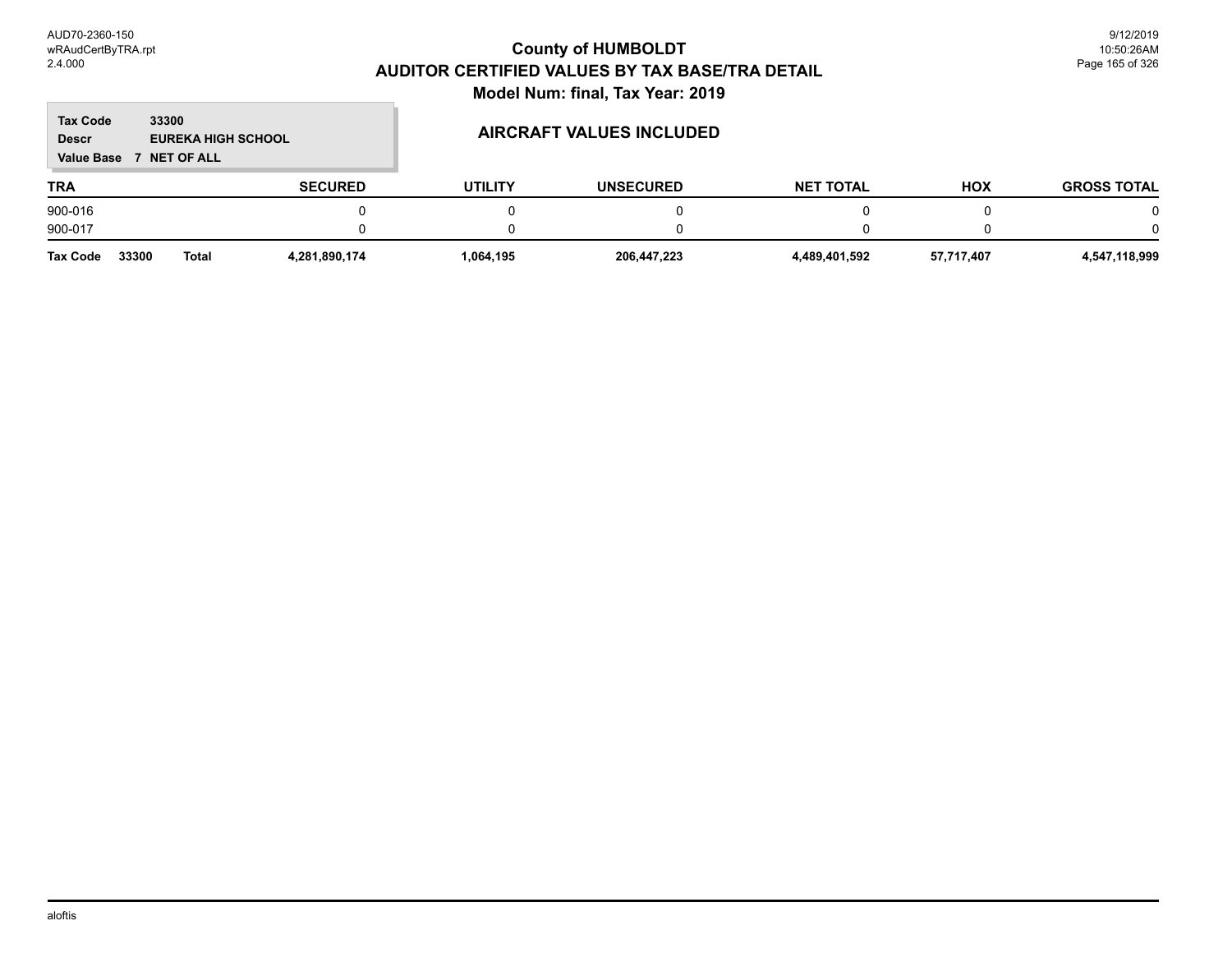**Descr**

## **County of HUMBOLDT AUDITOR CERTIFIED VALUES BY TAX BASE/TRA DETAIL Model Num: final, Tax Year: 2019**

#### **Tax Code 33400** FORTUNA UNION HIGH SC **AIRCRAFT VALUES INCLUDED**

|  | Value Base 7 NET OF ALL |
|--|-------------------------|
|  |                         |

| <b>TRA</b> | <b>SECURED</b> | <b>UTILITY</b> | <b>UNSECURED</b> | <b>NET TOTAL</b> | HOX       | <b>GROSS TOTAL</b> |
|------------|----------------|----------------|------------------|------------------|-----------|--------------------|
| 005-000    | 305,391,176    | $\mathbf 0$    | 8,771,733        | 314,162,909      | 4,473,542 | 318,636,451        |
| 005-001    | 10,923,534     | $\Omega$       | 9,390            | 10,932,924       | 903,987   | 11,836,911         |
| 005-002    | 32,362,762     | $\Omega$       | 10,117,170       | 42,479,932       | 473,200   | 42,953,132         |
| 005-003    | 115,223,165    | $\Omega$       | 224,100          | 115,447,265      | 1,684,200 | 117, 131, 465      |
| 005-004    | 70,286,875     | $\Omega$       | 3,859,437        | 74,146,312       | 1,132,600 | 75,278,912         |
| 005-005    | 822,205        | $\Omega$       | 1,387,420        | 2,209,625        | 0         | 2,209,625          |
| 005-006    | 108,153,572    | $\Omega$       | 13,169,771       | 121,323,343      | 1,447,600 | 122,770,943        |
| 005-007    | 51,911,175     | $\Omega$       | 123,580          | 52,034,755       | 833,000   | 52,867,755         |
| 005-008    | 8,646,885      | $\Omega$       | 23,750           | 8,670,635        | 217,000   | 8,887,635          |
| 005-009    | 10,199,673     | $\Omega$       | 139,705          | 10,339,378       | 175,000   | 10,514,378         |
| 005-010    | 545,059        | $\Omega$       | 0                | 545,059          | 0         | 545,059            |
| 005-011    | 16,586,057     | $\Omega$       | 46,050           | 16,632,107       | 175,000   | 16,807,107         |
| 005-012    | 1,375,879      | $\Omega$       | 0                | 1,375,879        | 21,000    | 1,396,879          |
| 005-013    | 4,232,190      | $\Omega$       | 97,720           | 4,329,910        | 28,000    | 4,357,910          |
| 005-014    | 1,049,203      | $\Omega$       | 874,500          | 1,923,703        | 28,000    | 1,951,703          |
| 005-015    | 337,867        | $\Omega$       | 37,340           | 375,207          | 0         | 375,207            |
| 005-016    | $\Omega$       | $\Omega$       | 0                | $\Omega$         | $\Omega$  |                    |
| 005-017    | $\Omega$       | $\Omega$       | $\Omega$         | $\Omega$         | $\Omega$  |                    |
| 005-018    | 90,304,912     | $\Omega$       | 7,042,205        | 97,347,117       | 560,000   | 97,907,117         |
| 005-019    | 21,711,369     | $\Omega$       | 3,932,828        | 25,644,197       | 217,000   | 25,861,197         |
| 005-020    | 248,448        | $\mathbf 0$    | $\mathbf 0$      | 248,448          | 14,000    | 262,448            |
| 005-021    | 80,533,666     | $\Omega$       | 1,072,428        | 81,606,094       | 1,439,200 | 83,045,294         |
| 005-022    | 7,034,927      | $\Omega$       | 413,173          | 7,448,100        | 14,000    | 7,462,100          |
| 005-023    | 55,804,000     | $\Omega$       | 247,792          | 56,051,792       | 1,253,000 | 57,304,792         |
| 005-024    | 23,448,492     | $\Omega$       | 594,930          | 24,043,422       | 7,000     | 24,050,422         |
| 005-025    | 0              | $\Omega$       | 0                | $\mathbf 0$      | $\Omega$  | $\Omega$           |
| 005-026    | 172,704        | $\Omega$       | $\mathbf 0$      | 172,704          | $\Omega$  | 172,704            |
| 005-027    | $\mathbf 0$    | $\Omega$       | 13,111           | 13,111           | 0         | 13,111             |
| 005-028    | 9,209,863      | $\mathbf 0$    | 1,506,510        | 10,716,373       | $\Omega$  | 10,716,373         |
| 005-029    | 3,930,650      | $\Omega$       | 28,790           | 3,959,440        | 91,000    | 4,050,440          |
| 005-030    | 2,308,603      | $\Omega$       | $\mathbf 0$      | 2,308,603        | 42,000    | 2,350,603          |
| 007-001    | 51,397,751     | $\Omega$       | 1,035,092        | 52,432,843       | 963,200   | 53,396,043         |
| 007-002    | 15,646,796     | $\Omega$       | 95,540           | 15,742,336       | 252,000   | 15,994,336         |
| 007-003    | 106,294,333    | $\Omega$       | 3,056,304        | 109,350,637      | 2,502,057 | 111,852,694        |
| 007-004    | 3,509,137      | $\Omega$       | 24,240           | 3,533,377        | 0         | 3,533,377          |
| 007-005    | 180,460        | $\mathbf 0$    | $\mathbf 0$      | 180,460          | 7,000     | 187,460            |
| 007-006    | 2,175,265      | $\Omega$       | 14,670           | 2,189,935        | 21,000    | 2,210,935          |
| 007-007    | 529,261        | $\mathbf 0$    | 6,930            | 536,191          | 21,000    | 557,191            |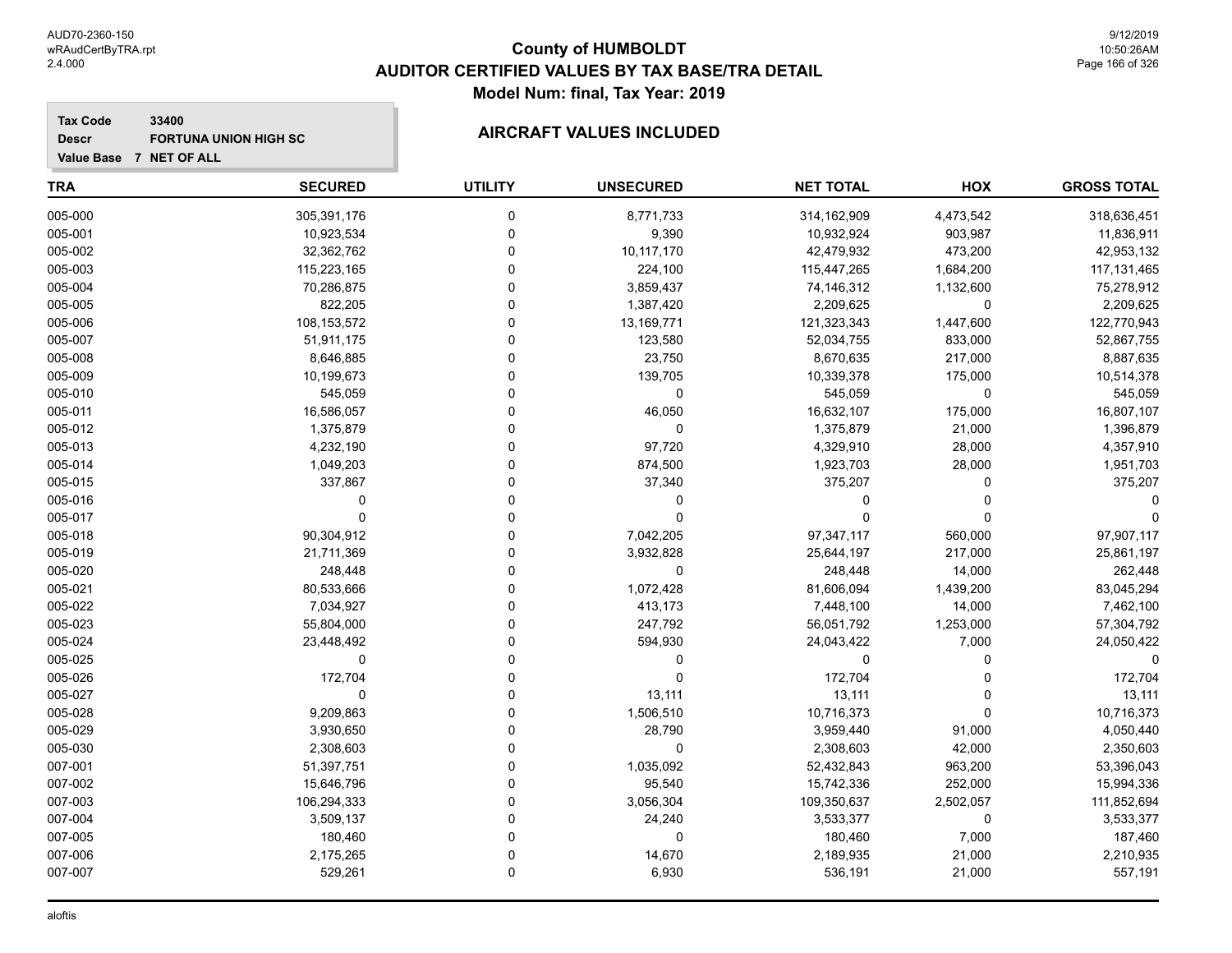#### **Tax Code 33400 Descr**

# FORTUNA UNION HIGH SC **AIRCRAFT VALUES INCLUDED**

| Value Base 7 NET OF ALL |  |
|-------------------------|--|
|                         |  |

| <b>TRA</b> | <b>SECURED</b> | <b>UTILITY</b> | <b>UNSECURED</b> | <b>NET TOTAL</b> | HOX         | <b>GROSS TOTAL</b> |
|------------|----------------|----------------|------------------|------------------|-------------|--------------------|
| 007-008    | 1,636,597      | 0              | 0                | 1,636,597        | 0           | 1,636,597          |
| 007-009    | 7,025,774      | 0              | 199,840          | 7,225,614        | $\mathbf 0$ | 7,225,614          |
| 051-001    | 3,001,076      | $\Omega$       | 170,540          | 3,171,616        | 14,000      | 3,185,616          |
| 051-002    | 20,572,884     | $\Omega$       | 137,137          | 20,710,021       | 224,000     | 20,934,021         |
| 051-003    | 0              | $\Omega$       | $\pmb{0}$        | 0                | $\mathbf 0$ | $\Omega$           |
| 051-004    | 8,691,272      | $\Omega$       | 621,050          | 9,312,322        | 28,000      | 9,340,322          |
| 051-005    | $\mathbf 0$    | $\Omega$       | 0                | 0                | $\mathbf 0$ |                    |
| 051-006    | 27,562         | $\Omega$       | $\Omega$         | 27,562           | $\Omega$    | 27,562             |
| 051-007    | 15,147,551     | $\Omega$       | 2,027,484        | 17,175,035       | 175,000     | 17,350,035         |
| 051-008    | 30,246,404     | 0              | 272,609          | 30,519,013       | 539,000     | 31,058,013         |
| 051-009    | 22,362,364     | $\Omega$       | 34,970           | 22,397,334       | 224,000     | 22,621,334         |
| 051-010    | 1,598,772      | $\Omega$       | 1,653,580        | 3,252,352        | 7,000       | 3,259,352          |
| 051-011    | 4,765,318      | 14,133         | 190,980          | 4,970,431        | 49,000      | 5,019,431          |
| 051-012    | 5,443,418      | $\Omega$       | 959,790          | 6,403,208        | 35,000      | 6,438,208          |
| 051-013    | 27,900         | $\Omega$       | 0                | 27,900           | $\mathbf 0$ | 27,900             |
| 051-014    | 16,216,304     | $\Omega$       | 222,040          | 16,438,344       | 231,000     | 16,669,344         |
| 051-015    | 1,889,394      | $\Omega$       | 0                | 1,889,394        | $\Omega$    | 1,889,394          |
| 051-016    | 45,810         | $\Omega$       | 0                | 45,810           | $\Omega$    | 45,810             |
| 051-017    | 61,237,154     | $\Omega$       | 2,282,795        | 63,519,949       | 665,000     | 64,184,949         |
| 051-018    | 7,182,266      | $\Omega$       | 26,790           | 7,209,056        | 119,000     | 7,328,056          |
| 051-019    | 3,426          | 0              | 0                | 3,426            | 0           | 3,426              |
| 051-020    | 1,604,731      | $\Omega$       | 0                | 1,604,731        | $\Omega$    | 1,604,731          |
| 051-021    | $\mathbf 0$    | $\Omega$       | 0                | 0                | $\Omega$    | O                  |
| 060-000    | 156,213,422    | $\Omega$       | 2,682,570        | 158,895,992      | 714,000     | 159,609,992        |
| 071-000    | 15,012,003     | $\mathbf{0}$   | 75,212           | 15,087,215       | 87,915      | 15,175,130         |
| 071-001    | 22,996,121     | 52,580         | 1,561,686        | 24,610,387       | 294,000     | 24,904,387         |
| 071-002    | 46,340,689     | $\Omega$       | 1,215,150        | 47,555,839       | 775,600     | 48,331,439         |
| 071-003    | 20,233         | $\Omega$       | 0                | 20,233           | $\mathbf 0$ | 20,233             |
| 071-004    | 4,191,269      | $\Omega$       | 1,578,830        | 5,770,099        | 91,000      | 5,861,099          |
| 100-001    | 3,503,592      | 0              | 0                | 3,503,592        | 0           | 3,503,592          |
| 100-002    | 28,108,719     | $\Omega$       | 3,055,110        | 31,163,829       | 287,000     | 31,450,829         |
| 100-003    | 20,656,967     | $\Omega$       | 800,376          | 21,457,343       | 356,000     | 21,813,343         |
| 100-004    | 802,182        | $\Omega$       | 0                | 802,182          | 0           | 802,182            |
| 100-005    | 8,263,990      | 40,500         | 40,820           | 8,345,310        | 70,000      | 8,415,310          |
| 100-006    | 179,410        | $\mathbf 0$    | 0                | 179,410          | $\mathbf 0$ | 179,410            |
| 100-007    | 52,178,750     | $\Omega$       | 393,774          | 52,572,524       | 838,600     | 53,411,124         |
| 100-008    | 44,350,952     | $\Omega$       | 304,690          | 44,655,642       | 595,000     | 45,250,642         |
| 100-009    | 1,401,269      | $\mathbf 0$    | 0                | 1,401,269        | 7,000       | 1,408,269          |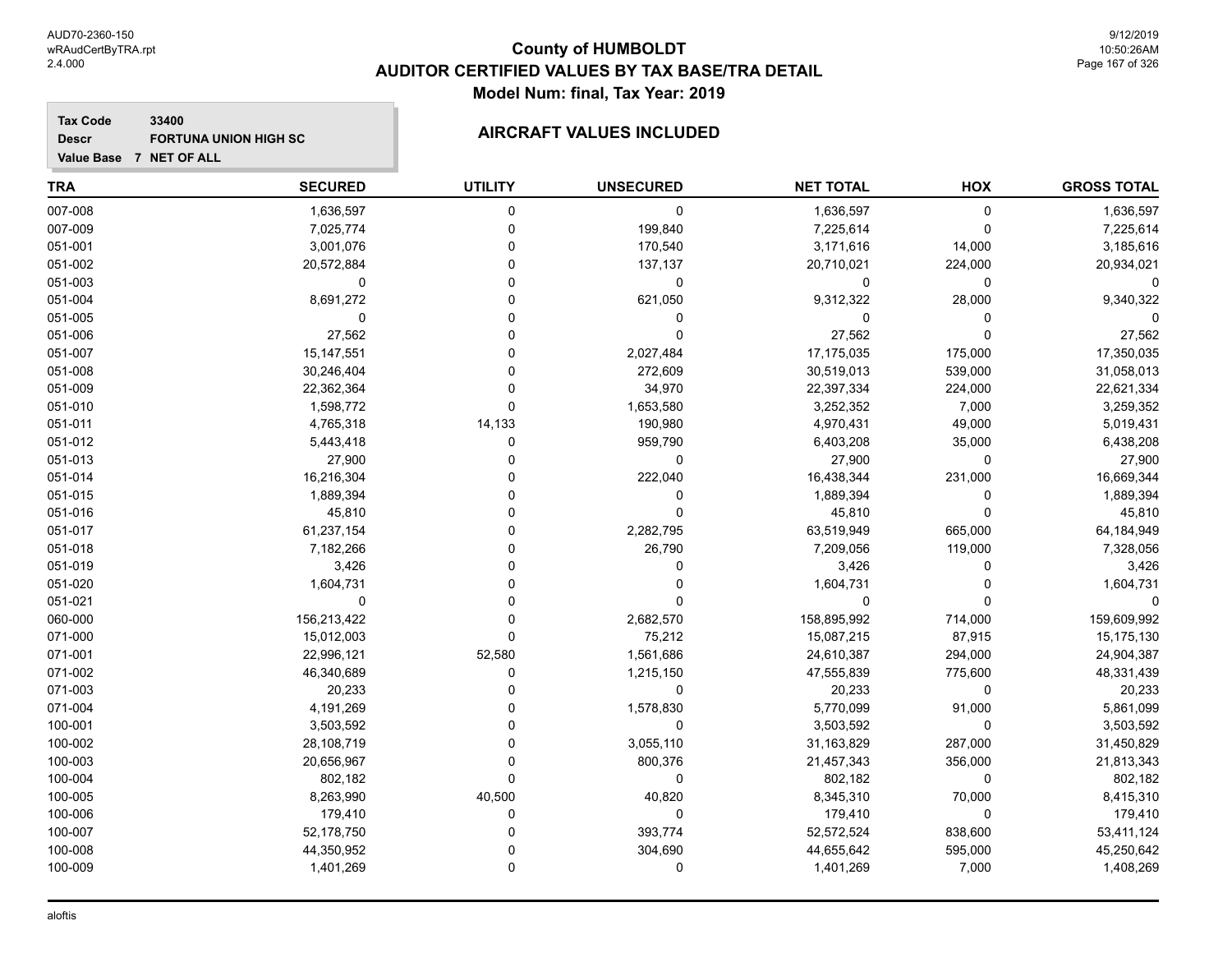#### **Tax Code 33400 Descr**

# FORTUNA UNION HIGH SC **AIRCRAFT VALUES INCLUDED**

| <b>TRA</b>                        | <b>SECURED</b> | <b>UTILITY</b> | <b>UNSECURED</b> | <b>NET TOTAL</b> | HOX        | <b>GROSS TOTAL</b> |
|-----------------------------------|----------------|----------------|------------------|------------------|------------|--------------------|
| 100-010                           | 1,147,459      | 0              | 0                | 1,147,459        | 7,000      | 1,154,459          |
| 100-011                           | 222,921        |                |                  | 222,921          | 0          | 222,921            |
| 109-001                           | 33,336,473     |                | 669,230          | 34,005,703       | 635,000    | 34,640,703         |
| 109-002                           |                |                |                  |                  |            |                    |
| 109-003                           | 1,646,973      |                |                  | 1,646,973        |            | 1,646,973          |
| 109-004                           | 19,740,888     |                | 324,790          | 20,065,678       | 35,000     | 20,100,678         |
| 109-005                           | 7,613,795      |                | 540,090          | 8,153,885        | 0          | 8,153,885          |
| 109-006                           | 71,285,499     |                | 1,202,486        | 72,487,985       | 656,600    | 73,144,585         |
| 109-007                           | 29,430         |                |                  | 29,430           | 7,000      | 36,430             |
| 109-008                           | 52,733         |                |                  | 52,733           |            | 52,733             |
| 109-010                           |                |                |                  |                  |            |                    |
| 109-011                           | 169,651        |                |                  | 169,651          |            | 169,651            |
| 109-012                           | 1,076,214      |                |                  | 1,076,214        | 28,000     | 1,104,214          |
| 109-013                           | 12,419,827     |                | 17,537           | 12,437,364       | 196,000    | 12,633,364         |
| 131-001                           | 38,633         |                | $\mathbf{0}$     | 38,633           | 0          | 38,633             |
| 131-002                           | 6,269,846      |                | 154,933          | 6,424,779        | 35,000     | 6,459,779          |
| 131-003                           | 3,844,802      |                | 3,320            | 3,848,122        | 28,000     | 3,876,122          |
| 131-007                           | 5,278,222      |                | 33,470           | 5,311,692        | 84,000     | 5,395,692          |
| 136-000                           | 136,370,095    |                | 2,721,559        | 139,091,654      | 635,600    | 139,727,254        |
| 136-001                           | 4,706,173      |                | 15,100           | 4,721,273        | 77,000     | 4,798,273          |
| 900-025                           |                |                |                  |                  |            |                    |
| 900-026                           |                |                |                  |                  |            |                    |
| 33400<br><b>Total</b><br>Tax Code | 2,130,683,093  | 107,213        | 84, 156, 547     | 2,214,946,853    | 27,845,901 | 2,242,792,754      |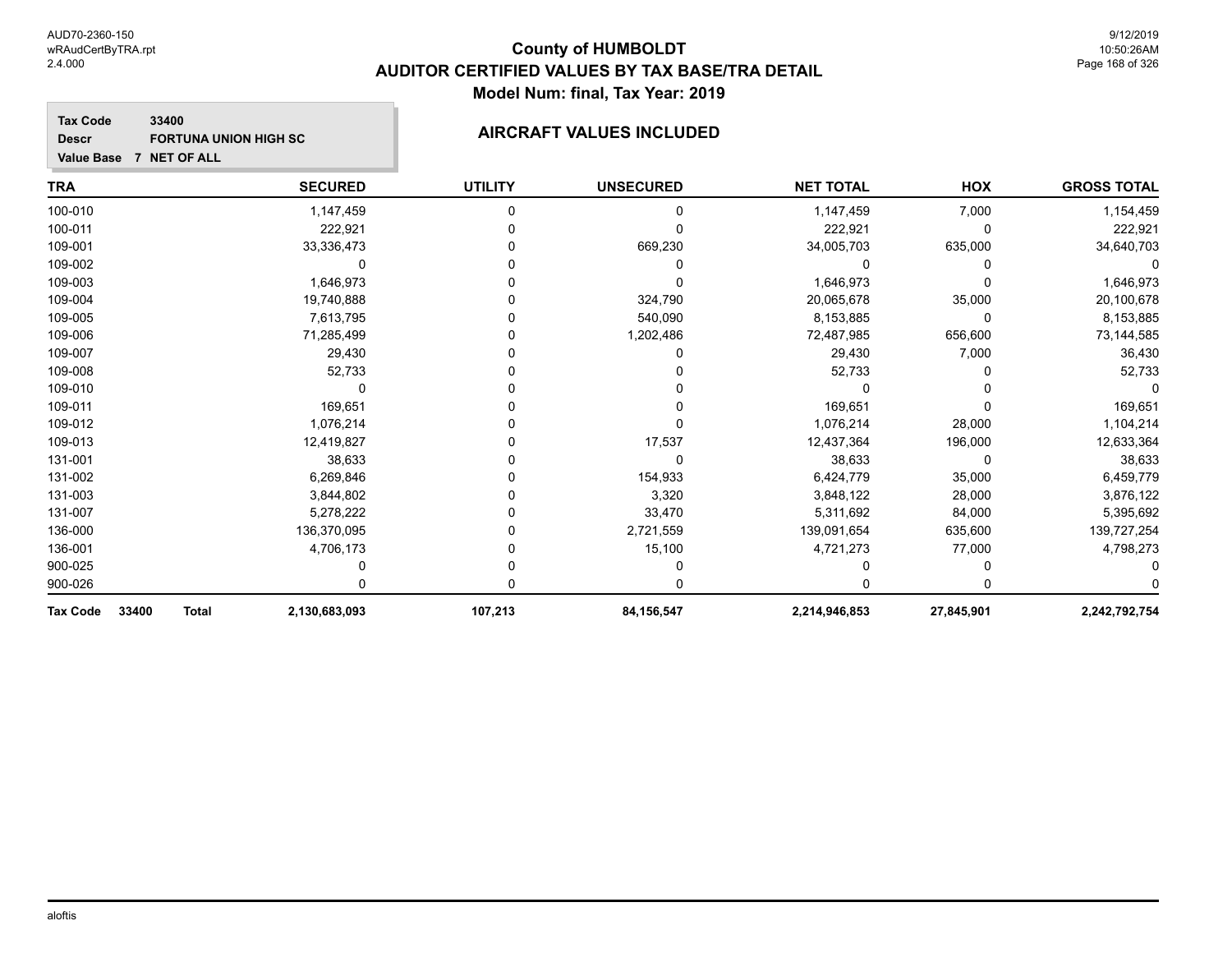**33500**

**Tax Code**

**Descr**

## **County of HUMBOLDT AUDITOR CERTIFIED VALUES BY TAX BASE/TRA DETAIL Model Num: final, Tax Year: 2019**

# **Value Base 7 NET OF ALL REDWOODS JOINT JUNIOR AIRCRAFT VALUES INCLUDED**

| <b>TRA</b> | <b>SECURED</b> | <b>UTILITY</b> | <b>UNSECURED</b> | <b>NET TOTAL</b> | HOX       | <b>GROSS TOTAL</b> |
|------------|----------------|----------------|------------------|------------------|-----------|--------------------|
| 001-001    | 342,854,325    | $\mathbf 0$    | 3,726,475        | 346,580,800      | 3,654,000 | 350,234,800        |
| 001-002    | 23,858         | $\pmb{0}$      | 0                | 23,858           | 0         | 23,858             |
| 001-003    | 55,697,766     | $\mathbf 0$    | 1,035,677        | 56,733,443       | 840,000   | 57,573,443         |
| 001-004    | 510,172        | $\mathbf 0$    | 1,144,278        | 1,654,450        | 7,000     | 1,661,450          |
| 001-005    | 2,513,136      | $\Omega$       | $\mathbf 0$      | 2,513,136        | 28,000    | 2,541,136          |
| 001-006    | 41, 117, 735   | $\Omega$       | 161,570          | 41,279,305       | 602,000   | 41,881,305         |
| 001-007    | 82,517,883     | $\Omega$       | 5,554,185        | 88,072,068       | 973,291   | 89,045,359         |
| 001-008    | 0              | $\Omega$       | 0                | $\mathbf 0$      | 0         | 0                  |
| 001-009    | 39,983,136     | $\mathbf 0$    | 320,247          | 40,303,383       | 595,000   | 40,898,383         |
| 001-010    | 0              | $\mathbf 0$    | $\pmb{0}$        | 0                | 0         |                    |
| 001-011    | $\mathbf 0$    | $\mathbf 0$    | $\mathbf 0$      | $\mathbf 0$      | 0         |                    |
| 001-012    | 40,302,080     | $\Omega$       | 81,130           | 40,383,210       | 525,000   | 40,908,210         |
| 001-013    | $\mathbf 0$    | $\Omega$       | 0                | 0                | 0         |                    |
| 001-014    | $\mathbf 0$    | $\Omega$       | 0                | $\Omega$         | 0         |                    |
| 001-015    | 124,227        | $\Omega$       | 0                | 124,227          | 0         | 124,227            |
| 001-016    | $\mathbf 0$    | $\Omega$       | $\mathbf 0$      | $\Omega$         | 0         | $\Omega$           |
| 001-017    | 700,863        | $\mathbf 0$    | 4,320            | 705,183          | 21,000    | 726,183            |
| 001-018    | 6,711,474      | $\Omega$       | $\Omega$         | 6,711,474        | 14,000    | 6,725,474          |
| 001-019    | 200,607        | $\Omega$       | $\Omega$         | 200,607          | 0         | 200,607            |
| 001-020    | 0              | $\Omega$       | $\Omega$         | $\mathbf 0$      | 0         | $\mathbf 0$        |
| 001-021    | 11,049,664     | $\Omega$       | $\Omega$         | 11,049,664       | 70,000    | 11,119,664         |
| 001-022    | 6,385,867      | $\Omega$       | 0                | 6,385,867        | 28,000    | 6,413,867          |
| 001-023    | 687,592        | $\Omega$       | $\mathbf 0$      | 687,592          | 0         | 687,592            |
| 001-024    | $\pmb{0}$      | $\mathbf 0$    | $\mathbf 0$      | $\mathbf 0$      | 0         | $\Omega$           |
| 001-025    | 40,282,291     | $\Omega$       | 25,610           | 40,307,901       | 392,000   | 40,699,901         |
| 001-026    | 2,366,230      | $\Omega$       | $\mathbf 0$      | 2,366,230        | 14,000    | 2,380,230          |
| 001-027    | 5,157,805      | $\Omega$       | 3,210            | 5,161,015        | 62,559    | 5,223,574          |
| 001-028    | 4,006,303      | $\Omega$       | 5,760            | 4,012,063        | 70,000    | 4,082,063          |
| 001-029    | 8,864,256      | $\mathbf 0$    | $\mathbf 0$      | 8,864,256        | 273,379   | 9,137,635          |
| 001-030    | 4,980,666      | $\mathbf 0$    | 804,144          | 5,784,810        | 0         | 5,784,810          |
| 001-031    | 4,462,848      | $\Omega$       | 12,210           | 4,475,058        | 291,451   | 4,766,509          |
| 001-032    | 998,628        | $\Omega$       | 17,430           | 1,016,058        | 14,000    | 1,030,058          |
| 001-033    | 16,600,332     | $\Omega$       | 39,788           | 16,640,120       | 252,000   | 16,892,120         |
| 001-034    | 21,601,220     | $\Omega$       | 50,280           | 21,651,500       | 315,000   | 21,966,500         |
| 001-035    | 325,346,617    | $\Omega$       | 31,585,030       | 356,931,647      | 1,351,000 | 358,282,647        |
| 001-036    | 6,820,931      | $\Omega$       | 0                | 6,820,931        | 28,000    | 6,848,931          |
| 001-037    | 50,701,186     | 0              | 508,106          | 51,209,292       | 609,000   | 51,818,292         |
| 001-038    | 48,908,225     | $\mathbf 0$    | 126,260          | 49,034,485       | 427,000   | 49,461,485         |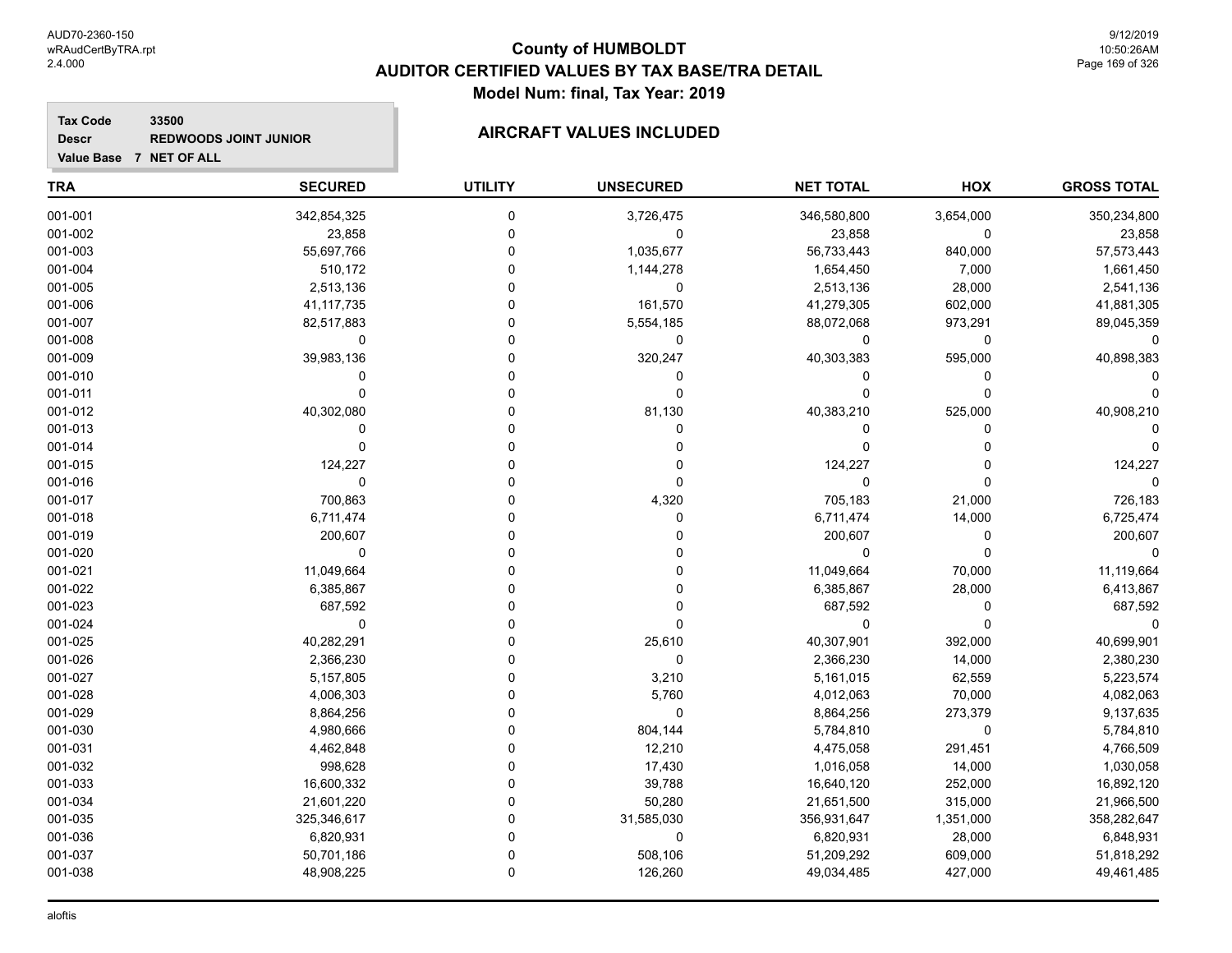**Descr**

## **County of HUMBOLDT AUDITOR CERTIFIED VALUES BY TAX BASE/TRA DETAIL Model Num: final, Tax Year: 2019**

#### **Tax Code 33500 REDWOODS JOINT JUNIOR AIRCRAFT VALUES INCLUDED**

| <b>TRA</b> | <b>SECURED</b> | <b>UTILITY</b> | <b>UNSECURED</b> | <b>NET TOTAL</b> | HOX         | <b>GROSS TOTAL</b> |
|------------|----------------|----------------|------------------|------------------|-------------|--------------------|
| 001-039    | 92,338,573     | 0              | 11,619,037       | 103,957,610      | 851,655     | 104,809,265        |
| 001-040    | 2,016,599      | 16,800         | 109,000          | 2,142,399        | $\mathbf 0$ | 2,142,399          |
| 001-041    | 57,771         | 0              | 0                | 57,771           | $\Omega$    | 57,771             |
| 001-042    | 7,429,099      | 0              | 16,410           | 7,445,509        | $\Omega$    | 7,445,509          |
| 001-043    | 29,987,142     | 0              | 13,383,116       | 43,370,258       | 0           | 43,370,258         |
| 001-044    | 5,304,196      | 0              | 2,490,564        | 7,794,760        | $\Omega$    | 7,794,760          |
| 001-045    | 16,826,474     | O              | 0                | 16,826,474       | 105,000     | 16,931,474         |
| 001-046    | 4,258,035      |                | 31,240           | 4,289,275        | 77,000      | 4,366,275          |
| 001-047    | 1,971,527      | $\Omega$       | $\mathbf 0$      | 1,971,527        | 35,000      | 2,006,527          |
| 001-048    | 14,246,223     | $\Omega$       | 99,850           | 14,346,073       | 196,000     | 14,542,073         |
| 001-049    | 876,209        | 0              | 28,820           | 905,029          | 14,000      | 919,029            |
| 001-050    | 0              | U              | 0                | 0                | 0           |                    |
| 001-051    | 21,464,718     | 0              | 4,230            | 21,468,948       | 266,000     | 21,734,948         |
| 001-052    | 1,065,074      | 0              | 0                | 1,065,074        | 14,000      | 1,079,074          |
| 001-053    | 1,288,800      | O              | 0                | 1,288,800        | 21,000      | 1,309,800          |
| 001-054    | 11,082,851     |                | 11,130           | 11,093,981       | 182,000     | 11,275,981         |
| 001-055    | 169,330        |                | 0                | 169,330          | 7,000       | 176,330            |
| 001-056    | 26,470,533     | 0              | 17,750           | 26,488,283       | 287,000     | 26,775,283         |
| 001-057    | 0              | O              | 0                | 0                | $\mathbf 0$ | $\Omega$           |
| 001-058    | 3,439,534      | $\Omega$       | 0                | 3,439,534        | 21,000      | 3,460,534          |
| 001-059    | 1,581,000      | O              | 795,050          | 2,376,050        | $\mathbf 0$ | 2,376,050          |
| 001-060    | 615,298        | 0              | $\mathbf 0$      | 615,298          | 14,000      | 629,298            |
| 001-061    | 3,393,205      | 0              | 0                | 3,393,205        | 70,000      | 3,463,205          |
| 002-000    | 79,787,579     | $\Omega$       | 2,743,498        | 82,531,077       | 1,582,443   | 84,113,520         |
| 002-001    | 13,713,697     | $\Omega$       | 4,150,561        | 17,864,258       | 133,000     | 17,997,258         |
| 002-002    | 756,660        | O              | 247,350          | 1,004,010        | $\Omega$    | 1,004,010          |
| 002-003    | $\Omega$       | $\Omega$       | 0                | 0                | $\Omega$    |                    |
| 002-004    | 0              | 0              | 0                | 0                | U           |                    |
| 002-005    | 55,502         | $\Omega$       | 0                | 55,502           | $\Omega$    | 55,502             |
| 002-006    | $\mathbf 0$    | 0              | 0                | 0                | $\Omega$    |                    |
| 003-000    | 1,511,215,611  | $\Omega$       | 72,151,882       | 1,583,367,493    | 23,166,654  | 1,606,534,147      |
| 003-001    | 19,522,746     | $\Omega$       | 7,831,143        | 27,353,889       | 42,876      | 27,396,765         |
| 003-002    | 113,194,436    | $\Omega$       | 14,180,664       | 127,375,100      | 7,000       | 127,382,100        |
| 003-003    | 0              | 0              | 0                | 0                | 0           | $\Omega$           |
| 003-004    | 143,351        | 0              | 66,132           | 209,483          | $\Omega$    | 209,483            |
| 003-005    | 752,983        | $\Omega$       | 0                | 752,983          | 7,000       | 759,983            |
| 003-006    | 7,215,202      | $\Omega$       | 467,513          | 7,682,715        | $\mathbf 0$ | 7,682,715          |
| 003-007    | 69,585,959     | $\mathbf{0}$   | 622,297          | 70,208,256       | 1,145,200   | 71,353,456         |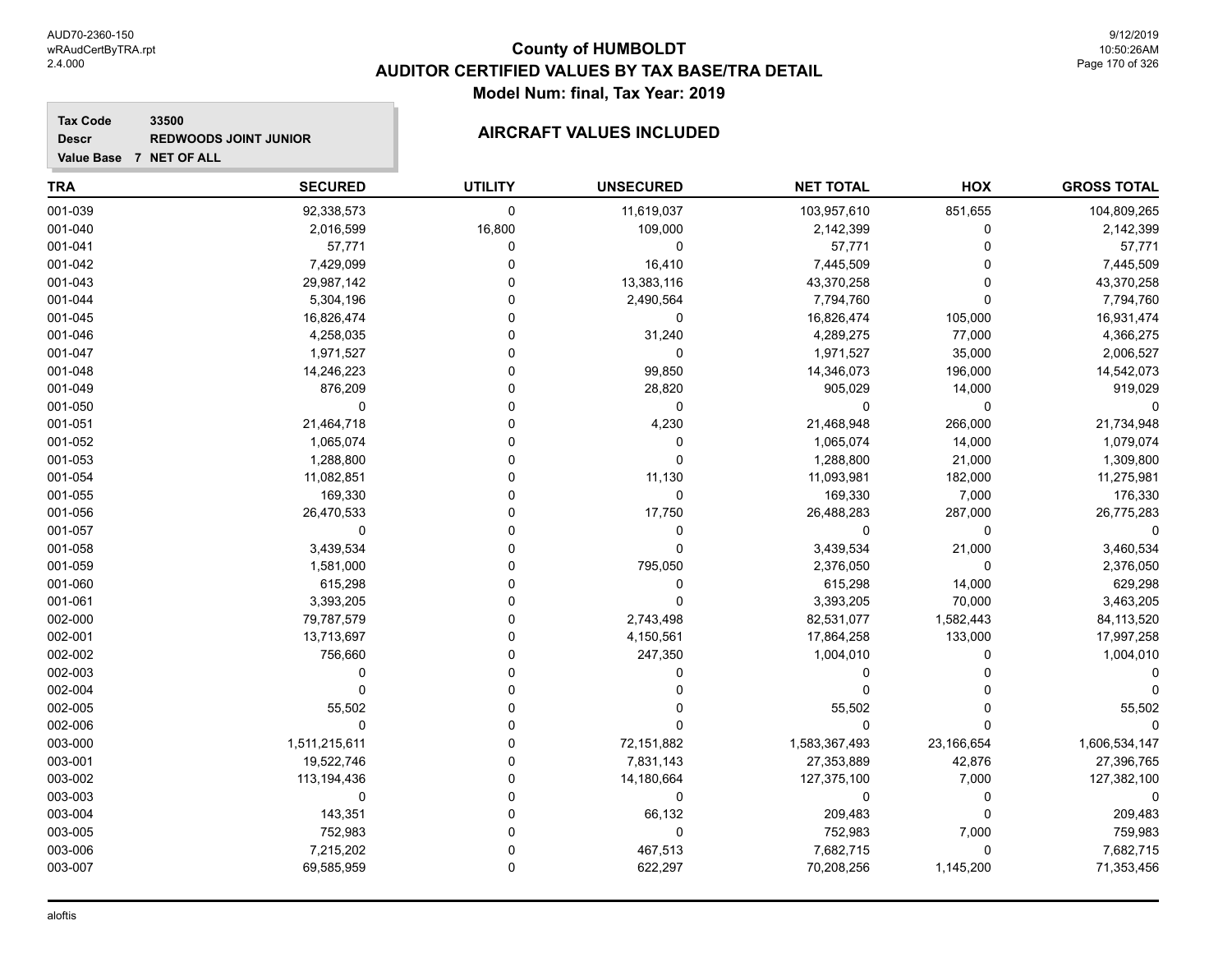#### **Tax Code 33500 Descr REDWOODS JOINT JUNIOR AIRCRAFT VALUES INCLUDED**

| Value Base 7 NET OF ALL |  |  |  |  |
|-------------------------|--|--|--|--|

| <b>TRA</b> | <b>SECURED</b> | <b>UTILITY</b> | <b>UNSECURED</b> | <b>NET TOTAL</b> | HOX         | <b>GROSS TOTAL</b> |
|------------|----------------|----------------|------------------|------------------|-------------|--------------------|
| 003-008    | 1,402,590      | $\mathbf 0$    | 3,430            | 1,406,020        | 42,000      | 1,448,020          |
| 003-009    | 4,999,826      | $\mathbf 0$    | 338,900          | 5,338,726        | 21,000      | 5,359,726          |
| 003-010    | 403,102,457    | 393,350        | 49,018,015       | 452,513,822      | 1,502,080   | 454,015,902        |
| 003-011    | 43,746,691     | 0              | 21,881,702       | 65,628,393       | 0           | 65,628,393         |
| 003-012    | 18,901,646     | $\Omega$       | 38,210           | 18,939,856       | 357,000     | 19,296,856         |
| 003-013    | 4,018,894      | $\mathbf 0$    | 5,260            | 4,024,154        | 42,000      | 4,066,154          |
| 003-014    | 234,679        | $\Omega$       | $\mathbf 0$      | 234,679          | 14,000      | 248,679            |
| 003-015    | 3,138,744      | $\Omega$       | 33,870           | 3,172,614        | 0           | 3,172,614          |
| 003-016    | 28,108,043     | $\Omega$       | 502,689          | 28,610,732       | 42,000      | 28,652,732         |
| 003-017    | 23, 154, 915   | $\mathbf 0$    | 1,674,074        | 24,828,989       | $\Omega$    | 24,828,989         |
| 003-018    | 19,839,813     | 194,060        | 984,325          | 21,018,198       | $\Omega$    | 21,018,198         |
| 003-019    | 945,163        | 0              | 0                | 945,163          | 0           | 945,163            |
| 003-020    | $\Omega$       | 0              | 0                | 0                | 0           |                    |
| 003-021    | $\Omega$       | 0              | $\Omega$         | $\Omega$         | $\Omega$    |                    |
| 003-022    | 5,168,263      | $\mathbf 0$    | 22,600           | 5,190,863        | $\Omega$    | 5,190,863          |
| 003-023    | 0              | $\Omega$       | 0                | 0                | $\Omega$    | 0                  |
| 003-024    | 3,601,834      | $\Omega$       | 1,263,127        | 4,864,961        | $\Omega$    | 4,864,961          |
| 003-025    | $\Omega$       | $\Omega$       | 49,743           | 49,743           | $\Omega$    | 49,743             |
| 003-026    | $\mathbf 0$    | $\Omega$       | 0                | $\mathbf 0$      | $\Omega$    |                    |
| 003-027    | 13,767         | $\Omega$       | $\Omega$         | 13,767           | 0           | 13,767             |
| 004-000    | 169,355,966    | $\Omega$       | 4,572,371        | 173,928,337      | 2,219,000   | 176, 147, 337      |
| 004-001    | $\mathbf 0$    | $\Omega$       | $\Omega$         | $\mathbf 0$      | $\mathbf 0$ | ∩                  |
| 005-000    | 305,391,176    | $\mathbf 0$    | 8,771,733        | 314,162,909      | 4,473,542   | 318,636,451        |
| 005-001    | 10,923,534     | $\Omega$       | 9,390            | 10,932,924       | 903,987     | 11,836,911         |
| 005-002    | 32,362,762     | $\Omega$       | 10,117,170       | 42,479,932       | 473,200     | 42,953,132         |
| 005-003    | 115,223,165    | $\Omega$       | 224,100          | 115,447,265      | 1,684,200   | 117, 131, 465      |
| 005-004    | 70,286,875     | $\Omega$       | 3,859,437        | 74,146,312       | 1,132,600   | 75,278,912         |
| 005-005    | 822,205        | $\Omega$       | 1,387,420        | 2,209,625        | 0           | 2,209,625          |
| 005-006    | 108,153,572    | $\Omega$       | 13,169,771       | 121,323,343      | 1,447,600   | 122,770,943        |
| 005-007    | 51,911,175     | $\Omega$       | 123,580          | 52,034,755       | 833,000     | 52,867,755         |
| 005-008    | 8,646,885      | $\mathbf 0$    | 23,750           | 8,670,635        | 217,000     | 8,887,635          |
| 005-009    | 10,199,673     | $\Omega$       | 139,705          | 10,339,378       | 175,000     | 10,514,378         |
| 005-010    | 545,059        | $\Omega$       | 0                | 545,059          | 0           | 545,059            |
| 005-011    | 16,586,057     | $\Omega$       | 46,050           | 16,632,107       | 175,000     | 16,807,107         |
| 005-012    | 1,375,879      | $\Omega$       | 0                | 1,375,879        | 21,000      | 1,396,879          |
| 005-013    | 4,232,190      | $\Omega$       | 97,720           | 4,329,910        | 28,000      | 4,357,910          |
| 005-014    | 1,049,203      | $\mathbf 0$    | 874,500          | 1,923,703        | 28,000      | 1,951,703          |
| 005-015    | 337,867        | $\mathbf 0$    | 37,340           | 375,207          | $\Omega$    | 375,207            |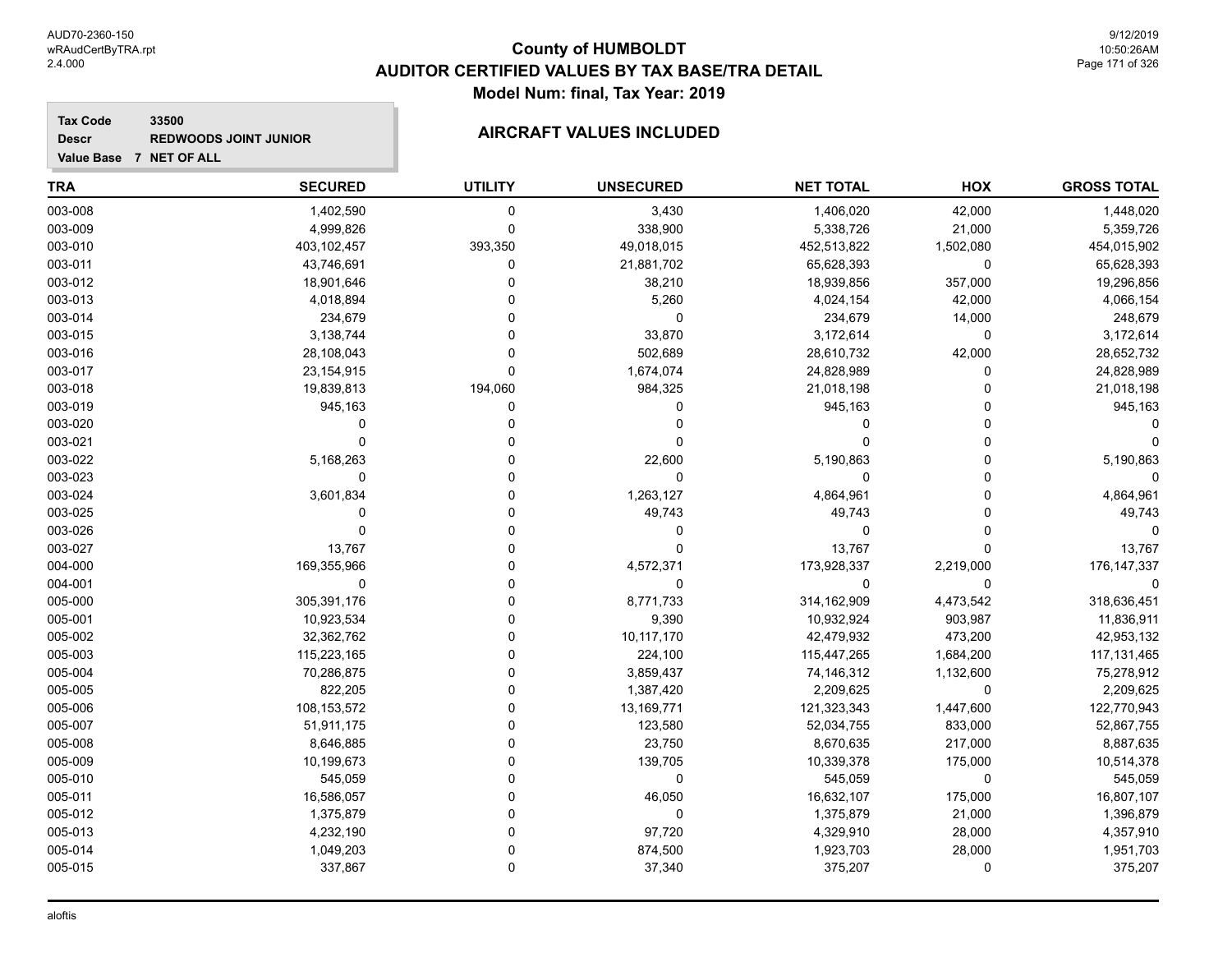**GROSS TOTAL**

**Tax Code 33500 Descr**

**Value Base 7 NET OF ALL**

#### **REDWOODS JOINT JUNIOR AIRCRAFT VALUES INCLUDED**

**TRA SECURED UTILITY UNSECURED HOX NET TOTAL** 005-016 0 0 0 0 0 0 005-017 0 0 0 0 0 0 005-018 90,304,912 0 7,042,205 97,347,117 560,000 97,907,117 005-019 21,711,369 0 3,932,828 25,644,197 217,000 25,861,197 005-020 248,448 0 248,448 14,000 262,448 005-021 80,533,666 0 1,072,428 81,606,094 1,439,200 83,045,294 005-022 7,034,927 0 413,173 7,448,100 14,000 7,462,100 005-023 55,804,000 0 247,792 56,051,792 1,253,000 57,304,792 005-024 23,448,492 0 594,930 24,043,422 7,000 24,050,422 005-025 0 0 0 0 0 0

| ∪∪ວ-∪∠ວ |              |   |           |             |           |             |
|---------|--------------|---|-----------|-------------|-----------|-------------|
| 005-026 | 172,704      |   |           | 172,704     |           | 172,704     |
| 005-027 |              |   | 13,111    | 13,111      |           | 13,111      |
| 005-028 | 9,209,863    |   | 1,506,510 | 10,716,373  |           | 10,716,373  |
| 005-029 | 3,930,650    |   | 28,790    | 3,959,440   | 91,000    | 4,050,440   |
| 005-030 | 2,308,603    |   |           | 2,308,603   | 42,000    | 2,350,603   |
| 006-000 | 89,257,550   |   | 3,465,985 | 92,723,535  | 336,000   | 93,059,535  |
| 006-001 | 5,415,176    |   | 9,300     | 5,424,476   | 49,000    | 5,473,476   |
| 006-002 |              |   |           |             |           |             |
| 006-003 |              |   |           |             |           |             |
| 006-004 | 562,102      |   |           | 562,102     | 7,000     | 569,102     |
| 006-005 | 712,310      |   |           | 712,310     | 7,000     | 719,310     |
| 007-001 | 51,397,751   |   | 1,035,092 | 52,432,843  | 963,200   | 53,396,043  |
| 007-002 | 15,646,796   |   | 95,540    | 15,742,336  | 252,000   | 15,994,336  |
| 007-003 | 106,294,333  |   | 3,056,304 | 109,350,637 | 2,502,057 | 111,852,694 |
| 007-004 | 3,509,137    |   | 24,240    | 3,533,377   | 0         | 3,533,377   |
| 007-005 | 180,460      |   |           | 180,460     | 7,000     | 187,460     |
| 007-006 | 2,175,265    |   | 14,670    | 2,189,935   | 21,000    | 2,210,935   |
| 007-007 | 529,261      |   | 6,930     | 536,191     | 21,000    | 557,191     |
| 007-008 | 1,636,597    |   |           | 1,636,597   |           | 1,636,597   |
| 007-009 | 7,025,774    |   | 199,840   | 7,225,614   |           | 7,225,614   |
| 051-001 | 3,001,076    |   | 170,540   | 3,171,616   | 14,000    | 3,185,616   |
| 051-002 | 20,572,884   |   | 137,137   | 20,710,021  | 224,000   | 20,934,021  |
| 051-003 | ∩            |   |           |             | n         | 0           |
| 051-004 | 8,691,272    |   | 621,050   | 9,312,322   | 28,000    | 9,340,322   |
| 051-005 | O            |   |           |             |           |             |
| 051-006 | 27,562       |   |           | 27,562      |           | 27,562      |
| 051-007 | 15, 147, 551 |   | 2,027,484 | 17,175,035  | 175,000   | 17,350,035  |
| 051-008 | 30,246,404   | 0 | 272,609   | 30,519,013  | 539,000   | 31,058,013  |
|         |              |   |           |             |           |             |
|         |              |   |           |             |           |             |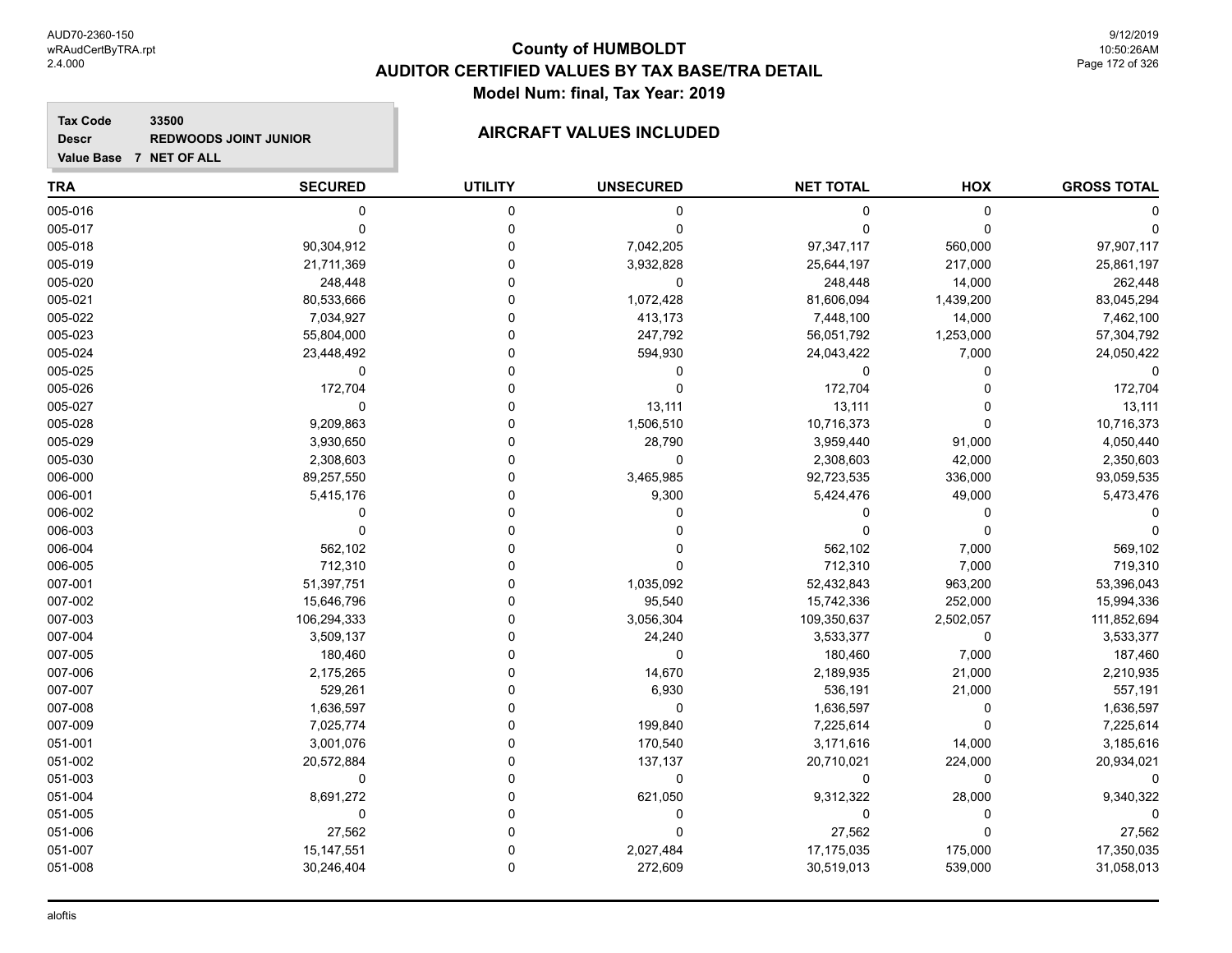**Value Base 7 NET OF ALL**

## **County of HUMBOLDT AUDITOR CERTIFIED VALUES BY TAX BASE/TRA DETAIL Model Num: final, Tax Year: 2019**

#### **Tax Code 33500 Descr REDWOODS JOINT JUNIOR AIRCRAFT VALUES INCLUDED**

| <b>TRA</b> | <b>SECURED</b> | <b>UTILITY</b> | <b>UNSECURED</b> | <b>NET TOTAL</b> | HOX         | <b>GROSS TOTAL</b> |
|------------|----------------|----------------|------------------|------------------|-------------|--------------------|
| 051-009    | 22,362,364     | $\mathbf 0$    | 34,970           | 22,397,334       | 224,000     | 22,621,334         |
| 051-010    | 1,598,772      | $\mathbf 0$    | 1,653,580        | 3,252,352        | 7,000       | 3,259,352          |
| 051-011    | 4,765,318      | 14,133         | 190,980          | 4,970,431        | 49,000      | 5,019,431          |
| 051-012    | 5,443,418      | $\Omega$       | 959,790          | 6,403,208        | 35,000      | 6,438,208          |
| 051-013    | 27,900         | 0              | 0                | 27,900           | 0           | 27,900             |
| 051-014    | 16,216,304     | U              | 222,040          | 16,438,344       | 231,000     | 16,669,344         |
| 051-015    | 1,889,394      | 0              | 0                | 1,889,394        | 0           | 1,889,394          |
| 051-016    | 45,810         | 0              | 0                | 45,810           | $\mathbf 0$ | 45,810             |
| 051-017    | 61,237,154     | 0              | 2,282,795        | 63,519,949       | 665,000     | 64,184,949         |
| 051-018    | 7,182,266      |                | 26,790           | 7,209,056        | 119,000     | 7,328,056          |
| 051-019    | 3,426          |                | 0                | 3,426            | 0           | 3,426              |
| 051-020    | 1,604,731      |                | 0                | 1,604,731        | O           | 1,604,731          |
| 051-021    | 0              |                |                  | $\Omega$         | O           |                    |
| 053-001    | $\mathbf 0$    |                | 0                | $\Omega$         | $\Omega$    |                    |
| 053-002    | 1,316,276      |                | 0                | 1,316,276        | 14,000      | 1,330,276          |
| 053-003    | 104,521        |                | 0                | 104,521          | 0           | 104,521            |
| 053-004    | 552,098        |                | 0                | 552,098          | 0           | 552,098            |
| 053-005    | 165,870        |                | 0                | 165,870          | 0           | 165,870            |
| 053-006    | 5,684,008      | 0              | 30,979           | 5,714,987        | 42,000      | 5,756,987          |
| 053-007    | 396,643        |                | 442,234          | 838,877          | 0           | 838,877            |
| 053-008    | 13,538,188     |                | 111,760          | 13,649,948       | 189,000     | 13,838,948         |
| 053-009    | 35,820,639     |                | 75,947           | 35,896,586       | 612,488     | 36,509,074         |
| 053-010    | 189,866        |                | 170,514          | 360,380          | $\mathbf 0$ | 360,380            |
| 053-011    | 1,299,795      | ሰ              | 0                | 1,299,795        | 14,000      | 1,313,795          |
| 053-013    | 10,377,039     |                | 94,010           | 10,471,049       | 119,000     | 10,590,049         |
| 053-014    | 0              |                | 0                | $\Omega$         | $\mathbf 0$ |                    |
| 053-015    | 6,160,029      |                | 47,530           | 6,207,559        | 161,000     | 6,368,559          |
| 053-016    | 602,530        |                | 0                | 602,530          | $\mathbf 0$ | 602,530            |
| 053-017    | 18,253,961     |                | 26,770           | 18,280,731       | 252,000     | 18,532,731         |
| 053-018    | 748,651        | 0              | 3,999            | 752,650          | 7,000       | 759,650            |
| 053-019    | 765,074        |                | 11,380           | 776,454          | 0           | 776,454            |
| 053-020    | 6,667,993      |                | 139,420          | 6,807,413        | 56,000      | 6,863,413          |
| 053-021    | $\mathbf 0$    |                | 0                | $\Omega$         | 0           |                    |
| 053-024    | $\mathbf 0$    | O              | 0                | $\Omega$         | 0           |                    |
| 053-025    | 3,983,917      | U              | 10,720           | 3,994,637        | 137,120     | 4,131,757          |
| 053-026    | 387,605        | 0              | 13,580           | 401,185          | 0           | 401,185            |
| 053-028    | 11,982,748     | 0              | 46,340           | 12,029,088       | 140,000     | 12,169,088         |
| 053-029    | 381,222        | 0              | 33,476           | 414,698          | 0           | 414,698            |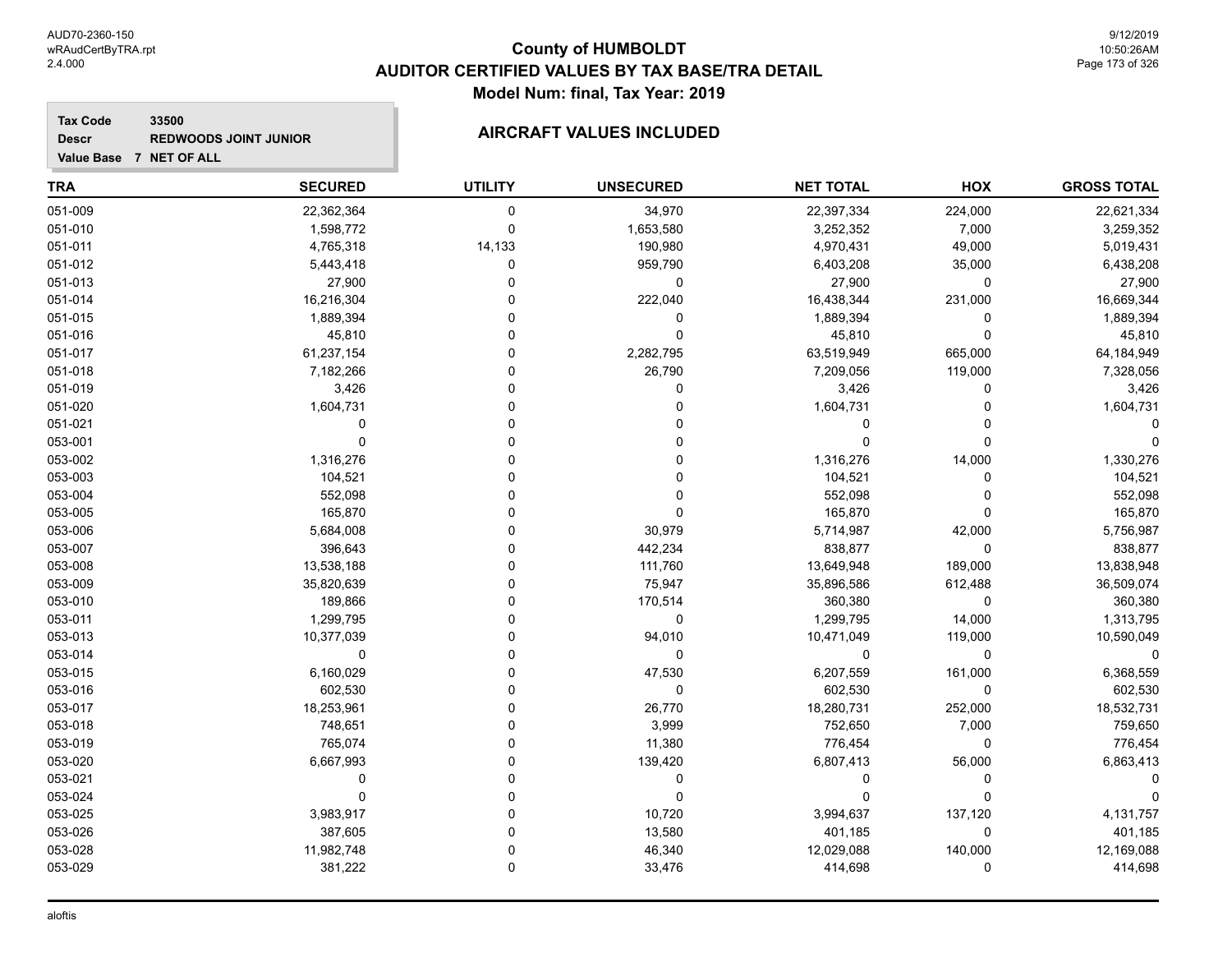#### **Tax Code 33500 Descr**

#### **REDWOODS JOINT JUNIOR AIRCRAFT VALUES INCLUDED**

**Value Base 7 NET OF ALL**

#### **TRA SECURED UTILITY UNSECURED HOX GROSS TOTAL NET TOTAL** 053-030 222,902 0 0 222,902 7,000 229,902 056-000 9,427,369 0 13,650 9,441,019 42,000 9,483,019 056-001 22,291,924 0 34,390 22,326,314 161,000 22,487,314 056-002 68,852,517 0 419,385 69,271,902 490,525 69,762,427 056-003 12,466,886 0 24,610 12,491,496 112,000 12,603,496 057-000 14,780,486 0 47,339,836 62,120,322 14,000 62,134,322 057-001 12,799,770 0 806,423 13,606,193 56,000 13,662,193 057-002 25,578,121 0 326,300 25,904,421 397,600 26,302,021 057-003 163,777 0 0 163,777 0 163,777 057-004 17,523,692 0 104,657 17,628,349 70,000 17,698,349 057-006 44,651,435 0 379,644 45,031,079 691,600 45,722,679 057-008 7,477,443 0 9,562,910 17,040,353 14,000 17,054,353 057-009 33,774,176 0 942,932 34,717,108 497,000 35,214,108 060-000 156,213,422 0 2,682,570 158,895,992 714,000 159,609,992 071-000 15,012,003 0 75,212 15,087,215 87,915 15,175,130 071-001 22,996,121 52,580 1,561,686 24,610,387 294,000 24,904,387 071-002 46,340,689 0 1,215,150 47,555,839 775,600 48,331,439 071-003 20,233 0 0 20,233 0 20,233 071-004 4,191,269 0 1,578,830 5,770,099 91,000 5,861,099 073-001 497,391 0 0 497,391 0 497,391 073-002 650,681 0 0 650,681 0 650,681 073-003 9,203,847 0 60,880 9,264,727 147,000 9,411,727 073-004 428,891,283 0 8,129,952 437,021,235 7,030,800 444,052,035 073-005 24,940,195 0 68,920 25,009,115 418,600 25,427,715 073-006 143,049 0 0 143,049 0 143,049 074-001 1,254,248 0 0 1,254,248 28,000 1,282,248 074-002 111,411,232 0 843,874 112,255,106 1,556,554 113,811,660 074-003 95,450 0 0 95,450 0 95,450 074-004 27,540 0 0 27,540 0 27,540 074-005 41,182,358 0 214,200 41,396,558 728,000 42,124,558 074-006 197,005 0 0 197,005 7,000 204,005 074-007 410,958 0 0 410,958 0 410,958 074-008 1,551,318 0 160,050 1,711,368 7,000 1,718,368 074-009 6,587,813 0 6,587,813 105,000 6,692,813 074-010 800,956 0 0 800,956 14,000 814,956 074-011 2,443,476 0 8,060 2,451,536 42,000 2,493,536 074-012 45,546,992 0 247,486 45,794,478 607,600 46,402,078 074-013 49,985,139 0 324,031 50,309,170 691,600 51,000,770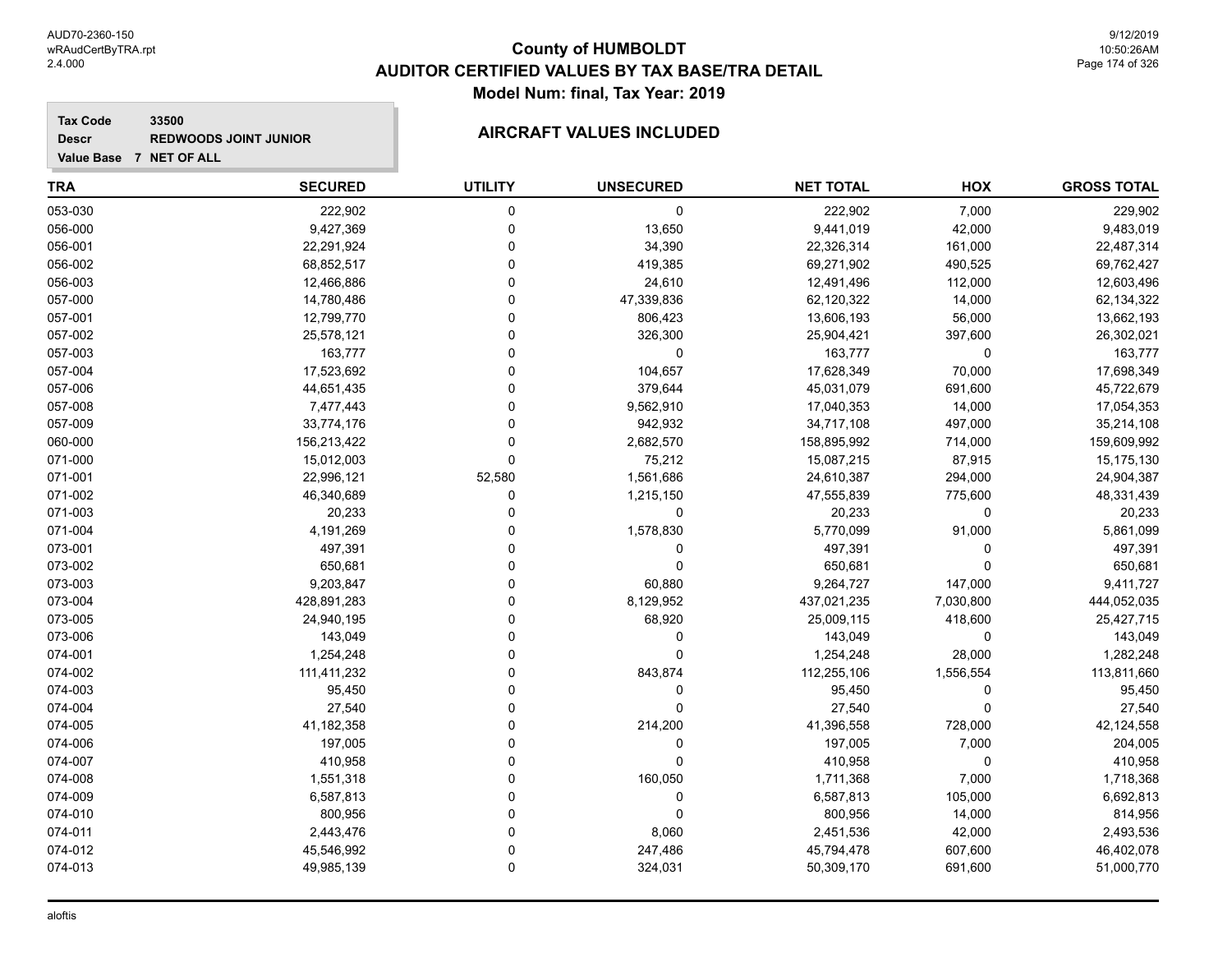#### **Tax Code 33500 Descr**

#### **REDWOODS JOINT JUNIOR AIRCRAFT VALUES INCLUDED**

| Value Base 7 NET OF ALL |                |                |                  |                  |           |                    |
|-------------------------|----------------|----------------|------------------|------------------|-----------|--------------------|
| <b>TRA</b>              | <b>SECURED</b> | <b>UTILITY</b> | <b>UNSECURED</b> | <b>NET TOTAL</b> | HOX       | <b>GROSS TOTAL</b> |
| 074-014                 | 1,951,276      | $\Omega$       | 0                | 1,951,276        | 49,000    | 2,000,276          |
| 074-015                 | 7,366          | 0              | $\Omega$         | 7,366            | 0         | 7,366              |
| 074-016                 | $\mathbf 0$    |                | 0                | 0                | 0         | 0                  |
| 075-001                 | 7,300,651      |                | 0                | 7,300,651        | 28,000    | 7,328,651          |
| 075-002                 | 3,578,614      |                | 4,740            | 3,583,354        | 49,000    | 3,632,354          |
| 075-003                 | 46,800         |                | 0                | 46,800           | U         | 46,800             |
| 075-004                 | 278,840        |                | O                | 278,840          | n         | 278,840            |
| 075-005                 | 478,440        |                | $\Omega$         | 478,440          | $\Omega$  | 478,440            |
| 075-006                 | 31,122,610     |                | 173,037          | 31,295,647       | 469,000   | 31,764,647         |
| 076-001                 | 20,528,616     |                | 1,288,995        | 21,817,611       | 63,000    | 21,880,611         |
| 076-002                 | 53,791,796     |                | 1,021,719        | 54,813,515       | 511,000   | 55,324,515         |
| 077-001                 | 2,807,175      |                | 81,110           | 2,888,285        | 35,000    | 2,923,285          |
| 077-002                 | 11,934,311     |                | 61,920           | 11,996,231       | 189,000   | 12,185,231         |
| 077-003                 | 0              |                | 0                | 0                | 0         | 0                  |
| 077-004                 | 12,093,578     |                | 12,240           | 12,105,818       | 175,000   | 12,280,818         |
| 077-005                 | 598,046        |                | $\Omega$         | 598,046          | 0         | 598,046            |
| 077-006                 | 150,484,479    |                | 442,080          | 150,926,559      | 2,986,577 | 153,913,136        |
| 077-007                 | 8,834,119      | O              | 887,050          | 9,721,169        | 63,000    | 9,784,169          |
| 077-008                 | 19,639,700     | 376,860        | 810,179          | 20,826,739       | 203,000   | 21,029,739         |
| 077-009                 | $\Omega$       | $\Omega$       | 144,561          | 144,561          | $\Omega$  | 144,561            |
| 077-010                 | 25,957,925     |                | 182,940          | 26,140,865       | 343,000   | 26,483,865         |
| 077-011                 | 794,878        |                | 0                | 794,878          | $\Omega$  | 794,878            |
| 077-012                 | 10,622,431     |                | 68,320           | 10,690,751       | 168,000   | 10,858,751         |
| 077-013                 | 22,856,603     |                | 196,643          | 23,053,246       | 265,440   | 23,318,686         |
| 077-014                 | $\Omega$       |                | $\Omega$         | 0                | 0         | 0                  |
| 077-015                 | 4,707,427      |                | 277,603          | 4,985,030        | 49,000    | 5,034,030          |
| 077-016                 | 2,419,716      |                | 823,477          | 3,243,193        | 0         | 3,243,193          |
| 077-017                 | 2,337,362      |                | 44,998           | 2,382,360        | 7,000     | 2,389,360          |
| 077-018                 | 5,571,030      |                | 37,120           | 5,608,150        | 91,000    | 5,699,150          |
| 077-019                 | 2,607,034      |                | 0                | 2,607,034        | 14,000    | 2,621,034          |
| 077-020                 | 5,972,768      |                | 10,637           | 5,983,405        | 77,000    | 6,060,405          |
| 077-021                 | 224,145        |                | n                | 224,145          | 0         | 224,145            |
| 077-022                 | 48,600         | O              | 0                | 48,600           | 0         | 48,600             |

077-023 194,328 0 0 194,328 7,000 201,328 077-024 246,861,526 0 3,457,168 250,318,694 4,756,256 255,074,950 077-025 290,618 0 402,538 693,156 0 693,156 077-026 5,506,441 99,925 0 5,606,366 21,000 5,627,366 077-027 0 0 0 0 0 0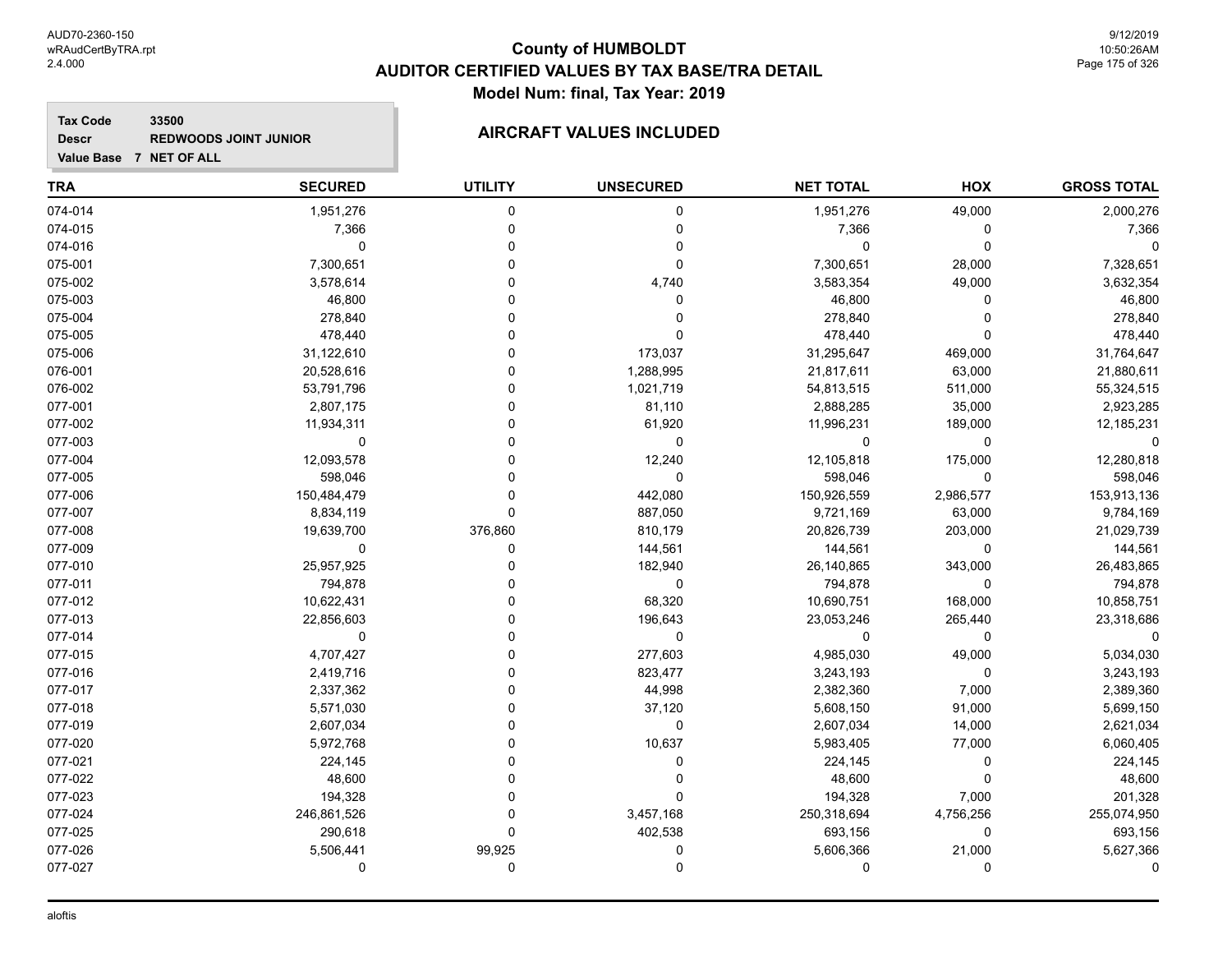#### **Tax Code 33500 Descr REDWOODS JOINT JUNIOR AIRCRAFT VALUES INCLUDED**

| Value Base 7 NET OF ALL |                |                |                  |                  |           |                    |
|-------------------------|----------------|----------------|------------------|------------------|-----------|--------------------|
| <b>TRA</b>              | <b>SECURED</b> | <b>UTILITY</b> | <b>UNSECURED</b> | <b>NET TOTAL</b> | HOX       | <b>GROSS TOTAL</b> |
| 077-028                 | 3,907,374      | 0              | 36,330           | 3,943,704        | 42,000    | 3,985,704          |
| 077-029                 | $\mathbf 0$    | 0              | $\mathbf 0$      | $\pmb{0}$        | 0         | $\mathbf 0$        |
| 077-030                 | 4,286,590      | 0              | 13,650           | 4,300,240        | 70,000    | 4,370,240          |
| 077-031                 | 403,000        | $\Omega$       | 0                | 403,000          | 7,000     | 410,000            |
| 077-032                 | 1,431,079      | $\Omega$       | $\mathbf 0$      | 1,431,079        | 14,000    | 1,445,079          |
| 077-033                 | 2,169,241      | 0              | 14,801           | 2,184,042        | 35,000    | 2,219,042          |
| 081-001                 | $\mathbf 0$    | 0              | 89,176           | 89,176           | 0         | 89,176             |
| 081-002                 | 43,462,094     | $\Omega$       | 963,920          | 44,426,014       | 823,200   | 45,249,214         |
| 081-003                 | 18,248,993     | 0              | 1,867,480        | 20,116,473       | 329,000   | 20,445,473         |
| 081-004                 | 4,600,291      | 0              | $\mathbf 0$      | 4,600,291        | 0         | 4,600,291          |
| 081-005                 | 5,790,243      | $\Omega$       | 828,580          | 6,618,823        | 21,000    | 6,639,823          |
| 081-006                 | 1,301,622      | 0              | $\Omega$         | 1,301,622        | 0         | 1,301,622          |
| 081-007                 | 31,379         | 0              | 0                | 31,379           | 0         | 31,379             |
| 081-008                 | 70,404         | 0              | $\Omega$         | 70,404           | 0         | 70,404             |
| 081-009                 | 367,493,133    | $\Omega$       | 11,083,081       | 378,576,214      | 4,775,400 | 383,351,614        |
| 081-010                 | 441,890        | 0              | 9,090            | 450,980          | 7,000     | 457,980            |
| 081-011                 | $\mathbf 0$    | $\Omega$       | 0                | 0                | 0         | 0                  |
| 081-012                 | 7,309,548      | 0              | 108,080          | 7,417,628        | 168,000   | 7,585,628          |
| 081-013                 | 168,576        | 0              | 463,008          | 631,584          | 0         | 631,584            |
| 081-014                 | 732,226        | 0              | 532,186          | 1,264,412        | 0         | 1,264,412          |
| 081-015                 | 19,001         | 0              | 0                | 19,001           | 0         | 19,001             |
| 081-016                 | $\mathbf 0$    | 0              | $\Omega$         | $\mathbf 0$      | $\Omega$  | $\Omega$           |
| 081-017                 | 129,645,418    | O              | 570,180          | 130,215,598      | 2,523,570 | 132,739,168        |
| 081-018                 | 424,342        | O              | 0                | 424,342          | 7,000     | 431,342            |
| 081-019                 | 422,436        | 0              | 0                | 422,436          | 7,000     | 429,436            |
| 081-020                 | 1,133,435      | 0              | $\Omega$         | 1,133,435        | 7,000     | 1,140,435          |
| 081-021                 | 10,266,456     | O              | $\Omega$         | 10,266,456       | 168,000   | 10,434,456         |
| 081-022                 | 11,807,218     | 0              | 28,590           | 11,835,808       | 182,000   | 12,017,808         |
| 081-023                 | 9,269,273      | $\Omega$       | $\mathbf 0$      | 9,269,273        | 119,000   | 9,388,273          |
| 081-024                 | 4,695,243      | $\Omega$       | 19,950           | 4,715,193        | 42,000    | 4,757,193          |
| 083-000                 | 21,275,444     | 0              | 1,138,153        | 22,413,597       | 231,000   | 22,644,597         |
| 083-001                 | 106,982,640    | 0              | 7,128,994        | 114, 111, 634    | 665,000   | 114,776,634        |
| 083-002                 | 43,322,731     | 0              | 1,902,909        | 45,225,640       | 203,000   | 45,428,640         |
| 083-003                 | 360,165        | 0              | $\mathbf 0$      | 360,165          | 0         | 360,165            |
| 083-004                 | 3,672,946      | 0              | 20,180           | 3,693,126        | 7,000     | 3,700,126          |
| 083-005                 | 23,767,078     | $\Omega$       | 2,403,760        | 26,170,838       | 224,000   | 26,394,838         |
| 083-006                 | 4,679,363      | 0              | 5,420            | 4,684,783        | 77,000    | 4,761,783          |
| 083-007                 | 2,722,301      | $\Omega$       | $\Omega$         | 2,722,301        | 35,000    | 2,757,301          |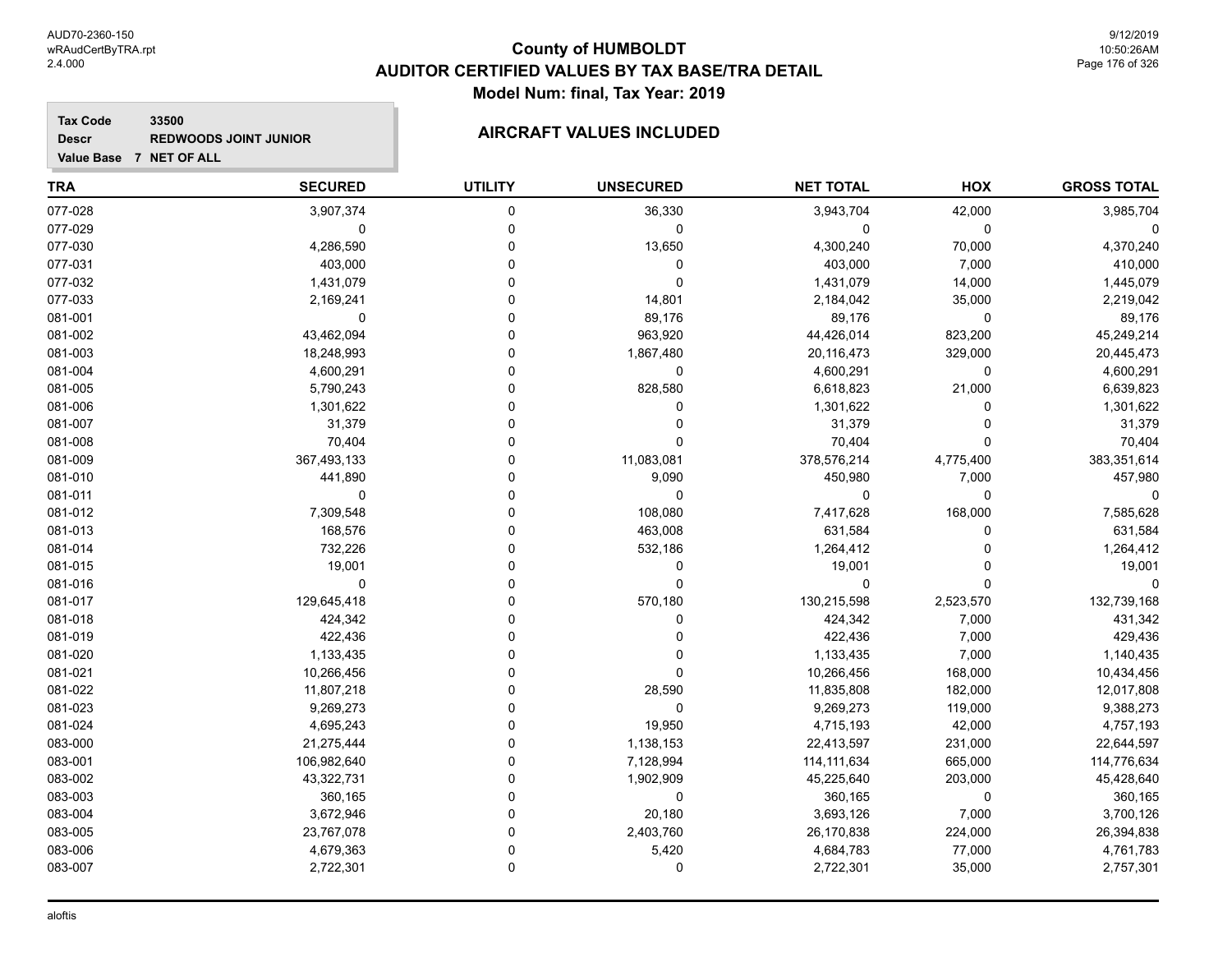#### **Tax Code 33500 Descr**

# **REDWOODS JOINT JUNIOR AIRCRAFT VALUES INCLUDED**

| <b>TRA</b> | <b>SECURED</b> | <b>UTILITY</b> | <b>UNSECURED</b> | <b>NET TOTAL</b> | HOX         | <b>GROSS TOTAL</b> |
|------------|----------------|----------------|------------------|------------------|-------------|--------------------|
| 083-008    | 16,802,001     | $\mathbf 0$    | 495,823          | 17,297,824       | 218,020     | 17,515,844         |
| 085-000    | 104,052,581    | 0              | 800,499          | 104,853,080      | 1,603,000   | 106,456,080        |
| 085-001    | 7,348,821      | $\mathbf 0$    | 38,620           | 7,387,441        | 84,000      | 7,471,441          |
| 095-001    | 51,724,666     | $\mathbf 0$    | 618,874          | 52,343,540       | 322,000     | 52,665,540         |
| 100-001    | 3,503,592      | $\mathbf 0$    | 0                | 3,503,592        | $\mathbf 0$ | 3,503,592          |
| 100-002    | 28,108,719     | $\Omega$       | 3,055,110        | 31,163,829       | 287,000     | 31,450,829         |
| 100-003    | 20,656,967     | $\Omega$       | 800,376          | 21,457,343       | 356,000     | 21,813,343         |
| 100-004    | 802,182        | $\mathbf 0$    | 0                | 802,182          | 0           | 802,182            |
| 100-005    | 8,263,990      | 40,500         | 40,820           | 8,345,310        | 70,000      | 8,415,310          |
| 100-006    | 179,410        | $\mathbf 0$    | 0                | 179,410          | $\Omega$    | 179,410            |
| 100-007    | 52,178,750     | 0              | 393,774          | 52,572,524       | 838,600     | 53,411,124         |
| 100-008    | 44,350,952     | $\Omega$       | 304,690          | 44,655,642       | 595,000     | 45,250,642         |
| 100-009    | 1,401,269      | $\Omega$       | 0                | 1,401,269        | 7,000       | 1,408,269          |
| 100-010    | 1,147,459      | $\mathbf 0$    | $\mathbf 0$      | 1,147,459        | 7,000       | 1,154,459          |
| 100-011    | 222,921        | $\Omega$       | 0                | 222,921          | $\mathbf 0$ | 222,921            |
| 102-001    | 3,142,346      | $\Omega$       | 0                | 3,142,346        | 33,600      | 3,175,946          |
| 102-002    | 65,160         | $\Omega$       | $\mathbf 0$      | 65,160           | $\Omega$    | 65,160             |
| 102-003    | 116,828,155    | $\Omega$       | 932,444          | 117,760,599      | 1,190,000   | 118,950,599        |
| 102-004    | 37,938         | $\Omega$       | $\Omega$         | 37,938           | $\Omega$    | 37,938             |
| 102-005    | 13,457,916     | $\Omega$       | 58,030           | 13,515,946       | 189,000     | 13,704,946         |
| 102-006    | 10,289,693     | $\Omega$       | 216,850          | 10,506,543       | 98,000      | 10,604,543         |
| 102-007    | 31,140         | $\Omega$       | $\mathbf 0$      | 31,140           | $\Omega$    | 31,140             |
| 102-008    | 101,604,916    | $\Omega$       | 379,394          | 101,984,310      | 1,414,000   | 103,398,310        |
| 102-009    | 30,060         | $\Omega$       | $\mathbf 0$      | 30,060           | $\Omega$    | 30,060             |
| 102-010    | 5,902,326      | $\Omega$       | $\Omega$         | 5,902,326        | 56,000      | 5,958,326          |
| 102-011    | 12,481,791     | $\Omega$       | 4,290            | 12,486,081       | 84,000      | 12,570,081         |
| 102-012    | $\mathbf 0$    | $\Omega$       | 0                | 0                | $\Omega$    |                    |
| 102-013    | 10,279         | $\Omega$       | $\mathbf 0$      | 10,279           | $\Omega$    | 10,279             |
| 103-000    | 33,515,957     | $\Omega$       | 212,434          | 33,728,391       | 406,000     | 34,134,391         |
| 103-001    | 94,767,574     | $\Omega$       | 455,395          | 95,222,969       | 259,000     | 95,481,969         |
| 103-002    | 1,796,660      | $\Omega$       | 0                | 1,796,660        | 28,000      | 1,824,660          |
| 103-003    | 687,600        | $\Omega$       | 0                | 687,600          | 7,000       | 694,600            |
| 103-004    | 118,038        | $\Omega$       | $\mathbf 0$      | 118,038          | 0           | 118,038            |
| 103-005    | 8,634,599      | $\Omega$       | 3,820            | 8,638,419        | 224,000     | 8,862,419          |
| 103-006    | 9,283          | $\Omega$       | $\Omega$         | 9,283            | $\Omega$    | 9,283              |
| 103-007    | 7,470          | $\Omega$       | $\mathbf 0$      | 7,470            | $\Omega$    | 7,470              |
| 103-008    | 69,219,479     | $\Omega$       | 5,361,943        | 74,581,422       | 882,000     | 75,463,422         |
| 103-009    | $\mathbf 0$    | $\Omega$       | $\mathbf 0$      | 0                | 0           | $\Omega$           |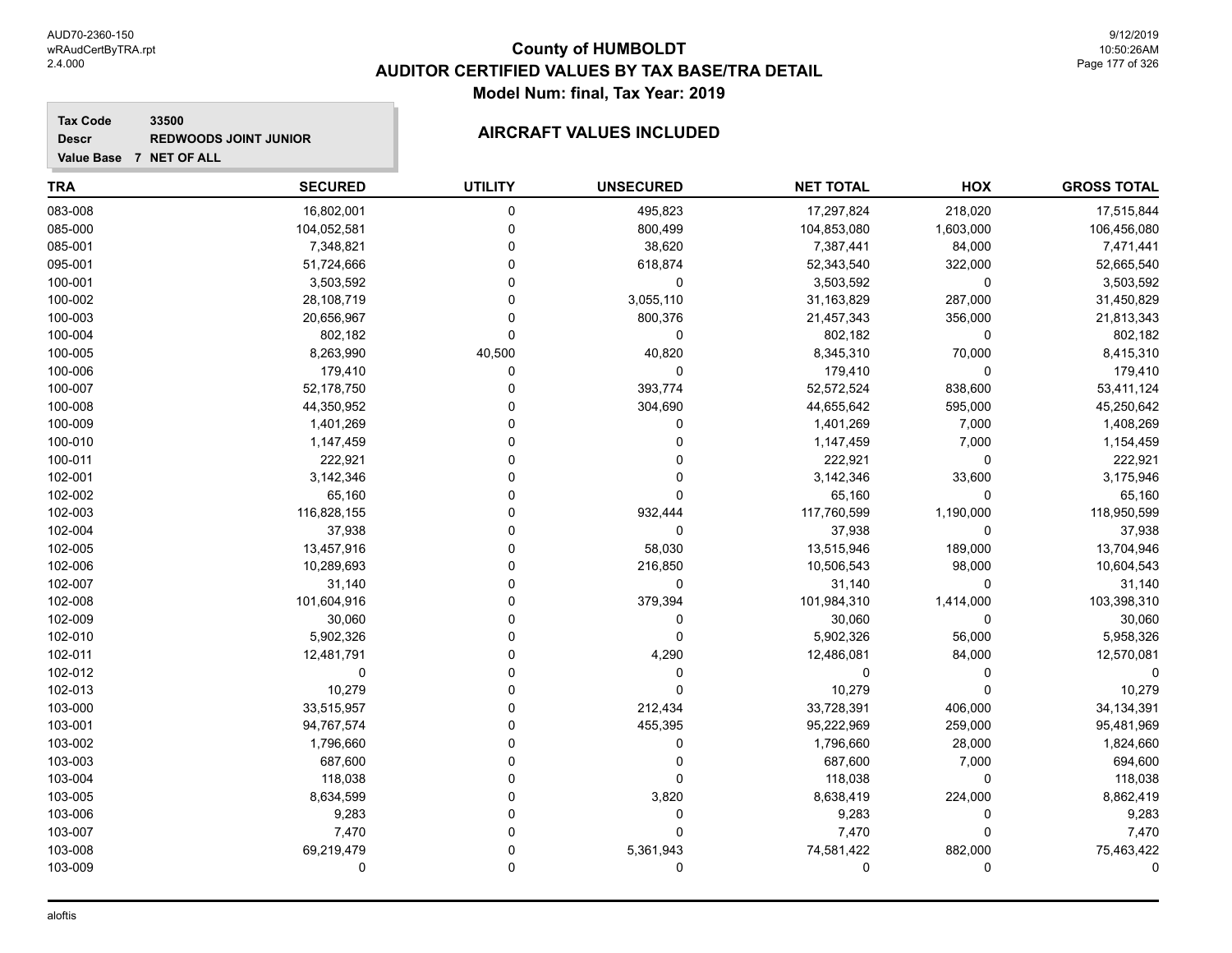**Tax Code 33500 Descr**

# **REDWOODS JOINT JUNIOR AIRCRAFT VALUES INCLUDED**

| Value Base 7 NET OF ALL |                |                |                  |                  |             |                    |
|-------------------------|----------------|----------------|------------------|------------------|-------------|--------------------|
| <b>TRA</b>              | <b>SECURED</b> | <b>UTILITY</b> | <b>UNSECURED</b> | <b>NET TOTAL</b> | HOX         | <b>GROSS TOTAL</b> |
| 103-012                 | $\mathbf 0$    | 0              | $\mathbf 0$      | $\mathbf 0$      | 0           | $\Omega$           |
| 103-013                 | 4,910,910      | 0              | 40,300           | 4,951,210        | 63,000      | 5,014,210          |
| 103-014                 | 515,187        | $\mathbf 0$    | 32,830           | 548,017          | 7,000       | 555,017            |
| 103-015                 | 13,255,039     | $\Omega$       | 10,820           | 13,265,859       | 154,000     | 13,419,859         |
| 109-001                 | 33,336,473     | $\Omega$       | 669,230          | 34,005,703       | 635,000     | 34,640,703         |
| 109-002                 | 0              | $\Omega$       | 0                | $\mathbf 0$      | $\mathbf 0$ | $\Omega$           |
| 109-003                 | 1,646,973      | $\Omega$       | $\mathbf 0$      | 1,646,973        | $\mathbf 0$ | 1,646,973          |
| 109-004                 | 19,740,888     | $\Omega$       | 324,790          | 20,065,678       | 35,000      | 20,100,678         |
| 109-005                 | 7,613,795      | 0              | 540,090          | 8,153,885        | 0           | 8,153,885          |
| 109-006                 | 71,285,499     | $\Omega$       | 1,202,486        | 72,487,985       | 656,600     | 73,144,585         |
| 109-007                 | 29,430         | $\mathbf 0$    | 0                | 29,430           | 7,000       | 36,430             |
| 109-008                 | 52,733         | $\Omega$       | 0                | 52,733           | $\mathbf 0$ | 52,733             |
| 109-010                 | 0              | $\Omega$       | 0                | $\mathbf 0$      | $\mathbf 0$ | $\Omega$           |
| 109-011                 | 169,651        | $\Omega$       | $\Omega$         | 169,651          | $\mathbf 0$ | 169,651            |
| 109-012                 | 1,076,214      | $\Omega$       | $\mathbf 0$      | 1,076,214        | 28,000      | 1,104,214          |
| 109-013                 | 12,419,827     | $\Omega$       | 17,537           | 12,437,364       | 196,000     | 12,633,364         |
| 111-000                 | 26,457,928     | $\Omega$       | 53,870           | 26,511,798       | 21,000      | 26,532,798         |
| 111-001                 | 5,430,053      | $\Omega$       | 16,233           | 5,446,286        | 28,000      | 5,474,286          |
| 112-000                 | 49,867,565     | $\Omega$       | 326,619          | 50,194,184       | 122,323     | 50,316,507         |
| 112-001                 | 39,547,452     | $\Omega$       | 1,280,800        | 40,828,252       | 327,600     | 41,155,852         |
| 112-002                 | 77,666,993     | 6,534          | 1,332,724        | 79,006,251       | 371,000     | 79,377,251         |
| 115-001                 | 4,037,237      | 0              | 394,564          | 4,431,801        | 7,000       | 4,438,801          |
| 115-002                 | 1,551,719,523  | $\Omega$       | 44,552,700       | 1,596,272,223    | 20,899,835  | 1,617,172,058      |
| 115-004                 | 14,734,640     | $\Omega$       | 25,150           | 14,759,790       | 196,000     | 14,955,790         |
| 115-005                 | 55,275         | $\Omega$       | 0                | 55,275           | 0           | 55,275             |
| 115-006                 | 3,692,075      | $\Omega$       | 5,510            | 3,697,585        | 49,000      | 3,746,585          |
| 115-008                 | 1,679,857      | $\Omega$       | 673,246          | 2,353,103        | 21,000      | 2,374,103          |
| 115-009                 | 1,721,455      | $\Omega$       | $\mathbf 0$      | 1,721,455        | 21,000      | 1,742,455          |
| 121-000                 | 5,356,389      | $\Omega$       | 53,300           | 5,409,689        | 42,000      | 5,451,689          |
| 121-001                 | 2,094,688      | $\Omega$       | 221,188          | 2,315,876        | 14,000      | 2,329,876          |
| 121-002                 | 4,134,846      | $\Omega$       | 2,090            | 4,136,936        | 28,000      | 4,164,936          |
| 121-003                 | 19,802,968     | $\Omega$       | 365,630          | 20,168,598       | 238,000     | 20,406,598         |
| 121-004                 | 2,082,461      | $\mathbf 0$    | 2,044,489        | 4,126,950        | $\pmb{0}$   | 4,126,950          |
| 123-001                 | 10,553,831     | 31,799         | 275,348          | 10,860,978       | 0           | 10,860,978         |
| 123-002                 | 44,573         | 0              | $\mathbf 0$      | 44,573           | $\mathbf 0$ | 44,573             |
| 123-004                 | 24,527,406     | 76,062         | 6,142,066        | 30,745,534       | 196,000     | 30,941,534         |
| 123-005                 | 4,179,195      | $\Omega$       | $\Omega$         | 4,179,195        | 35.000      | 4,214,195          |

123-006 12,775,254 0 4,677,457 17,452,711 0 17,452,711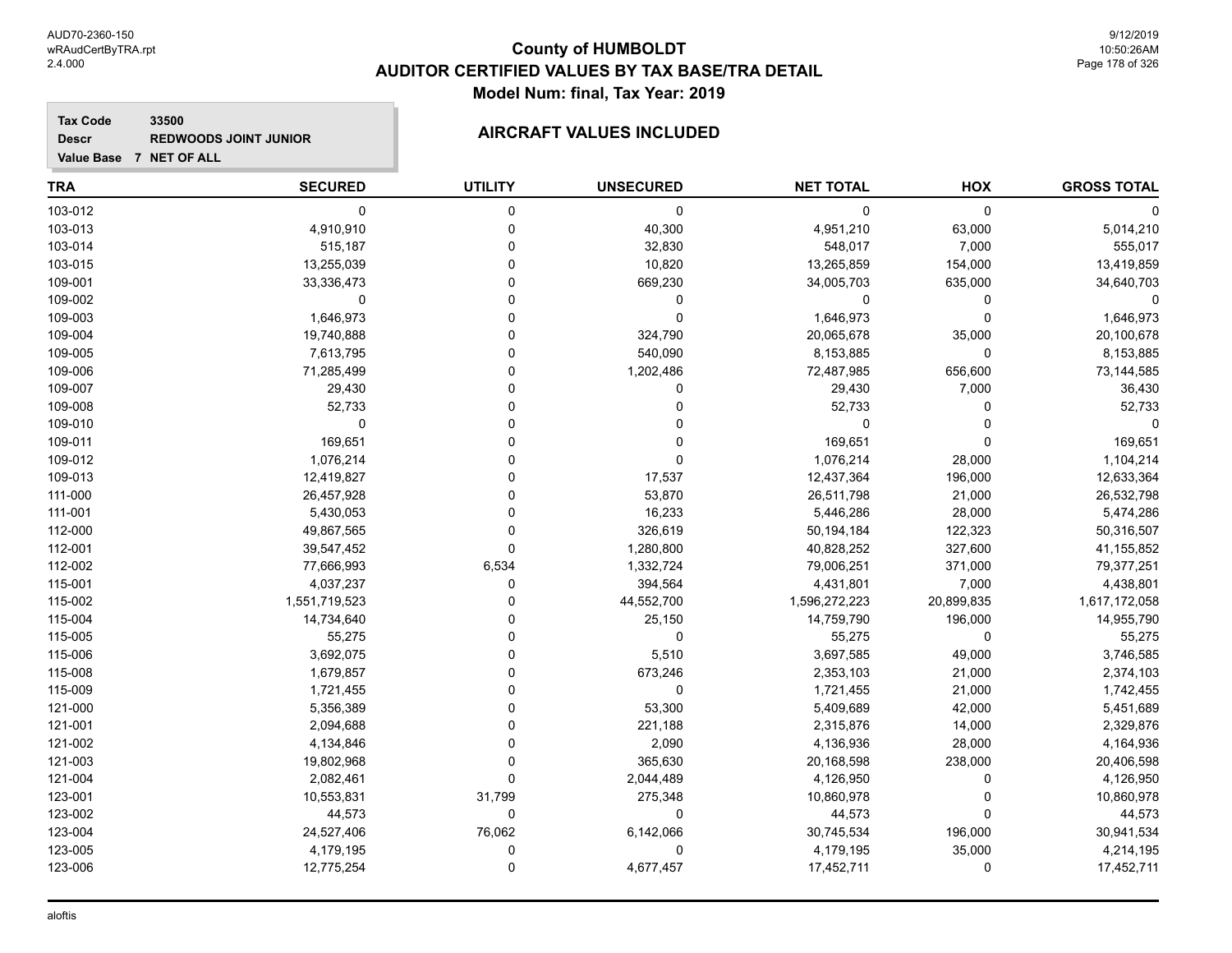**Tax Code 33500 Descr**

# **REDWOODS JOINT JUNIOR AIRCRAFT VALUES INCLUDED**

| <b>TRA</b> | <b>SECURED</b> | <b>UTILITY</b> | <b>UNSECURED</b> | <b>NET TOTAL</b> | HOX       | <b>GROSS TOTAL</b> |
|------------|----------------|----------------|------------------|------------------|-----------|--------------------|
| 123-007    | 0              | 0              | 0                | 0                | 0         | 0                  |
| 123-008    | $\Omega$       | $\Omega$       | 0                | $\Omega$         | 0         | $\Omega$           |
| 123-009    | $\Omega$       | $\Omega$       | 41,000           | 41,000           | 0         | 41,000             |
| 131-001    | 38,633         | $\Omega$       | $\mathbf 0$      | 38,633           | $\Omega$  | 38,633             |
| 131-002    | 6,269,846      | 0              | 154,933          | 6,424,779        | 35,000    | 6,459,779          |
| 131-003    | 3,844,802      | 0              | 3,320            | 3,848,122        | 28,000    | 3,876,122          |
| 131-007    | 5,278,222      | 0              | 33,470           | 5,311,692        | 84,000    | 5,395,692          |
| 136-000    | 136,370,095    | 0              | 2,721,559        | 139,091,654      | 635,600   | 139,727,254        |
| 136-001    | 4,706,173      | 0              | 15,100           | 4,721,273        | 77,000    | 4,798,273          |
| 141-000    | 7,347,073      | ۵              | 899,436          | 8,246,509        | 0         | 8,246,509          |
| 141-001    | 108,378,078    | 0              | 828,193          | 109,206,271      | 1,062,600 | 110,268,871        |
| 141-002    | 54,915,760     | 0              | 139,037          | 55,054,797       | 464,796   | 55,519,593         |
| 141-003    | 69,668,787     | 0              | 74,814           | 69,743,601       | 959,000   | 70,702,601         |
| 156-001    | 731,517,866    | ۵              | 15,485,128       | 747,002,994      | 5,201,153 | 752,204,147        |
| 156-002    | 23,382,072     | 0              | 196,300          | 23,578,372       | 203,000   | 23,781,372         |
| 156-003    | 1,226,034      | ۵              | 0                | 1,226,034        | 0         | 1,226,034          |
| 156-004    | 830,181        | 0              | $\mathbf 0$      | 830,181          | $\Omega$  | 830,181            |
| 156-005    | 12,745,840     | 0              | 335,340          | 13,081,180       | 70,000    | 13,151,180         |
| 156-006    | 25,547,239     | 0              | 185,720          | 25,732,959       | 264,536   | 25,997,495         |
| 156-007    | 60,519,929     | 0              | 5,138,753        | 65,658,682       | 224,000   | 65,882,682         |
| 156-008    | 174,538        | 0              | 12,350           | 186,888          | 0         | 186,888            |
| 156-009    | 7,681,145      | 0              | 149,270          | 7,830,415        | 201,835   | 8,032,250          |
| 156-010    | 3,856,576      | 0              | $\mathbf 0$      | 3,856,576        | 7,000     | 3,863,576          |
| 156-011    | 91,905,360     | 0              | 5,082,098        | 96,987,458       | 1,006,186 | 97,993,644         |
| 156-012    | 36,248,229     | 0              | 222,081          | 36,470,310       | 392,000   | 36,862,310         |
| 156-013    | 255,838,411    | 0              | 2,106,613        | 257,945,024      | 1,104,600 | 259,049,624        |
| 156-014    | 20,465,519     | 0              | 131,061          | 20,596,580       | 313,600   | 20,910,180         |
| 156-015    | 37,822,367     | U              | 1,713,692        | 39,536,059       | 375,808   | 39,911,867         |
| 156-016    | 2,255,680      | 0              | 8,890            | 2,264,570        | 124,829   | 2,389,399          |
| 156-017    | 4,694,295      | 0              | 394,817          | 5,089,112        | 35,000    | 5,124,112          |
| 156-018    | 3,244,948      | $\Omega$       | 315,180          | 3,560,128        | 61,600    | 3,621,728          |
| 156-019    | 12,832,445     | 0              | 131,520          | 12,963,965       | 112,000   | 13,075,965         |
| 156-020    | 43,254,977     | 0              | 583,196          | 43,838,173       | 384,489   | 44,222,662         |
| 156-021    | 16,910,770     | 0              | 1,542,541        | 18,453,311       | 0         | 18,453,311         |
| 156-022    | 1,026,851      | 0              | 0                | 1,026,851        | 0         | 1,026,851          |
| 156-023    | 2,991,127      | ۵              | $\mathbf 0$      | 2,991,127        | 35,000    | 3,026,127          |
| 156-024    | 2,786,908      | $\Omega$       | 4,000            | 2,790,908        | 7,000     | 2,797,908          |
| 157-000    | 28,424,915     | 2,810          | 405,377          | 28,833,102       | 726,600   | 29,559,702         |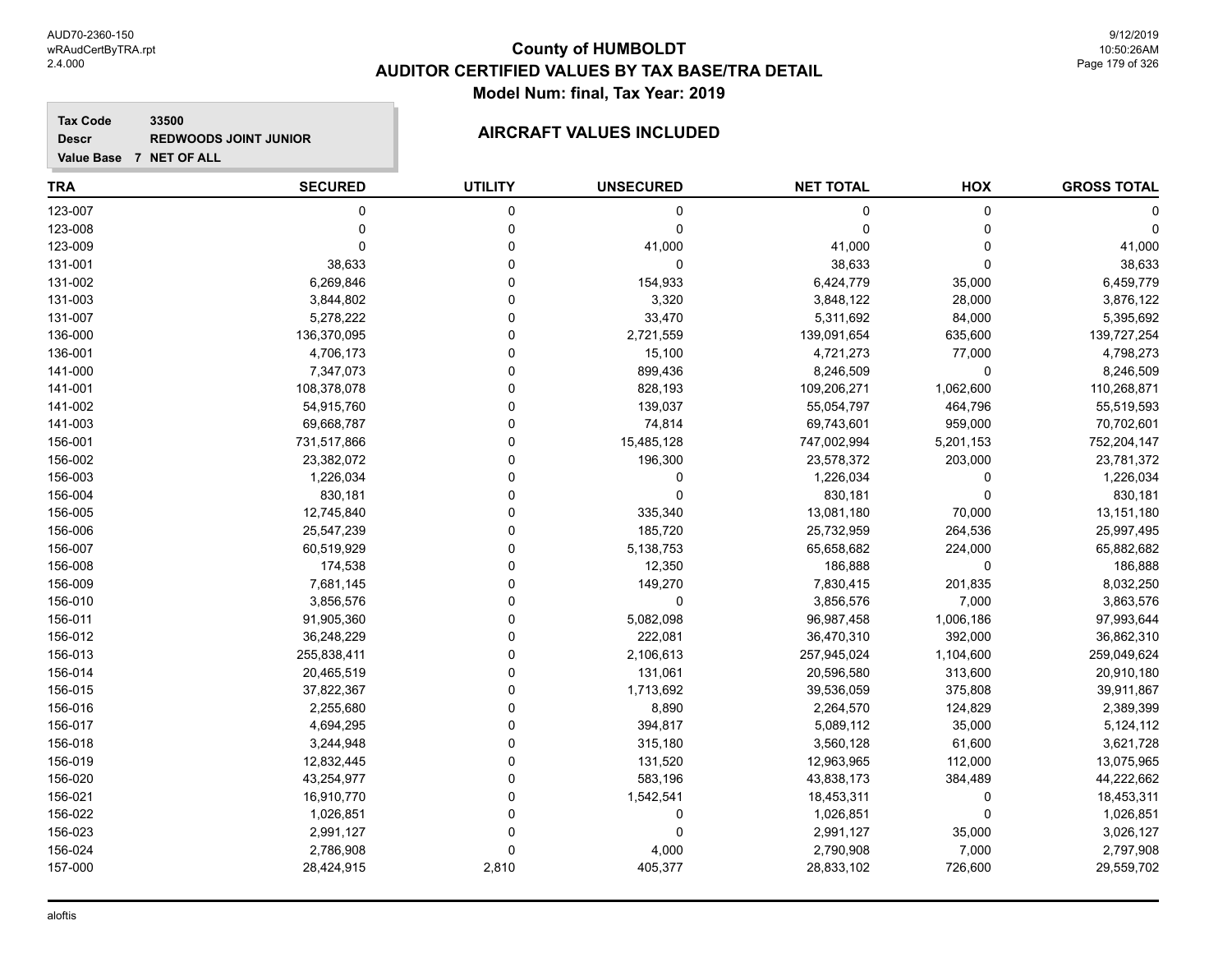#### **Tax Code 33500 Descr REDWOODS JOINT JUNIOR AIRCRAFT VALUES INCLUDED**

| <b>TRA</b>               |              | <b>SECURED</b> | <b>UTILITY</b> | <b>UNSECURED</b> | <b>NET TOTAL</b> | HOX         | <b>GROSS TOTAL</b> |
|--------------------------|--------------|----------------|----------------|------------------|------------------|-------------|--------------------|
| 157-001                  |              | 1,201,661      | $\mathbf 0$    | $\pmb{0}$        | 1,201,661        | $\pmb{0}$   | 1,201,661          |
| 157-002                  |              | 20,579,086     | $\Omega$       | 286,532          | 20,865,618       | 336,000     | 21,201,618         |
| 157-003                  |              | 65,865,758     | n              | 940,461          | 66,806,219       | 637,000     | 67,443,219         |
| 157-004                  |              | 0              | $\Omega$       | $\pmb{0}$        | 0                | 0           | 0                  |
| 157-006                  |              | 39,909,602     | $\Omega$       | 209,409          | 40,119,011       | 203,000     | 40,322,011         |
| 157-008                  |              | 199,794,509    | $\Omega$       | 6,708,175        | 206,502,684      | 2,237,130   | 208,739,814        |
| 900-000                  |              | U              |                | ŋ                | 0                | 0           |                    |
| 900-001                  |              |                |                |                  | 0                | 0           |                    |
| 900-002                  |              |                |                |                  |                  | O           |                    |
| 900-003                  |              |                |                |                  |                  | 0           |                    |
| 900-004                  |              |                |                |                  |                  | O           |                    |
| 900-005                  |              |                |                |                  |                  | O           |                    |
| 900-006                  |              |                |                |                  |                  | 0           |                    |
| 900-007                  |              |                |                |                  | U                | $\Omega$    |                    |
| 900-008                  |              |                |                |                  | ሰ                | 0           |                    |
| 900-009                  |              |                |                |                  |                  | 0           |                    |
| 900-010                  |              |                |                |                  |                  | 0           |                    |
| 900-011                  |              |                |                |                  |                  | 0           |                    |
| 900-012                  |              |                |                |                  |                  | 0           |                    |
| 900-013                  |              |                |                |                  |                  | O           |                    |
| 900-014                  |              |                |                |                  |                  | O           |                    |
| 900-015                  |              |                |                |                  |                  | O           |                    |
| 900-016                  |              |                |                |                  |                  | 0           |                    |
| 900-017                  |              |                |                |                  |                  | O           |                    |
| 900-018                  |              |                |                |                  |                  | O           |                    |
| 900-019                  |              |                |                |                  |                  | 0           |                    |
| 900-020                  |              |                |                |                  | ი                | 0           |                    |
| 900-021                  |              |                |                |                  |                  | 0           |                    |
| 900-022                  |              |                |                |                  |                  | 0           |                    |
| 900-023                  |              |                |                |                  |                  | 0           |                    |
| 900-024                  |              |                |                |                  |                  |             |                    |
| 900-025                  |              |                |                |                  |                  |             |                    |
| 900-026                  |              |                |                |                  |                  | 0           |                    |
| 900-027                  |              |                |                |                  |                  | 0           |                    |
| 900-028                  |              |                |                |                  | 0                | $\Omega$    |                    |
| <b>Tax Code</b><br>33500 | <b>Total</b> | 13,333,893,671 | 1,305,413      | 571,596,871      | 13,906,795,955   | 155,961,559 | 14,062,757,514     |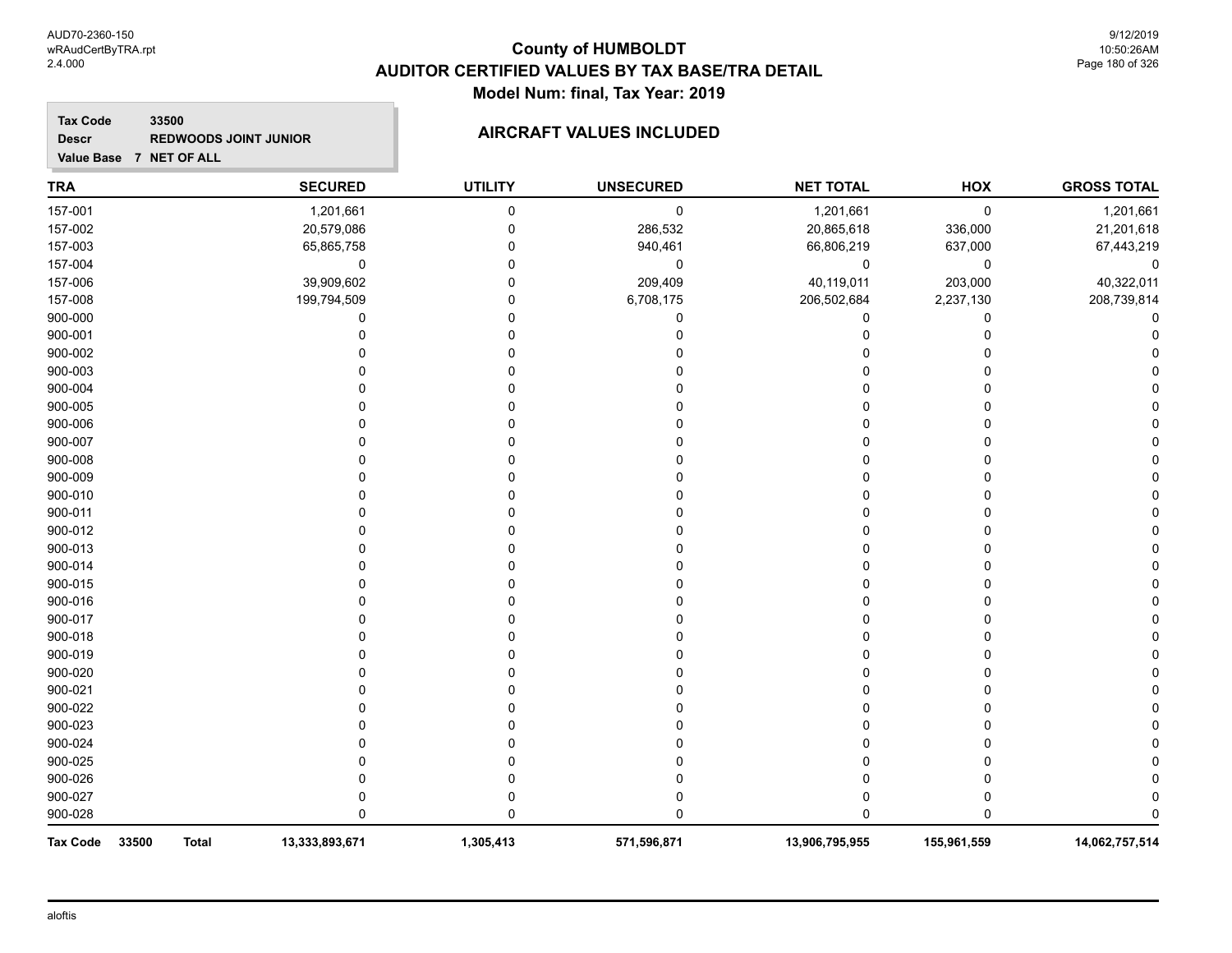### **TRA SECURED UTILITY UNSECURED HOX Tax Code Value Base 7 NET OF ALL 33600 GROSS TOTAL NET TOTAL Descr TRINITY COUNTY UNIFIE AIRCRAFT VALUES INCLUDED** 158-000 41,817,637 0 116,950 41,934,587 82,585 42,017,172 **Tax Code 33600 Total 41,817,637 0 116,950 41,934,587 82,585 42,017,172**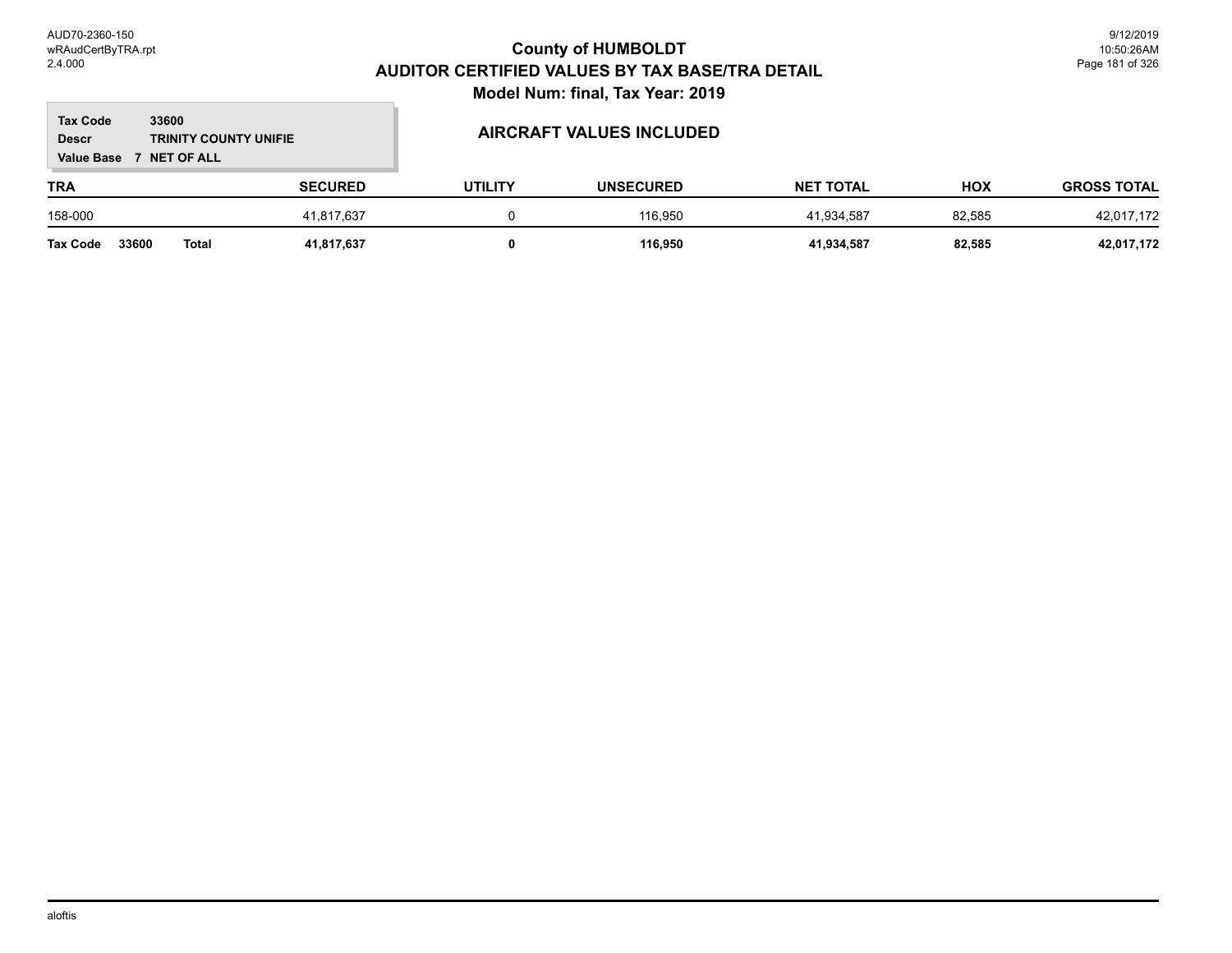### **TRA SECURED UTILITY UNSECURED HOX Tax Code Value Base 7 NET OF ALL 33700 GROSS TOTAL NET TOTAL Descr SHASTA,TEHAMA,TRINITY AIRCRAFT VALUES INCLUDED** 158-000 41,817,637 0 116,950 41,934,587 82,585 42,017,172 **Tax Code 33700 Total 41,817,637 0 116,950 41,934,587 82,585 42,017,172**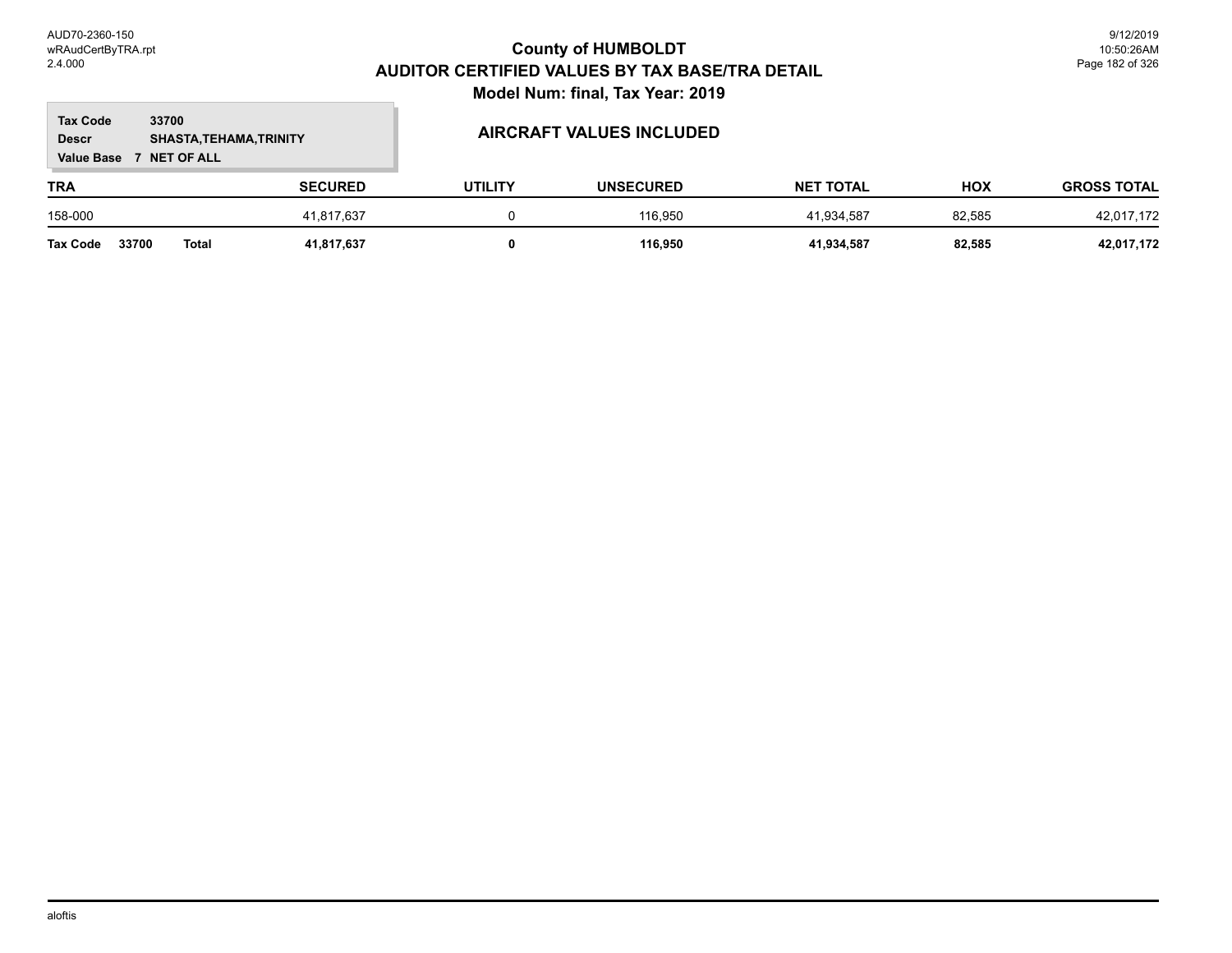### **TRA SECURED UTILITY UNSECURED HOX Tax Code Value Base 7 NET OF ALL 33800 GROSS TOTAL NET TOTAL Descr TRINITY COUNTY SUPT O AIRCRAFT VALUES INCLUDED** 158-000 41,817,637 0 116,950 41,934,587 82,585 42,017,172 **Tax Code 33800 Total 41,817,637 0 116,950 41,934,587 82,585 42,017,172**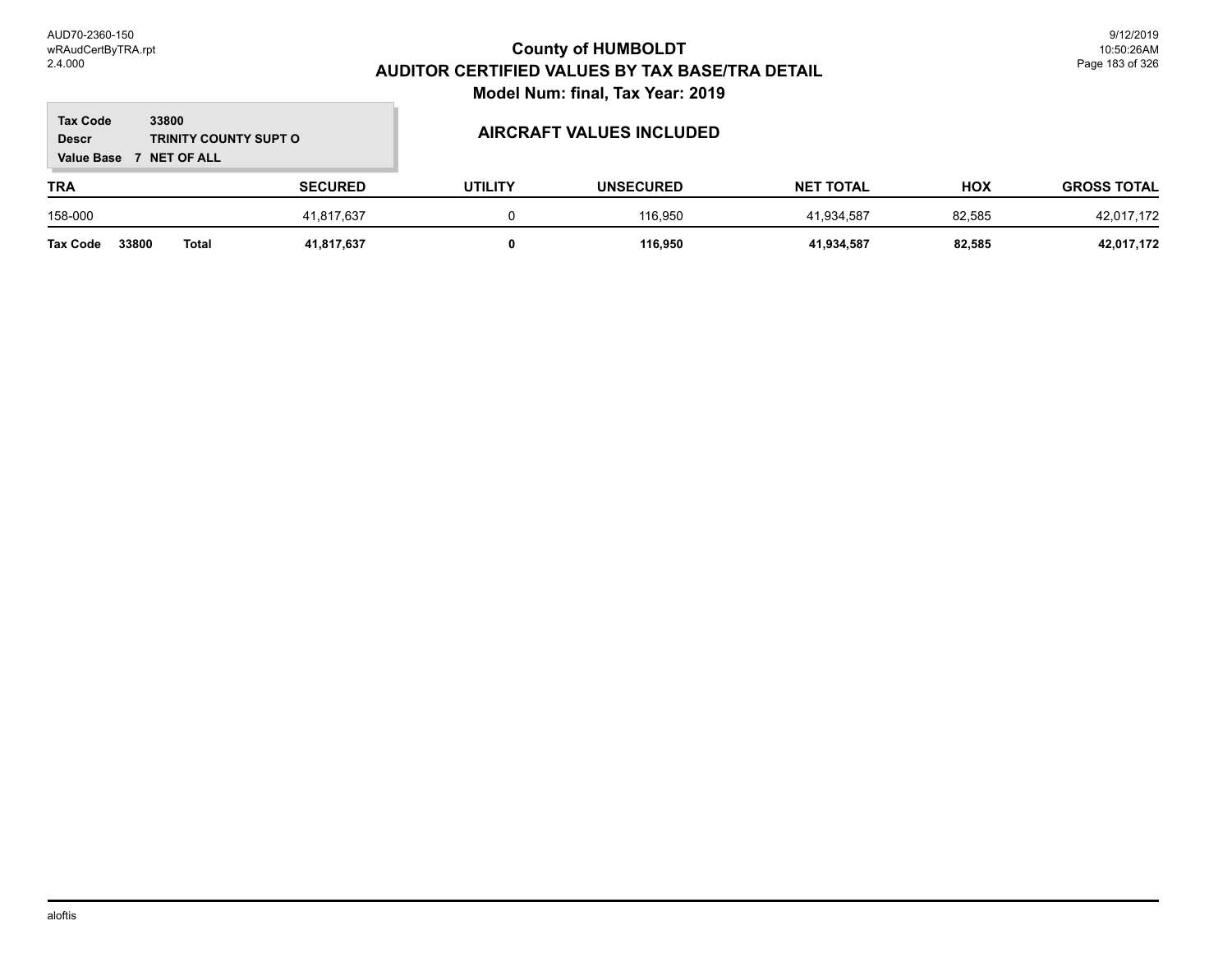**Tax Code**

**Descr**

### **County of HUMBOLDT AUDITOR CERTIFIED VALUES BY TAX BASE/TRA DETAIL Model Num: final, Tax Year: 2019**

### **33900 COUNTY SCHOOL SERVICE AIRCRAFT VALUES INCLUDED**

001-029 8,864,256 0 0 8,864,256 273,379 9,137,635 001-030 4,980,666 0 804,144 5,784,810 0 5,784,810 001-031 4,462,848 0 12,210 4,475,058 291,451 4,766,509 001-032 998,628 0 17,430 1,016,058 1,000 1,030,058 001-033 16,600,332 0 39,788 16,640,120 252,000 16,892,120 001-034 21,601,220 0 50,280 21,651,500 315,000 21,966,500 001-035 325,346,617 0 31,585,030 356,931,647 1,351,000 358,282,647 001-036 6,820,931 0 0 6,820,931 28,000 6,848,931 001-037 50,701,186 0 508,106 51,209,292 609,000 51,818,292 001-038 48,908,225 0 126,260 49,034,485 427,000 49,461,485

| Value Base 7 NET OF ALL |                |                |                  |                  |           |                    |
|-------------------------|----------------|----------------|------------------|------------------|-----------|--------------------|
| TRA                     | <b>SECURED</b> | <b>UTILITY</b> | <b>UNSECURED</b> | <b>NET TOTAL</b> | HOX       | <b>GROSS TOTAL</b> |
| 001-001                 | 342,854,325    | $\Omega$       | 3,726,475        | 346,580,800      | 3,654,000 | 350,234,800        |
| 001-002                 | 23,858         |                | 0                | 23,858           | $\Omega$  | 23,858             |
| 001-003                 | 55,697,766     |                | 1,035,677        | 56,733,443       | 840,000   | 57,573,443         |
| 001-004                 | 510,172        |                | 1,144,278        | 1,654,450        | 7,000     | 1,661,450          |
| 001-005                 | 2,513,136      |                | $\Omega$         | 2,513,136        | 28,000    | 2,541,136          |
| 001-006                 | 41, 117, 735   |                | 161,570          | 41,279,305       | 602,000   | 41,881,305         |
| 001-007                 | 82,517,883     |                | 5,554,185        | 88,072,068       | 973,291   | 89,045,359         |
| 001-008                 | 0              |                | 0                | 0                | $\Omega$  |                    |
| 001-009                 | 39,983,136     |                | 320,247          | 40,303,383       | 595,000   | 40,898,383         |
| 001-010                 |                |                |                  |                  |           |                    |
| 001-011                 |                |                |                  |                  |           |                    |
| 001-012                 | 40,302,080     |                | 81,130           | 40,383,210       | 525,000   | 40,908,210         |
| 001-013                 |                |                |                  |                  |           |                    |
| 001-014                 |                |                |                  |                  |           |                    |
| 001-015                 | 124,227        |                |                  | 124,227          |           | 124,227            |
| 001-016                 |                |                |                  | $\Omega$         |           |                    |
| 001-017                 | 700,863        |                | 4,320            | 705,183          | 21,000    | 726,183            |
| 001-018                 | 6,711,474      |                |                  | 6,711,474        | 14,000    | 6,725,474          |
| 001-019                 | 200,607        |                |                  | 200,607          |           | 200,607            |
| 001-020                 | ∩              |                |                  | 0                |           |                    |
| 001-021                 | 11,049,664     |                |                  | 11,049,664       | 70,000    | 11,119,664         |
| 001-022                 | 6,385,867      |                |                  | 6,385,867        | 28,000    | 6,413,867          |
| 001-023                 | 687,592        |                |                  | 687,592          |           | 687,592            |
| 001-024                 |                |                |                  | $\Omega$         |           |                    |
| 001-025                 | 40,282,291     |                | 25,610           | 40,307,901       | 392,000   | 40,699,901         |
| 001-026                 | 2,366,230      |                | 0                | 2,366,230        | 14,000    | 2,380,230          |
| 001-027                 | 5,157,805      |                | 3,210            | 5,161,015        | 62,559    | 5,223,574          |
| 001-028                 | 4,006,303      |                | 5,760            | 4,012,063        | 70,000    | 4,082,063          |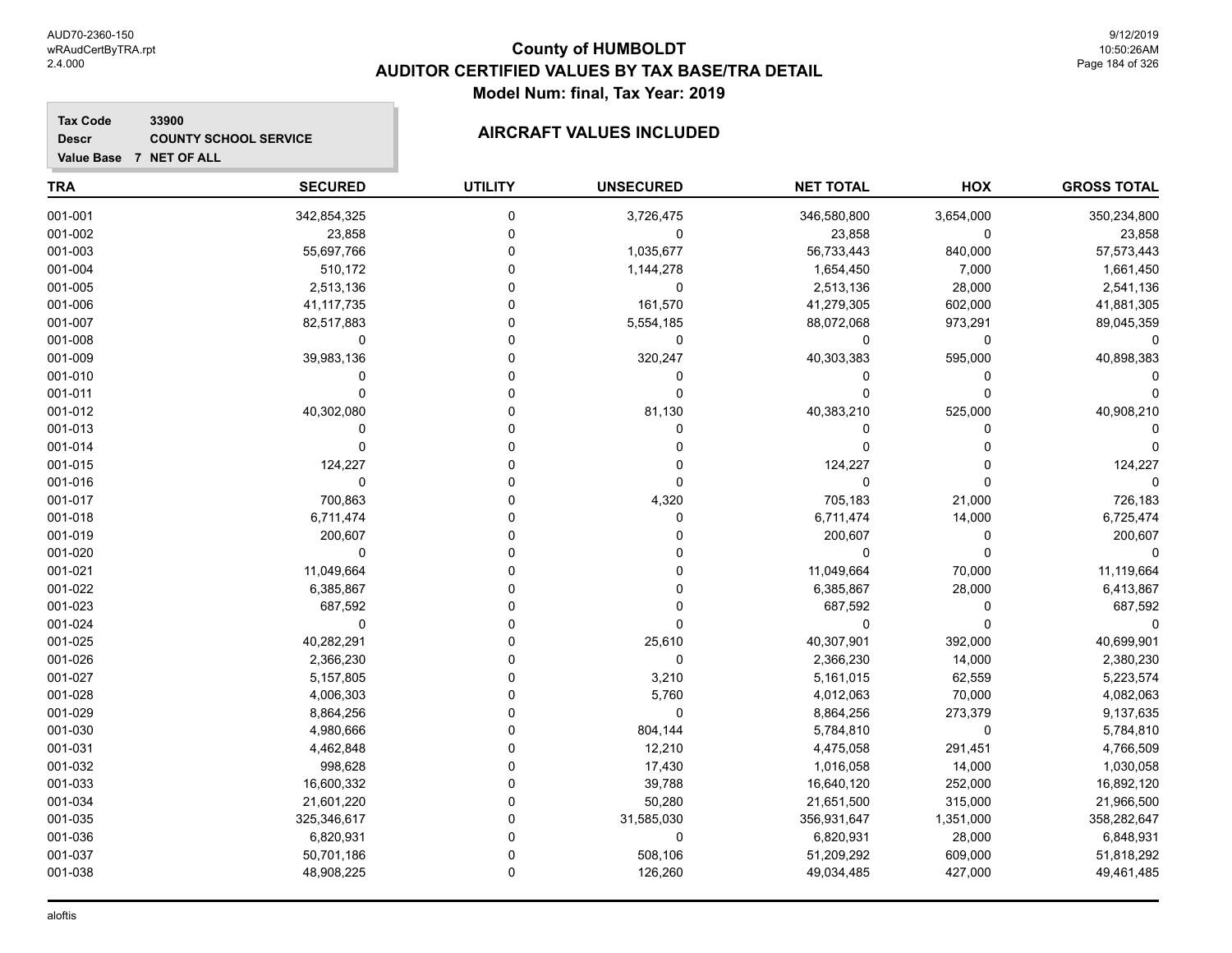#### **Tax Code 33900 Descr**

# **COUNTY SCHOOL SERVICE AIRCRAFT VALUES INCLUDED**

| Value Base 7 NET OF ALL |  |  |  |
|-------------------------|--|--|--|
|                         |  |  |  |

| <b>TRA</b> | <b>SECURED</b> | <b>UTILITY</b> | <b>UNSECURED</b> | <b>NET TOTAL</b> | HOX         | <b>GROSS TOTAL</b> |
|------------|----------------|----------------|------------------|------------------|-------------|--------------------|
| 001-039    | 92,338,573     | 0              | 11,619,037       | 103,957,610      | 851,655     | 104,809,265        |
| 001-040    | 2,016,599      | 16,800         | 109,000          | 2,142,399        | 0           | 2,142,399          |
| 001-041    | 57,771         | 0              | 0                | 57,771           | $\mathbf 0$ | 57,771             |
| 001-042    | 7,429,099      | 0              | 16,410           | 7,445,509        | $\Omega$    | 7,445,509          |
| 001-043    | 29,987,142     | 0              | 13,383,116       | 43,370,258       | $\Omega$    | 43,370,258         |
| 001-044    | 5,304,196      |                | 2,490,564        | 7,794,760        | $\Omega$    | 7,794,760          |
| 001-045    | 16,826,474     |                | 0                | 16,826,474       | 105,000     | 16,931,474         |
| 001-046    | 4,258,035      |                | 31,240           | 4,289,275        | 77,000      | 4,366,275          |
| 001-047    | 1,971,527      | O              | 0                | 1,971,527        | 35,000      | 2,006,527          |
| 001-048    | 14,246,223     | 0              | 99,850           | 14,346,073       | 196,000     | 14,542,073         |
| 001-049    | 876,209        | O              | 28,820           | 905,029          | 14,000      | 919,029            |
| 001-050    | $\Omega$       | O              | $\mathbf 0$      | 0                | $\mathbf 0$ |                    |
| 001-051    | 21,464,718     | 0              | 4,230            | 21,468,948       | 266,000     | 21,734,948         |
| 001-052    | 1,065,074      | 0              | 0                | 1,065,074        | 14,000      | 1,079,074          |
| 001-053    | 1,288,800      |                | 0                | 1,288,800        | 21,000      | 1,309,800          |
| 001-054    | 11,082,851     |                | 11,130           | 11,093,981       | 182,000     | 11,275,981         |
| 001-055    | 169,330        | C              | 0                | 169,330          | 7,000       | 176,330            |
| 001-056    | 26,470,533     | O              | 17,750           | 26,488,283       | 287,000     | 26,775,283         |
| 001-057    | $\mathbf 0$    | O              | 0                | 0                | $\mathbf 0$ |                    |
| 001-058    | 3,439,534      |                | 0                | 3,439,534        | 21,000      | 3,460,534          |
| 001-059    | 1,581,000      |                | 795,050          | 2,376,050        | 0           | 2,376,050          |
| 001-060    | 615,298        | 0              | 0                | 615,298          | 14,000      | 629,298            |
| 001-061    | 3,393,205      | 0              | U                | 3,393,205        | 70,000      | 3,463,205          |
| 002-000    | 79,787,579     |                | 2,743,498        | 82,531,077       | 1,582,443   | 84,113,520         |
| 002-001    | 13,713,697     | C              | 4,150,561        | 17,864,258       | 133,000     | 17,997,258         |
| 002-002    | 756,660        | 0              | 247,350          | 1,004,010        | 0           | 1,004,010          |
| 002-003    | $\mathbf 0$    | 0              | 0                | 0                | $\Omega$    |                    |
| 002-004    | $\mathbf 0$    | O              | 0                | 0                | $\Omega$    |                    |
| 002-005    | 55,502         | O              | 0                | 55,502           | $\Omega$    | 55,502             |
| 002-006    | $\Omega$       | O              | 0                | 0                | $\Omega$    |                    |
| 003-000    | 1,511,215,611  | $\Omega$       | 72,151,882       | 1,583,367,493    | 23,166,654  | 1,606,534,147      |
| 003-001    | 19,522,746     | 0              | 7,831,143        | 27,353,889       | 42,876      | 27,396,765         |
| 003-002    | 113, 194, 436  | 0              | 14,180,664       | 127,375,100      | 7,000       | 127,382,100        |
| 003-003    | 0              | C              | 0                | 0                | 0           | 0                  |
| 003-004    | 143,351        |                | 66,132           | 209,483          | $\Omega$    | 209,483            |
| 003-005    | 752,983        | 0              | 0                | 752,983          | 7,000       | 759,983            |
| 003-006    | 7,215,202      | $\Omega$       | 467,513          | 7,682,715        | $\mathbf 0$ | 7,682,715          |
| 003-007    | 69,585,959     | $\Omega$       | 622,297          | 70,208,256       | 1,145,200   | 71,353,456         |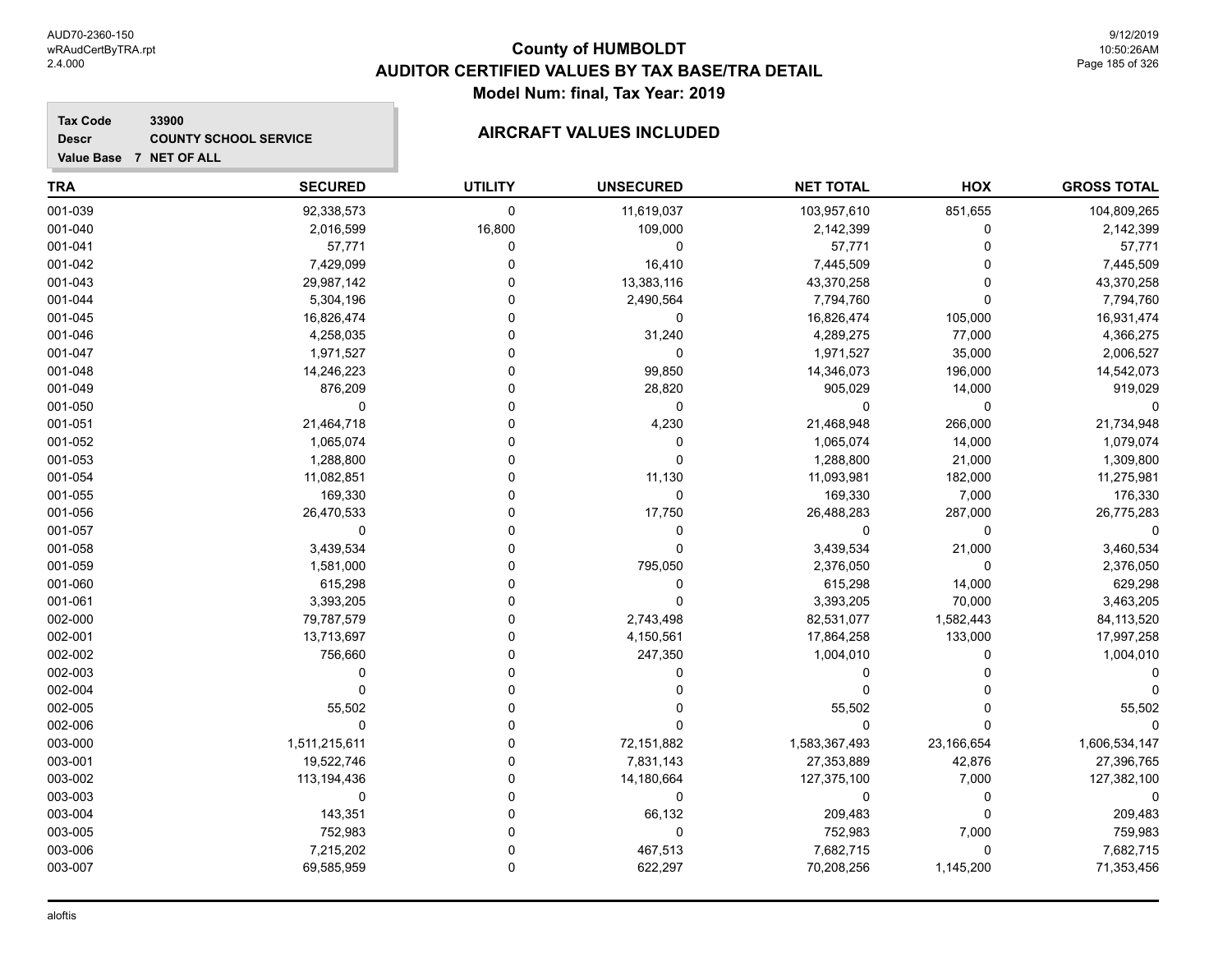### **Tax Code 33900 Descr**

# **COUNTY SCHOOL SERVICE AIRCRAFT VALUES INCLUDED**

|  | Value Base 7 NET OF ALL |
|--|-------------------------|
|  |                         |

| <b>TRA</b> | <b>SECURED</b> | <b>UTILITY</b> | <b>UNSECURED</b> | <b>NET TOTAL</b> | HOX       | <b>GROSS TOTAL</b> |
|------------|----------------|----------------|------------------|------------------|-----------|--------------------|
| 003-008    | 1,402,590      | $\mathbf 0$    | 3,430            | 1,406,020        | 42,000    | 1,448,020          |
| 003-009    | 4,999,826      | $\mathbf 0$    | 338,900          | 5,338,726        | 21,000    | 5,359,726          |
| 003-010    | 403,102,457    | 393,350        | 49,018,015       | 452,513,822      | 1,502,080 | 454,015,902        |
| 003-011    | 43,746,691     | 0              | 21,881,702       | 65,628,393       | 0         | 65,628,393         |
| 003-012    | 18,901,646     | $\Omega$       | 38,210           | 18,939,856       | 357,000   | 19,296,856         |
| 003-013    | 4,018,894      | $\Omega$       | 5,260            | 4,024,154        | 42,000    | 4,066,154          |
| 003-014    | 234,679        | $\Omega$       | 0                | 234,679          | 14,000    | 248,679            |
| 003-015    | 3,138,744      | $\Omega$       | 33,870           | 3,172,614        | 0         | 3,172,614          |
| 003-016    | 28,108,043     | $\Omega$       | 502,689          | 28,610,732       | 42,000    | 28,652,732         |
| 003-017    | 23, 154, 915   | $\mathbf 0$    | 1,674,074        | 24,828,989       | 0         | 24,828,989         |
| 003-018    | 19,839,813     | 194,060        | 984,325          | 21,018,198       | 0         | 21,018,198         |
| 003-019    | 945,163        | 0              | 0                | 945,163          | 0         | 945,163            |
| 003-020    | 0              | $\Omega$       | 0                | U                | 0         |                    |
| 003-021    | 0              | 0              | $\mathbf 0$      |                  | 0         |                    |
| 003-022    | 5,168,263      | $\Omega$       | 22,600           | 5,190,863        | 0         | 5,190,863          |
| 003-023    | $\mathbf 0$    | $\Omega$       | 0                | $\Omega$         | 0         | $\mathbf 0$        |
| 003-024    | 3,601,834      | $\Omega$       | 1,263,127        | 4,864,961        | 0         | 4,864,961          |
| 003-025    | 0              | $\Omega$       | 49,743           | 49,743           | 0         | 49,743             |
| 003-026    | $\Omega$       | $\Omega$       | 0                | $\Omega$         | 0         | $\Omega$           |
| 003-027    | 13,767         | $\Omega$       | 0                | 13,767           | 0         | 13,767             |
| 004-000    | 169,355,966    | $\mathbf 0$    | 4,572,371        | 173,928,337      | 2,219,000 | 176, 147, 337      |
| 004-001    | 0              | $\Omega$       | 0                | 0                | 0         | $\Omega$           |
| 005-000    | 305,391,176    | $\Omega$       | 8,771,733        | 314,162,909      | 4,473,542 | 318,636,451        |
| 005-001    | 10,923,534     | $\Omega$       | 9,390            | 10,932,924       | 903,987   | 11,836,911         |
| 005-002    | 32,362,762     | $\Omega$       | 10,117,170       | 42,479,932       | 473,200   | 42,953,132         |
| 005-003    | 115,223,165    | $\Omega$       | 224,100          | 115,447,265      | 1,684,200 | 117, 131, 465      |
| 005-004    | 70,286,875     | $\mathbf 0$    | 3,859,437        | 74,146,312       | 1,132,600 | 75,278,912         |
| 005-005    | 822,205        | $\mathbf 0$    | 1,387,420        | 2,209,625        | 0         | 2,209,625          |
| 005-006    | 108,153,572    | $\Omega$       | 13,169,771       | 121,323,343      | 1,447,600 | 122,770,943        |
| 005-007    | 51,911,175     | $\Omega$       | 123,580          | 52,034,755       | 833,000   | 52,867,755         |
| 005-008    | 8,646,885      | $\Omega$       | 23,750           | 8,670,635        | 217,000   | 8,887,635          |
| 005-009    | 10,199,673     | $\Omega$       | 139,705          | 10,339,378       | 175,000   | 10,514,378         |
| 005-010    | 545,059        | $\Omega$       | 0                | 545,059          | 0         | 545,059            |
| 005-011    | 16,586,057     | $\Omega$       | 46,050           | 16,632,107       | 175,000   | 16,807,107         |
| 005-012    | 1,375,879      | $\Omega$       | $\Omega$         | 1,375,879        | 21,000    | 1,396,879          |
| 005-013    | 4,232,190      | $\Omega$       | 97,720           | 4,329,910        | 28,000    | 4,357,910          |
| 005-014    | 1,049,203      | $\mathbf 0$    | 874,500          | 1,923,703        | 28,000    | 1,951,703          |
| 005-015    | 337,867        | $\mathbf 0$    | 37,340           | 375,207          | 0         | 375,207            |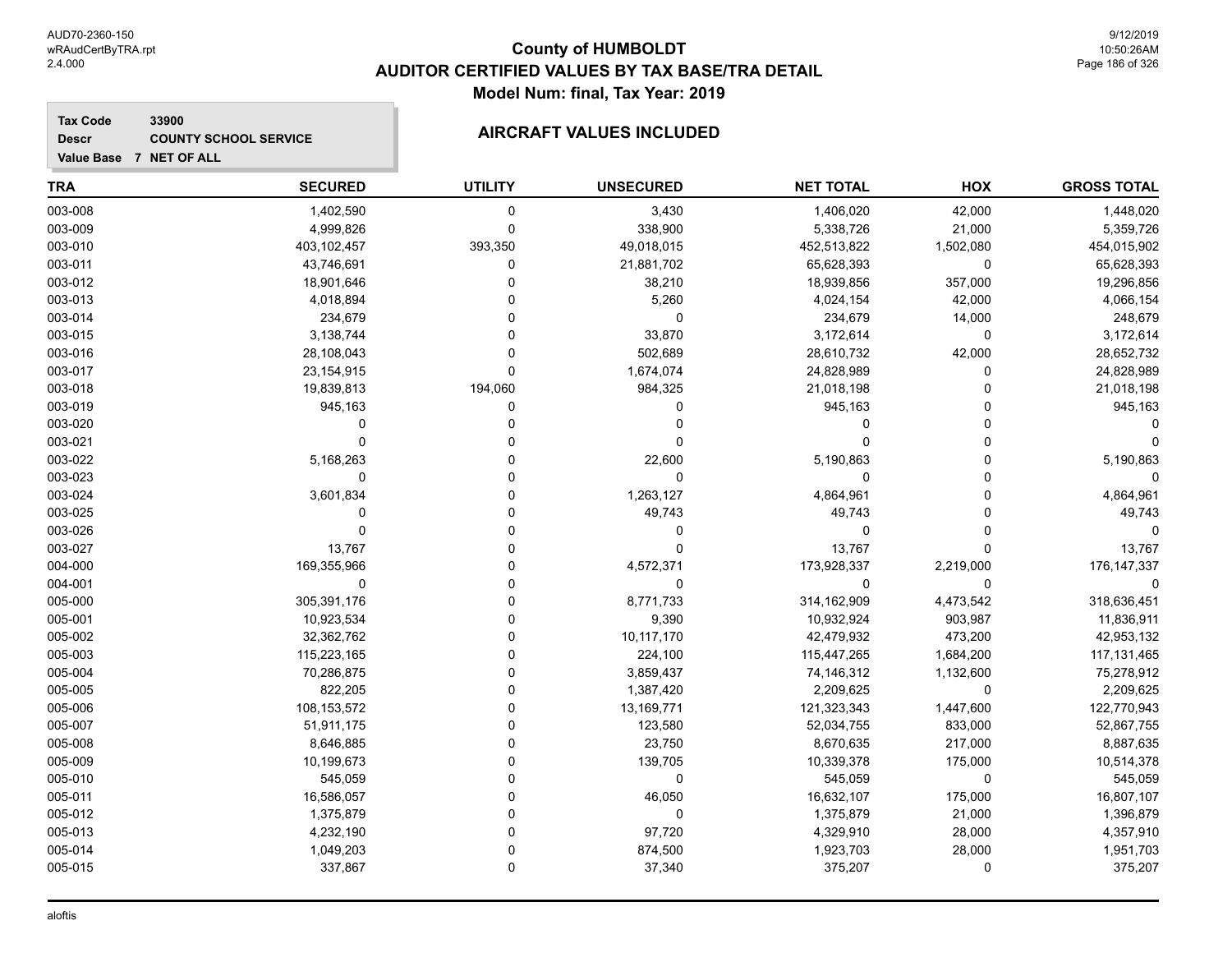**Tax Code 33900 Descr**

# **COUNTY SCHOOL SERVICE AIRCRAFT VALUES INCLUDED**

| <b>TRA</b> | <b>SECURED</b> | <b>UTILITY</b> | <b>UNSECURED</b> | <b>NET TOTAL</b> | HOX         | <b>GROSS TOTAL</b> |
|------------|----------------|----------------|------------------|------------------|-------------|--------------------|
| 005-016    | 0              | 0              | 0                | 0                | $\mathbf 0$ |                    |
| 005-017    | $\Omega$       | $\Omega$       | $\mathbf 0$      | 0                | $\Omega$    |                    |
| 005-018    | 90,304,912     | 0              | 7,042,205        | 97,347,117       | 560,000     | 97,907,117         |
| 005-019    | 21,711,369     | $\Omega$       | 3,932,828        | 25,644,197       | 217,000     | 25,861,197         |
| 005-020    | 248,448        | 0              | $\mathbf 0$      | 248,448          | 14,000      | 262,448            |
| 005-021    | 80,533,666     | 0              | 1,072,428        | 81,606,094       | 1,439,200   | 83,045,294         |
| 005-022    | 7,034,927      | 0              | 413,173          | 7,448,100        | 14,000      | 7,462,100          |
| 005-023    | 55,804,000     | 0              | 247,792          | 56,051,792       | 1,253,000   | 57,304,792         |
| 005-024    | 23,448,492     | $\Omega$       | 594,930          | 24,043,422       | 7,000       | 24,050,422         |
| 005-025    | 0              | $\Omega$       | 0                | 0                | 0           | $\Omega$           |
| 005-026    | 172,704        | $\Omega$       | $\mathbf 0$      | 172,704          | $\Omega$    | 172,704            |
| 005-027    | 0              | $\Omega$       | 13,111           | 13,111           | $\Omega$    | 13,111             |
| 005-028    | 9,209,863      | $\Omega$       | 1,506,510        | 10,716,373       | $\Omega$    | 10,716,373         |
| 005-029    | 3,930,650      | 0              | 28,790           | 3,959,440        | 91,000      | 4,050,440          |
| 005-030    | 2,308,603      | $\Omega$       | $\mathbf 0$      | 2,308,603        | 42,000      | 2,350,603          |
| 006-000    | 89,257,550     | $\Omega$       | 3,465,985        | 92,723,535       | 336,000     | 93,059,535         |
| 006-001    | 5,415,176      | $\Omega$       | 9,300            | 5,424,476        | 49,000      | 5,473,476          |
| 006-002    | 0              | 0              | 0                | 0                | 0           |                    |
| 006-003    | $\mathbf{0}$   | $\Omega$       | 0                | 0                | $\Omega$    |                    |
| 006-004    | 562,102        | $\Omega$       | 0                | 562,102          | 7,000       | 569,102            |
| 006-005    | 712,310        | O              | $\Omega$         | 712,310          | 7,000       | 719,310            |
| 007-001    | 51,397,751     | 0              | 1,035,092        | 52,432,843       | 963,200     | 53,396,043         |
| 007-002    | 15,646,796     | O              | 95,540           | 15,742,336       | 252,000     | 15,994,336         |
| 007-003    | 106,294,333    | $\Omega$       | 3,056,304        | 109,350,637      | 2,502,057   | 111,852,694        |
| 007-004    | 3,509,137      | 0              | 24,240           | 3,533,377        | $\mathbf 0$ | 3,533,377          |
| 007-005    | 180,460        | $\Omega$       | $\mathbf 0$      | 180,460          | 7,000       | 187,460            |
| 007-006    | 2,175,265      | O              | 14,670           | 2,189,935        | 21,000      | 2,210,935          |
| 007-007    | 529,261        | $\Omega$       | 6,930            | 536,191          | 21,000      | 557,191            |
| 007-008    | 1,636,597      | $\Omega$       | $\mathbf 0$      | 1,636,597        | 0           | 1,636,597          |
| 007-009    | 7,025,774      | $\Omega$       | 199,840          | 7,225,614        | $\Omega$    | 7,225,614          |
| 051-001    | 3,001,076      | 0              | 170,540          | 3,171,616        | 14,000      | 3,185,616          |
| 051-002    | 20,572,884     | 0              | 137,137          | 20,710,021       | 224,000     | 20,934,021         |
| 051-003    | 0              | 0              | $\mathbf 0$      | 0                | 0           | $\Omega$           |
| 051-004    | 8,691,272      | $\Omega$       | 621,050          | 9,312,322        | 28,000      | 9,340,322          |
| 051-005    | 0              | $\Omega$       | 0                | 0                | $\mathbf 0$ | $\Omega$           |
| 051-006    | 27,562         | 0              | 0                | 27,562           | $\mathbf 0$ | 27,562             |
| 051-007    | 15, 147, 551   | $\Omega$       | 2,027,484        | 17,175,035       | 175,000     | 17,350,035         |
| 051-008    | 30,246,404     | $\mathbf{0}$   | 272,609          | 30,519,013       | 539,000     | 31,058,013         |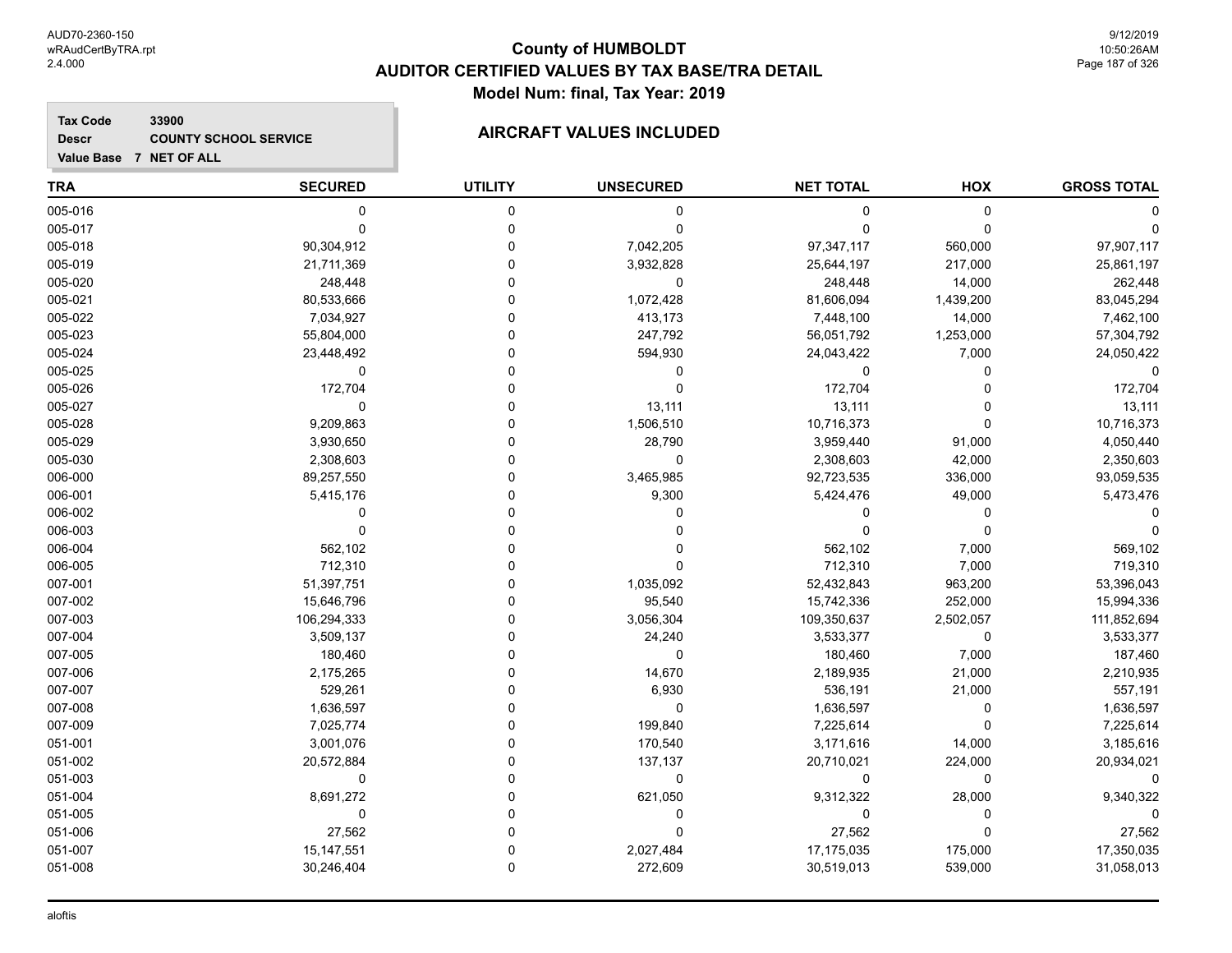**Value Base 7 NET OF ALL**

### **County of HUMBOLDT AUDITOR CERTIFIED VALUES BY TAX BASE/TRA DETAIL Model Num: final, Tax Year: 2019**

### **Tax Code 33900 Descr**

# **COUNTY SCHOOL SERVICE AIRCRAFT VALUES INCLUDED**

| <b>TRA</b> | <b>SECURED</b> | <b>UTILITY</b> | <b>UNSECURED</b> | <b>NET TOTAL</b> | HOX      | <b>GROSS TOTAL</b> |
|------------|----------------|----------------|------------------|------------------|----------|--------------------|
| 051-009    | 22,362,364     | 0              | 34,970           | 22,397,334       | 224,000  | 22,621,334         |
| 051-010    | 1,598,772      | $\mathbf 0$    | 1,653,580        | 3,252,352        | 7,000    | 3,259,352          |
| 051-011    | 4,765,318      | 14,133         | 190,980          | 4,970,431        | 49,000   | 5,019,431          |
| 051-012    | 5,443,418      | 0              | 959,790          | 6,403,208        | 35,000   | 6,438,208          |
| 051-013    | 27,900         | $\Omega$       | 0                | 27,900           | 0        | 27,900             |
| 051-014    | 16,216,304     |                | 222,040          | 16,438,344       | 231,000  | 16,669,344         |
| 051-015    | 1,889,394      | 0              | 0                | 1,889,394        | 0        | 1,889,394          |
| 051-016    | 45,810         | 0              | $\Omega$         | 45,810           | 0        | 45,810             |
| 051-017    | 61,237,154     | 0              | 2,282,795        | 63,519,949       | 665,000  | 64,184,949         |
| 051-018    | 7,182,266      | 0              | 26,790           | 7,209,056        | 119,000  | 7,328,056          |
| 051-019    | 3,426          |                | $\Omega$         | 3,426            | 0        | 3,426              |
| 051-020    | 1,604,731      |                |                  | 1,604,731        | $\Omega$ | 1,604,731          |
| 051-021    | 0              | $\Omega$       |                  | 0                | 0        |                    |
| 053-001    | $\mathbf 0$    | $\Omega$       |                  | $\Omega$         | 0        |                    |
| 053-002    | 1,316,276      |                |                  | 1,316,276        | 14,000   | 1,330,276          |
| 053-003    | 104,521        |                |                  | 104,521          | 0        | 104,521            |
| 053-004    | 552,098        | 0              |                  | 552,098          | 0        | 552,098            |
| 053-005    | 165,870        | 0              | 0                | 165,870          | 0        | 165,870            |
| 053-006    | 5,684,008      | 0              | 30,979           | 5,714,987        | 42,000   | 5,756,987          |
| 053-007    | 396,643        | 0              | 442,234          | 838,877          | 0        | 838,877            |
| 053-008    | 13,538,188     |                | 111,760          | 13,649,948       | 189,000  | 13,838,948         |
| 053-009    | 35,820,639     |                | 75,947           | 35,896,586       | 612,488  | 36,509,074         |
| 053-010    | 189,866        | $\Omega$       | 170,514          | 360,380          | 0        | 360,380            |
| 053-011    | 1,299,795      | $\Omega$       | 0                | 1,299,795        | 14,000   | 1,313,795          |
| 053-013    | 10,377,039     | $\Omega$       | 94,010           | 10,471,049       | 119,000  | 10,590,049         |
| 053-014    | 0              |                | 0                | 0                | 0        |                    |
| 053-015    | 6,160,029      | 0              | 47,530           | 6,207,559        | 161,000  | 6,368,559          |
| 053-016    | 602,530        | 0              | 0                | 602,530          | 0        | 602,530            |
| 053-017    | 18,253,961     | 0              | 26,770           | 18,280,731       | 252,000  | 18,532,731         |
| 053-018    | 748,651        | 0              | 3,999            | 752,650          | 7,000    | 759,650            |
| 053-019    | 765,074        |                | 11,380           | 776,454          | 0        | 776,454            |
| 053-020    | 6,667,993      | $\Omega$       | 139,420          | 6,807,413        | 56,000   | 6,863,413          |
| 053-021    | 0              | $\Omega$       | 0                | 0                | 0        |                    |
| 053-024    | $\mathbf 0$    | $\Omega$       | $\Omega$         | $\Omega$         | 0        |                    |
| 053-025    | 3,983,917      | $\Omega$       | 10,720           | 3,994,637        | 137,120  | 4,131,757          |
| 053-026    | 387,605        |                | 13,580           | 401,185          | 0        | 401,185            |
| 053-028    | 11,982,748     | 0              | 46,340           | 12,029,088       | 140,000  | 12,169,088         |
| 053-029    | 381,222        | 0              | 33,476           | 414,698          | 0        | 414,698            |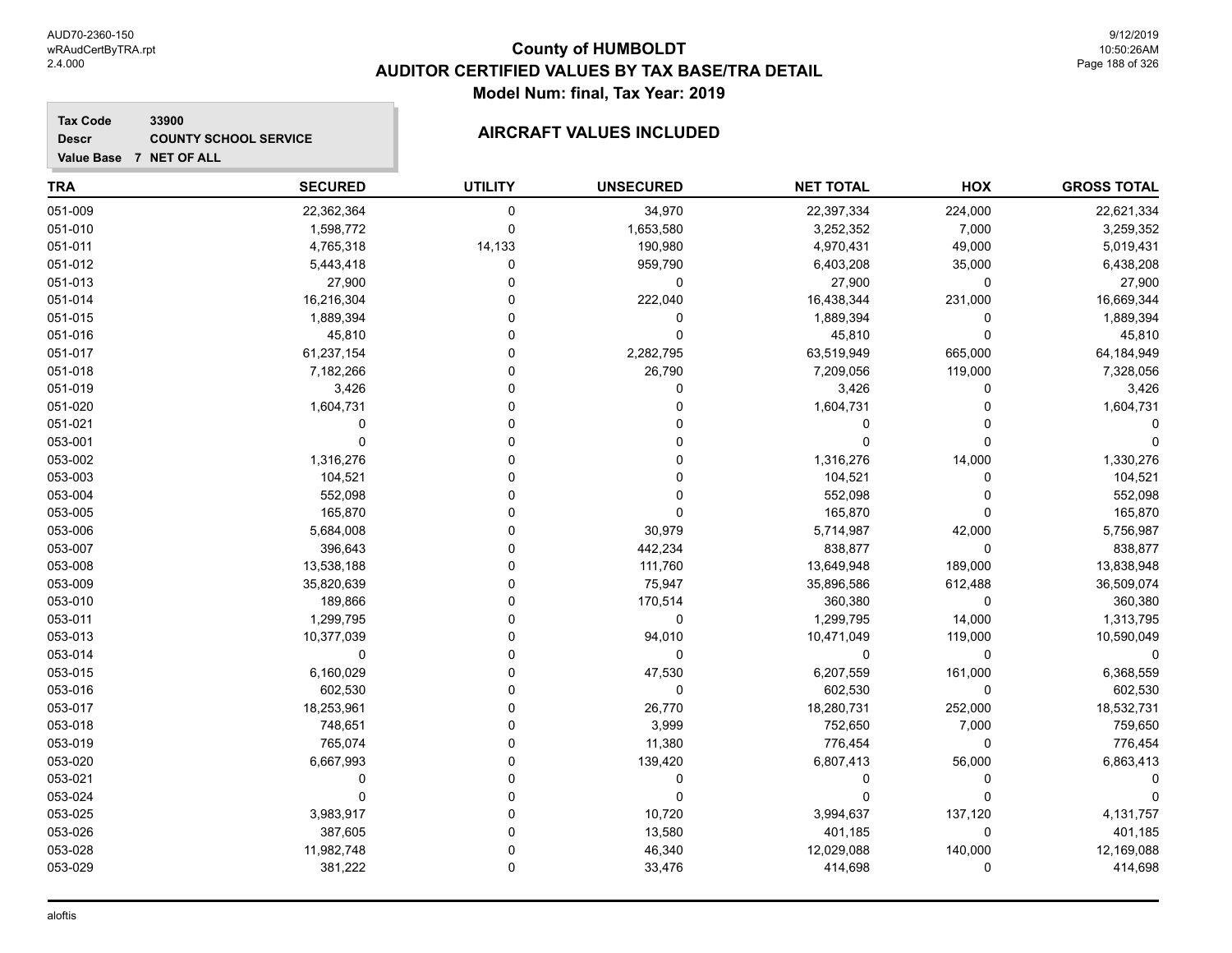### **Tax Code 33900 Descr**

# **COUNTY SCHOOL SERVICE AIRCRAFT VALUES INCLUDED**

| <b>TRA</b> | <b>SECURED</b> | <b>UTILITY</b> | <b>UNSECURED</b> | <b>NET TOTAL</b> | HOX         | <b>GROSS TOTAL</b> |
|------------|----------------|----------------|------------------|------------------|-------------|--------------------|
| 053-030    | 222,902        | 0              | 0                | 222,902          | 7,000       | 229,902            |
| 056-000    | 9,427,369      | $\mathbf 0$    | 13,650           | 9,441,019        | 42,000      | 9,483,019          |
| 056-001    | 22,291,924     | $\Omega$       | 34,390           | 22,326,314       | 161,000     | 22,487,314         |
| 056-002    | 68,852,517     | $\Omega$       | 419,385          | 69,271,902       | 490,525     | 69,762,427         |
| 056-003    | 12,466,886     | $\Omega$       | 24,610           | 12,491,496       | 112,000     | 12,603,496         |
| 057-000    | 14,780,486     | $\Omega$       | 47,339,836       | 62,120,322       | 14,000      | 62,134,322         |
| 057-001    | 12,799,770     | $\Omega$       | 806,423          | 13,606,193       | 56,000      | 13,662,193         |
| 057-002    | 25,578,121     | $\Omega$       | 326,300          | 25,904,421       | 397,600     | 26,302,021         |
| 057-003    | 163,777        | $\Omega$       | 0                | 163,777          | $\mathbf 0$ | 163,777            |
| 057-004    | 17,523,692     | $\Omega$       | 104,657          | 17,628,349       | 70,000      | 17,698,349         |
| 057-006    | 44,651,435     | $\Omega$       | 379,644          | 45,031,079       | 691,600     | 45,722,679         |
| 057-008    | 7,477,443      | $\Omega$       | 9,562,910        | 17,040,353       | 14,000      | 17,054,353         |
| 057-009    | 33,774,176     | 0              | 942,932          | 34,717,108       | 497,000     | 35,214,108         |
| 060-000    | 156,213,422    | $\Omega$       | 2,682,570        | 158,895,992      | 714,000     | 159,609,992        |
| 071-000    | 15,012,003     | $\Omega$       | 75,212           | 15,087,215       | 87,915      | 15,175,130         |
| 071-001    | 22,996,121     | 52,580         | 1,561,686        | 24,610,387       | 294,000     | 24,904,387         |
| 071-002    | 46,340,689     | $\Omega$       | 1,215,150        | 47,555,839       | 775,600     | 48,331,439         |
| 071-003    | 20,233         | $\Omega$       | $\mathbf 0$      | 20,233           | $\mathbf 0$ | 20,233             |
| 071-004    | 4,191,269      | $\Omega$       | 1,578,830        | 5,770,099        | 91,000      | 5,861,099          |
| 073-001    | 497,391        | n              | 0                | 497,391          | 0           | 497,391            |
| 073-002    | 650,681        | $\Omega$       | $\Omega$         | 650,681          | $\Omega$    | 650,681            |
| 073-003    | 9,203,847      | n              | 60,880           | 9,264,727        | 147,000     | 9,411,727          |
| 073-004    | 428,891,283    | $\Omega$       | 8,129,952        | 437,021,235      | 7,030,800   | 444,052,035        |
| 073-005    | 24,940,195     | $\Omega$       | 68,920           | 25,009,115       | 418,600     | 25,427,715         |
| 073-006    | 143,049        | $\Omega$       | $\pmb{0}$        | 143,049          | $\mathbf 0$ | 143,049            |
| 074-001    | 1,254,248      | $\Omega$       | $\Omega$         | 1,254,248        | 28,000      | 1,282,248          |
| 074-002    | 111,411,232    | $\Omega$       | 843,874          | 112,255,106      | 1,556,554   | 113,811,660        |
| 074-003    | 95,450         | $\Omega$       | 0                | 95,450           | 0           | 95,450             |
| 074-004    | 27,540         | $\Omega$       | $\mathbf 0$      | 27,540           | $\Omega$    | 27,540             |
| 074-005    | 41,182,358     | $\Omega$       | 214,200          | 41,396,558       | 728,000     | 42,124,558         |
| 074-006    | 197,005        | $\Omega$       | $\Omega$         | 197,005          | 7,000       | 204,005            |
| 074-007    | 410,958        | 0              | 0                | 410,958          | 0           | 410,958            |
| 074-008    | 1,551,318      | 0              | 160,050          | 1,711,368        | 7,000       | 1,718,368          |
| 074-009    | 6,587,813      | $\Omega$       | $\mathbf 0$      | 6,587,813        | 105,000     | 6,692,813          |
| 074-010    | 800,956        | $\Omega$       | $\mathbf 0$      | 800,956          | 14,000      | 814,956            |
| 074-011    | 2,443,476      | $\Omega$       | 8,060            | 2,451,536        | 42,000      | 2,493,536          |
| 074-012    | 45,546,992     | $\Omega$       | 247,486          | 45,794,478       | 607,600     | 46,402,078         |
| 074-013    | 49,985,139     | $\Omega$       | 324,031          | 50,309,170       | 691,600     | 51,000,770         |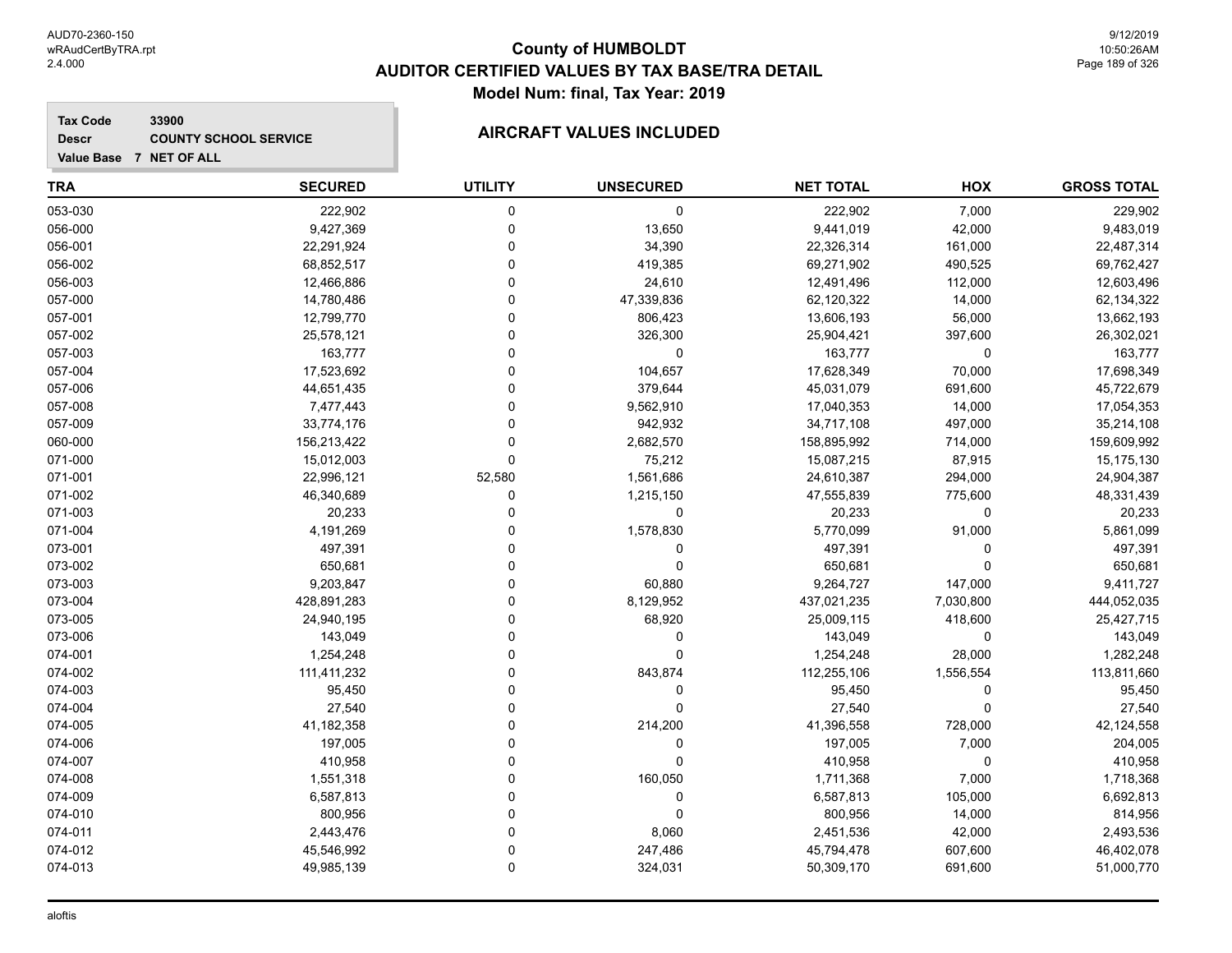### **Tax Code 33900 Descr**

# **COUNTY SCHOOL SERVICE AIRCRAFT VALUES INCLUDED**

| <b>TRA</b> | <b>SECURED</b> | <b>UTILITY</b> | <b>UNSECURED</b> | <b>NET TOTAL</b> | HOX       | <b>GROSS TOTAL</b> |
|------------|----------------|----------------|------------------|------------------|-----------|--------------------|
| 074-014    | 1,951,276      | $\mathbf 0$    | 0                | 1,951,276        | 49,000    | 2,000,276          |
| 074-015    | 7,366          | $\mathbf 0$    | $\mathbf 0$      | 7,366            | 0         | 7,366              |
| 074-016    | $\mathbf 0$    | $\Omega$       | $\mathbf 0$      | $\Omega$         | 0         | $\mathbf 0$        |
| 075-001    | 7,300,651      | $\Omega$       | 0                | 7,300,651        | 28,000    | 7,328,651          |
| 075-002    | 3,578,614      | $\Omega$       | 4,740            | 3,583,354        | 49,000    | 3,632,354          |
| 075-003    | 46,800         | $\Omega$       | $\mathbf 0$      | 46,800           | 0         | 46,800             |
| 075-004    | 278,840        | $\mathbf 0$    | 0                | 278,840          | 0         | 278,840            |
| 075-005    | 478,440        | $\Omega$       | $\Omega$         | 478,440          | 0         | 478,440            |
| 075-006    | 31,122,610     | $\Omega$       | 173,037          | 31,295,647       | 469,000   | 31,764,647         |
| 076-001    | 20,528,616     | $\Omega$       | 1,288,995        | 21,817,611       | 63,000    | 21,880,611         |
| 076-002    | 53,791,796     | $\Omega$       | 1,021,719        | 54,813,515       | 511,000   | 55,324,515         |
| 077-001    | 2,807,175      | $\Omega$       | 81,110           | 2,888,285        | 35,000    | 2,923,285          |
| 077-002    | 11,934,311     | $\Omega$       | 61,920           | 11,996,231       | 189,000   | 12,185,231         |
| 077-003    | 0              | $\Omega$       | 0                | $\Omega$         | 0         | $\Omega$           |
| 077-004    | 12,093,578     | $\Omega$       | 12,240           | 12,105,818       | 175,000   | 12,280,818         |
| 077-005    | 598,046        | $\Omega$       | 0                | 598,046          | 0         | 598,046            |
| 077-006    | 150,484,479    | $\Omega$       | 442,080          | 150,926,559      | 2,986,577 | 153,913,136        |
| 077-007    | 8,834,119      | $\mathbf 0$    | 887,050          | 9,721,169        | 63,000    | 9,784,169          |
| 077-008    | 19,639,700     | 376,860        | 810,179          | 20,826,739       | 203,000   | 21,029,739         |
| 077-009    | 0              | $\Omega$       | 144,561          | 144,561          | 0         | 144,561            |
| 077-010    | 25,957,925     | $\Omega$       | 182,940          | 26,140,865       | 343,000   | 26,483,865         |
| 077-011    | 794,878        | $\Omega$       | $\mathbf 0$      | 794,878          | 0         | 794,878            |
| 077-012    | 10,622,431     | 0              | 68,320           | 10,690,751       | 168,000   | 10,858,751         |
| 077-013    | 22,856,603     | 0              | 196,643          | 23,053,246       | 265,440   | 23,318,686         |
| 077-014    | $\pmb{0}$      | $\Omega$       | $\mathbf 0$      | $\mathbf 0$      | 0         | $\Omega$           |
| 077-015    | 4,707,427      | $\Omega$       | 277,603          | 4,985,030        | 49,000    | 5,034,030          |
| 077-016    | 2,419,716      | $\Omega$       | 823,477          | 3,243,193        | 0         | 3,243,193          |
| 077-017    | 2,337,362      | $\Omega$       | 44,998           | 2,382,360        | 7,000     | 2,389,360          |
| 077-018    | 5,571,030      | $\Omega$       | 37,120           | 5,608,150        | 91,000    | 5,699,150          |
| 077-019    | 2,607,034      | $\Omega$       | $\mathbf 0$      | 2,607,034        | 14,000    | 2,621,034          |
| 077-020    | 5,972,768      | $\Omega$       | 10,637           | 5,983,405        | 77,000    | 6,060,405          |
| 077-021    | 224,145        | $\Omega$       | 0                | 224,145          | 0         | 224,145            |
| 077-022    | 48,600         | $\Omega$       |                  | 48,600           | 0         | 48,600             |
| 077-023    | 194,328        | $\Omega$       | $\mathbf{0}$     | 194,328          | 7,000     | 201,328            |
| 077-024    | 246,861,526    | $\Omega$       | 3,457,168        | 250,318,694      | 4,756,256 | 255,074,950        |
| 077-025    | 290,618        | $\Omega$       | 402,538          | 693,156          | 0         | 693,156            |
| 077-026    | 5,506,441      | 99,925         | 0                | 5,606,366        | 21,000    | 5,627,366          |
| 077-027    | $\mathbf 0$    | $\mathbf 0$    | $\mathbf 0$      | $\Omega$         | 0         | $\Omega$           |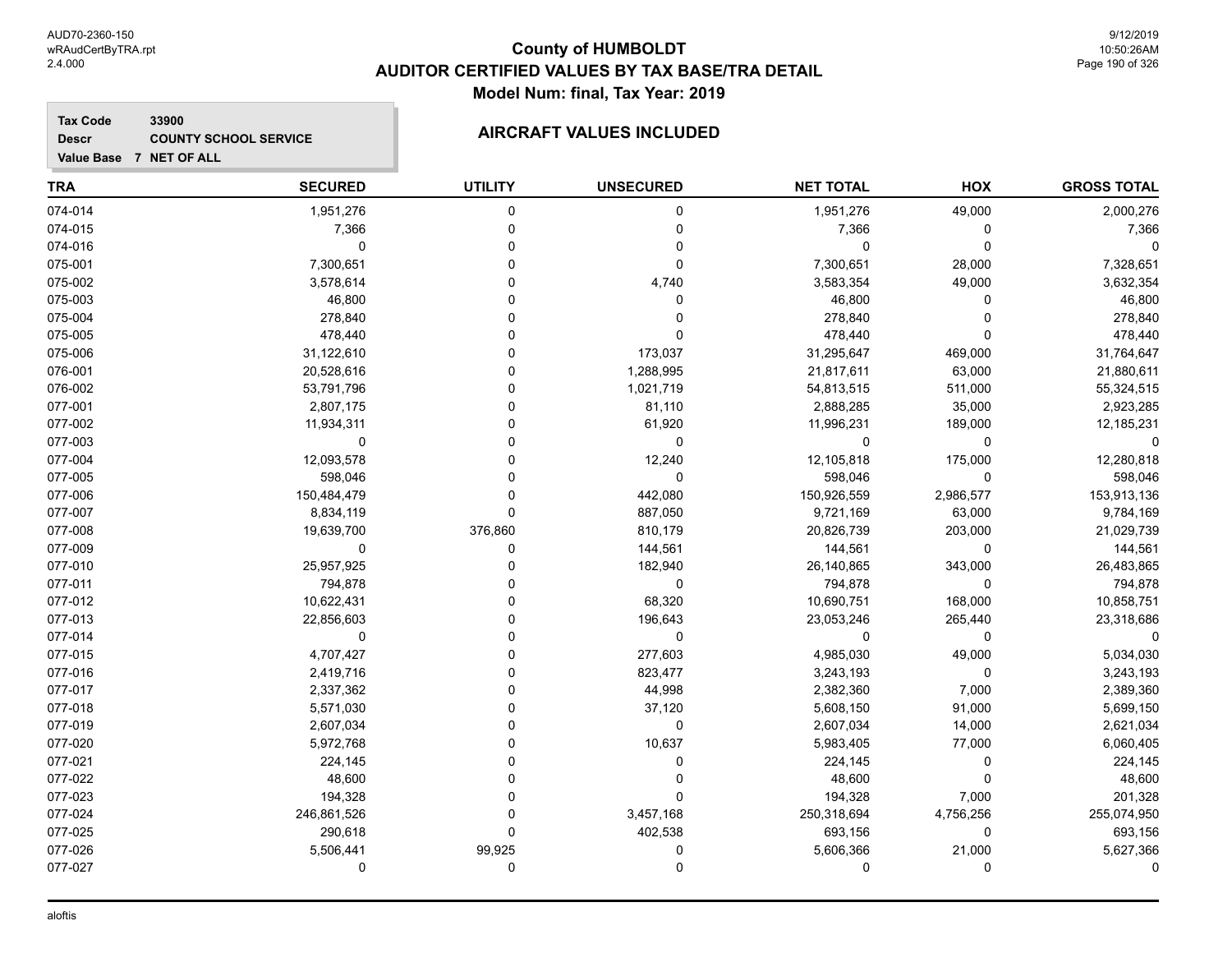### **Tax Code 33900 Descr**

# **COUNTY SCHOOL SERVICE AIRCRAFT VALUES INCLUDED**

| <b>TRA</b> | <b>SECURED</b> | <b>UTILITY</b> | <b>UNSECURED</b> | <b>NET TOTAL</b> | HOX         | <b>GROSS TOTAL</b> |
|------------|----------------|----------------|------------------|------------------|-------------|--------------------|
| 077-028    | 3,907,374      | $\mathbf 0$    | 36,330           | 3,943,704        | 42,000      | 3,985,704          |
| 077-029    | 0              | $\mathbf 0$    | 0                | 0                | 0           |                    |
| 077-030    | 4,286,590      | $\Omega$       | 13,650           | 4,300,240        | 70,000      | 4,370,240          |
| 077-031    | 403,000        | 0              | 0                | 403,000          | 7,000       | 410,000            |
| 077-032    | 1,431,079      | $\Omega$       | 0                | 1,431,079        | 14,000      | 1,445,079          |
| 077-033    | 2,169,241      | $\Omega$       | 14,801           | 2,184,042        | 35,000      | 2,219,042          |
| 081-001    | 0              | $\Omega$       | 89,176           | 89,176           | 0           | 89,176             |
| 081-002    | 43,462,094     | $\Omega$       | 963,920          | 44,426,014       | 823,200     | 45,249,214         |
| 081-003    | 18,248,993     | $\mathbf{0}$   | 1,867,480        | 20,116,473       | 329,000     | 20,445,473         |
| 081-004    | 4,600,291      | $\mathbf 0$    | 0                | 4,600,291        | 0           | 4,600,291          |
| 081-005    | 5,790,243      | 0              | 828,580          | 6,618,823        | 21,000      | 6,639,823          |
| 081-006    | 1,301,622      | $\Omega$       | 0                | 1,301,622        | 0           | 1,301,622          |
| 081-007    | 31,379         | $\Omega$       | 0                | 31,379           | $\mathbf 0$ | 31,379             |
| 081-008    | 70,404         | $\Omega$       | 0                | 70,404           | $\Omega$    | 70,404             |
| 081-009    | 367,493,133    | $\Omega$       | 11,083,081       | 378,576,214      | 4,775,400   | 383,351,614        |
| 081-010    | 441,890        | $\Omega$       | 9,090            | 450,980          | 7,000       | 457,980            |
| 081-011    | 0              | $\Omega$       | 0                | 0                | 0           | $\Omega$           |
| 081-012    | 7,309,548      | $\Omega$       | 108,080          | 7,417,628        | 168,000     | 7,585,628          |
| 081-013    | 168,576        | $\Omega$       | 463,008          | 631,584          | $\Omega$    | 631,584            |
| 081-014    | 732,226        | $\Omega$       | 532,186          | 1,264,412        | $\Omega$    | 1,264,412          |
| 081-015    | 19,001         | 0              | 0                | 19,001           | 0           | 19,001             |
| 081-016    | $\mathbf 0$    | $\Omega$       | 0                | 0                | $\Omega$    | $\Omega$           |
| 081-017    | 129,645,418    | $\Omega$       | 570,180          | 130,215,598      | 2,523,570   | 132,739,168        |
| 081-018    | 424,342        | $\Omega$       | 0                | 424,342          | 7,000       | 431,342            |
| 081-019    | 422,436        | $\Omega$       | 0                | 422,436          | 7,000       | 429,436            |
| 081-020    | 1,133,435      | $\Omega$       | 0                | 1,133,435        | 7,000       | 1,140,435          |
| 081-021    | 10,266,456     | $\Omega$       | 0                | 10,266,456       | 168,000     | 10,434,456         |
| 081-022    | 11,807,218     | $\mathbf 0$    | 28,590           | 11,835,808       | 182,000     | 12,017,808         |
| 081-023    | 9,269,273      | $\Omega$       | 0                | 9,269,273        | 119,000     | 9,388,273          |
| 081-024    | 4,695,243      | $\Omega$       | 19,950           | 4,715,193        | 42,000      | 4,757,193          |
| 081-025    | 0              | $\Omega$       | 0                | 0                | $\mathbf 0$ |                    |
| 081-026    | $\Omega$       | 0              | 0                | 0                | 0           |                    |
| 081-027    | $\Omega$       | $\Omega$       | 0                | 0                | $\Omega$    |                    |
| 081-028    | $\Omega$       | $\Omega$       | 0                | 0                | $\Omega$    |                    |
| 081-029    | $\Omega$       | $\Omega$       | $\Omega$         | 0                | $\Omega$    |                    |
| 081-030    | $\Omega$       | 0              | 0                | 0                | $\Omega$    |                    |
| 081-031    | $\Omega$       | $\Omega$       | 0                | 0                | 0           |                    |
| 081-032    | $\mathbf{0}$   | 0              | 0                | 0                | 0           |                    |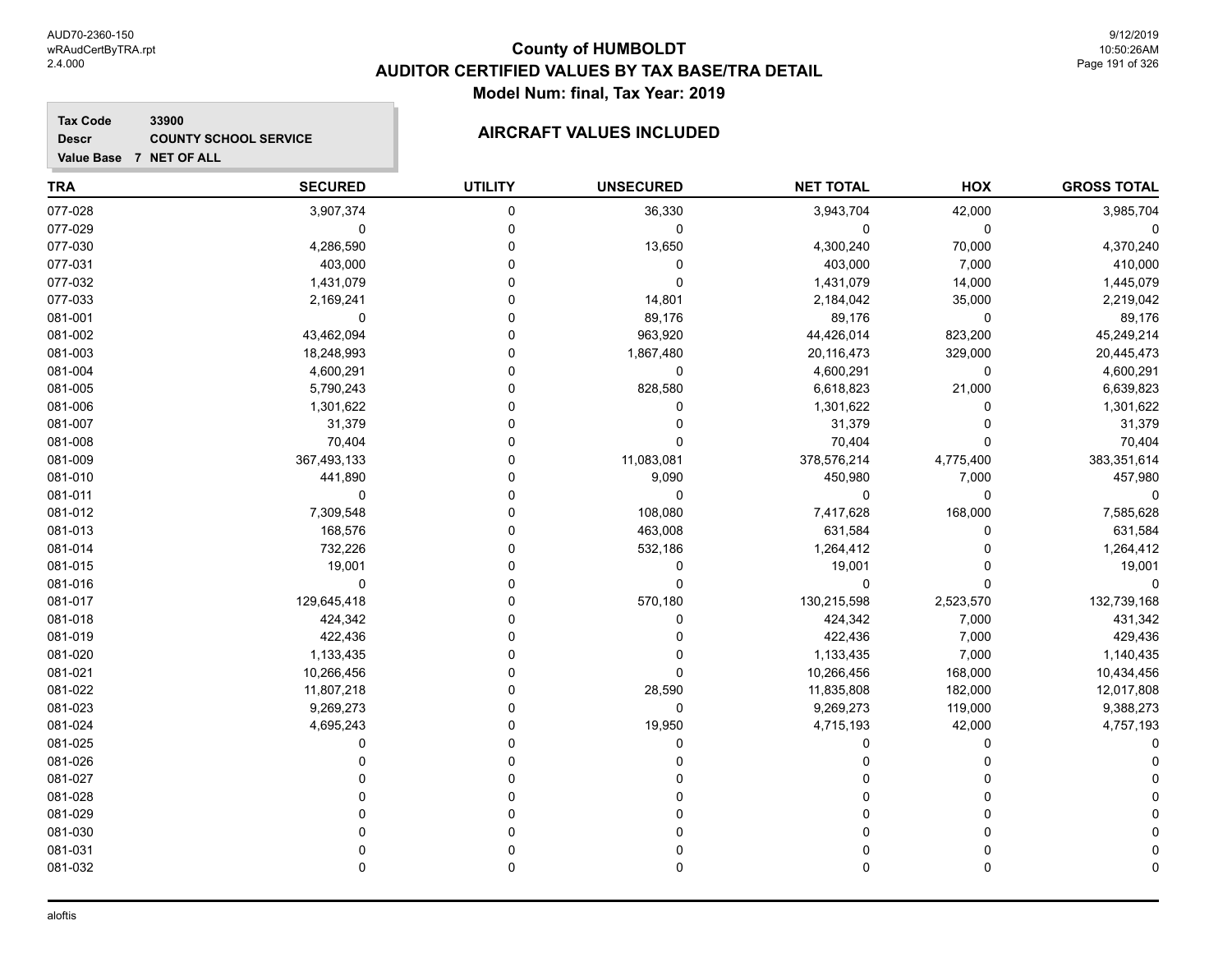AUD70-2360-150 wRAudCertByTRA.rpt 2.4.000

### **County of HUMBOLDT AUDITOR CERTIFIED VALUES BY TAX BASE/TRA DETAIL Model Num: final, Tax Year: 2019**

9/12/2019 10:50:26AM Page 192 of 326

**Tax Code 33900 Descr**

# **COUNTY SCHOOL SERVICE AIRCRAFT VALUES INCLUDED**

| <b>TRA</b> | <b>SECURED</b> | <b>UTILITY</b> | <b>UNSECURED</b> | <b>NET TOTAL</b> | HOX         | <b>GROSS TOTAL</b> |
|------------|----------------|----------------|------------------|------------------|-------------|--------------------|
| 081-033    | $\pmb{0}$      | $\mathbf 0$    | $\mathbf 0$      | $\pmb{0}$        | $\pmb{0}$   | $\Omega$           |
| 081-034    | 0              | 0              | 0                | $\mathbf 0$      | 0           |                    |
| 081-035    | 0              | $\mathbf 0$    |                  | 0                | $\Omega$    |                    |
| 081-036    | 0              | 0              | n                | $\Omega$         | $\Omega$    |                    |
| 081-037    | 0              | 0              |                  | 0                | 0           |                    |
| 081-038    | $\Omega$       | $\Omega$       |                  | O                | $\Omega$    |                    |
| 081-039    | $\Omega$       | 0              |                  | 0                | 0           |                    |
| 081-040    | 0              | 0              |                  | 0                | $\mathbf 0$ |                    |
| 081-041    | $\Omega$       | 0              |                  | 0                | 0           |                    |
| 081-042    | $\Omega$       | $\Omega$       |                  |                  | $\Omega$    |                    |
| 081-043    | $\Omega$       | $\Omega$       |                  | 0                | 0           |                    |
| 081-044    | $\mathbf 0$    | $\mathbf 0$    | O                | $\Omega$         | $\mathbf 0$ |                    |
| 081-045    | $\Omega$       | $\Omega$       |                  | 0                | $\mathbf 0$ |                    |
| 081-046    | 0              | 0              |                  | 0                | 0           |                    |
| 081-047    | 0              | 0              |                  | 0                | 0           |                    |
| 081-048    | 0              | 0              |                  | 0                | 0           |                    |
| 081-049    | $\Omega$       | $\Omega$       |                  | 0                | 0           |                    |
| 081-050    | 0              | 0              |                  | 0                | 0           |                    |
| 081-051    | 0              | $\Omega$       |                  | 0                | $\Omega$    |                    |
| 081-052    | 0              | $\Omega$       |                  | 0                | $\mathbf 0$ |                    |
| 081-053    | $\Omega$       | 0              |                  | 0                | $\Omega$    |                    |
| 081-054    | 0              | 0              |                  | O                | $\Omega$    |                    |
| 081-055    | 0              | 0              |                  | 0                | 0           |                    |
| 081-056    | 0              | 0              |                  | 0                | $\mathbf 0$ |                    |
| 081-057    | 0              | 0              |                  | 0                | 0           |                    |
| 081-058    | $\Omega$       | 0              |                  | 0                | $\Omega$    |                    |
| 081-059    | 0              | 0              | 0                | 0                | $\mathbf 0$ |                    |
| 081-060    | 0              | $\mathbf 0$    | 0                | 0                | $\mathbf 0$ | $\Omega$           |
| 081-061    | $\Omega$       | $\mathbf 0$    | 13,660           | 13,660           | 0           | 13,660             |
| 081-062    | 0              | 0              | 0                | 0                | 0           |                    |
| 081-063    | 0              | 0              |                  | 0                | $\mathbf 0$ |                    |
| 081-064    | 0              | 0              |                  | 0                | 0           |                    |
| 081-065    | $\pmb{0}$      | $\mathbf 0$    |                  | $\mathbf 0$      | $\mathbf 0$ |                    |
| 081-066    | 2,917,817      | 0              | 0                | 2,917,817        | 0           | 2,917,817          |
| 081-067    | 0              | $\Omega$       | O                | 0                | $\mathbf 0$ | $\mathbf 0$        |
| 081-068    | 0              | $\mathbf 0$    | 0                | 0                | $\mathbf 0$ | U                  |
| 081-069    | 0              | 0              |                  | 0                | $\mathbf 0$ |                    |
| 081-070    | $\mathbf 0$    | $\mathbf 0$    | 0                | 0                | $\mathbf 0$ | n                  |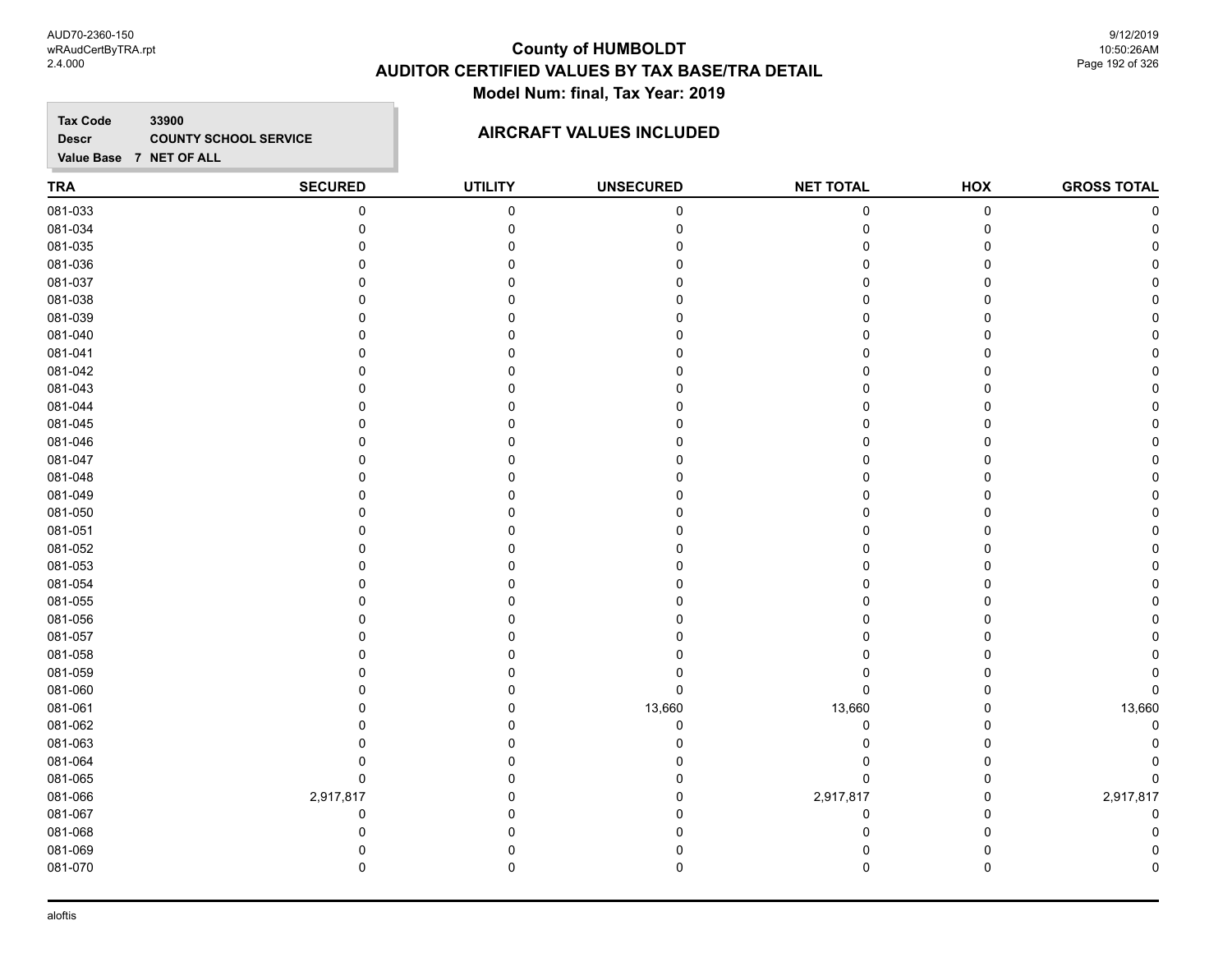AUD70-2360-150 wRAudCertByTRA.rpt 2.4.000

### **County of HUMBOLDT AUDITOR CERTIFIED VALUES BY TAX BASE/TRA DETAIL Model Num: final, Tax Year: 2019**

9/12/2019 10:50:26AM Page 193 of 326

**Tax Code 33900 Descr**

# **COUNTY SCHOOL SERVICE AIRCRAFT VALUES INCLUDED**

| <b>TRA</b> | <b>SECURED</b> | <b>UTILITY</b> | <b>UNSECURED</b> | <b>NET TOTAL</b> | HOX         | <b>GROSS TOTAL</b> |
|------------|----------------|----------------|------------------|------------------|-------------|--------------------|
| 081-071    | $\pmb{0}$      | $\pmb{0}$      | $\pmb{0}$        | 0                | $\pmb{0}$   |                    |
| 081-072    | $\mathbf 0$    | 0              | $\Omega$         | 0                | 0           | $\Omega$           |
| 081-073    | $\Omega$       | $\mathbf 0$    |                  | $\Omega$         | $\mathbf 0$ |                    |
| 081-074    | $\Omega$       | $\Omega$       |                  | $\Omega$         | $\Omega$    |                    |
| 081-075    | $\Omega$       | $\Omega$       |                  | $\Omega$         | $\Omega$    |                    |
| 081-076    | $\Omega$       | $\Omega$       |                  | O                | 0           |                    |
| 081-077    | 0              | $\Omega$       |                  | 0                | $\mathbf 0$ |                    |
| 081-078    | 0              | $\Omega$       |                  | 0                | $\Omega$    |                    |
| 081-079    | $\Omega$       | $\Omega$       |                  | $\Omega$         | $\mathbf 0$ |                    |
| 081-080    | $\Omega$       | $\Omega$       |                  | 0                | $\Omega$    |                    |
| 081-081    | $\Omega$       | $\Omega$       |                  | $\Omega$         | $\mathbf 0$ |                    |
| 081-082    | $\Omega$       | $\Omega$       |                  | 0                | $\Omega$    |                    |
| 081-083    | $\Omega$       | $\Omega$       |                  | O                | $\Omega$    |                    |
| 081-084    | C              | n              |                  |                  | 0           |                    |
| 081-085    | 0              | 0              |                  |                  | $\Omega$    |                    |
| 081-086    | C              | 0              |                  |                  | 0           |                    |
| 081-087    | $\Omega$       | $\Omega$       |                  | $\Omega$         | $\Omega$    |                    |
| 083-000    | 21,275,444     | $\Omega$       | 1,138,153        | 22,413,597       | 231,000     | 22,644,597         |
| 083-001    | 106,982,640    | $\mathbf 0$    | 7,128,994        | 114, 111, 634    | 665,000     | 114,776,634        |
| 083-002    | 43,322,731     | $\mathbf 0$    | 1,902,909        | 45,225,640       | 203,000     | 45,428,640         |
| 083-003    | 360,165        | $\mathbf 0$    | $\pmb{0}$        | 360,165          | $\mathbf 0$ | 360,165            |
| 083-004    | 3,672,946      | 0              | 20,180           | 3,693,126        | 7,000       | 3,700,126          |
| 083-005    | 23,767,078     | $\mathbf 0$    | 2,403,760        | 26,170,838       | 224,000     | 26,394,838         |
| 083-006    | 4,679,363      | $\mathbf 0$    | 5,420            | 4,684,783        | 77,000      | 4,761,783          |
| 083-007    | 2,722,301      | $\mathbf 0$    | $\pmb{0}$        | 2,722,301        | 35,000      | 2,757,301          |
| 083-008    | 16,802,001     | $\mathbf 0$    | 495,823          | 17,297,824       | 218,020     | 17,515,844         |
| 085-000    | 104,052,581    | $\mathbf 0$    | 800,499          | 104,853,080      | 1,603,000   | 106,456,080        |
| 085-001    | 7,348,821      | $\mathbf 0$    | 38,620           | 7,387,441        | 84,000      | 7,471,441          |
| 088-001    | $\mathbf 0$    | $\Omega$       | $\mathbf{0}$     | 0                | 0           |                    |
| 088-002    | $\mathbf{0}$   | 0              |                  | 0                | $\Omega$    |                    |
| 088-003    |                | $\Omega$       |                  | 0                | 0           |                    |
| 088-004    | C              | $\Omega$       |                  |                  | 0           |                    |
| 088-005    | C              | $\Omega$       |                  |                  | 0           |                    |
| 088-006    | $\Omega$       | $\Omega$       |                  | 0                | $\Omega$    |                    |
| 088-007    | $\Omega$       | $\Omega$       |                  | $\mathbf 0$      | $\Omega$    |                    |
| 088-008    | $\Omega$       | $\Omega$       |                  | O                | $\Omega$    |                    |
| 088-010    | $\Omega$       | 0              |                  | 0                | 0           |                    |
| 088-012    | $\mathbf 0$    | $\mathbf 0$    | 0                | $\mathbf 0$      | $\mathbf 0$ | $\Omega$           |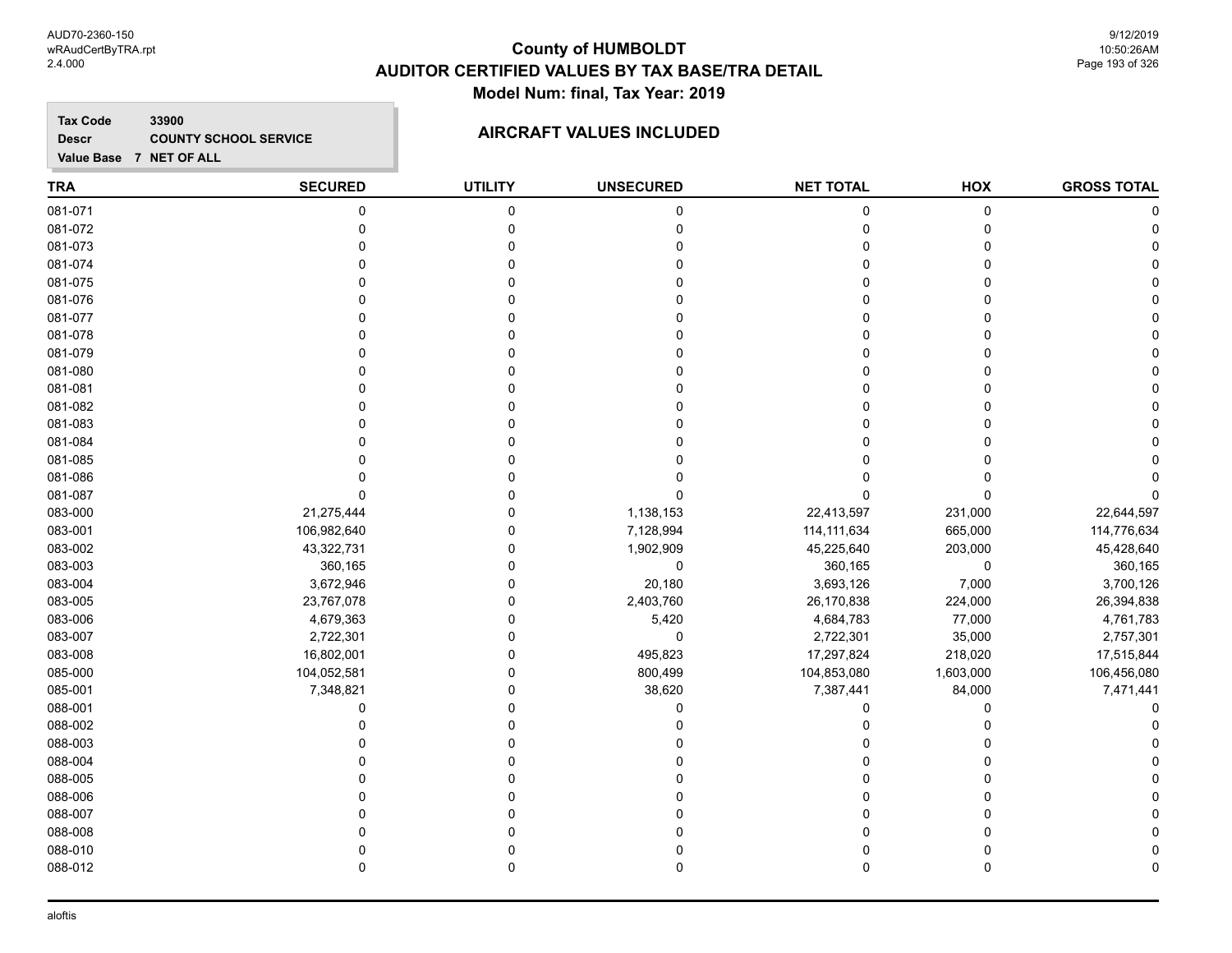**Tax Code 33900 Descr**

# **COUNTY SCHOOL SERVICE AIRCRAFT VALUES INCLUDED**

| <b>TRA</b> | <b>SECURED</b> | <b>UTILITY</b> | <b>UNSECURED</b> | <b>NET TOTAL</b> | HOX         | <b>GROSS TOTAL</b> |
|------------|----------------|----------------|------------------|------------------|-------------|--------------------|
| 088-013    | $\mathbf 0$    | 0              | 0                | 0                | $\pmb{0}$   |                    |
| 088-014    | $\mathbf 0$    | $\mathbf 0$    | 0                | $\pmb{0}$        | 0           |                    |
| 088-015    | $\Omega$       | $\mathbf 0$    | 0                | $\mathbf 0$      | $\Omega$    |                    |
| 088-016    | U              | $\Omega$       | 0                | $\Omega$         | $\Omega$    |                    |
| 088-017    | $\Omega$       | $\Omega$       | 0                | $\Omega$         | $\Omega$    |                    |
| 088-019    | $\Omega$       | 0              | 0                | $\Omega$         | $\Omega$    |                    |
| 095-001    | 51,724,666     | $\mathbf 0$    | 618,874          | 52,343,540       | 322,000     | 52,665,540         |
| 100-001    | 3,503,592      | $\mathbf 0$    | 0                | 3,503,592        | 0           | 3,503,592          |
| 100-002    | 28,108,719     | 0              | 3,055,110        | 31,163,829       | 287,000     | 31,450,829         |
| 100-003    | 20,656,967     | 0              | 800,376          | 21,457,343       | 356,000     | 21,813,343         |
| 100-004    | 802,182        | $\mathbf 0$    | 0                | 802,182          | $\mathbf 0$ | 802,182            |
| 100-005    | 8,263,990      | 40,500         | 40,820           | 8,345,310        | 70,000      | 8,415,310          |
| 100-006    | 179,410        | 0              | 0                | 179,410          | $\Omega$    | 179,410            |
| 100-007    | 52,178,750     | 0              | 393,774          | 52,572,524       | 838,600     | 53,411,124         |
| 100-008    | 44,350,952     | 0              | 304,690          | 44,655,642       | 595,000     | 45,250,642         |
| 100-009    | 1,401,269      | $\Omega$       | 0                | 1,401,269        | 7,000       | 1,408,269          |
| 100-010    | 1,147,459      | $\Omega$       | $\Omega$         | 1,147,459        | 7,000       | 1,154,459          |
| 100-011    | 222,921        | 0              | 0                | 222,921          | 0           | 222,921            |
| 102-001    | 3,142,346      | $\Omega$       | 0                | 3,142,346        | 33,600      | 3,175,946          |
| 102-002    | 65,160         | 0              | 0                | 65,160           | $\Omega$    | 65,160             |
| 102-003    | 116,828,155    | $\Omega$       | 932,444          | 117,760,599      | 1,190,000   | 118,950,599        |
| 102-004    | 37,938         | 0              | $\mathbf 0$      | 37,938           | 0           | 37,938             |
| 102-005    | 13,457,916     | 0              | 58,030           | 13,515,946       | 189,000     | 13,704,946         |
| 102-006    | 10,289,693     | 0              | 216,850          | 10,506,543       | 98,000      | 10,604,543         |
| 102-007    | 31,140         | 0              | 0                | 31,140           | $\mathbf 0$ | 31,140             |
| 102-008    | 101,604,916    | $\Omega$       | 379,394          | 101,984,310      | 1,414,000   | 103,398,310        |
| 102-009    | 30,060         | 0              | 0                | 30,060           | 0           | 30,060             |
| 102-010    | 5,902,326      | $\Omega$       | $\mathbf 0$      | 5,902,326        | 56,000      | 5,958,326          |
| 102-011    | 12,481,791     | $\Omega$       | 4,290            | 12,486,081       | 84,000      | 12,570,081         |
| 102-012    | 0              | $\Omega$       | 0                | 0                | 0           | 0                  |
| 102-013    | 10,279         | 0              | 0                | 10,279           | $\mathbf 0$ | 10,279             |
| 103-000    | 33,515,957     | $\mathbf 0$    | 212,434          | 33,728,391       | 406,000     | 34, 134, 391       |
| 103-001    | 94,767,574     | $\mathbf 0$    | 455,395          | 95,222,969       | 259,000     | 95,481,969         |
| 103-002    | 1,796,660      | $\mathbf 0$    | 0                | 1,796,660        | 28,000      | 1,824,660          |
| 103-003    | 687,600        | $\Omega$       | 0                | 687,600          | 7,000       | 694,600            |
| 103-004    | 118,038        | $\Omega$       | 0                | 118,038          | $\mathbf 0$ | 118,038            |
| 103-005    | 8,634,599      | $\Omega$       | 3,820            | 8,638,419        | 224,000     | 8,862,419          |
| 103-006    | 9,283          | 0              | 0                | 9,283            | $\Omega$    | 9,283              |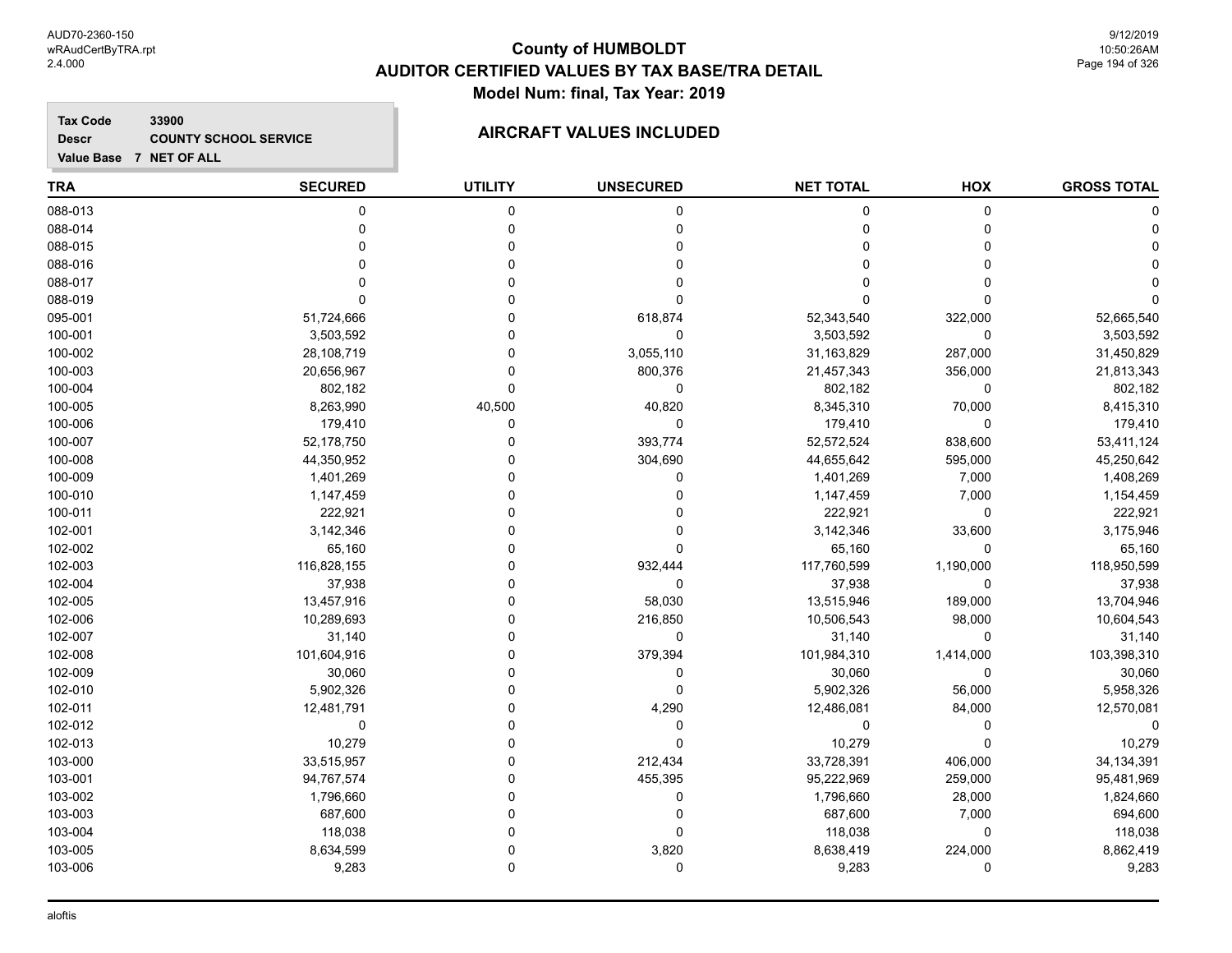#### **Tax Code 33900 Descr**

# **COUNTY SCHOOL SERVICE AIRCRAFT VALUES INCLUDED**

| <b>TRA</b> | <b>SECURED</b> | <b>UTILITY</b> | <b>UNSECURED</b> | <b>NET TOTAL</b> | HOX          | <b>GROSS TOTAL</b> |
|------------|----------------|----------------|------------------|------------------|--------------|--------------------|
| 103-007    | 7,470          | 0              | 0                | 7,470            | $\mathbf 0$  | 7,470              |
| 103-008    | 69,219,479     | $\mathbf 0$    | 5,361,943        | 74,581,422       | 882,000      | 75,463,422         |
| 103-009    | $\mathbf{0}$   | $\mathbf 0$    | 0                | 0                | $\mathbf{0}$ |                    |
| 103-012    | $\Omega$       | $\Omega$       | 0                | 0                | $\Omega$     |                    |
| 103-013    | 4,910,910      | $\Omega$       | 40,300           | 4,951,210        | 63,000       | 5,014,210          |
| 103-014    | 515,187        | 0              | 32,830           | 548,017          | 7,000        | 555,017            |
| 103-015    | 13,255,039     | $\Omega$       | 10,820           | 13,265,859       | 154,000      | 13,419,859         |
| 109-001    | 33,336,473     | $\Omega$       | 669,230          | 34,005,703       | 635,000      | 34,640,703         |
| 109-002    | $\mathbf 0$    | $\Omega$       | 0                | 0                | $\Omega$     | $\Omega$           |
| 109-003    | 1,646,973      | $\Omega$       | $\mathbf 0$      | 1,646,973        | $\Omega$     | 1,646,973          |
| 109-004    | 19,740,888     | $\Omega$       | 324,790          | 20,065,678       | 35,000       | 20,100,678         |
| 109-005    | 7,613,795      | $\Omega$       | 540,090          | 8,153,885        | $\mathbf 0$  | 8,153,885          |
| 109-006    | 71,285,499     | $\Omega$       | 1,202,486        | 72,487,985       | 656,600      | 73,144,585         |
| 109-007    | 29,430         | $\Omega$       | 0                | 29,430           | 7,000        | 36,430             |
| 109-008    | 52,733         | $\Omega$       | 0                | 52,733           | $\mathbf{0}$ | 52,733             |
| 109-010    | $\mathbf 0$    | $\Omega$       | 0                | 0                | $\Omega$     | $\Omega$           |
| 109-011    | 169,651        | $\Omega$       | 0                | 169,651          | $\Omega$     | 169,651            |
| 109-012    | 1,076,214      | $\Omega$       | $\Omega$         | 1,076,214        | 28,000       | 1,104,214          |
| 109-013    | 12,419,827     | $\Omega$       | 17,537           | 12,437,364       | 196,000      | 12,633,364         |
| 111-000    | 26,457,928     | $\Omega$       | 53,870           | 26,511,798       | 21,000       | 26,532,798         |
| 111-001    | 5,430,053      | $\Omega$       | 16,233           | 5,446,286        | 28,000       | 5,474,286          |
| 112-000    | 49,867,565     | $\Omega$       | 326,619          | 50,194,184       | 122,323      | 50,316,507         |
| 112-001    | 39,547,452     | $\mathbf 0$    | 1,280,800        | 40,828,252       | 327,600      | 41, 155, 852       |
| 112-002    | 77,666,993     | 6,534          | 1,332,724        | 79,006,251       | 371,000      | 79,377,251         |
| 115-001    | 4,037,237      | $\mathbf 0$    | 394,564          | 4,431,801        | 7,000        | 4,438,801          |
| 115-002    | 1,551,719,523  | 0              | 44,552,700       | 1,596,272,223    | 20,899,835   | 1,617,172,058      |
| 115-004    | 14,734,640     | $\Omega$       | 25,150           | 14,759,790       | 196,000      | 14,955,790         |
| 115-005    | 55,275         | $\Omega$       | 0                | 55,275           | $\mathbf 0$  | 55,275             |
| 115-006    | 3,692,075      | $\Omega$       | 5,510            | 3,697,585        | 49,000       | 3,746,585          |
| 115-008    | 1,679,857      | $\Omega$       | 673,246          | 2,353,103        | 21,000       | 2,374,103          |
| 115-009    | 1,721,455      | $\Omega$       | 0                | 1,721,455        | 21,000       | 1,742,455          |
| 121-000    | 5,356,389      | $\Omega$       | 53,300           | 5,409,689        | 42,000       | 5,451,689          |
| 121-001    | 2,094,688      | $\Omega$       | 221,188          | 2,315,876        | 14,000       | 2,329,876          |
| 121-002    | 4,134,846      | $\Omega$       | 2,090            | 4,136,936        | 28,000       | 4,164,936          |
| 121-003    | 19,802,968     | $\Omega$       | 365,630          | 20,168,598       | 238,000      | 20,406,598         |
| 121-004    | 2,082,461      | $\Omega$       | 2,044,489        | 4,126,950        | 0            | 4,126,950          |
| 123-001    | 10,553,831     | 31,799         | 275,348          | 10,860,978       | $\Omega$     | 10,860,978         |
| 123-002    | 44,573         | 0              | 0                | 44,573           | $\Omega$     | 44,573             |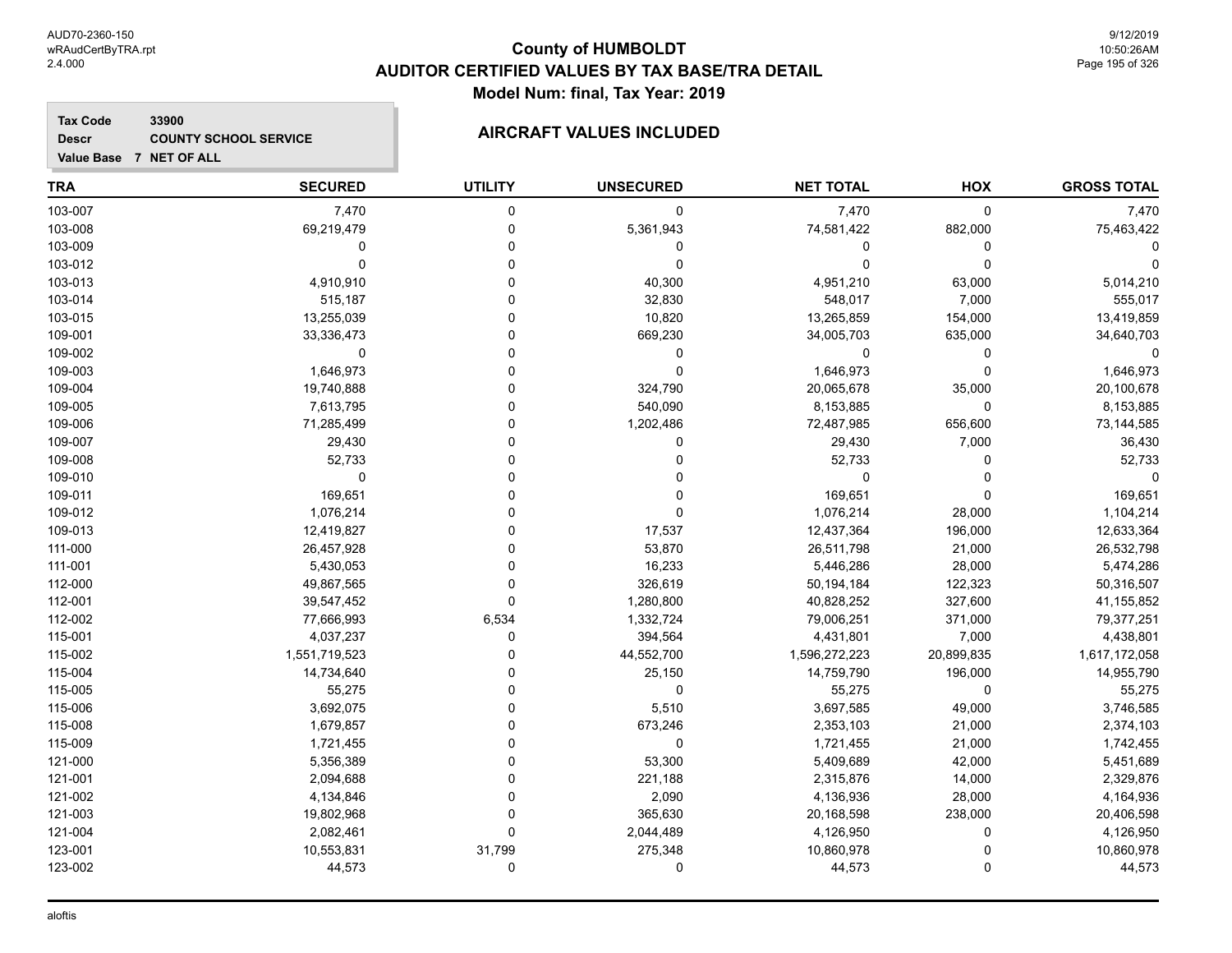#### **Tax Code 33900 Descr COUNTY SCHOOL SERVICE AIRCRAFT VALUES INCLUDED**

|  | Value Base 7 NET OF ALL |  |
|--|-------------------------|--|

| <b>TRA</b> | <b>SECURED</b> | <b>UTILITY</b> | <b>UNSECURED</b> | <b>NET TOTAL</b> | HOX         | <b>GROSS TOTAL</b> |
|------------|----------------|----------------|------------------|------------------|-------------|--------------------|
| 123-003    | $\mathbf 0$    | $\mathbf 0$    | 0                | 0                | $\mathbf 0$ | O                  |
| 123-004    | 24,527,406     | 76,062         | 6,142,066        | 30,745,534       | 196,000     | 30,941,534         |
| 123-005    | 4,179,195      | 0              | 0                | 4,179,195        | 35,000      | 4,214,195          |
| 123-006    | 12,775,254     | $\Omega$       | 4,677,457        | 17,452,711       | $\mathbf 0$ | 17,452,711         |
| 123-007    | $\mathbf 0$    | $\Omega$       | 0                | 0                | $\Omega$    |                    |
| 123-008    | O              | $\Omega$       | 0                | 0                | $\Omega$    |                    |
| 123-009    | $\Omega$       | $\Omega$       | 41,000           | 41,000           | $\Omega$    | 41,000             |
| 131-001    | 38,633         | $\Omega$       | $\mathbf 0$      | 38,633           | $\Omega$    | 38,633             |
| 131-002    | 6,269,846      | $\Omega$       | 154,933          | 6,424,779        | 35,000      | 6,459,779          |
| 131-003    | 3,844,802      | $\Omega$       | 3,320            | 3,848,122        | 28,000      | 3,876,122          |
| 131-007    | 5,278,222      | 0              | 33,470           | 5,311,692        | 84,000      | 5,395,692          |
| 132-001    | 0              | $\Omega$       | 0                | 0                | 0           |                    |
| 132-002    | $\Omega$       | $\Omega$       | 0                | 0                | 0           |                    |
| 132-003    |                | $\Omega$       | 0                | 0                |             |                    |
| 132-006    |                | $\Omega$       | 0                | $\Omega$         | $\Omega$    |                    |
| 132-010    | $\Omega$       | $\Omega$       | 0                | 0                | $\Omega$    |                    |
| 136-000    | 136,370,095    | $\Omega$       | 2,721,559        | 139,091,654      | 635,600     | 139,727,254        |
| 136-001    | 4,706,173      | $\Omega$       | 15,100           | 4,721,273        | 77,000      | 4,798,273          |
| 141-000    | 7,347,073      | $\Omega$       | 899,436          | 8,246,509        | $\mathbf 0$ | 8,246,509          |
| 141-001    | 108,378,078    | $\Omega$       | 828,193          | 109,206,271      | 1,062,600   | 110,268,871        |
| 141-002    | 54,915,760     | $\Omega$       | 139,037          | 55,054,797       | 464,796     | 55,519,593         |
| 141-003    | 69,668,787     | $\Omega$       | 74,814           | 69,743,601       | 959,000     | 70,702,601         |
| 156-001    | 731,517,866    | 0              | 15,485,128       | 747,002,994      | 5,201,153   | 752,204,147        |
| 156-002    | 23,382,072     | $\Omega$       | 196,300          | 23,578,372       | 203,000     | 23,781,372         |
| 156-003    | 1,226,034      | $\Omega$       | 0                | 1,226,034        | 0           | 1,226,034          |
| 156-004    | 830,181        | $\Omega$       | $\Omega$         | 830,181          | $\Omega$    | 830,181            |
| 156-005    | 12,745,840     | $\mathbf{0}$   | 335,340          | 13,081,180       | 70,000      | 13,151,180         |
| 156-006    | 25,547,239     | $\mathbf 0$    | 185,720          | 25,732,959       | 264,536     | 25,997,495         |
| 156-007    | 60,519,929     | 0              | 5,138,753        | 65,658,682       | 224,000     | 65,882,682         |
| 156-008    | 174,538        | 0              | 12,350           | 186,888          | 0           | 186,888            |
| 156-009    | 7,681,145      | $\Omega$       | 149,270          | 7,830,415        | 201,835     | 8,032,250          |
| 156-010    | 3,856,576      | $\Omega$       | $\mathbf 0$      | 3,856,576        | 7,000       | 3,863,576          |
| 156-011    | 91,905,360     | $\mathbf 0$    | 5,082,098        | 96,987,458       | 1,006,186   | 97,993,644         |
| 156-012    | 36,248,229     | $\Omega$       | 222,081          | 36,470,310       | 392,000     | 36,862,310         |
| 156-013    | 255,838,411    | $\Omega$       | 2,106,613        | 257,945,024      | 1,104,600   | 259,049,624        |
| 156-014    | 20,465,519     | $\mathbf 0$    | 131,061          | 20,596,580       | 313,600     | 20,910,180         |
| 156-015    | 37,822,367     | $\Omega$       | 1,713,692        | 39,536,059       | 375,808     | 39,911,867         |
| 156-016    | 2,255,680      | $\mathbf 0$    | 8,890            | 2,264,570        | 124,829     | 2,389,399          |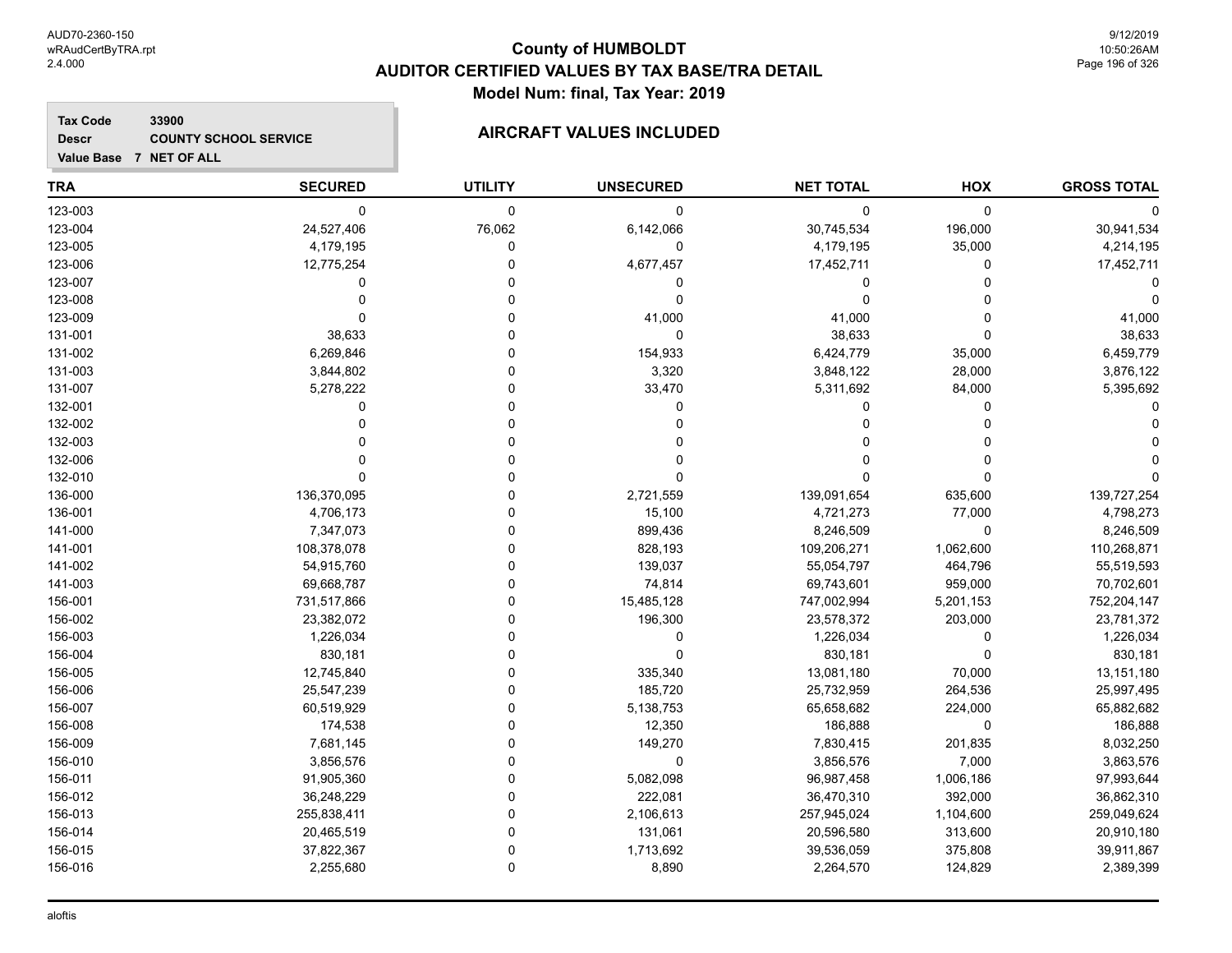### **Tax Code 33900 Descr**

# **COUNTY SCHOOL SERVICE AIRCRAFT VALUES INCLUDED**

| <b>TRA</b> | <b>SECURED</b> | <b>UTILITY</b> | <b>UNSECURED</b> | <b>NET TOTAL</b> | HOX       | <b>GROSS TOTAL</b> |
|------------|----------------|----------------|------------------|------------------|-----------|--------------------|
| 156-017    | 4,694,295      | $\pmb{0}$      | 394,817          | 5,089,112        | 35,000    | 5,124,112          |
| 156-018    | 3,244,948      | $\mathbf 0$    | 315,180          | 3,560,128        | 61,600    | 3,621,728          |
| 156-019    | 12,832,445     | $\Omega$       | 131,520          | 12,963,965       | 112,000   | 13,075,965         |
| 156-020    | 43,254,977     | $\Omega$       | 583,196          | 43,838,173       | 384,489   | 44,222,662         |
| 156-021    | 16,910,770     | $\Omega$       | 1,542,541        | 18,453,311       | 0         | 18,453,311         |
| 156-022    | 1,026,851      | $\mathbf 0$    | $\pmb{0}$        | 1,026,851        | 0         | 1,026,851          |
| 156-023    | 2,991,127      | $\Omega$       | $\mathbf 0$      | 2,991,127        | 35,000    | 3,026,127          |
| 156-024    | 2,786,908      | $\mathbf 0$    | 4,000            | 2,790,908        | 7,000     | 2,797,908          |
| 157-000    | 28,424,915     | 2,810          | 405,377          | 28,833,102       | 726,600   | 29,559,702         |
| 157-001    | 1,201,661      | $\pmb{0}$      | $\pmb{0}$        | 1,201,661        | 0         | 1,201,661          |
| 157-002    | 20,579,086     | $\mathbf{0}$   | 286,532          | 20,865,618       | 336,000   | 21,201,618         |
| 157-003    | 65,865,758     | $\Omega$       | 940,461          | 66,806,219       | 637,000   | 67,443,219         |
| 157-004    | $\mathbf 0$    | $\mathbf{0}$   | 0                | 0                | 0         | 0                  |
| 157-006    | 39,909,602     | $\mathbf 0$    | 209,409          | 40,119,011       | 203,000   | 40,322,011         |
| 157-008    | 199,794,509    | $\Omega$       | 6,708,175        | 206,502,684      | 2,237,130 | 208,739,814        |
| 158-000    | 41,817,637     | $\Omega$       | 116,950          | 41,934,587       | 82,585    | 42,017,172         |
| 900-000    | 0              | $\Omega$       | 0                | $\Omega$         | 0         | 0                  |
| 900-001    | $\Omega$       | $\Omega$       | $\Omega$         | $\Omega$         | 0         |                    |
| 900-002    | $\Omega$       | $\Omega$       | 0                | n                | 0         |                    |
| 900-003    | U              | 0              | 0                | U                | 0         |                    |
| 900-004    | O              | $\Omega$       |                  | U                | 0         |                    |
| 900-005    | $\Omega$       | $\Omega$       |                  |                  | 0         |                    |
| 900-006    | $\Omega$       | $\Omega$       |                  | U                | 0         |                    |
| 900-007    | $\Omega$       | $\Omega$       | 0                | $\Omega$         | 0         |                    |
| 900-008    | $\Omega$       | $\Omega$       | O                | $\Omega$         | 0         |                    |
| 900-009    | $\Omega$       | $\Omega$       |                  | n                | 0         |                    |
| 900-010    | O              | 0              |                  | n                | 0         |                    |
| 900-011    | $\Omega$       | $\Omega$       |                  | 0                | 0         |                    |
| 900-012    | 0              | 0              |                  |                  | 0         |                    |
| 900-013    | $\Omega$       | $\Omega$       |                  |                  | 0         |                    |
| 900-014    | C              | C              |                  |                  | 0         |                    |
| 900-015    | $\Omega$       | $\Omega$       |                  | U                | 0         |                    |
| 900-016    | O              | O              |                  |                  | 0         |                    |
| 900-017    | O              | $\Omega$       |                  |                  | 0         |                    |
| 900-018    | C              | C              |                  |                  | 0         |                    |
| 900-019    | O              | 0              |                  |                  | 0         |                    |
| 900-020    | 0              | $\mathbf 0$    |                  | $\Omega$         | 0         |                    |
| 900-021    | $\Omega$       | $\mathbf 0$    | 0                | $\Omega$         | 0         |                    |
|            |                |                |                  |                  |           |                    |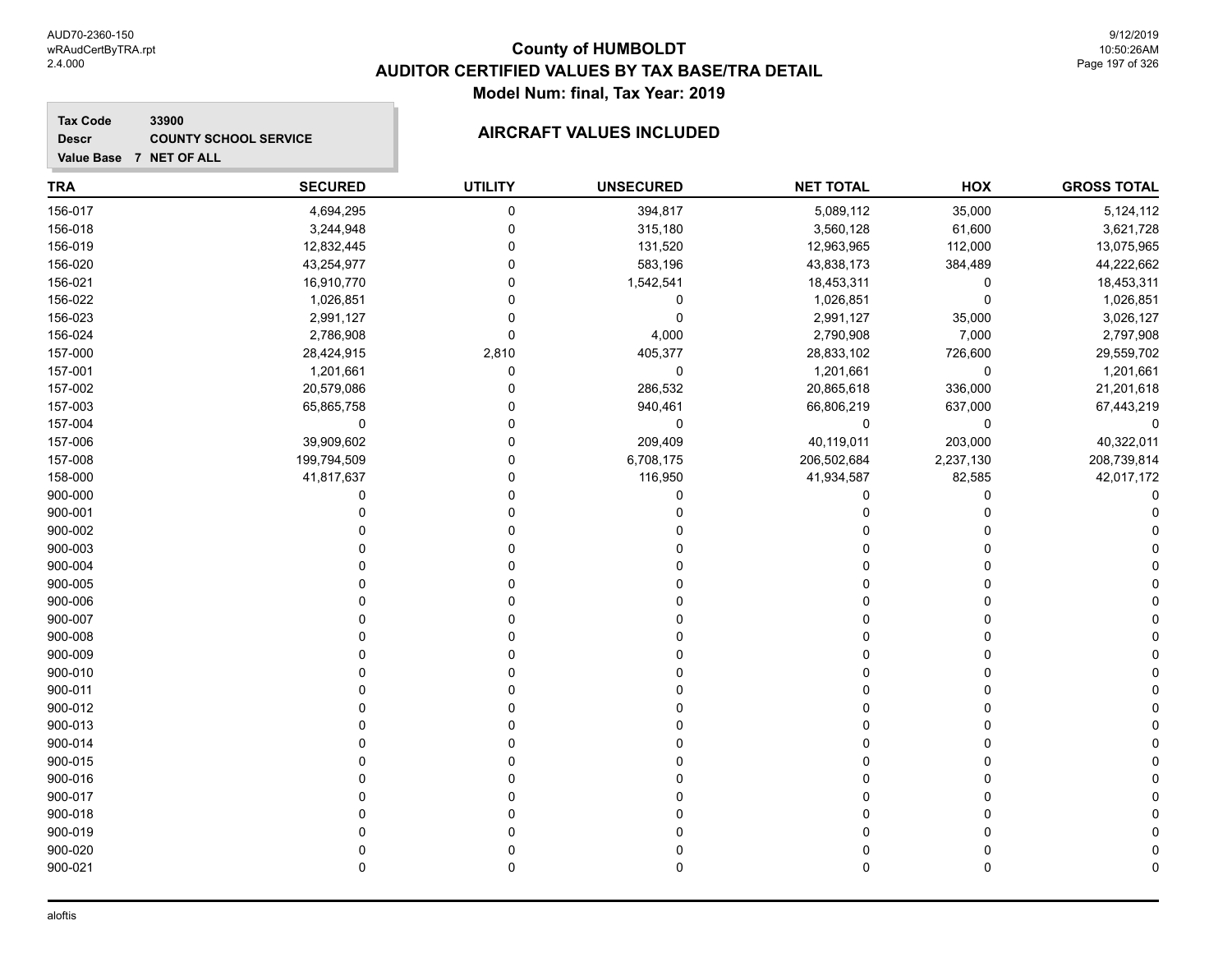m.

| <b>Tax Code</b><br>33900<br><b>Descr</b><br><b>NET OF ALL</b><br><b>Value Base</b><br>$\mathbf{7}$ | <b>COUNTY SCHOOL SERVICE</b> |                | <b>AIRCRAFT VALUES INCLUDED</b> |                  |             |                    |
|----------------------------------------------------------------------------------------------------|------------------------------|----------------|---------------------------------|------------------|-------------|--------------------|
| <b>TRA</b>                                                                                         | <b>SECURED</b>               | <b>UTILITY</b> | <b>UNSECURED</b>                | <b>NET TOTAL</b> | HOX         | <b>GROSS TOTAL</b> |
| 900-022                                                                                            |                              |                |                                 |                  |             |                    |
| 900-023                                                                                            |                              |                |                                 |                  |             |                    |
| 900-024                                                                                            |                              |                |                                 |                  |             |                    |
| 900-025                                                                                            |                              |                |                                 |                  |             |                    |
| 900-026                                                                                            |                              |                |                                 |                  |             |                    |
| 900-027                                                                                            |                              |                |                                 |                  |             |                    |
| 900-028                                                                                            |                              |                |                                 |                  |             |                    |
| 33900<br><b>Total</b><br><b>Tax Code</b>                                                           | 13,378,629,125               | 1,305,413      | 571,727,481                     | 13,951,662,019   | 156,044,144 | 14,107,706,163     |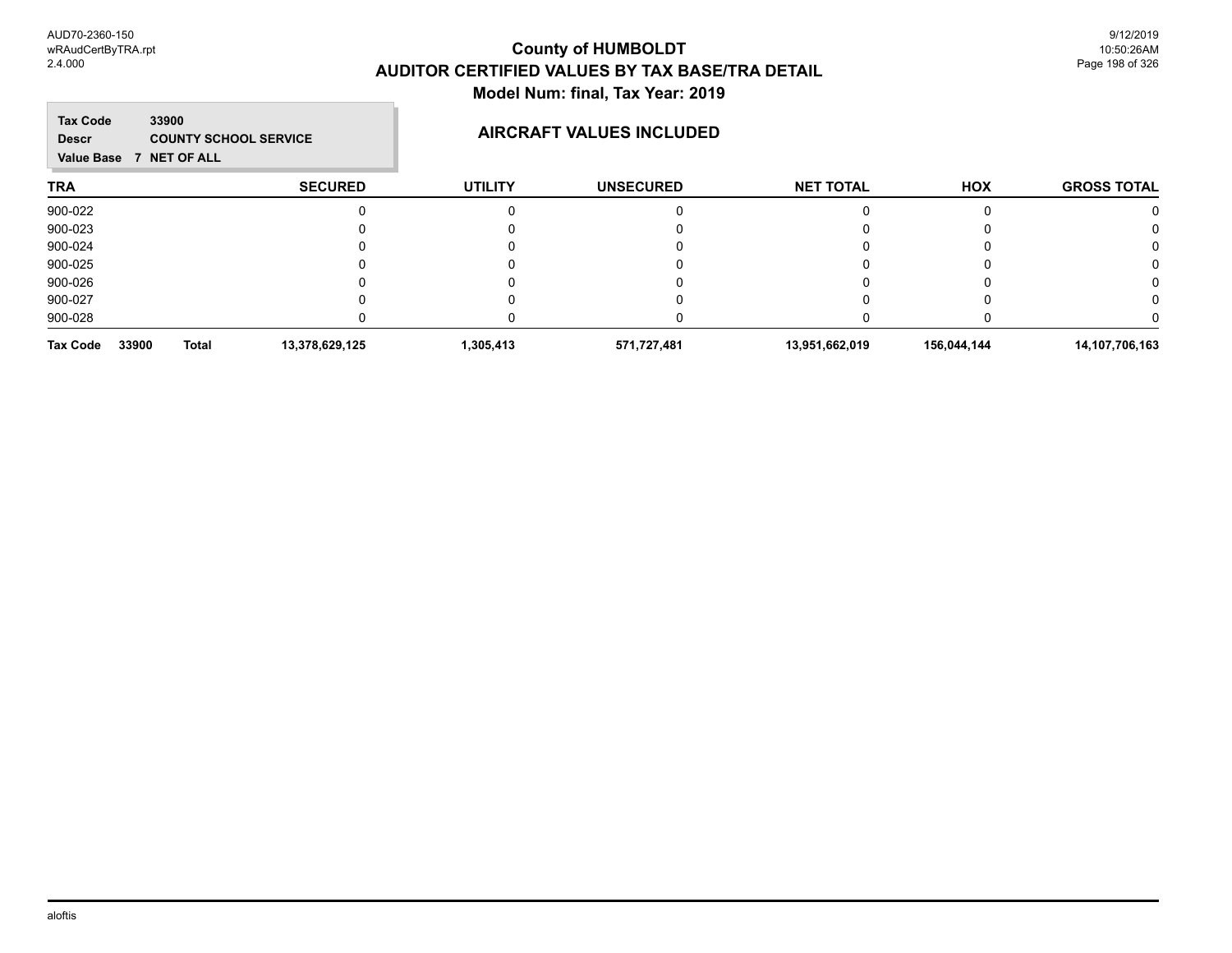#### **Tax Code Value Base 7 NET OF ALL 34000 Descr KLAMATH-TRINITY JUSD 2009 GO BONDS AIRCRAFT VALUES INCLUDED**

| <b>GROSS TOTAL</b> | <b>HOX</b> | <b>NET TOTAL</b> | <b>UNSECURED</b> | <b>UTILITY</b> | <b>SECURED</b> |                       | TRA      |
|--------------------|------------|------------------|------------------|----------------|----------------|-----------------------|----------|
| 29,559,702         | 726,600    | 28,833,102       | 405,377          | 2,810          | 28,424,915     |                       | 157-000  |
| 1,201,661          |            | 1,201,661        |                  |                | 1.201.661      |                       | 157-001  |
| 21,201,618         | 336,000    | 20.865.618       | 286,532          |                | 20.579.086     |                       | 157-002  |
| 67,443,219         | 637,000    | 66,806,219       | 940,461          |                | 65,865,758     |                       | 157-003  |
|                    |            |                  |                  |                |                |                       | 157-004  |
| 40,322,011         | 203,000    | 40,119,011       | 209,409          |                | 39,909,602     |                       | 157-006  |
| 208,739,814        | 2,237,130  | 206,502,684      | 6,708,175        |                | 199,794,509    |                       | 157-008  |
| $\Omega$           |            |                  |                  |                |                |                       | 900-023  |
| 368,468,025        | 4,139,730  | 364,328,295      | 8,549,954        | 2,810          | 355,775,531    | 34000<br><b>Total</b> | Tax Code |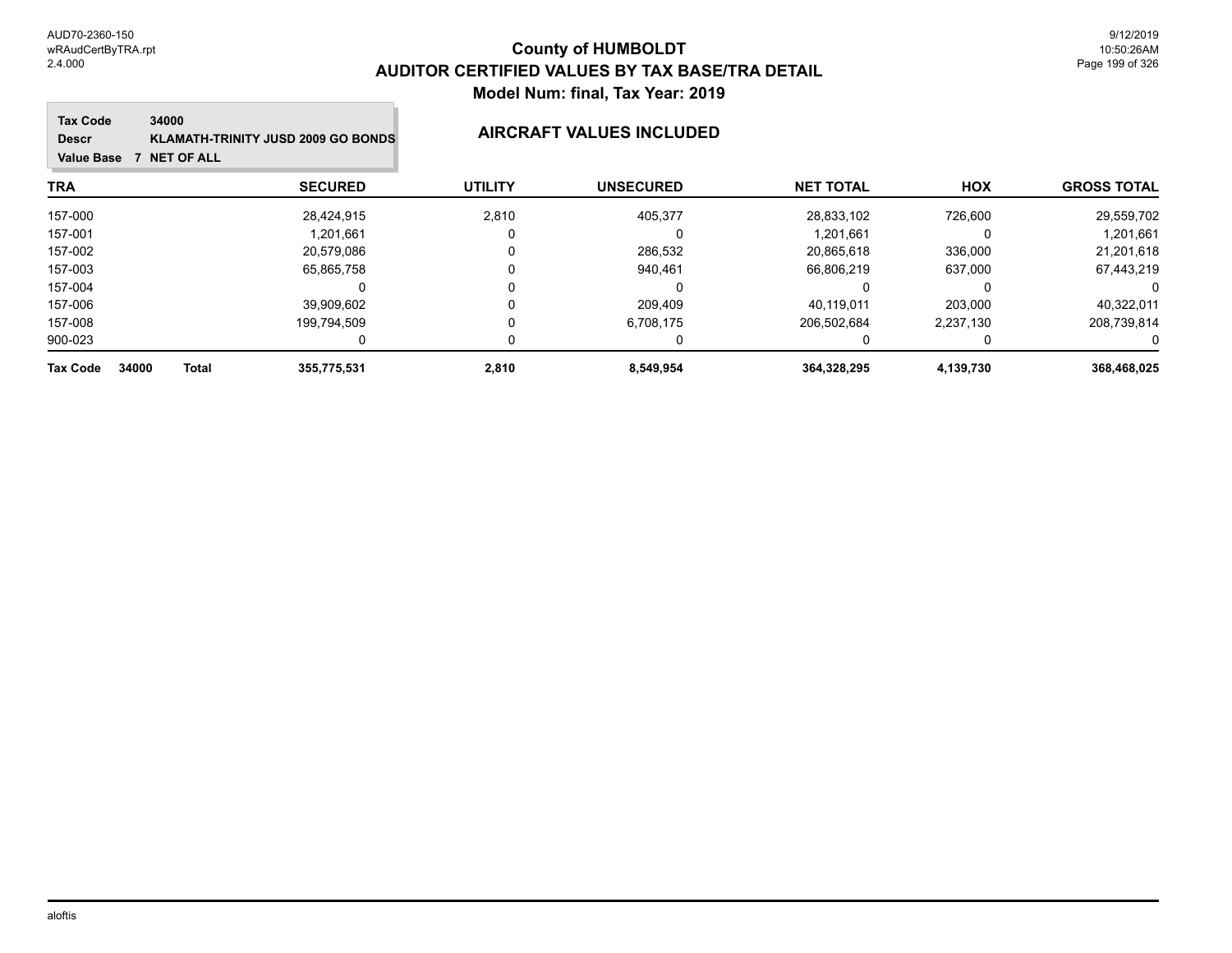#### **Tax Code 34100**

**Descr**

# SOUTHERN HUMBOLDT USD 2010 GO BOND **AIRCRAFT VALUES INCLUDED**

| <b>TRA</b>                               | <b>SECURED</b> | <b>UTILITY</b> | <b>UNSECURED</b> | <b>NET TOTAL</b> | HOX        | <b>GROSS TOTAL</b> |
|------------------------------------------|----------------|----------------|------------------|------------------|------------|--------------------|
| 156-001                                  | 731,517,866    | 0              | 15,485,128       | 747,002,994      | 5,201,153  | 752,204,147        |
| 156-002                                  | 23,382,072     | 0              | 196,300          | 23,578,372       | 203,000    | 23,781,372         |
| 156-003                                  | 1,226,034      | 0              | 0                | 1,226,034        | 0          | 1,226,034          |
| 156-004                                  | 830,181        | U              | 0                | 830,181          | $\Omega$   | 830,181            |
| 156-005                                  | 12,745,840     | 0              | 335,340          | 13,081,180       | 70,000     | 13,151,180         |
| 156-006                                  | 25,547,239     | 0              | 185,720          | 25,732,959       | 264,536    | 25,997,495         |
| 156-007                                  | 60,519,929     | 0              | 5,138,753        | 65,658,682       | 224,000    | 65,882,682         |
| 156-008                                  | 174,538        | 0              | 12,350           | 186,888          | $\Omega$   | 186,888            |
| 156-009                                  | 7,681,145      | 0              | 149,270          | 7,830,415        | 201,835    | 8,032,250          |
| 156-010                                  | 3,856,576      | U              | 0                | 3,856,576        | 7,000      | 3,863,576          |
| 156-011                                  | 91,905,360     | 0              | 5,082,098        | 96,987,458       | 1,006,186  | 97,993,644         |
| 156-012                                  | 36,248,229     | 0              | 222,081          | 36,470,310       | 392,000    | 36,862,310         |
| 156-013                                  | 255,838,411    | 0              | 2,106,613        | 257,945,024      | 1,104,600  | 259,049,624        |
| 156-014                                  | 20,465,519     | 0              | 131,061          | 20,596,580       | 313,600    | 20,910,180         |
| 156-015                                  | 37,822,367     | 0              | 1,713,692        | 39,536,059       | 375,808    | 39,911,867         |
| 156-016                                  | 2,255,680      | 0              | 8,890            | 2,264,570        | 124,829    | 2,389,399          |
| 156-017                                  | 4,694,295      | 0              | 394,817          | 5,089,112        | 35,000     | 5,124,112          |
| 156-018                                  | 3,244,948      | 0              | 315,180          | 3,560,128        | 61,600     | 3,621,728          |
| 156-019                                  | 12,832,445     | 0              | 131,520          | 12,963,965       | 112,000    | 13,075,965         |
| 156-020                                  | 43,254,977     | U              | 583,196          | 43,838,173       | 384,489    | 44,222,662         |
| 156-021                                  | 16,910,770     | 0              | 1,542,541        | 18,453,311       | 0          | 18,453,311         |
| 156-022                                  | 1,026,851      | 0              | 0                | 1,026,851        | $\Omega$   | 1,026,851          |
| 156-023                                  | 2,991,127      | 0              | 0                | 2,991,127        | 35,000     | 3,026,127          |
| 156-024                                  | 2,786,908      | 0              | 4,000            | 2,790,908        | 7,000      | 2,797,908          |
| 900-019                                  |                | U              |                  | n                | 0          |                    |
| 900-020                                  |                | 0              |                  |                  |            |                    |
| 900-021                                  |                | 0              | 0                | 0                | 0          |                    |
| 900-022                                  | 0              | 0              | 0                | 0                | $\Omega$   |                    |
| <b>Tax Code</b><br>34100<br><b>Total</b> | 1,399,759,307  | 0              | 33,738,550       | 1,433,497,857    | 10,123,636 | 1,443,621,493      |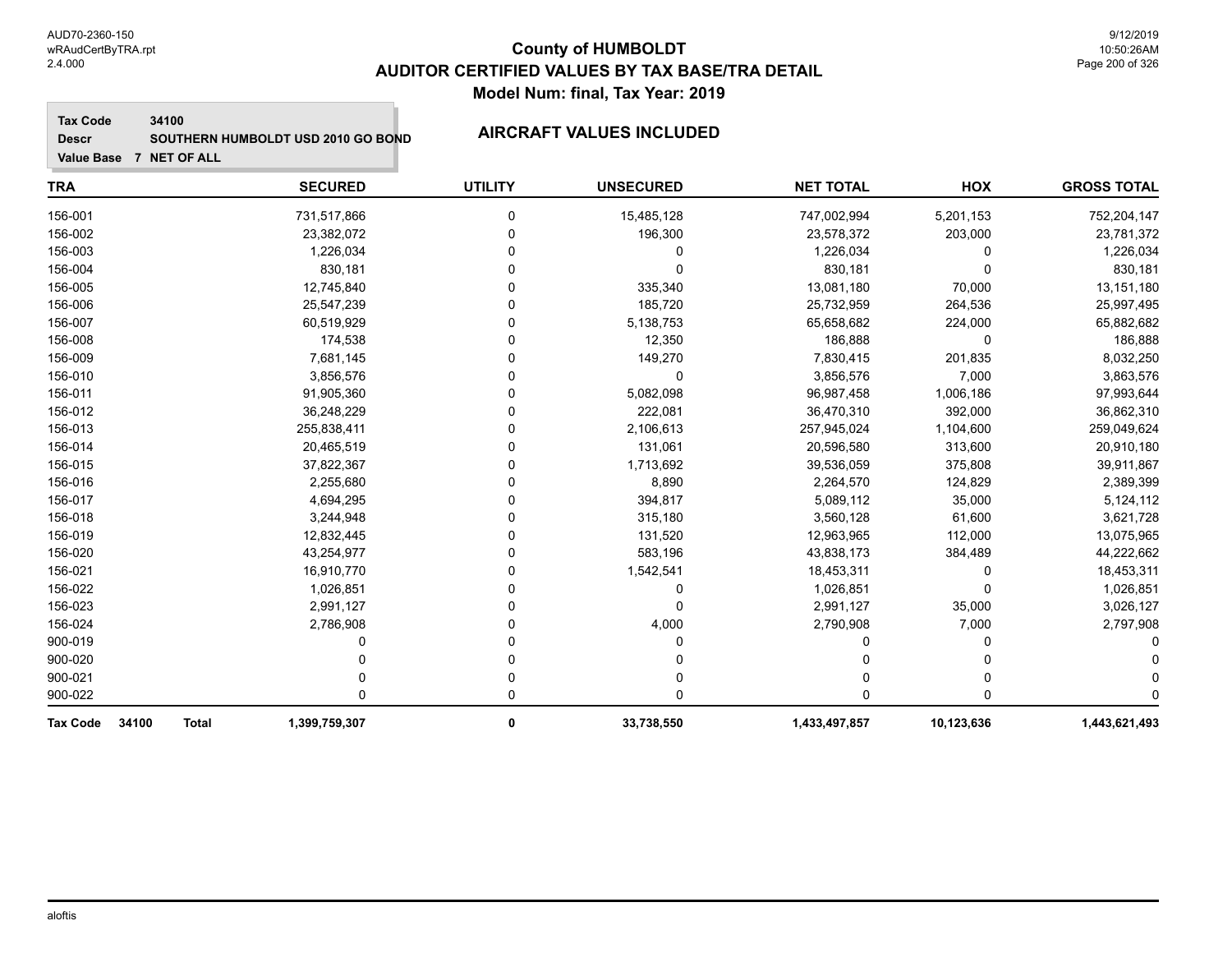**Tax Code 34200**

**Descr**

# **ROHNERVILLE SCHOOL DISTRICT 2010 GO BOND AIRCRAFT VALUES INCLUDED**

| <b>TRA</b>                        | <b>SECURED</b> | <b>UTILITY</b> | <b>UNSECURED</b> | <b>NET TOTAL</b> | <b>HOX</b> | <b>GROSS TOTAL</b> |
|-----------------------------------|----------------|----------------|------------------|------------------|------------|--------------------|
| 005-003                           | 115,223,165    | 0              | 224,100          | 115,447,265      | 1,684,200  | 117, 131, 465      |
| 005-004                           | 70,286,875     |                | 3,859,437        | 74,146,312       | 1,132,600  | 75,278,912         |
| 005-005                           | 822,205        |                | 1,387,420        | 2,209,625        | 0          | 2,209,625          |
| 005-006                           | 108,153,572    |                | 13,169,771       | 121,323,343      | 1,447,600  | 122,770,943        |
| 005-007                           | 51,911,175     |                | 123,580          | 52,034,755       | 833,000    | 52,867,755         |
| 005-008                           | 8,646,885      |                | 23,750           | 8,670,635        | 217,000    | 8,887,635          |
| 005-011                           | 16,586,057     |                | 46,050           | 16,632,107       | 175,000    | 16,807,107         |
| 005-012                           | 1,375,879      |                | 0                | 1,375,879        | 21,000     | 1,396,879          |
| 005-020                           | 248,448        |                | $\Omega$         | 248,448          | 14,000     | 262,448            |
| 005-021                           | 80,533,666     |                | 1,072,428        | 81,606,094       | 1,439,200  | 83,045,294         |
| 005-022                           | 7,034,927      |                | 413,173          | 7,448,100        | 14,000     | 7,462,100          |
| 005-023                           | 55,804,000     |                | 247,792          | 56,051,792       | 1,253,000  | 57,304,792         |
| 051-017                           | 61,237,154     |                | 2,282,795        | 63,519,949       | 665,000    | 64,184,949         |
| 051-018                           | 7,182,266      |                | 26,790           | 7,209,056        | 119,000    | 7,328,056          |
| 051-019                           | 3,426          |                | 0                | 3,426            |            | 3,426              |
| 051-020                           | 1,604,731      |                | 0                | 1,604,731        |            | 1,604,731          |
| 051-021                           | 0              |                | 0                | 0                | 0          | 0                  |
| 34200<br><b>Total</b><br>Tax Code | 586,654,431    | 0              | 22,877,086       | 609,531,517      | 9,014,600  | 618,546,117        |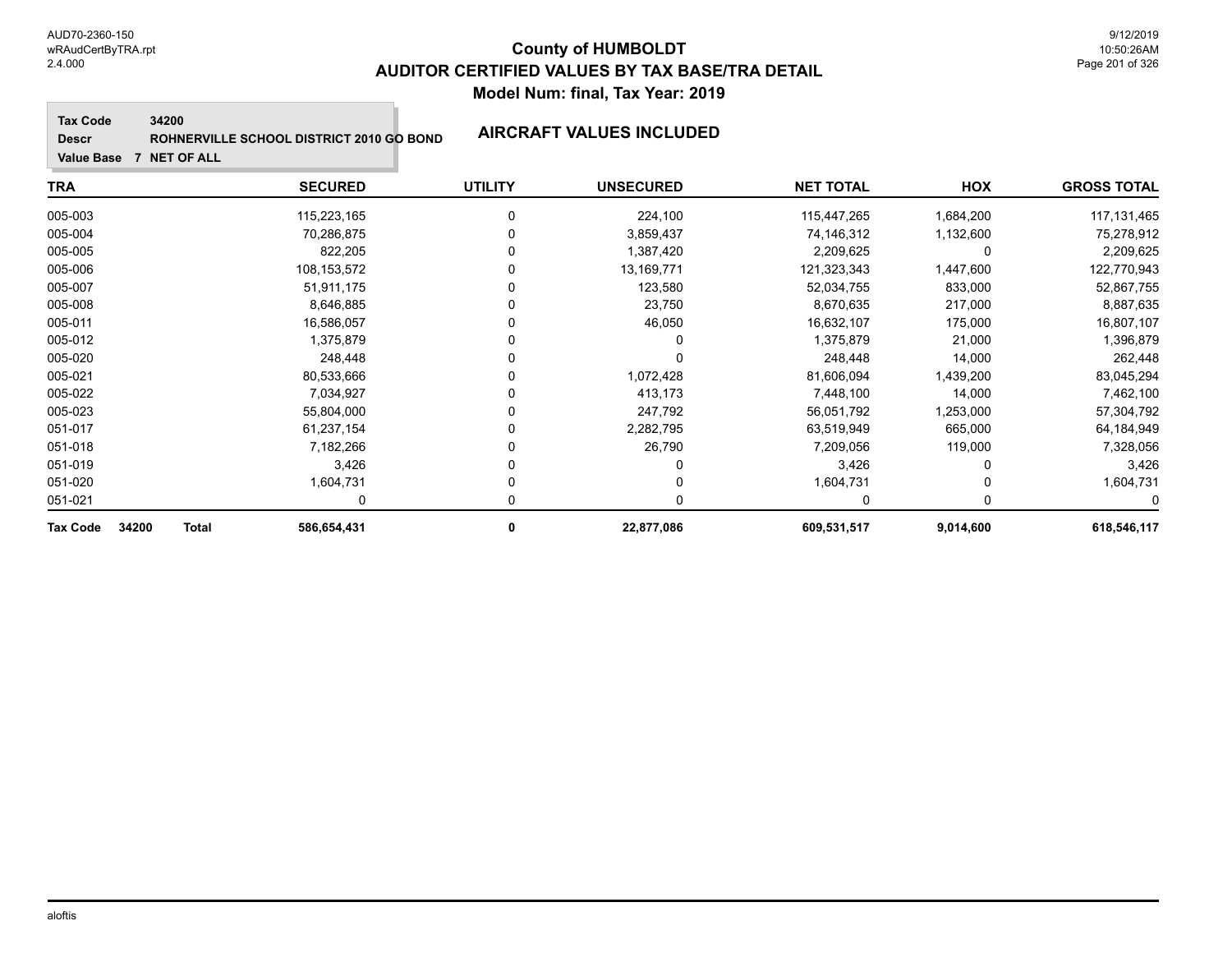**Value Base 7 NET OF ALL**

### **County of HUMBOLDT AUDITOR CERTIFIED VALUES BY TAX BASE/TRA DETAIL Model Num: final, Tax Year: 2019**

#### **Tax Code 34300 Descr BLUE LAKE UESD 2010 GO BOND AIRCRAFT VALUES INCLUDED**

| <b>TRA</b>        |              | <b>SECURED</b> | <b>UTILITY</b> | <b>UNSECURED</b> | <b>NET TOTAL</b> | HOX       | <b>GROSS TOTAL</b> |
|-------------------|--------------|----------------|----------------|------------------|------------------|-----------|--------------------|
| 002-000           |              | 79,787,579     |                | 2,743,498        | 82,531,077       | 1,582,443 | 84, 113, 520       |
| 002-001           |              | 13,713,697     |                | 4,150,561        | 17,864,258       | 133,000   | 17,997,258         |
| 002-002           |              | 756,660        |                | 247,350          | 1,004,010        |           | 1,004,010          |
| 002-003           |              |                |                |                  |                  |           |                    |
| 002-004           |              |                |                |                  |                  |           |                    |
| 002-005           |              | 55,502         |                |                  | 55,502           |           | 55,502             |
| 057-000           |              | 14,780,486     |                | 47,339,836       | 62,120,322       | 14,000    | 62,134,322         |
| 057-001           |              | 12,799,770     |                | 806,423          | 13,606,193       | 56,000    | 13,662,193         |
| 057-002           |              | 25,578,121     |                | 326,300          | 25,904,421       | 397,600   | 26,302,021         |
| 057-003           |              | 163,777        |                |                  | 163,777          | 0         | 163,777            |
| 057-004           |              | 17,523,692     |                | 104,657          | 17,628,349       | 70,000    | 17,698,349         |
| 057-006           |              | 44,651,435     |                | 379,644          | 45,031,079       | 691,600   | 45,722,679         |
| 057-008           |              | 7,477,443      |                | 9,562,910        | 17,040,353       | 14,000    | 17,054,353         |
| 057-009           |              | 33,774,176     |                | 942,932          | 34,717,108       | 497,000   | 35,214,108         |
| 900-009           |              |                |                |                  |                  |           |                    |
| 900-010           |              |                |                |                  |                  |           |                    |
| 34300<br>Tax Code | <b>Total</b> | 251,062,338    | 0              | 66,604,111       | 317,666,449      | 3,455,643 | 321,122,092        |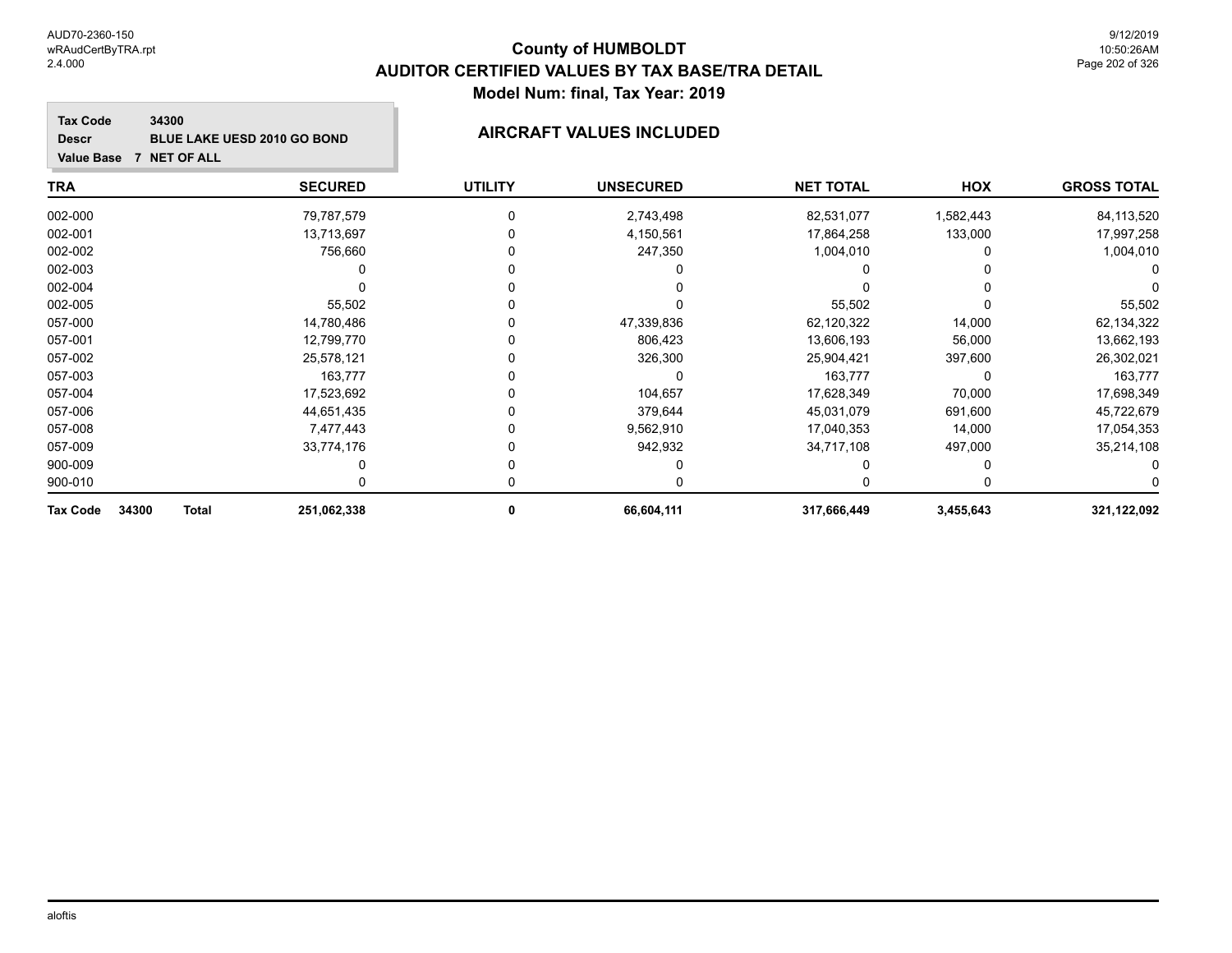# **AIRCRAFT VALUES INCLUDED**

**Tax Code 34400 Descr**

|  | Value Base 7 NET OF ALL |
|--|-------------------------|

| <b>TRA</b> | <b>SECURED</b> | <b>UTILITY</b> | <b>UNSECURED</b> | <b>NET TOTAL</b> | HOX       | <b>GROSS TOTAL</b> |
|------------|----------------|----------------|------------------|------------------|-----------|--------------------|
| 001-001    | 342,854,325    | $\mathbf 0$    | 3,726,475        | 346,580,800      | 3,654,000 | 350,234,800        |
| 001-002    | 23,858         | $\mathbf 0$    | 0                | 23,858           | 0         | 23,858             |
| 001-003    | 55,697,766     | $\Omega$       | 1,035,677        | 56,733,443       | 840,000   | 57,573,443         |
| 001-004    | 510,172        | $\Omega$       | 1,144,278        | 1,654,450        | 7,000     | 1,661,450          |
| 001-005    | 2,513,136      | $\Omega$       | $\mathbf 0$      | 2,513,136        | 28,000    | 2,541,136          |
| 001-006    | 41, 117, 735   | 0              | 161,570          | 41,279,305       | 602,000   | 41,881,305         |
| 001-007    | 82,517,883     | 0              | 5,554,185        | 88,072,068       | 973,291   | 89,045,359         |
| 001-009    | 39,983,136     | 0              | 320,247          | 40,303,383       | 595,000   | 40,898,383         |
| 001-010    | $\Omega$       | $\Omega$       | 0                | 0                | 0         |                    |
| 001-011    | $\Omega$       | U              | $\mathbf 0$      | $\Omega$         | $\Omega$  |                    |
| 001-012    | 40,302,080     | $\Omega$       | 81,130           | 40,383,210       | 525,000   | 40,908,210         |
| 001-015    | 124,227        | $\Omega$       | $\mathbf 0$      | 124,227          | $\Omega$  | 124,227            |
| 001-017    | 700,863        | $\Omega$       | 4,320            | 705,183          | 21,000    | 726,183            |
| 001-018    | 6,711,474      | 0              | 0                | 6,711,474        | 14,000    | 6,725,474          |
| 001-019    | 200,607        | 0              | 0                | 200,607          | 0         | 200,607            |
| 001-021    | 11,049,664     | 0              | 0                | 11,049,664       | 70,000    | 11,119,664         |
| 001-022    | 6,385,867      | U              | 0                | 6,385,867        | 28,000    | 6,413,867          |
| 001-023    | 687,592        | 0              | 0                | 687,592          | 0         | 687,592            |
| 001-024    | 0              | O              | 0                | $\Omega$         | $\Omega$  | $\Omega$           |
| 001-025    | 40,282,291     | U              | 25,610           | 40,307,901       | 392,000   | 40,699,901         |
| 001-026    | 2,366,230      | 0              | 0                | 2,366,230        | 14,000    | 2,380,230          |
| 001-027    | 5,157,805      | 0              | 3,210            | 5,161,015        | 62,559    | 5,223,574          |
| 001-028    | 4,006,303      | 0              | 5,760            | 4,012,063        | 70,000    | 4,082,063          |
| 001-029    | 8,864,256      | 0              | 0                | 8,864,256        | 273,379   | 9,137,635          |
| 001-030    | 4,980,666      | 0              | 804,144          | 5,784,810        | 0         | 5,784,810          |
| 001-031    | 4,462,848      | $\Omega$       | 12,210           | 4,475,058        | 291,451   | 4,766,509          |
| 001-032    | 998,628        | 0              | 17,430           | 1,016,058        | 14,000    | 1,030,058          |
| 001-033    | 16,600,332     | $\Omega$       | 39,788           | 16,640,120       | 252,000   | 16,892,120         |
| 001-034    | 21,601,220     | 0              | 50,280           | 21,651,500       | 315,000   | 21,966,500         |
| 001-035    | 325,346,617    | 0              | 31,585,030       | 356,931,647      | 1,351,000 | 358,282,647        |
| 001-036    | 6,820,931      | U              | 0                | 6,820,931        | 28,000    | 6,848,931          |
| 001-037    | 50,701,186     | $\Omega$       | 508,106          | 51,209,292       | 609,000   | 51,818,292         |
| 001-038    | 48,908,225     | $\Omega$       | 126,260          | 49,034,485       | 427,000   | 49,461,485         |
| 001-039    | 92,338,573     | $\Omega$       | 11,619,037       | 103,957,610      | 851,655   | 104,809,265        |
| 001-040    | 2,016,599      | 16,800         | 109,000          | 2,142,399        | 0         | 2,142,399          |
| 001-041    | 57,771         | 0              | $\mathbf 0$      | 57,771           | 0         | 57,771             |
| 001-042    | 7,429,099      | 0              | 16,410           | 7,445,509        | 0         | 7,445,509          |
| 001-043    | 29,987,142     | $\Omega$       | 13,383,116       | 43,370,258       | $\Omega$  | 43,370,258         |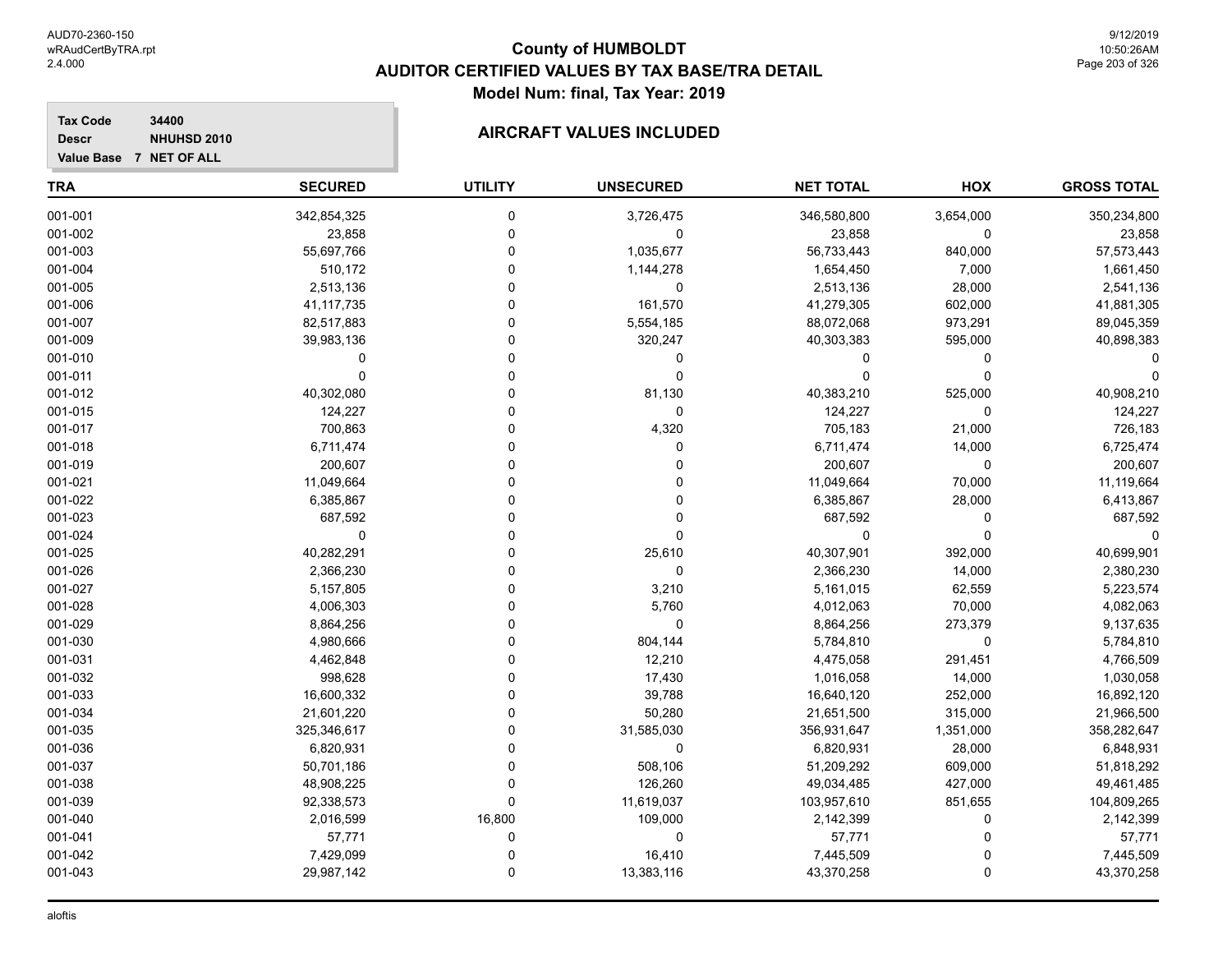#### **Tax Code 34400 Descr**

**Value Base 7 NET OF ALL**

### **NHUHSD 2010 AIRCRAFT VALUES INCLUDED**

| <b>GROSS TOTAL</b> | HOX          | <b>NET TOTAL</b> | <b>UNSECURED</b> | <b>UTILITY</b> | <b>SECURED</b> | <b>TRA</b> |
|--------------------|--------------|------------------|------------------|----------------|----------------|------------|
| 7,794,760          | $\mathbf 0$  | 7,794,760        | 2,490,564        | 0              | 5,304,196      | 001-044    |
| 16,931,474         | 105,000      | 16,826,474       | $\mathbf 0$      | 0              | 16,826,474     | 001-045    |
| 4,366,275          | 77,000       | 4,289,275        | 31,240           |                | 4,258,035      | 001-046    |
| 2,006,527          | 35,000       | 1,971,527        | $\mathbf 0$      |                | 1,971,527      | 001-047    |
| 14,542,073         | 196,000      | 14,346,073       | 99,850           |                | 14,246,223     | 001-048    |
| 919,029            | 14,000       | 905,029          | 28,820           |                | 876,209        | 001-049    |
| 21,734,948         | 266,000      | 21,468,948       | 4,230            |                | 21,464,718     | 001-051    |
| 1,079,074          | 14,000       | 1,065,074        | 0                |                | 1,065,074      | 001-052    |
| 1,309,800          | 21,000       | 1,288,800        | $\Omega$         |                | 1,288,800      | 001-053    |
| 11,275,981         | 182,000      | 11,093,981       | 11,130           |                | 11,082,851     | 001-054    |
| 176,330            | 7,000        | 169,330          | $\mathbf 0$      |                | 169,330        | 001-055    |
| 26,775,283         | 287,000      | 26,488,283       | 17,750           | U              | 26,470,533     | 001-056    |
| 3,460,534          | 21,000       | 3,439,534        | $\mathbf 0$      |                | 3,439,534      | 001-058    |
| 2,376,050          | 0            | 2,376,050        | 795,050          |                | 1,581,000      | 001-059    |
| 629,298            | 14,000       | 615,298          | $\mathbf 0$      |                | 615,298        | 001-060    |
| 3,463,205          | 70,000       | 3,393,205        | $\Omega$         | ŋ              | 3,393,205      | 001-061    |
| 84,113,520         | 1,582,443    | 82,531,077       | 2,743,498        | ŋ              | 79,787,579     | 002-000    |
| 17,997,258         | 133,000      | 17,864,258       | 4,150,561        |                | 13,713,697     | 002-001    |
| 1,004,010          | $\Omega$     | 1,004,010        | 247,350          |                | 756,660        | 002-002    |
| 55,502             | $\Omega$     | 55,502           | $\mathbf{0}$     |                | 55,502         | 002-005    |
| 0                  | <sup>0</sup> | 0                | $\Omega$         |                | $\Omega$       | 002-006    |
| 7,682,715          | $\Omega$     | 7,682,715        | 467,513          | U              | 7,215,202      | 003-006    |
| 93,059,535         | 336,000      | 92,723,535       | 3,465,985        | 0              | 89,257,550     | 006-000    |
| 5,473,476          | 49,000       | 5,424,476        | 9,300            | 0              | 5,415,176      | 006-001    |
| 569,102            | 7,000        | 562,102          | $\Omega$         |                | 562,102        | 006-004    |
| 719,310            | 7,000        | 712,310          |                  |                | 712,310        | 006-005    |
| 0                  | $\mathbf 0$  | 0                | 0                |                | 0              | 053-001    |
| 1,330,276          | 14,000       | 1,316,276        | $\Omega$         |                | 1,316,276      | 053-002    |
| 104,521            | $\Omega$     | 104,521          | $\Omega$         |                | 104,521        | 053-003    |
| 552,098            | $\Omega$     | 552,098          | 0                |                | 552,098        | 053-004    |
| 165,870            | $\Omega$     | 165,870          | $\Omega$         |                | 165,870        | 053-005    |
| 5,756,987          | 42,000       | 5,714,987        | 30,979           | O              | 5,684,008      | 053-006    |
| 838,877            | 0            | 838,877          | 442,234          | 0              | 396,643        | 053-007    |
| 13,838,948         | 189,000      | 13,649,948       | 111,760          | 0              | 13,538,188     | 053-008    |
| 36,509,074         | 612,488      | 35,896,586       | 75,947           |                | 35,820,639     | 053-009    |
| 360,380            | 0            | 360,380          | 170,514          | 0              | 189,866        | 053-010    |
| 1,313,795          | 14,000       | 1,299,795        | 0                | ∩              | 1,299,795      | 053-011    |
| 10,590,049         | 119,000      | 10,471,049       | 94,010           | 0              | 10,377,039     | 053-013    |
|                    |              |                  |                  |                |                |            |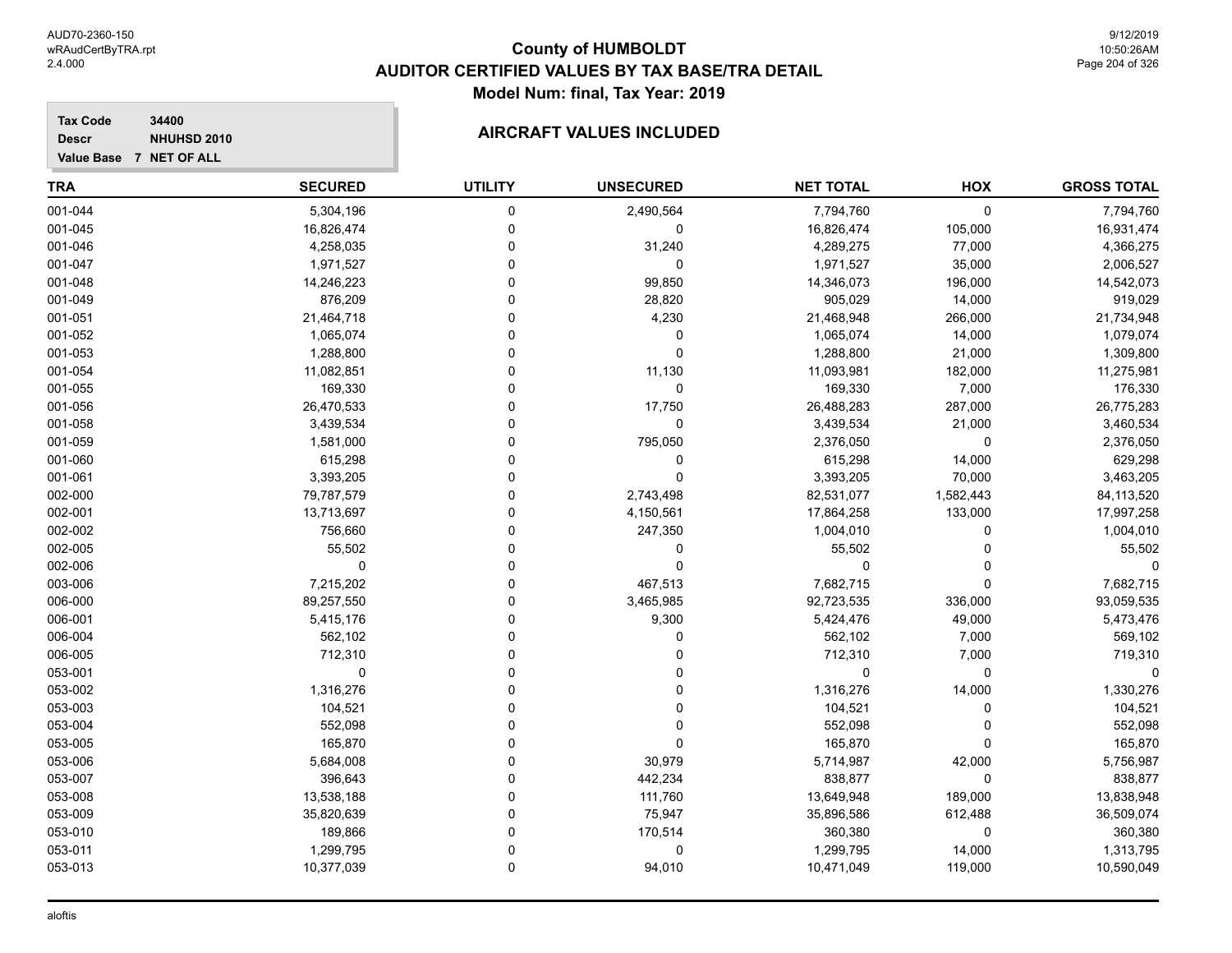#### **Tax Code 34400 Descr**

**Value Base 7 NET OF ALL**

### **NHUHSD 2010 AIRCRAFT VALUES INCLUDED**

| TRA     | <b>SECURED</b> | <b>UTILITY</b> | <b>UNSECURED</b> | <b>NET TOTAL</b> | HOX       | <b>GROSS TOTAL</b> |
|---------|----------------|----------------|------------------|------------------|-----------|--------------------|
| 053-015 | 6,160,029      | 0              | 47,530           | 6,207,559        | 161,000   | 6,368,559          |
| 053-016 | 602,530        | 0              | 0                | 602,530          | 0         | 602,530            |
| 053-017 | 18,253,961     | 0              | 26,770           | 18,280,731       | 252,000   | 18,532,731         |
| 053-018 | 748,651        |                | 3,999            | 752,650          | 7,000     | 759,650            |
| 053-019 | 765,074        |                | 11,380           | 776,454          | 0         | 776,454            |
| 053-020 | 6,667,993      |                | 139,420          | 6,807,413        | 56,000    | 6,863,413          |
| 053-024 | 0              | U              | 0                | 0                | 0         |                    |
| 053-025 | 3,983,917      |                | 10,720           | 3,994,637        | 137,120   | 4,131,757          |
| 053-026 | 387,605        |                | 13,580           | 401,185          | 0         | 401,185            |
| 053-028 | 11,982,748     | $\Omega$       | 46,340           | 12,029,088       | 140,000   | 12,169,088         |
| 053-029 | 381,222        | 0              | 33,476           | 414,698          | 0         | 414,698            |
| 053-030 | 222,902        | 0              | 0                | 222,902          | 7,000     | 229,902            |
| 056-000 | 9,427,369      | 0              | 13,650           | 9,441,019        | 42,000    | 9,483,019          |
| 056-001 | 22,291,924     |                | 34,390           | 22,326,314       | 161,000   | 22,487,314         |
| 056-002 | 68,852,517     |                | 419,385          | 69,271,902       | 490,525   | 69,762,427         |
| 056-003 | 12,466,886     |                | 24,610           | 12,491,496       | 112,000   | 12,603,496         |
| 057-000 | 14,780,486     |                | 47,339,836       | 62,120,322       | 14,000    | 62,134,322         |
| 057-001 | 12,799,770     |                | 806,423          | 13,606,193       | 56,000    | 13,662,193         |
| 057-002 | 25,578,121     |                | 326,300          | 25,904,421       | 397,600   | 26,302,021         |
| 057-003 | 163,777        | U              | 0                | 163,777          | 0         | 163,777            |
| 057-004 | 17,523,692     | 0              | 104,657          | 17,628,349       | 70,000    | 17,698,349         |
| 057-006 | 44,651,435     | 0              | 379,644          | 45,031,079       | 691,600   | 45,722,679         |
| 057-008 | 7,477,443      | 0              | 9,562,910        | 17,040,353       | 14,000    | 17,054,353         |
| 057-009 | 33,774,176     |                | 942,932          | 34,717,108       | 497,000   | 35,214,108         |
| 085-000 | 104,052,581    |                | 800,499          | 104,853,080      | 1,603,000 | 106,456,080        |
| 085-001 | 7,348,821      | U              | 38,620           | 7,387,441        | 84,000    | 7,471,441          |
| 095-001 | 51,724,666     |                | 618,874          | 52,343,540       | 322,000   | 52,665,540         |
| 102-001 | 3,142,346      |                | 0                | 3,142,346        | 33,600    | 3,175,946          |
| 102-002 | 65,160         |                | 0                | 65,160           | 0         | 65,160             |
| 102-003 | 116,828,155    |                | 932,444          | 117,760,599      | 1,190,000 | 118,950,599        |
| 102-004 | 37,938         | U              | 0                | 37,938           | 0         | 37,938             |
| 102-005 | 13,457,916     | 0              | 58,030           | 13,515,946       | 189,000   | 13,704,946         |
| 102-006 | 10,289,693     | 0              | 216,850          | 10,506,543       | 98,000    | 10,604,543         |
| 102-007 | 31,140         |                | 0                | 31,140           | 0         | 31,140             |
| 102-008 | 101,604,916    | 0              | 379,394          | 101,984,310      | 1,414,000 | 103,398,310        |
| 102-009 | 30,060         | U              | 0                | 30,060           | 0         | 30,060             |
| 102-010 | 5,902,326      | $\Omega$       | 0                | 5,902,326        | 56,000    | 5,958,326          |
| 102-011 | 12,481,791     | 0              | 4,290            | 12,486,081       | 84,000    | 12,570,081         |
|         |                |                |                  |                  |           |                    |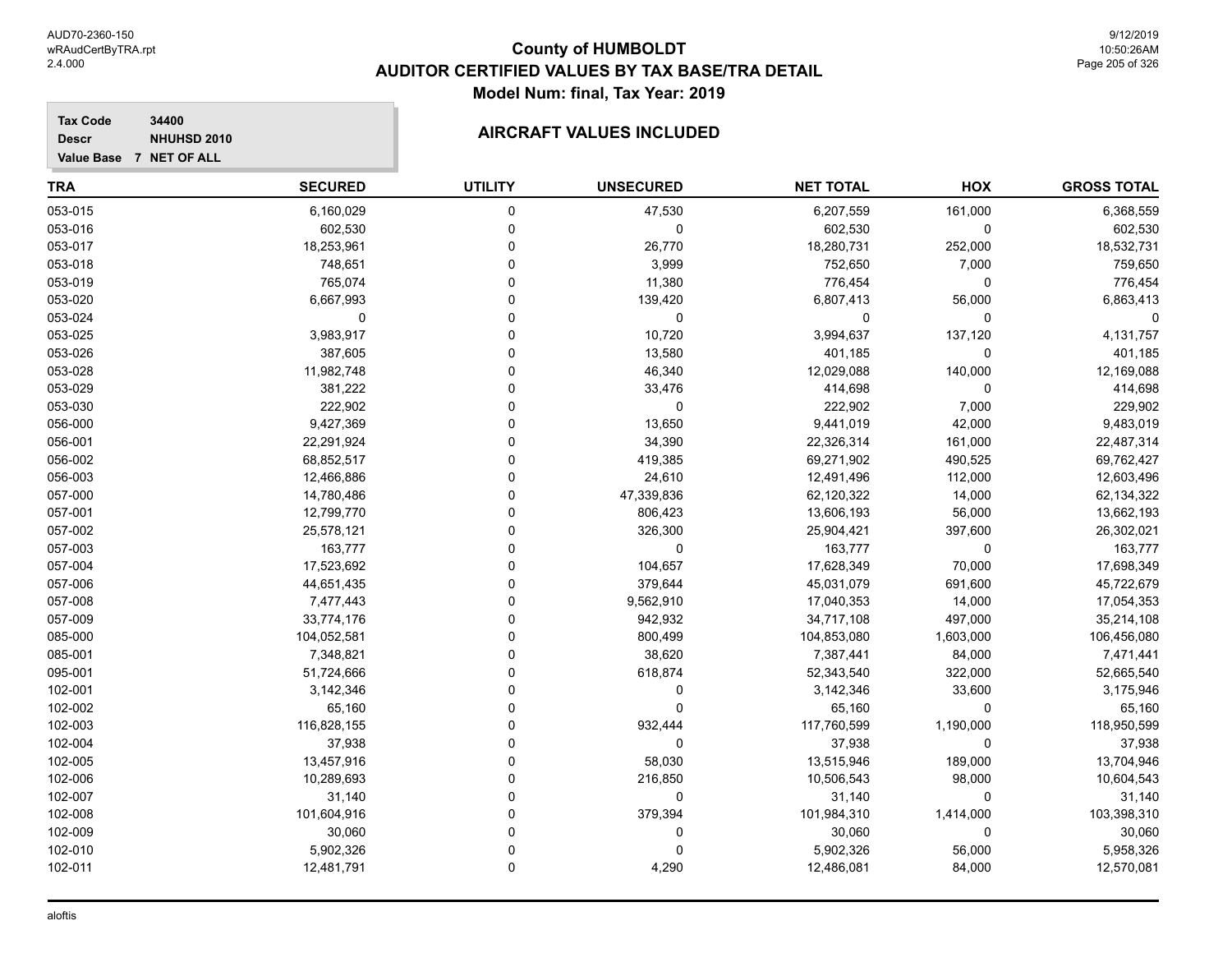#### **Tax Code 34400 Descr**

**Value Base 7 NET OF ALL**

# **AIRCRAFT VALUES INCLUDED**

| TRA     | <b>SECURED</b> | <b>UTILITY</b> | <b>UNSECURED</b> | <b>NET TOTAL</b> | HOX         | <b>GROSS TOTAL</b> |
|---------|----------------|----------------|------------------|------------------|-------------|--------------------|
| 102-013 | 10,279         | 0              | $\mathbf 0$      | 10,279           | $\mathbf 0$ | 10,279             |
| 103-000 | 33,515,957     | 0              | 212,434          | 33,728,391       | 406,000     | 34, 134, 391       |
| 103-001 | 94,767,574     | 0              | 455,395          | 95,222,969       | 259,000     | 95,481,969         |
| 103-002 | 1,796,660      | $\Omega$       | 0                | 1,796,660        | 28,000      | 1,824,660          |
| 103-003 | 687,600        | 0              | 0                | 687,600          | 7,000       | 694,600            |
| 103-004 | 118,038        | ∩              | $\Omega$         | 118,038          | $\mathbf 0$ | 118,038            |
| 103-005 | 8,634,599      | ∩              | 3,820            | 8,638,419        | 224,000     | 8,862,419          |
| 103-006 | 9,283          | ∩              | 0                | 9,283            | $\Omega$    | 9,283              |
| 103-007 | 7,470          | $\Omega$       | $\Omega$         | 7,470            | $\mathbf 0$ | 7,470              |
| 103-008 | 69,219,479     | 0              | 5,361,943        | 74,581,422       | 882,000     | 75,463,422         |
| 103-013 | 4,910,910      | $\Omega$       | 40,300           | 4,951,210        | 63,000      | 5,014,210          |
| 103-014 | 515,187        | 0              | 32,830           | 548,017          | 7,000       | 555,017            |
| 103-015 | 13,255,039     | $\Omega$       | 10,820           | 13,265,859       | 154,000     | 13,419,859         |
| 111-000 | 26,457,928     | $\Omega$       | 53,870           | 26,511,798       | 21,000      | 26,532,798         |
| 111-001 | 5,430,053      | ∩              | 16,233           | 5,446,286        | 28,000      | 5,474,286          |
| 115-001 | 4,037,237      | ∩              | 394,564          | 4,431,801        | 7,000       | 4,438,801          |
| 115-002 | 1,551,719,523  |                | 44,552,700       | 1,596,272,223    | 20,899,835  | 1,617,172,058      |
| 115-004 | 14,734,640     | ∩              | 25,150           | 14,759,790       | 196,000     | 14,955,790         |
| 115-005 | 55,275         | $\Omega$       | 0                | 55,275           | 0           | 55,275             |
| 115-006 | 3,692,075      | 0              | 5,510            | 3,697,585        | 49,000      | 3,746,585          |
| 115-008 | 1,679,857      |                | 673,246          | 2,353,103        | 21,000      | 2,374,103          |
| 115-009 | 1,721,455      | 0              | 0                | 1,721,455        | 21,000      | 1,742,455          |
| 121-000 | 5,356,389      | $\Omega$       | 53,300           | 5,409,689        | 42,000      | 5,451,689          |
| 121-001 | 2,094,688      | $\Omega$       | 221,188          | 2,315,876        | 14,000      | 2,329,876          |
| 121-002 | 4,134,846      | $\Omega$       | 2,090            | 4,136,936        | 28,000      | 4,164,936          |
| 121-003 | 19,802,968     | $\Omega$       | 365,630          | 20,168,598       | 238,000     | 20,406,598         |
| 121-004 | 2,082,461      | 0              | 2,044,489        | 4,126,950        | 0           | 4,126,950          |
| 123-001 | 10,553,831     | 31,799         | 275,348          | 10,860,978       | 0           | 10,860,978         |
| 123-002 | 44,573         | 0              | 0                | 44,573           | 0           | 44,573             |
| 123-003 | 0              | $\Omega$       | $\Omega$         | 0                | $\Omega$    | $\Omega$           |
| 123-004 | 24,527,406     | 76,062         | 6,142,066        | 30,745,534       | 196,000     | 30,941,534         |
| 123-005 | 4,179,195      | 0              | 0                | 4,179,195        | 35,000      | 4,214,195          |
| 123-006 | 12,775,254     | $\Omega$       | 4,677,457        | 17,452,711       | 0           | 17,452,711         |
| 123-007 | 0              | $\Omega$       | 0                | 0                | 0           | 0                  |
| 141-000 | 7,347,073      | 0              | 899,436          | 8,246,509        | 0           | 8,246,509          |
| 141-001 | 108,378,078    | $\Omega$       | 828,193          | 109,206,271      | 1,062,600   | 110,268,871        |
| 141-002 | 54,915,760     | $\Omega$       | 139,037          | 55,054,797       | 464,796     | 55,519,593         |
| 141-003 | 69,668,787     | $\Omega$       | 74,814           | 69,743,601       | 959,000     | 70,702,601         |
|         |                |                |                  |                  |             |                    |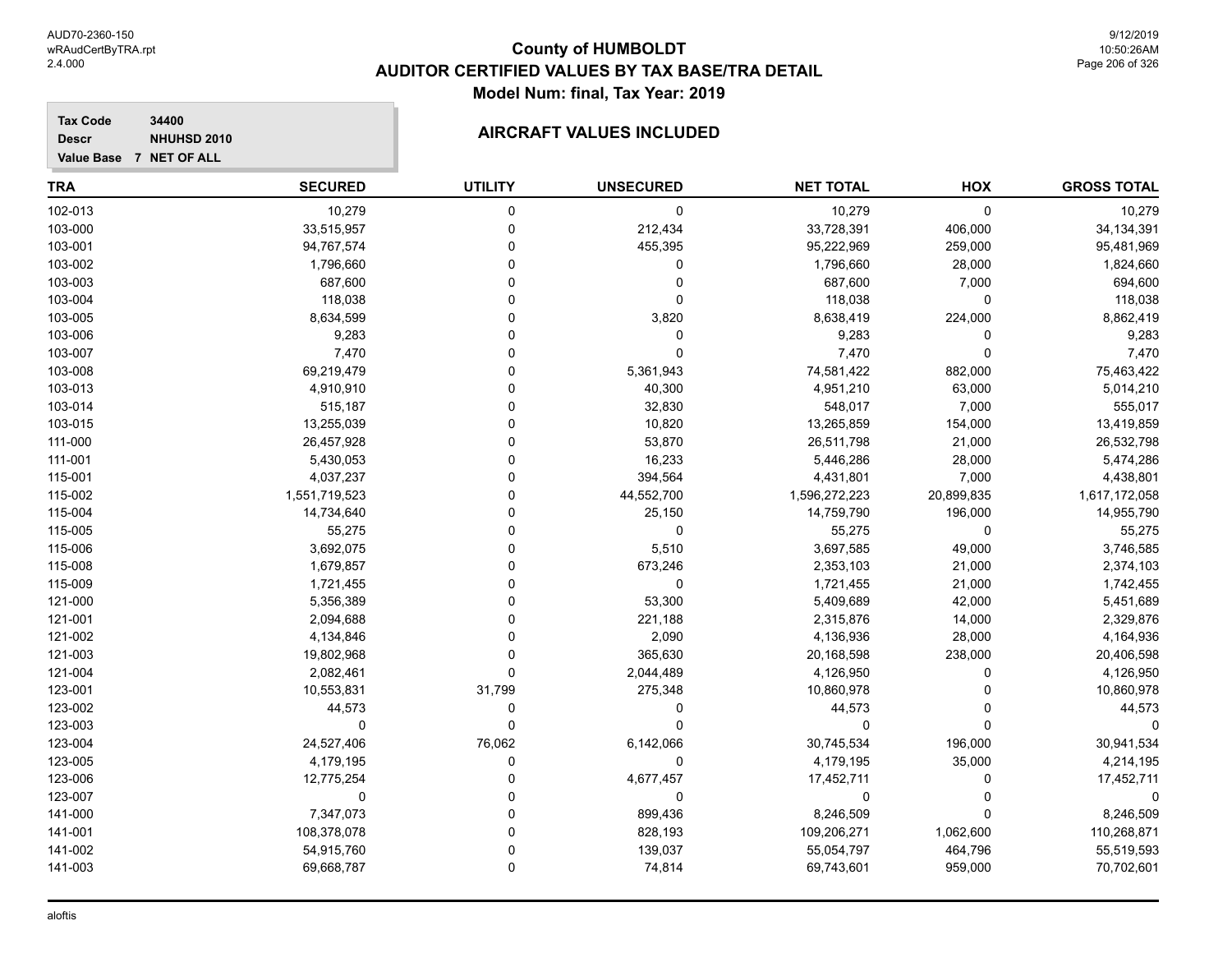| <b>Tax Code</b><br>34400<br><b>NHUHSD 2010</b><br><b>Descr</b><br>Value Base 7 NET OF ALL |                | <b>AIRCRAFT VALUES INCLUDED</b> |                  |                  |            |                    |
|-------------------------------------------------------------------------------------------|----------------|---------------------------------|------------------|------------------|------------|--------------------|
| <b>TRA</b>                                                                                | <b>SECURED</b> | <b>UTILITY</b>                  | <b>UNSECURED</b> | <b>NET TOTAL</b> | <b>HOX</b> | <b>GROSS TOTAL</b> |
| 900-000                                                                                   |                |                                 | 0                |                  |            | 0                  |
| 900-008                                                                                   |                |                                 |                  |                  |            |                    |
| 900-009                                                                                   |                |                                 |                  |                  |            | 0                  |
| 900-018                                                                                   |                |                                 | $\mathbf{I}$     |                  |            |                    |
| 34400<br><b>Tax Code</b><br><b>Total</b>                                                  | 4,595,059,999  | 124.661                         | 216.720.374      | 4,811,905,034    | 51,413,942 | 4,863,318,976      |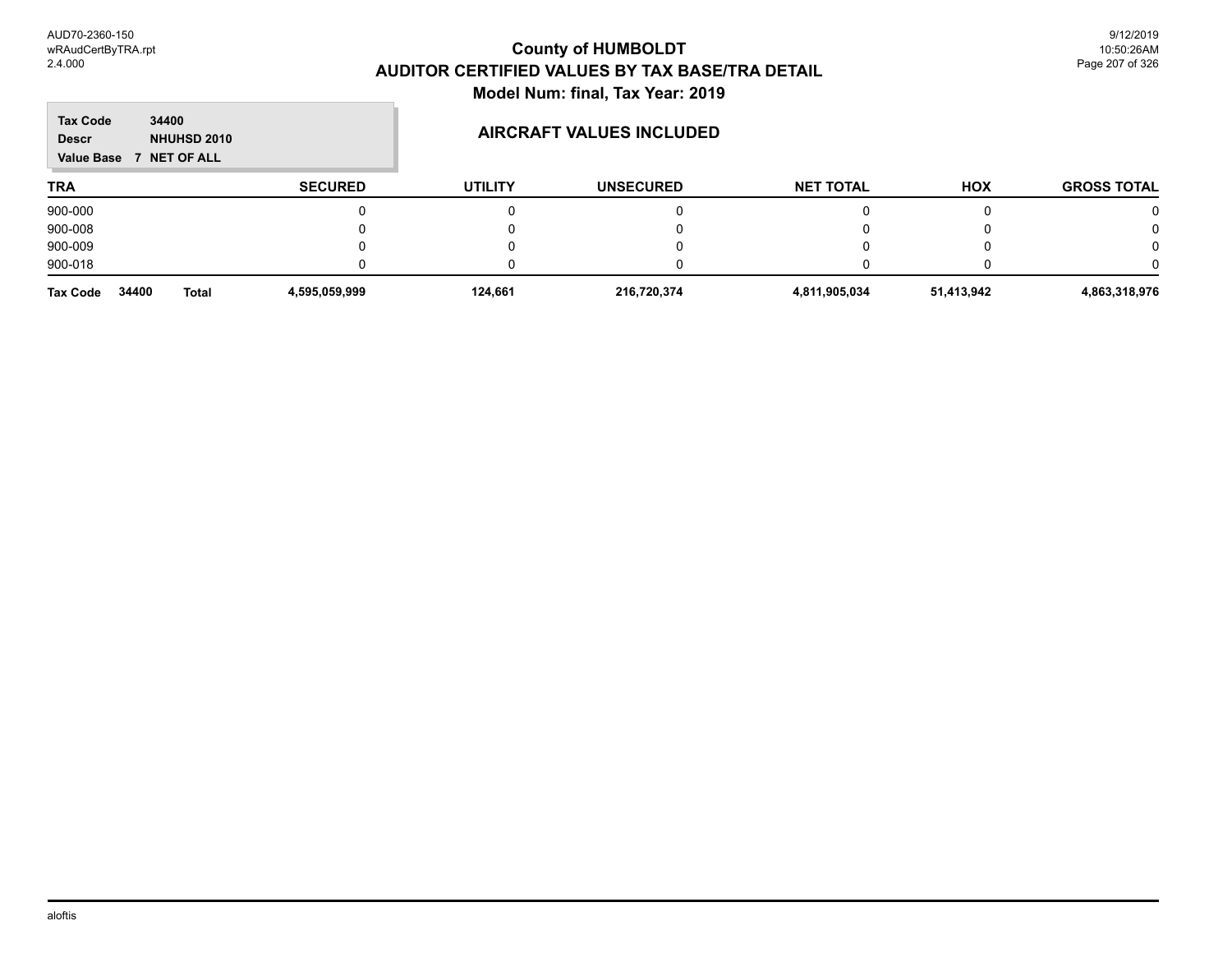**Tax Code 34500**

**Descr FORTUNA ELEMENTARY UNIFIED 2012 GO BOND AIRCRAFT VALUES INCLUDED**

| <b>TRA</b> | <b>SECURED</b> | <b>UTILITY</b> | <b>UNSECURED</b> | <b>NET TOTAL</b> | <b>HOX</b>  | <b>GROSS TOTAL</b> |
|------------|----------------|----------------|------------------|------------------|-------------|--------------------|
| 005-000    | 305,391,176    | 0              | 8,771,733        | 314,162,909      | 4,473,542   | 318,636,451        |
| 005-001    | 10,923,534     | 0              | 9,390            | 10,932,924       | 903,987     | 11,836,911         |
| 005-002    | 32,362,762     | $\mathbf 0$    | 10,117,170       | 42,479,932       | 473,200     | 42,953,132         |
| 005-003    | 115,223,165    | $\Omega$       | 224,100          | 115,447,265      | 1,684,200   | 117, 131, 465      |
| 005-004    | 70,286,875     | $\Omega$       | 3,859,437        | 74,146,312       | 1,132,600   | 75,278,912         |
| 005-005    | 822,205        | $\Omega$       | 1,387,420        | 2,209,625        | $\Omega$    | 2,209,625          |
| 005-006    | 108, 153, 572  | $\Omega$       | 13,169,771       | 121,323,343      | 1,447,600   | 122,770,943        |
| 005-007    | 51,911,175     | 0              | 123,580          | 52,034,755       | 833,000     | 52,867,755         |
| 005-008    | 8,646,885      | 0              | 23,750           | 8,670,635        | 217,000     | 8,887,635          |
| 005-009    | 10,199,673     | 0              | 139,705          | 10,339,378       | 175,000     | 10,514,378         |
| 005-010    | 545,059        | O              | 0                | 545,059          | $\mathbf 0$ | 545,059            |
| 005-011    | 16,586,057     | O              | 46,050           | 16,632,107       | 175,000     | 16,807,107         |
| 005-012    | 1,375,879      | $\Omega$       | $\Omega$         | 1,375,879        | 21,000      | 1,396,879          |
| 005-013    | 4,232,190      | $\Omega$       | 97,720           | 4,329,910        | 28,000      | 4,357,910          |
| 005-014    | 1,049,203      | $\Omega$       | 874,500          | 1,923,703        | 28,000      | 1,951,703          |
| 005-015    | 337,867        | $\Omega$       | 37,340           | 375,207          | 0           | 375,207            |
| 005-016    | $\Omega$       | 0              | 0                | $\Omega$         | $\Omega$    |                    |
| 005-017    | $\Omega$       | $\Omega$       | 0                | $\Omega$         | $\Omega$    |                    |
| 005-018    | 90,304,912     | 0              | 7,042,205        | 97,347,117       | 560,000     | 97,907,117         |
| 005-019    | 21,711,369     | $\Omega$       | 3,932,828        | 25,644,197       | 217,000     | 25,861,197         |
| 005-020    | 248,448        | $\Omega$       | 0                | 248,448          | 14,000      | 262,448            |
| 005-021    | 80,533,666     | $\Omega$       | 1,072,428        | 81,606,094       | 1,439,200   | 83,045,294         |
| 005-022    | 7,034,927      | 0              | 413,173          | 7,448,100        | 14,000      | 7,462,100          |
| 005-023    | 55,804,000     | $\Omega$       | 247,792          | 56,051,792       | 1,253,000   | 57,304,792         |
| 005-024    | 23,448,492     | 0              | 594,930          | 24,043,422       | 7,000       | 24,050,422         |
| 005-025    | $\mathbf 0$    | $\Omega$       | 0                | 0                | 0           | $\Omega$           |
| 005-026    | 172,704        | 0              | $\mathbf 0$      | 172,704          | $\Omega$    | 172,704            |
| 005-027    | $\Omega$       | $\Omega$       | 13,111           | 13,111           | $\Omega$    | 13,111             |
| 005-028    | 9,209,863      | $\Omega$       | 1,506,510        | 10,716,373       | $\Omega$    | 10,716,373         |
| 005-029    | 3,930,650      | $\Omega$       | 28,790           | 3,959,440        | 91,000      | 4,050,440          |
| 005-030    | 2,308,603      | 0              | 0                | 2,308,603        | 42,000      | 2,350,603          |
| 007-008    | 1,636,597      | 0              | $\mathbf 0$      | 1,636,597        | 0           | 1,636,597          |
| 007-009    | 7,025,774      | 0              | 199,840          | 7,225,614        | $\Omega$    | 7,225,614          |
| 051-001    | 3,001,076      | 0              | 170,540          | 3,171,616        | 14,000      | 3,185,616          |
| 051-002    | 20,572,884     | 0              | 137,137          | 20,710,021       | 224,000     | 20,934,021         |
| 051-003    | 0              | $\Omega$       | 0                | 0                | $\Omega$    | $\Omega$           |
| 051-004    | 8,691,272      | $\Omega$       | 621,050          | 9,312,322        | 28,000      | 9,340,322          |
| 051-005    | 0              | $\mathbf 0$    | $\mathbf 0$      | 0                | $\Omega$    | ∩                  |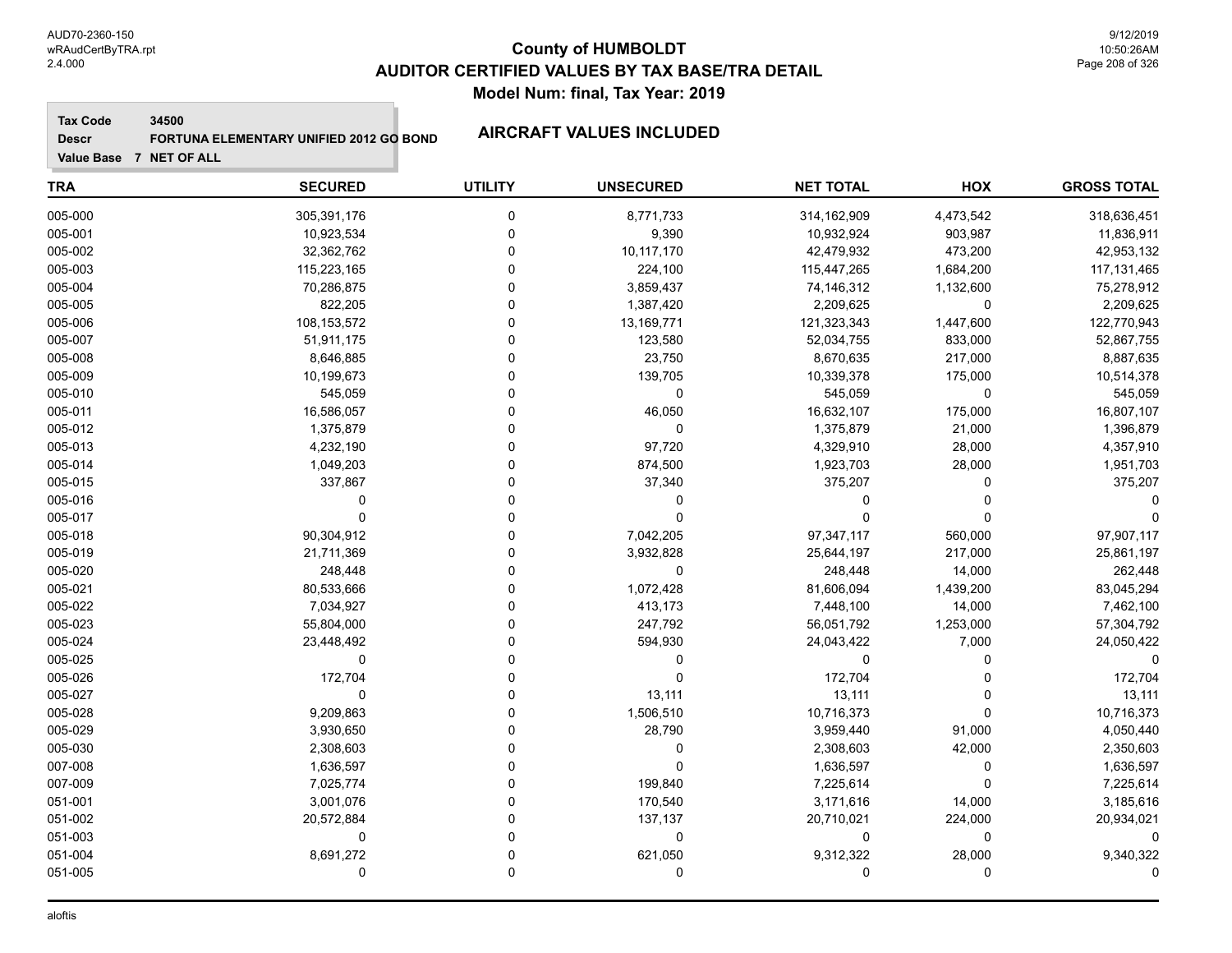**Tax Code 34500**

**Descr**

# **FORTUNA ELEMENTARY UNIFIED 2012 GO BOND AIRCRAFT VALUES INCLUDED**

| <b>TRA</b>                               | <b>SECURED</b> | <b>UTILITY</b> | <b>UNSECURED</b> | <b>NET TOTAL</b> | <b>HOX</b> | <b>GROSS TOTAL</b> |
|------------------------------------------|----------------|----------------|------------------|------------------|------------|--------------------|
| 051-006                                  | 27,562         | 0              | 0                | 27,562           | $\Omega$   | 27,562             |
| 051-007                                  | 15, 147, 551   |                | 2,027,484        | 17,175,035       | 175,000    | 17,350,035         |
| 051-008                                  | 30,246,404     |                | 272,609          | 30,519,013       | 539,000    | 31,058,013         |
| 051-009                                  | 22,362,364     |                | 34,970           | 22,397,334       | 224,000    | 22,621,334         |
| 051-010                                  | 1,598,772      |                | 1,653,580        | 3,252,352        | 7,000      | 3,259,352          |
| 051-011                                  | 4,765,318      | 14,133         | 190,980          | 4,970,431        | 49,000     | 5,019,431          |
| 051-012                                  | 5,443,418      | 0              | 959,790          | 6,403,208        | 35,000     | 6,438,208          |
| 051-013                                  | 27,900         |                | 0                | 27,900           | 0          | 27,900             |
| 051-014                                  | 16,216,304     |                | 222,040          | 16,438,344       | 231,000    | 16,669,344         |
| 051-015                                  | 1,889,394      |                |                  | 1,889,394        |            | 1,889,394          |
| 051-016                                  | 45,810         |                |                  | 45,810           |            | 45,810             |
| 051-017                                  | 61,237,154     |                | 2,282,795        | 63,519,949       | 665,000    | 64,184,949         |
| 051-018                                  | 7,182,266      |                | 26,790           | 7,209,056        | 119,000    | 7,328,056          |
| 051-019                                  | 3,426          |                |                  | 3,426            |            | 3,426              |
| 051-020                                  | 1,604,731      |                |                  | 1,604,731        |            | 1,604,731          |
| 051-021                                  |                |                |                  |                  |            |                    |
| 900-025                                  |                |                |                  |                  |            |                    |
| 900-026                                  |                |                |                  |                  |            |                    |
| 34500<br><b>Tax Code</b><br><b>Total</b> | 1,241,480,888  | 14,133         | 62,533,038       | 1,304,028,059    | 17,539,329 | 1,321,567,388      |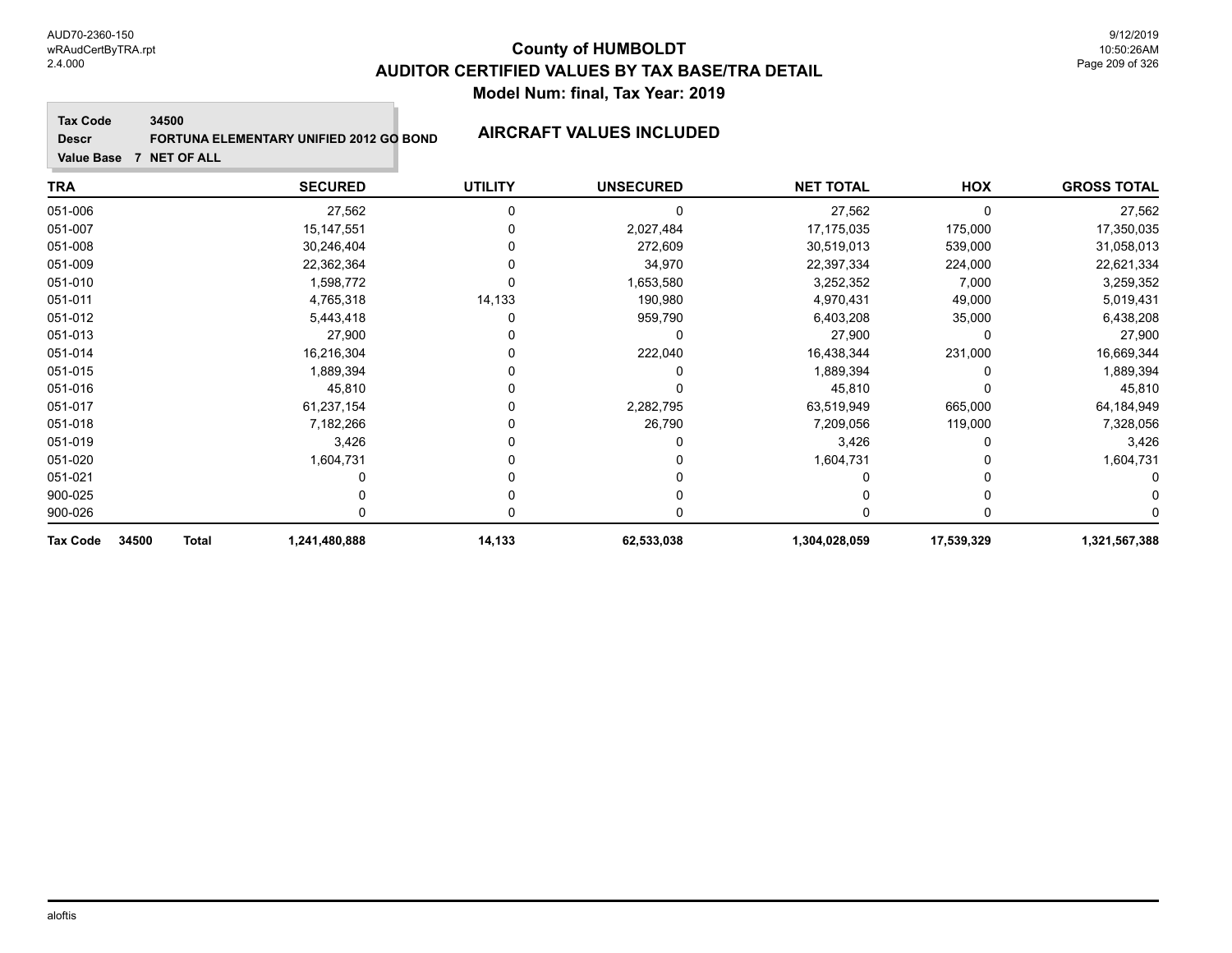### **TRA SECURED UTILITY UNSECURED HOX Tax Code Value Base 7 NET OF ALL 34600 GROSS TOTAL NET TOTAL Descr TRINIDAD ELEMENTARY 2012 GO BOND AIRCRAFT VALUES INCLUDED** 006-000 89,257,550 0 3,465,985 92,723,535 336,000 93,059,535 006-001 5,415,176 0 9,300 5,424,476 49,000 5,473,476 006-004 562,102 0 0 562,102 7,000 569,102 006-005 712,310 0 712,310 7,000 719,310 141-000 7,347,073 0 899,436 8,246,509 0 8,246,509 141-001 108,378,078 0 828,193 109,206,271 1,062,600 110,268,871 141-002 54,915,760 0 139,037 55,054,797 464,796 55,519,593 141-003 69,668,787 0 74,814 69,743,601 959,000 70,702,601 **Tax Code 34600 Total 336,256,836 0 5,416,765 341,673,601 2,885,396 344,558,997**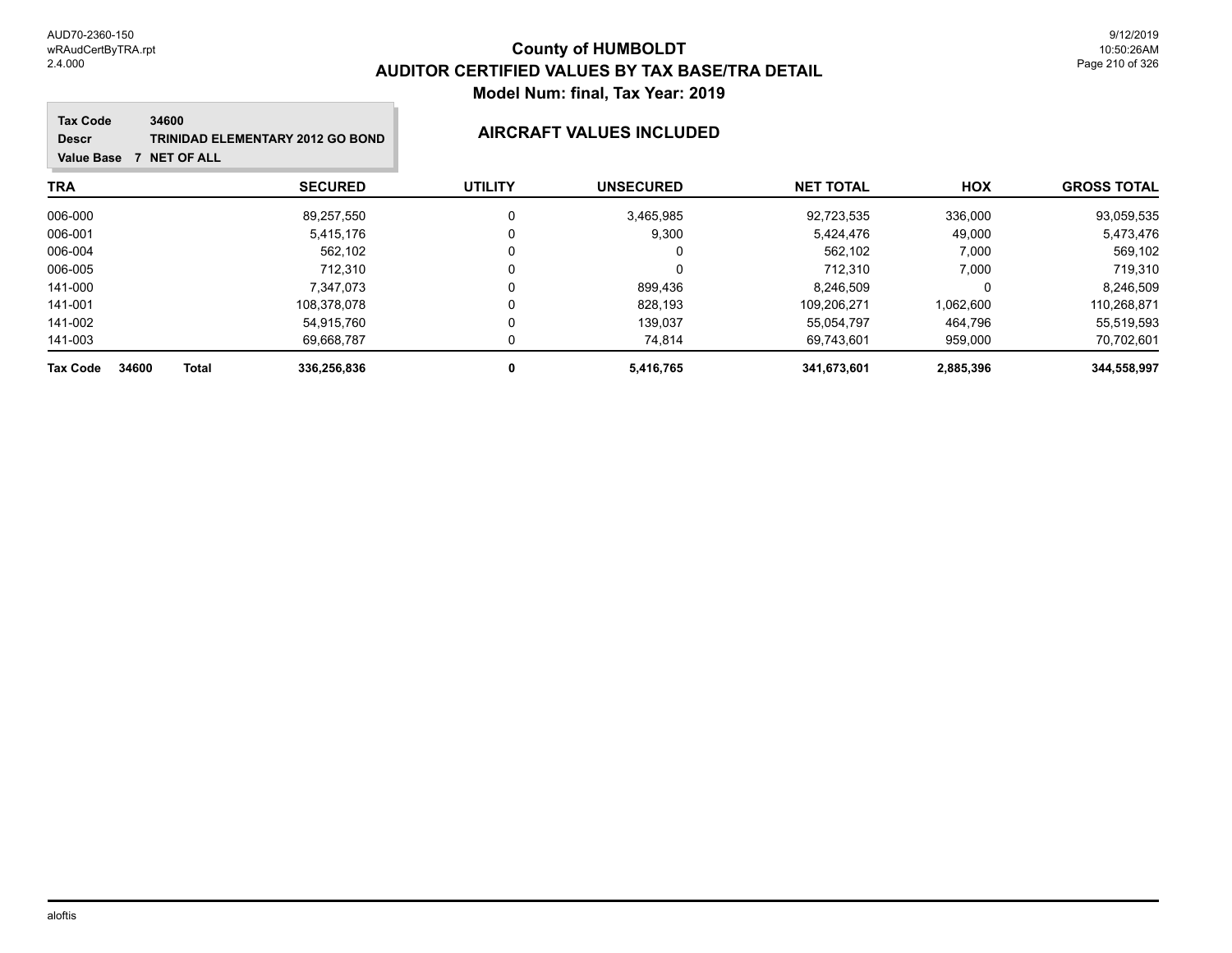#### **Tax Code 34700 Descr**

# **SOUTHERN TRINITY UNIFIED SD 2012 GO BOND AIRCRAFT VALUES INCLUDED**

**Value Base 7 NET OF ALL**

### **TRA SECURED UTILITY UNSECURED HOX GROSS TOTAL NET TOTAL** 158-000 41,817,637 0 116,950 41,934,587 82,585 42,017,172 **Tax Code 34700 Total 41,817,637 0 116,950 41,934,587 82,585 42,017,172**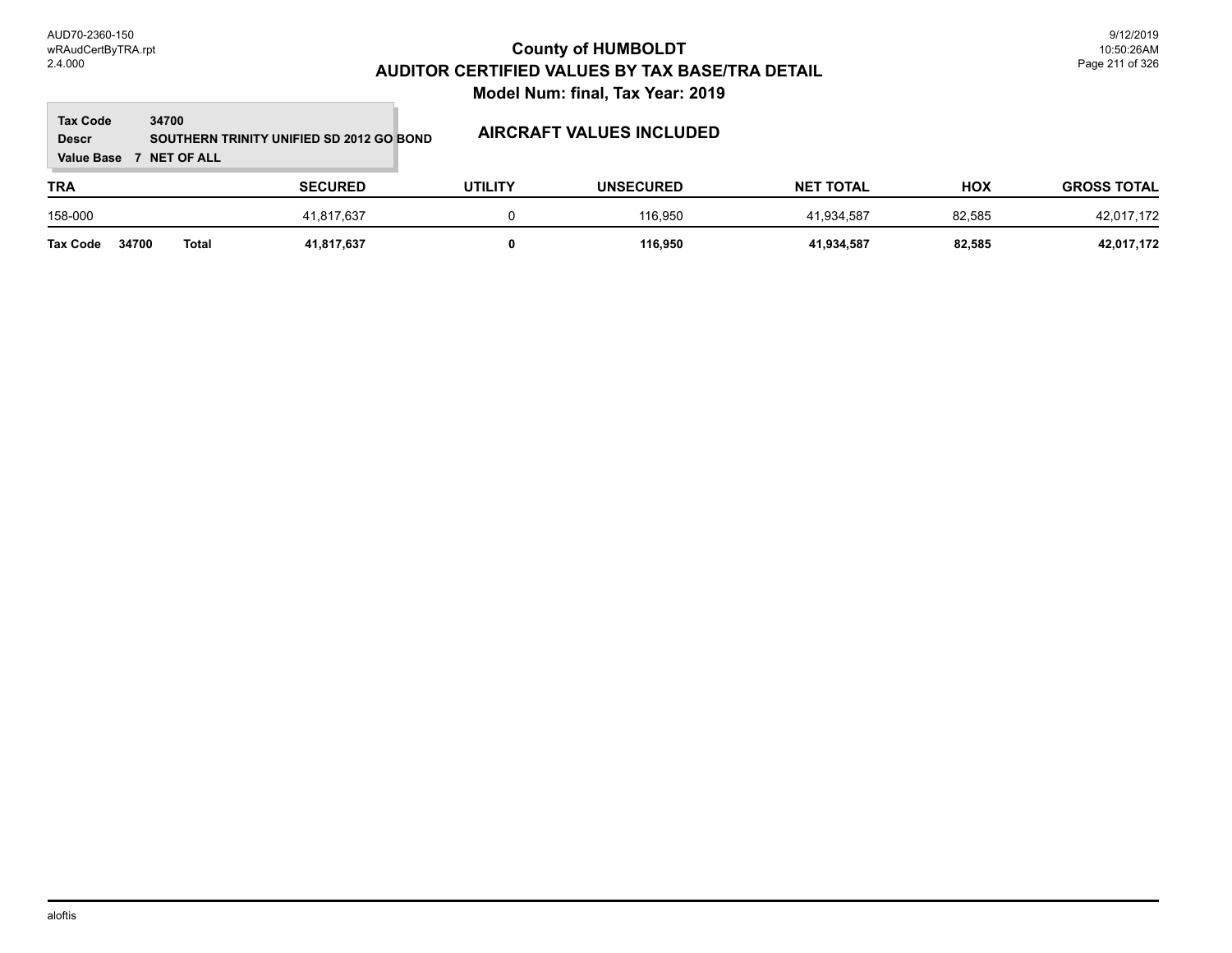9/12/2019 10:50:26AM Page 212 of 326

#### **Tax Code 34800**

**Descr**

### **HYDESVILLE ELEMENTARY SD 2014 GO BOND AIRCRAFT VALUES INCLUDED**

**Value Base 7 NET OF ALL**

### **TRA SECURED UTILITY UNSECURED HOX GROSS TOTAL NET TOTAL** 100-001 3,503,592 0 0 3,503,592 0 3,503,592 100-002 28,108,719 0 3,055,110 31,163,829 287,000 31,450,829 100-003 20,656,967 0 800,376 21,457,343 356,000 21,813,343 100-004 802,182 0 0 802,182 0 802,182 100-005 8,263,990 40,500 40,820 8,345,310 70,000 8,415,310 100-006 179,410 0 0 179,410 0 179,410 100-007 52,178,750 0 393,774 52,572,524 838,600 53,411,124 100-008 44,350,952 0 304,690 44,655,642 595,000 45,250,642 100-009 1,401,269 0 0 1,401,269 7,000 1,408,269 100-010 1,147,459 0 0 1,147,459 7,000 1,154,459 100-011 222,921 0 0 222,921 0 222,921 **Tax Code 34800 Total 160,816,211 40,500 4,594,770 165,451,481 2,160,600 167,612,081**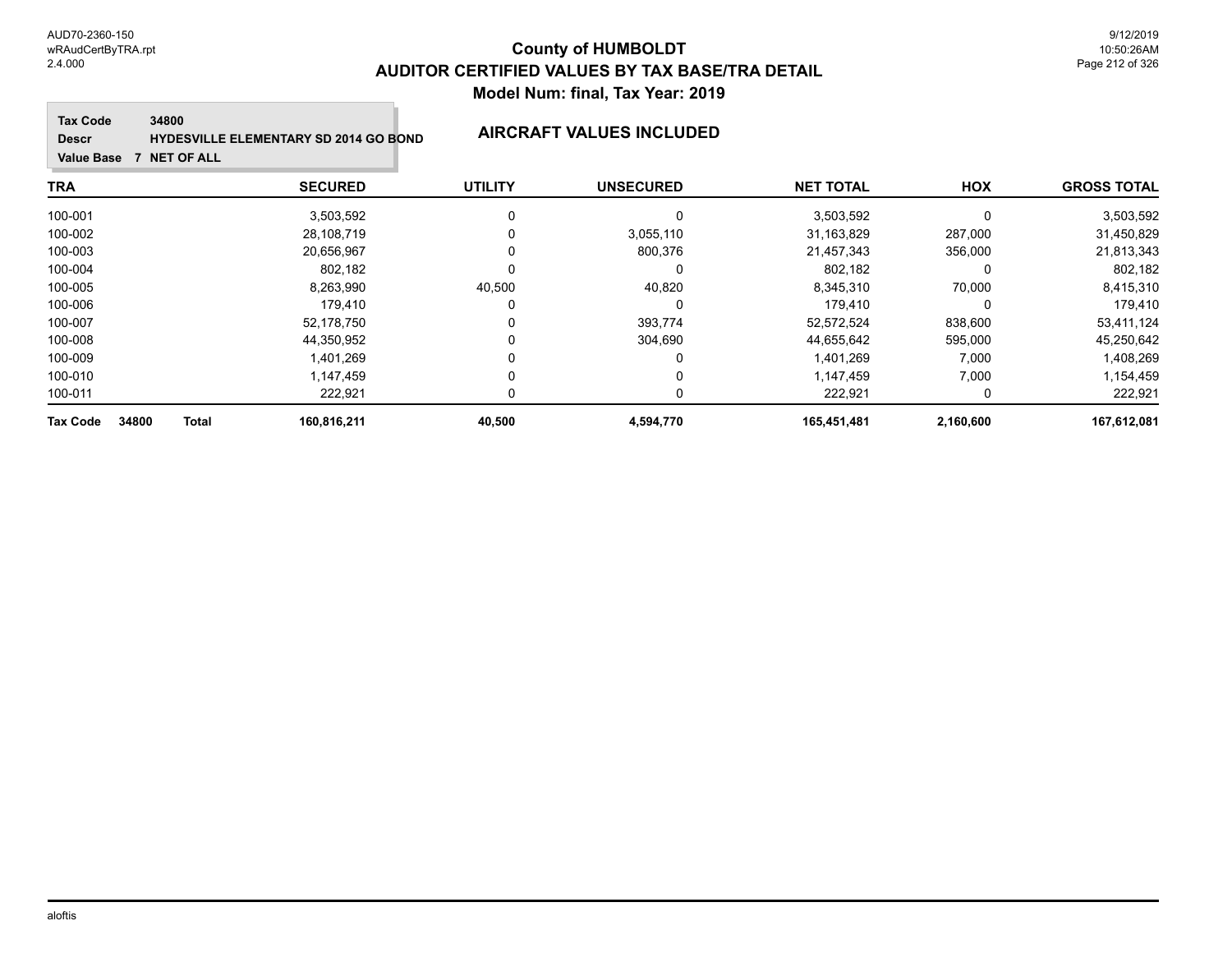### **TRA SECURED UTILITY UNSECURED HOX Tax Code Value Base 7 NET OF ALL 34900 GROSS TOTAL NET TOTAL Descr MATTOLE UNIFIED GO BOND 2016 AIRCRAFT VALUES INCLUDED** 112-000 49,867,565 0 326,619 50,194,184 122,323 50,316,507 112-001 39,547,452 0 1,280,800 40,828,252 327,600 41,155,852 112-002 77,666,993 6,534 1,332,724 79,006,251 371,000 79,377,251 **Tax Code 34900 Total 167,082,010 6,534 2,940,143 170,028,687 820,923 170,849,610**

aloftis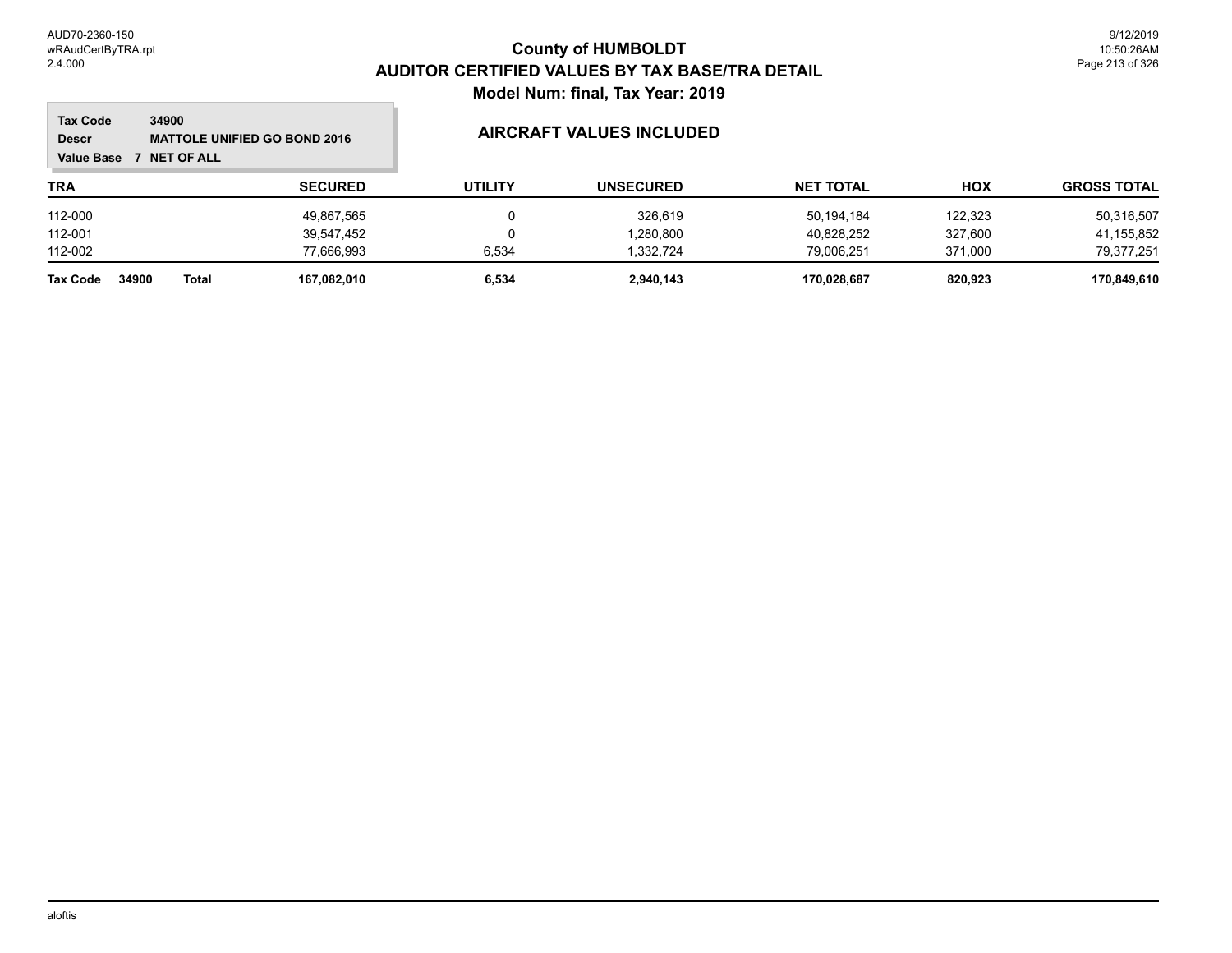#### **Tax Code 35000 Descr JACOBY CREEK 2016 GO BOND AIRCRAFT VALUES INCLUDED**

| <b>TRA</b>                               | <b>SECURED</b> | <b>UTILITY</b> | <b>UNSECURED</b> | <b>NET TOTAL</b> | HOX       | <b>GROSS TOTAL</b> |
|------------------------------------------|----------------|----------------|------------------|------------------|-----------|--------------------|
| 001-009                                  | 39,983,136     | 0              | 320,247          | 40,303,383       | 595,000   | 40,898,383         |
| 001-013                                  | 0              |                |                  |                  | 0         |                    |
| 001-016                                  |                |                |                  |                  |           |                    |
| 001-017                                  | 700,863        |                | 4,320            | 705,183          | 21,000    | 726,183            |
| 001-033                                  | 16,600,332     |                | 39,788           | 16,640,120       | 252,000   | 16,892,120         |
| 001-034                                  | 21,601,220     | $\Omega$       | 50,280           | 21,651,500       | 315,000   | 21,966,500         |
| 001-040                                  | 2,016,599      | 16,800         | 109,000          | 2,142,399        | $\Omega$  | 2,142,399          |
| 001-046                                  | 4,258,035      | 0              | 31,240           | 4,289,275        | 77,000    | 4,366,275          |
| 001-047                                  | 1,971,527      |                | 0                | 1,971,527        | 35,000    | 2,006,527          |
| 001-054                                  | 11,082,851     |                | 11,130           | 11,093,981       | 182,000   | 11,275,981         |
| 001-055                                  | 169,330        |                | 0                | 169,330          | 7,000     | 176,330            |
| 001-060                                  | 615,298        |                | 0                | 615,298          | 14,000    | 629,298            |
| 003-006                                  | 7,215,202      |                | 467,513          | 7,682,715        | $\Omega$  | 7,682,715          |
| 102-001                                  | 3,142,346      |                |                  | 3,142,346        | 33,600    | 3,175,946          |
| 102-002                                  | 65,160         |                |                  | 65,160           | $\Omega$  | 65,160             |
| 102-003                                  | 116,828,155    |                | 932,444          | 117,760,599      | 1,190,000 | 118,950,599        |
| 102-004                                  | 37,938         |                | 0                | 37,938           | $\Omega$  | 37,938             |
| 102-005                                  | 13,457,916     |                | 58,030           | 13,515,946       | 189,000   | 13,704,946         |
| 102-006                                  | 10,289,693     |                | 216,850          | 10,506,543       | 98,000    | 10,604,543         |
| 102-007                                  | 31,140         |                | 0                | 31,140           | $\Omega$  | 31,140             |
| 102-008                                  | 101,604,916    |                | 379,394          | 101,984,310      | 1,414,000 | 103,398,310        |
| 102-009                                  | 30,060         |                | 0                | 30,060           | $\Omega$  | 30,060             |
| 102-010                                  | 5,902,326      |                |                  | 5,902,326        | 56,000    | 5,958,326          |
| 102-011                                  | 12,481,791     |                | 4,290            | 12,486,081       | 84,000    | 12,570,081         |
| 102-012                                  | 0              |                |                  | 0                |           |                    |
| 102-013                                  | 10,279         |                |                  | 10,279           |           | 10,279             |
| 35000<br><b>Tax Code</b><br><b>Total</b> | 370,096,113    | 16,800         | 2,624,526        | 372,737,439      | 4,562,600 | 377,300,039        |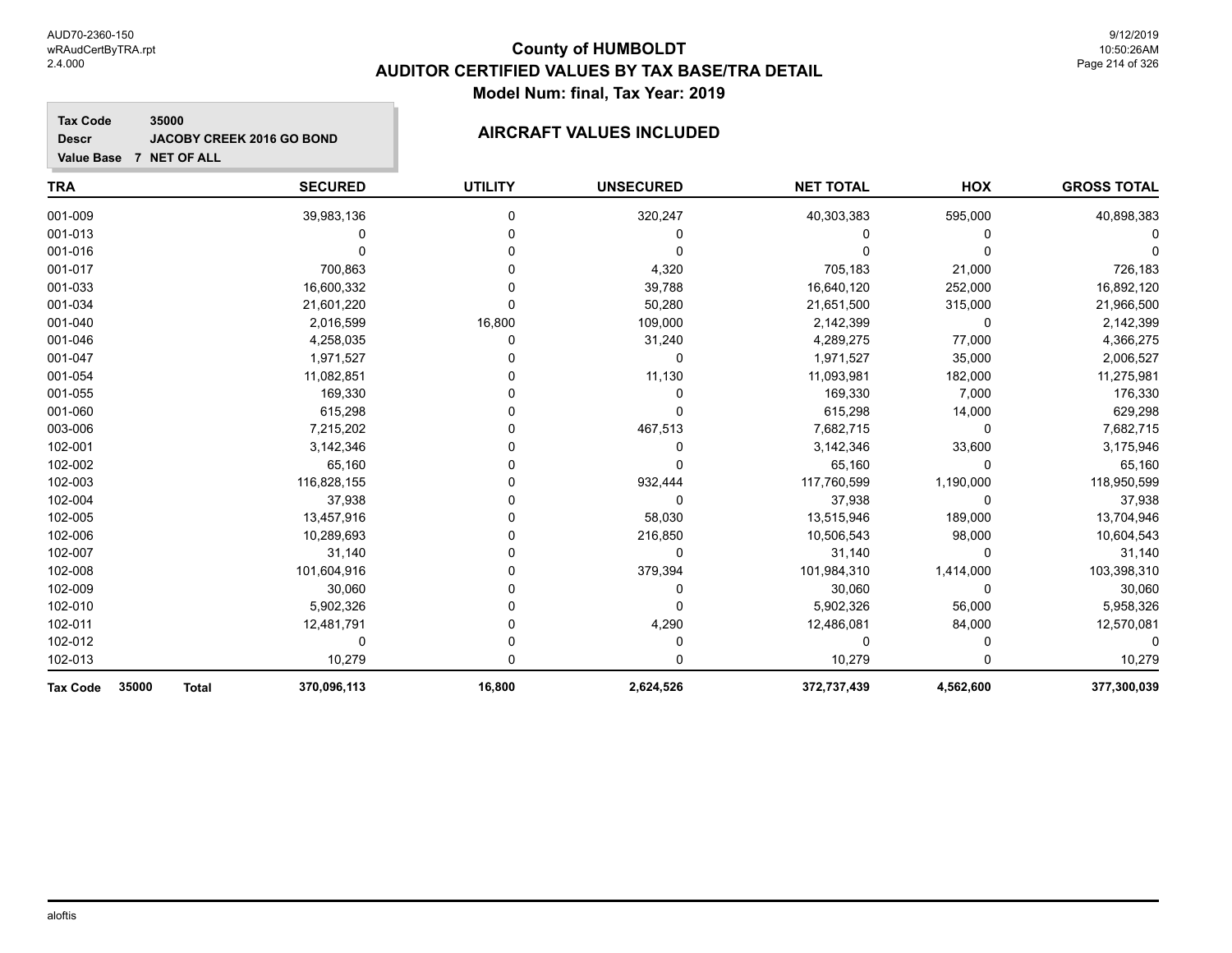### **TRA SECURED UTILITY UNSECURED HOX Tax Code Value Base 7 NET OF ALL 35100 GROSS TOTAL NET TOTAL Descr RIO DELL ELEM GO BOND AIRCRAFT VALUES INCLUDED** 007-001 51,397,751 0 1,035,092 52,432,843 963,200 53,396,043 007-002 15,646,796 0 15,742,336 252,000 15,994,336 007-003 106,294,333 0 3,056,304 109,350,637 2,502,057 111,852,694 007-004 3,509,137 0 24,240 3,533,377 0 3,533,377 007-005 180,460 0 0 180,460 7,000 187,460 007-006 2,175,265 0 14,670 2,189,935 21,000 2,210,935 007-007 529,261 0 6,930 536,191 21,000 557,191 131-001 38,633 0 0 38,633 0 38,633 131-002 6,269,846 0 154,933 6,424,779 35,000 6,459,779

| 35100<br><b>Total</b><br><b>Tax Code</b> | 195,164,506 | +,424,499 | 199,589,005 | 3,913,257 | 203,502,262 |
|------------------------------------------|-------------|-----------|-------------|-----------|-------------|
| 131-007                                  | 5.278.222   | 33.470    | 5.311.692   | 84,000    | 5.395.692   |
| 131-003                                  | 3,844,802   | 3,320     | 3,848,122   | 28,000    | 3,876,122   |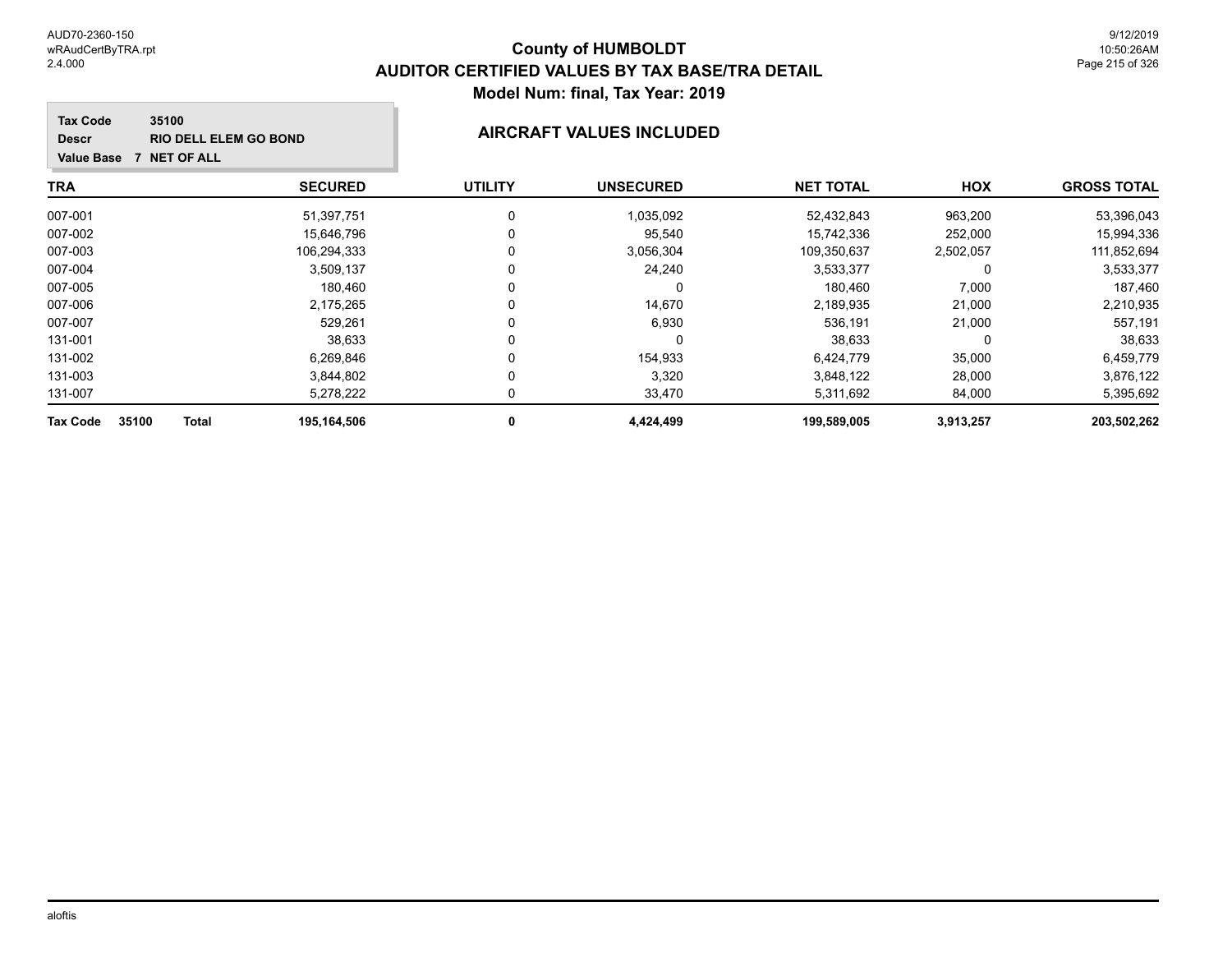005-029 3,930,650 0 28,790 3,959,440 91,000 4,050,440 005-030 2,308,603 0 0 2,308,603 42,000 2,350,603 007-008 1,636,597 0 0 1,636,597 0 1,636,597 007-009 7,025,774 0 199,840 7,225,614 0 7,225,614 051-001 3,001,076 0 170,540 3,171,616 14,000 3,185,616 051-002 20,572,884 0 137,137 20,710,021 224,000 20,934,021 051-003 0 0 0 0 0 0 051-004 8,691,272 0 621,050 9,312,322 28,000 9,340,322 051-005 0 0 0 0 0 0

| <b>Tax Code</b><br>35200<br><b>Descr</b><br>Value Base 7 NET OF ALL | <b>FORTUNA ELEM GO BOND 2018</b> |                | <b>AIRCRAFT VALUES INCLUDED</b> |                  |           |                    |
|---------------------------------------------------------------------|----------------------------------|----------------|---------------------------------|------------------|-----------|--------------------|
| TRA                                                                 | <b>SECURED</b>                   | <b>UTILITY</b> | <b>UNSECURED</b>                | <b>NET TOTAL</b> | HOX       | <b>GROSS TOTAL</b> |
| 005-000                                                             | 305,391,176                      | $\Omega$       | 8,771,733                       | 314, 162, 909    | 4,473,542 | 318,636,451        |
| 005-001                                                             | 10,923,534                       | n              | 9,390                           | 10,932,924       | 903,987   | 11,836,911         |
| 005-002                                                             | 32,362,762                       |                | 10,117,170                      | 42,479,932       | 473,200   | 42,953,132         |
| 005-003                                                             | 115,223,165                      |                | 224,100                         | 115,447,265      | 1,684,200 | 117, 131, 465      |
| 005-004                                                             | 70,286,875                       |                | 3,859,437                       | 74,146,312       | 1,132,600 | 75,278,912         |
| 005-005                                                             | 822,205                          |                | 1,387,420                       | 2,209,625        | 0         | 2,209,625          |
| 005-006                                                             | 108,153,572                      |                | 13,169,771                      | 121,323,343      | 1,447,600 | 122,770,943        |
| 005-007                                                             | 51,911,175                       |                | 123,580                         | 52,034,755       | 833,000   | 52,867,755         |
| 005-008                                                             | 8,646,885                        |                | 23,750                          | 8,670,635        | 217,000   | 8,887,635          |
| 005-009                                                             | 10,199,673                       |                | 139,705                         | 10,339,378       | 175,000   | 10,514,378         |
| 005-010                                                             | 545,059                          |                | 0                               | 545,059          | $\Omega$  | 545,059            |
| 005-011                                                             | 16,586,057                       |                | 46,050                          | 16,632,107       | 175,000   | 16,807,107         |
| 005-012                                                             | 1,375,879                        |                | 0                               | 1,375,879        | 21,000    | 1,396,879          |
| 005-013                                                             | 4,232,190                        |                | 97,720                          | 4,329,910        | 28,000    | 4,357,910          |
| 005-014                                                             | 1,049,203                        |                | 874,500                         | 1,923,703        | 28,000    | 1,951,703          |
| 005-015                                                             | 337,867                          |                | 37,340                          | 375,207          | 0         | 375,207            |
| 005-016                                                             | 0                                |                | 0                               | 0                |           |                    |
| 005-017                                                             | 0                                | n              | 0                               | 0                | $\Omega$  |                    |
| 005-018                                                             | 90,304,912                       |                | 7,042,205                       | 97,347,117       | 560,000   | 97,907,117         |
| 005-019                                                             | 21,711,369                       |                | 3,932,828                       | 25,644,197       | 217,000   | 25,861,197         |
| 005-020                                                             | 248,448                          |                | 0                               | 248,448          | 14,000    | 262,448            |
| 005-021                                                             | 80,533,666                       |                | 1,072,428                       | 81,606,094       | 1,439,200 | 83,045,294         |
| 005-022                                                             | 7,034,927                        |                | 413,173                         | 7,448,100        | 14,000    | 7,462,100          |
| 005-023                                                             | 55,804,000                       | n              | 247,792                         | 56,051,792       | 1,253,000 | 57,304,792         |
| 005-024                                                             | 23,448,492                       |                | 594,930                         | 24,043,422       | 7,000     | 24,050,422         |
| 005-025                                                             | 0                                |                | 0                               | 0                | 0         | 0                  |
| 005-026                                                             | 172,704                          |                | 0                               | 172,704          |           | 172,704            |
| 005-027                                                             | 0                                |                | 13,111                          | 13,111           |           | 13,111             |
| 005-028                                                             | 9,209,863                        | $\Omega$       | 1,506,510                       | 10,716,373       | 0         | 10,716,373         |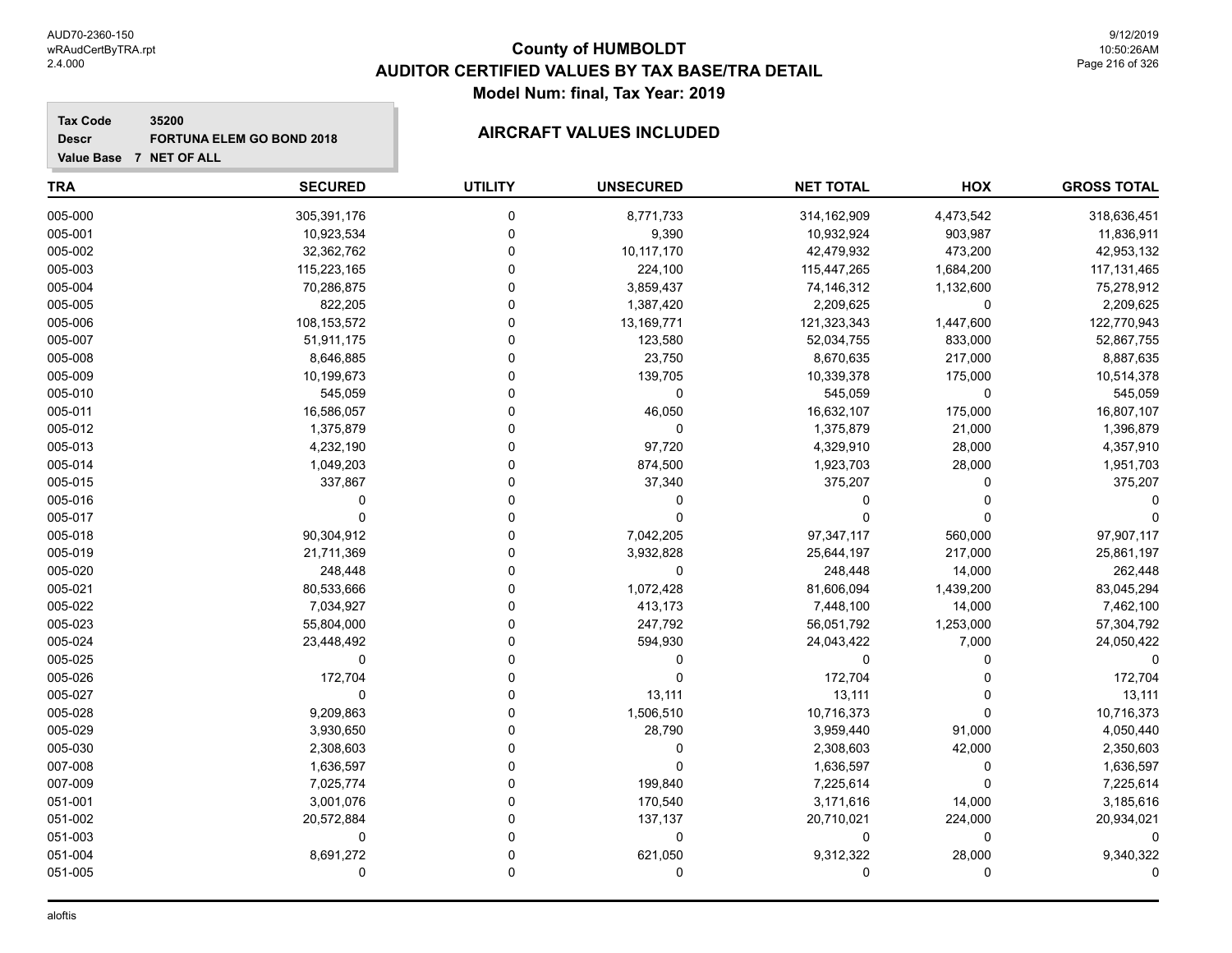# **County of HUMBOLDT AUDITOR CERTIFIED VALUES BY TAX BASE/TRA DETAIL Model Num: final, Tax Year: 2019**

### **Tax Code 35200 Descr FORTUNA ELEM GO BOND 2018 AIRCRAFT VALUES INCLUDED**

| <b>TRA</b>                        | <b>SECURED</b> | <b>UTILITY</b> | <b>UNSECURED</b> | <b>NET TOTAL</b> | HOX        | <b>GROSS TOTAL</b> |
|-----------------------------------|----------------|----------------|------------------|------------------|------------|--------------------|
| 051-006                           | 27,562         |                |                  | 27,562           | $\Omega$   | 27,562             |
| 051-007                           | 15, 147, 551   |                | 2,027,484        | 17,175,035       | 175,000    | 17,350,035         |
| 051-008                           | 30,246,404     |                | 272,609          | 30,519,013       | 539,000    | 31,058,013         |
| 051-009                           | 22,362,364     |                | 34,970           | 22,397,334       | 224,000    | 22,621,334         |
| 051-010                           | 1,598,772      |                | 1,653,580        | 3,252,352        | 7,000      | 3,259,352          |
| 051-011                           | 4,765,318      | 14,133         | 190,980          | 4,970,431        | 49,000     | 5,019,431          |
| 051-012                           | 5,443,418      |                | 959,790          | 6,403,208        | 35,000     | 6,438,208          |
| 051-013                           | 27,900         |                |                  | 27,900           | 0          | 27,900             |
| 051-014                           | 16,216,304     |                | 222,040          | 16,438,344       | 231,000    | 16,669,344         |
| 051-015                           | 1,889,394      |                |                  | 1,889,394        |            | 1,889,394          |
| 051-016                           | 45,810         |                |                  | 45,810           |            | 45,810             |
| 051-017                           | 61,237,154     |                | 2,282,795        | 63,519,949       | 665,000    | 64,184,949         |
| 051-018                           | 7,182,266      |                | 26,790           | 7,209,056        | 119,000    | 7,328,056          |
| 051-019                           | 3,426          |                |                  | 3,426            |            | 3,426              |
| 051-020                           | 1,604,731      |                |                  | 1,604,731        |            | 1,604,731          |
| 051-021                           |                |                |                  |                  |            |                    |
| 900-025                           |                |                |                  |                  |            |                    |
| 900-026                           |                |                |                  |                  |            |                    |
| 35200<br><b>Tax Code</b><br>Total | 1,241,480,888  | 14,133         | 62,533,038       | 1,304,028,059    | 17,539,329 | 1,321,567,388      |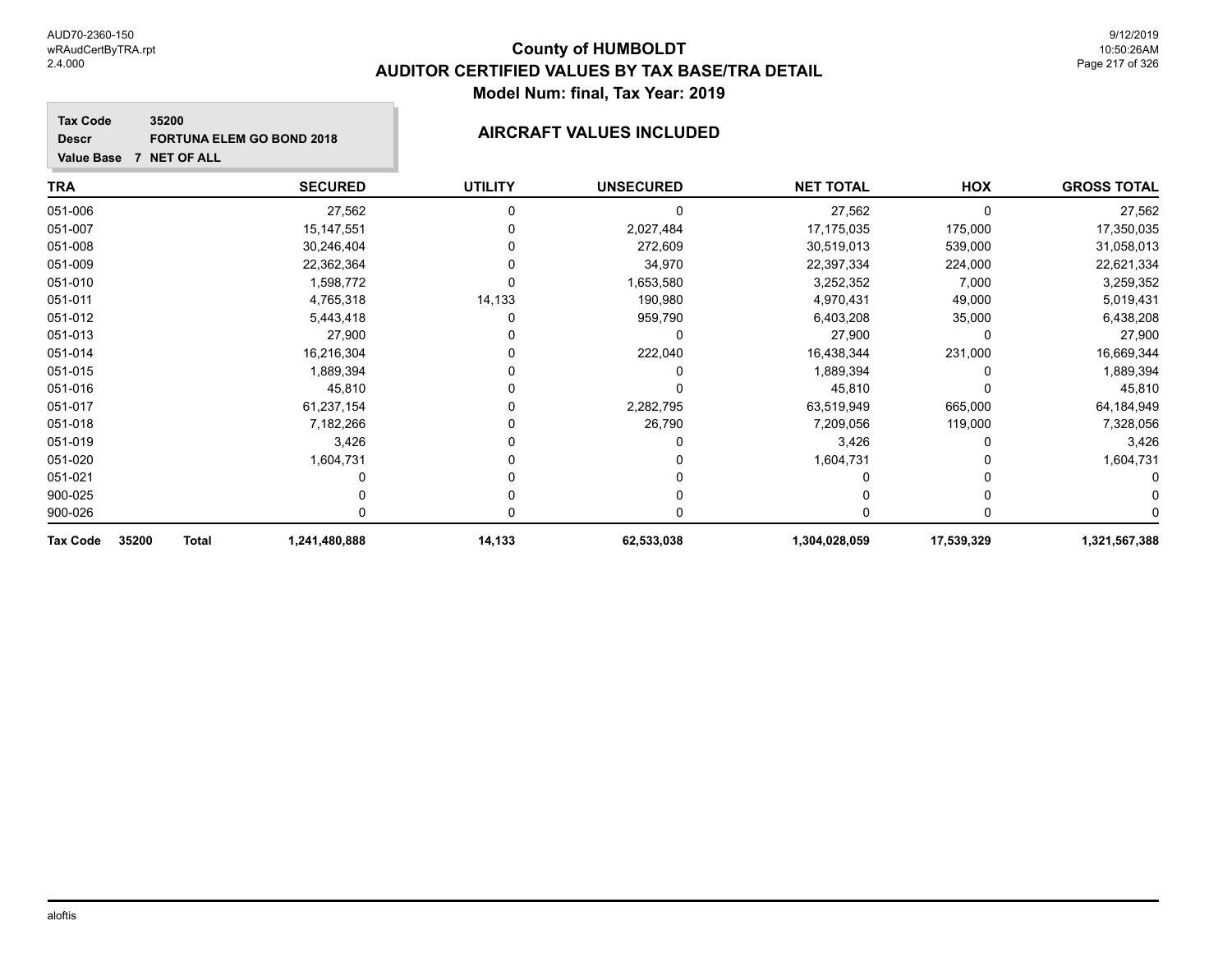# **County of HUMBOLDT AUDITOR CERTIFIED VALUES BY TAX BASE/TRA DETAIL Model Num: final, Tax Year: 2019**

**Tax Code 35300 Descr FRESHWATER ELEM GO BOND 2018 AIRCRAFT VALUES INCLUDED**

| <b>TRA</b>                        | <b>SECURED</b> | <b>UTILITY</b> | <b>UNSECURED</b> | <b>NET TOTAL</b> | HOX       | <b>GROSS TOTAL</b> |
|-----------------------------------|----------------|----------------|------------------|------------------|-----------|--------------------|
| 001-008                           | $\pmb{0}$      | 0              | $\mathbf 0$      | $\mathbf 0$      | 0         |                    |
| 003-005                           | 752,983        | 0              | $\mathbf 0$      | 752,983          | 7,000     | 759,983            |
| 003-014                           | 234,679        | 0              | $\Omega$         | 234,679          | 14,000    | 248,679            |
| 074-001                           | 1,254,248      | O              | 0                | 1,254,248        | 28,000    | 1,282,248          |
| 074-002                           | 111,411,232    |                | 843,874          | 112,255,106      | 1,556,554 | 113,811,660        |
| 074-003                           | 95,450         |                | 0                | 95,450           | 0         | 95,450             |
| 074-004                           | 27,540         | 0              | $\Omega$         | 27,540           | 0         | 27,540             |
| 074-005                           | 41,182,358     | 0              | 214,200          | 41,396,558       | 728,000   | 42,124,558         |
| 074-006                           | 197,005        | U              | 0                | 197,005          | 7,000     | 204,005            |
| 074-007                           | 410,958        |                | $\mathbf 0$      | 410,958          | 0         | 410,958            |
| 074-008                           | 1,551,318      | U              | 160,050          | 1,711,368        | 7,000     | 1,718,368          |
| 074-009                           | 6,587,813      | 0              | 0                | 6,587,813        | 105,000   | 6,692,813          |
| 074-010                           | 800,956        | 0              | 0                | 800,956          | 14,000    | 814,956            |
| 074-011                           | 2,443,476      |                | 8,060            | 2,451,536        | 42,000    | 2,493,536          |
| 074-012                           | 45,546,992     | 0              | 247,486          | 45,794,478       | 607,600   | 46,402,078         |
| 074-013                           | 49,985,139     | 0              | 324,031          | 50,309,170       | 691,600   | 51,000,770         |
| 074-014                           | 1,951,276      | 0              | 0                | 1,951,276        | 49,000    | 2,000,276          |
| 074-015                           | 7,366          |                | 0                | 7,366            | 0         | 7,366              |
| 074-016                           | $\Omega$       | U              | 0                | $\Omega$         | 0         |                    |
| 081-064                           | $\Omega$       | U              | $\Omega$         | $\Omega$         | 0         |                    |
| 081-065                           | $\mathbf 0$    | U              | O                | $\Omega$         | 0         |                    |
| 081-066                           | 2,917,817      | 0              | O                | 2,917,817        | 0         | 2,917,817          |
| 081-067                           | 0              | O              |                  | $\Omega$         | 0         |                    |
| 081-068                           |                |                |                  | U                | 0         |                    |
| 081-069                           |                | U              |                  |                  | 0         |                    |
| 081-070                           | U              | 0              |                  |                  | 0         |                    |
| 081-071                           |                |                |                  |                  | 0         |                    |
| 081-072                           |                |                |                  | 0                | 0         |                    |
| 081-073                           |                |                |                  | 0                | 0         |                    |
| 081-074                           |                |                |                  | O                | U         |                    |
| 081-075                           | n              | U              |                  | O                | U         |                    |
| 081-076                           | U              | U              |                  | 0                | 0         |                    |
| 081-077                           | n              | 0              |                  | O                | 0         |                    |
| 081-078                           | U              | 0              |                  | 0                | 0         |                    |
| 081-079                           | U              | 0              | 0                | 0                | 0         |                    |
| 900-017                           | $\Omega$       | 0              | $\Omega$         | $\Omega$         | 0         |                    |
| 35300<br>Tax Code<br><b>Total</b> | 267,358,606    | 0              | 1,797,701        | 269,156,307      | 3,856,754 | 273,013,061        |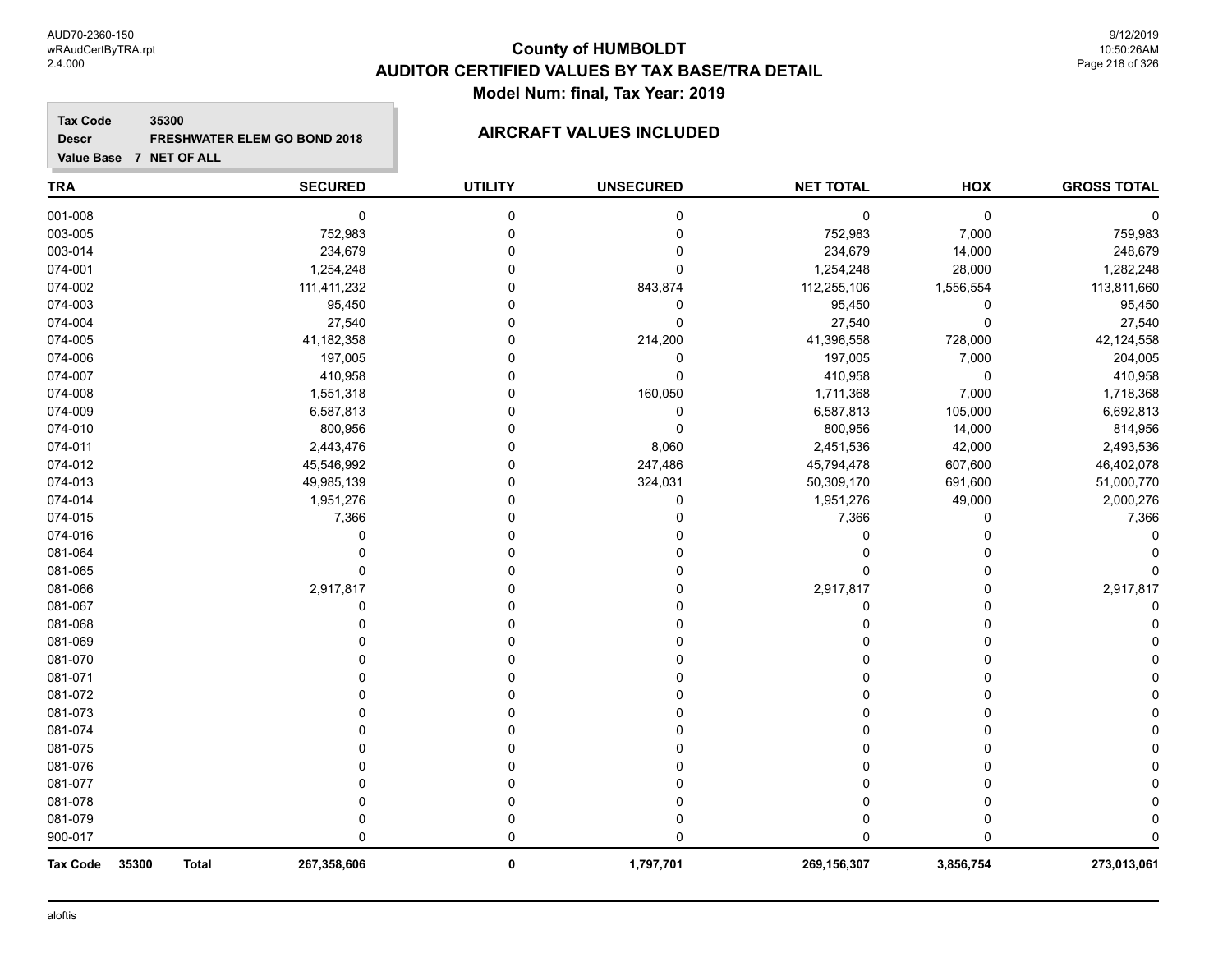**Descr**

# **County of HUMBOLDT AUDITOR CERTIFIED VALUES BY TAX BASE/TRA DETAIL Model Num: final, Tax Year: 2019**

## **Tax Code 35400 PACIFIC UNION SD 2018 AIRCRAFT VALUES INCLUDED**

|  | Value Base 7 NET OF ALL |
|--|-------------------------|
|  |                         |

| <b>TRA</b> | <b>SECURED</b> | <b>UTILITY</b> | <b>UNSECURED</b> | <b>NET TOTAL</b> | HOX         | <b>GROSS TOTAL</b> |
|------------|----------------|----------------|------------------|------------------|-------------|--------------------|
| 001-007    | 82,517,883     | $\pmb{0}$      | 5,554,185        | 88,072,068       | 973,291     | 89,045,359         |
| 001-012    | 40,302,080     | 0              | 81,130           | 40,383,210       | 525,000     | 40,908,210         |
| 001-015    | 124,227        | $\Omega$       | 0                | 124,227          | 0           | 124,227            |
| 001-018    | 6,711,474      | $\Omega$       | 0                | 6,711,474        | 14,000      | 6,725,474          |
| 001-019    | 200,607        | $\Omega$       | $\Omega$         | 200,607          | 0           | 200,607            |
| 001-024    | 0              | $\Omega$       | 0                | $\Omega$         | $\mathbf 0$ | 0                  |
| 001-025    | 40,282,291     | $\Omega$       | 25,610           | 40,307,901       | 392,000     | 40,699,901         |
| 001-026    | 2,366,230      | $\mathbf 0$    | $\mathbf 0$      | 2,366,230        | 14,000      | 2,380,230          |
| 001-027    | 5,157,805      | $\Omega$       | 3,210            | 5,161,015        | 62,559      | 5,223,574          |
| 001-028    | 4,006,303      | $\Omega$       | 5,760            | 4,012,063        | 70,000      | 4,082,063          |
| 001-029    | 8,864,256      | $\Omega$       | $\mathbf 0$      | 8,864,256        | 273,379     | 9,137,635          |
| 001-030    | 4,980,666      | $\mathbf 0$    | 804,144          | 5,784,810        | $\mathbf 0$ | 5,784,810          |
| 001-031    | 4,462,848      | $\mathbf 0$    | 12,210           | 4,475,058        | 291,451     | 4,766,509          |
| 001-039    | 92,338,573     | $\Omega$       | 11,619,037       | 103,957,610      | 851,655     | 104,809,265        |
| 001-042    | 7,429,099      | $\mathbf 0$    | 16,410           | 7,445,509        | 0           | 7,445,509          |
| 001-043    | 29,987,142     | $\Omega$       | 13,383,116       | 43,370,258       | 0           | 43,370,258         |
| 001-044    | 5,304,196      | $\Omega$       | 2,490,564        | 7,794,760        | $\Omega$    | 7,794,760          |
| 001-045    | 16,826,474     | $\Omega$       | $\Omega$         | 16,826,474       | 105,000     | 16,931,474         |
| 001-053    | 1,288,800      | $\Omega$       |                  | 1,288,800        | 21,000      | 1,309,800          |
| 001-057    | $\mathbf 0$    | $\Omega$       |                  | $\Omega$         | $\mathbf 0$ | $\Omega$           |
| 001-058    | 3,439,534      | $\Omega$       | $\Omega$         | 3,439,534        | 21,000      | 3,460,534          |
| 001-059    | 1,581,000      | $\mathbf 0$    | 795,050          | 2,376,050        | $\mathbf 0$ | 2,376,050          |
| 103-000    | 33,515,957     | $\Omega$       | 212,434          | 33,728,391       | 406,000     | 34, 134, 391       |
| 103-001    | 94,767,574     | $\Omega$       | 455,395          | 95,222,969       | 259,000     | 95,481,969         |
| 103-002    | 1,796,660      | $\Omega$       | 0                | 1,796,660        | 28,000      | 1,824,660          |
| 103-003    | 687,600        | $\Omega$       | 0                | 687,600          | 7,000       | 694,600            |
| 103-004    | 118,038        | $\Omega$       | 0                | 118,038          | 0           | 118,038            |
| 103-005    | 8,634,599      | $\Omega$       | 3,820            | 8,638,419        | 224,000     | 8,862,419          |
| 103-006    | 9,283          | $\mathbf 0$    | 0                | 9,283            | 0           | 9,283              |
| 103-007    | 7,470          | $\Omega$       | $\Omega$         | 7,470            | $\Omega$    | 7,470              |
| 103-008    | 69,219,479     | $\Omega$       | 5,361,943        | 74,581,422       | 882,000     | 75,463,422         |
| 103-009    | $\mathbf 0$    | $\Omega$       | $\mathbf 0$      | $\mathbf 0$      | $\Omega$    | 0                  |
| 103-012    | $\Omega$       | $\Omega$       | $\mathbf 0$      | $\Omega$         | $\Omega$    | $\Omega$           |
| 103-013    | 4,910,910      | $\Omega$       | 40,300           | 4,951,210        | 63,000      | 5,014,210          |
| 103-014    | 515,187        | $\Omega$       | 32,830           | 548,017          | 7,000       | 555,017            |
| 103-015    | 13,255,039     | $\Omega$       | 10,820           | 13,265,859       | 154,000     | 13,419,859         |
| 900-001    | 0              | $\mathbf 0$    | 0                |                  | 0           |                    |
| 900-002    | $\mathbf 0$    | $\mathbf 0$    | $\mathbf 0$      | $\Omega$         | $\mathbf 0$ | $\Omega$           |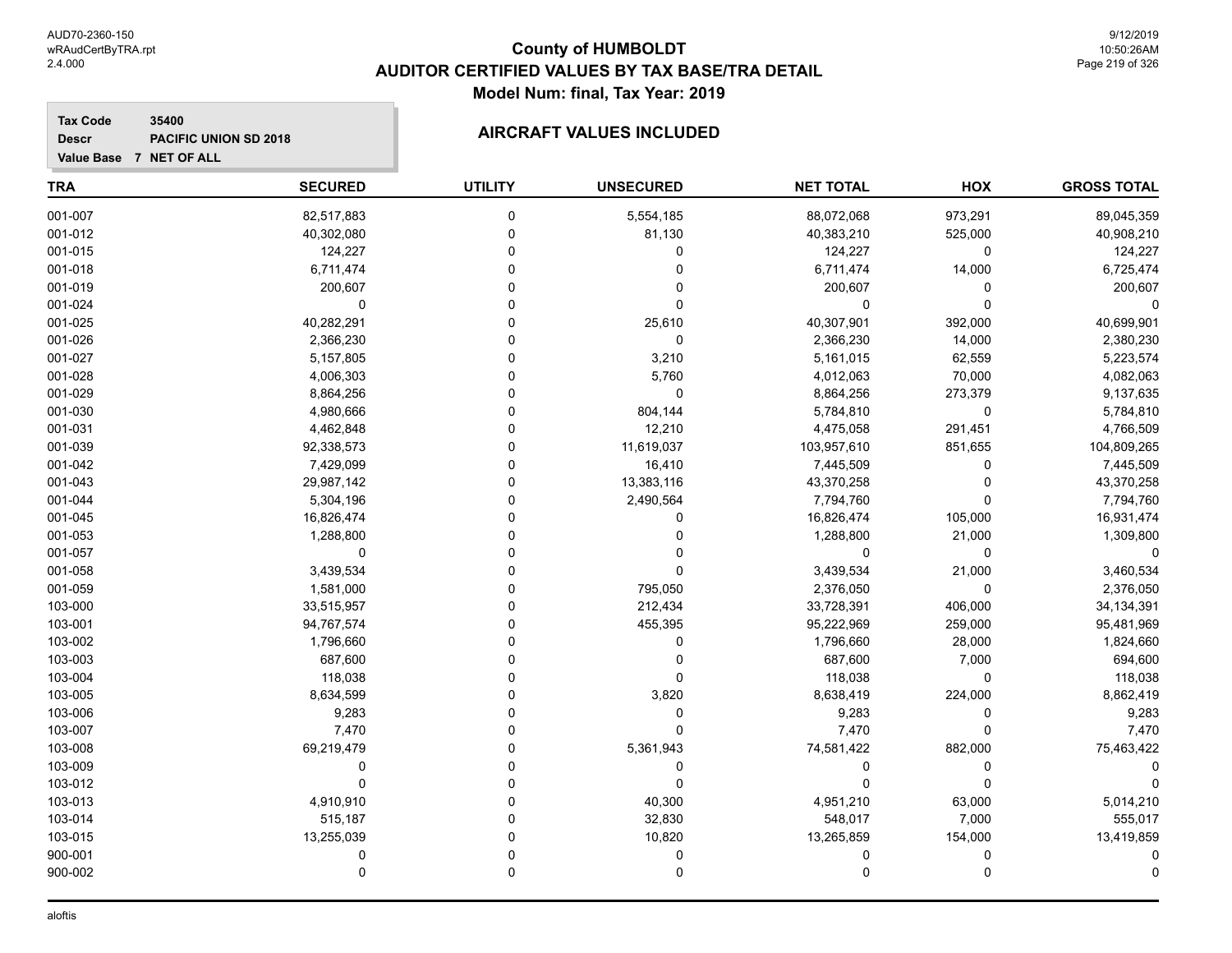$\mathbb{R}^2$ 

| <b>Tax Code</b><br><b>Descr</b><br><b>Value Base</b> | 35400<br><b>PACIFIC UNION SD 2018</b><br><b>7 NET OF ALL</b> |                |                | <b>AIRCRAFT VALUES INCLUDED</b> |                  |            |                    |
|------------------------------------------------------|--------------------------------------------------------------|----------------|----------------|---------------------------------|------------------|------------|--------------------|
| TRA                                                  |                                                              | <b>SECURED</b> | <b>UTILITY</b> | <b>UNSECURED</b>                | <b>NET TOTAL</b> | <b>HOX</b> | <b>GROSS TOTAL</b> |
| 900-003                                              |                                                              |                |                |                                 |                  |            | 0                  |
| 900-004                                              |                                                              |                |                |                                 |                  |            | 0                  |
| 900-028                                              |                                                              |                |                |                                 |                  |            | 0                  |
| Tax Code                                             | 35400<br><b>Total</b>                                        | 585,609,284    |                | 40,907,968                      | 626,517,252      | 5,644,335  | 632,161,587        |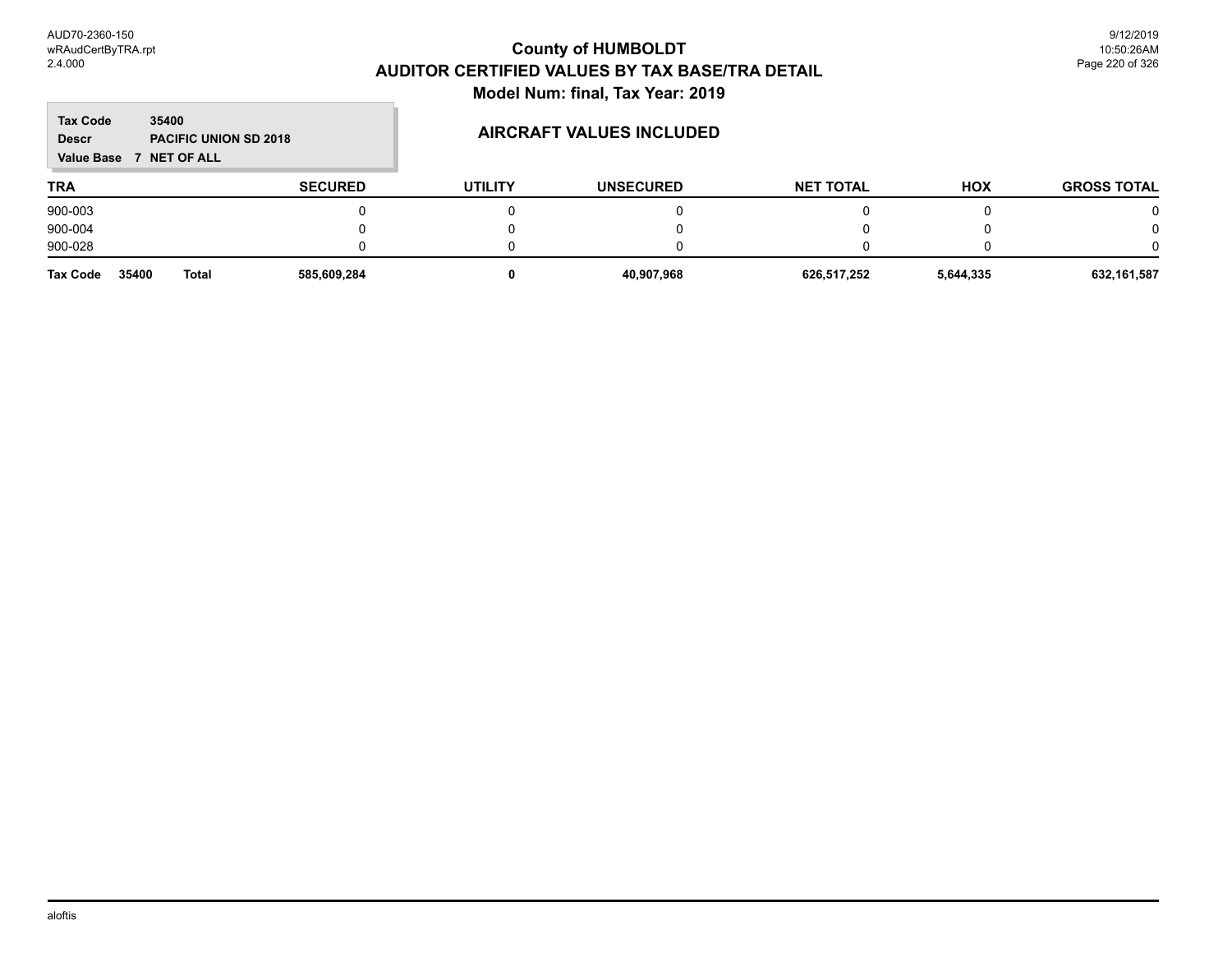**Tax Code**

**Descr**

# **County of HUMBOLDT AUDITOR CERTIFIED VALUES BY TAX BASE/TRA DETAIL Model Num: final, Tax Year: 2019**

| Value Base 7 NET OF ALL |                |                |                  |                  |            |                    |
|-------------------------|----------------|----------------|------------------|------------------|------------|--------------------|
| <b>TRA</b>              | <b>SECURED</b> | <b>UTILITY</b> | <b>UNSECURED</b> | <b>NET TOTAL</b> | <b>HOX</b> | <b>GROSS TOTAL</b> |
| 001-001                 | 342,854,325    | $\mathbf 0$    | 3,726,475        | 346,580,800      | 3,654,000  | 350,234,800        |
| 001-002                 | 23,858         | $\mathbf 0$    | 0                | 23,858           | 0          | 23,858             |
| 001-003                 | 55,697,766     | $\mathbf 0$    | 1,035,677        | 56,733,443       | 840,000    | 57,573,443         |
| 001-004                 | 510,172        | 0              | 1,144,278        | 1,654,450        | 7,000      | 1,661,450          |
| 001-005                 | 2,513,136      | 0              | $\mathbf 0$      | 2,513,136        | 28,000     | 2,541,136          |
| 001-006                 | 41,117,735     | $\Omega$       | 161,570          | 41,279,305       | 602,000    | 41,881,305         |
| 001-007                 | 82,517,883     | $\Omega$       | 5,554,185        | 88,072,068       | 973,291    | 89,045,359         |
| 001-008                 | 0              | 0              | 0                | $\mathbf 0$      | 0          | 0                  |
| 001-009                 | 39,983,136     | 0              | 320,247          | 40,303,383       | 595,000    | 40,898,383         |
| 001-010                 | $\mathbf 0$    | $\Omega$       | $\mathbf 0$      | $\mathbf 0$      | 0          |                    |
| 001-011                 | $\Omega$       | $\Omega$       | $\Omega$         | $\mathbf 0$      | 0          |                    |
| 001-012                 | 40,302,080     | 0              | 81,130           | 40,383,210       | 525,000    | 40,908,210         |
| 001-013                 | $\Omega$       | $\Omega$       | $\Omega$         | $\mathbf 0$      | 0          |                    |
| 001-014                 | $\Omega$       | $\Omega$       | $\Omega$         | $\mathbf 0$      | $\Omega$   |                    |
| 001-015                 | 124,227        | 0              | 0                | 124,227          | 0          | 124,227            |
| 001-016                 | $\mathbf 0$    | $\Omega$       | $\Omega$         | $\mathbf 0$      | 0          | $\Omega$           |
| 001-017                 | 700,863        | 0              | 4,320            | 705,183          | 21,000     | 726,183            |
| 001-018                 | 6,711,474      | $\Omega$       | $\mathbf 0$      | 6,711,474        | 14,000     | 6,725,474          |
| 001-019                 | 200,607        | $\Omega$       | $\Omega$         | 200,607          | 0          | 200,607            |
| 001-020                 | 0              | $\Omega$       |                  | 0                | 0          | 0                  |
| 001-021                 | 11,049,664     | $\Omega$       |                  | 11,049,664       | 70,000     | 11,119,664         |
| 001-022                 | 6,385,867      | $\Omega$       |                  | 6,385,867        | 28,000     | 6,413,867          |
| 001-023                 | 687,592        | $\Omega$       | O                | 687,592          | 0          | 687,592            |
| 001-024                 | $\mathbf 0$    | $\Omega$       | $\Omega$         | $\mathbf 0$      | 0          | $\mathbf 0$        |
| 001-025                 | 40,282,291     | $\Omega$       | 25,610           | 40,307,901       | 392,000    | 40,699,901         |
| 001-026                 | 2,366,230      | $\Omega$       | $\mathbf 0$      | 2,366,230        | 14,000     | 2,380,230          |
| 001-027                 | 5,157,805      | $\Omega$       | 3,210            | 5,161,015        | 62,559     | 5,223,574          |
| 001-028                 | 4,006,303      | 0              | 5,760            | 4,012,063        | 70,000     | 4,082,063          |
| 001-029                 | 8,864,256      | 0              | 0                | 8,864,256        | 273,379    | 9,137,635          |
| 001-030                 | 4,980,666      | $\Omega$       | 804,144          | 5,784,810        | 0          | 5,784,810          |
| 001-031                 | 4,462,848      | $\Omega$       | 12,210           | 4,475,058        | 291,451    | 4,766,509          |
| 001-032                 | 998,628        | 0              | 17,430           | 1,016,058        | 14,000     | 1,030,058          |
| 001-033                 | 16,600,332     | 0              | 39,788           | 16,640,120       | 252,000    | 16,892,120         |
| 001-034                 | 21,601,220     | $\Omega$       | 50,280           | 21,651,500       | 315,000    | 21,966,500         |
| 001-035                 | 325,346,617    | $\Omega$       | 31,585,030       | 356,931,647      | 1,351,000  | 358,282,647        |
| 001-036                 | 6,820,931      | $\Omega$       | 0                | 6,820,931        | 28,000     | 6,848,931          |
| 001-037                 | 50,701,186     | $\Omega$       | 508,106          | 51,209,292       | 609,000    | 51,818,292         |
| 001-038                 | 48,908,225     | $\Omega$       | 126,260          | 49,034,485       | 427,000    | 49,461,485         |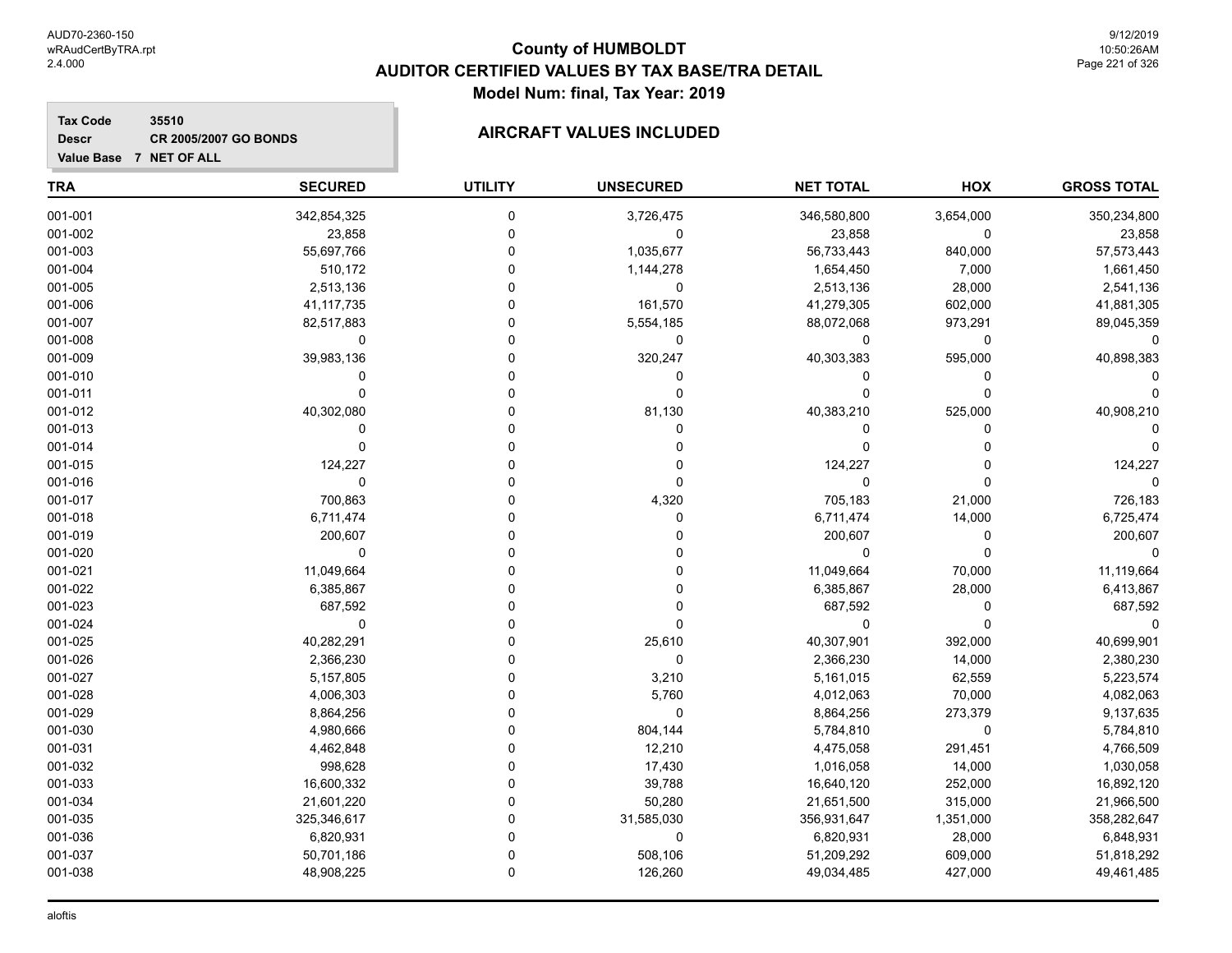## **Tax Code 35510 Descr**

| Value Base 7 NET OF ALL |  |  |  |  |
|-------------------------|--|--|--|--|

| <b>TRA</b> | <b>SECURED</b> | <b>UTILITY</b> | <b>UNSECURED</b> | <b>NET TOTAL</b> | HOX         | <b>GROSS TOTAL</b> |
|------------|----------------|----------------|------------------|------------------|-------------|--------------------|
| 001-039    | 92,338,573     | 0              | 11,619,037       | 103,957,610      | 851,655     | 104,809,265        |
| 001-040    | 2,016,599      | 16,800         | 109,000          | 2,142,399        | 0           | 2,142,399          |
| 001-041    | 57,771         | $\mathbf 0$    | $\mathbf 0$      | 57,771           | $\Omega$    | 57,771             |
| 001-042    | 7,429,099      | 0              | 16,410           | 7,445,509        | $\Omega$    | 7,445,509          |
| 001-043    | 29,987,142     | 0              | 13,383,116       | 43,370,258       | 0           | 43,370,258         |
| 001-044    | 5,304,196      | 0              | 2,490,564        | 7,794,760        | $\Omega$    | 7,794,760          |
| 001-045    | 16,826,474     | $\Omega$       | 0                | 16,826,474       | 105,000     | 16,931,474         |
| 001-046    | 4,258,035      | $\Omega$       | 31,240           | 4,289,275        | 77,000      | 4,366,275          |
| 001-047    | 1,971,527      | $\Omega$       | 0                | 1,971,527        | 35,000      | 2,006,527          |
| 001-048    | 14,246,223     | 0              | 99,850           | 14,346,073       | 196,000     | 14,542,073         |
| 001-049    | 876,209        | 0              | 28,820           | 905,029          | 14,000      | 919,029            |
| 001-050    | $\mathbf 0$    | 0              | 0                | 0                | $\mathbf 0$ |                    |
| 001-051    | 21,464,718     | 0              | 4,230            | 21,468,948       | 266,000     | 21,734,948         |
| 001-052    | 1,065,074      | 0              | 0                | 1,065,074        | 14,000      | 1,079,074          |
| 001-053    | 1,288,800      |                | 0                | 1,288,800        | 21,000      | 1,309,800          |
| 001-054    | 11,082,851     |                | 11,130           | 11,093,981       | 182,000     | 11,275,981         |
| 001-055    | 169,330        | O              | 0                | 169,330          | 7,000       | 176,330            |
| 001-056    | 26,470,533     | O              | 17,750           | 26,488,283       | 287,000     | 26,775,283         |
| 001-057    | 0              | 0              | $\mathbf 0$      | 0                | $\mathbf 0$ | $\Omega$           |
| 001-058    | 3,439,534      | 0              | 0                | 3,439,534        | 21,000      | 3,460,534          |
| 001-059    | 1,581,000      | 0              | 795,050          | 2,376,050        | 0           | 2,376,050          |
| 001-060    | 615,298        | 0              | 0                | 615,298          | 14,000      | 629,298            |
| 001-061    | 3,393,205      | $\Omega$       | $\mathbf{0}$     | 3,393,205        | 70,000      | 3,463,205          |
| 002-000    | 79,787,579     | $\Omega$       | 2,743,498        | 82,531,077       | 1,582,443   | 84,113,520         |
| 002-001    | 13,713,697     | 0              | 4,150,561        | 17,864,258       | 133,000     | 17,997,258         |
| 002-002    | 756,660        | $\Omega$       | 247,350          | 1,004,010        | $\Omega$    | 1,004,010          |
| 002-003    | $\Omega$       | $\Omega$       | 0                | 0                | $\Omega$    |                    |
| 002-004    | $\mathbf 0$    | O              | 0                | 0                | $\Omega$    |                    |
| 002-005    | 55,502         | 0              | 0                | 55,502           | 0           | 55,502             |
| 002-006    | $\mathbf 0$    | 0              | 0                | 0                | $\Omega$    |                    |
| 003-000    | 1,511,215,611  | 0              | 72,151,882       | 1,583,367,493    | 23,166,654  | 1,606,534,147      |
| 003-001    | 19,522,746     | $\Omega$       | 7,831,143        | 27,353,889       | 42,876      | 27,396,765         |
| 003-002    | 113,194,436    | 0              | 14,180,664       | 127,375,100      | 7,000       | 127,382,100        |
| 003-003    | 0              | $\Omega$       | 0                | 0                | 0           | $\Omega$           |
| 003-004    | 143,351        | 0              | 66,132           | 209,483          | $\Omega$    | 209,483            |
| 003-005    | 752,983        | $\Omega$       | 0                | 752,983          | 7,000       | 759,983            |
| 003-006    | 7,215,202      | $\Omega$       | 467,513          | 7,682,715        | $\mathbf 0$ | 7,682,715          |
| 003-007    | 69,585,959     | $\Omega$       | 622,297          | 70,208,256       | 1,145,200   | 71,353,456         |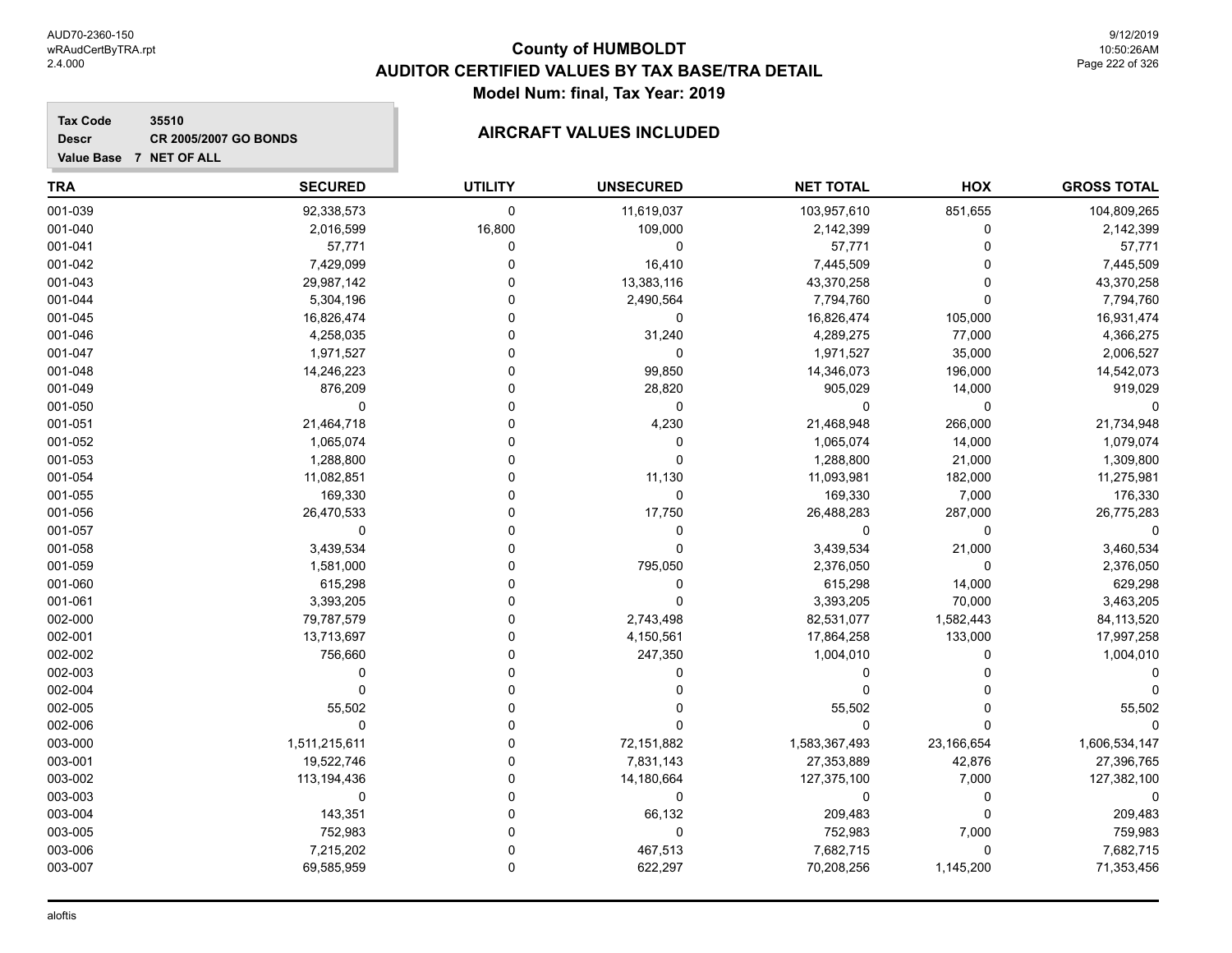## **Tax Code 35510 Descr**

**Value Base 7 NET OF ALL**

| <b>TRA</b> | <b>SECURED</b> | <b>UTILITY</b> | <b>UNSECURED</b> | <b>NET TOTAL</b> | HOX         | <b>GROSS TOTAL</b> |
|------------|----------------|----------------|------------------|------------------|-------------|--------------------|
| 003-008    | 1,402,590      | 0              | 3,430            | 1,406,020        | 42,000      | 1,448,020          |
| 003-009    | 4,999,826      | 0              | 338,900          | 5,338,726        | 21,000      | 5,359,726          |
| 003-010    | 403,102,457    | 393,350        | 49,018,015       | 452,513,822      | 1,502,080   | 454,015,902        |
| 003-011    | 43,746,691     | 0              | 21,881,702       | 65,628,393       | $\mathbf 0$ | 65,628,393         |
| 003-012    | 18,901,646     | 0              | 38,210           | 18,939,856       | 357,000     | 19,296,856         |
| 003-013    | 4,018,894      | 0              | 5,260            | 4,024,154        | 42,000      | 4,066,154          |
| 003-014    | 234,679        | $\Omega$       | $\Omega$         | 234,679          | 14,000      | 248,679            |
| 003-015    | 3,138,744      | $\Omega$       | 33,870           | 3,172,614        | 0           | 3,172,614          |
| 003-016    | 28,108,043     | $\Omega$       | 502,689          | 28,610,732       | 42,000      | 28,652,732         |
| 003-017    | 23,154,915     | 0              | 1,674,074        | 24,828,989       | 0           | 24,828,989         |
| 003-018    | 19,839,813     | 194,060        | 984,325          | 21,018,198       | $\mathbf 0$ | 21,018,198         |
| 003-019    | 945,163        | 0              | 0                | 945,163          | $\Omega$    | 945,163            |
| 003-020    | $\mathbf 0$    | 0              | 0                | $\mathbf 0$      | 0           |                    |
| 003-021    | $\Omega$       | 0              |                  | $\Omega$         | $\Omega$    |                    |
| 003-022    | 5,168,263      | $\Omega$       | 22,600           | 5,190,863        | $\Omega$    | 5,190,863          |
| 003-023    | $\Omega$       | $\Omega$       | $\Omega$         | $\mathbf 0$      | $\Omega$    |                    |
| 003-024    | 3,601,834      | $\Omega$       | 1,263,127        | 4,864,961        | $\Omega$    | 4,864,961          |
| 003-025    | $\Omega$       | $\Omega$       | 49,743           | 49,743           | $\Omega$    | 49,743             |
| 003-026    | $\Omega$       | $\Omega$       | O                | $\mathbf 0$      | $\Omega$    |                    |
| 003-027    | 13,767         | $\Omega$       | O                | 13,767           | $\Omega$    | 13,767             |
| 004-000    | 169,355,966    | 0              | 4,572,371        | 173,928,337      | 2,219,000   | 176, 147, 337      |
| 004-001    | $\mathbf 0$    | 0              | $\mathbf 0$      | 0                | 0           | 0                  |
| 005-000    | 305,391,176    | $\Omega$       | 8,771,733        | 314,162,909      | 4,473,542   | 318,636,451        |
| 005-001    | 10,923,534     | $\Omega$       | 9,390            | 10,932,924       | 903,987     | 11,836,911         |
| 005-002    | 32,362,762     | $\Omega$       | 10,117,170       | 42,479,932       | 473,200     | 42,953,132         |
| 005-003    | 115,223,165    | $\Omega$       | 224,100          | 115,447,265      | 1,684,200   | 117, 131, 465      |
| 005-004    | 70,286,875     | $\Omega$       | 3,859,437        | 74,146,312       | 1,132,600   | 75,278,912         |
| 005-005    | 822,205        | 0              | 1,387,420        | 2,209,625        | 0           | 2,209,625          |
| 005-006    | 108,153,572    | $\Omega$       | 13,169,771       | 121,323,343      | 1,447,600   | 122,770,943        |
| 005-007    | 51,911,175     | $\Omega$       | 123,580          | 52,034,755       | 833,000     | 52,867,755         |
| 005-008    | 8,646,885      | $\Omega$       | 23,750           | 8,670,635        | 217,000     | 8,887,635          |
| 005-009    | 10,199,673     | 0              | 139,705          | 10,339,378       | 175,000     | 10,514,378         |
| 005-010    | 545,059        | $\Omega$       | $\Omega$         | 545,059          | $\mathbf 0$ | 545,059            |
| 005-011    | 16,586,057     | $\Omega$       | 46,050           | 16,632,107       | 175,000     | 16,807,107         |
| 005-012    | 1,375,879      | $\Omega$       | $\mathbf 0$      | 1,375,879        | 21,000      | 1,396,879          |
| 005-013    | 4,232,190      | 0              | 97,720           | 4,329,910        | 28,000      | 4,357,910          |
| 005-014    | 1,049,203      | $\Omega$       | 874,500          | 1,923,703        | 28,000      | 1,951,703          |
| 005-015    | 337.867        | $\Omega$       | 37,340           | 375,207          | $\Omega$    | 375,207            |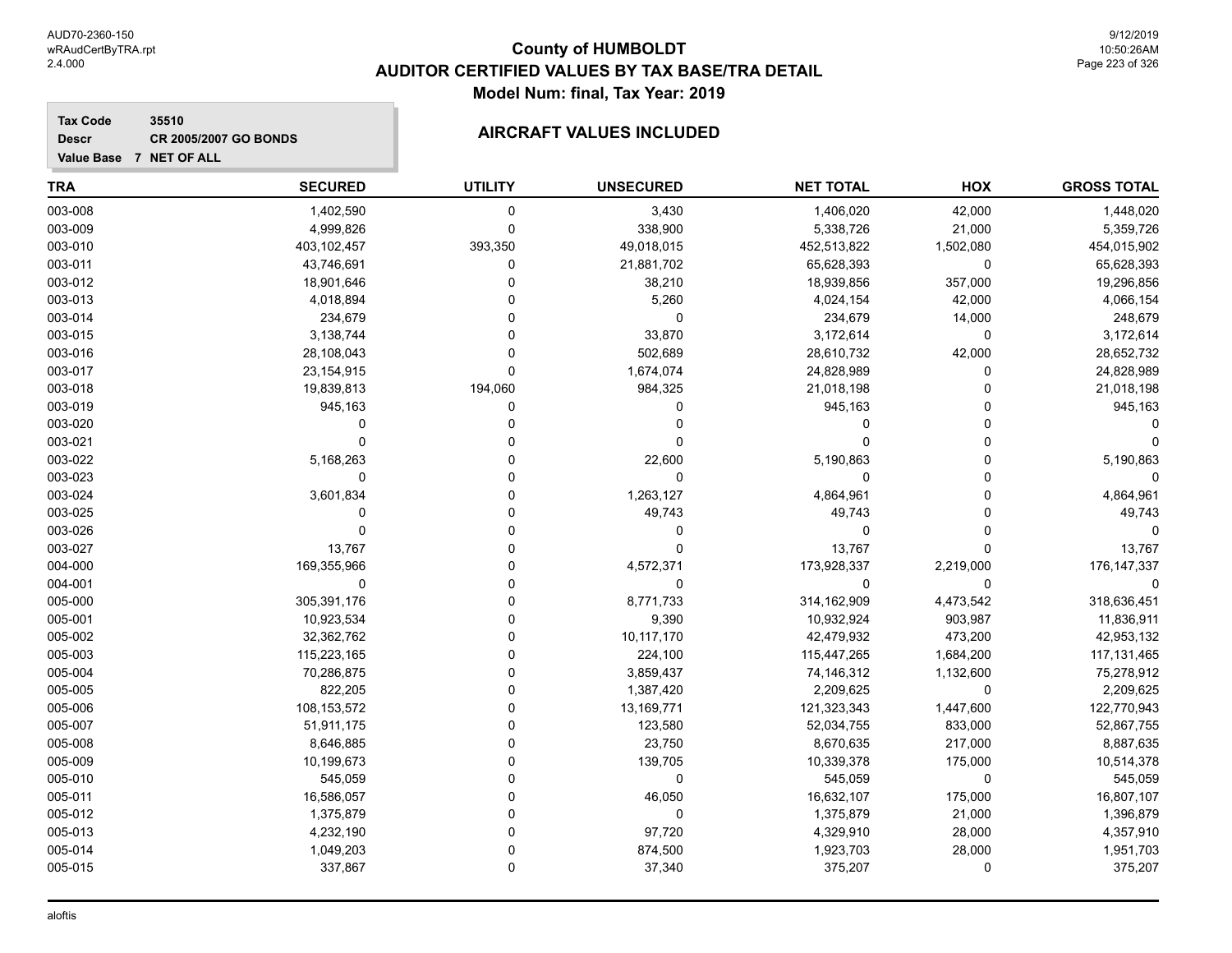**Tax Code 35510 Descr**

**Value Base 7 NET OF ALL**

# **CR 2005/2007 GO BONDS AIRCRAFT VALUES INCLUDED**

| <b>TRA</b> | <b>SECURED</b> | <b>UTILITY</b> | <b>UNSECURED</b> | <b>NET TOTAL</b> | HOX         | <b>GROSS TOTAL</b> |
|------------|----------------|----------------|------------------|------------------|-------------|--------------------|
| 005-016    | $\mathbf 0$    | 0              | $\mathbf 0$      | $\mathbf 0$      | $\pmb{0}$   |                    |
| 005-017    | $\Omega$       | 0              | $\Omega$         | $\Omega$         | $\Omega$    |                    |
| 005-018    | 90,304,912     | 0              | 7,042,205        | 97,347,117       | 560,000     | 97,907,117         |
| 005-019    | 21,711,369     | 0              | 3,932,828        | 25,644,197       | 217,000     | 25,861,197         |
| 005-020    | 248,448        | $\Omega$       | $\mathbf 0$      | 248,448          | 14,000      | 262,448            |
| 005-021    | 80,533,666     | $\Omega$       | 1,072,428        | 81,606,094       | 1,439,200   | 83,045,294         |
| 005-022    | 7,034,927      | 0              | 413,173          | 7,448,100        | 14,000      | 7,462,100          |
| 005-023    | 55,804,000     | 0              | 247,792          | 56,051,792       | 1,253,000   | 57,304,792         |
| 005-024    | 23,448,492     | 0              | 594,930          | 24,043,422       | 7,000       | 24,050,422         |
| 005-025    | $\mathbf 0$    | 0              | $\mathbf 0$      | $\mathbf 0$      | $\mathbf 0$ | $\Omega$           |
| 005-026    | 172,704        | 0              | $\mathbf 0$      | 172,704          | 0           | 172,704            |
| 005-027    | $\mathbf 0$    | U              | 13,111           | 13,111           | $\Omega$    | 13,111             |
| 005-028    | 9,209,863      | 0              | 1,506,510        | 10,716,373       | $\mathbf 0$ | 10,716,373         |
| 005-029    | 3,930,650      | U              | 28,790           | 3,959,440        | 91,000      | 4,050,440          |
| 005-030    | 2,308,603      | U              | $\Omega$         | 2,308,603        | 42,000      | 2,350,603          |
| 006-000    | 89,257,550     | U              | 3,465,985        | 92,723,535       | 336,000     | 93,059,535         |
| 006-001    | 5,415,176      | U              | 9,300            | 5,424,476        | 49,000      | 5,473,476          |
| 006-002    | $\Omega$       | U              | $\Omega$         | $\Omega$         | $\mathbf 0$ |                    |
| 006-003    | $\Omega$       | U              | $\Omega$         | $\mathbf 0$      | $\mathbf 0$ | $\Omega$           |
| 006-004    | 562,102        | U              | ∩                | 562,102          | 7,000       | 569,102            |
| 006-005    | 712,310        | 0              | $\Omega$         | 712,310          | 7,000       | 719,310            |
| 007-001    | 51,397,751     | U              | 1,035,092        | 52,432,843       | 963,200     | 53,396,043         |
| 007-002    | 15,646,796     | 0              | 95,540           | 15,742,336       | 252,000     | 15,994,336         |
| 007-003    | 106,294,333    | 0              | 3,056,304        | 109,350,637      | 2,502,057   | 111,852,694        |
| 007-004    | 3,509,137      | $\Omega$       | 24,240           | 3,533,377        | 0           | 3,533,377          |
| 007-005    | 180,460        | 0              | $\mathbf 0$      | 180,460          | 7,000       | 187,460            |
| 007-006    | 2,175,265      | 0              | 14,670           | 2,189,935        | 21,000      | 2,210,935          |
| 007-007    | 529,261        | U              | 6,930            | 536,191          | 21,000      | 557,191            |
| 007-008    | 1,636,597      | U              | $\mathbf 0$      | 1,636,597        | 0           | 1,636,597          |
| 007-009    | 7,025,774      | $\Omega$       | 199,840          | 7,225,614        | $\mathbf 0$ | 7,225,614          |
| 051-001    | 3,001,076      | U              | 170,540          | 3,171,616        | 14,000      | 3,185,616          |
| 051-002    | 20,572,884     | U              | 137,137          | 20,710,021       | 224,000     | 20,934,021         |
| 051-003    | $\mathbf 0$    | U              | $\mathbf 0$      | 0                | 0           |                    |
| 051-004    | 8,691,272      | 0              | 621,050          | 9,312,322        | 28,000      | 9,340,322          |
| 051-005    | $\mathbf 0$    |                | $\Omega$         | $\mathbf 0$      | $\mathbf 0$ |                    |
| 051-006    | 27,562         | 0              | $\Omega$         | 27,562           | $\mathbf 0$ | 27,562             |
| 051-007    | 15, 147, 551   | 0              | 2,027,484        | 17,175,035       | 175,000     | 17,350,035         |

051-008 30,246,404 0 272,609 30,519,013 539,000 31,058,013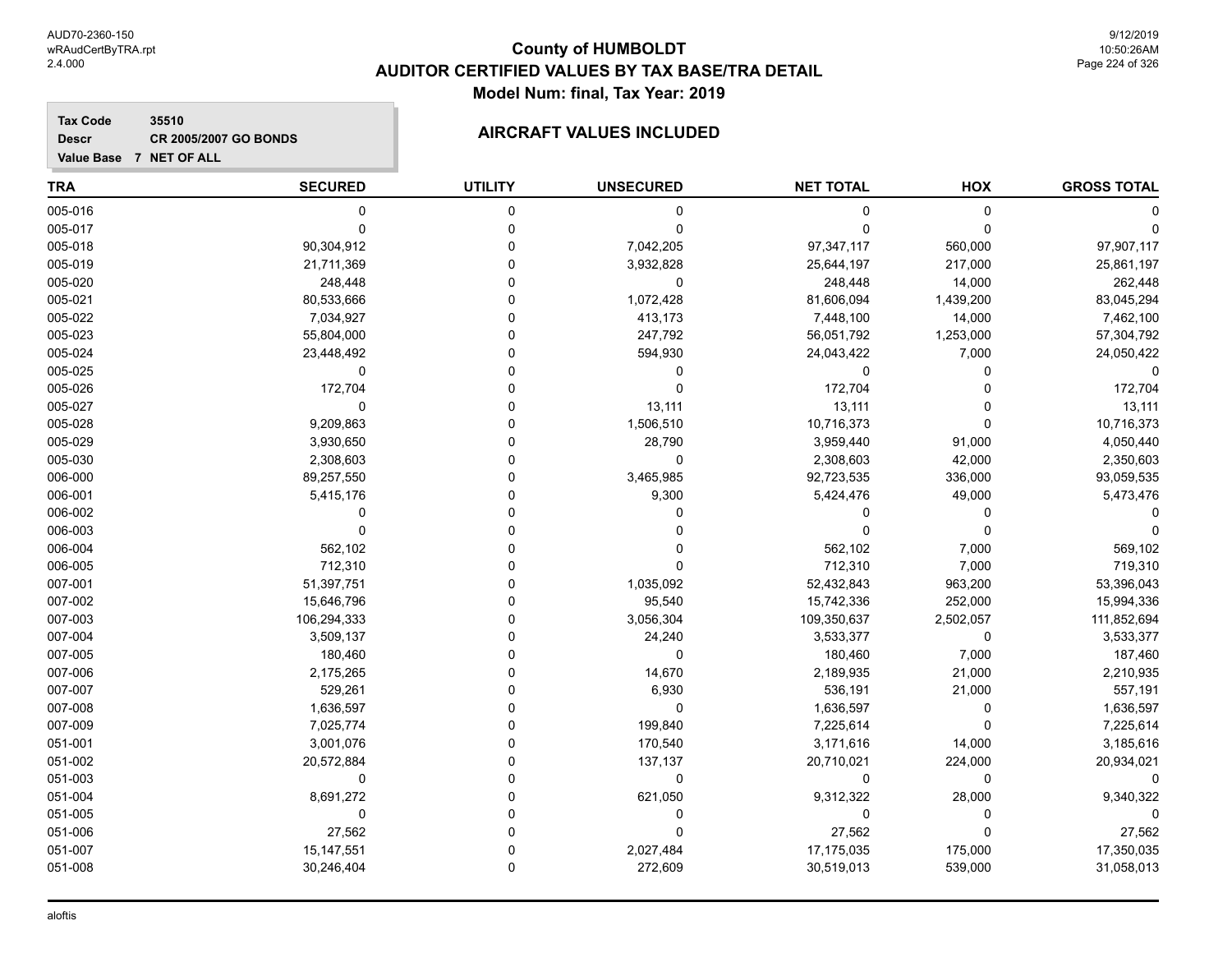# **County of HUMBOLDT AUDITOR CERTIFIED VALUES BY TAX BASE/TRA DETAIL Model Num: final, Tax Year: 2019**

## **Tax Code 35510 Descr**

| <b>TRA</b> | <b>SECURED</b> | <b>UTILITY</b> | <b>UNSECURED</b> | <b>NET TOTAL</b> | HOX         | <b>GROSS TOTAL</b> |
|------------|----------------|----------------|------------------|------------------|-------------|--------------------|
| 051-009    | 22,362,364     | 0              | 34,970           | 22,397,334       | 224,000     | 22,621,334         |
| 051-010    | 1,598,772      | 0              | 1,653,580        | 3,252,352        | 7,000       | 3,259,352          |
| 051-011    | 4,765,318      | 14,133         | 190,980          | 4,970,431        | 49,000      | 5,019,431          |
| 051-012    | 5,443,418      | 0              | 959,790          | 6,403,208        | 35,000      | 6,438,208          |
| 051-013    | 27,900         | 0              | 0                | 27,900           | 0           | 27,900             |
| 051-014    | 16,216,304     | 0              | 222,040          | 16,438,344       | 231,000     | 16,669,344         |
| 051-015    | 1,889,394      | 0              | 0                | 1,889,394        | 0           | 1,889,394          |
| 051-016    | 45,810         | 0              | 0                | 45,810           | $\mathbf 0$ | 45,810             |
| 051-017    | 61,237,154     | 0              | 2,282,795        | 63,519,949       | 665,000     | 64,184,949         |
| 051-018    | 7,182,266      | ი              | 26,790           | 7,209,056        | 119,000     | 7,328,056          |
| 051-019    | 3,426          |                | 0                | 3,426            | 0           | 3,426              |
| 051-020    | 1,604,731      |                | 0                | 1,604,731        | O           | 1,604,731          |
| 051-021    | $\Omega$       |                |                  | 0                |             |                    |
| 053-001    | $\mathbf 0$    | O              | 0                | $\Omega$         | 0           |                    |
| 053-002    | 1,316,276      | O              | 0                | 1,316,276        | 14,000      | 1,330,276          |
| 053-003    | 104,521        |                | 0                | 104,521          | 0           | 104,521            |
| 053-004    | 552,098        |                | 0                | 552,098          | 0           | 552,098            |
| 053-005    | 165,870        | 0              | 0                | 165,870          | 0           | 165,870            |
| 053-006    | 5,684,008      | 0              | 30,979           | 5,714,987        | 42,000      | 5,756,987          |
| 053-007    | 396,643        | 0              | 442,234          | 838,877          | 0           | 838,877            |
| 053-008    | 13,538,188     | 0              | 111,760          | 13,649,948       | 189,000     | 13,838,948         |
| 053-009    | 35,820,639     | ი              | 75,947           | 35,896,586       | 612,488     | 36,509,074         |
| 053-010    | 189,866        |                | 170,514          | 360,380          | 0           | 360,380            |
| 053-011    | 1,299,795      | O              | 0                | 1,299,795        | 14,000      | 1,313,795          |
| 053-013    | 10,377,039     | O              | 94,010           | 10,471,049       | 119,000     | 10,590,049         |
| 053-014    | $\mathbf 0$    |                | 0                | $\Omega$         | $\mathbf 0$ |                    |
| 053-015    | 6,160,029      | ሰ              | 47,530           | 6,207,559        | 161,000     | 6,368,559          |
| 053-016    | 602,530        | 0              | 0                | 602,530          | $\mathbf 0$ | 602,530            |
| 053-017    | 18,253,961     | 0              | 26,770           | 18,280,731       | 252,000     | 18,532,731         |
| 053-018    | 748,651        | 0              | 3,999            | 752,650          | 7,000       | 759,650            |
| 053-019    | 765,074        | 0              | 11,380           | 776,454          | 0           | 776,454            |
| 053-020    | 6,667,993      | ሰ              | 139,420          | 6,807,413        | 56,000      | 6,863,413          |
| 053-021    | $\mathbf 0$    |                | 0                | $\Omega$         | $\Omega$    |                    |
| 053-024    | $\Omega$       | $\Omega$       | 0                | $\Omega$         | $\Omega$    |                    |
| 053-025    | 3,983,917      | O              | 10,720           | 3,994,637        | 137,120     | 4,131,757          |
| 053-026    | 387,605        | O              | 13,580           | 401,185          | 0           | 401,185            |
| 053-028    | 11,982,748     | 0              | 46,340           | 12,029,088       | 140,000     | 12,169,088         |
| 053-029    | 381,222        | $\Omega$       | 33,476           | 414,698          | 0           | 414,698            |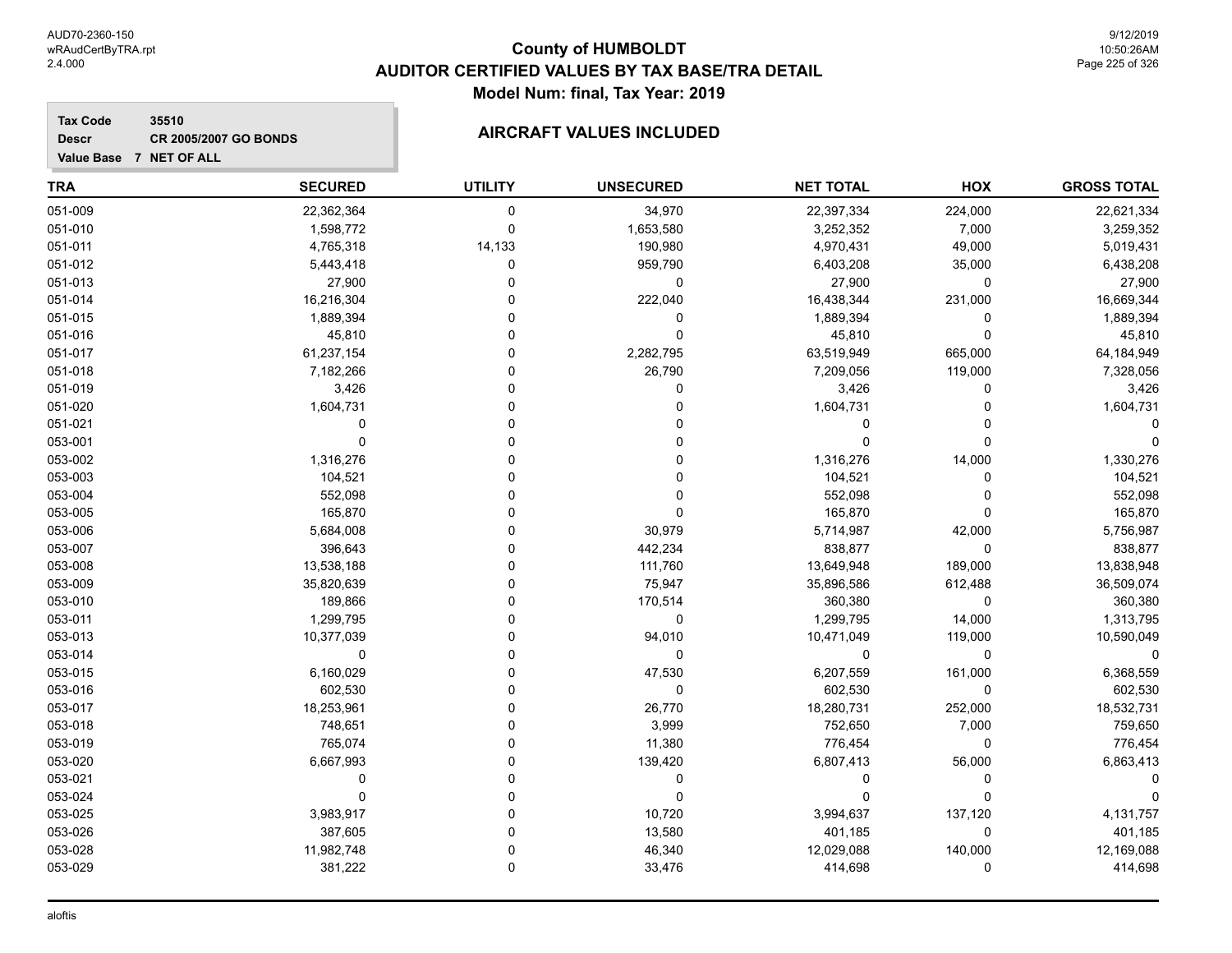## **Tax Code 35510 Descr**

# **CR 2005/2007 GO BONDS AIRCRAFT VALUES INCLUDED**

| <b>TRA</b> | <b>SECURED</b> | <b>UTILITY</b> | <b>UNSECURED</b> | <b>NET TOTAL</b> | HOX       | <b>GROSS TOTAL</b> |
|------------|----------------|----------------|------------------|------------------|-----------|--------------------|
| 053-030    | 222,902        | 0              | 0                | 222,902          | 7,000     | 229,902            |
| 056-000    | 9,427,369      | $\Omega$       | 13,650           | 9,441,019        | 42,000    | 9,483,019          |
| 056-001    | 22,291,924     | $\Omega$       | 34,390           | 22,326,314       | 161,000   | 22,487,314         |
| 056-002    | 68,852,517     | $\Omega$       | 419,385          | 69,271,902       | 490,525   | 69,762,427         |
| 056-003    | 12,466,886     | $\Omega$       | 24,610           | 12,491,496       | 112,000   | 12,603,496         |
| 057-000    | 14,780,486     | $\Omega$       | 47,339,836       | 62,120,322       | 14,000    | 62,134,322         |
| 057-001    | 12,799,770     | $\Omega$       | 806,423          | 13,606,193       | 56,000    | 13,662,193         |
| 057-002    | 25,578,121     | $\Omega$       | 326,300          | 25,904,421       | 397,600   | 26,302,021         |
| 057-003    | 163,777        | $\Omega$       | $\mathbf 0$      | 163,777          | 0         | 163,777            |
| 057-004    | 17,523,692     | $\Omega$       | 104,657          | 17,628,349       | 70,000    | 17,698,349         |
| 057-006    | 44,651,435     | $\Omega$       | 379,644          | 45,031,079       | 691,600   | 45,722,679         |
| 057-008    | 7,477,443      | $\Omega$       | 9,562,910        | 17,040,353       | 14,000    | 17,054,353         |
| 057-009    | 33,774,176     | $\Omega$       | 942,932          | 34,717,108       | 497,000   | 35,214,108         |
| 060-000    | 156,213,422    | $\Omega$       | 2,682,570        | 158,895,992      | 714,000   | 159,609,992        |
| 071-000    | 15,012,003     | $\Omega$       | 75,212           | 15,087,215       | 87,915    | 15,175,130         |
| 071-001    | 22,996,121     | 52,580         | 1,561,686        | 24,610,387       | 294,000   | 24,904,387         |
| 071-002    | 46,340,689     | $\Omega$       | 1,215,150        | 47,555,839       | 775,600   | 48,331,439         |
| 071-003    | 20,233         | $\Omega$       | 0                | 20,233           | 0         | 20,233             |
| 071-004    | 4,191,269      | $\Omega$       | 1,578,830        | 5,770,099        | 91,000    | 5,861,099          |
| 073-001    | 497,391        | $\Omega$       | $\Omega$         | 497,391          | 0         | 497,391            |
| 073-002    | 650,681        | $\Omega$       | $\Omega$         | 650,681          | 0         | 650,681            |
| 073-003    | 9,203,847      | $\Omega$       | 60,880           | 9,264,727        | 147,000   | 9,411,727          |
| 073-004    | 428,891,283    | $\Omega$       | 8,129,952        | 437,021,235      | 7,030,800 | 444,052,035        |
| 073-005    | 24,940,195     | $\Omega$       | 68,920           | 25,009,115       | 418,600   | 25,427,715         |
| 073-006    | 143,049        | $\Omega$       | $\Omega$         | 143,049          | 0         | 143,049            |
| 074-001    | 1,254,248      | $\Omega$       | $\Omega$         | 1,254,248        | 28,000    | 1,282,248          |
| 074-002    | 111,411,232    | $\Omega$       | 843,874          | 112,255,106      | 1,556,554 | 113,811,660        |
| 074-003    | 95,450         | 0              | 0                | 95,450           | 0         | 95,450             |
| 074-004    | 27,540         | $\Omega$       | $\Omega$         | 27,540           | $\Omega$  | 27,540             |
| 074-005    | 41,182,358     | $\Omega$       | 214,200          | 41,396,558       | 728,000   | 42,124,558         |
| 074-006    | 197,005        | $\Omega$       | 0                | 197,005          | 7,000     | 204,005            |
| 074-007    | 410,958        | $\Omega$       | $\Omega$         | 410,958          | 0         | 410,958            |
| 074-008    | 1,551,318      | 0              | 160,050          | 1,711,368        | 7,000     | 1,718,368          |
| 074-009    | 6,587,813      | $\Omega$       | $\mathbf 0$      | 6,587,813        | 105,000   | 6,692,813          |
| 074-010    | 800,956        | $\Omega$       | $\Omega$         | 800,956          | 14,000    | 814,956            |
| 074-011    | 2,443,476      | $\Omega$       | 8,060            | 2,451,536        | 42,000    | 2,493,536          |
| 074-012    | 45,546,992     | $\Omega$       | 247,486          | 45,794,478       | 607,600   | 46,402,078         |
| 074-013    | 49,985,139     | $\Omega$       | 324,031          | 50,309,170       | 691,600   | 51,000,770         |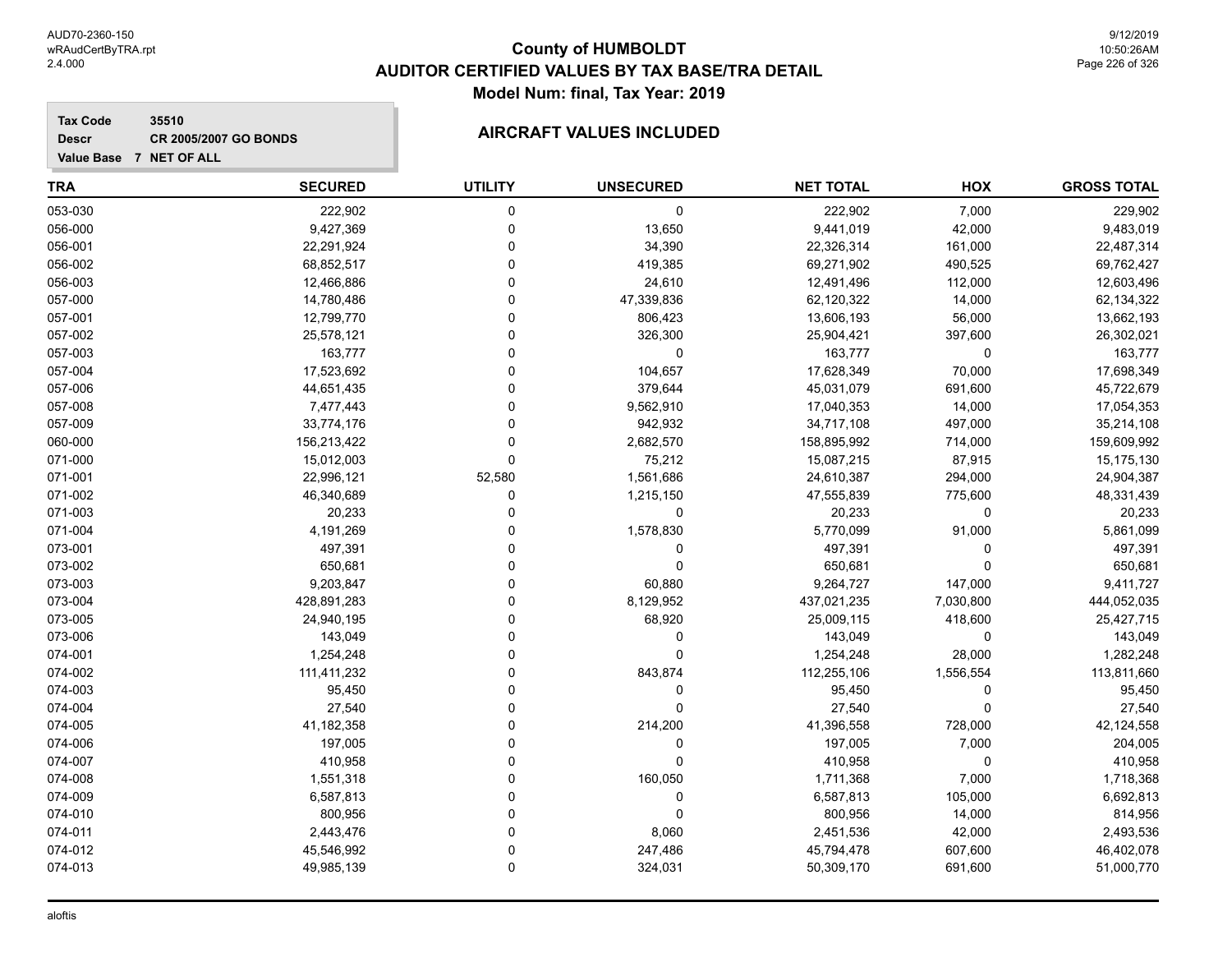**Tax Code 35510 Descr**

# **CR 2005/2007 GO BONDS AIRCRAFT VALUES INCLUDED**

| Value Base 7 NET OF ALL |                |                |                  |                  |             |                    |
|-------------------------|----------------|----------------|------------------|------------------|-------------|--------------------|
| <b>TRA</b>              | <b>SECURED</b> | <b>UTILITY</b> | <b>UNSECURED</b> | <b>NET TOTAL</b> | HOX         | <b>GROSS TOTAL</b> |
| 074-014                 | 1,951,276      | 0              | 0                | 1,951,276        | 49,000      | 2,000,276          |
| 074-015                 | 7,366          | 0              | 0                | 7,366            | 0           | 7,366              |
| 074-016                 | $\Omega$       | 0              | $\mathbf 0$      | $\Omega$         | $\Omega$    |                    |
| 075-001                 | 7,300,651      | 0              | $\mathbf 0$      | 7,300,651        | 28,000      | 7,328,651          |
| 075-002                 | 3,578,614      | 0              | 4,740            | 3,583,354        | 49,000      | 3,632,354          |
| 075-003                 | 46,800         | 0              | 0                | 46,800           | 0           | 46,800             |
| 075-004                 | 278,840        | 0              | 0                | 278,840          | $\Omega$    | 278,840            |
| 075-005                 | 478,440        | 0              | $\Omega$         | 478,440          | 0           | 478,440            |
| 075-006                 | 31,122,610     | 0              | 173,037          | 31,295,647       | 469,000     | 31,764,647         |
| 076-001                 | 20,528,616     | O              | 1,288,995        | 21,817,611       | 63,000      | 21,880,611         |
| 076-002                 | 53,791,796     | U              | 1,021,719        | 54,813,515       | 511,000     | 55,324,515         |
| 077-001                 | 2,807,175      | O              | 81,110           | 2,888,285        | 35,000      | 2,923,285          |
| 077-002                 | 11,934,311     | U              | 61,920           | 11,996,231       | 189,000     | 12,185,231         |
| 077-003                 | $\mathbf 0$    | U              | 0                | 0                | 0           | 0                  |
| 077-004                 | 12,093,578     | U              | 12,240           | 12,105,818       | 175,000     | 12,280,818         |
| 077-005                 | 598,046        | $\Omega$       | $\mathbf 0$      | 598,046          | 0           | 598,046            |
| 077-006                 | 150,484,479    | 0              | 442,080          | 150,926,559      | 2,986,577   | 153,913,136        |
| 077-007                 | 8,834,119      | 0              | 887,050          | 9,721,169        | 63,000      | 9,784,169          |
| 077-008                 | 19,639,700     | 376,860        | 810,179          | 20,826,739       | 203,000     | 21,029,739         |
| 077-009                 | 0              | 0              | 144,561          | 144,561          | $\mathbf 0$ | 144,561            |
| 077-010                 | 25,957,925     | 0              | 182,940          | 26,140,865       | 343,000     | 26,483,865         |
| 077-011                 | 794,878        | 0              | $\mathbf 0$      | 794,878          | $\mathbf 0$ | 794,878            |
| 077-012                 | 10,622,431     | 0              | 68,320           | 10,690,751       | 168,000     | 10,858,751         |
| 077-013                 | 22,856,603     | 0              | 196,643          | 23,053,246       | 265,440     | 23,318,686         |
| 077-014                 | $\mathbf 0$    | 0              | $\mathbf 0$      | $\Omega$         | 0           |                    |
| 077-015                 | 4,707,427      | 0              | 277,603          | 4,985,030        | 49,000      | 5,034,030          |
| 077-016                 | 2,419,716      | $\Omega$       | 823,477          | 3,243,193        | $\mathbf 0$ | 3,243,193          |
| 077-017                 | 2,337,362      | U              | 44,998           | 2,382,360        | 7,000       | 2,389,360          |
| 077-018                 | 5,571,030      | 0              | 37,120           | 5,608,150        | 91,000      | 5,699,150          |
| 077-019                 | 2,607,034      | U              | $\mathbf 0$      | 2,607,034        | 14,000      | 2,621,034          |
| 077-020                 | 5,972,768      | 0              | 10,637           | 5,983,405        | 77,000      | 6,060,405          |
| 077-021                 | 224,145        | $\Omega$       | 0                | 224,145          | 0           | 224,145            |
| 077-022                 | 48,600         | $\Omega$       | 0                | 48,600           | $\mathbf 0$ | 48,600             |
| 077-023                 | 194,328        | 0              | $\mathbf 0$      | 194,328          | 7,000       | 201,328            |
| 077-024                 | 246,861,526    | 0              | 3,457,168        | 250,318,694      | 4,756,256   | 255,074,950        |
| 077-025                 | 290,618        | $\Omega$       | 402,538          | 693,156          | 0           | 693,156            |

077-026 5,506,441 99,925 0 5,606,366 21,000 5,627,366 077-027 0 0 0 0 0 0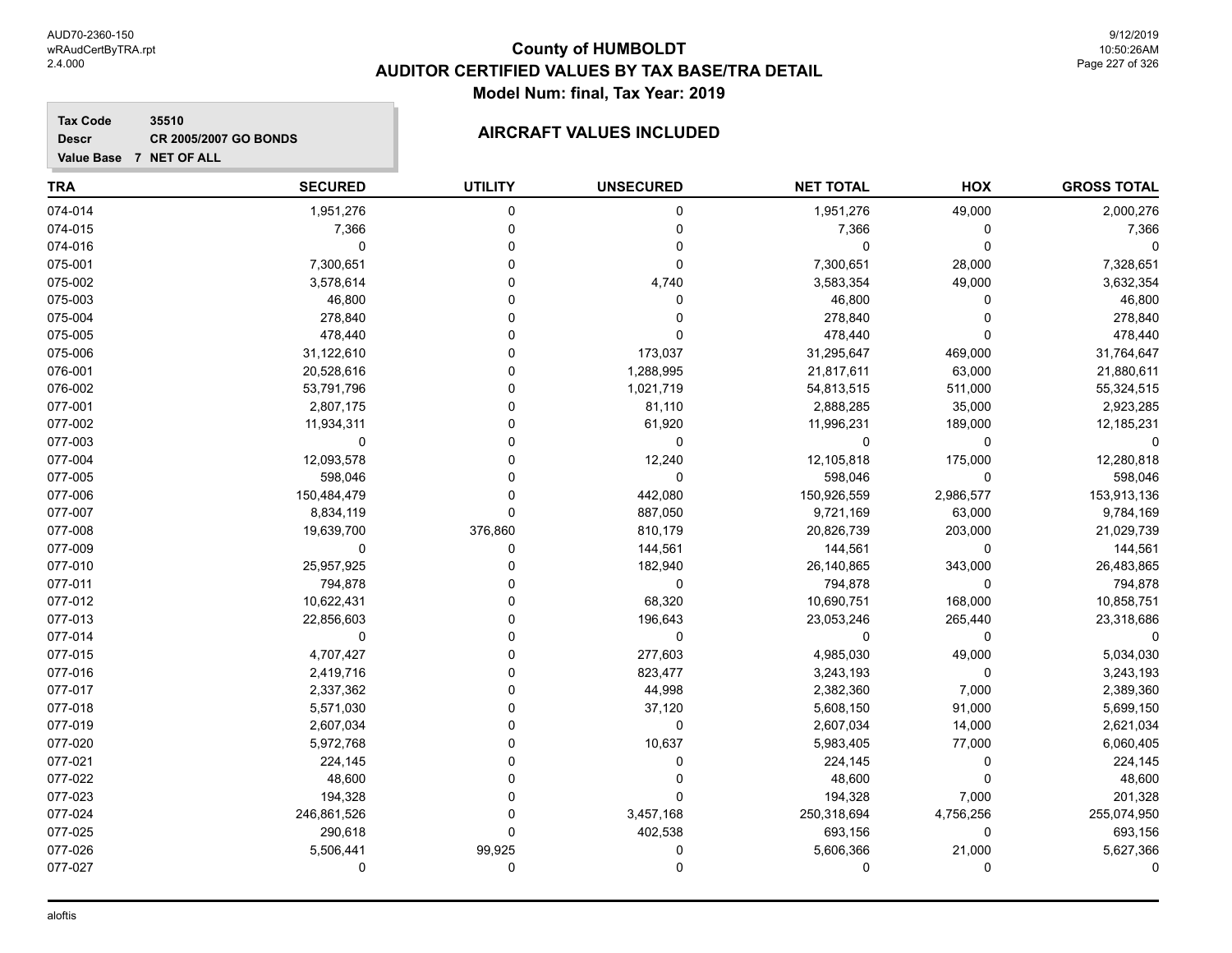**Tax Code 35510 Descr**

**Value Base 7 NET OF ALL**

| TRA     | <b>SECURED</b> | <b>UTILITY</b> | <b>UNSECURED</b> | <b>NET TOTAL</b> | HOX       | <b>GROSS TOTAL</b> |
|---------|----------------|----------------|------------------|------------------|-----------|--------------------|
| 077-028 | 3,907,374      | 0              | 36,330           | 3,943,704        | 42,000    | 3,985,704          |
| 077-029 | 0              | 0              | 0                | 0                | 0         |                    |
| 077-030 | 4,286,590      | n              | 13,650           | 4,300,240        | 70,000    | 4,370,240          |
| 077-031 | 403,000        | n              | 0                | 403,000          | 7,000     | 410,000            |
| 077-032 | 1,431,079      |                | 0                | 1,431,079        | 14,000    | 1,445,079          |
| 077-033 | 2,169,241      |                | 14,801           | 2,184,042        | 35,000    | 2,219,042          |
| 081-001 | 0              |                | 89,176           | 89,176           | 0         | 89,176             |
| 081-002 | 43,462,094     |                | 963,920          | 44,426,014       | 823,200   | 45,249,214         |
| 081-003 | 18,248,993     |                | 1,867,480        | 20,116,473       | 329,000   | 20,445,473         |
| 081-004 | 4,600,291      | n              | 0                | 4,600,291        | 0         | 4,600,291          |
| 081-005 | 5,790,243      |                | 828,580          | 6,618,823        | 21,000    | 6,639,823          |
| 081-006 | 1,301,622      |                | 0                | 1,301,622        | 0         | 1,301,622          |
| 081-007 | 31,379         |                |                  | 31,379           |           | 31,379             |
| 081-008 | 70,404         | n              | 0                | 70,404           | 0         | 70,404             |
| 081-009 | 367,493,133    | n              | 11,083,081       | 378,576,214      | 4,775,400 | 383,351,614        |
| 081-010 | 441,890        |                | 9,090            | 450,980          | 7,000     | 457,980            |
| 081-011 | 0              |                | 0                | 0                | 0         | 0                  |
| 081-012 | 7,309,548      |                | 108,080          | 7,417,628        | 168,000   | 7,585,628          |
| 081-013 | 168,576        |                | 463,008          | 631,584          | 0         | 631,584            |
| 081-014 | 732,226        |                | 532,186          | 1,264,412        |           | 1,264,412          |
| 081-015 | 19,001         |                | 0                | 19,001           |           | 19,001             |
| 081-016 | 0              |                | 0                | $\Omega$         | 0         | 0                  |
| 081-017 | 129,645,418    |                | 570,180          | 130,215,598      | 2,523,570 | 132,739,168        |
| 081-018 | 424,342        |                | 0                | 424,342          | 7,000     | 431,342            |
| 081-019 | 422,436        |                | 0                | 422,436          | 7,000     | 429,436            |
| 081-020 | 1,133,435      |                | 0                | 1,133,435        | 7,000     | 1,140,435          |
| 081-021 | 10,266,456     |                | $\Omega$         | 10,266,456       | 168,000   | 10,434,456         |
| 081-022 | 11,807,218     |                | 28,590           | 11,835,808       | 182,000   | 12,017,808         |
| 081-023 | 9,269,273      |                | 0                | 9,269,273        | 119,000   | 9,388,273          |
| 081-024 | 4,695,243      | n              | 19,950           | 4,715,193        | 42,000    | 4,757,193          |
| 081-025 | 0              |                | 0                | 0                | 0         |                    |
| 081-026 |                |                | 0                | O                | O         |                    |
| 081-027 |                |                |                  |                  |           |                    |
| 081-028 |                |                |                  | O                | O         |                    |
| 081-029 |                | O              |                  | O                | 0         |                    |
| 081-030 |                |                |                  |                  | 0         |                    |
| 081-031 |                |                |                  |                  |           |                    |
| 081-032 | 0              | $\Omega$       | 0                | 0                | 0         |                    |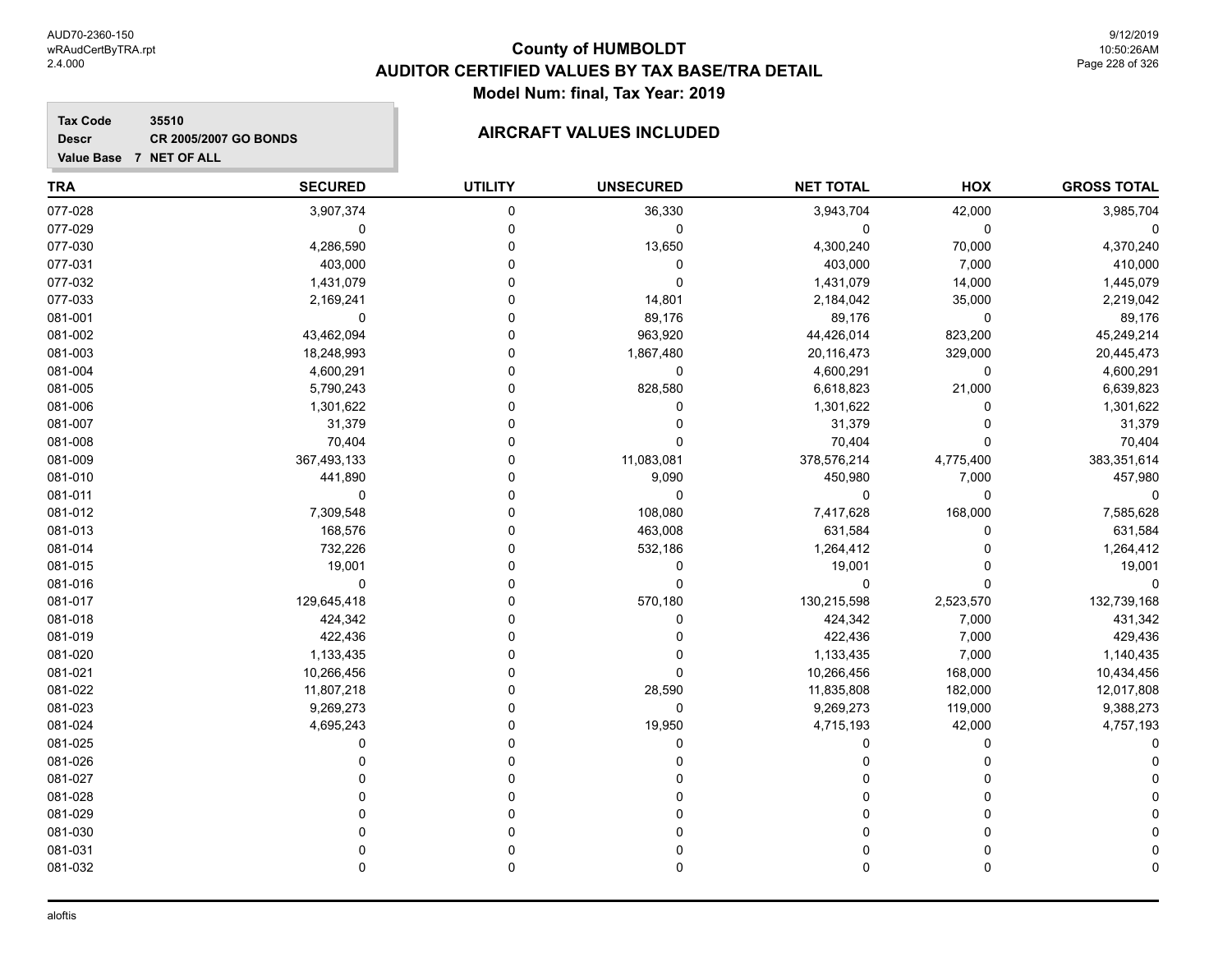AUD70-2360-150 wRAudCertByTRA.rpt 2.4.000

# **County of HUMBOLDT AUDITOR CERTIFIED VALUES BY TAX BASE/TRA DETAIL Model Num: final, Tax Year: 2019**

9/12/2019 10:50:26AM Page 229 of 326

**Tax Code 35510 Descr**

# **CR 2005/2007 GO BONDS AIRCRAFT VALUES INCLUDED**

| <b>TRA</b> | <b>SECURED</b> | <b>UTILITY</b> | <b>UNSECURED</b> | <b>NET TOTAL</b> | HOX       | <b>GROSS TOTAL</b> |
|------------|----------------|----------------|------------------|------------------|-----------|--------------------|
| 081-033    | 0              | $\mathbf 0$    | 0                | 0                | $\pmb{0}$ |                    |
| 081-034    | $\mathbf 0$    | $\mathbf 0$    |                  | $\Omega$         | 0         |                    |
| 081-035    | $\Omega$       | 0              |                  | U                | 0         |                    |
| 081-036    | $\Omega$       | $\Omega$       |                  |                  | $\Omega$  |                    |
| 081-037    | $\Omega$       | O              |                  |                  | 0         |                    |
| 081-038    | $\Omega$       | O              |                  |                  | 0         |                    |
| 081-039    | n              | n              |                  |                  | 0         |                    |
| 081-040    | n              |                |                  |                  | 0         |                    |
| 081-041    |                |                |                  |                  | 0         |                    |
| 081-042    | $\Omega$       | $\Omega$       |                  |                  | 0         |                    |
| 081-043    | $\Omega$       | O              |                  |                  | 0         |                    |
| 081-044    | $\Omega$       | $\Omega$       |                  |                  | 0         |                    |
| 081-045    | $\Omega$       | U              |                  |                  | 0         |                    |
| 081-046    | $\Omega$       | 0              |                  |                  | 0         |                    |
| 081-047    | 0              | U              |                  |                  | 0         |                    |
| 081-048    |                |                |                  |                  | 0         |                    |
| 081-049    | $\Omega$       |                |                  |                  | 0         |                    |
| 081-050    | $\Omega$       | $\Omega$       |                  |                  | 0         |                    |
| 081-051    | $\Omega$       | O              |                  |                  | $\Omega$  |                    |
| 081-052    | $\Omega$       | O              |                  |                  | 0         |                    |
| 081-053    | $\Omega$       | O              |                  |                  | 0         |                    |
| 081-054    | n              | U              |                  |                  | 0         |                    |
| 081-055    | 0              | U              |                  |                  | 0         |                    |
| 081-056    |                |                |                  |                  | 0         |                    |
| 081-057    | $\Omega$       | $\Omega$       |                  |                  | 0         |                    |
| 081-058    | $\Omega$       | O              |                  |                  | 0         |                    |
| 081-059    | $\Omega$       | $\Omega$       |                  | U                | $\Omega$  |                    |
| 081-060    | n              | 0              | 0                | 0                | 0         | 0                  |
| 081-061    | $\Omega$       | $\Omega$       | 13,660           | 13,660           | 0         | 13,660             |
| 081-062    | U              | U              | 0                | 0                | 0         |                    |
| 081-063    |                |                |                  | $\Omega$         | 0         |                    |
| 081-064    | 0              |                |                  |                  | 0         |                    |
| 081-065    | $\pmb{0}$      | 0              |                  | $\mathbf 0$      | 0         |                    |
| 081-066    | 2,917,817      | O              |                  | 2,917,817        | 0         | 2,917,817          |
| 081-067    | $\mathbf 0$    | O              |                  | $\mathbf 0$      | 0         | $\mathbf C$        |
| 081-068    | 0              | U              |                  | $\Omega$         | 0         |                    |
| 081-069    | 0              | 0              |                  | 0                | 0         |                    |
| 081-070    | $\mathbf 0$    | $\mathbf 0$    | 0                | 0                | 0         |                    |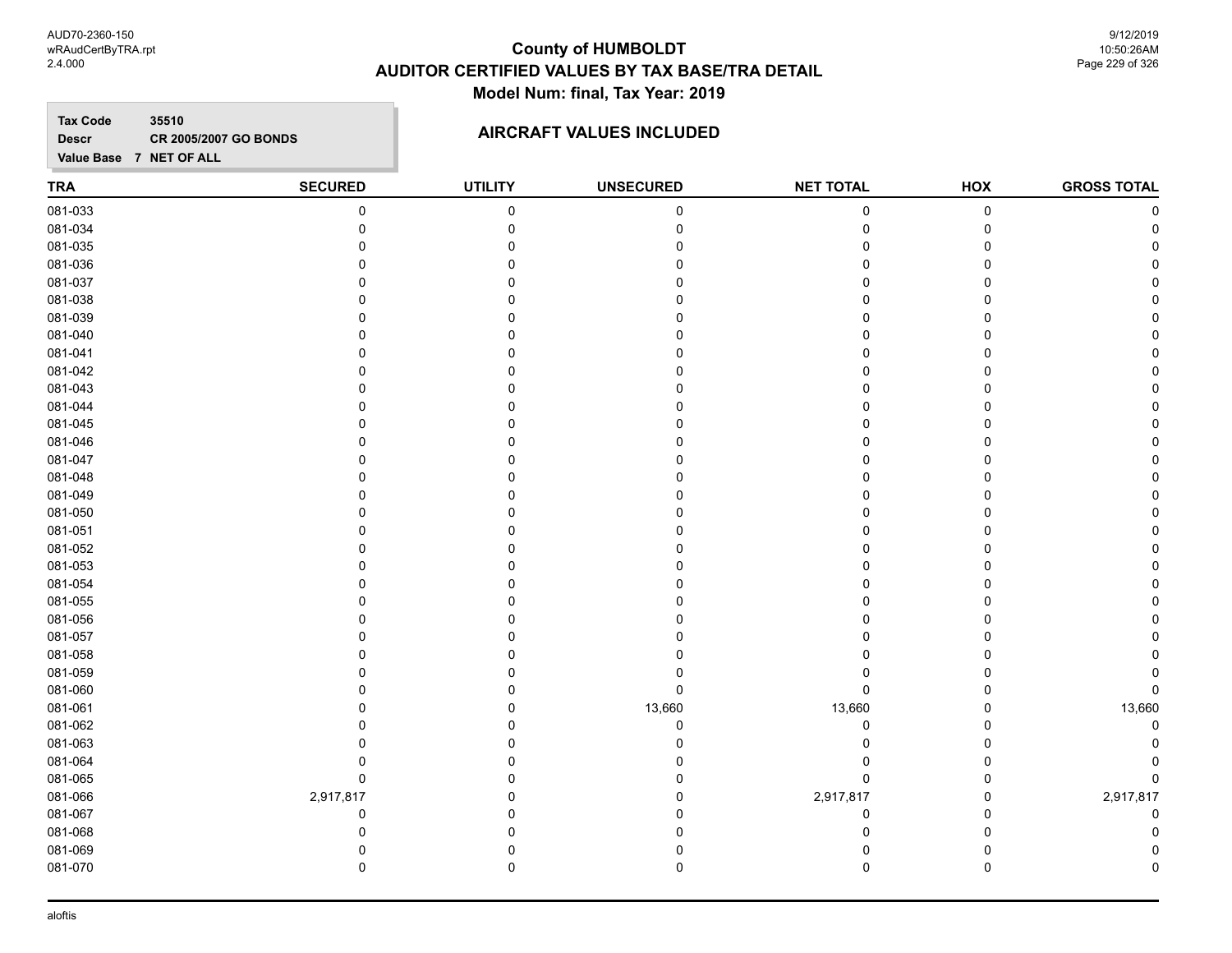**Tax Code 35510 Descr**

# **CR 2005/2007 GO BONDS AIRCRAFT VALUES INCLUDED**

| <b>TRA</b> | <b>SECURED</b> | <b>UTILITY</b> | <b>UNSECURED</b> | <b>NET TOTAL</b> | HOX         | <b>GROSS TOTAL</b> |
|------------|----------------|----------------|------------------|------------------|-------------|--------------------|
| 081-071    | $\mathbf 0$    | $\pmb{0}$      | $\pmb{0}$        | $\mathbf 0$      | $\mathbf 0$ |                    |
| 081-072    | $\mathbf 0$    | $\mathbf 0$    | $\mathbf 0$      | 0                | 0           |                    |
| 081-073    | $\Omega$       | $\Omega$       | $\Omega$         | $\mathbf 0$      | 0           |                    |
| 081-074    | $\Omega$       | $\Omega$       | O                | $\Omega$         | $\Omega$    |                    |
| 081-075    | $\Omega$       | $\Omega$       | U                | $\mathbf 0$      | $\Omega$    |                    |
| 081-076    | C              | O              |                  | 0                | $\Omega$    |                    |
| 081-077    | C              | 0              |                  | $\Omega$         | $\Omega$    |                    |
| 081-078    | C              | 0              |                  | 0                | 0           |                    |
| 081-079    | $\Omega$       | $\Omega$       |                  | $\Omega$         | 0           |                    |
| 081-080    | O              | $\Omega$       |                  | $\Omega$         | 0           |                    |
| 081-081    | $\Omega$       | $\Omega$       | $\Omega$         | $\mathbf 0$      | 0           |                    |
| 081-082    | $\Omega$       | $\Omega$       | O                | $\Omega$         | $\Omega$    |                    |
| 081-083    | $\Omega$       | $\Omega$       | O                | $\Omega$         | $\Omega$    |                    |
| 081-084    | O              | $\Omega$       | ŋ                | 0                | $\Omega$    |                    |
| 081-085    | $\Omega$       | $\Omega$       |                  | $\Omega$         | $\Omega$    |                    |
| 081-086    | C              | $\mathbf{0}$   |                  | 0                | $\Omega$    |                    |
| 081-087    | $\Omega$       | $\Omega$       | $\Omega$         | $\Omega$         | $\Omega$    |                    |
| 083-000    | 21,275,444     | $\Omega$       | 1,138,153        | 22,413,597       | 231,000     | 22,644,597         |
| 083-001    | 106,982,640    | $\Omega$       | 7,128,994        | 114, 111, 634    | 665,000     | 114,776,634        |
| 083-002    | 43,322,731     | $\Omega$       | 1,902,909        | 45,225,640       | 203,000     | 45,428,640         |
| 083-003    | 360,165        | $\Omega$       | $\pmb{0}$        | 360,165          | 0           | 360,165            |
| 083-004    | 3,672,946      | $\Omega$       | 20,180           | 3,693,126        | 7,000       | 3,700,126          |
| 083-005    | 23,767,078     | $\mathbf 0$    | 2,403,760        | 26,170,838       | 224,000     | 26,394,838         |
| 083-006    | 4,679,363      | $\mathbf 0$    | 5,420            | 4,684,783        | 77,000      | 4,761,783          |
| 083-007    | 2,722,301      | $\mathbf 0$    | $\pmb{0}$        | 2,722,301        | 35,000      | 2,757,301          |
| 083-008    | 16,802,001     | $\Omega$       | 495,823          | 17,297,824       | 218,020     | 17,515,844         |
| 085-000    | 104,052,581    | $\mathbf 0$    | 800,499          | 104,853,080      | 1,603,000   | 106,456,080        |
| 085-001    | 7,348,821      | $\mathbf 0$    | 38,620           | 7,387,441        | 84,000      | 7,471,441          |
| 088-001    | 0              | $\Omega$       | 0                | 0                | 0           |                    |
| 088-002    | 0              | $\Omega$       | 0                | 0                | 0           |                    |
| 088-003    | $\mathbf{0}$   | $\mathbf 0$    | 0                | 0                | 0           |                    |
| 088-004    | $\Omega$       | $\Omega$       | ŋ                | $\Omega$         | $\Omega$    |                    |
| 088-005    | $\Omega$       | $\Omega$       | 0                | 0                | $\mathbf 0$ |                    |
| 088-006    | $\Omega$       | $\Omega$       | $\Omega$         | $\mathbf 0$      | $\Omega$    |                    |
| 088-007    | $\Omega$       | $\Omega$       | $\mathbf 0$      | $\mathbf 0$      | $\mathbf 0$ |                    |
| 088-008    | $\Omega$       | $\Omega$       | O                | $\Omega$         | $\Omega$    |                    |
| 088-010    | $\Omega$       | $\mathbf 0$    | 0                | 0                | $\pmb{0}$   |                    |
| 088-012    | $\mathbf 0$    | $\mathbf 0$    | 0                | 0                | 0           |                    |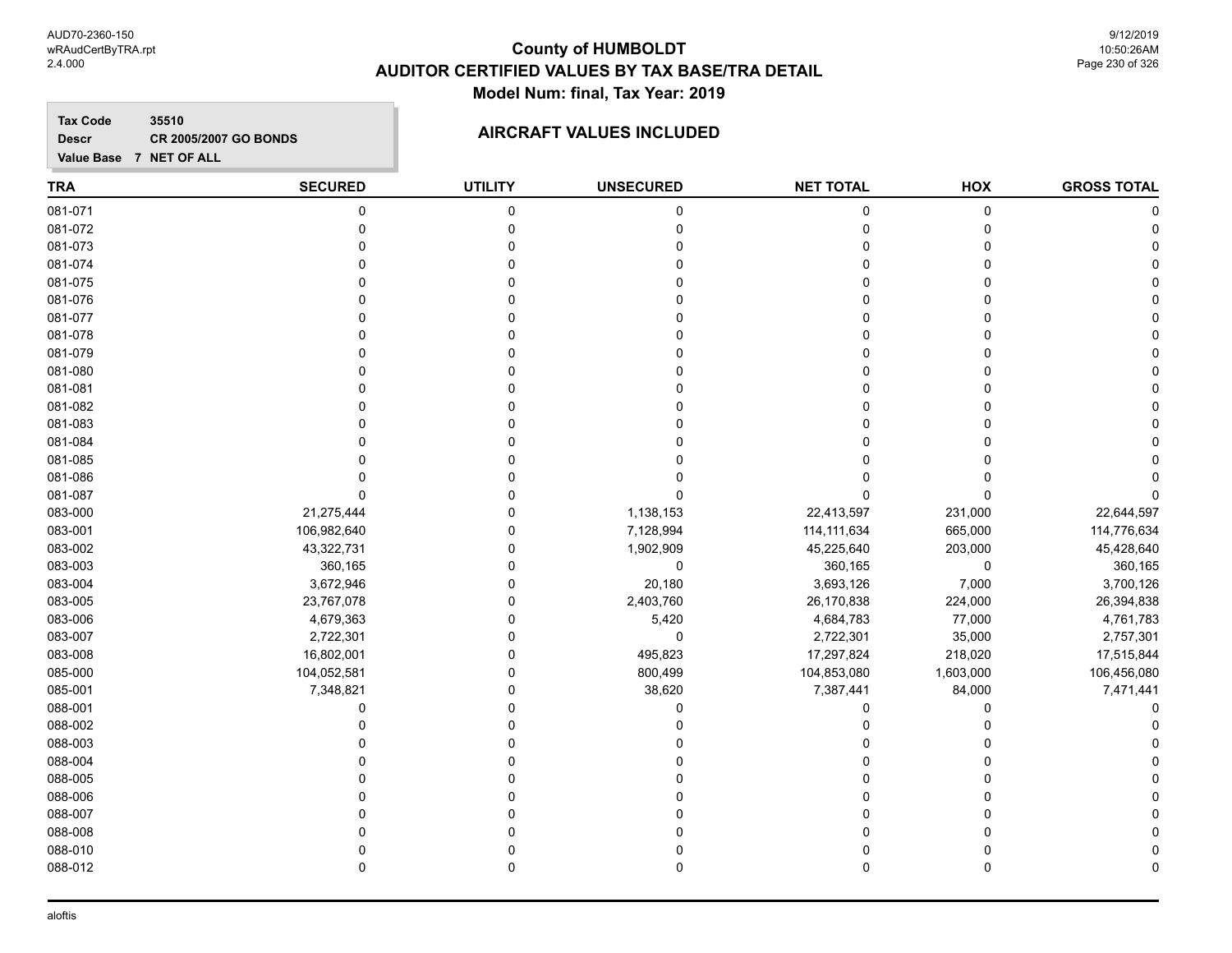**Tax Code 35510 Descr**

# **CR 2005/2007 GO BONDS AIRCRAFT VALUES INCLUDED**

| <b>TRA</b> | <b>SECURED</b> | <b>UTILITY</b> | <b>UNSECURED</b> | <b>NET TOTAL</b> | HOX         | <b>GROSS TOTAL</b> |
|------------|----------------|----------------|------------------|------------------|-------------|--------------------|
| 088-013    | $\pmb{0}$      | $\pmb{0}$      | $\pmb{0}$        | 0                | $\mathbf 0$ |                    |
| 088-014    | 0              | 0              | 0                | 0                | 0           |                    |
| 088-015    |                | $\Omega$       | 0                | $\Omega$         | $\Omega$    |                    |
| 088-016    | O              | $\Omega$       | 0                | $\Omega$         | $\Omega$    |                    |
| 088-017    | U              | $\Omega$       | $\Omega$         | $\Omega$         | $\Omega$    |                    |
| 088-019    | $\Omega$       | O              | 0                | 0                | $\Omega$    |                    |
| 095-001    | 51,724,666     | 0              | 618,874          | 52,343,540       | 322,000     | 52,665,540         |
| 100-001    | 3,503,592      | 0              | $\mathbf 0$      | 3,503,592        | 0           | 3,503,592          |
| 100-002    | 28,108,719     | 0              | 3,055,110        | 31,163,829       | 287,000     | 31,450,829         |
| 100-003    | 20,656,967     | $\Omega$       | 800,376          | 21,457,343       | 356,000     | 21,813,343         |
| 100-004    | 802,182        | $\Omega$       | 0                | 802,182          | $\pmb{0}$   | 802,182            |
| 100-005    | 8,263,990      | 40,500         | 40,820           | 8,345,310        | 70,000      | 8,415,310          |
| 100-006    | 179,410        | 0              | $\mathbf 0$      | 179,410          | $\mathbf 0$ | 179,410            |
| 100-007    | 52,178,750     | 0              | 393,774          | 52,572,524       | 838,600     | 53,411,124         |
| 100-008    | 44,350,952     | 0              | 304,690          | 44,655,642       | 595,000     | 45,250,642         |
| 100-009    | 1,401,269      | 0              | $\mathbf 0$      | 1,401,269        | 7,000       | 1,408,269          |
| 100-010    | 1,147,459      | 0              | 0                | 1,147,459        | 7,000       | 1,154,459          |
| 100-011    | 222,921        | 0              | 0                | 222,921          | 0           | 222,921            |
| 102-001    | 3,142,346      | 0              | $\mathbf 0$      | 3,142,346        | 33,600      | 3,175,946          |
| 102-002    | 65,160         | $\Omega$       | 0                | 65,160           | $\Omega$    | 65,160             |
| 102-003    | 116,828,155    | O              | 932,444          | 117,760,599      | 1,190,000   | 118,950,599        |
| 102-004    | 37,938         | 0              | $\mathbf 0$      | 37,938           | 0           | 37,938             |
| 102-005    | 13,457,916     | 0              | 58,030           | 13,515,946       | 189,000     | 13,704,946         |
| 102-006    | 10,289,693     | 0              | 216,850          | 10,506,543       | 98,000      | 10,604,543         |
| 102-007    | 31,140         | ۵              | 0                | 31,140           | 0           | 31,140             |
| 102-008    | 101,604,916    | 0              | 379,394          | 101,984,310      | 1,414,000   | 103,398,310        |
| 102-009    | 30,060         | 0              | 0                | 30,060           | $\Omega$    | 30,060             |
| 102-010    | 5,902,326      | $\Omega$       | $\mathbf 0$      | 5,902,326        | 56,000      | 5,958,326          |
| 102-011    | 12,481,791     | $\Omega$       | 4,290            | 12,486,081       | 84,000      | 12,570,081         |
| 102-012    | 0              | $\Omega$       | 0                | 0                | 0           |                    |
| 102-013    | 10,279         | 0              | $\mathbf 0$      | 10,279           | $\Omega$    | 10,279             |
| 103-000    | 33,515,957     | $\mathbf 0$    | 212,434          | 33,728,391       | 406,000     | 34, 134, 391       |
| 103-001    | 94,767,574     | 0              | 455,395          | 95,222,969       | 259,000     | 95,481,969         |
| 103-002    | 1,796,660      | 0              | 0                | 1,796,660        | 28,000      | 1,824,660          |
| 103-003    | 687,600        | 0              | 0                | 687,600          | 7,000       | 694,600            |
| 103-004    | 118,038        | $\Omega$       | 0                | 118,038          | $\Omega$    | 118,038            |
| 103-005    | 8,634,599      | $\Omega$       | 3,820            | 8,638,419        | 224,000     | 8,862,419          |
| 103-006    | 9,283          | $\mathbf 0$    | 0                | 9,283            | $\Omega$    | 9,283              |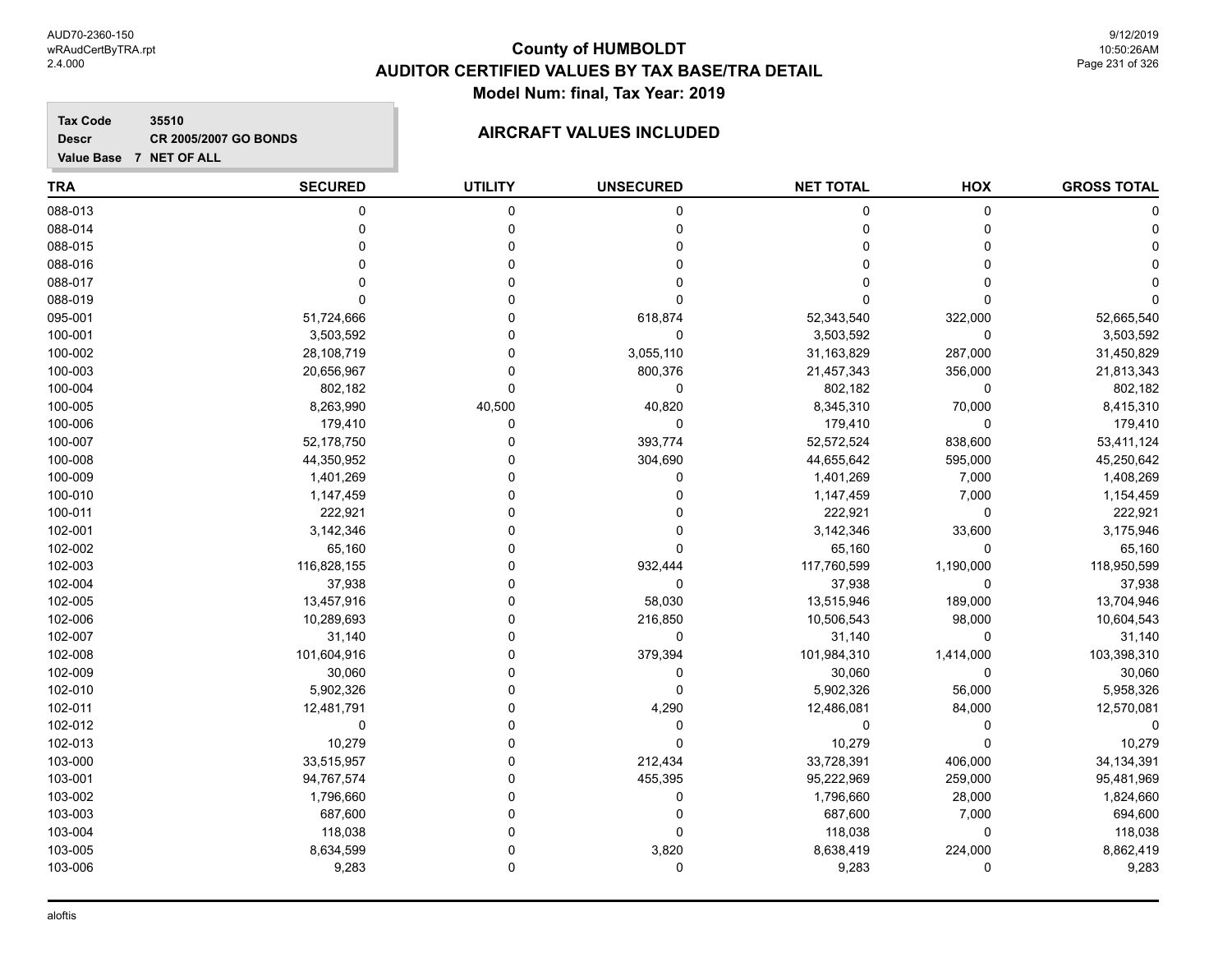## **Tax Code 35510 Descr**

# **CR 2005/2007 GO BONDS AIRCRAFT VALUES INCLUDED**

| <b>TRA</b> | <b>SECURED</b> | <b>UTILITY</b> | <b>UNSECURED</b> | <b>NET TOTAL</b> | HOX         | <b>GROSS TOTAL</b> |
|------------|----------------|----------------|------------------|------------------|-------------|--------------------|
| 103-007    | 7,470          | 0              | $\mathbf 0$      | 7,470            | $\mathbf 0$ | 7,470              |
| 103-008    | 69,219,479     | $\mathbf 0$    | 5,361,943        | 74,581,422       | 882,000     | 75,463,422         |
| 103-009    | $\Omega$       | $\Omega$       | 0                | 0                | $\mathbf 0$ |                    |
| 103-012    | $\Omega$       | 0              | 0                | 0                | $\mathbf 0$ |                    |
| 103-013    | 4,910,910      | 0              | 40,300           | 4,951,210        | 63,000      | 5,014,210          |
| 103-014    | 515,187        | 0              | 32,830           | 548,017          | 7,000       | 555,017            |
| 103-015    | 13,255,039     | $\Omega$       | 10,820           | 13,265,859       | 154,000     | 13,419,859         |
| 109-001    | 33,336,473     | O              | 669,230          | 34,005,703       | 635,000     | 34,640,703         |
| 109-002    | 0              | $\Omega$       | 0                | 0                | 0           | $\Omega$           |
| 109-003    | 1,646,973      | 0              | $\mathbf 0$      | 1,646,973        | $\Omega$    | 1,646,973          |
| 109-004    | 19,740,888     | $\Omega$       | 324,790          | 20,065,678       | 35,000      | 20,100,678         |
| 109-005    | 7,613,795      | 0              | 540,090          | 8,153,885        | $\mathbf 0$ | 8,153,885          |
| 109-006    | 71,285,499     | U              | 1,202,486        | 72,487,985       | 656,600     | 73,144,585         |
| 109-007    | 29,430         | 0              | $\mathbf 0$      | 29,430           | 7,000       | 36,430             |
| 109-008    | 52,733         | 0              | 0                | 52,733           | 0           | 52,733             |
| 109-010    | 0              |                | 0                | 0                | $\Omega$    | $\Omega$           |
| 109-011    | 169,651        |                | 0                | 169,651          | $\Omega$    | 169,651            |
| 109-012    | 1,076,214      | $\Omega$       | 0                | 1,076,214        | 28,000      | 1,104,214          |
| 109-013    | 12,419,827     | $\Omega$       | 17,537           | 12,437,364       | 196,000     | 12,633,364         |
| 111-000    | 26,457,928     | 0              | 53,870           | 26,511,798       | 21,000      | 26,532,798         |
| 111-001    | 5,430,053      | 0              | 16,233           | 5,446,286        | 28,000      | 5,474,286          |
| 112-000    | 49,867,565     | $\Omega$       | 326,619          | 50,194,184       | 122,323     | 50,316,507         |
| 112-001    | 39,547,452     | $\Omega$       | 1,280,800        | 40,828,252       | 327,600     | 41,155,852         |
| 112-002    | 77,666,993     | 6,534          | 1,332,724        | 79,006,251       | 371,000     | 79,377,251         |
| 115-001    | 4,037,237      | 0              | 394,564          | 4,431,801        | 7,000       | 4,438,801          |
| 115-002    | 1,551,719,523  | 0              | 44,552,700       | 1,596,272,223    | 20,899,835  | 1,617,172,058      |
| 115-004    | 14,734,640     | 0              | 25,150           | 14,759,790       | 196,000     | 14,955,790         |
| 115-005    | 55,275         | $\Omega$       | $\mathbf 0$      | 55,275           | $\mathbf 0$ | 55,275             |
| 115-006    | 3,692,075      | $\Omega$       | 5,510            | 3,697,585        | 49,000      | 3,746,585          |
| 115-008    | 1,679,857      | 0              | 673,246          | 2,353,103        | 21,000      | 2,374,103          |
| 115-009    | 1,721,455      | 0              | 0                | 1,721,455        | 21,000      | 1,742,455          |
| 121-000    | 5,356,389      | 0              | 53,300           | 5,409,689        | 42,000      | 5,451,689          |
| 121-001    | 2,094,688      | $\Omega$       | 221,188          | 2,315,876        | 14,000      | 2,329,876          |
| 121-002    | 4,134,846      | 0              | 2,090            | 4,136,936        | 28,000      | 4,164,936          |
| 121-003    | 19,802,968     | 0              | 365,630          | 20,168,598       | 238,000     | 20,406,598         |
| 121-004    | 2,082,461      | 0              | 2,044,489        | 4,126,950        | 0           | 4,126,950          |
| 123-001    | 10,553,831     | 31,799         | 275,348          | 10,860,978       | $\Omega$    | 10,860,978         |
| 123-002    | 44,573         | 0              | 0                | 44,573           | $\mathbf 0$ | 44,573             |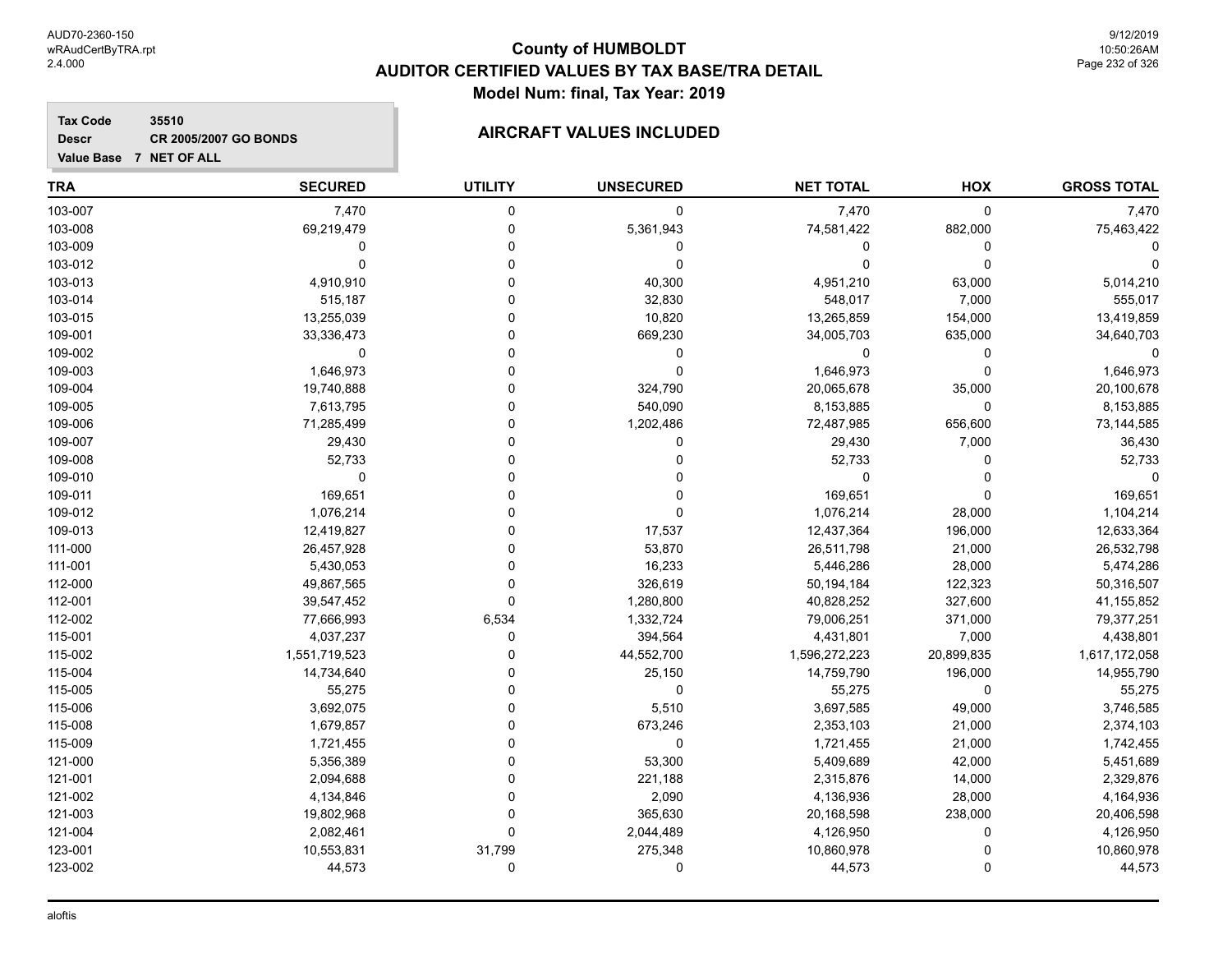**Descr**

# **County of HUMBOLDT AUDITOR CERTIFIED VALUES BY TAX BASE/TRA DETAIL Model Num: final, Tax Year: 2019**

## **Tax Code 35510 CR 2005/2007 GO BONDS AIRCRAFT VALUES INCLUDED**

|  | Value Base 7 NET OF ALL |  |
|--|-------------------------|--|

| <b>TRA</b> | <b>SECURED</b> | <b>UTILITY</b> | <b>UNSECURED</b> | <b>NET TOTAL</b> | HOX         | <b>GROSS TOTAL</b> |
|------------|----------------|----------------|------------------|------------------|-------------|--------------------|
| 123-003    | $\mathbf 0$    | 0              | 0                | 0                | $\mathbf 0$ |                    |
| 123-004    | 24,527,406     | 76,062         | 6,142,066        | 30,745,534       | 196,000     | 30,941,534         |
| 123-005    | 4,179,195      | $\Omega$       | $\mathbf 0$      | 4,179,195        | 35,000      | 4,214,195          |
| 123-006    | 12,775,254     | $\mathbf 0$    | 4,677,457        | 17,452,711       | 0           | 17,452,711         |
| 123-007    | $\Omega$       | 0              | 0                | 0                | $\Omega$    |                    |
| 123-008    |                | $\Omega$       | $\mathbf 0$      | 0                | $\Omega$    |                    |
| 123-009    | $\Omega$       | U              | 41,000           | 41,000           | $\Omega$    | 41,000             |
| 131-001    | 38,633         | $\Omega$       | $\mathbf 0$      | 38,633           | $\Omega$    | 38,633             |
| 131-002    | 6,269,846      | $\Omega$       | 154,933          | 6,424,779        | 35,000      | 6,459,779          |
| 131-003    | 3,844,802      | $\Omega$       | 3,320            | 3,848,122        | 28,000      | 3,876,122          |
| 131-007    | 5,278,222      | $\Omega$       | 33,470           | 5,311,692        | 84,000      | 5,395,692          |
| 132-001    | $\Omega$       | U              | 0                | 0                | $\Omega$    |                    |
| 132-002    | O              | 0              |                  | 0                | $\Omega$    |                    |
| 132-003    |                | 0              |                  | 0                | $\Omega$    |                    |
| 132-006    |                | $\Omega$       |                  | 0                | $\Omega$    |                    |
| 132-010    | $\Omega$       | U              | O                | U                | $\Omega$    |                    |
| 136-000    | 136,370,095    | $\Omega$       | 2,721,559        | 139,091,654      | 635,600     | 139,727,254        |
| 136-001    | 4,706,173      | $\Omega$       | 15,100           | 4,721,273        | 77,000      | 4,798,273          |
| 141-000    | 7,347,073      | $\Omega$       | 899,436          | 8,246,509        | $\mathbf 0$ | 8,246,509          |
| 141-001    | 108,378,078    | $\Omega$       | 828,193          | 109,206,271      | 1,062,600   | 110,268,871        |
| 141-002    | 54,915,760     | $\Omega$       | 139,037          | 55,054,797       | 464,796     | 55,519,593         |
| 141-003    | 69,668,787     | 0              | 74,814           | 69,743,601       | 959,000     | 70,702,601         |
| 156-001    | 731,517,866    | 0              | 15,485,128       | 747,002,994      | 5,201,153   | 752,204,147        |
| 156-002    | 23,382,072     | $\Omega$       | 196,300          | 23,578,372       | 203,000     | 23,781,372         |
| 156-003    | 1,226,034      | 0              | 0                | 1,226,034        | $\mathbf 0$ | 1,226,034          |
| 156-004    | 830,181        | $\Omega$       | $\Omega$         | 830,181          | $\mathbf 0$ | 830,181            |
| 156-005    | 12,745,840     | $\Omega$       | 335,340          | 13,081,180       | 70,000      | 13,151,180         |
| 156-006    | 25,547,239     | $\Omega$       | 185,720          | 25,732,959       | 264,536     | 25,997,495         |
| 156-007    | 60,519,929     | $\Omega$       | 5,138,753        | 65,658,682       | 224,000     | 65,882,682         |
| 156-008    | 174,538        | $\Omega$       | 12,350           | 186,888          | 0           | 186,888            |
| 156-009    | 7,681,145      | 0              | 149,270          | 7,830,415        | 201,835     | 8,032,250          |
| 156-010    | 3,856,576      | $\Omega$       | $\mathbf 0$      | 3,856,576        | 7,000       | 3,863,576          |
| 156-011    | 91,905,360     | $\Omega$       | 5,082,098        | 96,987,458       | 1,006,186   | 97,993,644         |
| 156-012    | 36,248,229     | 0              | 222,081          | 36,470,310       | 392,000     | 36,862,310         |
| 156-013    | 255,838,411    | $\Omega$       | 2,106,613        | 257,945,024      | 1,104,600   | 259,049,624        |
| 156-014    | 20,465,519     | $\Omega$       | 131,061          | 20,596,580       | 313,600     | 20,910,180         |
| 156-015    | 37,822,367     | $\mathbf 0$    | 1,713,692        | 39,536,059       | 375,808     | 39,911,867         |
| 156-016    | 2,255,680      | $\Omega$       | 8,890            | 2,264,570        | 124,829     | 2,389,399          |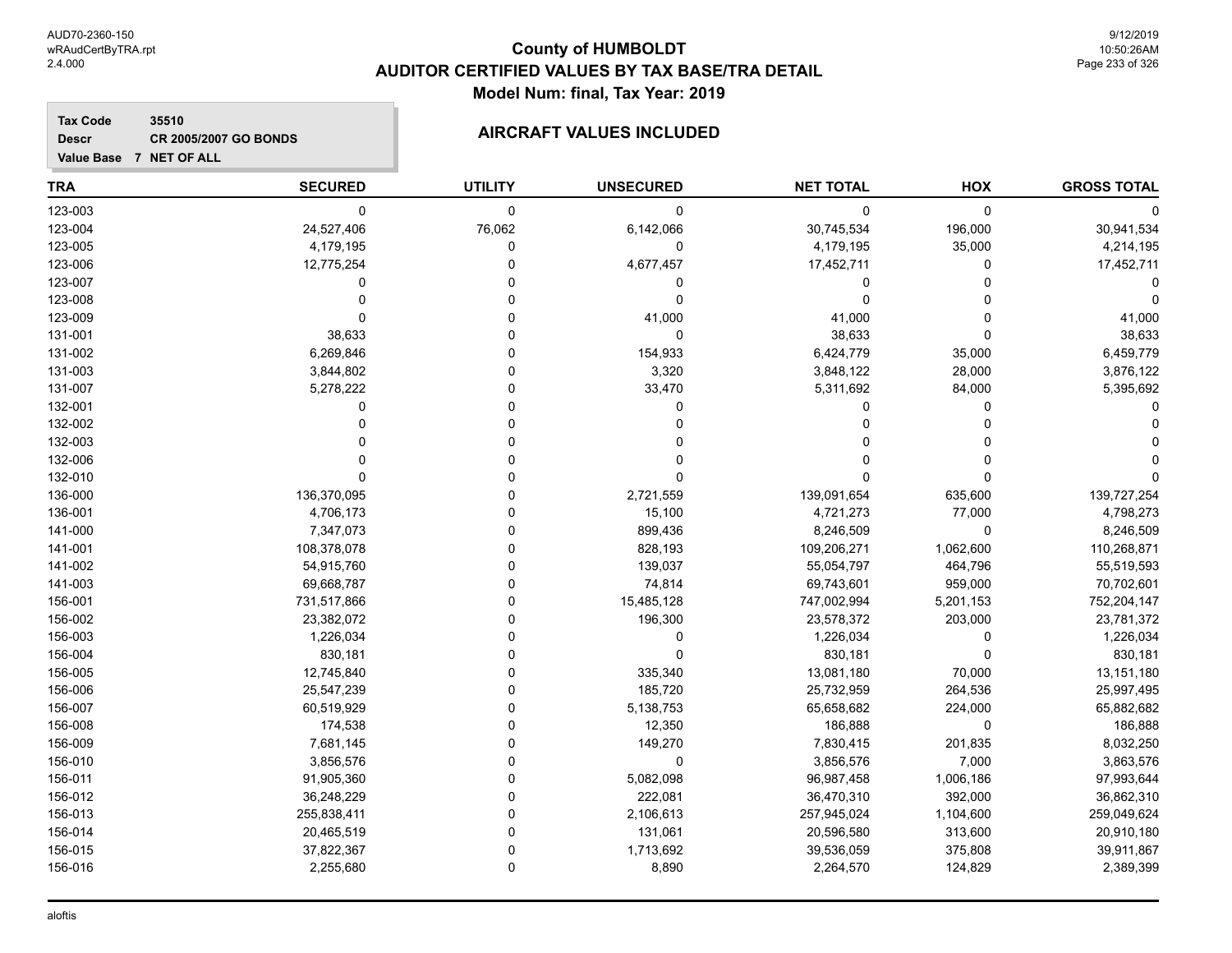## **Tax Code 35510 Descr**

# **CR 2005/2007 GO BONDS AIRCRAFT VALUES INCLUDED**

| Value Base 7 NET OF ALL |                |                |                  |                  |             |                    |
|-------------------------|----------------|----------------|------------------|------------------|-------------|--------------------|
| <b>TRA</b>              | <b>SECURED</b> | <b>UTILITY</b> | <b>UNSECURED</b> | <b>NET TOTAL</b> | HOX         | <b>GROSS TOTAL</b> |
| 156-017                 | 4,694,295      | 0              | 394,817          | 5,089,112        | 35,000      | 5,124,112          |
| 156-018                 | 3,244,948      | 0              | 315,180          | 3,560,128        | 61,600      | 3,621,728          |
| 156-019                 | 12,832,445     | 0              | 131,520          | 12,963,965       | 112,000     | 13,075,965         |
| 156-020                 | 43,254,977     | 0              | 583,196          | 43,838,173       | 384,489     | 44,222,662         |
| 156-021                 | 16,910,770     | 0              | 1,542,541        | 18,453,311       | 0           | 18,453,311         |
| 156-022                 | 1,026,851      | $\Omega$       | 0                | 1,026,851        | $\mathbf 0$ | 1,026,851          |
| 156-023                 | 2,991,127      | 0              | 0                | 2,991,127        | 35,000      | 3,026,127          |
| 156-024                 | 2,786,908      | 0              | 4,000            | 2,790,908        | 7,000       | 2,797,908          |
| 157-000                 | 28,424,915     | 2,810          | 405,377          | 28,833,102       | 726,600     | 29,559,702         |
| 157-001                 | 1,201,661      | 0              | 0                | 1,201,661        | $\mathbf 0$ | 1,201,661          |
| 157-002                 | 20,579,086     | 0              | 286,532          | 20,865,618       | 336,000     | 21,201,618         |
| 157-003                 | 65,865,758     | 0              | 940,461          | 66,806,219       | 637,000     | 67,443,219         |
| 157-004                 | 0              | 0              | 0                | 0                | $\mathbf 0$ | 0                  |
| 157-006                 | 39,909,602     | 0              | 209,409          | 40,119,011       | 203,000     | 40,322,011         |
| 157-008                 | 199,794,509    | 0              | 6,708,175        | 206,502,684      | 2,237,130   | 208,739,814        |
| 900-000                 | 0              | O              | 0                | 0                | 0           |                    |
| 900-001                 | 0              | 0              | 0                | $\Omega$         | $\Omega$    |                    |
| 900-002                 | ŋ              | 0              | 0                | 0                | ∩           |                    |
| 900-003                 | ŋ              | O              | 0                | 0                | $\Omega$    |                    |
| 900-004                 | O              | 0              | 0                | 0                | $\Omega$    |                    |
| 900-005                 |                | 0              | 0                | 0                | $\Omega$    |                    |
| 900-006                 |                | 0              | U                | O                | ∩           |                    |
| 900-007                 | O              | 0              | 0                | 0                | $\Omega$    |                    |
| 900-008                 | O              | 0              | 0                | 0                | $\Omega$    |                    |
| 900-009                 | O              | 0              | U                | 0                | ∩           |                    |
| 900-010                 | O              | 0              | 0                | 0                | 0           |                    |
| 900-011                 |                | 0              | 0                | 0                | $\Omega$    |                    |
| 900-012                 |                | 0              | 0                | 0                | $\Omega$    |                    |
| 900-013                 |                | 0              | 0                | 0                | $\Omega$    |                    |
| 900-014                 |                |                | 0                | 0                | U           |                    |
| 900-015                 |                | U              | 0                | 0                | 0           |                    |
| 900-016                 |                |                | 0                | 0                | 0           |                    |
| 900-017                 |                |                | 0                | 0                | U           |                    |
| 900-018                 |                |                |                  | 0                | U           |                    |
| 900-019                 |                | <sup>0</sup>   | U                | 0                | $\Omega$    |                    |

900-020 0 0 0 0 0 0 900-021 0 0 0 0 0 0 900-022 0 0 0 0 0 0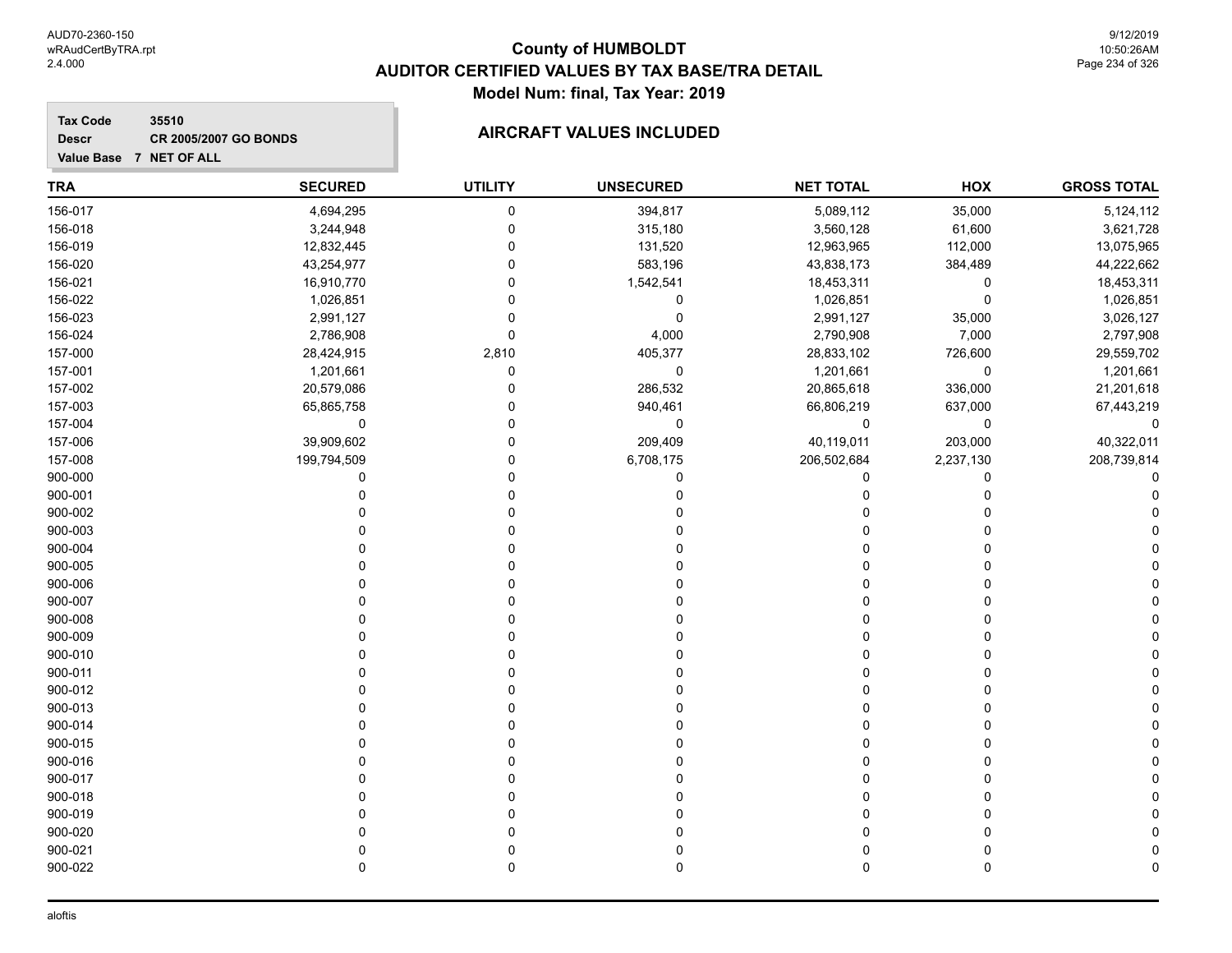**COL** 

| <b>Tax Code</b><br>35510<br><b>Descr</b><br>Value Base 7 NET OF ALL | <b>CR 2005/2007 GO BONDS</b> |                | AIRCRAFT VALUES INCLUDED |                  |             |                    |  |  |
|---------------------------------------------------------------------|------------------------------|----------------|--------------------------|------------------|-------------|--------------------|--|--|
| <b>TRA</b>                                                          | <b>SECURED</b>               | <b>UTILITY</b> | <b>UNSECURED</b>         | <b>NET TOTAL</b> | <b>HOX</b>  | <b>GROSS TOTAL</b> |  |  |
| 900-023                                                             |                              |                |                          |                  |             |                    |  |  |
| 900-024                                                             |                              |                |                          |                  |             |                    |  |  |
| 900-025                                                             |                              |                |                          |                  |             |                    |  |  |
| 900-026                                                             |                              |                |                          |                  |             |                    |  |  |
| 900-027                                                             |                              |                |                          |                  |             |                    |  |  |
| 900-028                                                             |                              |                |                          |                  |             |                    |  |  |
| 35510<br><b>Total</b><br>Tax Code                                   | 13,336,811,488               | 1,305,413      | 571,610,531              | 13,909,727,432   | 155,961,559 | 14,065,688,991     |  |  |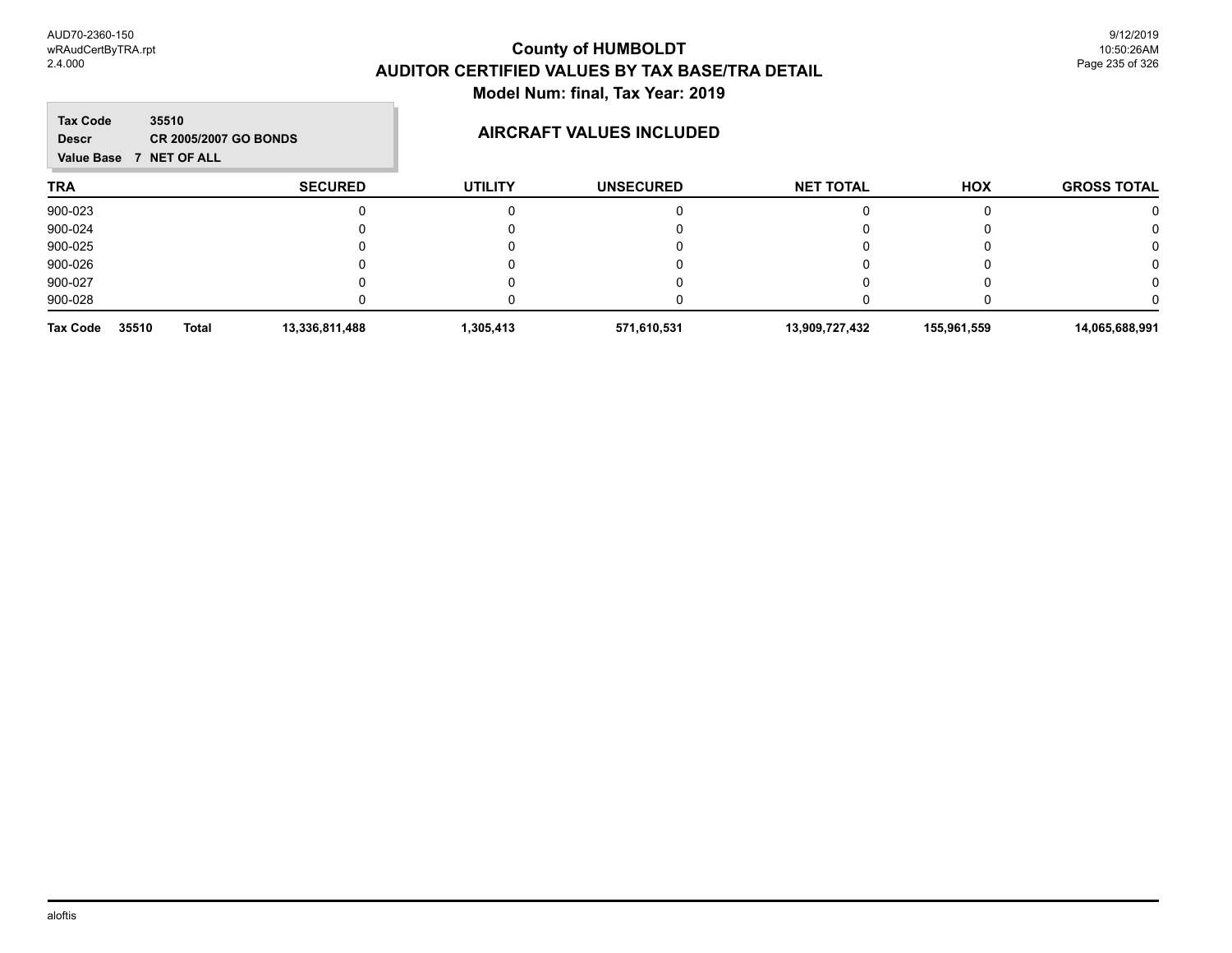| 35600<br><b>Tax Code</b><br><b>CUTTEN ELEM 2018</b><br><b>Descr</b><br><b>7 NET OF ALL</b><br>Value Base |                | <b>AIRCRAFT VALUES INCLUDED</b> |                  |                  |           |                    |
|----------------------------------------------------------------------------------------------------------|----------------|---------------------------------|------------------|------------------|-----------|--------------------|
| <b>TRA</b>                                                                                               | <b>SECURED</b> | <b>UTILITY</b>                  | <b>UNSECURED</b> | <b>NET TOTAL</b> | HOX       | <b>GROSS TOTAL</b> |
| 073-001                                                                                                  | 497.391        | $\mathbf{0}$                    |                  | 497,391          | 0         | 497,391            |
| 073-002                                                                                                  | 650.681        |                                 |                  | 650,681          | $\Omega$  | 650,681            |
| 073-003                                                                                                  | 9,203,847      | 0                               | 60,880           | 9,264,727        | 147,000   | 9,411,727          |
| 073-004                                                                                                  | 428.891.283    | 0                               | 8,129,952        | 437.021.235      | 7,030,800 | 444,052,035        |
| 073-005                                                                                                  | 24,940,195     | 0                               | 68,920           | 25,009,115       | 418,600   | 25,427,715         |
| 073-006                                                                                                  | 143,049        |                                 |                  | 143,049          |           | 143,049            |
| 35600<br><b>Tax Code</b><br>Total                                                                        | 464,326,446    | 0                               | 8,259,752        | 472,586,198      | 7,596,400 | 480,182,598        |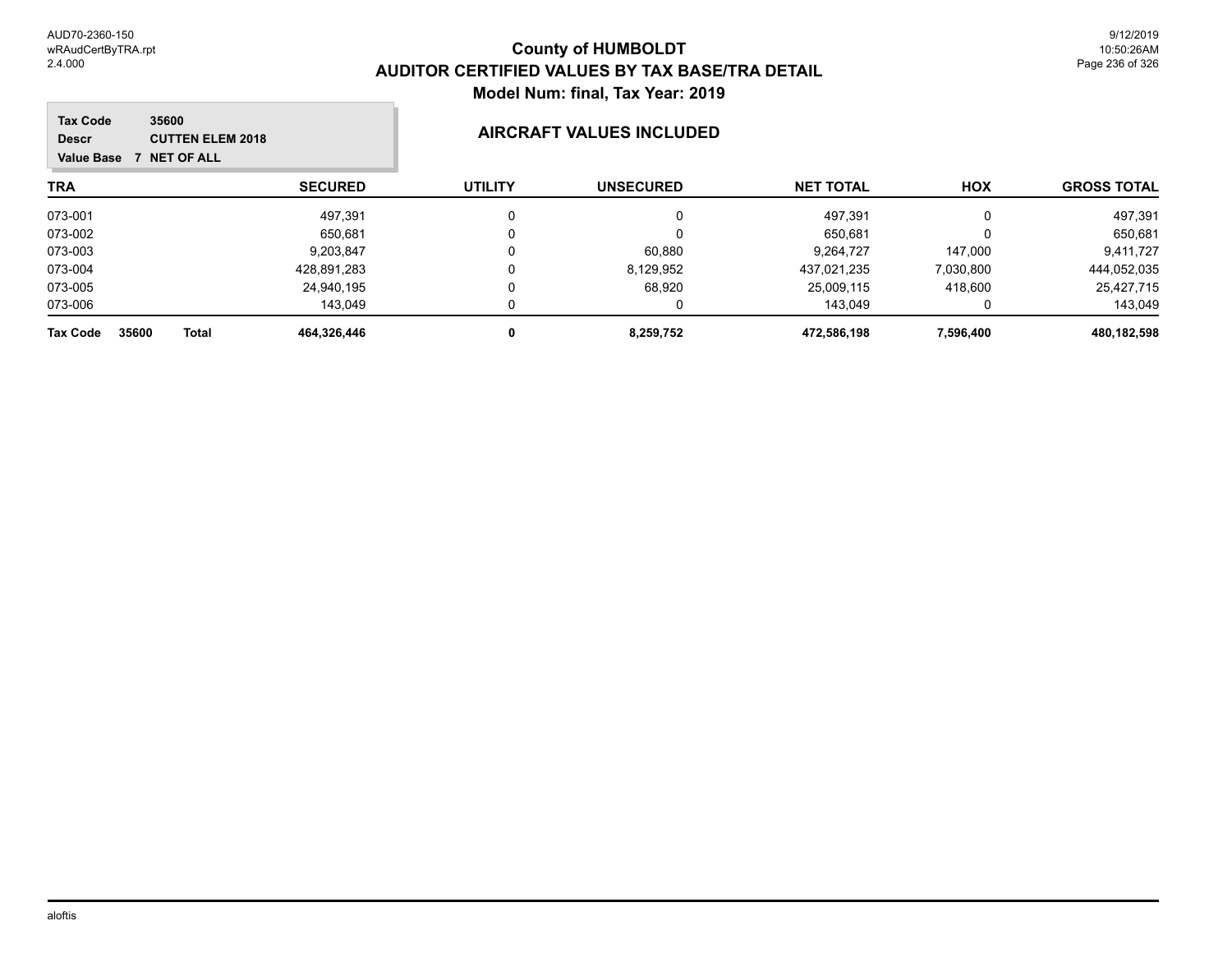### **Tax Code 37400**

## **Descr**

# **FORTUNA UNION ELEMENTARY BOND - 2006 AIRCRAFT VALUES INCLUDED**

| <b>TRA</b> | <b>SECURED</b> | <b>UTILITY</b> | <b>UNSECURED</b> | <b>NET TOTAL</b> | <b>HOX</b>  | <b>GROSS TOTAL</b> |
|------------|----------------|----------------|------------------|------------------|-------------|--------------------|
| 005-000    | 305,391,176    | 0              | 8,771,733        | 314,162,909      | 4,473,542   | 318,636,451        |
| 005-001    | 10,923,534     | $\mathbf 0$    | 9,390            | 10,932,924       | 903,987     | 11,836,911         |
| 005-002    | 32,362,762     | $\Omega$       | 10,117,170       | 42,479,932       | 473,200     | 42,953,132         |
| 005-006    | 108, 153, 572  | $\Omega$       | 13,169,771       | 121,323,343      | 1,447,600   | 122,770,943        |
| 005-009    | 10,199,673     | $\Omega$       | 139,705          | 10,339,378       | 175,000     | 10,514,378         |
| 005-010    | 545,059        | $\Omega$       | 0                | 545,059          | $\mathbf 0$ | 545,059            |
| 005-013    | 4,232,190      | $\Omega$       | 97,720           | 4,329,910        | 28,000      | 4,357,910          |
| 005-014    | 1,049,203      | $\Omega$       | 874,500          | 1,923,703        | 28,000      | 1,951,703          |
| 005-015    | 337,867        | $\Omega$       | 37,340           | 375,207          | $\mathbf 0$ | 375,207            |
| 005-018    | 90,304,912     | $\Omega$       | 7,042,205        | 97,347,117       | 560,000     | 97,907,117         |
| 005-019    | 21,711,369     | $\Omega$       | 3,932,828        | 25,644,197       | 217,000     | 25,861,197         |
| 005-024    | 23,448,492     | $\Omega$       | 594,930          | 24,043,422       | 7,000       | 24,050,422         |
| 005-026    | 172,704        | $\Omega$       | $\mathbf 0$      | 172,704          | 0           | 172,704            |
| 005-027    | $\Omega$       | $\Omega$       | 13,111           | 13,111           | $\Omega$    | 13,111             |
| 005-028    | 9,209,863      | $\Omega$       | 1,506,510        | 10,716,373       | $\Omega$    | 10,716,373         |
| 005-029    | 3,930,650      | $\Omega$       | 28,790           | 3,959,440        | 91,000      | 4,050,440          |
| 005-030    | 2,308,603      | $\Omega$       | 0                | 2,308,603        | 42,000      | 2,350,603          |
| 007-008    | 1,636,597      | $\Omega$       | $\mathbf 0$      | 1,636,597        | 0           | 1,636,597          |
| 007-009    | 7,025,774      | $\Omega$       | 199,840          | 7,225,614        | $\Omega$    | 7,225,614          |
| 051-001    | 3,001,076      | $\Omega$       | 170,540          | 3,171,616        | 14,000      | 3,185,616          |
| 051-002    | 20,572,884     | $\Omega$       | 137,137          | 20,710,021       | 224,000     | 20,934,021         |
| 051-003    | 0              | $\Omega$       | 0                | 0                | 0           | $\Omega$           |
| 051-004    | 8,691,272      | 0              | 621,050          | 9,312,322        | 28,000      | 9,340,322          |
| 051-005    | $\Omega$       | $\Omega$       | $\mathbf 0$      | $\Omega$         | $\Omega$    | $\Omega$           |
| 051-006    | 27,562         | $\Omega$       | $\Omega$         | 27,562           | $\Omega$    | 27,562             |
| 051-007    | 15,147,551     | $\Omega$       | 2,027,484        | 17,175,035       | 175,000     | 17,350,035         |
| 051-008    | 30,246,404     | $\Omega$       | 272,609          | 30,519,013       | 539,000     | 31,058,013         |
| 051-009    | 22,362,364     | $\mathbf 0$    | 34,970           | 22,397,334       | 224,000     | 22,621,334         |
| 051-010    | 1,598,772      | $\Omega$       | 1,653,580        | 3,252,352        | 7,000       | 3,259,352          |
| 051-011    | 4,765,318      | 14,133         | 190,980          | 4,970,431        | 49,000      | 5,019,431          |
| 051-012    | 5,443,418      | 0              | 959,790          | 6,403,208        | 35,000      | 6,438,208          |
| 051-013    | 27,900         | 0              | 0                | 27,900           | 0           | 27,900             |
| 051-014    | 16,216,304     | $\Omega$       | 222,040          | 16,438,344       | 231,000     | 16,669,344         |
| 051-015    | 1,889,394      | $\Omega$       | 0                | 1,889,394        | 0           | 1,889,394          |
| 051-016    | 45,810         | $\Omega$       | $\Omega$         | 45,810           | $\Omega$    | 45,810             |
| 051-017    | 61,237,154     | $\Omega$       | 2,282,795        | 63,519,949       | 665,000     | 64,184,949         |
| 051-020    | 1,604,731      | $\mathbf 0$    | 0                | 1,604,731        | 0           | 1,604,731          |
| 900-025    | 0              | $\mathbf 0$    | 0                | 0                | $\mathbf 0$ | $\Omega$           |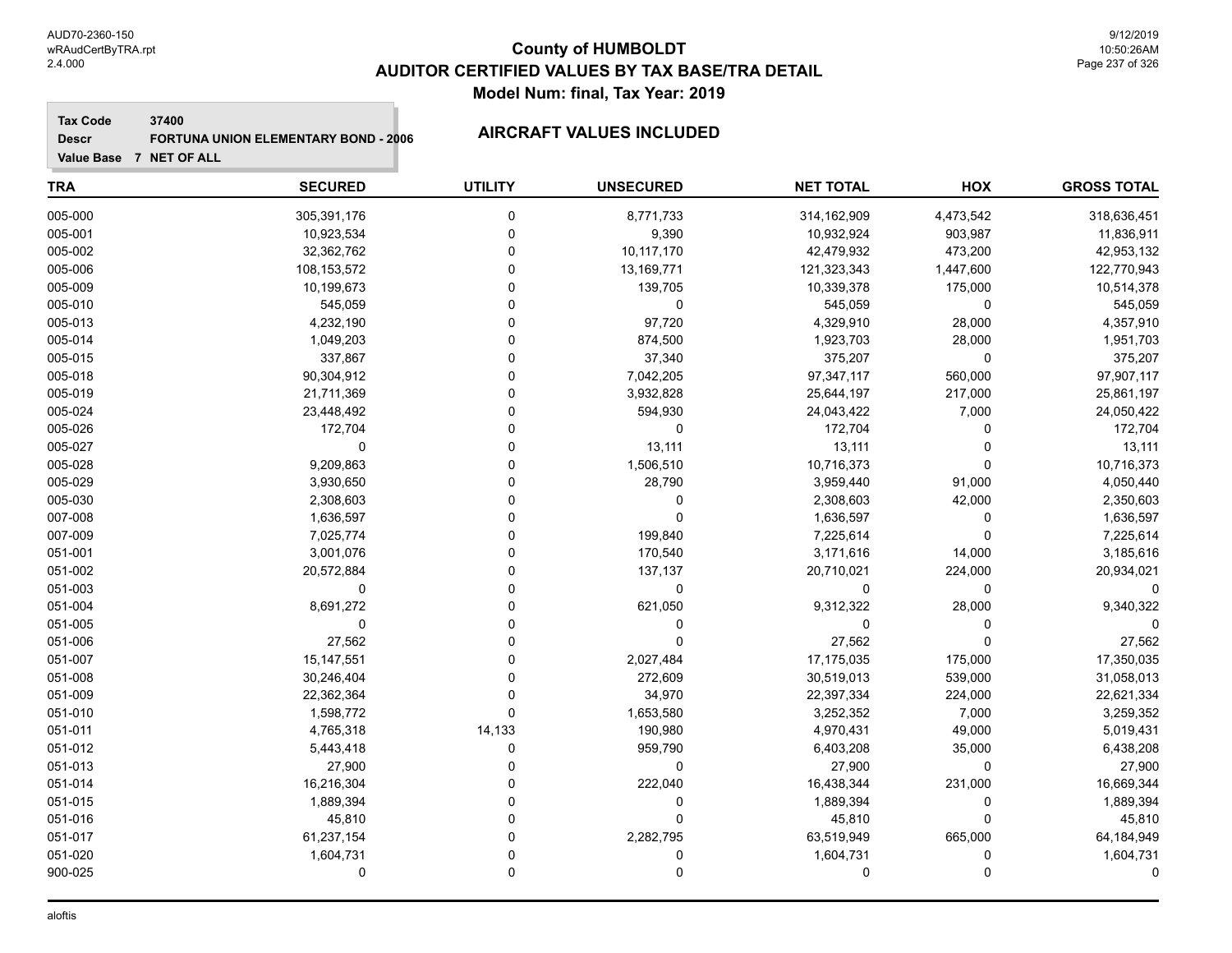## **TRA SECURED UTILITY UNSECURED HOX Tax Code Value Base 7 NET OF ALL 37400 GROSS TOTAL NET TOTAL Descr FORTUNA UNION ELEMENTARY BOND - 2006 AIRCRAFT VALUES INCLUDED** 900-026 0 0 0 0 0 0 **Tax Code 37400 Total 825,821,914 14,133 55,108,518 880,944,565 10,637,329 891,581,894**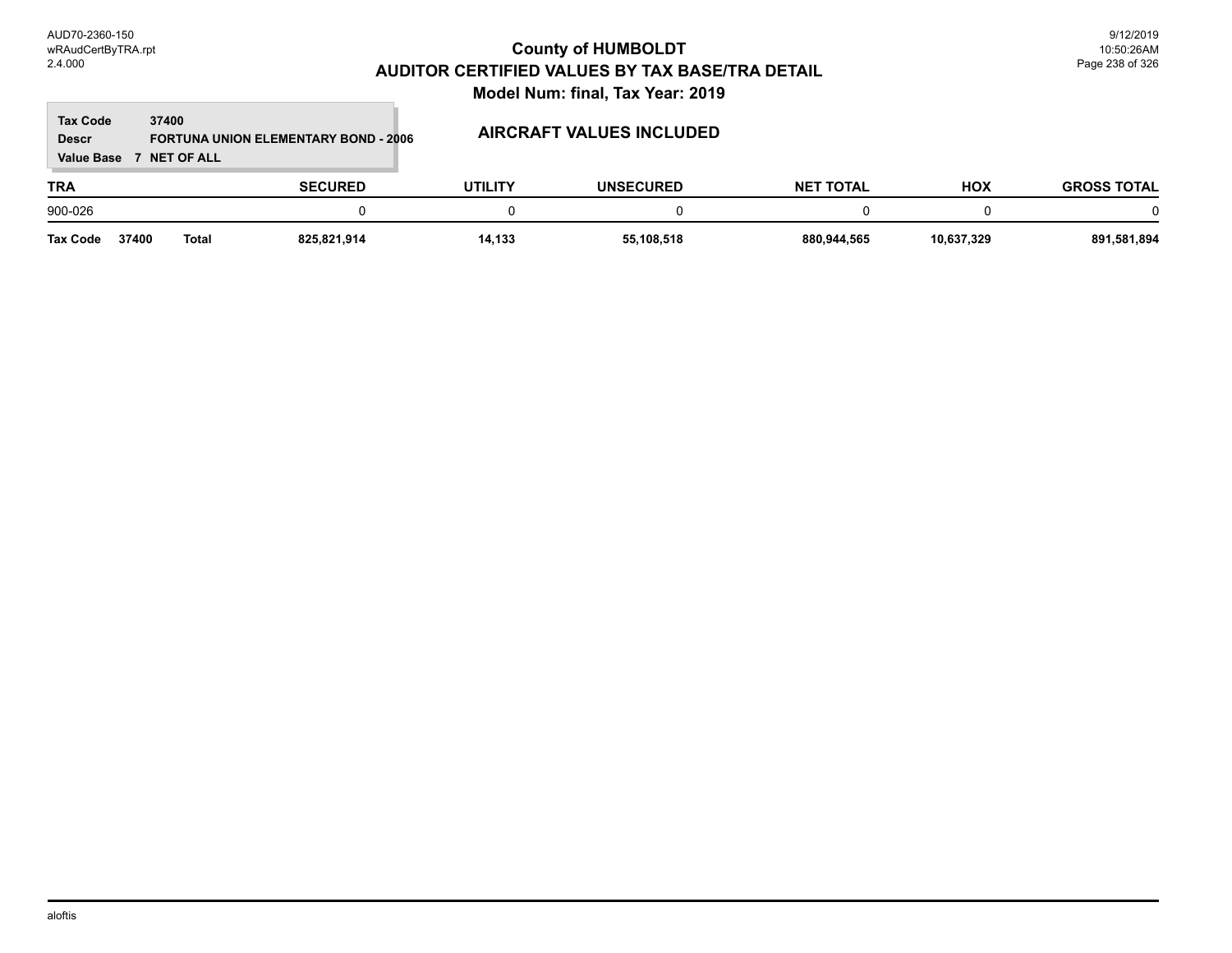# **County of HUMBOLDT AUDITOR CERTIFIED VALUES BY TAX BASE/TRA DETAIL Model Num: final, Tax Year: 2019**

**Tax Code 37500 Descr EUREKA UNIF HIGH 2002 GO BONDS AIRCRAFT VALUES INCLUDED**

| <b>TRA</b> | <b>SECURED</b> | <b>UTILITY</b> | <b>UNSECURED</b> | <b>NET TOTAL</b> | HOX        | <b>GROSS TOTAL</b> |
|------------|----------------|----------------|------------------|------------------|------------|--------------------|
| 001-008    | $\Omega$       | $\mathbf 0$    | $\mathbf 0$      | $\mathbf 0$      | 0          |                    |
| 003-000    | 1,511,215,611  | $\Omega$       | 72,151,882       | 1,583,367,493    | 23,166,654 | 1,606,534,147      |
| 003-001    | 19,522,746     | $\Omega$       | 7,831,143        | 27,353,889       | 42,876     | 27,396,765         |
| 003-002    | 113,194,436    |                | 14,180,664       | 127,375,100      | 7,000      | 127,382,100        |
| 003-003    | $\Omega$       |                | 0                | 0                | 0          |                    |
| 003-004    | 143,351        |                | 66,132           | 209,483          | 0          | 209,483            |
| 003-007    | 69,585,959     |                | 622,297          | 70,208,256       | 1,145,200  | 71,353,456         |
| 003-008    | 1,402,590      |                | 3,430            | 1,406,020        | 42,000     | 1,448,020          |
| 003-009    | 4,999,826      | $\Omega$       | 338,900          | 5,338,726        | 21,000     | 5,359,726          |
| 003-010    | 403,102,457    | 393,350        | 49,018,015       | 452,513,822      | 1,502,080  | 454,015,902        |
| 003-011    | 43,746,691     | 0              | 21,881,702       | 65,628,393       | 0          | 65,628,393         |
| 003-012    | 18,901,646     |                | 38,210           | 18,939,856       | 357,000    | 19,296,856         |
| 003-013    | 4,018,894      |                | 5,260            | 4,024,154        | 42,000     | 4,066,154          |
| 003-015    | 3,138,744      |                | 33,870           | 3,172,614        | 0          | 3,172,614          |
| 003-016    | 28,108,043     |                | 502,689          | 28,610,732       | 42,000     | 28,652,732         |
| 003-017    | 23, 154, 915   | $\Omega$       | 1,674,074        | 24,828,989       | 0          | 24,828,989         |
| 003-018    | 19,839,813     | 194,060        | 984,325          | 21,018,198       | $\Omega$   | 21,018,198         |
| 003-023    | 0              | 0              | $\Omega$         | 0                | 0          |                    |
| 003-027    | 13,767         |                | $\Omega$         | 13,767           | $\Omega$   | 13,767             |
| 073-001    | 497,391        |                |                  | 497,391          | 0          | 497,391            |
| 073-002    | 650,681        |                | $\Omega$         | 650,681          | 0          | 650,681            |
| 073-003    | 9,203,847      |                | 60,880           | 9,264,727        | 147,000    | 9,411,727          |
| 073-004    | 428,891,283    |                | 8,129,952        | 437,021,235      | 7,030,800  | 444,052,035        |
| 073-005    | 24,940,195     |                | 68,920           | 25,009,115       | 418,600    | 25,427,715         |
| 073-006    | 143,049        |                | $\Omega$         | 143,049          | 0          | 143,049            |
| 074-001    | 1,254,248      |                | ∩                | 1,254,248        | 28,000     | 1,282,248          |
| 074-002    | 111,411,232    |                | 843,874          | 112,255,106      | 1,556,554  | 113,811,660        |
| 074-003    | 95,450         |                | $\Omega$         | 95,450           | 0          | 95,450             |
| 074-004    | 27,540         |                | $\Omega$         | 27,540           | 0          | 27,540             |
| 074-005    | 41,182,358     |                | 214,200          | 41,396,558       | 728,000    | 42,124,558         |
| 074-006    | 197,005        |                | $\Omega$         | 197,005          | 7,000      | 204,005            |
| 074-007    | 410,958        |                | $\Omega$         | 410,958          | 0          | 410,958            |
| 074-008    | 1,551,318      |                | 160,050          | 1,711,368        | 7,000      | 1,718,368          |
| 074-009    | 6,587,813      |                | $\Omega$         | 6,587,813        | 105,000    | 6,692,813          |
| 074-010    | 800,956        |                | $\Omega$         | 800,956          | 14,000     | 814,956            |
| 074-011    | 2,443,476      |                | 8,060            | 2,451,536        | 42,000     | 2,493,536          |
| 074-012    | 45,546,992     |                | 247,486          | 45,794,478       | 607,600    | 46,402,078         |
| 074-013    | 49,985,139     | $\Omega$       | 324,031          | 50,309,170       | 691,600    | 51,000,770         |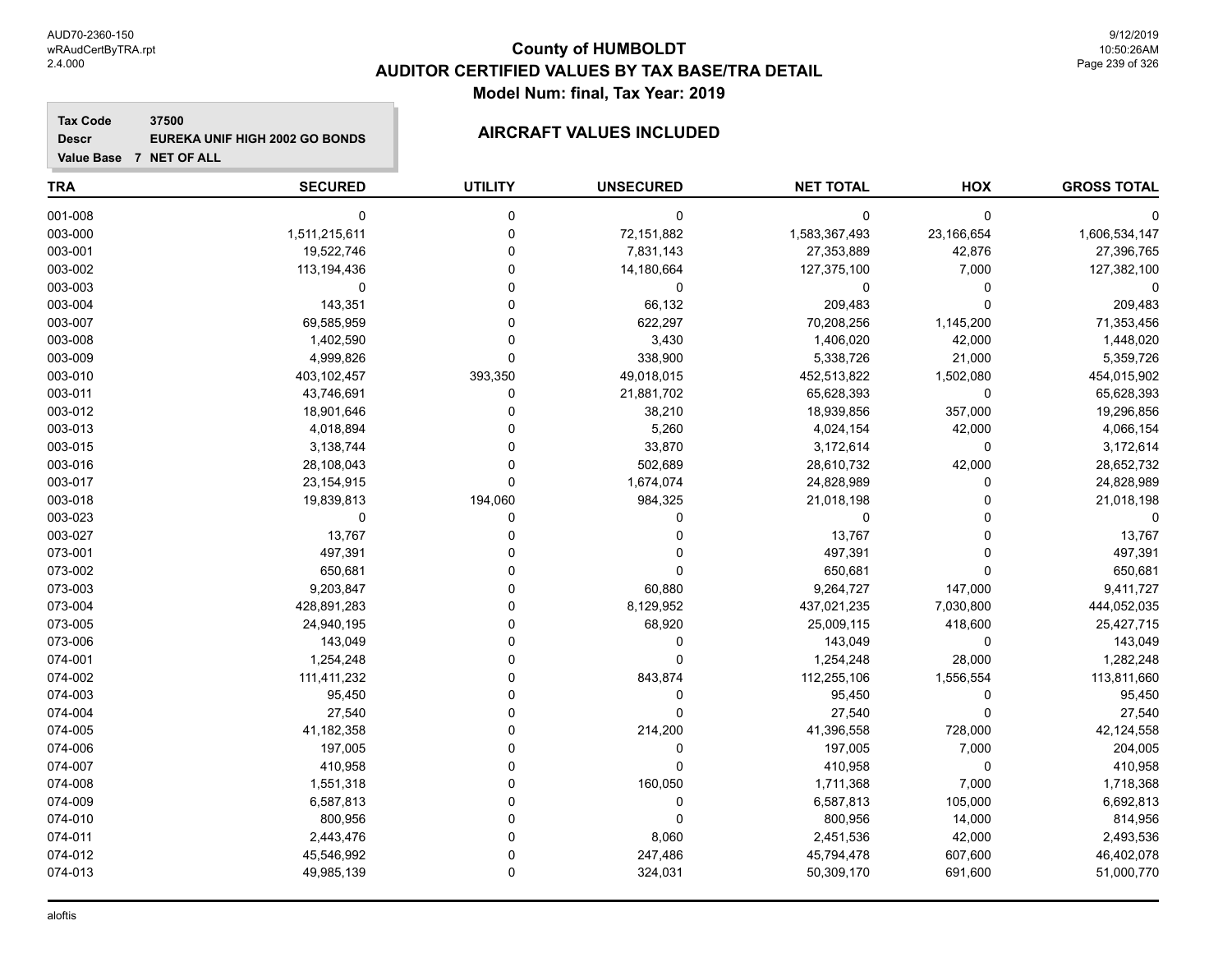# **County of HUMBOLDT AUDITOR CERTIFIED VALUES BY TAX BASE/TRA DETAIL Model Num: final, Tax Year: 2019**

**Tax Code 37500 Descr EUREKA UNIF HIGH 2002 GO BONDS AIRCRAFT VALUES INCLUDED**

| TRA     | <b>SECURED</b> | <b>UTILITY</b> | <b>UNSECURED</b> | <b>NET TOTAL</b> | <b>HOX</b> | <b>GROSS TOTAL</b> |
|---------|----------------|----------------|------------------|------------------|------------|--------------------|
| 074-014 | 1,951,276      | $\Omega$       | $\mathbf 0$      | 1,951,276        | 49,000     | 2,000,276          |
| 074-015 | 7,366          | $\Omega$       | $\Omega$         | 7,366            | $\Omega$   | 7,366              |
| 074-016 | 0              | n              | 0                | 0                | $\Omega$   |                    |
| 075-001 | 7,300,651      |                | $\Omega$         | 7,300,651        | 28,000     | 7,328,651          |
| 075-002 | 3,578,614      |                | 4,740            | 3,583,354        | 49,000     | 3,632,354          |
| 075-003 | 46,800         |                | 0                | 46,800           | 0          | 46,800             |
| 075-004 | 278,840        |                | 0                | 278,840          | 0          | 278,840            |
| 075-005 | 478,440        |                | O                | 478,440          | O          | 478,440            |
| 075-006 | 31,122,610     |                | 173,037          | 31,295,647       | 469,000    | 31,764,647         |
| 076-001 | 20,528,616     |                | 1,288,995        | 21,817,611       | 63,000     | 21,880,611         |
| 076-002 | 53,791,796     |                | 1,021,719        | 54,813,515       | 511,000    | 55,324,515         |
| 077-001 | 2,807,175      |                | 81,110           | 2,888,285        | 35,000     | 2,923,285          |
| 077-002 | 11,934,311     |                | 61,920           | 11,996,231       | 189,000    | 12,185,231         |
| 077-003 | 0              |                | $\Omega$         | 0                | 0          |                    |
| 077-004 | 12,093,578     |                | 12,240           | 12,105,818       | 175,000    | 12,280,818         |
| 077-005 | 598,046        | ∩              | $\Omega$         | 598,046          | $\Omega$   | 598,046            |
| 077-006 | 150,484,479    | 0              | 442,080          | 150,926,559      | 2,986,577  | 153,913,136        |
| 077-007 | 8,834,119      | $\Omega$       | 887,050          | 9,721,169        | 63,000     | 9,784,169          |
| 077-008 | 19,639,700     | 376,860        | 810,179          | 20,826,739       | 203,000    | 21,029,739         |
| 077-009 | $\mathbf 0$    | $\Omega$       | 144,561          | 144,561          | 0          | 144,561            |
| 077-010 | 25,957,925     | ∩              | 182,940          | 26,140,865       | 343,000    | 26,483,865         |
| 077-011 | 794,878        |                | 0                | 794,878          | 0          | 794,878            |
| 077-012 | 10,622,431     |                | 68,320           | 10,690,751       | 168,000    | 10,858,751         |
| 077-013 | 22,856,603     |                | 196,643          | 23,053,246       | 265,440    | 23,318,686         |
| 077-014 | 0              |                | 0                | 0                | 0          |                    |
| 077-015 | 4,707,427      |                | 277,603          | 4,985,030        | 49,000     | 5,034,030          |
| 077-016 | 2,419,716      |                | 823,477          | 3,243,193        | $\Omega$   | 3,243,193          |
| 077-017 | 2,337,362      |                | 44,998           | 2,382,360        | 7,000      | 2,389,360          |
| 077-018 | 5,571,030      |                | 37,120           | 5,608,150        | 91,000     | 5,699,150          |
| 077-019 | 2,607,034      |                | $\mathbf 0$      | 2,607,034        | 14,000     | 2,621,034          |
| 077-020 | 5,972,768      |                | 10,637           | 5,983,405        | 77,000     | 6,060,405          |
| 077-021 | 224,145        |                | 0                | 224,145          | 0          | 224,145            |
| 077-022 | 48,600         |                | 0                | 48,600           | $\Omega$   | 48,600             |
| 077-023 | 194,328        |                | $\Omega$         | 194,328          | 7,000      | 201,328            |
| 077-024 | 246,861,526    | n              | 3,457,168        | 250,318,694      | 4,756,256  | 255,074,950        |
| 077-025 | 290,618        | 0              | 402,538          | 693,156          | 0          | 693,156            |
| 077-026 | 5,506,441      | 99,925         | 0                | 5,606,366        | 21,000     | 5,627,366          |
| 077-027 | 0              | 0              | 0                | 0                | $\Omega$   | 0                  |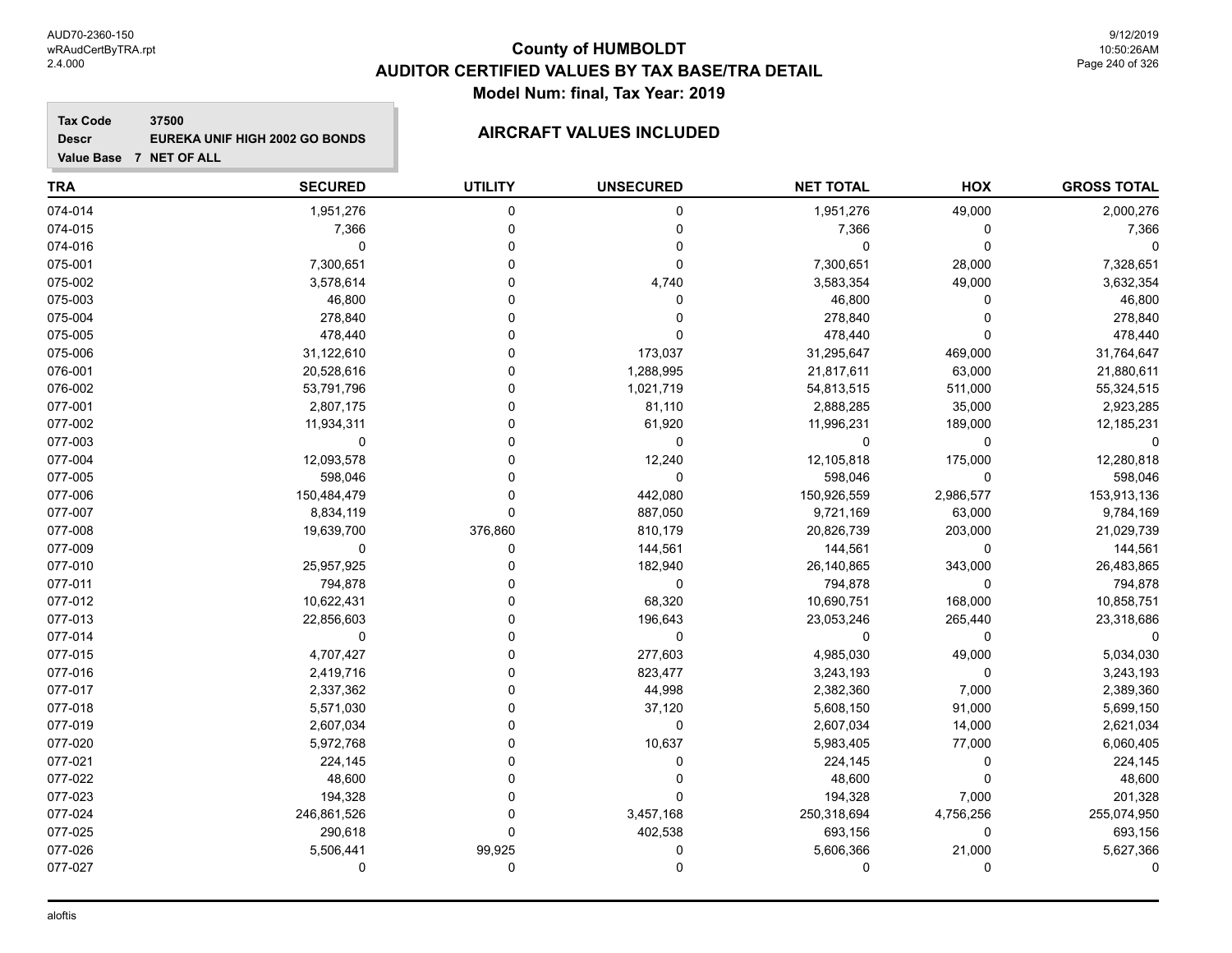# **County of HUMBOLDT AUDITOR CERTIFIED VALUES BY TAX BASE/TRA DETAIL Model Num: final, Tax Year: 2019**

**Tax Code 37500 Descr EUREKA UNIF HIGH 2002 GO BONDS AIRCRAFT VALUES INCLUDED**

| <b>TRA</b> | <b>SECURED</b> | <b>UTILITY</b> | <b>UNSECURED</b> | <b>NET TOTAL</b> | HOX         | <b>GROSS TOTAL</b> |
|------------|----------------|----------------|------------------|------------------|-------------|--------------------|
| 077-028    | 3,907,374      | 0              | 36,330           | 3,943,704        | 42,000      | 3,985,704          |
| 077-029    | 0              | 0              | 0                | 0                | 0           |                    |
| 077-030    | 4,286,590      | $\Omega$       | 13,650           | 4,300,240        | 70,000      | 4,370,240          |
| 077-031    | 403,000        | 0              | 0                | 403,000          | 7,000       | 410,000            |
| 077-032    | 1,431,079      | 0              | $\mathbf 0$      | 1,431,079        | 14,000      | 1,445,079          |
| 077-033    | 2,169,241      | 0              | 14,801           | 2,184,042        | 35,000      | 2,219,042          |
| 081-001    | $\mathbf 0$    | 0              | 89,176           | 89,176           | 0           | 89,176             |
| 081-002    | 43,462,094     | 0              | 963,920          | 44,426,014       | 823,200     | 45,249,214         |
| 081-003    | 18,248,993     | 0              | 1,867,480        | 20,116,473       | 329,000     | 20,445,473         |
| 081-004    | 4,600,291      | 0              | $\mathbf 0$      | 4,600,291        | 0           | 4,600,291          |
| 081-005    | 5,790,243      | O              | 828,580          | 6,618,823        | 21,000      | 6,639,823          |
| 081-006    | 1,301,622      | 0              | 0                | 1,301,622        | 0           | 1,301,622          |
| 081-007    | 31,379         | 0              | $\Omega$         | 31,379           | 0           | 31,379             |
| 081-008    | 70,404         | 0              | 0                | 70,404           | 0           | 70,404             |
| 081-009    | 367,493,133    | 0              | 11,083,081       | 378,576,214      | 4,775,400   | 383,351,614        |
| 081-010    | 441,890        | 0              | 9,090            | 450,980          | 7,000       | 457,980            |
| 081-011    | 0              | 0              | 0                | 0                | 0           |                    |
| 081-012    | 7,309,548      | 0              | 108,080          | 7,417,628        | 168,000     | 7,585,628          |
| 081-013    | 168,576        | 0              | 463,008          | 631,584          | 0           | 631,584            |
| 081-014    | 732,226        | 0              | 532,186          | 1,264,412        | 0           | 1,264,412          |
| 081-015    | 19,001         | O              | 0                | 19,001           | $\Omega$    | 19,001             |
| 081-016    | $\mathbf 0$    | O              | $\mathbf 0$      | $\mathbf 0$      | 0           | 0                  |
| 081-017    | 129,645,418    | 0              | 570,180          | 130,215,598      | 2,523,570   | 132,739,168        |
| 081-018    | 424,342        | O              | 0                | 424,342          | 7,000       | 431,342            |
| 081-019    | 422,436        | U              | $\Omega$         | 422,436          | 7,000       | 429,436            |
| 081-020    | 1,133,435      | 0              | 0                | 1,133,435        | 7,000       | 1,140,435          |
| 081-021    | 10,266,456     | 0              | $\Omega$         | 10,266,456       | 168,000     | 10,434,456         |
| 081-022    | 11,807,218     | 0              | 28,590           | 11,835,808       | 182,000     | 12,017,808         |
| 081-023    | 9,269,273      | 0              | $\mathbf 0$      | 9,269,273        | 119,000     | 9,388,273          |
| 081-024    | 4,695,243      | 0              | 19,950           | 4,715,193        | 42,000      | 4,757,193          |
| 900-005    | O              | 0              | 0                | $\Omega$         | 0           |                    |
| 900-006    | ŋ              | 0              | $\Omega$         | $\Omega$         | $\Omega$    |                    |
| 900-007    |                | 0              | $\Omega$         | O                | $\Omega$    |                    |
| 900-011    |                | U              | $\Omega$         | O                | $\Omega$    |                    |
| 900-012    |                | U              | O                | O                | 0           |                    |
| 900-013    |                | 0              |                  | 0                | 0           |                    |
| 900-014    |                | 0              |                  | 0                | 0           |                    |
| 900-015    | $\Omega$       | 0              | 0                | $\mathbf 0$      | $\mathbf 0$ |                    |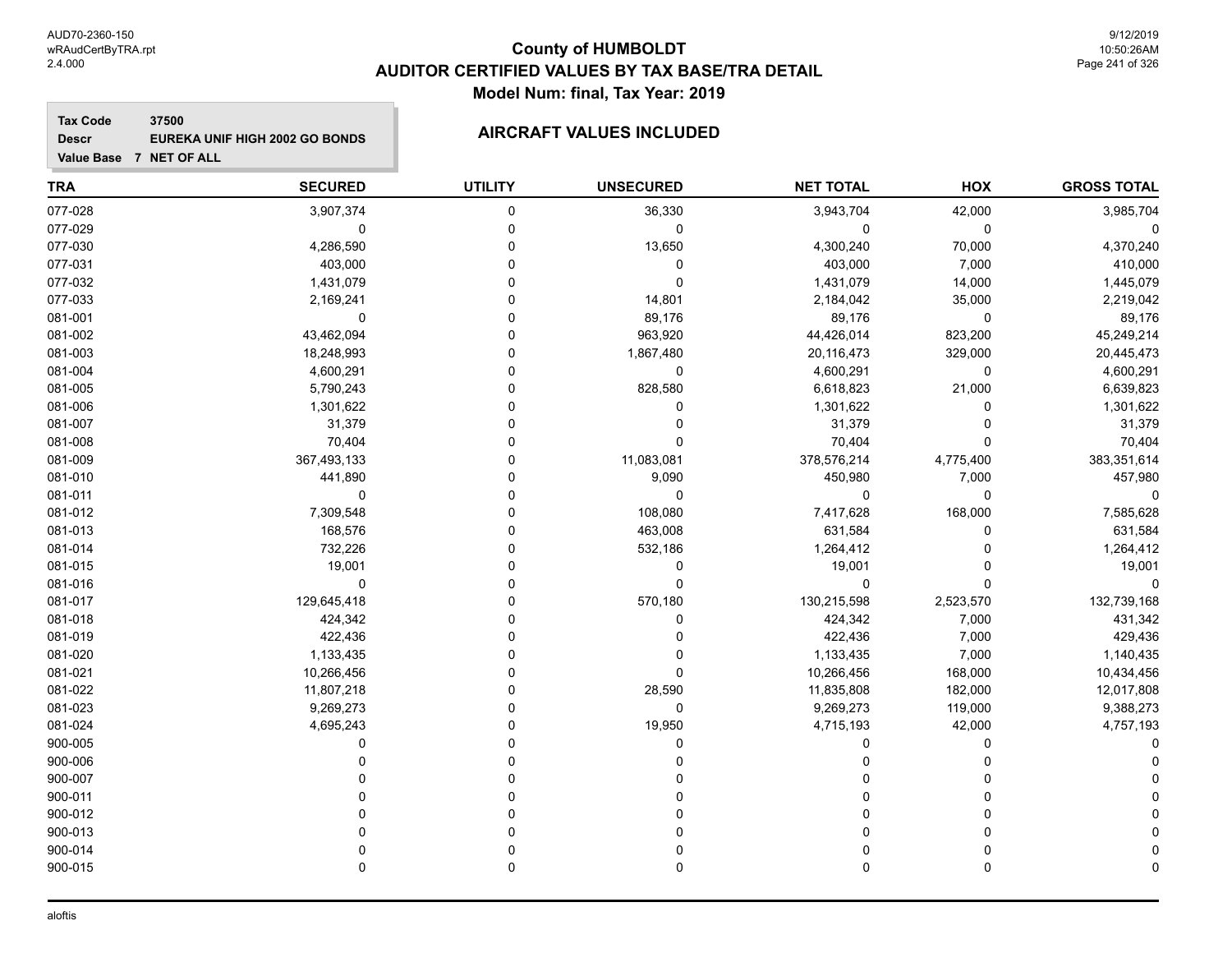**Contract** 

# **County of HUMBOLDT AUDITOR CERTIFIED VALUES BY TAX BASE/TRA DETAIL Model Num: final, Tax Year: 2019**

m.

| <b>Tax Code</b><br><b>Descr</b><br><b>Value Base</b> | 37500<br><b>NET OF ALL</b> | EUREKA UNIF HIGH 2002 GO BONDS |                | AIRCRAFT VALUES INCLUDED |                  |            |                    |
|------------------------------------------------------|----------------------------|--------------------------------|----------------|--------------------------|------------------|------------|--------------------|
| <b>TRA</b>                                           |                            | <b>SECURED</b>                 | <b>UTILITY</b> | <b>UNSECURED</b>         | <b>NET TOTAL</b> | <b>HOX</b> | <b>GROSS TOTAL</b> |
| 900-016                                              |                            |                                |                |                          |                  |            | 0                  |
| 900-017                                              |                            |                                |                |                          |                  |            | 0                  |
| <b>Tax Code</b>                                      | 37500<br>Total             | 4,281,890,174                  | 1,064,195      | 206,447,223              | 4,489,401,592    | 57,717,407 | 4,547,118,999      |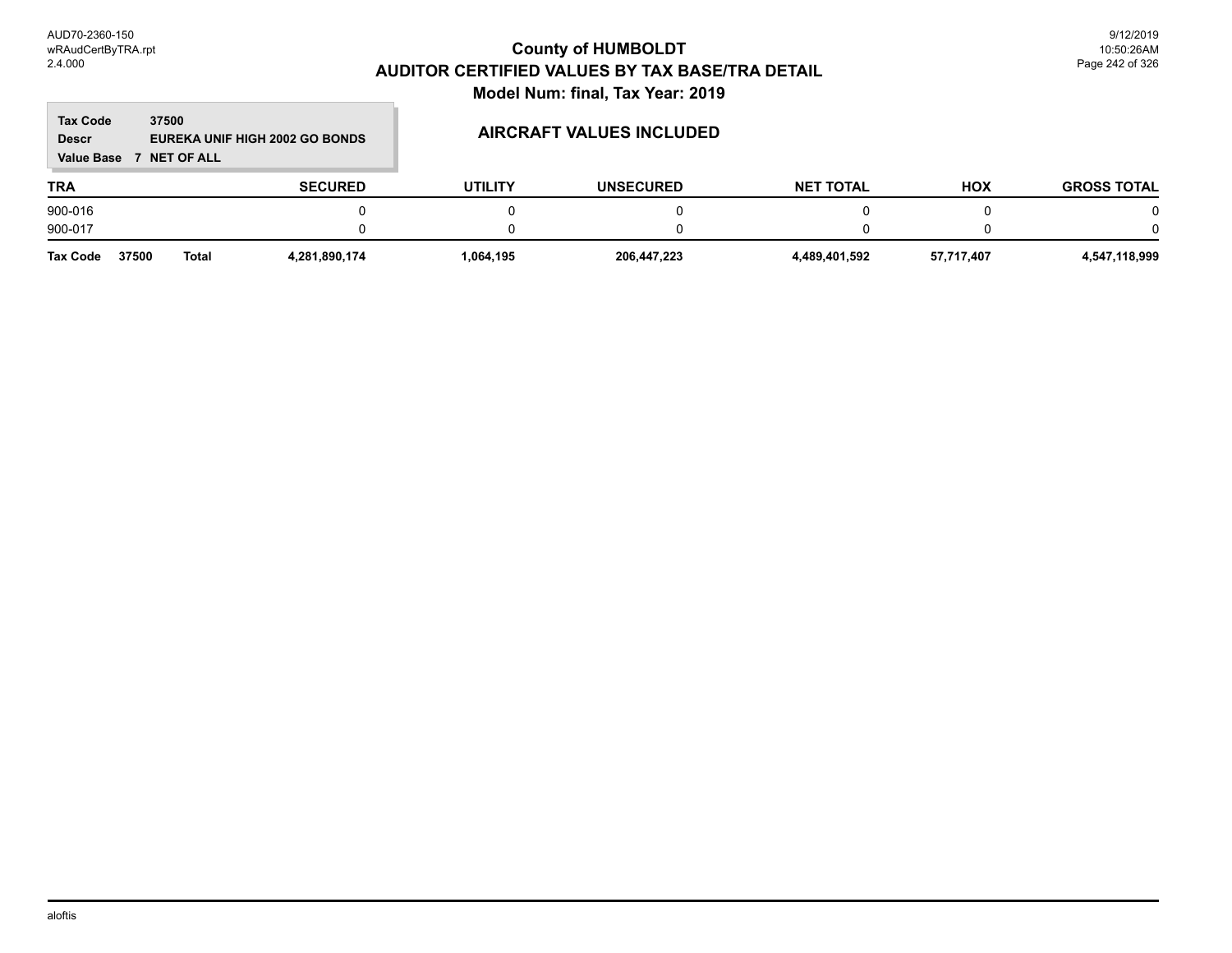# **County of HUMBOLDT AUDITOR CERTIFIED VALUES BY TAX BASE/TRA DETAIL Model Num: final, Tax Year: 2019**

**Tax Code 37510 Descr EUREKA UNIF HIGH 2005 GO BONDS AIRCRAFT VALUES INCLUDED**

| <b>TRA</b> | <b>SECURED</b> | <b>UTILITY</b> | <b>UNSECURED</b> | <b>NET TOTAL</b> | HOX        | <b>GROSS TOTAL</b> |
|------------|----------------|----------------|------------------|------------------|------------|--------------------|
| 001-008    | 0              | 0              | $\mathbf 0$      | $\mathbf 0$      | 0          |                    |
| 003-000    | 1,511,215,611  | $\Omega$       | 72,151,882       | 1,583,367,493    | 23,166,654 | 1,606,534,147      |
| 003-001    | 19,522,746     | $\Omega$       | 7,831,143        | 27,353,889       | 42,876     | 27,396,765         |
| 003-002    | 113,194,436    |                | 14,180,664       | 127,375,100      | 7,000      | 127,382,100        |
| 003-003    | $\Omega$       |                | 0                | 0                | 0          |                    |
| 003-004    | 143,351        |                | 66,132           | 209,483          | 0          | 209,483            |
| 003-007    | 69,585,959     |                | 622,297          | 70,208,256       | 1,145,200  | 71,353,456         |
| 003-008    | 1,402,590      |                | 3,430            | 1,406,020        | 42,000     | 1,448,020          |
| 003-009    | 4,999,826      | $\Omega$       | 338,900          | 5,338,726        | 21,000     | 5,359,726          |
| 003-010    | 403,102,457    | 393,350        | 49,018,015       | 452,513,822      | 1,502,080  | 454,015,902        |
| 003-011    | 43,746,691     | $\Omega$       | 21,881,702       | 65,628,393       | 0          | 65,628,393         |
| 003-012    | 18,901,646     |                | 38,210           | 18,939,856       | 357,000    | 19,296,856         |
| 003-013    | 4,018,894      |                | 5,260            | 4,024,154        | 42,000     | 4,066,154          |
| 003-015    | 3,138,744      |                | 33,870           | 3,172,614        | 0          | 3,172,614          |
| 003-016    | 28,108,043     |                | 502,689          | 28,610,732       | 42,000     | 28,652,732         |
| 003-017    | 23, 154, 915   | $\Omega$       | 1,674,074        | 24,828,989       | 0          | 24,828,989         |
| 003-018    | 19,839,813     | 194,060        | 984,325          | 21,018,198       | 0          | 21,018,198         |
| 003-023    | $\Omega$       | 0              | $\Omega$         | $\mathbf 0$      | 0          |                    |
| 003-027    | 13,767         |                | $\Omega$         | 13,767           | 0          | 13,767             |
| 073-001    | 497,391        |                |                  | 497,391          | 0          | 497,391            |
| 073-002    | 650,681        |                | $\Omega$         | 650,681          | 0          | 650,681            |
| 073-003    | 9,203,847      |                | 60,880           | 9,264,727        | 147,000    | 9,411,727          |
| 073-004    | 428,891,283    |                | 8,129,952        | 437,021,235      | 7,030,800  | 444,052,035        |
| 073-005    | 24,940,195     |                | 68,920           | 25,009,115       | 418,600    | 25,427,715         |
| 073-006    | 143,049        |                | $\mathbf{0}$     | 143,049          | 0          | 143,049            |
| 074-001    | 1,254,248      |                | $\Omega$         | 1,254,248        | 28,000     | 1,282,248          |
| 074-002    | 111,411,232    |                | 843,874          | 112,255,106      | 1,556,554  | 113,811,660        |
| 074-003    | 95,450         |                | $\mathbf 0$      | 95,450           | 0          | 95,450             |
| 074-004    | 27,540         |                | $\Omega$         | 27,540           | 0          | 27,540             |
| 074-005    | 41,182,358     |                | 214,200          | 41,396,558       | 728,000    | 42,124,558         |
| 074-006    | 197,005        |                | $\mathbf{0}$     | 197,005          | 7,000      | 204,005            |
| 074-007    | 410,958        |                | $\Omega$         | 410,958          | 0          | 410,958            |
| 074-008    | 1,551,318      |                | 160,050          | 1,711,368        | 7,000      | 1,718,368          |
| 074-009    | 6,587,813      |                | $\mathbf{0}$     | 6,587,813        | 105,000    | 6,692,813          |
| 074-010    | 800,956        |                | $\Omega$         | 800,956          | 14,000     | 814,956            |
| 074-011    | 2,443,476      |                | 8,060            | 2,451,536        | 42,000     | 2,493,536          |
| 074-012    | 45,546,992     | $\Omega$       | 247,486          | 45,794,478       | 607,600    | 46,402,078         |
| 074-013    | 49,985,139     | 0              | 324,031          | 50,309,170       | 691,600    | 51,000,770         |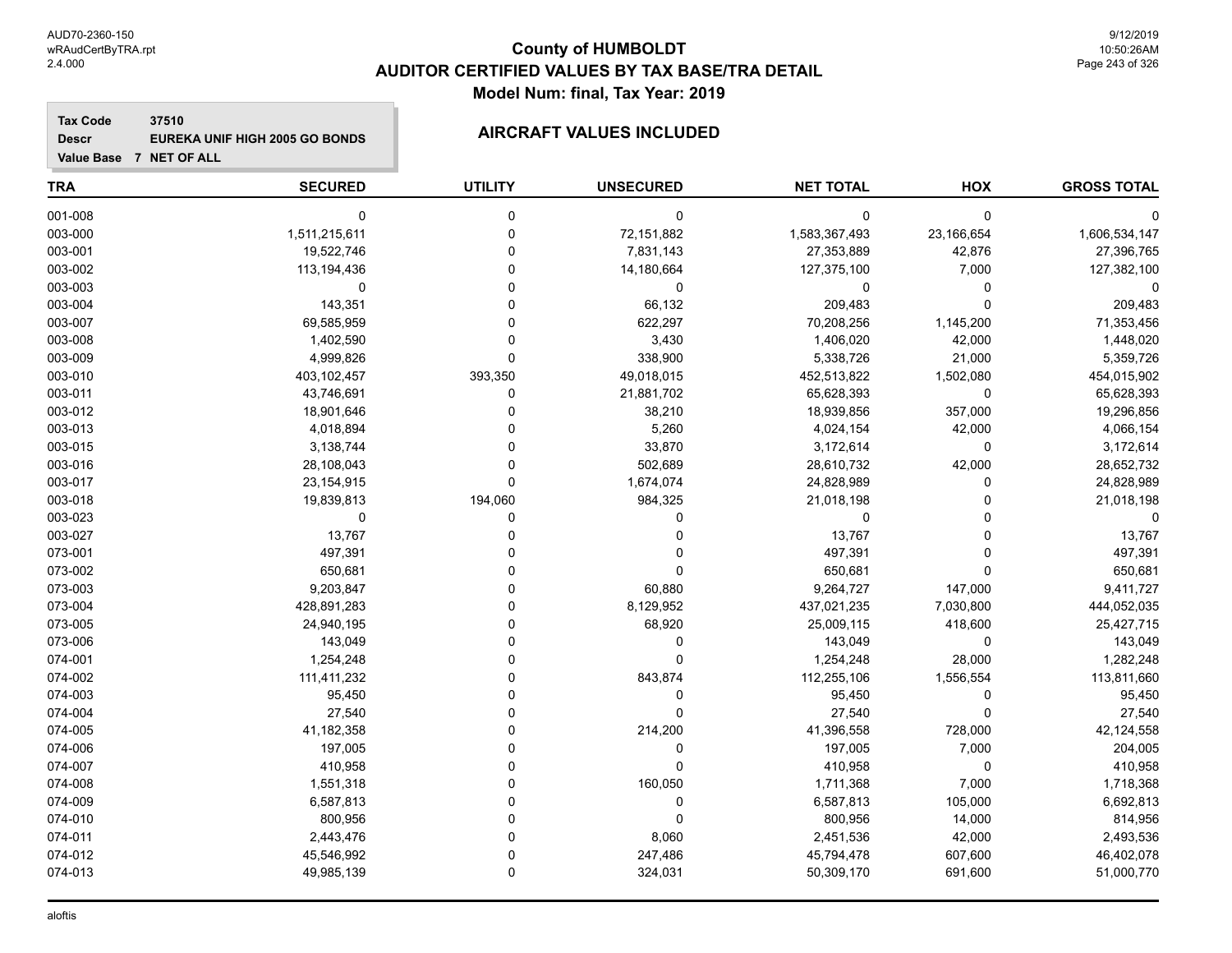# **County of HUMBOLDT AUDITOR CERTIFIED VALUES BY TAX BASE/TRA DETAIL Model Num: final, Tax Year: 2019**

**Tax Code 37510 Descr EUREKA UNIF HIGH 2005 GO BONDS AIRCRAFT VALUES INCLUDED**

| <b>TRA</b> | <b>SECURED</b> | <b>UTILITY</b> | <b>UNSECURED</b> | <b>NET TOTAL</b> | HOX       | <b>GROSS TOTAL</b> |
|------------|----------------|----------------|------------------|------------------|-----------|--------------------|
| 074-014    | 1,951,276      | 0              | 0                | 1,951,276        | 49,000    | 2,000,276          |
| 074-015    | 7,366          | $\Omega$       | 0                | 7,366            | 0         | 7,366              |
| 074-016    | $\mathbf 0$    | O              | 0                | 0                | 0         |                    |
| 075-001    | 7,300,651      |                | 0                | 7,300,651        | 28,000    | 7,328,651          |
| 075-002    | 3,578,614      |                | 4,740            | 3,583,354        | 49,000    | 3,632,354          |
| 075-003    | 46,800         |                | 0                | 46,800           | 0         | 46,800             |
| 075-004    | 278,840        |                | 0                | 278,840          | 0         | 278,840            |
| 075-005    | 478,440        |                |                  | 478,440          | 0         | 478,440            |
| 075-006    | 31,122,610     |                | 173,037          | 31,295,647       | 469,000   | 31,764,647         |
| 076-001    | 20,528,616     |                | 1,288,995        | 21,817,611       | 63,000    | 21,880,611         |
| 076-002    | 53,791,796     |                | 1,021,719        | 54,813,515       | 511,000   | 55,324,515         |
| 077-001    | 2,807,175      |                | 81,110           | 2,888,285        | 35,000    | 2,923,285          |
| 077-002    | 11,934,311     | O              | 61,920           | 11,996,231       | 189,000   | 12,185,231         |
| 077-003    | $\mathbf 0$    |                | 0                | $\Omega$         | 0         |                    |
| 077-004    | 12,093,578     |                | 12,240           | 12,105,818       | 175,000   | 12,280,818         |
| 077-005    | 598,046        |                | 0                | 598,046          | 0         | 598,046            |
| 077-006    | 150,484,479    | 0              | 442,080          | 150,926,559      | 2,986,577 | 153,913,136        |
| 077-007    | 8,834,119      | 0              | 887,050          | 9,721,169        | 63,000    | 9,784,169          |
| 077-008    | 19,639,700     | 376,860        | 810,179          | 20,826,739       | 203,000   | 21,029,739         |
| 077-009    | 0              | 0              | 144,561          | 144,561          | 0         | 144,561            |
| 077-010    | 25,957,925     |                | 182,940          | 26,140,865       | 343,000   | 26,483,865         |
| 077-011    | 794,878        |                | 0                | 794,878          | 0         | 794,878            |
| 077-012    | 10,622,431     |                | 68,320           | 10,690,751       | 168,000   | 10,858,751         |
| 077-013    | 22,856,603     | U              | 196,643          | 23,053,246       | 265,440   | 23,318,686         |
| 077-014    | $\mathbf 0$    |                | 0                | 0                | 0         |                    |
| 077-015    | 4,707,427      |                | 277,603          | 4,985,030        | 49,000    | 5,034,030          |
| 077-016    | 2,419,716      |                | 823,477          | 3,243,193        | 0         | 3,243,193          |
| 077-017    | 2,337,362      |                | 44,998           | 2,382,360        | 7,000     | 2,389,360          |
| 077-018    | 5,571,030      |                | 37,120           | 5,608,150        | 91,000    | 5,699,150          |
| 077-019    | 2,607,034      |                | 0                | 2,607,034        | 14,000    | 2,621,034          |
| 077-020    | 5,972,768      |                | 10,637           | 5,983,405        | 77,000    | 6,060,405          |
| 077-021    | 224,145        |                | 0                | 224,145          | 0         | 224,145            |
| 077-022    | 48,600         |                | 0                | 48,600           | 0         | 48,600             |
| 077-023    | 194,328        | O              | 0                | 194,328          | 7,000     | 201,328            |
| 077-024    | 246,861,526    | 0              | 3,457,168        | 250,318,694      | 4,756,256 | 255,074,950        |
| 077-025    | 290,618        | 0              | 402,538          | 693,156          | 0         | 693,156            |
| 077-026    | 5,506,441      | 99,925         | 0                | 5,606,366        | 21,000    | 5,627,366          |
| 077-027    | 0              | 0              | 0                | 0                | 0         |                    |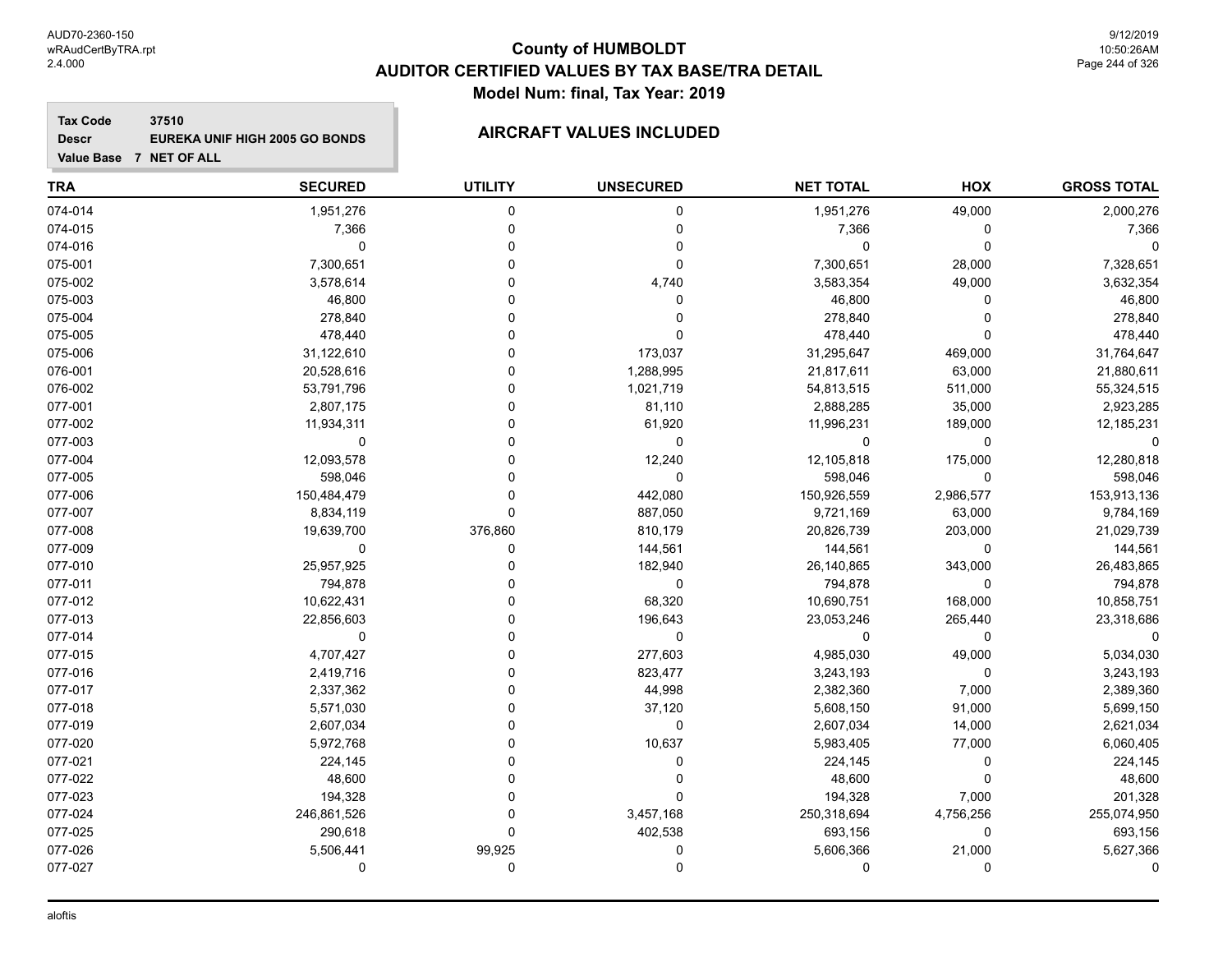# **County of HUMBOLDT AUDITOR CERTIFIED VALUES BY TAX BASE/TRA DETAIL Model Num: final, Tax Year: 2019**

**Tax Code 37510 Descr EUREKA UNIF HIGH 2005 GO BONDS AIRCRAFT VALUES INCLUDED**

| <b>TRA</b> | <b>SECURED</b> | <b>UTILITY</b> | <b>UNSECURED</b> | <b>NET TOTAL</b> | HOX       | <b>GROSS TOTAL</b> |
|------------|----------------|----------------|------------------|------------------|-----------|--------------------|
| 077-028    | 3,907,374      | 0              | 36,330           | 3,943,704        | 42,000    | 3,985,704          |
| 077-029    | $\mathbf 0$    | 0              | 0                | 0                | 0         |                    |
| 077-030    | 4,286,590      | 0              | 13,650           | 4,300,240        | 70,000    | 4,370,240          |
| 077-031    | 403,000        | 0              | 0                | 403,000          | 7,000     | 410,000            |
| 077-032    | 1,431,079      | 0              | $\mathbf 0$      | 1,431,079        | 14,000    | 1,445,079          |
| 077-033    | 2,169,241      | U              | 14,801           | 2,184,042        | 35,000    | 2,219,042          |
| 081-001    | 0              | 0              | 89,176           | 89,176           | 0         | 89,176             |
| 081-002    | 43,462,094     | 0              | 963,920          | 44,426,014       | 823,200   | 45,249,214         |
| 081-003    | 18,248,993     | 0              | 1,867,480        | 20,116,473       | 329,000   | 20,445,473         |
| 081-004    | 4,600,291      | 0              | $\mathbf 0$      | 4,600,291        | 0         | 4,600,291          |
| 081-005    | 5,790,243      | 0              | 828,580          | 6,618,823        | 21,000    | 6,639,823          |
| 081-006    | 1,301,622      | U              | $\Omega$         | 1,301,622        | 0         | 1,301,622          |
| 081-007    | 31,379         | 0              | $\Omega$         | 31,379           | 0         | 31,379             |
| 081-008    | 70,404         | $\Omega$       | $\Omega$         | 70,404           | 0         | 70,404             |
| 081-009    | 367,493,133    | 0              | 11,083,081       | 378,576,214      | 4,775,400 | 383,351,614        |
| 081-010    | 441,890        | 0              | 9,090            | 450,980          | 7,000     | 457,980            |
| 081-011    | 0              | 0              | 0                | 0                | 0         |                    |
| 081-012    | 7,309,548      | 0              | 108,080          | 7,417,628        | 168,000   | 7,585,628          |
| 081-013    | 168,576        | 0              | 463,008          | 631,584          | 0         | 631,584            |
| 081-014    | 732,226        | 0              | 532,186          | 1,264,412        | $\Omega$  | 1,264,412          |
| 081-015    | 19,001         | O              | 0                | 19,001           | $\Omega$  | 19,001             |
| 081-016    | $\mathbf 0$    | O              | $\mathbf 0$      | $\mathbf 0$      | 0         | $\Omega$           |
| 081-017    | 129,645,418    | 0              | 570,180          | 130,215,598      | 2,523,570 | 132,739,168        |
| 081-018    | 424,342        | 0              | 0                | 424,342          | 7,000     | 431,342            |
| 081-019    | 422,436        | U              | 0                | 422,436          | 7,000     | 429,436            |
| 081-020    | 1,133,435      | 0              | 0                | 1,133,435        | 7,000     | 1,140,435          |
| 081-021    | 10,266,456     | 0              | $\Omega$         | 10,266,456       | 168,000   | 10,434,456         |
| 081-022    | 11,807,218     | 0              | 28,590           | 11,835,808       | 182,000   | 12,017,808         |
| 081-023    | 9,269,273      | 0              | $\mathbf{0}$     | 9,269,273        | 119,000   | 9,388,273          |
| 081-024    | 4,695,243      | O              | 19,950           | 4,715,193        | 42,000    | 4,757,193          |
| 900-005    | 0              | 0              | 0                | 0                | 0         |                    |
| 900-006    | U              | 0              | $\Omega$         | 0                | 0         |                    |
| 900-007    |                | 0              |                  | 0                | 0         |                    |
| 900-011    |                | 0              | O                | 0                | 0         |                    |
| 900-012    |                | 0              | 0                | 0                | 0         |                    |
| 900-013    |                | 0              | $\Omega$         | 0                | 0         |                    |
| 900-014    |                | 0              | 0                | 0                | 0         |                    |
| 900-015    | $\Omega$       | 0              | $\Omega$         | $\mathbf 0$      | 0         |                    |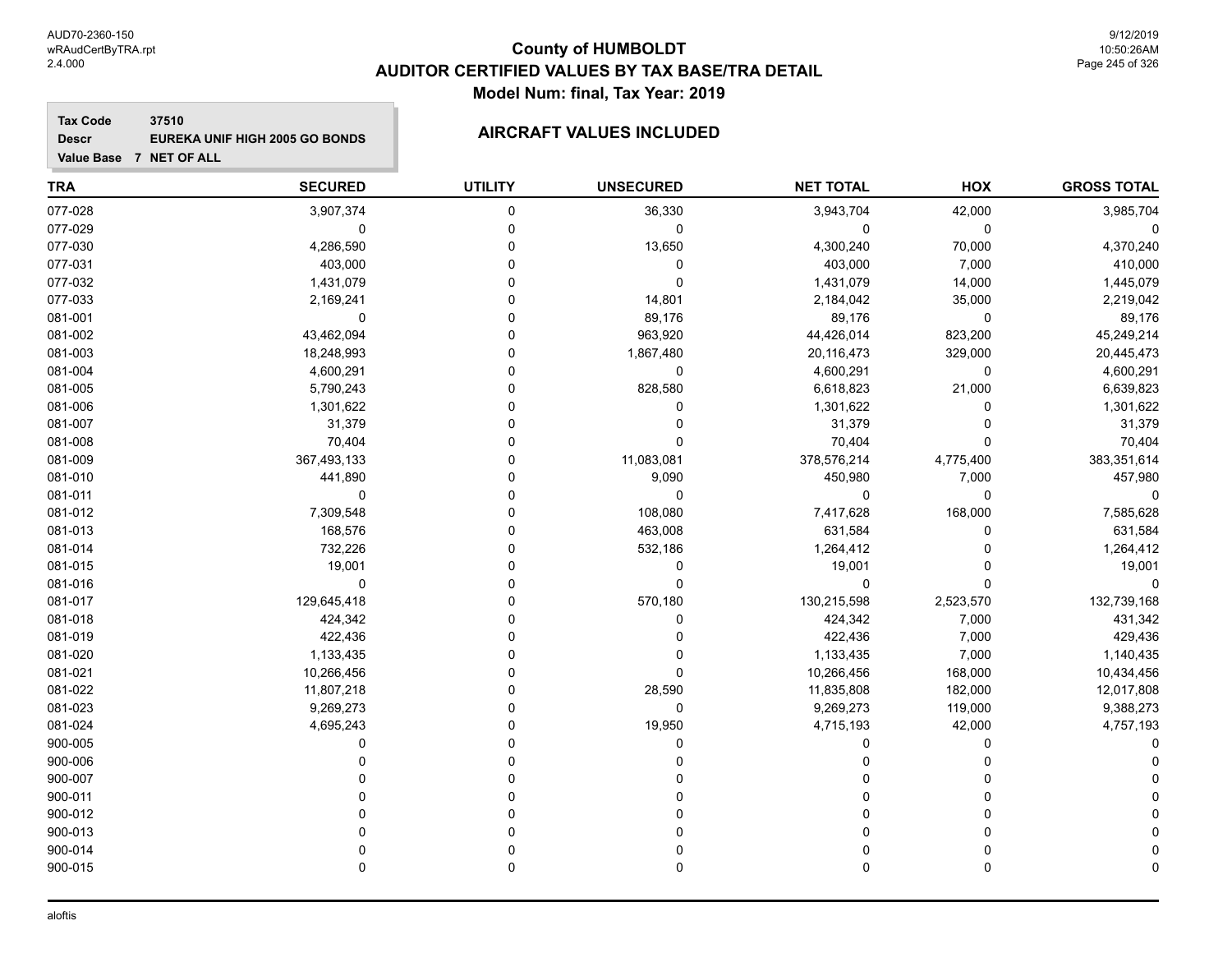**Contract** 

# **County of HUMBOLDT AUDITOR CERTIFIED VALUES BY TAX BASE/TRA DETAIL Model Num: final, Tax Year: 2019**

m.

| <b>Tax Code</b><br>37510<br>EUREKA UNIF HIGH 2005 GO BONDS<br><b>Descr</b><br><b>Value Base</b><br>7 NET OF ALL |                |                |                | AIRCRAFT VALUES INCLUDED |                  |            |                    |
|-----------------------------------------------------------------------------------------------------------------|----------------|----------------|----------------|--------------------------|------------------|------------|--------------------|
| <b>TRA</b>                                                                                                      |                | <b>SECURED</b> | <b>UTILITY</b> | <b>UNSECURED</b>         | <b>NET TOTAL</b> | <b>HOX</b> | <b>GROSS TOTAL</b> |
| 900-016                                                                                                         |                |                |                |                          |                  |            | 0                  |
| 900-017                                                                                                         |                |                |                | 0                        |                  |            | 0                  |
| Tax Code                                                                                                        | 37510<br>Total | 4,281,890,174  | 1,064,195      | 206,447,223              | 4,489,401,592    | 57,717,407 | 4,547,118,999      |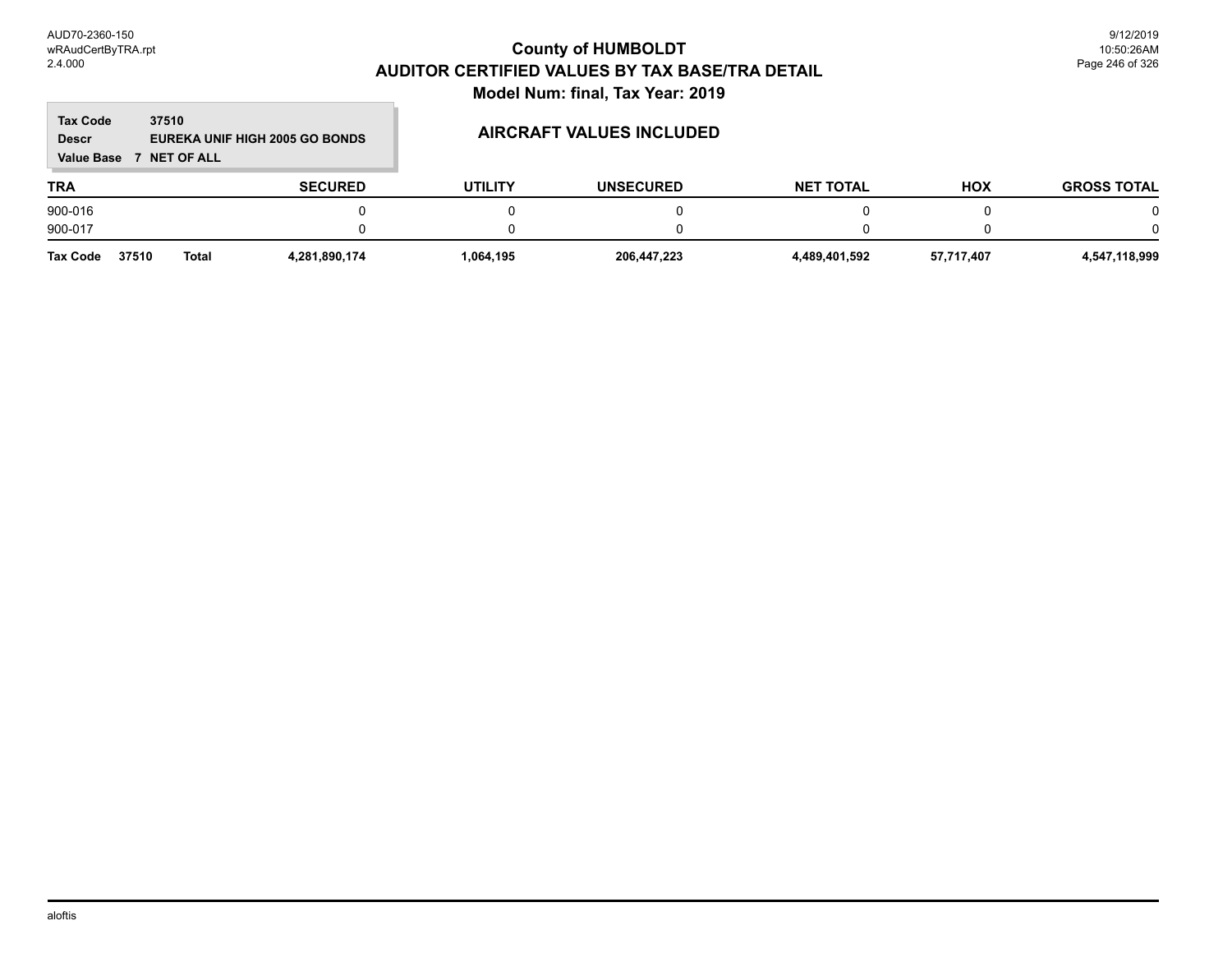# **County of HUMBOLDT AUDITOR CERTIFIED VALUES BY TAX BASE/TRA DETAIL Model Num: final, Tax Year: 2019**

**Tax Code 37520 Descr EUREKA UNIFIED SD 2015 GO BOND AIRCRAFT VALUES INCLUDED**

| <b>TRA</b> | <b>SECURED</b> | <b>UTILITY</b> | <b>UNSECURED</b> | <b>NET TOTAL</b> | HOX         | <b>GROSS TOTAL</b> |
|------------|----------------|----------------|------------------|------------------|-------------|--------------------|
| 001-008    | $\mathbf 0$    | 0              | 0                | 0                | $\mathbf 0$ |                    |
| 003-000    | 1,511,215,611  | $\mathbf 0$    | 72,151,882       | 1,583,367,493    | 23,166,654  | 1,606,534,147      |
| 003-001    | 19,522,746     | $\Omega$       | 7,831,143        | 27,353,889       | 42,876      | 27,396,765         |
| 003-002    | 113,194,436    | $\Omega$       | 14,180,664       | 127,375,100      | 7,000       | 127,382,100        |
| 003-003    | 0              | $\Omega$       | 0                | 0                | 0           |                    |
| 003-004    | 143,351        | $\Omega$       | 66,132           | 209,483          | $\mathbf 0$ | 209,483            |
| 003-007    | 69,585,959     | $\Omega$       | 622,297          | 70,208,256       | 1,145,200   | 71,353,456         |
| 003-008    | 1,402,590      | $\Omega$       | 3,430            | 1,406,020        | 42,000      | 1,448,020          |
| 003-009    | 4,999,826      | $\mathbf 0$    | 338,900          | 5,338,726        | 21,000      | 5,359,726          |
| 003-010    | 403,102,457    | 393,350        | 49,018,015       | 452,513,822      | 1,502,080   | 454,015,902        |
| 003-011    | 43,746,691     | 0              | 21,881,702       | 65,628,393       | $\mathbf 0$ | 65,628,393         |
| 003-012    | 18,901,646     | 0              | 38,210           | 18,939,856       | 357,000     | 19,296,856         |
| 003-013    | 4,018,894      |                | 5,260            | 4,024,154        | 42,000      | 4,066,154          |
| 003-015    | 3,138,744      |                | 33,870           | 3,172,614        | 0           | 3,172,614          |
| 003-016    | 28,108,043     | $\Omega$       | 502,689          | 28,610,732       | 42,000      | 28,652,732         |
| 003-017    | 23, 154, 915   | $\Omega$       | 1,674,074        | 24,828,989       | $\Omega$    | 24,828,989         |
| 003-018    | 19,839,813     | 194,060        | 984,325          | 21,018,198       | $\Omega$    | 21,018,198         |
| 003-023    | 0              | 0              | 0                | 0                | 0           |                    |
| 003-027    | 13,767         | 0              | 0                | 13,767           | $\Omega$    | 13,767             |
| 073-001    | 497,391        |                | $\Omega$         | 497,391          | $\Omega$    | 497,391            |
| 073-002    | 650,681        |                | $\Omega$         | 650,681          | $\Omega$    | 650,681            |
| 073-003    | 9,203,847      | $\Omega$       | 60,880           | 9,264,727        | 147,000     | 9,411,727          |
| 073-004    | 428,891,283    | $\Omega$       | 8,129,952        | 437,021,235      | 7,030,800   | 444,052,035        |
| 073-005    | 24,940,195     | $\Omega$       | 68,920           | 25,009,115       | 418,600     | 25,427,715         |
| 073-006    | 143,049        | O              | 0                | 143,049          | 0           | 143,049            |
| 074-001    | 1,254,248      |                | $\Omega$         | 1,254,248        | 28,000      | 1,282,248          |
| 074-002    | 111,411,232    |                | 843,874          | 112,255,106      | 1,556,554   | 113,811,660        |
| 074-003    | 95,450         |                | $\Omega$         | 95,450           | 0           | 95,450             |
| 074-004    | 27,540         | $\Omega$       | $\Omega$         | 27,540           | $\Omega$    | 27,540             |
| 074-005    | 41,182,358     | $\Omega$       | 214,200          | 41,396,558       | 728,000     | 42,124,558         |
| 074-006    | 197,005        | $\Omega$       | 0                | 197,005          | 7,000       | 204,005            |
| 074-007    | 410,958        | 0              | 0                | 410,958          | 0           | 410,958            |
| 074-008    | 1,551,318      | $\Omega$       | 160,050          | 1,711,368        | 7,000       | 1,718,368          |
| 074-009    | 6,587,813      | $\Omega$       | 0                | 6,587,813        | 105,000     | 6,692,813          |
| 074-010    | 800,956        |                | $\Omega$         | 800,956          | 14,000      | 814,956            |
| 074-011    | 2,443,476      | $\Omega$       | 8,060            | 2,451,536        | 42,000      | 2,493,536          |
| 074-012    | 45,546,992     | $\Omega$       | 247,486          | 45,794,478       | 607,600     | 46,402,078         |
| 074-013    | 49,985,139     | 0              | 324,031          | 50,309,170       | 691,600     | 51,000,770         |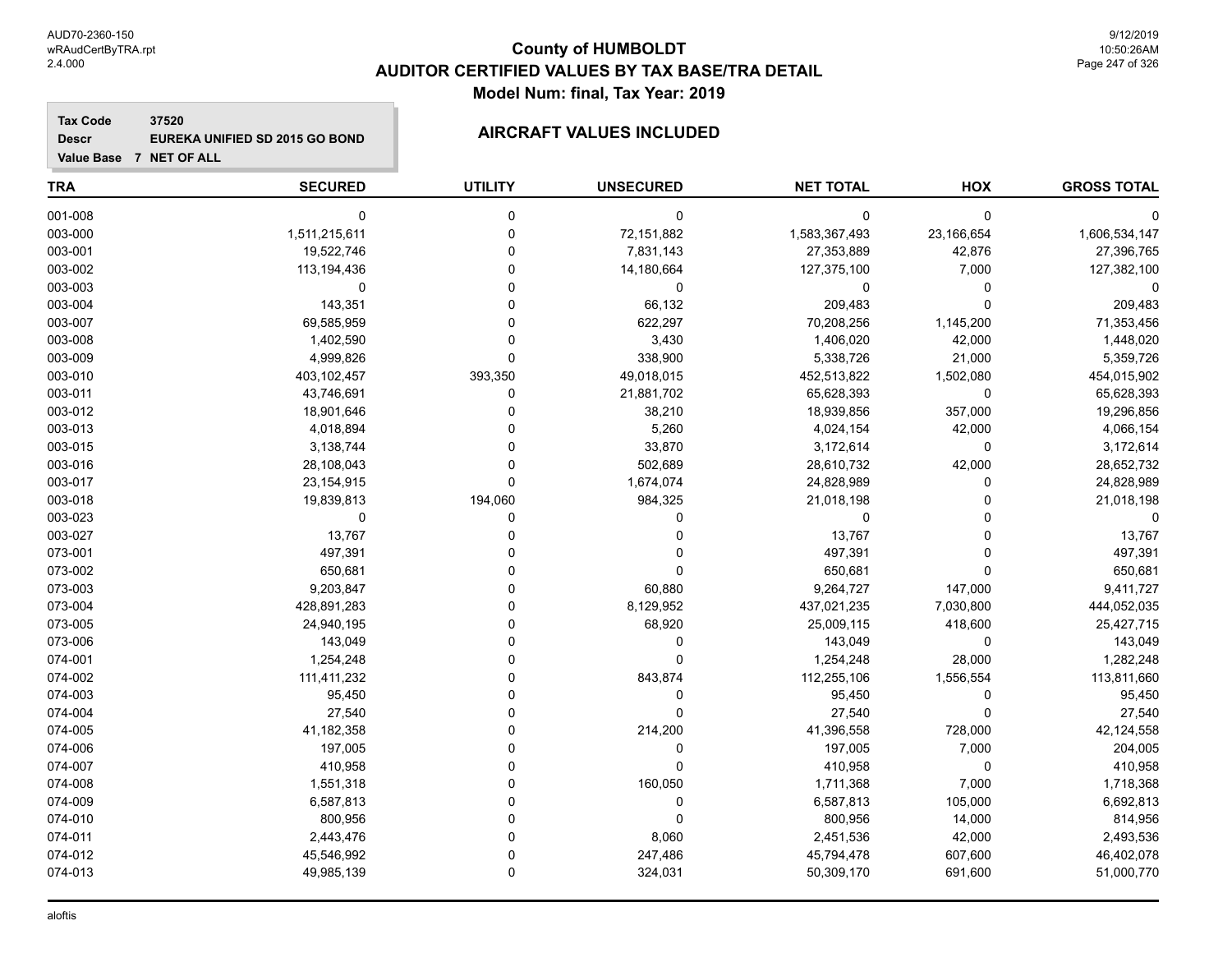# **County of HUMBOLDT AUDITOR CERTIFIED VALUES BY TAX BASE/TRA DETAIL Model Num: final, Tax Year: 2019**

**Tax Code 37520 Descr EUREKA UNIFIED SD 2015 GO BOND AIRCRAFT VALUES INCLUDED**

| <b>TRA</b> | <b>SECURED</b> | <b>UTILITY</b> | <b>UNSECURED</b> | <b>NET TOTAL</b> | HOX       | <b>GROSS TOTAL</b> |
|------------|----------------|----------------|------------------|------------------|-----------|--------------------|
| 074-014    | 1,951,276      | 0              | 0                | 1,951,276        | 49,000    | 2,000,276          |
| 074-015    | 7,366          | $\Omega$       | 0                | 7,366            | 0         | 7,366              |
| 074-016    | $\mathbf 0$    | $\Omega$       | 0                | 0                | 0         |                    |
| 075-001    | 7,300,651      | U              | 0                | 7,300,651        | 28,000    | 7,328,651          |
| 075-002    | 3,578,614      | U              | 4,740            | 3,583,354        | 49,000    | 3,632,354          |
| 075-003    | 46,800         | 0              | 0                | 46,800           | 0         | 46,800             |
| 075-004    | 278,840        | 0              | 0                | 278,840          | 0         | 278,840            |
| 075-005    | 478,440        | 0              | 0                | 478,440          | 0         | 478,440            |
| 075-006    | 31,122,610     | U              | 173,037          | 31,295,647       | 469,000   | 31,764,647         |
| 076-001    | 20,528,616     |                | 1,288,995        | 21,817,611       | 63,000    | 21,880,611         |
| 076-002    | 53,791,796     |                | 1,021,719        | 54,813,515       | 511,000   | 55,324,515         |
| 077-001    | 2,807,175      | ŋ              | 81,110           | 2,888,285        | 35,000    | 2,923,285          |
| 077-002    | 11,934,311     | ŋ              | 61,920           | 11,996,231       | 189,000   | 12,185,231         |
| 077-003    | 0              | U              | 0                | $\Omega$         | 0         |                    |
| 077-004    | 12,093,578     | U              | 12,240           | 12,105,818       | 175,000   | 12,280,818         |
| 077-005    | 598,046        | 0              | 0                | 598,046          | 0         | 598,046            |
| 077-006    | 150,484,479    | 0              | 442,080          | 150,926,559      | 2,986,577 | 153,913,136        |
| 077-007    | 8,834,119      | $\Omega$       | 887,050          | 9,721,169        | 63,000    | 9,784,169          |
| 077-008    | 19,639,700     | 376,860        | 810,179          | 20,826,739       | 203,000   | 21,029,739         |
| 077-009    | 0              | $\Omega$       | 144,561          | 144,561          | 0         | 144,561            |
| 077-010    | 25,957,925     |                | 182,940          | 26,140,865       | 343,000   | 26,483,865         |
| 077-011    | 794,878        | U              | 0                | 794,878          | 0         | 794,878            |
| 077-012    | 10,622,431     | ŋ              | 68,320           | 10,690,751       | 168,000   | 10,858,751         |
| 077-013    | 22,856,603     | ŋ              | 196,643          | 23,053,246       | 265,440   | 23,318,686         |
| 077-014    | $\mathbf 0$    | 0              | 0                | $\Omega$         | 0         |                    |
| 077-015    | 4,707,427      | 0              | 277,603          | 4,985,030        | 49,000    | 5,034,030          |
| 077-016    | 2,419,716      | 0              | 823,477          | 3,243,193        | 0         | 3,243,193          |
| 077-017    | 2,337,362      | 0              | 44,998           | 2,382,360        | 7,000     | 2,389,360          |
| 077-018    | 5,571,030      | U              | 37,120           | 5,608,150        | 91,000    | 5,699,150          |
| 077-019    | 2,607,034      |                | 0                | 2,607,034        | 14,000    | 2,621,034          |
| 077-020    | 5,972,768      |                | 10,637           | 5,983,405        | 77,000    | 6,060,405          |
| 077-021    | 224,145        |                | 0                | 224,145          | 0         | 224,145            |
| 077-022    | 48,600         | ŋ              | 0                | 48,600           | 0         | 48,600             |
| 077-023    | 194,328        | $\Omega$       | $\Omega$         | 194,328          | 7,000     | 201,328            |
| 077-024    | 246,861,526    | $\Omega$       | 3,457,168        | 250,318,694      | 4,756,256 | 255,074,950        |
| 077-025    | 290,618        | $\Omega$       | 402,538          | 693,156          | 0         | 693,156            |
| 077-026    | 5,506,441      | 99,925         | 0                | 5,606,366        | 21,000    | 5,627,366          |
| 077-027    | 0              | 0              | 0                | 0                | 0         |                    |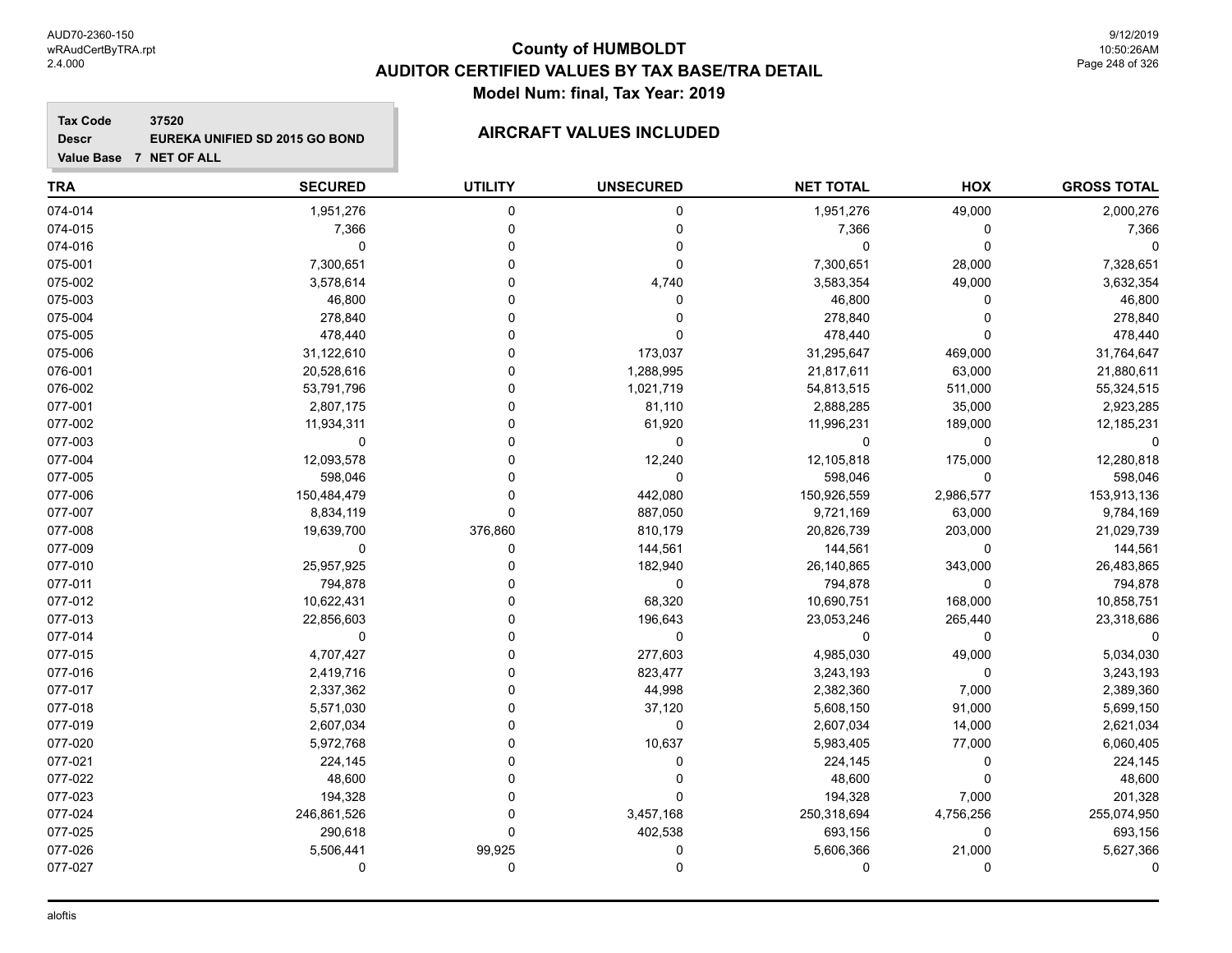# **County of HUMBOLDT AUDITOR CERTIFIED VALUES BY TAX BASE/TRA DETAIL Model Num: final, Tax Year: 2019**

**Tax Code 37520 Descr EUREKA UNIFIED SD 2015 GO BOND AIRCRAFT VALUES INCLUDED**

| <b>TRA</b> | <b>SECURED</b> | <b>UTILITY</b> | <b>UNSECURED</b> | <b>NET TOTAL</b> | HOX       | <b>GROSS TOTAL</b> |
|------------|----------------|----------------|------------------|------------------|-----------|--------------------|
| 077-028    | 3,907,374      | 0              | 36,330           | 3,943,704        | 42,000    | 3,985,704          |
| 077-029    | 0              | 0              | 0                | 0                | 0         |                    |
| 077-030    | 4,286,590      | O              | 13,650           | 4,300,240        | 70,000    | 4,370,240          |
| 077-031    | 403,000        | $\Omega$       | 0                | 403,000          | 7,000     | 410,000            |
| 077-032    | 1,431,079      | O              | $\mathbf 0$      | 1,431,079        | 14,000    | 1,445,079          |
| 077-033    | 2,169,241      | 0              | 14,801           | 2,184,042        | 35,000    | 2,219,042          |
| 081-001    | 0              | 0              | 89,176           | 89,176           | 0         | 89,176             |
| 081-002    | 43,462,094     | 0              | 963,920          | 44,426,014       | 823,200   | 45,249,214         |
| 081-003    | 18,248,993     | 0              | 1,867,480        | 20,116,473       | 329,000   | 20,445,473         |
| 081-004    | 4,600,291      | 0              | $\mathbf 0$      | 4,600,291        | $\pmb{0}$ | 4,600,291          |
| 081-005    | 5,790,243      | 0              | 828,580          | 6,618,823        | 21,000    | 6,639,823          |
| 081-006    | 1,301,622      | 0              | 0                | 1,301,622        | 0         | 1,301,622          |
| 081-007    | 31,379         | U              | 0                | 31,379           | 0         | 31,379             |
| 081-008    | 70,404         | 0              | $\mathbf 0$      | 70,404           | 0         | 70,404             |
| 081-009    | 367,493,133    | 0              | 11,083,081       | 378,576,214      | 4,775,400 | 383,351,614        |
| 081-010    | 441,890        | 0              | 9,090            | 450,980          | 7,000     | 457,980            |
| 081-011    | $\mathbf 0$    | 0              | $\mathbf 0$      | 0                | 0         |                    |
| 081-012    | 7,309,548      | 0              | 108,080          | 7,417,628        | 168,000   | 7,585,628          |
| 081-013    | 168,576        | 0              | 463,008          | 631,584          | 0         | 631,584            |
| 081-014    | 732,226        | 0              | 532,186          | 1,264,412        | 0         | 1,264,412          |
| 081-015    | 19,001         |                | 0                | 19,001           | 0         | 19,001             |
| 081-016    | 0              | U              | $\mathbf 0$      | $\mathbf 0$      | 0         | 0                  |
| 081-017    | 129,645,418    | 0              | 570,180          | 130,215,598      | 2,523,570 | 132,739,168        |
| 081-018    | 424,342        | 0              | 0                | 424,342          | 7,000     | 431,342            |
| 081-019    | 422,436        | U              | $\mathbf 0$      | 422,436          | 7,000     | 429,436            |
| 081-020    | 1,133,435      | 0              | 0                | 1,133,435        | 7,000     | 1,140,435          |
| 081-021    | 10,266,456     | 0              | $\Omega$         | 10,266,456       | 168,000   | 10,434,456         |
| 081-022    | 11,807,218     | 0              | 28,590           | 11,835,808       | 182,000   | 12,017,808         |
| 081-023    | 9,269,273      | 0              | $\mathbf 0$      | 9,269,273        | 119,000   | 9,388,273          |
| 081-024    | 4,695,243      |                | 19,950           | 4,715,193        | 42,000    | 4,757,193          |
| 900-005    | $\Omega$       | U              | $\Omega$         | $\Omega$         | $\Omega$  |                    |
| 900-006    | $\Omega$       | 0              | $\Omega$         | $\Omega$         | 0         |                    |
| 900-007    | n              | 0              |                  | 0                | 0         |                    |
| 900-011    | U              | 0              | O                | O                | 0         |                    |
| 900-012    | U              | 0              | 0                | 0                | 0         |                    |
| 900-013    | U              | 0              |                  | $\mathbf{0}$     | 0         |                    |
| 900-014    | U              | 0              |                  | $\Omega$         | 0         |                    |
| 900-015    | $\Omega$       | 0              | $\Omega$         | $\mathbf 0$      | 0         |                    |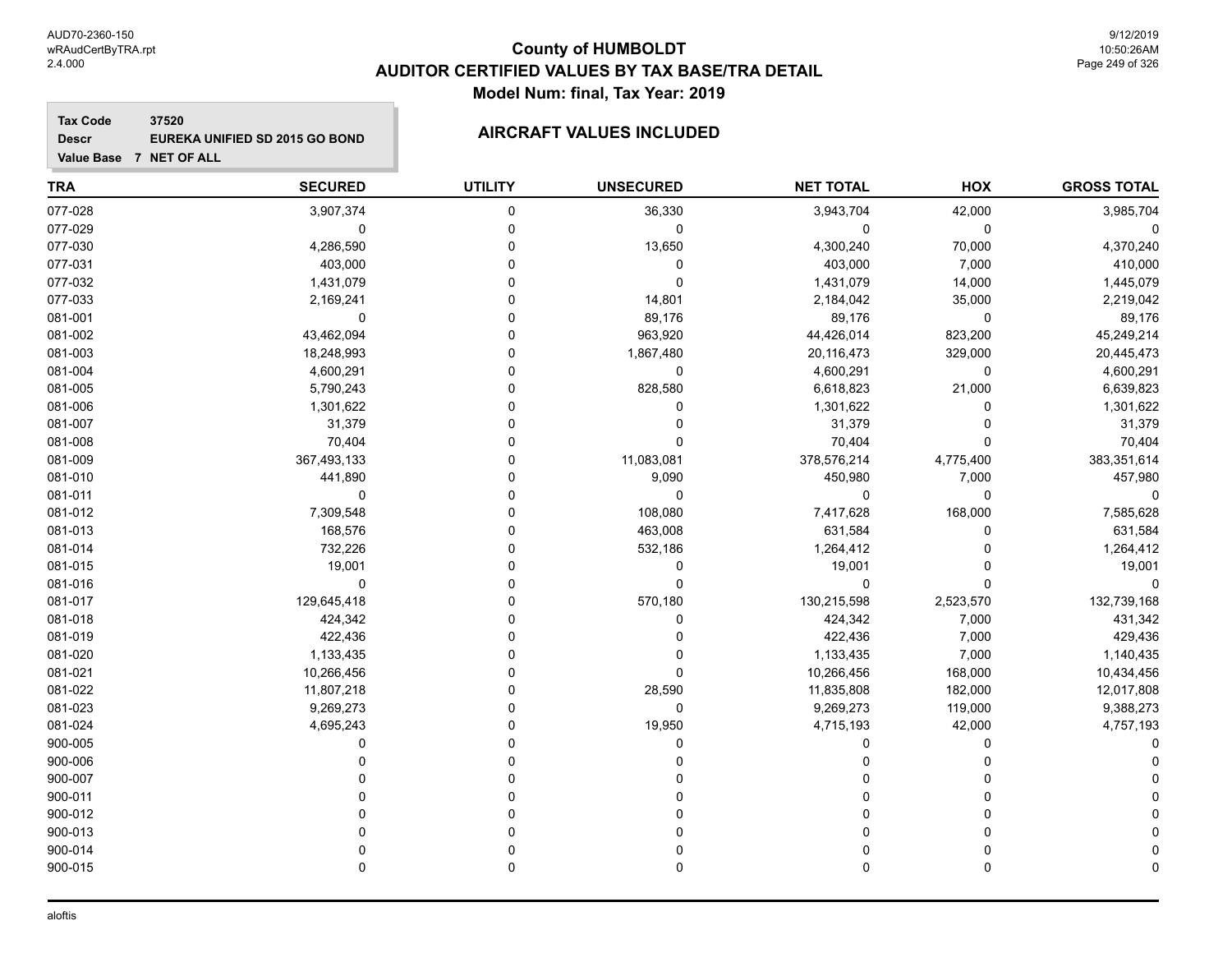## **TRA SECURED UTILITY UNSECURED HOX Tax Code Value Base 7 NET OF ALL 37520 GROSS TOTAL NET TOTAL Descr EUREKA UNIFIED SD 2015 GO BOND AIRCRAFT VALUES INCLUDED** 900-016 0 0 0 0 0 0 900-017 0 0 0 0 0 0

| <b>Tax Code</b> | 37520 | Tota. | 1.281.890.174 | .064.195 | 206,447,223 | - 489<br>9,401,592 | 57.717.407<br>- 51. | 118 QQQ<br>- 34<br> |
|-----------------|-------|-------|---------------|----------|-------------|--------------------|---------------------|---------------------|
|                 |       |       |               |          |             |                    |                     |                     |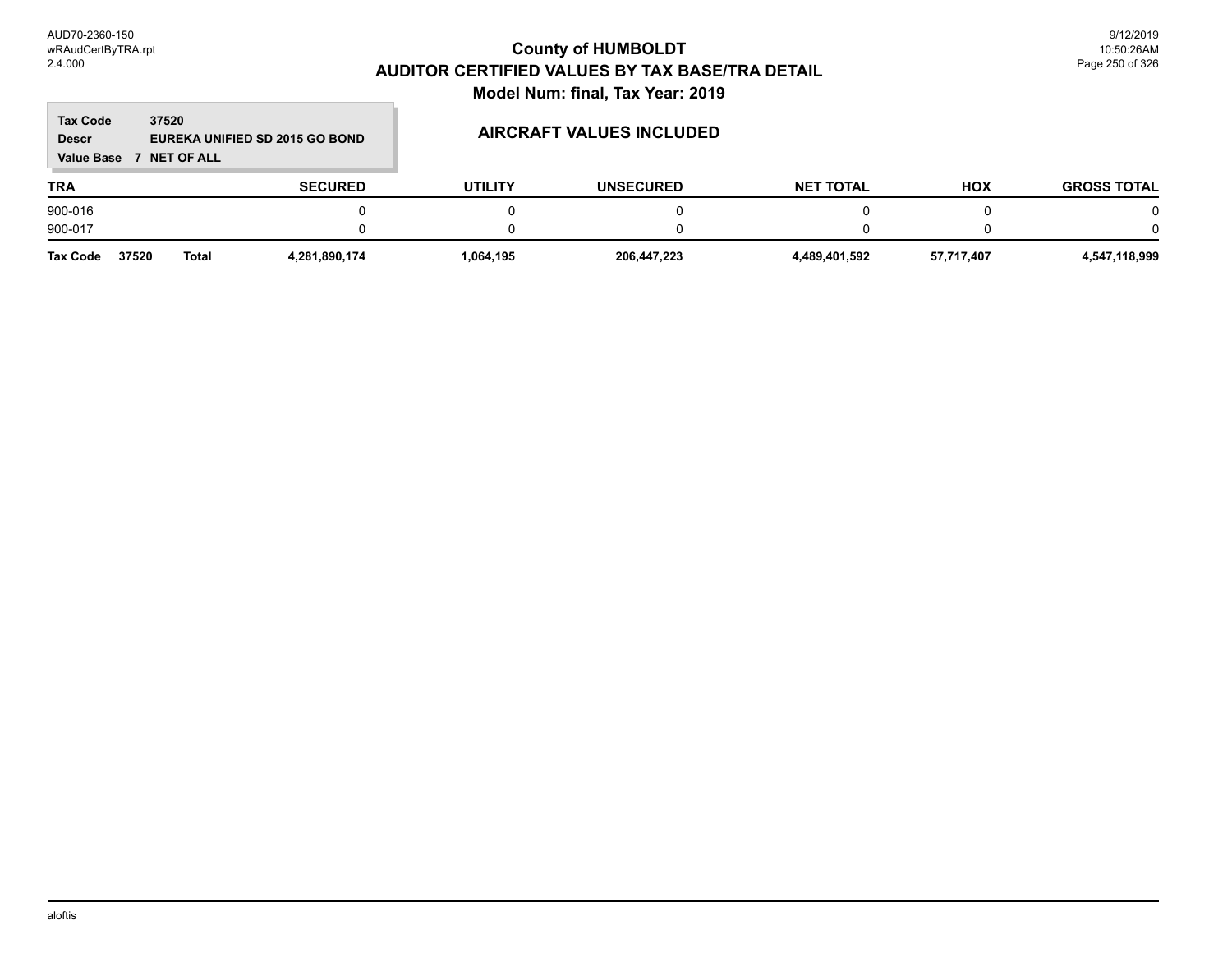**Descr**

**Value Base 7 NET OF ALL**

# **County of HUMBOLDT AUDITOR CERTIFIED VALUES BY TAX BASE/TRA DETAIL Model Num: final, Tax Year: 2019**

## **Tax Code 37600 EUREKA UNIF ELEM 2002 GO BONDS AIRCRAFT VALUES INCLUDED**

| <b>TRA</b> | <b>SECURED</b> | <b>UTILITY</b> | <b>UNSECURED</b> | <b>NET TOTAL</b> | <b>HOX</b> | <b>GROSS TOTAL</b> |
|------------|----------------|----------------|------------------|------------------|------------|--------------------|
| 001-008    | $\mathbf 0$    | $\mathbf 0$    | $\mathbf 0$      | $\mathbf 0$      | 0          |                    |
| 003-000    | 1,511,215,611  | $\Omega$       | 72,151,882       | 1,583,367,493    | 23,166,654 | 1,606,534,147      |
| 003-001    | 19,522,746     | O              | 7,831,143        | 27,353,889       | 42,876     | 27,396,765         |
| 003-002    | 113,194,436    | O              | 14,180,664       | 127,375,100      | 7,000      | 127,382,100        |
| 003-003    | $\Omega$       |                | $\mathbf 0$      | 0                | 0          |                    |
| 003-004    | 143,351        |                | 66,132           | 209,483          | 0          | 209,483            |
| 003-007    | 69,585,959     |                | 622,297          | 70,208,256       | 1,145,200  | 71,353,456         |
| 003-008    | 1,402,590      |                | 3,430            | 1,406,020        | 42,000     | 1,448,020          |
| 003-009    | 4,999,826      | $\Omega$       | 338,900          | 5,338,726        | 21,000     | 5,359,726          |
| 003-010    | 403,102,457    | 393,350        | 49,018,015       | 452,513,822      | 1,502,080  | 454,015,902        |
| 003-011    | 43,746,691     | 0              | 21,881,702       | 65,628,393       | 0          | 65,628,393         |
| 003-012    | 18,901,646     | U              | 38,210           | 18,939,856       | 357,000    | 19,296,856         |
| 003-013    | 4,018,894      |                | 5,260            | 4,024,154        | 42,000     | 4,066,154          |
| 003-015    | 3,138,744      |                | 33,870           | 3,172,614        | $\pmb{0}$  | 3,172,614          |
| 003-016    | 28,108,043     |                | 502,689          | 28,610,732       | 42,000     | 28,652,732         |
| 003-017    | 23, 154, 915   | $\Omega$       | 1,674,074        | 24,828,989       | 0          | 24,828,989         |
| 003-018    | 19,839,813     | 194,060        | 984,325          | 21,018,198       | $\Omega$   | 21,018,198         |
| 003-023    | 0              | 0              | $\Omega$         | 0                | $\Omega$   |                    |
| 003-027    | 13,767         |                | $\Omega$         | 13,767           | 0          | 13,767             |
| 081-001    | $\mathbf 0$    |                | 89,176           | 89,176           | 0          | 89,176             |
| 081-002    | 43,462,094     |                | 963,920          | 44,426,014       | 823,200    | 45,249,214         |
| 081-003    | 18,248,993     |                | 1,867,480        | 20,116,473       | 329,000    | 20,445,473         |
| 081-004    | 4,600,291      |                | $\mathbf 0$      | 4,600,291        | 0          | 4,600,291          |
| 081-005    | 5,790,243      |                | 828,580          | 6,618,823        | 21,000     | 6,639,823          |
| 081-006    | 1,301,622      |                | $\Omega$         | 1,301,622        | 0          | 1,301,622          |
| 081-007    | 31,379         |                | ∩                | 31,379           | 0          | 31,379             |
| 081-008    | 70,404         |                | n                | 70,404           | 0          | 70,404             |
| 081-009    | 367,493,133    |                | 11,083,081       | 378,576,214      | 4,775,400  | 383,351,614        |
| 081-010    | 441,890        |                | 9,090            | 450,980          | 7,000      | 457,980            |
| 081-011    | $\mathbf 0$    |                | $\Omega$         | $\mathbf 0$      | 0          |                    |
| 081-012    | 7,309,548      | O              | 108,080          | 7,417,628        | 168,000    | 7,585,628          |
| 081-013    | 168,576        |                | 463,008          | 631,584          | 0          | 631,584            |
| 081-014    | 732,226        |                | 532,186          | 1,264,412        | 0          | 1,264,412          |
| 081-015    | 19,001         |                | $\mathbf 0$      | 19,001           | 0          | 19,001             |
| 081-016    | 0              |                | $\Omega$         | 0                | 0          | $\mathbf 0$        |
| 081-017    | 129,645,418    |                | 570,180          | 130,215,598      | 2,523,570  | 132,739,168        |
| 081-018    | 424,342        |                | $\Omega$         | 424,342          | 7,000      | 431,342            |
| 081-019    | 422,436        | $\mathbf 0$    | $\mathbf 0$      | 422,436          | 7,000      | 429,436            |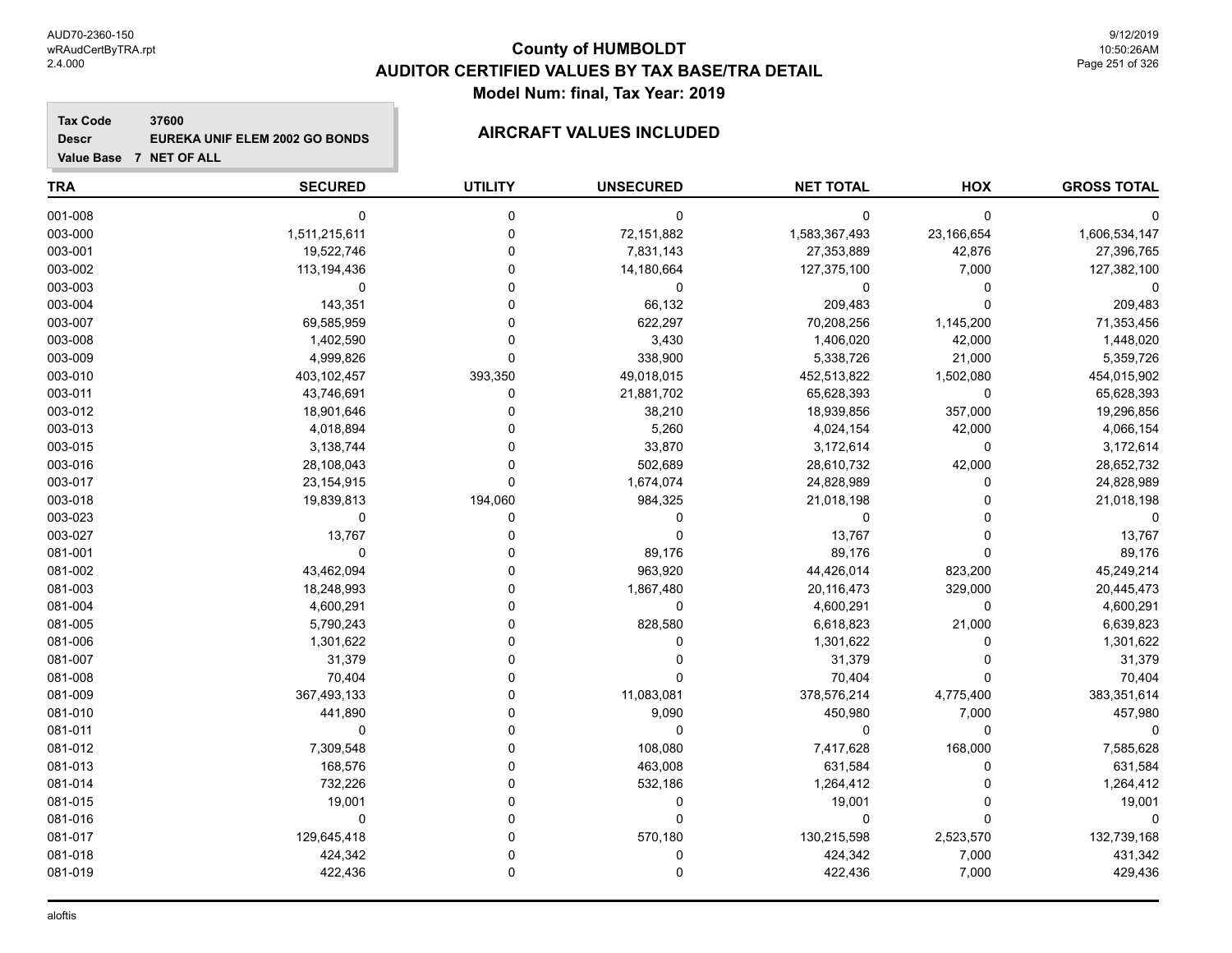## **TRA SECURED UTILITY UNSECURED HOX Tax Code Value Base 7 NET OF ALL 37600 GROSS TOTAL NET TOTAL Descr EUREKA UNIF ELEM 2002 GO BONDS AIRCRAFT VALUES INCLUDED** 081-020 1,133,435 0 0 1,133,435 7,000 1,140,435 081-021 10,266,456 0 10,266,456 168,000 10,434,456 081-022 11,807,218 0 28,590 11,835,808 182,000 12,017,808 081-023 9,269,273 0 0 9,269,273 119,000 9,388,273 081-024 4,695,243 0 19,950 4,715,193 42,000 4,757,193 900-005 0 0 0 0 0 0 900-006 0 0 0 0 0 0 900-007 0 0 0 0 0 0 900-016 0 0 0 0 0 0 **Tax Code 37600 Total 2,881,422,710 587,410 185,895,914 3,067,906,034 35,546,980 3,103,453,014**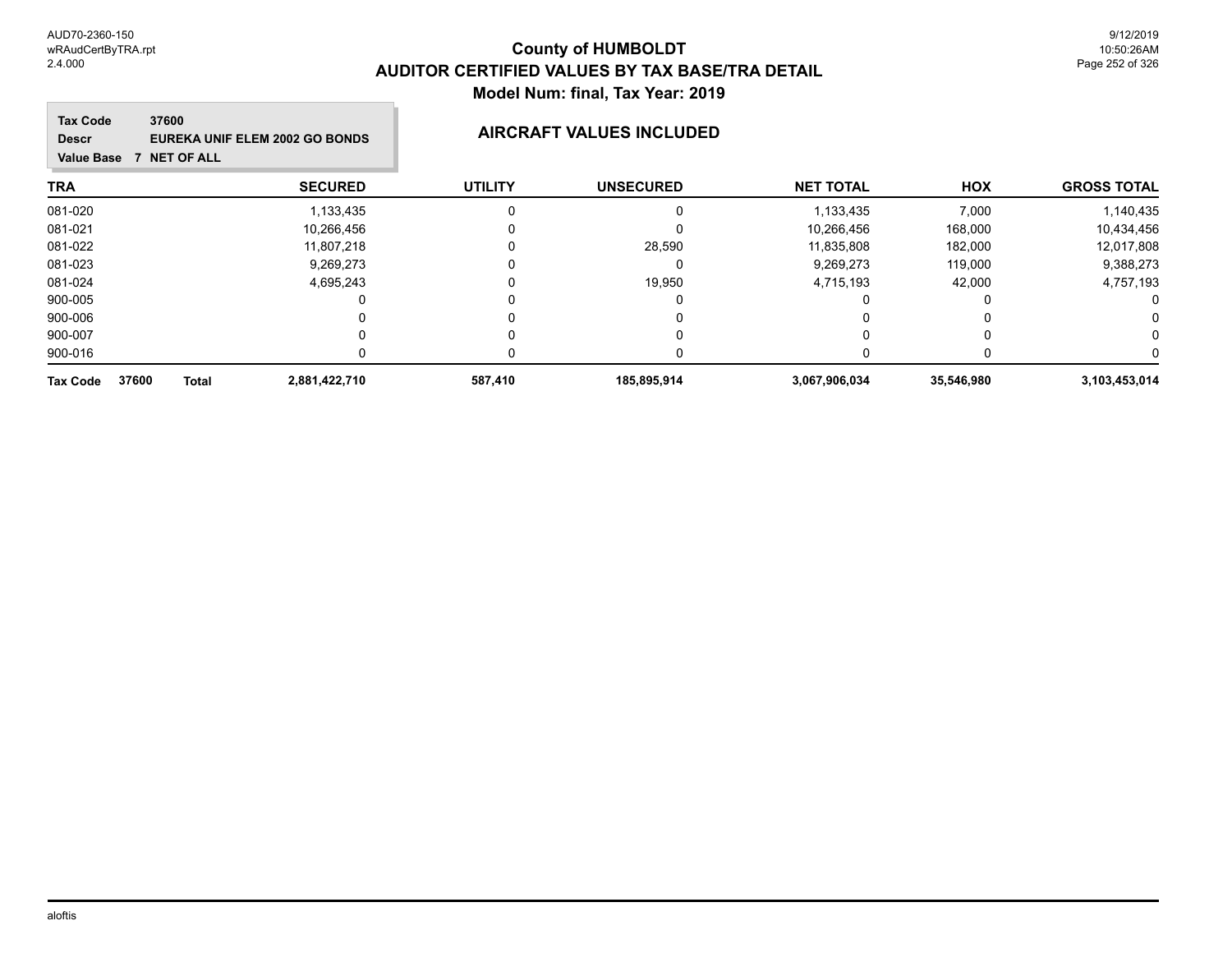**Descr**

**Value Base 7 NET OF ALL**

# **County of HUMBOLDT AUDITOR CERTIFIED VALUES BY TAX BASE/TRA DETAIL Model Num: final, Tax Year: 2019**

### **Tax Code 37610 Eureka Unif Elem 2005 GO Bonds AIRCRAFT VALUES INCLUDED**

| <b>TRA</b> | <b>SECURED</b> | <b>UTILITY</b> | <b>UNSECURED</b> | <b>NET TOTAL</b> | HOX         | <b>GROSS TOTAL</b> |
|------------|----------------|----------------|------------------|------------------|-------------|--------------------|
| 001-008    | $\mathbf 0$    | $\mathbf 0$    | 0                | 0                | 0           |                    |
| 003-000    | 1,511,215,611  | $\Omega$       | 72,151,882       | 1,583,367,493    | 23,166,654  | 1,606,534,147      |
| 003-001    | 19,522,746     | $\Omega$       | 7,831,143        | 27,353,889       | 42,876      | 27,396,765         |
| 003-002    | 113,194,436    | 0              | 14,180,664       | 127,375,100      | 7,000       | 127,382,100        |
| 003-003    | $\mathbf 0$    | $\Omega$       | 0                | 0                | 0           |                    |
| 003-004    | 143,351        | $\Omega$       | 66,132           | 209,483          | $\mathbf 0$ | 209,483            |
| 003-007    | 69,585,959     | $\Omega$       | 622,297          | 70,208,256       | 1,145,200   | 71,353,456         |
| 003-008    | 1,402,590      | $\Omega$       | 3,430            | 1,406,020        | 42,000      | 1,448,020          |
| 003-009    | 4,999,826      | $\mathbf 0$    | 338,900          | 5,338,726        | 21,000      | 5,359,726          |
| 003-010    | 403,102,457    | 393,350        | 49,018,015       | 452,513,822      | 1,502,080   | 454,015,902        |
| 003-011    | 43,746,691     | $\Omega$       | 21,881,702       | 65,628,393       | $\mathbf 0$ | 65,628,393         |
| 003-012    | 18,901,646     | $\Omega$       | 38,210           | 18,939,856       | 357,000     | 19,296,856         |
| 003-013    | 4,018,894      |                | 5,260            | 4,024,154        | 42,000      | 4,066,154          |
| 003-015    | 3,138,744      |                | 33,870           | 3,172,614        | $\pmb{0}$   | 3,172,614          |
| 003-016    | 28,108,043     | $\Omega$       | 502,689          | 28,610,732       | 42,000      | 28,652,732         |
| 003-017    | 23, 154, 915   | $\mathbf 0$    | 1,674,074        | 24,828,989       | 0           | 24,828,989         |
| 003-018    | 19,839,813     | 194,060        | 984,325          | 21,018,198       | $\Omega$    | 21,018,198         |
| 003-023    | 0              | 0              | 0                | 0                | $\Omega$    | 0                  |
| 003-027    | 13,767         | $\Omega$       | $\mathbf 0$      | 13,767           | $\Omega$    | 13,767             |
| 081-001    | $\mathbf 0$    | 0              | 89,176           | 89,176           | 0           | 89,176             |
| 081-002    | 43,462,094     | $\Omega$       | 963,920          | 44,426,014       | 823,200     | 45,249,214         |
| 081-003    | 18,248,993     | $\Omega$       | 1,867,480        | 20,116,473       | 329,000     | 20,445,473         |
| 081-004    | 4,600,291      | $\Omega$       | $\mathbf 0$      | 4,600,291        | 0           | 4,600,291          |
| 081-005    | 5,790,243      | $\Omega$       | 828,580          | 6,618,823        | 21,000      | 6,639,823          |
| 081-006    | 1,301,622      |                | 0                | 1,301,622        | $\Omega$    | 1,301,622          |
| 081-007    | 31,379         |                | $\Omega$         | 31,379           | $\Omega$    | 31,379             |
| 081-008    | 70,404         | $\Omega$       | $\Omega$         | 70,404           | $\Omega$    | 70,404             |
| 081-009    | 367,493,133    | $\Omega$       | 11,083,081       | 378,576,214      | 4,775,400   | 383,351,614        |
| 081-010    | 441,890        | $\Omega$       | 9,090            | 450,980          | 7,000       | 457,980            |
| 081-011    | $\mathbf 0$    | $\Omega$       | $\mathbf 0$      | 0                | 0           | 0                  |
| 081-012    | 7,309,548      | $\Omega$       | 108,080          | 7,417,628        | 168,000     | 7,585,628          |
| 081-013    | 168,576        | $\Omega$       | 463,008          | 631,584          | $\Omega$    | 631,584            |
| 081-014    | 732,226        | $\Omega$       | 532,186          | 1,264,412        | 0           | 1,264,412          |
| 081-015    | 19,001         | $\Omega$       | 0                | 19,001           | $\Omega$    | 19,001             |
| 081-016    | $\mathbf 0$    | 0              | $\Omega$         | 0                | $\Omega$    | 0                  |
| 081-017    | 129,645,418    | $\Omega$       | 570,180          | 130,215,598      | 2,523,570   | 132,739,168        |
| 081-018    | 424,342        |                | 0                | 424,342          | 7,000       | 431,342            |
| 081-019    | 422,436        | $\Omega$       | 0                | 422,436          | 7,000       | 429,436            |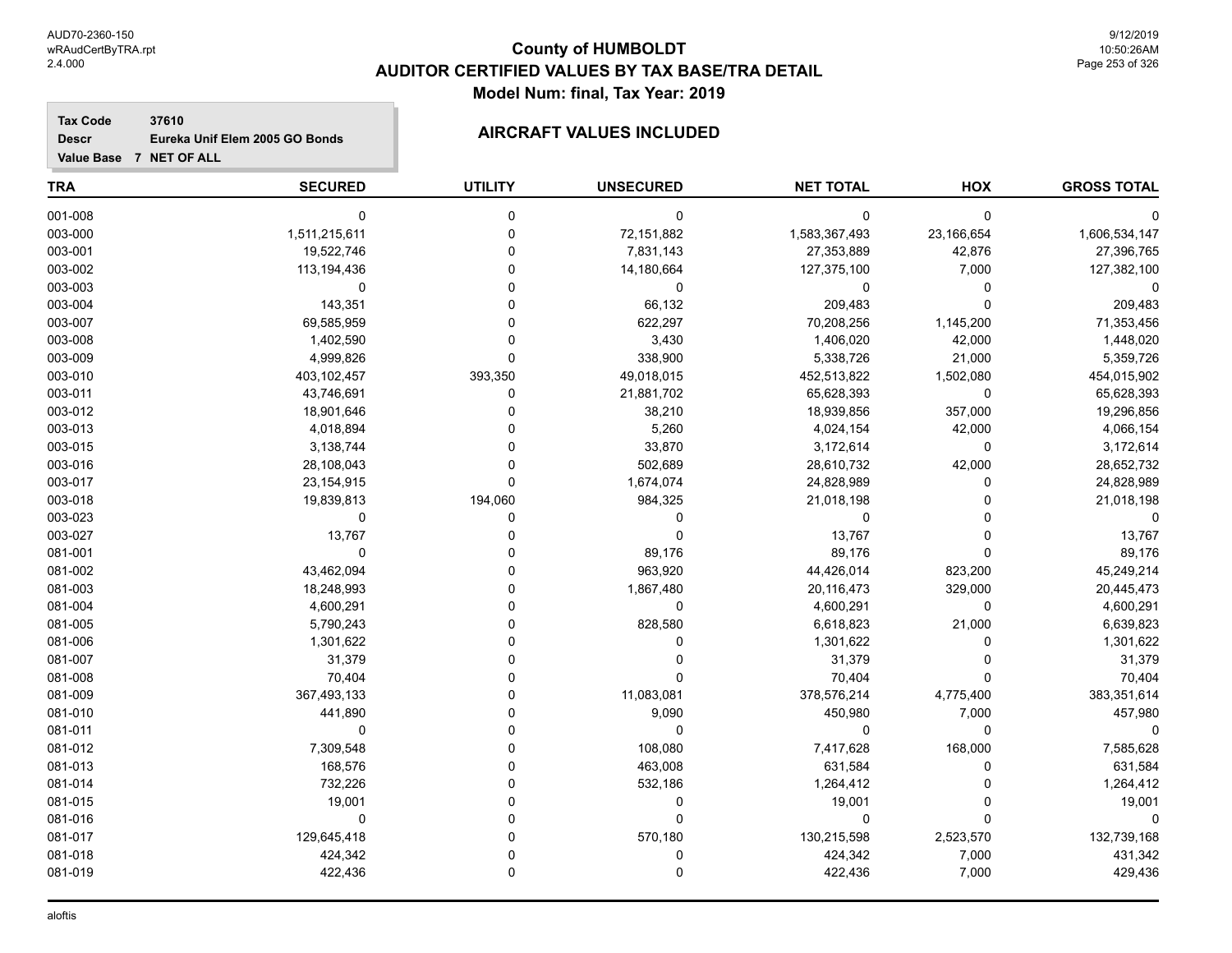9/12/2019 10:50:26AM Page 254 of 326

### **TRA SECURED UTILITY UNSECURED HOX Tax Code Value Base 7 NET OF ALL 37610 GROSS TOTAL NET TOTAL Descr Eureka Unif Elem 2005 GO Bonds AIRCRAFT VALUES INCLUDED** 081-020 1,133,435 0 0 1,133,435 7,000 1,140,435 081-021 10,266,456 0 10,266,456 168,000 10,434,456 081-022 11,807,218 0 28,590 11,835,808 182,000 12,017,808 081-023 9,269,273 0 0 9,269,273 119,000 9,388,273 081-024 4,695,243 0 19,950 4,715,193 42,000 4,757,193 900-005 0 0 0 0 0 0 900-006 0 0 0 0 0 0 900-007 0 0 0 0 0 0 900-016 0 0 0 0 0 0 **Tax Code 37610 Total 2,881,422,710 587,410 185,895,914 3,067,906,034 35,546,980 3,103,453,014**

### aloftis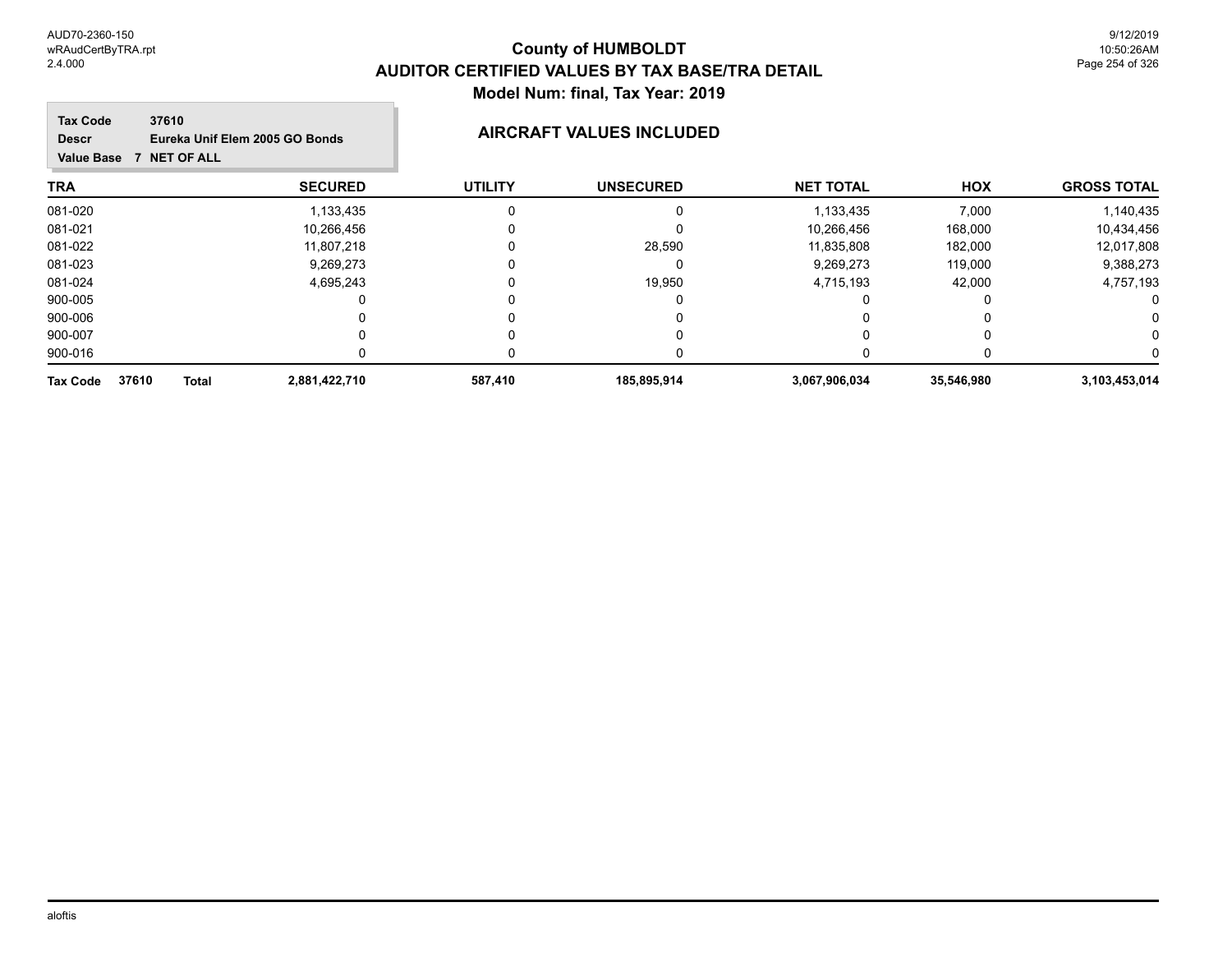### **TRA SECURED UTILITY UNSECURED HOX Tax Code Value Base 7 NET OF ALL 37700 GROSS TOTAL NET TOTAL Descr SHASTA COLLEGE 2002 GO BONDS AIRCRAFT VALUES INCLUDED** 158-000 41,817,637 0 116,950 41,934,587 82,585 42,017,172 **Tax Code 37700 Total 41,817,637 0 116,950 41,934,587 82,585 42,017,172**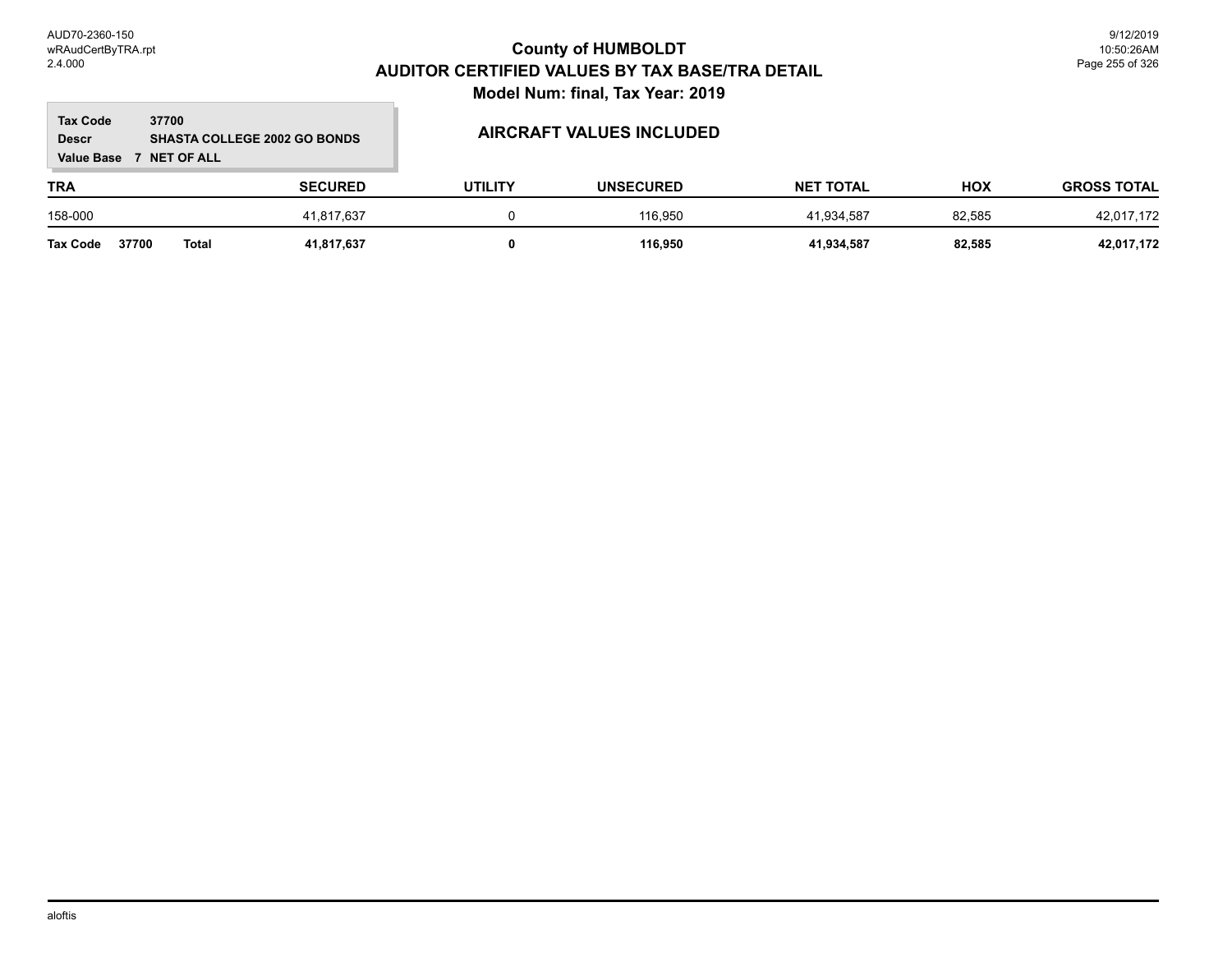### **TRA SECURED UTILITY UNSECURED HOX Tax Code Value Base 7 NET OF ALL 37701 GROSS TOTAL NET TOTAL Descr SHASTA COLLEGE 2016 GO BONDS AIRCRAFT VALUES INCLUDED** 158-000 41,817,637 0 116,950 41,934,587 82,585 42,017,172 **Tax Code 37701 Total 41,817,637 0 116,950 41,934,587 82,585 42,017,172**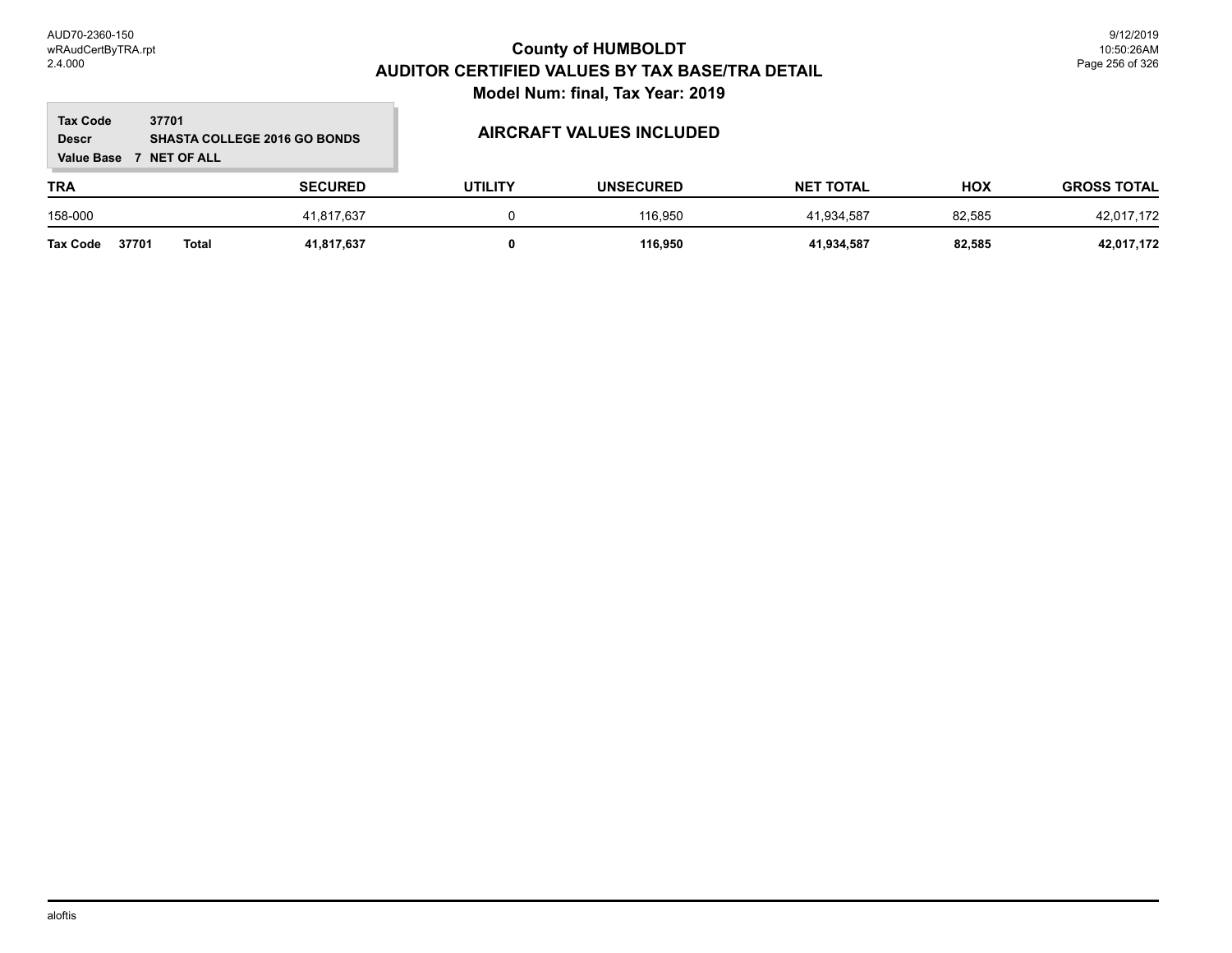| <b>Tax Code</b><br>37800<br><b>PENINSULA UNION 2002 GO</b><br><b>Descr</b><br><b>NET OF ALL</b><br><b>Value Base</b><br>7 |                | <b>AIRCRAFT VALUES INCLUDED</b> |                  |                  |          |                    |
|---------------------------------------------------------------------------------------------------------------------------|----------------|---------------------------------|------------------|------------------|----------|--------------------|
| <b>TRA</b>                                                                                                                | <b>SECURED</b> | <b>UTILITY</b>                  | <b>UNSECURED</b> | <b>NET TOTAL</b> | HOX      | <b>GROSS TOTAL</b> |
| 123-001                                                                                                                   | 10,553,831     | 31,799                          | 275,348          | 10,860,978       | 0        | 10,860,978         |
| 123-002                                                                                                                   | 44,573         |                                 |                  | 44,573           | 0        | 44,573             |
| 123-003                                                                                                                   |                | 0                               |                  |                  |          |                    |
| 123-004                                                                                                                   | 24,527,406     | 76,062                          | 6,142,066        | 30,745,534       | 196,000  | 30,941,534         |
| 123-005                                                                                                                   | 4,179,195      | 0                               |                  | 4,179,195        | 35,000   | 4,214,195          |
| 123-006                                                                                                                   | 12,775,254     | 0                               | 4,677,457        | 17,452,711       | 0        | 17,452,711         |
| 123-007                                                                                                                   |                | 0                               |                  | O                | $\Omega$ | 0                  |
| 123-008                                                                                                                   |                | 0                               |                  |                  | 0        | 0                  |
| 123-009                                                                                                                   |                | 0                               | 41,000           | 41,000           | 0        | 41,000             |
| <b>Tax Code</b><br>37800<br>Total                                                                                         | 52,080,259     | 107,861                         | 11,135,871       | 63,323,991       | 231,000  | 63,554,991         |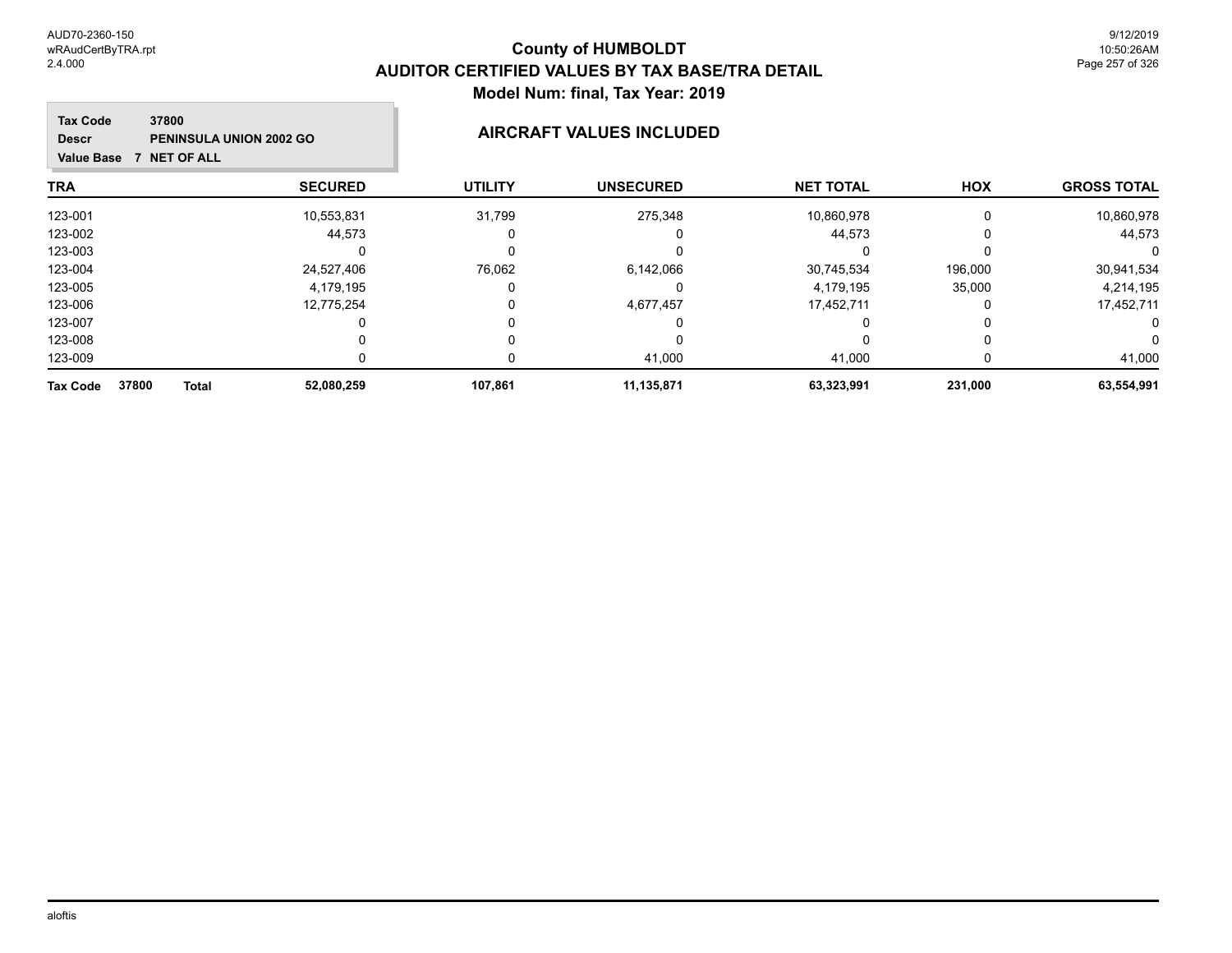### **TRA SECURED UTILITY UNSECURED HOX Tax Code Value Base 7 NET OF ALL 37900 GROSS TOTAL NET TOTAL Descr FIELDBROOK ELEM GO BONDS 2001 AIRCRAFT VALUES INCLUDED** 085-000 104,052,581 0 800,499 104,853,080 1,603,000 106,456,080 085-001 7,348,821 0 38,620 7,387,441 84,000 7,471,441 **Tax Code 37900 Total 111,401,402 0 839,119 112,240,521 1,687,000 113,927,521**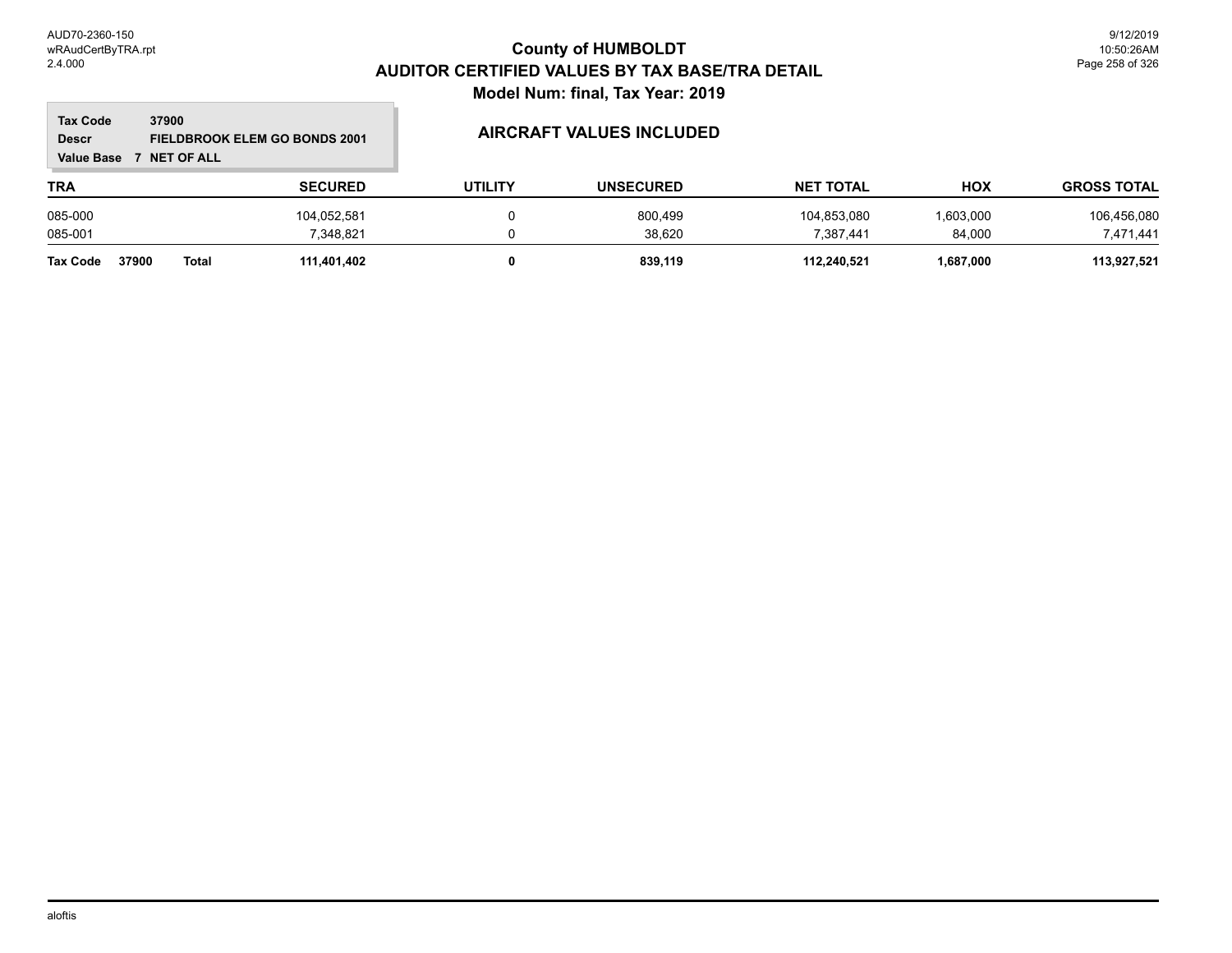# **County of HUMBOLDT AUDITOR CERTIFIED VALUES BY TAX BASE/TRA DETAIL Model Num: final, Tax Year: 2019**

### **Tax Code 38000 Descr FRESHWATER ELEM GO BONDS 2001 AIRCRAFT VALUES INCLUDED**

| <b>TRA</b>                               | <b>SECURED</b> | <b>UTILITY</b> | <b>UNSECURED</b> | <b>NET TOTAL</b> | HOX       | <b>GROSS TOTAL</b> |
|------------------------------------------|----------------|----------------|------------------|------------------|-----------|--------------------|
| 001-008                                  | 0              | $\mathbf 0$    | 0                | $\mathbf 0$      | 0         |                    |
| 003-005                                  | 752,983        | $\Omega$       | $\mathbf 0$      | 752,983          | 7,000     | 759,983            |
| 003-014                                  | 234,679        | $\Omega$       | $\Omega$         | 234,679          | 14,000    | 248,679            |
| 074-001                                  | 1,254,248      | 0              | $\Omega$         | 1,254,248        | 28,000    | 1,282,248          |
| 074-002                                  | 111,411,232    | 0              | 843,874          | 112,255,106      | 1,556,554 | 113,811,660        |
| 074-003                                  | 95,450         | O              | 0                | 95,450           | 0         | 95,450             |
| 074-004                                  | 27,540         | O              | $\Omega$         | 27,540           | 0         | 27,540             |
| 074-005                                  | 41,182,358     | 0              | 214,200          | 41,396,558       | 728,000   | 42,124,558         |
| 074-006                                  | 197,005        | 0              | $\mathbf 0$      | 197,005          | 7,000     | 204,005            |
| 074-007                                  | 410,958        | O              | $\Omega$         | 410,958          | 0         | 410,958            |
| 074-008                                  | 1,551,318      | O              | 160,050          | 1,711,368        | 7,000     | 1,718,368          |
| 074-009                                  | 6,587,813      | O              | 0                | 6,587,813        | 105,000   | 6,692,813          |
| 074-010                                  | 800,956        | ∩              | $\Omega$         | 800,956          | 14,000    | 814,956            |
| 074-011                                  | 2,443,476      |                | 8,060            | 2,451,536        | 42,000    | 2,493,536          |
| 074-012                                  | 45,546,992     | O              | 247,486          | 45,794,478       | 607,600   | 46,402,078         |
| 074-013                                  | 49,985,139     | 0              | 324,031          | 50,309,170       | 691,600   | 51,000,770         |
| 074-014                                  | 1,951,276      |                | $\mathbf 0$      | 1,951,276        | 49,000    | 2,000,276          |
| 074-015                                  | 7,366          |                | $\Omega$         | 7,366            | 0         | 7,366              |
| 074-016                                  | 0              | O              | $\Omega$         | 0                | 0         |                    |
| 081-064                                  | $\Omega$       | O              | $\Omega$         | n                | 0         |                    |
| 081-065                                  | 0              | O              | $\Omega$         | $\Omega$         | 0         |                    |
| 081-066                                  | 2,917,817      | O              | $\Omega$         | 2,917,817        | 0         | 2,917,817          |
| 081-067                                  | 0              | O              | $\Omega$         | 0                | $\Omega$  |                    |
| 081-068                                  | 0              |                | 0                | 0                | 0         |                    |
| 081-069                                  |                | 0              | 0                | 0                | 0         |                    |
| 081-070                                  |                |                |                  | $\Omega$         | 0         |                    |
| 081-071                                  |                |                |                  | $\Omega$         | O         |                    |
| 081-072                                  |                |                |                  | $\Omega$         | $\Omega$  |                    |
| 081-073                                  |                | O              | ŋ                | $\Omega$         | 0         |                    |
| 081-074                                  |                | O              | ∩                | $\Omega$         | 0         |                    |
| 081-075                                  |                |                |                  | $\Omega$         | O         |                    |
| 081-076                                  |                |                | ∩                | $\Omega$         | O         |                    |
| 081-077                                  | U              |                | $\Omega$         | $\Omega$         | 0         |                    |
| 081-078                                  | 0              | 0              | 0                | 0                | 0         |                    |
| 081-079                                  | 0              | 0              | $\Omega$         | $\Omega$         | 0         |                    |
| 900-017                                  | $\Omega$       | $\mathbf 0$    | $\Omega$         | $\Omega$         | $\Omega$  |                    |
| 38000<br><b>Tax Code</b><br><b>Total</b> | 267,358,606    | 0              | 1,797,701        | 269,156,307      | 3,856,754 | 273,013,061        |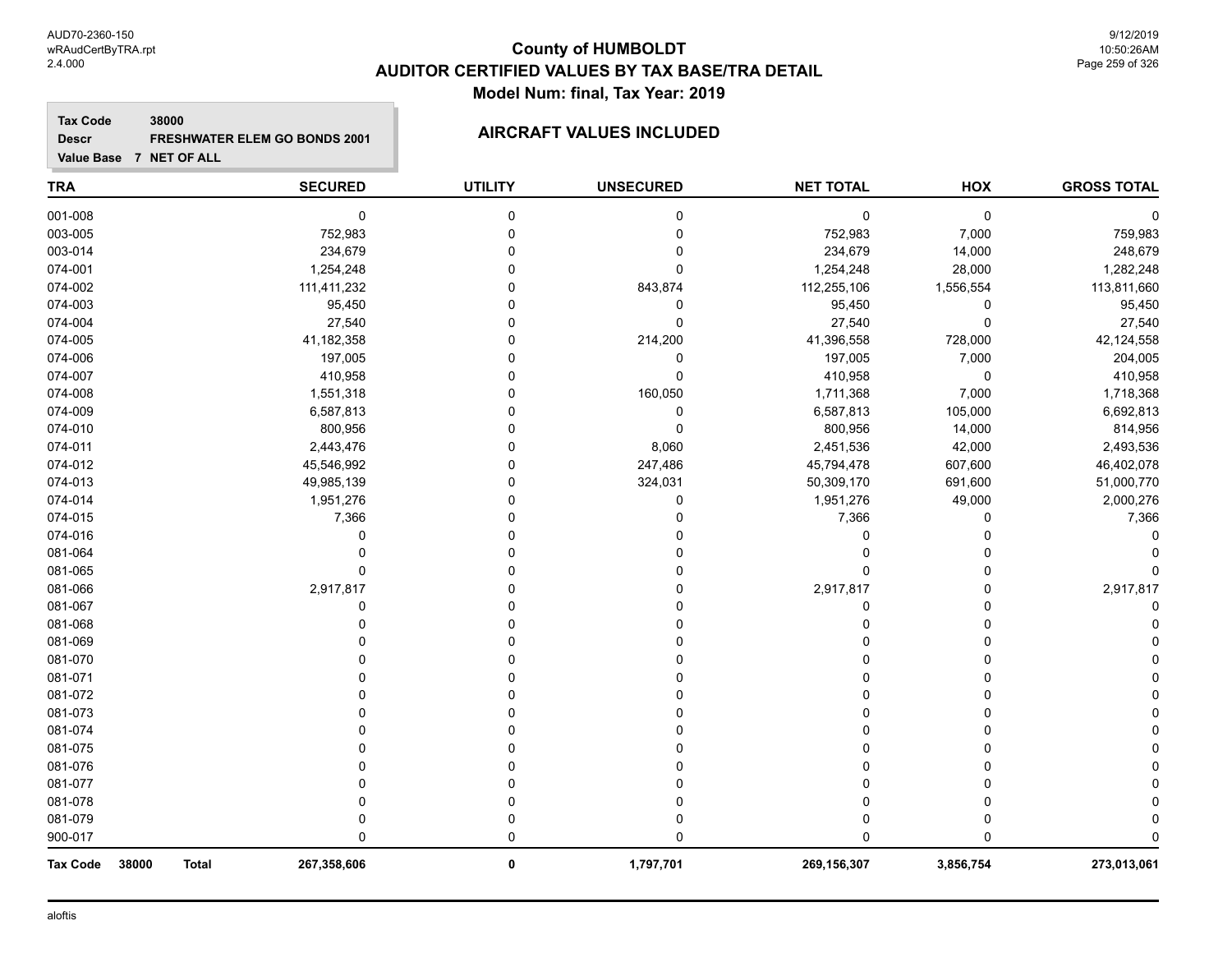# **County of HUMBOLDT AUDITOR CERTIFIED VALUES BY TAX BASE/TRA DETAIL Model Num: final, Tax Year: 2019**

### **Tax Code 38150 Descr ARCATA ELEM GO BOND - 2007 REFI AIRCRAFT VALUES INCLUDED**

| <b>TRA</b> | <b>SECURED</b> | <b>UTILITY</b> | <b>UNSECURED</b> | <b>NET TOTAL</b> | HOX       | <b>GROSS TOTAL</b> |
|------------|----------------|----------------|------------------|------------------|-----------|--------------------|
| 001-001    | 342,854,325    | 0              | 3,726,475        | 346,580,800      | 3,654,000 | 350,234,800        |
| 001-002    | 23,858         | 0              | $\Omega$         | 23,858           | 0         | 23,858             |
| 001-003    | 55,697,766     | 0              | 1,035,677        | 56,733,443       | 840,000   | 57,573,443         |
| 001-004    | 510,172        | $\Omega$       | 1,144,278        | 1,654,450        | 7,000     | 1,661,450          |
| 001-005    | 2,513,136      | 0              | 0                | 2,513,136        | 28,000    | 2,541,136          |
| 001-006    | 41, 117, 735   | $\Omega$       | 161,570          | 41,279,305       | 602,000   | 41,881,305         |
| 001-010    | 0              | $\Omega$       | $\Omega$         | $\Omega$         | $\Omega$  |                    |
| 001-011    | 0              | $\Omega$       | $\Omega$         | $\Omega$         | 0         |                    |
| 001-014    |                | $\Omega$       |                  |                  | $\Omega$  |                    |
| 001-020    | 0              | $\Omega$       |                  | 0                | 0         |                    |
| 001-021    | 11,049,664     | $\Omega$       | 0                | 11,049,664       | 70,000    | 11,119,664         |
| 001-022    | 6,385,867      | 0              | $\Omega$         | 6,385,867        | 28,000    | 6,413,867          |
| 001-023    | 687,592        |                | $\Omega$         | 687,592          | 0         | 687,592            |
| 001-032    | 998,628        | $\Omega$       | 17,430           | 1,016,058        | 14,000    | 1,030,058          |
| 001-035    | 325,346,617    | $\Omega$       | 31,585,030       | 356,931,647      | 1,351,000 | 358,282,647        |
| 001-036    | 6,820,931      | $\Omega$       | $\mathbf 0$      | 6,820,931        | 28,000    | 6,848,931          |
| 001-037    | 50,701,186     | $\Omega$       | 508,106          | 51,209,292       | 609,000   | 51,818,292         |
| 001-038    | 48,908,225     | 0              | 126,260          | 49,034,485       | 427,000   | 49,461,485         |
| 001-041    | 57,771         | $\Omega$       | $\mathbf 0$      | 57,771           | 0         | 57,771             |
| 001-048    | 14,246,223     | 0              | 99,850           | 14,346,073       | 196,000   | 14,542,073         |
| 001-049    | 876,209        |                | 28,820           | 905,029          | 14,000    | 919,029            |
| 001-050    | 0              | $\Omega$       | 0                | $\mathbf 0$      | 0         | 0                  |
| 001-051    | 21,464,718     | $\Omega$       | 4,230            | 21,468,948       | 266,000   | 21,734,948         |
| 001-052    | 1,065,074      | $\Omega$       | $\Omega$         | 1,065,074        | 14,000    | 1,079,074          |
| 001-056    | 26,470,533     | $\Omega$       | 17,750           | 26,488,283       | 287,000   | 26,775,283         |
| 001-061    | 3,393,205      | 0              | 0                | 3,393,205        | 70,000    | 3,463,205          |
| 053-001    | $\mathbf 0$    | $\mathbf 0$    | 0                | 0                | 0         | O                  |
| 053-002    | 1,316,276      | $\Omega$       |                  | 1,316,276        | 14,000    | 1,330,276          |
| 053-003    | 104,521        | $\Omega$       |                  | 104,521          | 0         | 104,521            |
| 053-004    | 552,098        | $\Omega$       | $\Omega$         | 552,098          | $\Omega$  | 552,098            |
| 053-005    | 165,870        | $\Omega$       | $\Omega$         | 165,870          | 0         | 165,870            |
| 053-006    | 5,684,008      | $\Omega$       | 30,979           | 5,714,987        | 42,000    | 5,756,987          |
| 053-007    | 396,643        | 0              | 442,234          | 838,877          | 0         | 838,877            |
| 053-008    | 13,538,188     | 0              | 111,760          | 13,649,948       | 189,000   | 13,838,948         |
| 053-009    | 35,820,639     | $\Omega$       | 75,947           | 35,896,586       | 612,488   | 36,509,074         |
| 053-010    | 189,866        | $\Omega$       | 170,514          | 360,380          | 0         | 360,380            |
| 053-011    | 1,299,795      |                | $\mathbf 0$      | 1,299,795        | 14,000    | 1,313,795          |
| 053-013    | 10,377,039     | 0              | 94,010           | 10,471,049       | 119,000   | 10,590,049         |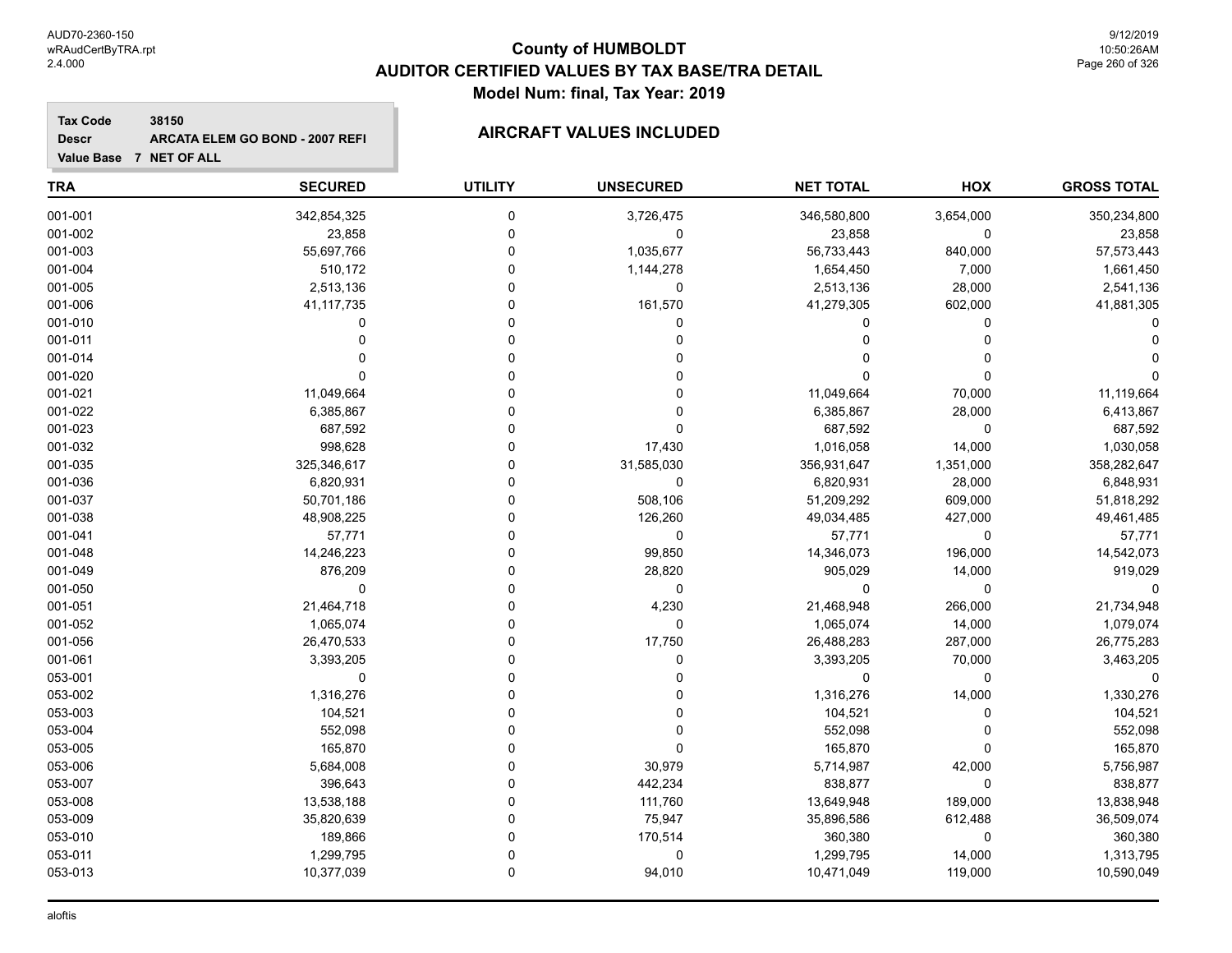# **County of HUMBOLDT AUDITOR CERTIFIED VALUES BY TAX BASE/TRA DETAIL Model Num: final, Tax Year: 2019**

**Tax Code 38150 Descr ARCATA ELEM GO BOND - 2007 REFI AIRCRAFT VALUES INCLUDED**

| <b>TRA</b>                               | <b>SECURED</b> | <b>UTILITY</b> | <b>UNSECURED</b> | <b>NET TOTAL</b> | HOX        | <b>GROSS TOTAL</b> |
|------------------------------------------|----------------|----------------|------------------|------------------|------------|--------------------|
| 053-014                                  | 0              |                | 0                |                  | $\Omega$   |                    |
| 053-015                                  | 6,160,029      |                | 47,530           | 6,207,559        | 161,000    | 6,368,559          |
| 053-016                                  | 602,530        |                |                  | 602,530          | $\Omega$   | 602,530            |
| 053-017                                  | 18,253,961     |                | 26,770           | 18,280,731       | 252,000    | 18,532,731         |
| 053-018                                  | 748,651        |                | 3,999            | 752,650          | 7,000      | 759,650            |
| 053-019                                  | 765,074        |                | 11,380           | 776,454          | 0          | 776,454            |
| 053-020                                  | 6,667,993      |                | 139,420          | 6,807,413        | 56,000     | 6,863,413          |
| 053-021                                  |                |                |                  |                  |            |                    |
| 053-024                                  |                |                |                  |                  |            |                    |
| 053-025                                  | 3,983,917      |                | 10,720           | 3,994,637        | 137,120    | 4,131,757          |
| 053-026                                  | 387,605        |                | 13,580           | 401,185          | $\Omega$   | 401,185            |
| 053-028                                  | 11,982,748     |                | 46,340           | 12,029,088       | 140,000    | 12,169,088         |
| 053-029                                  | 381,222        |                | 33,476           | 414,698          | 0          | 414,698            |
| 053-030                                  | 222,902        |                |                  | 222,902          | 7,000      | 229,902            |
| 900-000                                  |                |                |                  |                  |            |                    |
| 900-008                                  |                |                |                  |                  |            |                    |
| 900-024                                  |                |                |                  |                  |            |                    |
| 900-027                                  |                |                |                  |                  |            |                    |
| 38150<br><b>Total</b><br><b>Tax Code</b> | 1,080,791,010  | 0              | 39,714,135       | 1,120,505,145    | 10,255,608 | 1,130,760,753      |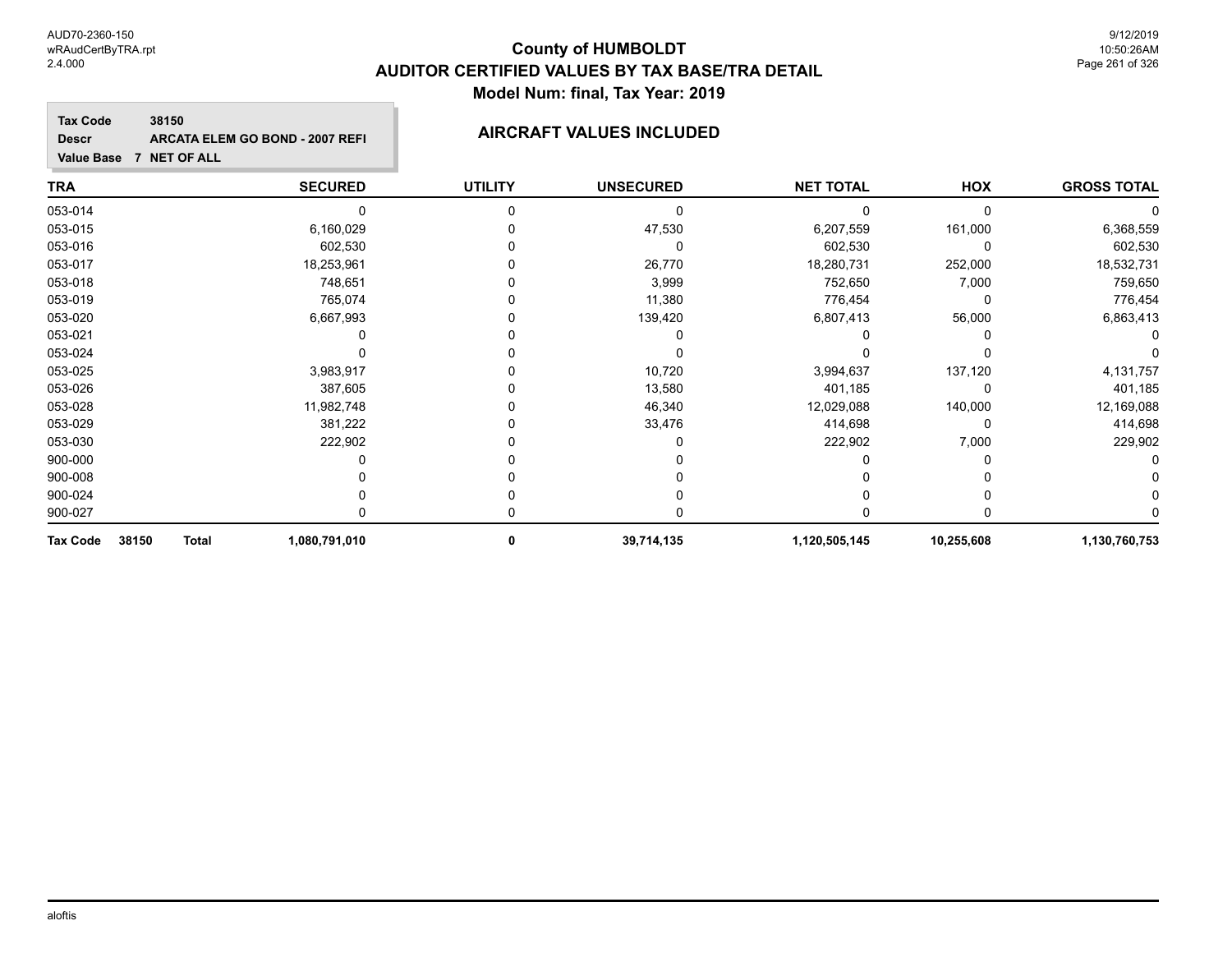# **County of HUMBOLDT AUDITOR CERTIFIED VALUES BY TAX BASE/TRA DETAIL Model Num: final, Tax Year: 2019**

### **Tax Code 38200 Descr FORTUNA HIGH GO BONDS 2000 AIRCRAFT VALUES INCLUDED**

| <b>TRA</b> | <b>SECURED</b> | <b>UTILITY</b> | <b>UNSECURED</b> | <b>NET TOTAL</b> | HOX         | <b>GROSS TOTAL</b> |
|------------|----------------|----------------|------------------|------------------|-------------|--------------------|
| 005-000    | 305,391,176    | 0              | 8,771,733        | 314,162,909      | 4,473,542   | 318,636,451        |
| 005-001    | 10,923,534     | 0              | 9,390            | 10,932,924       | 903,987     | 11,836,911         |
| 005-002    | 32,362,762     | 0              | 10,117,170       | 42,479,932       | 473,200     | 42,953,132         |
| 005-003    | 115,223,165    | 0              | 224,100          | 115,447,265      | 1,684,200   | 117,131,465        |
| 005-004    | 70,286,875     | 0              | 3,859,437        | 74,146,312       | 1,132,600   | 75,278,912         |
| 005-005    | 822,205        | 0              | 1,387,420        | 2,209,625        | $\pmb{0}$   | 2,209,625          |
| 005-006    | 108,153,572    | $\Omega$       | 13,169,771       | 121,323,343      | 1,447,600   | 122,770,943        |
| 005-007    | 51,911,175     | 0              | 123,580          | 52,034,755       | 833,000     | 52,867,755         |
| 005-008    | 8,646,885      | $\Omega$       | 23,750           | 8,670,635        | 217,000     | 8,887,635          |
| 005-009    | 10,199,673     | 0              | 139,705          | 10,339,378       | 175,000     | 10,514,378         |
| 005-010    | 545,059        | 0              | 0                | 545,059          | $\mathbf 0$ | 545,059            |
| 005-011    | 16,586,057     | 0              | 46,050           | 16,632,107       | 175,000     | 16,807,107         |
| 005-012    | 1,375,879      | 0              | 0                | 1,375,879        | 21,000      | 1,396,879          |
| 005-013    | 4,232,190      | $\Omega$       | 97,720           | 4,329,910        | 28,000      | 4,357,910          |
| 005-014    | 1,049,203      | 0              | 874,500          | 1,923,703        | 28,000      | 1,951,703          |
| 005-015    | 337,867        | 0              | 37,340           | 375,207          | $\mathbf 0$ | 375,207            |
| 005-016    | 0              | 0              | 0                | $\Omega$         | $\Omega$    |                    |
| 005-017    | $\Omega$       | 0              | 0                | $\Omega$         | $\mathbf 0$ |                    |
| 005-018    | 90,304,912     | 0              | 7,042,205        | 97,347,117       | 560,000     | 97,907,117         |
| 005-019    | 21,711,369     | $\Omega$       | 3,932,828        | 25,644,197       | 217,000     | 25,861,197         |
| 005-020    | 248,448        | 0              | 0                | 248,448          | 14,000      | 262,448            |
| 005-021    | 80,533,666     | $\Omega$       | 1,072,428        | 81,606,094       | 1,439,200   | 83,045,294         |
| 005-022    | 7,034,927      | 0              | 413,173          | 7,448,100        | 14,000      | 7,462,100          |
| 005-023    | 55,804,000     | 0              | 247,792          | 56,051,792       | 1,253,000   | 57,304,792         |
| 005-024    | 23,448,492     | 0              | 594,930          | 24,043,422       | 7,000       | 24,050,422         |
| 005-025    | 0              | 0              | 0                | 0                | $\pmb{0}$   | $\mathbf{0}$       |
| 005-026    | 172,704        | 0              | $\Omega$         | 172,704          | $\Omega$    | 172,704            |
| 005-027    | $\Omega$       | 0              | 13,111           | 13,111           | $\Omega$    | 13,111             |
| 005-028    | 9,209,863      | $\Omega$       | 1,506,510        | 10,716,373       | $\Omega$    | 10,716,373         |
| 005-029    | 3,930,650      | 0              | 28,790           | 3,959,440        | 91,000      | 4,050,440          |
| 005-030    | 2,308,603      | 0              | 0                | 2,308,603        | 42,000      | 2,350,603          |
| 007-001    | 51,397,751     | 0              | 1,035,092        | 52,432,843       | 963,200     | 53,396,043         |
| 007-002    | 15,646,796     | 0              | 95,540           | 15,742,336       | 252,000     | 15,994,336         |
| 007-003    | 106,294,333    | 0              | 3,056,304        | 109,350,637      | 2,502,057   | 111,852,694        |
| 007-004    | 3,509,137      | $\Omega$       | 24,240           | 3,533,377        | $\pmb{0}$   | 3,533,377          |
| 007-005    | 180,460        | 0              | 0                | 180,460          | 7,000       | 187,460            |
| 007-006    | 2,175,265      | $\Omega$       | 14,670           | 2,189,935        | 21,000      | 2,210,935          |
| 007-007    | 529,261        | 0              | 6,930            | 536,191          | 21,000      | 557,191            |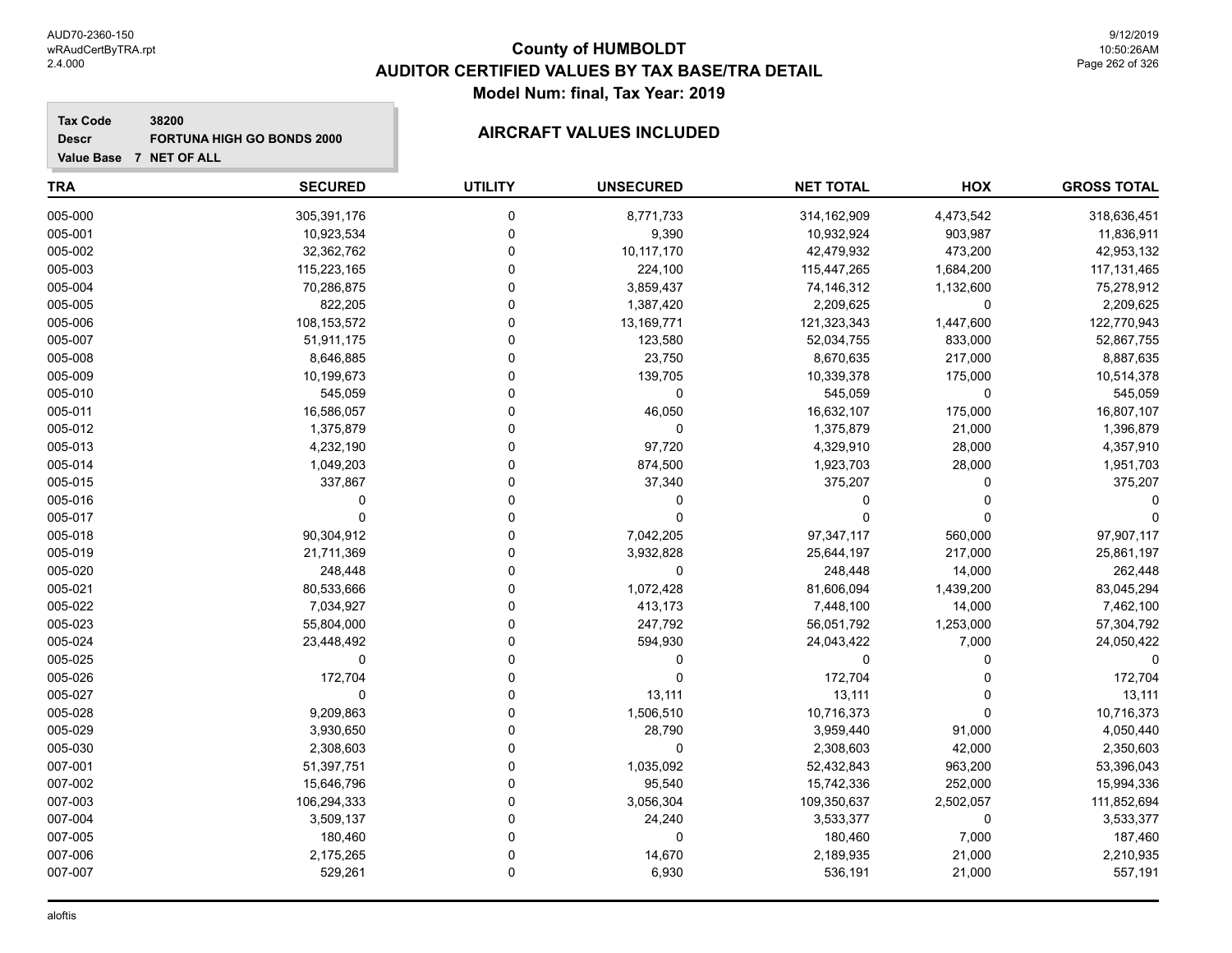# **County of HUMBOLDT AUDITOR CERTIFIED VALUES BY TAX BASE/TRA DETAIL Model Num: final, Tax Year: 2019**

### **Tax Code 38200 Descr FORTUNA HIGH GO BONDS 2000 AIRCRAFT VALUES INCLUDED**

| <b>TRA</b> | <b>SECURED</b> | <b>UTILITY</b> | <b>UNSECURED</b> | <b>NET TOTAL</b> | HOX      | <b>GROSS TOTAL</b> |
|------------|----------------|----------------|------------------|------------------|----------|--------------------|
| 007-008    | 1,636,597      | $\pmb{0}$      | 0                | 1,636,597        | 0        | 1,636,597          |
| 007-009    | 7,025,774      | 0              | 199,840          | 7,225,614        | 0        | 7,225,614          |
| 051-001    | 3,001,076      | $\Omega$       | 170,540          | 3,171,616        | 14,000   | 3,185,616          |
| 051-002    | 20,572,884     | $\Omega$       | 137,137          | 20,710,021       | 224,000  | 20,934,021         |
| 051-003    | 0              | $\Omega$       | $\mathbf 0$      | $\mathbf 0$      | 0        |                    |
| 051-004    | 8,691,272      | $\Omega$       | 621,050          | 9,312,322        | 28,000   | 9,340,322          |
| 051-005    | 0              | $\Omega$       | 0                | $\mathbf 0$      | 0        |                    |
| 051-006    | 27,562         | 0              | 0                | 27,562           | 0        | 27,562             |
| 051-007    | 15, 147, 551   | 0              | 2,027,484        | 17,175,035       | 175,000  | 17,350,035         |
| 051-008    | 30,246,404     | $\Omega$       | 272,609          | 30,519,013       | 539,000  | 31,058,013         |
| 051-009    | 22,362,364     | $\Omega$       | 34,970           | 22,397,334       | 224,000  | 22,621,334         |
| 051-010    | 1,598,772      | $\Omega$       | 1,653,580        | 3,252,352        | 7,000    | 3,259,352          |
| 051-011    | 4,765,318      | 14,133         | 190,980          | 4,970,431        | 49,000   | 5,019,431          |
| 051-012    | 5,443,418      | $\Omega$       | 959,790          | 6,403,208        | 35,000   | 6,438,208          |
| 051-013    | 27,900         | $\Omega$       | 0                | 27,900           | 0        | 27,900             |
| 051-014    | 16,216,304     | 0              | 222,040          | 16,438,344       | 231,000  | 16,669,344         |
| 051-015    | 1,889,394      | 0              | 0                | 1,889,394        | 0        | 1,889,394          |
| 051-016    | 45,810         | $\Omega$       | 0                | 45,810           | 0        | 45,810             |
| 051-017    | 61,237,154     | $\Omega$       | 2,282,795        | 63,519,949       | 665,000  | 64,184,949         |
| 051-018    | 7,182,266      | $\Omega$       | 26,790           | 7,209,056        | 119,000  | 7,328,056          |
| 051-019    | 3,426          | $\Omega$       | $\Omega$         | 3,426            | 0        | 3,426              |
| 051-020    | 1,604,731      | $\Omega$       | $\Omega$         | 1,604,731        | $\Omega$ | 1,604,731          |
| 051-021    | 0              | $\Omega$       | 0                | 0                | 0        | 0                  |
| 060-000    | 156,213,422    | $\Omega$       | 2,682,570        | 158,895,992      | 714,000  | 159,609,992        |
| 071-000    | 15,012,003     | 0              | 75,212           | 15,087,215       | 87,915   | 15,175,130         |
| 071-001    | 22,996,121     | 52,580         | 1,561,686        | 24,610,387       | 294,000  | 24,904,387         |
| 071-002    | 46,340,689     | 0              | 1,215,150        | 47,555,839       | 775,600  | 48,331,439         |
| 071-003    | 20,233         | $\Omega$       | 0                | 20,233           | 0        | 20,233             |
| 071-004    | 4,191,269      | $\Omega$       | 1,578,830        | 5,770,099        | 91,000   | 5,861,099          |
| 088-001    | $\Omega$       | $\Omega$       | $\Omega$         | $\Omega$         | $\Omega$ |                    |
| 088-002    | 0              | $\Omega$       |                  | 0                |          |                    |
| 088-003    |                | $\Omega$       |                  | $\Omega$         |          |                    |
| 088-004    |                | $\Omega$       |                  | $\Omega$         | 0        |                    |
| 088-005    |                | $\Omega$       |                  | $\Omega$         | 0        |                    |
| 088-006    |                | $\Omega$       |                  | $\Omega$         | 0        |                    |
| 088-007    | U              | $\Omega$       |                  | 0                | 0        |                    |
| 088-008    |                | $\Omega$       |                  | 0                | 0        |                    |
| 088-010    | $\Omega$       | $\mathbf{0}$   | 0                | 0                | 0        |                    |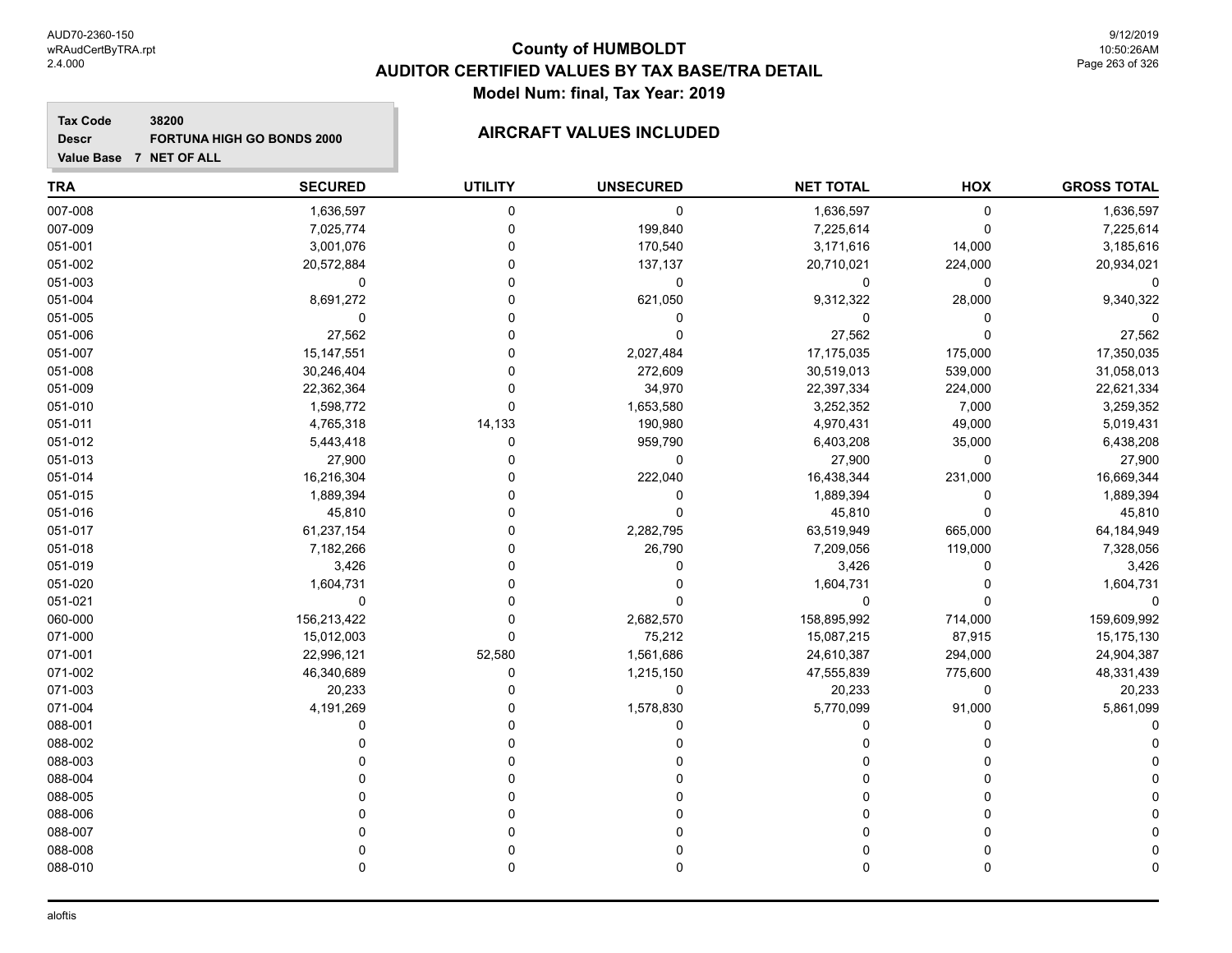# **County of HUMBOLDT AUDITOR CERTIFIED VALUES BY TAX BASE/TRA DETAIL Model Num: final, Tax Year: 2019**

**Tax Code 38200 Descr FORTUNA HIGH GO BONDS 2000 AIRCRAFT VALUES INCLUDED**

| <b>TRA</b> | <b>SECURED</b> | <b>UTILITY</b> | <b>UNSECURED</b> | <b>NET TOTAL</b> | HOX         | <b>GROSS TOTAL</b> |
|------------|----------------|----------------|------------------|------------------|-------------|--------------------|
| 088-012    | 0              | 0              | 0                | 0                | 0           |                    |
| 088-013    | 0              | $\Omega$       | 0                | $\Omega$         | 0           |                    |
| 088-014    |                |                |                  | $\Omega$         | 0           |                    |
| 088-015    |                | O              |                  | n                | 0           |                    |
| 088-016    |                |                |                  | $\Omega$         | 0           |                    |
| 088-017    |                |                |                  | 0                |             |                    |
| 088-019    |                |                |                  | 0                |             |                    |
| 100-001    | 3,503,592      |                |                  | 3,503,592        | 0           | 3,503,592          |
| 100-002    | 28,108,719     |                | 3,055,110        | 31,163,829       | 287,000     | 31,450,829         |
| 100-003    | 20,656,967     |                | 800,376          | 21,457,343       | 356,000     | 21,813,343         |
| 100-004    | 802,182        | $\Omega$       | $\mathbf 0$      | 802,182          | 0           | 802,182            |
| 100-005    | 8,263,990      | 40,500         | 40,820           | 8,345,310        | 70,000      | 8,415,310          |
| 100-006    | 179,410        | 0              | 0                | 179,410          | 0           | 179,410            |
| 100-007    | 52,178,750     | 0              | 393,774          | 52,572,524       | 838,600     | 53,411,124         |
| 100-008    | 44,350,952     |                | 304,690          | 44,655,642       | 595,000     | 45,250,642         |
| 100-009    | 1,401,269      |                | 0                | 1,401,269        | 7,000       | 1,408,269          |
| 100-010    | 1,147,459      |                | 0                | 1,147,459        | 7,000       | 1,154,459          |
| 100-011    | 222,921        |                | 0                | 222,921          | 0           | 222,921            |
| 109-001    | 33,336,473     |                | 669,230          | 34,005,703       | 635,000     | 34,640,703         |
| 109-002    | $\mathbf 0$    |                | $\Omega$         | 0                | 0           |                    |
| 109-003    | 1,646,973      |                | $\Omega$         | 1,646,973        | $\mathbf 0$ | 1,646,973          |
| 109-004    | 19,740,888     |                | 324,790          | 20,065,678       | 35,000      | 20,100,678         |
| 109-005    | 7,613,795      |                | 540,090          | 8,153,885        | 0           | 8,153,885          |
| 109-006    | 71,285,499     | 0              | 1,202,486        | 72,487,985       | 656,600     | 73,144,585         |
| 109-007    | 29,430         |                | 0                | 29,430           | 7,000       | 36,430             |
| 109-008    | 52,733         |                |                  | 52,733           | 0           | 52,733             |
| 109-010    | 0              |                |                  | 0                | 0           |                    |
| 109-011    | 169,651        |                |                  | 169,651          | 0           | 169,651            |
| 109-012    | 1,076,214      |                | $\Omega$         | 1,076,214        | 28,000      | 1,104,214          |
| 109-013    | 12,419,827     |                | 17,537           | 12,437,364       | 196,000     | 12,633,364         |
| 131-001    | 38,633         |                | $\Omega$         | 38,633           | 0           | 38,633             |
| 131-002    | 6,269,846      |                | 154,933          | 6,424,779        | 35,000      | 6,459,779          |
| 131-003    | 3,844,802      |                | 3,320            | 3,848,122        | 28,000      | 3,876,122          |
| 131-007    | 5,278,222      | 0              | 33,470           | 5,311,692        | 84,000      | 5,395,692          |
| 132-001    | 0              |                |                  | $\Omega$         | 0           |                    |
| 132-002    |                |                |                  |                  |             |                    |
| 132-003    |                |                |                  |                  |             |                    |
| 132-006    |                | $\Omega$       |                  | $\Omega$         | 0           |                    |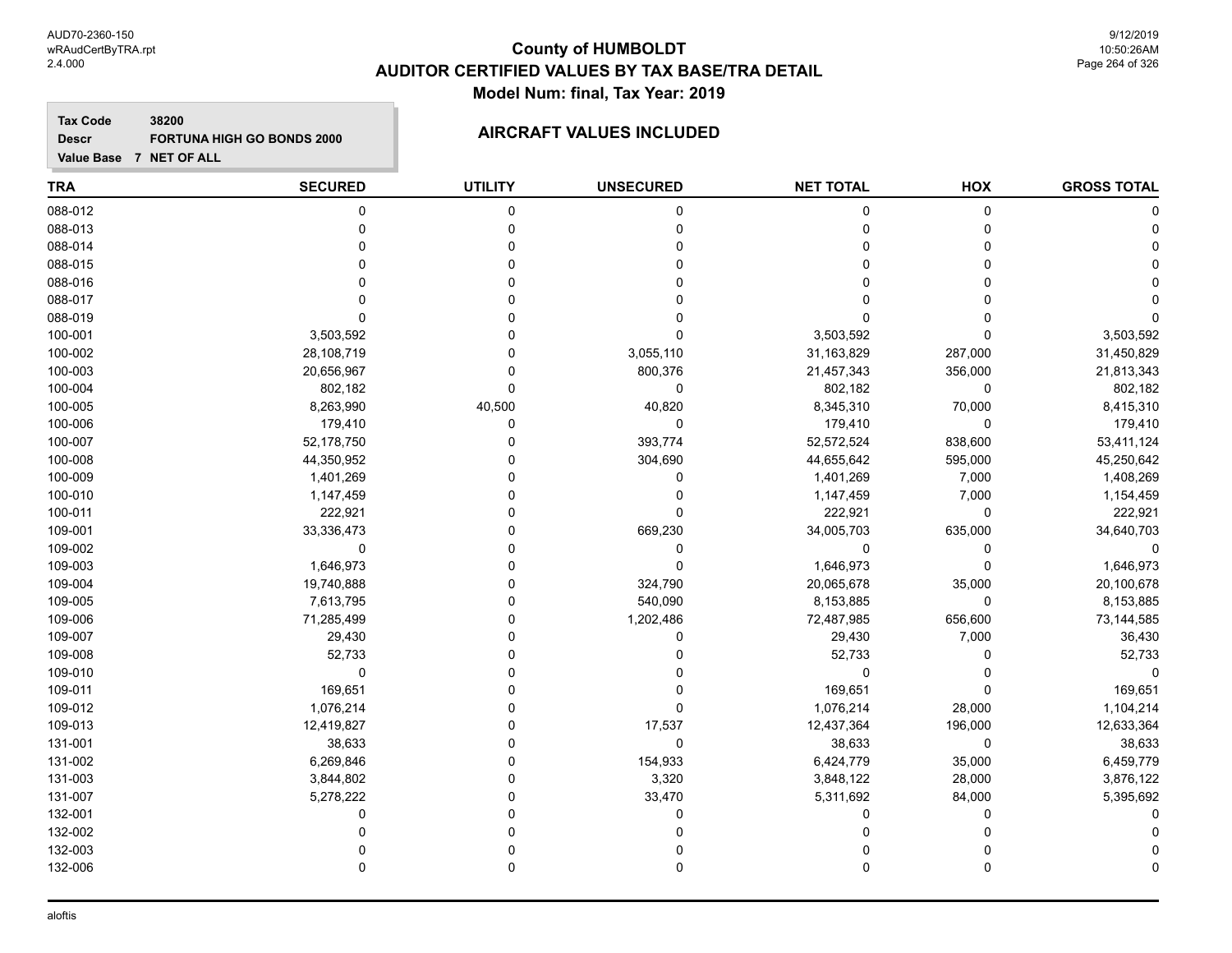### **TRA SECURED UTILITY UNSECURED HOX Tax Code Value Base 7 NET OF ALL 38200 GROSS TOTAL NET TOTAL Descr FORTUNA HIGH GO BONDS 2000 AIRCRAFT VALUES INCLUDED** 132-010 0 0 0 0 0 0 136-000 136,370,095 0 2,721,559 139,091,654 635,600 139,727,254 136-001 4,706,173 0 15,100 4,721,273 77,000 4,798,273 900-025 0 0 0 0 0 0 900-026 0 0 0 0 0 0 **Tax Code 38200 Total 2,130,683,093 107,213 84,156,547 2,214,946,853 27,845,901 2,242,792,754**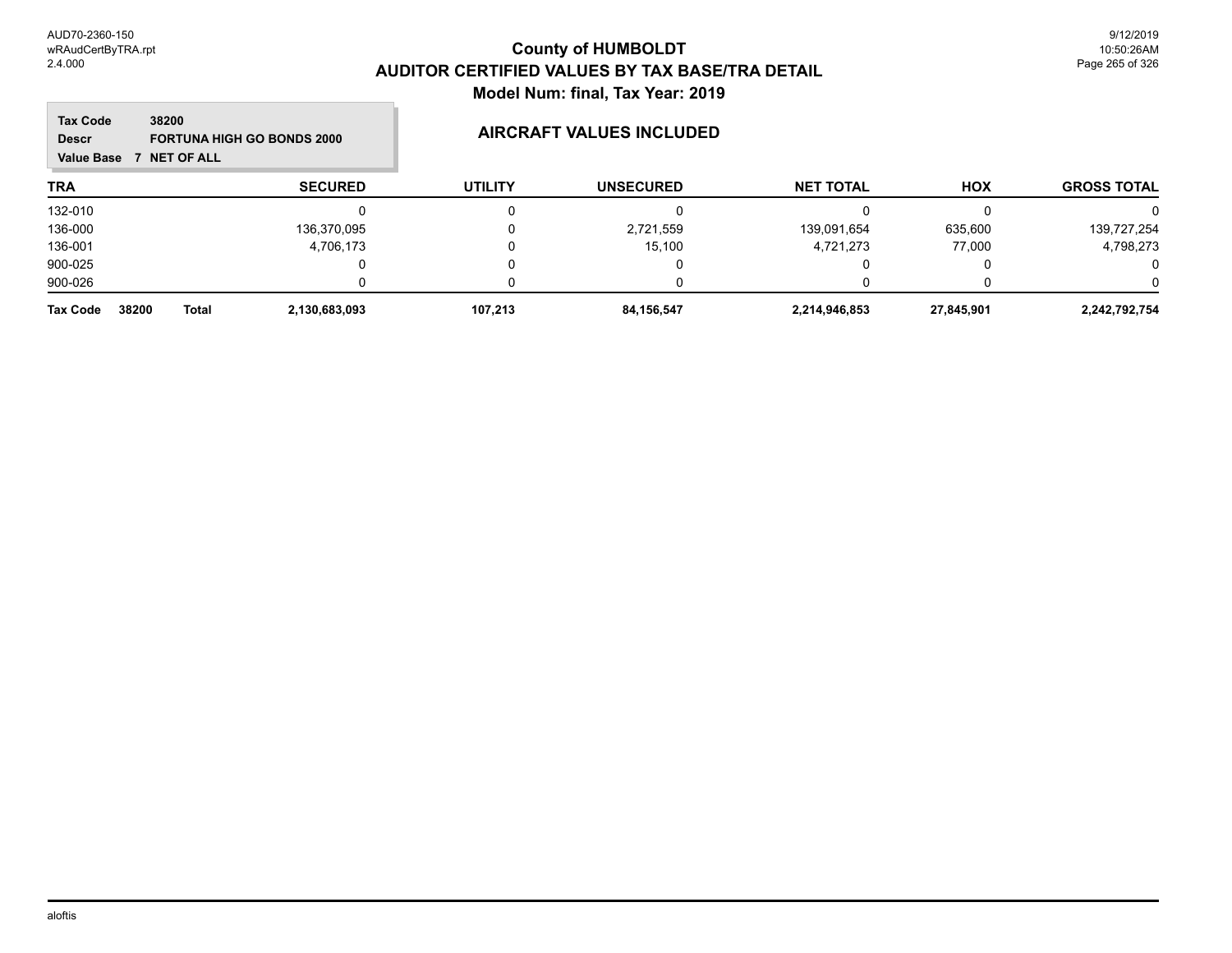### **Tax Code 38300 Descr SOUTH BAY ELEMENTARY GO BONDS 1999 AIRCRAFT VALUES INCLUDED**

| <b>TRA</b> | <b>SECURED</b> | <b>UTILITY</b> | <b>UNSECURED</b> | <b>NET TOTAL</b> | HOX         | <b>GROSS TOTAL</b> |
|------------|----------------|----------------|------------------|------------------|-------------|--------------------|
| 003-019    | 945,163        | $\mathbf 0$    | 0                | 945,163          | $\mathbf 0$ | 945,163            |
| 003-020    | 0              | $\mathbf 0$    | 0                | 0                | 0           |                    |
| 003-021    | $\mathbf 0$    | $\mathbf 0$    | $\mathbf 0$      | $\mathbf 0$      | $\Omega$    |                    |
| 003-022    | 5,168,263      | $\Omega$       | 22,600           | 5,190,863        | $\Omega$    | 5,190,863          |
| 003-024    | 3,601,834      | $\Omega$       | 1,263,127        | 4,864,961        | $\Omega$    | 4,864,961          |
| 003-025    | $\mathbf 0$    | $\Omega$       | 49,743           | 49,743           | $\Omega$    | 49,743             |
| 003-026    | $\mathbf 0$    | $\Omega$       | $\mathbf 0$      | $\Omega$         | $\Omega$    | O                  |
| 077-001    | 2,807,175      | $\Omega$       | 81,110           | 2,888,285        | 35,000      | 2,923,285          |
| 077-002    | 11,934,311     | $\Omega$       | 61,920           | 11,996,231       | 189,000     | 12,185,231         |
| 077-003    | $\mathbf 0$    | $\Omega$       | $\pmb{0}$        | $\mathbf 0$      | 0           | $\Omega$           |
| 077-004    | 12,093,578     | $\Omega$       | 12,240           | 12,105,818       | 175,000     | 12,280,818         |
| 077-005    | 598,046        | $\Omega$       | 0                | 598,046          | $\mathbf 0$ | 598,046            |
| 077-006    | 150,484,479    | $\mathbf 0$    | 442,080          | 150,926,559      | 2,986,577   | 153,913,136        |
| 077-007    | 8,834,119      | $\Omega$       | 887,050          | 9,721,169        | 63,000      | 9,784,169          |
| 077-008    | 19,639,700     | 376,860        | 810,179          | 20,826,739       | 203,000     | 21,029,739         |
| 077-009    | 0              | $\mathbf 0$    | 144,561          | 144,561          | 0           | 144,561            |
| 077-010    | 25,957,925     | $\Omega$       | 182,940          | 26,140,865       | 343,000     | 26,483,865         |
| 077-011    | 794,878        | $\Omega$       | $\mathbf 0$      | 794,878          | 0           | 794,878            |
| 077-012    | 10,622,431     | $\Omega$       | 68,320           | 10,690,751       | 168,000     | 10,858,751         |
| 077-013    | 22,856,603     | $\Omega$       | 196,643          | 23,053,246       | 265,440     | 23,318,686         |
| 077-014    | 0              | $\Omega$       | $\mathbf 0$      | $\mathbf 0$      | $\mathbf 0$ | $\Omega$           |
| 077-015    | 4,707,427      | $\Omega$       | 277,603          | 4,985,030        | 49,000      | 5,034,030          |
| 077-016    | 2,419,716      | $\Omega$       | 823,477          | 3,243,193        | 0           | 3,243,193          |
| 077-017    | 2,337,362      | $\Omega$       | 44,998           | 2,382,360        | 7,000       | 2,389,360          |
| 077-018    | 5,571,030      | $\Omega$       | 37,120           | 5,608,150        | 91,000      | 5,699,150          |
| 077-019    | 2,607,034      | $\Omega$       | 0                | 2,607,034        | 14,000      | 2,621,034          |
| 077-020    | 5,972,768      | $\Omega$       | 10,637           | 5,983,405        | 77,000      | 6,060,405          |
| 077-021    | 224,145        | $\Omega$       | 0                | 224,145          | $\mathbf 0$ | 224,145            |
| 077-022    | 48,600         | $\Omega$       | 0                | 48,600           | $\mathbf 0$ | 48,600             |
| 077-023    | 194,328        | $\Omega$       | $\Omega$         | 194,328          | 7,000       | 201,328            |
| 077-024    | 246,861,526    | $\mathbf 0$    | 3,457,168        | 250,318,694      | 4,756,256   | 255,074,950        |
| 077-025    | 290,618        | $\Omega$       | 402,538          | 693,156          | 0           | 693,156            |
| 077-026    | 5,506,441      | 99,925         | 0                | 5,606,366        | 21,000      | 5,627,366          |
| 077-027    | $\mathbf 0$    | $\mathbf 0$    | $\mathbf 0$      | $\Omega$         | $\mathbf 0$ |                    |
| 077-028    | 3,907,374      | $\Omega$       | 36,330           | 3,943,704        | 42,000      | 3,985,704          |
| 077-029    | $\mathbf 0$    | $\Omega$       | $\mathbf 0$      | $\mathbf 0$      | $\mathbf 0$ |                    |
| 077-030    | 4,286,590      | $\mathbf 0$    | 13,650           | 4,300,240        | 70,000      | 4,370,240          |
| 077-031    | 403,000        | $\mathbf 0$    | 0                | 403,000          | 7,000       | 410,000            |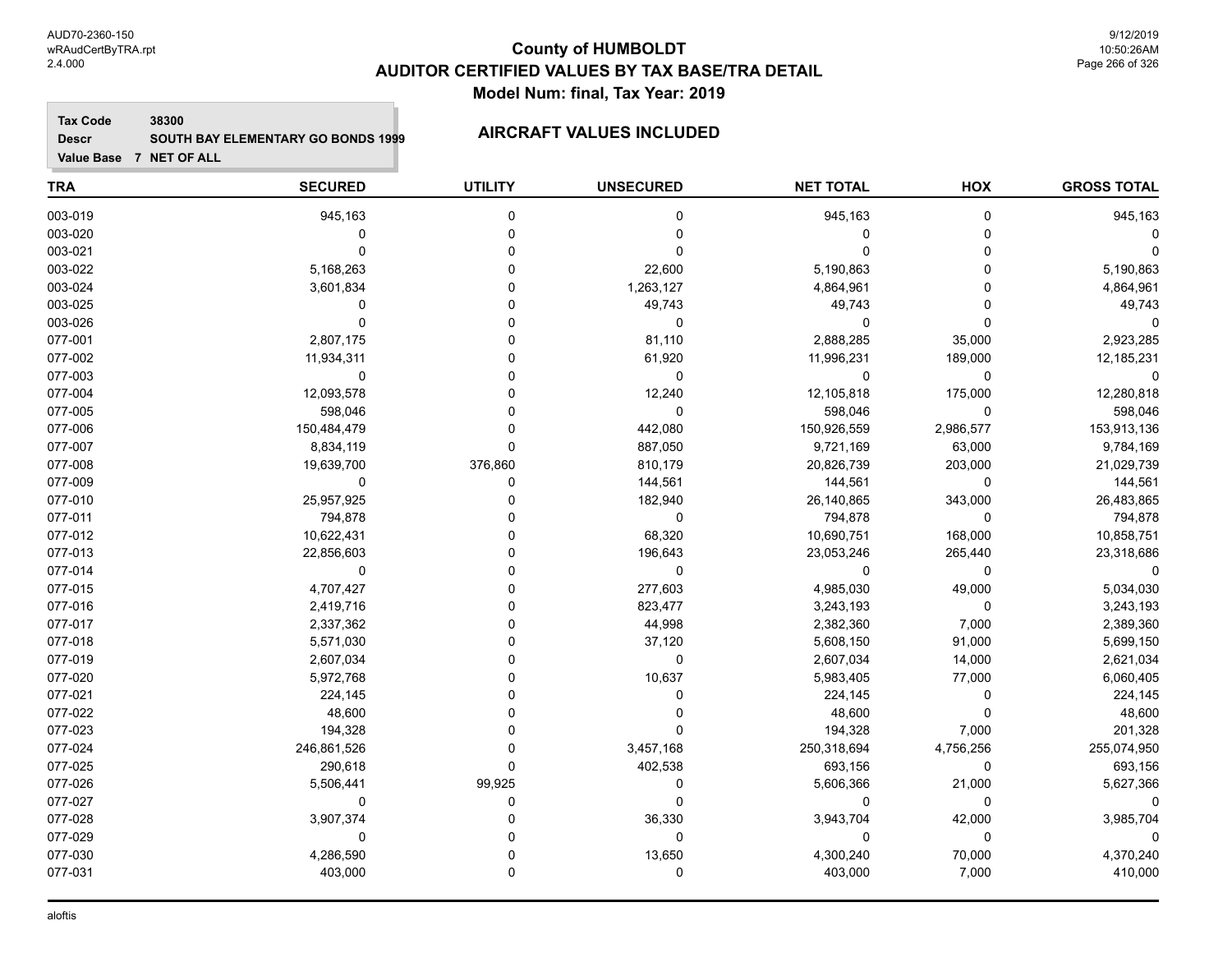AUD70-2360-150 wRAudCertByTRA.rpt 2.4.000

# **County of HUMBOLDT AUDITOR CERTIFIED VALUES BY TAX BASE/TRA DETAIL Model Num: final, Tax Year: 2019**

9/12/2019 10:50:26AM Page 267 of 326

### **Tax Code 38300 Descr SOUTH BAY ELEMENTARY GO BONDS 1999 AIRCRAFT VALUES INCLUDED**

| <b>TRA</b> | <b>SECURED</b> | <b>UTILITY</b> | <b>UNSECURED</b> | <b>NET TOTAL</b> | HOX            | <b>GROSS TOTAL</b> |
|------------|----------------|----------------|------------------|------------------|----------------|--------------------|
| 077-032    | 1,431,079      | $\pmb{0}$      | $\pmb{0}$        | 1,431,079        | 14,000         | 1,445,079          |
| 077-033    | 2,169,241      | $\pmb{0}$      | 14,801           | 2,184,042        | 35,000         | 2,219,042          |
| 081-025    | $\mathbf 0$    | $\mathbf 0$    | $\Omega$         | 0                | 0              | 0                  |
| 081-026    | $\mathbf 0$    | $\mathbf 0$    |                  | 0                | $\mathbf 0$    | $\Omega$           |
| 081-027    | $\Omega$       | $\Omega$       |                  | 0                | $\Omega$       |                    |
| 081-028    | $\Omega$       | $\Omega$       |                  | 0                | $\Omega$       |                    |
| 081-029    | $\Omega$       | 0              |                  | 0                | $\mathbf 0$    |                    |
| 081-030    | 0              | $\Omega$       |                  | 0                | $\mathbf 0$    |                    |
| 081-031    | $\Omega$       | $\Omega$       |                  | $\Omega$         | $\overline{0}$ |                    |
| 081-032    | $\Omega$       | $\Omega$       |                  | 0                | 0              |                    |
| 081-033    | $\mathbf 0$    | $\mathbf 0$    |                  | $\mathbf 0$      | $\mathbf 0$    |                    |
| 081-034    | $\mathbf 0$    | $\mathbf 0$    |                  | $\mathbf 0$      | 0              |                    |
| 081-035    | $\mathbf 0$    | $\mathbf 0$    |                  | $\Omega$         | $\Omega$       |                    |
| 081-036    | $\mathbf 0$    | 0              |                  | 0                | $\mathbf 0$    |                    |
| 081-037    | $\Omega$       | $\mathbf 0$    |                  | 0                | $\mathbf 0$    |                    |
| 081-038    | $\mathbf 0$    | 0              |                  | 0                | 0              |                    |
| 081-039    | $\Omega$       | $\Omega$       |                  | $\Omega$         | 0              |                    |
| 081-040    | $\Omega$       | $\mathbf 0$    |                  | 0                | $\mathbf 0$    |                    |
| 081-041    | $\Omega$       | $\mathbf 0$    |                  | $\mathbf 0$      | $\mathbf 0$    |                    |
| 081-042    | $\Omega$       | $\Omega$       |                  | 0                | $\Omega$       |                    |
| 081-043    | $\Omega$       | $\Omega$       |                  | 0                | 0              |                    |
| 081-044    | $\Omega$       | $\Omega$       |                  | 0                | $\mathbf 0$    |                    |
| 081-045    | $\Omega$       | $\mathbf 0$    |                  | 0                | 0              |                    |
| 081-046    | $\Omega$       | $\mathbf 0$    |                  | $\Omega$         | $\mathbf 0$    |                    |
| 081-047    | $\Omega$       | $\mathbf 0$    |                  | 0                | 0              |                    |
| 081-048    | $\mathbf 0$    | $\mathbf 0$    |                  | 0                | $\mathbf 0$    |                    |
| 081-049    | $\mathbf 0$    | $\mathbf 0$    |                  | $\Omega$         | 0              |                    |
| 081-050    | $\mathbf 0$    | 0              |                  | $\Omega$         | $\Omega$       |                    |
| 081-051    | $\mathbf 0$    | 0              |                  | 0                | $\mathbf 0$    |                    |
| 081-052    | $\mathbf 0$    | $\Omega$       |                  | 0                | $\mathbf 0$    |                    |
| 081-053    | $\mathbf 0$    | $\Omega$       |                  | 0                | 0              |                    |
| 081-054    | $\Omega$       | $\Omega$       |                  | 0                | $\Omega$       |                    |
| 081-055    | $\Omega$       | $\Omega$       |                  | 0                | $\Omega$       |                    |
| 081-056    | $\Omega$       | $\Omega$       |                  | 0                | $\mathbf 0$    |                    |
| 081-057    | $\Omega$       | $\Omega$       |                  | O                | 0              |                    |
| 900-011    | $\mathbf{0}$   | 0              |                  | 0                | 0              |                    |
| 900-012    | $\mathbf 0$    | $\mathbf 0$    |                  | 0                | $\pmb{0}$      |                    |
| 900-013    | $\pmb{0}$      | $\mathbf 0$    | 0                | 0                | $\pmb{0}$      | $\Omega$           |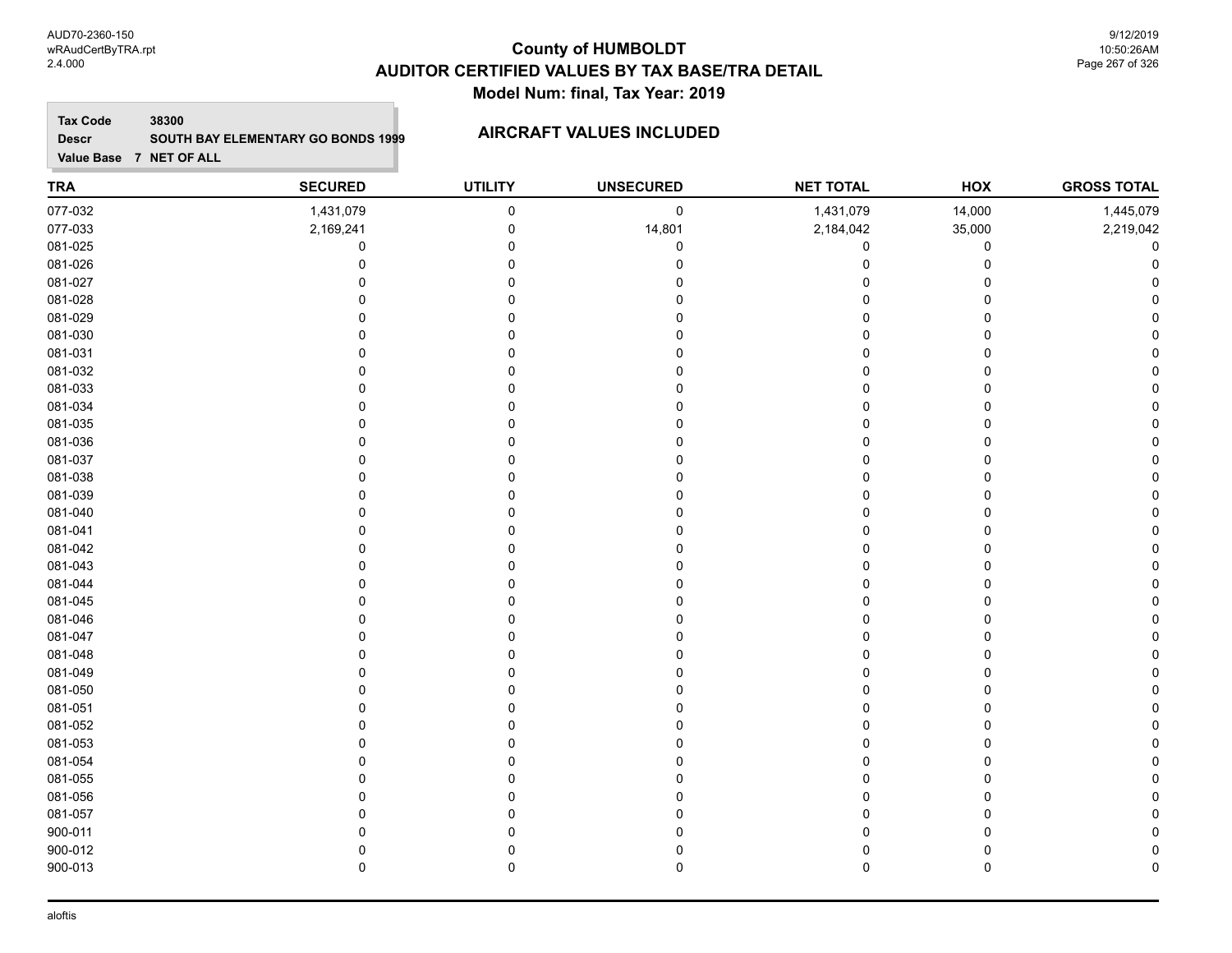### **TRA SECURED UTILITY UNSECURED HOX Tax Code Value Base 7 NET OF ALL 38300 GROSS TOTAL NET TOTAL Descr SOUTH BAY ELEMENTARY GO BONDS 1999 AIRCRAFT VALUES INCLUDED Tax Code 38300 Total 565,276,784 476,785 9,340,835 575,094,404 9,618,273 584,712,677**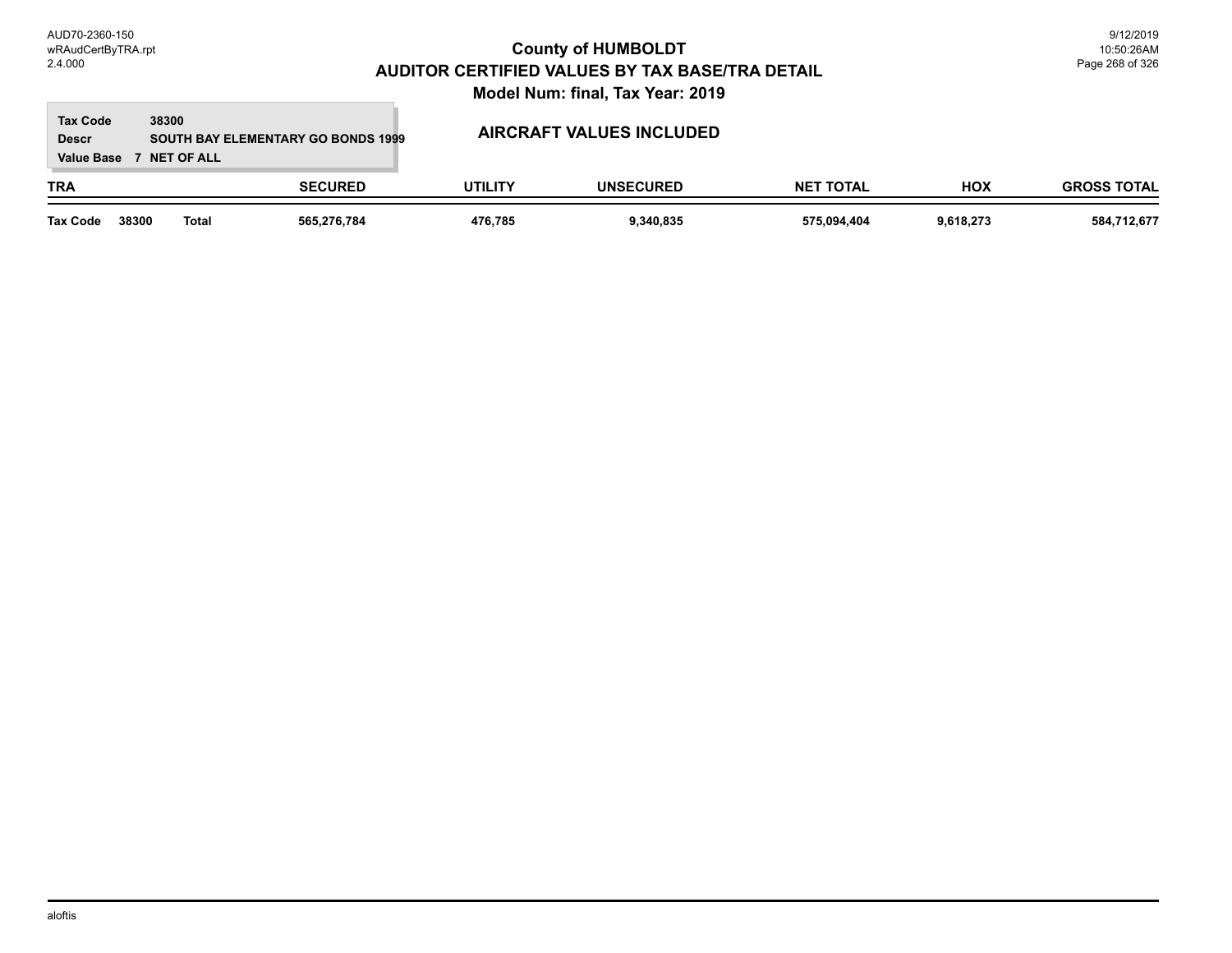**Tax Code 38400**

**Descr**

# **PACIFIC UNION ELEMENTARY GO BONDS 1999 AIRCRAFT VALUES INCLUDED**

| <b>TRA</b> | <b>SECURED</b> | <b>UTILITY</b> | <b>UNSECURED</b> | <b>NET TOTAL</b> | HOX     | <b>GROSS TOTAL</b> |
|------------|----------------|----------------|------------------|------------------|---------|--------------------|
| 001-007    | 82,517,883     | 0              | 5,554,185        | 88,072,068       | 973,291 | 89,045,359         |
| 001-012    | 40,302,080     | $\mathbf 0$    | 81,130           | 40,383,210       | 525,000 | 40,908,210         |
| 001-015    | 124,227        | $\Omega$       | 0                | 124,227          | 0       | 124,227            |
| 001-018    | 6,711,474      | $\Omega$       | $\mathbf 0$      | 6,711,474        | 14,000  | 6,725,474          |
| 001-019    | 200,607        | $\Omega$       | $\Omega$         | 200,607          | 0       | 200,607            |
| 001-024    | 0              | $\Omega$       | $\mathbf 0$      | 0                | 0       | 0                  |
| 001-025    | 40,282,291     | $\Omega$       | 25,610           | 40,307,901       | 392,000 | 40,699,901         |
| 001-026    | 2,366,230      | $\Omega$       | $\mathbf 0$      | 2,366,230        | 14,000  | 2,380,230          |
| 001-027    | 5,157,805      | $\mathbf 0$    | 3,210            | 5,161,015        | 62,559  | 5,223,574          |
| 001-028    | 4,006,303      | $\Omega$       | 5,760            | 4,012,063        | 70,000  | 4,082,063          |
| 001-029    | 8,864,256      | $\Omega$       | 0                | 8,864,256        | 273,379 | 9,137,635          |
| 001-030    | 4,980,666      | $\Omega$       | 804,144          | 5,784,810        | 0       | 5,784,810          |
| 001-031    | 4,462,848      | $\Omega$       | 12,210           | 4,475,058        | 291,451 | 4,766,509          |
| 001-039    | 92,338,573     | $\Omega$       | 11,619,037       | 103,957,610      | 851,655 | 104,809,265        |
| 001-042    | 7,429,099      | $\Omega$       | 16,410           | 7,445,509        | 0       | 7,445,509          |
| 001-043    | 29,987,142     | $\mathbf 0$    | 13,383,116       | 43,370,258       | 0       | 43,370,258         |
| 001-044    | 5,304,196      | $\mathbf 0$    | 2,490,564        | 7,794,760        | 0       | 7,794,760          |
| 001-045    | 16,826,474     | $\Omega$       | 0                | 16,826,474       | 105,000 | 16,931,474         |
| 001-053    | 1,288,800      | $\Omega$       | 0                | 1,288,800        | 21,000  | 1,309,800          |
| 001-057    | $\mathbf 0$    | $\Omega$       | 0                | $\Omega$         | 0       | $\Omega$           |
| 001-058    | 3,439,534      | $\Omega$       | $\Omega$         | 3,439,534        | 21,000  | 3,460,534          |
| 001-059    | 1,581,000      | $\Omega$       | 795,050          | 2,376,050        | 0       | 2,376,050          |
| 103-000    | 33,515,957     | $\Omega$       | 212,434          | 33,728,391       | 406,000 | 34, 134, 391       |
| 103-001    | 94,767,574     | $\Omega$       | 455,395          | 95,222,969       | 259,000 | 95,481,969         |
| 103-002    | 1,796,660      | $\Omega$       | 0                | 1,796,660        | 28,000  | 1,824,660          |
| 103-003    | 687,600        | $\Omega$       | 0                | 687,600          | 7,000   | 694,600            |
| 103-004    | 118,038        | $\Omega$       | 0                | 118,038          | 0       | 118,038            |
| 103-005    | 8,634,599      | $\Omega$       | 3,820            | 8,638,419        | 224,000 | 8,862,419          |
| 103-006    | 9,283          | $\Omega$       | $\mathbf 0$      | 9,283            | 0       | 9,283              |
| 103-007    | 7,470          | $\Omega$       | $\Omega$         | 7,470            | 0       | 7,470              |
| 103-008    | 69,219,479     | $\Omega$       | 5,361,943        | 74,581,422       | 882,000 | 75,463,422         |
| 103-009    | 0              | $\Omega$       | $\mathbf 0$      | $\Omega$         | 0       | -C                 |
| 103-012    | $\Omega$       | $\Omega$       | $\Omega$         | $\Omega$         | 0       |                    |
| 103-013    | 4,910,910      | $\Omega$       | 40,300           | 4,951,210        | 63,000  | 5,014,210          |
| 103-014    | 515,187        | $\Omega$       | 32,830           | 548,017          | 7,000   | 555,017            |
| 103-015    | 13,255,039     | $\mathbf{0}$   | 10,820           | 13,265,859       | 154,000 | 13,419,859         |
| 900-001    | $\mathbf 0$    | $\Omega$       | 0                | $\Omega$         | 0       |                    |
| 900-002    | 0              | $\mathbf 0$    | 0                | $\mathbf 0$      | 0       | 0                  |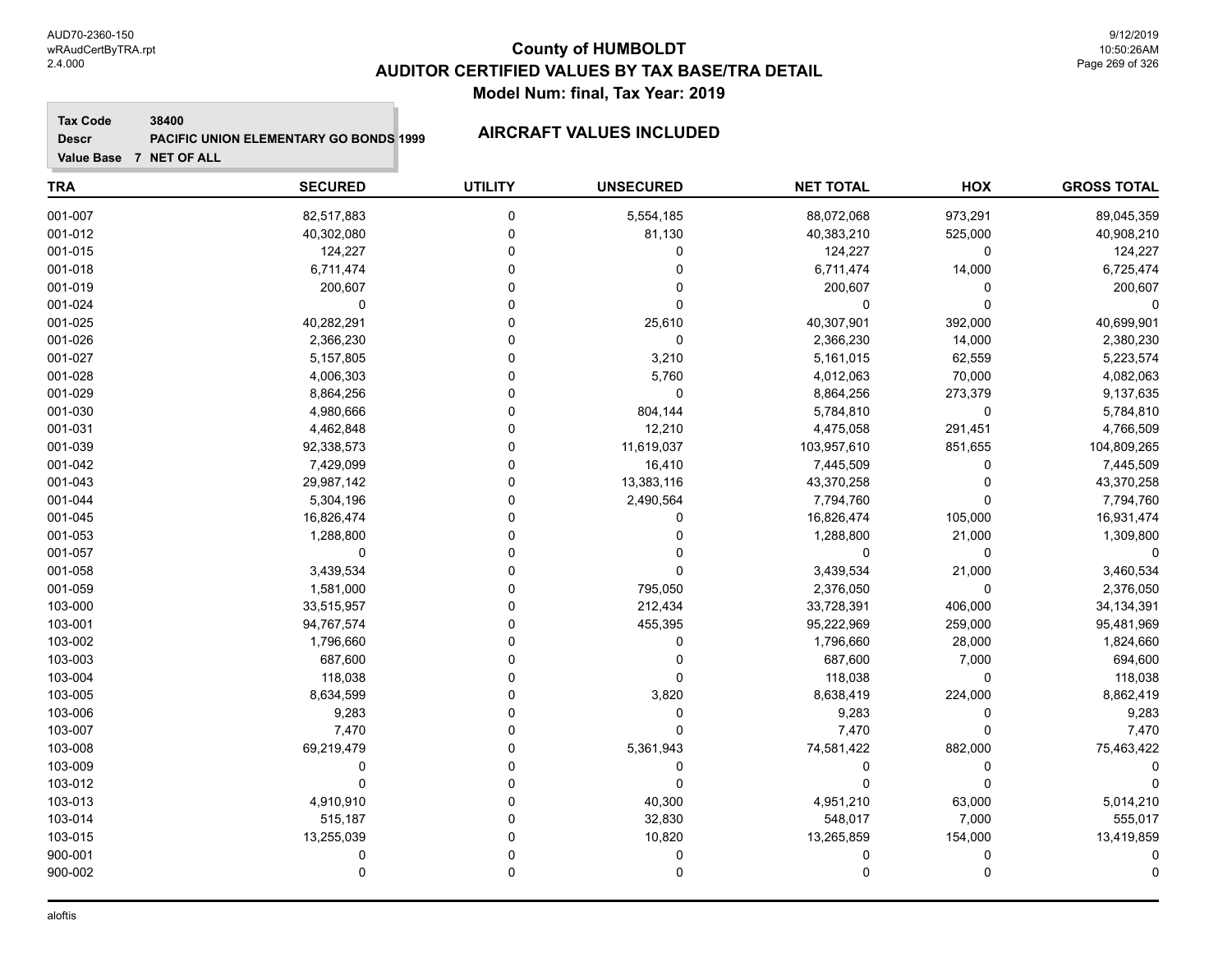$\overline{\phantom{a}}$ 

| <b>Tax Code</b><br><b>Descr</b><br>Value Base | 38400<br><b>NET OF ALL</b><br>$\mathbf{z}$ | <b>PACIFIC UNION ELEMENTARY GO BONDS 1999</b> |                | <b>AIRCRAFT VALUES INCLUDED</b> |                  |            |                    |
|-----------------------------------------------|--------------------------------------------|-----------------------------------------------|----------------|---------------------------------|------------------|------------|--------------------|
| <b>TRA</b>                                    |                                            | <b>SECURED</b>                                | <b>UTILITY</b> | <b>UNSECURED</b>                | <b>NET TOTAL</b> | <b>HOX</b> | <b>GROSS TOTAL</b> |
| 900-003                                       |                                            |                                               |                |                                 |                  |            | 0                  |
| 900-004                                       |                                            |                                               |                |                                 |                  |            | $\Omega$           |
| 900-028                                       |                                            |                                               |                |                                 |                  |            | $\Omega$           |
| <b>Tax Code</b>                               | 38400                                      | <b>Total</b><br>585,609,284                   |                | 40,907,968                      | 626,517,252      | 5,644,335  | 632,161,587        |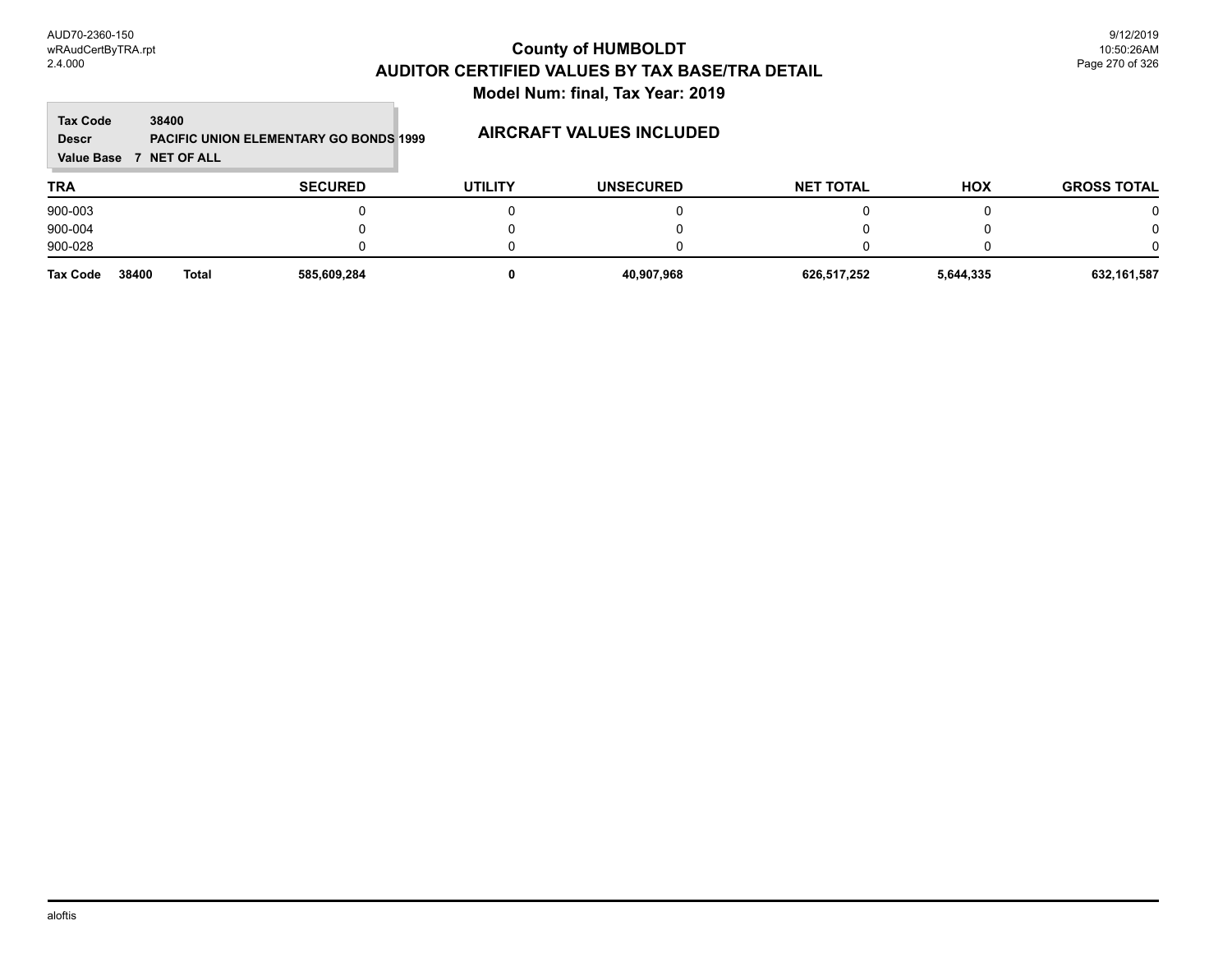# **County of HUMBOLDT AUDITOR CERTIFIED VALUES BY TAX BASE/TRA DETAIL Model Num: final, Tax Year: 2019**

### **Tax Code 38500 Descr FERNDALE UNIFIED GO BONDS 1999 AIRCRAFT VALUES INCLUDED**

| TRA                                      | <b>SECURED</b> | <b>UTILITY</b> | <b>UNSECURED</b> | <b>NET TOTAL</b> | <b>HOX</b> | <b>GROSS TOTAL</b> |
|------------------------------------------|----------------|----------------|------------------|------------------|------------|--------------------|
| 004-000                                  | 169,355,966    |                | 4,572,371        | 173,928,337      | 2,219,000  | 176, 147, 337      |
| 004-001                                  |                |                |                  |                  |            |                    |
| 083-000                                  | 21,275,444     | 0              | 1,138,153        | 22,413,597       | 231,000    | 22,644,597         |
| 083-001                                  | 106,982,640    |                | 7,128,994        | 114.111.634      | 665,000    | 114,776,634        |
| 083-002                                  | 43,322,731     |                | 1,902,909        | 45,225,640       | 203,000    | 45,428,640         |
| 083-003                                  | 360,165        |                |                  | 360,165          |            | 360,165            |
| 083-004                                  | 3.672.946      |                | 20.180           | 3,693,126        | 7,000      | 3,700,126          |
| 083-005                                  | 23.767.078     |                | 2,403,760        | 26,170,838       | 224,000    | 26,394,838         |
| 083-006                                  | 4,679,363      |                | 5,420            | 4.684.783        | 77,000     | 4,761,783          |
| 083-007                                  | 2,722,301      |                | 0                | 2,722,301        | 35,000     | 2,757,301          |
| 083-008                                  | 16,802,001     |                | 495,823          | 17.297.824       | 218,020    | 17,515,844         |
| 38500<br><b>Total</b><br><b>Tax Code</b> | 392,940,635    | 0              | 17,667,610       | 410,608,245      | 3,879,020  | 414,487,265        |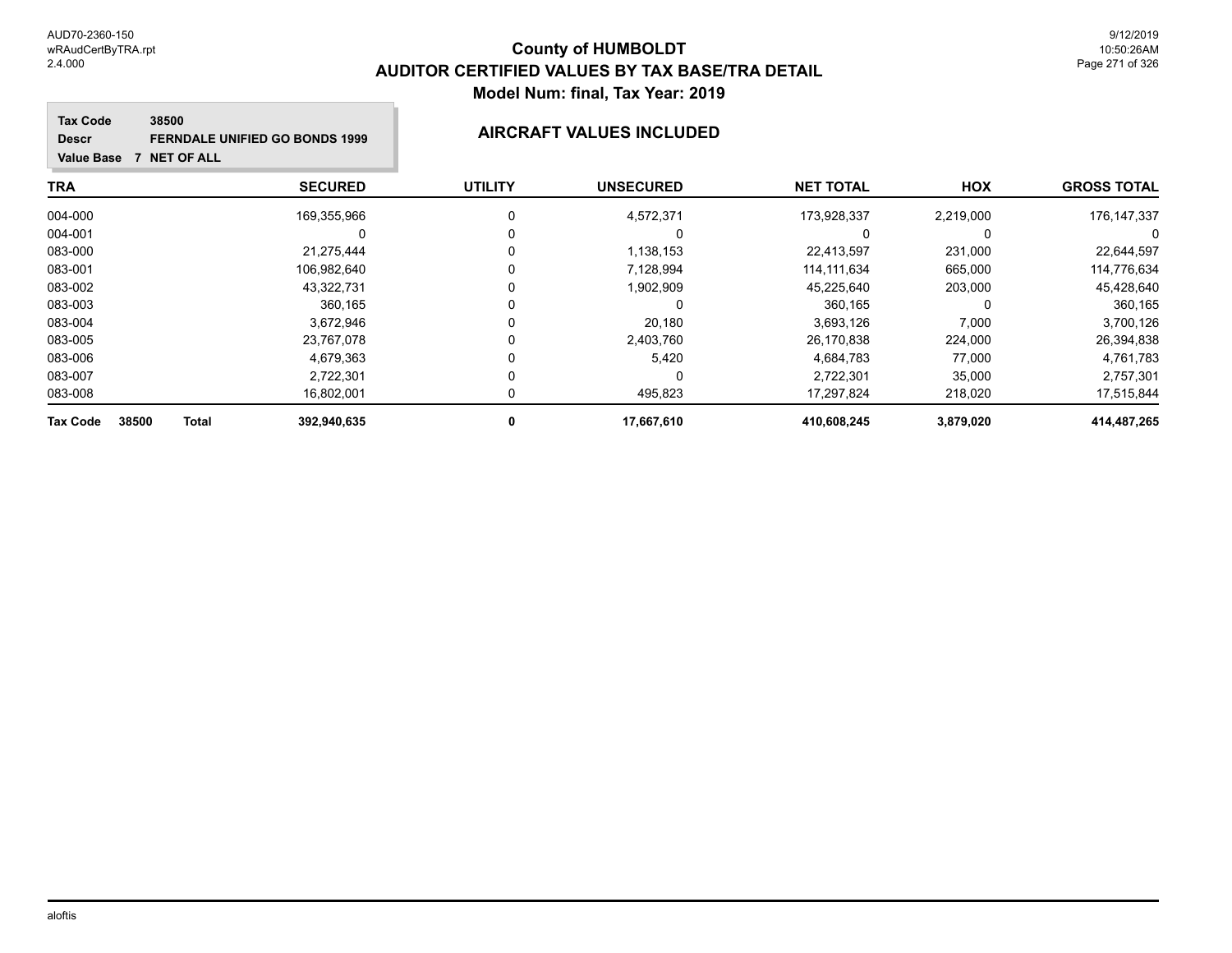| <b>Tax Code</b><br>38701<br><b>Descr</b><br><b>NET OF ALL</b><br><b>Value Base</b> | <b>MCKINLEYVILLE UNION BOND - 2008</b> | AIRCRAFT VALUES INCLUDED |                  |                  |            |                    |  |
|------------------------------------------------------------------------------------|----------------------------------------|--------------------------|------------------|------------------|------------|--------------------|--|
| <b>TRA</b>                                                                         | <b>SECURED</b>                         | <b>UTILITY</b>           | <b>UNSECURED</b> | <b>NET TOTAL</b> | <b>HOX</b> | <b>GROSS TOTAL</b> |  |
| 115-001                                                                            | 4,037,237                              |                          | 394,564          | 4,431,801        | 7,000      | 4,438,801          |  |
| 115-002                                                                            | 1,551,719,523                          |                          | 44,552,700       | 1,596,272,223    | 20,899,835 | 1,617,172,058      |  |
| 115-004                                                                            | 14,734,640                             |                          | 25,150           | 14,759,790       | 196,000    | 14,955,790         |  |
| 115-005                                                                            | 55,275                                 |                          | 0                | 55,275           |            | 55,275             |  |
| 115-006                                                                            | 3,692,075                              |                          | 5,510            | 3,697,585        | 49,000     | 3,746,585          |  |
| 115-008                                                                            | 1,679,857                              |                          | 673,246          | 2,353,103        | 21,000     | 2,374,103          |  |
| 115-009                                                                            | 1,721,455                              |                          | 0                | 1,721,455        | 21,000     | 1,742,455          |  |
| 900-018                                                                            |                                        |                          | 0                |                  |            |                    |  |
| 38701<br>Total<br><b>Tax Code</b>                                                  | 1,577,640,062                          | 0                        | 45,651,170       | 1.623,291,232    | 21,193,835 | 1,644,485,067      |  |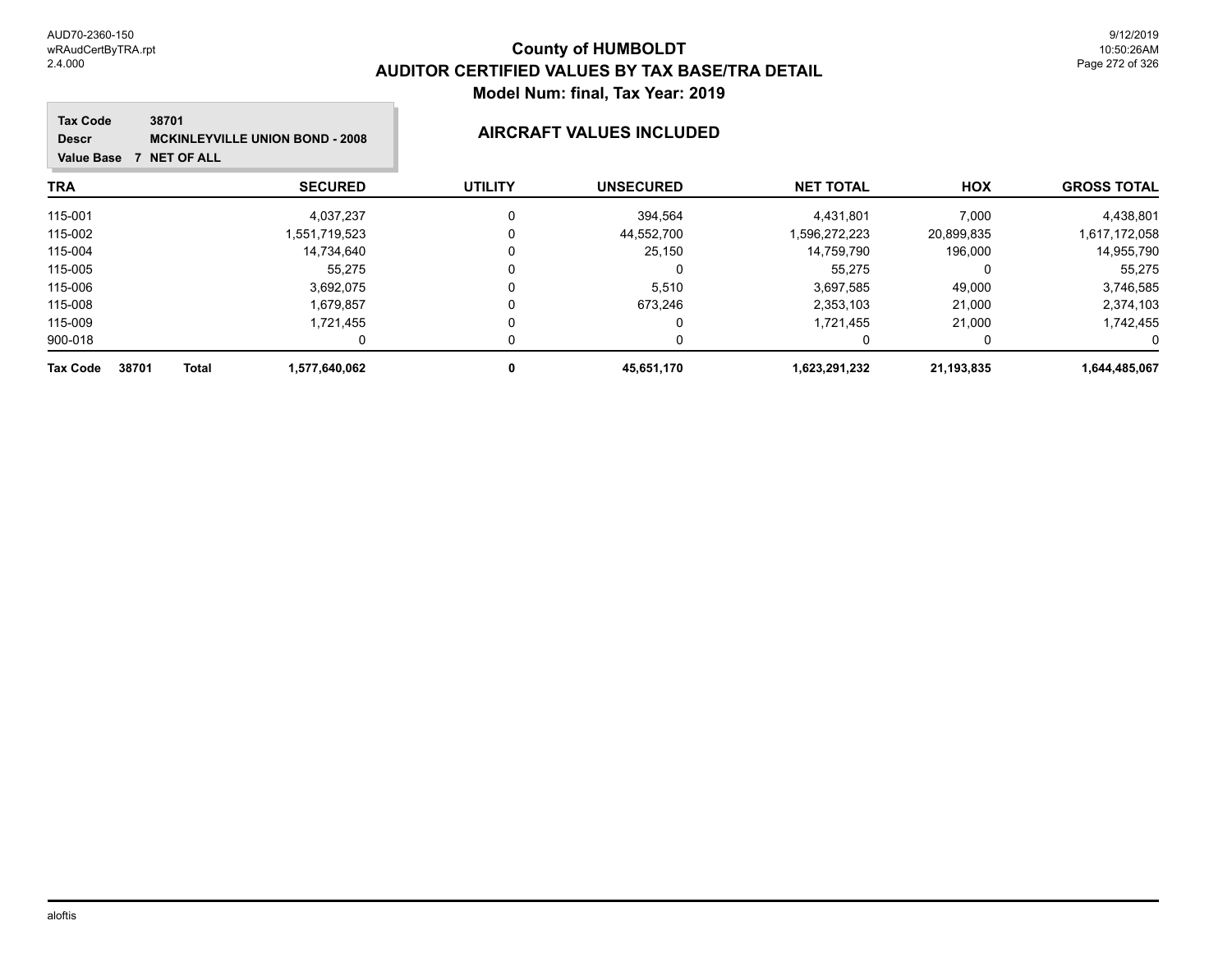# **County of HUMBOLDT AUDITOR CERTIFIED VALUES BY TAX BASE/TRA DETAIL Model Num: final, Tax Year: 2019**

### **Tax Code 38810 Descr LOLETA UNION ELEM GO BOND 2004 AIRCRAFT VALUES INCLUDED**

| <b>TRA</b>                               | <b>SECURED</b> | <b>UTILITY</b> | <b>UNSECURED</b> | <b>NET TOTAL</b> | HOX       | <b>GROSS TOTAL</b> |
|------------------------------------------|----------------|----------------|------------------|------------------|-----------|--------------------|
| 109-001                                  | 33,336,473     |                | 669,230          | 34,005,703       | 635,000   | 34,640,703         |
| 109-002                                  |                |                |                  |                  |           |                    |
| 109-003                                  | 1,646,973      |                | 0                | 1,646,973        |           | 1,646,973          |
| 109-004                                  | 19,740,888     |                | 324,790          | 20,065,678       | 35,000    | 20,100,678         |
| 109-005                                  | 7,613,795      |                | 540,090          | 8,153,885        |           | 8,153,885          |
| 109-006                                  | 71,285,499     |                | 1,202,486        | 72,487,985       | 656,600   | 73,144,585         |
| 109-007                                  | 29,430         |                |                  | 29,430           | 7,000     | 36,430             |
| 109-008                                  | 52,733         | 0              |                  | 52,733           |           | 52,733             |
| 109-010                                  |                |                |                  |                  |           |                    |
| 109-011                                  | 169.651        |                |                  | 169,651          |           | 169,651            |
| 109-012                                  | 1,076,214      | 0              | 0                | 1,076,214        | 28,000    | 1,104,214          |
| 109-013                                  | 12,419,827     | 0              | 17,537           | 12,437,364       | 196,000   | 12,633,364         |
| 38810<br><b>Total</b><br><b>Tax Code</b> | 147,371,483    | 0              | 2,754,133        | 150,125,616      | 1,557,600 | 151,683,216        |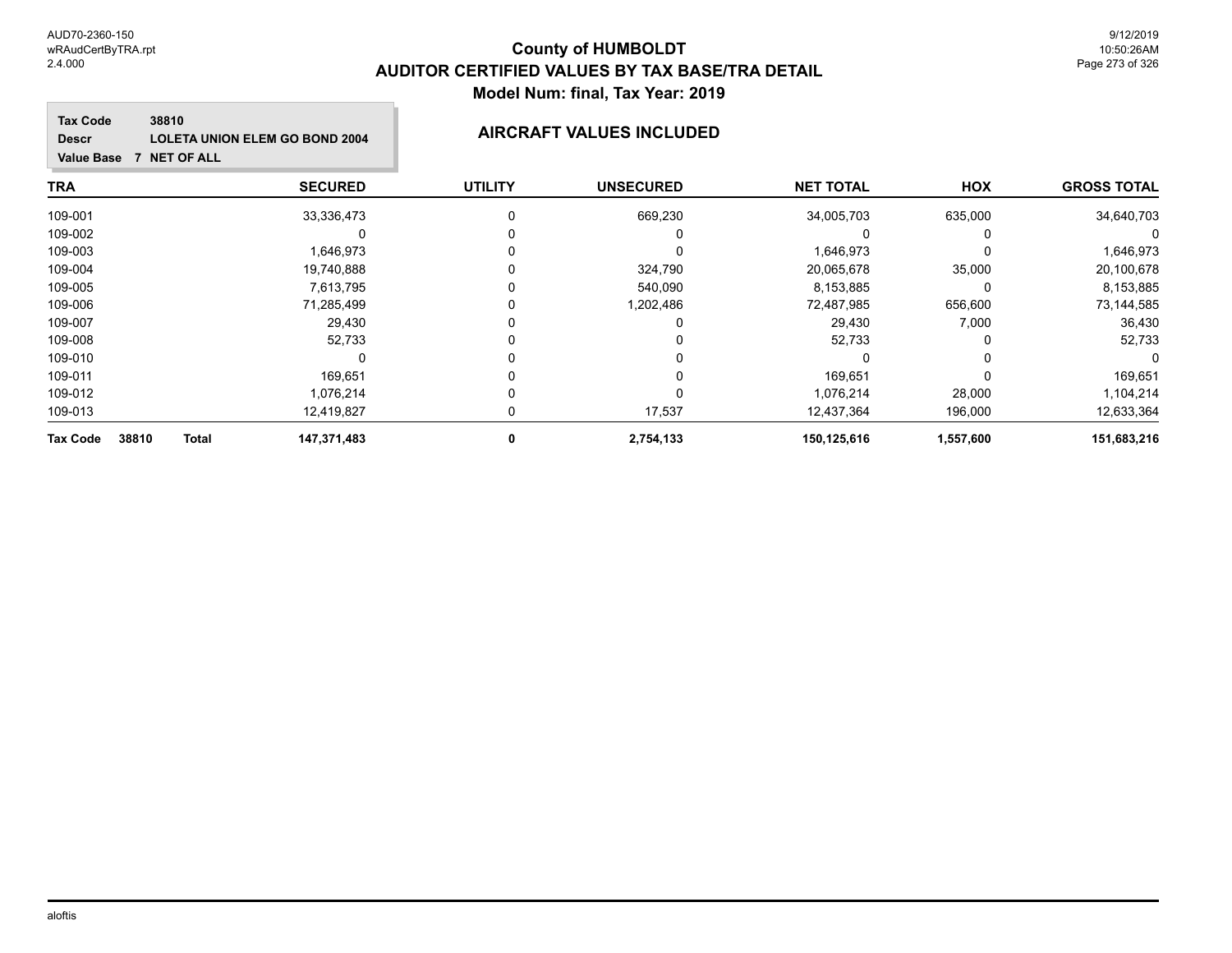### **TRA SECURED UTILITY UNSECURED HOX Tax Code Value Base 7 NET OF ALL 40000 GROSS TOTAL NET TOTAL Descr FORTUNA REDEVELOPMENT AIRCRAFT VALUES INCLUDED** 005-018 90,304,912 0 7,042,205 97,347,117 560,000 97,907,117 005-019 21,711,369 0 3,932,828 25,644,197 217,000 25,861,197 005-020 248,448 0 248,448 14,000 262,448 005-021 80,533,666 0 1,072,428 81,606,094 1,439,200 83,045,294 005-022 7,034,927 0 413,173 7,448,100 14,000 7,462,100 005-023 55,804,000 0 247,792 56,051,792 1,253,000 57,304,792 005-024 23,448,492 0 594,930 24,043,422 7,000 24,050,422 005-025 0 0 0 0 0 0 **Tax Code 40000 Total 279,085,814 0 13,303,356 292,389,170 3,504,200 295,893,370**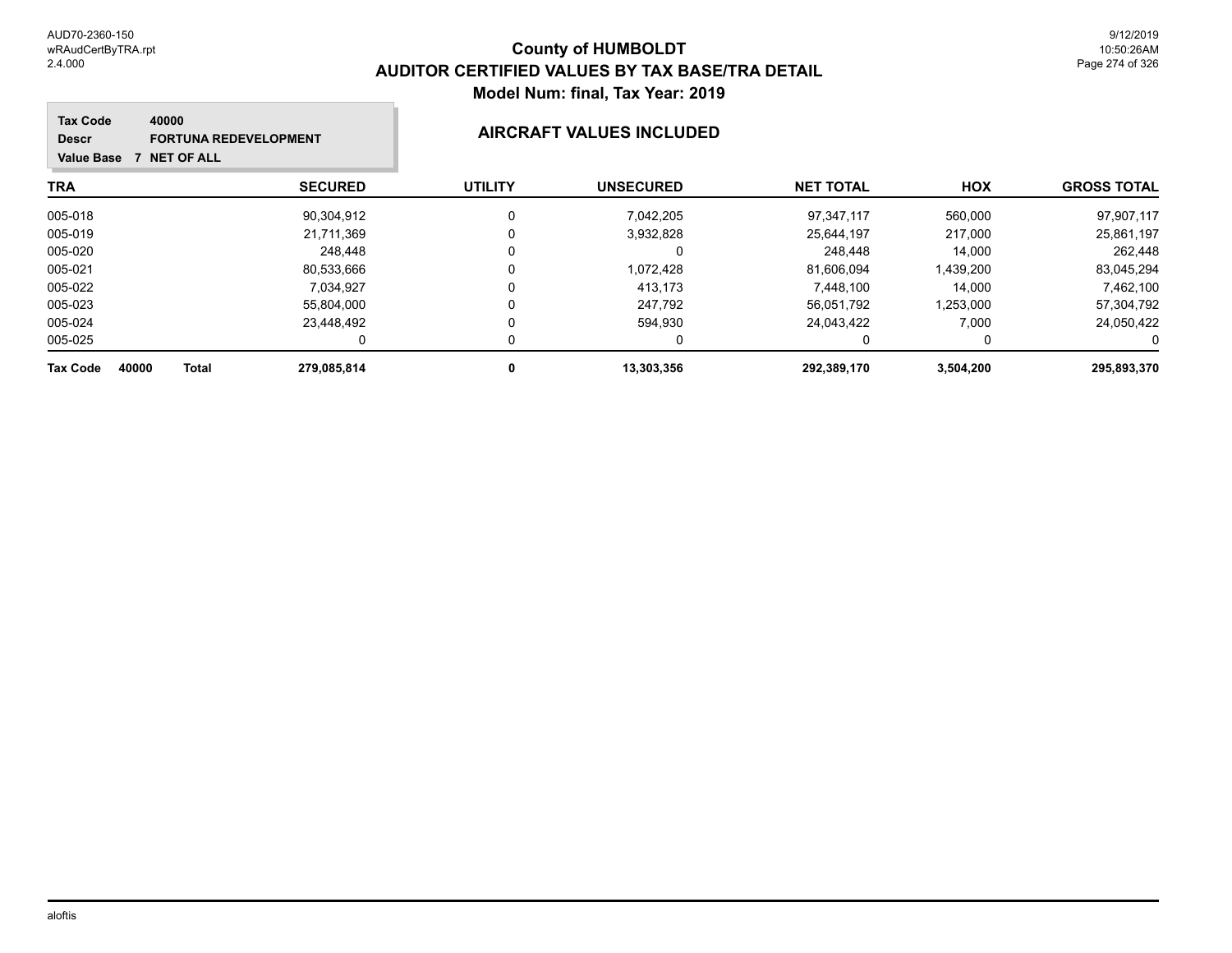### **TRA SECURED UTILITY UNSECURED HOX Tax Code Value Base 7 NET OF ALL 40100 GROSS TOTAL NET TOTAL Descr ARCATA REDEVELOPMENT AIRCRAFT VALUES INCLUDED** 001-004 510,172 0 1,144,278 1,654,450 7,000 1,661,450 001-011 0 0 0 0 0 0 001-018 6,711,474 0 0 6,711,474 14,000 6,725,474 001-021 11,049,664 0 0 11,049,664 70,000 11,119,664 001-022 6,385,867 0 0 6,385,867 28,000 6,413,867 001-025 40,282,291 0 25,610 40,307,901 392,000 40,699,901 001-026 2,366,230 0 0 2,366,230 14,000 2,380,230 001-030 4,980,666 0 804,144 5,784,810 0 5,784,810 001-031 4,462,848 0 12,210 4,475,058 291,451 4,766,509 001-035 325,346,617 0 31,585,030 356,931,647 1,351,000 358,282,647 001-036 6,820,931 0 0 6,820,931 28,000 6,848,931 001-037 50,701,186 0 508,106 51,209,292 609,000 51,818,292 001-038 48,908,225 0 126,260 49,034,485 427,000 49,461,485 001-039 92,338,573 0 11,619,037 103,957,610 851,655 104,809,265 001-040 2,016,599 16,800 109,000 2,142,399 0 2,142,399 001-041 57,771 0 0 57,771 0 57,771 001-042 7,429,099 0 16,410 7,445,509 7,445,509 001-043 29,987,142 0 13,383,116 43,370,258 0 43,370,258 001-044 5,304,196 0 2,490,564 7,794,760 0 7,794,760 001-045 16,826,474 0 0 16,826,474 105,000 16,931,474

900-004 0 0 0 0 0 0 900-024 0 0 0 0 0 0 **Tax Code 40100 Total 662,486,025 16,800 61,823,765 724,326,590 4,188,106 728,514,696**

aloftis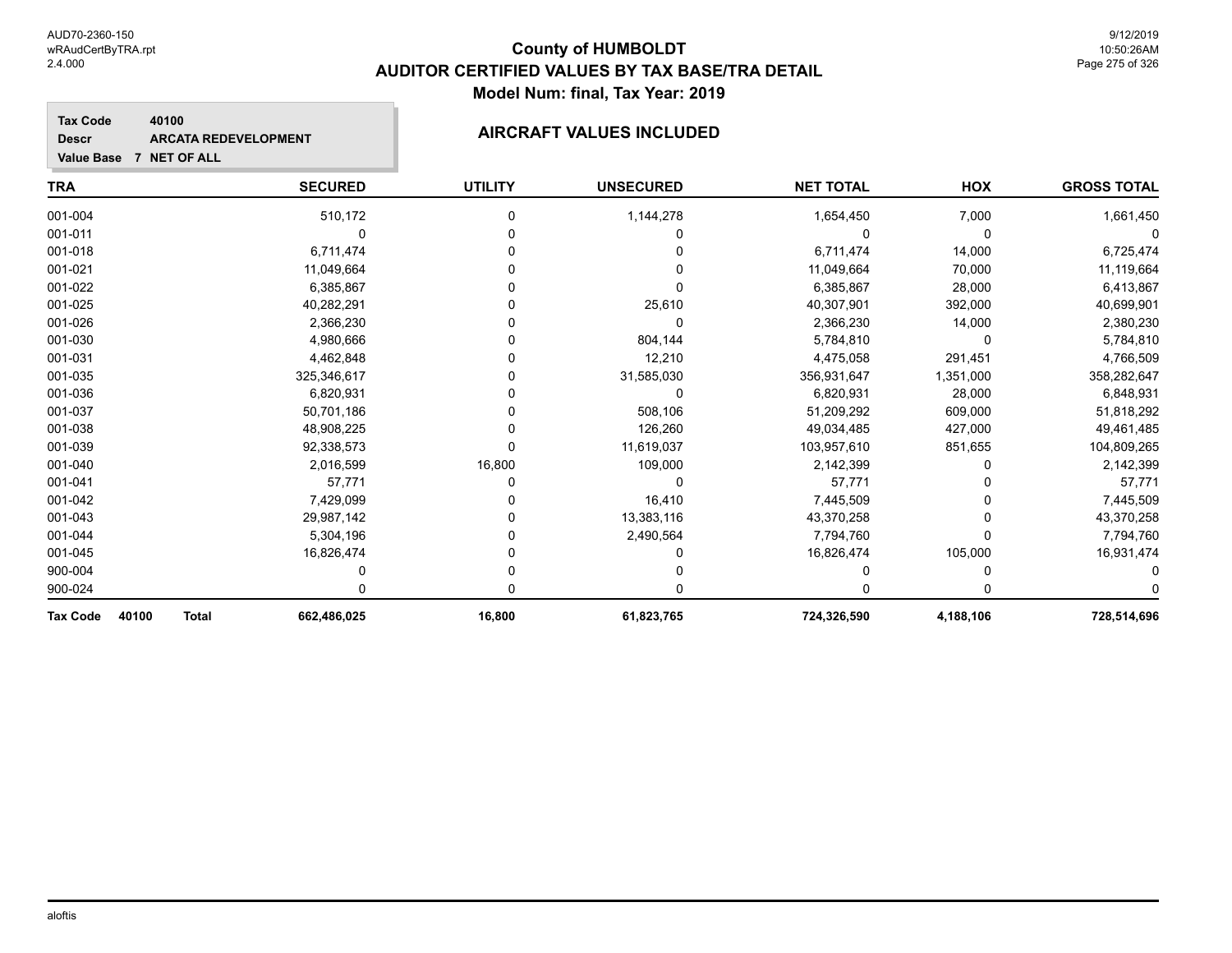$\mathbb{R}^2$ 

| <b>Tax Code</b><br><b>Descr</b><br><b>Value Base</b> | 40200<br><b>CENTURY III NEIGHBORH</b><br><b>NET OF ALL</b> |                | <b>AIRCRAFT VALUES INCLUDED</b> |                  |                  |     |                    |
|------------------------------------------------------|------------------------------------------------------------|----------------|---------------------------------|------------------|------------------|-----|--------------------|
| <b>TRA</b>                                           |                                                            | <b>SECURED</b> | <b>UTILITY</b>                  | <b>UNSECURED</b> | <b>NET TOTAL</b> | HOX | <b>GROSS TOTAL</b> |
| 003-015                                              |                                                            | 3,138,744      | 0                               | 33,870           | 3,172,614        |     | 3,172,614          |
| 003-017                                              |                                                            | 23,154,915     |                                 | 1.674.074        | 24,828,989       |     | 24,828,989         |
| 40200<br>Tax Code                                    | <b>Total</b>                                               | 26,293,659     | 0                               | 1,707,944        | 28,001,603       | 0   | 28,001,603         |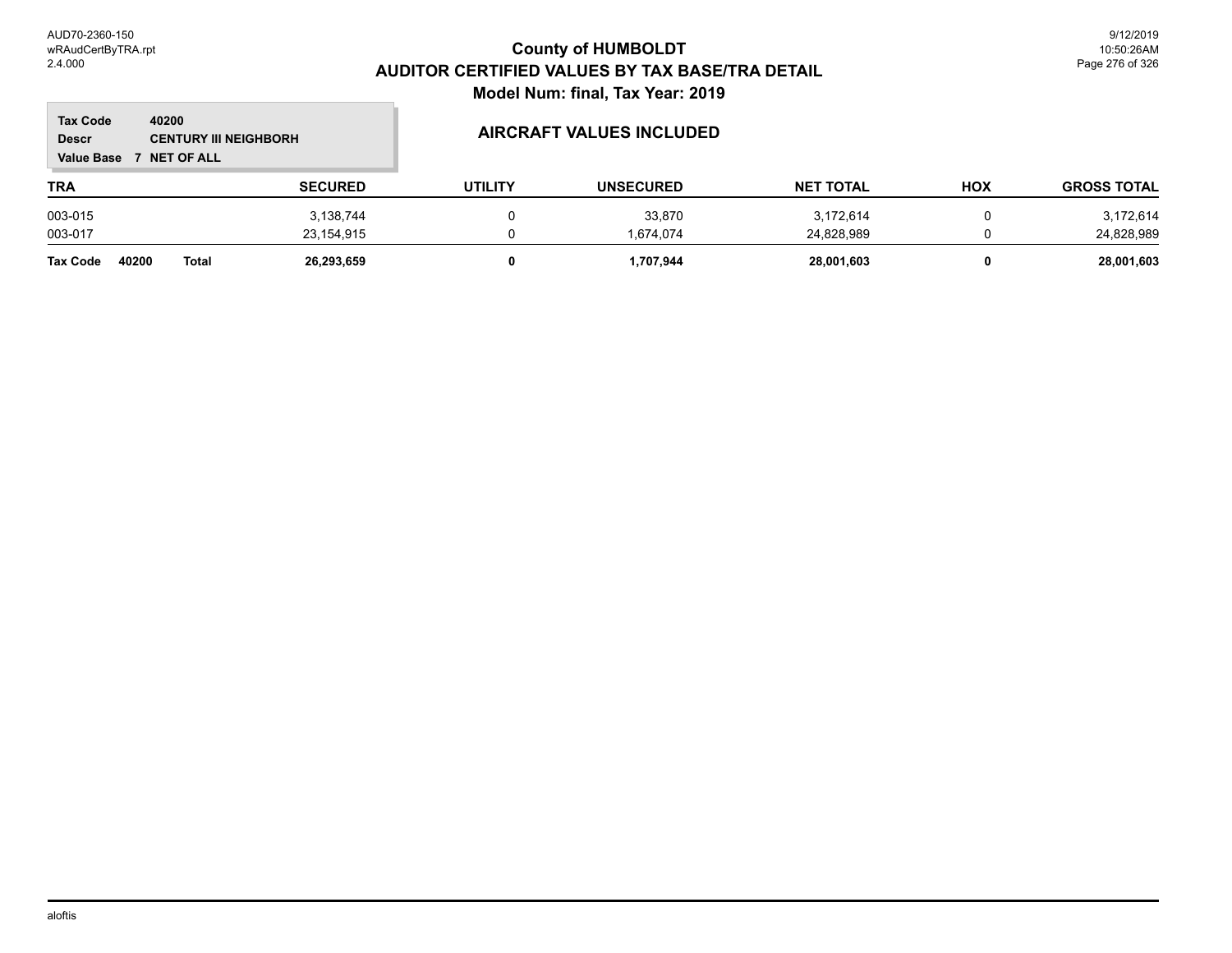### **TRA SECURED UTILITY UNSECURED HOX Tax Code Value Base 7 NET OF ALL 40300 GROSS TOTAL NET TOTAL Descr CENTURY III NEIGHBORH AIRCRAFT VALUES INCLUDED** 003-016 28,108,043 0 502,689 28,610,732 42,000 28,652,732 003-018 19,839,813 194,060 984,325 21,018,198 0 21,018,198

**Tax Code 40300 Total 47,947,856 194,060 1,487,014 49,628,930 42,000 49,670,930**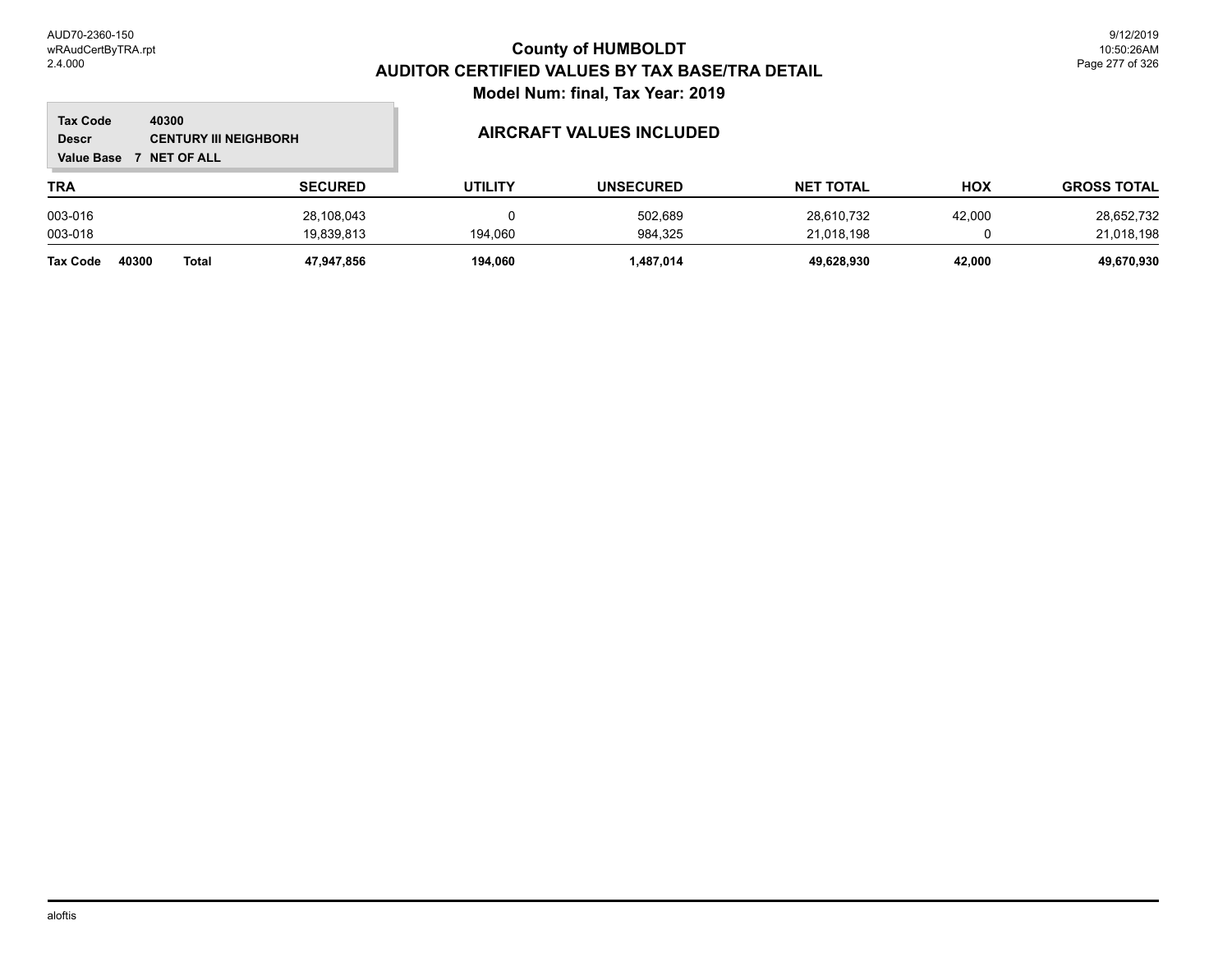### **TRA SECURED UTILITY UNSECURED HOX Tax Code Value Base 7 NET OF ALL 40400 GROSS TOTAL NET TOTAL Descr EUREKA TOMORROW RDV AIRCRAFT VALUES INCLUDED** 003-002 113,194,436 0 14,180,664 127,375,100 7,000 127,382,100 003-010 403,102,457 393,350 49,018,015 452,513,822 1,502,080 454,015,902 900-007 0 0 0 0 0 0 **Tax Code 40400 Total 516,296,893 393,350 63,198,679 579,888,922 1,509,080 581,398,002**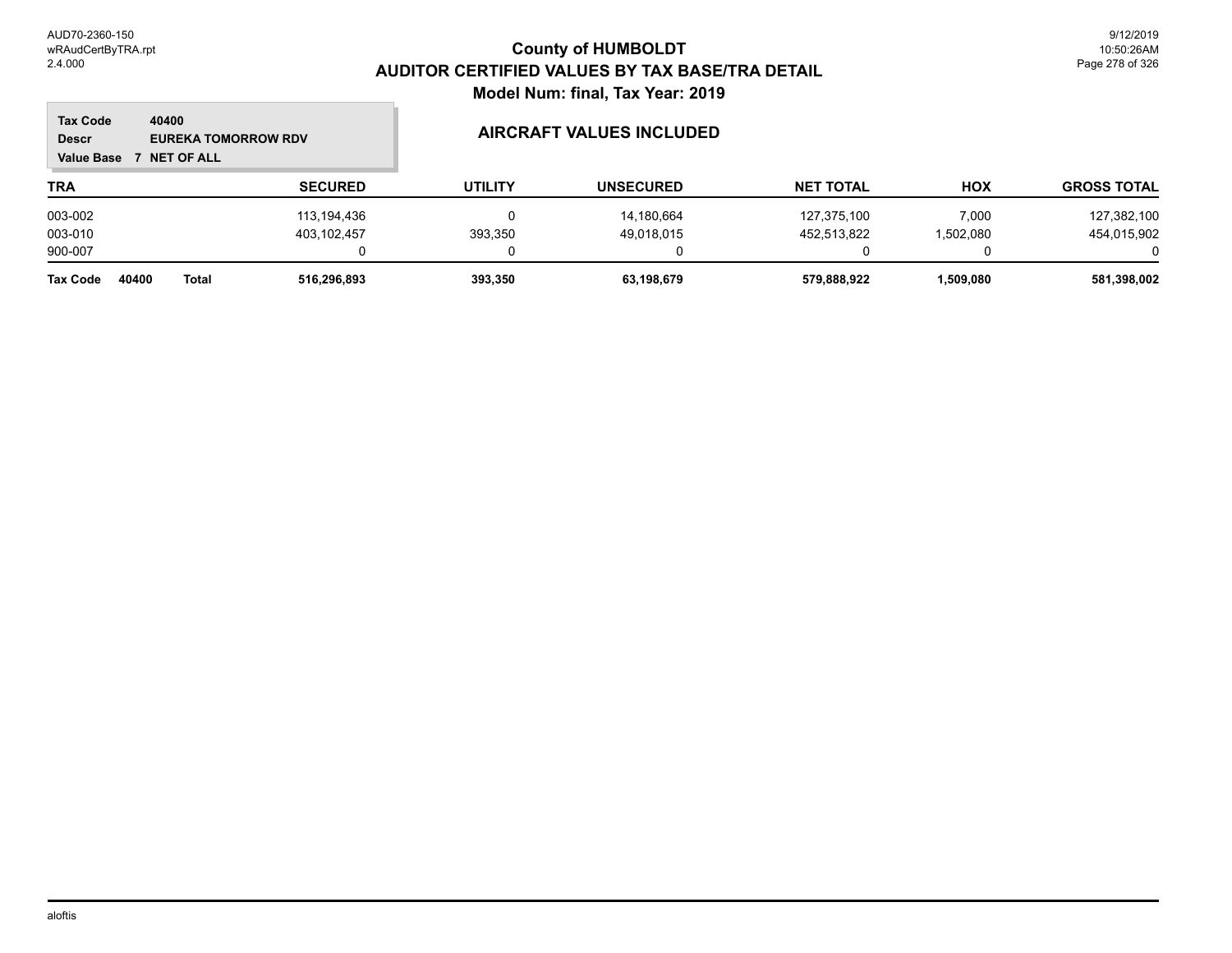### **TRA SECURED UTILITY UNSECURED HOX Tax Code Value Base 7 NET OF ALL 45000 GROSS TOTAL NET TOTAL Descr ALDERPOINT COUNTY WAT AIRCRAFT VALUES INCLUDED** 156-009 7,681,145 0 149,270 7,830,415 201,835 8,032,250 **Tax Code 45000 Total 7,681,145 0 149,270 7,830,415 201,835 8,032,250**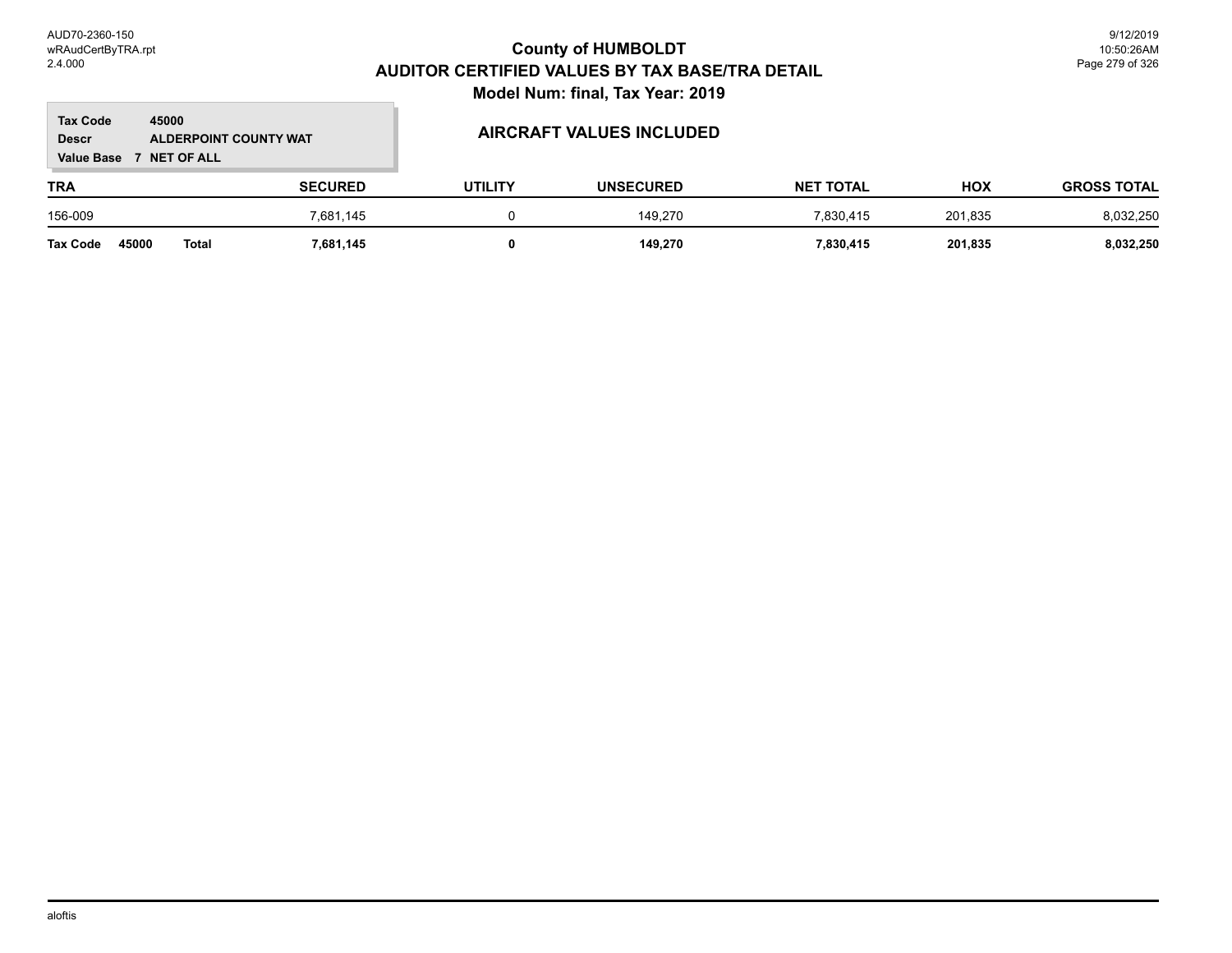### **Tax Code 45100 Descr HUMBOLDT BAY MUNICIPA AIRCRAFT VALUES INCLUDED**

| <b>TRA</b> | <b>SECURED</b> | <b>UTILITY</b> | <b>UNSECURED</b> | <b>NET TOTAL</b> | <b>HOX</b>  | <b>GROSS TOTAL</b> |
|------------|----------------|----------------|------------------|------------------|-------------|--------------------|
| 001-001    | 342,854,325    | $\mathbf 0$    | 3,726,475        | 346,580,800      | 3,654,000   | 350,234,800        |
| 001-002    | 23,858         | $\pmb{0}$      | $\pmb{0}$        | 23,858           | 0           | 23,858             |
| 001-003    | 55,697,766     | $\mathbf 0$    | 1,035,677        | 56,733,443       | 840,000     | 57,573,443         |
| 001-004    | 510,172        | $\Omega$       | 1,144,278        | 1,654,450        | 7,000       | 1,661,450          |
| 001-005    | 2,513,136      | $\Omega$       | $\mathbf 0$      | 2,513,136        | 28,000      | 2,541,136          |
| 001-006    | 41, 117, 735   | $\Omega$       | 161,570          | 41,279,305       | 602,000     | 41,881,305         |
| 001-007    | 82,517,883     | $\Omega$       | 5,554,185        | 88,072,068       | 973,291     | 89,045,359         |
| 001-008    | $\pmb{0}$      | $\mathbf 0$    | $\pmb{0}$        | 0                | 0           | $\Omega$           |
| 001-009    | 39,983,136     | $\Omega$       | 320,247          | 40,303,383       | 595,000     | 40,898,383         |
| 001-010    | $\Omega$       | $\Omega$       | 0                | 0                | 0           |                    |
| 001-011    | $\mathbf 0$    | $\mathbf 0$    | $\mathbf 0$      | $\Omega$         | $\mathbf 0$ |                    |
| 001-012    | 40,302,080     | $\Omega$       | 81,130           | 40,383,210       | 525,000     | 40,908,210         |
| 001-013    | 0              | $\Omega$       | $\Omega$         | 0                | 0           |                    |
| 001-014    | $\mathbf 0$    | $\Omega$       | 0                | $\Omega$         | $\Omega$    |                    |
| 001-015    | 124,227        | $\Omega$       | 0                | 124,227          | 0           | 124,227            |
| 001-016    | $\mathbf 0$    | $\mathbf 0$    | 0                | 0                | $\Omega$    | $\Omega$           |
| 001-017    | 700,863        | $\Omega$       | 4,320            | 705,183          | 21,000      | 726,183            |
| 001-018    | 6,711,474      | $\Omega$       | 0                | 6,711,474        | 14,000      | 6,725,474          |
| 001-019    | 200,607        | $\Omega$       | $\Omega$         | 200,607          | $\mathbf 0$ | 200,607            |
| 001-020    | $\mathbf 0$    | $\Omega$       | 0                | $\Omega$         | $\Omega$    |                    |
| 001-021    | 11,049,664     | $\Omega$       | 0                | 11,049,664       | 70,000      | 11,119,664         |
| 001-022    | 6,385,867      | $\Omega$       | 0                | 6,385,867        | 28,000      | 6,413,867          |
| 001-023    | 687,592        | $\Omega$       | $\Omega$         | 687,592          | $\mathbf 0$ | 687,592            |
| 001-024    | $\mathbf 0$    | $\Omega$       | $\mathbf 0$      | $\mathbf 0$      | $\mathbf 0$ | $\Omega$           |
| 001-025    | 40,282,291     | $\Omega$       | 25,610           | 40,307,901       | 392,000     | 40,699,901         |
| 001-026    | 2,366,230      | $\Omega$       | $\mathbf 0$      | 2,366,230        | 14,000      | 2,380,230          |
| 001-027    | 5,157,805      | $\Omega$       | 3,210            | 5,161,015        | 62,559      | 5,223,574          |
| 001-028    | 4,006,303      | $\Omega$       | 5,760            | 4,012,063        | 70,000      | 4,082,063          |
| 001-029    | 8,864,256      | $\Omega$       | 0                | 8,864,256        | 273,379     | 9,137,635          |
| 001-030    | 4,980,666      | $\mathbf 0$    | 804,144          | 5,784,810        | 0           | 5,784,810          |
| 001-031    | 4,462,848      | $\Omega$       | 12,210           | 4,475,058        | 291,451     | 4,766,509          |
| 001-032    | 998,628        | $\Omega$       | 17,430           | 1,016,058        | 14,000      | 1,030,058          |
| 001-033    | 16,600,332     | $\Omega$       | 39,788           | 16,640,120       | 252,000     | 16,892,120         |
| 001-034    | 21,601,220     | $\Omega$       | 50,280           | 21,651,500       | 315,000     | 21,966,500         |
| 001-035    | 325,346,617    | $\Omega$       | 31,585,030       | 356,931,647      | 1,351,000   | 358,282,647        |
| 001-036    | 6,820,931      | $\Omega$       | $\pmb{0}$        | 6,820,931        | 28,000      | 6,848,931          |
| 001-037    | 50,701,186     | $\mathbf 0$    | 508,106          | 51,209,292       | 609,000     | 51,818,292         |
| 001-038    | 48,908,225     | $\mathbf 0$    | 126,260          | 49,034,485       | 427,000     | 49,461,485         |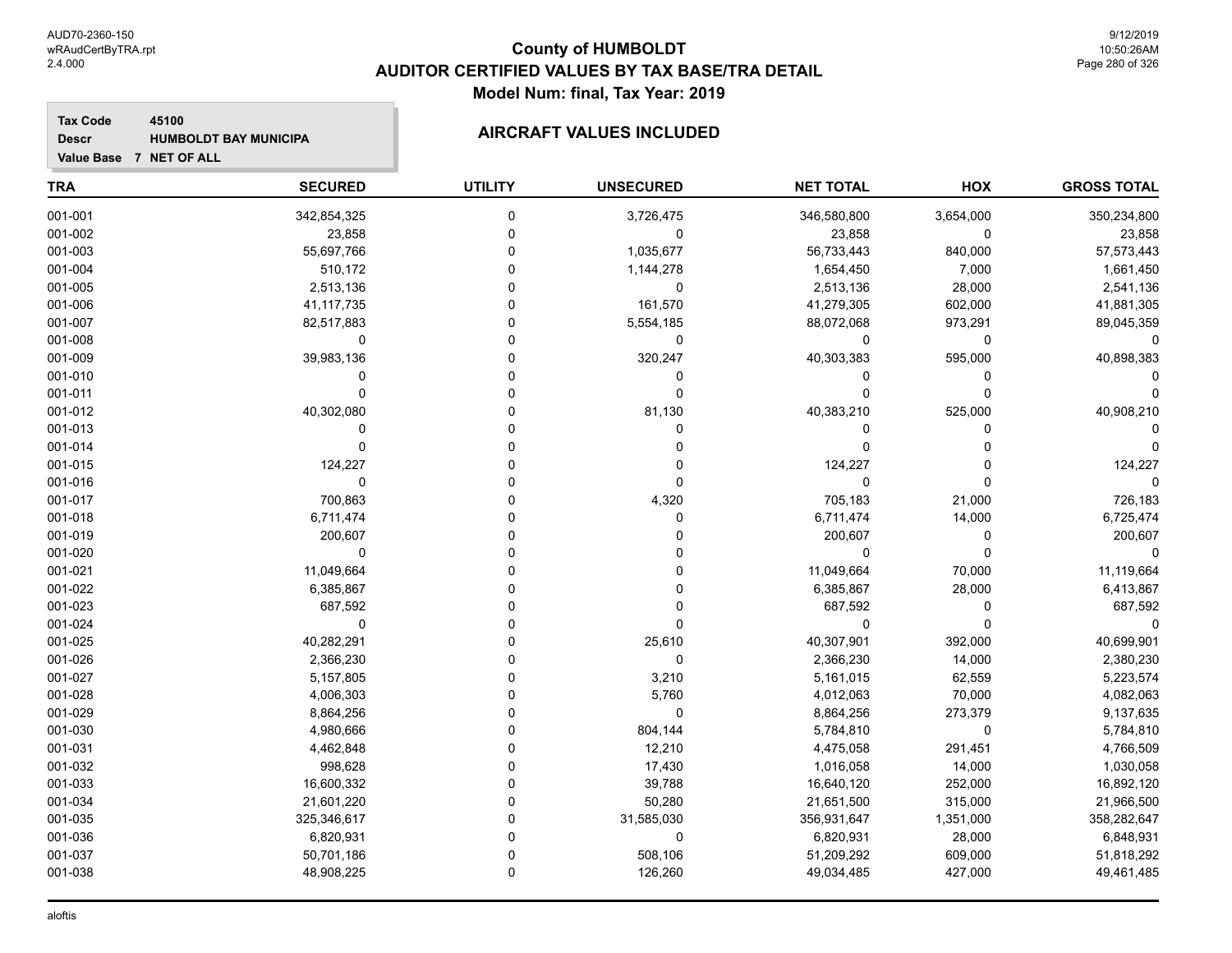### **Tax Code 45100 Descr**

# **HUMBOLDT BAY MUNICIPA AIRCRAFT VALUES INCLUDED**

| <b>TRA</b> | <b>SECURED</b> | <b>UTILITY</b> | <b>UNSECURED</b> | <b>NET TOTAL</b> | HOX         | <b>GROSS TOTAL</b> |
|------------|----------------|----------------|------------------|------------------|-------------|--------------------|
| 001-039    | 92,338,573     | 0              | 11,619,037       | 103,957,610      | 851,655     | 104,809,265        |
| 001-040    | 2,016,599      | 16,800         | 109,000          | 2,142,399        | $\Omega$    | 2,142,399          |
| 001-041    | 57,771         | 0              | 0                | 57,771           | $\Omega$    | 57,771             |
| 001-042    | 7,429,099      | $\Omega$       | 16,410           | 7,445,509        | $\Omega$    | 7,445,509          |
| 001-043    | 29,987,142     | ۵              | 13,383,116       | 43,370,258       | $\Omega$    | 43,370,258         |
| 001-044    | 5,304,196      | 0              | 2,490,564        | 7,794,760        | $\Omega$    | 7,794,760          |
| 001-045    | 16,826,474     | 0              | 0                | 16,826,474       | 105,000     | 16,931,474         |
| 001-046    | 4,258,035      | O              | 31,240           | 4,289,275        | 77,000      | 4,366,275          |
| 001-047    | 1,971,527      | $\Omega$       | 0                | 1,971,527        | 35,000      | 2,006,527          |
| 001-048    | 14,246,223     | $\Omega$       | 99,850           | 14,346,073       | 196,000     | 14,542,073         |
| 001-049    | 876,209        | $\Omega$       | 28,820           | 905,029          | 14,000      | 919,029            |
| 001-050    | $\Omega$       | $\Omega$       | 0                | 0                | $\Omega$    |                    |
| 001-051    | 21,464,718     | O              | 4,230            | 21,468,948       | 266,000     | 21,734,948         |
| 001-052    | 1,065,074      | 0              | 0                | 1,065,074        | 14,000      | 1,079,074          |
| 001-053    | 1,288,800      | 0              | 0                | 1,288,800        | 21,000      | 1,309,800          |
| 001-054    | 11,082,851     | 0              | 11,130           | 11,093,981       | 182,000     | 11,275,981         |
| 001-055    | 169,330        | O              | 0                | 169,330          | 7,000       | 176,330            |
| 001-056    | 26,470,533     | $\Omega$       | 17,750           | 26,488,283       | 287,000     | 26,775,283         |
| 001-057    | $\mathbf 0$    | $\Omega$       | 0                | 0                | $\Omega$    |                    |
| 001-058    | 3,439,534      | $\Omega$       | 0                | 3,439,534        | 21,000      | 3,460,534          |
| 001-059    | 1,581,000      | U              | 795,050          | 2,376,050        | $\Omega$    | 2,376,050          |
| 001-060    | 615,298        | $\Omega$       | 0                | 615,298          | 14,000      | 629,298            |
| 001-061    | 3,393,205      | 0              | $\Omega$         | 3,393,205        | 70,000      | 3,463,205          |
| 002-000    | 79,787,579     | $\Omega$       | 2,743,498        | 82,531,077       | 1,582,443   | 84,113,520         |
| 002-001    | 13,713,697     | 0              | 4,150,561        | 17,864,258       | 133,000     | 17,997,258         |
| 002-002    | 756,660        | O              | 247,350          | 1,004,010        | $\Omega$    | 1,004,010          |
| 002-003    | $\Omega$       | $\Omega$       | 0                | 0                | $\Omega$    |                    |
| 002-004    | $\Omega$       | $\Omega$       | 0                | 0                |             |                    |
| 002-005    | 55,502         | $\Omega$       | 0                | 55,502           |             | 55,502             |
| 002-006    | 0              | $\Omega$       | 0                | 0                | $\Omega$    |                    |
| 003-000    | 1,511,215,611  | $\Omega$       | 72,151,882       | 1,583,367,493    | 23,166,654  | 1,606,534,147      |
| 003-001    | 19,522,746     | $\Omega$       | 7,831,143        | 27,353,889       | 42,876      | 27,396,765         |
| 003-002    | 113,194,436    | $\Omega$       | 14,180,664       | 127,375,100      | 7,000       | 127,382,100        |
| 003-003    | $\mathbf 0$    | $\Omega$       | 0                | 0                | $\mathbf 0$ | $\Omega$           |
| 003-004    | 143,351        | O              | 66,132           | 209,483          | $\Omega$    | 209,483            |
| 003-005    | 752,983        | $\Omega$       | 0                | 752,983          | 7,000       | 759,983            |
| 003-006    | 7,215,202      | $\Omega$       | 467,513          | 7,682,715        | $\Omega$    | 7,682,715          |
| 003-007    | 69,585,959     | $\mathbf 0$    | 622,297          | 70,208,256       | 1,145,200   | 71,353,456         |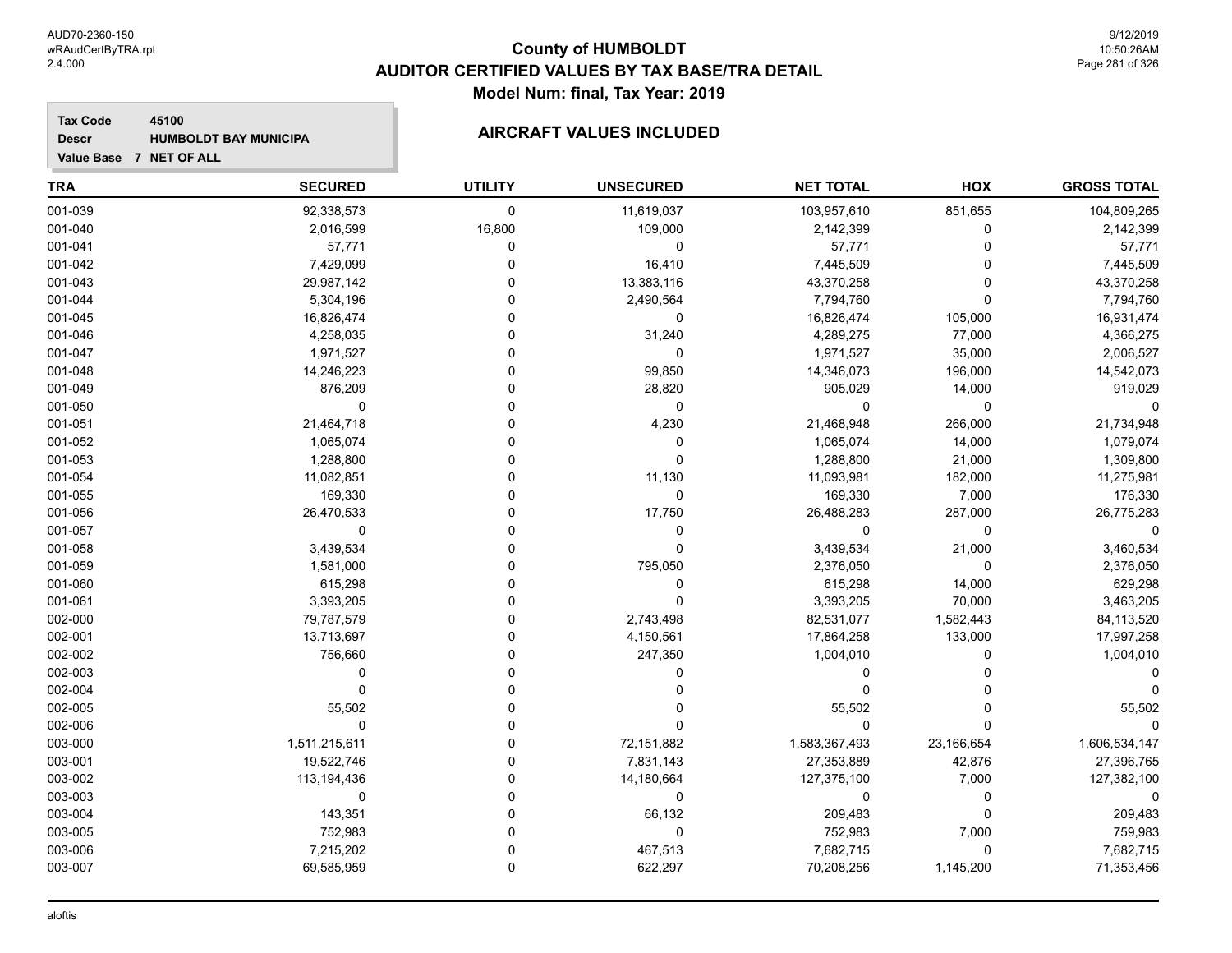**Tax Code 45100 Descr**

# **HUMBOLDT BAY MUNICIPA AIRCRAFT VALUES INCLUDED**

| <b>TRA</b> | <b>SECURED</b> | <b>UTILITY</b> | <b>UNSECURED</b> | <b>NET TOTAL</b> | HOX          | <b>GROSS TOTAL</b> |
|------------|----------------|----------------|------------------|------------------|--------------|--------------------|
| 003-008    | 1,402,590      | 0              | 3,430            | 1,406,020        | 42,000       | 1,448,020          |
| 003-009    | 4,999,826      | $\mathbf 0$    | 338,900          | 5,338,726        | 21,000       | 5,359,726          |
| 003-010    | 403,102,457    | 393,350        | 49,018,015       | 452,513,822      | 1,502,080    | 454,015,902        |
| 003-011    | 43,746,691     | $\mathbf 0$    | 21,881,702       | 65,628,393       | $\mathbf 0$  | 65,628,393         |
| 003-012    | 18,901,646     | $\Omega$       | 38,210           | 18,939,856       | 357,000      | 19,296,856         |
| 003-013    | 4,018,894      | 0              | 5,260            | 4,024,154        | 42,000       | 4,066,154          |
| 003-014    | 234,679        | $\Omega$       | 0                | 234,679          | 14,000       | 248,679            |
| 003-015    | 3,138,744      | $\Omega$       | 33,870           | 3,172,614        | $\mathbf 0$  | 3,172,614          |
| 003-016    | 28,108,043     | $\Omega$       | 502,689          | 28,610,732       | 42,000       | 28,652,732         |
| 003-017    | 23, 154, 915   | $\mathbf{0}$   | 1,674,074        | 24,828,989       | $\Omega$     | 24,828,989         |
| 003-018    | 19,839,813     | 194,060        | 984,325          | 21,018,198       | $\Omega$     | 21,018,198         |
| 003-019    | 945,163        | 0              | 0                | 945,163          | $\Omega$     | 945,163            |
| 003-020    | 0              | 0              | 0                | 0                | $\mathbf{0}$ |                    |
| 003-021    | $\mathbf 0$    | 0              | 0                | 0                | $\Omega$     |                    |
| 003-022    | 5,168,263      | $\Omega$       | 22,600           | 5,190,863        | $\Omega$     | 5,190,863          |
| 003-023    | $\mathbf 0$    | $\Omega$       | 0                | 0                | $\Omega$     | $\Omega$           |
| 003-024    | 3,601,834      | $\Omega$       | 1,263,127        | 4,864,961        | $\Omega$     | 4,864,961          |
| 003-025    | $\Omega$       | $\Omega$       | 49,743           | 49,743           | $\Omega$     | 49,743             |
| 003-026    | $\mathbf 0$    | $\Omega$       | 0                | 0                | $\Omega$     | $\Omega$           |
| 003-027    | 13,767         | $\Omega$       | 0                | 13,767           | $\Omega$     | 13,767             |
| 053-001    | $\mathbf 0$    | $\Omega$       | 0                | 0                | $\Omega$     | $\Omega$           |
| 053-002    | 1,316,276      | $\Omega$       | 0                | 1,316,276        | 14,000       | 1,330,276          |
| 053-003    | 104,521        | $\Omega$       | 0                | 104,521          | $\mathbf{0}$ | 104,521            |
| 053-004    | 552,098        | $\Omega$       | 0                | 552,098          | $\Omega$     | 552,098            |
| 053-005    | 165,870        | $\Omega$       | $\Omega$         | 165,870          | $\Omega$     | 165,870            |
| 053-006    | 5,684,008      | $\Omega$       | 30,979           | 5,714,987        | 42,000       | 5,756,987          |
| 053-007    | 396,643        | $\Omega$       | 442,234          | 838,877          | $\mathbf 0$  | 838,877            |
| 053-008    | 13,538,188     | $\Omega$       | 111,760          | 13,649,948       | 189,000      | 13,838,948         |
| 053-009    | 35,820,639     | $\Omega$       | 75,947           | 35,896,586       | 612,488      | 36,509,074         |
| 053-010    | 189,866        | $\Omega$       | 170,514          | 360,380          | $\mathbf 0$  | 360,380            |
| 053-011    | 1,299,795      | $\Omega$       | 0                | 1,299,795        | 14,000       | 1,313,795          |
| 053-013    | 10,377,039     | $\Omega$       | 94,010           | 10,471,049       | 119,000      | 10,590,049         |
| 053-014    | 0              | $\Omega$       | 0                | 0                | 0            | 0                  |
| 053-015    | 6,160,029      | $\Omega$       | 47,530           | 6,207,559        | 161,000      | 6,368,559          |
| 053-016    | 602,530        | $\Omega$       | 0                | 602,530          | 0            | 602,530            |
| 053-017    | 18,253,961     | $\Omega$       | 26,770           | 18,280,731       | 252,000      | 18,532,731         |
| 053-018    | 748,651        | $\Omega$       | 3,999            | 752,650          | 7,000        | 759,650            |
| 053-019    | 765,074        | $\mathbf 0$    | 11,380           | 776,454          | $\mathbf 0$  | 776,454            |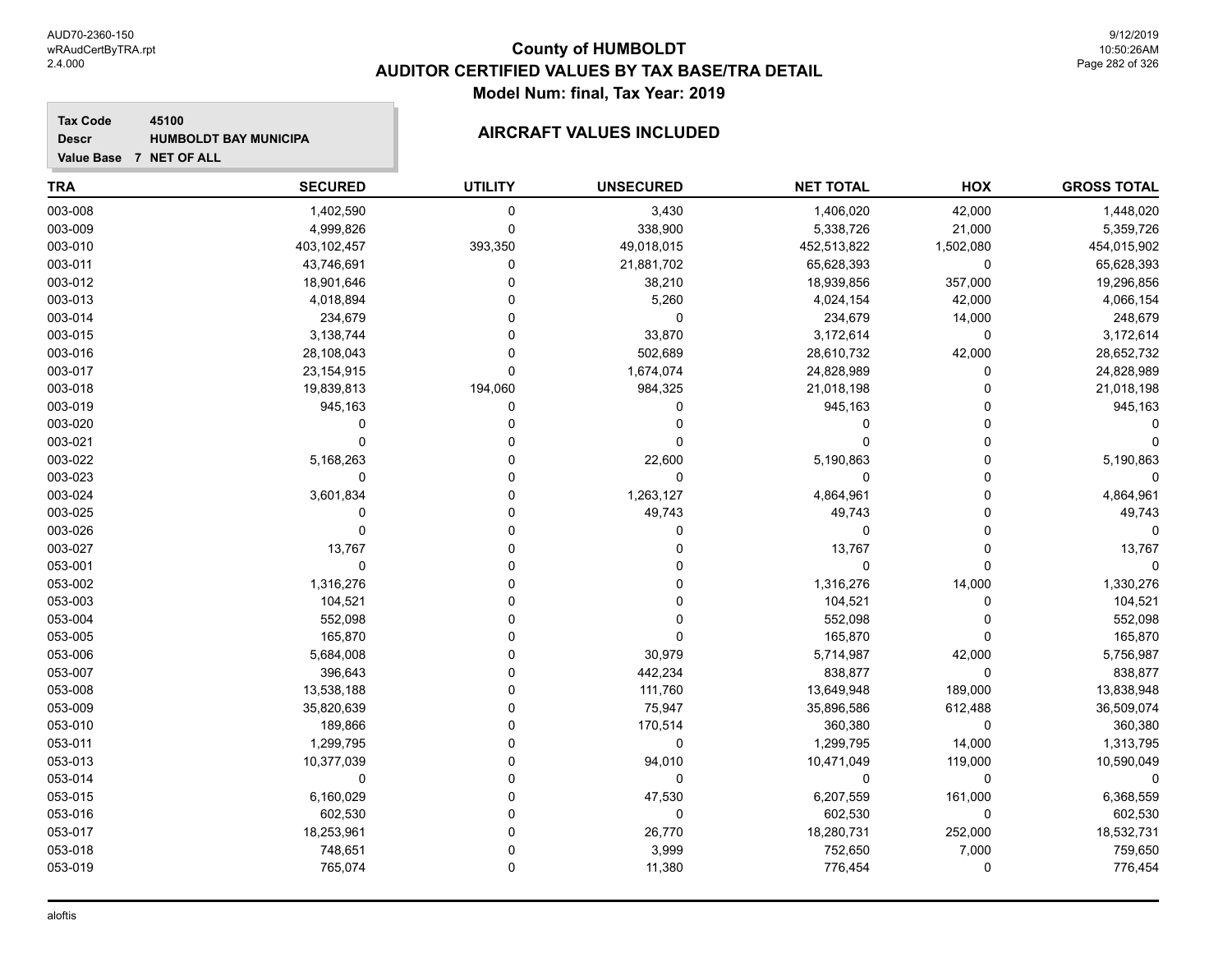**Tax Code 45100 Descr**

# **HUMBOLDT BAY MUNICIPA AIRCRAFT VALUES INCLUDED**

| <b>TRA</b> | <b>SECURED</b> | <b>UTILITY</b> | <b>UNSECURED</b> | <b>NET TOTAL</b> | HOX         | <b>GROSS TOTAL</b> |
|------------|----------------|----------------|------------------|------------------|-------------|--------------------|
| 053-020    | 6,667,993      | $\mathbf 0$    | 139,420          | 6,807,413        | 56,000      | 6,863,413          |
| 053-021    | $\mathbf 0$    | $\mathbf 0$    | 0                | $\mathbf{0}$     | 0           |                    |
| 053-024    | 0              | $\Omega$       | 0                | 0                | $\mathbf 0$ |                    |
| 053-025    | 3,983,917      | $\Omega$       | 10,720           | 3,994,637        | 137,120     | 4,131,757          |
| 053-026    | 387,605        | $\Omega$       | 13,580           | 401,185          | $\mathbf 0$ | 401,185            |
| 053-028    | 11,982,748     | $\Omega$       | 46,340           | 12,029,088       | 140,000     | 12,169,088         |
| 053-029    | 381,222        | $\Omega$       | 33,476           | 414,698          | $\mathbf 0$ | 414,698            |
| 053-030    | 222,902        | $\Omega$       | 0                | 222,902          | 7,000       | 229,902            |
| 057-000    | 14,780,486     | $\Omega$       | 47,339,836       | 62,120,322       | 14,000      | 62,134,322         |
| 057-001    | 12,799,770     | $\Omega$       | 806,423          | 13,606,193       | 56,000      | 13,662,193         |
| 057-002    | 25,578,121     | $\Omega$       | 326,300          | 25,904,421       | 397,600     | 26,302,021         |
| 057-003    | 163,777        | $\Omega$       | $\mathbf 0$      | 163,777          | $\mathbf 0$ | 163,777            |
| 057-006    | 44,651,435     | $\Omega$       | 379,644          | 45,031,079       | 691,600     | 45,722,679         |
| 057-008    | 7,477,443      | $\Omega$       | 9,562,910        | 17,040,353       | 14,000      | 17,054,353         |
| 057-009    | 33,774,176     | $\mathbf 0$    | 942,932          | 34,717,108       | 497,000     | 35,214,108         |
| 073-001    | 497,391        | $\mathbf 0$    | 0                | 497,391          | 0           | 497,391            |
| 073-002    | 650,681        | $\Omega$       | 0                | 650,681          | $\mathbf 0$ | 650,681            |
| 073-003    | 9,203,847      | $\Omega$       | 60,880           | 9,264,727        | 147,000     | 9,411,727          |
| 073-004    | 428,891,283    | $\Omega$       | 8,129,952        | 437,021,235      | 7,030,800   | 444,052,035        |
| 073-005    | 24,940,195     | $\Omega$       | 68,920           | 25,009,115       | 418,600     | 25,427,715         |
| 073-006    | 143,049        | $\Omega$       | $\mathbf 0$      | 143,049          | $\mathbf 0$ | 143,049            |
| 074-001    | 1,254,248      | $\Omega$       | $\Omega$         | 1,254,248        | 28,000      | 1,282,248          |
| 074-002    | 111,411,232    | $\Omega$       | 843,874          | 112,255,106      | 1,556,554   | 113,811,660        |
| 074-003    | 95,450         | $\Omega$       | 0                | 95,450           | 0           | 95,450             |
| 074-004    | 27,540         | $\Omega$       | $\Omega$         | 27,540           | $\mathbf 0$ | 27,540             |
| 074-005    | 41,182,358     | $\Omega$       | 214,200          | 41,396,558       | 728,000     | 42,124,558         |
| 074-006    | 197,005        | $\Omega$       | 0                | 197,005          | 7,000       | 204,005            |
| 074-007    | 410,958        | $\Omega$       | $\Omega$         | 410,958          | $\mathbf 0$ | 410,958            |
| 074-008    | 1,551,318      | $\Omega$       | 160,050          | 1,711,368        | 7,000       | 1,718,368          |
| 074-009    | 6,587,813      | $\Omega$       | $\mathbf 0$      | 6,587,813        | 105,000     | 6,692,813          |
| 074-010    | 800,956        | $\Omega$       | $\mathbf 0$      | 800,956          | 14,000      | 814,956            |
| 074-011    | 2,443,476      | $\Omega$       | 8,060            | 2,451,536        | 42,000      | 2,493,536          |
| 074-012    | 45,546,992     | $\Omega$       | 247,486          | 45,794,478       | 607,600     | 46,402,078         |
| 074-013    | 49,985,139     | $\Omega$       | 324,031          | 50,309,170       | 691,600     | 51,000,770         |
| 074-014    | 1,951,276      | $\Omega$       | $\Omega$         | 1,951,276        | 49,000      | 2,000,276          |
| 074-015    | 7,366          | $\Omega$       | $\Omega$         | 7,366            | 0           | 7,366              |
| 074-016    | $\Omega$       | $\Omega$       | $\Omega$         | $\Omega$         | $\Omega$    | O                  |
| 075-001    | 7,300,651      | $\Omega$       | $\mathbf{0}$     | 7,300,651        | 28,000      | 7,328,651          |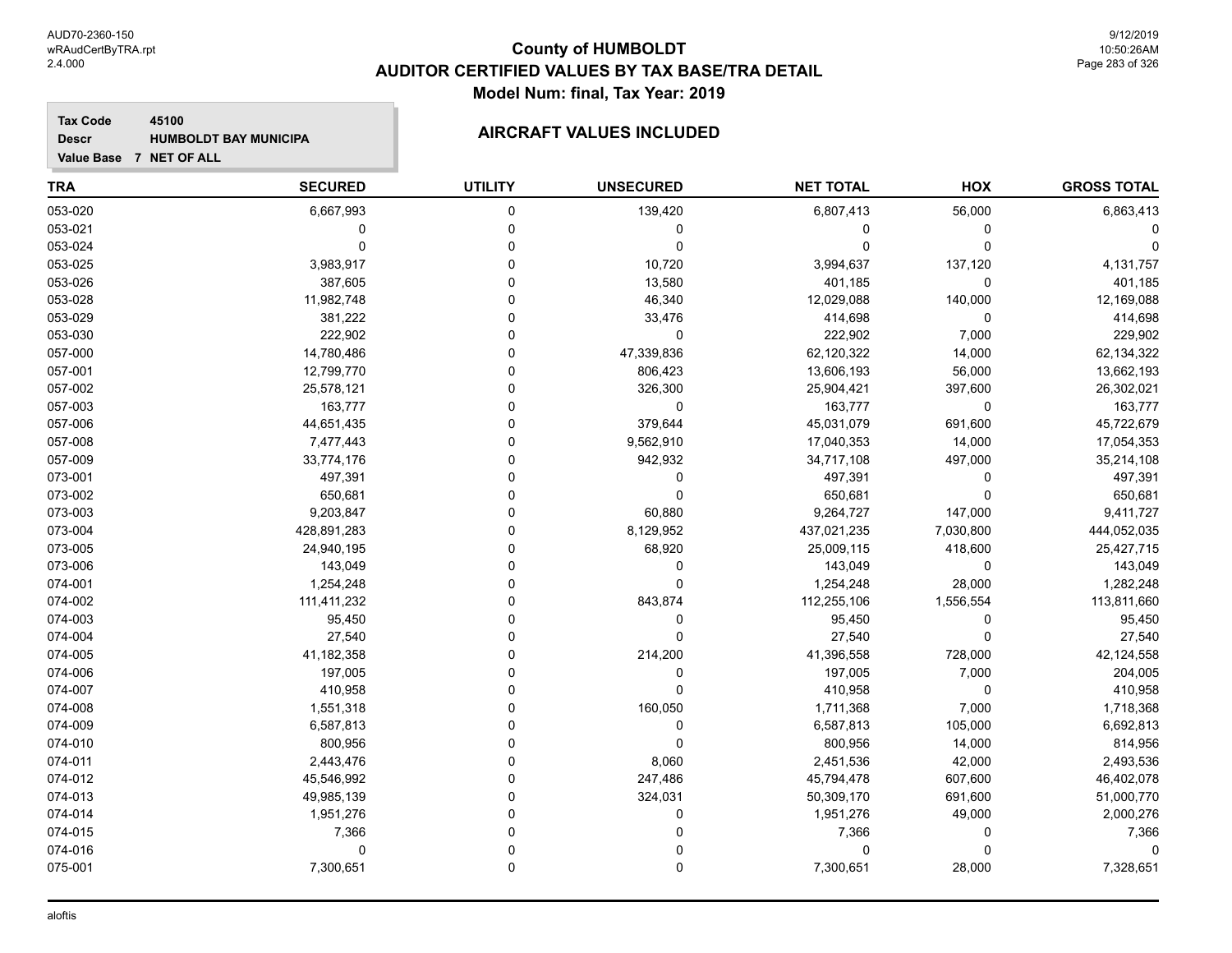**Tax Code 45100 Descr**

# **HUMBOLDT BAY MUNICIPA AIRCRAFT VALUES INCLUDED**

| <b>TRA</b> | <b>SECURED</b> | <b>UTILITY</b> | <b>UNSECURED</b> | <b>NET TOTAL</b> | HOX         | <b>GROSS TOTAL</b> |
|------------|----------------|----------------|------------------|------------------|-------------|--------------------|
| 075-002    | 3,578,614      | 0              | 4,740            | 3,583,354        | 49,000      | 3,632,354          |
| 075-005    | 478,440        | $\mathbf 0$    | 0                | 478,440          | 0           | 478,440            |
| 075-006    | 31,122,610     | $\Omega$       | 173,037          | 31,295,647       | 469,000     | 31,764,647         |
| 077-001    | 2,807,175      | $\Omega$       | 81,110           | 2,888,285        | 35,000      | 2,923,285          |
| 077-002    | 11,934,311     | $\Omega$       | 61,920           | 11,996,231       | 189,000     | 12,185,231         |
| 077-003    | 0              | 0              | 0                | 0                | 0           |                    |
| 077-004    | 12,093,578     | 0              | 12,240           | 12,105,818       | 175,000     | 12,280,818         |
| 077-005    | 598,046        | $\Omega$       | 0                | 598,046          | $\mathbf 0$ | 598,046            |
| 077-006    | 150,484,479    | $\Omega$       | 442,080          | 150,926,559      | 2,986,577   | 153,913,136        |
| 077-007    | 8,834,119      | $\mathbf{0}$   | 887,050          | 9,721,169        | 63,000      | 9,784,169          |
| 077-008    | 19,639,700     | 376,860        | 810,179          | 20,826,739       | 203,000     | 21,029,739         |
| 077-009    | 0              | 0              | 144,561          | 144,561          | $\Omega$    | 144,561            |
| 077-010    | 25,957,925     | 0              | 182,940          | 26,140,865       | 343,000     | 26,483,865         |
| 077-011    | 794,878        | $\Omega$       | 0                | 794,878          | 0           | 794,878            |
| 077-012    | 10,622,431     | 0              | 68,320           | 10,690,751       | 168,000     | 10,858,751         |
| 077-013    | 22,856,603     | $\Omega$       | 196,643          | 23,053,246       | 265,440     | 23,318,686         |
| 077-014    | 0              | $\Omega$       | 0                | 0                | 0           | $\mathbf 0$        |
| 077-015    | 4,707,427      | $\Omega$       | 277,603          | 4,985,030        | 49,000      | 5,034,030          |
| 077-016    | 2,419,716      | $\Omega$       | 823,477          | 3,243,193        | 0           | 3,243,193          |
| 077-017    | 2,337,362      | $\Omega$       | 44,998           | 2,382,360        | 7,000       | 2,389,360          |
| 077-018    | 5,571,030      | $\Omega$       | 37,120           | 5,608,150        | 91,000      | 5,699,150          |
| 077-019    | 2,607,034      | $\Omega$       | 0                | 2,607,034        | 14,000      | 2,621,034          |
| 077-020    | 5,972,768      | $\Omega$       | 10,637           | 5,983,405        | 77,000      | 6,060,405          |
| 077-022    | 48,600         | $\Omega$       | 0                | 48,600           | 0           | 48,600             |
| 077-023    | 194,328        | $\Omega$       | $\Omega$         | 194,328          | 7,000       | 201,328            |
| 077-024    | 246,861,526    | $\Omega$       | 3,457,168        | 250,318,694      | 4,756,256   | 255,074,950        |
| 077-025    | 290,618        | $\Omega$       | 402,538          | 693,156          | $\mathbf 0$ | 693,156            |
| 077-026    | 5,506,441      | 99,925         | 0                | 5,606,366        | 21,000      | 5,627,366          |
| 077-027    | $\mathbf 0$    | $\mathbf 0$    | $\mathbf 0$      | 0                | 0           |                    |
| 077-028    | 3,907,374      | $\Omega$       | 36,330           | 3,943,704        | 42,000      | 3,985,704          |
| 077-029    | $\mathbf 0$    | $\Omega$       | $\mathbf 0$      | 0                | $\Omega$    |                    |
| 077-030    | 4,286,590      | $\Omega$       | 13,650           | 4,300,240        | 70,000      | 4,370,240          |
| 077-031    | 403,000        | 0              | 0                | 403,000          | 7,000       | 410,000            |
| 077-032    | 1,431,079      | 0              | 0                | 1,431,079        | 14,000      | 1,445,079          |
| 077-033    | 2,169,241      | $\Omega$       | 14,801           | 2,184,042        | 35,000      | 2,219,042          |
| 081-001    | 0              | $\Omega$       | 89,176           | 89,176           | 0           | 89,176             |
| 081-002    | 43,462,094     | $\Omega$       | 963,920          | 44,426,014       | 823,200     | 45,249,214         |
| 081-003    | 18,248,993     | $\mathbf{0}$   | 1,867,480        | 20,116,473       | 329,000     | 20,445,473         |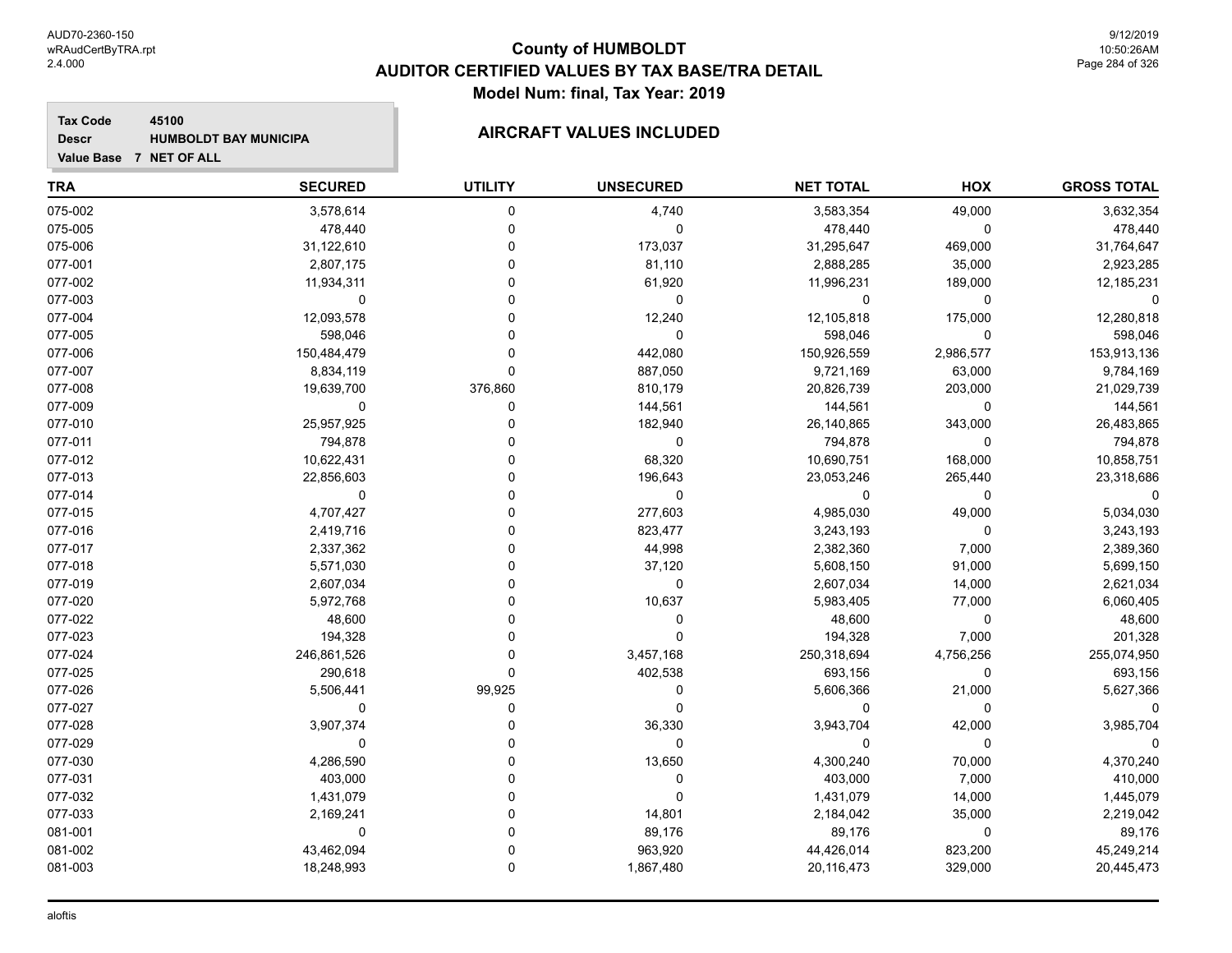### **Tax Code 45100 Descr**

# **HUMBOLDT BAY MUNICIPA AIRCRAFT VALUES INCLUDED**

| <b>TRA</b> | <b>SECURED</b> | <b>UTILITY</b> | <b>UNSECURED</b> | <b>NET TOTAL</b> | HOX         | <b>GROSS TOTAL</b> |
|------------|----------------|----------------|------------------|------------------|-------------|--------------------|
| 081-004    | 4,600,291      | $\pmb{0}$      | $\pmb{0}$        | 4,600,291        | $\mathbf 0$ | 4,600,291          |
| 081-005    | 5,790,243      | $\mathbf 0$    | 828,580          | 6,618,823        | 21,000      | 6,639,823          |
| 081-006    | 1,301,622      | $\mathbf{0}$   | 0                | 1,301,622        | 0           | 1,301,622          |
| 081-007    | 31,379         | $\Omega$       | 0                | 31,379           | $\mathbf 0$ | 31,379             |
| 081-008    | 70,404         | $\Omega$       | $\mathbf 0$      | 70,404           | $\mathbf 0$ | 70,404             |
| 081-009    | 367,493,133    | $\mathbf 0$    | 11,083,081       | 378,576,214      | 4,775,400   | 383,351,614        |
| 081-010    | 441,890        | $\Omega$       | 9,090            | 450,980          | 7,000       | 457,980            |
| 081-011    | $\mathbf 0$    | $\Omega$       | $\mathbf 0$      | 0                | $\mathbf 0$ | $\mathbf 0$        |
| 081-012    | 7,309,548      | $\Omega$       | 108,080          | 7,417,628        | 168,000     | 7,585,628          |
| 081-013    | 168,576        | $\mathbf 0$    | 463,008          | 631,584          | $\mathbf 0$ | 631,584            |
| 081-014    | 732,226        | $\Omega$       | 532,186          | 1,264,412        | $\mathbf 0$ | 1,264,412          |
| 081-015    | 19,001         | $\Omega$       | $\mathbf 0$      | 19,001           | $\Omega$    | 19,001             |
| 081-016    | 0              | $\mathbf{0}$   | 0                | 0                | $\Omega$    | $\Omega$           |
| 081-017    | 129,645,418    | $\mathbf 0$    | 570,180          | 130,215,598      | 2,523,570   | 132,739,168        |
| 081-018    | 424,342        | $\Omega$       | $\Omega$         | 424,342          | 7,000       | 431,342            |
| 081-019    | 422,436        | $\Omega$       | 0                | 422,436          | 7,000       | 429,436            |
| 081-020    | 1,133,435      | $\Omega$       | 0                | 1,133,435        | 7,000       | 1,140,435          |
| 081-021    | 10,266,456     | $\Omega$       | $\mathbf 0$      | 10,266,456       | 168,000     | 10,434,456         |
| 081-022    | 11,807,218     | $\Omega$       | 28,590           | 11,835,808       | 182,000     | 12,017,808         |
| 081-023    | 9,269,273      | $\Omega$       | 0                | 9,269,273        | 119,000     | 9,388,273          |
| 081-024    | 4,695,243      | $\Omega$       | 19,950           | 4,715,193        | 42,000      | 4,757,193          |
| 081-025    | $\mathbf 0$    | $\Omega$       | $\mathbf 0$      | 0                | 0           |                    |
| 081-026    | 0              | $\Omega$       | 0                | 0                | $\Omega$    |                    |
| 081-027    |                | $\Omega$       | U                | 0                | $\Omega$    |                    |
| 081-028    |                | $\Omega$       | 0                | 0                | $\Omega$    |                    |
| 081-029    | U              | $\Omega$       | $\Omega$         | 0                | $\Omega$    |                    |
| 081-030    | $\Omega$       | $\Omega$       | U                | $\Omega$         | $\Omega$    |                    |
| 081-031    |                | $\Omega$       | U                | 0                | O           |                    |
| 081-032    |                | $\Omega$       |                  | 0                | $\Omega$    |                    |
| 081-033    | 0              | $\Omega$       |                  | 0                | 0           |                    |
| 081-034    |                | $\Omega$       |                  | 0                | $\Omega$    |                    |
| 081-035    | U              | $\Omega$       |                  | 0                | $\Omega$    |                    |
| 081-036    | $\Omega$       | $\Omega$       |                  | 0                | $\Omega$    |                    |
| 081-037    | $\Omega$       | $\Omega$       | $\Omega$         | 0                | $\Omega$    |                    |
| 081-038    | $\Omega$       | $\Omega$       | $\Omega$         | $\Omega$         | $\Omega$    |                    |
| 081-039    | 0              | $\Omega$       | U                | 0                | $\Omega$    |                    |
| 081-040    | $\Omega$       | $\mathbf 0$    | 0                | 0                | 0           |                    |
| 081-041    | $\mathbf 0$    | $\mathbf 0$    | 0                | 0                | $\mathbf 0$ |                    |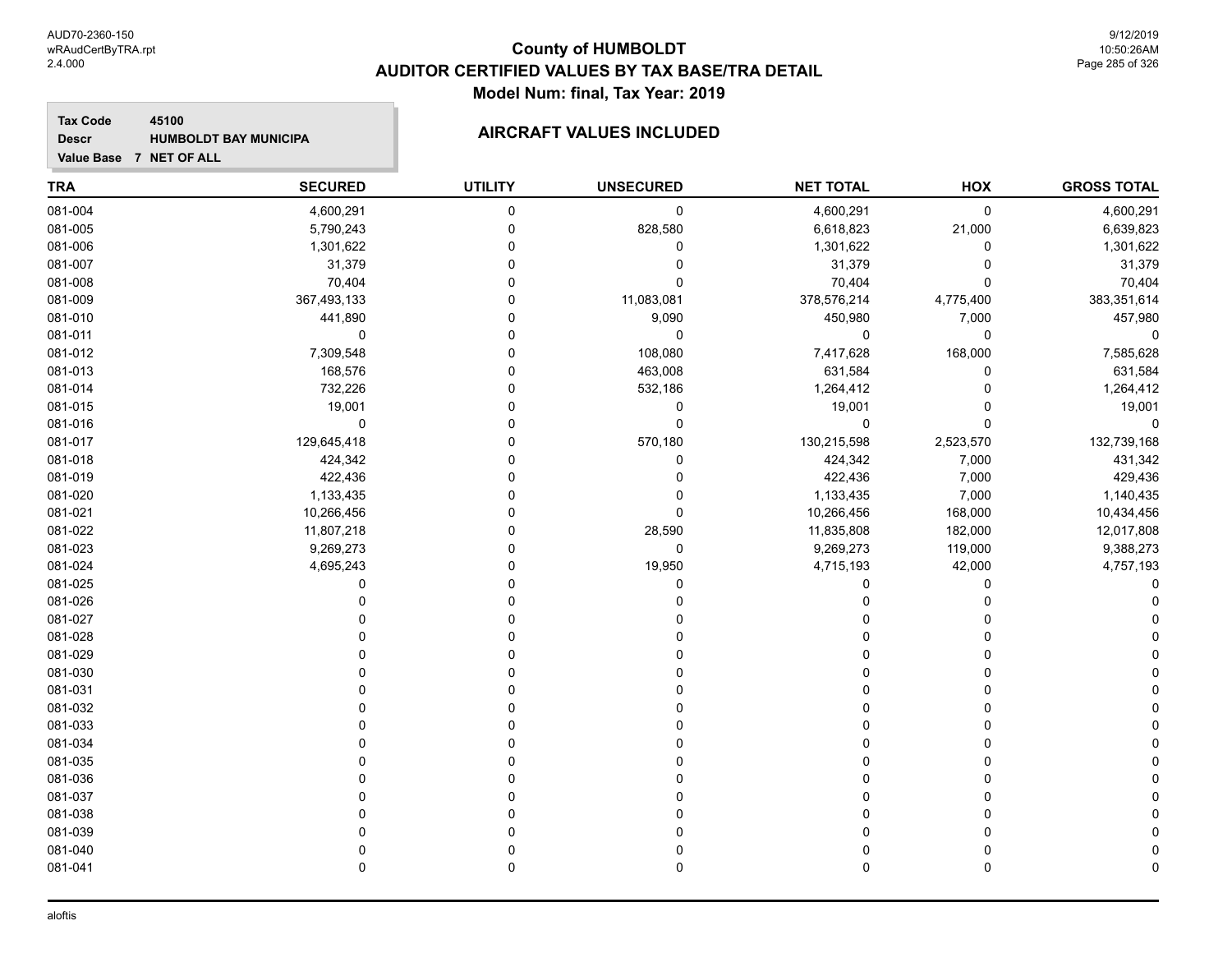AUD70-2360-150 wRAudCertByTRA.rpt 2.4.000

# **County of HUMBOLDT AUDITOR CERTIFIED VALUES BY TAX BASE/TRA DETAIL Model Num: final, Tax Year: 2019**

9/12/2019 10:50:26AM Page 286 of 326

**Tax Code 45100 Descr**

# **HUMBOLDT BAY MUNICIPA AIRCRAFT VALUES INCLUDED**

| <b>TRA</b> | <b>SECURED</b> | <b>UTILITY</b> | <b>UNSECURED</b> | <b>NET TOTAL</b> | HOX       | <b>GROSS TOTAL</b> |
|------------|----------------|----------------|------------------|------------------|-----------|--------------------|
| 081-042    | 0              | $\pmb{0}$      | $\pmb{0}$        | $\mathbf 0$      | $\pmb{0}$ | C                  |
| 081-043    | $\mathbf 0$    | $\mathbf 0$    |                  | 0                | 0         |                    |
| 081-044    | $\Omega$       | $\Omega$       |                  |                  | 0         |                    |
| 081-046    | $\Omega$       | O              |                  |                  | 0         |                    |
| 081-047    | $\Omega$       | O              |                  |                  | 0         |                    |
| 081-048    | n              | U              |                  |                  | 0         |                    |
| 081-049    |                |                |                  |                  | 0         |                    |
| 081-050    |                |                |                  |                  | 0         |                    |
| 081-051    | $\Omega$       | $\Omega$       |                  |                  | 0         |                    |
| 081-052    | $\Omega$       | O              |                  |                  | 0         |                    |
| 081-053    | $\Omega$       | O              |                  |                  | 0         |                    |
| 081-054    | $\Omega$       | $\Omega$       |                  |                  | 0         |                    |
| 081-055    | n              | U              |                  |                  | 0         |                    |
| 081-056    | 0              |                |                  |                  | 0         |                    |
| 081-057    |                |                |                  |                  | 0         |                    |
| 081-058    |                |                |                  |                  | 0         |                    |
| 081-059    | $\Omega$       | $\Omega$       |                  |                  | $\Omega$  |                    |
| 081-060    | $\Omega$       | O              | $\Omega$         | $\Omega$         | 0         |                    |
| 081-061    |                | 0              | 13,660           | 13,660           | 0         | 13,660             |
| 081-062    | ∩              | O              | $\Omega$         | $\Omega$         | 0         |                    |
| 081-063    | n              | 0              |                  | $\Omega$         | 0         |                    |
| 081-064    | 0              |                |                  | 0                | 0         |                    |
| 081-065    | $\pmb{0}$      | 0              |                  | $\mathbf 0$      | 0         | O                  |
| 081-066    | 2,917,817      | $\Omega$       |                  | 2,917,817        | 0         | 2,917,817          |
| 081-067    | 0              | $\Omega$       |                  | 0                | 0         |                    |
| 081-068    | $\Omega$       | 0              |                  | $\Omega$         | 0         |                    |
| 081-069    | $\Omega$       | $\Omega$       |                  |                  | 0         |                    |
| 081-070    | n              | U              |                  |                  | 0         |                    |
| 081-071    |                |                |                  |                  | 0         |                    |
| 081-072    |                |                |                  |                  | 0         |                    |
| 081-073    | $\Omega$       |                |                  |                  | 0         |                    |
| 081-074    | $\Omega$       | $\Omega$       |                  |                  | 0         |                    |
| 081-075    | $\Omega$       | U              |                  |                  | 0         |                    |
| 081-076    | $\Omega$       | O              |                  |                  | 0         |                    |
| 081-077    |                |                |                  |                  | 0         |                    |
| 081-078    |                |                |                  |                  | 0         |                    |
| 081-079    | 0              | 0              |                  | 0                | 0         |                    |
| 081-080    | $\mathbf 0$    | $\mathbf 0$    | 0                | $\mathbf 0$      | 0         | C                  |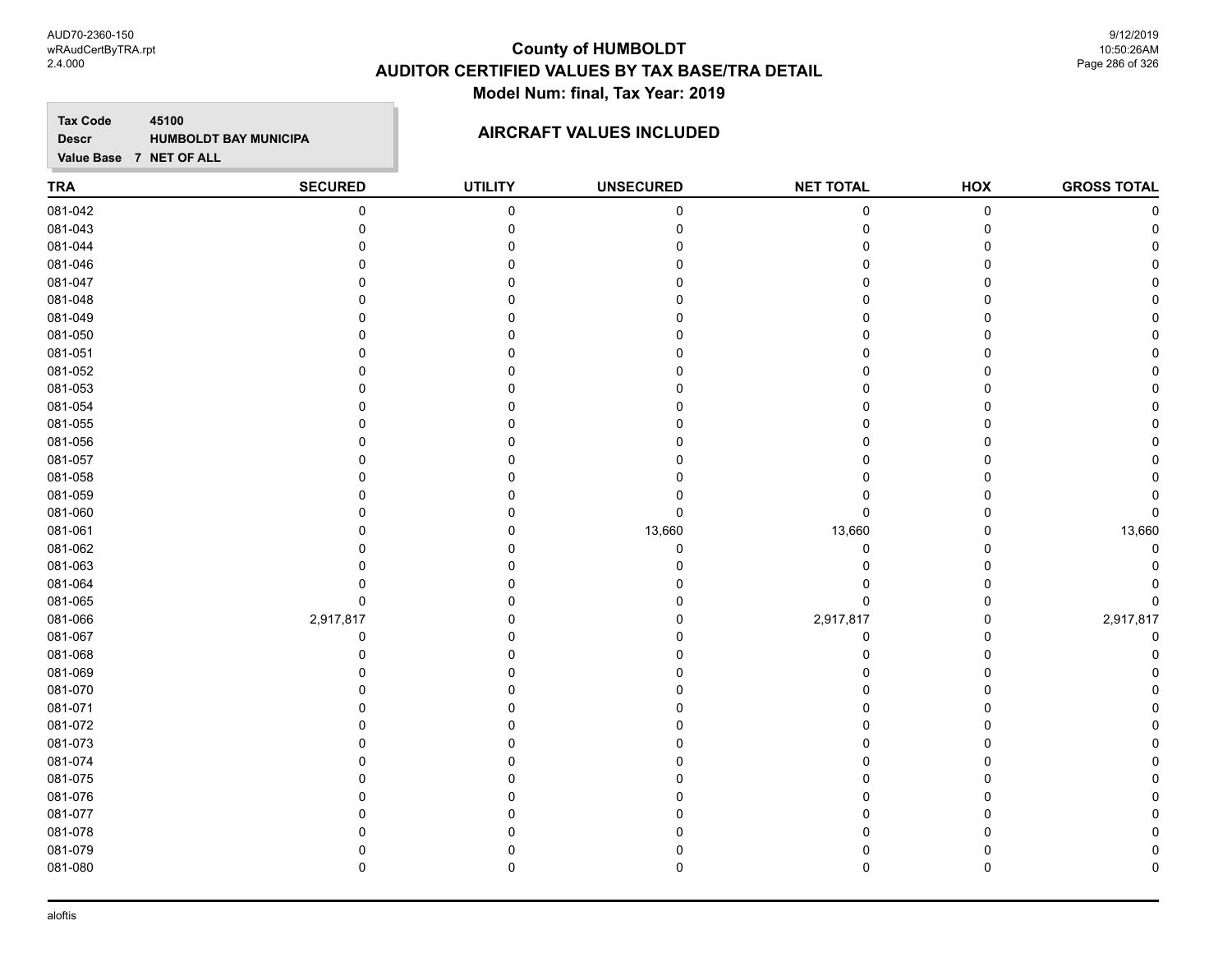**Tax Code 45100 Descr**

# **HUMBOLDT BAY MUNICIPA AIRCRAFT VALUES INCLUDED**

| <b>TRA</b> | <b>SECURED</b> | <b>UTILITY</b> | <b>UNSECURED</b> | <b>NET TOTAL</b> | HOX         | <b>GROSS TOTAL</b> |
|------------|----------------|----------------|------------------|------------------|-------------|--------------------|
| 081-081    | $\mathbf 0$    | $\mathbf 0$    | 0                | 0                | $\mathbf 0$ |                    |
| 081-084    | $\mathbf 0$    | $\mathbf 0$    | 0                | 0                | $\Omega$    |                    |
| 081-085    | $\Omega$       | $\Omega$       | 0                | O                | $\Omega$    |                    |
| 085-000    | 104,052,581    | $\Omega$       | 800,499          | 104,853,080      | 1,603,000   | 106,456,080        |
| 085-001    | 7,348,821      | $\Omega$       | 38,620           | 7,387,441        | 84,000      | 7,471,441          |
| 102-001    | 3,142,346      | $\Omega$       | 0                | 3,142,346        | 33,600      | 3,175,946          |
| 102-002    | 65,160         | $\Omega$       | 0                | 65,160           | $\mathbf 0$ | 65,160             |
| 102-003    | 116,828,155    | $\Omega$       | 932,444          | 117,760,599      | 1,190,000   | 118,950,599        |
| 102-005    | 13,457,916     | $\Omega$       | 58,030           | 13,515,946       | 189,000     | 13,704,946         |
| 102-006    | 10,289,693     | $\Omega$       | 216,850          | 10,506,543       | 98,000      | 10,604,543         |
| 102-007    | 31,140         | $\Omega$       | 0                | 31,140           | $\mathbf 0$ | 31,140             |
| 102-008    | 101,604,916    | $\Omega$       | 379,394          | 101,984,310      | 1,414,000   | 103,398,310        |
| 102-009    | 30,060         | $\Omega$       | 0                | 30,060           | $\Omega$    | 30,060             |
| 102-010    | 5,902,326      | $\Omega$       | 0                | 5,902,326        | 56,000      | 5,958,326          |
| 102-011    | 12,481,791     | 0              | 4,290            | 12,486,081       | 84,000      | 12,570,081         |
| 102-012    | 0              | $\Omega$       | 0                | 0                | 0           | $\Omega$           |
| 102-013    | 10,279         | $\Omega$       | 0                | 10,279           | $\Omega$    | 10,279             |
| 103-000    | 33,515,957     | $\Omega$       | 212,434          | 33,728,391       | 406,000     | 34, 134, 391       |
| 103-001    | 94,767,574     | $\Omega$       | 455,395          | 95,222,969       | 259,000     | 95,481,969         |
| 103-002    | 1,796,660      | $\Omega$       | 0                | 1,796,660        | 28,000      | 1,824,660          |
| 103-003    | 687,600        | $\Omega$       | 0                | 687,600          | 7,000       | 694,600            |
| 103-004    | 118,038        | $\Omega$       | 0                | 118,038          | $\mathbf 0$ | 118,038            |
| 103-005    | 8,634,599      | $\Omega$       | 3,820            | 8,638,419        | 224,000     | 8,862,419          |
| 103-006    | 9,283          | $\Omega$       | $\pmb{0}$        | 9,283            | 0           | 9,283              |
| 103-007    | 7,470          | $\Omega$       | 0                | 7,470            | $\mathbf 0$ | 7,470              |
| 103-008    | 69,219,479     | $\Omega$       | 5,361,943        | 74,581,422       | 882,000     | 75,463,422         |
| 103-009    | $\mathbf{0}$   | $\Omega$       | 0                | 0                | 0           |                    |
| 103-012    | $\Omega$       | $\Omega$       | $\Omega$         | $\Omega$         | $\Omega$    |                    |
| 103-013    | 4,910,910      | $\mathbf 0$    | 40,300           | 4,951,210        | 63,000      | 5,014,210          |
| 103-014    | 515,187        | $\Omega$       | 32,830           | 548,017          | 7,000       | 555,017            |
| 103-015    | 13,255,039     | $\Omega$       | 10,820           | 13,265,859       | 154,000     | 13,419,859         |
| 111-001    | 5,430,053      | $\Omega$       | 16,233           | 5,446,286        | 28,000      | 5,474,286          |
| 115-001    | 4,037,237      | $\Omega$       | 394,564          | 4,431,801        | 7,000       | 4,438,801          |
| 115-002    | 1,551,719,523  | $\mathbf 0$    | 44,552,700       | 1,596,272,223    | 20,899,835  | 1,617,172,058      |
| 115-004    | 14,734,640     | $\Omega$       | 25,150           | 14,759,790       | 196,000     | 14,955,790         |
| 115-005    | 55,275         | $\Omega$       | 0                | 55,275           | 0           | 55,275             |
| 115-006    | 3,692,075      | $\Omega$       | 5,510            | 3,697,585        | 49,000      | 3,746,585          |
| 115-008    | 1,679,857      | $\mathbf{0}$   | 673,246          | 2,353,103        | 21,000      | 2,374,103          |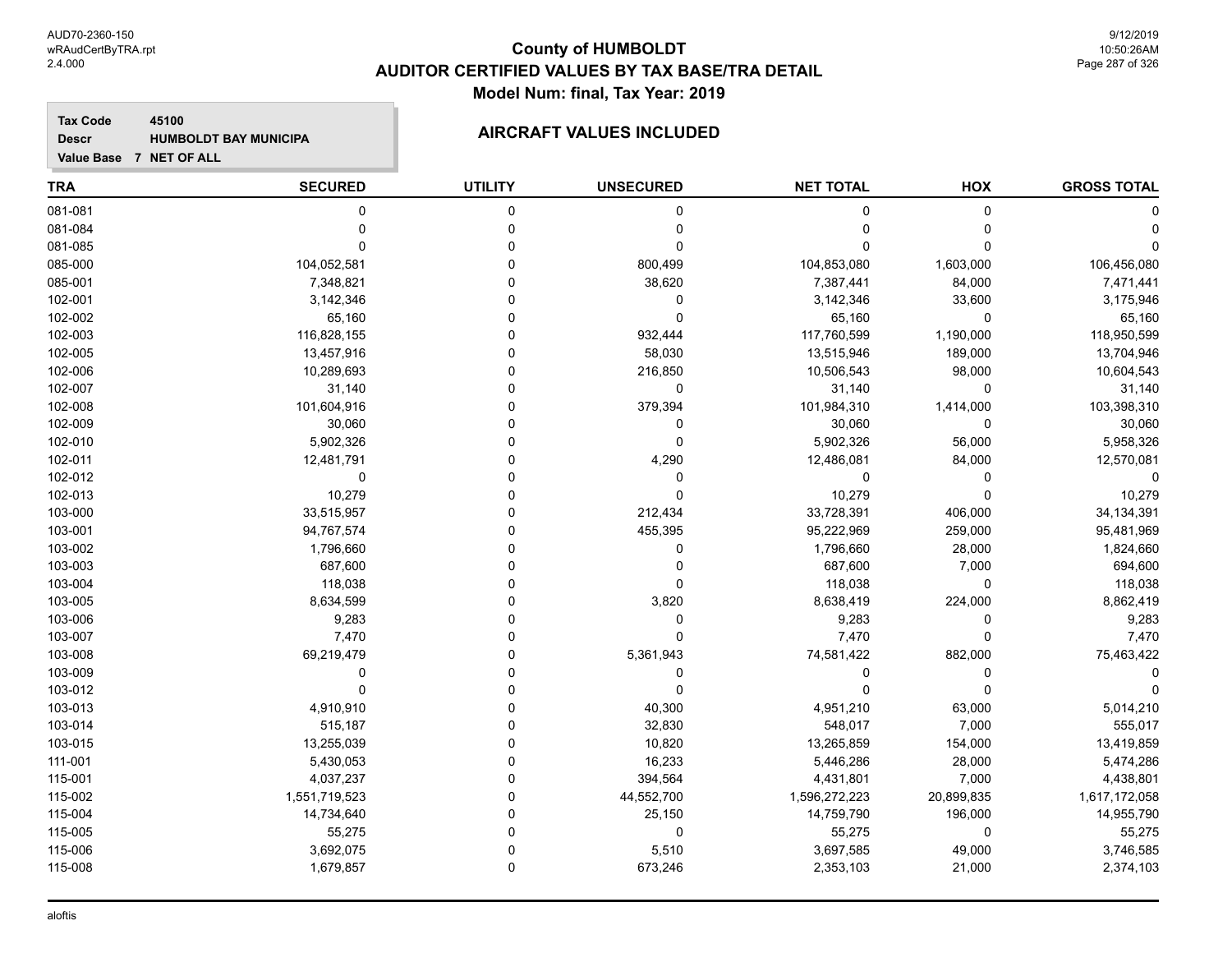### **TRA SECURED UTILITY UNSECURED HOX Tax Code Value Base 7 NET OF ALL 45100 GROSS TOTAL NET TOTAL Descr HUMBOLDT BAY MUNICIPA AIRCRAFT VALUES INCLUDED** 123-001 10,553,831 31,799 275,348 10,860,978 0 10,860,978 123-002 44,573 0 0 44,573 0 44,573 123-003 0 0 0 0 0 0 123-004 24,527,406 76,062 6,142,066 30,745,534 196,000 30,941,534 123-005 4,179,195 0 0 4,179,195 35,000 4,214,195 123-006 12,775,254 0 4,677,457 17,452,711 0 17,452,711 123-007 0 0 0 0 0 0 123-008 0 0 0 0 0 0 123-009 0 0 41,000 41,000 0 41,000 900-000 0 0 0 0 0 0 900-001 0 0 0 0 0 0 900-002 0 0 0 0 0 0 900-003 0 0 0 0 0 0 900-004 0 0 0 0 0 0 900-005 0 0 0 0 0 0 900-006 0 0 0 0 0 0 900-007 0 0 0 0 0 0 900-008 0 0 0 0 0 0 900-009 0 0 0 0 0 0 900-010 0 0 0 0 0 0 900-011 0 0 0 0 0 0 900-012 0 0 0 0 0 0 900-013 0 0 0 0 0 0 900-014 0 0 0 0 0 0 900-015 0 0 0 0 0 0 900-016 0 0 0 0 0 0 900-017 0 0 0 0 0 0 900-018 0 0 0 0 0 0 900-024 0 0 0 0 0 0 900-027 0 0 0 0 0 0

900-028 0 0 0 0 0 0 **Tax Code 45100 Total 8,235,468,152 1,188,856 412,874,115 8,649,531,123 104,131,428 8,753,662,551**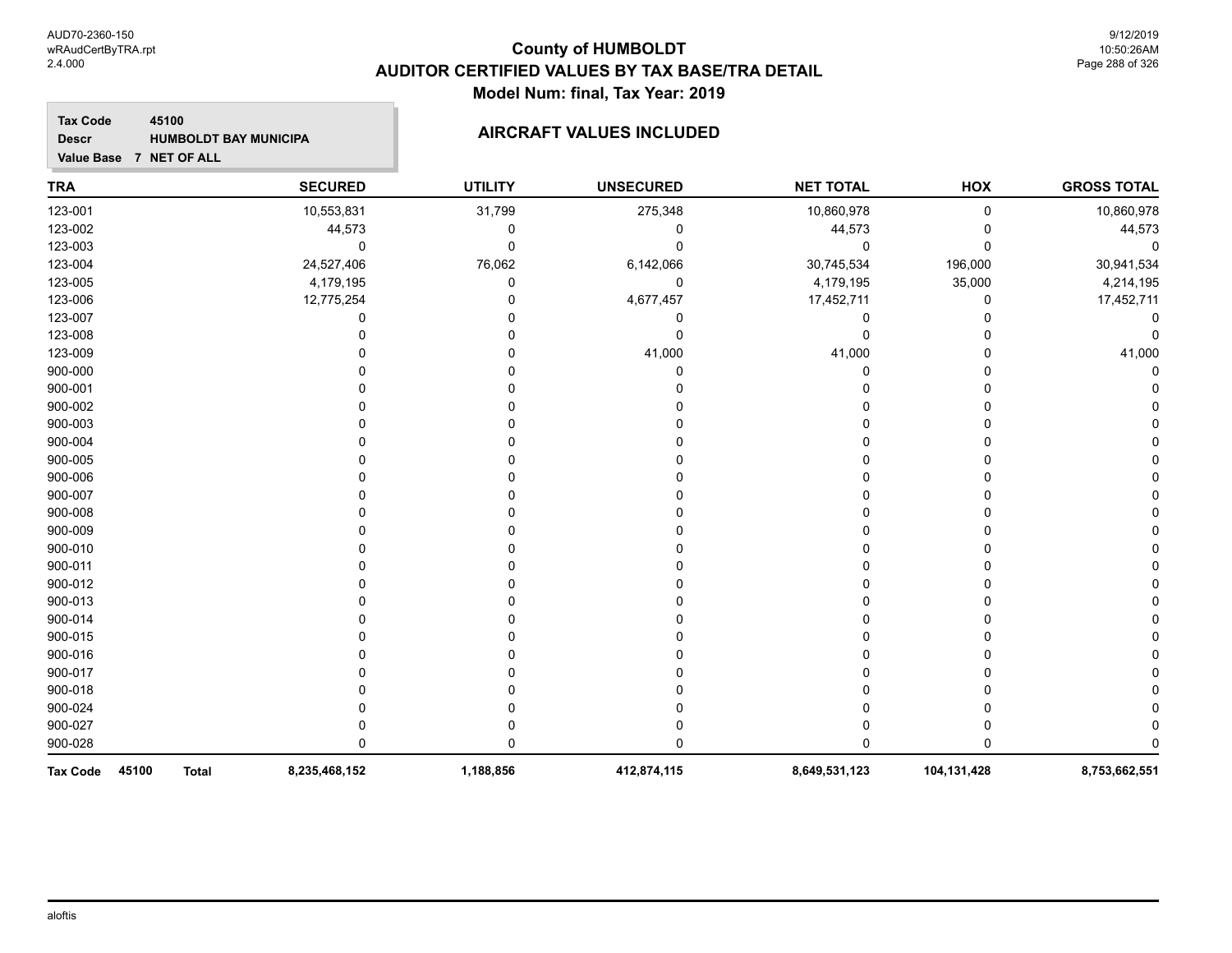m.

| <b>Tax Code</b><br>45200<br><b>GARBERVILLE SANITARY</b><br><b>Descr</b><br><b>NET OF ALL</b><br>Value Base |                |                | AIRCRAFT VALUES INCLUDED |                  |            |                    |
|------------------------------------------------------------------------------------------------------------|----------------|----------------|--------------------------|------------------|------------|--------------------|
| <b>TRA</b>                                                                                                 | <b>SECURED</b> | <b>UTILITY</b> | <b>UNSECURED</b>         | <b>NET TOTAL</b> | <b>HOX</b> | <b>GROSS TOTAL</b> |
| 156-002                                                                                                    | 23,382,072     |                | 196,300                  | 23,578,372       | 203,000    | 23,781,372         |
| 156-007                                                                                                    | 60,519,929     |                | 5,138,753                | 65,658,682       | 224,000    | 65,882,682         |
| 156-022                                                                                                    | 1,026,851      |                | 0                        | 1,026,851        |            | 1,026,851          |
| 156-023                                                                                                    | 2,991,127      |                | 0                        | 2.991.127        | 35,000     | 3,026,127          |
| 156-024                                                                                                    | 2,786,908      |                | 4,000                    | 2,790,908        | 7,000      | 2,797,908          |
| 45200<br><b>Tax Code</b><br>Total                                                                          | 90,706,887     | 0              | 5,339,053                | 96,045,940       | 469,000    | 96,514,940         |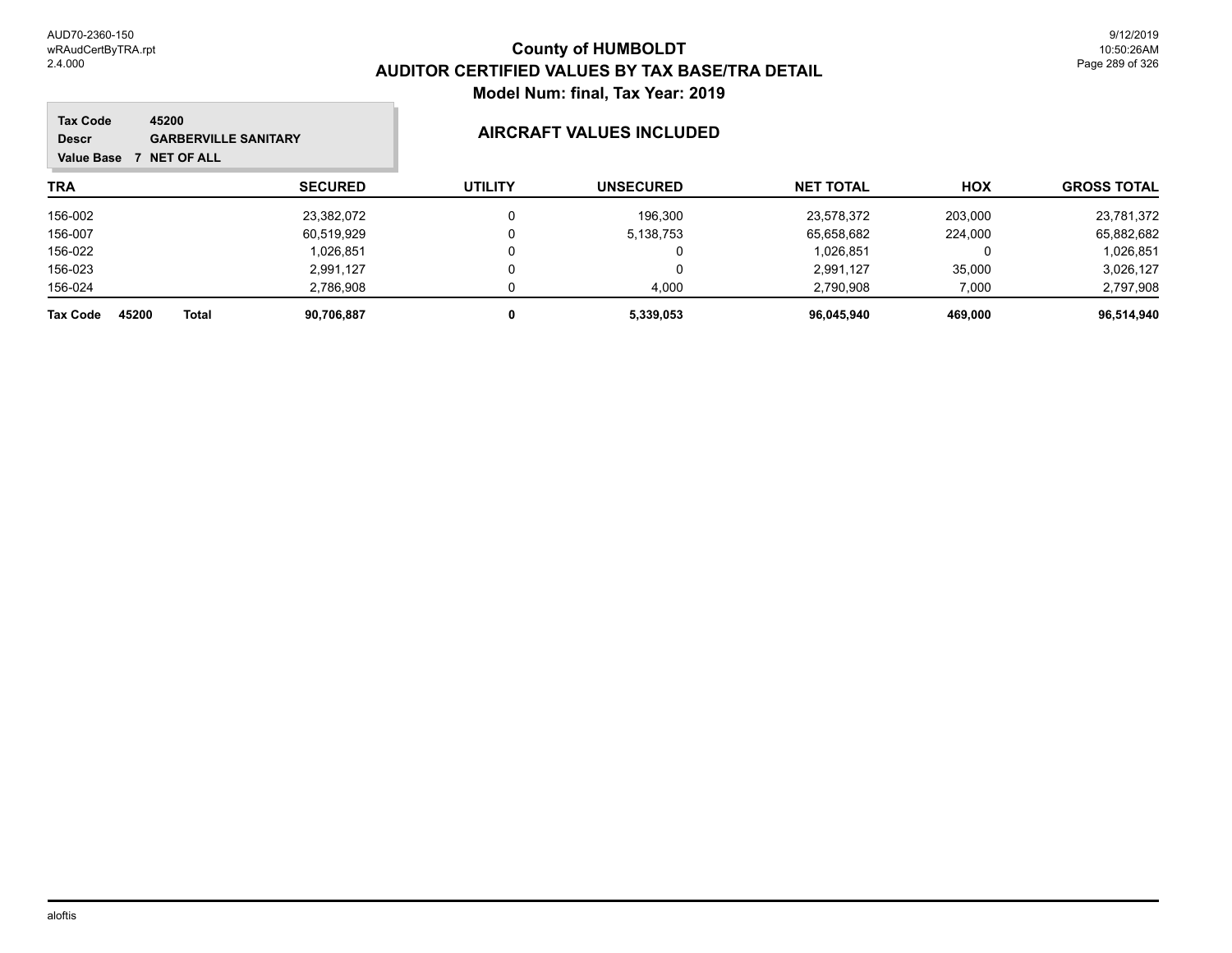**GROSS TOTAL**

# **TRA SECURED UTILITY UNSECURED HOX Tax Code Value Base 7 NET OF ALL 45300 NET TOTAL Descr FORTUNA CEMETERY DIST AIRCRAFT VALUES INCLUDED** 005-000 305,391,176 0 8,771,733 314,162,909 4,473,542 318,636,451 005-001 10,923,534 0 9,390 10,932,924 903,987 11,836,911 005-002 32,362,762 0 10,117,170 42,479,932 473,200 42,953,132 005-003 115,223,165 0 224,100 115,447,265 1,684,200 117,131,465

| 1,132,600    |             |            |             |         |
|--------------|-------------|------------|-------------|---------|
|              | 74,146,312  | 3,859,437  | 70,286,875  | 005-004 |
| $\Omega$     | 2,209,625   | 1,387,420  | 822,205     | 005-005 |
| 1,447,600    | 121,323,343 | 13,169,771 | 108,153,572 | 005-006 |
| 833,000      | 52,034,755  | 123,580    | 51,911,175  | 005-007 |
| 217,000      | 8,670,635   | 23,750     | 8,646,885   | 005-008 |
| 175,000      | 10,339,378  | 139,705    | 10,199,673  | 005-009 |
| 0            | 545,059     | 0          | 545,059     | 005-010 |
| 175,000      | 16,632,107  | 46,050     | 16,586,057  | 005-011 |
| 21,000       | 1,375,879   | 0          | 1,375,879   | 005-012 |
| 28,000       | 4,329,910   | 97,720     | 4,232,190   | 005-013 |
| 28,000       | 1,923,703   | 874,500    | 1,049,203   | 005-014 |
|              | 375,207     | 37,340     | 337,867     | 005-015 |
|              |             |            |             | 005-016 |
|              |             |            |             | 005-017 |
| 560,000      | 97,347,117  | 7,042,205  | 90,304,912  | 005-018 |
| 217,000      | 25,644,197  | 3,932,828  | 21,711,369  | 005-019 |
| 14,000       | 248,448     | 0          | 248,448     | 005-020 |
| 1,439,200    | 81,606,094  | 1,072,428  | 80,533,666  | 005-021 |
| 14,000       | 7,448,100   | 413,173    | 7,034,927   | 005-022 |
| 1,253,000    | 56,051,792  | 247,792    | 55,804,000  | 005-023 |
| 7,000        | 24,043,422  | 594,930    | 23,448,492  | 005-024 |
|              | $\Omega$    |            |             | 005-025 |
|              | 172,704     |            | 172,704     | 005-026 |
|              | 13,111      | 13,111     |             | 005-027 |
|              | 10,716,373  | 1,506,510  | 9,209,863   | 005-028 |
| 91,000       | 3,959,440   | 28,790     | 3,930,650   | 005-029 |
| 42,000       | 2,308,603   | O          | 2,308,603   | 005-030 |
| 0            | 1,636,597   |            | 1,636,597   | 007-008 |
| <sup>0</sup> | 7,225,614   | 199,840    | 7,025,774   | 007-009 |
| 14,000       | 3,171,616   | 170,540    | 3,001,076   | 051-001 |
| 224,000      | 20,710,021  | 137,137    | 20,572,884  | 051-002 |
| 0            | 0           | 0          |             | 051-003 |
| 28,000       | 9,312,322   | 621,050    | 8,691,272   | 051-004 |
|              |             | O          |             | 051-005 |
|              |             |            |             |         |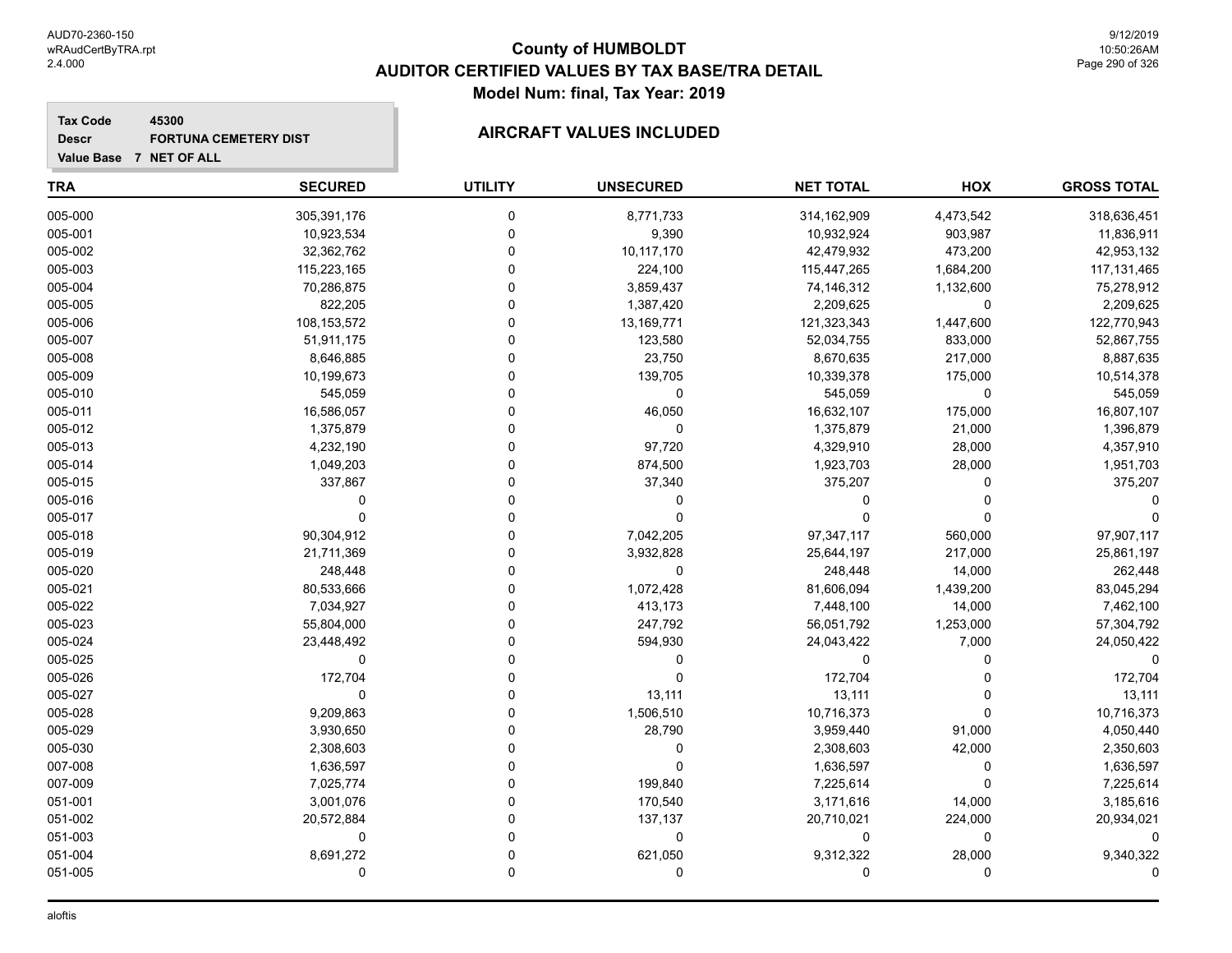#### **Tax Code 45300 Descr** FORTUNA CEMETERY DIST **AIRCRAFT VALUES INCLUDED**

| <b>TRA</b>               | <b>SECURED</b>                | <b>UTILITY</b> | <b>UNSECURED</b> | <b>NET TOTAL</b> | HOX         | <b>GROSS TOTAL</b> |
|--------------------------|-------------------------------|----------------|------------------|------------------|-------------|--------------------|
| 051-006                  | 27,562                        | 0              | 0                | 27,562           | 0           | 27,562             |
| 051-007                  | 15, 147, 551                  | 0              | 2,027,484        | 17,175,035       | 175,000     | 17,350,035         |
| 051-008                  | 30,246,404                    | 0              | 272,609          | 30,519,013       | 539,000     | 31,058,013         |
| 051-009                  | 22,362,364                    | 0              | 34,970           | 22,397,334       | 224,000     | 22,621,334         |
| 051-010                  | 1,598,772                     | 0              | 1,653,580        | 3,252,352        | 7,000       | 3,259,352          |
| 051-011                  | 4,765,318                     | 14,133         | 190,980          | 4,970,431        | 49,000      | 5,019,431          |
| 051-012                  | 5,443,418                     | 0              | 959,790          | 6,403,208        | 35,000      | 6,438,208          |
| 051-013                  | 27,900                        |                | 0                | 27,900           | 0           | 27,900             |
| 051-014                  | 16,216,304                    |                | 222,040          | 16,438,344       | 231,000     | 16,669,344         |
| 051-015                  | 1,889,394                     | U              | 0                | 1,889,394        | $\Omega$    | 1,889,394          |
| 051-016                  | 45,810                        | O              | 0                | 45,810           | $\Omega$    | 45,810             |
| 051-017                  | 61,237,154                    |                | 2,282,795        | 63,519,949       | 665,000     | 64,184,949         |
| 051-018                  | 7,182,266                     |                | 26,790           | 7,209,056        | 119,000     | 7,328,056          |
| 051-019                  | 3,426                         |                | 0                | 3,426            | 0           | 3,426              |
| 051-020                  | 1,604,731                     |                | 0                | 1,604,731        | 0           | 1,604,731          |
| 051-021                  | $\mathbf 0$                   |                |                  | 0                | U           |                    |
| 100-001                  | 3,503,592                     | U              | 0                | 3,503,592        | $\Omega$    | 3,503,592          |
| 100-002                  | 28,108,719                    |                | 3,055,110        | 31,163,829       | 287,000     | 31,450,829         |
| 100-003                  | 20,656,967                    |                | 800,376          | 21,457,343       | 356,000     | 21,813,343         |
| 100-004                  | 802,182                       | 0              | 0                | 802,182          | $\mathbf 0$ | 802,182            |
| 100-005                  | 8,263,990                     | 40,500         | 40,820           | 8,345,310        | 70,000      | 8,415,310          |
| 100-006                  | 179,410                       | 0              | 0                | 179,410          | 0           | 179,410            |
| 100-007                  | 52,178,750                    | 0              | 393,774          | 52,572,524       | 838,600     | 53,411,124         |
| 100-008                  | 44,350,952                    | U              | 304,690          | 44,655,642       | 595,000     | 45,250,642         |
| 100-009                  | 1,401,269                     | U              | 0                | 1,401,269        | 7,000       | 1,408,269          |
| 100-010                  | 1,147,459                     |                | 0                | 1,147,459        | 7,000       | 1,154,459          |
| 100-011                  | 222,921                       |                |                  | 222,921          | 0           | 222,921            |
| 109-003                  | 1,646,973                     |                | 0                | 1,646,973        | 0           | 1,646,973          |
| 109-005                  | 7,613,795                     |                | 540,090          | 8,153,885        | 0           | 8,153,885          |
| 109-010                  | 0                             | U              | 0                | 0                | 0           |                    |
| 900-025                  | U                             | O              | 0                |                  | O           |                    |
| 900-026                  | $\Omega$                      | $\Omega$       | 0                | U                | $\Omega$    |                    |
| 45300<br><b>Tax Code</b> | 1,411,557,867<br><b>Total</b> | 54,633         | 67,667,898       | 1,479,280,398    | 19,699,929  | 1,498,980,327      |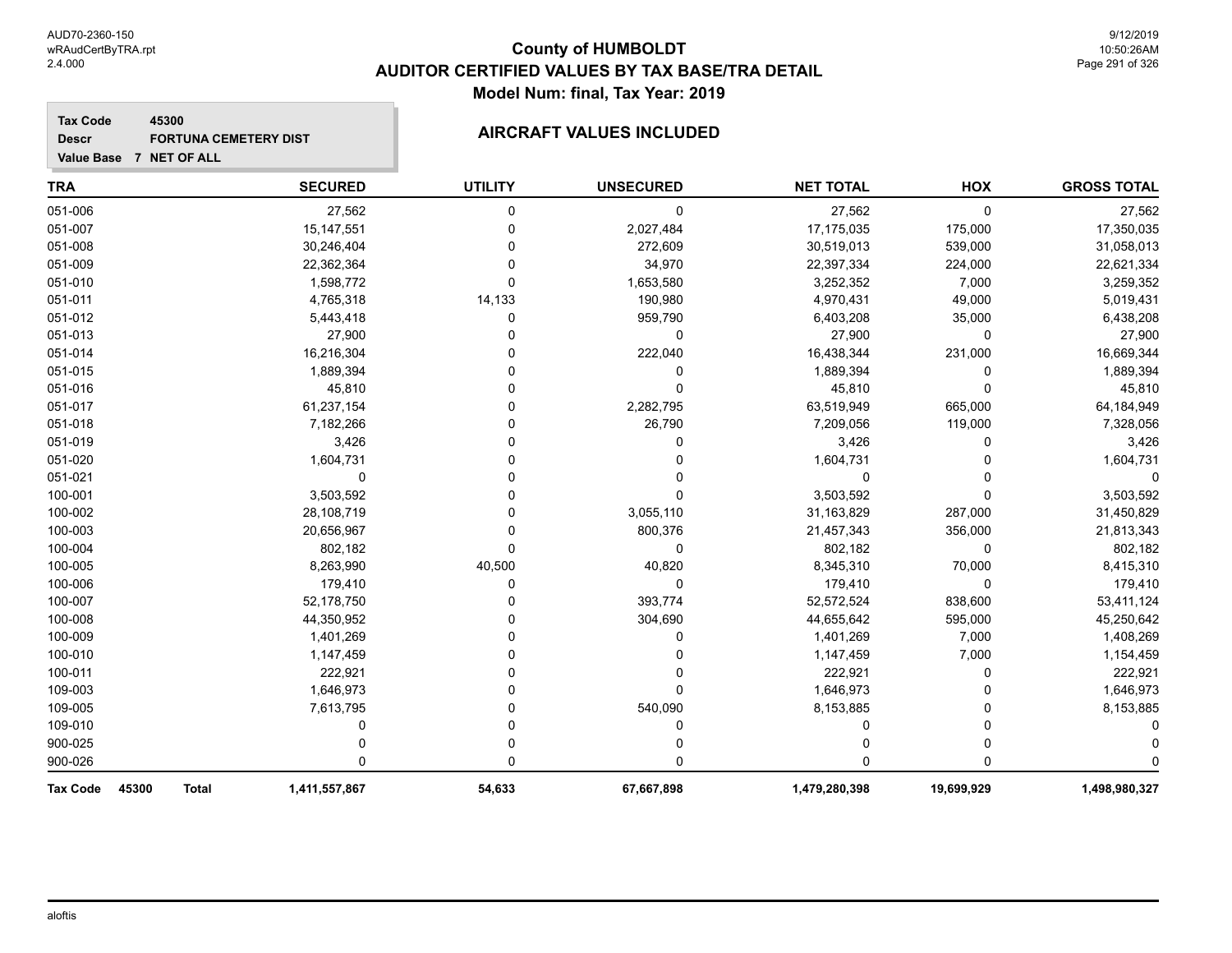$\overline{\phantom{a}}$ 

| <b>Tax Code</b><br><b>Descr</b><br><b>Value Base</b> | 45400<br>PETROLIA CEMETERY DIS<br><b>NET OF ALL</b> |                | AIRCRAFT VALUES INCLUDED |                  |                  |            |                    |
|------------------------------------------------------|-----------------------------------------------------|----------------|--------------------------|------------------|------------------|------------|--------------------|
| <b>TRA</b>                                           |                                                     | <b>SECURED</b> | <b>UTILITY</b>           | <b>UNSECURED</b> | <b>NET TOTAL</b> | <b>HOX</b> | <b>GROSS TOTAL</b> |
| 112-000                                              |                                                     | 49,867,565     |                          | 326,619          | 50,194,184       | 122,323    | 50,316,507         |
| 112-001                                              |                                                     | 39,547,452     |                          | 1,280,800        | 40,828,252       | 327,600    | 41,155,852         |
| Tax Code                                             | 45400<br>Total                                      | 89.415.017     |                          | 1.607.419        | 91,022,436       | 449.923    | 91,472,359         |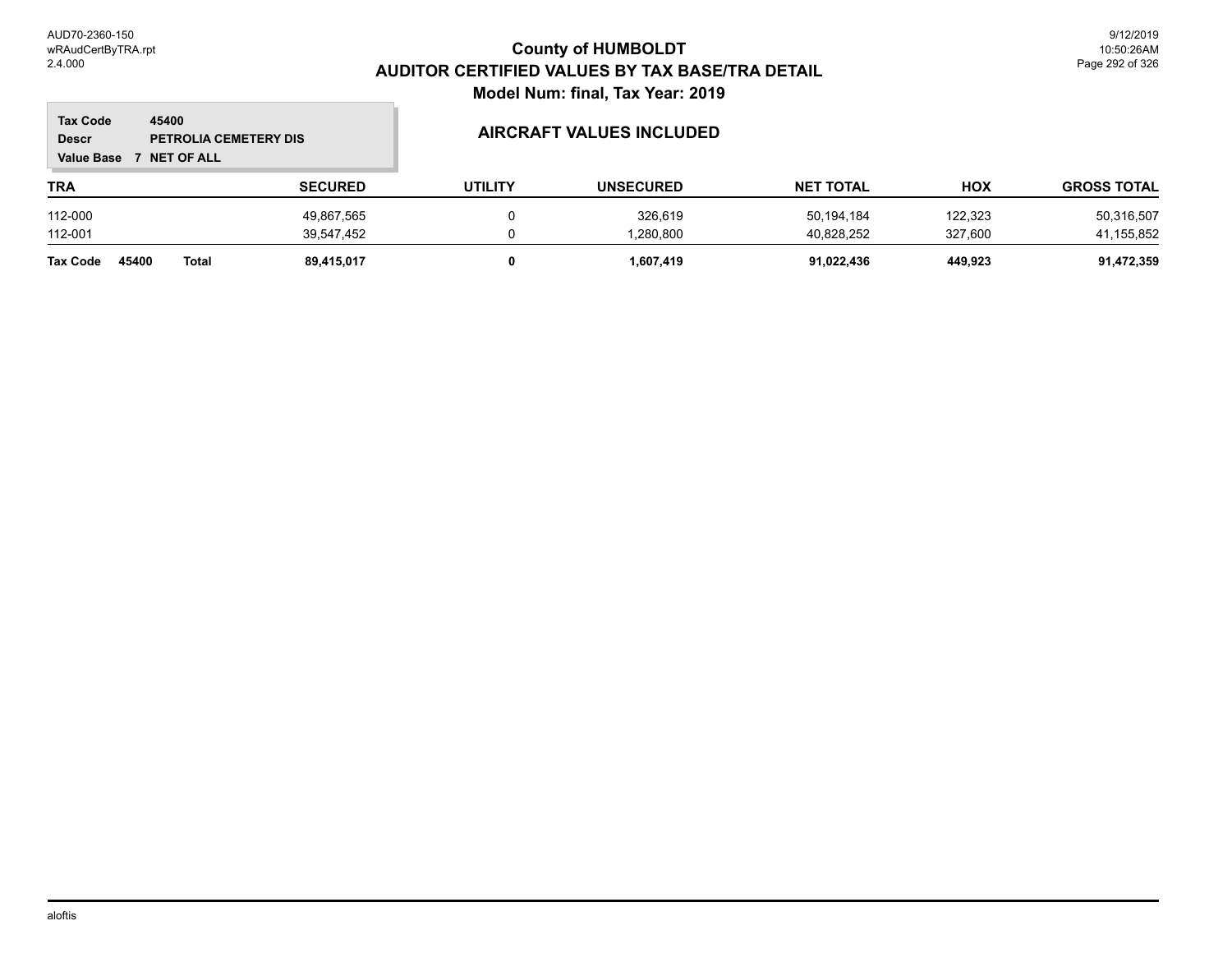#### m. Tax Co **45500 JACOBY CREEK COUNTY W AIRCRAFT VALUES INCLUDED Descr Value NET OF ALL TRA SECURED UTILITY UNSECURED HOX NET TOTAL**

| <b>Tax Code</b><br>45500<br><b>JACOBY CREEK COUNTY W</b><br><b>Descr</b><br><b>NET OF ALL</b><br><b>Value Base</b><br>7 |                |                | <b>AIRCRAFT VALUES INCLUDED</b> |                  |            |                    |
|-------------------------------------------------------------------------------------------------------------------------|----------------|----------------|---------------------------------|------------------|------------|--------------------|
| TRA                                                                                                                     | <b>SECURED</b> | <b>UTILITY</b> | <b>UNSECURED</b>                | <b>NET TOTAL</b> | <b>HOX</b> | <b>GROSS TOTAL</b> |
| 001-017                                                                                                                 | 700,863        | 0              | 4,320                           | 705,183          | 21,000     | 726.183            |
| 001-034                                                                                                                 | 21,601,220     |                | 50,280                          | 21,651,500       | 315,000    | 21,966,500         |
| 074-004                                                                                                                 | 27,540         |                | $\Omega$                        | 27,540           | 0          | 27,540             |
| 081-067                                                                                                                 |                |                | $\Omega$                        |                  | 0          |                    |
| 102-005                                                                                                                 | 13,457,916     |                | 58,030                          | 13,515,946       | 189,000    | 13,704,946         |
| 102-007                                                                                                                 | 31,140         | 0              | 0                               | 31,140           | $\Omega$   | 31,140             |
| 102-008                                                                                                                 | 101,604,916    |                | 379,394                         | 101,984,310      | 1,414,000  | 103,398,310        |
| 102-009                                                                                                                 | 30,060         |                | 0                               | 30,060           | 0          | 30,060             |
| 102-010                                                                                                                 | 5,902,326      | 0              | $\Omega$                        | 5,902,326        | 56,000     | 5,958,326          |
| 102-011                                                                                                                 | 12,481,791     |                | 4,290                           | 12,486,081       | 84,000     | 12,570,081         |
| Tax Code<br><b>Total</b><br>45500                                                                                       | 155,837,772    | 0              | 496,314                         | 156,334,086      | 2,079,000  | 158,413,086        |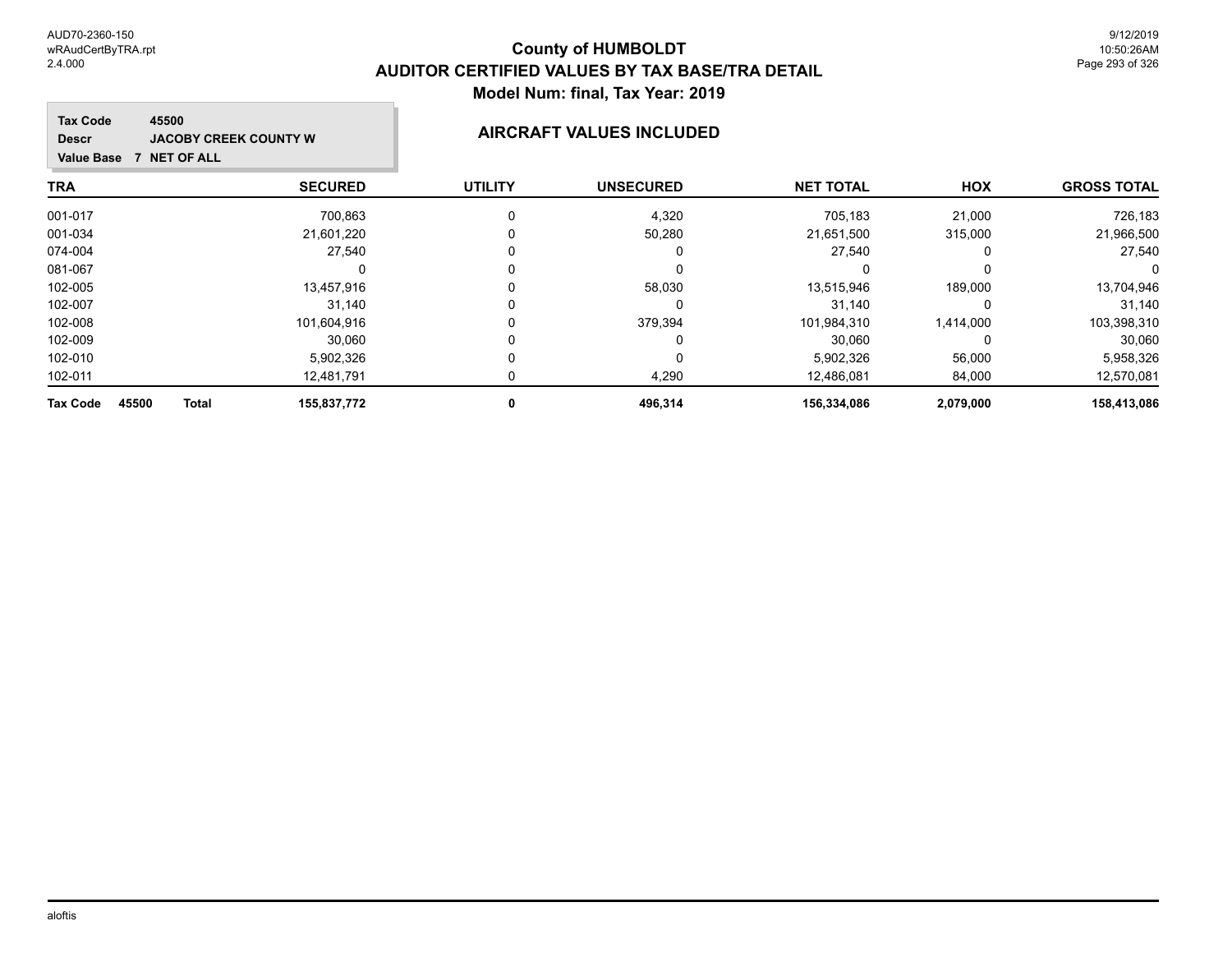m.

| 45600<br><b>Tax Code</b><br><b>HYDESVILLE COUNTY WAT</b><br><b>Descr</b><br><b>NET OF ALL</b><br><b>Value Base</b> |                |                | AIRCRAFT VALUES INCLUDED |                  |            |                    |
|--------------------------------------------------------------------------------------------------------------------|----------------|----------------|--------------------------|------------------|------------|--------------------|
| <b>TRA</b>                                                                                                         | <b>SECURED</b> | <b>UTILITY</b> | <b>UNSECURED</b>         | <b>NET TOTAL</b> | <b>HOX</b> | <b>GROSS TOTAL</b> |
| 100-003                                                                                                            | 20,656,967     |                | 800,376                  | 21,457,343       | 356,000    | 21,813,343         |
| 100-007                                                                                                            | 52,178,750     |                | 393,774                  | 52.572.524       | 838,600    | 53,411,124         |
| 100-008                                                                                                            | 44,350,952     |                | 304,690                  | 44,655,642       | 595,000    | 45,250,642         |
| 100-009                                                                                                            | 1,401,269      |                | 0                        | 1,401,269        | 7,000      | 1,408,269          |
| 100-010                                                                                                            | 1,147,459      |                |                          | 1.147.459        | 7,000      | 1,154,459          |
| 45600<br><b>Total</b><br><b>Tax Code</b>                                                                           | 119,735,397    |                | 1,498,840                | 121,234,237      | 1,803,600  | 123,037,837        |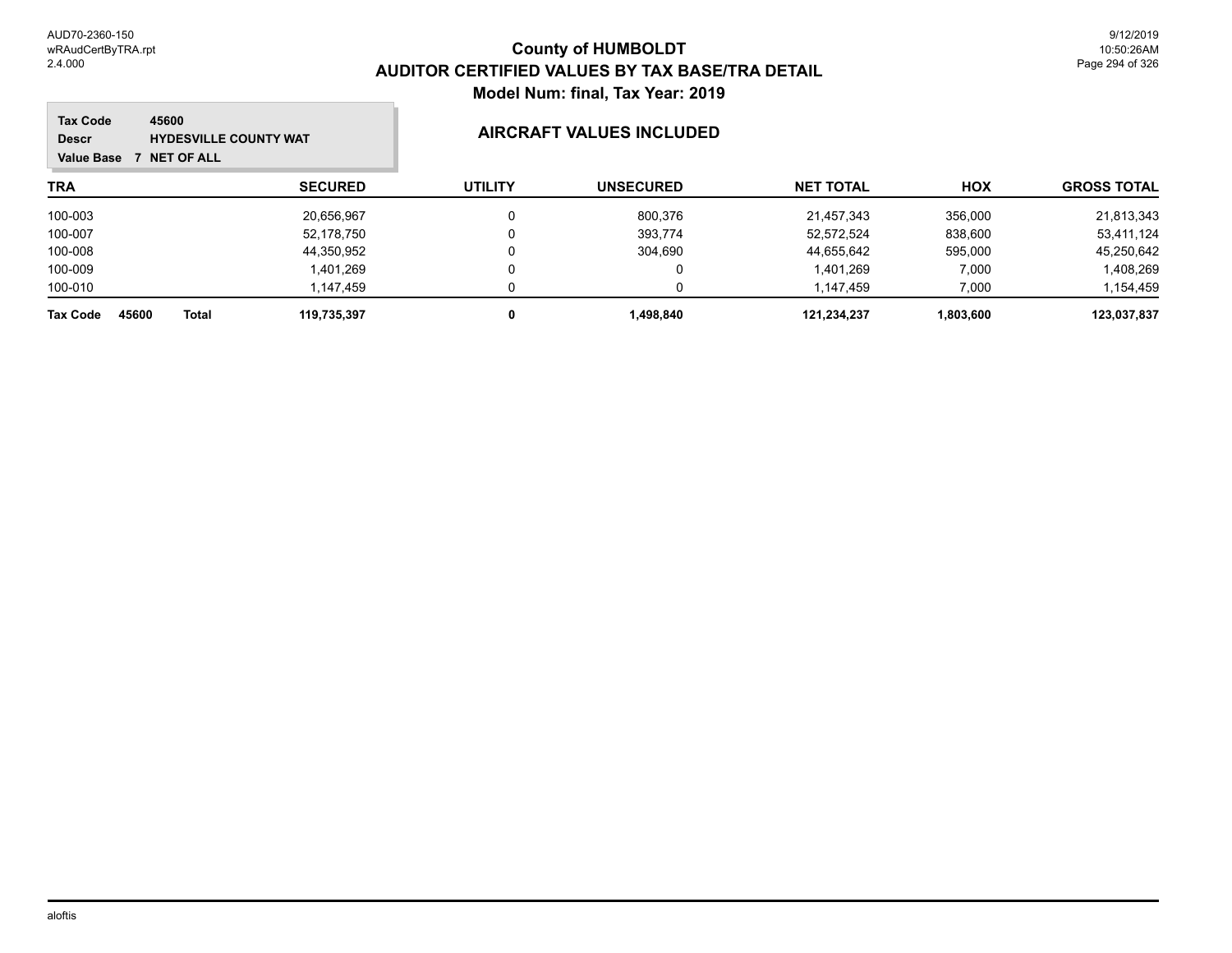**Tax Code**

**Descr**

#### **County of HUMBOLDT AUDITOR CERTIFIED VALUES BY TAX BASE/TRA DETAIL Model Num: final, Tax Year: 2019**

#### **45700 H BAY HARBOR REC&CONS AIRCRAFT VALUES INCLUDED**

| Value Base 7 NET OF ALL |                |                |                  |                  |           |                    |
|-------------------------|----------------|----------------|------------------|------------------|-----------|--------------------|
| <b>TRA</b>              | <b>SECURED</b> | <b>UTILITY</b> | <b>UNSECURED</b> | <b>NET TOTAL</b> | HOX       | <b>GROSS TOTAL</b> |
| 001-001                 | 342,854,325    | 0              | 3,726,475        | 346,580,800      | 3,654,000 | 350,234,800        |
| 001-002                 | 23,858         | $\Omega$       | 0                | 23,858           | 0         | 23,858             |
| 001-003                 | 55,697,766     |                | 1,035,677        | 56,733,443       | 840,000   | 57,573,443         |
| 001-004                 | 510,172        | $\Omega$       | 1,144,278        | 1,654,450        | 7,000     | 1,661,450          |
| 001-005                 | 2,513,136      |                | 0                | 2,513,136        | 28,000    | 2,541,136          |
| 001-006                 | 41,117,735     | ∩              | 161,570          | 41,279,305       | 602,000   | 41,881,305         |
| 001-007                 | 82,517,883     |                | 5,554,185        | 88,072,068       | 973,291   | 89,045,359         |
| 001-008                 | 0              | $\Omega$       | 0                | 0                | 0         | $\Omega$           |
| 001-009                 | 39,983,136     |                | 320,247          | 40,303,383       | 595,000   | 40,898,383         |
| 001-010                 | $\mathbf 0$    |                | $\mathbf 0$      | 0                | 0         |                    |
| 001-011                 | $\Omega$       |                | $\Omega$         | $\Omega$         | 0         |                    |
| 001-012                 | 40,302,080     | $\Omega$       | 81,130           | 40,383,210       | 525,000   | 40,908,210         |
| 001-013                 | $\Omega$       |                | $\Omega$         | $\Omega$         | 0         |                    |
| 001-014                 | 0              | 0              | $\Omega$         | 0                | 0         |                    |
| 001-015                 | 124,227        |                | $\Omega$         | 124,227          | 0         | 124,227            |
| 001-016                 | 0              |                | $\Omega$         | 0                | 0         |                    |
| 001-017                 | 700,863        |                | 4,320            | 705,183          | 21,000    | 726,183            |
| 001-018                 | 6,711,474      |                | 0                | 6,711,474        | 14,000    | 6,725,474          |
| 001-019                 | 200,607        |                | $\Omega$         | 200,607          | 0         | 200,607            |
| 001-020                 | $\Omega$       |                | <sup>0</sup>     | $\mathbf 0$      | 0         |                    |
| 001-021                 | 11,049,664     | $\Omega$       | $\Omega$         | 11,049,664       | 70,000    | 11,119,664         |
| 001-022                 | 6,385,867      |                | $\Omega$         | 6,385,867        | 28,000    | 6,413,867          |
| 001-023                 | 687,592        | $\Omega$       | $\Omega$         | 687,592          | 0         | 687,592            |
| 001-024                 | $\mathbf 0$    |                | $\Omega$         | 0                | 0         | $\Omega$           |
| 001-025                 | 40,282,291     |                | 25,610           | 40,307,901       | 392,000   | 40,699,901         |
| 001-026                 | 2,366,230      | O              | $\mathbf 0$      | 2,366,230        | 14,000    | 2,380,230          |
| 001-027                 | 5,157,805      |                | 3,210            | 5,161,015        | 62,559    | 5,223,574          |
| 001-028                 | 4,006,303      |                | 5,760            | 4,012,063        | 70,000    | 4,082,063          |
| 001-029                 | 8,864,256      |                | $\mathbf{0}$     | 8,864,256        | 273,379   | 9,137,635          |
| 001-030                 | 4,980,666      |                | 804,144          | 5,784,810        | 0         | 5,784,810          |
| 001-031                 | 4,462,848      |                | 12,210           | 4,475,058        | 291,451   | 4,766,509          |
| 001-032                 | 998,628        |                | 17,430           | 1,016,058        | 14,000    | 1,030,058          |
| 001-033                 | 16,600,332     |                | 39,788           | 16,640,120       | 252,000   | 16,892,120         |
| 001-034                 | 21,601,220     | 0              | 50,280           | 21,651,500       | 315,000   | 21,966,500         |
| 001-035                 | 325,346,617    |                | 31,585,030       | 356,931,647      | 1,351,000 | 358,282,647        |
| 001-036                 | 6,820,931      | 0              | $\mathbf{0}$     | 6,820,931        | 28,000    | 6,848,931          |
| 001-037                 | 50,701,186     | $\Omega$       | 508,106          | 51,209,292       | 609,000   | 51,818,292         |

001-038 48,908,225 0 126,260 49,034,485 427,000 49,461,485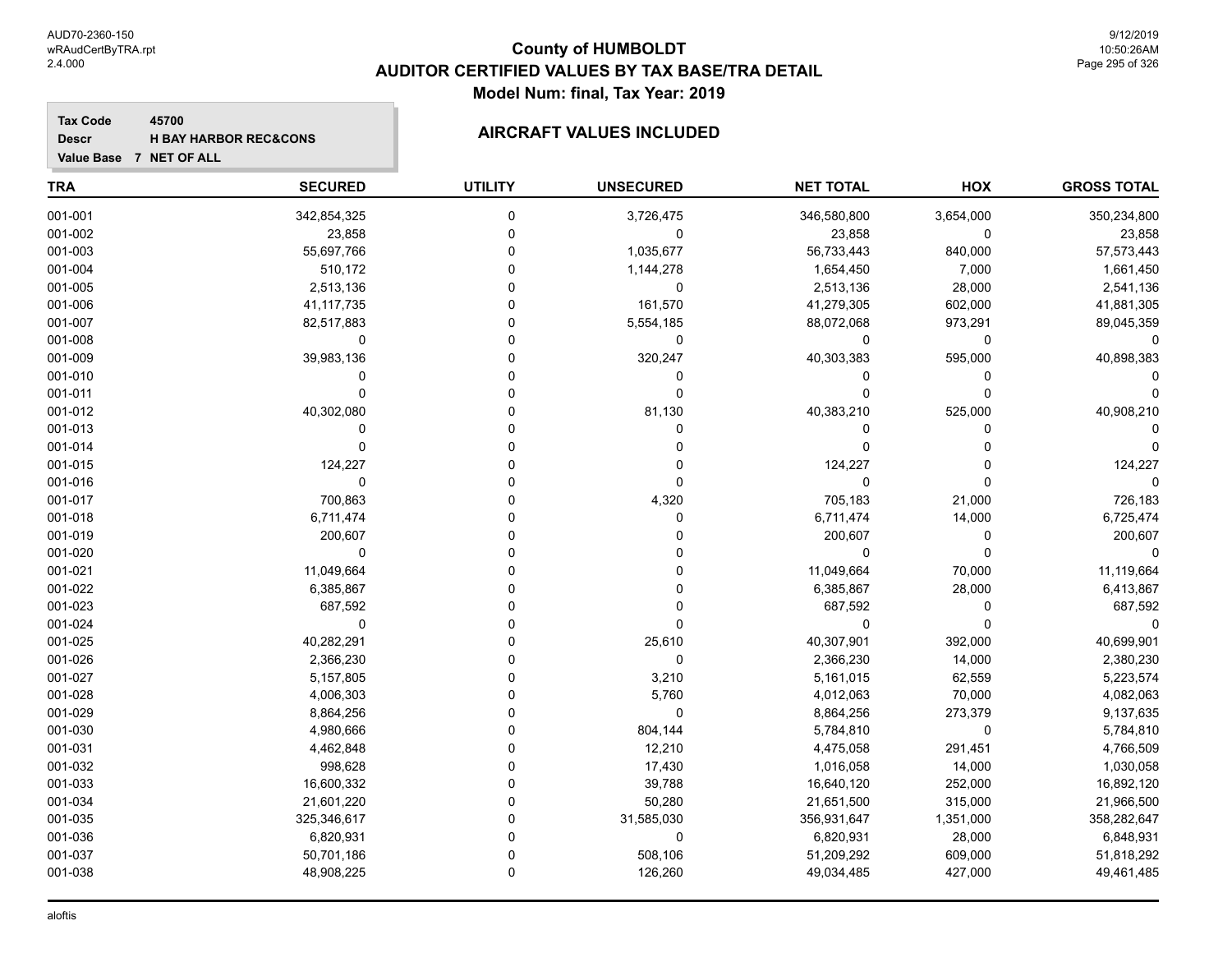#### **Tax Code 45700 Descr**

# **H** BAY HARBOR REC&CONS **AIRCRAFT VALUES INCLUDED**

| Value Base 7 NET OF ALL |  |
|-------------------------|--|

| <b>TRA</b> | <b>SECURED</b> | <b>UTILITY</b> | <b>UNSECURED</b> | <b>NET TOTAL</b> | HOX          | <b>GROSS TOTAL</b> |
|------------|----------------|----------------|------------------|------------------|--------------|--------------------|
| 001-039    | 92,338,573     | $\mathbf 0$    | 11,619,037       | 103,957,610      | 851,655      | 104,809,265        |
| 001-040    | 2,016,599      | 16,800         | 109,000          | 2,142,399        | 0            | 2,142,399          |
| 001-041    | 57,771         | $\mathbf 0$    | $\mathbf 0$      | 57,771           | $\Omega$     | 57,771             |
| 001-042    | 7,429,099      | $\mathbf 0$    | 16,410           | 7,445,509        | $\Omega$     | 7,445,509          |
| 001-043    | 29,987,142     | $\mathbf 0$    | 13,383,116       | 43,370,258       | 0            | 43,370,258         |
| 001-044    | 5,304,196      | 0              | 2,490,564        | 7,794,760        | $\Omega$     | 7,794,760          |
| 001-045    | 16,826,474     | $\Omega$       | 0                | 16,826,474       | 105,000      | 16,931,474         |
| 001-046    | 4,258,035      | $\Omega$       | 31,240           | 4,289,275        | 77,000       | 4,366,275          |
| 001-047    | 1,971,527      | $\Omega$       | $\mathbf 0$      | 1,971,527        | 35,000       | 2,006,527          |
| 001-048    | 14,246,223     | $\Omega$       | 99,850           | 14,346,073       | 196,000      | 14,542,073         |
| 001-049    | 876,209        | $\Omega$       | 28,820           | 905,029          | 14,000       | 919,029            |
| 001-050    | 0              | $\Omega$       | 0                | 0                | 0            |                    |
| 001-051    | 21,464,718     | $\Omega$       | 4,230            | 21,468,948       | 266,000      | 21,734,948         |
| 001-052    | 1,065,074      | $\Omega$       | $\mathbf 0$      | 1,065,074        | 14,000       | 1,079,074          |
| 001-053    | 1,288,800      | $\Omega$       | $\mathbf 0$      | 1,288,800        | 21,000       | 1,309,800          |
| 001-054    | 11,082,851     | $\Omega$       | 11,130           | 11,093,981       | 182,000      | 11,275,981         |
| 001-055    | 169,330        | $\Omega$       | 0                | 169,330          | 7,000        | 176,330            |
| 001-056    | 26,470,533     | $\Omega$       | 17,750           | 26,488,283       | 287,000      | 26,775,283         |
| 001-057    | $\mathbf 0$    | $\Omega$       | 0                | 0                | $\mathbf 0$  |                    |
| 001-058    | 3,439,534      | $\Omega$       | 0                | 3,439,534        | 21,000       | 3,460,534          |
| 001-059    | 1,581,000      | 0              | 795,050          | 2,376,050        | $\mathbf{0}$ | 2,376,050          |
| 001-060    | 615,298        | $\Omega$       | 0                | 615,298          | 14,000       | 629,298            |
| 001-061    | 3,393,205      | $\Omega$       | $\Omega$         | 3,393,205        | 70,000       | 3,463,205          |
| 002-000    | 79,787,579     | $\Omega$       | 2,743,498        | 82,531,077       | 1,582,443    | 84,113,520         |
| 002-001    | 13,713,697     | $\Omega$       | 4,150,561        | 17,864,258       | 133,000      | 17,997,258         |
| 002-002    | 756,660        | $\Omega$       | 247,350          | 1,004,010        | $\Omega$     | 1,004,010          |
| 002-003    | $\Omega$       | $\Omega$       | 0                | 0                |              |                    |
| 002-004    | $\mathbf 0$    | $\Omega$       | U                | 0                |              |                    |
| 002-005    | 55,502         | $\Omega$       |                  | 55,502           | 0            | 55,502             |
| 002-006    | 0              | $\mathbf{0}$   | $\Omega$         | 0                | $\Omega$     |                    |
| 003-000    | 1,511,215,611  | $\mathbf 0$    | 72,151,882       | 1,583,367,493    | 23,166,654   | 1,606,534,147      |
| 003-001    | 19,522,746     | $\Omega$       | 7,831,143        | 27,353,889       | 42,876       | 27,396,765         |
| 003-002    | 113,194,436    | $\Omega$       | 14,180,664       | 127,375,100      | 7,000        | 127,382,100        |
| 003-003    | 0              | $\Omega$       | 0                | 0                | $\mathbf 0$  | $\Omega$           |
| 003-004    | 143,351        | $\Omega$       | 66,132           | 209,483          | $\Omega$     | 209,483            |
| 003-005    | 752,983        | $\Omega$       | $\mathbf 0$      | 752,983          | 7,000        | 759,983            |
| 003-006    | 7,215,202      | $\mathbf 0$    | 467,513          | 7,682,715        | $\Omega$     | 7,682,715          |
| 003-007    | 69,585,959     | $\mathbf 0$    | 622,297          | 70,208,256       | 1,145,200    | 71,353,456         |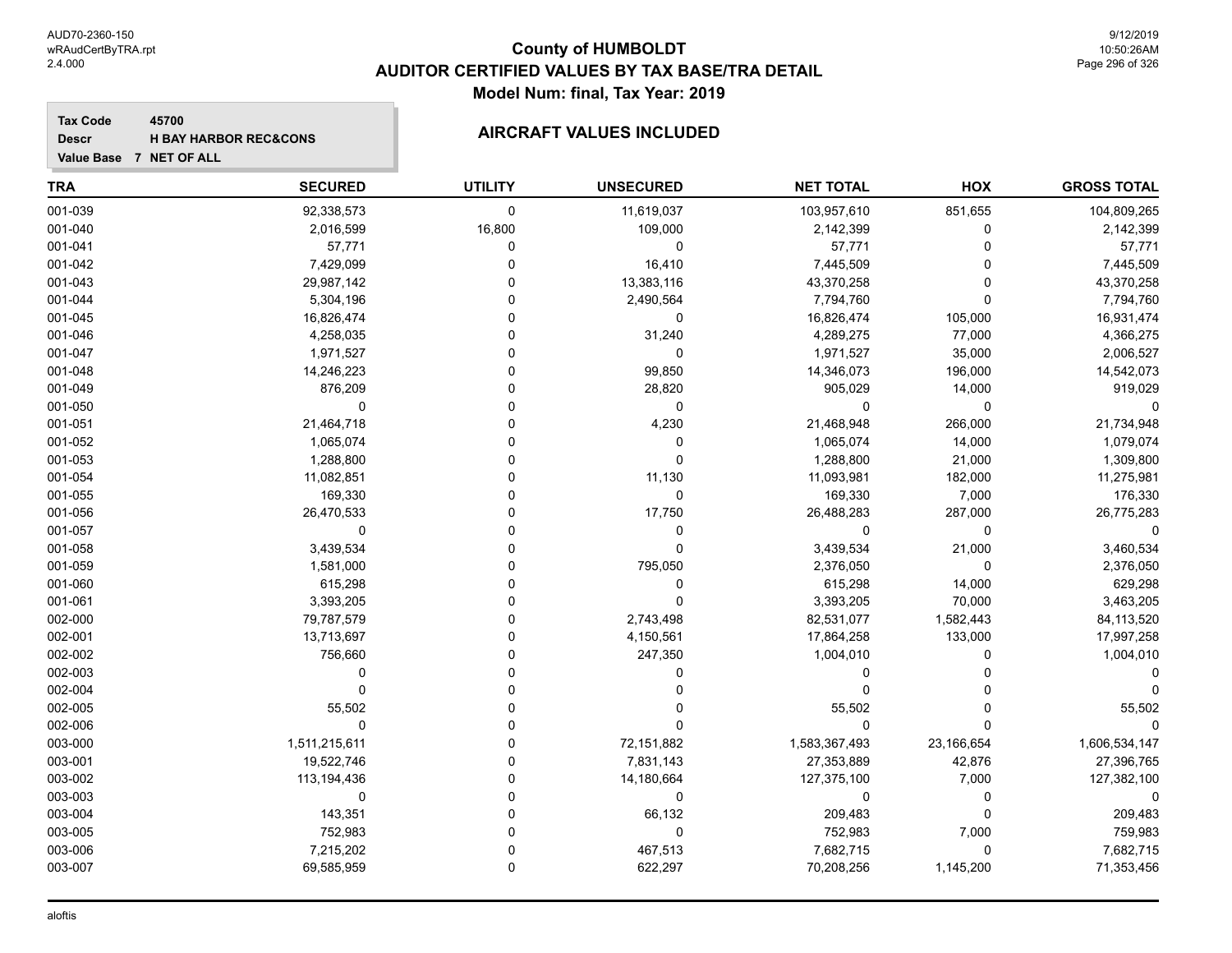**Value Base 7 NET OF ALL**

### **County of HUMBOLDT AUDITOR CERTIFIED VALUES BY TAX BASE/TRA DETAIL Model Num: final, Tax Year: 2019**

#### **Tax Code 45700 Descr**

# **H** BAY HARBOR REC&CONS **AIRCRAFT VALUES INCLUDED**

| <b>TRA</b> | <b>SECURED</b> | <b>UTILITY</b> | <b>UNSECURED</b> | <b>NET TOTAL</b> | HOX         | <b>GROSS TOTAL</b> |
|------------|----------------|----------------|------------------|------------------|-------------|--------------------|
| 003-008    | 1,402,590      | $\mathbf 0$    | 3,430            | 1,406,020        | 42,000      | 1,448,020          |
| 003-009    | 4,999,826      | 0              | 338,900          | 5,338,726        | 21,000      | 5,359,726          |
| 003-010    | 403,102,457    | 393,350        | 49,018,015       | 452,513,822      | 1,502,080   | 454,015,902        |
| 003-011    | 43,746,691     | 0              | 21,881,702       | 65,628,393       | 0           | 65,628,393         |
| 003-012    | 18,901,646     | 0              | 38,210           | 18,939,856       | 357,000     | 19,296,856         |
| 003-013    | 4,018,894      |                | 5,260            | 4,024,154        | 42,000      | 4,066,154          |
| 003-014    | 234,679        | U              | $\mathbf 0$      | 234,679          | 14,000      | 248,679            |
| 003-015    | 3,138,744      | 0              | 33,870           | 3,172,614        | 0           | 3,172,614          |
| 003-016    | 28,108,043     | $\Omega$       | 502,689          | 28,610,732       | 42,000      | 28,652,732         |
| 003-017    | 23, 154, 915   | $\Omega$       | 1,674,074        | 24,828,989       | 0           | 24,828,989         |
| 003-018    | 19,839,813     | 194,060        | 984,325          | 21,018,198       | 0           | 21,018,198         |
| 003-019    | 945,163        | 0              | $\Omega$         | 945,163          | 0           | 945,163            |
| 003-020    | 0              | 0              | $\Omega$         | 0                | $\Omega$    |                    |
| 003-021    | $\Omega$       |                | ∩                | $\Omega$         | $\Omega$    |                    |
| 003-022    | 5,168,263      |                | 22,600           | 5,190,863        | $\Omega$    | 5,190,863          |
| 003-023    | 0              | U              | $\Omega$         | 0                | 0           |                    |
| 003-024    | 3,601,834      | 0              | 1,263,127        | 4,864,961        | $\Omega$    | 4,864,961          |
| 003-025    | $\Omega$       | U              | 49,743           | 49,743           | $\Omega$    | 49,743             |
| 003-026    | $\Omega$       | U              | $\Omega$         | 0                | 0           |                    |
| 003-027    | 13,767         | U              | $\Omega$         | 13,767           | 0           | 13,767             |
| 004-000    | 169,355,966    | O              | 4,572,371        | 173,928,337      | 2,219,000   | 176, 147, 337      |
| 004-001    | 0              |                | $\mathbf 0$      | 0                | 0           |                    |
| 005-000    | 305,391,176    |                | 8,771,733        | 314,162,909      | 4,473,542   | 318,636,451        |
| 005-001    | 10,923,534     | O              | 9,390            | 10,932,924       | 903,987     | 11,836,911         |
| 005-002    | 32,362,762     | 0              | 10,117,170       | 42,479,932       | 473,200     | 42,953,132         |
| 005-003    | 115,223,165    | U              | 224,100          | 115,447,265      | 1,684,200   | 117,131,465        |
| 005-004    | 70,286,875     | 0              | 3,859,437        | 74,146,312       | 1,132,600   | 75,278,912         |
| 005-005    | 822,205        | U              | 1,387,420        | 2,209,625        | 0           | 2,209,625          |
| 005-006    | 108, 153, 572  | O              | 13,169,771       | 121,323,343      | 1,447,600   | 122,770,943        |
| 005-007    | 51,911,175     | 0              | 123,580          | 52,034,755       | 833,000     | 52,867,755         |
| 005-008    | 8,646,885      | O              | 23,750           | 8,670,635        | 217,000     | 8,887,635          |
| 005-009    | 10,199,673     | 0              | 139,705          | 10,339,378       | 175,000     | 10,514,378         |
| 005-010    | 545,059        | 0              | $\mathbf 0$      | 545,059          | $\mathbf 0$ | 545,059            |
| 005-011    | 16,586,057     | 0              | 46,050           | 16,632,107       | 175,000     | 16,807,107         |
| 005-012    | 1,375,879      | U              | $\mathbf 0$      | 1,375,879        | 21,000      | 1,396,879          |
| 005-013    | 4,232,190      | 0              | 97,720           | 4,329,910        | 28,000      | 4,357,910          |
| 005-014    | 1,049,203      | 0              | 874,500          | 1,923,703        | 28,000      | 1,951,703          |
| 005-015    | 337.867        | $\Omega$       | 37,340           | 375,207          | $\Omega$    | 375,207            |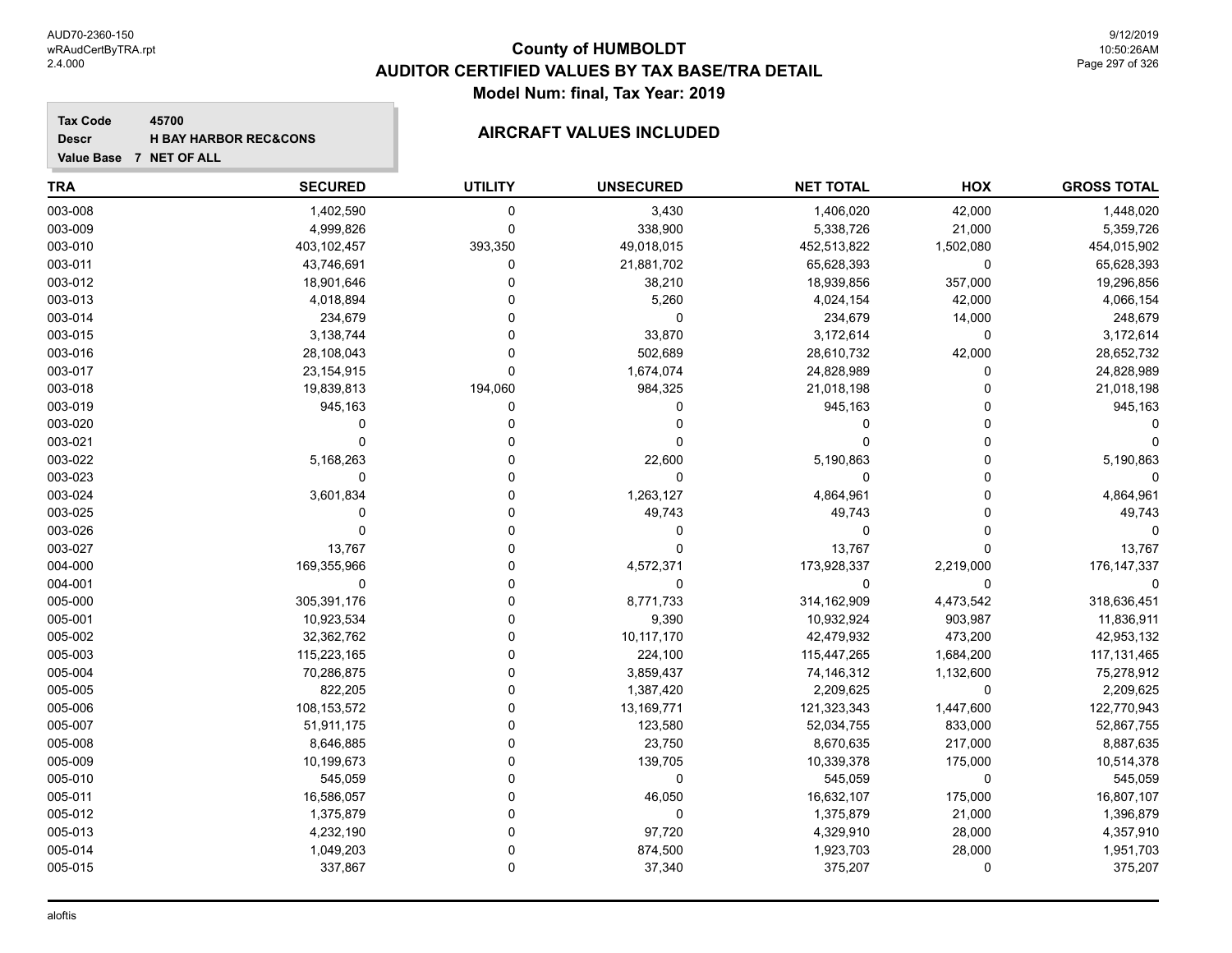**Tax Code 45700 Descr**

# **H** BAY HARBOR REC&CONS **AIRCRAFT VALUES INCLUDED**

| <b>TRA</b> | <b>SECURED</b> | <b>UTILITY</b> | <b>UNSECURED</b> | <b>NET TOTAL</b> | HOX         | <b>GROSS TOTAL</b> |
|------------|----------------|----------------|------------------|------------------|-------------|--------------------|
| 005-016    | 0              | 0              | 0                | 0                | $\mathbf 0$ |                    |
| 005-017    | $\mathbf 0$    | $\mathbf 0$    | $\Omega$         | $\Omega$         | $\Omega$    |                    |
| 005-018    | 90,304,912     | $\Omega$       | 7,042,205        | 97,347,117       | 560,000     | 97,907,117         |
| 005-019    | 21,711,369     | $\Omega$       | 3,932,828        | 25,644,197       | 217,000     | 25,861,197         |
| 005-020    | 248,448        | $\Omega$       | $\mathbf 0$      | 248,448          | 14,000      | 262,448            |
| 005-021    | 80,533,666     | $\Omega$       | 1,072,428        | 81,606,094       | 1,439,200   | 83,045,294         |
| 005-022    | 7,034,927      | $\Omega$       | 413,173          | 7,448,100        | 14,000      | 7,462,100          |
| 005-023    | 55,804,000     | $\Omega$       | 247,792          | 56,051,792       | 1,253,000   | 57,304,792         |
| 005-024    | 23,448,492     | $\Omega$       | 594,930          | 24,043,422       | 7,000       | 24,050,422         |
| 005-025    | $\pmb{0}$      | $\Omega$       | 0                | 0                | $\Omega$    | $\Omega$           |
| 005-026    | 172,704        | $\Omega$       | $\mathbf{0}$     | 172,704          | $\Omega$    | 172,704            |
| 005-027    | $\Omega$       | $\Omega$       | 13,111           | 13,111           | $\Omega$    | 13,111             |
| 005-028    | 9,209,863      | $\Omega$       | 1,506,510        | 10,716,373       | $\Omega$    | 10,716,373         |
| 005-029    | 3,930,650      | $\Omega$       | 28,790           | 3,959,440        | 91,000      | 4,050,440          |
| 005-030    | 2,308,603      | $\Omega$       | 0                | 2,308,603        | 42,000      | 2,350,603          |
| 006-000    | 89,257,550     | $\Omega$       | 3,465,985        | 92,723,535       | 336,000     | 93,059,535         |
| 006-001    | 5,415,176      | $\Omega$       | 9,300            | 5,424,476        | 49,000      | 5,473,476          |
| 006-002    | $\Omega$       | $\Omega$       | U                | 0                | $\Omega$    |                    |
| 006-003    | $\mathbf 0$    | $\Omega$       |                  | 0                | $\Omega$    |                    |
| 006-004    | 562,102        | $\Omega$       | 0                | 562,102          | 7,000       | 569,102            |
| 006-005    | 712,310        | $\Omega$       | $\Omega$         | 712,310          | 7,000       | 719,310            |
| 007-001    | 51,397,751     | $\Omega$       | 1,035,092        | 52,432,843       | 963,200     | 53,396,043         |
| 007-002    | 15,646,796     | $\Omega$       | 95,540           | 15,742,336       | 252,000     | 15,994,336         |
| 007-003    | 106,294,333    | $\Omega$       | 3,056,304        | 109,350,637      | 2,502,057   | 111,852,694        |
| 007-004    | 3,509,137      | $\Omega$       | 24,240           | 3,533,377        | 0           | 3,533,377          |
| 007-005    | 180,460        | $\Omega$       | $\mathbf 0$      | 180,460          | 7,000       | 187,460            |
| 007-006    | 2,175,265      | $\Omega$       | 14,670           | 2,189,935        | 21,000      | 2,210,935          |
| 007-007    | 529,261        | $\Omega$       | 6,930            | 536,191          | 21,000      | 557,191            |
| 007-008    | 1,636,597      | $\Omega$       | 0                | 1,636,597        | $\mathbf 0$ | 1,636,597          |
| 007-009    | 7,025,774      | $\Omega$       | 199,840          | 7,225,614        | $\Omega$    | 7,225,614          |
| 051-001    | 3,001,076      | $\Omega$       | 170,540          | 3,171,616        | 14,000      | 3,185,616          |
| 051-002    | 20,572,884     | $\Omega$       | 137,137          | 20,710,021       | 224,000     | 20,934,021         |
| 051-003    | 0              | $\Omega$       | $\mathbf 0$      | 0                | $\mathbf 0$ | O                  |
| 051-004    | 8,691,272      | $\mathbf{0}$   | 621,050          | 9,312,322        | 28,000      | 9,340,322          |
| 051-005    | 0              | $\Omega$       | 0                | 0                | 0           |                    |
| 051-006    | 27,562         | $\Omega$       | $\Omega$         | 27,562           | $\Omega$    | 27,562             |
| 051-007    | 15, 147, 551   | $\Omega$       | 2,027,484        | 17,175,035       | 175,000     | 17,350,035         |
| 051-008    | 30,246,404     | $\Omega$       | 272,609          | 30,519,013       | 539,000     | 31,058,013         |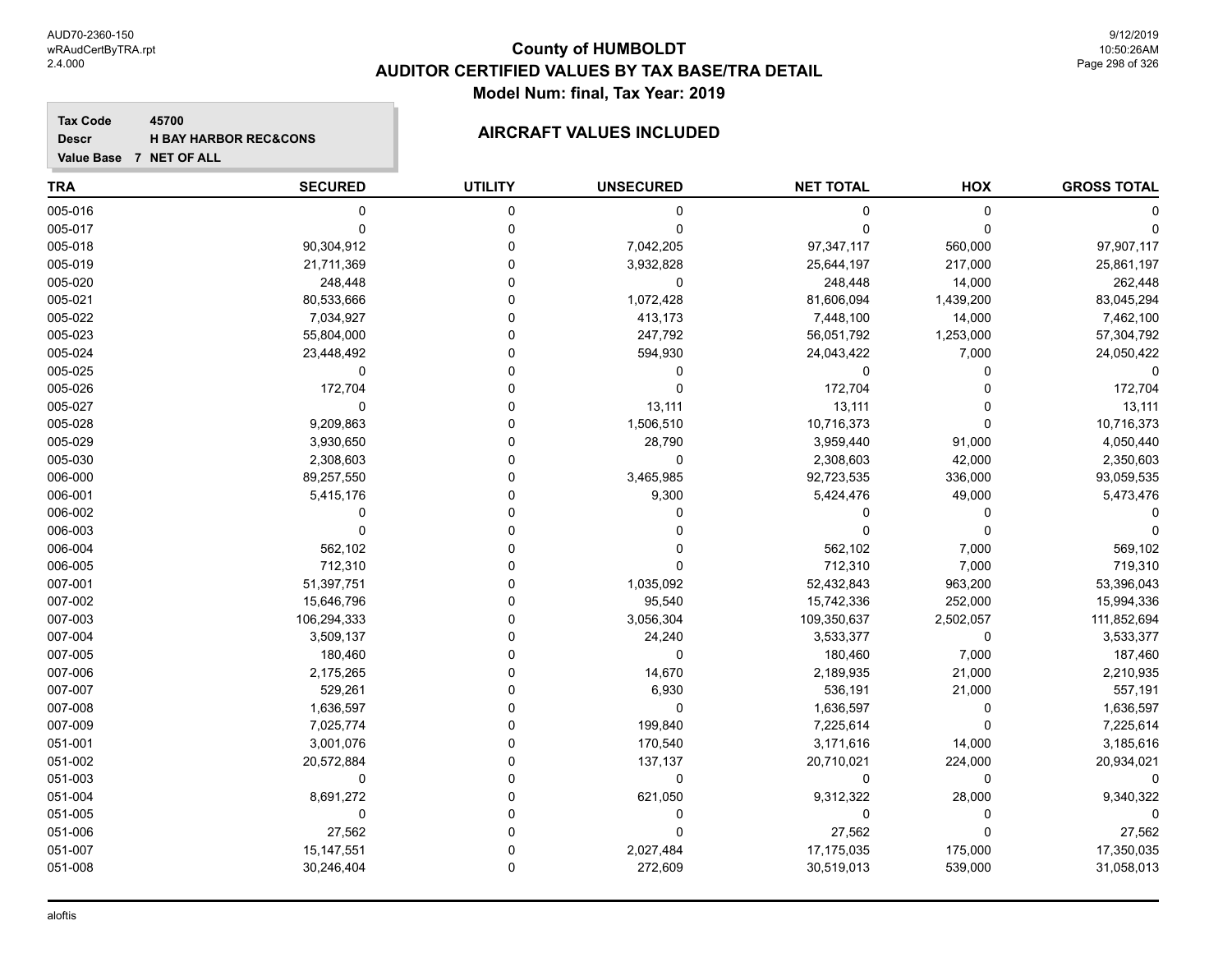**Value Base 7 NET OF ALL**

### **County of HUMBOLDT AUDITOR CERTIFIED VALUES BY TAX BASE/TRA DETAIL Model Num: final, Tax Year: 2019**

#### **Tax Code 45700 Descr**

# **H** BAY HARBOR REC&CONS **AIRCRAFT VALUES INCLUDED**

| <b>TRA</b> | <b>SECURED</b> | <b>UTILITY</b> | <b>UNSECURED</b> | <b>NET TOTAL</b> | HOX         | <b>GROSS TOTAL</b> |
|------------|----------------|----------------|------------------|------------------|-------------|--------------------|
| 051-009    | 22,362,364     | $\mathbf 0$    | 34,970           | 22,397,334       | 224,000     | 22,621,334         |
| 051-010    | 1,598,772      | $\mathbf 0$    | 1,653,580        | 3,252,352        | 7,000       | 3,259,352          |
| 051-011    | 4,765,318      | 14,133         | 190,980          | 4,970,431        | 49,000      | 5,019,431          |
| 051-012    | 5,443,418      | 0              | 959,790          | 6,403,208        | 35,000      | 6,438,208          |
| 051-013    | 27,900         | $\Omega$       | $\mathbf 0$      | 27,900           | 0           | 27,900             |
| 051-014    | 16,216,304     |                | 222,040          | 16,438,344       | 231,000     | 16,669,344         |
| 051-015    | 1,889,394      |                | 0                | 1,889,394        | 0           | 1,889,394          |
| 051-016    | 45,810         |                | $\Omega$         | 45,810           | $\mathbf 0$ | 45,810             |
| 051-017    | 61,237,154     |                | 2,282,795        | 63,519,949       | 665,000     | 64,184,949         |
| 051-018    | 7,182,266      | $\Omega$       | 26,790           | 7,209,056        | 119,000     | 7,328,056          |
| 051-019    | 3,426          |                | $\mathbf{0}$     | 3,426            | 0           | 3,426              |
| 051-020    | 1,604,731      |                | 0                | 1,604,731        | $\mathbf 0$ | 1,604,731          |
| 051-021    | $\mathbf 0$    |                |                  | $\mathbf 0$      | $\Omega$    |                    |
| 053-001    | $\Omega$       |                |                  | $\Omega$         | $\mathbf 0$ |                    |
| 053-002    | 1,316,276      |                |                  | 1,316,276        | 14,000      | 1,330,276          |
| 053-003    | 104,521        |                |                  | 104,521          | 0           | 104,521            |
| 053-004    | 552,098        |                | $\Omega$         | 552,098          | $\Omega$    | 552,098            |
| 053-005    | 165,870        |                | $\Omega$         | 165,870          | $\mathbf 0$ | 165,870            |
| 053-006    | 5,684,008      | O              | 30,979           | 5,714,987        | 42,000      | 5,756,987          |
| 053-007    | 396,643        | O              | 442,234          | 838,877          | 0           | 838,877            |
| 053-008    | 13,538,188     |                | 111,760          | 13,649,948       | 189,000     | 13,838,948         |
| 053-009    | 35,820,639     |                | 75,947           | 35,896,586       | 612,488     | 36,509,074         |
| 053-010    | 189,866        |                | 170,514          | 360,380          | $\mathbf 0$ | 360,380            |
| 053-011    | 1,299,795      |                | 0                | 1,299,795        | 14,000      | 1,313,795          |
| 053-013    | 10,377,039     |                | 94,010           | 10,471,049       | 119,000     | 10,590,049         |
| 053-014    | $\mathbf 0$    |                | $\mathbf 0$      | 0                | $\mathbf 0$ | $\mathbf 0$        |
| 053-015    | 6,160,029      |                | 47,530           | 6,207,559        | 161,000     | 6,368,559          |
| 053-016    | 602,530        |                | $\mathbf 0$      | 602,530          | 0           | 602,530            |
| 053-017    | 18,253,961     |                | 26,770           | 18,280,731       | 252,000     | 18,532,731         |
| 053-018    | 748,651        |                | 3,999            | 752,650          | 7,000       | 759,650            |
| 053-019    | 765,074        |                | 11,380           | 776,454          | 0           | 776,454            |
| 053-020    | 6,667,993      |                | 139,420          | 6,807,413        | 56,000      | 6,863,413          |
| 053-021    | $\mathbf{0}$   |                | $\mathbf 0$      | $\Omega$         | $\Omega$    |                    |
| 053-024    | $\Omega$       |                | $\Omega$         | $\Omega$         | $\Omega$    |                    |
| 053-025    | 3,983,917      | 0              | 10,720           | 3,994,637        | 137,120     | 4,131,757          |
| 053-026    | 387,605        | O              | 13,580           | 401,185          | 0           | 401,185            |
| 053-028    | 11,982,748     |                | 46,340           | 12,029,088       | 140,000     | 12,169,088         |
| 053-029    | 381,222        | $\Omega$       | 33,476           | 414,698          | $\Omega$    | 414,698            |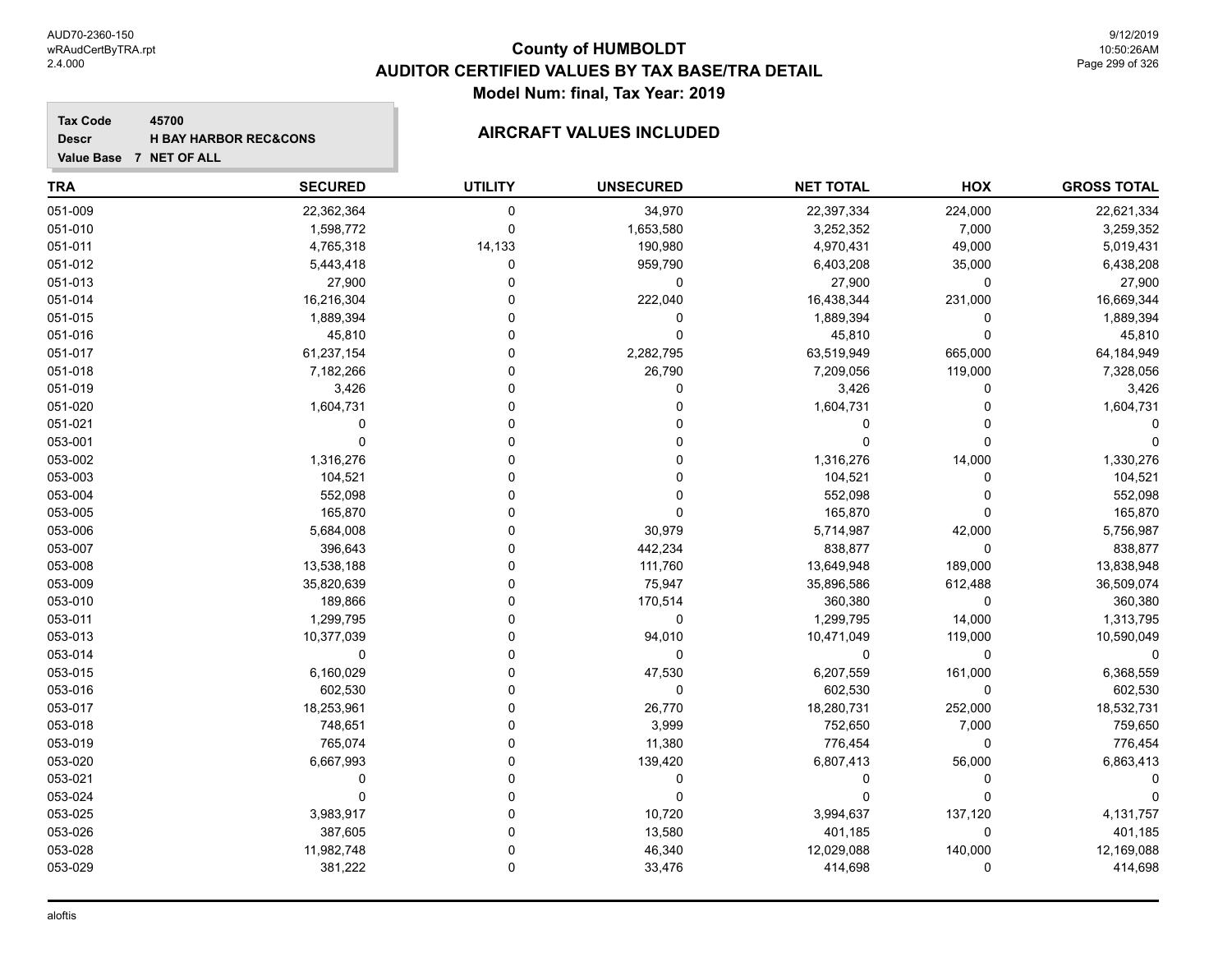#### **Tax Code 45700 Descr**

# **H** BAY HARBOR REC&CONS **AIRCRAFT VALUES INCLUDED**

| <b>TRA</b> | <b>SECURED</b> | <b>UTILITY</b> | <b>UNSECURED</b> | <b>NET TOTAL</b> | HOX         | <b>GROSS TOTAL</b> |
|------------|----------------|----------------|------------------|------------------|-------------|--------------------|
| 053-030    | 222,902        | $\mathbf 0$    | 0                | 222,902          | 7,000       | 229,902            |
| 056-000    | 9,427,369      | $\mathbf 0$    | 13,650           | 9,441,019        | 42,000      | 9,483,019          |
| 056-001    | 22,291,924     | $\Omega$       | 34,390           | 22,326,314       | 161,000     | 22,487,314         |
| 056-002    | 68,852,517     | $\Omega$       | 419,385          | 69,271,902       | 490,525     | 69,762,427         |
| 056-003    | 12,466,886     | 0              | 24,610           | 12,491,496       | 112,000     | 12,603,496         |
| 057-000    | 14,780,486     | $\Omega$       | 47,339,836       | 62,120,322       | 14,000      | 62,134,322         |
| 057-001    | 12,799,770     | $\Omega$       | 806,423          | 13,606,193       | 56,000      | 13,662,193         |
| 057-002    | 25,578,121     | $\Omega$       | 326,300          | 25,904,421       | 397,600     | 26,302,021         |
| 057-003    | 163,777        | $\Omega$       | $\pmb{0}$        | 163,777          | $\mathbf 0$ | 163,777            |
| 057-004    | 17,523,692     | $\Omega$       | 104,657          | 17,628,349       | 70,000      | 17,698,349         |
| 057-006    | 44,651,435     | $\Omega$       | 379,644          | 45,031,079       | 691,600     | 45,722,679         |
| 057-008    | 7,477,443      | $\Omega$       | 9,562,910        | 17,040,353       | 14,000      | 17,054,353         |
| 057-009    | 33,774,176     | $\Omega$       | 942,932          | 34,717,108       | 497,000     | 35,214,108         |
| 060-000    | 156,213,422    | $\Omega$       | 2,682,570        | 158,895,992      | 714,000     | 159,609,992        |
| 071-000    | 15,012,003     | $\Omega$       | 75,212           | 15,087,215       | 87,915      | 15,175,130         |
| 071-001    | 22,996,121     | 52,580         | 1,561,686        | 24,610,387       | 294,000     | 24,904,387         |
| 071-002    | 46,340,689     | $\mathbf 0$    | 1,215,150        | 47,555,839       | 775,600     | 48,331,439         |
| 071-003    | 20,233         | $\Omega$       | $\pmb{0}$        | 20,233           | $\mathbf 0$ | 20,233             |
| 071-004    | 4,191,269      | $\Omega$       | 1,578,830        | 5,770,099        | 91,000      | 5,861,099          |
| 073-001    | 497,391        | $\Omega$       | 0                | 497,391          | 0           | 497,391            |
| 073-002    | 650,681        | $\Omega$       | $\Omega$         | 650,681          | $\Omega$    | 650,681            |
| 073-003    | 9,203,847      | $\Omega$       | 60,880           | 9,264,727        | 147,000     | 9,411,727          |
| 073-004    | 428,891,283    | $\Omega$       | 8,129,952        | 437,021,235      | 7,030,800   | 444,052,035        |
| 073-005    | 24,940,195     | $\Omega$       | 68,920           | 25,009,115       | 418,600     | 25,427,715         |
| 073-006    | 143,049        | $\Omega$       | $\mathbf 0$      | 143,049          | 0           | 143,049            |
| 074-001    | 1,254,248      | $\Omega$       | $\Omega$         | 1,254,248        | 28,000      | 1,282,248          |
| 074-002    | 111,411,232    | $\Omega$       | 843,874          | 112,255,106      | 1,556,554   | 113,811,660        |
| 074-003    | 95,450         | $\Omega$       | 0                | 95,450           | $\Omega$    | 95,450             |
| 074-004    | 27,540         | $\Omega$       | 0                | 27,540           | 0           | 27,540             |
| 074-005    | 41,182,358     | n              | 214,200          | 41,396,558       | 728,000     | 42,124,558         |
| 074-006    | 197,005        | n              | 0                | 197,005          | 7,000       | 204,005            |
| 074-007    | 410,958        | $\Omega$       | $\mathbf 0$      | 410,958          | 0           | 410,958            |
| 074-008    | 1,551,318      | $\Omega$       | 160,050          | 1,711,368        | 7,000       | 1,718,368          |
| 074-009    | 6,587,813      | $\Omega$       | $\mathbf 0$      | 6,587,813        | 105,000     | 6,692,813          |
| 074-010    | 800,956        | $\Omega$       | $\mathbf 0$      | 800,956          | 14,000      | 814,956            |
| 074-011    | 2,443,476      | $\Omega$       | 8,060            | 2,451,536        | 42,000      | 2,493,536          |
| 074-012    | 45,546,992     | $\Omega$       | 247,486          | 45,794,478       | 607,600     | 46,402,078         |
| 074-013    | 49,985,139     | $\Omega$       | 324,031          | 50,309,170       | 691,600     | 51,000,770         |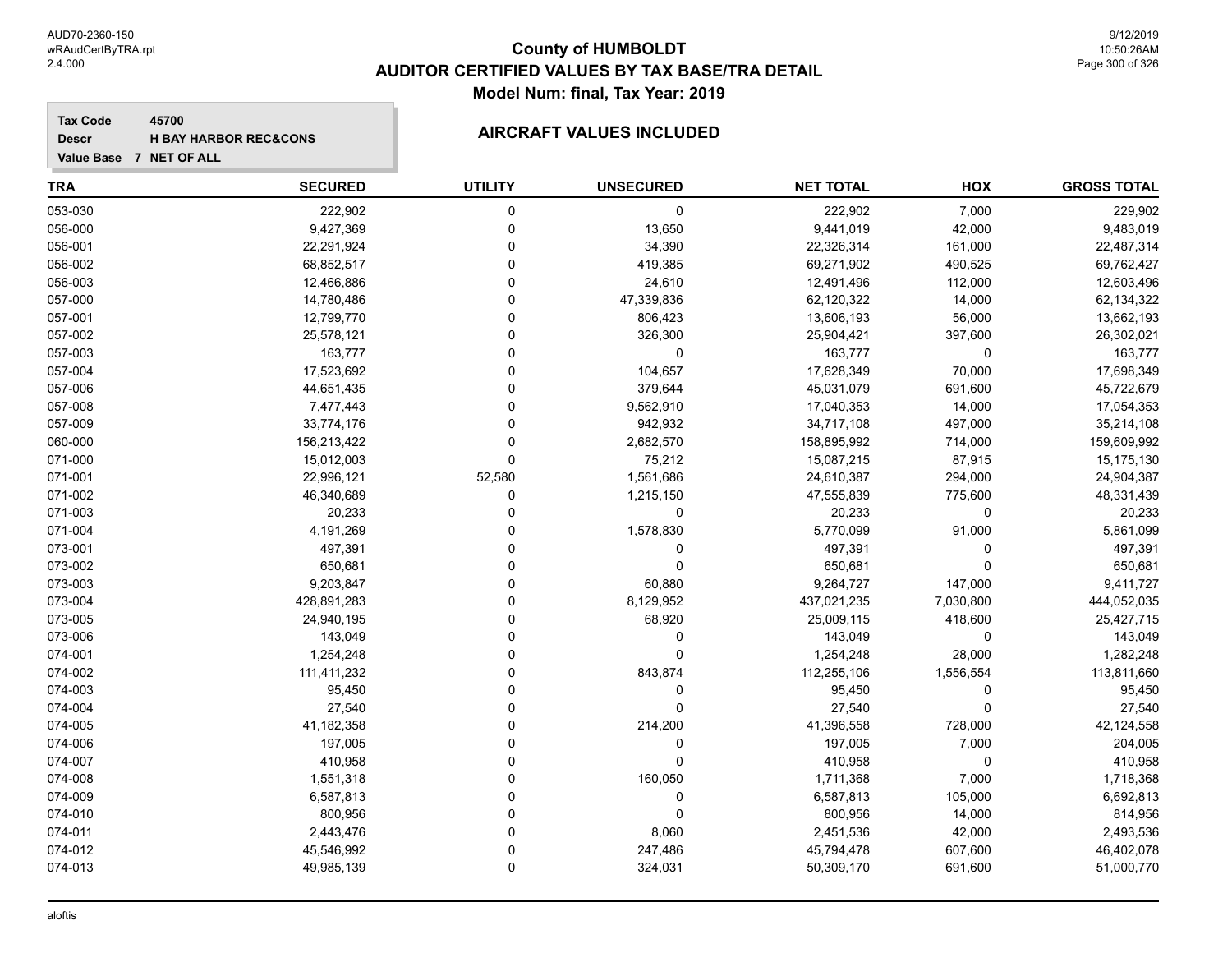#### **Tax Code 45700 Descr**

# **H** BAY HARBOR REC&CONS **AIRCRAFT VALUES INCLUDED**

| <b>TRA</b> | <b>SECURED</b> | <b>UTILITY</b> | <b>UNSECURED</b> | <b>NET TOTAL</b> | HOX         | <b>GROSS TOTAL</b> |
|------------|----------------|----------------|------------------|------------------|-------------|--------------------|
| 074-014    | 1,951,276      | 0              | 0                | 1,951,276        | 49,000      | 2,000,276          |
| 074-015    | 7,366          | $\Omega$       | 0                | 7,366            | 0           | 7,366              |
| 074-016    | 0              | $\Omega$       | $\mathbf 0$      | 0                | $\Omega$    | $\Omega$           |
| 075-001    | 7,300,651      | U              | $\mathbf 0$      | 7,300,651        | 28,000      | 7,328,651          |
| 075-002    | 3,578,614      | U              | 4,740            | 3,583,354        | 49,000      | 3,632,354          |
| 075-003    | 46,800         | 0              | 0                | 46,800           | 0           | 46,800             |
| 075-004    | 278,840        | 0              |                  | 278,840          | $\Omega$    | 278,840            |
| 075-005    | 478,440        | 0              | $\Omega$         | 478,440          | $\Omega$    | 478,440            |
| 075-006    | 31,122,610     | U              | 173,037          | 31,295,647       | 469,000     | 31,764,647         |
| 076-001    | 20,528,616     | O              | 1,288,995        | 21,817,611       | 63,000      | 21,880,611         |
| 076-002    | 53,791,796     | 0              | 1,021,719        | 54,813,515       | 511,000     | 55,324,515         |
| 077-001    | 2,807,175      | $\Omega$       | 81,110           | 2,888,285        | 35,000      | 2,923,285          |
| 077-002    | 11,934,311     | 0              | 61,920           | 11,996,231       | 189,000     | 12,185,231         |
| 077-003    | $\Omega$       | U              | 0                | 0                | 0           |                    |
| 077-004    | 12,093,578     | 0              | 12,240           | 12,105,818       | 175,000     | 12,280,818         |
| 077-005    | 598,046        | 0              | 0                | 598,046          | 0           | 598,046            |
| 077-006    | 150,484,479    | $\Omega$       | 442,080          | 150,926,559      | 2,986,577   | 153,913,136        |
| 077-007    | 8,834,119      | $\Omega$       | 887,050          | 9,721,169        | 63,000      | 9,784,169          |
| 077-008    | 19,639,700     | 376,860        | 810,179          | 20,826,739       | 203,000     | 21,029,739         |
| 077-009    | 0              | 0              | 144,561          | 144,561          | 0           | 144,561            |
| 077-010    | 25,957,925     | 0              | 182,940          | 26,140,865       | 343,000     | 26,483,865         |
| 077-011    | 794,878        | 0              | 0                | 794,878          | $\Omega$    | 794,878            |
| 077-012    | 10,622,431     | U              | 68,320           | 10,690,751       | 168,000     | 10,858,751         |
| 077-013    | 22,856,603     | 0              | 196,643          | 23,053,246       | 265,440     | 23,318,686         |
| 077-014    | $\mathbf 0$    | 0              | $\mathbf 0$      | $\mathbf 0$      | $\mathbf 0$ | $\Omega$           |
| 077-015    | 4,707,427      | 0              | 277,603          | 4,985,030        | 49,000      | 5,034,030          |
| 077-016    | 2,419,716      | 0              | 823,477          | 3,243,193        | $\mathbf 0$ | 3,243,193          |
| 077-017    | 2,337,362      | O              | 44,998           | 2,382,360        | 7,000       | 2,389,360          |
| 077-018    | 5,571,030      | 0              | 37,120           | 5,608,150        | 91,000      | 5,699,150          |
| 077-019    | 2,607,034      | 0              | 0                | 2,607,034        | 14,000      | 2,621,034          |
| 077-020    | 5,972,768      | $\Omega$       | 10,637           | 5,983,405        | 77,000      | 6,060,405          |
| 077-021    | 224,145        | 0              | 0                | 224,145          | 0           | 224,145            |
| 077-022    | 48,600         | ۵              | 0                | 48,600           | 0           | 48,600             |
| 077-023    | 194,328        | 0              | $\mathbf 0$      | 194,328          | 7,000       | 201,328            |
| 077-024    | 246,861,526    | 0              | 3,457,168        | 250,318,694      | 4,756,256   | 255,074,950        |
| 077-025    | 290,618        | $\Omega$       | 402,538          | 693,156          | 0           | 693,156            |
| 077-026    | 5,506,441      | 99,925         | 0                | 5,606,366        | 21,000      | 5,627,366          |
| 077-027    | 0              | 0              | 0                | 0                | $\Omega$    | $\Omega$           |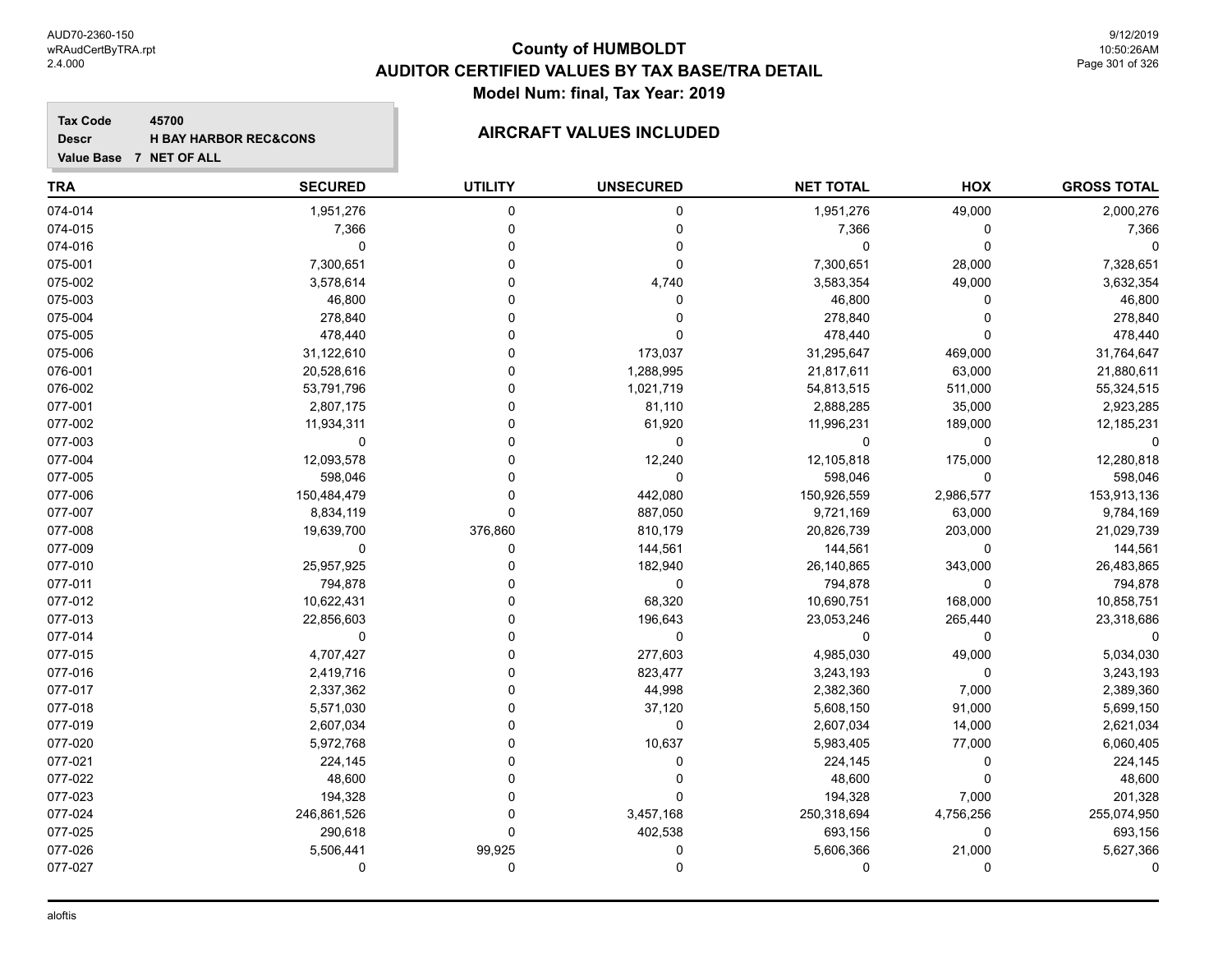**Value Base 7 NET OF ALL**

### **County of HUMBOLDT AUDITOR CERTIFIED VALUES BY TAX BASE/TRA DETAIL Model Num: final, Tax Year: 2019**

**Tax Code 45700 Descr**

# **H** BAY HARBOR REC&CONS **AIRCRAFT VALUES INCLUDED**

| TRA     | <b>SECURED</b> | <b>UTILITY</b> | <b>UNSECURED</b> | <b>NET TOTAL</b> | <b>HOX</b> | <b>GROSS TOTAL</b> |
|---------|----------------|----------------|------------------|------------------|------------|--------------------|
| 077-028 | 3,907,374      | 0              | 36,330           | 3,943,704        | 42,000     | 3,985,704          |
| 077-029 | 0              | 0              | 0                | 0                | 0          |                    |
| 077-030 | 4,286,590      | n              | 13,650           | 4,300,240        | 70,000     | 4,370,240          |
| 077-031 | 403,000        | n              | 0                | 403,000          | 7,000      | 410,000            |
| 077-032 | 1,431,079      | O              | 0                | 1,431,079        | 14,000     | 1,445,079          |
| 077-033 | 2,169,241      |                | 14,801           | 2,184,042        | 35,000     | 2,219,042          |
| 081-001 | 0              | 0              | 89,176           | 89,176           | 0          | 89,176             |
| 081-002 | 43,462,094     |                | 963,920          | 44,426,014       | 823,200    | 45,249,214         |
| 081-003 | 18,248,993     |                | 1,867,480        | 20,116,473       | 329,000    | 20,445,473         |
| 081-004 | 4,600,291      | n              | 0                | 4,600,291        | 0          | 4,600,291          |
| 081-005 | 5,790,243      |                | 828,580          | 6,618,823        | 21,000     | 6,639,823          |
| 081-006 | 1,301,622      |                | 0                | 1,301,622        | 0          | 1,301,622          |
| 081-007 | 31,379         |                | 0                | 31,379           |            | 31,379             |
| 081-008 | 70,404         | n              | 0                | 70,404           | 0          | 70,404             |
| 081-009 | 367,493,133    | n              | 11,083,081       | 378,576,214      | 4,775,400  | 383,351,614        |
| 081-010 | 441,890        |                | 9,090            | 450,980          | 7,000      | 457,980            |
| 081-011 | 0              |                | 0                | 0                | 0          |                    |
| 081-012 | 7,309,548      |                | 108,080          | 7,417,628        | 168,000    | 7,585,628          |
| 081-013 | 168,576        |                | 463,008          | 631,584          | 0          | 631,584            |
| 081-014 | 732,226        |                | 532,186          | 1,264,412        | O          | 1,264,412          |
| 081-015 | 19,001         |                | 0                | 19,001           | O          | 19,001             |
| 081-016 | $\Omega$       |                | 0                | $\Omega$         | 0          |                    |
| 081-017 | 129,645,418    |                | 570,180          | 130,215,598      | 2,523,570  | 132,739,168        |
| 081-018 | 424,342        | n              | 0                | 424,342          | 7,000      | 431,342            |
| 081-019 | 422,436        | n              | 0                | 422,436          | 7,000      | 429,436            |
| 081-020 | 1,133,435      |                | 0                | 1,133,435        | 7,000      | 1,140,435          |
| 081-021 | 10,266,456     |                | 0                | 10,266,456       | 168,000    | 10,434,456         |
| 081-022 | 11,807,218     |                | 28,590           | 11,835,808       | 182,000    | 12,017,808         |
| 081-023 | 9,269,273      |                | 0                | 9,269,273        | 119,000    | 9,388,273          |
| 081-024 | 4,695,243      | n              | 19,950           | 4,715,193        | 42,000     | 4,757,193          |
| 083-000 | 21,275,444     | n              | 1,138,153        | 22,413,597       | 231,000    | 22,644,597         |
| 083-001 | 106,982,640    |                | 7,128,994        | 114, 111, 634    | 665,000    | 114,776,634        |
| 083-002 | 43,322,731     |                | 1,902,909        | 45,225,640       | 203,000    | 45,428,640         |
| 083-003 | 360,165        | O              | 0                | 360,165          | 0          | 360,165            |
| 083-004 | 3,672,946      | 0              | 20,180           | 3,693,126        | 7,000      | 3,700,126          |
| 083-005 | 23,767,078     | 0              | 2,403,760        | 26,170,838       | 224,000    | 26,394,838         |
| 083-006 | 4,679,363      |                | 5,420            | 4,684,783        | 77,000     | 4,761,783          |
| 083-007 | 2,722,301      | $\Omega$       | 0                | 2,722,301        | 35,000     | 2,757,301          |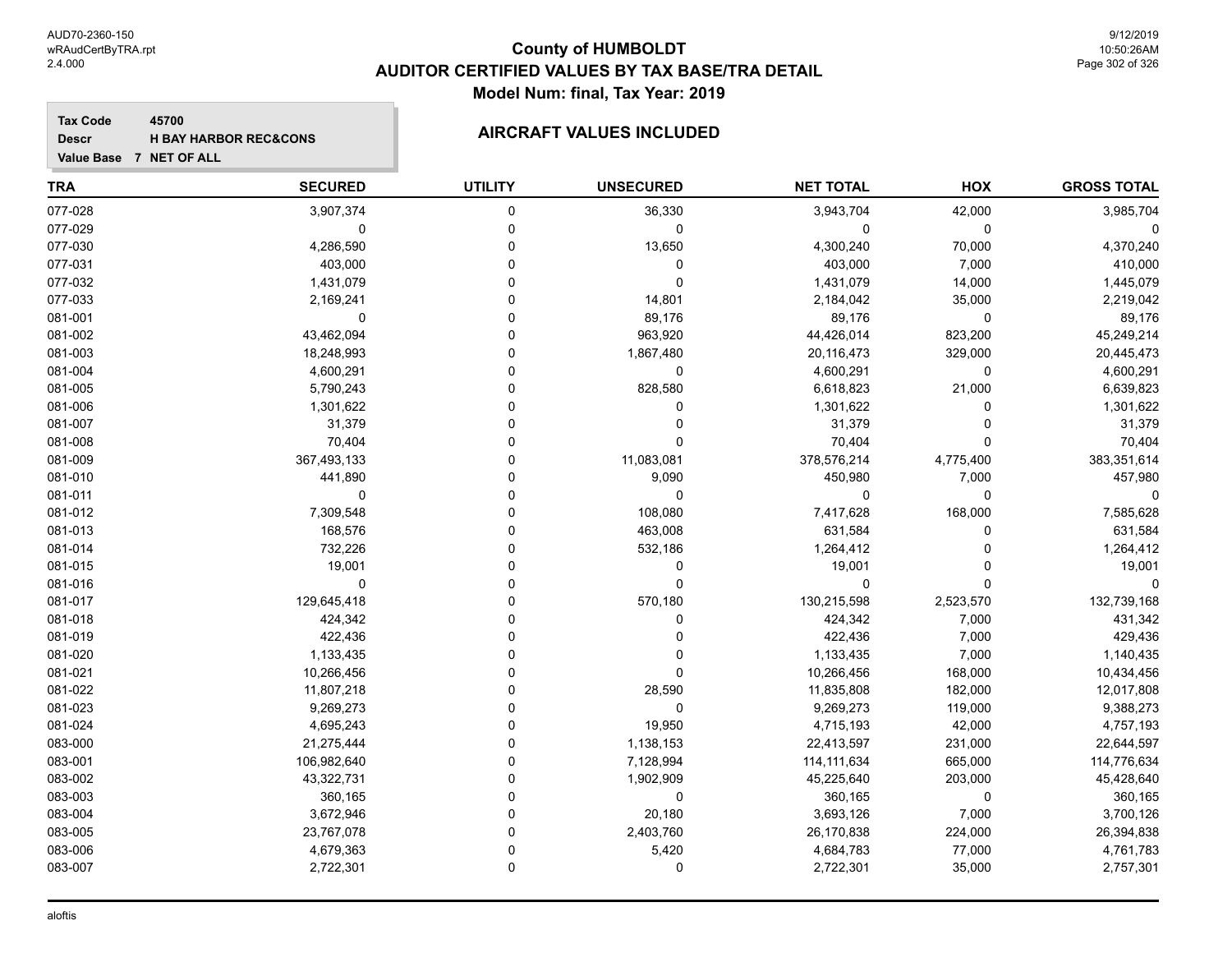#### **Tax Code 45700 Descr**

# **H** BAY HARBOR REC&CONS **AIRCRAFT VALUES INCLUDED**

| <b>TRA</b> | <b>SECURED</b> | <b>UTILITY</b> | <b>UNSECURED</b> | <b>NET TOTAL</b> | HOX         | <b>GROSS TOTAL</b> |
|------------|----------------|----------------|------------------|------------------|-------------|--------------------|
| 083-008    | 16,802,001     | $\pmb{0}$      | 495,823          | 17,297,824       | 218,020     | 17,515,844         |
| 085-000    | 104,052,581    | $\mathbf 0$    | 800,499          | 104,853,080      | 1,603,000   | 106,456,080        |
| 085-001    | 7,348,821      | $\Omega$       | 38,620           | 7,387,441        | 84,000      | 7,471,441          |
| 095-001    | 51,724,666     | $\Omega$       | 618,874          | 52,343,540       | 322,000     | 52,665,540         |
| 100-001    | 3,503,592      | $\Omega$       | $\mathbf 0$      | 3,503,592        | 0           | 3,503,592          |
| 100-002    | 28,108,719     | $\Omega$       | 3,055,110        | 31,163,829       | 287,000     | 31,450,829         |
| 100-003    | 20,656,967     | $\Omega$       | 800,376          | 21,457,343       | 356,000     | 21,813,343         |
| 100-004    | 802,182        | $\Omega$       | 0                | 802,182          | 0           | 802,182            |
| 100-005    | 8,263,990      | 40,500         | 40,820           | 8,345,310        | 70,000      | 8,415,310          |
| 100-006    | 179,410        | $\mathbf 0$    | 0                | 179,410          | 0           | 179,410            |
| 100-007    | 52,178,750     | $\Omega$       | 393,774          | 52,572,524       | 838,600     | 53,411,124         |
| 100-008    | 44,350,952     | $\Omega$       | 304,690          | 44,655,642       | 595,000     | 45,250,642         |
| 100-009    | 1,401,269      | $\Omega$       | 0                | 1,401,269        | 7,000       | 1,408,269          |
| 100-010    | 1,147,459      | $\Omega$       | 0                | 1,147,459        | 7,000       | 1,154,459          |
| 100-011    | 222,921        | $\Omega$       | 0                | 222,921          | 0           | 222,921            |
| 102-001    | 3,142,346      | $\Omega$       | 0                | 3,142,346        | 33,600      | 3,175,946          |
| 102-002    | 65,160         | $\Omega$       | $\mathbf 0$      | 65,160           | $\mathbf 0$ | 65,160             |
| 102-003    | 116,828,155    | $\Omega$       | 932,444          | 117,760,599      | 1,190,000   | 118,950,599        |
| 102-004    | 37,938         | $\Omega$       | $\mathbf 0$      | 37,938           | $\mathbf 0$ | 37,938             |
| 102-005    | 13,457,916     | $\Omega$       | 58,030           | 13,515,946       | 189,000     | 13,704,946         |
| 102-006    | 10,289,693     | $\Omega$       | 216,850          | 10,506,543       | 98,000      | 10,604,543         |
| 102-007    | 31,140         | $\Omega$       | $\mathbf 0$      | 31,140           | $\Omega$    | 31,140             |
| 102-008    | 101,604,916    | $\Omega$       | 379,394          | 101,984,310      | 1,414,000   | 103,398,310        |
| 102-009    | 30,060         | $\Omega$       | 0                | 30,060           | 0           | 30,060             |
| 102-010    | 5,902,326      | $\Omega$       | $\mathbf 0$      | 5,902,326        | 56,000      | 5,958,326          |
| 102-011    | 12,481,791     | $\Omega$       | 4,290            | 12,486,081       | 84,000      | 12,570,081         |
| 102-012    | $\mathbf 0$    | $\Omega$       | 0                | 0                | $\mathbf 0$ |                    |
| 102-013    | 10,279         | $\Omega$       | $\mathbf 0$      | 10,279           | $\Omega$    | 10,279             |
| 103-000    | 33,515,957     | $\Omega$       | 212,434          | 33,728,391       | 406,000     | 34, 134, 391       |
| 103-001    | 94,767,574     | $\Omega$       | 455,395          | 95,222,969       | 259,000     | 95,481,969         |
| 103-002    | 1,796,660      | $\Omega$       | 0                | 1,796,660        | 28,000      | 1,824,660          |
| 103-003    | 687,600        | $\mathbf{0}$   | 0                | 687,600          | 7,000       | 694,600            |
| 103-004    | 118,038        | $\Omega$       | 0                | 118,038          | 0           | 118,038            |
| 103-005    | 8,634,599      | $\mathbf 0$    | 3,820            | 8,638,419        | 224,000     | 8,862,419          |
| 103-006    | 9,283          | $\Omega$       | $\mathbf 0$      | 9,283            | $\mathbf 0$ | 9,283              |
| 103-007    | 7,470          | $\Omega$       | $\mathbf 0$      | 7,470            | $\Omega$    | 7,470              |
| 103-008    | 69,219,479     | $\Omega$       | 5,361,943        | 74,581,422       | 882,000     | 75,463,422         |
| 103-009    | $\mathbf 0$    | $\Omega$       | $\mathbf 0$      | 0                | 0           | $\Omega$           |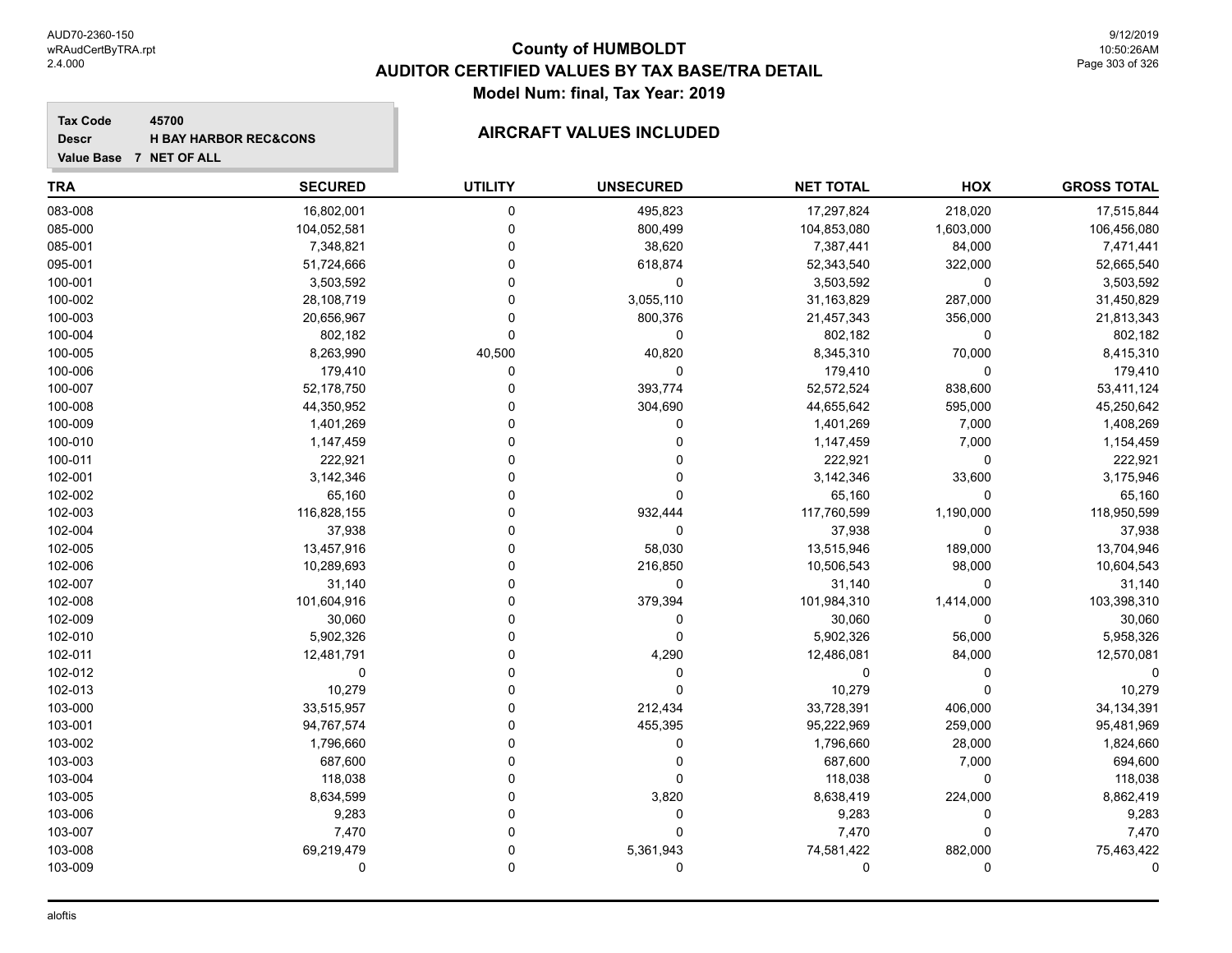**Tax Code 45700 Descr**

#### **H BAY HARBOR REC&CONS AIRCRAFT VALUES INCLUDED**

| Value Base 7 NET OF ALL |                |                |                  |                  |            |                    |
|-------------------------|----------------|----------------|------------------|------------------|------------|--------------------|
| TRA                     | <b>SECURED</b> | <b>UTILITY</b> | <b>UNSECURED</b> | <b>NET TOTAL</b> | HOX        | <b>GROSS TOTAL</b> |
| 103-012                 | 0              | 0              | 0                | 0                | 0          |                    |
| 103-013                 | 4,910,910      | 0              | 40,300           | 4,951,210        | 63,000     | 5,014,210          |
| 103-014                 | 515,187        |                | 32,830           | 548,017          | 7,000      | 555,017            |
| 103-015                 | 13,255,039     | 0              | 10,820           | 13,265,859       | 154,000    | 13,419,859         |
| 109-001                 | 33,336,473     |                | 669,230          | 34,005,703       | 635,000    | 34,640,703         |
| 109-002                 | $\Omega$       |                | 0                | 0                | 0          |                    |
| 109-003                 | 1,646,973      |                | 0                | 1,646,973        | $\Omega$   | 1,646,973          |
| 109-004                 | 19,740,888     |                | 324,790          | 20,065,678       | 35,000     | 20,100,678         |
| 109-005                 | 7,613,795      | n              | 540,090          | 8,153,885        | 0          | 8,153,885          |
| 109-006                 | 71,285,499     |                | 1,202,486        | 72,487,985       | 656,600    | 73,144,585         |
| 109-007                 | 29,430         |                | 0                | 29,430           | 7,000      | 36,430             |
| 109-008                 | 52,733         |                | 0                | 52,733           | 0          | 52,733             |
| 109-010                 | 0              |                |                  | 0                |            | $\Omega$           |
| 109-011                 | 169,651        |                |                  | 169,651          | $\Omega$   | 169,651            |
| 109-012                 | 1,076,214      |                | 0                | 1,076,214        | 28,000     | 1,104,214          |
| 109-013                 | 12,419,827     |                | 17,537           | 12,437,364       | 196,000    | 12,633,364         |
| 111-000                 | 26,457,928     |                | 53,870           | 26,511,798       | 21,000     | 26,532,798         |
| 111-001                 | 5,430,053      | $\Omega$       | 16,233           | 5,446,286        | 28,000     | 5,474,286          |
| 112-000                 | 49,867,565     | $\Omega$       | 326,619          | 50,194,184       | 122,323    | 50,316,507         |
| 112-001                 | 39,547,452     | $\Omega$       | 1,280,800        | 40,828,252       | 327,600    | 41,155,852         |
| 112-002                 | 77,666,993     | 6,534          | 1,332,724        | 79,006,251       | 371,000    | 79,377,251         |
| 115-001                 | 4,037,237      | 0              | 394,564          | 4,431,801        | 7,000      | 4,438,801          |
| 115-002                 | 1,551,719,523  |                | 44,552,700       | 1,596,272,223    | 20,899,835 | 1,617,172,058      |
| 115-004                 | 14,734,640     |                | 25,150           | 14,759,790       | 196,000    | 14,955,790         |
| 115-005                 | 55,275         | n              | 0                | 55,275           | 0          | 55,275             |
| 115-006                 | 3,692,075      |                | 5,510            | 3,697,585        | 49,000     | 3,746,585          |
| 115-008                 | 1,679,857      |                | 673,246          | 2,353,103        | 21,000     | 2,374,103          |
| 115-009                 | 1,721,455      | U              | 0                | 1,721,455        | 21,000     | 1,742,455          |
| 121-000                 | 5,356,389      | $\Omega$       | 53,300           | 5,409,689        | 42,000     | 5,451,689          |
| 121-001                 | 2,094,688      |                | 221,188          | 2,315,876        | 14,000     | 2,329,876          |
| 121-002                 | 4,134,846      |                | 2,090            | 4,136,936        | 28,000     | 4,164,936          |
| 121-003                 | 19,802,968     | 0              | 365,630          | 20,168,598       | 238,000    | 20,406,598         |
| 121-004                 | 2,082,461      | $\Omega$       | 2,044,489        | 4,126,950        | 0          | 4,126,950          |

123-001 10,553,831 31,799 275,348 10,860,978 0 10,860,978 123-002 44,573 0 0 44,573 0 44,573 123-004 24,527,406 76,062 6,142,066 30,745,534 196,000 30,941,534 123-005 4,179,195 0 0 4,179,195 35,000 4,214,195 123-006 12,775,254 0 4,677,457 17,452,711 0 17,452,711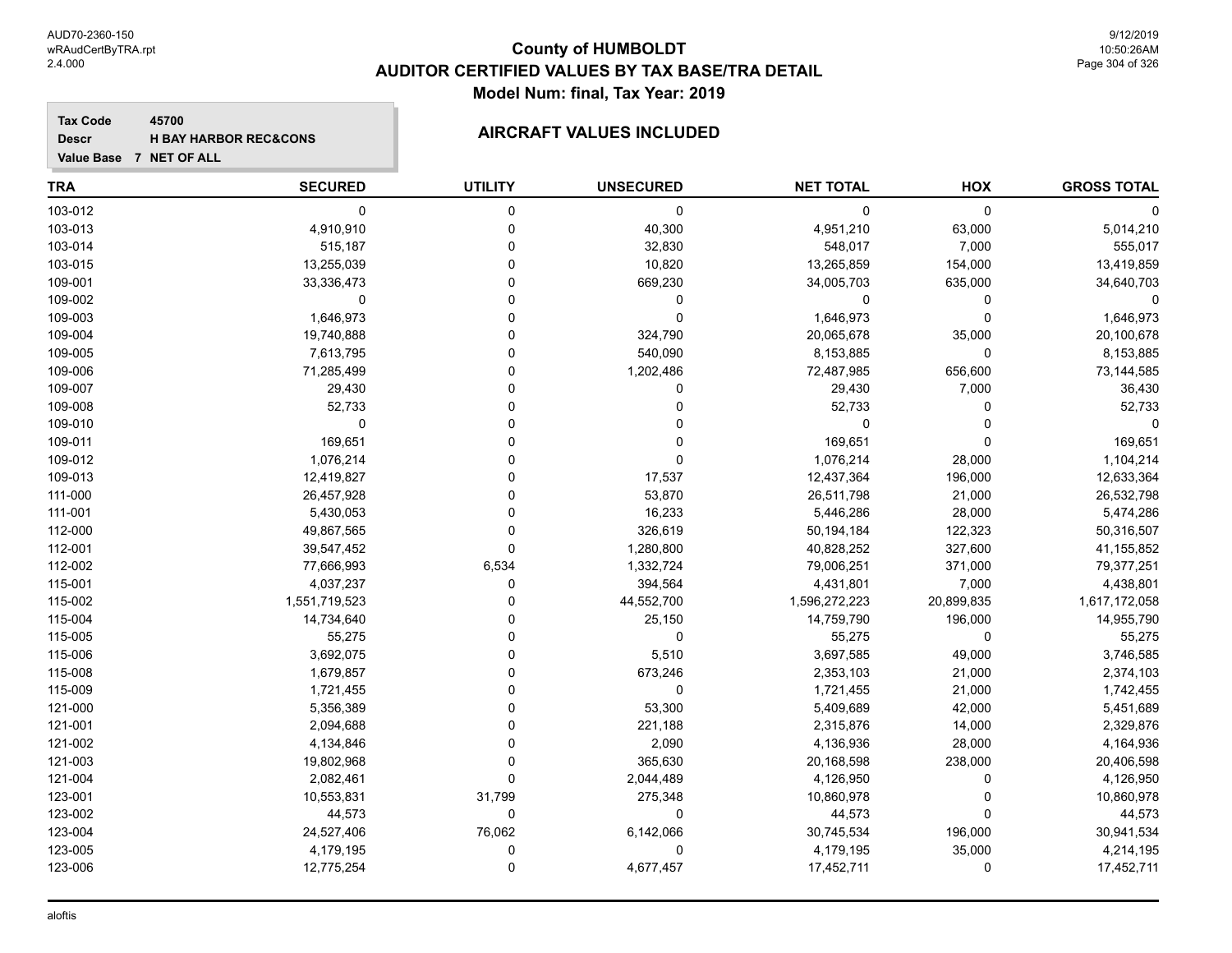**Tax Code 45700 Descr**

# **H** BAY HARBOR REC&CONS **AIRCRAFT VALUES INCLUDED**

| <b>TRA</b> | <b>SECURED</b> | <b>UTILITY</b> | <b>UNSECURED</b> | <b>NET TOTAL</b> | HOX       | <b>GROSS TOTAL</b> |
|------------|----------------|----------------|------------------|------------------|-----------|--------------------|
| 123-007    | $\mathbf 0$    | 0              | 0                | $\mathbf 0$      | 0         | 0                  |
| 123-008    | $\mathbf 0$    | 0              | $\mathbf 0$      | $\Omega$         | 0         | $\Omega$           |
| 123-009    | $\mathbf 0$    | $\mathbf 0$    | 41,000           | 41,000           | 0         | 41,000             |
| 131-001    | 38,633         | $\Omega$       | $\mathbf 0$      | 38,633           | 0         | 38,633             |
| 131-002    | 6,269,846      | 0              | 154,933          | 6,424,779        | 35,000    | 6,459,779          |
| 131-003    | 3,844,802      | $\Omega$       | 3,320            | 3,848,122        | 28,000    | 3,876,122          |
| 131-007    | 5,278,222      | $\Omega$       | 33,470           | 5,311,692        | 84,000    | 5,395,692          |
| 136-000    | 136,370,095    | $\Omega$       | 2,721,559        | 139,091,654      | 635,600   | 139,727,254        |
| 136-001    | 4,706,173      | $\Omega$       | 15,100           | 4,721,273        | 77,000    | 4,798,273          |
| 141-000    | 7,347,073      | $\Omega$       | 899,436          | 8,246,509        | 0         | 8,246,509          |
| 141-001    | 108,378,078    | $\Omega$       | 828,193          | 109,206,271      | 1,062,600 | 110,268,871        |
| 141-002    | 54,915,760     | $\Omega$       | 139,037          | 55,054,797       | 464,796   | 55,519,593         |
| 141-003    | 69,668,787     | $\Omega$       | 74,814           | 69,743,601       | 959,000   | 70,702,601         |
| 156-001    | 731,517,866    | $\Omega$       | 15,485,128       | 747,002,994      | 5,201,153 | 752,204,147        |
| 156-002    | 23,382,072     | $\Omega$       | 196,300          | 23,578,372       | 203,000   | 23,781,372         |
| 156-003    | 1,226,034      | $\overline{0}$ | 0                | 1,226,034        | 0         | 1,226,034          |
| 156-004    | 830,181        | $\Omega$       | $\mathbf 0$      | 830,181          | 0         | 830,181            |
| 156-005    | 12,745,840     | $\Omega$       | 335,340          | 13,081,180       | 70,000    | 13,151,180         |
| 156-006    | 25,547,239     | $\Omega$       | 185,720          | 25,732,959       | 264,536   | 25,997,495         |
| 156-007    | 60,519,929     | $\Omega$       | 5,138,753        | 65,658,682       | 224,000   | 65,882,682         |
| 156-008    | 174,538        | $\Omega$       | 12,350           | 186,888          | 0         | 186,888            |
| 156-009    | 7,681,145      | $\Omega$       | 149,270          | 7,830,415        | 201,835   | 8,032,250          |
| 156-010    | 3,856,576      | $\Omega$       | $\mathbf 0$      | 3,856,576        | 7,000     | 3,863,576          |
| 156-011    | 91,905,360     | $\Omega$       | 5,082,098        | 96,987,458       | 1,006,186 | 97,993,644         |
| 156-012    | 36,248,229     | $\Omega$       | 222,081          | 36,470,310       | 392,000   | 36,862,310         |
| 156-013    | 255,838,411    | $\Omega$       | 2,106,613        | 257,945,024      | 1,104,600 | 259,049,624        |
| 156-014    | 20,465,519     | $\Omega$       | 131,061          | 20,596,580       | 313,600   | 20,910,180         |
| 156-015    | 37,822,367     | $\Omega$       | 1,713,692        | 39,536,059       | 375,808   | 39,911,867         |
| 156-016    | 2,255,680      | $\Omega$       | 8,890            | 2,264,570        | 124,829   | 2,389,399          |
| 156-017    | 4,694,295      | $\Omega$       | 394,817          | 5,089,112        | 35,000    | 5,124,112          |
| 156-018    | 3,244,948      | $\Omega$       | 315,180          | 3,560,128        | 61,600    | 3,621,728          |
| 156-019    | 12,832,445     | $\Omega$       | 131,520          | 12,963,965       | 112,000   | 13,075,965         |
| 156-020    | 43,254,977     | $\Omega$       | 583,196          | 43,838,173       | 384,489   | 44,222,662         |
| 156-021    | 16,910,770     | $\mathbf 0$    | 1,542,541        | 18,453,311       | 0         | 18,453,311         |
| 156-022    | 1,026,851      | 0              | 0                | 1,026,851        | 0         | 1,026,851          |
| 156-023    | 2,991,127      | $\Omega$       | $\mathbf 0$      | 2,991,127        | 35,000    | 3,026,127          |
| 156-024    | 2,786,908      | $\Omega$       | 4,000            | 2,790,908        | 7,000     | 2,797,908          |
| 157-000    | 28,424,915     | 2,810          | 405,377          | 28,833,102       | 726,600   | 29,559,702         |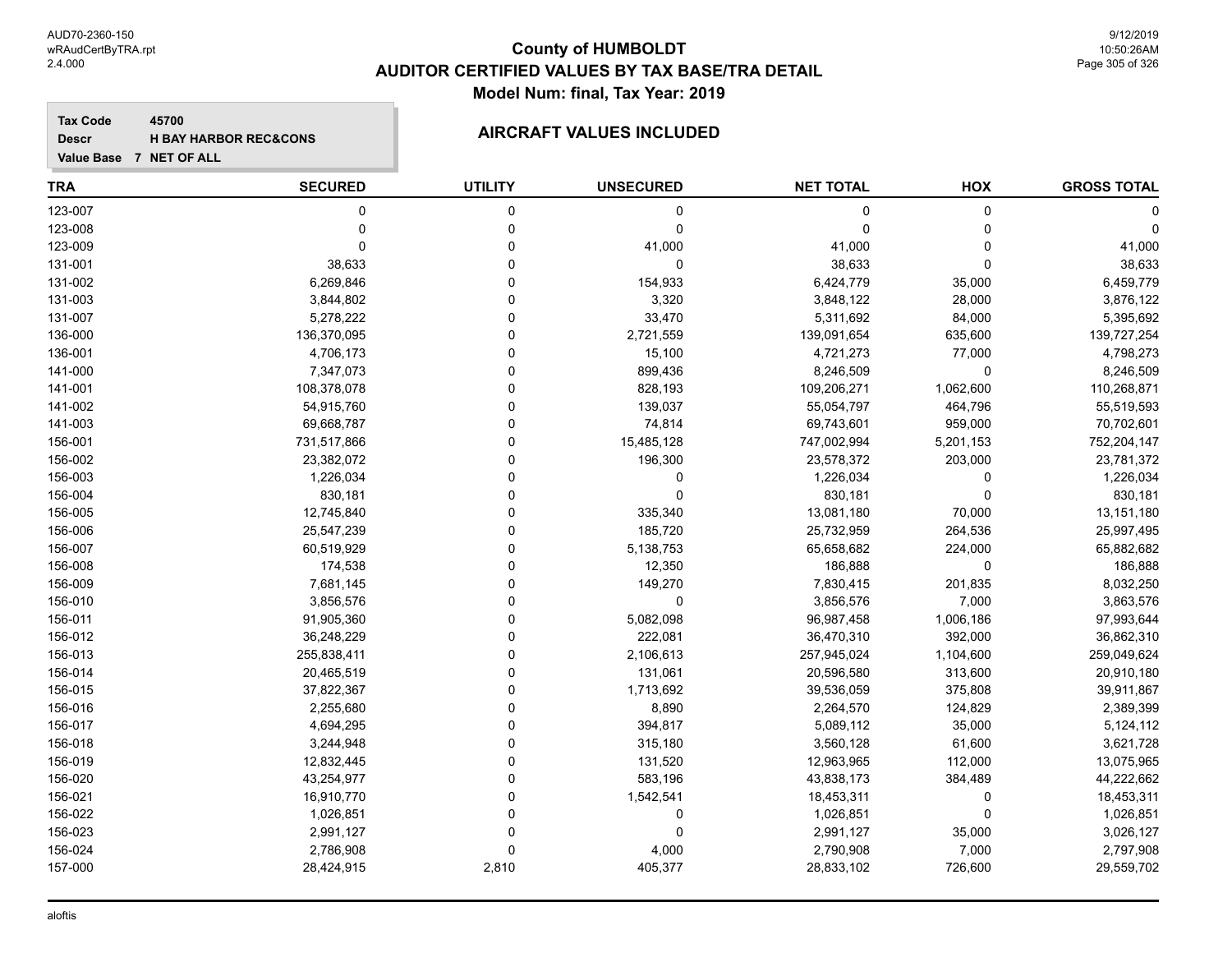#### **Tax Code 45700 Descr**

# **H** BAY HARBOR REC&CONS **AIRCRAFT VALUES INCLUDED**

| <b>TRA</b>               |              | <b>SECURED</b> | <b>UTILITY</b> | <b>UNSECURED</b> | <b>NET TOTAL</b> | HOX          | <b>GROSS TOTAL</b> |
|--------------------------|--------------|----------------|----------------|------------------|------------------|--------------|--------------------|
| 157-001                  |              | 1,201,661      | 0              | $\pmb{0}$        | 1,201,661        | 0            | 1,201,661          |
| 157-002                  |              | 20,579,086     | 0              | 286,532          | 20,865,618       | 336,000      | 21,201,618         |
| 157-003                  |              | 65,865,758     | $\Omega$       | 940,461          | 66,806,219       | 637,000      | 67,443,219         |
| 157-004                  |              | 0              | $\Omega$       | 0                | $\mathbf 0$      | 0            | 0                  |
| 157-006                  |              | 39,909,602     | $\Omega$       | 209,409          | 40,119,011       | 203,000      | 40,322,011         |
| 157-008                  |              | 199,794,509    | 0              | 6,708,175        | 206,502,684      | 2,237,130    | 208,739,814        |
| 158-000                  |              | 41,817,637     | 0              | 116,950          | 41,934,587       | 82,585       | 42,017,172         |
| 900-000                  |              | 0              | 0              | 0                | 0                | 0            |                    |
| 900-001                  |              | 0              | $\Omega$       |                  | 0                | 0            |                    |
| 900-002                  |              | 0              | 0              |                  |                  | 0            |                    |
| 900-003                  |              | O              | $\Omega$       |                  |                  | 0            |                    |
| 900-004                  |              | $\Omega$       | $\Omega$       |                  |                  | 0            |                    |
| 900-005                  |              | 0              | $\Omega$       |                  |                  | 0            |                    |
| 900-006                  |              | $\Omega$       | $\Omega$       |                  |                  | 0            |                    |
| 900-007                  |              | $\Omega$       | ∩              |                  |                  | 0            |                    |
| 900-008                  |              | $\Omega$       | 0              |                  |                  | 0            |                    |
| 900-009                  |              | O              | ∩              |                  |                  | 0            |                    |
| 900-010                  |              | O              |                |                  |                  | 0            |                    |
| 900-011                  |              | 0              | 0              |                  |                  | 0            |                    |
| 900-012                  |              | O              |                |                  |                  | 0            |                    |
| 900-013                  |              |                |                |                  |                  | 0            |                    |
| 900-014                  |              | 0              |                |                  |                  | 0            |                    |
| 900-015                  |              |                |                |                  |                  | 0            |                    |
| 900-016                  |              |                |                |                  |                  | 0            |                    |
| 900-017                  |              |                |                |                  |                  | 0            |                    |
| 900-018                  |              |                |                |                  |                  | 0            |                    |
| 900-019                  |              | $\Omega$       |                |                  |                  | 0            |                    |
| 900-020                  |              | O              |                |                  |                  | 0            |                    |
| 900-021                  |              |                |                |                  |                  | $\Omega$     |                    |
| 900-022                  |              |                |                |                  |                  | 0            |                    |
| 900-023                  |              |                |                |                  |                  | 0            |                    |
| 900-024                  |              |                |                |                  |                  | 0            |                    |
| 900-025                  |              | O              | 0              |                  |                  | 0            |                    |
| 900-026                  |              | 0              | 0              |                  |                  | 0            |                    |
| 900-027                  |              | 0              | 0              |                  |                  | 0            |                    |
| 900-028                  |              | $\Omega$       | $\mathbf{0}$   |                  | U                | $\mathbf{0}$ |                    |
| 45700<br><b>Tax Code</b> | <b>Total</b> | 13,375,711,308 | 1,305,413      | 571,713,821      | 13,948,730,542   | 156,044,144  | 14,104,774,686     |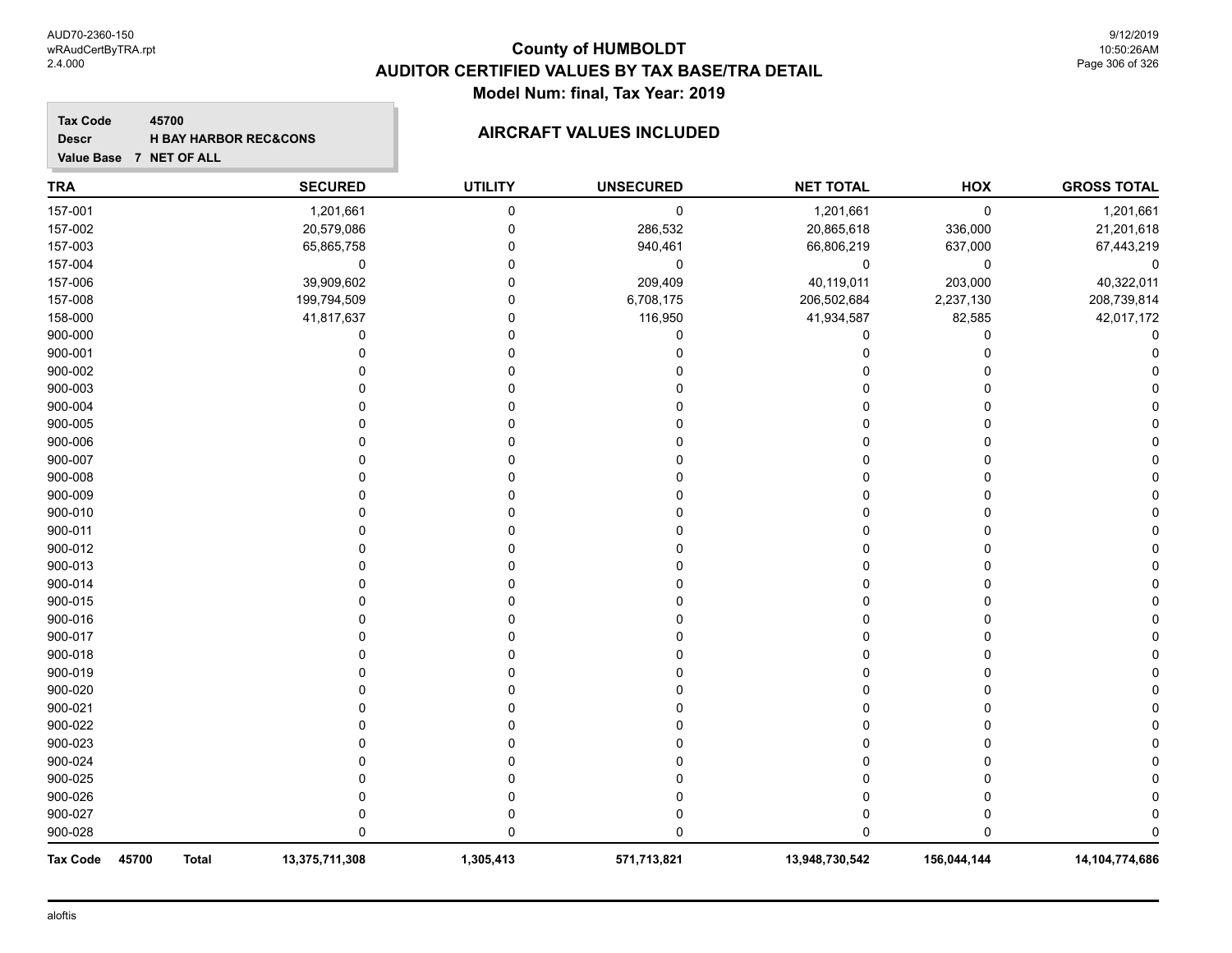#### **TRA SECURED UTILITY UNSECURED HOX Tax Code Value Base 7 NET OF ALL 45800 GROSS TOTAL NET TOTAL Descr COUNTY FLOOD SUB ZONE AIRCRAFT VALUES INCLUDED** 005-000 305,391,176 0 8,771,733 314,162,909 4,473,542 318,636,451 005-002 32,362,762 0 10,117,170 42,479,932 473,200 42,953,132 005-005 822,205 0 1,387,420 2,209,625 0 2,209,625 005-006 108,153,572 0 13,169,771 121,323,343 1,447,600 122,770,943 005-008 8,646,885 0 23,750 8,670,635 217,000 8,887,635 005-010 545,059 0 0 545,059 0 545,059 005-013 4,232,190 0 97,720 4,329,910 28,000 4,357,910 005-014 1,049,203 0 874,500 1,923,703 28,000 1,951,703 005-016 0 0 0 0 0 0 005-017 0 0 0 0 0 0 005-018 90,304,912 0 7,042,205 97,347,117 560,000 97,907,117 005-019 21,711,369 0 3,932,828 25,644,197 217,000 25,861,197 005-022 7,034,927 0 413,173 7,448,100 14,000 7,462,100 005-025 0 0 0 0 0 0 005-026 172,704 0 0 172,704 0 172,704 005-027 0 0 13,111 13,111 0 13,111 005-028 9,209,863 0 1,506,510 10,716,373 0 10,716,373 005-029 3,930,650 0 28,790 3,959,440 91,000 4,050,440 051-002 20,572,884 0 137,137 20,710,021 224,000 20,934,021 051-015 1,889,394 0 0 1,889,394 0 1,889,394 051-016 45,810 0 0 45,810 0 45,810 051-019 3,426 0 0 3,426 0 3,426 051-020 1,604,731 0 0 1,604,731 0 1,604,731 075-003 46,800 0 0 46,800 0 46,800

077-021 224,145 0 0 224,145 0 224,145 077-022 48,600 0 0 48,600 0 48,600 100-006 179,410 0 0 179,410 0 179,410 900-025 0 0 0 0 0 0 900-026 0 0 0 0 0 0 **Tax Code 45800 Total 618,182,677 0 47,515,818 665,698,495 7,773,342 673,471,837**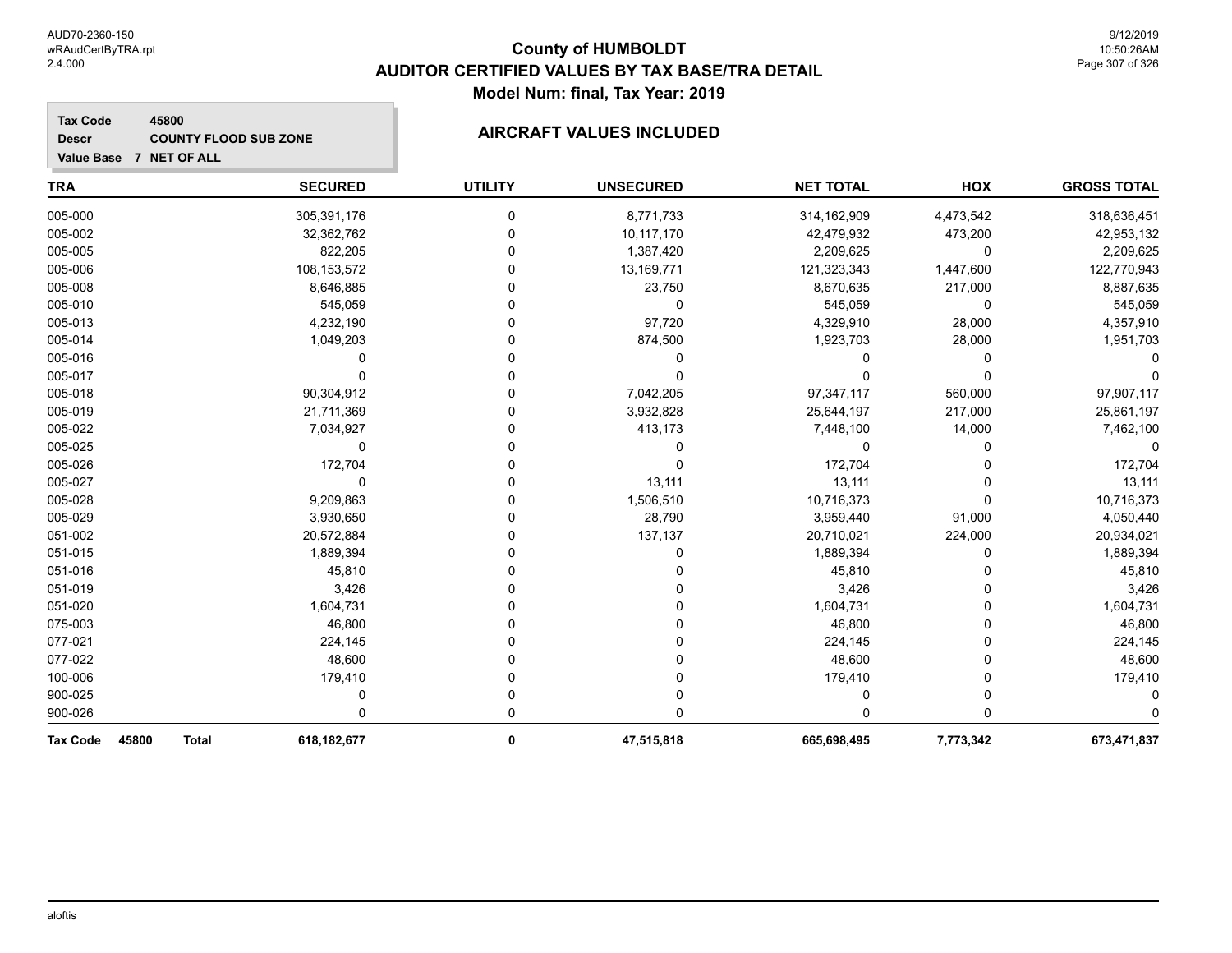**NET TOTAL**

**GROSS TOTAL**

# **TRA SECURED UTILITY UNSECURED HOX Tax Code Value Base 7 NET OF ALL 45900 Descr JANES CREEK STORM DRA AIRCRAFT VALUES INCLUDED**

| 45900<br><b>Tax Code</b><br><b>Total</b> | 223,353,256 | 0 | 18,646,081 | 241,999,337 | 2,246,559 | 244,245,896 |
|------------------------------------------|-------------|---|------------|-------------|-----------|-------------|
| 900-027                                  |             |   |            |             |           |             |
| 900-003                                  |             |   |            |             |           |             |
| 900-002                                  |             |   |            |             |           |             |
| 053-002                                  | 1,316,276   |   |            | 1,316,276   | 14,000    | 1,330,276   |
| 001-052                                  | 1,065,074   |   |            | 1,065,074   | 14,000    | 1,079,074   |
| 001-045                                  | 16,826,474  |   |            | 16,826,474  | 105,000   | 16,931,474  |
| 001-044                                  | 5,304,196   |   | 2,490,564  | 7,794,760   |           | 7,794,760   |
| 001-043                                  | 29,987,142  |   | 13,383,116 | 43,370,258  |           | 43,370,258  |
| 001-037                                  | 50,701,186  |   | 508,106    | 51,209,292  | 609,000   | 51,818,292  |
| 001-036                                  | 6,820,931   |   |            | 6,820,931   | 28,000    | 6,848,931   |
| 001-027                                  | 5,157,805   |   | 3,210      | 5,161,015   | 62,559    | 5,223,574   |
| 001-026                                  | 2,366,230   |   |            | 2,366,230   | 14,000    | 2,380,230   |
| 001-023                                  | 687,592     |   |            | 687,592     |           | 687,592     |
| 001-022                                  | 6,385,867   |   |            | 6,385,867   | 28,000    | 6,413,867   |
| 001-019                                  | 200,607     |   |            | 200,607     |           | 200,607     |
| 001-012                                  | 40,302,080  |   | 81,130     | 40,383,210  | 525,000   | 40,908,210  |
| 001-004                                  | 510,172     |   | 1,144,278  | 1,654,450   | 7,000     | 1,661,450   |
| 001-003                                  | 55,697,766  |   | 1,035,677  | 56,733,443  | 840,000   | 57,573,443  |
| 001-002                                  | 23,858      |   |            | 23,858      |           | 23,858      |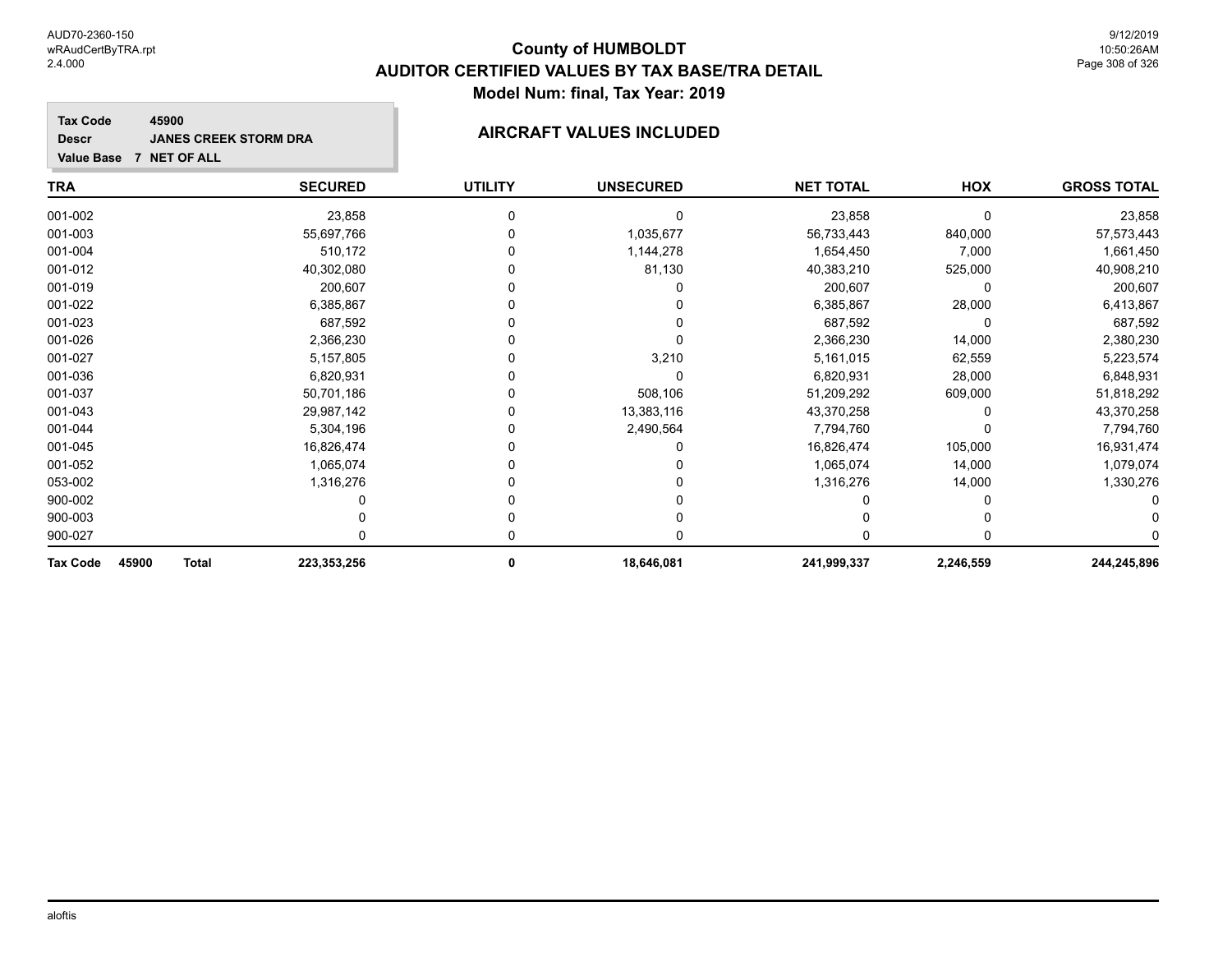m.

| 46000<br><b>Tax Code</b><br><b>Descr</b><br><b>RESORT IMPROVEMENT DI</b><br><b>NET OF ALL</b><br><b>Value Base</b> |                       |                | <b>AIRCRAFT VALUES INCLUDED</b> |                  |                  |            |                    |
|--------------------------------------------------------------------------------------------------------------------|-----------------------|----------------|---------------------------------|------------------|------------------|------------|--------------------|
| <b>TRA</b>                                                                                                         |                       | <b>SECURED</b> | <b>UTILITY</b>                  | <b>UNSECURED</b> | <b>NET TOTAL</b> | <b>HOX</b> | <b>GROSS TOTAL</b> |
| 156-004                                                                                                            |                       | 830.181        |                                 | υ                | 830,181          |            | 830,181            |
| 156-013                                                                                                            |                       | 255,838,411    |                                 | 2,106,613        | 257,945,024      | ,104,600   | 259,049,624        |
| 156-017                                                                                                            |                       | 4.694.295      |                                 | 394.817          | 5,089,112        | 35,000     | 5,124,112          |
| <b>Tax Code</b>                                                                                                    | 46000<br><b>Total</b> | 261,362,887    |                                 | 2,501,430        | 263,864,317      | 1,139,600  | 265,003,917        |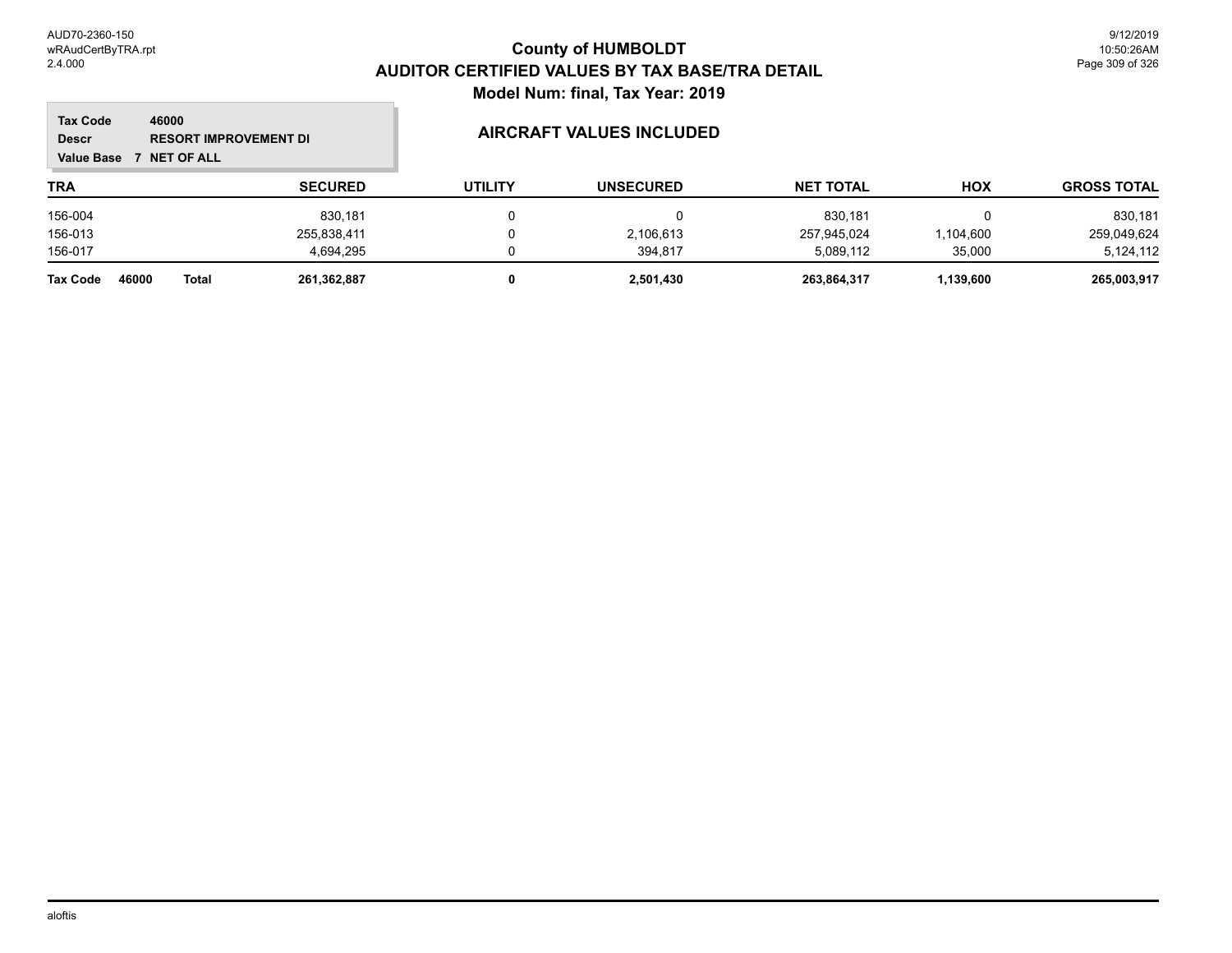**Value Base 7 NET OF ALL**

**Tax Code**

**Descr**

### **County of HUMBOLDT AUDITOR CERTIFIED VALUES BY TAX BASE/TRA DETAIL Model Num: final, Tax Year: 2019**

#### **46100 NORTH HUMBOLDT REC & AIRCRAFT VALUES INCLUDED**

| <b>TRA</b> | <b>SECURED</b> | <b>UTILITY</b> | <b>UNSECURED</b> | <b>NET TOTAL</b> | <b>HOX</b> | <b>GROSS TOTAL</b> |
|------------|----------------|----------------|------------------|------------------|------------|--------------------|
| 001-001    | 342,854,325    | 0              | 3,726,475        | 346,580,800      | 3,654,000  | 350,234,800        |
| 001-002    | 23,858         | 0              | $\mathbf 0$      | 23,858           | 0          | 23,858             |
| 001-003    | 55,697,766     | 0              | 1,035,677        | 56,733,443       | 840,000    | 57,573,443         |
| 001-004    | 510,172        | $\Omega$       | 1,144,278        | 1,654,450        | 7,000      | 1,661,450          |
| 001-005    | 2,513,136      | 0              | 0                | 2,513,136        | 28,000     | 2,541,136          |
| 001-006    | 41, 117, 735   | 0              | 161,570          | 41,279,305       | 602,000    | 41,881,305         |
| 001-007    | 82,517,883     | $\Omega$       | 5,554,185        | 88,072,068       | 973,291    | 89,045,359         |
| 001-009    | 39,983,136     | 0              | 320,247          | 40,303,383       | 595,000    | 40,898,383         |
| 001-010    | 0              | 0              | 0                | 0                | 0          |                    |
| 001-011    | $\Omega$       | $\Omega$       | $\mathbf 0$      | $\mathbf{0}$     | $\Omega$   | 0                  |
| 001-012    | 40,302,080     | 0              | 81,130           | 40,383,210       | 525,000    | 40,908,210         |
| 001-017    | 700,863        | 0              | 4,320            | 705,183          | 21,000     | 726,183            |
| 001-018    | 6,711,474      | 0              | $\mathbf 0$      | 6,711,474        | 14,000     | 6,725,474          |
| 001-019    | 200,607        | 0              | $\mathbf{0}$     | 200,607          | 0          | 200,607            |
| 001-020    | $\mathbf 0$    | $\Omega$       | $\Omega$         | 0                | $\pmb{0}$  | $\Omega$           |
| 001-021    | 11,049,664     | $\Omega$       | $\Omega$         | 11,049,664       | 70,000     | 11,119,664         |
| 001-022    | 6,385,867      | 0              | $\Omega$         | 6,385,867        | 28,000     | 6,413,867          |
| 001-023    | 687,592        | $\Omega$       | $\Omega$         | 687,592          | 0          | 687,592            |
| 001-024    | 0              | 0              | $\Omega$         | 0                | $\Omega$   |                    |
| 001-025    | 40,282,291     | 0              | 25,610           | 40,307,901       | 392,000    | 40,699,901         |
| 001-026    | 2,366,230      | $\Omega$       | $\mathbf 0$      | 2,366,230        | 14,000     | 2,380,230          |
| 001-027    | 5,157,805      | 0              | 3,210            | 5,161,015        | 62,559     | 5,223,574          |
| 001-028    | 4,006,303      | 0              | 5,760            | 4,012,063        | 70,000     | 4,082,063          |
| 001-029    | 8,864,256      | $\Omega$       | $\mathbf 0$      | 8,864,256        | 273,379    | 9,137,635          |
| 001-031    | 4,462,848      | $\Omega$       | 12,210           | 4,475,058        | 291,451    | 4,766,509          |
| 001-032    | 998,628        | 0              | 17,430           | 1,016,058        | 14,000     | 1,030,058          |
| 001-033    | 16,600,332     | 0              | 39,788           | 16,640,120       | 252,000    | 16,892,120         |
| 001-034    | 21,601,220     | $\Omega$       | 50,280           | 21,651,500       | 315,000    | 21,966,500         |
| 001-035    | 325,346,617    | $\Omega$       | 31,585,030       | 356,931,647      | 1,351,000  | 358,282,647        |
| 001-036    | 6,820,931      | 0              | $\mathbf 0$      | 6,820,931        | 28,000     | 6,848,931          |
| 001-037    | 50,701,186     | 0              | 508,106          | 51,209,292       | 609,000    | 51,818,292         |
| 001-038    | 48,908,225     | 0              | 126,260          | 49,034,485       | 427,000    | 49,461,485         |
| 001-039    | 92,338,573     | 0              | 11,619,037       | 103,957,610      | 851,655    | 104,809,265        |
| 001-040    | 2,016,599      | 16,800         | 109,000          | 2,142,399        | 0          | 2,142,399          |
| 001-041    | 57,771         | 0              | 0                | 57,771           | 0          | 57,771             |
| 001-042    | 7,429,099      | 0              | 16,410           | 7,445,509        | 0          | 7,445,509          |
| 001-043    | 29,987,142     | 0              | 13,383,116       | 43,370,258       | $\Omega$   | 43,370,258         |
| 001-044    | 5,304,196      | 0              | 2,490,564        | 7,794,760        | 0          | 7,794,760          |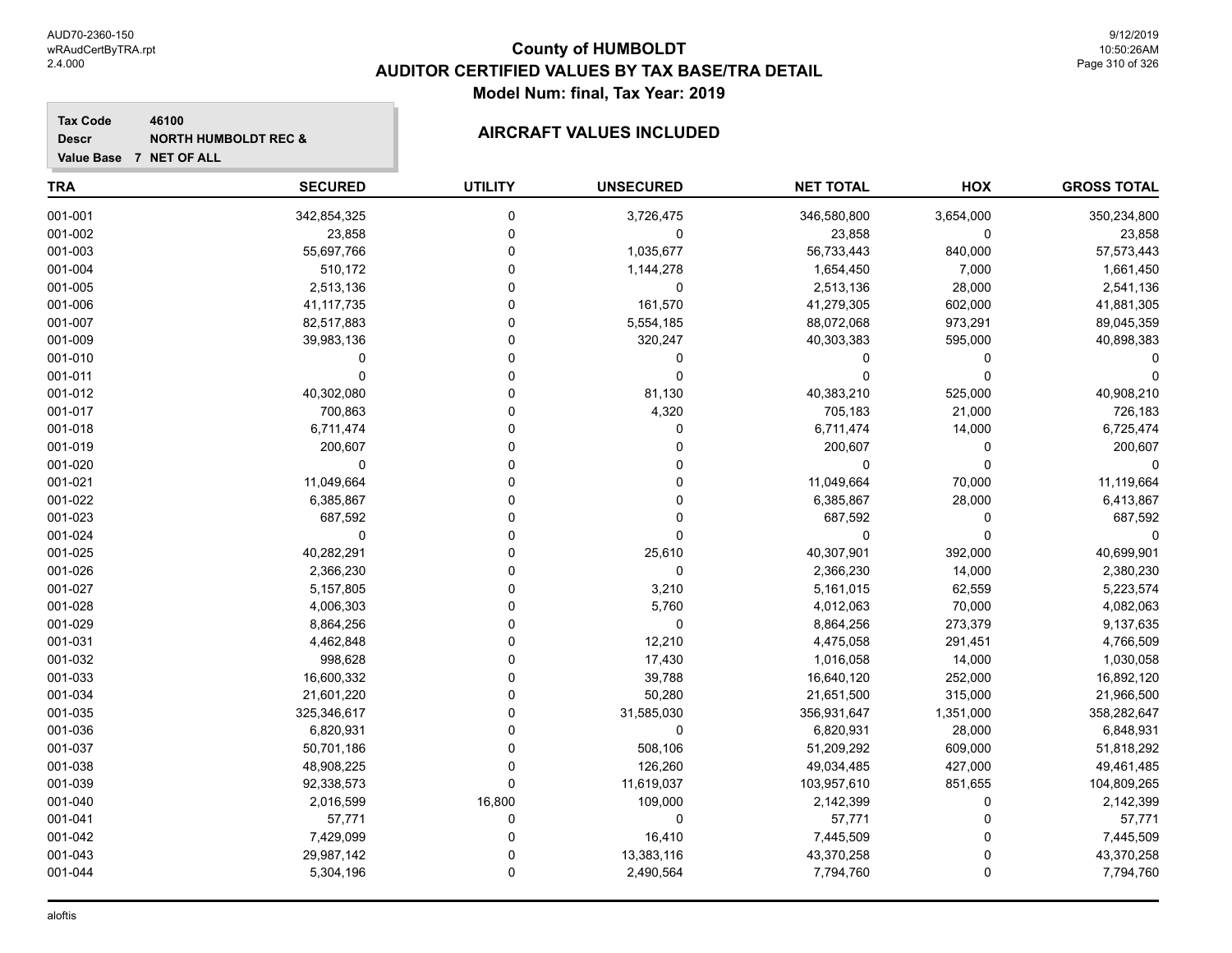**Tax Code 46100 Descr**

# **NORTH HUMBOLDT REC & AIRCRAFT VALUES INCLUDED**

| <b>TRA</b> | <b>SECURED</b> | <b>UTILITY</b> | <b>UNSECURED</b> | <b>NET TOTAL</b> | HOX         | <b>GROSS TOTAL</b> |
|------------|----------------|----------------|------------------|------------------|-------------|--------------------|
| 001-045    | 16,826,474     | $\mathbf 0$    | $\mathbf 0$      | 16,826,474       | 105,000     | 16,931,474         |
| 001-046    | 4,258,035      | 0              | 31,240           | 4,289,275        | 77,000      | 4,366,275          |
| 001-047    | 1,971,527      | $\Omega$       | $\mathbf 0$      | 1,971,527        | 35,000      | 2,006,527          |
| 001-048    | 14,246,223     | $\Omega$       | 99,850           | 14,346,073       | 196,000     | 14,542,073         |
| 001-049    | 876,209        | $\Omega$       | 28,820           | 905,029          | 14,000      | 919,029            |
| 001-050    | $\mathbf 0$    | $\Omega$       | $\mathbf 0$      | 0                | 0           | $\Omega$           |
| 001-051    | 21,464,718     | $\Omega$       | 4,230            | 21,468,948       | 266,000     | 21,734,948         |
| 001-052    | 1,065,074      | $\Omega$       | $\pmb{0}$        | 1,065,074        | 14,000      | 1,079,074          |
| 001-053    | 1,288,800      | $\Omega$       | $\mathbf 0$      | 1,288,800        | 21,000      | 1,309,800          |
| 001-054    | 11,082,851     | $\Omega$       | 11,130           | 11,093,981       | 182,000     | 11,275,981         |
| 001-055    | 169,330        | $\Omega$       | 0                | 169,330          | 7,000       | 176,330            |
| 001-056    | 26,470,533     | $\Omega$       | 17,750           | 26,488,283       | 287,000     | 26,775,283         |
| 001-058    | 3,439,534      | $\Omega$       | 0                | 3,439,534        | 21,000      | 3,460,534          |
| 001-059    | 1,581,000      | $\Omega$       | 795,050          | 2,376,050        | 0           | 2,376,050          |
| 001-060    | 615,298        | $\Omega$       | 0                | 615,298          | 14,000      | 629,298            |
| 001-061    | 3,393,205      | $\Omega$       | 0                | 3,393,205        | 70,000      | 3,463,205          |
| 003-006    | 7,215,202      | $\mathbf 0$    | 467,513          | 7,682,715        | 0           | 7,682,715          |
| 053-002    | 1,316,276      | $\Omega$       | 0                | 1,316,276        | 14,000      | 1,330,276          |
| 053-003    | 104,521        | $\Omega$       | $\mathbf 0$      | 104,521          | $\mathbf 0$ | 104,521            |
| 053-007    | 396,643        | $\Omega$       | 442,234          | 838,877          | $\Omega$    | 838,877            |
| 053-008    | 13,538,188     | $\Omega$       | 111,760          | 13,649,948       | 189,000     | 13,838,948         |
| 053-009    | 35,820,639     | $\Omega$       | 75,947           | 35,896,586       | 612,488     | 36,509,074         |
| 053-011    | 1,299,795      | $\Omega$       | 0                | 1,299,795        | 14,000      | 1,313,795          |
| 053-013    | 10,377,039     | $\Omega$       | 94,010           | 10,471,049       | 119,000     | 10,590,049         |
| 053-014    | 0              | 0              | 0                | 0                | 0           | $\Omega$           |
| 053-015    | 6,160,029      | $\Omega$       | 47,530           | 6,207,559        | 161,000     | 6,368,559          |
| 053-016    | 602,530        | $\Omega$       | $\mathbf 0$      | 602,530          | 0           | 602,530            |
| 053-017    | 18,253,961     | $\Omega$       | 26,770           | 18,280,731       | 252,000     | 18,532,731         |
| 053-018    | 748,651        | $\Omega$       | 3,999            | 752,650          | 7,000       | 759,650            |
| 053-020    | 6,667,993      | $\Omega$       | 139,420          | 6,807,413        | 56,000      | 6,863,413          |
| 053-024    | $\mathbf 0$    | $\Omega$       | $\mathbf 0$      | 0                | $\Omega$    |                    |
| 053-029    | 381,222        | $\Omega$       | 33,476           | 414,698          | $\Omega$    | 414,698            |
| 102-003    | 116,828,155    | $\Omega$       | 932,444          | 117,760,599      | 1,190,000   | 118,950,599        |
| 102-006    | 10,289,693     | $\mathbf 0$    | 216,850          | 10,506,543       | 98,000      | 10,604,543         |
| 102-008    | 101,604,916    | $\mathbf 0$    | 379,394          | 101,984,310      | 1,414,000   | 103,398,310        |
| 102-009    | 30,060         | $\Omega$       | 0                | 30,060           | 0           | 30,060             |
| 102-010    | 5,902,326      | $\Omega$       | $\Omega$         | 5,902,326        | 56,000      | 5,958,326          |
| 102-011    | 12,481,791     | $\mathbf 0$    | 4,290            | 12,486,081       | 84,000      | 12,570,081         |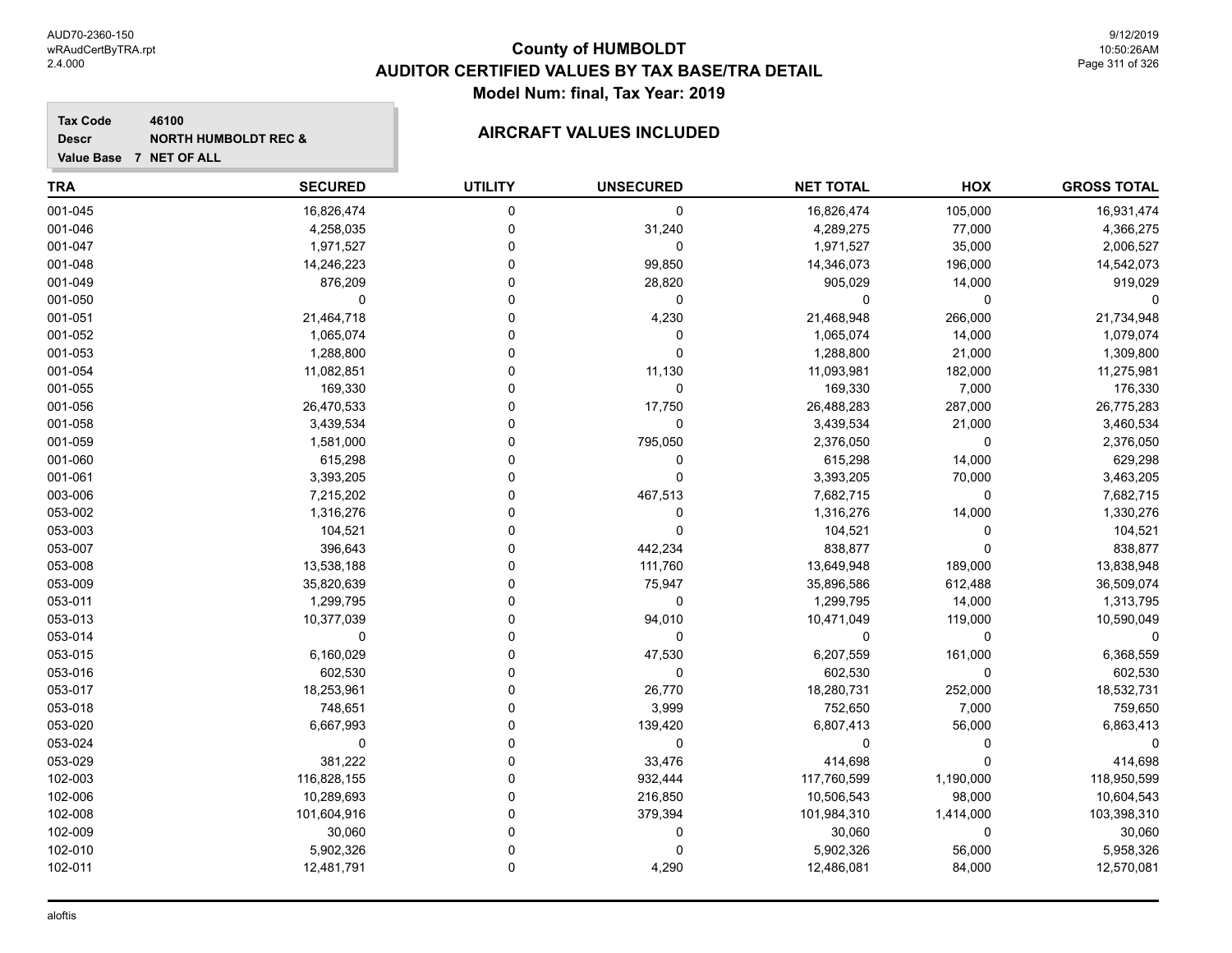#### **Tax Code 46100 Descr**

# **NORTH HUMBOLDT REC & AIRCRAFT VALUES INCLUDED**

|  | Value Base 7 NET OF ALL |  |
|--|-------------------------|--|

| <b>TRA</b>                               | <b>SECURED</b> | <b>UTILITY</b> | <b>UNSECURED</b> | <b>NET TOTAL</b> | HOX        | <b>GROSS TOTAL</b> |
|------------------------------------------|----------------|----------------|------------------|------------------|------------|--------------------|
| 102-012                                  |                |                | ი                |                  |            |                    |
| 103-000                                  | 33,515,957     |                | 212,434          | 33,728,391       | 406,000    | 34, 134, 391       |
| 103-005                                  | 8,634,599      |                | 3,820            | 8,638,419        | 224,000    | 8,862,419          |
| 103-006                                  | 9,283          |                | 0                | 9,283            | 0          | 9,283              |
| 103-008                                  | 69,219,479     |                | 5,361,943        | 74,581,422       | 882,000    | 75,463,422         |
| 103-012                                  |                |                |                  |                  |            | 0                  |
| 900-000                                  |                |                |                  |                  |            | $^{(1)}$           |
| 900-001                                  |                |                |                  |                  |            |                    |
| 900-002                                  |                |                |                  |                  |            |                    |
| 900-003                                  |                |                |                  |                  |            |                    |
| 900-004                                  |                |                |                  |                  |            | 0                  |
| 900-024                                  |                |                |                  |                  |            | 0                  |
| 900-027                                  |                |                |                  |                  |            |                    |
| 900-028                                  |                |                |                  |                  |            |                    |
| 46100<br><b>Tax Code</b><br><b>Total</b> | 1,874,654,169  | 16,800         | 81,561,597       | 1,956,232,566    | 19,395,823 | 1,975,628,389      |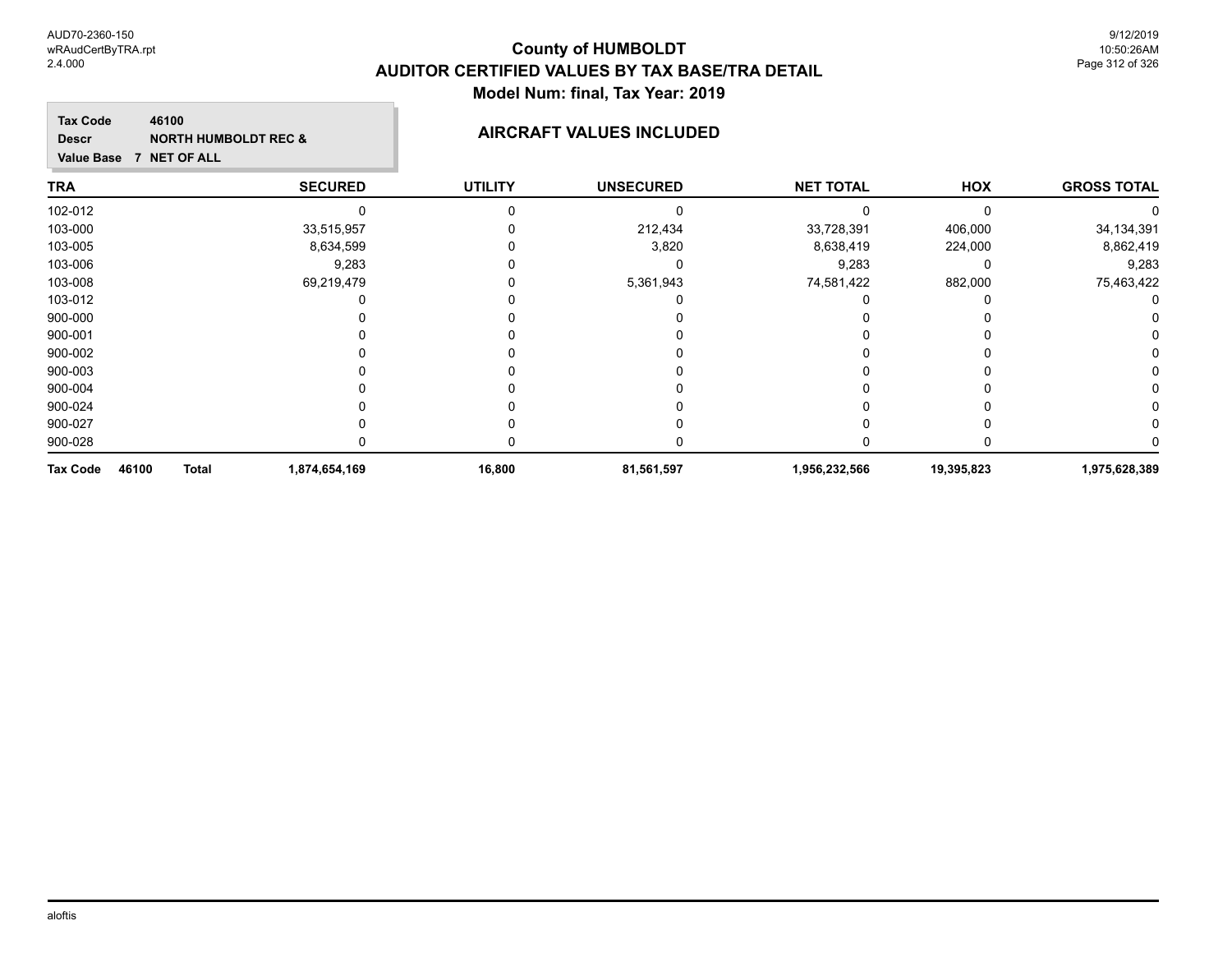| <b>Tax Code</b><br>46200<br><b>Descr</b><br>Value Base 7 NET OF ALL | <b>ROHNER COMMUNITY RECR</b> | <b>AIRCRAFT VALUES INCLUDED</b> |                  |                  |            |                    |  |
|---------------------------------------------------------------------|------------------------------|---------------------------------|------------------|------------------|------------|--------------------|--|
| <b>TRA</b>                                                          | <b>SECURED</b>               | <b>UTILITY</b>                  | <b>UNSECURED</b> | <b>NET TOTAL</b> | <b>HOX</b> | <b>GROSS TOTAL</b> |  |
| 005-000                                                             | 305,391,176                  | $\mathbf 0$                     | 8,771,733        | 314,162,909      | 4,473,542  | 318,636,451        |  |
| 005-001                                                             | 10,923,534                   | $\Omega$                        | 9,390            | 10,932,924       | 903,987    | 11,836,911         |  |
| 005-002                                                             | 32,362,762                   | $\Omega$                        | 10,117,170       | 42,479,932       | 473,200    | 42,953,132         |  |
| 005-003                                                             | 115,223,165                  | $\Omega$                        | 224,100          | 115,447,265      | 1,684,200  | 117,131,465        |  |
| 005-004                                                             | 70,286,875                   | $\Omega$                        | 3,859,437        | 74,146,312       | 1,132,600  | 75,278,912         |  |
| 005-005                                                             | 822,205                      | $\Omega$                        | 1,387,420        | 2,209,625        | $\Omega$   | 2,209,625          |  |
| 005-006                                                             | 108,153,572                  | $\Omega$                        | 13,169,771       | 121,323,343      | 1,447,600  | 122,770,943        |  |
| 005-007                                                             | 51,911,175                   | $\Omega$                        | 123,580          | 52,034,755       | 833,000    | 52,867,755         |  |
| 005-008                                                             | 8,646,885                    | $\Omega$                        | 23,750           | 8,670,635        | 217,000    | 8,887,635          |  |
| 005-009                                                             | 10,199,673                   | $\Omega$                        | 139,705          | 10,339,378       | 175,000    | 10,514,378         |  |
| 005-010                                                             | 545,059                      | $\Omega$                        | 0                | 545,059          | 0          | 545,059            |  |
| 005-011                                                             | 16,586,057                   | $\Omega$                        | 46,050           | 16,632,107       | 175,000    | 16,807,107         |  |
| 005-012                                                             | 1,375,879                    | $\Omega$                        | 0                | 1,375,879        | 21,000     | 1,396,879          |  |
| 005-013                                                             | 4,232,190                    | $\Omega$                        | 97,720           | 4,329,910        | 28,000     | 4,357,910          |  |
| 005-014                                                             | 1,049,203                    | $\Omega$                        | 874,500          | 1,923,703        | 28,000     | 1,951,703          |  |
| 005-015                                                             | 337,867                      | $\Omega$                        | 37,340           | 375,207          | $\Omega$   | 375,207            |  |
| 005-018                                                             | 90,304,912                   | $\Omega$                        | 7,042,205        | 97,347,117       | 560,000    | 97,907,117         |  |
| 005-019                                                             | 21,711,369                   | $\mathbf 0$                     | 3,932,828        | 25,644,197       | 217,000    | 25,861,197         |  |
| 005-020                                                             | 248,448                      | $\Omega$                        | 0                | 248,448          | 14,000     | 262,448            |  |
| 005-021                                                             | 80,533,666                   | $\Omega$                        | 1,072,428        | 81,606,094       | 1,439,200  | 83,045,294         |  |
| 005-022                                                             | 7,034,927                    | $\Omega$                        | 413,173          | 7,448,100        | 14,000     | 7,462,100          |  |
| 005-023                                                             | 55,804,000                   | $\Omega$                        | 247,792          | 56,051,792       | 1,253,000  | 57,304,792         |  |
| 005-024                                                             | 23,448,492                   | $\Omega$                        | 594,930          | 24,043,422       | 7,000      | 24,050,422         |  |
| 005-026                                                             | 172,704                      | $\Omega$                        | $\Omega$         | 172,704          | $\Omega$   | 172,704            |  |
| 005-028                                                             | 9,209,863                    | $\Omega$                        | 1,506,510        | 10,716,373       | $\Omega$   | 10,716,373         |  |
| 005-029                                                             | 3,930,650                    | $\Omega$                        | 28,790           | 3,959,440        | 91,000     | 4,050,440          |  |
| 005-030                                                             | 2,308,603                    | $\Omega$                        | 0                | 2,308,603        | 42,000     | 2,350,603          |  |
| 007-008                                                             | 1,636,597                    | $\Omega$                        | $\Omega$         | 1,636,597        | 0          | 1,636,597          |  |
| 007-009                                                             | 7,025,774                    | $\Omega$                        | 199,840          | 7,225,614        | $\Omega$   | 7,225,614          |  |
| 051-001                                                             | 3,001,076                    | $\Omega$                        | 170,540          | 3,171,616        | 14,000     | 3,185,616          |  |
| 051-002                                                             | 20,572,884                   | $\Omega$                        | 137,137          | 20,710,021       | 224,000    | 20,934,021         |  |
| 051-004                                                             | 8,691,272                    | $\Omega$                        | 621,050          | 9,312,322        | 28,000     | 9,340,322          |  |
| 051-006                                                             | 27,562                       | $\Omega$                        | 0                | 27,562           | $\Omega$   | 27,562             |  |
| 051-007                                                             | 15, 147, 551                 | $\Omega$                        | 2,027,484        | 17,175,035       | 175,000    | 17,350,035         |  |

051-008 30,246,404 0 272,609 30,519,013 539,000 31,058,013 051-009 22,362,364 0 34,970 22,397,334 224,000 22,621,334 051-010 1,598,772 0 1,653,580 3,252,352 7,000 3,259,352 051-011 4,765,318 14,133 190,980 4,970,431 49,000 5,019,431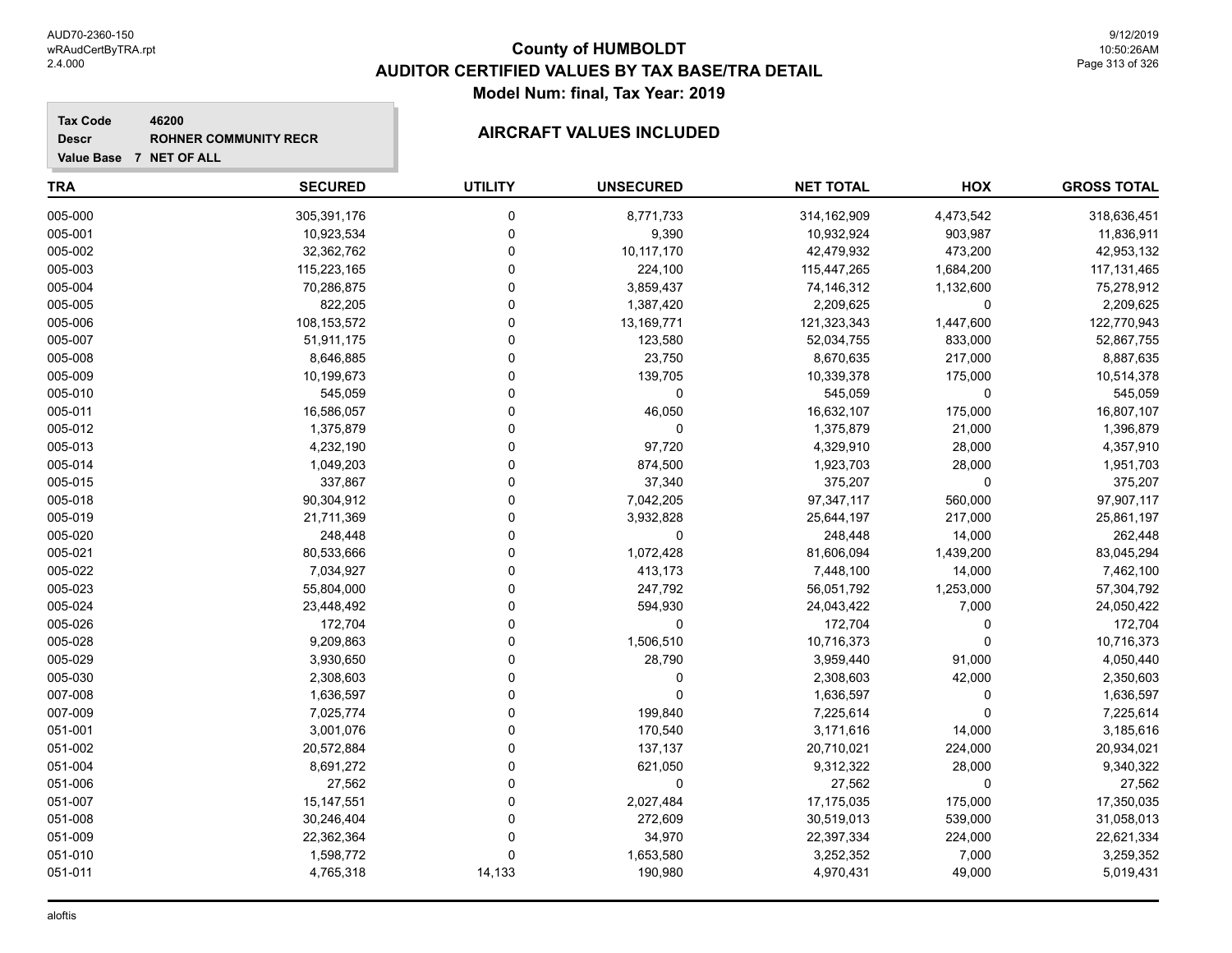**Tax Code**

**Descr**

### **County of HUMBOLDT AUDITOR CERTIFIED VALUES BY TAX BASE/TRA DETAIL Model Num: final, Tax Year: 2019**

### **Value Base 7 NET OF ALL 46200 ROHNER COMMUNITY RECR AIRCRAFT VALUES INCLUDED**

| <b>TRA</b>      |       |              | <b>SECURED</b> | <b>UTILITY</b> | <b>UNSECURED</b> | <b>NET TOTAL</b> | <b>HOX</b> | <b>GROSS TOTAL</b> |
|-----------------|-------|--------------|----------------|----------------|------------------|------------------|------------|--------------------|
| 051-012         |       |              | 5,443,418      | $\mathbf 0$    | 959,790          | 6,403,208        | 35,000     | 6,438,208          |
| 051-013         |       |              | 27,900         | $\Omega$       | 0                | 27,900           | 0          | 27,900             |
| 051-014         |       |              | 16,216,304     |                | 222,040          | 16,438,344       | 231,000    | 16,669,344         |
| 051-015         |       |              | 1,889,394      |                | 0                | 1,889,394        | 0          | 1,889,394          |
| 051-016         |       |              | 45,810         |                | 0                | 45,810           | 0          | 45,810             |
| 051-017         |       |              | 61,237,154     |                | 2,282,795        | 63,519,949       | 665,000    | 64,184,949         |
| 051-018         |       |              | 7,182,266      | O              | 26,790           | 7,209,056        | 119,000    | 7,328,056          |
| 051-019         |       |              | 3,426          |                |                  | 3,426            | 0          | 3,426              |
| 051-020         |       |              | 1,604,731      |                |                  | 1,604,731        | 0          | 1,604,731          |
| 051-021         |       |              | 0              |                |                  | 0                | 0          |                    |
| 088-001         |       |              |                |                |                  | 0                | 0          |                    |
| 088-002         |       |              |                |                |                  |                  | 0          |                    |
| 088-004         |       |              |                |                |                  |                  | 0          |                    |
| 088-006         |       |              |                |                |                  |                  | 0          |                    |
| 088-007         |       |              |                |                |                  |                  | 0          |                    |
| 088-008         |       |              |                |                |                  |                  | 0          |                    |
| 088-010         |       |              |                |                |                  | ი                | 0          |                    |
| 088-012         |       |              |                |                |                  |                  | 0          |                    |
| 088-013         |       |              |                |                |                  |                  | 0          |                    |
| 088-014         |       |              |                |                |                  |                  | 0          |                    |
| 088-015         |       |              |                |                |                  |                  | 0          |                    |
| 088-016         |       |              |                |                |                  | ი                | 0          |                    |
| 088-017         |       |              |                |                |                  |                  | 0          |                    |
| 088-019         |       |              |                |                |                  |                  | 0          |                    |
| 132-001         |       |              |                |                |                  |                  | 0          |                    |
| 132-002         |       |              |                |                |                  |                  | 0          |                    |
| 132-003         |       |              |                |                |                  |                  | 0          |                    |
| 132-006         |       |              |                |                |                  |                  | 0          |                    |
| 132-010         |       |              |                |                |                  |                  | 0          |                    |
| 900-025         |       |              |                |                |                  |                  | 0          |                    |
| 900-026         |       |              | 0              | $\Omega$       |                  | 0                | 0          |                    |
| <b>Tax Code</b> | 46200 | <b>Total</b> | 1,241,480,888  | 14,133         | 62,519,927       | 1,304,014,948    | 17,539,329 | 1,321,554,277      |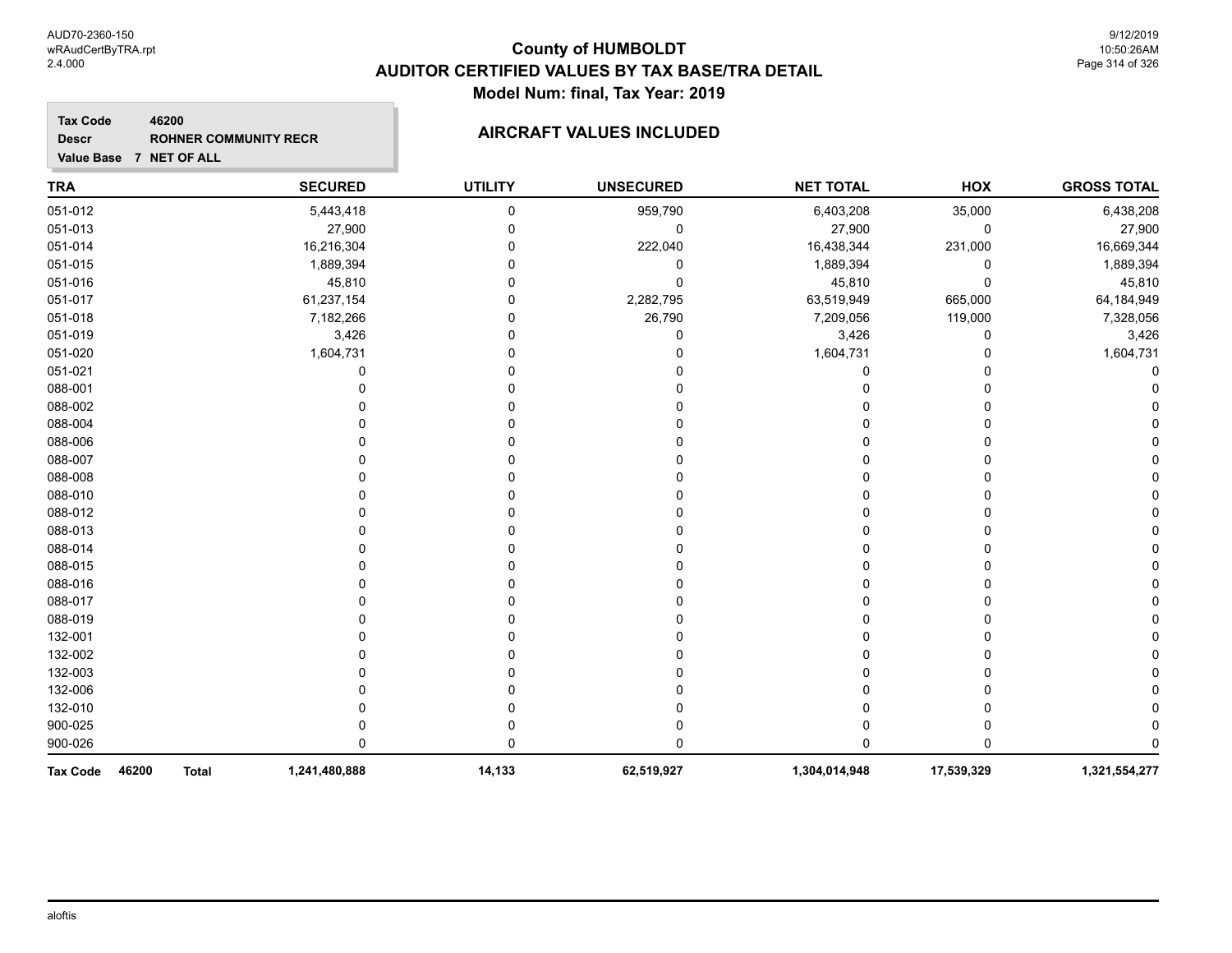$\mathbb{R}^2$ 

| <b>Tax Code</b><br><b>Descr</b><br><b>Value Base</b> | 46300<br>*RESORT IMP NO 1 - MA<br><b>NET OF ALL</b> |                | <b>AIRCRAFT VALUES INCLUDED</b> |                  |                  |            |                    |
|------------------------------------------------------|-----------------------------------------------------|----------------|---------------------------------|------------------|------------------|------------|--------------------|
| <b>TRA</b>                                           |                                                     | <b>SECURED</b> | <b>UTILITY</b>                  | <b>UNSECURED</b> | <b>NET TOTAL</b> | <b>HOX</b> | <b>GROSS TOTAL</b> |
| 156-004                                              |                                                     | 830.181        |                                 | 0                | 830.181          |            | 830,181            |
| 156-013                                              |                                                     | 255,838,411    |                                 | 2,106,613        | 257,945,024      | .104,600   | 259,049,624        |
| 156-017                                              |                                                     | 4.694.295      |                                 | 394.817          | 5,089,112        | 35,000     | 5,124,112          |
| <b>Tax Code</b>                                      | 46300<br><b>Total</b>                               | 261,362,887    |                                 | 2,501,430        | 263.864.317      | 1,139,600  | 265,003,917        |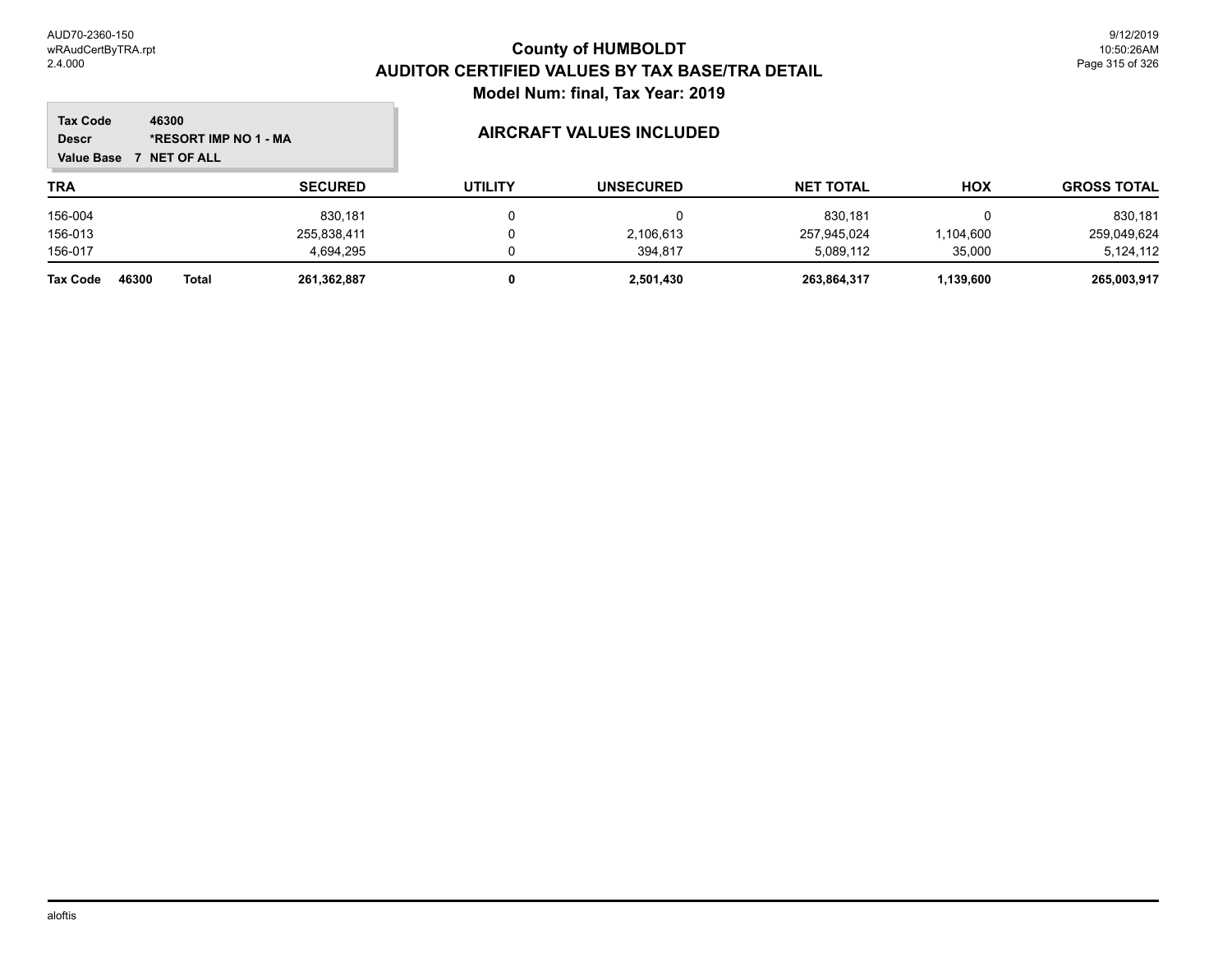#### **Tax Code 46400 Descr SO HUMB COMMUNITY HOS AIRCRAFT VALUES INCLUDED**

| <b>TRA</b>               | <b>SECURED</b>                | <b>UTILITY</b> | <b>UNSECURED</b> | <b>NET TOTAL</b> | HOX        | <b>GROSS TOTAL</b> |
|--------------------------|-------------------------------|----------------|------------------|------------------|------------|--------------------|
| 156-001                  | 731,517,866                   | 0              | 15,485,128       | 747,002,994      | 5,201,153  | 752,204,147        |
| 156-002                  | 23,382,072                    | 0              | 196,300          | 23,578,372       | 203,000    | 23,781,372         |
| 156-003                  | 1,226,034                     | 0              | 0                | 1,226,034        | 0          | 1,226,034          |
| 156-004                  | 830,181                       | U              | 0                | 830,181          | 0          | 830,181            |
| 156-005                  | 12,745,840                    | U              | 335,340          | 13,081,180       | 70,000     | 13,151,180         |
| 156-006                  | 25,547,239                    | 0              | 185,720          | 25,732,959       | 264,536    | 25,997,495         |
| 156-007                  | 60,519,929                    | 0              | 5,138,753        | 65,658,682       | 224,000    | 65,882,682         |
| 156-008                  | 174,538                       | 0              | 12,350           | 186,888          | 0          | 186,888            |
| 156-009                  | 7,681,145                     | 0              | 149,270          | 7,830,415        | 201,835    | 8,032,250          |
| 156-010                  | 3,856,576                     | U              | $\Omega$         | 3,856,576        | 7,000      | 3,863,576          |
| 156-011                  | 91,905,360                    | 0              | 5,082,098        | 96,987,458       | 1,006,186  | 97,993,644         |
| 156-012                  | 36,248,229                    | 0              | 222,081          | 36,470,310       | 392,000    | 36,862,310         |
| 156-013                  | 255,838,411                   | 0              | 2,106,613        | 257,945,024      | 1,104,600  | 259,049,624        |
| 156-014                  | 20,465,519                    | 0              | 131,061          | 20,596,580       | 313,600    | 20,910,180         |
| 156-015                  | 37,822,367                    | U              | 1,713,692        | 39,536,059       | 375,808    | 39,911,867         |
| 156-016                  | 2,255,680                     | 0              | 8,890            | 2,264,570        | 124,829    | 2,389,399          |
| 156-017                  | 4,694,295                     | 0              | 394,817          | 5,089,112        | 35,000     | 5,124,112          |
| 156-018                  | 3,244,948                     | 0              | 315,180          | 3,560,128        | 61,600     | 3,621,728          |
| 156-019                  | 12,832,445                    | 0              | 131,520          | 12,963,965       | 112,000    | 13,075,965         |
| 156-020                  | 43,254,977                    | U              | 583,196          | 43,838,173       | 384,489    | 44,222,662         |
| 156-021                  | 16,910,770                    | U              | 1,542,541        | 18,453,311       | 0          | 18,453,311         |
| 156-022                  | 1,026,851                     | 0              | 0                | 1,026,851        | 0          | 1,026,851          |
| 156-023                  | 2,991,127                     | U              | 0                | 2,991,127        | 35,000     | 3,026,127          |
| 156-024                  | 2,786,908                     | 0              | 4,000            | 2,790,908        | 7,000      | 2,797,908          |
| 900-019                  |                               | n              | 0                | U                | 0          |                    |
| 900-020                  |                               | 0              |                  |                  |            |                    |
| 900-021                  |                               | 0              | 0                | 0                | 0          |                    |
| 900-022                  | 0                             | 0              | 0                | U                | O          |                    |
| <b>Tax Code</b><br>46400 | <b>Total</b><br>1,399,759,307 | 0              | 33,738,550       | 1,433,497,857    | 10,123,636 | 1,443,621,493      |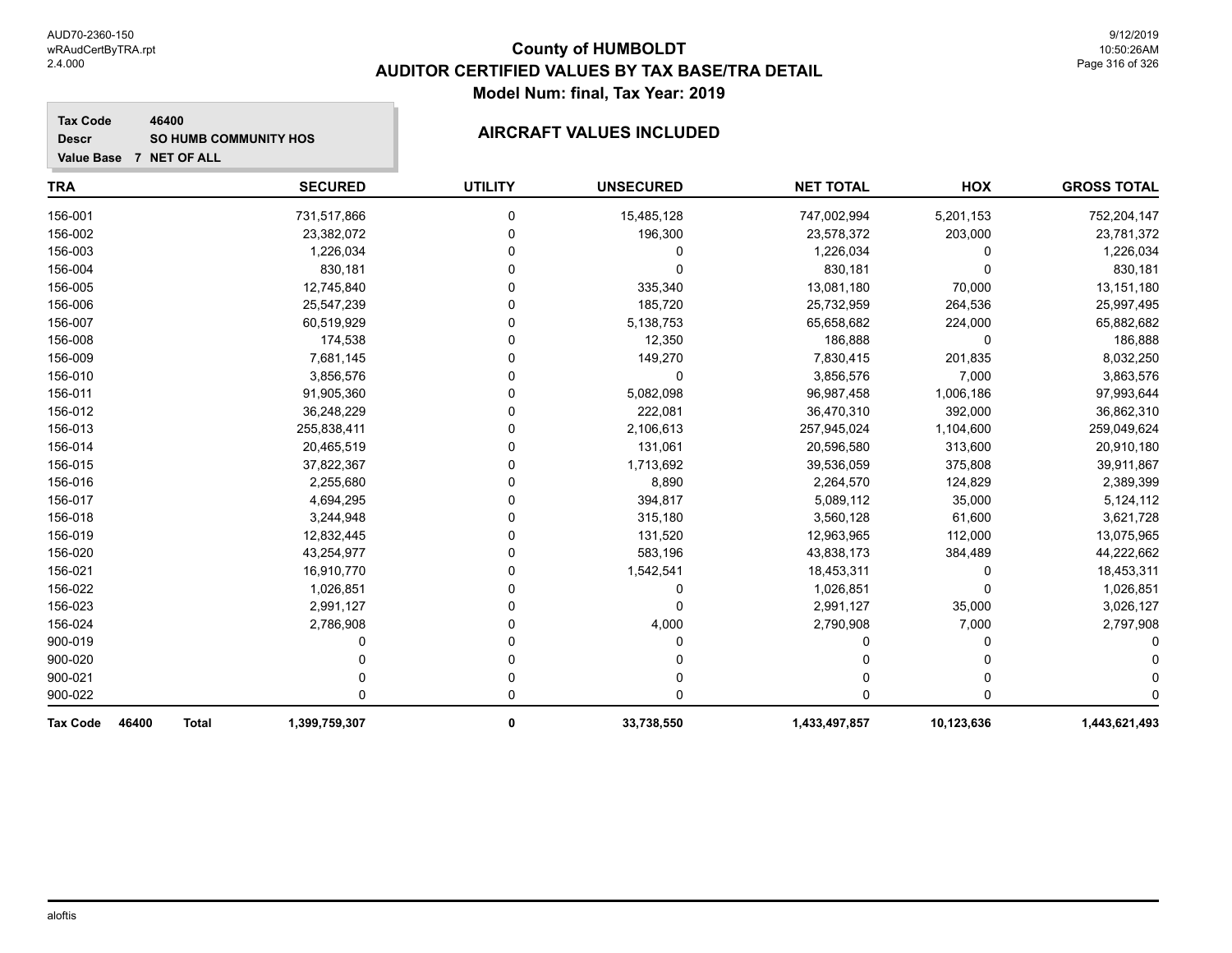#### **Tax Code 49800 Descr HUMBOLDT BAY MUNICIPA AIRCRAFT VALUES INCLUDED**

| <b>TRA</b> | <b>SECURED</b> | <b>UTILITY</b> | <b>UNSECURED</b> | <b>NET TOTAL</b> | <b>HOX</b>  | <b>GROSS TOTAL</b> |
|------------|----------------|----------------|------------------|------------------|-------------|--------------------|
| 001-001    | 342,854,325    | $\mathbf 0$    | 3,726,475        | 346,580,800      | 3,654,000   | 350,234,800        |
| 001-002    | 23,858         | $\pmb{0}$      | $\pmb{0}$        | 23,858           | 0           | 23,858             |
| 001-003    | 55,697,766     | $\mathbf 0$    | 1,035,677        | 56,733,443       | 840,000     | 57,573,443         |
| 001-004    | 510,172        | $\Omega$       | 1,144,278        | 1,654,450        | 7,000       | 1,661,450          |
| 001-005    | 2,513,136      | $\Omega$       | $\mathbf 0$      | 2,513,136        | 28,000      | 2,541,136          |
| 001-006    | 41, 117, 735   | $\Omega$       | 161,570          | 41,279,305       | 602,000     | 41,881,305         |
| 001-007    | 82,517,883     | $\Omega$       | 5,554,185        | 88,072,068       | 973,291     | 89,045,359         |
| 001-008    | $\pmb{0}$      | $\mathbf 0$    | $\pmb{0}$        | $\mathbf 0$      | 0           | $\Omega$           |
| 001-009    | 39,983,136     | $\Omega$       | 320,247          | 40,303,383       | 595,000     | 40,898,383         |
| 001-010    | $\Omega$       | $\Omega$       | 0                | 0                | 0           |                    |
| 001-011    | $\mathbf 0$    | $\mathbf 0$    | $\mathbf 0$      | $\Omega$         | $\mathbf 0$ |                    |
| 001-012    | 40,302,080     | $\Omega$       | 81,130           | 40,383,210       | 525,000     | 40,908,210         |
| 001-013    | 0              | $\Omega$       | $\Omega$         | 0                | 0           |                    |
| 001-014    | $\mathbf 0$    | $\Omega$       | 0                | $\Omega$         | $\Omega$    |                    |
| 001-015    | 124,227        | $\Omega$       | 0                | 124,227          | 0           | 124,227            |
| 001-016    | $\mathbf 0$    | $\overline{0}$ | 0                | $\mathbf 0$      | $\Omega$    | $\Omega$           |
| 001-017    | 700,863        | $\Omega$       | 4,320            | 705,183          | 21,000      | 726,183            |
| 001-018    | 6,711,474      | $\Omega$       | 0                | 6,711,474        | 14,000      | 6,725,474          |
| 001-019    | 200,607        | $\Omega$       | $\Omega$         | 200,607          | $\mathbf 0$ | 200,607            |
| 001-020    | $\mathbf 0$    | $\Omega$       | 0                | $\Omega$         | $\Omega$    |                    |
| 001-021    | 11,049,664     | $\Omega$       | 0                | 11,049,664       | 70,000      | 11,119,664         |
| 001-022    | 6,385,867      | $\Omega$       | 0                | 6,385,867        | 28,000      | 6,413,867          |
| 001-023    | 687,592        | $\Omega$       | $\Omega$         | 687,592          | $\mathbf 0$ | 687,592            |
| 001-024    | $\mathbf 0$    | $\Omega$       | $\mathbf{0}$     | $\mathbf 0$      | $\mathbf 0$ | $\Omega$           |
| 001-025    | 40,282,291     | $\Omega$       | 25,610           | 40,307,901       | 392,000     | 40,699,901         |
| 001-026    | 2,366,230      | $\Omega$       | $\mathbf 0$      | 2,366,230        | 14,000      | 2,380,230          |
| 001-027    | 5,157,805      | $\Omega$       | 3,210            | 5,161,015        | 62,559      | 5,223,574          |
| 001-028    | 4,006,303      | $\Omega$       | 5,760            | 4,012,063        | 70,000      | 4,082,063          |
| 001-029    | 8,864,256      | $\Omega$       | 0                | 8,864,256        | 273,379     | 9,137,635          |
| 001-030    | 4,980,666      | $\overline{0}$ | 804,144          | 5,784,810        | 0           | 5,784,810          |
| 001-031    | 4,462,848      | $\Omega$       | 12,210           | 4,475,058        | 291,451     | 4,766,509          |
| 001-032    | 998,628        | $\Omega$       | 17,430           | 1,016,058        | 14,000      | 1,030,058          |
| 001-033    | 16,600,332     | $\Omega$       | 39,788           | 16,640,120       | 252,000     | 16,892,120         |
| 001-034    | 21,601,220     | $\Omega$       | 50,280           | 21,651,500       | 315,000     | 21,966,500         |
| 001-035    | 325,346,617    | $\Omega$       | 31,585,030       | 356,931,647      | 1,351,000   | 358,282,647        |
| 001-036    | 6,820,931      | $\Omega$       | $\pmb{0}$        | 6,820,931        | 28,000      | 6,848,931          |
| 001-037    | 50,701,186     | $\mathbf 0$    | 508,106          | 51,209,292       | 609,000     | 51,818,292         |
| 001-038    | 48,908,225     | $\mathbf 0$    | 126,260          | 49,034,485       | 427,000     | 49,461,485         |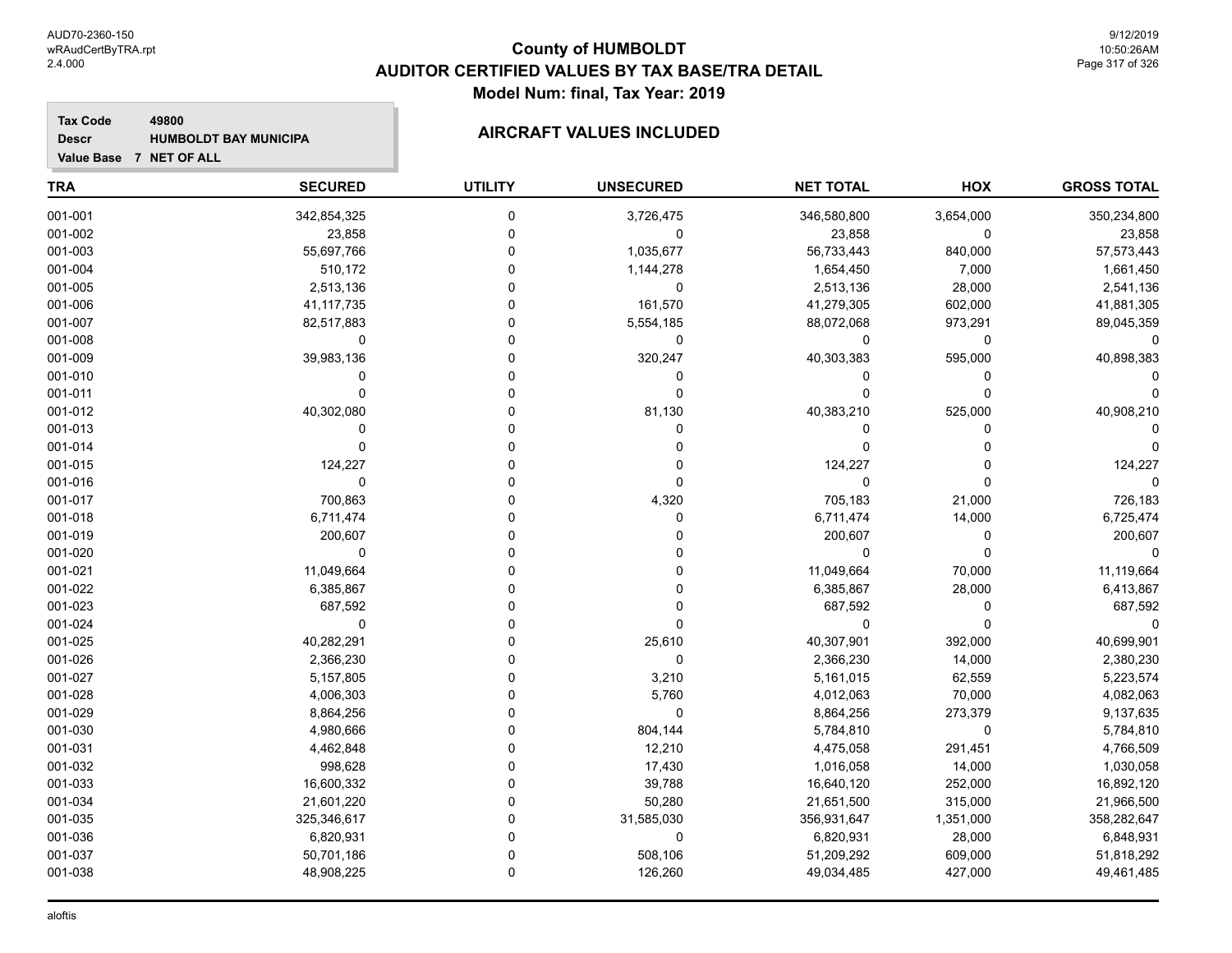#### **Tax Code 49800 Descr**

# **HUMBOLDT BAY MUNICIPA AIRCRAFT VALUES INCLUDED**

| <b>TRA</b> | <b>SECURED</b> | <b>UTILITY</b> | <b>UNSECURED</b> | <b>NET TOTAL</b> | HOX         | <b>GROSS TOTAL</b> |
|------------|----------------|----------------|------------------|------------------|-------------|--------------------|
| 001-039    | 92,338,573     | $\mathbf 0$    | 11,619,037       | 103,957,610      | 851,655     | 104,809,265        |
| 001-040    | 2,016,599      | 16,800         | 109,000          | 2,142,399        | $\mathbf 0$ | 2,142,399          |
| 001-041    | 57,771         | $\mathbf 0$    | $\mathbf 0$      | 57,771           | $\Omega$    | 57,771             |
| 001-042    | 7,429,099      | 0              | 16,410           | 7,445,509        | $\Omega$    | 7,445,509          |
| 001-043    | 29,987,142     | $\mathbf{0}$   | 13,383,116       | 43,370,258       | $\Omega$    | 43,370,258         |
| 001-044    | 5,304,196      | $\Omega$       | 2,490,564        | 7,794,760        | $\Omega$    | 7,794,760          |
| 001-045    | 16,826,474     | $\Omega$       | $\mathbf 0$      | 16,826,474       | 105,000     | 16,931,474         |
| 001-046    | 4,258,035      | $\Omega$       | 31,240           | 4,289,275        | 77,000      | 4,366,275          |
| 001-047    | 1,971,527      | $\Omega$       | 0                | 1,971,527        | 35,000      | 2,006,527          |
| 001-048    | 14,246,223     | $\Omega$       | 99,850           | 14,346,073       | 196,000     | 14,542,073         |
| 001-049    | 876,209        | $\Omega$       | 28,820           | 905,029          | 14,000      | 919,029            |
| 001-050    | $\mathbf 0$    | $\Omega$       | $\mathbf 0$      | 0                | $\Omega$    |                    |
| 001-051    | 21,464,718     | $\mathbf{0}$   | 4,230            | 21,468,948       | 266,000     | 21,734,948         |
| 001-052    | 1,065,074      | $\Omega$       | 0                | 1,065,074        | 14,000      | 1,079,074          |
| 001-053    | 1,288,800      | $\Omega$       | $\mathbf 0$      | 1,288,800        | 21,000      | 1,309,800          |
| 001-054    | 11,082,851     | $\Omega$       | 11,130           | 11,093,981       | 182,000     | 11,275,981         |
| 001-055    | 169,330        | $\Omega$       | $\pmb{0}$        | 169,330          | 7,000       | 176,330            |
| 001-056    | 26,470,533     | $\Omega$       | 17,750           | 26,488,283       | 287,000     | 26,775,283         |
| 001-057    | $\mathbf 0$    | $\Omega$       | 0                | 0                | $\Omega$    |                    |
| 001-058    | 3,439,534      | $\Omega$       | $\mathbf 0$      | 3,439,534        | 21,000      | 3,460,534          |
| 001-059    | 1,581,000      | $\mathbf{0}$   | 795,050          | 2,376,050        | $\mathbf 0$ | 2,376,050          |
| 001-060    | 615,298        | 0              | $\mathbf 0$      | 615,298          | 14,000      | 629,298            |
| 002-000    | 79,787,579     | $\Omega$       | 2,743,498        | 82,531,077       | 1,582,443   | 84,113,520         |
| 002-001    | 13,713,697     | $\Omega$       | 4,150,561        | 17,864,258       | 133,000     | 17,997,258         |
| 002-002    | 756,660        | $\Omega$       | 247,350          | 1,004,010        | $\Omega$    | 1,004,010          |
| 002-003    | 0              | $\Omega$       | 0                | 0                | $\Omega$    |                    |
| 002-004    | $\mathbf 0$    | $\Omega$       | 0                | 0                | $\Omega$    |                    |
| 002-005    | 55,502         | $\Omega$       | 0                | 55,502           | $\Omega$    | 55,502             |
| 002-006    | $\mathbf 0$    | $\Omega$       | $\Omega$         | 0                | $\Omega$    |                    |
| 003-000    | 1,511,215,611  | $\Omega$       | 72,151,882       | 1,583,367,493    | 23,166,654  | 1,606,534,147      |
| 003-001    | 19,522,746     | $\Omega$       | 7,831,143        | 27,353,889       | 42,876      | 27,396,765         |
| 003-002    | 113,194,436    | $\Omega$       | 14,180,664       | 127,375,100      | 7,000       | 127,382,100        |
| 003-003    | 0              | $\Omega$       | 0                | 0                | $\mathbf 0$ |                    |
| 003-004    | 143,351        | $\Omega$       | 66,132           | 209,483          | $\Omega$    | 209,483            |
| 003-005    | 752,983        | $\Omega$       | $\mathbf 0$      | 752,983          | 7,000       | 759,983            |
| 003-006    | 7,215,202      | $\Omega$       | 467,513          | 7,682,715        | $\mathbf 0$ | 7,682,715          |
| 003-007    | 69,585,959     | $\Omega$       | 622,297          | 70,208,256       | 1,145,200   | 71,353,456         |
| 003-008    | 1,402,590      | $\mathbf 0$    | 3,430            | 1,406,020        | 42,000      | 1,448,020          |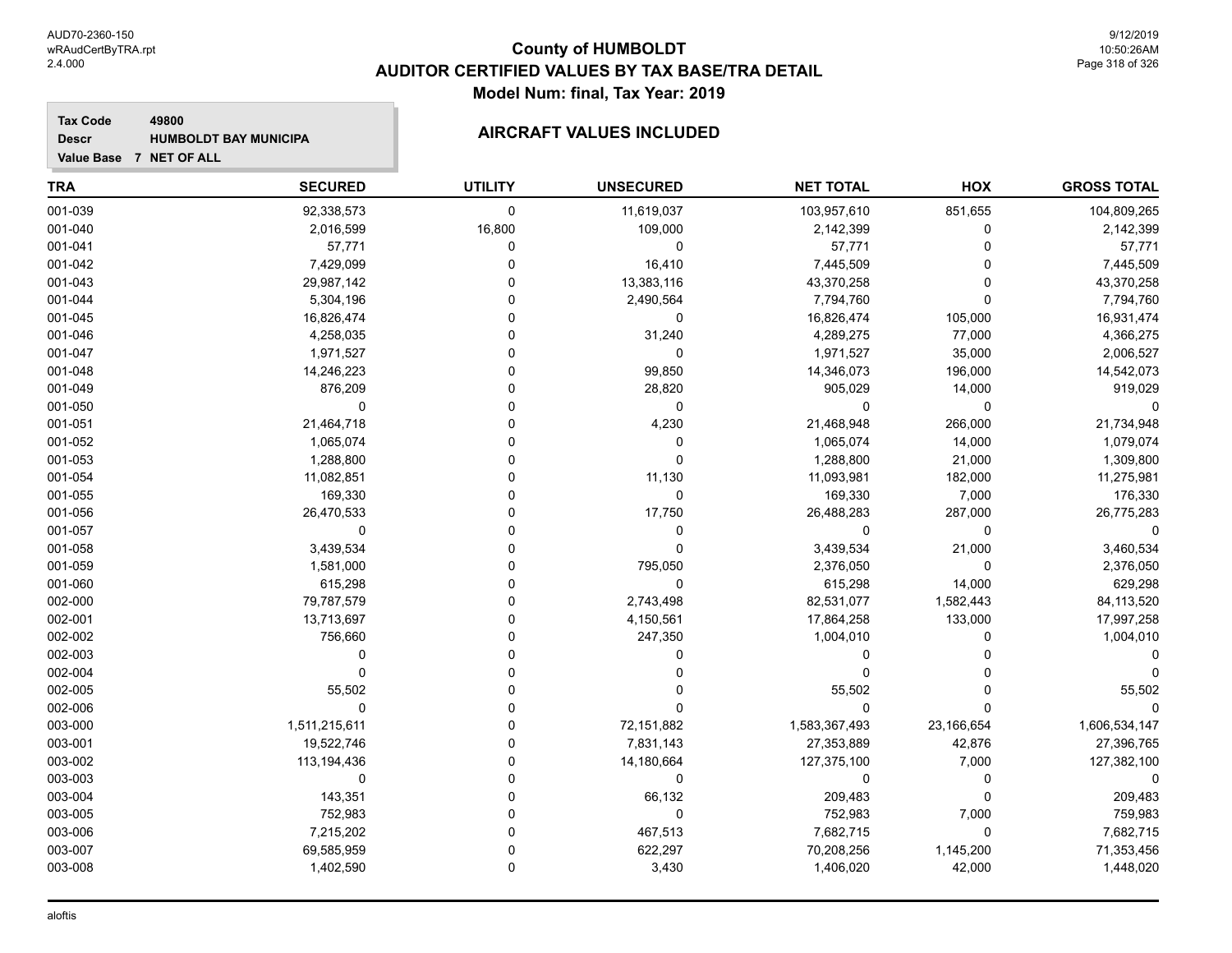#### **Tax Code 49800 Descr**

# **HUMBOLDT BAY MUNICIPA AIRCRAFT VALUES INCLUDED**

| <b>TRA</b> | <b>SECURED</b> | <b>UTILITY</b> | <b>UNSECURED</b> | <b>NET TOTAL</b> | HOX         | <b>GROSS TOTAL</b> |
|------------|----------------|----------------|------------------|------------------|-------------|--------------------|
| 003-009    | 4,999,826      | $\mathbf 0$    | 338,900          | 5,338,726        | 21,000      | 5,359,726          |
| 003-010    | 403,102,457    | 393,350        | 49,018,015       | 452,513,822      | 1,502,080   | 454,015,902        |
| 003-011    | 43,746,691     | 0              | 21,881,702       | 65,628,393       | 0           | 65,628,393         |
| 003-012    | 18,901,646     | $\mathbf 0$    | 38,210           | 18,939,856       | 357,000     | 19,296,856         |
| 003-013    | 4,018,894      | $\Omega$       | 5,260            | 4,024,154        | 42,000      | 4,066,154          |
| 003-014    | 234,679        | $\Omega$       | $\mathbf 0$      | 234,679          | 14,000      | 248,679            |
| 003-015    | 3,138,744      | $\Omega$       | 33,870           | 3,172,614        | $\mathbf 0$ | 3,172,614          |
| 003-016    | 28,108,043     | $\Omega$       | 502,689          | 28,610,732       | 42,000      | 28,652,732         |
| 003-017    | 23,154,915     | $\mathbf 0$    | 1,674,074        | 24,828,989       | 0           | 24,828,989         |
| 003-018    | 19,839,813     | 194,060        | 984,325          | 21,018,198       | $\Omega$    | 21,018,198         |
| 003-019    | 945,163        | 0              | 0                | 945,163          | $\Omega$    | 945,163            |
| 003-020    | $\mathbf 0$    | 0              | 0                | 0                | $\Omega$    |                    |
| 003-021    | $\Omega$       | $\Omega$       | 0                | 0                | $\Omega$    |                    |
| 003-022    | 5,168,263      | $\Omega$       | 22,600           | 5,190,863        | $\mathbf 0$ | 5,190,863          |
| 003-023    | $\mathbf 0$    | $\Omega$       | $\pmb{0}$        | 0                | $\Omega$    | 0                  |
| 003-024    | 3,601,834      | $\Omega$       | 1,263,127        | 4,864,961        | $\Omega$    | 4,864,961          |
| 003-025    | $\mathbf{0}$   | $\Omega$       | 49,743           | 49,743           | $\Omega$    | 49,743             |
| 003-026    | $\mathbf 0$    | $\Omega$       | 0                | 0                | $\Omega$    | $\Omega$           |
| 003-027    | 13,767         | $\Omega$       | 0                | 13,767           | $\Omega$    | 13,767             |
| 053-001    | $\mathbf 0$    | $\Omega$       | 0                | 0                | $\Omega$    | $\Omega$           |
| 053-002    | 1,316,276      | $\Omega$       | 0                | 1,316,276        | 14,000      | 1,330,276          |
| 053-003    | 104,521        | $\Omega$       | 0                | 104,521          | $\Omega$    | 104,521            |
| 053-004    | 552,098        | $\Omega$       | 0                | 552,098          | $\mathbf 0$ | 552,098            |
| 053-005    | 165,870        | 0              | 0                | 165,870          | $\Omega$    | 165,870            |
| 053-006    | 5,684,008      | $\Omega$       | 30,979           | 5,714,987        | 42,000      | 5,756,987          |
| 053-007    | 396,643        | $\Omega$       | 442,234          | 838,877          | $\mathbf 0$ | 838,877            |
| 053-008    | 13,538,188     | $\mathbf{0}$   | 111,760          | 13,649,948       | 189,000     | 13,838,948         |
| 053-009    | 35,820,639     | $\Omega$       | 75,947           | 35,896,586       | 612,488     | 36,509,074         |
| 053-010    | 189,866        | $\Omega$       | 170,514          | 360,380          | $\mathbf 0$ | 360,380            |
| 053-011    | 1,299,795      | $\Omega$       | 0                | 1,299,795        | 14,000      | 1,313,795          |
| 053-013    | 10,377,039     | $\Omega$       | 94,010           | 10,471,049       | 119,000     | 10,590,049         |
| 053-014    | 0              | $\Omega$       | 0                | 0                | 0           | $\mathbf 0$        |
| 053-015    | 6,160,029      | $\Omega$       | 47,530           | 6,207,559        | 161,000     | 6,368,559          |
| 053-016    | 602,530        | $\Omega$       | 0                | 602,530          | 0           | 602,530            |
| 053-017    | 18,253,961     | $\Omega$       | 26,770           | 18,280,731       | 252,000     | 18,532,731         |
| 053-018    | 748,651        | $\Omega$       | 3,999            | 752,650          | 7,000       | 759,650            |
| 053-019    | 765,074        | $\Omega$       | 11,380           | 776,454          | $\mathbf 0$ | 776,454            |
| 053-020    | 6,667,993      | $\mathbf 0$    | 139,420          | 6,807,413        | 56,000      | 6,863,413          |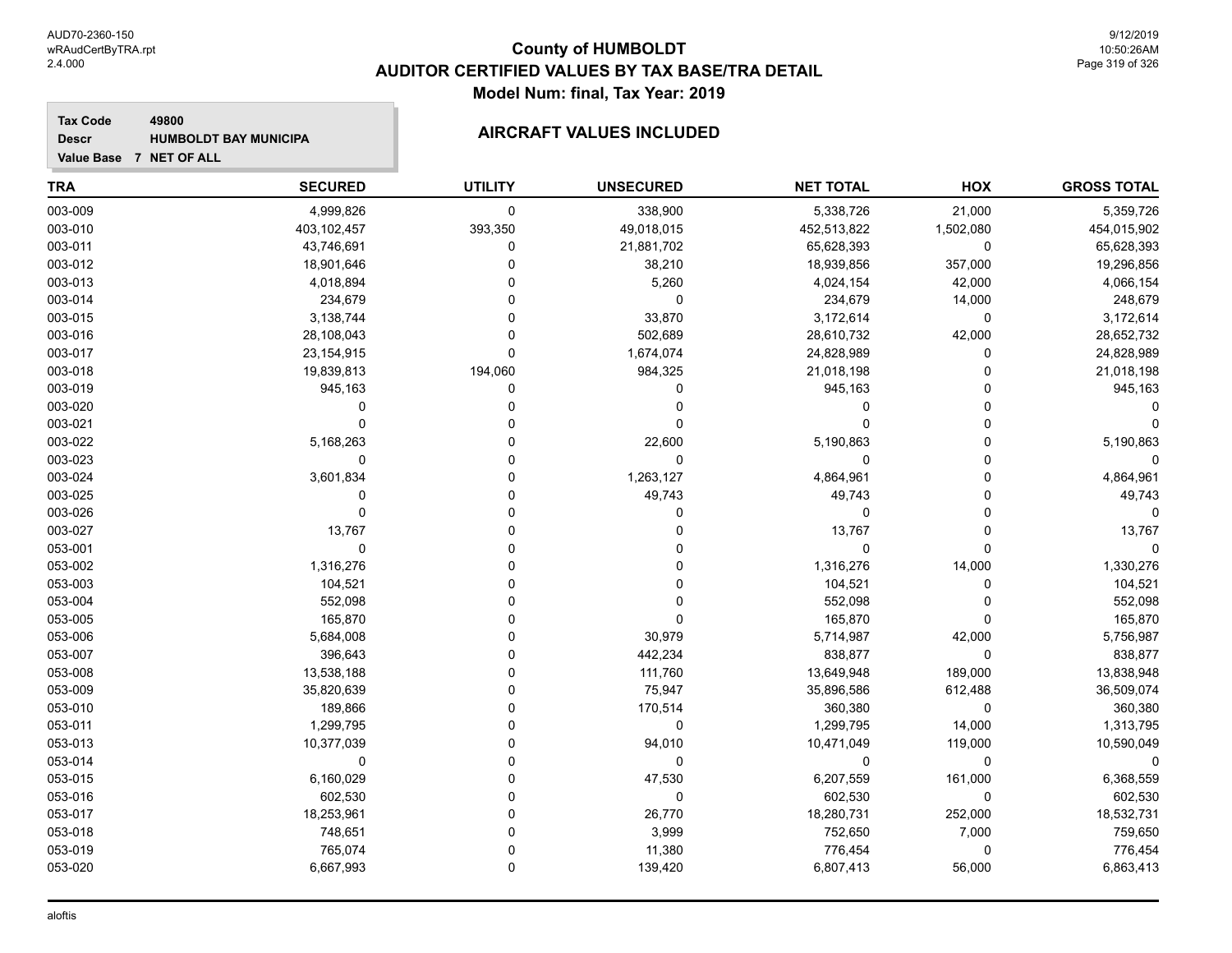**Tax Code 49800 Descr**

# **HUMBOLDT BAY MUNICIPA AIRCRAFT VALUES INCLUDED**

| <b>TRA</b> | <b>SECURED</b> | <b>UTILITY</b> | <b>UNSECURED</b> | <b>NET TOTAL</b> | HOX         | <b>GROSS TOTAL</b> |
|------------|----------------|----------------|------------------|------------------|-------------|--------------------|
| 053-021    | 0              | 0              | 0                | 0                | $\mathbf 0$ |                    |
| 053-024    | $\mathbf 0$    | $\mathbf 0$    | $\mathbf 0$      | $\Omega$         | $\Omega$    |                    |
| 053-025    | 3,983,917      | $\Omega$       | 10,720           | 3,994,637        | 137,120     | 4,131,757          |
| 053-026    | 387,605        | $\Omega$       | 13,580           | 401,185          | $\mathbf 0$ | 401,185            |
| 053-028    | 11,982,748     | $\Omega$       | 46,340           | 12,029,088       | 140,000     | 12,169,088         |
| 053-029    | 381,222        | $\Omega$       | 33,476           | 414,698          | $\Omega$    | 414,698            |
| 053-030    | 222,902        | $\Omega$       | $\mathbf 0$      | 222,902          | 7,000       | 229,902            |
| 057-000    | 14,780,486     | $\Omega$       | 47,339,836       | 62,120,322       | 14,000      | 62,134,322         |
| 057-001    | 12,799,770     | $\Omega$       | 806,423          | 13,606,193       | 56,000      | 13,662,193         |
| 057-002    | 25,578,121     | $\Omega$       | 326,300          | 25,904,421       | 397,600     | 26,302,021         |
| 057-003    | 163,777        | $\Omega$       | $\mathbf 0$      | 163,777          | $\Omega$    | 163,777            |
| 057-006    | 44,651,435     | $\Omega$       | 379,644          | 45,031,079       | 691,600     | 45,722,679         |
| 057-008    | 7,477,443      | $\Omega$       | 9,562,910        | 17,040,353       | 14,000      | 17,054,353         |
| 057-009    | 33,774,176     | $\Omega$       | 942,932          | 34,717,108       | 497,000     | 35,214,108         |
| 073-001    | 497,391        | $\Omega$       | 0                | 497,391          | $\Omega$    | 497,391            |
| 073-002    | 650,681        | $\Omega$       | $\mathbf 0$      | 650,681          | $\Omega$    | 650,681            |
| 073-003    | 9,203,847      | $\mathbf 0$    | 60,880           | 9,264,727        | 147,000     | 9,411,727          |
| 073-004    | 428,891,283    | $\Omega$       | 8,129,952        | 437,021,235      | 7,030,800   | 444,052,035        |
| 073-005    | 24,940,195     | $\Omega$       | 68,920           | 25,009,115       | 418,600     | 25,427,715         |
| 073-006    | 143,049        | $\Omega$       | 0                | 143,049          | $\Omega$    | 143,049            |
| 074-001    | 1,254,248      | $\Omega$       | $\mathbf 0$      | 1,254,248        | 28,000      | 1,282,248          |
| 074-002    | 111,411,232    | $\Omega$       | 843,874          | 112,255,106      | 1,556,554   | 113,811,660        |
| 074-003    | 95,450         | $\Omega$       | 0                | 95,450           | 0           | 95,450             |
| 074-004    | 27,540         | $\Omega$       | $\mathbf 0$      | 27,540           | $\Omega$    | 27,540             |
| 074-005    | 41,182,358     | $\Omega$       | 214,200          | 41,396,558       | 728,000     | 42,124,558         |
| 074-006    | 197,005        | $\Omega$       | $\mathbf 0$      | 197,005          | 7,000       | 204,005            |
| 074-007    | 410,958        | $\Omega$       | $\Omega$         | 410,958          | 0           | 410,958            |
| 074-008    | 1,551,318      | $\Omega$       | 160,050          | 1,711,368        | 7,000       | 1,718,368          |
| 074-009    | 6,587,813      | $\Omega$       | $\mathbf 0$      | 6,587,813        | 105,000     | 6,692,813          |
| 074-010    | 800,956        | $\Omega$       | $\mathbf 0$      | 800,956          | 14,000      | 814,956            |
| 074-011    | 2,443,476      | $\Omega$       | 8,060            | 2,451,536        | 42,000      | 2,493,536          |
| 074-012    | 45,546,992     | $\Omega$       | 247,486          | 45,794,478       | 607,600     | 46,402,078         |
| 074-013    | 49,985,139     | $\Omega$       | 324,031          | 50,309,170       | 691,600     | 51,000,770         |
| 074-014    | 1,951,276      | $\Omega$       | 0                | 1,951,276        | 49,000      | 2,000,276          |
| 074-015    | 7,366          | $\mathbf 0$    | 0                | 7,366            | 0           | 7,366              |
| 074-016    | 0              | $\Omega$       | 0                | 0                | $\Omega$    | $\Omega$           |
| 075-001    | 7,300,651      | $\Omega$       | $\Omega$         | 7,300,651        | 28,000      | 7,328,651          |
| 075-002    | 3,578,614      | $\mathbf 0$    | 4,740            | 3,583,354        | 49,000      | 3,632,354          |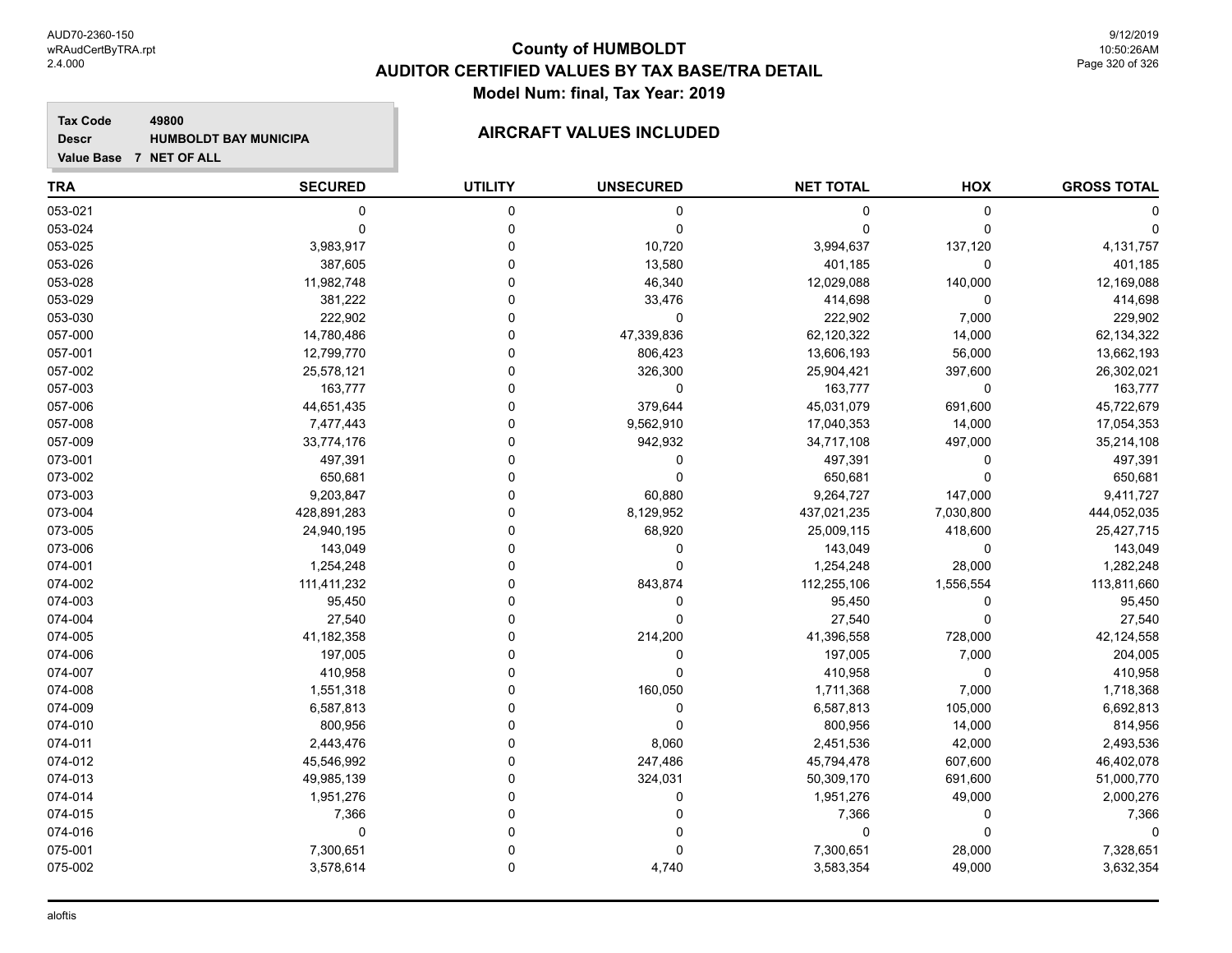#### **Tax Code 49800 Descr**

# **HUMBOLDT BAY MUNICIPA AIRCRAFT VALUES INCLUDED**

| <b>TRA</b> | <b>SECURED</b> | <b>UTILITY</b> | <b>UNSECURED</b> | <b>NET TOTAL</b> | HOX         | <b>GROSS TOTAL</b> |
|------------|----------------|----------------|------------------|------------------|-------------|--------------------|
| 075-005    | 478,440        | $\mathbf 0$    | 0                | 478,440          | $\mathbf 0$ | 478,440            |
| 075-006    | 31,122,610     | $\mathbf 0$    | 173,037          | 31,295,647       | 469,000     | 31,764,647         |
| 077-001    | 2,807,175      | $\mathbf 0$    | 81,110           | 2,888,285        | 35,000      | 2,923,285          |
| 077-002    | 11,934,311     | $\Omega$       | 61,920           | 11,996,231       | 189,000     | 12,185,231         |
| 077-003    | 0              | $\mathbf{0}$   | $\mathbf 0$      | 0                | 0           | 0                  |
| 077-004    | 12,093,578     | $\Omega$       | 12,240           | 12,105,818       | 175,000     | 12,280,818         |
| 077-005    | 598,046        | $\Omega$       | $\mathbf 0$      | 598,046          | $\mathbf 0$ | 598,046            |
| 077-006    | 150,484,479    | $\Omega$       | 442,080          | 150,926,559      | 2,986,577   | 153,913,136        |
| 077-007    | 8,834,119      | $\Omega$       | 887,050          | 9,721,169        | 63,000      | 9,784,169          |
| 077-008    | 19,639,700     | 376,860        | 810,179          | 20,826,739       | 203,000     | 21,029,739         |
| 077-009    | 0              | $\mathbf 0$    | 144,561          | 144,561          | 0           | 144,561            |
| 077-010    | 25,957,925     | $\Omega$       | 182,940          | 26,140,865       | 343,000     | 26,483,865         |
| 077-011    | 794,878        | $\Omega$       | $\mathbf 0$      | 794,878          | $\mathbf 0$ | 794,878            |
| 077-012    | 10,622,431     | $\Omega$       | 68,320           | 10,690,751       | 168,000     | 10,858,751         |
| 077-013    | 22,856,603     | $\Omega$       | 196,643          | 23,053,246       | 265,440     | 23,318,686         |
| 077-014    | 0              | $\Omega$       | $\mathbf 0$      | 0                | 0           | $\mathbf 0$        |
| 077-015    | 4,707,427      | $\Omega$       | 277,603          | 4,985,030        | 49,000      | 5,034,030          |
| 077-016    | 2,419,716      | $\Omega$       | 823,477          | 3,243,193        | $\Omega$    | 3,243,193          |
| 077-017    | 2,337,362      | $\Omega$       | 44,998           | 2,382,360        | 7,000       | 2,389,360          |
| 077-018    | 5,571,030      | 0              | 37,120           | 5,608,150        | 91,000      | 5,699,150          |
| 077-019    | 2,607,034      | $\Omega$       | 0                | 2,607,034        | 14,000      | 2,621,034          |
| 077-020    | 5,972,768      | O              | 10,637           | 5,983,405        | 77,000      | 6,060,405          |
| 077-022    | 48,600         | $\Omega$       | 0                | 48,600           | $\mathbf 0$ | 48,600             |
| 077-023    | 194,328        | $\Omega$       | $\mathbf 0$      | 194,328          | 7,000       | 201,328            |
| 077-024    | 246,861,526    | $\mathbf 0$    | 3,457,168        | 250,318,694      | 4,756,256   | 255,074,950        |
| 077-025    | 290,618        | $\Omega$       | 402,538          | 693,156          | $\mathbf 0$ | 693,156            |
| 077-026    | 5,506,441      | 99,925         | 0                | 5,606,366        | 21,000      | 5,627,366          |
| 077-027    | $\mathbf 0$    | $\mathbf 0$    | $\Omega$         | 0                | $\mathbf 0$ | $\Omega$           |
| 077-028    | 3,907,374      | $\Omega$       | 36,330           | 3,943,704        | 42,000      | 3,985,704          |
| 077-029    | $\mathbf 0$    | $\Omega$       | $\mathbf 0$      | 0                | $\mathbf 0$ | $\Omega$           |
| 077-030    | 4,286,590      | $\Omega$       | 13,650           | 4,300,240        | 70,000      | 4,370,240          |
| 077-031    | 403,000        | $\Omega$       | 0                | 403,000          | 7,000       | 410,000            |
| 077-032    | 1,431,079      | $\Omega$       | 0                | 1,431,079        | 14,000      | 1,445,079          |
| 077-033    | 2,169,241      | $\mathbf 0$    | 14,801           | 2,184,042        | 35,000      | 2,219,042          |
| 081-001    | 0              | $\Omega$       | 89,176           | 89,176           | 0           | 89,176             |
| 081-002    | 43,462,094     | $\Omega$       | 963,920          | 44,426,014       | 823,200     | 45,249,214         |
| 081-003    | 18,248,993     | $\Omega$       | 1,867,480        | 20,116,473       | 329,000     | 20,445,473         |
| 081-004    | 4,600,291      | $\Omega$       | $\mathbf 0$      | 4,600,291        | 0           | 4,600,291          |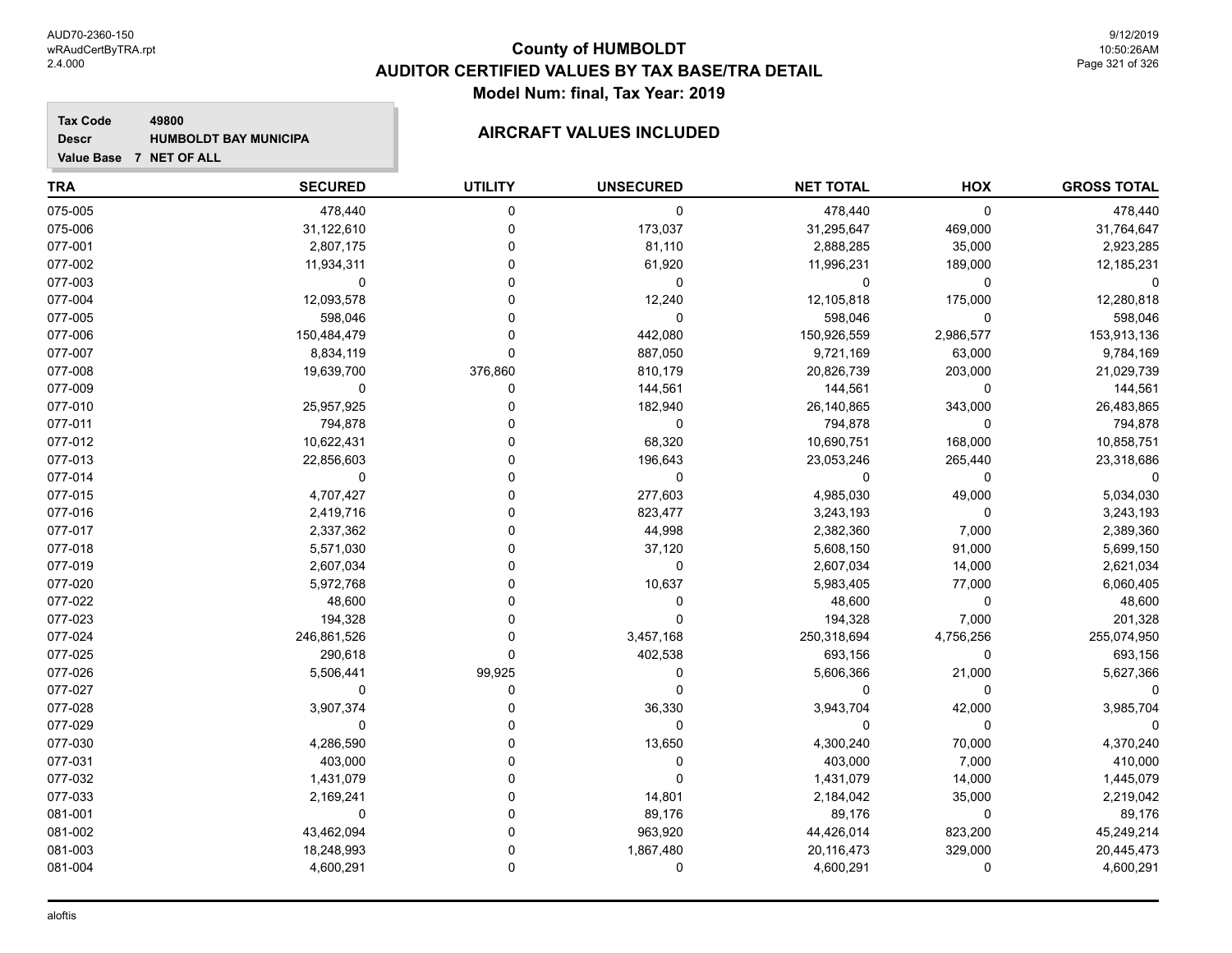#### **Tax Code 49800 Descr**

# **HUMBOLDT BAY MUNICIPA AIRCRAFT VALUES INCLUDED**

| <b>TRA</b> | <b>SECURED</b> | <b>UTILITY</b> | <b>UNSECURED</b> | <b>NET TOTAL</b> | HOX         | <b>GROSS TOTAL</b> |
|------------|----------------|----------------|------------------|------------------|-------------|--------------------|
| 081-005    | 5,790,243      | 0              | 828,580          | 6,618,823        | 21,000      | 6,639,823          |
| 081-006    | 1,301,622      | $\pmb{0}$      | $\pmb{0}$        | 1,301,622        | $\pmb{0}$   | 1,301,622          |
| 081-007    | 31,379         | 0              | 0                | 31,379           | 0           | 31,379             |
| 081-008    | 70,404         | $\mathbf 0$    | $\mathbf{0}$     | 70,404           | $\mathbf 0$ | 70,404             |
| 081-009    | 367,493,133    | $\Omega$       | 11,083,081       | 378,576,214      | 4,775,400   | 383,351,614        |
| 081-010    | 441,890        | $\Omega$       | 9,090            | 450,980          | 7,000       | 457,980            |
| 081-011    | $\mathbf 0$    | $\Omega$       | $\mathbf 0$      | $\mathbf 0$      | 0           | $\Omega$           |
| 081-012    | 7,309,548      | $\mathbf 0$    | 108,080          | 7,417,628        | 168,000     | 7,585,628          |
| 081-013    | 168,576        | $\Omega$       | 463,008          | 631,584          | $\mathbf 0$ | 631,584            |
| 081-014    | 732,226        | $\Omega$       | 532,186          | 1,264,412        | $\mathbf 0$ | 1,264,412          |
| 081-015    | 19,001         | $\mathbf 0$    | 0                | 19,001           | 0           | 19,001             |
| 081-016    | $\pmb{0}$      | $\mathbf 0$    | $\mathbf 0$      | $\mathbf 0$      | $\Omega$    | $\Omega$           |
| 081-017    | 129,645,418    | $\Omega$       | 570,180          | 130,215,598      | 2,523,570   | 132,739,168        |
| 081-018    | 424,342        | $\Omega$       | 0                | 424,342          | 7,000       | 431,342            |
| 081-019    | 422,436        | $\Omega$       | 0                | 422,436          | 7,000       | 429,436            |
| 081-020    | 1,133,435      | $\Omega$       | $\mathbf 0$      | 1,133,435        | 7,000       | 1,140,435          |
| 081-021    | 10,266,456     | $\Omega$       | $\mathbf 0$      | 10,266,456       | 168,000     | 10,434,456         |
| 081-022    | 11,807,218     | $\Omega$       | 28,590           | 11,835,808       | 182,000     | 12,017,808         |
| 081-023    | 9,269,273      | $\Omega$       | $\pmb{0}$        | 9,269,273        | 119,000     | 9,388,273          |
| 081-024    | 4,695,243      | 0              | 19,950           | 4,715,193        | 42,000      | 4,757,193          |
| 081-025    | $\Omega$       | $\Omega$       | $\mathbf 0$      | $\Omega$         | $\Omega$    |                    |
| 081-026    | $\Omega$       | $\Omega$       | $\Omega$         | 0                | 0           |                    |
| 081-027    | $\Omega$       | $\Omega$       | $\Omega$         | $\Omega$         | $\Omega$    |                    |
| 081-028    | $\Omega$       | $\Omega$       | $\Omega$         | $\Omega$         | $\Omega$    |                    |
| 081-029    | $\Omega$       | $\mathbf 0$    | $\Omega$         | $\Omega$         | $\Omega$    |                    |
| 081-030    | n              | $\Omega$       |                  | 0                | $\Omega$    |                    |
| 081-031    | O              | $\Omega$       |                  | $\Omega$         | $\Omega$    |                    |
| 081-032    | 0              | 0              |                  | 0                | 0           |                    |
| 081-033    | $\Omega$       | $\Omega$       |                  | $\Omega$         | $\Omega$    |                    |
| 081-034    | $\Omega$       | $\Omega$       |                  | $\Omega$         | $\Omega$    |                    |
| 081-035    | $\Omega$       | $\Omega$       | 0                | $\mathbf 0$      | $\Omega$    |                    |
| 081-036    | $\Omega$       | $\Omega$       | O                | $\mathbf 0$      | $\Omega$    |                    |
| 081-037    | $\Omega$       | $\Omega$       |                  | $\Omega$         | $\Omega$    |                    |
| 081-038    | ∩              | $\Omega$       | 0                | 0                | $\Omega$    |                    |
| 081-039    | $\Omega$       | $\Omega$       | $\Omega$         | $\mathbf 0$      | $\Omega$    |                    |
| 081-040    | $\Omega$       | $\Omega$       | 0                | 0                | 0           |                    |
| 081-041    | $\mathbf 0$    | $\pmb{0}$      | 0                | 0                | 0           |                    |
| 081-042    | $\mathbf 0$    | $\mathbf 0$    | 0                | 0                | 0           |                    |
|            |                |                |                  |                  |             |                    |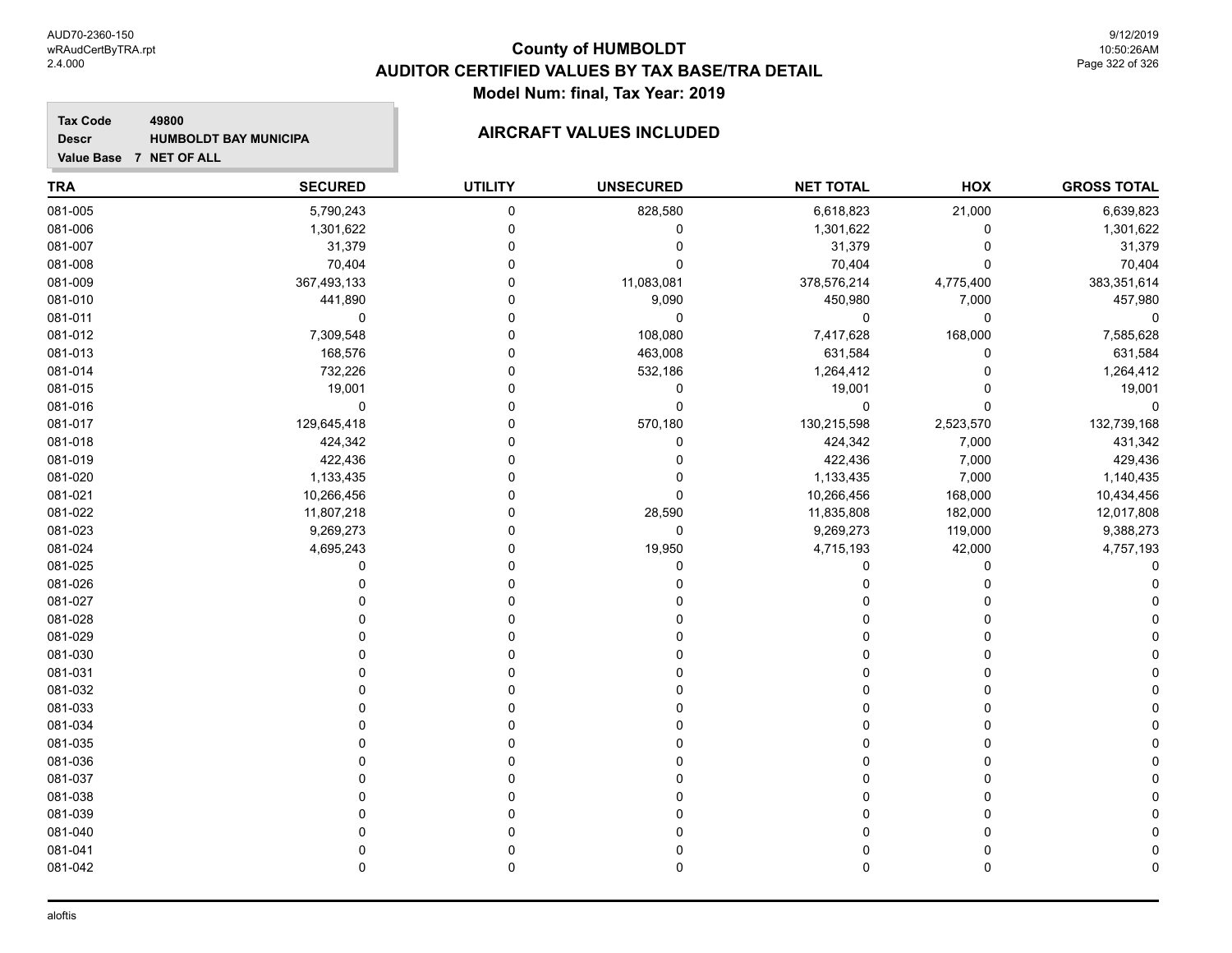AUD70-2360-150 wRAudCertByTRA.rpt 2.4.000

#### **County of HUMBOLDT AUDITOR CERTIFIED VALUES BY TAX BASE/TRA DETAIL Model Num: final, Tax Year: 2019**

9/12/2019 10:50:26AM Page 323 of 326

**Tax Code 49800 Descr**

#### **HUMBOLDT BAY MUNICIPA AIRCRAFT VALUES INCLUDED**

**Value Base 7 NET OF ALL**

#### **TRA SECURED UTILITY UNSECURED HOX GROSS TOTAL NET TOTAL** 081-043 0 0 0 0 0 0 081-044 0 0 0 0 0 0 081-046 0 0 0 0 0 0 081-047 0 0 0 0 0 0 081-048 0 0 0 0 0 0 081-049 0 0 0 0 0 0 081-050 0 0 0 0 0 0 081-051 0 0 0 0 0 0 081-052 0 0 0 0 0 0 081-053 0 0 0 0 0 0 081-054 0 0 0 0 0 0 081-055 0 0 0 0 0 0 081-056 0 0 0 0 0 0 081-057 0 0 0 0 0 0 081-058 0 0 0 0 0 0 081-059 0 0 0 0 0 0 081-060 0 0 0 0 0 0 081-061 0 0 13,660 13,660 0 13,660 081-062 0 0 0 0 0 0 081-063 0 0 0 0 0 0 081-064 0 0 0 0 0 0 081-065 0 0 0 0 0 0 081-066 2,917,817 0 0 2,917,817 0 2,917,817 081-067 0 0 0 0 0 0 081-068 0 0 0 0 0 0 081-069 0 0 0 0 0 0 081-070 0 0 0 0 0 0 081-071 0 0 0 0 0 0 081-072 0 0 0 0 0 0 081-073 0 0 0 0 0 0 081-074 0 0 0 0 0 0 081-075 0 0 0 0 0 0 081-076 0 0 0 0 0 0 081-077 0 0 0 0 0 0 081-078 0 0 0 0 0 0 081-079 0 0 0 0 0 0 081-080 0 0 0 0 0 0 081-081 0 0 0 0 0 0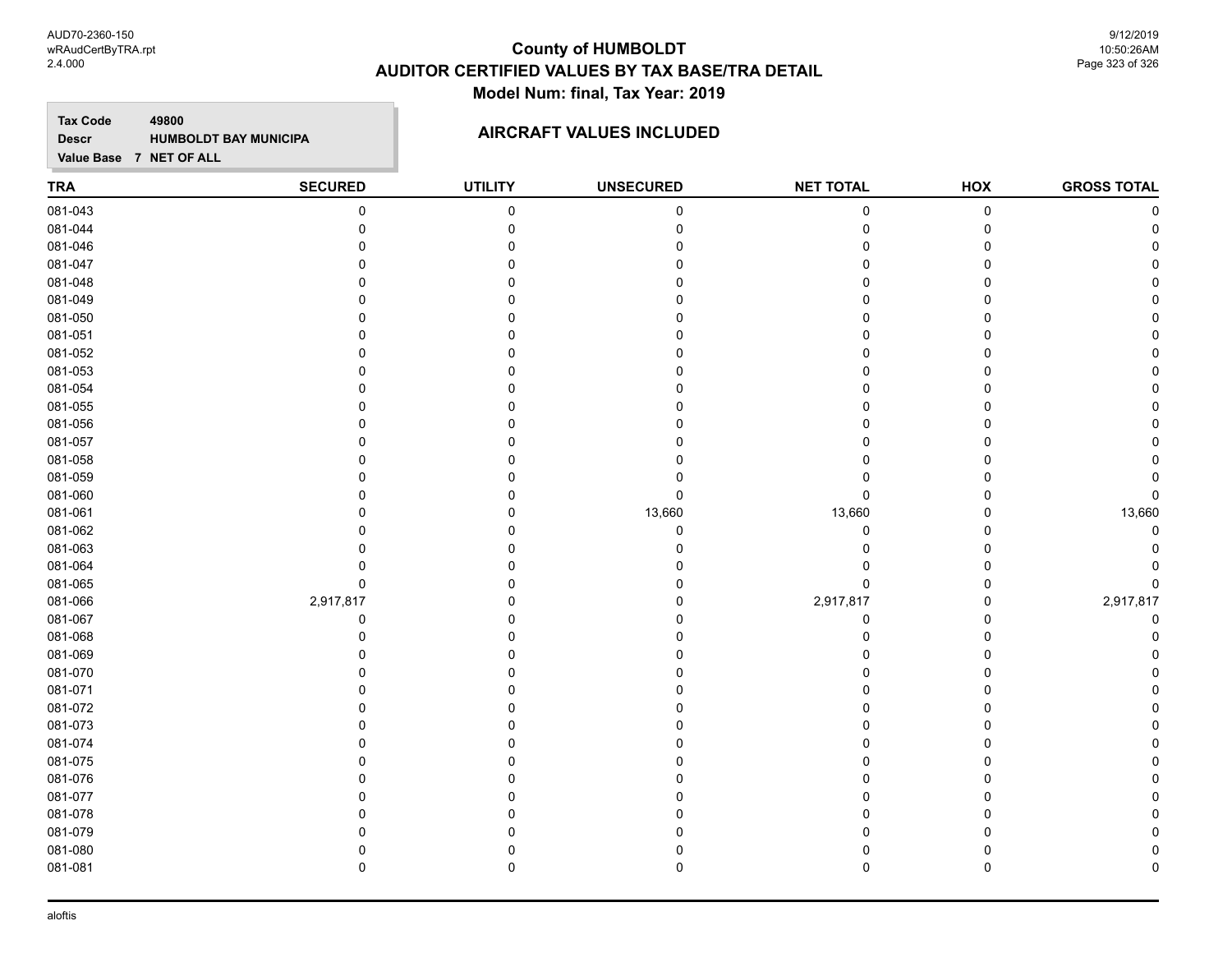**Tax Code 49800 Descr**

# **HUMBOLDT BAY MUNICIPA AIRCRAFT VALUES INCLUDED**

| <b>TRA</b> | <b>SECURED</b> | <b>UTILITY</b> | <b>UNSECURED</b> | <b>NET TOTAL</b> | HOX         | <b>GROSS TOTAL</b> |
|------------|----------------|----------------|------------------|------------------|-------------|--------------------|
| 081-084    | 0              | 0              | 0                | 0                | $\mathbf 0$ |                    |
| 081-085    | $\mathbf 0$    | $\mathbf 0$    | $\mathbf 0$      | $\Omega$         | $\Omega$    |                    |
| 085-000    | 104,052,581    | $\mathbf 0$    | 800,499          | 104,853,080      | 1,603,000   | 106,456,080        |
| 085-001    | 7,348,821      | $\mathbf 0$    | 38,620           | 7,387,441        | 84,000      | 7,471,441          |
| 102-001    | 3,142,346      | 0              | 0                | 3,142,346        | 33,600      | 3,175,946          |
| 102-002    | 65,160         | 0              | $\mathbf 0$      | 65,160           | 0           | 65,160             |
| 102-003    | 116,828,155    | 0              | 932,444          | 117,760,599      | 1,190,000   | 118,950,599        |
| 102-005    | 13,457,916     | 0              | 58,030           | 13,515,946       | 189,000     | 13,704,946         |
| 102-006    | 10,289,693     | 0              | 216,850          | 10,506,543       | 98,000      | 10,604,543         |
| 102-007    | 31,140         | 0              | 0                | 31,140           | 0           | 31,140             |
| 102-008    | 101,604,916    | 0              | 379,394          | 101,984,310      | 1,414,000   | 103,398,310        |
| 102-009    | 30,060         | 0              | 0                | 30,060           | $\mathbf 0$ | 30,060             |
| 102-010    | 5,902,326      | $\Omega$       | 0                | 5,902,326        | 56,000      | 5,958,326          |
| 102-011    | 12,481,791     | 0              | 4,290            | 12,486,081       | 84,000      | 12,570,081         |
| 102-012    | 0              | 0              | 0                | 0                | 0           | $\Omega$           |
| 102-013    | 10,279         | 0              | 0                | 10,279           | $\mathbf 0$ | 10,279             |
| 103-000    | 33,515,957     | 0              | 212,434          | 33,728,391       | 406,000     | 34,134,391         |
| 103-001    | 94,767,574     | 0              | 455,395          | 95,222,969       | 259,000     | 95,481,969         |
| 103-002    | 1,796,660      | O              | 0                | 1,796,660        | 28,000      | 1,824,660          |
| 103-003    | 687,600        | 0              | 0                | 687,600          | 7,000       | 694,600            |
| 103-004    | 118,038        | 0              | 0                | 118,038          | $\mathbf 0$ | 118,038            |
| 103-005    | 8,634,599      | 0              | 3,820            | 8,638,419        | 224,000     | 8,862,419          |
| 103-006    | 9,283          | U              | 0                | 9,283            | $\mathbf 0$ | 9,283              |
| 103-007    | 7,470          | 0              | 0                | 7,470            | $\mathbf 0$ | 7,470              |
| 103-008    | 69,219,479     | ۵              | 5,361,943        | 74,581,422       | 882,000     | 75,463,422         |
| 103-009    | 0              | 0              | 0                | 0                | 0           |                    |
| 103-012    | $\Omega$       | 0              | 0                | $\Omega$         | $\Omega$    |                    |
| 103-013    | 4,910,910      | U              | 40,300           | 4,951,210        | 63,000      | 5,014,210          |
| 103-014    | 515,187        | 0              | 32,830           | 548,017          | 7,000       | 555,017            |
| 103-015    | 13,255,039     | 0              | 10,820           | 13,265,859       | 154,000     | 13,419,859         |
| 111-001    | 5,430,053      | 0              | 16,233           | 5,446,286        | 28,000      | 5,474,286          |
| 115-001    | 4,037,237      | 0              | 394,564          | 4,431,801        | 7,000       | 4,438,801          |
| 115-002    | 1,551,719,523  | 0              | 44,552,700       | 1,596,272,223    | 20,899,835  | 1,617,172,058      |
| 115-004    | 14,734,640     | 0              | 25,150           | 14,759,790       | 196,000     | 14,955,790         |
| 115-005    | 55,275         | 0              | 0                | 55,275           | 0           | 55,275             |
| 115-006    | 3,692,075      | 0              | 5,510            | 3,697,585        | 49,000      | 3,746,585          |
| 115-008    | 1,679,857      | $\Omega$       | 673,246          | 2,353,103        | 21,000      | 2,374,103          |
| 123-001    | 10,553,831     | 31,799         | 275,348          | 10,860,978       | $\mathbf 0$ | 10,860,978         |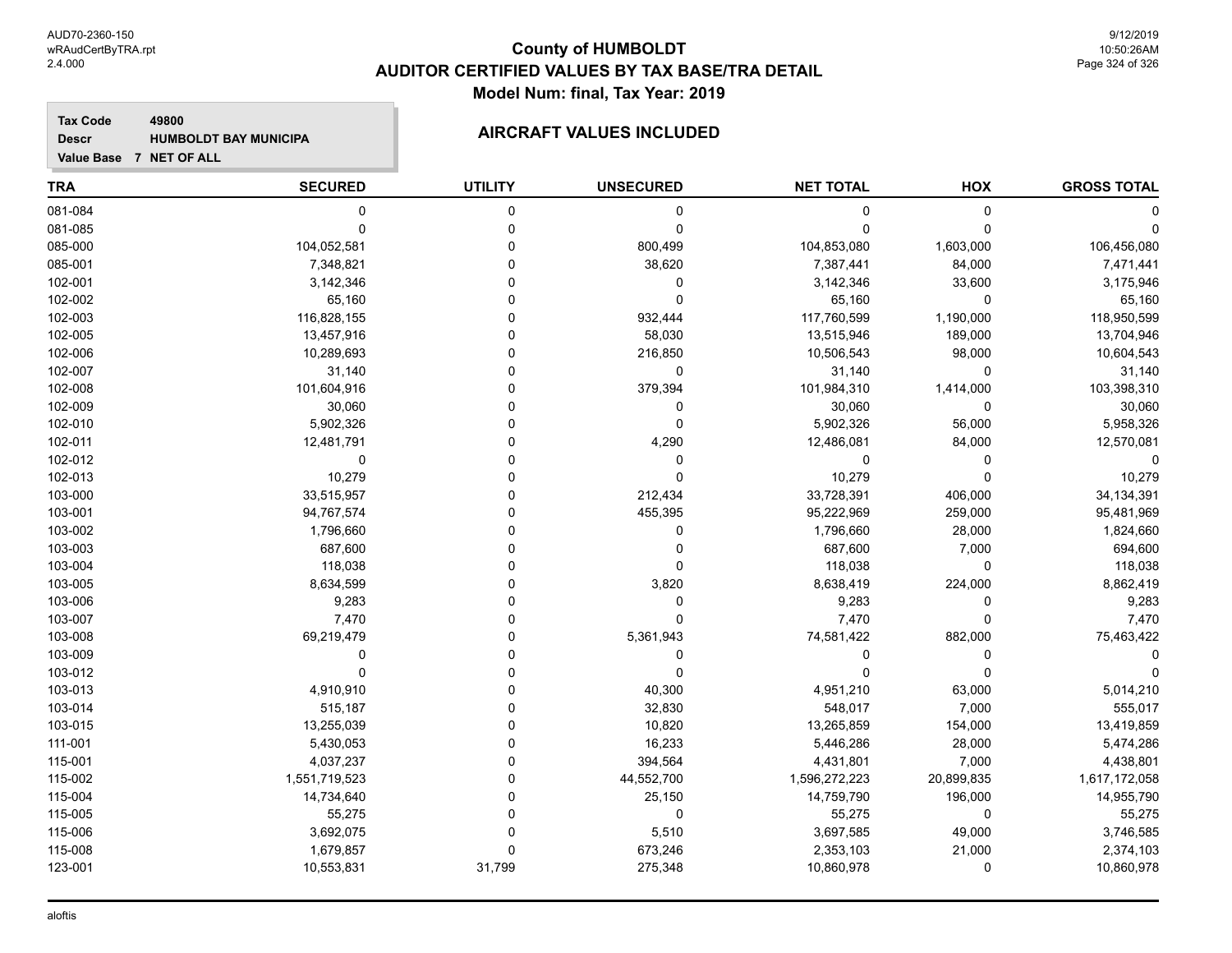## **County of HUMBOLDT AUDITOR CERTIFIED VALUES BY TAX BASE/TRA DETAIL Model Num: final, Tax Year: 2019**

9/12/2019 10:50:26AM Page 325 of 326

**GROSS TOTAL**

## **TRA SECURED UTILITY UNSECURED HOX Tax Code Value Base 7 NET OF ALL 49800 NET TOTAL Descr HUMBOLDT BAY MUNICIPA AIRCRAFT VALUES INCLUDED** 123-002 44,573 0 0 44,573 0 44,573 123-003 0 0 0 0 0 0 123-004 24,527,406 76,062 6,142,066 30,745,534 196,000 30,941,534 123-005 4,179,195 0 0 4,179,195 35,000 4,214,195 123-006 12,775,254 0 4,677,457 17,452,711 0 17,452,711 123-007 0 0 0 0 0 0 123-008 0 0 0 0 0 0 900-000 0 0 0 0 0 0 900-001 0 0 0 0 0 0 900-002 0 0 0 0 0 0 900-003 0 0 0 0 0 0 900-004 0 0 0 0 0 0 900-005 0 0 0 0 0 0 900-006 0 0 0 0 0 0 900-007 0 0 0 0 0 0 900-008 0 0 0 0 0 0 900-009 0 0 0 0 0 0 900-010 0 0 0 0 0 0 900-011 0 0 0 0 0 0 900-012 0 0 0 0 0 0 900-013 0 0 0 0 0 0

900-014 0 0 0 0 0 0 900-015 0 0 0 0 0 0 900-016 0 0 0 0 0 0 900-017 0 0 0 0 0 0 900-018 0 0 0 0 0 0 900-024 0 0 0 0 0 0 900-027 0 0 0 0 0 0 900-028 0 0 0 0 0 0 **Tax Code 49800 Total 8,232,074,947 1,188,856 412,833,115 8,646,096,918 104,061,428 8,750,158,346**